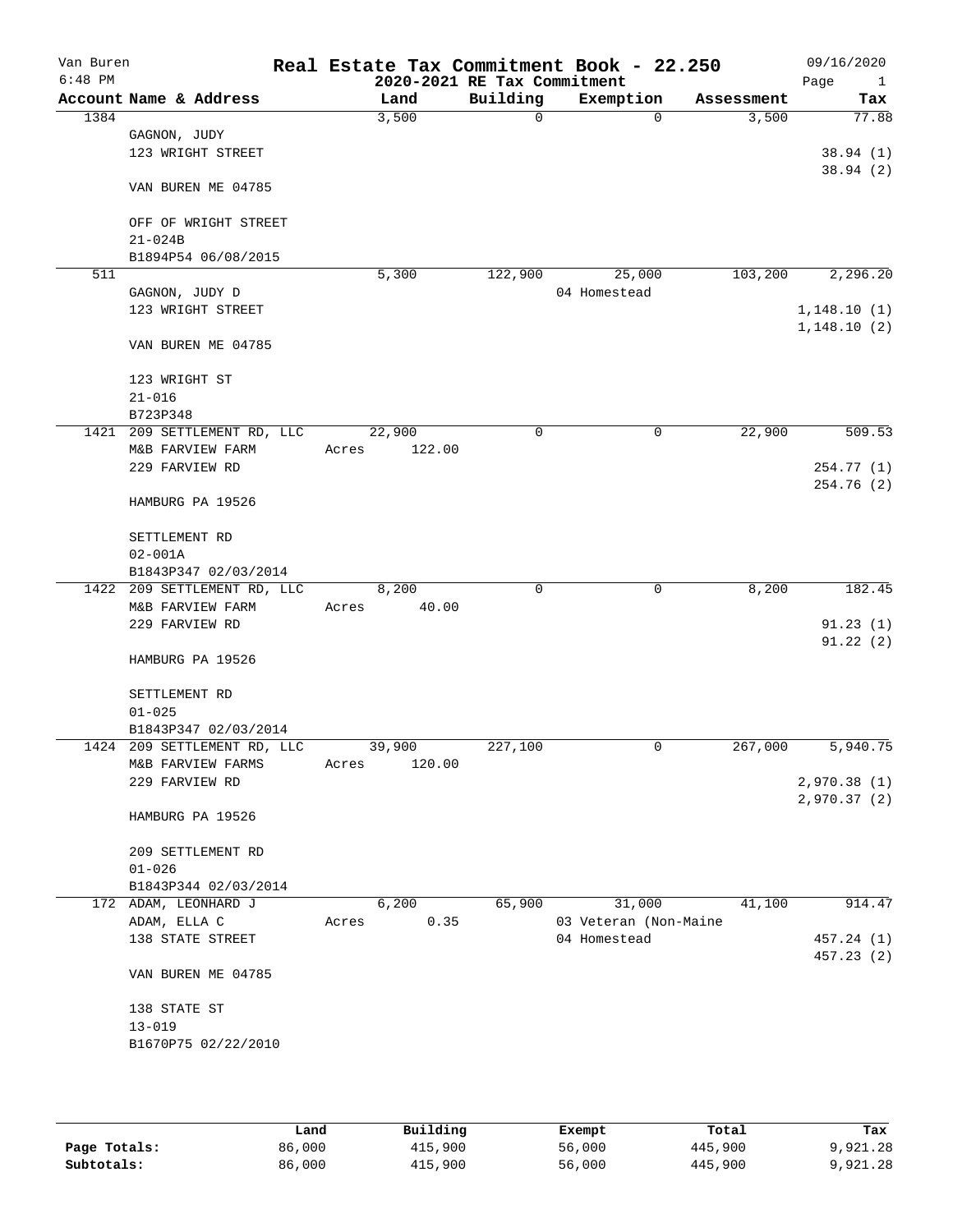| Van Buren<br>$6:48$ PM |                                         |       |        | 2020-2021 RE Tax Commitment | Real Estate Tax Commitment Book - 22.250 |            | 09/16/2020<br>Page<br>2 |
|------------------------|-----------------------------------------|-------|--------|-----------------------------|------------------------------------------|------------|-------------------------|
|                        | Account Name & Address                  |       | Land   | Building                    | Exemption                                | Assessment | Tax                     |
|                        | 570 ADAMS, NICKI D                      |       | 6,600  | $\mathbf 0$                 | $\mathbf 0$                              | 6,600      | 146.85                  |
|                        | ADAMS, TYLER                            | Acres | 0.40   |                             |                                          |            |                         |
|                        | 157 LYNNE STREET                        |       |        |                             |                                          |            | 73.43(1)                |
|                        | VAN BUREN ME 04785                      |       |        |                             |                                          |            | 73.42(2)                |
|                        | 151 LYNNE ST                            |       |        |                             |                                          |            |                         |
|                        | $20 - 108$                              |       |        |                             |                                          |            |                         |
|                        | B1893P113 06/01/2015                    |       |        |                             |                                          |            |                         |
|                        | 749 ADAMS, TYLER G                      |       | 6,600  | 86,500                      | 25,000                                   | 68,100     | 1,515.23                |
|                        | ADAMS, NICKI D                          | Acres | 0.40   |                             | 04 Homestead                             |            |                         |
|                        | 157 LYNNE STREET                        |       |        |                             |                                          |            | 757.62(1)               |
|                        | VAN BUREN ME 04785                      |       |        |                             |                                          |            | 757.61(2)               |
|                        | 157 LYNNE ST                            |       |        |                             |                                          |            |                         |
|                        | $20 - 109$                              |       |        |                             |                                          |            |                         |
|                        | B1737P187 10/03/2011                    |       |        |                             |                                          |            |                         |
|                        | 18 ALLAGASH TIMBERLANDS LP              |       | 4,600  | 0                           | 0                                        | 4,600      | 102.35                  |
|                        | PO BOX 170                              | Acres | 13.00  |                             |                                          |            |                         |
|                        | ASHLAND ME 04732                        |       |        |                             |                                          |            | 51.18(1)<br>51.17(2)    |
|                        | ISLAND ST JOHN RIVER<br>$06 - 030$      |       |        |                             |                                          |            |                         |
|                        | B1150P188                               |       |        |                             |                                          |            |                         |
|                        | 19 ALLAGASH TIMBERLANDS LP              |       | 4,200  | 0                           | $\mathbf 0$                              | 4,200      | 93.45                   |
|                        | PO BOX 170                              | Acres | 0.64   |                             |                                          |            |                         |
|                        |                                         |       |        |                             |                                          |            | 46.73(1)                |
|                        | ASHLAND ME 04732                        |       |        |                             |                                          |            | 46.72(2)                |
|                        | CENTER ST                               |       |        |                             |                                          |            |                         |
|                        | $16 - 050$                              |       |        |                             |                                          |            |                         |
|                        | B1150P188                               |       |        |                             |                                          |            |                         |
|                        | 20 ALLAGASH TIMBERLANDS LP              |       | 30,300 | 0                           | 0                                        | 30,300     | 674.18                  |
|                        | PO BOX 170                              | Acres | 64.61  |                             |                                          |            |                         |
|                        | ASHLAND ME 04732                        |       |        |                             |                                          |            | 337.09(1)<br>337.09 (2) |
|                        |                                         |       |        |                             |                                          |            |                         |
|                        | CHURCH ST                               |       |        |                             |                                          |            |                         |
|                        | $24 - 010$                              |       |        |                             |                                          |            |                         |
|                        | B1150P188<br>21 ALLAGASH TIMBERLANDS LP |       | 5,800  | $\mathbf 0$                 | 0                                        | 5,800      | 129.05                  |
|                        | PO BOX 170                              | Acres | 2.00   |                             |                                          |            |                         |
|                        | ASHLAND ME 04732                        |       |        |                             |                                          |            | 64.53(1)<br>64.52(2)    |
|                        | OFF BROOK AVE                           |       |        |                             |                                          |            |                         |
|                        | $17 - 061$                              |       |        |                             |                                          |            |                         |
|                        | B1150P188                               |       |        |                             |                                          |            |                         |
|                        |                                         |       |        |                             |                                          |            |                         |
|                        |                                         |       |        |                             |                                          |            |                         |

|              | Land    | Building | Exempt | Total   | Tax       |
|--------------|---------|----------|--------|---------|-----------|
| Page Totals: | 58,100  | 86,500   | 25,000 | 119,600 | 2,661.11  |
| Subtotals:   | 144,100 | 502,400  | 81,000 | 565,500 | 12,582.39 |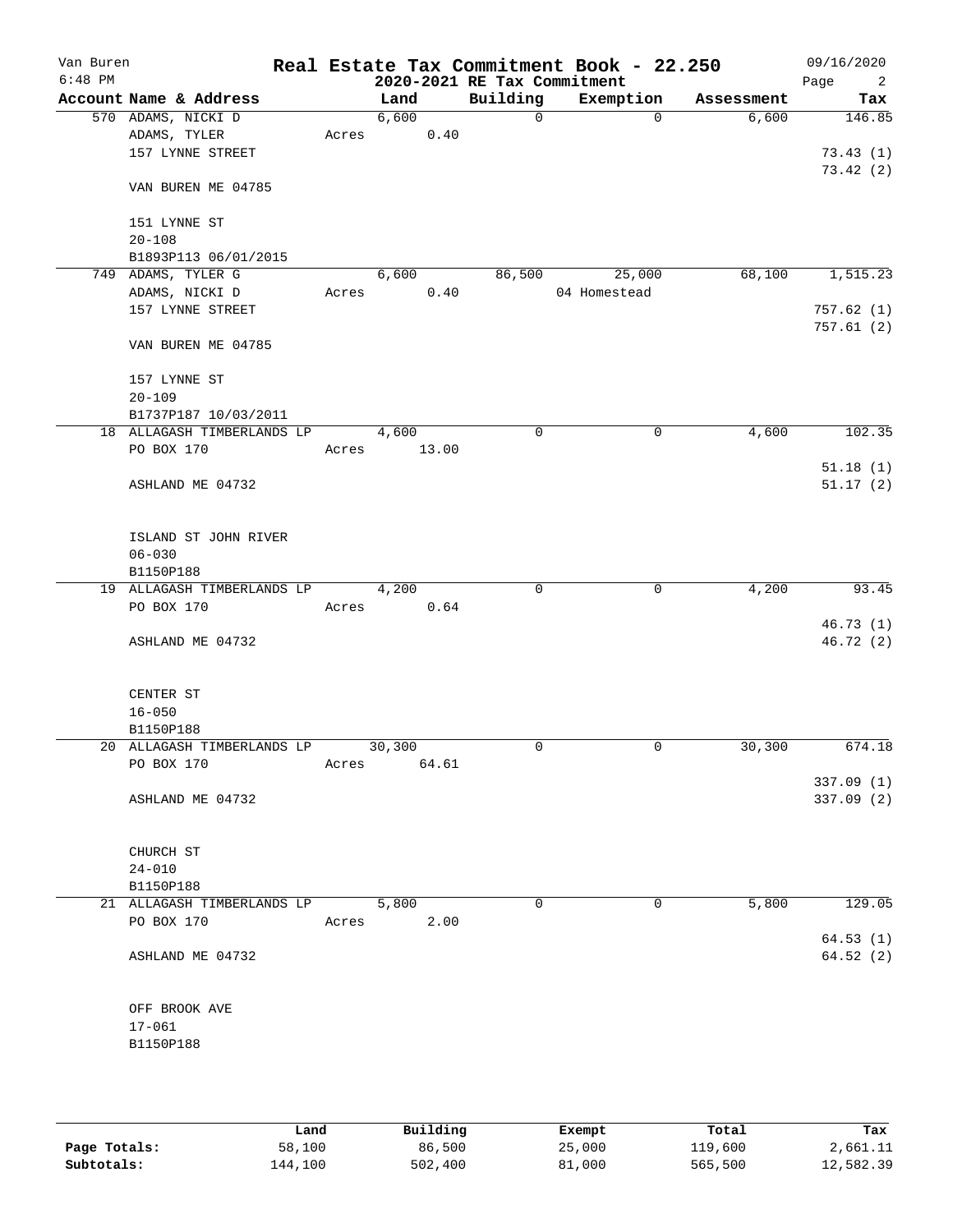| Van Buren<br>$6:48$ PM |                                         | Real Estate Tax Commitment Book - 22.250 | 2020-2021 RE Tax Commitment |           |            | 09/16/2020<br>Page<br>$\overline{\mathbf{3}}$ |
|------------------------|-----------------------------------------|------------------------------------------|-----------------------------|-----------|------------|-----------------------------------------------|
|                        | Account Name & Address                  | Land                                     | Building                    | Exemption | Assessment | Tax                                           |
|                        | 23 ALLAGASH TIMBERLANDS LP              | 300                                      | $\mathbf 0$                 | $\Omega$  | 300        | 6.68                                          |
|                        | PO BOX 170                              |                                          |                             |           |            |                                               |
|                        | ASHLAND ME 04732                        |                                          |                             |           |            | 3.34(1)<br>3.34(2)                            |
|                        |                                         |                                          |                             |           |            |                                               |
|                        |                                         |                                          |                             |           |            |                                               |
|                        | MAIN ST                                 |                                          |                             |           |            |                                               |
|                        | $21 - 031$                              |                                          |                             |           |            |                                               |
|                        | B1150P188<br>24 ALLAGASH TIMBERLANDS LP | 4,900                                    | $\mathbf 0$                 | 0         | 4,900      | 109.03                                        |
|                        | PO BOX 170                              | 14.00<br>Acres                           |                             |           |            |                                               |
|                        |                                         |                                          |                             |           |            | 54.52(1)                                      |
|                        | ASHLAND ME 04732                        |                                          |                             |           |            | 54.51(2)                                      |
|                        |                                         |                                          |                             |           |            |                                               |
|                        | ISLAND ST JOHN RIVER                    |                                          |                             |           |            |                                               |
|                        | $06 - 031$                              |                                          |                             |           |            |                                               |
|                        | B1150P188                               |                                          |                             |           |            |                                               |
|                        | 26 ALLAGASH TIMBERLANDS LP              | 12,600                                   | $\mathbf 0$                 | 0         | 12,600     | 280.35                                        |
|                        | PO BOX 170                              | 14.00<br>Acres                           |                             |           |            | 140.18(1)                                     |
|                        | ASHLAND ME 04732                        |                                          |                             |           |            | 140.17(2)                                     |
|                        |                                         |                                          |                             |           |            |                                               |
|                        |                                         |                                          |                             |           |            |                                               |
|                        | ISLAND ST JOHN RIVER<br>$10 - 020$      |                                          |                             |           |            |                                               |
|                        | B1150P188                               |                                          |                             |           |            |                                               |
|                        | 27 ALLAGASH TIMBERLANDS LP              | 1,100                                    | 0                           | 0         | 1,100      | 24.48                                         |
|                        | PO BOX 170                              | 0.04<br>Acres                            |                             |           |            |                                               |
|                        |                                         |                                          |                             |           |            | 12.24(1)                                      |
|                        | ASHLAND ME 04732                        |                                          |                             |           |            | 12.24(2)                                      |
|                        |                                         |                                          |                             |           |            |                                               |
|                        | MAIN ST                                 |                                          |                             |           |            |                                               |
|                        | $22 - 012$                              |                                          |                             |           |            |                                               |
|                        | B1150P188<br>28 ALLAGASH TIMBERLANDS LP | 16,400                                   | 0                           | 0         | 16,400     | 364.90                                        |
|                        | PO BOX 170                              | 25.00<br>Acres                           |                             |           |            |                                               |
|                        |                                         |                                          |                             |           |            | 182.45(1)                                     |
|                        | ASHLAND ME 04732                        |                                          |                             |           |            | 182.45(2)                                     |
|                        |                                         |                                          |                             |           |            |                                               |
|                        | ISLAND ST JOHN RIVER                    |                                          |                             |           |            |                                               |
|                        | $10 - 019$                              |                                          |                             |           |            |                                               |
|                        | B1150P188                               |                                          |                             |           |            |                                               |
|                        | 29 ALLAGASH TIMBERLANDS LP              | 3,000                                    | 0                           | 0         | 3,000      | 66.75                                         |
|                        | PO BOX 170                              | 8.50<br>Acres                            |                             |           |            |                                               |
|                        | ASHLAND ME 04732                        |                                          |                             |           |            | 33.38(1)<br>33.37(2)                          |
|                        |                                         |                                          |                             |           |            |                                               |
|                        |                                         |                                          |                             |           |            |                                               |
|                        | ISLAND ST JOHN RIVER                    |                                          |                             |           |            |                                               |
|                        | $08 - 050$                              |                                          |                             |           |            |                                               |
|                        | B1150P188                               |                                          |                             |           |            |                                               |
|                        |                                         |                                          |                             |           |            |                                               |

|              | Land    | Building | Exempt | Total   | Tax       |
|--------------|---------|----------|--------|---------|-----------|
| Page Totals: | 38,300  |          |        | 38,300  | 852.19    |
| Subtotals:   | 182,400 | 502,400  | 81,000 | 603,800 | 13,434.58 |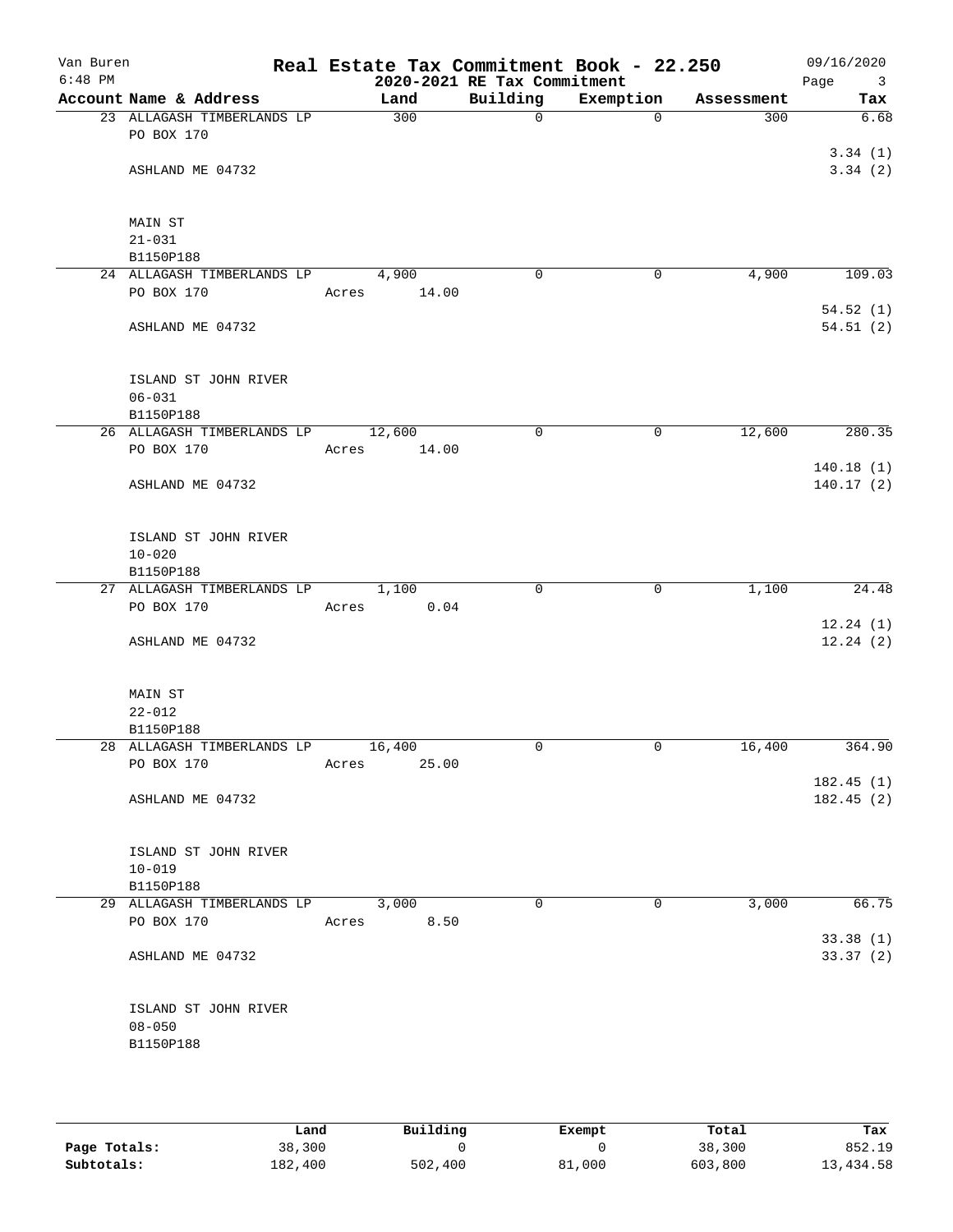| Van Buren<br>$6:48$ PM |                                         |       |                | 2020-2021 RE Tax Commitment | Real Estate Tax Commitment Book - 22.250 |            | 09/16/2020<br>Page<br>4      |
|------------------------|-----------------------------------------|-------|----------------|-----------------------------|------------------------------------------|------------|------------------------------|
|                        | Account Name & Address                  |       | Land           | Building                    | Exemption                                | Assessment | Tax                          |
|                        | 49 ALLEN, ALICIA                        |       | 4,500          | 55,700                      | 0                                        | 60,200     | 1,339.45                     |
|                        | ALLEN, JUSTIN                           | Acres | 0.18           |                             |                                          |            |                              |
|                        | 105 ROOSEVELT AVENUE                    |       |                |                             |                                          |            | 669.73 (1)                   |
|                        |                                         |       |                |                             |                                          |            | 669.72 (2)                   |
|                        | VAN BUREN ME 04785                      |       |                |                             |                                          |            |                              |
|                        |                                         |       |                |                             |                                          |            |                              |
|                        | 105 ROOSEVELT AVE<br>$14 - 049$         |       |                |                             |                                          |            |                              |
|                        | B1957P289 12/02/2016                    |       |                |                             |                                          |            |                              |
|                        | 1383 ALONSO, CHRISTIAN                  |       | 7,000          | 0                           | 0                                        | 7,000      | 155.75                       |
|                        | PO BOX 282                              | Acres | 12.00          |                             |                                          |            |                              |
|                        |                                         |       |                |                             |                                          |            | 77.88(1)                     |
|                        | VAN BUREN ME 04785                      |       |                |                             |                                          |            | 77.87(2)                     |
|                        |                                         |       |                |                             |                                          |            |                              |
|                        |                                         |       |                |                             |                                          |            |                              |
|                        | OFF ALEXANDER RD                        |       |                |                             |                                          |            |                              |
|                        | $06 - 032$                              |       |                |                             |                                          |            |                              |
|                        | B2050P79 03/14/2019                     |       |                |                             |                                          |            |                              |
|                        | 1183 ANDERSON, HOLLY                    |       | 15,000         | 124,200                     | 25,000                                   | 114,200    | 2,540.95                     |
|                        | ANDERSON, RALPH                         | Acres | 8.00           |                             | 04 Homestead                             |            |                              |
|                        | 188 CASTONGUAY ROAD                     |       |                |                             |                                          |            | 1, 270.48(1)<br>1, 270.47(2) |
|                        | VAN BUREN ME 04785                      |       |                |                             |                                          |            |                              |
|                        |                                         |       |                |                             |                                          |            |                              |
|                        | 188 CASTONGUAY RD                       |       |                |                             |                                          |            |                              |
|                        | $02 - 033B$                             |       |                |                             |                                          |            |                              |
|                        | B1541P245 04/19/2007                    |       |                |                             |                                          |            |                              |
|                        | 1179 ARC DBPPROP001, LLC                |       | 20,300         | 560,300                     | 0                                        | 580,600    | 12,918.35                    |
|                        | C/O RYAN LLC                            | Acres | 1.22           |                             |                                          |            |                              |
|                        | C/O DOLLAR GENERAL                      |       |                |                             |                                          |            | 6,459.18(1)                  |
|                        | PO BOX 182595                           |       |                |                             |                                          |            | 6,459.17(2)                  |
|                        | COLUMBUS OH 43218                       |       |                |                             |                                          |            |                              |
|                        |                                         |       |                |                             |                                          |            |                              |
|                        | 21 MAIN ST (RITE AID)                   |       |                |                             |                                          |            |                              |
|                        | $13 - 008$                              |       |                |                             |                                          |            |                              |
|                        | B1843P109 01/08/2014                    |       |                | 70,400                      |                                          | 60,800     | 1,352.80                     |
|                        | 33 ARENDSEE, SUSAN A<br>CORNETT, RONALD | Acres | 15,400<br>9.20 |                             | 25,000<br>04 Homestead                   |            |                              |
|                        | PO BOX 46                               |       |                |                             |                                          |            | 676.40(1)                    |
|                        |                                         |       |                |                             |                                          |            | 676.40(2)                    |
|                        | VAN BUREN ME 04785                      |       |                |                             |                                          |            |                              |
|                        |                                         |       |                |                             |                                          |            |                              |
|                        | 130 MASSE RD                            |       |                |                             |                                          |            |                              |
|                        | $02 - 053$                              |       |                |                             |                                          |            |                              |
|                        | B1510P192 08/01/2006                    |       |                |                             |                                          |            |                              |
|                        | 34 ARMSTRONG, MADELEINE                 |       | 6,800          | 22,000                      | 25,000                                   | 3,800      | 84.55                        |
|                        | 122 LINCOLN STREET                      | Acres | 0.42           |                             | 04 Homestead                             |            |                              |
|                        |                                         |       |                |                             |                                          |            | 42.28(1)                     |
|                        | VAN BUREN ME 04785                      |       |                |                             |                                          |            | 42.27(2)                     |
|                        |                                         |       |                |                             |                                          |            |                              |
|                        |                                         |       |                |                             |                                          |            |                              |
|                        | 122 LINCOLN ST<br>$14 - 012A$           |       |                |                             |                                          |            |                              |
|                        |                                         |       |                |                             |                                          |            |                              |
|                        |                                         |       |                |                             |                                          |            |                              |

|              | Land    | Building  | Exempt  | Total     | Tax       |
|--------------|---------|-----------|---------|-----------|-----------|
| Page Totals: | 69,000  | 832,600   | 75,000  | 826,600   | 18,391.85 |
| Subtotals:   | 251,400 | 1,335,000 | 156,000 | 1,430,400 | 31,826.43 |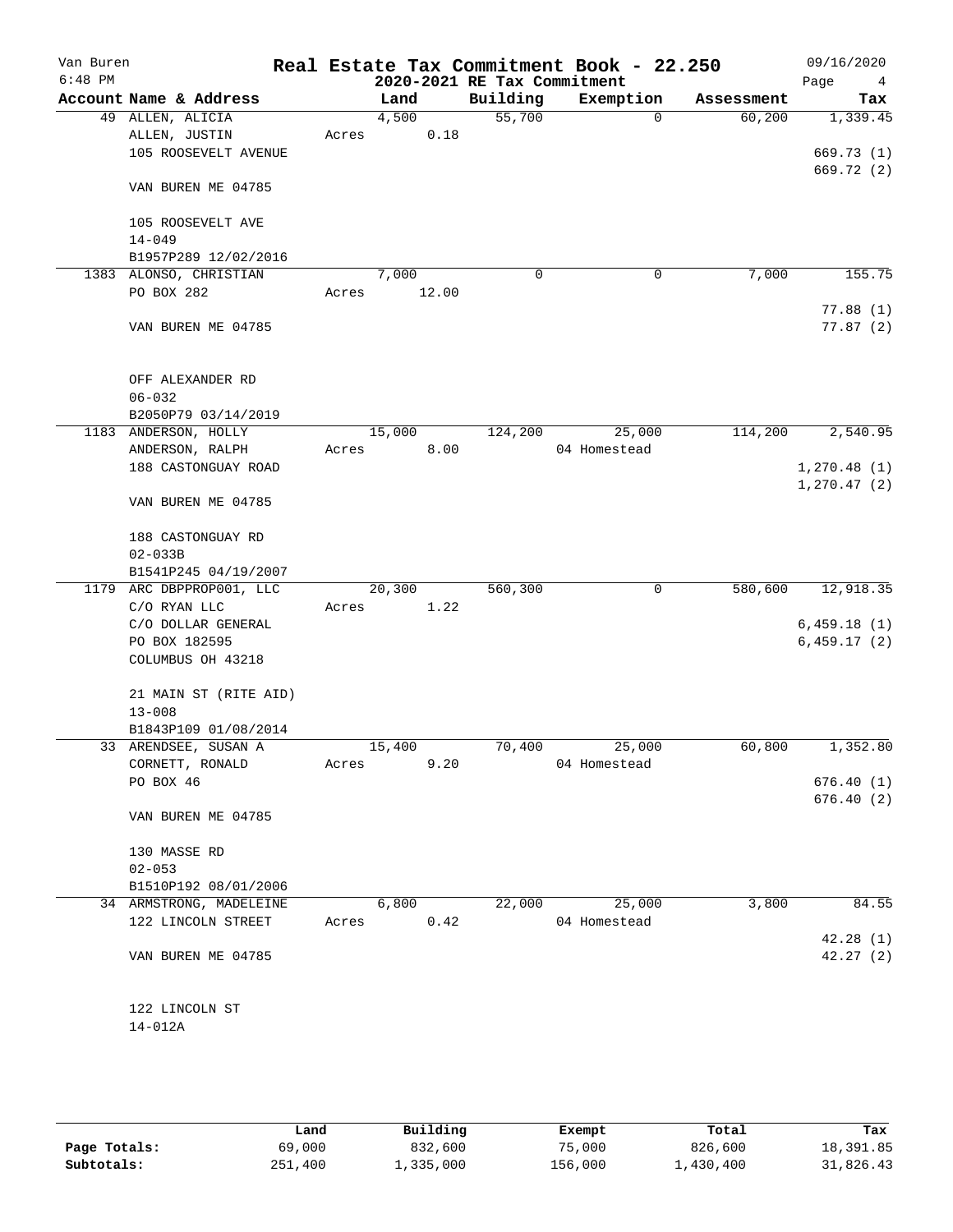| Van Buren<br>$6:48$ PM |                                   | Real Estate Tax Commitment Book - 22.250 | 2020-2021 RE Tax Commitment |              |            | 09/16/2020<br>Page<br>5    |
|------------------------|-----------------------------------|------------------------------------------|-----------------------------|--------------|------------|----------------------------|
|                        | Account Name & Address            | Land                                     | Building                    | Exemption    | Assessment | Tax                        |
|                        | 944 AROOSTOOK TIMBERLANDS,<br>LLC | 133,800                                  | $\mathbf 0$                 | 0            | 133,800    | 2,977.05                   |
|                        | 1798 ST. JOHN ROAD                | Acres<br>892.00                          |                             |              |            |                            |
|                        | FORT KENT ME 04743                |                                          |                             |              |            | 1,488.53(1)<br>1,488.52(2) |
|                        | LAKE RD                           |                                          |                             |              |            |                            |
|                        | $04 - 001$                        |                                          |                             |              |            |                            |
|                        | B1745P89 12/14/2011               |                                          |                             |              |            |                            |
|                        | 36 ASHLEY, PETER F                | 8,800                                    | 102,000                     | 25,000       | 85,800     | 1,909.05                   |
|                        | ASHLEY, KATHLEEN                  | 0.70<br>Acres                            |                             | 04 Homestead |            |                            |
|                        | 142 VIOLETTE STREET               |                                          |                             |              |            | 954.53(1)<br>954.52(2)     |
|                        | VAN BUREN ME 04785                |                                          |                             |              |            |                            |
|                        | 142 VIOLETTE ST                   |                                          |                             |              |            |                            |
|                        | $16 - 069$                        |                                          |                             |              |            |                            |
|                        | B1020P194                         |                                          |                             |              |            |                            |
|                        | 37 ASHLEY, PETER F                | 7,000                                    | 4,600                       | 0            | 11,600     | 258.10                     |
|                        | ASHLEY, KATHLEEN                  | 0.45<br>Acres                            |                             |              |            |                            |
|                        | 142 VIOLETTE STREET               |                                          |                             |              |            | 129.05(1)<br>129.05(2)     |
|                        | VAN BUREN ME 04785                |                                          |                             |              |            |                            |
|                        | 143 VIOLETTE ST                   |                                          |                             |              |            |                            |
|                        | $16 - 083A$                       |                                          |                             |              |            |                            |
|                        | 40 AYOTTE, CHAD E                 | 17,100                                   | 184,900                     | 25,000       | 177,000    | 3,938.25                   |
|                        | 422 CHAMPLAIN STREET              | 15.00<br>Acres                           |                             | 04 Homestead |            |                            |
|                        | VAN BUREN ME 04785                |                                          |                             |              |            | 1,969.13(1)<br>1,969.12(2) |
|                        | 422 CHAMPLAIN ST                  |                                          |                             |              |            |                            |
|                        | $02 - 026$                        |                                          |                             |              |            |                            |
|                        | B1838P10 11/26/2013               |                                          |                             |              |            |                            |
|                        | 310 AYOTTE, ERIC S                | 21,200                                   | 0                           | 0            | 21,200     | 471.70                     |
|                        | 599 HAMLIN ROAD                   | 66.00<br>Acres                           |                             |              |            |                            |
|                        |                                   |                                          |                             |              |            | 235.85(1)                  |
|                        | HAMLIN ME 04785                   |                                          |                             |              |            | 235.85(2)                  |
|                        | OFF HAMLIN RD (FARM)              |                                          |                             |              |            |                            |
|                        | $03 - 016$                        |                                          |                             |              |            |                            |
|                        | B2082P263 11/21/2019              |                                          |                             |              |            |                            |
|                        | 41 AYOTTE, JON M                  | 10,000                                   | 26,700                      | 0            | 36,700     | 816.58                     |
|                        | PO BOX 221                        | 0.90<br>Acres                            |                             |              |            |                            |
|                        | MILLINOCKET ME 04462              |                                          |                             |              |            | 408.29(1)<br>408.29 (2)    |
|                        |                                   |                                          |                             |              |            |                            |
|                        | 364 MAIN ST                       |                                          |                             |              |            |                            |
|                        | $20 - 060$                        |                                          |                             |              |            |                            |

|              | Land    | Building  | Exempt  | Total     | Tax         |
|--------------|---------|-----------|---------|-----------|-------------|
| Page Totals: | 197,900 | 318,200   | 50,000  | 466,100   | 10,370.73   |
| Subtotals:   | 449,300 | 1,653,200 | 206,000 | ⊥,896,500 | 42, 197. 16 |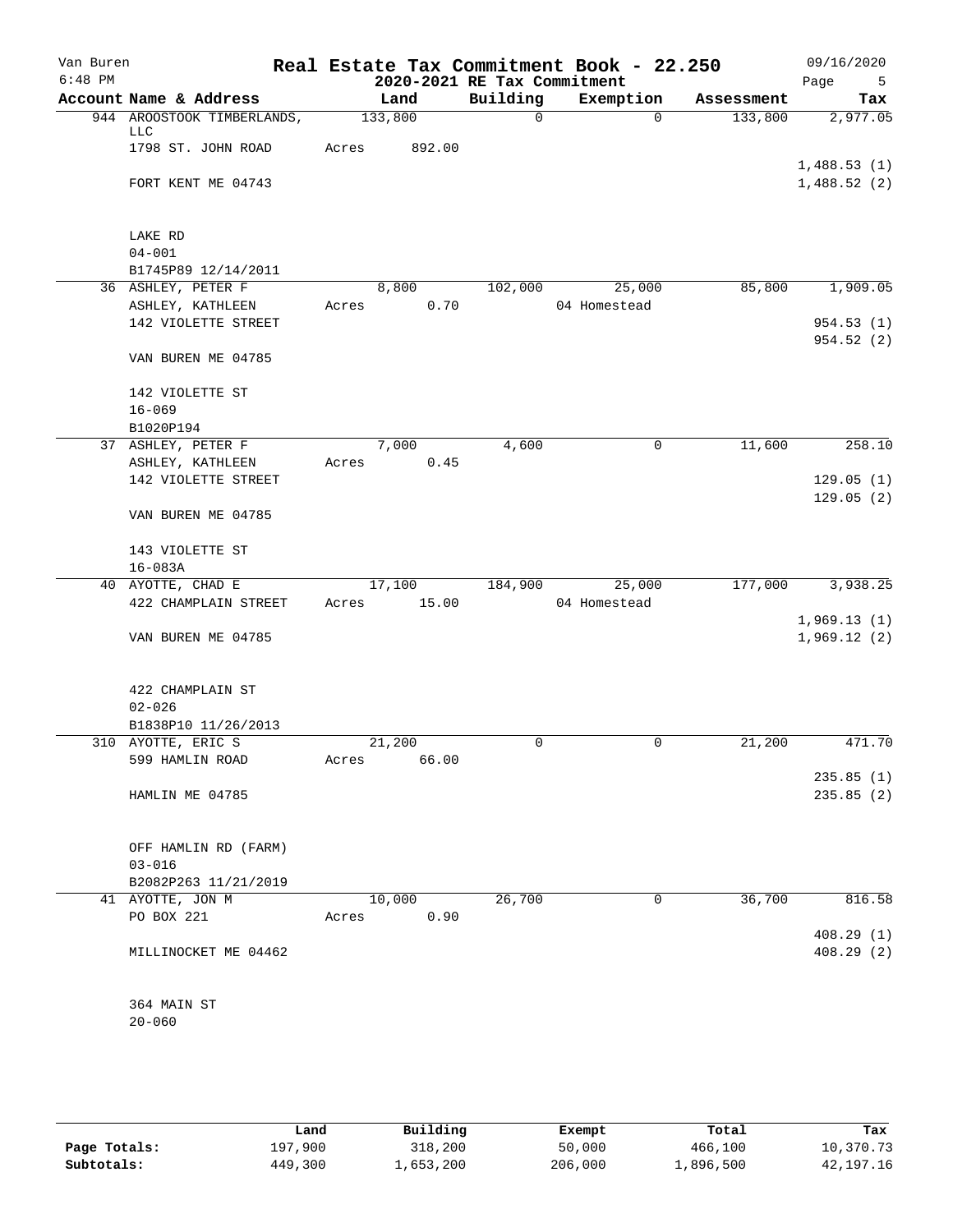| Van Buren<br>$6:48$ PM |                               |                        |       |        |       | 2020-2021 RE Tax Commitment | Real Estate Tax Commitment Book - 22.250 |            | 09/16/2020<br>Page<br>6 |
|------------------------|-------------------------------|------------------------|-------|--------|-------|-----------------------------|------------------------------------------|------------|-------------------------|
|                        |                               | Account Name & Address |       | Land   |       | Building                    | Exemption                                | Assessment | Tax                     |
|                        | 42 AYOTTE, MICHAEL            |                        |       | 5,800  |       | 70,000                      | 25,000                                   | 50,800     | 1,130.30                |
|                        |                               | AYOTTE, CYNTHIA A      | Acres |        | 0.31  |                             | 04 Homestead                             |            |                         |
|                        |                               | 174 LYNNE STREET       |       |        |       |                             |                                          |            | 565.15(1)               |
|                        |                               | VAN BUREN ME 04785     |       |        |       |                             |                                          |            | 565.15(2)               |
|                        | 174 LYNNE ST                  |                        |       |        |       |                             |                                          |            |                         |
|                        | $19 - 064$                    |                        |       |        |       |                             |                                          |            |                         |
|                        | B846P172                      |                        |       |        |       |                             |                                          |            |                         |
|                        |                               | 620 AYOTTE, MICHAEL E  |       | 4,100  |       | 0                           |                                          | 4,100<br>0 | 91.23                   |
|                        |                               | AYOTTE, CYNTHIA A      | Acres |        | 0.62  |                             |                                          |            |                         |
|                        |                               | 174 LYNNE STREET       |       |        |       |                             |                                          |            | 45.62(1)                |
|                        |                               |                        |       |        |       |                             |                                          |            | 45.61(2)                |
|                        |                               | VAN BUREN ME 04785     |       |        |       |                             |                                          |            |                         |
|                        |                               | PATRICIA STREET        |       |        |       |                             |                                          |            |                         |
|                        | $19 - 093$                    |                        |       |        |       |                             |                                          |            |                         |
|                        |                               | B1889P149 04/27/2015   |       |        |       |                             |                                          |            |                         |
|                        |                               | 610 AYOTTE, MICHAEL J  |       | 4,100  |       | 0                           | 0                                        | 4,100      | 91.23                   |
|                        |                               | 156 LYNNE STREET       | Acres |        | 0.62  |                             |                                          |            |                         |
|                        |                               |                        |       |        |       |                             |                                          |            | 45.62(1)                |
|                        |                               | VAN BUREN ME 04785     |       |        |       |                             |                                          |            | 45.61(2)                |
|                        |                               | S SIDE PATRICIA ST     |       |        |       |                             |                                          |            |                         |
|                        | $20 - 118$                    |                        |       |        |       |                             |                                          |            |                         |
|                        |                               | B1751P174 02/10/2012   |       |        |       |                             |                                          |            |                         |
|                        |                               | 616 AYOTTE, MICHAEL J  |       | 7,700  |       | 72,600                      | 25,000                                   | 55,300     | 1,230.43                |
|                        |                               | 156 LYNNE STREET       | Acres |        | 0.54  |                             | 04 Homestead                             |            |                         |
|                        |                               |                        |       |        |       |                             |                                          |            | 615.22(1)               |
|                        |                               | VAN BUREN ME 04785     |       |        |       |                             |                                          |            | 615.21(2)               |
|                        | 156 LYNNE ST                  |                        |       |        |       |                             |                                          |            |                         |
|                        | $20 - 103$                    |                        |       |        |       |                             |                                          |            |                         |
|                        |                               | B1743P178 11/29/2011   |       |        |       |                             |                                          |            |                         |
|                        |                               | 237 AYOTTE, PAMELA M   |       | 7,400  |       | 76,200                      | 25,000                                   | 58,600     | 1,303.85                |
|                        |                               | 149 CHAMPLAIN STREET   | Acres |        | 0.50  |                             | 04 Homestead                             |            |                         |
|                        |                               |                        |       |        |       |                             |                                          |            | 651.93(1)               |
|                        |                               | VAN BUREN ME 04785     |       |        |       |                             |                                          |            | 651.92 (2)              |
|                        |                               | 149 CHAMPLAIN ST       |       |        |       |                             |                                          |            |                         |
|                        | $19 - 020$                    |                        |       |        |       |                             |                                          |            |                         |
|                        |                               | B1728P132 07/22/2011   |       |        |       |                             |                                          |            |                         |
|                        |                               | 850 AYOTTE, SHAYNE M   |       | 17,000 |       | 121,300                     | 25,000                                   | 113,300    | 2,520.92                |
|                        |                               | AYOTTE, HALEY A        | Acres |        | 13.84 |                             | 04 Homestead                             |            |                         |
|                        |                               | 254 MARQUIS ROAD       |       |        |       |                             |                                          |            | 1,260.46(1)             |
|                        |                               |                        |       |        |       |                             |                                          |            | 1,260.46(2)             |
|                        |                               | VAN BUREN ME 04785     |       |        |       |                             |                                          |            |                         |
|                        | 254 MARQUIS RD<br>$02 - 002B$ |                        |       |        |       |                             |                                          |            |                         |
|                        |                               | B1997P231 11/20/2017   |       |        |       |                             |                                          |            |                         |
|                        |                               |                        |       |        |       |                             |                                          |            |                         |
|                        |                               |                        |       |        |       |                             |                                          |            |                         |

|              | Land    | Building  | Exempt  | Total     | Tax       |
|--------------|---------|-----------|---------|-----------|-----------|
| Page Totals: | 46,100  | 340,100   | 100,000 | 286,200   | 6,367.96  |
| Subtotals:   | 495,400 | 1,993,300 | 306,000 | 2,182,700 | 48,565.12 |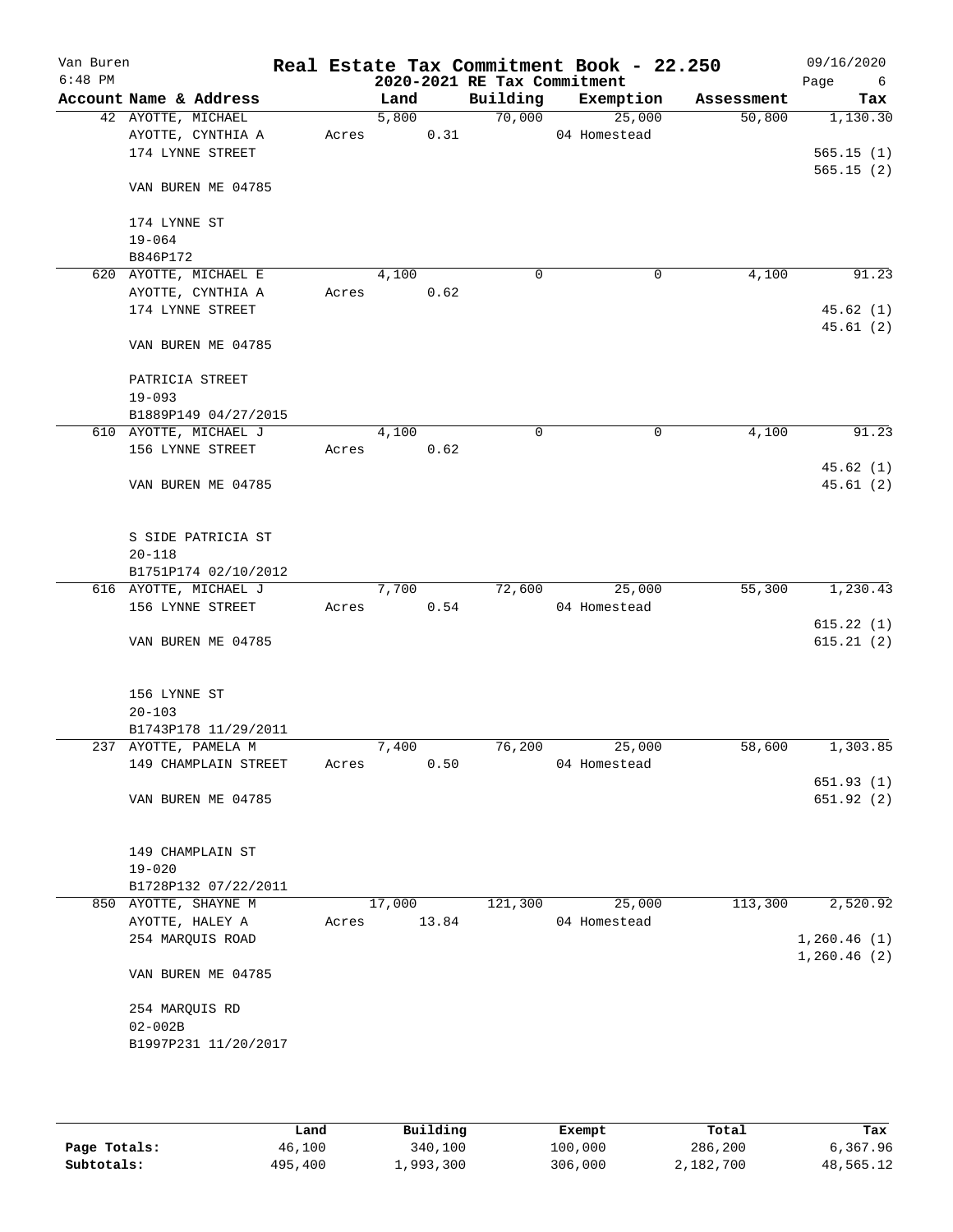| Van Buren    |                                                  |        |                             |             | Real Estate Tax Commitment Book - 22.250 |            | 09/16/2020             |
|--------------|--------------------------------------------------|--------|-----------------------------|-------------|------------------------------------------|------------|------------------------|
| $6:48$ PM    |                                                  |        | 2020-2021 RE Tax Commitment |             |                                          |            | Page<br>$\overline{7}$ |
|              | Account Name & Address                           |        | Land                        | Building    | Exemption                                | Assessment | Tax                    |
|              | 46 AYOTTE, SIMONNE S                             |        | 12,100                      | 35,900      | $\mathbf 0$                              | 48,000     | 1,068.00               |
|              | 32 PELLETIER AVE                                 | Acres  | 0.90                        |             |                                          |            |                        |
|              | FRENCHVILLE ME 04745                             |        |                             |             |                                          |            | 534.00(1)<br>534.00(2) |
|              | 6130                                             |        |                             |             |                                          |            |                        |
|              |                                                  |        |                             |             |                                          |            |                        |
|              |                                                  |        |                             |             |                                          |            |                        |
|              | 128 ST MARY'S BROOK RD                           |        |                             |             |                                          |            |                        |
|              | $02 - 045$                                       |        |                             |             |                                          |            |                        |
|              | B1574P198                                        |        |                             |             |                                          |            |                        |
|              | 557 AYOTTE, THERESA J                            |        | 4,600                       | 17,500      | 22,100                                   | 0          | 0.00                   |
|              | 117 MONROE STREET                                | Acres  | 0.19                        |             | 04 Homestead                             |            |                        |
|              | VAN BUREN ME 04785                               |        |                             |             |                                          |            |                        |
|              |                                                  |        |                             |             |                                          |            |                        |
|              |                                                  |        |                             |             |                                          |            |                        |
|              | 117 MONROE ST                                    |        |                             |             |                                          |            |                        |
|              | $23 - 014$                                       |        |                             |             |                                          |            |                        |
|              | B1907P313 09/10/2015 B1820P245 07/30/2013        |        |                             |             |                                          |            |                        |
|              | 48 BACON, EUGENE ANDRE                           |        | 8,900                       | $\mathbf 0$ | 0                                        | 8,900      | 198.02                 |
|              | 17 COLEMAN RD                                    | Acres  | 3.50                        |             |                                          |            |                        |
|              |                                                  |        |                             |             |                                          |            | 99.01(1)               |
|              | HEBRON CT 06248                                  |        |                             |             |                                          |            | 99.01 (2)              |
|              |                                                  |        |                             |             |                                          |            |                        |
|              |                                                  |        |                             |             |                                          |            |                        |
|              | RR 1<br>$09 - 009$                               |        |                             |             |                                          |            |                        |
|              | B700P32                                          |        |                             |             |                                          |            |                        |
|              | 47 BACON, EUGENE ANDRE                           |        | 15,900                      | 0           | 0                                        | 15,900     | 353.78                 |
|              | 17 COLEMAN RD                                    | Acres  | 25.00                       |             |                                          |            |                        |
|              |                                                  |        |                             |             |                                          |            | 176.89(1)              |
|              | HEBRON CT 06248                                  |        |                             |             |                                          |            | 176.89(2)              |
|              |                                                  |        |                             |             |                                          |            |                        |
|              |                                                  |        |                             |             |                                          |            |                        |
|              | RR 1                                             |        |                             |             |                                          |            |                        |
|              | $09 - 010$                                       |        |                             |             |                                          |            |                        |
|              | B700P32                                          |        |                             |             |                                          |            |                        |
|              | 281 BADAHMAN FAMILY TRUST,<br>$U/T/D$ MAY 5,2015 |        | 29,700                      | 0           | 0                                        | 29,700     | 660.83                 |
|              | 10 WASHINGTON ST                                 | Acres  | 50.00                       |             |                                          |            |                        |
|              |                                                  |        |                             |             |                                          |            | 330.42 (1)             |
|              | CARIBOU ME 04736                                 |        |                             |             |                                          |            | 330.41(2)              |
|              |                                                  |        |                             |             |                                          |            |                        |
|              |                                                  |        |                             |             |                                          |            |                        |
|              | 233 LAKE RD                                      |        |                             |             |                                          |            |                        |
|              | $05 - 008$                                       |        |                             |             |                                          |            |                        |
|              | B1977P219 06/08/2017<br>1576 BADAHMAN, MELISSA A |        |                             |             | 0                                        |            |                        |
|              | BADAHMAN, ALHASSAN M                             | Acres  | 7,400<br>0.49               | 99,100      |                                          | 106,500    | 2,369.63               |
|              | 10 WASHINGTON ST                                 |        |                             |             |                                          |            | 1, 184.82(1)           |
|              |                                                  |        |                             |             |                                          |            | 1, 184.81(2)           |
|              | CARIBOU ME 04736                                 |        |                             |             |                                          |            |                        |
|              |                                                  |        |                             |             |                                          |            |                        |
|              | 843 MAIN ST                                      |        |                             |             |                                          |            |                        |
|              | $08 - 033H$                                      |        |                             |             |                                          |            |                        |
|              | B1909P280 09/24/2015                             |        |                             |             |                                          |            |                        |
|              |                                                  |        |                             |             |                                          |            |                        |
|              |                                                  |        |                             |             |                                          |            |                        |
|              |                                                  | Land   | Building                    |             | Exempt                                   | Total      | Tax                    |
| Page Totals: |                                                  | 78,600 | 152,500                     |             | 22,100                                   | 209,000    | 4,650.26               |

**Subtotals:** 574,000 2,145,800 328,100 2,391,700 53,215.38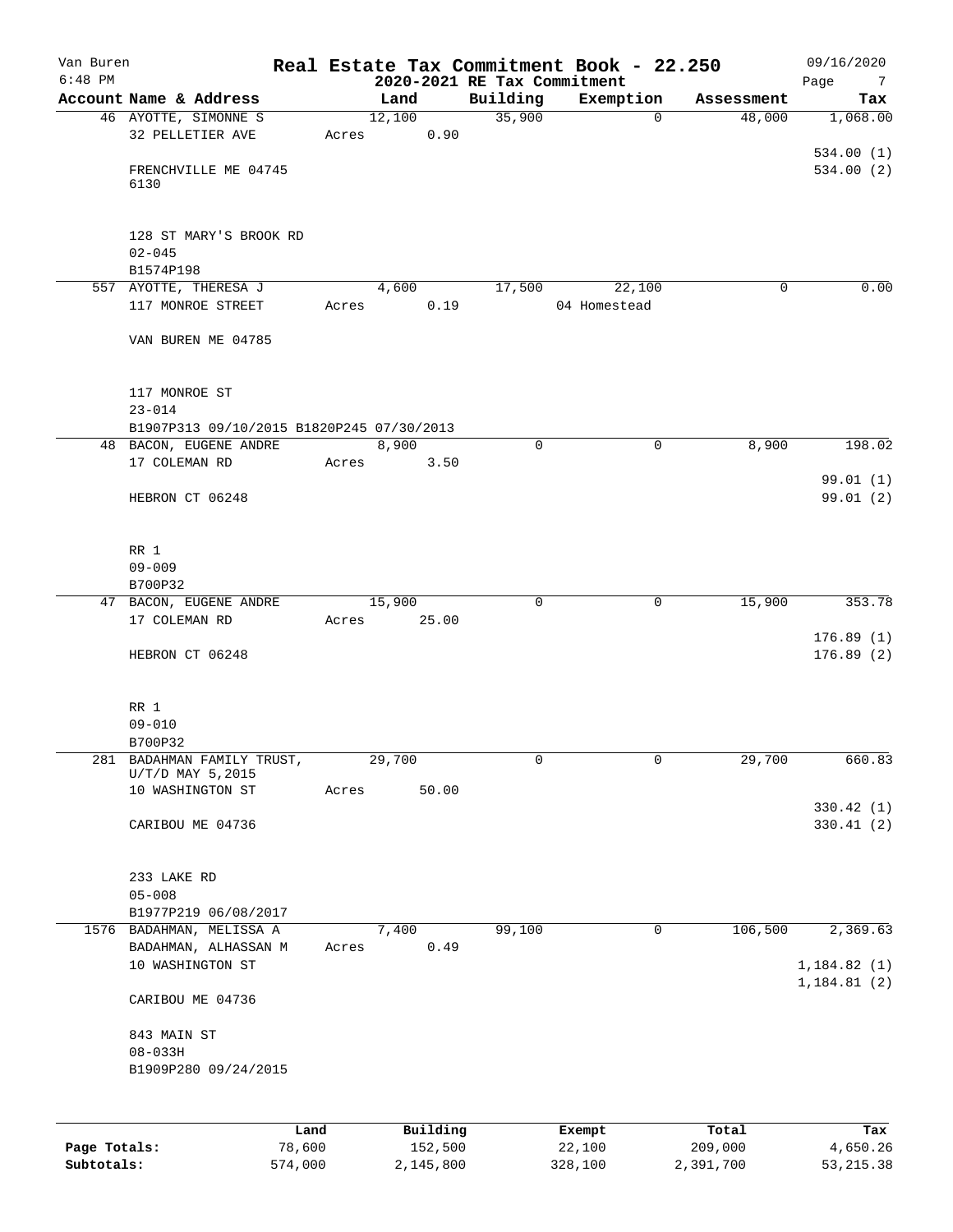| Van Buren<br>$6:48$ PM |                                 |                               |       |        |       | Real Estate Tax Commitment Book - 22.250<br>2020-2021 RE Tax Commitment |              |             |            | 09/16/2020<br>Page<br>8 |
|------------------------|---------------------------------|-------------------------------|-------|--------|-------|-------------------------------------------------------------------------|--------------|-------------|------------|-------------------------|
|                        |                                 | Account Name & Address        |       | Land   |       | Building                                                                | Exemption    |             | Assessment | Tax                     |
|                        |                                 | 1339 BARBER, CHRISTOPHER S    |       | 11,200 |       | 32,100                                                                  |              | $\Omega$    | 43,300     | 963.43                  |
|                        |                                 | SANFORD, PENNY M              | Acres |        | 0.70  |                                                                         |              |             |            |                         |
|                        | 792 MAIN STREET                 |                               |       |        |       |                                                                         |              |             |            | 481.72 (1)              |
|                        |                                 | VAN BUREN ME 04785            |       |        |       |                                                                         |              |             |            | 481.71 (2)              |
|                        | 792 MAIN ST<br>$08 - 026$       |                               |       |        |       |                                                                         |              |             |            |                         |
|                        |                                 | B2073P326 08/29/2019          |       |        |       |                                                                         |              |             |            |                         |
|                        |                                 | 59 BARD, GERALD L &           |       | 5,600  |       | 104,500                                                                 |              | 31,000      | 79,100     | 1,759.98                |
|                        |                                 | FERNANDE L ESTATE             |       |        |       |                                                                         |              |             |            |                         |
|                        |                                 | C/O ALAN & RYAN BARD          | Acres |        | 0.28  |                                                                         | 02 Veteran   |             |            |                         |
|                        | 101 COTE STREET                 |                               |       |        |       |                                                                         | 04 Homestead |             |            | 879.99 (1)              |
|                        |                                 | VAN BUREN ME 04785            |       |        |       |                                                                         |              |             |            | 879.99 (2)              |
|                        | 101 COTE ST<br>$18 - 110$       |                               |       |        |       |                                                                         |              |             |            |                         |
|                        |                                 | B1220P224 08/07/2000          |       |        |       |                                                                         |              |             |            |                         |
|                        | 60 BARD, LINDA M                |                               |       | 6,600  |       | 112,400                                                                 |              | 25,000      | 94,000     | 2,091.50                |
|                        |                                 | 113 CHAMPLAIN STREET          | Acres |        | 0.40  |                                                                         | 04 Homestead |             |            |                         |
|                        |                                 |                               |       |        |       |                                                                         |              |             |            | 1,045.75(1)             |
|                        |                                 | VAN BUREN ME 04785            |       |        |       |                                                                         |              |             |            | 1,045.75(2)             |
|                        |                                 | 113 CHAMPLAIN ST              |       |        |       |                                                                         |              |             |            |                         |
|                        | $20 - 035$                      |                               |       |        |       |                                                                         |              |             |            |                         |
|                        | B1392P105                       |                               |       |        |       | 6,000                                                                   |              | $\mathbf 0$ | 10,900     | 242.52                  |
|                        | 1403 BARD, LONNY<br>BARD, TAMMY |                               | Acres | 4,900  | 14.00 |                                                                         |              |             |            |                         |
|                        | PO BOX 844                      |                               |       |        |       |                                                                         |              |             |            | 121.26(1)               |
|                        |                                 |                               |       |        |       |                                                                         |              |             |            | 121.26(2)               |
|                        |                                 | CARIBOU ME 04736              |       |        |       |                                                                         |              |             |            |                         |
|                        |                                 | 270 SETTLEMENT RD             |       |        |       |                                                                         |              |             |            |                         |
|                        | $01 - 023A$                     |                               |       |        |       |                                                                         |              |             |            |                         |
|                        |                                 | B2005P71 01/31/2018           |       |        |       |                                                                         |              |             |            |                         |
|                        | 1139 BARD, TAYLOR E             |                               |       | 3,400  |       | 6,300                                                                   |              | 0           | 9,700      | 215.83                  |
|                        |                                 | 115 JACKSON STREET            |       |        |       |                                                                         |              |             |            |                         |
|                        |                                 | VAN BUREN ME 04785            |       |        |       |                                                                         |              |             |            | 107.92(1)<br>107.91(2)  |
|                        |                                 |                               |       |        |       |                                                                         |              |             |            |                         |
|                        | 117 JACKSON ST                  |                               |       |        |       |                                                                         |              |             |            |                         |
|                        | $18 - 079$                      |                               |       |        |       |                                                                         |              |             |            |                         |
|                        |                                 | B2061P65 05/24/2019           |       |        |       |                                                                         |              |             |            |                         |
|                        | 224 BAUM, MICHAEL W             |                               |       | 26,900 |       | 25,600                                                                  |              | 0           | 52,500     | 1,168.13                |
|                        |                                 | COOPER, THERESA A             | Acres |        | 41.00 |                                                                         |              |             |            |                         |
|                        | 6 CORTEZ LAND                   |                               |       |        |       |                                                                         |              |             |            | 584.07 (1)              |
|                        |                                 | KINGS PARK NY 11754           |       |        |       |                                                                         |              |             |            | 584.06 (2)              |
|                        |                                 | 314 SETTLEMENT RD             |       |        |       |                                                                         |              |             |            |                         |
|                        | $01 - 008B$                     |                               |       |        |       |                                                                         |              |             |            |                         |
|                        |                                 | B1847P254 03/17/2004 B685P273 |       |        |       |                                                                         |              |             |            |                         |
|                        |                                 |                               |       |        |       |                                                                         |              |             |            |                         |
|                        |                                 |                               |       |        |       |                                                                         |              |             |            |                         |

|              | Land    | Building  | Exempt  | Total     | Tax       |
|--------------|---------|-----------|---------|-----------|-----------|
| Page Totals: | 58,600  | 286,900   | 56,000  | 289,500   | 6,441.39  |
| Subtotals:   | 632,600 | 2,432,700 | 384,100 | 2,681,200 | 59,656.77 |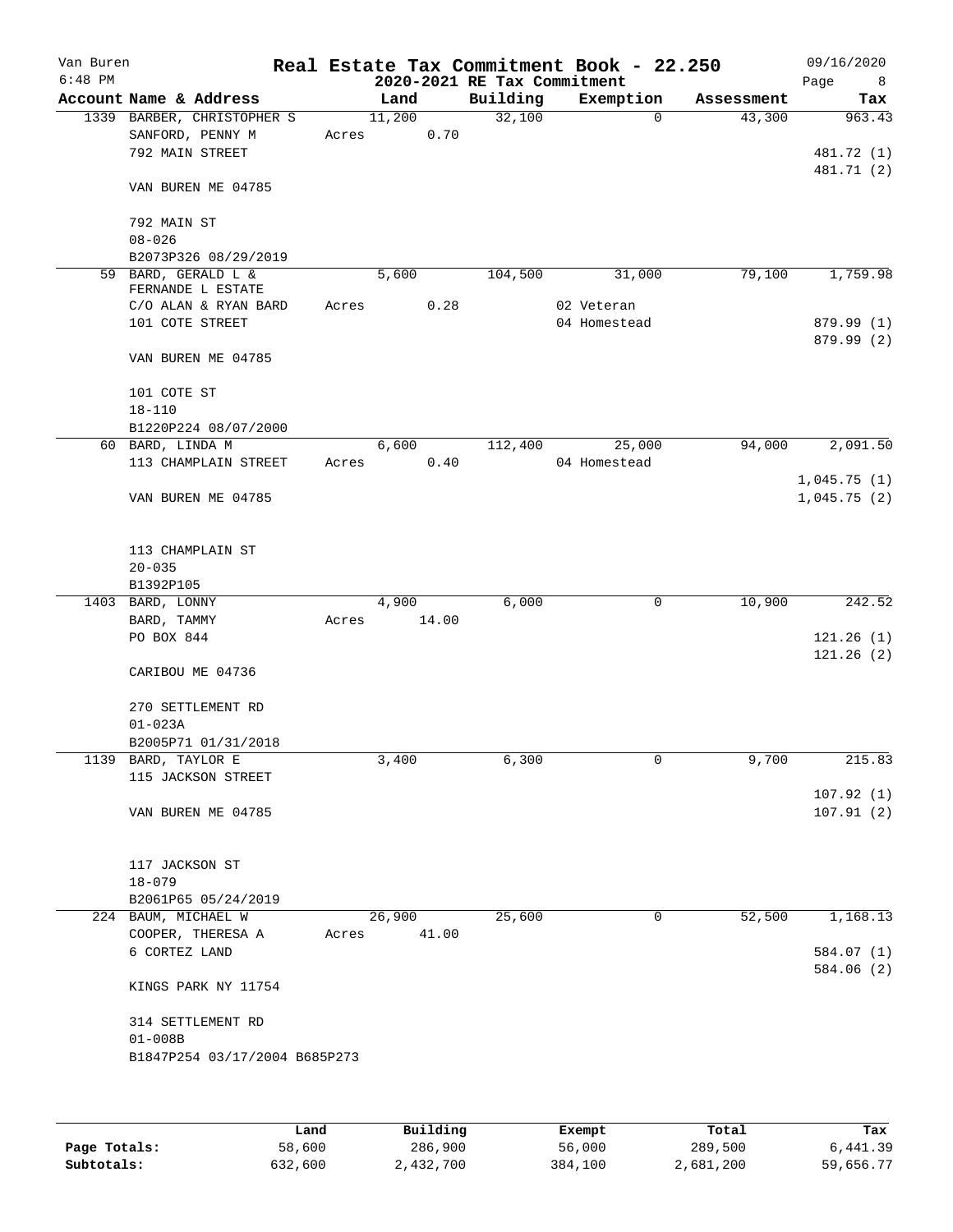| Van Buren |                                                                    |       |                |      |                             | Real Estate Tax Commitment Book - 22.250 |            | 09/16/2020               |
|-----------|--------------------------------------------------------------------|-------|----------------|------|-----------------------------|------------------------------------------|------------|--------------------------|
| $6:48$ PM |                                                                    |       |                |      | 2020-2021 RE Tax Commitment |                                          |            | Page<br>9                |
|           | Account Name & Address                                             |       | Land           |      | Building                    | Exemption                                | Assessment | Tax                      |
|           | 65 BEAULIEU LIVING TRUST<br>C/O HARVEY & ARLENE<br><b>BEAULIEU</b> |       | 7,300<br>Acres | 0.48 | 87,300                      | 31,000<br>04 Homestead                   | 63,600     | 1,415.10                 |
|           | PO BOX 151                                                         |       |                |      |                             | 02 Veteran                               |            | 707.55(1)<br>707.55(2)   |
|           | VAN BUREN ME 04785                                                 |       |                |      |                             |                                          |            |                          |
|           | 114 TOWER DR<br>12A-032                                            |       |                |      |                             |                                          |            |                          |
|           | B1967P296 03/10/2017 B401P52                                       |       |                |      |                             |                                          |            |                          |
|           | 73 BEAULIEU, CLARENCE<br>218 CHAMPLAIN STREET                      |       | 6,600<br>Acres | 0.40 | 32,300                      | 25,000<br>04 Homestead                   | 13,900     | 309.27                   |
|           | VAN BUREN ME 04785                                                 |       |                |      |                             |                                          |            | 154.64(1)<br>154.63(2)   |
|           | 218 CHAMPLAIN ST<br>$19 - 008$                                     |       |                |      |                             |                                          |            |                          |
|           | B1088P304                                                          |       |                |      |                             |                                          |            |                          |
|           | 75 BEAULIEU, DANIEL G<br>137 MORSE STREET                          |       | 8,500          |      | 75,100                      | 31,000<br>04 Homestead                   | 52,600     | 1,170.35                 |
|           | VAN BUREN ME 04785                                                 |       |                |      |                             | 02 Veteran                               |            | 585.18(1)<br>585.17(2)   |
|           | 137 MORSE ST<br>$21 - 056$                                         |       |                |      |                             |                                          |            |                          |
|           | B1509P63                                                           |       |                |      |                             |                                          |            |                          |
|           | 161 BEAULIEU, FERNAND M                                            |       | 10,500         |      | 4,700                       | $\mathbf 0$                              | 15,200     | 338.20                   |
|           | 221 CASTONGUAY RD                                                  | Acres |                | 8.00 |                             |                                          |            | 169.10(1)                |
|           | VAN BUREN ME 04785                                                 |       |                |      |                             |                                          |            | 169.10(2)                |
|           | CASTONGUAY RD.<br>$02 - 030A$                                      |       |                |      |                             |                                          |            |                          |
|           | B1976P347 06/02/2017                                               |       |                |      |                             |                                          |            |                          |
|           | 888 BEAULIEU, IVAN<br>591 MAIN STREET                              | Acres | 8,500          | 0.66 | 77,300                      | 25,000<br>04 Homestead                   | 60,800     | 1,352.80                 |
|           |                                                                    |       |                |      |                             |                                          |            | 676.40(1)                |
|           | VAN BUREN ME 04785                                                 |       |                |      |                             |                                          |            | 676.40(2)                |
|           | 591 MAIN ST                                                        |       |                |      |                             |                                          |            |                          |
|           | 23-110B                                                            |       |                |      |                             |                                          |            |                          |
|           | B2052P263 04/10/2019                                               |       |                |      | 64,600                      | 0                                        | 70,800     | 1,575.30                 |
|           | 1212 BEAULIEU, JILL M<br>107 MORSE STREET                          |       | 6,200          |      |                             |                                          |            |                          |
|           | VAN BUREN ME 04785                                                 |       |                |      |                             |                                          |            | 787.65 (1)<br>787.65 (2) |
|           | 107 MORSE ST<br>$21 - 046$                                         |       |                |      |                             |                                          |            |                          |
|           | B2038P67 10/31/2018                                                |       |                |      |                             |                                          |            |                          |
|           |                                                                    |       |                |      |                             |                                          |            |                          |
|           |                                                                    |       |                |      |                             |                                          |            |                          |

|              | Land    | Building  | Exempt  | Total     | Tax       |
|--------------|---------|-----------|---------|-----------|-----------|
| Page Totals: | 47,600  | 341,300   | 112,000 | 276,900   | 6.161.02  |
| Subtotals:   | 680,200 | 2,774,000 | 496,100 | 2,958,100 | 65,817.79 |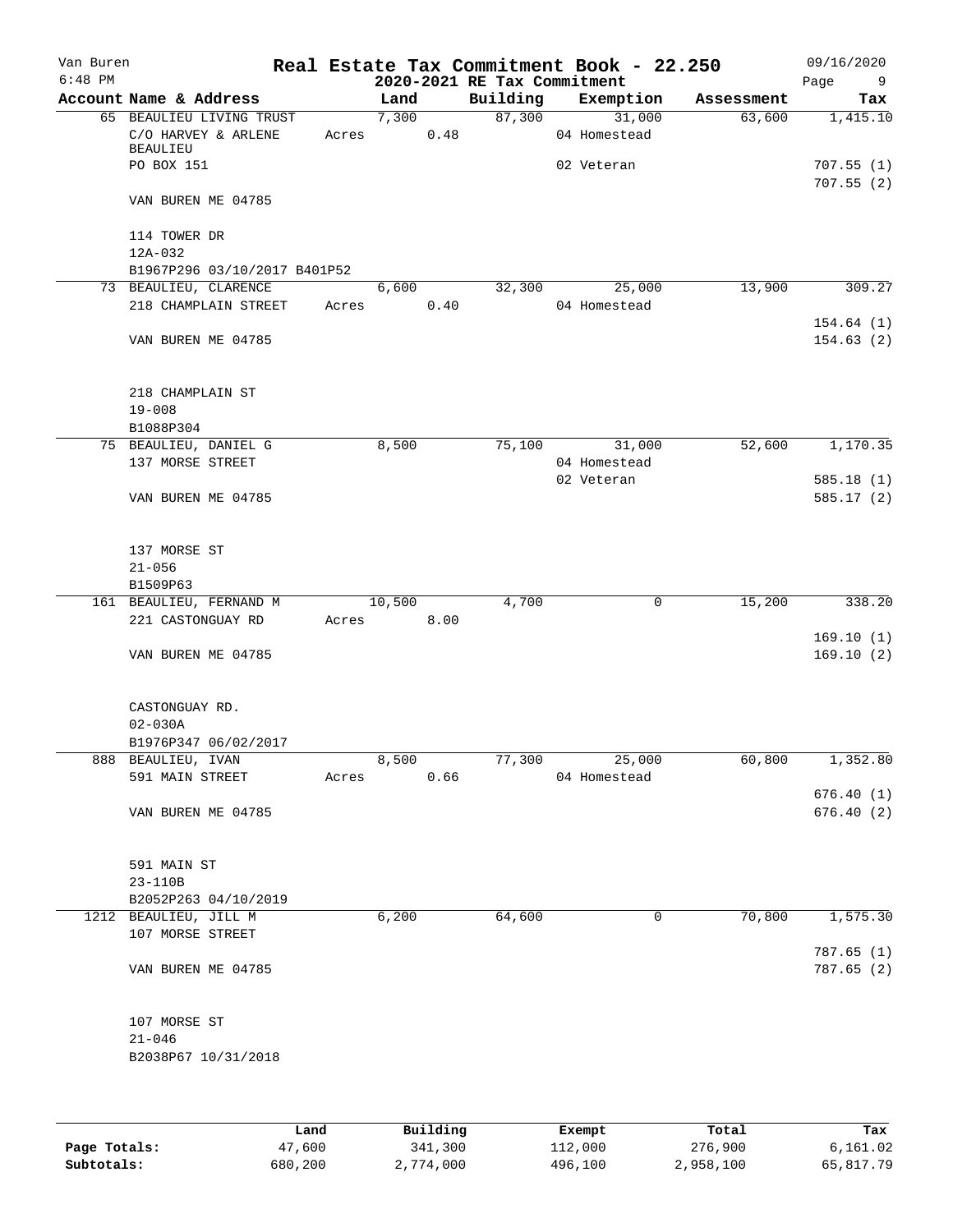| Van Buren<br>$6:48$ PM |                                      |       |       |      | 2020-2021 RE Tax Commitment | Real Estate Tax Commitment Book - 22.250 |            | 09/16/2020<br>Page<br>10 |
|------------------------|--------------------------------------|-------|-------|------|-----------------------------|------------------------------------------|------------|--------------------------|
|                        | Account Name & Address               |       | Land  |      | Building                    | Exemption                                | Assessment | Tax                      |
|                        | 66 BEAULIEU, JOAN M                  |       | 3,600 |      | 52,600                      | 25,000                                   | 31,200     | 694.20                   |
|                        | 141 MCKINLEY STREET                  | Acres |       | 0.12 |                             | 04 Homestead                             |            |                          |
|                        |                                      |       |       |      |                             |                                          |            | 347.10(1)                |
|                        | VAN BUREN ME 04785                   |       |       |      |                             |                                          |            | 347.10(2)                |
|                        |                                      |       |       |      |                             |                                          |            |                          |
|                        | 141 MCKINLEY ST                      |       |       |      |                             |                                          |            |                          |
|                        | $14 - 033$<br>B439P89                |       |       |      |                             |                                          |            |                          |
|                        | 67 BEAULIEU, JOAN M                  |       | 4,500 |      | 800                         | 0                                        | 5,300      | 117.93                   |
|                        | 141 MCKINLEY STREET                  | Acres |       | 0.18 |                             |                                          |            |                          |
|                        |                                      |       |       |      |                             |                                          |            | 58.97(1)                 |
|                        | VAN BUREN ME 04785                   |       |       |      |                             |                                          |            | 58.96(2)                 |
|                        |                                      |       |       |      |                             |                                          |            |                          |
|                        | MCKINLEY ST                          |       |       |      |                             |                                          |            |                          |
|                        | $14 - 032$                           |       |       |      |                             |                                          |            |                          |
|                        | B1194P22                             |       |       |      |                             |                                          |            |                          |
|                        | 69 BEAULIEU, JOHANNA C               |       | 1,900 |      | 100                         | 0                                        | 2,000      | 44.50                    |
|                        | 19 ALPHA STREET                      |       |       |      |                             |                                          |            |                          |
|                        |                                      |       |       |      |                             |                                          |            | 22.25(1)                 |
|                        | CARIBOU ME 04736                     |       |       |      |                             |                                          |            | 22.25(2)                 |
|                        | MAIN ST                              |       |       |      |                             |                                          |            |                          |
|                        | $21 - 027B$                          |       |       |      |                             |                                          |            |                          |
|                        | 70 BEAULIEU, JOHN P                  |       | 7,400 |      | 117,200                     | 25,000                                   | 99,600     | 2,216.10                 |
|                        | BEAULIEU, LESLIE P                   | Acres |       | 0.49 |                             | 04 Homestead                             |            |                          |
|                        | 126 PARK STREET                      |       |       |      |                             |                                          |            | 1,108.05(1)              |
|                        |                                      |       |       |      |                             |                                          |            | 1,108.05(2)              |
|                        | VAN BUREN ME 04785                   |       |       |      |                             |                                          |            |                          |
|                        | 126 PARK ST                          |       |       |      |                             |                                          |            |                          |
|                        | $17 - 064$                           |       |       |      |                             |                                          |            |                          |
|                        | B1301P211                            |       |       |      |                             |                                          |            |                          |
|                        | 71 BEAULIEU, JOSEPH REED             |       | 5,100 | 0.24 | 40,700                      | 31,000                                   | 14,800     | 329.30                   |
|                        | BEAULIEU, RITA M<br>107 REAGAN DRIVE | Acres |       |      |                             | 02 Veteran<br>04 Homestead               |            | 164.65(1)                |
|                        |                                      |       |       |      |                             |                                          |            | 164.65(2)                |
|                        | VAN BUREN ME 04785                   |       |       |      |                             |                                          |            |                          |
|                        | 107 REAGAN DR                        |       |       |      |                             |                                          |            |                          |
|                        | $14 - 026$                           |       |       |      |                             |                                          |            |                          |
|                        | B641P326                             |       |       |      |                             |                                          |            |                          |
|                        | 329 BEAULIEU, JOSEPH REED            |       | 5,000 |      | 71,000                      | 0                                        | 76,000     | 1,691.00                 |
|                        | BEAULIEU, RITA M                     | Acres |       | 0.23 |                             |                                          |            |                          |
|                        | 107 REAGAN DRIVE                     |       |       |      |                             |                                          |            | 845.50 (1)               |
|                        | VAN BUREN ME 04785                   |       |       |      |                             |                                          |            | 845.50 (2)               |
|                        |                                      |       |       |      |                             |                                          |            |                          |
|                        | 106 REAGAN DR                        |       |       |      |                             |                                          |            |                          |
|                        | $14 - 025$                           |       |       |      |                             |                                          |            |                          |
|                        | B1607P284 08/06/2008                 |       |       |      |                             |                                          |            |                          |
|                        |                                      |       |       |      |                             |                                          |            |                          |

|              | Land    | Building  | Exempt  | Total     | Tax       |
|--------------|---------|-----------|---------|-----------|-----------|
| Page Totals: | 27,500  | 282,400   | 81,000  | 228,900   | 5,093.03  |
| Subtotals:   | 707,700 | 3,056,400 | 577,100 | 3,187,000 | 70,910.82 |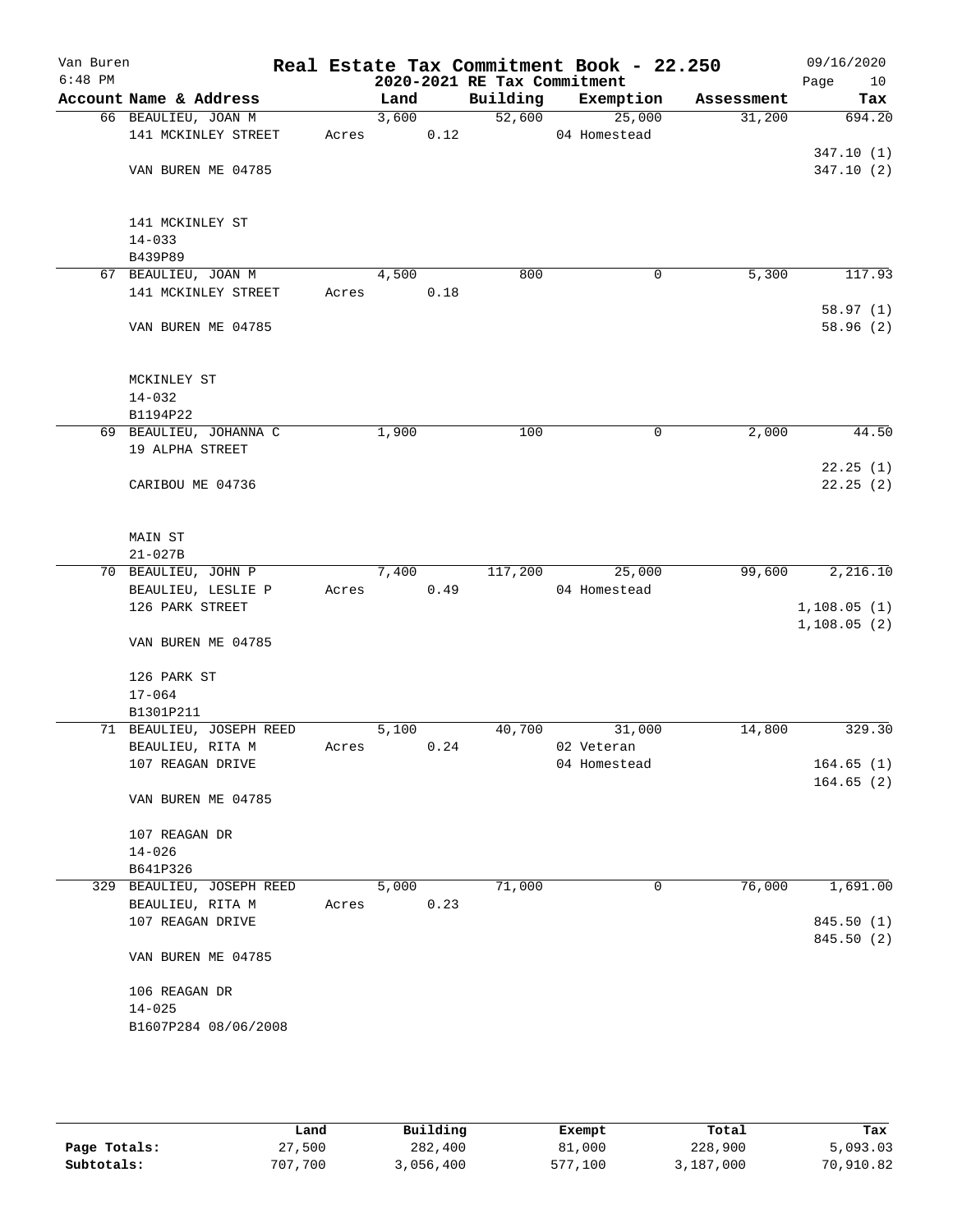| Van Buren<br>$6:48$ PM |                                |       |        | 2020-2021 RE Tax Commitment | Real Estate Tax Commitment Book - 22.250 |            | 09/16/2020<br>Page<br>11 |
|------------------------|--------------------------------|-------|--------|-----------------------------|------------------------------------------|------------|--------------------------|
|                        | Account Name & Address         |       | Land   | Building                    | Exemption                                | Assessment | Tax                      |
|                        | 72 BEAULIEU, LYNDA T           |       | 5,000  | 62,700                      | 25,000                                   | 42,700     | 950.08                   |
|                        | BEAULIEU, FERNAND M            | Acres | 0.23   |                             | 04 Homestead                             |            |                          |
|                        | 195 MAIN STREET                |       |        |                             |                                          |            | 475.04(1)                |
|                        |                                |       |        |                             |                                          |            | 475.04(2)                |
|                        | VAN BUREN ME 04785             |       |        |                             |                                          |            |                          |
|                        | 195 MAIN ST                    |       |        |                             |                                          |            |                          |
|                        | $18 - 004$                     |       |        |                             |                                          |            |                          |
|                        | B1373P217                      |       |        |                             |                                          |            |                          |
|                        | 1332 BEAUPRE, PATRICK          |       | 39,900 | 0                           | 0                                        | 39,900     | 887.78                   |
|                        | PO BOX 1692                    | Acres | 114.00 |                             |                                          |            |                          |
|                        | LEWISTON ME 04241              |       |        |                             |                                          |            | 443.89 (1)<br>443.89 (2) |
|                        |                                |       |        |                             |                                          |            |                          |
|                        | MARQUIS RD                     |       |        |                             |                                          |            |                          |
|                        | $02 - 008$                     |       |        |                             |                                          |            |                          |
|                        | B1589P73                       |       |        |                             |                                          |            |                          |
|                        | 1575 BEAUPRE, PATRICK          |       | 13,700 | 8,700                       | 0                                        | 22,400     | 498.40                   |
|                        | PO BOX 1692                    | Acres | 10.12  |                             |                                          |            |                          |
|                        |                                |       |        |                             |                                          |            | 249.20(1)                |
|                        | LEWISTON ME 04241              |       |        |                             |                                          |            | 249.20(2)                |
|                        | MARQUIS RD                     |       |        |                             |                                          |            |                          |
|                        | $02 - 007$                     |       |        |                             |                                          |            |                          |
|                        | B1882P292                      |       |        |                             |                                          |            |                          |
|                        | 510 BECHARD, SANDY             |       | 2,200  | 48,400                      | 0                                        | 50,600     | 1,125.85                 |
|                        | C/O ONEIL CARON                |       |        |                             |                                          |            |                          |
|                        | 115 GLENN STREET               |       |        |                             |                                          |            | 562.93(1)                |
|                        |                                |       |        |                             |                                          |            | 562.92(2)                |
|                        | CARIBOU ME 04785               |       |        |                             |                                          |            |                          |
|                        | 406 MAIN ST                    |       |        |                             |                                          |            |                          |
|                        | $21 - 036$                     |       |        |                             |                                          |            |                          |
|                        | B1682P163 06/07/2010 B1041P103 |       |        |                             |                                          |            |                          |
|                        | 214 BEHFAR, ABRAHIM            |       | 4,900  | 27,300                      | 0                                        | 32,200     | 716.45                   |
|                        | PO BOX 83                      | Acres | 0.22   |                             |                                          |            |                          |
|                        |                                |       |        |                             |                                          |            | 358.23(1)                |
|                        | DOVER FOXCROFT ME 04426        |       |        |                             |                                          |            | 358.22 (2)               |
|                        | 198 MAIN ST                    |       |        |                             |                                          |            |                          |
|                        | $18 - 098$                     |       |        |                             |                                          |            |                          |
|                        | B2093P267 02/19/2020           |       |        |                             |                                          |            |                          |
|                        | 79 BELANGER, CLAYTON D         |       | 7,700  | 90,600                      | 31,000                                   | 67,300     | 1,497.43                 |
|                        | PO BOX 346                     | Acres | 0.54   |                             | 04 Homestead                             |            |                          |
|                        |                                |       |        |                             | 02 Veteran                               |            | 748.72 (1)               |
|                        | VAN BUREN ME 04785             |       |        |                             |                                          |            | 748.71 (2)               |
|                        | 125 POPLAR ST                  |       |        |                             |                                          |            |                          |
|                        | 14-119                         |       |        |                             |                                          |            |                          |
|                        | B1205P314                      |       |        |                             |                                          |            |                          |
|                        |                                |       |        |                             |                                          |            |                          |
|                        |                                |       |        |                             |                                          |            |                          |
|                        |                                |       |        |                             |                                          |            |                          |

|              | Land    | Building  | Exempt  | Total     | Tax       |
|--------------|---------|-----------|---------|-----------|-----------|
| Page Totals: | 73,400  | 237,700   | 56,000  | 255,100   | 5,675.99  |
| Subtotals:   | 781,100 | 3,294,100 | 633,100 | 3,442,100 | 76,586.81 |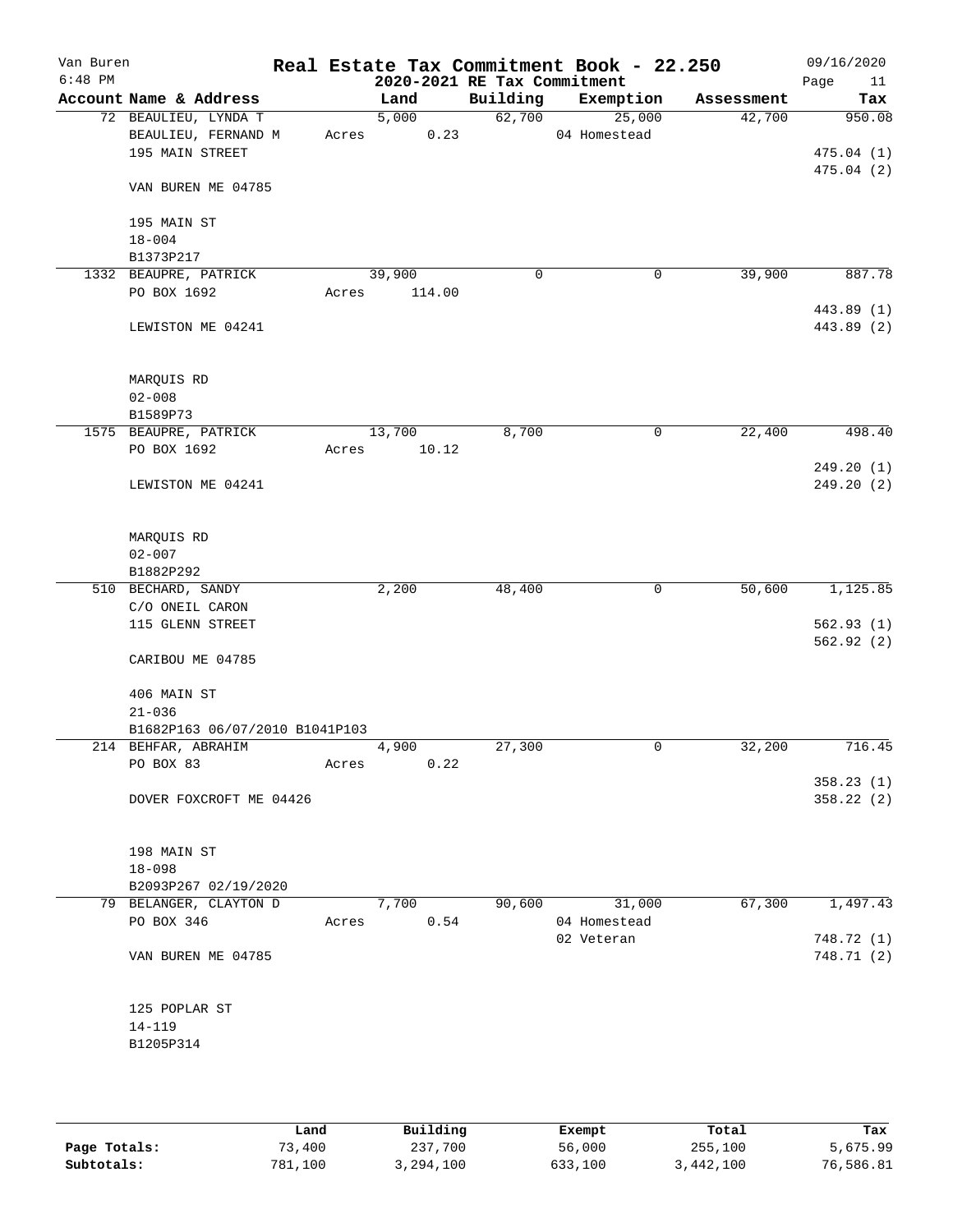| Van Buren<br>$6:48$ PM |                                |       | 2020-2021 RE Tax Commitment |          | Real Estate Tax Commitment Book - 22.250 |            | 09/16/2020        |
|------------------------|--------------------------------|-------|-----------------------------|----------|------------------------------------------|------------|-------------------|
|                        | Account Name & Address         |       | Land                        | Building | Exemption                                | Assessment | Page<br>12<br>Tax |
|                        | 80 BELANGER, RONALD P          |       | 6,600                       | 56,900   | 25,000                                   | 38,500     | 856.63            |
|                        | 160 FULTON STREET              | Acres | 0.40                        |          | 04 Homestead                             |            |                   |
|                        |                                |       |                             |          |                                          |            | 428.32(1)         |
|                        | VAN BUREN ME 04785             |       |                             |          |                                          |            | 428.31(2)         |
|                        |                                |       |                             |          |                                          |            |                   |
|                        | 160 FULTON ST                  |       |                             |          |                                          |            |                   |
|                        | $19 - 042$                     |       |                             |          |                                          |            |                   |
|                        | B1835P257 11/07/2013           |       |                             |          |                                          |            |                   |
|                        | 478 BELEW, PAUL                |       | 8,500                       | $\Omega$ | 0                                        | 8,500      | 189.13            |
|                        | 141 RIVER RD                   | Acres | 40.00                       |          |                                          |            |                   |
|                        |                                |       |                             |          |                                          |            | 94.57(1)          |
|                        | DECATUR TX 76234               |       |                             |          |                                          |            | 94.56(2)          |
|                        | OFF MASSE RD                   |       |                             |          |                                          |            |                   |
|                        | $01 - 021$                     |       |                             |          |                                          |            |                   |
|                        | B2084P207 10/21/2019           |       |                             |          |                                          |            |                   |
|                        | 545 BELLAMY, MITCHELL          |       | 4,600                       | 28,200   | 25,000                                   | 7,800      | 173.55            |
|                        | 107 ROSSIGNOL DRIVE            | Acres | 0.19                        |          | 04 Homestead                             |            |                   |
|                        |                                |       |                             |          |                                          |            | 86.78 (1)         |
|                        | VAN BUREN ME 04785             |       |                             |          |                                          |            | 86.77 (2)         |
|                        |                                |       |                             |          |                                          |            |                   |
|                        | 107 ROSSIGNOL DR               |       |                             |          |                                          |            |                   |
|                        | $14 - 131$                     |       |                             |          |                                          |            |                   |
|                        | B1937P341 06/23/2016           |       |                             |          |                                          |            |                   |
|                        | 81 BELLEFLEUR, CARLINE M A     |       | 7,400                       | 91,300   | 25,000                                   | 73,700     | 1,639.82          |
|                        | C/O WILLIAM SMYTH ESQ          |       | 0.50<br>Acres               |          | 04 Homestead                             |            |                   |
|                        | (TRUSTEE)                      |       |                             |          |                                          |            |                   |
|                        | 133 MCKINLEY STREET            |       |                             |          |                                          |            | 819.91 (1)        |
|                        | VAN BUREN ME 04785             |       |                             |          |                                          |            | 819.91 (2)        |
|                        |                                |       |                             |          |                                          |            |                   |
|                        | 133 MCKINLEY ST                |       |                             |          |                                          |            |                   |
|                        | $14 - 030$                     |       |                             |          |                                          |            |                   |
|                        | B1749P50 01/18/2012 B712P239   |       |                             |          |                                          |            |                   |
|                        | 82 BELLEFLEUR, VERNON          |       | 7,300                       | 69,900   | 25,000                                   | 52,200     | 1,161.45          |
|                        | BELLEFLEUR, DELLA O            | Acres | 0.48                        |          | 04 Homestead                             |            |                   |
|                        | 120 MARIAN DRIVE               |       |                             |          |                                          |            | 580.73 (1)        |
|                        | VAN BUREN ME 04785             |       |                             |          |                                          |            | 580.72 (2)        |
|                        |                                |       |                             |          |                                          |            |                   |
|                        | 120 MARION DR                  |       |                             |          |                                          |            |                   |
|                        | $18 - 005D$                    |       |                             |          |                                          |            |                   |
|                        | B830P326<br>590 BELOUD.US LLLP |       | 15,900                      | 11,500   | 0                                        | 27,400     | 609.65            |
|                        |                                | Acres | 25.00                       |          |                                          |            |                   |
|                        | 26 CHIEF'S TRAIL               |       |                             |          |                                          |            |                   |
|                        |                                |       |                             |          |                                          |            | 304.83(1)         |
|                        | SHARPSBURG GA 30277            |       |                             |          |                                          |            | 304.82(2)         |
|                        | 128 LAKE RD                    |       |                             |          |                                          |            |                   |
|                        | $02 - 023A$                    |       |                             |          |                                          |            |                   |
|                        | B2024P236 07/24/2018           |       |                             |          |                                          |            |                   |
|                        |                                |       |                             |          |                                          |            |                   |
|                        |                                |       |                             |          |                                          |            |                   |
|                        |                                |       |                             |          |                                          |            |                   |
|                        |                                |       |                             |          |                                          |            |                   |

|              | Land    | Building  | Exempt  | Total     | Tax       |
|--------------|---------|-----------|---------|-----------|-----------|
| Page Totals: | 50,300  | 257,800   | 100,000 | 208,100   | 4,630.23  |
| Subtotals:   | 831,400 | 3,551,900 | 733,100 | 3,650,200 | 81,217.04 |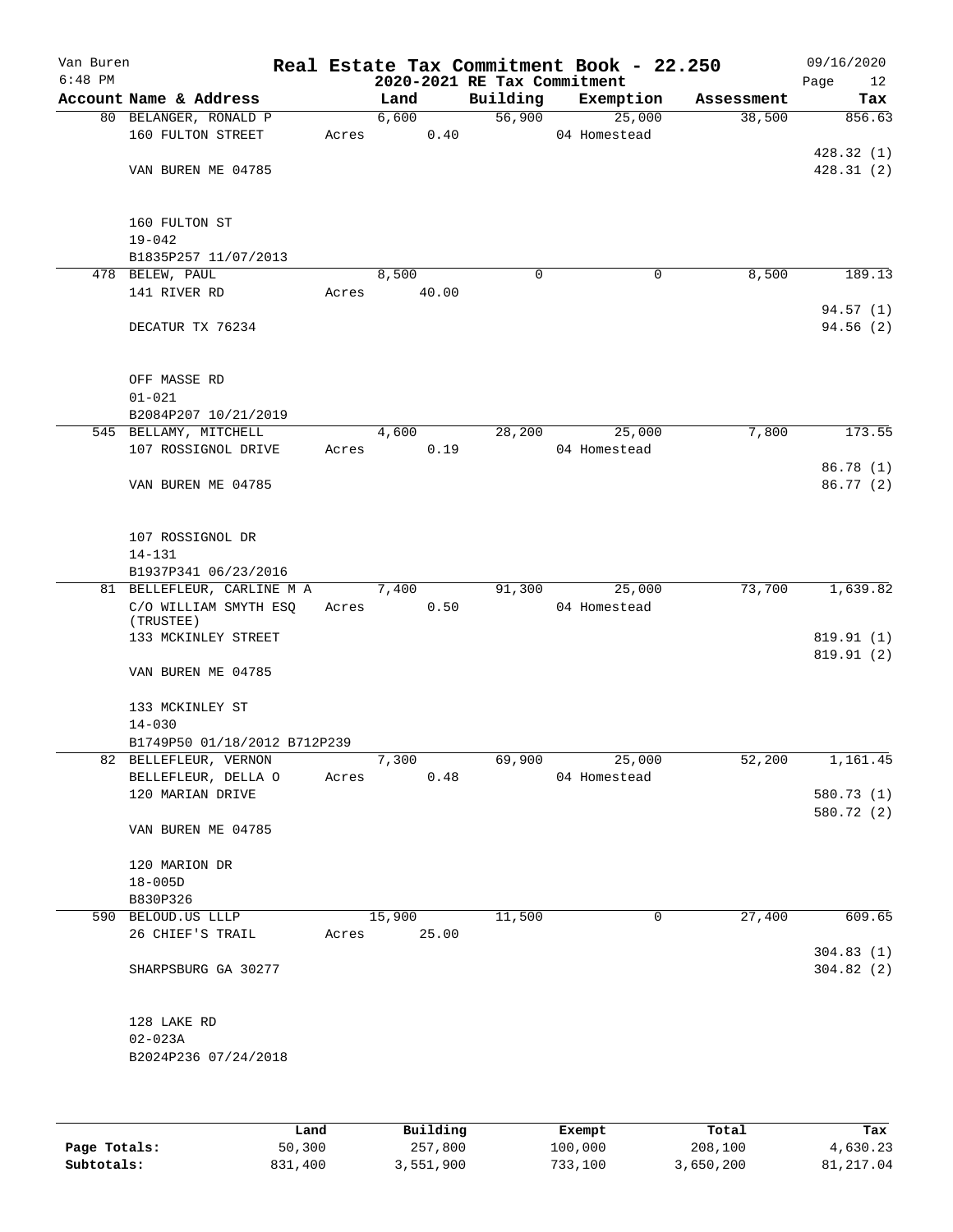| Van Buren<br>$6:48$ PM |                                |       |        |      | 2020-2021 RE Tax Commitment | Real Estate Tax Commitment Book - 22.250 |            | 09/16/2020<br>Page<br>13   |
|------------------------|--------------------------------|-------|--------|------|-----------------------------|------------------------------------------|------------|----------------------------|
|                        | Account Name & Address         |       | Land   |      | Building                    | Exemption                                | Assessment | Tax                        |
|                        | 293 BERRY, BRIANNA M           |       | 3,800  |      | 40,100                      | 25,000                                   | 18,900     | 420.53                     |
|                        | 568 MAIN STREET                | Acres |        | 0.13 |                             | 04 Homestead                             |            |                            |
|                        |                                |       |        |      |                             |                                          |            | 210.27(1)                  |
|                        | VAN BUREN ME 04785             |       |        |      |                             |                                          |            | 210.26(2)                  |
|                        | 568 MAIN ST                    |       |        |      |                             |                                          |            |                            |
|                        | $24 - 013$                     |       |        |      |                             |                                          |            |                            |
|                        | B1926P31 03/14/2016            |       |        |      |                             |                                          |            |                            |
|                        | 83 BERRY, LISA A               |       | 11,200 |      | 69,600                      | 25,000                                   | 55,800     | 1,241.55                   |
|                        | 923 MAIN STREET                | Acres |        | 0.70 |                             | 04 Homestead                             |            | 620.78(1)                  |
|                        | VAN BUREN ME 04785             |       |        |      |                             |                                          |            | 620.77 (2)                 |
|                        | 923 MAIN STREET                |       |        |      |                             |                                          |            |                            |
|                        | $08 - 047$                     |       |        |      |                             |                                          |            |                            |
|                        | B1471P95                       |       |        |      |                             |                                          |            |                            |
|                        | 85 BERUBE, ARNOLD A            |       | 4,600  |      | 65,400                      | 25,000                                   | 45,000     | 1,001.25                   |
|                        | BERUBE, RACHEL J               | Acres |        | 0.19 |                             | 04 Homestead                             |            |                            |
|                        | 108 COTE STREET                |       |        |      |                             |                                          |            | 500.63(1)<br>500.62(2)     |
|                        | VAN BUREN ME 04785             |       |        |      |                             |                                          |            |                            |
|                        | 108 COTE ST                    |       |        |      |                             |                                          |            |                            |
|                        | $18 - 117$                     |       |        |      |                             |                                          |            |                            |
|                        | B466P51                        |       |        |      |                             |                                          |            |                            |
|                        | 90 BERUBE, CARLINE L           |       | 5,800  |      |                             | 72,300 31,000                            | 47,100     | 1,047.97                   |
|                        | 106 PATRICIA STREET            | Acres |        | 0.31 |                             | 04 Homestead                             |            |                            |
|                        | VAN BUREN ME 04785             |       |        |      |                             | 02 Veteran                               |            | 523.99(1)<br>523.98 (2)    |
|                        | 106 PATRICIA ST.<br>$20 - 123$ |       |        |      |                             |                                          |            |                            |
|                        | B1470P245                      |       |        |      |                             |                                          |            |                            |
|                        | 86 BERUBE, EDWIN               |       | 5,300  |      | 34,600                      | 25,000                                   | 14,900     | 331.53                     |
|                        | BERUBE, THERESE A              | Acres |        | 0.25 |                             | 04 Homestead                             |            |                            |
|                        | 290 MAIN STREET APT 201        |       |        |      |                             |                                          |            | 165.77(1)                  |
|                        |                                |       |        |      |                             |                                          |            | 165.76(2)                  |
|                        | VAN BUREN ME 04785             |       |        |      |                             |                                          |            |                            |
|                        | 290 MAIN ST                    |       |        |      |                             |                                          |            |                            |
|                        | $20 - 094$                     |       |        |      |                             |                                          |            |                            |
|                        | 87 BERUBE, KENDEL R            |       | 7,300  |      | 128,100                     | 25,000                                   | 110,400    | 2,456.40                   |
|                        | BERUBE, DANIELLE M             | Acres |        | 0.48 |                             | 04 Homestead                             |            |                            |
|                        | 45 RIVERIVEW DRIVE             |       |        |      |                             |                                          |            | 1,228.20(1)<br>1,228.20(2) |
|                        | VAN BUREN ME 04785             |       |        |      |                             |                                          |            |                            |
|                        | 45 RIVERVIEW DR                |       |        |      |                             |                                          |            |                            |
|                        | 03A-014                        |       |        |      |                             |                                          |            |                            |
|                        | B1410P95                       |       |        |      |                             |                                          |            |                            |
|                        |                                |       |        |      |                             |                                          |            |                            |
|                        |                                |       |        |      |                             |                                          |            |                            |

|              | Land    | Building  | Exempt  | Total     | Tax       |
|--------------|---------|-----------|---------|-----------|-----------|
| Page Totals: | 38,000  | 410,100   | 156,000 | 292,100   | 6,499.23  |
| Subtotals:   | 869,400 | 3,962,000 | 889,100 | 3,942,300 | 87,716.27 |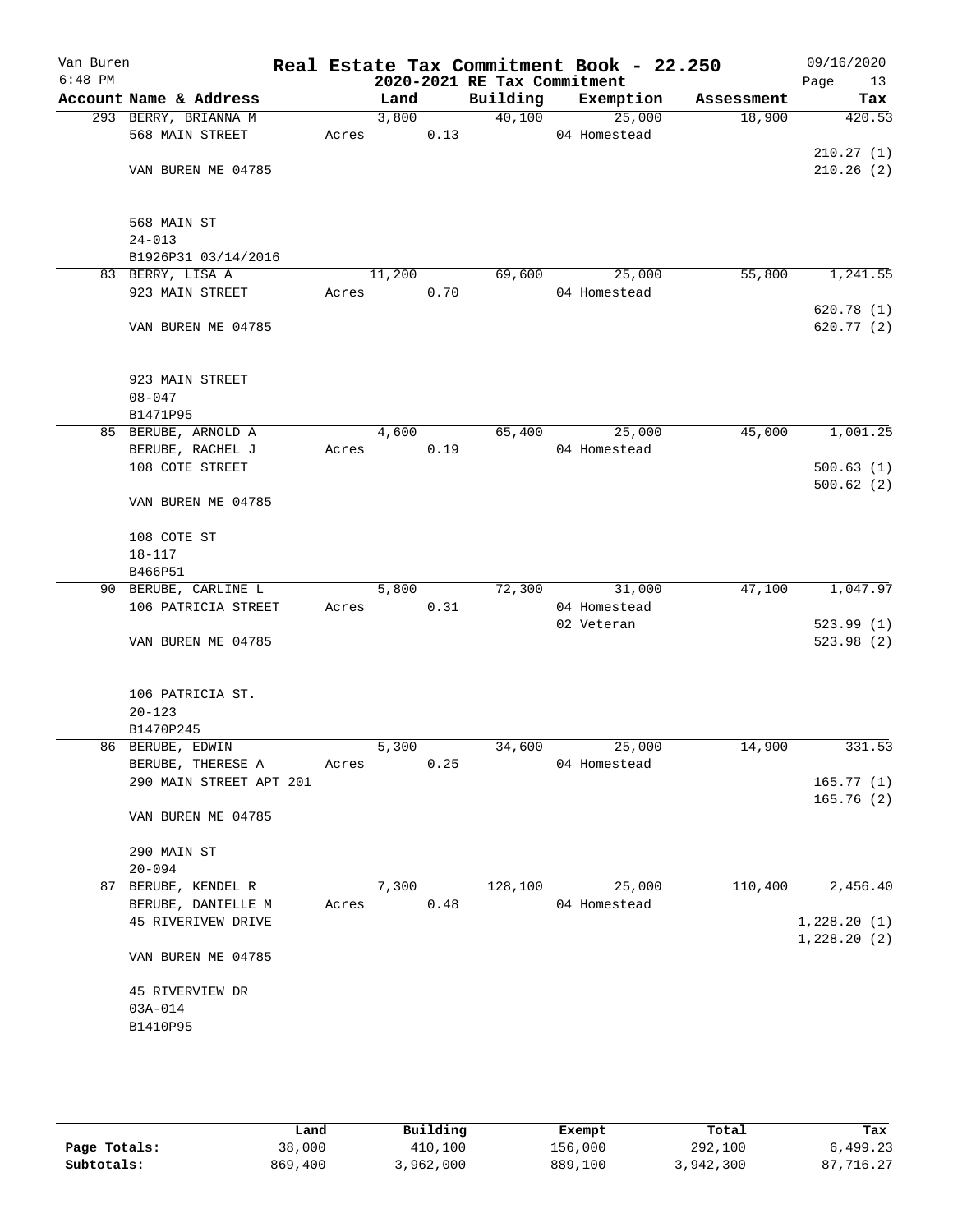| Van Buren                  |                                       |                   |       |        |                      |                                         | Real Estate Tax Commitment Book - 22.250 |        |                      | 09/16/2020               |
|----------------------------|---------------------------------------|-------------------|-------|--------|----------------------|-----------------------------------------|------------------------------------------|--------|----------------------|--------------------------|
| $6:48$ PM                  | Account Name & Address                |                   |       | Land   |                      | 2020-2021 RE Tax Commitment<br>Building | Exemption                                |        |                      | Page<br>14<br>Tax        |
|                            | 88 BERUBE, PERCY JR                   |                   |       | 5,800  |                      |                                         | 75,900                                   | 25,000 | Assessment<br>56,700 | 1,261.58                 |
|                            | BERUBE, DOREEN                        |                   | Acres |        | 0.31                 |                                         | 04 Homestead                             |        |                      |                          |
|                            | PO BOX 505                            |                   |       |        |                      |                                         |                                          |        |                      | 630.79(1)                |
|                            |                                       |                   |       |        |                      |                                         |                                          |        |                      | 630.79 (2)               |
|                            | VAN BUREN ME 04785                    |                   |       |        |                      |                                         |                                          |        |                      |                          |
|                            | 202 LYNNE ST                          |                   |       |        |                      |                                         |                                          |        |                      |                          |
|                            | $19 - 084$                            |                   |       |        |                      |                                         |                                          |        |                      |                          |
|                            | B624P108                              |                   |       |        |                      |                                         |                                          |        |                      |                          |
|                            | 91 BILL'S CONSTRUCTION,<br><b>INC</b> |                   |       | 18,400 |                      | 0                                       |                                          | 0      | 18,400               | 409.40                   |
|                            | PO BOX 273                            |                   | Acres |        | 41.00                |                                         |                                          |        |                      |                          |
|                            |                                       |                   |       |        |                      |                                         |                                          |        |                      | 204.70 (1)               |
|                            | VAN BUREN ME 04785                    |                   |       |        |                      |                                         |                                          |        |                      | 204.70(2)                |
|                            | OFF CHAMPLAIN STREET                  |                   |       |        |                      |                                         |                                          |        |                      |                          |
|                            | $03 - 002$                            |                   |       |        |                      |                                         |                                          |        |                      |                          |
|                            | B1214P158                             |                   |       |        |                      |                                         |                                          |        |                      |                          |
|                            | 92 BILL'S CONSTRUCTION,               |                   |       | 15,100 |                      | 18,100                                  |                                          | 0      | 33,200               | 738.70                   |
|                            | INC<br>PO BOX 273                     |                   | Acres |        | 3.07                 |                                         |                                          |        |                      |                          |
|                            |                                       |                   |       |        |                      |                                         |                                          |        |                      | 369.35(1)                |
|                            | VAN BUREN ME 04785                    |                   |       |        |                      |                                         |                                          |        |                      | 369.35(2)                |
|                            | 365 CHAMPLAIN ST                      |                   |       |        |                      |                                         |                                          |        |                      |                          |
|                            | $03 - 001C$                           |                   |       |        |                      |                                         |                                          |        |                      |                          |
|                            | B1214P159 06/16/2000                  |                   |       |        |                      |                                         |                                          |        |                      |                          |
|                            | 652 BLANCHETTE, FRANCIS A             |                   |       | 8,000  |                      | 143,200                                 |                                          | 0      | 151,200              | 3,364.20                 |
|                            | SR<br>BLANCHETTE, LUCILLE             |                   | Acres |        | 0.58                 |                                         |                                          |        |                      |                          |
|                            | 133 WATERMILL ROAD                    |                   |       |        |                      |                                         |                                          |        |                      | 1,682.10(1)              |
|                            |                                       |                   |       |        |                      |                                         |                                          |        |                      | 1,682.10(2)              |
|                            | VAN BUREN ME 04785                    |                   |       |        |                      |                                         |                                          |        |                      |                          |
|                            | 133 WATERMILL RD                      |                   |       |        |                      |                                         |                                          |        |                      |                          |
|                            | $16 - 029$                            |                   |       |        |                      |                                         |                                          |        |                      |                          |
|                            | B1898P80 07/06/2015                   |                   |       |        |                      |                                         |                                          |        |                      |                          |
|                            | 740 BLANCHETTE, LINDA                 |                   |       | 9,500  |                      | 84,300                                  |                                          | 25,000 | 68,800               | 1,530.80                 |
|                            | 123 BRIDGE STREET                     |                   | Acres |        | 0.81                 |                                         | 04 Homestead                             |        |                      |                          |
|                            |                                       |                   |       |        |                      |                                         |                                          |        |                      | 765.40(1)                |
|                            | VAN BUREN ME 04785                    |                   |       |        |                      |                                         |                                          |        |                      | 765.40(2)                |
|                            | 123 BRIDGE ST                         |                   |       |        |                      |                                         |                                          |        |                      |                          |
|                            | $15 - 047$                            |                   |       |        |                      |                                         |                                          |        |                      |                          |
|                            | B1960P187 12/21/2016                  |                   |       |        |                      |                                         |                                          |        |                      |                          |
|                            | 94 BLANCHETTE, RAYNOLD N              |                   |       | 4,500  |                      | 65,900                                  |                                          | 31,000 | 39,400               | 876.65                   |
|                            | 126 PINE STREET                       |                   | Acres |        | 0.18                 |                                         | 04 Homestead                             |        |                      |                          |
|                            | VAN BUREN ME 04785                    |                   |       |        |                      |                                         | 02 Veteran                               |        |                      | 438.33 (1)<br>438.32 (2) |
|                            |                                       |                   |       |        |                      |                                         |                                          |        |                      |                          |
|                            | 126 PINE ST                           |                   |       |        |                      |                                         |                                          |        |                      |                          |
|                            | $14 - 067$                            |                   |       |        |                      |                                         |                                          |        |                      |                          |
|                            | B1015P345                             |                   |       |        |                      |                                         |                                          |        |                      |                          |
|                            |                                       |                   |       |        |                      |                                         |                                          |        |                      |                          |
|                            |                                       | Land              |       |        | Building             |                                         | Exempt                                   |        | Total                | Tax                      |
| Page Totals:<br>Subtotals: |                                       | 61,300<br>930,700 |       |        | 387,400<br>4,349,400 |                                         | 81,000<br>970,100                        |        | 367,700<br>4,310,000 | 8,181.33<br>95,897.60    |
|                            |                                       |                   |       |        |                      |                                         |                                          |        |                      |                          |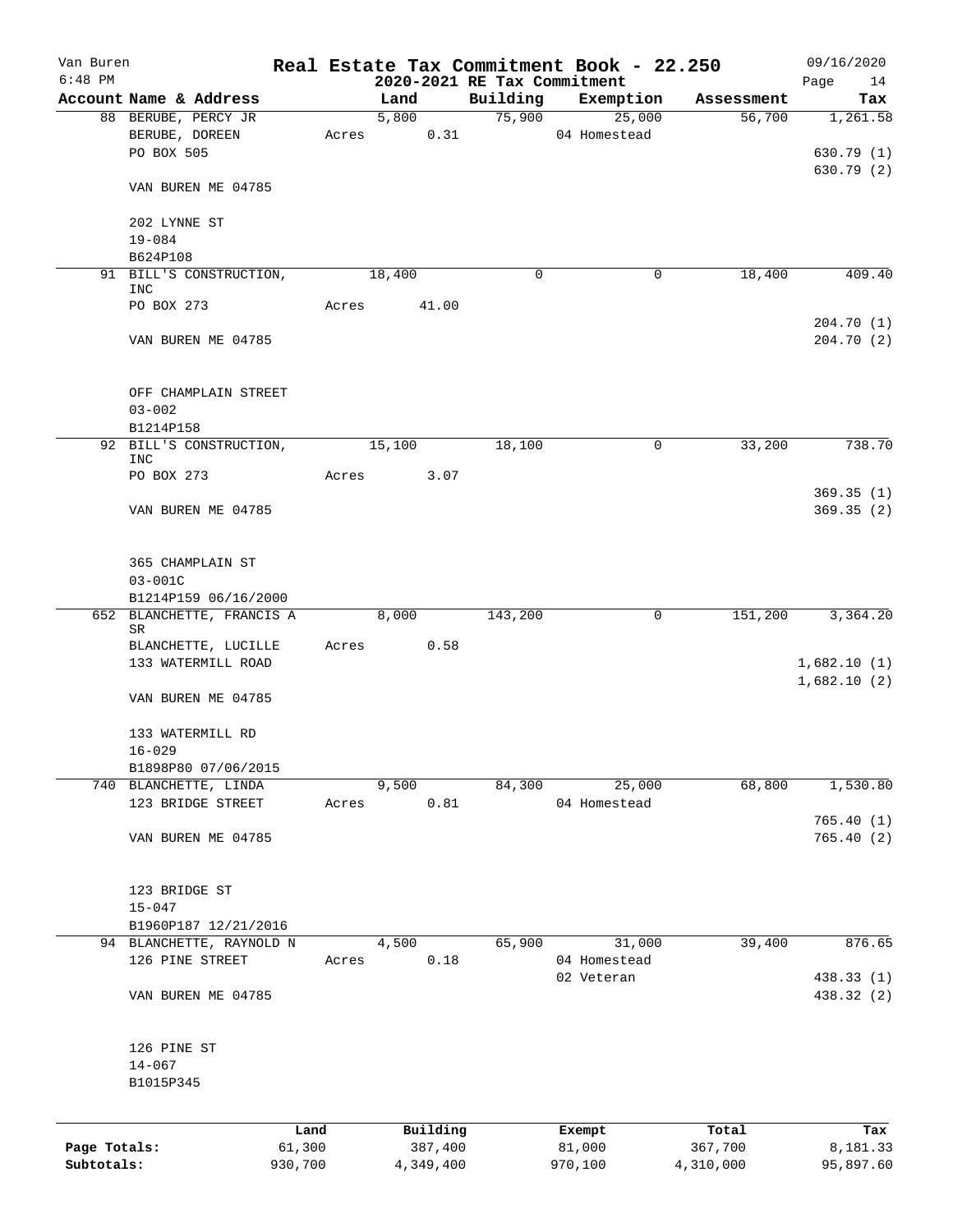| Van Buren<br>$6:48$ PM |                                    |       |        |       | 2020-2021 RE Tax Commitment | Real Estate Tax Commitment Book - 22.250 |            | 09/16/2020             |
|------------------------|------------------------------------|-------|--------|-------|-----------------------------|------------------------------------------|------------|------------------------|
|                        | Account Name & Address             |       |        |       |                             |                                          |            | Page<br>15             |
|                        |                                    |       | Land   |       | Building                    | Exemption                                | Assessment | Tax                    |
|                        | 1376 BLIER, GERALD C               |       | 8,900  |       | 134,400                     | 25,000                                   | 118,300    | 2,632.18               |
|                        | BLIER, BARBARA C                   |       | Acres  | 0.72  |                             | 04 Homestead                             |            |                        |
|                        | 167 VIOLETTE STREET                |       |        |       |                             |                                          |            | 1,316.09(1)            |
|                        | VAN BUREN ME 04785                 |       |        |       |                             |                                          |            | 1,316.09(2)            |
|                        | 167 VIOLETTE ST                    |       |        |       |                             |                                          |            |                        |
|                        | $16 - 080$                         |       |        |       |                             |                                          |            |                        |
|                        | B2060P169 06/10/2019               |       |        |       |                             |                                          |            |                        |
|                        | 95 BLIER, GERALD E                 |       | 6,600  |       | 69,000                      | 25,000                                   | 50,600     | 1,125.85               |
|                        |                                    |       |        | 0.40  |                             | 04 Homestead                             |            |                        |
|                        | BLIER, EDWINA M                    | Acres |        |       |                             |                                          |            |                        |
|                        | 147 LYNNE STREET                   |       |        |       |                             |                                          |            | 562.93(1)<br>562.92(2) |
|                        | VAN BUREN ME 04785                 |       |        |       |                             |                                          |            |                        |
|                        | 147 LYNNE ST                       |       |        |       |                             |                                          |            |                        |
|                        | $20 - 107$                         |       |        |       |                             |                                          |            |                        |
|                        | B711P322                           |       |        |       |                             |                                          |            |                        |
|                        | 44 BLIER, ISAAC A                  |       | 5,300  |       | 61,400                      | 0                                        | 66,700     | 1,484.07               |
|                        | 105 GARFIELD AVENUE                | Acres |        | 0.25  |                             |                                          |            |                        |
|                        |                                    |       |        |       |                             |                                          |            | 742.04(1)              |
|                        |                                    |       |        |       |                             |                                          |            |                        |
|                        | VAN BUREN ME 04785                 |       |        |       |                             |                                          |            | 742.03(2)              |
|                        | 105 GARFIELD AVE                   |       |        |       |                             |                                          |            |                        |
|                        | $20 - 086$                         |       |        |       |                             |                                          |            |                        |
|                        | B2075P4 09/25/2019                 |       |        |       |                             |                                          |            |                        |
|                        | 98 BORDERVIEW MANOR, INC           |       | 50,200 |       | 2,093,500                   | 0                                        | 2,143,700  | 47,697.33              |
|                        | C/O NORTH COUNTRY ASSOC Acres 8.80 |       |        |       |                             |                                          |            |                        |
|                        | GLEN CYR                           |       |        |       |                             |                                          |            | 23,848.67              |
|                        | P O BOX 1408                       |       |        |       |                             |                                          |            | 23,848.66              |
|                        | LEWISTON ME 04243                  |       |        |       |                             |                                          |            |                        |
|                        |                                    |       |        |       |                             |                                          |            |                        |
|                        | 208 STATE ST                       |       |        |       |                             |                                          |            |                        |
|                        | 12A-017                            |       |        |       |                             |                                          |            |                        |
|                        | B558P291                           |       |        |       |                             |                                          |            |                        |
|                        | 99 BORGERINK, PAUL N               |       | 3,000  |       | 0                           | 0                                        | 3,000      | 66.75                  |
|                        | 400 N RIVERSIDE DR STE             | Acres |        | 10.00 |                             |                                          |            |                        |
|                        | 416                                |       |        |       |                             |                                          |            |                        |
|                        |                                    |       |        |       |                             |                                          |            | 33.38(1)               |
|                        | POMPANO BEACH FL 33062             |       |        |       |                             |                                          |            | 33.37(2)               |
|                        |                                    |       |        |       |                             |                                          |            |                        |
|                        |                                    |       |        |       |                             |                                          |            |                        |
|                        | RR 1                               |       |        |       |                             |                                          |            |                        |
|                        | 11-019A                            |       |        |       |                             |                                          |            |                        |
|                        | B1923P133 02/19/2016               |       |        |       |                             |                                          |            |                        |
|                        | 734 BOTTOMZ UP, LLC                |       | 4,500  |       | 38,100                      | 0                                        | 42,600     | 947.85                 |
|                        | PO BOX 33                          | Acres |        | 0.18  |                             |                                          |            |                        |
|                        |                                    |       |        |       |                             |                                          |            | 473.93 (1)             |
|                        | VAN BUREN ME 04785                 |       |        |       |                             |                                          |            | 473.92 (2)             |
|                        | 106 HARRISON ST                    |       |        |       |                             |                                          |            |                        |
|                        | $18 - 019$                         |       |        |       |                             |                                          |            |                        |
|                        | B1933P188 05/19/2016               |       |        |       |                             |                                          |            |                        |
|                        |                                    |       |        |       |                             |                                          |            |                        |
|                        |                                    |       |        |       |                             |                                          |            |                        |
|                        |                                    |       |        |       |                             |                                          |            |                        |
|                        |                                    |       |        |       |                             |                                          |            |                        |

|              | Land      | Building  | Exempt    | Total     | Tax        |
|--------------|-----------|-----------|-----------|-----------|------------|
| Page Totals: | 78,500    | 2,396,400 | 50,000    | 2,424,900 | 53,954.03  |
| Subtotals:   | 1,009,200 | 6,745,800 | 1,020,100 | 6,734,900 | 149,851.63 |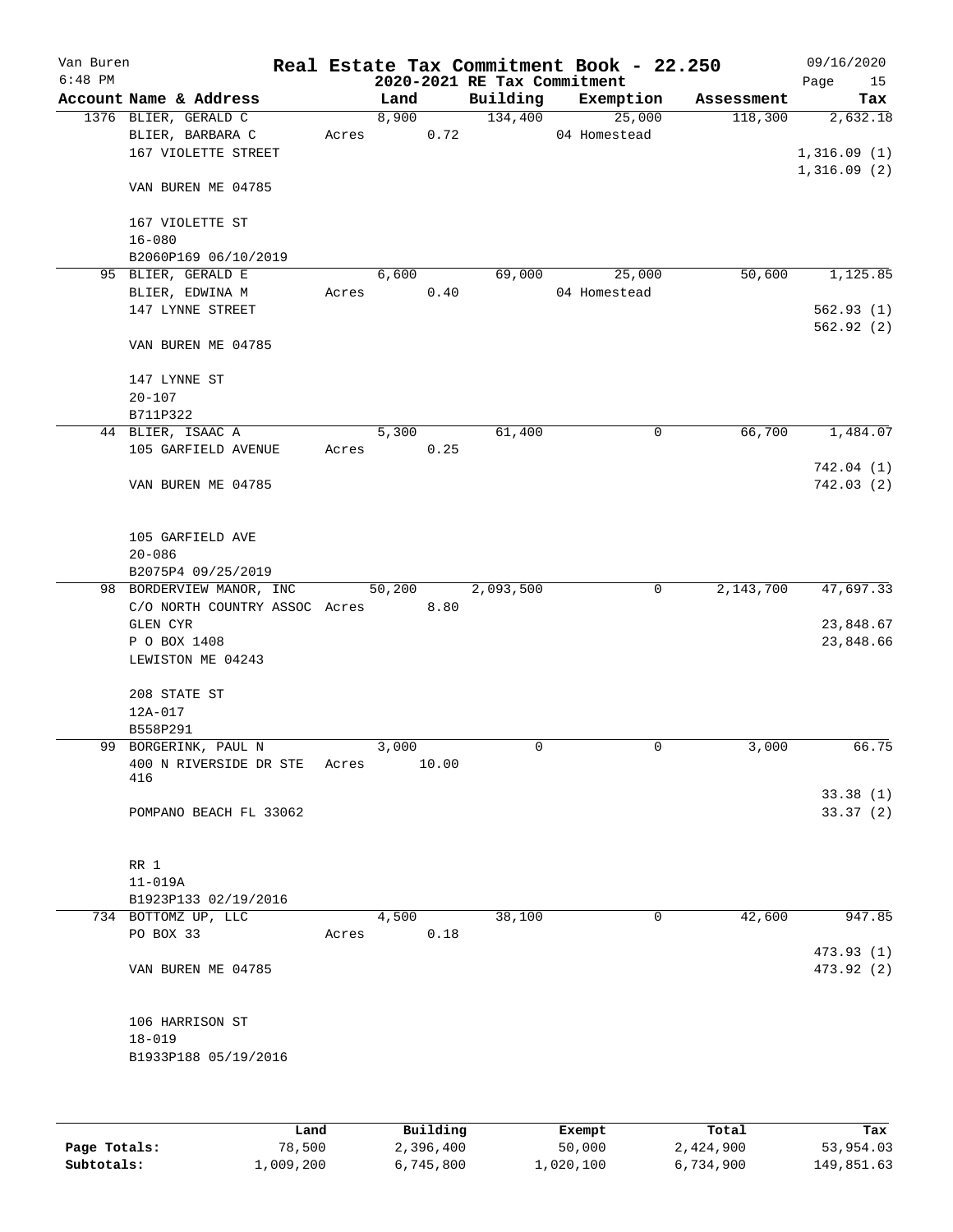| Van Buren<br>$6:48$ PM |                                               |       |       |      | 2020-2021 RE Tax Commitment | Real Estate Tax Commitment Book - 22.250 |            | 09/16/2020<br>Page<br>16 |
|------------------------|-----------------------------------------------|-------|-------|------|-----------------------------|------------------------------------------|------------|--------------------------|
|                        | Account Name & Address                        |       | Land  |      | Building                    | Exemption                                | Assessment | Tax                      |
|                        | 1195 BOTTOMZ UP, LLC                          |       | 3,000 |      | 83,400                      | $\mathbf 0$                              | 86,400     | 1,922.40                 |
|                        | PO BOX 33                                     | Acres |       | 0.15 |                             |                                          |            |                          |
|                        |                                               |       |       |      |                             |                                          |            | 961.20(1)                |
|                        | VAN BUREN ME 04785                            |       |       |      |                             |                                          |            | 961.20(2)                |
|                        |                                               |       |       |      |                             |                                          |            |                          |
|                        |                                               |       |       |      |                             |                                          |            |                          |
|                        | 56 MAIN ST<br>$15 - 102$                      |       |       |      |                             |                                          |            |                          |
|                        | B2015P39 05/10/2018                           |       |       |      |                             |                                          |            |                          |
|                        | 100 BOUCHARD, AMIE J                          |       | 5,700 |      | 50,300                      | 25,000                                   | 31,000     | 689.75                   |
|                        | BOUCHARD, PATRICIA ANN Acres                  |       |       | 0.29 |                             | 04 Homestead                             |            |                          |
|                        | 133 MORSE STREET                              |       |       |      |                             |                                          |            | 344.88 (1)               |
|                        |                                               |       |       |      |                             |                                          |            | 344.87 (2)               |
|                        | VAN BUREN ME 04785                            |       |       |      |                             |                                          |            |                          |
|                        |                                               |       |       |      |                             |                                          |            |                          |
|                        | 126 MCKINLEY ST                               |       |       |      |                             |                                          |            |                          |
|                        | $14 - 047$                                    |       |       |      |                             |                                          |            |                          |
|                        | B1154P270                                     |       |       |      |                             |                                          |            |                          |
|                        | 109 BOUCHARD, GARY J                          |       | 5,000 |      | 50,400                      | 25,000                                   | 30,400     | 676.40                   |
|                        | 592 MAIN STREET                               | Acres |       | 0.23 |                             | 04 Homestead                             |            |                          |
|                        | VAN BUREN ME 04785                            |       |       |      |                             |                                          |            | 338.20 (1)<br>338.20(2)  |
|                        |                                               |       |       |      |                             |                                          |            |                          |
|                        |                                               |       |       |      |                             |                                          |            |                          |
|                        | 592 MAIN ST                                   |       |       |      |                             |                                          |            |                          |
|                        | $24 - 003$                                    |       |       |      |                             |                                          |            |                          |
|                        | B1057P215                                     |       |       |      |                             |                                          |            |                          |
|                        | 117 BOUCHARD, JUANITA                         |       | 5,800 |      | 52,800                      | 31,000                                   | 27,600     | 614.10                   |
|                        | 588 MAIN STREET                               | Acres |       | 0.31 |                             | 04 Homestead                             |            |                          |
|                        |                                               |       |       |      |                             | 02 Veteran                               |            | 307.05(1)                |
|                        | VAN BUREN ME 04785                            |       |       |      |                             |                                          |            | 307.05(2)                |
|                        |                                               |       |       |      |                             |                                          |            |                          |
|                        | 588 MAIN ST                                   |       |       |      |                             |                                          |            |                          |
|                        | $24 - 004$                                    |       |       |      |                             |                                          |            |                          |
|                        | B1456P59 B443P157 B379P375                    |       |       |      |                             |                                          |            |                          |
|                        | 812 BOUCHARD, KEYLI SINDY                     |       | 5,100 |      | 33,000                      | 25,000                                   | 13,100     | 291.47                   |
|                        | 136 STATE STREET                              | Acres |       | 0.24 |                             | 04 Homestead                             |            |                          |
|                        |                                               |       |       |      |                             |                                          |            | 145.74(1)                |
|                        | VAN BUREN ME 04785                            |       |       |      |                             |                                          |            | 145.73(2)                |
|                        |                                               |       |       |      |                             |                                          |            |                          |
|                        |                                               |       |       |      |                             |                                          |            |                          |
|                        | 136 STATE ST                                  |       |       |      |                             |                                          |            |                          |
|                        | $13 - 020$                                    |       |       |      |                             |                                          |            |                          |
|                        | B1699P47 10/20/2010<br>118 BOUCHARD, LAWRENCE |       | 3,200 |      | 44,200                      | 25,000                                   | 22,400     | 498.40                   |
|                        | 109 CENTER STREET                             | Acres |       | 0.09 |                             | 04 Homestead                             |            |                          |
|                        |                                               |       |       |      |                             |                                          |            | 249.20(1)                |
|                        | VAN BUREN ME 04785                            |       |       |      |                             |                                          |            | 249.20(2)                |
|                        |                                               |       |       |      |                             |                                          |            |                          |
|                        |                                               |       |       |      |                             |                                          |            |                          |
|                        | 109 CENTER ST                                 |       |       |      |                             |                                          |            |                          |
|                        | $16 - 046$                                    |       |       |      |                             |                                          |            |                          |
|                        | B1515P59                                      |       |       |      |                             |                                          |            |                          |
|                        |                                               |       |       |      |                             |                                          |            |                          |
|                        |                                               |       |       |      |                             |                                          |            |                          |

|              | Land      | Building  | Exempt    | Total     | Tax        |
|--------------|-----------|-----------|-----------|-----------|------------|
| Page Totals: | 27,800    | 314,100   | 131,000   | 210,900   | 4,692.52   |
| Subtotals:   | 1,037,000 | 7,059,900 | 1,151,100 | 6,945,800 | 154,544.15 |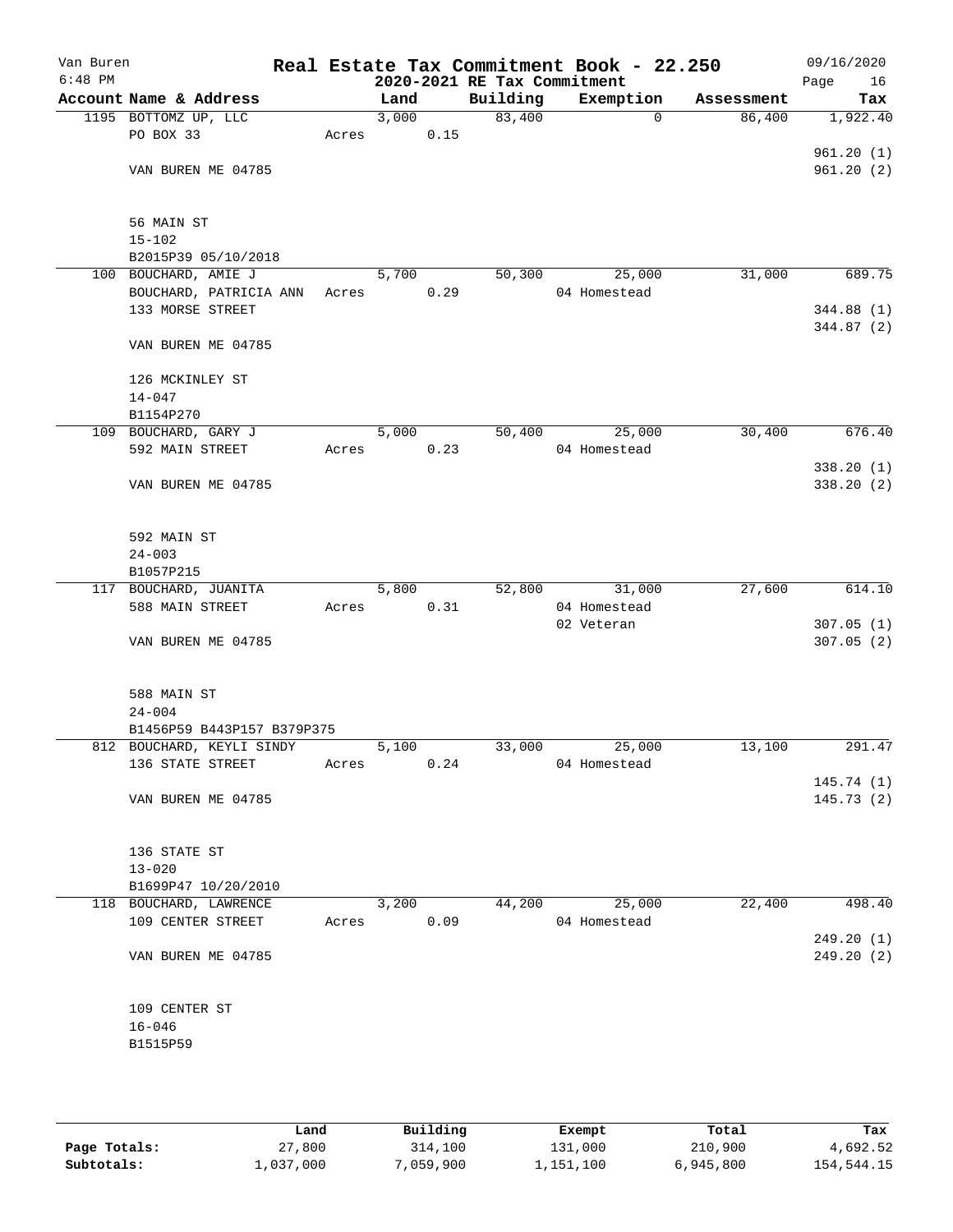| Van Buren<br>$6:48$ PM |                                              |       | 2020-2021 RE Tax Commitment |          | Real Estate Tax Commitment Book - 22.250 |            | 09/16/2020               |
|------------------------|----------------------------------------------|-------|-----------------------------|----------|------------------------------------------|------------|--------------------------|
|                        | Account Name & Address                       |       | Land                        | Building | Exemption                                | Assessment | Page<br>17<br>Tax        |
|                        | 206 BOUCHARD, LAWRENCE A                     |       | 3,300                       | 20,800   | $\Omega$                                 | 24,100     | 536.23                   |
|                        | 109 CENTER STREET                            | Acres | 0.10                        |          |                                          |            |                          |
|                        |                                              |       |                             |          |                                          |            | 268.12(1)                |
|                        | VAN BUREN ME 04785                           |       |                             |          |                                          |            | 268.11(2)                |
|                        | 111 CENTER ST                                |       |                             |          |                                          |            |                          |
|                        | $16 - 047$                                   |       |                             |          |                                          |            |                          |
|                        | B2042P138 12/13/2018                         |       |                             |          |                                          |            |                          |
|                        | 119 BOUCHARD, MICHAEL R                      |       | 3,800                       | 68,200   | 25,000                                   | 47,000     | 1,045.75                 |
|                        | BOUCHARD, RACHEL A                           | Acres | 0.13                        |          | 04 Homestead                             |            |                          |
|                        | 109 MADISON AVENUE                           |       |                             |          |                                          |            | 522.88(1)<br>522.87(2)   |
|                        | VAN BUREN ME 04785                           |       |                             |          |                                          |            |                          |
|                        | 113 WATERMILL RD                             |       |                             |          |                                          |            |                          |
|                        | $16 - 026$                                   |       |                             |          |                                          |            |                          |
|                        | B1063P304                                    |       |                             |          |                                          |            |                          |
|                        | 801 BOUCHARD, MICHAEL R                      |       | 7,300                       | 58,800   | 0                                        | 66,100     | 1,470.73                 |
|                        | 109 MADISON AVENUE                           | Acres | 0.48                        |          |                                          |            |                          |
|                        | VAN BUREN ME 04785                           |       |                             |          |                                          |            | 735.37(1)<br>735.36(2)   |
|                        |                                              |       |                             |          |                                          |            |                          |
|                        | 109 MADISON AVE                              |       |                             |          |                                          |            |                          |
|                        | $14 - 101$                                   |       |                             |          |                                          |            |                          |
|                        | B2074P350 09/25/2019                         |       |                             |          |                                          |            |                          |
|                        | 101 BOUCHARD, PATRICIA A                     |       | 3,800                       | 33,600   | 25,000                                   | 12,400     | 275.90                   |
|                        | 133 MORSE STREET                             |       |                             |          | 04 Homestead                             |            |                          |
|                        |                                              |       |                             |          |                                          |            | 137.95(1)                |
|                        | VAN BUREN ME 04785                           |       |                             |          |                                          |            | 137.95(2)                |
|                        | 133 MORSE ST                                 |       |                             |          |                                          |            |                          |
|                        | $21 - 049$                                   |       |                             |          |                                          |            |                          |
|                        | B2019P225 06/18/2018                         |       |                             |          |                                          |            |                          |
|                        | 116 BOUCHARD, RENA L                         |       | 200                         | 0        | 0                                        | 200        | 4.45                     |
|                        | BOUCHARD, ROSE A & MARK<br>Ρ                 |       |                             |          |                                          |            |                          |
|                        | 263 MAIN STREET                              |       |                             |          |                                          |            | 2.23(1)                  |
|                        |                                              |       |                             |          |                                          |            | 2.22(2)                  |
|                        | VAN BUREN ME 04785                           |       |                             |          |                                          |            |                          |
|                        | 263 MAIN ST (REAR)                           |       |                             |          |                                          |            |                          |
|                        | $18 - 044A$                                  |       |                             |          |                                          |            |                          |
|                        | B2012P138 04/11/2018<br>110 BOUCHARD, RENA L |       | 6,000                       | 62,400   | 25,000                                   | 43,400     | 965.65                   |
|                        | BOUCHARD, ROSE A & MARK Acres                |       | 0.33                        |          | 04 Homestead                             |            |                          |
|                        | Ρ                                            |       |                             |          |                                          |            |                          |
|                        | 263 MAIN STREET                              |       |                             |          |                                          |            | 482.83 (1)<br>482.82 (2) |
|                        | VAN BUREN ME 04785                           |       |                             |          |                                          |            |                          |
|                        | 263 MAIN ST                                  |       |                             |          |                                          |            |                          |
|                        | $18 - 044$                                   |       |                             |          |                                          |            |                          |
|                        | B2012P138 04/11/2018                         |       |                             |          |                                          |            |                          |
|                        |                                              |       |                             |          |                                          |            |                          |
|                        | Land                                         |       | Building                    |          | Exempt                                   | Total      | Tax                      |

|              | Land      | Building  | Exempt    | Total     | Tax        |
|--------------|-----------|-----------|-----------|-----------|------------|
| Page Totals: | 24,400    | 243,800   | 75,000    | 193,200   | 4,298.71   |
| Subtotals:   | 1,061,400 | 7,303,700 | 1,226,100 | 7,139,000 | 158,842.86 |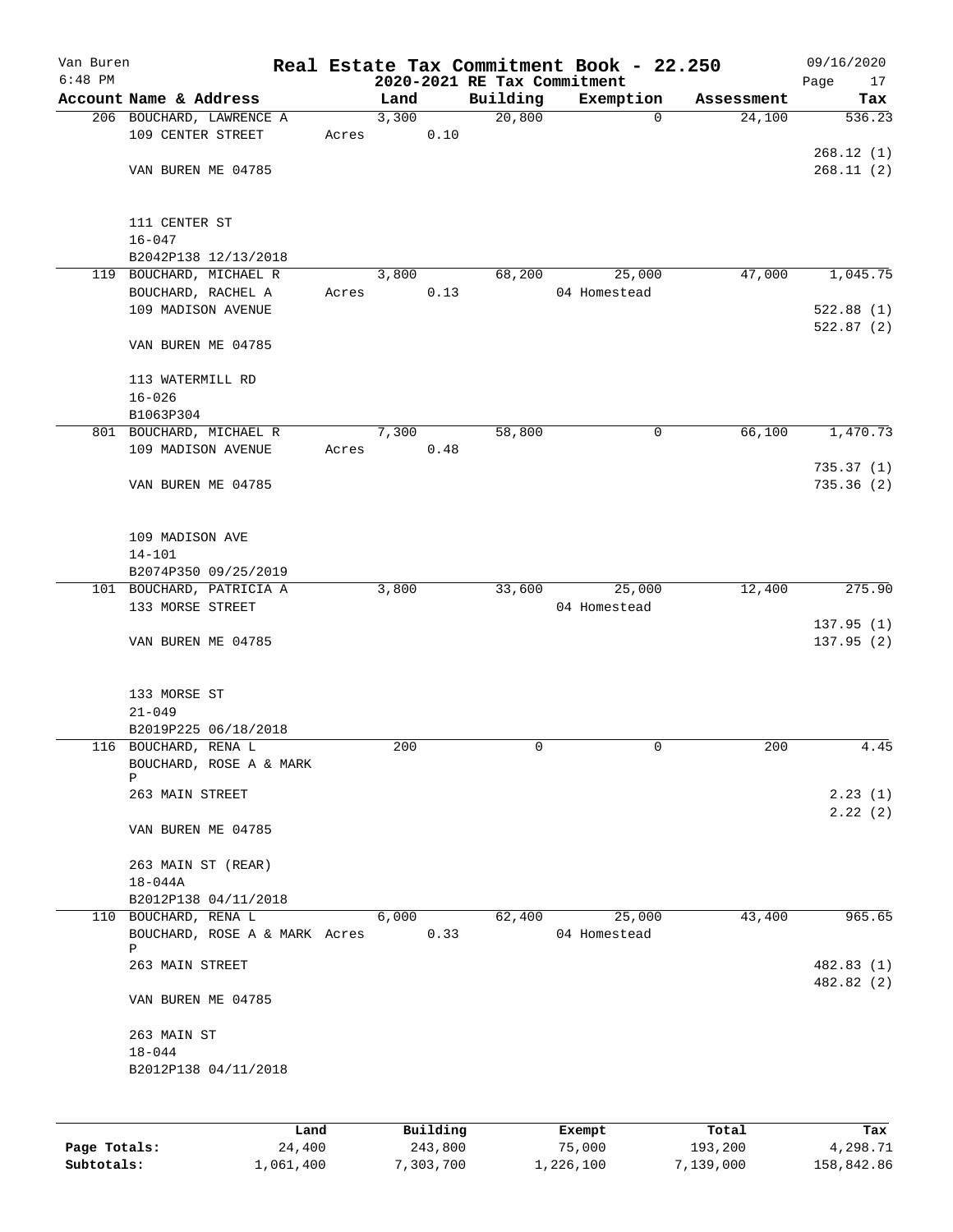| Van Buren<br>$6:48$ PM |                        |       |        |      | 2020-2021 RE Tax Commitment | Real Estate Tax Commitment Book - 22.250 |            | 09/16/2020<br>Page<br>18 |
|------------------------|------------------------|-------|--------|------|-----------------------------|------------------------------------------|------------|--------------------------|
|                        | Account Name & Address |       | Land   |      | Building                    | Exemption                                | Assessment | Tax                      |
|                        | 111 BOUCHARD, RENA L   |       | 5,700  |      | 200                         | $\mathbf 0$                              | 5,900      | 131.28                   |
|                        | BOUCHARD, MARK P       | Acres |        | 0.50 |                             |                                          |            |                          |
|                        | 263 MAIN STREET        |       |        |      |                             |                                          |            | 65.64(1)                 |
|                        |                        |       |        |      |                             |                                          |            | 65.64(2)                 |
|                        | VAN BUREN ME 04785     |       |        |      |                             |                                          |            |                          |
|                        | OFF ALEXANDER RD       |       |        |      |                             |                                          |            |                          |
|                        | $05 - 017$             |       |        |      |                             |                                          |            |                          |
|                        | B2011P145 04/02/2018   |       |        |      |                             |                                          |            |                          |
| 112                    | BOUCHARD, RENA L       |       | 4,400  |      | 23,600                      | 0                                        | 28,000     | 623.00                   |
|                        | BOUCHARD, MARK P       | Acres |        | 0.70 |                             |                                          |            |                          |
|                        | 263 MAIN STREET        |       |        |      |                             |                                          |            | 311.50(1)                |
|                        | VAN BUREN ME 04785     |       |        |      |                             |                                          |            | 311.50(2)                |
|                        | 321 ALEXANDER RD       |       |        |      |                             |                                          |            |                          |
|                        | $05 - 018$             |       |        |      |                             |                                          |            |                          |
|                        | B2011P145 04/02/2018   |       |        |      |                             |                                          |            |                          |
|                        | 113 BOUCHARD, ROBERT   |       | 17,300 |      | 215,500                     | 25,000                                   | 207,800    | 4,623.55                 |
|                        | BOUCHARD, MICHELLE A   | Acres | 16.25  |      |                             | 04 Homestead                             |            |                          |
|                        | 171 HILLSIDE STREET    |       |        |      |                             |                                          |            | 2,311.78 (1)             |
|                        |                        |       |        |      |                             |                                          |            | 2,311.77(2)              |
|                        | VAN BUREN ME 04785     |       |        |      |                             |                                          |            |                          |
|                        | 171 HILLSIDE ST        |       |        |      |                             |                                          |            |                          |
|                        | $06 - 029$             |       |        |      |                             |                                          |            |                          |
|                        | B983P192               |       |        |      |                             |                                          |            |                          |
|                        | 115 BOUCHARD, ROBERT M |       | 5,100  |      | 88,100                      | 25,000                                   | 68,200     | 1,517.45                 |
|                        | BOUCHARD, ESTELLE J    |       |        | 0.24 |                             | 04 Homestead                             |            |                          |
|                        |                        | Acres |        |      |                             |                                          |            |                          |
|                        | 115 NOTRE DAME STREET  |       |        |      |                             |                                          |            | 758.73(1)                |
|                        | VAN BUREN ME 04785     |       |        |      |                             |                                          |            | 758.72 (2)               |
|                        | 115 NOTRE DAME ST      |       |        |      |                             |                                          |            |                          |
|                        | $17 - 027B$            |       |        |      |                             |                                          |            |                          |
|                        | B889P263 11/24/1997    |       |        |      |                             |                                          |            |                          |
|                        | 124 BOURGOIN, RODNEY   |       | 5,400  |      | 2,500                       | 0                                        | 7,900      | 175.78                   |
|                        | BOURGOIN, GAETANE      | Acres |        | 0.26 |                             |                                          |            |                          |
|                        | 118 FULTON STREET      |       |        |      |                             |                                          |            | 87.89(1)                 |
|                        | VAN BUREN ME 04785     |       |        |      |                             |                                          |            | 87.89 (2)                |
|                        | 123 CHAMPLAIN ST       |       |        |      |                             |                                          |            |                          |
|                        | $20 - 038$             |       |        |      |                             |                                          |            |                          |
|                        | B1263P30               |       |        |      |                             |                                          |            |                          |
|                        | 125 BOURGOIN, RODNEY J |       | 7,900  |      | 45,100                      | 25,000                                   | 28,000     | 623.00                   |
|                        |                        | Acres |        | 0.57 |                             | 04 Homestead                             |            |                          |
|                        | BOURGOIN, GAETANE M    |       |        |      |                             |                                          |            |                          |
|                        | 118 FULTON STREET      |       |        |      |                             |                                          |            | 311.50(1)                |
|                        | VAN BUREN ME 04785     |       |        |      |                             |                                          |            | 311.50(2)                |
|                        |                        |       |        |      |                             |                                          |            |                          |
|                        | 118 FULTON ST          |       |        |      |                             |                                          |            |                          |
|                        | $20 - 024$             |       |        |      |                             |                                          |            |                          |
|                        | B986P173               |       |        |      |                             |                                          |            |                          |
|                        |                        |       |        |      |                             |                                          |            |                          |
|                        |                        |       |        |      |                             |                                          |            |                          |

|              | Land      | Building  | Exempt    | Total     | Tax        |
|--------------|-----------|-----------|-----------|-----------|------------|
| Page Totals: | 45,800    | 375,000   | 75,000    | 345,800   | 7,694.06   |
| Subtotals:   | 1,107,200 | 7,678,700 | ⊥,301,100 | 7,484,800 | 166,536.92 |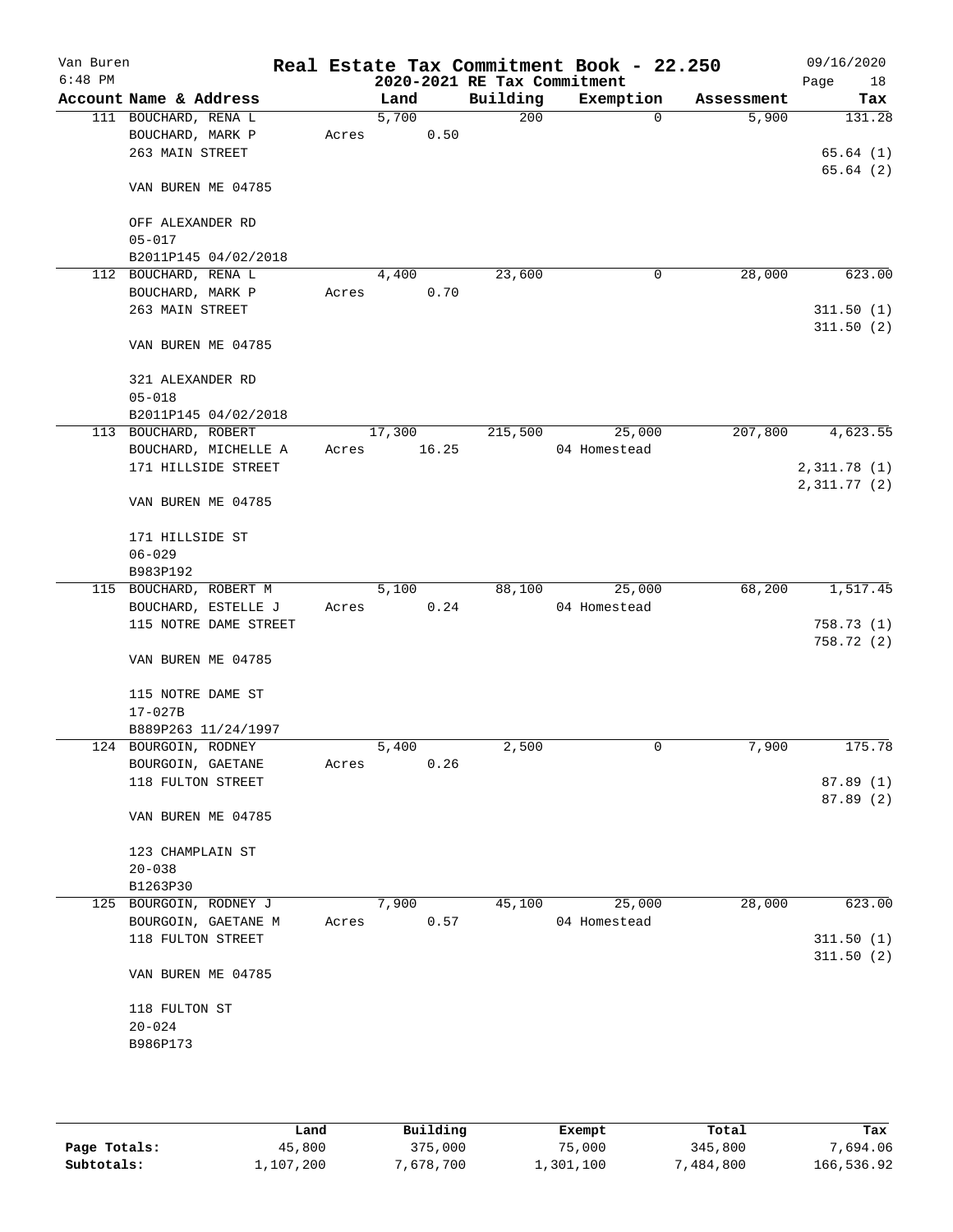| Van Buren<br>$6:48$ PM |                                          |       |               | 2020-2021 RE Tax Commitment | Real Estate Tax Commitment Book - 22.250 |            | 09/16/2020<br>Page<br>19 |
|------------------------|------------------------------------------|-------|---------------|-----------------------------|------------------------------------------|------------|--------------------------|
|                        | Account Name & Address                   |       | Land          | Building                    | Exemption                                | Assessment | Tax                      |
|                        | 332 BOURGOIN, WENDELL                    |       | 5,600         | 53,100                      | 25,000                                   | 33,700     | 749.83                   |
|                        | ST. PIERRE, MARTINE                      | Acres | 0.28          |                             | 04 Homestead                             |            |                          |
|                        | 596 MAIN STREET                          |       |               |                             |                                          |            | 374.92(1)                |
|                        | VAN BUREN ME 04785                       |       |               |                             |                                          |            | 374.91(2)                |
|                        | 596 MAIN ST                              |       |               |                             |                                          |            |                          |
|                        | $24 - 002$                               |       |               |                             |                                          |            |                          |
|                        | B1781P295 09/17/2012                     |       |               |                             |                                          |            |                          |
|                        | 126 BOUTOT, CLARENCE<br>BOUTOT, CARMEN   | Acres | 4,700<br>0.20 | 51,600                      | 25,000<br>04 Homestead                   | 31,300     | 696.43                   |
|                        | 113 UPLAND ROAD                          |       |               |                             |                                          |            | 348.22(1)                |
|                        |                                          |       |               |                             |                                          |            | 348.21(2)                |
|                        | VAN BUREN ME 04785                       |       |               |                             |                                          |            |                          |
|                        | 113 UPLAND RD                            |       |               |                             |                                          |            |                          |
|                        | $13 - 023$                               |       |               |                             |                                          |            |                          |
|                        | B1084P74                                 |       |               |                             |                                          |            |                          |
|                        | 128 BOUTOT, SHAWN                        |       | 8,400         | 58,400                      | 25,000                                   | 41,800     | 930.05                   |
|                        | 39 RIVERVIEW DRIVE                       | Acres | 0.64          |                             | 04 Homestead                             |            |                          |
|                        |                                          |       |               |                             |                                          |            | 465.03(1)                |
|                        | VAN BUREN ME 04785                       |       |               |                             |                                          |            | 465.02(2)                |
|                        | 39 RIVERVIEW DRIVE                       |       |               |                             |                                          |            |                          |
|                        | $03A - 017$                              |       |               |                             |                                          |            |                          |
|                        | B1931P12 04/29/2016 B1442P199 03/28/2005 |       |               |                             |                                          |            |                          |
|                        | 127 BOUTOT, YVONNE                       |       | 6,000         | 44,900                      | 25,000                                   | 25,900     | 576.28                   |
|                        | 104 WASHINGTON AVENUE<br>APT 102         | Acres | 0.33          |                             | 04 Homestead                             |            |                          |
|                        |                                          |       |               |                             |                                          |            | 288.14(1)                |
|                        | VAN BUREN ME 04785                       |       |               |                             |                                          |            | 288.14 (2)               |
|                        | 157 STATE ST                             |       |               |                             |                                          |            |                          |
|                        | 12A-007                                  |       |               |                             |                                          |            |                          |
|                        | B1099P193                                |       |               |                             |                                          |            |                          |
|                        | 1181 BRADLEY, EMELY G                    |       | 8,500         | 0                           | 0                                        | 8,500      | 189.13                   |
|                        | 1114 MISTY LEA LANE                      | Acres | 60.00         |                             |                                          |            |                          |
|                        | HOUSTON TX 77090                         |       |               |                             |                                          |            | 94.57(1)<br>94.56(2)     |
|                        |                                          |       |               |                             |                                          |            |                          |
|                        | OFF ALEXANDER RD                         |       |               |                             |                                          |            |                          |
|                        | $07 - 007B$                              |       |               |                             |                                          |            |                          |
|                        | B1865P245 08/25/2014                     |       |               |                             |                                          |            |                          |
|                        | 136 BRESETT JENNIFER                     |       | 35,400        | 15,400                      | 25,000                                   | 25,800     | 574.05                   |
|                        | 828 MAIN STREET                          | Acres | 72.65         |                             | 04 Homestead                             |            |                          |
|                        |                                          |       |               |                             |                                          |            | 287.03 (1)               |
|                        | VAN BUREN ME 04785                       |       |               |                             |                                          |            | 287.02(2)                |
|                        | 843 MAIN ST                              |       |               |                             |                                          |            |                          |
|                        | $08 - 033E$                              |       |               |                             |                                          |            |                          |
|                        | B1882P313 03/02/2015                     |       |               |                             |                                          |            |                          |
|                        |                                          |       |               |                             |                                          |            |                          |
|                        |                                          |       |               |                             |                                          |            |                          |
|                        |                                          |       |               |                             |                                          |            |                          |

|              | Land      | Building  | Exempt    | Total     | Tax        |
|--------------|-----------|-----------|-----------|-----------|------------|
| Page Totals: | 68,600    | 223,400   | 125,000   | 167,000   | 3,715.77   |
| Subtotals:   | 1,175,800 | 7,902,100 | 1,426,100 | 7,651,800 | 170,252.69 |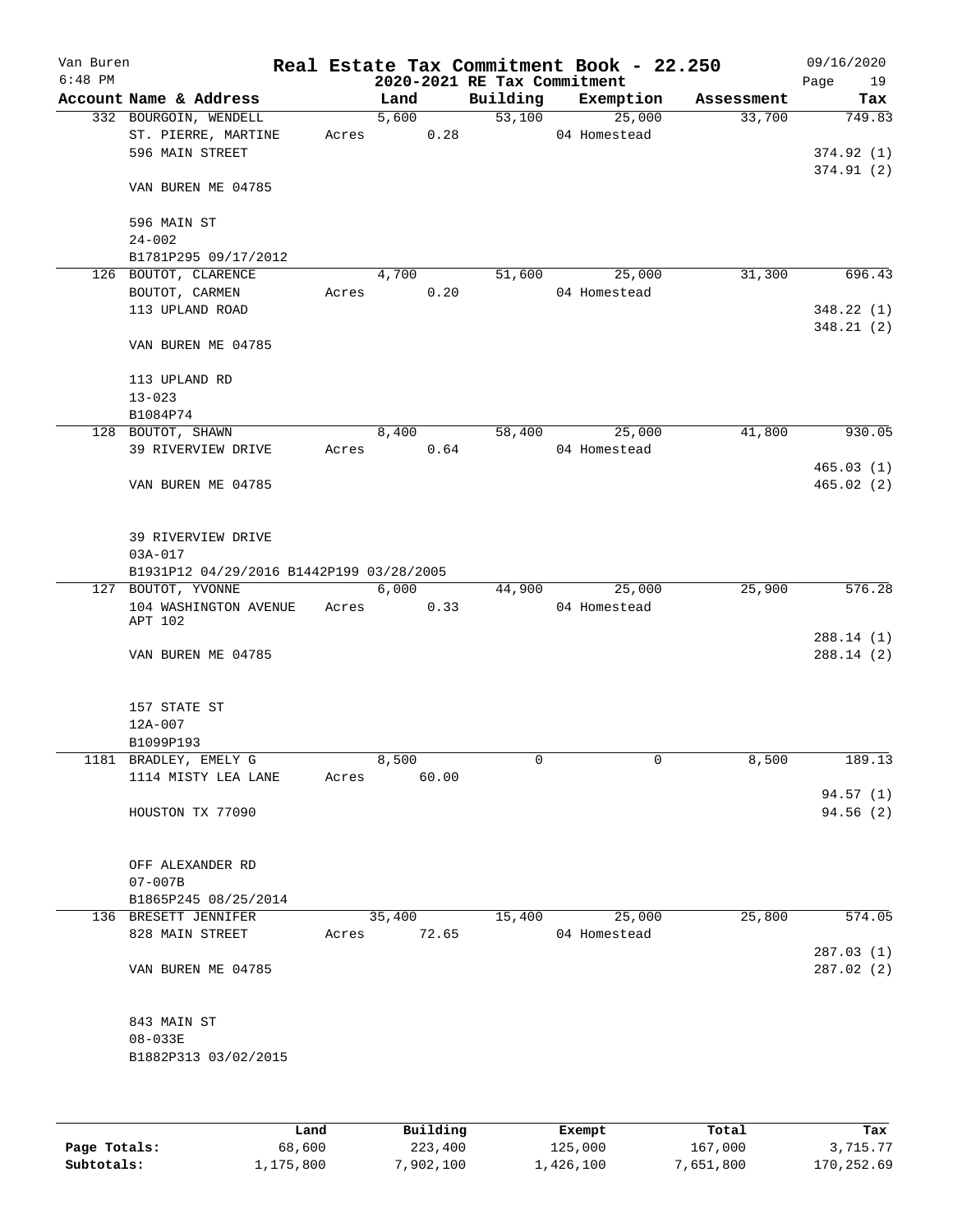| Van Buren    |                                                                             |        |                             |                    | Real Estate Tax Commitment Book - 22.250 |                      | 09/16/2020                  |
|--------------|-----------------------------------------------------------------------------|--------|-----------------------------|--------------------|------------------------------------------|----------------------|-----------------------------|
| $6:48$ PM    | Account Name & Address                                                      |        | 2020-2021 RE Tax Commitment |                    |                                          |                      | 20<br>Page                  |
|              | 568 BRESETT, JENNIFER &                                                     |        | Land<br>10,900              | Building<br>66,000 | Exemption<br>0                           | Assessment<br>76,900 | Tax<br>1,711.03             |
|              | STANCO, MICHAEL<br>BADAHAM, MELISSA &<br>ALHASSAN                           | Acres  | 2.73                        |                    |                                          |                      |                             |
|              | 828 MAIN STREET                                                             |        |                             |                    |                                          |                      | 855.52 (1)<br>855.51(2)     |
|              | VAN BUREN ME 04785                                                          |        |                             |                    |                                          |                      |                             |
|              | 837 MAIN ST<br>$08 - 033G$                                                  |        |                             |                    |                                          |                      |                             |
|              | B1938P156 06/29/2016 B1928P311 04/11/2016                                   |        |                             |                    |                                          |                      |                             |
|              | 139 BRESETT, JENNIFER M                                                     |        | 19,900                      | 183,900            | 31,000                                   | 172,800              | 3,844.80                    |
|              | STANCO, MICHAEL                                                             | Acres  | 22.00                       |                    | 04 Homestead                             |                      |                             |
|              | 828 MAIN STREET                                                             |        |                             |                    | 02 Veteran                               |                      | 1,922.40(1)                 |
|              | VAN BUREN ME 04785                                                          |        |                             |                    |                                          |                      | 1,922.40(2)                 |
|              | 828 MAIN STREET                                                             |        |                             |                    |                                          |                      |                             |
|              | $08 - 031$                                                                  |        |                             |                    |                                          |                      |                             |
|              | B1475P170                                                                   |        |                             |                    |                                          |                      |                             |
|              | 141 BRESETT, JENNIFER M                                                     |        | 16,300                      | $\Omega$           | 0                                        | 16,300               | 362.67                      |
|              | 828 MAIN STREET                                                             | Acres  | 35.00                       |                    |                                          |                      |                             |
|              |                                                                             |        |                             |                    |                                          |                      | 181.34(1)<br>181.33(2)      |
|              | VAN BUREN ME 04785                                                          |        |                             |                    |                                          |                      |                             |
|              | OFF US ROUTE 1                                                              |        |                             |                    |                                          |                      |                             |
|              | $08 - 036D$                                                                 |        |                             |                    |                                          |                      |                             |
|              | B1882P313 03/02/2015                                                        |        |                             |                    |                                          |                      |                             |
|              | 142 BRESETT, JENNIFER M                                                     |        | 10,800                      | 0                  | 0                                        | 10,800               | 240.30                      |
|              | 828 MAIN STREET                                                             | Acres  | 9.00                        |                    |                                          |                      | 120.15(1)                   |
|              | VAN BUREN ME 04785                                                          |        |                             |                    |                                          |                      | 120.15(2)                   |
|              | US ROUTE 1                                                                  |        |                             |                    |                                          |                      |                             |
|              | $08 - 035A$                                                                 |        |                             |                    |                                          |                      |                             |
|              | B1088P236 10/06/1997                                                        |        |                             |                    |                                          |                      |                             |
|              | 140 BRESETT, JOSHUA                                                         |        | 16,500                      | 191,400            | 25,000                                   | 182,900              | 4,069.52                    |
|              | BRESETT, HEATHER L                                                          | Acres  | 18.00                       |                    | 04 Homestead                             |                      |                             |
|              | 812 MAIN STREET                                                             |        |                             |                    |                                          |                      | 2,034.76(1)<br>2,034.76 (2) |
|              | VAN BUREN ME 04785                                                          |        |                             |                    |                                          |                      |                             |
|              | 812 MAIN STREET                                                             |        |                             |                    |                                          |                      |                             |
|              | $08 - 031A$                                                                 |        |                             |                    |                                          |                      |                             |
|              | B1913P149 10/23/2015 B1765P158 06/02/2012 B1651P210<br>08/17/2009 B1412P162 |        |                             |                    |                                          |                      |                             |
|              | 1242 BRESETT, JOSHUA                                                        |        | 10,700                      | 0                  | 0                                        | 10,700               | 238.08                      |
|              | STEVENS, HEATHER                                                            | Acres  | 9.50                        |                    |                                          |                      |                             |
|              | 812 MAIN STREET                                                             |        |                             |                    |                                          |                      | 119.04(1)                   |
|              | VAN BUREN ME 04785                                                          |        |                             |                    |                                          |                      | 119.04(2)                   |
|              | LAKE RD                                                                     |        |                             |                    |                                          |                      |                             |
|              | $05 - 005$<br>B1837P251 10/07/2013                                          |        |                             |                    |                                          |                      |                             |
|              |                                                                             |        |                             |                    |                                          |                      |                             |
|              |                                                                             | Land   | Building                    |                    | Exempt                                   | Total                | Tax                         |
| Page Totals: |                                                                             | 85,100 | 441,300                     |                    | 56,000                                   | 470,400              | 10,466.40                   |

**Subtotals:** 1,260,900 8,343,400 1,482,100 8,122,200 180,719.09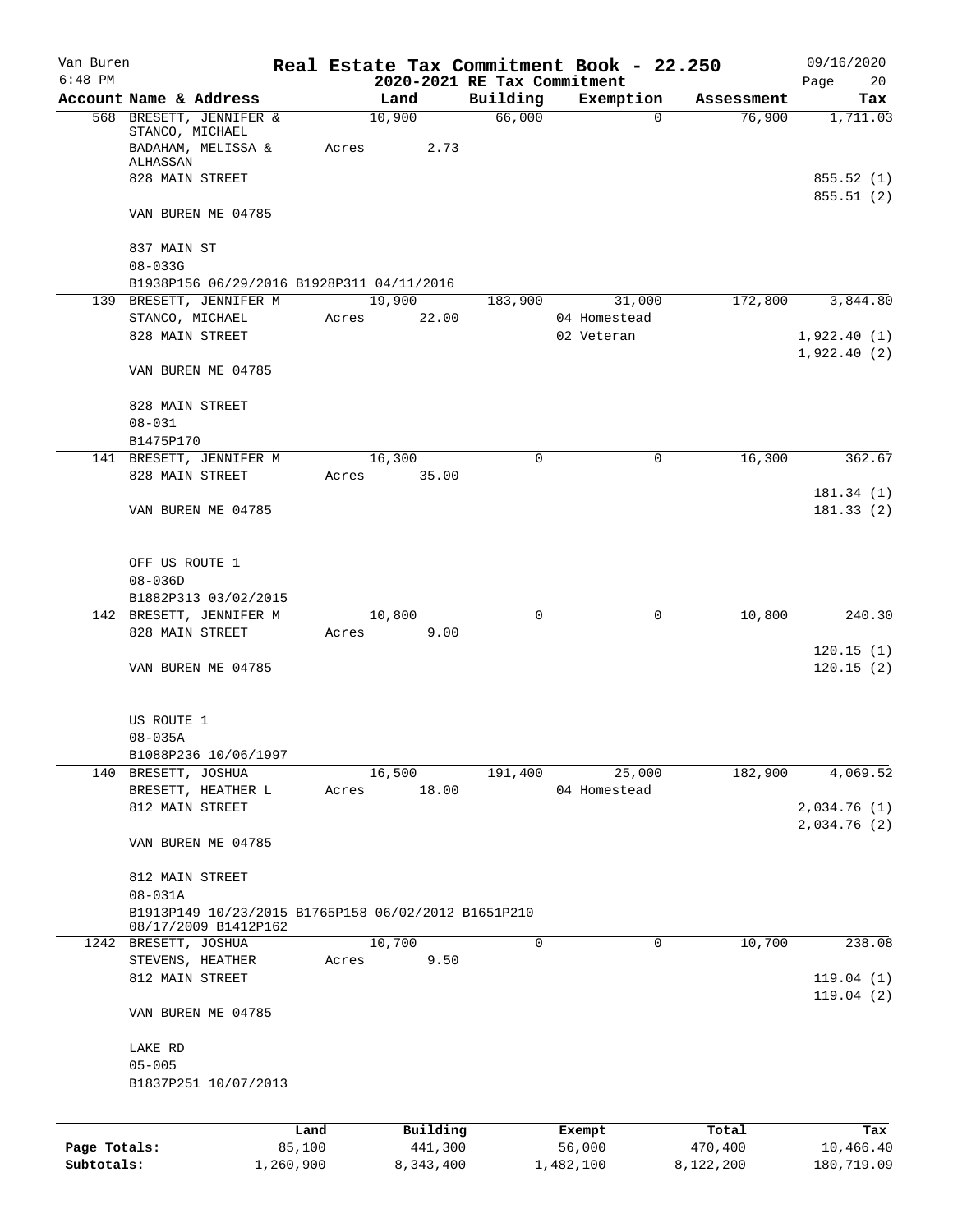| Van Buren<br>$6:48$ PM |                               |                         |       |       |                        | Real Estate Tax Commitment Book - 22.250<br>2020-2021 RE Tax Commitment |              |          |            | 09/16/2020<br>21<br>Page |
|------------------------|-------------------------------|-------------------------|-------|-------|------------------------|-------------------------------------------------------------------------|--------------|----------|------------|--------------------------|
|                        |                               | Account Name & Address  |       | Land  |                        | Building                                                                | Exemption    |          | Assessment | Tax                      |
|                        |                               | 76 BRESETT, MICHAEL II  |       | 4,700 |                        | 51,600                                                                  |              | $\Omega$ | 56,300     | 1,252.68                 |
|                        |                               | BRESETT, STEPHANIE      | Acres |       | ${\tt 0}$ . ${\tt 20}$ |                                                                         |              |          |            |                          |
|                        | 189 MAIN STREET               |                         |       |       |                        |                                                                         |              |          |            | 626.34(1)                |
|                        |                               |                         |       |       |                        |                                                                         |              |          |            | 626.34(2)                |
|                        |                               | VAN BUREN ME 04785      |       |       |                        |                                                                         |              |          |            |                          |
|                        |                               |                         |       |       |                        |                                                                         |              |          |            |                          |
|                        | 193 MAIN ST                   |                         |       |       |                        |                                                                         |              |          |            |                          |
|                        | $18 - 003$                    |                         |       |       |                        |                                                                         |              |          |            |                          |
|                        |                               | B1836P314 11/20/2013    |       |       |                        |                                                                         |              |          |            |                          |
|                        |                               | 138 BRESETT, MICHAEL II |       | 3,800 |                        | 74,600                                                                  |              | 25,000   | 53,400     | 1,188.15                 |
|                        | 189 MAIN STREET               | BRESETT, STEPHANIE      | Acres |       | 0.13                   |                                                                         | 04 Homestead |          |            | 594.08(1)                |
|                        |                               |                         |       |       |                        |                                                                         |              |          |            | 594.07 (2)               |
|                        |                               | VAN BUREN ME 04785      |       |       |                        |                                                                         |              |          |            |                          |
|                        |                               |                         |       |       |                        |                                                                         |              |          |            |                          |
|                        | 189 MAIN ST                   |                         |       |       |                        |                                                                         |              |          |            |                          |
|                        | $18 - 001$                    |                         |       |       |                        |                                                                         |              |          |            |                          |
|                        |                               | B1188P135 10/19/1999    |       |       |                        |                                                                         |              |          |            |                          |
|                        | 143 BRETON, ANDRE             |                         |       | 6,400 |                        | 112,100                                                                 |              | 25,000   | 93,500     | 2,080.38                 |
|                        |                               | BRETON, MARLENE D       | Acres |       | 0.37                   |                                                                         | 04 Homestead |          |            |                          |
|                        |                               | 119 MAPLE AVENUE        |       |       |                        |                                                                         |              |          |            | 1,040.19(1)              |
|                        |                               |                         |       |       |                        |                                                                         |              |          |            | 1,040.19(2)              |
|                        |                               | VAN BUREN ME 04785      |       |       |                        |                                                                         |              |          |            |                          |
|                        |                               |                         |       |       |                        |                                                                         |              |          |            |                          |
|                        | 119 MAPLE AVE                 |                         |       |       |                        |                                                                         |              |          |            |                          |
|                        | $16 - 016$                    |                         |       |       |                        |                                                                         |              |          |            |                          |
|                        | B887P217                      |                         |       |       |                        |                                                                         |              |          |            |                          |
|                        | 169 BRISSETTE, AMY            |                         |       | 5,000 |                        | 41,600                                                                  |              | 25,000   | 21,600     | 480.60                   |
|                        |                               | 150 POPLAR STREET       | Acres |       | 0.23                   |                                                                         | 04 Homestead |          |            |                          |
|                        |                               |                         |       |       |                        |                                                                         |              |          |            | 240.30(1)                |
|                        |                               | VAN BUREN ME 04785      |       |       |                        |                                                                         |              |          |            | 240.30(2)                |
|                        |                               |                         |       |       |                        |                                                                         |              |          |            |                          |
|                        | 150 POPLAR ST                 |                         |       |       |                        |                                                                         |              |          |            |                          |
|                        | $16 - 004$                    |                         |       |       |                        |                                                                         |              |          |            |                          |
|                        |                               | B1709P62 01/07/2011     |       |       |                        |                                                                         |              |          |            |                          |
|                        |                               | 145 BRISSETTE, ARTHUR L |       | 2,800 |                        | 31,400                                                                  |              | 25,000   | 9,200      | 204.70                   |
|                        | BRISSETTE, LISA               |                         | Acres |       | 0.07                   |                                                                         | 04 Homestead |          |            |                          |
|                        |                               | 109 ELDER AVENUE        |       |       |                        |                                                                         |              |          |            | 102.35(1)                |
|                        |                               |                         |       |       |                        |                                                                         |              |          |            | 102.35(2)                |
|                        |                               | VAN BUREN ME 04785      |       |       |                        |                                                                         |              |          |            |                          |
|                        |                               |                         |       |       |                        |                                                                         |              |          |            |                          |
|                        | 109 ELDER AVE                 |                         |       |       |                        |                                                                         |              |          |            |                          |
|                        | $20 - 018$                    |                         |       |       |                        |                                                                         |              |          |            |                          |
|                        | B965P246                      |                         |       |       |                        |                                                                         |              |          |            |                          |
|                        | 862 BROWN, ANDREW N           |                         |       | 6,600 |                        | 96,300                                                                  |              | 0        | 102,900    | 2,289.53                 |
|                        |                               | BAUGHMAN, LAURIE A      | Acres |       | 0.39                   |                                                                         |              |          |            |                          |
|                        |                               | 19 CRESCENT LANE        |       |       |                        |                                                                         |              |          |            | 1, 144.77(1)             |
|                        |                               |                         |       |       |                        |                                                                         |              |          |            | 1, 144.76(2)             |
|                        |                               | EDDINGTON ME 04428      |       |       |                        |                                                                         |              |          |            |                          |
|                        |                               |                         |       |       |                        |                                                                         |              |          |            |                          |
|                        | 136 VIOLETTE ST<br>$16 - 070$ |                         |       |       |                        |                                                                         |              |          |            |                          |
|                        |                               | B1949P219 09/26/2016    |       |       |                        |                                                                         |              |          |            |                          |
|                        |                               |                         |       |       |                        |                                                                         |              |          |            |                          |
|                        |                               |                         |       |       |                        |                                                                         |              |          |            |                          |
|                        |                               |                         |       |       |                        |                                                                         |              |          |            |                          |

|              | Land      | Building  | Exempt    | Total     | Tax          |
|--------------|-----------|-----------|-----------|-----------|--------------|
| Page Totals: | 29,300    | 407,600   | 100,000   | 336,900   | 7,496.04     |
| Subtotals:   | 1,290,200 | 8,751,000 | 1,582,100 | 8,459,100 | 188, 215. 13 |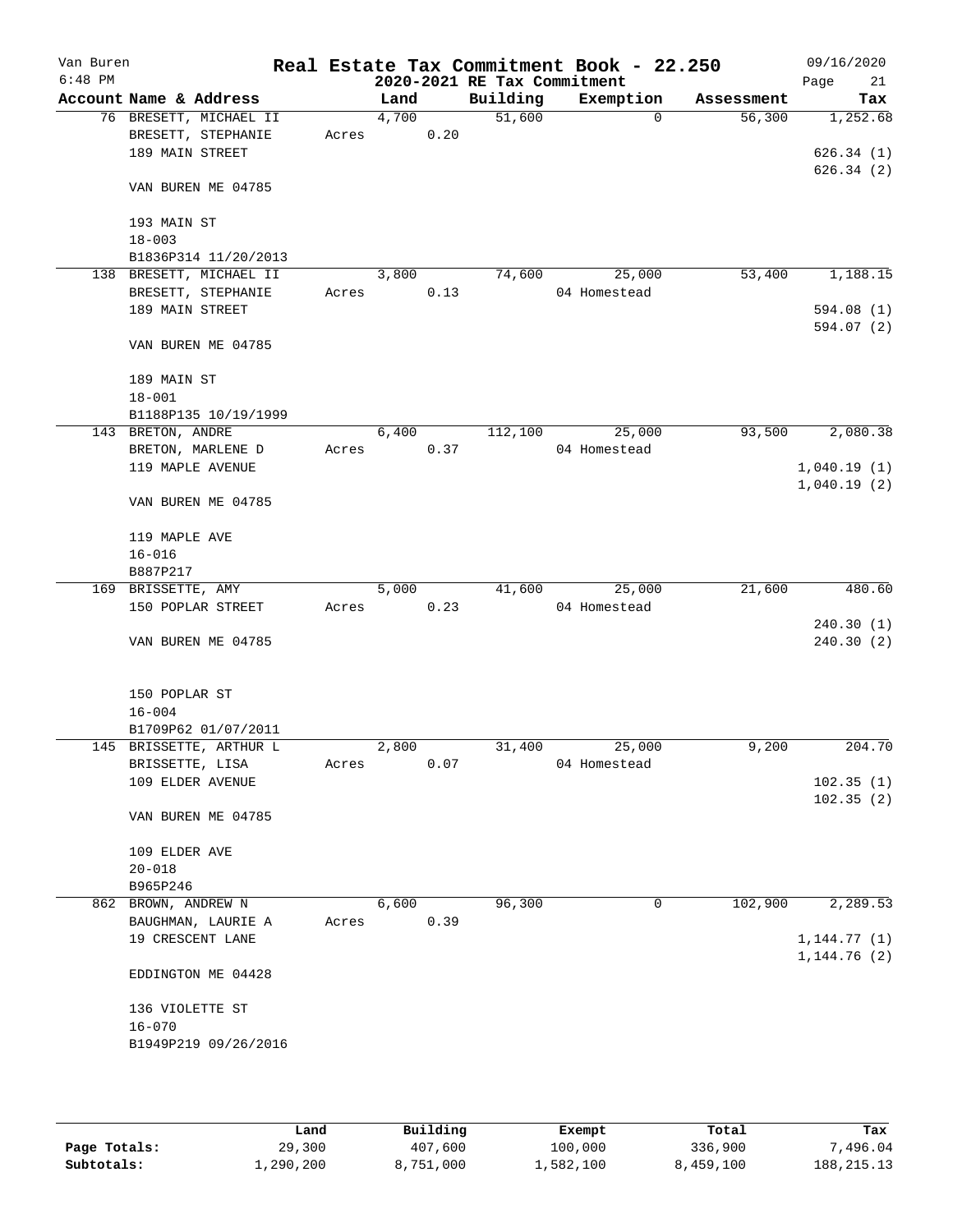| Van Buren<br>$6:48$ PM |                                     |       |        |           | 2020-2021 RE Tax Commitment | Real Estate Tax Commitment Book - 22.250 |            | 09/16/2020        |
|------------------------|-------------------------------------|-------|--------|-----------|-----------------------------|------------------------------------------|------------|-------------------|
|                        | Account Name & Address              |       | Land   |           | Building                    | Exemption                                | Assessment | Page<br>22<br>Tax |
|                        | 149 BROWN, RONALD J                 |       | 8,200  |           | 24,500                      | 25,000                                   | 7,700      | 171.33            |
|                        | BROWN, GERTRUDE N                   | Acres |        | 0.61      |                             | 04 Homestead                             |            |                   |
|                        | 125 MONROE STREET                   |       |        |           |                             |                                          |            | 85.67(1)          |
|                        |                                     |       |        |           |                             |                                          |            | 85.66(2)          |
|                        | VAN BUREN ME 04785                  |       |        |           |                             |                                          |            |                   |
|                        |                                     |       |        |           |                             |                                          |            |                   |
|                        | 125 MONROE ST                       |       |        |           |                             |                                          |            |                   |
|                        | $23 - 117$                          |       |        |           |                             |                                          |            |                   |
|                        | B542P237                            |       |        |           |                             |                                          |            |                   |
|                        | 150 BRUNO, DAN H                    |       | 6,200  |           | 85,000                      | 31,000                                   | 60,200     | 1,339.45          |
|                        | C/O JENNIFER M SHARON<br>(POA)      | Acres |        | 0.35      |                             | 04 Homestead                             |            |                   |
|                        | 205 MAIN STREET                     |       |        |           |                             | 03 Veteran (Non-Maine                    |            | 669.73(1)         |
|                        |                                     |       |        |           |                             | Enlisted)                                |            |                   |
|                        |                                     |       |        |           |                             |                                          |            | 669.72(2)         |
|                        | VAN BUREN ME 04785                  |       |        |           |                             |                                          |            |                   |
|                        | 205 MAIN ST                         |       |        |           |                             |                                          |            |                   |
|                        | $18 - 007$                          |       |        |           |                             |                                          |            |                   |
|                        |                                     |       |        |           |                             |                                          |            |                   |
|                        | B1731P124 08/08/2011                |       | 5,400  |           | 400                         | 0                                        |            | 129.05            |
|                        | 1336 BURGESS, RYAN W                |       |        | 0.26      |                             |                                          | 5,800      |                   |
|                        | BURGESS, RENEE A<br>907 HAMLIN ROAD | Acres |        |           |                             |                                          |            |                   |
|                        |                                     |       |        |           |                             |                                          |            | 64.53(1)          |
|                        | HAMLIN ME 04785                     |       |        |           |                             |                                          |            | 64.52(2)          |
|                        |                                     |       |        |           |                             |                                          |            |                   |
|                        | HILLSIDE ST                         |       |        |           |                             |                                          |            |                   |
|                        | $23 - 070$                          |       |        |           |                             |                                          |            |                   |
|                        | B1839P220 12/16/2013                |       |        |           |                             |                                          |            |                   |
|                        | 1432 BURKE, JOSEPH                  |       | 13,500 |           | 40,700                      | 31,000                                   | 23,200     | 516.20            |
|                        | 140 LAKE ROAD                       | Acres |        | 3.86      |                             | 04 Homestead                             |            |                   |
|                        |                                     |       |        |           |                             | 03 Veteran (Non-Maine                    |            | 258.10(1)         |
|                        |                                     |       |        |           |                             | Enlisted)                                |            |                   |
|                        | VAN BUREN ME 04785                  |       |        |           |                             |                                          |            | 258.10(2)         |
|                        |                                     |       |        |           |                             |                                          |            |                   |
|                        | 140 LAKE ROAD                       |       |        |           |                             |                                          |            |                   |
|                        | $02 - 023B$                         |       |        |           |                             |                                          |            |                   |
|                        | B1603P21 06/20/2008                 |       | 6,000  |           |                             | 25,000                                   | 10,300     | 229.18            |
|                        | 151 BURKE, RANDALL                  | Acres |        |           | 29,300                      | 04 Homestead                             |            |                   |
|                        | 506 MAIN STREET                     |       |        | 0.33      |                             |                                          |            | 114.59(1)         |
|                        | VAN BUREN ME 04785                  |       |        |           |                             |                                          |            | 114.59(2)         |
|                        |                                     |       |        |           |                             |                                          |            |                   |
|                        | 506 MAIN ST                         |       |        |           |                             |                                          |            |                   |
|                        | $22 - 006$                          |       |        |           |                             |                                          |            |                   |
|                        | B964P321                            |       |        |           |                             |                                          |            |                   |
|                        | 152 BURNETT, EARL P                 |       | 4,800  |           | 57,300                      | 25,000                                   | 37,100     | 825.47            |
|                        | BURNETT, CAROL J                    | Acres |        | 0.21      |                             | 04 Homestead                             |            |                   |
|                        | 110 ST BRUNO STREET                 |       |        |           |                             |                                          |            | 412.74 (1)        |
|                        |                                     |       |        |           |                             |                                          |            | 412.73 (2)        |
|                        | VAN BUREN ME 04785                  |       |        |           |                             |                                          |            |                   |
|                        | 110 ST BRUNO ST                     |       |        |           |                             |                                          |            |                   |
|                        | $17 - 050$                          |       |        |           |                             |                                          |            |                   |
|                        | B1460P114                           |       |        |           |                             |                                          |            |                   |
|                        |                                     |       |        |           |                             |                                          |            |                   |
|                        |                                     | Land  |        | Building  |                             | Exempt                                   | Total      | Tax               |
| Page Totals:           | 44,100                              |       |        | 237,200   |                             | 137,000                                  | 144,300    | 3,210.68          |
| Subtotals:             | 1,334,300                           |       |        | 8,988,200 |                             | 1,719,100                                | 8,603,400  | 191, 425.81       |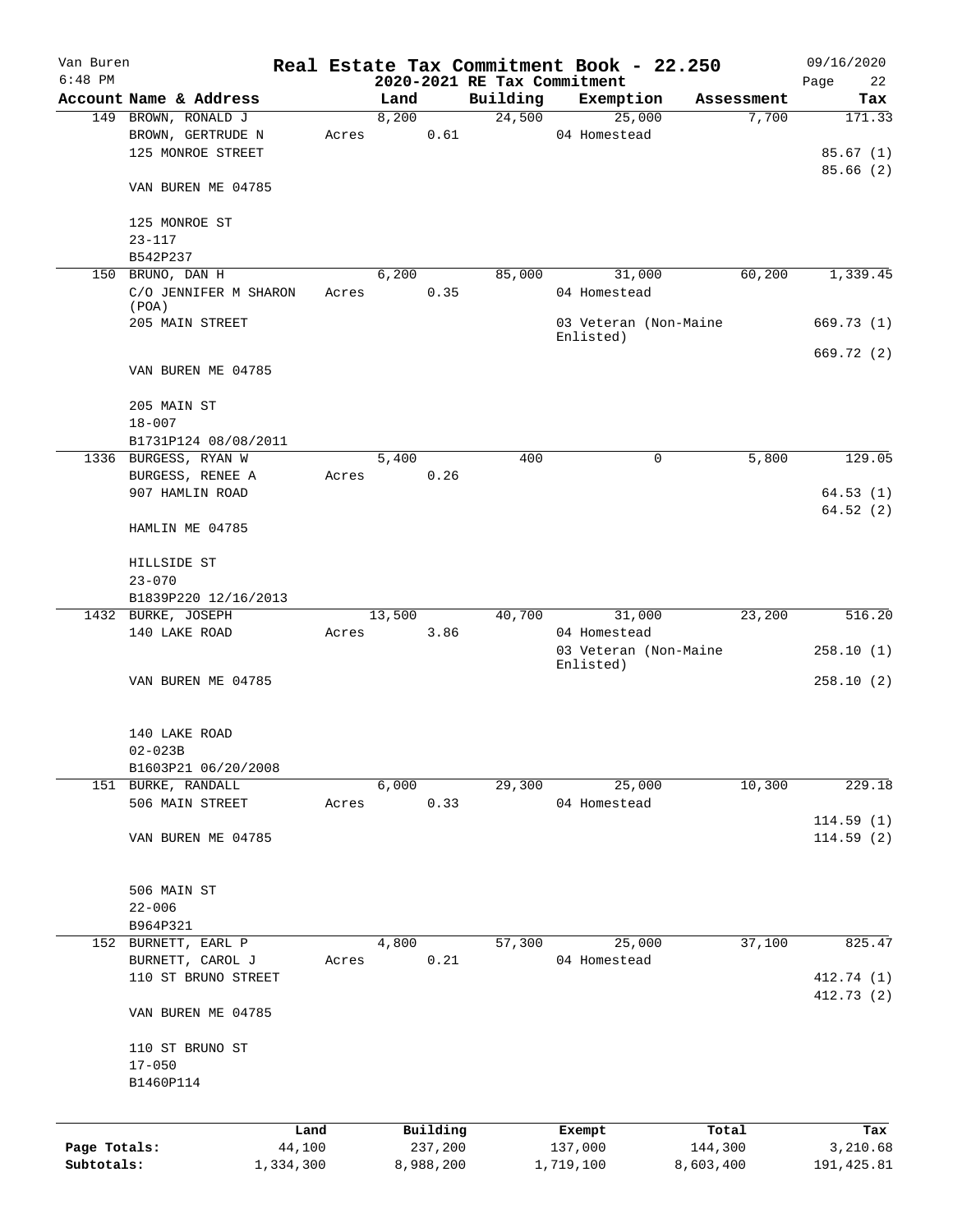| Van Buren<br>$6:48$ PM |                        |       | 2020-2021 RE Tax Commitment |          | Real Estate Tax Commitment Book - 22.250 |            | 09/16/2020<br>Page<br>23 |
|------------------------|------------------------|-------|-----------------------------|----------|------------------------------------------|------------|--------------------------|
|                        | Account Name & Address |       | Land                        | Building | Exemption                                | Assessment | Tax                      |
|                        | 153 BUTLER, BURTON E   |       | 6,000                       |          | 74,500<br>25,000                         | 55,500     | 1,234.88                 |
|                        | BUTLER, JUDY M         | Acres | 0.33                        |          | 04 Homestead                             |            |                          |
|                        | 130 MARION DRIVE       |       |                             |          |                                          |            | 617.44(1)                |
|                        |                        |       |                             |          |                                          |            | 617.44(2)                |
|                        | VAN BUREN ME 04785     |       |                             |          |                                          |            |                          |
|                        | 130 MARION DR          |       |                             |          |                                          |            |                          |
|                        | 18B-006                |       |                             |          |                                          |            |                          |
|                        | B562P287               |       |                             |          |                                          |            |                          |
|                        | 104 BUTT, LARRY S      |       | 17,600                      | 0        | 0                                        | 17,600     | 391.60                   |
|                        | BUTT, JANE V           | Acres | 43.00                       |          |                                          |            |                          |
|                        | 3587 CARIBOU ROAD      |       |                             |          |                                          |            | 195.80(1)                |
|                        | CROSS LAKE ME 04779    |       |                             |          |                                          |            | 195.80(2)                |
|                        |                        |       |                             |          |                                          |            |                          |
|                        | PARENT RD              |       |                             |          |                                          |            |                          |
|                        | $09 - 026$             |       |                             |          |                                          |            |                          |
|                        | 154 BUTT, LARRY S      |       | 19,100                      | 0        | 0                                        | 19,100     | 424.98                   |
|                        | BUTT, JANE V           | Acres | 48.00                       |          |                                          |            |                          |
|                        | 3587 CARIBOU ROAD      |       |                             |          |                                          |            | 212.49(1)                |
|                        | CROSS LAKE ME 04779    |       |                             |          |                                          |            | 212.49(2)                |
|                        | <b>BEAULIEU RD</b>     |       |                             |          |                                          |            |                          |
|                        | $09 - 038$             |       |                             |          |                                          |            |                          |
|                        | B538P335               |       |                             |          |                                          |            |                          |
|                        | 156 CALAHAN, JAMES G   |       | 7,000                       | 4,400    | 0                                        | 11,400     | 253.65                   |
|                        | CALAHAN, LOIS          | Acres | 8.26                        |          |                                          |            |                          |
|                        | 14 KNOWLTON ST         |       |                             |          |                                          |            | 126.83(1)                |
|                        |                        |       |                             |          |                                          |            | 126.82(2)                |
|                        | CAMDEN ME 04843        |       |                             |          |                                          |            |                          |
|                        | 272 PARENT RD          |       |                             |          |                                          |            |                          |
|                        | $09 - 035B$            |       |                             |          |                                          |            |                          |
|                        | B1164P123              |       |                             |          |                                          |            |                          |
|                        | 807 CANNON, SHEILA M   |       | 10,500                      | 109,400  | 25,000                                   | 94,900     | 2,111.53                 |
|                        | 3293 W WILDWOOD BAY CT | Acres | 1.03                        |          | 04 Homestead                             |            |                          |
|                        |                        |       |                             |          |                                          |            | 1,055.77(1)              |
|                        | LECANTO FL 34461       |       |                             |          |                                          |            | 1,055.76(2)              |
|                        |                        |       |                             |          |                                          |            |                          |
|                        | 158 VIOLETTE ST        |       |                             |          |                                          |            |                          |
|                        | $16 - 067$             |       |                             |          |                                          |            |                          |
|                        | B2028P302 08/24/2018   |       |                             |          |                                          |            |                          |
|                        | 157 CANNON, THOMAS R   |       | 81,500                      | 134,700  | 31,000                                   | 185,200    | 4,120.70                 |
|                        | CANNON, SHEILA M       | Acres | 142.00                      |          | 04 Homestead                             |            |                          |
|                        | 3293 W WILDWOOD BAY CT |       |                             |          | 03 Veteran (Non-Maine<br>Enlisted)       |            | 2,060.35(1)              |
|                        |                        |       |                             |          |                                          |            | 2,060.35(2)              |
|                        | LECANTO FL 34461       |       |                             |          |                                          |            |                          |
|                        | 166 GERARD DR          |       |                             |          |                                          |            |                          |
|                        | $02 - 034$             |       |                             |          |                                          |            |                          |
|                        | B1450P64 05/31/2005    |       |                             |          |                                          |            |                          |
|                        |                        |       |                             |          |                                          |            |                          |
|                        |                        |       |                             |          |                                          |            |                          |
|                        |                        |       |                             |          |                                          |            |                          |

|              | Land      | Building  | Exempt    | Total     | Tax        |
|--------------|-----------|-----------|-----------|-----------|------------|
| Page Totals: | 141,700   | 323,000   | 81,000    | 383,700   | 8,537.34   |
| Subtotals:   | 1,476,000 | 9,311,200 | ⊥,800,100 | 8,987,100 | 199,963.15 |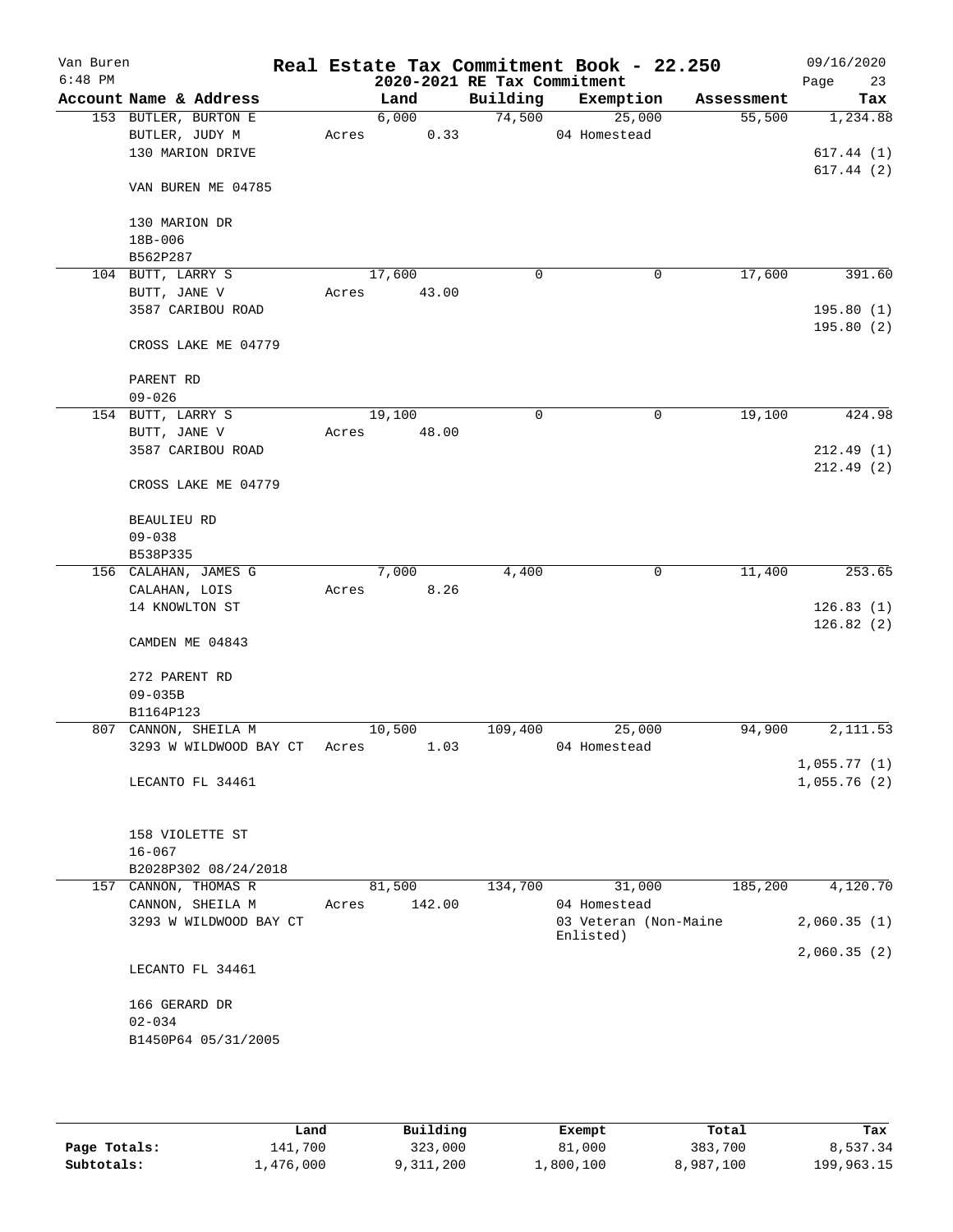| Van Buren<br>$6:48$ PM |                                            |       |        |      |                                         | Real Estate Tax Commitment Book - 22.250 |            | 09/16/2020        |
|------------------------|--------------------------------------------|-------|--------|------|-----------------------------------------|------------------------------------------|------------|-------------------|
|                        | Account Name & Address                     |       | Land   |      | 2020-2021 RE Tax Commitment<br>Building | Exemption                                | Assessment | 24<br>Page<br>Tax |
|                        | 304 CANTO, DAVID B                         |       | 15,000 |      | 77,400                                  | $\overline{0}$                           | 92,400     | 2,055.90          |
|                        | WILSON, CHERYL                             | Acres |        | 9.30 |                                         |                                          |            |                   |
|                        | 899 MAIN ST                                |       |        |      |                                         |                                          |            | 1,027.95(1)       |
|                        |                                            |       |        |      |                                         |                                          |            | 1,027.95(2)       |
|                        | VAN BUREN ME 04785                         |       |        |      |                                         |                                          |            |                   |
|                        |                                            |       |        |      |                                         |                                          |            |                   |
|                        | 899 MAIN ST                                |       |        |      |                                         |                                          |            |                   |
|                        | $08 - 043$                                 |       |        |      |                                         |                                          |            |                   |
|                        | B1684P152 06/21/2010 B344P375              |       |        |      |                                         |                                          |            |                   |
|                        | 162 CANXUS BROADCASTING<br>CORPORATION     |       | 9,700  |      | 17,200                                  | 0                                        | 26,900     | 598.53            |
|                        | 152 EAST GREEN RIDGE                       | Acres |        | 5.78 |                                         |                                          |            |                   |
|                        | RD.                                        |       |        |      |                                         |                                          |            |                   |
|                        |                                            |       |        |      |                                         |                                          |            | 299.27(1)         |
|                        | CARIBOU ME 04736                           |       |        |      |                                         |                                          |            | 299.26(2)         |
|                        |                                            |       |        |      |                                         |                                          |            |                   |
|                        |                                            |       |        |      |                                         |                                          |            |                   |
|                        | 153 ALEXANDER RD.                          |       |        |      |                                         |                                          |            |                   |
|                        | $05 - 033A$                                |       |        |      |                                         |                                          |            |                   |
|                        | 163 CARBONNEAU, MICHAEL                    |       | 5,300  |      | 35,300                                  | 31,000                                   | 9,600      | 213.60            |
|                        | 206 MAIN STREET                            | Acres |        | 0.25 |                                         | 04 Homestead                             |            |                   |
|                        |                                            |       |        |      |                                         | 02 Veteran                               |            | 106.80(1)         |
|                        | VAN BUREN ME 04785                         |       |        |      |                                         |                                          |            | 106.80(2)         |
|                        |                                            |       |        |      |                                         |                                          |            |                   |
|                        |                                            |       |        |      |                                         |                                          |            |                   |
|                        | 206 MAIN ST                                |       |        |      |                                         |                                          |            |                   |
|                        | $18 - 096$                                 |       |        |      |                                         |                                          |            |                   |
|                        | B1774P42 07/23/2012 B1456P341              |       | 7,700  |      |                                         | 25,000                                   | 107,900    | 2,400.78          |
|                        | 164 CARON, BRIAN                           |       |        | 0.54 | 125,200                                 | 04 Homestead                             |            |                   |
|                        | CARON, CHRISTINA P<br>145 LAPLANTE HEIGHTS | Acres |        |      |                                         |                                          |            | 1, 200.39(1)      |
|                        |                                            |       |        |      |                                         |                                          |            | 1, 200.39(2)      |
|                        | VAN BUREN ME 04785                         |       |        |      |                                         |                                          |            |                   |
|                        |                                            |       |        |      |                                         |                                          |            |                   |
|                        | 145 LAPLANTE HEIGHTS                       |       |        |      |                                         |                                          |            |                   |
|                        | 18C-002C                                   |       |        |      |                                         |                                          |            |                   |
|                        | B1611P151 08/26/2008                       |       |        |      |                                         |                                          |            |                   |
|                        | 176 CARON, BRIAN R                         |       | 7,100  |      | 16,800                                  |                                          | 23,900     | 531.78            |
|                        | CARON, CHRISTINA P                         | Acres |        | 0.46 |                                         |                                          |            |                   |
|                        | 145 LAPLANTE HEIGHTS                       |       |        |      |                                         |                                          |            | 265.89(1)         |
|                        |                                            |       |        |      |                                         |                                          |            | 265.89(2)         |
|                        | VAN BUREN ME 04785                         |       |        |      |                                         |                                          |            |                   |
|                        |                                            |       |        |      |                                         |                                          |            |                   |
|                        | 164 CLOVERHILL DR.                         |       |        |      |                                         |                                          |            |                   |
|                        | 18C-002G                                   |       |        |      |                                         |                                          |            |                   |
|                        | 1535 CARON, CHRISTINA P                    |       | 4,400  |      | $\Omega$                                | $\mathbf 0$                              | 4,400      | 97.90             |
|                        | 145 LAPLANTE HEIGHTS                       |       | Acres  | 0.46 |                                         |                                          |            |                   |
|                        |                                            |       |        |      |                                         |                                          |            | 48.95 (1)         |
|                        | VAN BUREN ME 04785                         |       |        |      |                                         |                                          |            | 48.95(2)          |
|                        |                                            |       |        |      |                                         |                                          |            |                   |
|                        |                                            |       |        |      |                                         |                                          |            |                   |
|                        | LAPLANTE HEIGHTS                           |       |        |      |                                         |                                          |            |                   |
|                        | 18C-001B                                   |       |        |      |                                         |                                          |            |                   |
|                        | B1703P171 11/29/2010                       |       |        |      |                                         |                                          |            |                   |
|                        |                                            |       |        |      |                                         |                                          |            |                   |

|              | Land      | Building  | Exempt    | Total     | Tax        |
|--------------|-----------|-----------|-----------|-----------|------------|
| Page Totals: | 49,200    | 271,900   | 56,000    | 265,100   | 5,898.49   |
| Subtotals:   | 1,525,200 | 9,583,100 | 1,856,100 | 9,252,200 | 205,861.64 |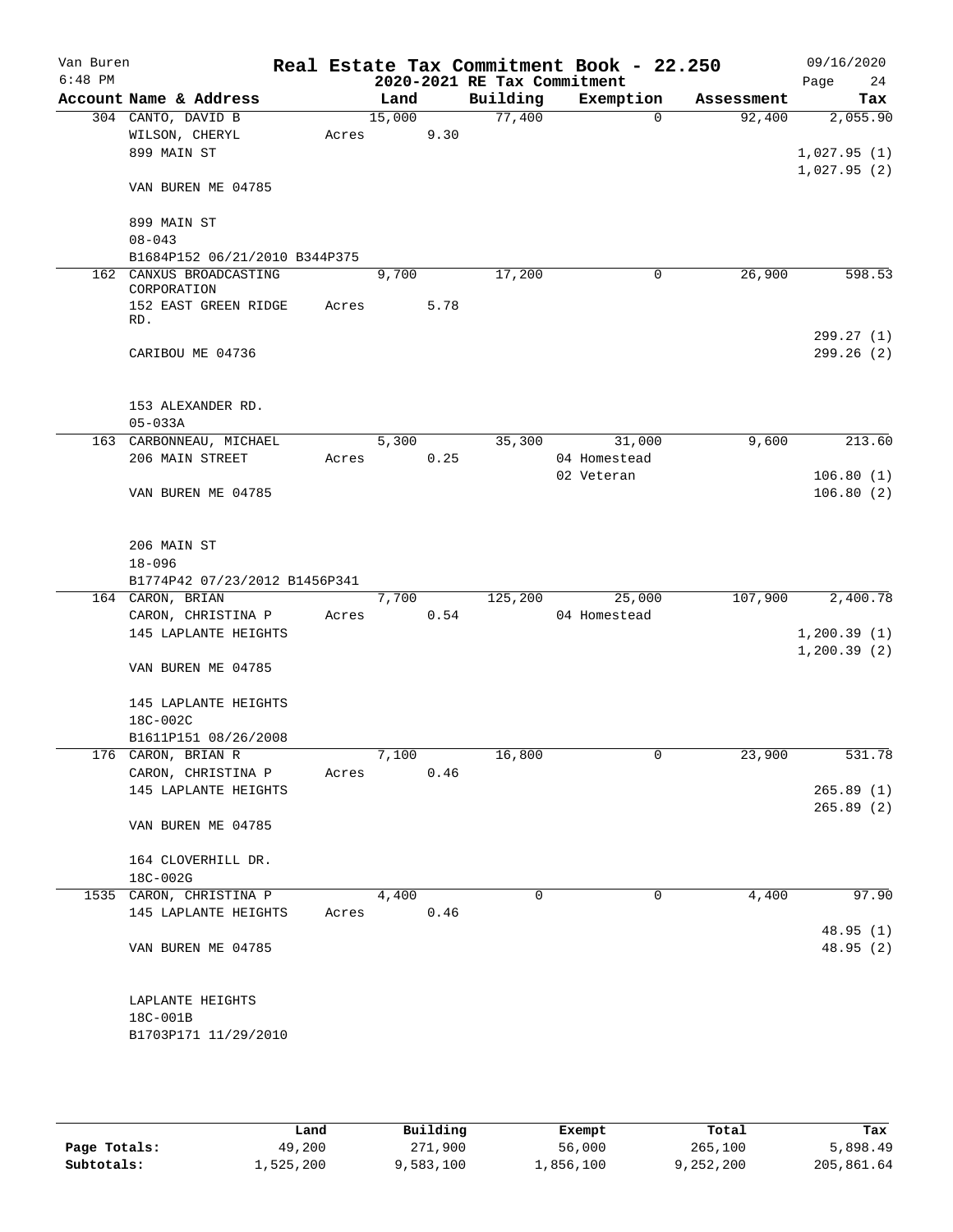| Van Buren<br>$6:48$ PM |                               |       |                             |          | Real Estate Tax Commitment Book - 22.250 |            | 09/16/2020  |
|------------------------|-------------------------------|-------|-----------------------------|----------|------------------------------------------|------------|-------------|
|                        |                               |       | 2020-2021 RE Tax Commitment |          |                                          |            | Page<br>25  |
|                        | Account Name & Address        |       | Land                        | Building | Exemption                                | Assessment | Tax         |
|                        | 1328 CARON, CRAIG             |       | 4,700                       | 63,700   | 0                                        | 68,400     | 1,521.90    |
|                        | CARON, MACY K                 | Acres | 0.20                        |          |                                          |            |             |
|                        | 142 FULTON STREET             |       |                             |          |                                          |            | 760.95(1)   |
|                        |                               |       |                             |          |                                          |            | 760.95(2)   |
|                        | VAN BUREN ME 04785            |       |                             |          |                                          |            |             |
|                        |                               |       |                             |          |                                          |            |             |
|                        | 142 FULTON ST                 |       |                             |          |                                          |            |             |
|                        | $19 - 047$                    |       |                             |          |                                          |            |             |
|                        | B1906P168 09/01/2015          |       |                             |          |                                          |            |             |
|                        | 1203 CARON, DONALD R          |       | 18,300                      | 134,200  | 25,000                                   | 127,500    | 2,836.88    |
|                        | CARON, LISA M                 | Acres | 19.00                       |          | 04 Homestead                             |            |             |
|                        | 781 MAIN STREET               |       |                             |          |                                          |            | 1,418.44(1) |
|                        |                               |       |                             |          |                                          |            | 1,418.44(2) |
|                        | VAN BUREN ME 04785            |       |                             |          |                                          |            |             |
|                        |                               |       |                             |          |                                          |            |             |
|                        | 781 MAIN ST                   |       |                             |          |                                          |            |             |
|                        | $08 - 020$                    |       |                             |          |                                          |            |             |
|                        | B491P67                       |       |                             |          |                                          |            |             |
|                        | 165 CARON, DONALD R           |       | 4,800                       | 60,800   | 0                                        | 65,600     | 1,459.60    |
|                        | CARON, LISA M                 |       |                             |          |                                          |            |             |
|                        | 781 MAIN STREET               |       |                             |          |                                          |            | 729.80(1)   |
|                        |                               |       |                             |          |                                          |            | 729.80(2)   |
|                        | VAN BUREN ME 04785            |       |                             |          |                                          |            |             |
|                        |                               |       |                             |          |                                          |            |             |
|                        | 112 WRIGHT ST                 |       |                             |          |                                          |            |             |
|                        | $21 - 020A$                   |       |                             |          |                                          |            |             |
|                        | B747P88                       |       |                             |          |                                          |            |             |
|                        |                               |       |                             | 30,700   | 25,000                                   | 10,300     | 229.18      |
|                        | 349 CARON, LANCE D            |       | 4,600                       |          |                                          |            |             |
|                        | 112 WRIGHT STREET             | Acres | 0.19                        |          | 04 Homestead                             |            |             |
|                        |                               |       |                             |          |                                          |            | 114.59(1)   |
|                        | VAN BUREN ME 04785            |       |                             |          |                                          |            | 114.59(2)   |
|                        |                               |       |                             |          |                                          |            |             |
|                        |                               |       |                             |          |                                          |            |             |
|                        | 111 HILLSIDE ST               |       |                             |          |                                          |            |             |
|                        | $23 - 060$                    |       |                             |          |                                          |            |             |
|                        | B1702P33 11/15/2010 B1617P117 |       |                             |          |                                          |            |             |
|                        | 166 CARON, LOUIS JR           |       | 6,600                       | 64,500   | 25,000                                   | 46,100     | 1,025.72    |
|                        | CARON, SHIRLEY A              | Acres | 0.40                        |          | 04 Homestead                             |            |             |
|                        | 306 MAIN STREET APT 201       |       |                             |          |                                          |            | 512.86(1)   |
|                        |                               |       |                             |          |                                          |            | 512.86(2)   |
|                        | VAN BUREN ME 04785            |       |                             |          |                                          |            |             |
|                        |                               |       |                             |          |                                          |            |             |
|                        | 306 MAIN ST                   |       |                             |          |                                          |            |             |
|                        | $20 - 077$                    |       |                             |          |                                          |            |             |
|                        | B1588P212                     |       |                             |          |                                          |            |             |
|                        | 167 CARON, LOUIS JR           |       | 4,800                       | 0        | 0                                        | 4,800      | 106.80      |
|                        | CARON, SHIRLEY A              | Acres | 0.21                        |          |                                          |            |             |
|                        | 306 MAIN STREET APT 201       |       |                             |          |                                          |            | 53.40(1)    |
|                        |                               |       |                             |          |                                          |            | 53.40(2)    |
|                        | VAN BUREN ME 04785            |       |                             |          |                                          |            |             |
|                        |                               |       |                             |          |                                          |            |             |
|                        | MAIN ST                       |       |                             |          |                                          |            |             |
|                        | $20 - 076$                    |       |                             |          |                                          |            |             |
|                        | B1588P212                     |       |                             |          |                                          |            |             |
|                        |                               |       |                             |          |                                          |            |             |
|                        |                               |       |                             |          |                                          |            |             |
|                        |                               |       |                             |          |                                          |            |             |

|              | Land      | Building  | Exempt    | Total     | Tax        |
|--------------|-----------|-----------|-----------|-----------|------------|
| Page Totals: | 43,800    | 353,900   | 75,000    | 322,700   | 7,180.08   |
| Subtotals:   | 1,569,000 | 9,937,000 | 1,931,100 | 9,574,900 | 213,041.72 |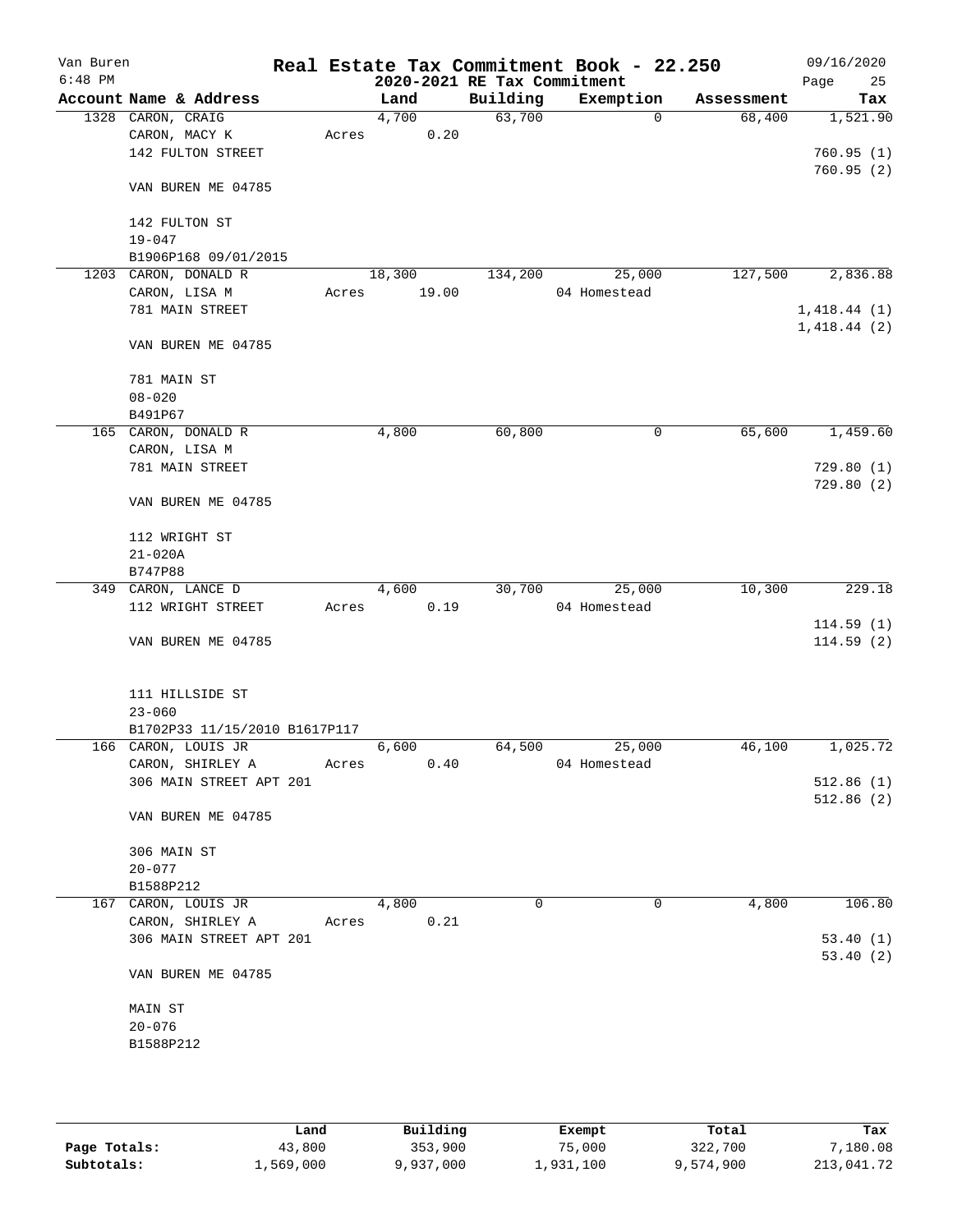| Van Buren<br>$6:48$ PM |                             |       |        |      | 2020-2021 RE Tax Commitment | Real Estate Tax Commitment Book - 22.250 |            | 09/16/2020<br>Page<br>26 |
|------------------------|-----------------------------|-------|--------|------|-----------------------------|------------------------------------------|------------|--------------------------|
|                        | Account Name & Address      |       | Land   |      | Building                    | Exemption                                | Assessment | Tax                      |
|                        | 168 CARON, LOUIS JR         |       | 5,300  |      | 6,800                       | $\mathbf 0$                              | 12,100     | 269.22                   |
|                        | CARON, SHIRLEY A            | Acres |        | 0.25 |                             |                                          |            |                          |
|                        | 306 MAIN STREET APT 201     |       |        |      |                             |                                          |            | 134.61(1)                |
|                        | VAN BUREN ME 04785          |       |        |      |                             |                                          |            | 134.61(2)                |
|                        |                             |       |        |      |                             |                                          |            |                          |
|                        | 102 PIERCE ST<br>$20 - 090$ |       |        |      |                             |                                          |            |                          |
|                        | B1588P212                   |       |        |      |                             |                                          |            |                          |
|                        | 171 CARON, O'NEIL           |       | 4,700  |      | 31,200                      | 25,000                                   | 10,900     | 242.52                   |
|                        | CARON, BRENDA               | Acres |        | 0.20 |                             | 04 Homestead                             |            |                          |
|                        | 156 FULTON STREET           |       |        |      |                             |                                          |            | 121.26(1)                |
|                        |                             |       |        |      |                             |                                          |            | 121.26(2)                |
|                        | VAN BUREN ME 04785          |       |        |      |                             |                                          |            |                          |
|                        | 156 FULTON ST               |       |        |      |                             |                                          |            |                          |
|                        | $19 - 043$                  |       |        |      |                             |                                          |            |                          |
|                        | B820P201                    |       |        |      |                             |                                          |            |                          |
|                        | 1035 CARON, REGINALD D      |       | 10,900 |      | 60,600                      | 0                                        | 71,500     | 1,590.88                 |
|                        | CARON, ARMANDE M            | Acres |        | 1.38 |                             |                                          |            |                          |
|                        | 149 CLOVERHILL DRIVE        |       |        |      |                             |                                          |            | 795.44(1)                |
|                        | VAN BUREN COVE ME 04785     |       |        |      |                             |                                          |            | 795.44 (2)               |
|                        | 149 CLOVERHILL DR           |       |        |      |                             |                                          |            |                          |
|                        | 18C-011                     |       |        |      |                             |                                          |            |                          |
|                        | B2064P134 07/09/2019        |       |        |      |                             |                                          |            |                          |
|                        | 174 CARON, ROBERT E JR      |       | 6,600  |      | 56,800                      | 25,000                                   | 38,400     | 854.40                   |
|                        | CARON, COLETTE              | Acres |        | 0.40 |                             | 04 Homestead                             |            |                          |
|                        | 110 BROOK AVENUE            |       |        |      |                             |                                          |            | 427.20(1)                |
|                        |                             |       |        |      |                             |                                          |            | 427.20(2)                |
|                        | VAN BUREN ME 04785          |       |        |      |                             |                                          |            |                          |
|                        | 110 BROOK AVE.              |       |        |      |                             |                                          |            |                          |
|                        | $17 - 063$                  |       |        |      |                             |                                          |            |                          |
|                        | 175 CARON, RUDOLPH L        |       | 6,300  |      | 70,800                      | 25,000                                   | 52,100     | 1,159.22                 |
|                        | CARON, CLAIRE               | Acres |        | 0.36 |                             | 04 Homestead                             |            |                          |
|                        | 135 MARION DRIVE            |       |        |      |                             |                                          |            | 579.61 (1)               |
|                        |                             |       |        |      |                             |                                          |            | 579.61(2)                |
|                        | VAN BUREN ME 04785          |       |        |      |                             |                                          |            |                          |
|                        | 135 MARION DR               |       |        |      |                             |                                          |            |                          |
|                        | 18B-009                     |       |        |      |                             |                                          |            |                          |
|                        | B419P109                    |       |        |      |                             |                                          |            |                          |
|                        | 6 CARRATURO, DALE           |       | 4,200  |      | 36,100                      | 0                                        | 40,300     | 896.68                   |
|                        | PO BOX 28                   | Acres |        | 0.16 |                             |                                          |            |                          |
|                        |                             |       |        |      |                             |                                          |            | 448.34 (1)               |
|                        | VAN BUREN ME 04785          |       |        |      |                             |                                          |            | 448.34 (2)               |
|                        | 154 ST BRUNO ST             |       |        |      |                             |                                          |            |                          |
|                        | $17 - 012$                  |       |        |      |                             |                                          |            |                          |
|                        | B1906P106 08/31/2015        |       |        |      |                             |                                          |            |                          |
|                        |                             |       |        |      |                             |                                          |            |                          |
|                        |                             |       |        |      |                             |                                          |            |                          |

|              | Land      | Building   | Exempt    | Total     | Tax        |
|--------------|-----------|------------|-----------|-----------|------------|
| Page Totals: | 38,000    | 262,300    | 75,000    | 225,300   | 5,012.92   |
| Subtotals:   | 1,607,000 | 10,199,300 | 2,006,100 | 9,800,200 | 218,054.64 |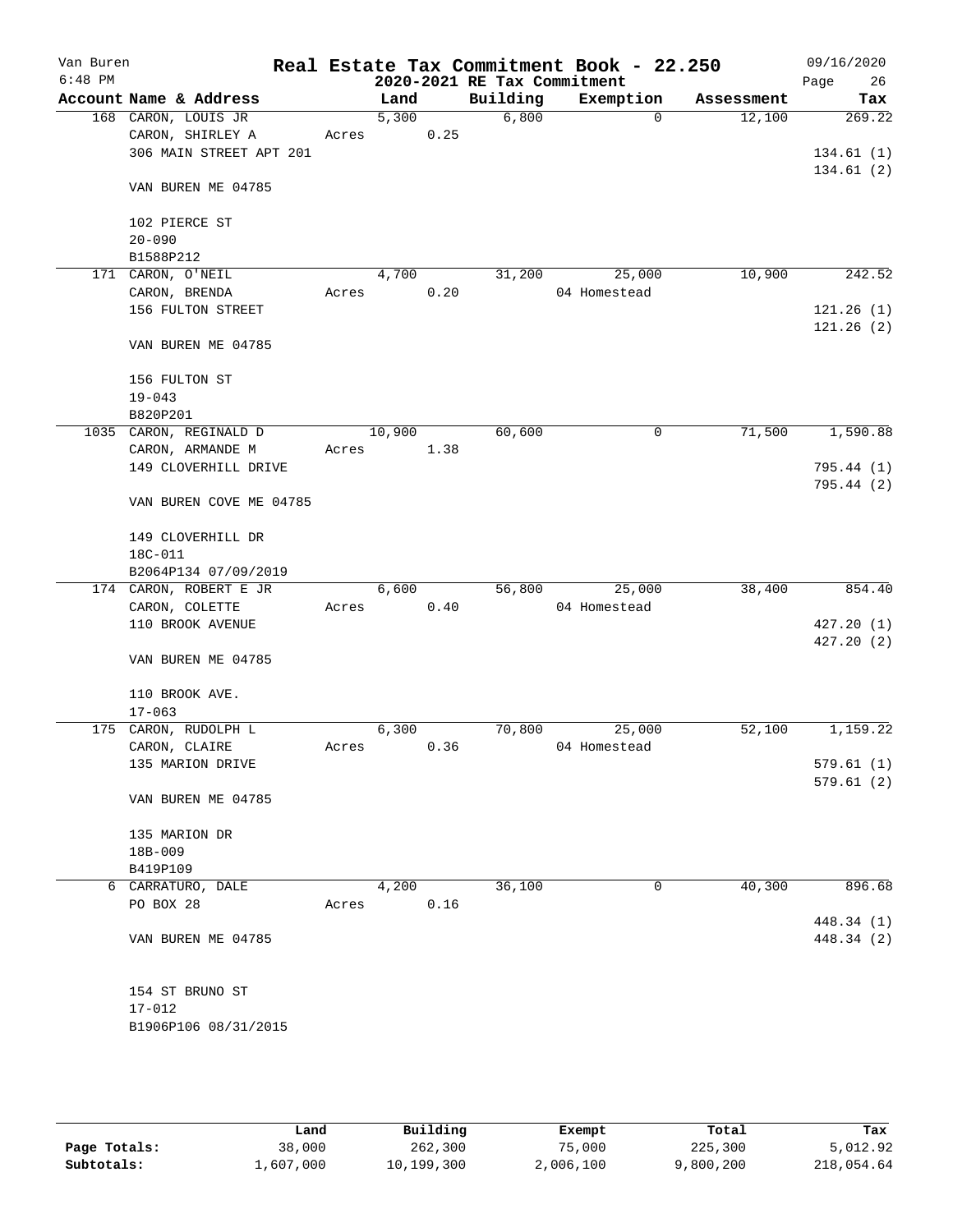| Van Buren<br>$6:48$ PM |                                                           |       | 2020-2021 RE Tax Commitment |          | Real Estate Tax Commitment Book - 22.250 |            | 09/16/2020<br>27<br>Page   |
|------------------------|-----------------------------------------------------------|-------|-----------------------------|----------|------------------------------------------|------------|----------------------------|
|                        | Account Name & Address                                    |       | Land                        | Building | Exemption                                | Assessment | Tax                        |
|                        | 179 CARRIER, GILMAN J                                     |       | 6,100                       | 71,200   | 25,000                                   | 52,300     | 1,163.68                   |
|                        | 185 LYNNE STREET                                          | Acres | 0.34                        |          | 04 Homestead                             |            |                            |
|                        |                                                           |       |                             |          |                                          |            | 581.84(1)                  |
|                        | VAN BUREN ME 04785                                        |       |                             |          |                                          |            | 581.84 (2)                 |
|                        | 185 LYNNE ST                                              |       |                             |          |                                          |            |                            |
|                        | $19 - 071$                                                |       |                             |          |                                          |            |                            |
|                        | B1305P97                                                  |       |                             |          |                                          |            |                            |
|                        | 180 CARRIER, ROBERT Y                                     |       | 7,500                       | 109,400  | 25,000                                   | 91,900     | 2,044.78                   |
|                        | 159 VIOLETTE STREET                                       | Acres | 0.51                        |          | 04 Homestead                             |            |                            |
|                        | VAN BUREN ME 04785                                        |       |                             |          |                                          |            | 1,022.39(1)<br>1,022.39(2) |
|                        |                                                           |       |                             |          |                                          |            |                            |
|                        | 159 VIOLETTE ST                                           |       |                             |          |                                          |            |                            |
|                        | $16 - 081$<br>B1229P104                                   |       |                             |          |                                          |            |                            |
|                        | 182 CASHMAN, ROBERT R                                     |       | 16,400                      | 121,700  | 25,000                                   | 113,100    | 2,516.48                   |
|                        | CASHMAN, LINDA A                                          | Acres | 12.00                       |          | 04 Homestead                             |            |                            |
|                        | 1104 MAIN STREET                                          |       |                             |          |                                          |            | 1,258.24(1)                |
|                        |                                                           |       |                             |          |                                          |            | 1,258.24(2)                |
|                        | VAN BUREN ME 04785                                        |       |                             |          |                                          |            |                            |
|                        | 1104 MAIN ST                                              |       |                             |          |                                          |            |                            |
|                        | $09 - 015$                                                |       |                             |          |                                          |            |                            |
|                        | B1124P10                                                  |       |                             |          |                                          |            |                            |
|                        | 183 CASTONGUAY, LUCILLE R                                 |       | 7,600                       | 103,700  | 25,000                                   | 86,300     | 1,920.18                   |
|                        | 112 WATERMILL ROAD                                        | Acres | 0.52                        |          | 04 Homestead                             |            |                            |
|                        | VAN BUREN ME 04785                                        |       |                             |          |                                          |            | 960.09(1)<br>960.09(2)     |
|                        |                                                           |       |                             |          |                                          |            |                            |
|                        | 112 WATERMILL RD                                          |       |                             |          |                                          |            |                            |
|                        | $16 - 032$                                                |       |                             |          |                                          |            |                            |
|                        | B381P96                                                   |       |                             |          |                                          |            |                            |
|                        | 185 CASTONGUAY, PIERRE R                                  |       | 13,000                      | 72,600   | 25,000                                   | 60,600     | 1,348.35                   |
|                        | CASTONGUAY, SOLANGE J Acres<br>1175 MAIN STREET           |       | 2.30                        |          | 04 Homestead                             |            | 674.18(1)                  |
|                        |                                                           |       |                             |          |                                          |            | 674.17(2)                  |
|                        | VAN BUREN ME 04785                                        |       |                             |          |                                          |            |                            |
|                        | 1175 MAIN ST                                              |       |                             |          |                                          |            |                            |
|                        | $09 - 041E$                                               |       |                             |          |                                          |            |                            |
|                        | B1029P83                                                  |       |                             |          |                                          |            |                            |
|                        | 186 CASTONGUAY, RICHARD J                                 |       | 4,100                       | 44,600   | 31,000                                   | 17,700     | 393.83                     |
|                        | CASTONGUAY, CLAUDETTE M Acres 0.15<br>118 HILLSIDE STREET |       |                             |          | 04 Homestead<br>02 Veteran               |            | 196.92(1)                  |
|                        |                                                           |       |                             |          |                                          |            | 196.91(2)                  |
|                        | VAN BUREN ME 04785                                        |       |                             |          |                                          |            |                            |
|                        | 118 HILLSIDE ST                                           |       |                             |          |                                          |            |                            |
|                        | $23 - 090$                                                |       |                             |          |                                          |            |                            |
|                        | B1667P290 01/22/2010 B362P263                             |       |                             |          |                                          |            |                            |
|                        |                                                           |       |                             |          |                                          |            |                            |
|                        |                                                           |       |                             |          |                                          |            |                            |

|              | Land      | Building   | Exempt    | Total      | Tax          |
|--------------|-----------|------------|-----------|------------|--------------|
| Page Totals: | 54,700    | 523,200    | 156,000   | 421,900    | 9,387.30     |
| Subtotals:   | 1,661,700 | 10,722,500 | 2,162,100 | 10,222,100 | 227, 441, 94 |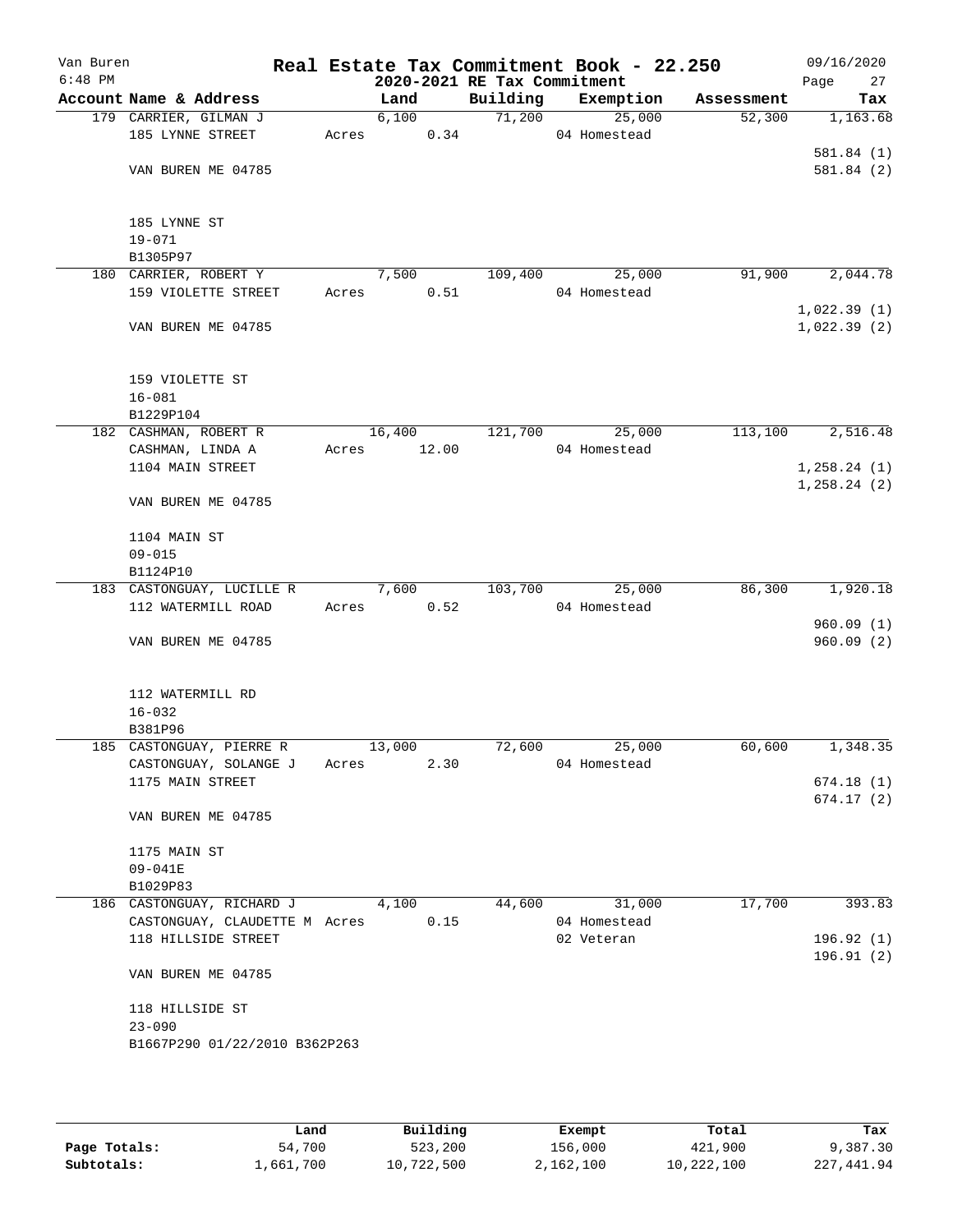| Van Buren<br>$6:48$ PM |                                          |       |        |       | 2020-2021 RE Tax Commitment | Real Estate Tax Commitment Book - 22.250 |            | 09/16/2020<br>28<br>Page |
|------------------------|------------------------------------------|-------|--------|-------|-----------------------------|------------------------------------------|------------|--------------------------|
|                        | Account Name & Address                   |       | Land   |       | Building                    | Exemption                                | Assessment | Tax                      |
|                        | 187 CASTONGUAY, SCOTT A                  |       | 5,800  |       | 8,900                       | $\Omega$                                 | 14,700     | 327.08                   |
|                        | CASTONGUAY, LUCILLE                      | Acres |        | 6.25  |                             |                                          |            |                          |
|                        | 119 CENTER STREET                        |       |        |       |                             |                                          |            | 163.54(1)                |
|                        |                                          |       |        |       |                             |                                          |            | 163.54(2)                |
|                        | VAN BUREN ME 04785                       |       |        |       |                             |                                          |            |                          |
|                        |                                          |       |        |       |                             |                                          |            |                          |
|                        | 269 LAKE RD                              |       |        |       |                             |                                          |            |                          |
|                        | $04 - 019$                               |       |        |       |                             |                                          |            |                          |
|                        | B960P342                                 |       |        |       |                             |                                          |            |                          |
|                        | 188 CASTONGUAY, SCOTT A                  |       | 6,900  |       | 55,900                      | 25,000                                   | 37,800     | 841.05                   |
|                        | JANKOWSKI, CHERYL A<br>119 CENTER STREET | Acres |        | 0.43  |                             | 04 Homestead                             |            |                          |
|                        |                                          |       |        |       |                             |                                          |            | 420.53(1)<br>420.52(2)   |
|                        | VAN BUREN ME 04785                       |       |        |       |                             |                                          |            |                          |
|                        |                                          |       |        |       |                             |                                          |            |                          |
|                        | 119 CENTER ST                            |       |        |       |                             |                                          |            |                          |
|                        | $16 - 049$                               |       |        |       |                             |                                          |            |                          |
|                        | B1390P64                                 |       |        |       |                             |                                          |            |                          |
|                        | 190 CASTONGUAY, SHERI J                  |       | 11,000 |       | $\mathbf 0$                 | 0                                        | 11,000     | 244.75                   |
|                        | CASTONGUAY, GREGG                        | Acres |        | 12.00 |                             |                                          |            |                          |
|                        | 3329 BEDMINSTER RD                       |       |        |       |                             |                                          |            | 122.38(1)                |
|                        |                                          |       |        |       |                             |                                          |            | 122.37(2)                |
|                        | OTTSVILLE PA 18942                       |       |        |       |                             |                                          |            |                          |
|                        |                                          |       |        |       |                             |                                          |            |                          |
|                        | RR 1                                     |       |        |       |                             |                                          |            |                          |
|                        | $09 - 041$                               |       |        |       |                             |                                          |            |                          |
|                        | B1445P228                                |       |        |       |                             |                                          |            |                          |
|                        | 196 CHABRE, HEATH                        |       | 6,100  |       | 77,400                      | 0                                        | 83,500     | 1,857.88                 |
|                        | 201 LYNNE STREET                         | Acres |        | 0.34  |                             |                                          |            |                          |
|                        |                                          |       |        |       |                             |                                          |            | 928.94 (1)               |
|                        | VAN BUREN ME 04785                       |       |        |       |                             |                                          |            | 928.94 (2)               |
|                        |                                          |       |        |       |                             |                                          |            |                          |
|                        |                                          |       |        |       |                             |                                          |            |                          |
|                        | 201 LYNNE ST<br>$19 - 083$               |       |        |       |                             |                                          |            |                          |
|                        | B2034P173 10/10/2018                     |       |        |       |                             |                                          |            |                          |
|                        | 192 CHABRE, HEDRICK J                    |       | 10,700 |       | 77,200                      | 25,000                                   | 62,900     | 1,399.53                 |
|                        | CHABRE, CLAUDETTE M                      | Acres |        | 1.16  |                             | 04 Homestead                             |            |                          |
|                        | 156 CHAMPLAIN STREET                     |       |        |       |                             |                                          |            | 699.77 (1)               |
|                        |                                          |       |        |       |                             |                                          |            | 699.76 (2)               |
|                        | VAN BUREN ME 04785                       |       |        |       |                             |                                          |            |                          |
|                        |                                          |       |        |       |                             |                                          |            |                          |
|                        | 156 CHAMPLAIN ST                         |       |        |       |                             |                                          |            |                          |
|                        | $19 - 075$                               |       |        |       |                             |                                          |            |                          |
|                        | B875P177                                 |       |        |       |                             |                                          |            |                          |
|                        | 768 CHABRE, HEDRICK J                    |       | 10,600 |       | 0                           | 0                                        | 10,600     | 235.85                   |
|                        | CHABRE, CLAUDETTE M                      | Acres |        | 1.14  |                             |                                          |            |                          |
|                        | 156 CHAMPLAIN STREET                     |       |        |       |                             |                                          |            | 117.93(1)                |
|                        |                                          |       |        |       |                             |                                          |            | 117.92(2)                |
|                        | VAN BUREN ME 04785                       |       |        |       |                             |                                          |            |                          |
|                        |                                          |       |        |       |                             |                                          |            |                          |
|                        | CHAMPLAIN ST                             |       |        |       |                             |                                          |            |                          |
|                        | $19 - 074$                               |       |        |       |                             |                                          |            |                          |
|                        | B1864P10 08/14/2014                      |       |        |       |                             |                                          |            |                          |
|                        |                                          |       |        |       |                             |                                          |            |                          |
|                        |                                          |       |        |       |                             |                                          |            |                          |
|                        |                                          |       |        |       |                             |                                          |            |                          |

|              | ⊥and      | Building   | Exempt    | Total      | Tax        |
|--------------|-----------|------------|-----------|------------|------------|
| Page Totals: | 51,100    | 219,400    | 50,000    | 220,500    | 4,906.14   |
| Subtotals:   | 1,712,800 | 10,941,900 | 2,212,100 | 10,442,600 | 232,348.08 |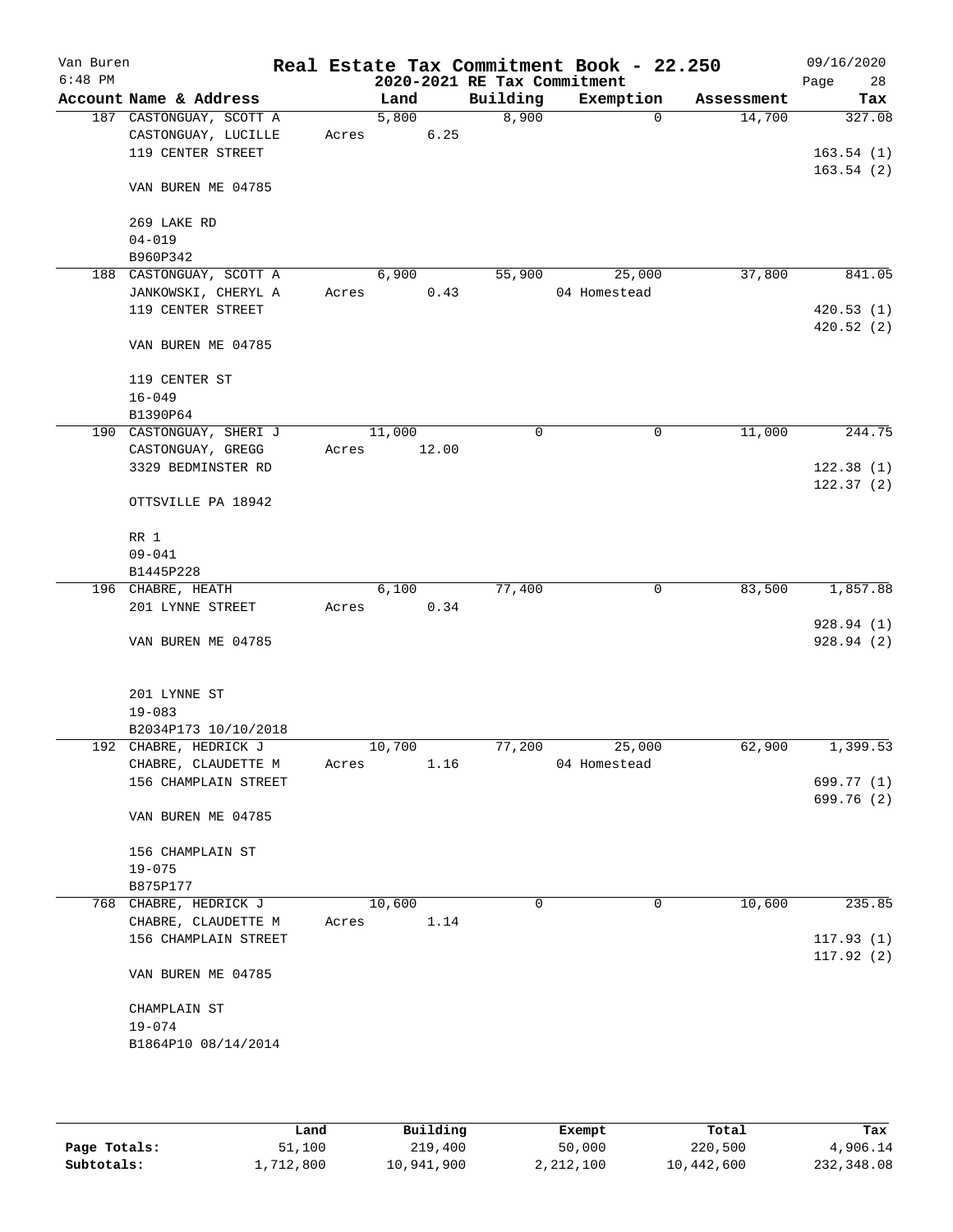| Van Buren<br>$6:48$ PM |                           |       |        | 2020-2021 RE Tax Commitment | Real Estate Tax Commitment Book - 22.250 |            | 09/16/2020<br>29<br>Page |
|------------------------|---------------------------|-------|--------|-----------------------------|------------------------------------------|------------|--------------------------|
|                        | Account Name & Address    |       | Land   | Building                    | Exemption                                | Assessment | Tax                      |
|                        | 195 CHAMBERLAIN, NORMAN G |       | 13,000 | 26,100                      | 31,000                                   | 8,100      | 180.23                   |
|                        | 108 ST MARY'S BROOK RD    | Acres | 2.37   |                             | 04 Homestead                             |            |                          |
|                        |                           |       |        |                             | 02 Veteran                               |            | 90.12(1)                 |
|                        | VAN BUREN ME 04785        |       |        |                             |                                          |            | 90.11(2)                 |
|                        | 108 ST MARY'S BROOK RD    |       |        |                             |                                          |            |                          |
|                        | $02 - 038$                |       |        |                             |                                          |            |                          |
|                        | B1558P224                 |       |        |                             |                                          |            |                          |
|                        | 949 CHAMBERLAND, LARRY    |       | 3,500  | 40,300                      | 0                                        | 43,800     | 974.55                   |
|                        | 118 JACKSON STREET        |       |        |                             |                                          |            |                          |
|                        |                           |       |        |                             |                                          |            | 487.28 (1)               |
|                        | VAN BUREN ME 04785        |       |        |                             |                                          |            | 487.27 (2)               |
|                        | 118 JACKSON ST            |       |        |                             |                                          |            |                          |
|                        | $18 - 090$                |       |        |                             |                                          |            |                          |
|                        | B2073P327 09/04/2019      |       |        |                             |                                          |            |                          |
|                        | 197 CHAMPLIN, FRANCIS T   |       | 19,400 | 0                           | 0                                        | 19,400     | 431.65                   |
|                        | (LIVING TRUST)            |       |        |                             |                                          |            |                          |
|                        | CHAMPLIN, EDWINA          | Acres | 60.00  |                             |                                          |            |                          |
|                        | PO BOX 262                |       |        |                             |                                          |            | 215.83(1)                |
|                        | VAN BUREN ME 04785        |       |        |                             |                                          |            | 215.82(2)                |
|                        | OFF HAMLIN RD             |       |        |                             |                                          |            |                          |
|                        | $03 - 015$                |       |        |                             |                                          |            |                          |
|                        | B1022P306                 |       |        |                             |                                          |            |                          |
|                        | 199 CHAN, WILLIAM G       |       | 6,600  | 100,400                     | 25,000                                   | 82,000     | 1,824.50                 |
|                        | CHAN, MOLAN               | Acres | 0.39   |                             | 04 Homestead                             |            |                          |
|                        | 109 HIGH STREET           |       |        |                             |                                          |            | 912.25(1)<br>912.25(2)   |
|                        | VAN BUREN ME 04785        |       |        |                             |                                          |            |                          |
|                        | 109 HIGH ST               |       |        |                             |                                          |            |                          |
|                        | $14 - 133$                |       |        |                             |                                          |            |                          |
|                        | B414P702                  |       |        |                             |                                          |            |                          |
|                        | 201 CHASSE, GERALD        |       | 3,800  | 28,300                      | 0                                        | 32,100     | 714.23                   |
|                        | CHASSE, MARY ANN          | Acres | 0.13   |                             |                                          |            |                          |
|                        | PO BOX 67                 |       |        |                             |                                          |            | 357.12(1)                |
|                        | VAN BUREN ME 04785        |       |        |                             |                                          |            | 357.11(2)                |
|                        | 112 CENTER ST             |       |        |                             |                                          |            |                          |
|                        | $16 - 055$                |       |        |                             |                                          |            |                          |
|                        | B1117P97                  |       |        |                             |                                          |            |                          |
|                        | 202 CHASSE, GERALD        |       | 8,800  | 56,100                      | 0                                        | 64,900     | 1,444.03                 |
|                        | CHASSE, MARY ANN          | Acres | 0.70   |                             |                                          |            |                          |
|                        | PO BOX 67                 |       |        |                             |                                          |            | 722.02 (1)               |
|                        | VAN BUREN ME 04785        |       |        |                             |                                          |            | 722.01 (2)               |
|                        |                           |       |        |                             |                                          |            |                          |
|                        | 176 STATE ST              |       |        |                             |                                          |            |                          |
|                        | 12A-020                   |       |        |                             |                                          |            |                          |
|                        |                           |       |        |                             |                                          |            |                          |

|              | Land      | Building   | Exempt    | Total      | Tax          |
|--------------|-----------|------------|-----------|------------|--------------|
| Page Totals: | 55,100    | 251,200    | 56,000    | 250,300    | 5,569.19     |
| Subtotals:   | 1,767,900 | 11,193,100 | 2,268,100 | 10,692,900 | 237, 917, 27 |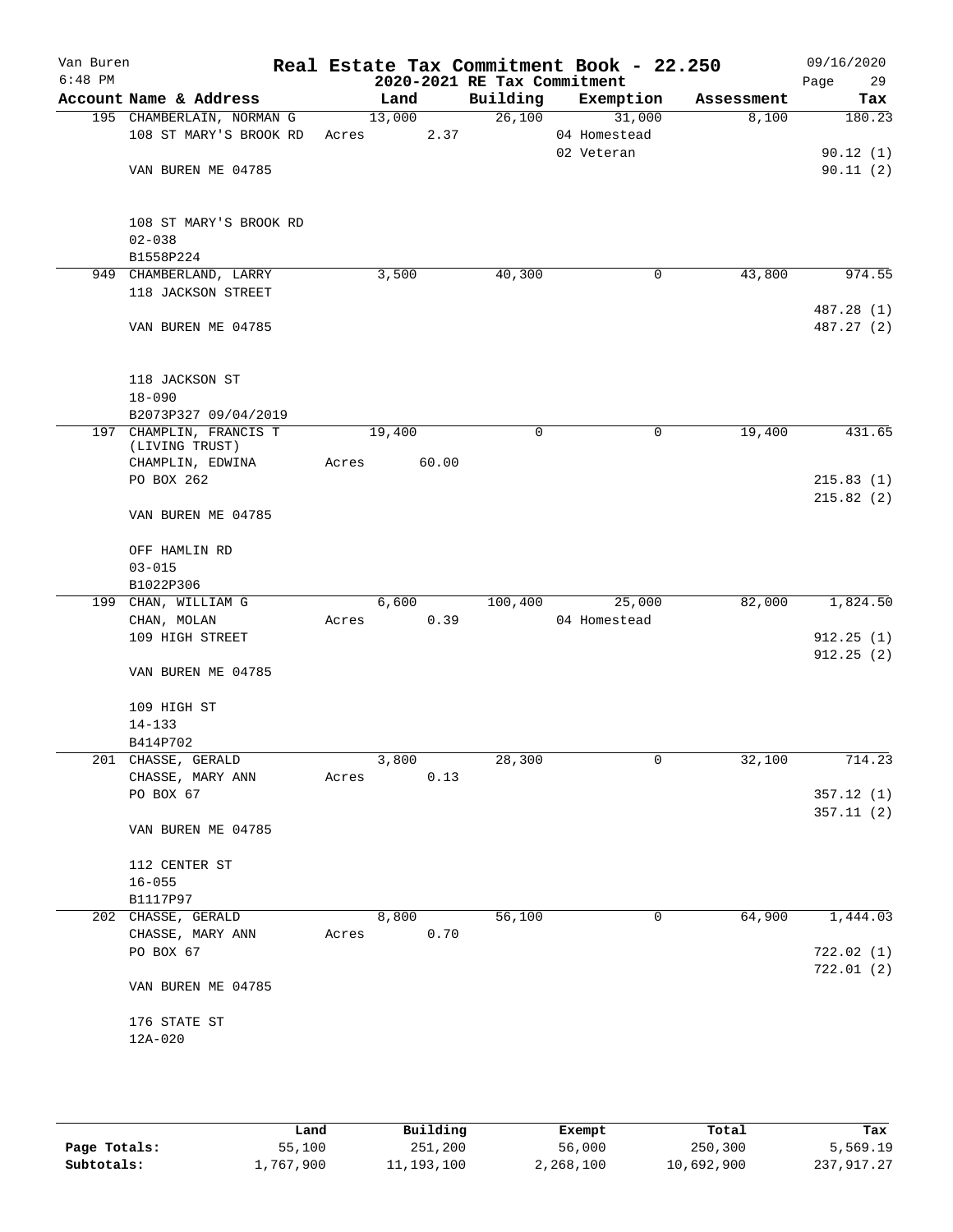| Van Buren<br>$6:48$ PM |                        |       |       |      | 2020-2021 RE Tax Commitment | Real Estate Tax Commitment Book - 22.250 |            | 09/16/2020<br>Page<br>30 |
|------------------------|------------------------|-------|-------|------|-----------------------------|------------------------------------------|------------|--------------------------|
|                        | Account Name & Address |       | Land  |      | Building                    | Exemption                                | Assessment | Tax                      |
|                        | 1297 CHASSE, GERALD    |       | 6,500 |      | 61,000                      | $\mathbf 0$                              | 67,500     | 1,501.88                 |
|                        | CHASSE, MARY ANNE      | Acres |       | 0.38 |                             |                                          |            |                          |
|                        | PO BOX 67              |       |       |      |                             |                                          |            | 750.94(1)                |
|                        |                        |       |       |      |                             |                                          |            | 750.94 (2)               |
|                        | VAN BUREN ME 04785     |       |       |      |                             |                                          |            |                          |
|                        | 107 CLEVELAND AVE      |       |       |      |                             |                                          |            |                          |
|                        | $18 - 082$             |       |       |      |                             |                                          |            |                          |
|                        | B1688P246 07/23/2010   |       |       |      |                             |                                          |            |                          |
|                        | 861 CHASSE, GERALD J   |       | 4,500 |      | 8,300                       | 0                                        | 12,800     | 284.80                   |
|                        | CHASSE, MARY ANN       | Acres |       | 0.18 |                             |                                          |            |                          |
|                        | PO BOX 67              |       |       |      |                             |                                          |            | 142.40(1)                |
|                        |                        |       |       |      |                             |                                          |            | 142.40(2)                |
|                        | VAN BUREN ME 04785     |       |       |      |                             |                                          |            |                          |
|                        | 118 PINE ST            |       |       |      |                             |                                          |            |                          |
|                        | $14 - 070$             |       |       |      |                             |                                          |            |                          |
|                        | B1947P171 09/06/2016   |       |       |      |                             |                                          |            |                          |
|                        | 204 CHASSE, GERALD J   |       | 4,700 |      | 31,600                      | 0                                        | 36,300     | 807.68                   |
|                        | CHASSE, MARY ANN       | Acres |       | 0.20 |                             |                                          |            |                          |
|                        | PO BOX 67              |       |       |      |                             |                                          |            | 403.84(1)                |
|                        |                        |       |       |      |                             |                                          |            | 403.84(2)                |
|                        | VAN BUREN ME 04785     |       |       |      |                             |                                          |            |                          |
|                        | 105 NOTRE DAME ST      |       |       |      |                             |                                          |            |                          |
|                        | $17 - 025$             |       |       |      |                             |                                          |            |                          |
|                        | B583P314               |       |       |      |                             |                                          |            |                          |
|                        | 205 CHASSE, GERALD J   |       | 1,800 |      | $\mathbf 0$                 | $\mathbf 0$                              | 1,800      | 40.05                    |
|                        | CHASSE, MARY ANN       | Acres |       | 0.03 |                             |                                          |            |                          |
|                        | PO BOX 67              |       |       |      |                             |                                          |            | 20.03(1)                 |
|                        |                        |       |       |      |                             |                                          |            | 20.02(2)                 |
|                        | VAN BUREN ME 04785     |       |       |      |                             |                                          |            |                          |
|                        |                        |       |       |      |                             |                                          |            |                          |
|                        | GARFIELD AVE           |       |       |      |                             |                                          |            |                          |
|                        | $20 - 082$             |       |       |      |                             |                                          |            |                          |
|                        | B584P270               |       |       |      |                             |                                          |            |                          |
|                        | 207 CHASSE, GERALD J   |       | 4,900 |      | 44,900                      | 0                                        | 49,800     | 1,108.05                 |
|                        | CHASSE, MARY ANN       | Acres |       | 0.22 |                             |                                          |            |                          |
|                        | PO BOX 67              |       |       |      |                             |                                          |            | 554.03(1)                |
|                        | VAN BUREN ME 04785     |       |       |      |                             |                                          |            | 554.02(2)                |
|                        |                        |       |       |      |                             |                                          |            |                          |
|                        | 110 FERRY ST           |       |       |      |                             |                                          |            |                          |
|                        | $18 - 055$             |       |       |      |                             |                                          |            |                          |
|                        | B596P61                |       |       |      |                             |                                          |            |                          |
|                        | 208 CHASSE, GERALD J   |       | 6,600 |      | 29,200                      | 0                                        | 35,800     | 796.55                   |
|                        | CHASSE, MARY ANN       | Acres |       | 0.39 |                             |                                          |            |                          |
|                        | PO BOX 67              |       |       |      |                             |                                          |            | 398.28 (1)               |
|                        | VAN BUREN ME 04785     |       |       |      |                             |                                          |            | 398.27 (2)               |
|                        |                        |       |       |      |                             |                                          |            |                          |
|                        | 109 MONTCALM AVE       |       |       |      |                             |                                          |            |                          |
|                        | $17 - 032$             |       |       |      |                             |                                          |            |                          |
|                        |                        |       |       |      |                             |                                          |            |                          |

|              | Land      | Building   | Exempt    | Total      | Tax         |
|--------------|-----------|------------|-----------|------------|-------------|
| Page Totals: | 29,000    | 175,000    |           | 204,000    | 4,539.01    |
| Subtotals:   | l,796,900 | 11,368,100 | 2,268,100 | 10,896,900 | 242, 456.28 |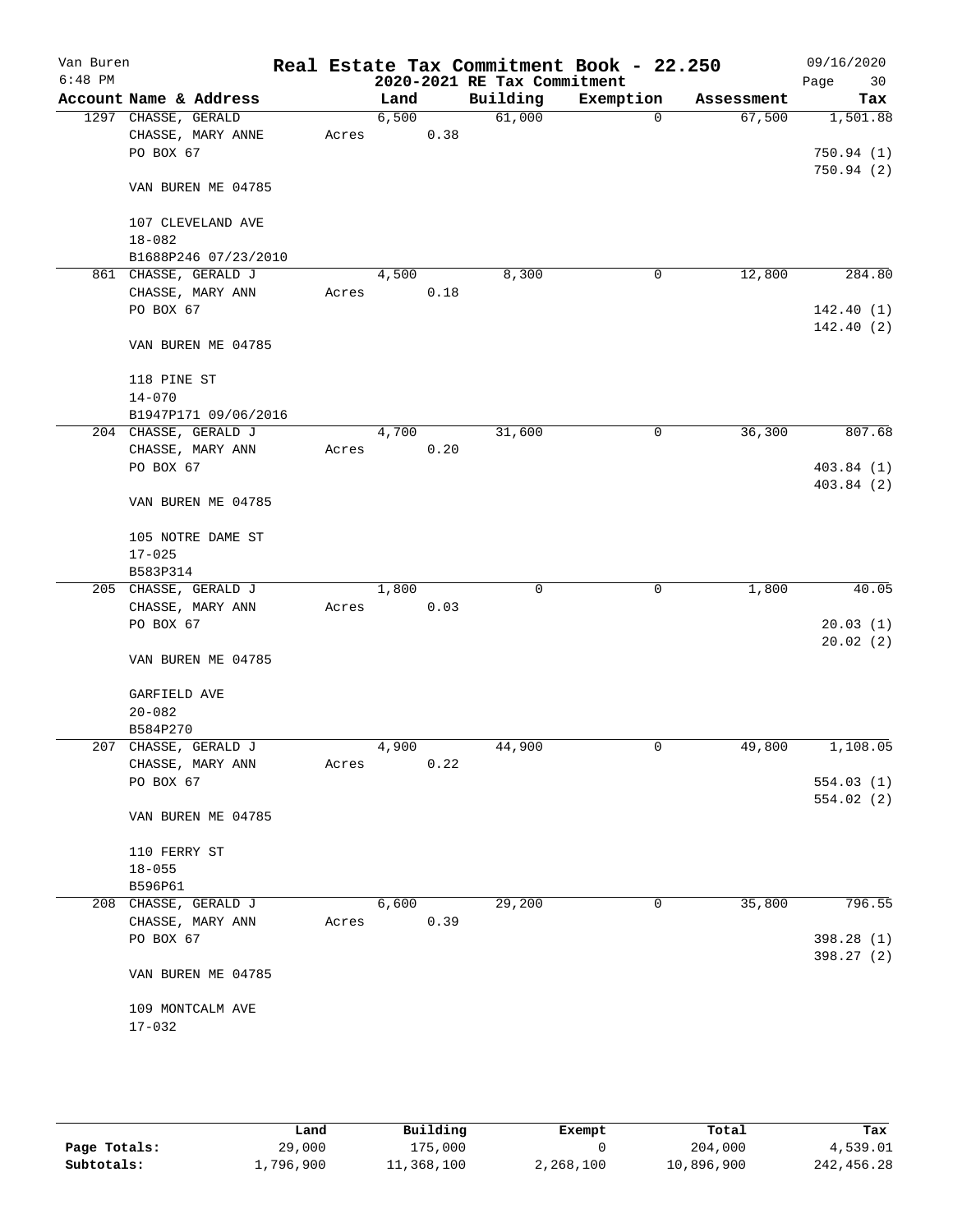| Van Buren<br>$6:48$ PM |                                      |       |        |      | 2020-2021 RE Tax Commitment | Real Estate Tax Commitment Book - 22.250 |            | 09/16/2020<br>Page<br>31 |
|------------------------|--------------------------------------|-------|--------|------|-----------------------------|------------------------------------------|------------|--------------------------|
|                        | Account Name & Address               |       | Land   |      | Building                    | Exemption                                | Assessment | Tax                      |
|                        | 215 CHASSE, GERALD J                 |       | 7,800  |      | 38,300                      | $\mathbf 0$                              | 46,100     | 1,025.72                 |
|                        | CHASSE, MARY ANN                     | Acres |        | 0.55 |                             |                                          |            |                          |
|                        | PO BOX 67                            |       |        |      |                             |                                          |            | 512.86(1)                |
|                        |                                      |       |        |      |                             |                                          |            | 512.86(2)                |
|                        | VAN BUREN ME 04785                   |       |        |      |                             |                                          |            |                          |
|                        |                                      |       |        |      |                             |                                          |            |                          |
|                        | 241 MAIN ST                          |       |        |      |                             |                                          |            |                          |
|                        | $18 - 037$                           |       | 1,800  |      | $\mathbf 0$                 |                                          | 1,800      | 40.05                    |
| 210                    | CHASSE, GERALD J<br>CHASSE, MARY ANN | Acres |        | 0.03 |                             | 0                                        |            |                          |
|                        | PO BOX 67                            |       |        |      |                             |                                          |            | 20.03(1)                 |
|                        |                                      |       |        |      |                             |                                          |            | 20.02(2)                 |
|                        | VAN BUREN ME 04785                   |       |        |      |                             |                                          |            |                          |
|                        |                                      |       |        |      |                             |                                          |            |                          |
|                        | <b>GARFIELD AVE</b>                  |       |        |      |                             |                                          |            |                          |
|                        | $20 - 081$                           |       |        |      |                             |                                          |            |                          |
|                        | B1336P38                             |       |        |      |                             |                                          |            |                          |
|                        | 211 CHASSE, GERALD J                 |       | 3,600  |      | 48,600                      | 0                                        | 52,200     | 1,161.45                 |
|                        | CHASSE, MARY ANN                     | Acres |        | 0.12 |                             |                                          |            |                          |
|                        | PO BOX 67                            |       |        |      |                             |                                          |            | 580.73 (1)               |
|                        |                                      |       |        |      |                             |                                          |            | 580.72 (2)               |
|                        | VAN BUREN ME 04785                   |       |        |      |                             |                                          |            |                          |
|                        |                                      |       |        |      |                             |                                          |            |                          |
|                        | 103 CYR AVE                          |       |        |      |                             |                                          |            |                          |
|                        | $18 - 108$                           |       |        |      |                             |                                          |            |                          |
|                        | 212 CHASSE, GERALD J                 |       | 5,300  |      | 31,300                      | 0                                        | 36,600     | 814.35                   |
|                        | CHASSE, MARY ANN                     | Acres |        | 0.25 |                             |                                          |            |                          |
|                        | PO BOX 67                            |       |        |      |                             |                                          |            | 407.18(1)                |
|                        |                                      |       |        |      |                             |                                          |            | 407.17 (2)               |
|                        | VAN BUREN ME 04785                   |       |        |      |                             |                                          |            |                          |
|                        |                                      |       |        |      |                             |                                          |            |                          |
|                        | 109 GARFIELD AVE                     |       |        |      |                             |                                          |            |                          |
|                        | $20 - 087$<br>B894P270               |       |        |      |                             |                                          |            |                          |
|                        | 216 CHASSE, GERARD M                 |       | 13,800 |      | 65,000                      | 25,000                                   | 53,800     | 1,197.05                 |
|                        | CHASSE, LORRIANE                     | Acres |        | 4.60 |                             | 04 Homestead                             |            |                          |
|                        | 879 MAIN STREET                      |       |        |      |                             |                                          |            | 598.53(1)                |
|                        |                                      |       |        |      |                             |                                          |            | 598.52 (2)               |
|                        | VAN BUREN ME 04785                   |       |        |      |                             |                                          |            |                          |
|                        |                                      |       |        |      |                             |                                          |            |                          |
|                        | 879 MAIN ST                          |       |        |      |                             |                                          |            |                          |
|                        | $08 - 036A$                          |       |        |      |                             |                                          |            |                          |
|                        | B396P780                             |       |        |      |                             |                                          |            |                          |
|                        | 217 CHASSE, JAMES G                  |       | 6,800  |      | 92,800                      | 25,000                                   | 74,600     | 1,659.85                 |
|                        | CHASSE, BRENDA M                     | Acres |        | 0.42 |                             | 04 Homestead                             |            |                          |
|                        | 137 CLOVERHILL DRIVE                 |       |        |      |                             |                                          |            | 829.93 (1)               |
|                        |                                      |       |        |      |                             |                                          |            | 829.92 (2)               |
|                        | VAN BUREN ME 04785                   |       |        |      |                             |                                          |            |                          |
|                        |                                      |       |        |      |                             |                                          |            |                          |
|                        | 137 CLOVERHILL DR                    |       |        |      |                             |                                          |            |                          |
|                        | 18C-008                              |       |        |      |                             |                                          |            |                          |
|                        | B876P308                             |       |        |      |                             |                                          |            |                          |
|                        |                                      |       |        |      |                             |                                          |            |                          |
|                        |                                      |       |        |      |                             |                                          |            |                          |
|                        |                                      |       |        |      |                             |                                          |            |                          |

|              | Land      | Building   | Exempt    | Total      | Tax          |
|--------------|-----------|------------|-----------|------------|--------------|
| Page Totals: | 39,100    | 276,000    | 50,000    | 265,100    | 5,898.47     |
| Subtotals:   | 1,836,000 | 11,644,100 | 2,318,100 | 11,162,000 | 248, 354. 75 |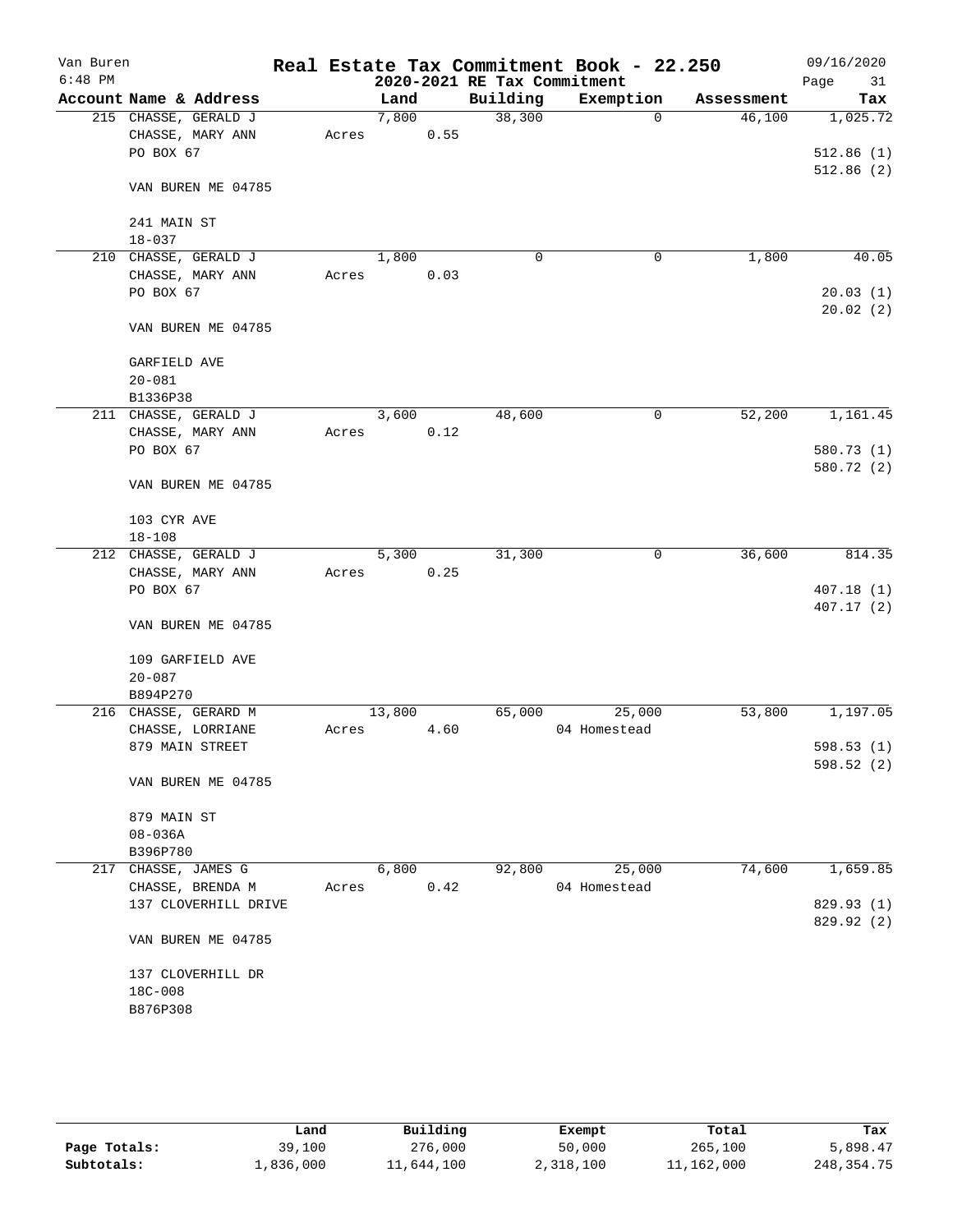| Van Buren<br>$6:48$ PM |                                     |       |       |      | 2020-2021 RE Tax Commitment | Real Estate Tax Commitment Book - 22.250 |            | 09/16/2020<br>Page<br>32 |
|------------------------|-------------------------------------|-------|-------|------|-----------------------------|------------------------------------------|------------|--------------------------|
|                        | Account Name & Address              |       | Land  |      | Building                    | Exemption                                | Assessment | Tax                      |
|                        | 1408 CHASSE, KEVIN J                |       | 8,600 |      | 9,000                       | $\mathbf 0$                              | 17,600     | 391.60                   |
|                        | 131 HIGH STREET                     | Acres |       | 1.38 |                             |                                          |            |                          |
|                        |                                     |       |       |      |                             |                                          |            | 195.80(1)                |
|                        | VAN BUREN ME 04785                  |       |       |      |                             |                                          |            | 195.80(2)                |
|                        |                                     |       |       |      |                             |                                          |            |                          |
|                        |                                     |       |       |      |                             |                                          |            |                          |
|                        | 124 POND RD                         |       |       |      |                             |                                          |            |                          |
|                        | $16 - 013A$                         |       |       |      |                             |                                          |            |                          |
|                        | B2085P286 12/10/2019                |       |       |      |                             |                                          |            |                          |
|                        | 980 CHASSE, KEVIN J                 |       | 4,100 |      | 45,300                      | 0                                        | 49,400     | 1,099.15                 |
|                        | 131 HIGH STREET                     | Acres |       | 0.15 |                             |                                          |            |                          |
|                        | VAN BUREN ME 04785                  |       |       |      |                             |                                          |            | 549.58(1)<br>549.57 (2)  |
|                        |                                     |       |       |      |                             |                                          |            |                          |
|                        |                                     |       |       |      |                             |                                          |            |                          |
|                        | 131 HIGH ST                         |       |       |      |                             |                                          |            |                          |
|                        | $14 - 075$                          |       |       |      |                             |                                          |            |                          |
|                        | B2063P33 06/12/2019                 |       |       |      |                             |                                          |            |                          |
|                        | 289 CHASSE, KYLE J                  |       | 2,900 |      | $\mathbf 0$                 | $\mathsf{O}$                             | 2,900      | 64.52                    |
|                        | CHASSE, MINDY A                     | Acres |       | 0.31 |                             |                                          |            |                          |
|                        | 150 LYNNE STREET                    |       |       |      |                             |                                          |            | 32.26(1)                 |
|                        |                                     |       |       |      |                             |                                          |            | 32.26(2)                 |
|                        | VAN BUREN ME 04785                  |       |       |      |                             |                                          |            |                          |
|                        |                                     |       |       |      |                             |                                          |            |                          |
|                        | PATRICIA ST                         |       |       |      |                             |                                          |            |                          |
|                        | $20 - 117$                          |       |       |      |                             |                                          |            |                          |
|                        | B1841P166 01/03/2014                |       |       |      |                             |                                          |            |                          |
|                        | 550 CHASSE, KYLE J                  |       | 7,700 |      | 103,400                     | 25,000                                   | 86,100     | 1,915.73                 |
|                        | CHASSE, MINDY A<br>150 LYNNE STREET | Acres |       | 0.54 |                             | 04 Homestead                             |            | 957.87 (1)               |
|                        |                                     |       |       |      |                             |                                          |            | 957.86 (2)               |
|                        | VAN BUREN ME 04785                  |       |       |      |                             |                                          |            |                          |
|                        |                                     |       |       |      |                             |                                          |            |                          |
|                        | 150 LYNNE ST                        |       |       |      |                             |                                          |            |                          |
|                        | $20 - 102$                          |       |       |      |                             |                                          |            |                          |
|                        | B1841P150 01/03/2014                |       |       |      |                             |                                          |            |                          |
|                        | 220 CHASSE, RONALD                  |       | 7,700 |      | 76,700                      | 25,000                                   | 59,400     | 1,321.65                 |
|                        | SIROIS, SHARON A                    | Acres |       | 0.54 |                             | 04 Homestead                             |            |                          |
|                        | 164 LYNNE STREET                    |       |       |      |                             |                                          |            | 660.83(1)                |
|                        |                                     |       |       |      |                             |                                          |            | 660.82(2)                |
|                        | VAN BUREN ME 04785                  |       |       |      |                             |                                          |            |                          |
|                        |                                     |       |       |      |                             |                                          |            |                          |
|                        | 164 LYNNE ST                        |       |       |      |                             |                                          |            |                          |
|                        | $19 - 060$<br>B1986P18 08/14/2017   |       |       |      |                             |                                          |            |                          |
|                        | 622 CHASSE, RONALD                  |       | 4,100 |      | $\mathbf 0$                 | 0                                        | 4,100      | 91.23                    |
|                        | SIROIS, SHARON A                    | Acres |       | 0.62 |                             |                                          |            |                          |
|                        | 164 LYNNE STREET                    |       |       |      |                             |                                          |            | 45.62(1)                 |
|                        |                                     |       |       |      |                             |                                          |            | 45.61(2)                 |
|                        | VAN BUREN ME 04785                  |       |       |      |                             |                                          |            |                          |
|                        |                                     |       |       |      |                             |                                          |            |                          |
|                        | PATRICIA STREET                     |       |       |      |                             |                                          |            |                          |
|                        | $19 - 087$                          |       |       |      |                             |                                          |            |                          |
|                        | B1986P18 08/14/2017                 |       |       |      |                             |                                          |            |                          |
|                        |                                     |       |       |      |                             |                                          |            |                          |
|                        |                                     |       |       |      |                             |                                          |            |                          |

|              | Land      | Building   | Exempt    | Total      | Tax          |
|--------------|-----------|------------|-----------|------------|--------------|
| Page Totals: | 35,100    | 234,400    | 50,000    | 219,500    | 4,883.88     |
| Subtotals:   | 1,871,100 | 11,878,500 | 2,368,100 | 11,381,500 | 253, 238, 63 |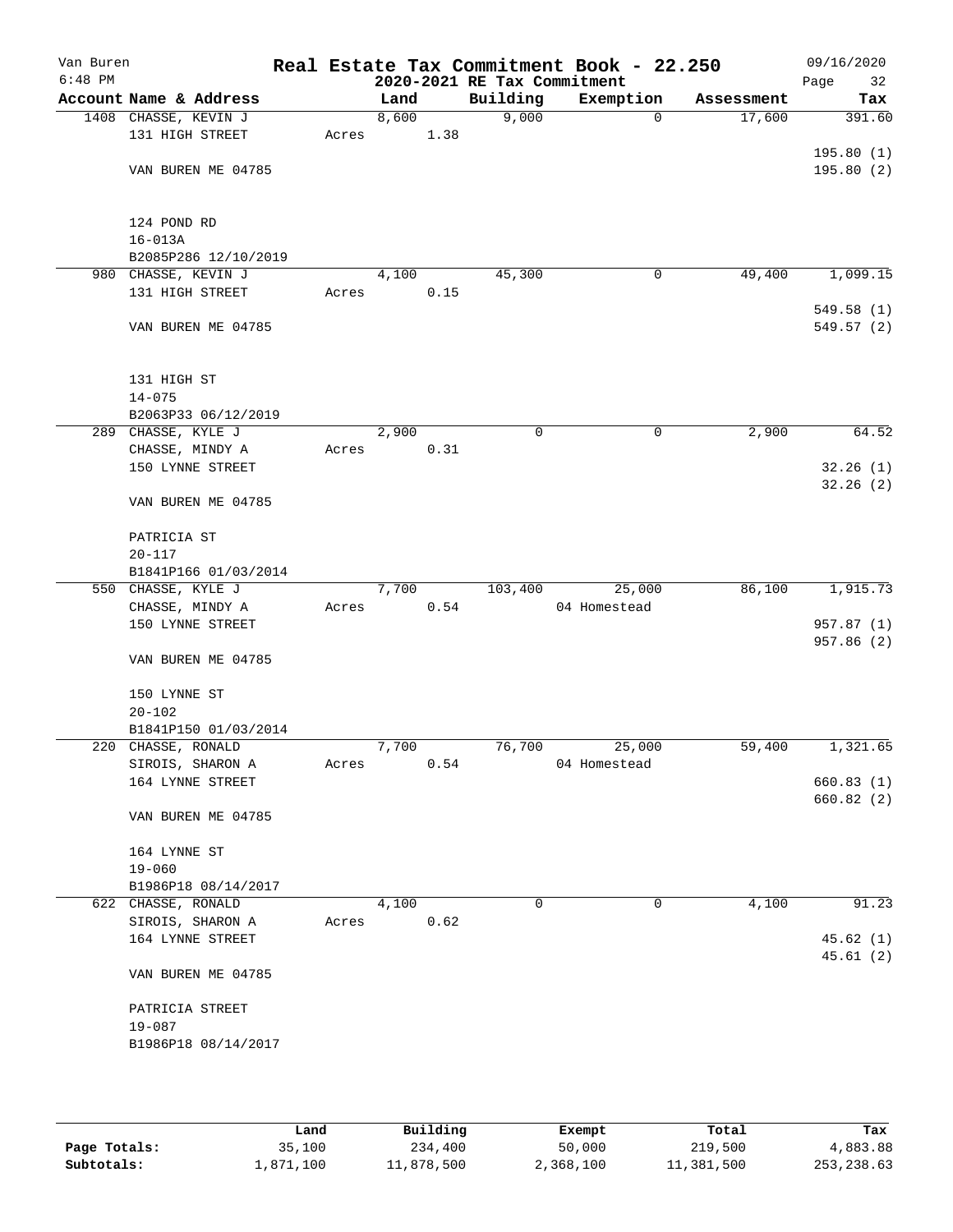| Van Buren<br>$6:48$ PM |                                     |       |        |      | 2020-2021 RE Tax Commitment | Real Estate Tax Commitment Book - 22.250 |            | 09/16/2020<br>Page<br>33 |
|------------------------|-------------------------------------|-------|--------|------|-----------------------------|------------------------------------------|------------|--------------------------|
|                        | Account Name & Address              |       | Land   |      | Building                    | Exemption                                | Assessment | Tax                      |
|                        | 221 CHASSE, STELLA M                |       | 5,300  |      | 39,900                      | 25,000                                   | 20, 200    | 449.45                   |
|                        | 208 MAIN STREET                     | Acres |        | 0.25 |                             | 04 Homestead                             |            |                          |
|                        |                                     |       |        |      |                             |                                          |            | 224.73(1)                |
|                        | VAN BUREN ME 04785                  |       |        |      |                             |                                          |            | 224.72(2)                |
|                        |                                     |       |        |      |                             |                                          |            |                          |
|                        |                                     |       |        |      |                             |                                          |            |                          |
|                        | 208 MAIN ST<br>$18 - 095$           |       |        |      |                             |                                          |            |                          |
|                        | 1379 CHASSE, WILLIAM                |       | 6,100  |      | 46,300                      | 0                                        | 52,400     | 1,165.90                 |
|                        | 107 TYLER STREET                    | Acres |        | 0.34 |                             |                                          |            |                          |
|                        |                                     |       |        |      |                             |                                          |            | 582.95 (1)               |
|                        | VAN BUREN ME 04785                  |       |        |      |                             |                                          |            | 582.95 (2)               |
|                        |                                     |       |        |      |                             |                                          |            |                          |
|                        |                                     |       |        |      |                             |                                          |            |                          |
|                        | 107 TYLER ST                        |       |        |      |                             |                                          |            |                          |
|                        | $18 - 100$                          |       |        |      |                             |                                          |            |                          |
|                        | B2048P5 02/14/2019                  |       |        |      |                             |                                          |            |                          |
|                        | 733 CHIN, THEA S                    |       | 3,500  |      | 33,700                      | 0                                        | 37,200     | 827.70                   |
|                        | 222 MAIN STREET                     | Acres |        | 0.11 |                             |                                          |            |                          |
|                        |                                     |       |        |      |                             |                                          |            | 413.85(1)                |
|                        | VAN BUREN ME 04785                  |       |        |      |                             |                                          |            | 413.85(2)                |
|                        |                                     |       |        |      |                             |                                          |            |                          |
|                        | 215 MAIN ST                         |       |        |      |                             |                                          |            |                          |
|                        | $18 - 020$                          |       |        |      |                             |                                          |            |                          |
|                        | B2087P90 12/27/2019                 |       |        |      |                             |                                          |            |                          |
|                        | 716 CHISHOLM, NATHAN T              |       | 7,100  |      | 89,800                      | 25,000                                   | 71,900     | 1,599.78                 |
|                        | CHISHOLM, KRISTY                    | Acres |        | 0.46 |                             | 04 Homestead                             |            |                          |
|                        | 35 RIVERVIEW DRIVE                  |       |        |      |                             |                                          |            | 799.89 (1)               |
|                        |                                     |       |        |      |                             |                                          |            | 799.89 (2)               |
|                        | VAN BUREN ME 04785                  |       |        |      |                             |                                          |            |                          |
|                        |                                     |       |        |      |                             |                                          |            |                          |
|                        | 35 RIVERVIEW DR                     |       |        |      |                             |                                          |            |                          |
|                        | $03A - 018$<br>B1950P307 10/06/2016 |       |        |      |                             |                                          |            |                          |
|                        | 717 CHISHOLM, NATHAN T              |       | 5,500  |      | $\mathbf 0$                 | 0                                        | 5,500      | 122.38                   |
|                        | CHISHOLM, KRISTY L                  | Acres |        | 0.48 |                             |                                          |            |                          |
|                        | 35 RIVERVIEW DRIVE                  |       |        |      |                             |                                          |            | 61.19(1)                 |
|                        |                                     |       |        |      |                             |                                          |            | 61.19(2)                 |
|                        | VAN BUREN ME 04785                  |       |        |      |                             |                                          |            |                          |
|                        |                                     |       |        |      |                             |                                          |            |                          |
|                        | OFF RIVERVIEW DR                    |       |        |      |                             |                                          |            |                          |
|                        | $03A-022$                           |       |        |      |                             |                                          |            |                          |
|                        | B2026P171 08/07/2018                |       |        |      |                             |                                          |            |                          |
|                        | 78 CHISHOLM, SAMUEL T               |       | 12,800 |      | 54,500                      | 0                                        | 67,300     | 1,497.43                 |
|                        | CHISHOLM, KIM M                     | Acres |        | 1.72 |                             |                                          |            |                          |
|                        | 100 SEAL COVE ROAD                  |       |        |      |                             |                                          |            | 748.72 (1)               |
|                        | SOUTHWEST HARBOR ME                 |       |        |      |                             |                                          |            | 748.71 (2)               |
|                        | 04679                               |       |        |      |                             |                                          |            |                          |
|                        |                                     |       |        |      |                             |                                          |            |                          |
|                        | 214 MARQUIS RD                      |       |        |      |                             |                                          |            |                          |
|                        | $02 - 007A$                         |       |        |      |                             |                                          |            |                          |
|                        | B1960P152 12/20/2016                |       |        |      |                             |                                          |            |                          |
|                        |                                     |       |        |      |                             |                                          |            |                          |
|                        |                                     |       |        |      |                             |                                          |            |                          |

|              | Land      | Building   | Exempt    | Total      | Tax        |
|--------------|-----------|------------|-----------|------------|------------|
| Page Totals: | 40,300    | 264,200    | 50,000    | 254,500    | 5,662.64   |
| Subtotals:   | 1,911,400 | 12,142,700 | 2,418,100 | 11,636,000 | 258,901.27 |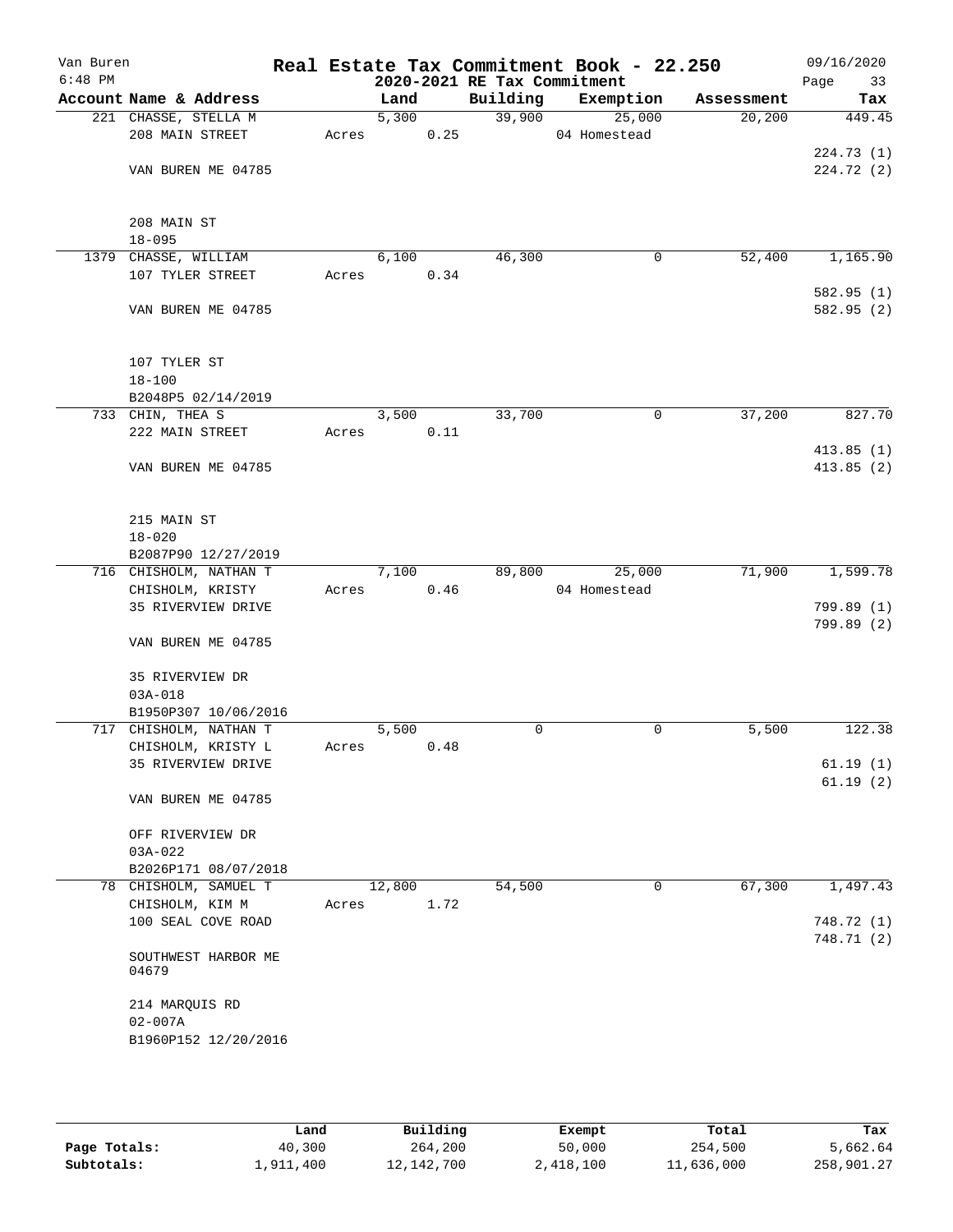| Van Buren<br>$6:48$ PM |                                                                   |       |                    | 2020-2021 RE Tax Commitment | Real Estate Tax Commitment Book - 22.250 |            | 09/16/2020<br>Page<br>34 |
|------------------------|-------------------------------------------------------------------|-------|--------------------|-----------------------------|------------------------------------------|------------|--------------------------|
|                        | Account Name & Address                                            |       | Land               | Building                    | Exemption                                | Assessment | Tax                      |
|                        | 314 CJP, LLC                                                      |       | 4,500              | 42,600                      | $\mathbf 0$                              | 47,100     | 1,047.97                 |
|                        | 162 POPLAR STREET                                                 | Acres | 0.18               |                             |                                          |            |                          |
|                        |                                                                   |       |                    |                             |                                          |            | 523.99(1)                |
|                        | VAN BUREN ME 04785                                                |       |                    |                             |                                          |            | 523.98(2)                |
|                        |                                                                   |       |                    |                             |                                          |            |                          |
|                        | 110 FRANKLIN ST                                                   |       |                    |                             |                                          |            |                          |
|                        | $13 - 034$                                                        |       |                    |                             |                                          |            |                          |
|                        | B1703P77 11/02/2010 B1689P168 07/26/2010 B981P169<br>316 CJP, LLC |       | 6,300              | 37,300                      | 0                                        | 43,600     | 970.10                   |
|                        | 162 POPLAR STREET                                                 | Acres | 0.36               |                             |                                          |            |                          |
|                        |                                                                   |       |                    |                             |                                          |            | 485.05(1)                |
|                        | VAN BUREN ME 04785                                                |       |                    |                             |                                          |            | 485.05 (2)               |
|                        |                                                                   |       |                    |                             |                                          |            |                          |
|                        | 106 WATERMILL RD                                                  |       |                    |                             |                                          |            |                          |
|                        | $16 - 034$<br>B1741P83 11/03/2011                                 |       |                    |                             |                                          |            |                          |
|                        | 864 CJP, LLC                                                      |       | 4,200              | 43,800                      | 0                                        | 48,000     | 1,068.00                 |
|                        | 162 POPLAR STREET                                                 | Acres | 0.16               |                             |                                          |            |                          |
|                        |                                                                   |       |                    |                             |                                          |            | 534.00(1)                |
|                        | VAN BUREN ME 04785                                                |       |                    |                             |                                          |            | 534.00(2)                |
|                        |                                                                   |       |                    |                             |                                          |            |                          |
|                        | 126 POPLAR ST<br>$16 - 035$                                       |       |                    |                             |                                          |            |                          |
|                        | B1707P67 12/12/2010                                               |       |                    |                             |                                          |            |                          |
|                        | 802 CJP, LLC                                                      |       | 6,800              | 12,900                      | 0                                        | 19,700     | 438.33                   |
|                        | 162 POPLAR STREET                                                 | Acres | 0.42               |                             |                                          |            |                          |
|                        |                                                                   |       |                    |                             |                                          |            | 219.17(1)                |
|                        | VAN BUREN ME 04785                                                |       |                    |                             |                                          |            | 219.16(2)                |
|                        | 123 CLOVERHILL DR                                                 |       |                    |                             |                                          |            |                          |
|                        | $18C - 005$                                                       |       |                    |                             |                                          |            |                          |
|                        | B1703P72 11/02/2010 B1662P240 07/28/2009                          |       |                    |                             |                                          |            |                          |
|                        | 1150 CJP, LLC                                                     |       | 5,700              | 33,100                      | 0                                        | 38,800     | 863.30                   |
|                        | 162 POPLAR STREET                                                 | Acres | 0.29               |                             |                                          |            |                          |
|                        |                                                                   |       |                    |                             |                                          |            | 431.65 (1)               |
|                        | VAN BUREN ME 04785                                                |       |                    |                             |                                          |            | 431.65(2)                |
|                        | 114 HARRISON ST                                                   |       |                    |                             |                                          |            |                          |
|                        | $18 - 016$                                                        |       |                    |                             |                                          |            |                          |
|                        | B1703P84 11/02/2010 B1258P338                                     |       |                    |                             |                                          |            |                          |
|                        | 1152 CJP, LLC                                                     |       | $\overline{5,300}$ | 37,400                      | 0                                        | 42,700     | 950.08                   |
|                        | 162 POPLAR STREET                                                 | Acres | 0.25               |                             |                                          |            |                          |
|                        | VAN BUREN ME 04785                                                |       |                    |                             |                                          |            | 475.04(1)<br>475.04(2)   |
|                        |                                                                   |       |                    |                             |                                          |            |                          |
|                        | 214 MAIN ST                                                       |       |                    |                             |                                          |            |                          |
|                        | $18 - 094$                                                        |       |                    |                             |                                          |            |                          |
|                        | B1703P68 11/02/2010 B983P210                                      |       |                    |                             |                                          |            |                          |
|                        |                                                                   |       |                    |                             |                                          |            |                          |

|              | Land      | Building   | Exempt    | Total      | Tax         |
|--------------|-----------|------------|-----------|------------|-------------|
| Page Totals: | 32,800    | 207,100    |           | 239,900    | 5,337.78    |
| Subtotals:   | 1,944,200 | 12,349,800 | 2,418,100 | 11,875,900 | 264, 239.05 |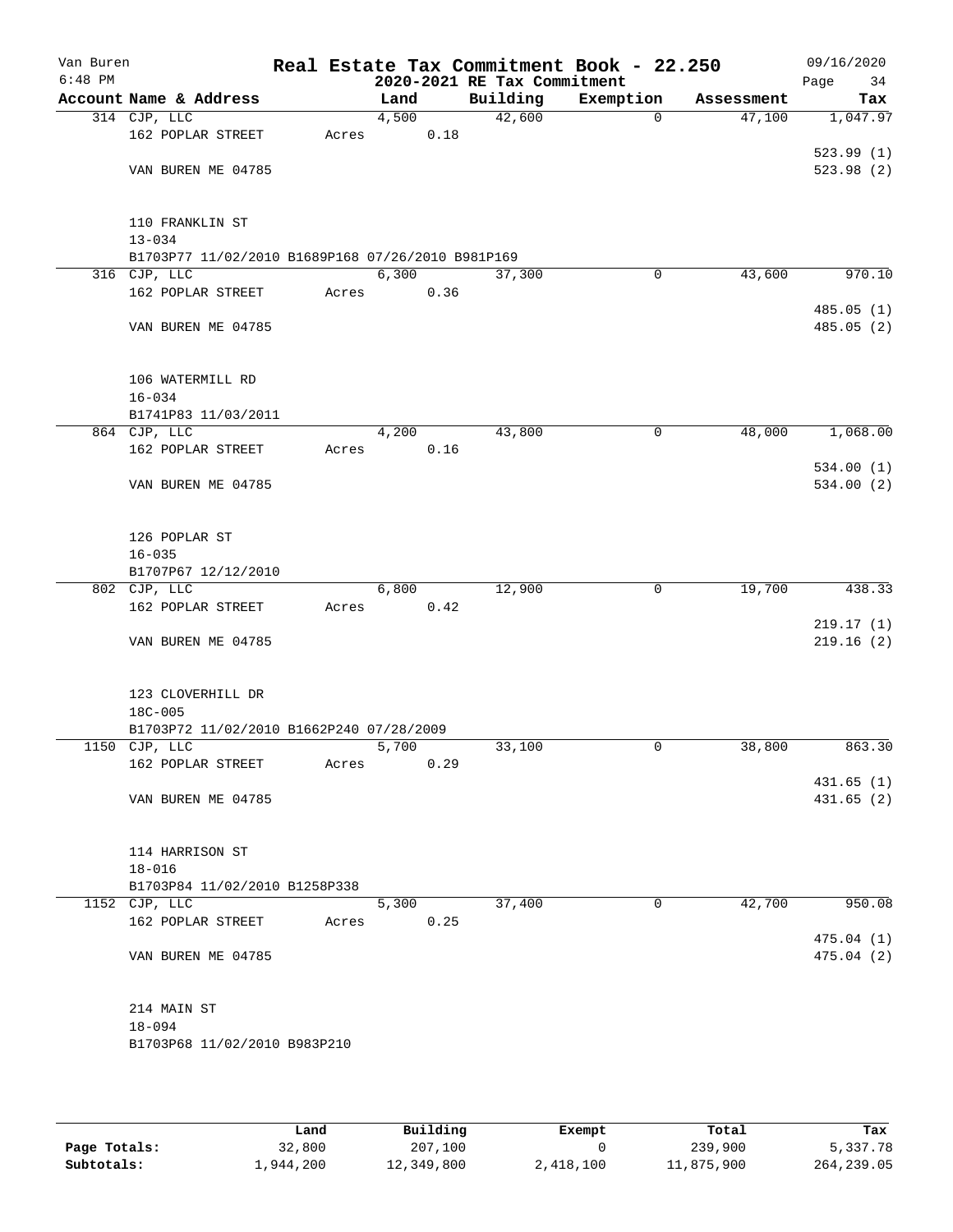| Van Buren<br>$6:48$ PM |                          |       |        |      | 2020-2021 RE Tax Commitment | Real Estate Tax Commitment Book - 22.250 |            | 09/16/2020<br>Page<br>35 |
|------------------------|--------------------------|-------|--------|------|-----------------------------|------------------------------------------|------------|--------------------------|
|                        | Account Name & Address   |       | Land   |      | Building                    | Exemption                                | Assessment | Tax                      |
|                        | 223 CLARK, CLIFFORD W JR |       | 6,000  |      | 30,400                      | 0                                        | 36,400     | 809.90                   |
|                        | C/O DAVID MATHERS        | Acres |        | 0.33 |                             |                                          |            |                          |
|                        | PO BOX 341               |       |        |      |                             |                                          |            | 404.95(1)                |
|                        |                          |       |        |      |                             |                                          |            | 404.95(2)                |
|                        | WILLIAMSBURG MA 01096    |       |        |      |                             |                                          |            |                          |
|                        |                          |       |        |      |                             |                                          |            |                          |
|                        | 108 WATERMILL RD         |       |        |      |                             |                                          |            |                          |
|                        | $16 - 033$               |       |        |      |                             |                                          |            |                          |
|                        | B1736P117 09/27/2011     |       |        |      |                             |                                          |            |                          |
|                        | 35 CLAVETTE, CHANTAL M   |       | 3,900  |      | 69,700                      | 25,000                                   | 48,600     | 1,081.35                 |
|                        | SIROIS, JOSEPH A         | Acres |        | 0.14 |                             | 04 Homestead                             |            |                          |
|                        | 140 POPLAR STREET        |       |        |      |                             |                                          |            | 540.68(1)                |
|                        |                          |       |        |      |                             |                                          |            | 540.67(2)                |
|                        | VAN BUREN ME 04785       |       |        |      |                             |                                          |            |                          |
|                        |                          |       |        |      |                             |                                          |            |                          |
|                        | 140 POPLAR ST            |       |        |      |                             |                                          |            |                          |
|                        | $16 - 022$               |       |        |      |                             |                                          |            |                          |
|                        |                          |       |        |      |                             |                                          |            |                          |
|                        | B1649P162 07/31/2009     |       |        |      |                             |                                          |            |                          |
|                        | 821 CLAVETTE, MICHAEL    |       | 13,000 |      | 59,800                      | 25,000                                   | 47,800     | 1,063.55                 |
|                        | 194 CASTONGUAY ROAD      | Acres |        | 2.40 |                             | 04 Homestead                             |            |                          |
|                        |                          |       |        |      |                             |                                          |            | 531.78 (1)               |
|                        | VAN BUREN ME 04785       |       |        |      |                             |                                          |            | 531.77(2)                |
|                        |                          |       |        |      |                             |                                          |            |                          |
|                        |                          |       |        |      |                             |                                          |            |                          |
|                        | 194 CASTONGUAY ST        |       |        |      |                             |                                          |            |                          |
|                        | $02 - 033D$              |       |        |      |                             |                                          |            |                          |
|                        | B1838P258 12/09/2013     |       |        |      |                             |                                          |            |                          |
|                        | 227 CLINGAN, NANCY A     |       | 4,400  |      | 39,000                      | $\mathbf 0$                              | 43,400     | 965.65                   |
|                        | CLINGAN, DANIEL J        | Acres |        | 0.17 |                             |                                          |            |                          |
|                        | 8021 LICHEN DRIVE        |       |        |      |                             |                                          |            | 482.83 (1)               |
|                        |                          |       |        |      |                             |                                          |            | 482.82 (2)               |
|                        | CITRUS HEIGHTS CA 95621  |       |        |      |                             |                                          |            |                          |
|                        |                          |       |        |      |                             |                                          |            |                          |
|                        | 108 LINCOLN ST           |       |        |      |                             |                                          |            |                          |
|                        | $14 - 015$               |       |        |      |                             |                                          |            |                          |
|                        | B1583P52                 |       |        |      |                             |                                          |            |                          |
|                        | 1014 COASTAL MAINE, LLC  |       | 3,800  |      | 0                           | 0                                        | 3,800      | 84.55                    |
|                        | 143 BURRILL ST SUITE     | Acres |        | 0.23 |                             |                                          |            |                          |
|                        | 201                      |       |        |      |                             |                                          |            |                          |
|                        |                          |       |        |      |                             |                                          |            | 42.28(1)                 |
|                        | SWAMPSCOTT MA 01907      |       |        |      |                             |                                          |            | 42.27(2)                 |
|                        |                          |       |        |      |                             |                                          |            |                          |
|                        |                          |       |        |      |                             |                                          |            |                          |
|                        | BOOSTER STATION          |       |        |      |                             |                                          |            |                          |
|                        | $09 - 007B$              |       |        |      |                             |                                          |            |                          |
|                        | B1820P223 07/31/2013     |       |        |      |                             |                                          |            |                          |
|                        | 459 COATS, BRIDGET A     |       | 5,300  |      | 35,500                      | 25,000                                   | 15,800     | 351.55                   |
|                        | 497 MAIN STREET          | Acres |        | 0.25 |                             | 04 Homestead                             |            |                          |
|                        |                          |       |        |      |                             |                                          |            | 175.78(1)                |
|                        | VAN BUREN ME 04785       |       |        |      |                             |                                          |            | 175.77(2)                |
|                        |                          |       |        |      |                             |                                          |            |                          |
|                        |                          |       |        |      |                             |                                          |            |                          |
|                        |                          |       |        |      |                             |                                          |            |                          |
|                        | 497 MAIN ST              |       |        |      |                             |                                          |            |                          |
|                        | $22 - 001$               |       |        |      |                             |                                          |            |                          |
|                        | B1654P112 08/27/2009     |       |        |      |                             |                                          |            |                          |
|                        |                          |       |        |      |                             |                                          |            |                          |
|                        |                          |       |        |      |                             |                                          |            |                          |
|                        |                          |       |        |      |                             |                                          |            |                          |

|              | Land      | Building   | Exempt    | Total      | Tax        |
|--------------|-----------|------------|-----------|------------|------------|
| Page Totals: | 36,400    | 234,400    | 75,000    | 195,800    | 4,356.55   |
| Subtotals:   | 1,980,600 | 12,584,200 | 2,493,100 | 12,071,700 | 268,595.60 |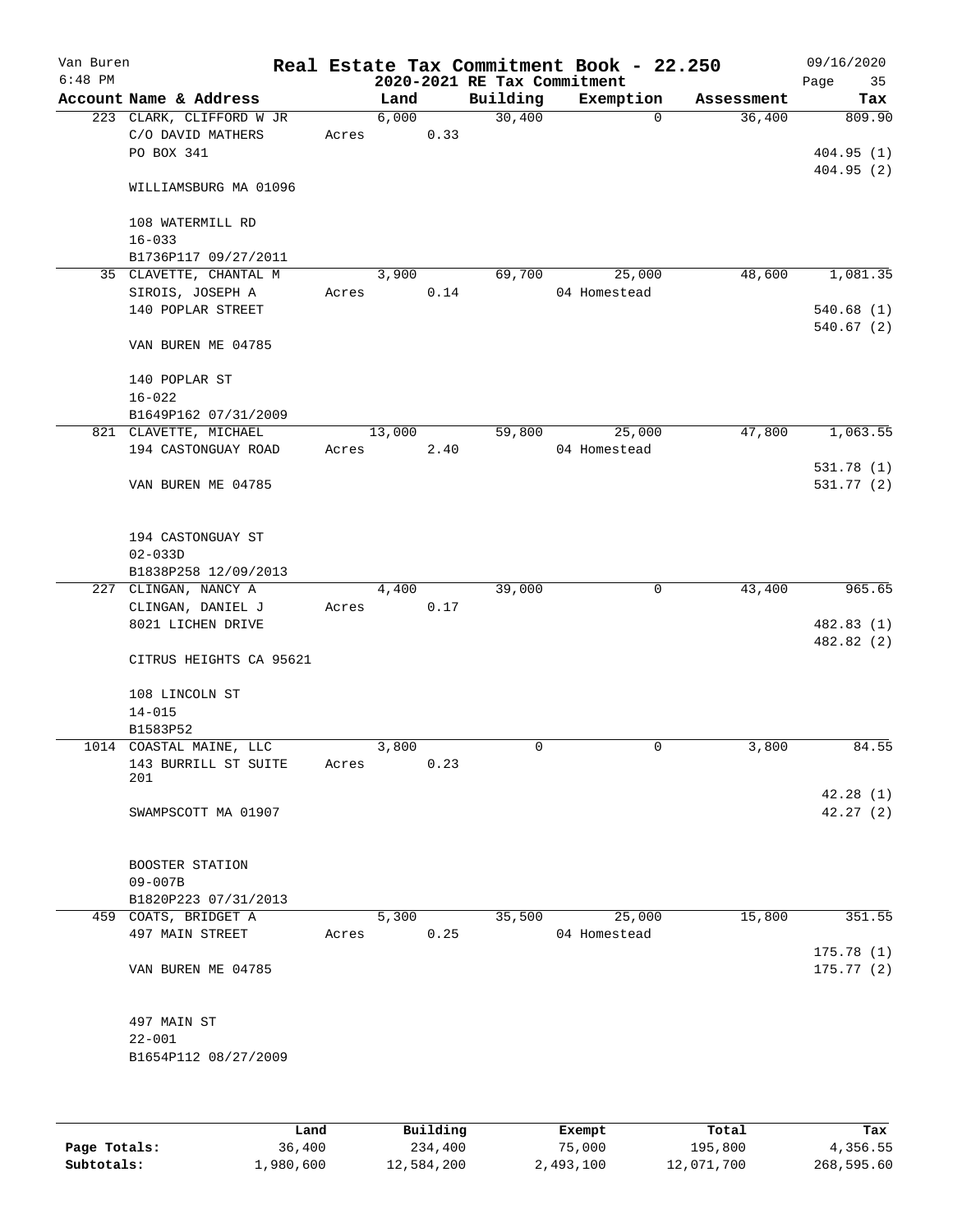| Van Buren<br>$6:48$ PM |                        |       |       |      |                             | Real Estate Tax Commitment Book - 22.250 |            | 09/16/2020 |
|------------------------|------------------------|-------|-------|------|-----------------------------|------------------------------------------|------------|------------|
|                        |                        |       |       |      | 2020-2021 RE Tax Commitment | Exemption                                |            | Page<br>36 |
|                        | Account Name & Address |       | Land  |      | Building                    |                                          | Assessment | Tax        |
|                        | 231 CORBIN, DANIEL C   |       | 7,800 |      | 94,000                      | 25,000                                   | 76,800     | 1,708.80   |
|                        | CORBIN, SARAH M        | Acres |       | 0.55 |                             | 04 Homestead                             |            |            |
|                        | 552 MAIN STREET        |       |       |      |                             |                                          |            | 854.40 (1) |
|                        | VAN BUREN ME 04785     |       |       |      |                             |                                          |            | 854.40 (2) |
|                        | 552 MAIN ST            |       |       |      |                             |                                          |            |            |
|                        | $23 - 002$             |       |       |      |                             |                                          |            |            |
|                        | B1472P80               |       |       |      |                             |                                          |            |            |
|                        | 287 CORBIN, FRANK      |       | 5,000 |      | 65,300                      | 25,000                                   | 45,300     | 1,007.93   |
|                        | C/O YVONNE PELLETIER   | Acres |       | 0.23 |                             | 04 Homestead                             |            |            |
|                        | 29 MARTIN ST           |       |       |      |                             |                                          |            | 503.97(1)  |
|                        | GRAND FALLS NB E3Y 1C8 |       |       |      |                             |                                          |            | 503.96(2)  |
|                        |                        |       |       |      |                             |                                          |            |            |
|                        | 107 BERRY AVE          |       |       |      |                             |                                          |            |            |
|                        | $23 - 066$             |       |       |      |                             |                                          |            |            |
|                        | B1884P327 03/23/2015   |       |       |      |                             |                                          |            |            |
|                        | 235 CORBIN, JASON A    |       | 4,600 |      | 48,100                      | 25,000                                   | 27,700     | 616.32     |
|                        | CORBIN, RENE R         | Acres |       | 0.19 |                             | 04 Homestead                             |            |            |
|                        | PO BOX 403             |       |       |      |                             |                                          |            | 308.16(1)  |
|                        |                        |       |       |      |                             |                                          |            | 308.16(2)  |
|                        | VAN BUREN ME 04785     |       |       |      |                             |                                          |            |            |
|                        | 114 ST FRANCIS ST      |       |       |      |                             |                                          |            |            |
|                        | $14 - 003$             |       |       |      |                             |                                          |            |            |
|                        | B1232P336              |       |       |      |                             |                                          |            |            |
|                        | 238 CORBIN, MAURICE    |       | 7,700 |      | 81,900                      | 31,000                                   | 58,600     | 1,303.85   |
|                        | CORBIN, NANCY          | Acres |       | 0.54 |                             | 04 Homestead                             |            |            |
|                        | 143 LAPLANTE HEIGHTS   |       |       |      |                             | 02 Veteran                               |            | 651.93(1)  |
|                        |                        |       |       |      |                             |                                          |            | 651.92(2)  |
|                        | VAN BUREN ME 04785     |       |       |      |                             |                                          |            |            |
|                        | 143 LAPLANTE HEIGHTS   |       |       |      |                             |                                          |            |            |
|                        | 18C-002A               |       |       |      |                             |                                          |            |            |
|                        | B962P269               |       |       |      |                             |                                          |            |            |
|                        | 1110 CORMIER, ADAM R   |       | 3,800 |      | 64,600                      | 25,000                                   | 43,400     | 965.65     |
|                        | 111 CYR AVENUE         | Acres |       | 0.13 |                             | 04 Homestead                             |            |            |
|                        |                        |       |       |      |                             |                                          |            | 482.83(1)  |
|                        | VAN BUREN ME 04785     |       |       |      |                             |                                          |            | 482.82 (2) |
|                        |                        |       |       |      |                             |                                          |            |            |
|                        | 111 CYR AVE            |       |       |      |                             |                                          |            |            |
|                        | $18 - 119$             |       |       |      |                             |                                          |            |            |
|                        | B1725P263 07/01/2011   |       |       |      |                             |                                          |            |            |
|                        | 249 CORMIER, ANNE M    |       | 3,600 |      | 51,500                      | 31,000                                   | 24,100     | 536.23     |
|                        | C/O JOAN CORMIER       | Acres |       | 0.12 |                             | 02 Veteran                               |            |            |
|                        | 116 CENTER ST APT 101  |       |       |      |                             | 04 Homestead                             |            | 268.12(1)  |
|                        |                        |       |       |      |                             |                                          |            | 268.11(2)  |
|                        | VAN BUREN ME 04785     |       |       |      |                             |                                          |            |            |
|                        | 116 CENTER ST          |       |       |      |                             |                                          |            |            |
|                        | $16 - 053$             |       |       |      |                             |                                          |            |            |
|                        | B1561P131              |       |       |      |                             |                                          |            |            |
|                        |                        |       |       |      |                             |                                          |            |            |
|                        |                        |       |       |      |                             |                                          |            |            |
|                        |                        |       |       |      |                             |                                          |            |            |

|              | Land      | Building   | Exempt    | Total      | Tax        |
|--------------|-----------|------------|-----------|------------|------------|
| Page Totals: | 32,500    | 405,400    | 162,000   | 275,900    | 6,138.78   |
| Subtotals:   | 2,013,100 | 12,989,600 | 2,655,100 | 12,347,600 | 274,734.38 |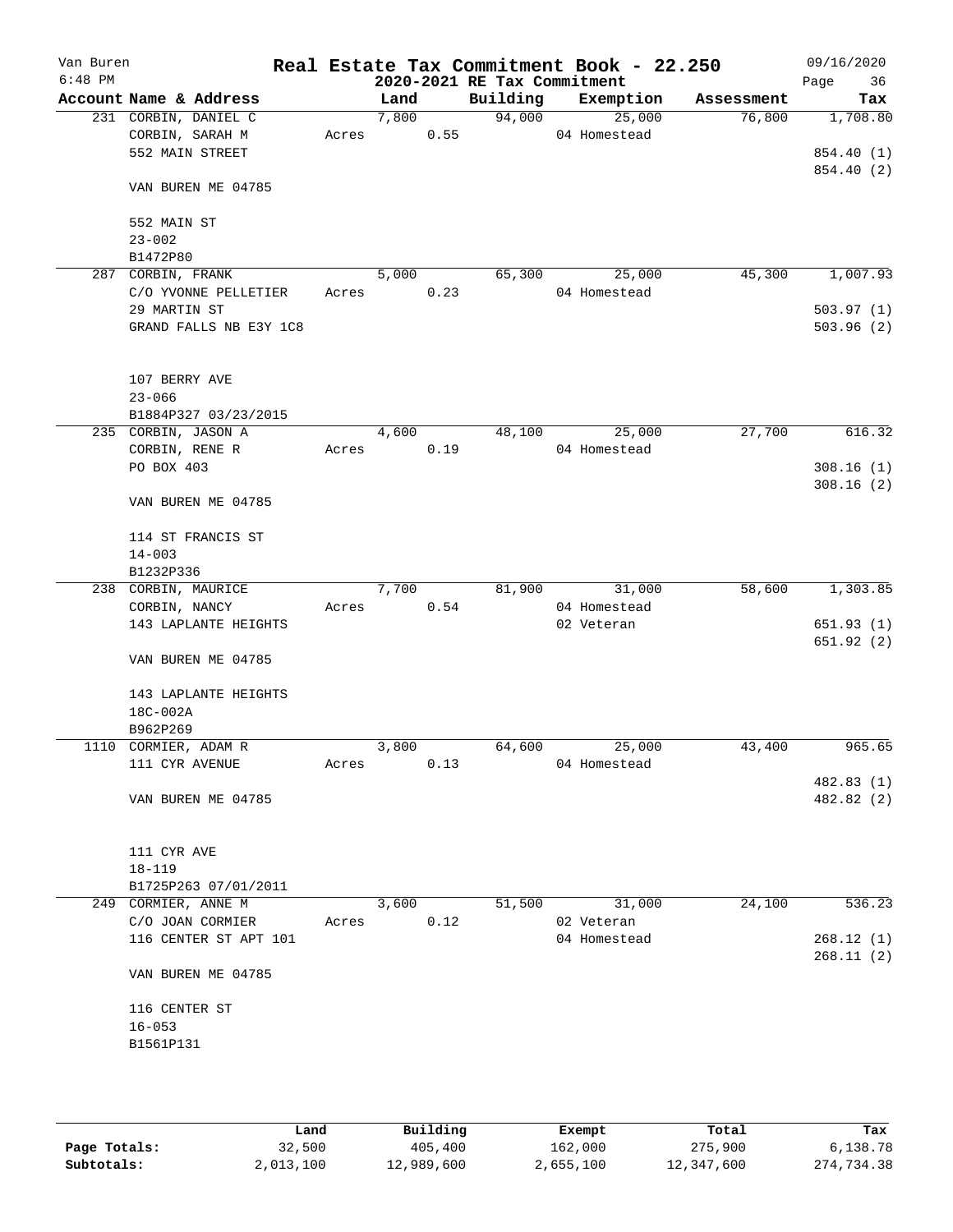| Van Buren<br>$6:48$ PM |                                          |       |       | 2020-2021 RE Tax Commitment | Real Estate Tax Commitment Book - 22.250 |            | 09/16/2020        |
|------------------------|------------------------------------------|-------|-------|-----------------------------|------------------------------------------|------------|-------------------|
|                        | Account Name & Address                   |       | Land  | Building                    | Exemption                                | Assessment | Page<br>37<br>Tax |
|                        | 641 CORMIER, DANIEL                      |       | 5,600 | 44,900                      | 25,000                                   | 25,500     | 567.38            |
|                        | CORMIER, YVETTE M                        | Acres | 0.28  |                             | 04 Homestead                             |            |                   |
|                        | 111 JACKSON STREET                       |       |       |                             |                                          |            | 283.69(1)         |
|                        |                                          |       |       |                             |                                          |            | 283.69(2)         |
|                        | VAN BUREN ME 04785                       |       |       |                             |                                          |            |                   |
|                        | 111 JACKSON ST                           |       |       |                             |                                          |            |                   |
|                        | $18 - 077$<br>B1595P282 05/20/2008       |       |       |                             |                                          |            |                   |
|                        | 1224 CORMIER, DAWN M                     |       | 7,000 | 72,700                      | 25,000                                   | 54,700     | 1,217.08          |
|                        | CORMIER, JESSE                           | Acres | 0.45  |                             | 04 Homestead                             |            |                   |
|                        | 113 ADAMS STREET                         |       |       |                             |                                          |            | 608.54(1)         |
|                        |                                          |       |       |                             |                                          |            | 608.54(2)         |
|                        | VAN BUREN ME 04785                       |       |       |                             |                                          |            |                   |
|                        | 113 ADAMS ST                             |       |       |                             |                                          |            |                   |
|                        | $18 - 025$                               |       |       |                             |                                          |            |                   |
|                        | B2012P1 04/09/2018                       |       |       |                             |                                          |            | 2,389.65          |
|                        | 1069 CORMIER, DEAN J                     |       | 7,200 | 125,200                     | 25,000<br>04 Homestead                   | 107,400    |                   |
|                        | CORMIER, MEGAN V<br>204 CHAMPLAIN STREET | Acres | 0.47  |                             |                                          |            | 1, 194.83(1)      |
|                        |                                          |       |       |                             |                                          |            | 1, 194.82(2)      |
|                        | VAN BUREN ME 04785                       |       |       |                             |                                          |            |                   |
|                        | 204 CHAMPLAIN ST                         |       |       |                             |                                          |            |                   |
|                        | $19 - 012A$                              |       |       |                             |                                          |            |                   |
|                        | B2068P228 08/01/2019                     |       |       |                             |                                          |            |                   |
|                        | 242 CORMIER, DEAN J                      |       | 7,500 | $\mathbf 0$                 | 0                                        | 7,500      | 166.88            |
|                        | 204 CHAMPLAIN STREET                     | Acres | 23.00 |                             |                                          |            |                   |
|                        |                                          |       |       |                             |                                          |            | 83.44 (1)         |
|                        | VAN BUREN ME 04785                       |       |       |                             |                                          |            | 83.44 (2)         |
|                        | OFF HAMLIN ROAD                          |       |       |                             |                                          |            |                   |
|                        | $03 - 017$                               |       |       |                             |                                          |            |                   |
|                        | B2096P25 03/18/2020                      |       |       |                             |                                          |            |                   |
|                        | 240 CORMIER, DENNIS L                    |       | 7,400 | 107,500                     | 25,000                                   | 89,900     | 2,000.28          |
|                        | CORMIER, LOUISE                          | Acres | 0.50  |                             | 04 Homestead                             |            |                   |
|                        | 185 STATE STREET                         |       |       |                             |                                          |            | 1,000.14(1)       |
|                        | VAN BUREN ME 04785                       |       |       |                             |                                          |            | 1,000.14(2)       |
|                        |                                          |       |       |                             |                                          |            |                   |
|                        | 185 STATE ST                             |       |       |                             |                                          |            |                   |
|                        | 12A-028                                  |       |       |                             |                                          |            |                   |
|                        | 1136 CORMIER, HAROLD JR                  |       | 5,000 | 0                           | 0                                        | 5,000      | 111.25            |
|                        | 574 MAIN STREET                          | Acres | 0.23  |                             |                                          |            |                   |
|                        |                                          |       |       |                             |                                          |            | 55.63(1)          |
|                        | VAN BUREN ME 04785                       |       |       |                             |                                          |            | 55.62(2)          |
|                        | MAIN ST                                  |       |       |                             |                                          |            |                   |
|                        | $24 - 006A$                              |       |       |                             |                                          |            |                   |
|                        | B1608P141 08/11/2008                     |       |       |                             |                                          |            |                   |
|                        |                                          |       |       |                             |                                          |            |                   |

|              | Land      | Building   | Exempt    | Total      | Tax        |
|--------------|-----------|------------|-----------|------------|------------|
| Page Totals: | 39,700    | 350,300    | 100,000   | 290,000    | 6,452.52   |
| Subtotals:   | 2,052,800 | 13,339,900 | 2,755,100 | 12,637,600 | 281,186.90 |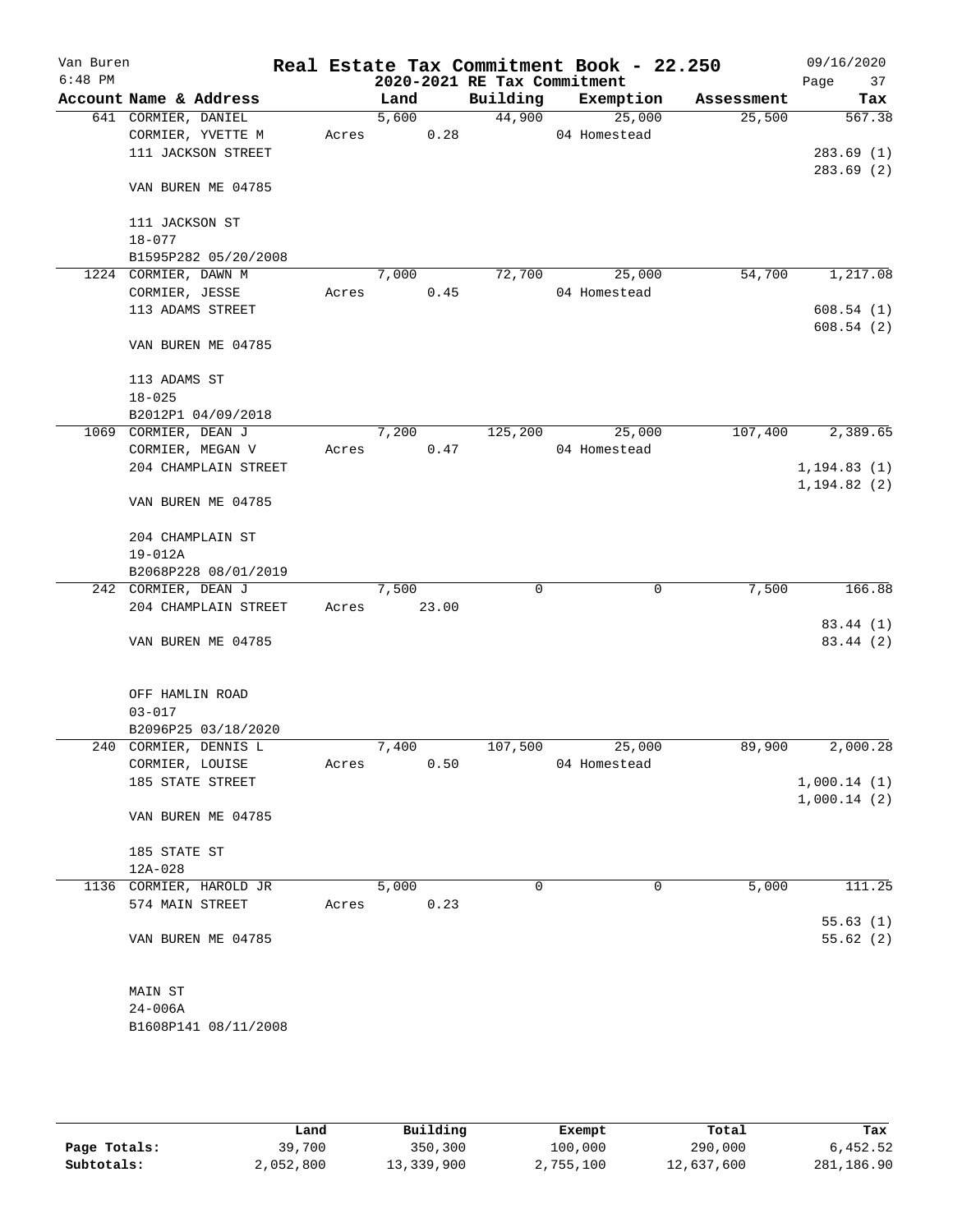| Van Buren<br>$6:48$ PM |                                            |       |        |      | 2020-2021 RE Tax Commitment | Real Estate Tax Commitment Book - 22.250 |            | 09/16/2020<br>Page<br>38 |
|------------------------|--------------------------------------------|-------|--------|------|-----------------------------|------------------------------------------|------------|--------------------------|
|                        | Account Name & Address                     |       | Land   |      | Building                    | Exemption                                | Assessment | Tax                      |
|                        | 1137 CORMIER, HAROLD JR                    |       | 4,100  |      | 52,700                      | 25,000                                   | 31,800     | 707.55                   |
|                        | 574 MAIN STREET                            | Acres |        | 0.15 |                             | 04 Homestead                             |            |                          |
|                        |                                            |       |        |      |                             |                                          |            | 353.78 (1)               |
|                        | VAN BUREN ME 04785                         |       |        |      |                             |                                          |            | 353.77(2)                |
|                        | 574 MAIN ST                                |       |        |      |                             |                                          |            |                          |
|                        | $24 - 011$                                 |       |        |      |                             |                                          |            |                          |
|                        | B1608P141 08/11/2008                       |       |        |      |                             |                                          |            |                          |
|                        | 1028 CORMIER, HAROLD JR                    |       | 5,500  |      | 27,000                      | 0                                        | 32,500     | 723.13                   |
|                        | 574 MAIN STREET                            | Acres |        | 0.27 |                             |                                          |            | 361.57(1)                |
|                        | VAN BUREN ME 04785                         |       |        |      |                             |                                          |            | 361.56(2)                |
|                        | 570 MAIN ST                                |       |        |      |                             |                                          |            |                          |
|                        | $24 - 012$                                 |       |        |      |                             |                                          |            |                          |
|                        | B2086P48 12/18/2019                        |       |        |      |                             |                                          |            |                          |
|                        | 731 CORMIER, JENNIFER                      |       | 1,600  |      | 42,900                      | 0                                        | 44,500     | 990.13                   |
|                        | 697 MAIN STREET                            |       |        |      |                             |                                          |            |                          |
|                        | VAN BUREN ME 04785                         |       |        |      |                             |                                          |            | 495.07 (1)<br>495.06 (2) |
|                        | 410 MAIN ST                                |       |        |      |                             |                                          |            |                          |
|                        | $21 - 035$                                 |       |        |      |                             |                                          |            |                          |
|                        | B1617P87                                   |       |        |      |                             |                                          |            |                          |
|                        | 488 CORMIER, JENNIFER L                    |       | 7,500  |      | 400                         | $\mathbf 0$                              | 7,900      | 175.78                   |
|                        | 697 MAIN STREET                            | Acres |        | 0.51 |                             |                                          |            |                          |
|                        |                                            |       |        |      |                             |                                          |            | 87.89(1)                 |
|                        | VAN BUREN ME 04785                         |       |        |      |                             |                                          |            | 87.89 (2)                |
|                        | 700 MAIN ST                                |       |        |      |                             |                                          |            |                          |
|                        | $25 - 008$                                 |       |        |      |                             |                                          |            |                          |
|                        | B1925P320 03/11/2016                       |       |        |      |                             |                                          |            |                          |
|                        | 518 CORMIER, JENNIFER L<br>697 MAIN STREET | Acres | 10,000 | 0.91 | 96,500                      | 25,000<br>04 Homestead                   | 81,500     | 1,813.38                 |
|                        |                                            |       |        |      |                             |                                          |            | 906.69(1)                |
|                        | VAN BUREN ME 04785                         |       |        |      |                             |                                          |            | 906.69(2)                |
|                        | 697 MAIN ST                                |       |        |      |                             |                                          |            |                          |
|                        | $25 - 007$                                 |       |        |      |                             |                                          |            |                          |
|                        | B1925P320 03/11/2016                       |       |        |      |                             |                                          |            |                          |
|                        | 243 CORMIER, LARRY J                       |       | 5,100  |      | 25,900                      | 25,000                                   | 6,000      | 133.50                   |
|                        | CORMIER, DIANE M                           | Acres |        | 0.24 |                             | 04 Homestead                             |            |                          |
|                        | 114 WILSON STREET                          |       |        |      |                             |                                          |            | 66.75(1)<br>66.75(2)     |
|                        | VAN BUREN ME 04785                         |       |        |      |                             |                                          |            |                          |
|                        | 114 WILSON ST                              |       |        |      |                             |                                          |            |                          |
|                        | $23 - 050$                                 |       |        |      |                             |                                          |            |                          |
|                        | B2071P388 09/03/2019                       |       |        |      |                             |                                          |            |                          |
|                        |                                            |       |        |      |                             |                                          |            |                          |
|                        |                                            |       |        |      |                             |                                          |            |                          |

|              | Land      | Building   | Exempt    | Total      | Tax        |
|--------------|-----------|------------|-----------|------------|------------|
| Page Totals: | 33,800    | 245,400    | 75,000    | 204,200    | 4,543.47   |
| Subtotals:   | 2,086,600 | 13,585,300 | 2,830,100 | 12,841,800 | 285,730.37 |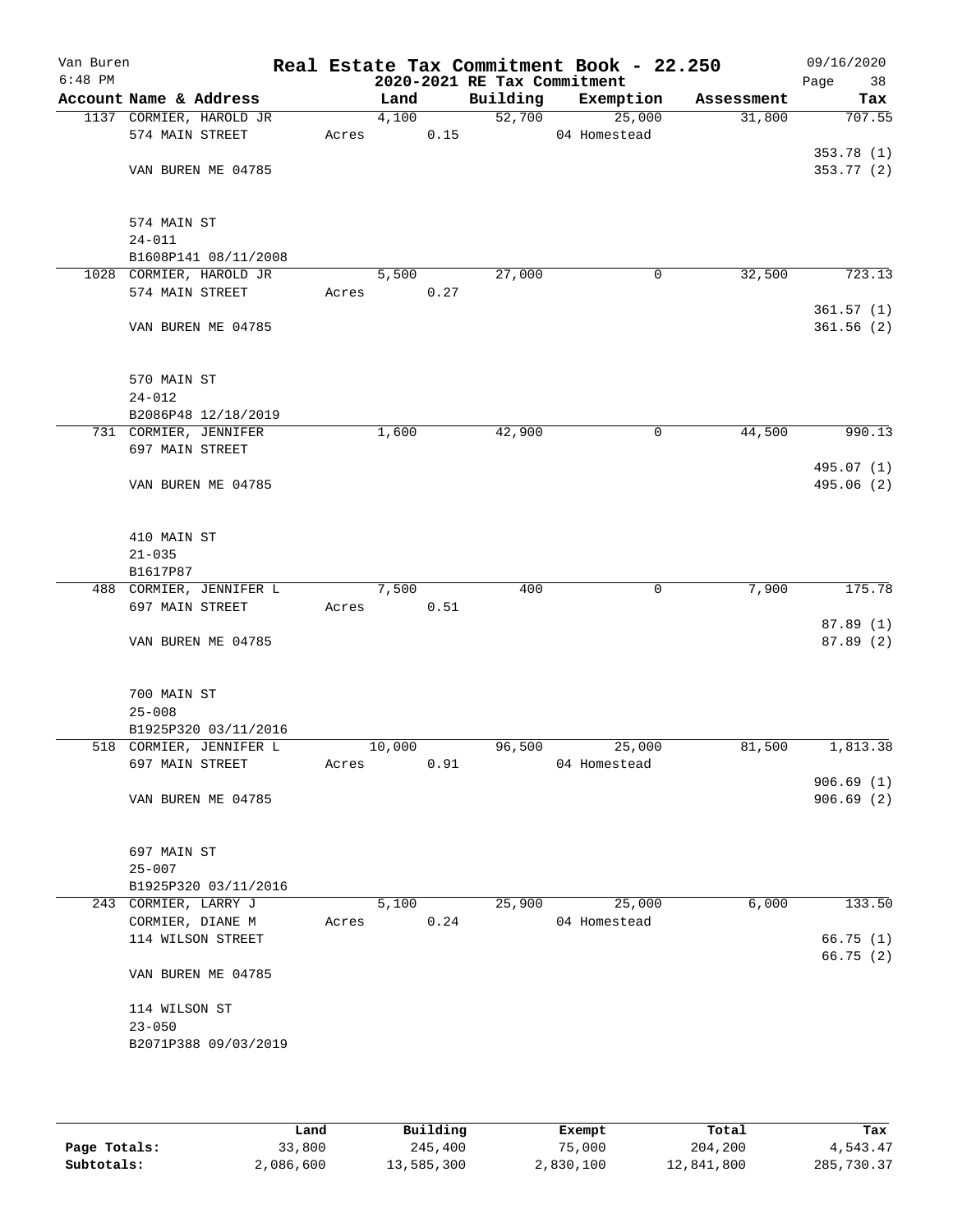| Van Buren<br>$6:48$ PM |                                |       |       |      | 2020-2021 RE Tax Commitment | Real Estate Tax Commitment Book - 22.250 |            | 09/16/2020<br>Page<br>39 |
|------------------------|--------------------------------|-------|-------|------|-----------------------------|------------------------------------------|------------|--------------------------|
|                        | Account Name & Address         |       | Land  |      | Building                    | Exemption                                | Assessment | Tax                      |
|                        | 245 CORMIER, NELSON            |       | 4,500 |      | 35,300                      | 25,000                                   | 14,800     | 329.30                   |
|                        | CORMIER, ANN MARIE             | Acres |       | 0.18 |                             | 04 Homestead                             |            |                          |
|                        | 163 CHAMPLAIN STREET           |       |       |      |                             |                                          |            | 164.65(1)                |
|                        |                                |       |       |      |                             |                                          |            | 164.65(2)                |
|                        | VAN BUREN ME 04785             |       |       |      |                             |                                          |            |                          |
|                        | 163 CHAMPLAIN ST<br>$19 - 022$ |       |       |      |                             |                                          |            |                          |
|                        | 246 CORMIER, STEPHEN J         |       | 5,800 |      | 50,300                      | 25,000                                   | 31,100     | 691.98                   |
|                        | PO BOX 454                     | Acres |       | 0.30 |                             | 04 Homestead                             |            |                          |
|                        |                                |       |       |      |                             |                                          |            | 345.99(1)                |
|                        | VAN BUREN ME 04785             |       |       |      |                             |                                          |            | 345.99(2)                |
|                        | 134 MCKINLEY ST                |       |       |      |                             |                                          |            |                          |
|                        | $14 - 044$                     |       |       |      |                             |                                          |            |                          |
|                        | B727P68                        |       |       |      |                             |                                          |            |                          |
|                        | 583 CORMIER, STEVEN J          |       | 5,000 |      | 66,500                      | 25,000                                   | 46,500     | 1,034.63                 |
|                        | CORMIER, BRIDGITTE M           | Acres |       | 0.23 |                             | 04 Homestead                             |            |                          |
|                        | PO BOX 454                     |       |       |      |                             |                                          |            | 517.32(1)                |
|                        |                                |       |       |      |                             |                                          |            | 517.31(2)                |
|                        | VAN BUREN ME 04785             |       |       |      |                             |                                          |            |                          |
|                        | 118 LINCOLN ST                 |       |       |      |                             |                                          |            |                          |
|                        | $14 - 013$                     |       |       |      |                             |                                          |            |                          |
|                        | B1691P23 08/04/2010 B1438P183  |       |       |      |                             |                                          |            |                          |
|                        | 1098 CORNELIUS, RANDALL        |       | 9,100 |      | 120,000                     | 0                                        | 129,100    | 2,872.48                 |
|                        | CORNELIUS, THERESA             | Acres |       | 0.75 |                             |                                          |            |                          |
|                        | 28231 SYCAMORE MESA<br>ROAD    |       |       |      |                             |                                          |            | 1,436.24(1)              |
|                        |                                |       |       |      |                             |                                          |            | 1,436.24(2)              |
|                        | TEMECULA CA 92590              |       |       |      |                             |                                          |            |                          |
|                        | 224 STATE ST                   |       |       |      |                             |                                          |            |                          |
|                        | $12A-015$                      |       |       |      |                             |                                          |            |                          |
|                        | B2026P45 08/03/2018            |       |       |      |                             |                                          |            |                          |
|                        | 660 CORRIVEAU, ROBERT J        |       | 4,700 |      | 17,900                      | 0                                        | 22,600     | 502.85                   |
|                        | 164 FULTON STREET              | Acres |       | 0.20 |                             |                                          |            |                          |
|                        |                                |       |       |      |                             |                                          |            | 251.43(1)                |
|                        | VAN BUREN ME 04785             |       |       |      |                             |                                          |            | 251.42(2)                |
|                        | 164 FULTON ST                  |       |       |      |                             |                                          |            |                          |
|                        | $19 - 040B$                    |       |       |      |                             |                                          |            |                          |
|                        | B1610P335 08/29/2008           |       |       |      |                             |                                          |            |                          |
|                        | 254 CORRIVEAU, STEVEN          |       | 5,000 |      | 62,600                      | 25,000                                   | 42,600     | 947.85                   |
|                        | CORRIVEAU, BRENDA              | Acres |       | 0.23 |                             | 04 Homestead                             |            |                          |
|                        | 112 LINCOLN STREET             |       |       |      |                             |                                          |            | 473.93 (1)               |
|                        | VAN BUREN ME 04785             |       |       |      |                             |                                          |            | 473.92 (2)               |
|                        | 112 LINCOLN ST                 |       |       |      |                             |                                          |            |                          |
|                        |                                |       |       |      |                             |                                          |            |                          |
|                        | $14 - 014$                     |       |       |      |                             |                                          |            |                          |
|                        | B798P191                       |       |       |      |                             |                                          |            |                          |
|                        |                                |       |       |      |                             |                                          |            |                          |
|                        |                                |       |       |      |                             |                                          |            |                          |

|              | Land      | Building   | Exempt    | Total      | Tax        |
|--------------|-----------|------------|-----------|------------|------------|
| Page Totals: | 34,100    | 352,600    | 100,000   | 286,700    | 6,379.09   |
| Subtotals:   | 2,120,700 | 13,937,900 | 2,930,100 | 13,128,500 | 292,109.46 |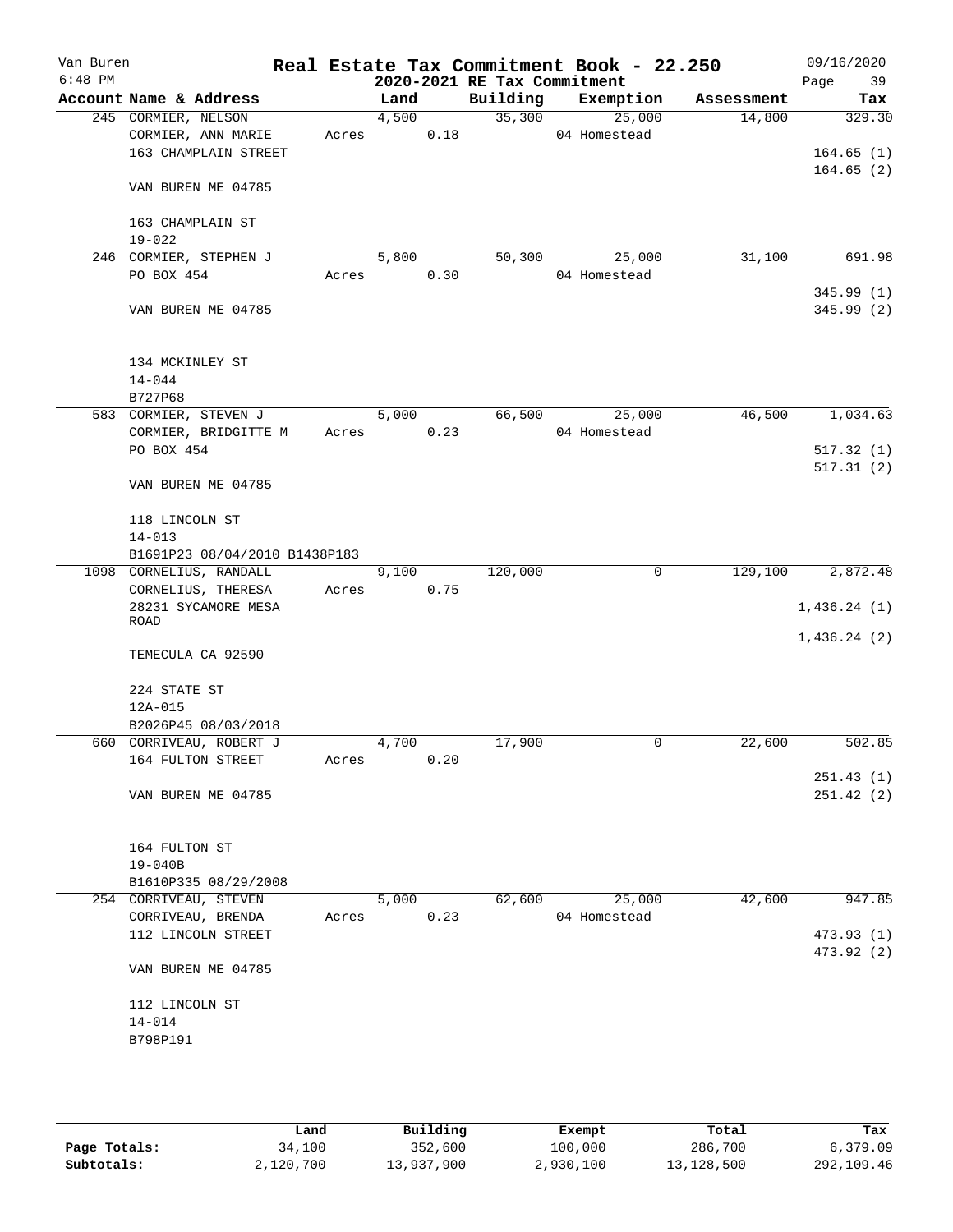| Van Buren    |                                          |        |          |                             | Real Estate Tax Commitment Book - 22.250 |            | 09/16/2020 |
|--------------|------------------------------------------|--------|----------|-----------------------------|------------------------------------------|------------|------------|
| $6:48$ PM    |                                          |        |          | 2020-2021 RE Tax Commitment |                                          |            | Page<br>40 |
|              | Account Name & Address                   |        | Land     | Building                    | Exemption                                | Assessment | Tax        |
|              | 258 COTE, CARLA M                        |        | 6,900    | 72,100                      | 31,000                                   | 48,000     | 1,068.00   |
|              | C/O BRIDGET F COTE                       | Acres  | 0.43     |                             | 04 Homestead                             |            |            |
|              | 6 WILSON LANE                            |        |          |                             | 02 Veteran                               |            | 534.00(1)  |
|              |                                          |        |          |                             |                                          |            | 534.00(2)  |
|              | SACO ME 04072                            |        |          |                             |                                          |            |            |
|              |                                          |        |          |                             |                                          |            |            |
|              | 137 MAIN ST                              |        |          |                             |                                          |            |            |
|              | $16 - 058$                               |        |          |                             |                                          |            |            |
|              | B1739P213 10/24/2011 B1683P83 06/10/2010 |        |          |                             |                                          |            |            |
|              | 260 COTE, CHARLES (LIFE                  |        | 4,200    | $\mathbf 0$                 | 0                                        | 4,200      | 93.45      |
|              | ESTATE)                                  |        |          |                             |                                          |            |            |
|              | COTE, GLORIA B                           | Acres  | 0.16     |                             |                                          |            |            |
|              | 104 CYR AVENUE                           |        |          |                             |                                          |            | 46.73(1)   |
|              |                                          |        |          |                             |                                          |            | 46.72 (2)  |
|              | VAN BUREN ME 04785                       |        |          |                             |                                          |            |            |
|              |                                          |        |          |                             |                                          |            |            |
|              | ST. BRUNO STREET                         |        |          |                             |                                          |            |            |
|              | $18 - 087D$                              |        |          |                             |                                          |            |            |
|              | B1366P219                                |        |          |                             |                                          |            |            |
| 259          | COTE, CHARLES JR (LIFE                   |        | 6,000    | 78,300                      | 31,000                                   | 53,300     | 1,185.93   |
|              | ESTATE)                                  |        |          |                             |                                          |            |            |
|              | COTE, GLORIA B                           | Acres  | 0.33     |                             | 02 Veteran                               |            |            |
|              | 104 CYR AVENUE                           |        |          |                             | 04 Homestead                             |            | 592.97 (1) |
|              |                                          |        |          |                             |                                          |            | 592.96 (2) |
|              | VAN BUREN ME 04785                       |        |          |                             |                                          |            |            |
|              |                                          |        |          |                             |                                          |            |            |
|              | 104 CYR AVE                              |        |          |                             |                                          |            |            |
|              |                                          |        |          |                             |                                          |            |            |
|              | $18 - 122$                               |        |          |                             |                                          |            |            |
|              | B1366P219                                |        |          |                             |                                          |            |            |
|              | 262 COTE, HURBAIN J                      |        | 12,600   | 63,200                      | 31,000                                   | 44,800     | 996.80     |
|              | COTE, DOROTHY                            | Acres  | 1.15     |                             | 04 Homestead                             |            |            |
|              | 173 CASTONGUAY RD                        |        |          |                             | 02 Veteran                               |            | 498.40 (1) |
|              |                                          |        |          |                             |                                          |            | 498.40 (2) |
|              | VAN BUREN ME 04785                       |        |          |                             |                                          |            |            |
|              |                                          |        |          |                             |                                          |            |            |
|              | 173 CASTONGUAY RD                        |        |          |                             |                                          |            |            |
|              | $02 - 034A$                              |        |          |                             |                                          |            |            |
|              | B441P64 09/10/1976                       |        |          |                             |                                          |            |            |
| 264          | COTE, THELMA                             |        | 11,400   | 0                           | 0                                        | 11,400     | 253.65     |
|              | 10 SOLMAN STREET                         | Acres  | 2.25     |                             |                                          |            |            |
|              | THE WILLOWS APT 1                        |        |          |                             |                                          |            | 126.83(1)  |
|              | CARIBOU ME 04736                         |        |          |                             |                                          |            | 126.82(2)  |
|              |                                          |        |          |                             |                                          |            |            |
|              |                                          |        |          |                             |                                          |            |            |
|              | VIOLETTE ST                              |        |          |                             |                                          |            |            |
|              | $16 - 066A$                              |        |          |                             |                                          |            |            |
|              | B485P71                                  |        |          |                             |                                          |            |            |
| 1080         | COVENTRY, MICHAEL                        |        | 5,800    | 66,500                      | 0                                        | 72,300     | 1,608.68   |
|              | NORRIS, JEFFERY                          | Acres  | 0.30     |                             |                                          |            |            |
|              | 114 CYR AVENUE                           |        |          |                             |                                          |            | 804.34 (1) |
|              |                                          |        |          |                             |                                          |            |            |
|              |                                          |        |          |                             |                                          |            | 804.34 (2) |
|              | VAN BUREN ME 04785                       |        |          |                             |                                          |            |            |
|              |                                          |        |          |                             |                                          |            |            |
|              | 114 CYR AVE                              |        |          |                             |                                          |            |            |
|              | $18 - 120$                               |        |          |                             |                                          |            |            |
|              | B1833P28 10/22/2013                      |        |          |                             |                                          |            |            |
|              |                                          |        |          |                             |                                          |            |            |
|              |                                          |        |          |                             |                                          |            |            |
|              |                                          | Land   | Building |                             | Exempt                                   | Total      | Tax        |
| Page Totals: |                                          | 46,900 | 280,100  |                             | 93,000                                   | 234,000    | 5,206.51   |
|              |                                          |        |          |                             |                                          |            |            |

**Subtotals:** 2,167,600 14,218,000 3,023,100 13,362,500 297,315.97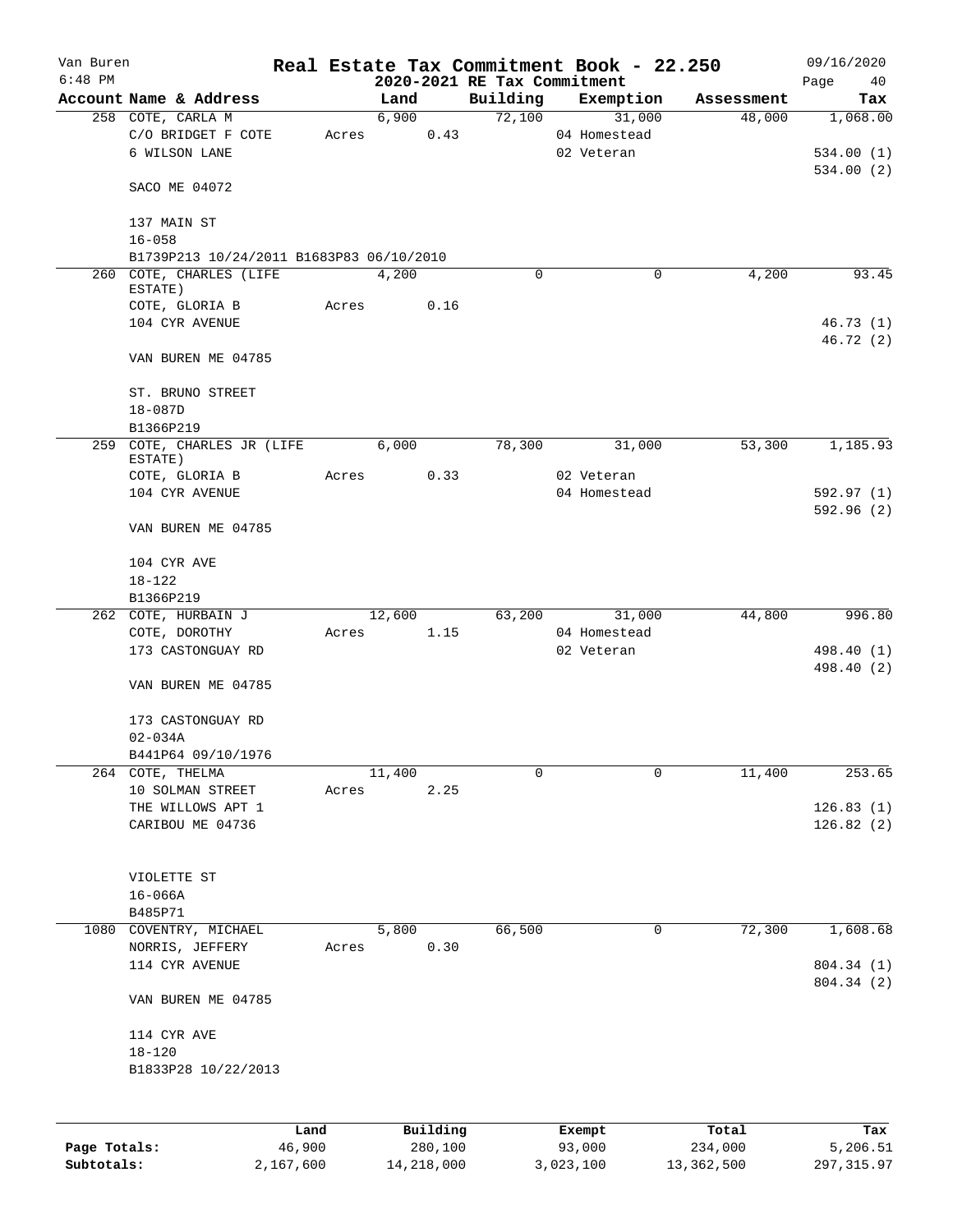| Van Buren<br>$6:48$ PM |                                           |       |        |      | 2020-2021 RE Tax Commitment | Real Estate Tax Commitment Book - 22.250 |            | 09/16/2020<br>Page<br>41 |
|------------------------|-------------------------------------------|-------|--------|------|-----------------------------|------------------------------------------|------------|--------------------------|
|                        | Account Name & Address                    |       | Land   |      | Building                    | Exemption                                | Assessment | Tax                      |
|                        | 267 CRAIG, NELSON R                       |       | 5,900  |      | 57,300                      | 25,000                                   | 38,200     | 849.95                   |
|                        | CRAIG, RENA M                             | Acres |        | 0.32 |                             | 04 Homestead                             |            |                          |
|                        | 102 CHAMPLAIN STREET                      |       |        |      |                             |                                          |            | 424.98 (1)               |
|                        |                                           |       |        |      |                             |                                          |            | 424.97 (2)               |
|                        | VAN BUREN ME 04785                        |       |        |      |                             |                                          |            |                          |
|                        |                                           |       |        |      |                             |                                          |            |                          |
|                        | 309 MAIN ST & 102                         |       |        |      |                             |                                          |            |                          |
|                        | $20 - 048A$                               |       |        |      |                             |                                          |            |                          |
|                        | 1330 CULLEN, GEORGE J JR                  |       | 5,000  |      | 55,800                      | 6,000                                    | 54,800     | 1,219.30                 |
|                        | CULLEN, DIANE W                           | Acres |        | 0.23 |                             | 03 Veteran (Non-Maine                    |            |                          |
|                        | 117 MAIN STREET                           |       |        |      |                             |                                          |            | 609.65(1)                |
|                        |                                           |       |        |      |                             |                                          |            | 609.65(2)                |
|                        | VAN BUREN ME 04785                        |       |        |      |                             |                                          |            |                          |
|                        | 117 MAIN ST                               |       |        |      |                             |                                          |            |                          |
|                        | $16 - 041$                                |       |        |      |                             |                                          |            |                          |
|                        | B1730P93 08/02/2011                       |       |        |      |                             |                                          |            |                          |
|                        | 271 CYR, ALAN M                           |       | 4,800  |      | 0                           | 0                                        | 4,800      | 106.80                   |
|                        | CYR, LISA M                               | Acres | 11.00  |      |                             |                                          |            |                          |
|                        | 446 EAST ROAD                             |       |        |      |                             |                                          |            | 53.40(1)                 |
|                        |                                           |       |        |      |                             |                                          |            | 53.40(2)                 |
|                        | VAN BUREN COVE ME 04785                   |       |        |      |                             |                                          |            |                          |
|                        |                                           |       |        |      |                             |                                          |            |                          |
|                        | REAR OF ADAM ST                           |       |        |      |                             |                                          |            |                          |
|                        | $06 - 003A$                               |       |        |      |                             |                                          |            |                          |
|                        | B1414P104                                 |       |        |      |                             |                                          |            |                          |
|                        | 272 CYR, ALAN M                           |       | 6,800  |      | $\Omega$                    | 0                                        | 6,800      | 151.30                   |
|                        | CYR, LISA M                               | Acres |        | 0.75 |                             |                                          |            |                          |
|                        | 446 EAST ROAD                             |       |        |      |                             |                                          |            | 75.65(1)                 |
|                        |                                           |       |        |      |                             |                                          |            | 75.65(2)                 |
|                        | VAN BUREN COVE ME 04785                   |       |        |      |                             |                                          |            |                          |
|                        | CHAMPLAIN ST                              |       |        |      |                             |                                          |            |                          |
|                        | $06 - 017$                                |       |        |      |                             |                                          |            |                          |
|                        | B1414P102                                 |       |        |      |                             |                                          |            |                          |
|                        | 274 CYR, ANDRE A                          |       | 7,100  |      | 87,500                      | 25,000                                   | 69,600     | 1,548.60                 |
|                        | 152 CLOVERHILL DRIVE                      | Acres |        | 0.46 |                             | 04 Homestead                             |            |                          |
|                        |                                           |       |        |      |                             |                                          |            | 774.30(1)                |
|                        | VAN BUREN ME 04785                        |       |        |      |                             |                                          |            | 774.30(2)                |
|                        |                                           |       |        |      |                             |                                          |            |                          |
|                        |                                           |       |        |      |                             |                                          |            |                          |
|                        | 152 CLOVERHILL DR                         |       |        |      |                             |                                          |            |                          |
|                        | 18C-010                                   |       |        |      |                             |                                          |            |                          |
|                        | 1407 CYR, CARROLL L & TINA M              |       | 10,900 |      | 85,900                      | 25,000                                   | 71,800     | 1,597.55                 |
|                        | CYR, PRISCILLE &<br>DONAHUE, DONNA M      | Acres |        | 0.64 |                             | 04 Homestead                             |            |                          |
|                        | PO BOX 174                                |       |        |      |                             |                                          |            | 798.78 (1)               |
|                        |                                           |       |        |      |                             |                                          |            | 798.77 (2)               |
|                        | VAN BUREN ME 04785                        |       |        |      |                             |                                          |            |                          |
|                        |                                           |       |        |      |                             |                                          |            |                          |
|                        | 280 STATE ST                              |       |        |      |                             |                                          |            |                          |
|                        | $03 - 025B$                               |       |        |      |                             |                                          |            |                          |
|                        | B1853P126 05/13/2014 B1842P193 01/06/2014 |       |        |      |                             |                                          |            |                          |
|                        |                                           |       |        |      |                             |                                          |            |                          |
|                        |                                           |       |        |      |                             |                                          |            |                          |

|              | Land      | Building   |           | Total      | Tax        |
|--------------|-----------|------------|-----------|------------|------------|
|              |           |            | Exempt    |            |            |
| Page Totals: | 40,500    | 286,500    | 81,000    | 246,000    | 5,473.50   |
| Subtotals:   | 2,208,100 | 14,504,500 | 3,104,100 | 13,608,500 | 302,789.47 |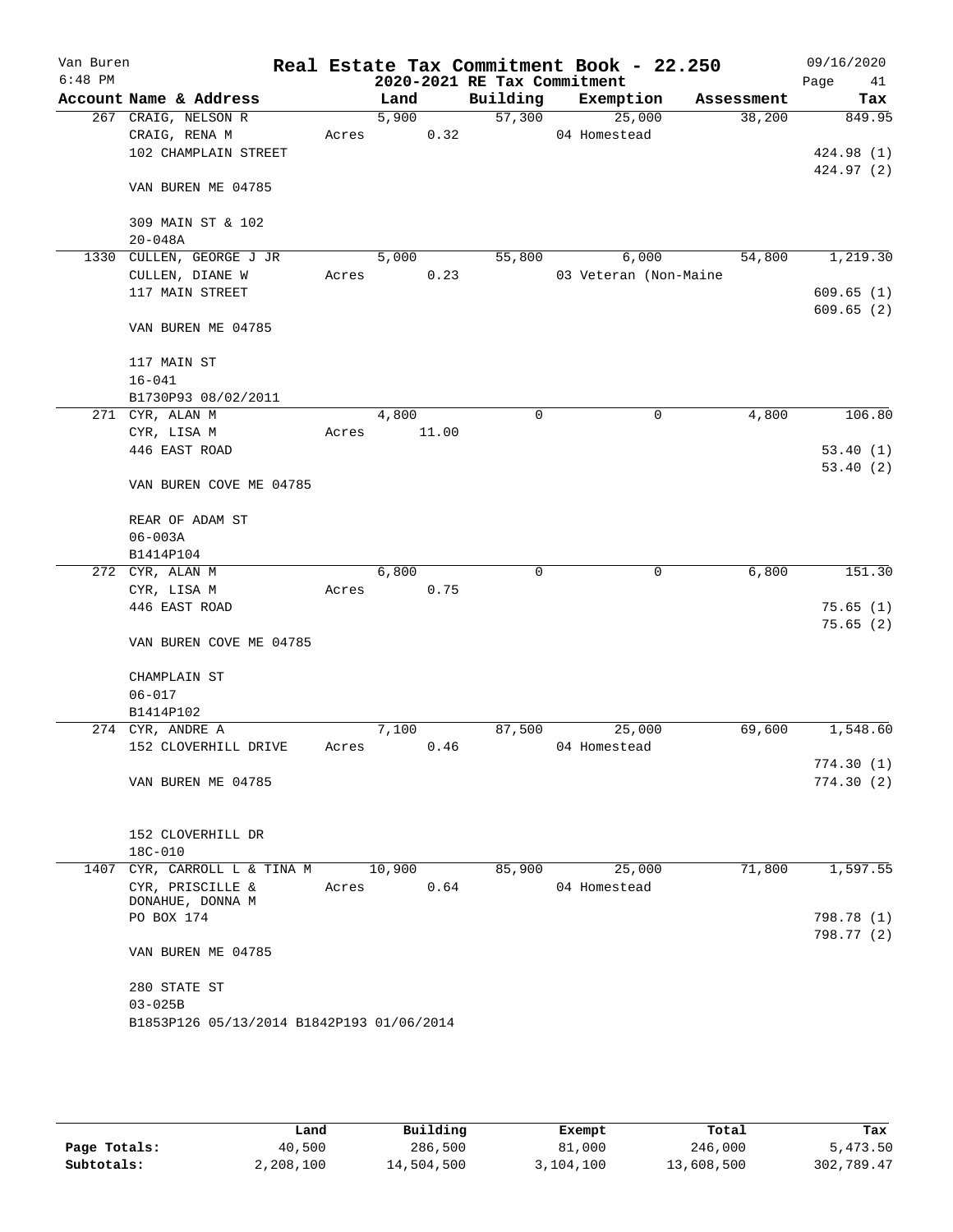| Van Buren<br>$6:48$ PM |                                     |       |       |       | 2020-2021 RE Tax Commitment | Real Estate Tax Commitment Book - 22.250 |            | 09/16/2020<br>Page<br>42 |
|------------------------|-------------------------------------|-------|-------|-------|-----------------------------|------------------------------------------|------------|--------------------------|
|                        | Account Name & Address              |       | Land  |       | Building                    | Exemption                                | Assessment | Tax                      |
|                        | 277 CYR, CHARLES L                  |       | 4,500 |       | 46,300                      | 25,000                                   | 25,800     | 574.05                   |
|                        | CYR, JUDY                           | Acres |       | 0.18  |                             | 04 Homestead                             |            |                          |
|                        | 117 ADAMS STREET                    |       |       |       |                             |                                          |            | 287.03(1)                |
|                        | VAN BUREN ME 04785                  |       |       |       |                             |                                          |            | 287.02(2)                |
|                        | 117 ADAMS ST                        |       |       |       |                             |                                          |            |                          |
|                        | $18 - 028$                          |       |       |       |                             |                                          |            |                          |
|                        | B567P22                             |       |       |       |                             |                                          |            |                          |
|                        | 278 CYR, CHARLES R                  |       | 6,200 |       | 51,200                      | 25,000                                   | 32,400     | 720.90                   |
|                        | 107 MCBRIDE AVENUE                  | Acres |       | 0.35  |                             | 04 Homestead                             |            |                          |
|                        | VAN BUREN ME 04785                  |       |       |       |                             |                                          |            | 360.45(1)<br>360.45(2)   |
|                        |                                     |       |       |       |                             |                                          |            |                          |
|                        | 107 MCBRIDE AVE                     |       |       |       |                             |                                          |            |                          |
|                        | $15 - 049$                          |       |       |       |                             |                                          |            |                          |
|                        | B1371P28                            |       |       |       | 40,800                      |                                          | 20,600     | 458.35                   |
|                        | 279 CYR, DAVID M<br>140 HIGH STREET | Acres | 4,800 | 0.21  |                             | 25,000<br>04 Homestead                   |            |                          |
|                        |                                     |       |       |       |                             |                                          |            | 229.18(1)                |
|                        | VAN BUREN ME 04785                  |       |       |       |                             |                                          |            | 229.17(2)                |
|                        | 140 HIGH ST                         |       |       |       |                             |                                          |            |                          |
|                        | $14 - 109$                          |       |       |       |                             |                                          |            |                          |
|                        | B684P269                            |       |       |       |                             |                                          |            |                          |
|                        | 280 CYR, DOMINIQUE                  |       | 5,300 |       | 0                           | $\mathbf 0$                              | 5,300      | 117.93                   |
|                        | CYR, ALAN                           | Acres |       | 30.00 |                             |                                          |            |                          |
|                        | 446 EAST ROAD                       |       |       |       |                             |                                          |            | 58.97(1)                 |
|                        | VAN BUREN COVE ME 04785             |       |       |       |                             |                                          |            | 58.96(2)                 |
|                        | OFF TRACK BED                       |       |       |       |                             |                                          |            |                          |
|                        | $03 - 003$                          |       |       |       |                             |                                          |            |                          |
|                        | B1188P211                           |       |       |       |                             |                                          |            |                          |
|                        | 599 CYR, DUSTIN                     |       | 4,500 |       | 58,800                      | 0                                        | 63,300     | 1,408.43                 |
|                        | 82 HODGDON RD                       | Acres |       | 0.18  |                             |                                          |            |                          |
|                        |                                     |       |       |       |                             |                                          |            | 704.22(1)                |
|                        | LEVANT ME 04456                     |       |       |       |                             |                                          |            | 704.21(2)                |
|                        | 102 PINE ST                         |       |       |       |                             |                                          |            |                          |
|                        | $14 - 072$                          |       |       |       |                             |                                          |            |                          |
|                        | B1968P336 03/23/2017                |       |       |       |                             |                                          |            |                          |
|                        | 315 CYR, FREDERICK S                |       | 4,900 |       | 49,600                      | 0                                        | 54,500     | 1,212.63                 |
|                        | CYR, RHONDA B                       | Acres |       | 0.22  |                             |                                          |            |                          |
|                        | PO BOX 205                          |       |       |       |                             |                                          |            | 606.32(1)                |
|                        | VAN BUREN ME 04785                  |       |       |       |                             |                                          |            | 606.31(2)                |
|                        |                                     |       |       |       |                             |                                          |            |                          |
|                        | 124 MAPLE AVE                       |       |       |       |                             |                                          |            |                          |
|                        | $16 - 018$                          |       |       |       |                             |                                          |            |                          |
|                        | B2029P1 08/27/2018                  |       |       |       |                             |                                          |            |                          |
|                        |                                     |       |       |       |                             |                                          |            |                          |

|              | Land      | Building   | Exempt    | Total      | Tax          |
|--------------|-----------|------------|-----------|------------|--------------|
| Page Totals: | 30,200    | 246,700    | 75,000    | 201,900    | 4,492.29     |
| Subtotals:   | 2,238,300 | 14,751,200 | 3,179,100 | 13,810,400 | 307, 281, 76 |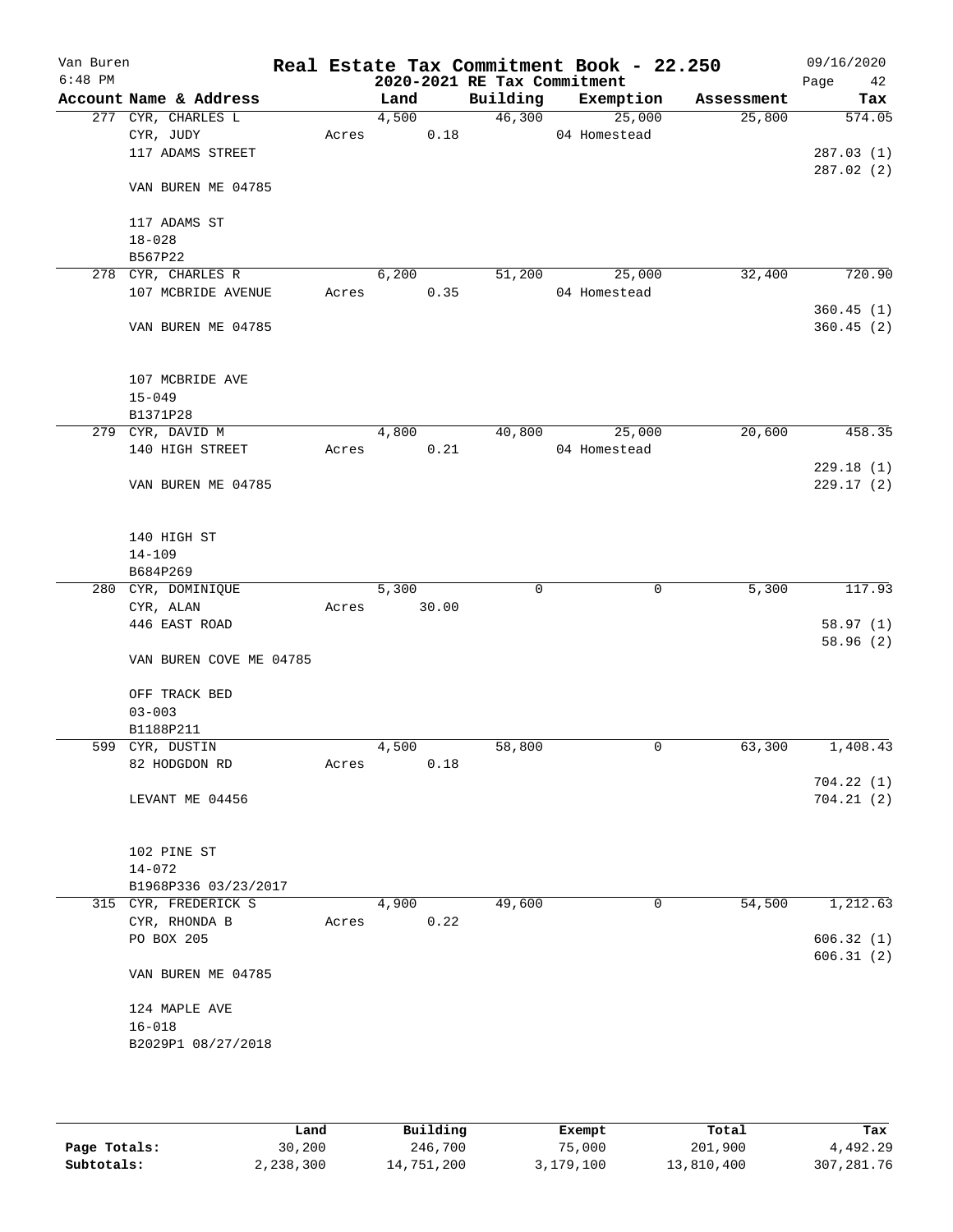| Van Buren<br>$6:48$ PM |                                |       | 2020-2021 RE Tax Commitment |             | Real Estate Tax Commitment Book - 22.250 |            | 09/16/2020<br>Page<br>43 |
|------------------------|--------------------------------|-------|-----------------------------|-------------|------------------------------------------|------------|--------------------------|
|                        | Account Name & Address         |       | Land                        | Building    | Exemption                                | Assessment | Tax                      |
|                        | 305 CYR, GARY K                |       | 13,400                      | 1,800       | $\mathbf 0$                              | 15,200     | 338.20                   |
|                        | 189 CHAMPLAIN STREET           | Acres | 22.00                       |             |                                          |            |                          |
|                        |                                |       |                             |             |                                          |            | 169.10(1)                |
|                        | VAN BUREN ME 04785             |       |                             |             |                                          |            | 169.10(2)                |
|                        |                                |       |                             |             |                                          |            |                          |
|                        | US ROUTE 1                     |       |                             |             |                                          |            |                          |
|                        | $08 - 047A$                    |       |                             |             |                                          |            |                          |
|                        | B1771P327 07/12/2012           |       |                             |             |                                          |            |                          |
|                        | 283 CYR, GARY K                |       | 0                           | 35,600      | 0                                        | 35,600     | 792.10                   |
|                        | 189 CHAMPLAIN STREET           |       |                             |             |                                          |            |                          |
|                        |                                |       |                             |             |                                          |            | 396.05(1)                |
|                        | VAN BUREN ME 04785             |       |                             |             |                                          |            | 396.05 (2)               |
|                        |                                |       |                             |             |                                          |            |                          |
|                        | 925 MAIN STREET                |       |                             |             |                                          |            |                          |
|                        | $08 - 047A - T1$               |       |                             |             |                                          |            |                          |
|                        | B1738P165 10/13/2011           |       |                             |             |                                          |            |                          |
|                        | 284 CYR, GEORGE JR             |       | 44,500                      | $\mathbf 0$ | $\mathsf{O}$                             | 44,500     | 990.13                   |
|                        | CYR, LINDA ANNE                | Acres | 114.00                      |             |                                          |            |                          |
|                        | 738 MAIN STREET                |       |                             |             |                                          |            | 495.07 (1)               |
|                        |                                |       |                             |             |                                          |            | 495.06 (2)               |
|                        | MADAWASKA ME 04756             |       |                             |             |                                          |            |                          |
|                        | CORNER OF US#1 & PARENT        |       |                             |             |                                          |            |                          |
|                        | $09 - 024$                     |       |                             |             |                                          |            |                          |
|                        | B1366P344 08/25/2003           |       |                             |             |                                          |            |                          |
|                        | 285 CYR, GERALD R              |       | 13,700                      | 77,200      | 31,000                                   | 59,900     | 1,332.78                 |
|                        | CYR, KATHLEEN L                | Acres | 4.50                        |             | 04 Homestead                             |            |                          |
|                        | 125 ST MARY BROOK RD           |       |                             |             | 02 Veteran                               |            | 666.39(1)                |
|                        | VAN BUREN ME 04785             |       |                             |             |                                          |            | 666.39(2)                |
|                        |                                |       |                             |             |                                          |            |                          |
|                        | 125 ST MARY'S BROOK RD         |       |                             |             |                                          |            |                          |
|                        | $02 - 047$                     |       |                             |             |                                          |            |                          |
|                        | B373P600                       |       |                             |             |                                          |            |                          |
|                        | 286 CYR, GERARD M (LIFE        |       | 7,500                       | 69,900      | 25,000                                   | 52,400     | 1,165.90                 |
|                        | ESTATE)<br>CYR, JOYCE M        | Acres | 0.51                        |             | 04 Homestead                             |            |                          |
|                        | 108 MARION DRIVE               |       |                             |             |                                          |            | 582.95(1)                |
|                        |                                |       |                             |             |                                          |            | 582.95 (2)               |
|                        | VAN BUREN ME 04785             |       |                             |             |                                          |            |                          |
|                        |                                |       |                             |             |                                          |            |                          |
|                        | 108 MARION DR                  |       |                             |             |                                          |            |                          |
|                        | $18 - 006$                     |       |                             |             |                                          |            |                          |
|                        | B1414P83<br>1331 CYR, GUILDO P |       | 24,800                      | 28,100      | 0                                        | 52,900     | 1,177.02                 |
|                        | CYR, SANDRA M                  | Acres | 40.00                       |             |                                          |            |                          |
|                        | 114 MAIN STREET                |       |                             |             |                                          |            | 588.51(1)                |
|                        |                                |       |                             |             |                                          |            | 588.51(2)                |
|                        | VAN BUREN ME 04785             |       |                             |             |                                          |            |                          |
|                        |                                |       |                             |             |                                          |            |                          |
|                        | SETTLEMENT RD<br>$01 - 027$    |       |                             |             |                                          |            |                          |
|                        | B1723P337 06/20/2011           |       |                             |             |                                          |            |                          |
|                        |                                |       |                             |             |                                          |            |                          |
|                        |                                |       |                             |             |                                          |            |                          |
|                        |                                |       |                             |             |                                          |            |                          |

|              | Land      | Building   | Exempt    | Total      | Tax        |
|--------------|-----------|------------|-----------|------------|------------|
| Page Totals: | 103,900   | 212,600    | 56,000    | 260,500    | 5,796.13   |
| Subtotals:   | 2,342,200 | 14,963,800 | 3,235,100 | 14,070,900 | 313,077.89 |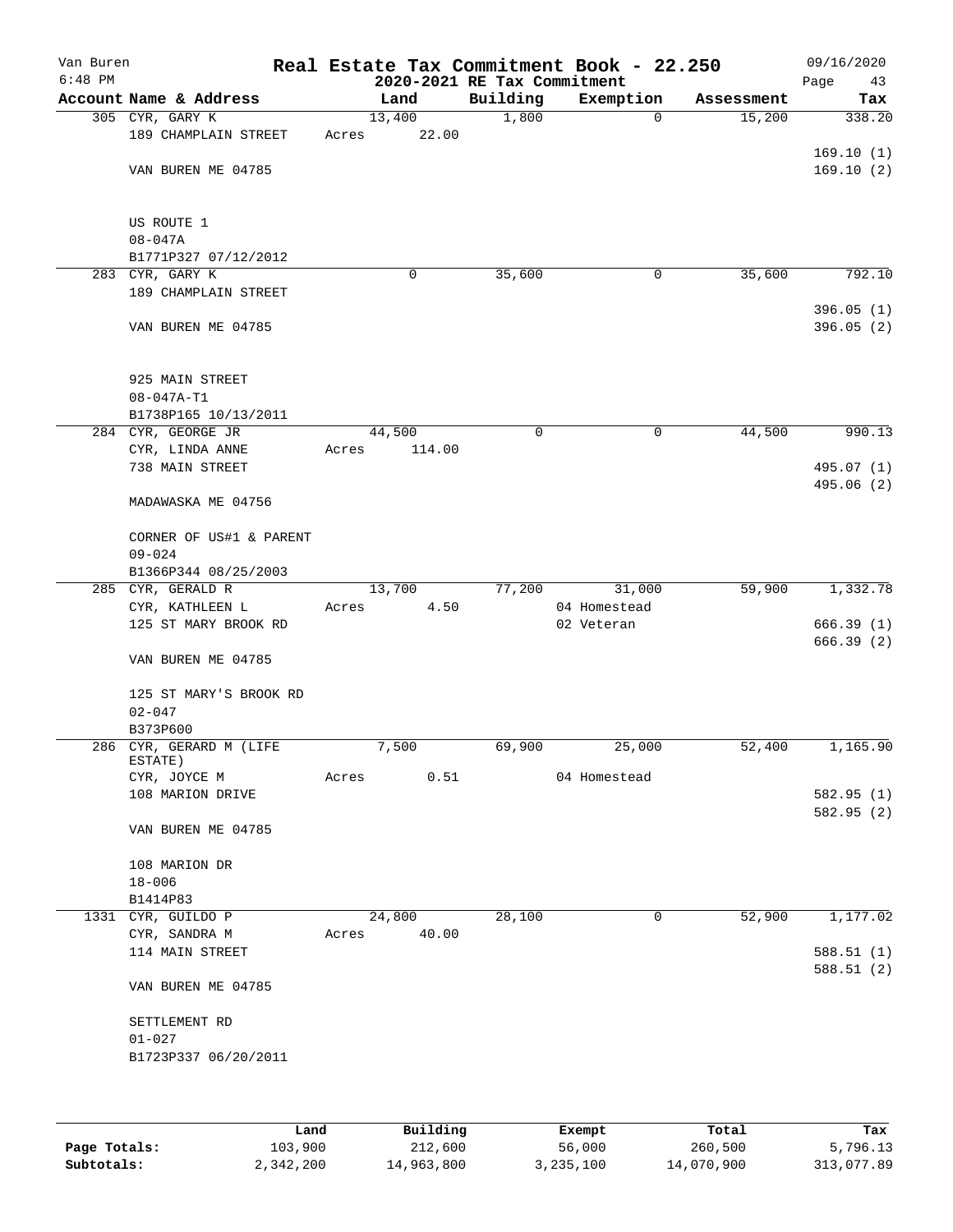| Van Buren<br>$6:48$ PM |                        |       |       |      | 2020-2021 RE Tax Commitment | Real Estate Tax Commitment Book - 22.250 |            | 09/16/2020<br>Page<br>44 |
|------------------------|------------------------|-------|-------|------|-----------------------------|------------------------------------------|------------|--------------------------|
|                        | Account Name & Address |       | Land  |      | Building                    | Exemption                                | Assessment | Tax                      |
|                        | 1122 CYR, GUILDO P     |       | 4,700 |      | 66,800                      | 25,000                                   | 46,500     | 1,034.63                 |
|                        | CYR, SANDRA M          | Acres |       | 0.20 |                             | 04 Homestead                             |            |                          |
|                        | 114 MAIN STREET        |       |       |      |                             |                                          |            | 517.32(1)                |
|                        |                        |       |       |      |                             |                                          |            | 517.31(2)                |
|                        | VAN BUREN ME 04785     |       |       |      |                             |                                          |            |                          |
|                        | 114 MAIN ST            |       |       |      |                             |                                          |            |                          |
|                        | $17 - 085B$            |       |       |      |                             |                                          |            |                          |
|                        | B1849P135 03/26/2014   |       |       |      |                             |                                          |            |                          |
|                        | 288 CYR, JEAN EUDES    |       | 5,800 |      | $\mathbf 0$                 | $\mathbf 0$                              | 5,800      | 129.05                   |
|                        | 103 CLEVELAND AVENUE   | Acres |       | 0.31 |                             |                                          |            |                          |
|                        |                        |       |       |      |                             |                                          |            | 64.53(1)                 |
|                        | VAN BUREN ME 04785     |       |       |      |                             |                                          |            | 64.52 (2)                |
|                        | PATRICIA N/S           |       |       |      |                             |                                          |            |                          |
|                        | $20 - 122$             |       |       |      |                             |                                          |            |                          |
|                        | B1354P265 06/06/2003   |       |       |      |                             |                                          |            |                          |
|                        | 290 CYR, JEAN N        |       | 7,900 |      | 0                           | 0                                        | 7,900      | 175.78                   |
|                        | CYR, DELLA S           | Acres |       | 0.57 |                             |                                          |            |                          |
|                        | 43 CRESTMONT ROAD      |       |       |      |                             |                                          |            | 87.89 (1)                |
|                        |                        |       |       |      |                             |                                          |            | 87.89(2)                 |
|                        | BANGOR ME 04401        |       |       |      |                             |                                          |            |                          |
|                        |                        |       |       |      |                             |                                          |            |                          |
|                        | MAIN ST                |       |       |      |                             |                                          |            |                          |
|                        | $20 - 066$             |       |       |      |                             |                                          |            |                          |
|                        | 291 CYR, JEANNETTE     |       | 9,000 |      | 42,100                      | 25,000                                   | 26,100     | 580.73                   |
|                        | 244 MARQUIS ROAD       | Acres |       | 0.31 |                             | 04 Homestead                             |            |                          |
|                        |                        |       |       |      |                             |                                          |            | 290.37(1)                |
|                        | VAN BUREN ME 04785     |       |       |      |                             |                                          |            | 290.36(2)                |
|                        | 244 MARQUIS RD         |       |       |      |                             |                                          |            |                          |
|                        | $02 - 005A$            |       |       |      |                             |                                          |            |                          |
|                        | 292 CYR, JENNIFER      |       | 6,800 |      | 62,900                      | 25,000                                   | 44,700     | 994.58                   |
|                        | 135 VIOLETTE STREET    | Acres |       | 0.42 |                             | 04 Homestead                             |            |                          |
|                        |                        |       |       |      |                             |                                          |            | 497.29 (1)               |
|                        | VAN BUREN ME 04785     |       |       |      |                             |                                          |            | 497.29 (2)               |
|                        |                        |       |       |      |                             |                                          |            |                          |
|                        | 135 VIOLETTE ST        |       |       |      |                             |                                          |            |                          |
|                        | $16 - 063$             |       |       |      |                             |                                          |            |                          |
|                        | B1327P210              |       |       |      |                             |                                          |            | 255.88                   |
|                        | 294 CYR, JOAN S        |       | 5,100 |      | 37,400                      | 31,000                                   | 11,500     |                          |
|                        | 152 POPLAR STREET      | Acres |       | 0.24 |                             | 02 Veteran                               |            |                          |
|                        | VAN BUREN ME 04785     |       |       |      |                             | 04 Homestead                             |            | 127.94 (1)               |
|                        |                        |       |       |      |                             |                                          |            | 127.94(2)                |
|                        |                        |       |       |      |                             |                                          |            |                          |
|                        | 152 POPLAR ST          |       |       |      |                             |                                          |            |                          |

|              | Land      | Building   | Exempt    | Total        | Tax         |
|--------------|-----------|------------|-----------|--------------|-------------|
| Page Totals: | 39,300    | 209,200    | 106,000   | 142,500      | 3,170.65    |
| Subtotals:   | 2,381,500 | 15,173,000 | 3,341,100 | 14, 213, 400 | 316, 248.54 |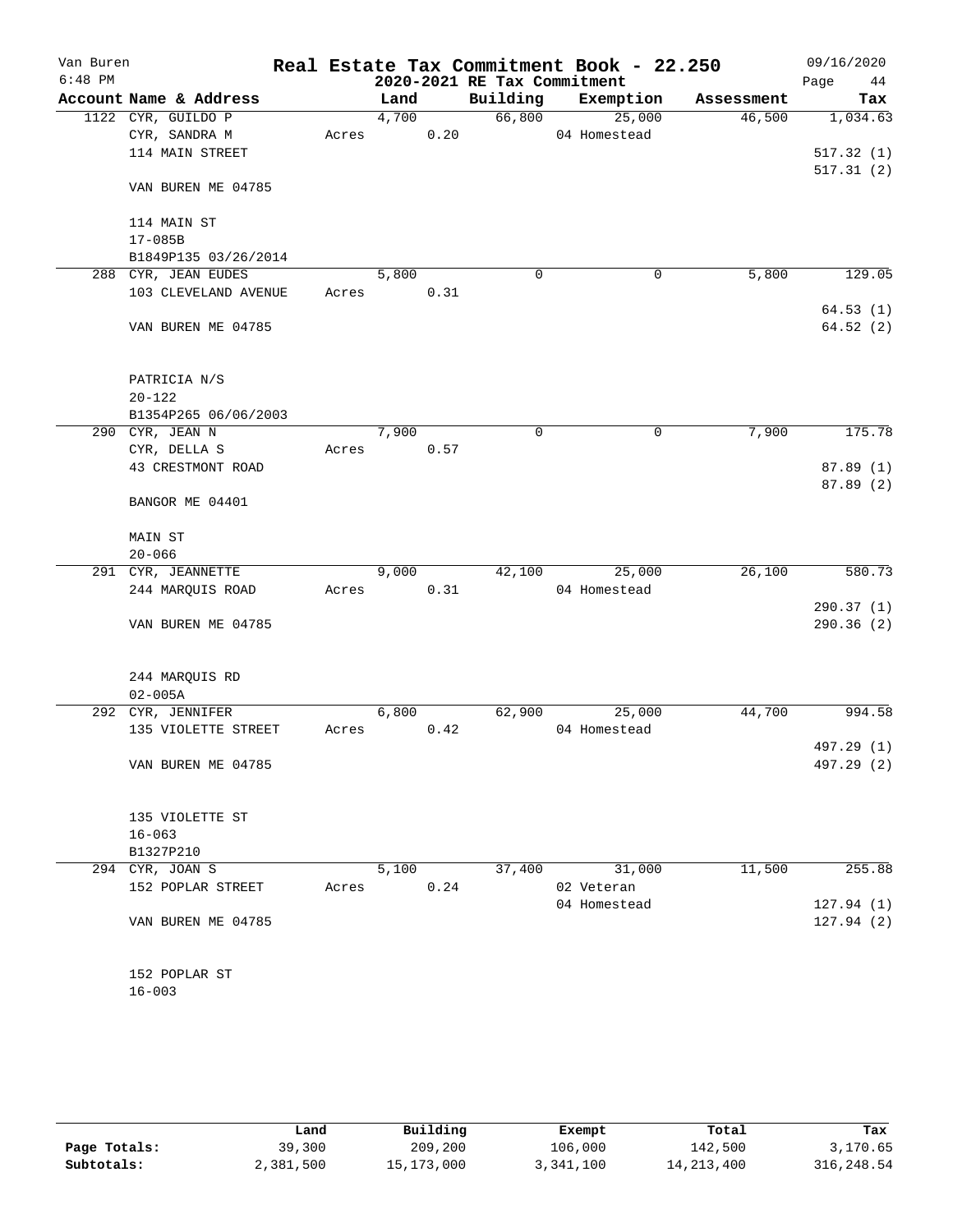| Van Buren<br>$6:48$ PM |                        |       |        |      | 2020-2021 RE Tax Commitment | Real Estate Tax Commitment Book - 22.250 |            | 09/16/2020<br>Page<br>45 |
|------------------------|------------------------|-------|--------|------|-----------------------------|------------------------------------------|------------|--------------------------|
|                        | Account Name & Address |       | Land   |      | Building                    | Exemption                                | Assessment | Tax                      |
|                        | 604 CYR, JOHN E        |       | 5,100  |      | $\mathbf 0$                 | $\mathbf 0$                              | 5,100      | 113.48                   |
|                        | CYR, JEAN EUDES (AKA)  | Acres |        | 0.94 |                             |                                          |            |                          |
|                        | 103 CLEVELAND AVENUE   |       |        |      |                             |                                          |            | 56.74(1)                 |
|                        |                        |       |        |      |                             |                                          |            | 56.74(2)                 |
|                        | VAN BUREN ME 04785     |       |        |      |                             |                                          |            |                          |
|                        |                        |       |        |      |                             |                                          |            |                          |
|                        | N SIDE PATRICIA ST     |       |        |      |                             |                                          |            |                          |
|                        | $20 - 120$             |       |        |      |                             |                                          |            |                          |
|                        | B1732P157 08/18/2011   |       |        |      |                             |                                          |            |                          |
|                        | 297 CYR, JOHN E        |       | 4,300  |      | 58,800                      | 25,000                                   | 38,100     | 847.72                   |
|                        | SOUCY, JULIETTE        | Acres |        | 0.17 |                             | 04 Homestead                             |            |                          |
|                        | 103 CLEVELAND AVENUE   |       |        |      |                             |                                          |            | 423.86(1)                |
|                        |                        |       |        |      |                             |                                          |            | 423.86 (2)               |
|                        | VAN BUREN ME 04785     |       |        |      |                             |                                          |            |                          |
|                        |                        |       |        |      |                             |                                          |            |                          |
|                        | 103 CLEVELAND AVE      |       |        |      |                             |                                          |            |                          |
|                        | $18 - 081$             |       |        |      |                             |                                          |            |                          |
|                        | B819P167               |       |        |      |                             |                                          |            |                          |
|                        | 295 CYR, JOHN J        |       | 6,000  |      | 53,400                      | 25,000                                   | 34,400     | 765.40                   |
|                        | 126 MARION DRIVE       | Acres |        | 0.33 |                             | 04 Homestead                             |            |                          |
|                        |                        |       |        |      |                             |                                          |            | 382.70 (1)               |
|                        | VAN BUREN ME 04785     |       |        |      |                             |                                          |            | 382.70 (2)               |
|                        |                        |       |        |      |                             |                                          |            |                          |
|                        |                        |       |        |      |                             |                                          |            |                          |
|                        | 126 MARION DR          |       |        |      |                             |                                          |            |                          |
|                        |                        |       |        |      |                             |                                          |            |                          |
|                        | 18B-002                |       |        |      |                             |                                          |            |                          |
|                        | B1187P288              |       |        |      |                             |                                          |            |                          |
|                        | 1052 CYR, KURT G       |       | 3,800  |      | 74,000                      | 0                                        | 77,800     | 1,731.05                 |
|                        | 109 LINCOLN STREET     | Acres |        | 0.13 |                             |                                          |            |                          |
|                        |                        |       |        |      |                             |                                          |            | 865.53(1)                |
|                        | VAN BUREN ME 04785     |       |        |      |                             |                                          |            | 865.52(2)                |
|                        |                        |       |        |      |                             |                                          |            |                          |
|                        |                        |       |        |      |                             |                                          |            |                          |
|                        | 109 LINCOLN ST         |       |        |      |                             |                                          |            |                          |
|                        | $14 - 008$             |       |        |      |                             |                                          |            |                          |
|                        | B1917P288 12/11/2015   |       |        |      |                             |                                          |            |                          |
|                        | 296 CYR, LAURA         |       | 4,300  |      | 59,700                      | 25,000                                   | 39,000     | 867.75                   |
|                        | OUELLETTE, DARLENE L   | Acres |        | 0.17 |                             | 04 Homestead                             |            |                          |
|                        | 106 LINCOLN STREET     |       |        |      |                             |                                          |            | 433.88 (1)               |
|                        |                        |       |        |      |                             |                                          |            | 433.87 (2)               |
|                        | VAN BUREN ME 04785     |       |        |      |                             |                                          |            |                          |
|                        |                        |       |        |      |                             |                                          |            |                          |
|                        | 106 LINCOLN ST         |       |        |      |                             |                                          |            |                          |
|                        | $14 - 016$             |       |        |      |                             |                                          |            |                          |
|                        | B2086P26 12/19/2019    |       |        |      |                             |                                          |            |                          |
|                        | 302 CYR, LEO JAMES     |       | 13,000 |      | 57,600                      | 25,000                                   | 45,600     | 1,014.60                 |
|                        | 248 MARQUIS ROAD       | Acres |        | 2.35 |                             | 04 Homestead                             |            |                          |
|                        |                        |       |        |      |                             |                                          |            | 507.30(1)                |
|                        | VAN BUREN ME 04785     |       |        |      |                             |                                          |            | 507.30(2)                |
|                        |                        |       |        |      |                             |                                          |            |                          |
|                        |                        |       |        |      |                             |                                          |            |                          |
|                        | 248 MARQUIS RD         |       |        |      |                             |                                          |            |                          |
|                        | $02 - 005C$            |       |        |      |                             |                                          |            |                          |
|                        | B509P96 B414P561       |       |        |      |                             |                                          |            |                          |
|                        |                        |       |        |      |                             |                                          |            |                          |
|                        |                        |       |        |      |                             |                                          |            |                          |
|                        |                        |       |        |      |                             |                                          |            |                          |

|              | Land      | Building   | Exempt    | Total      | Tax        |
|--------------|-----------|------------|-----------|------------|------------|
| Page Totals: | 36,500    | 303,500    | 100,000   | 240,000    | 5,340.00   |
| Subtotals:   | 2,418,000 | 15,476,500 | 3,441,100 | 14,453,400 | 321,588.54 |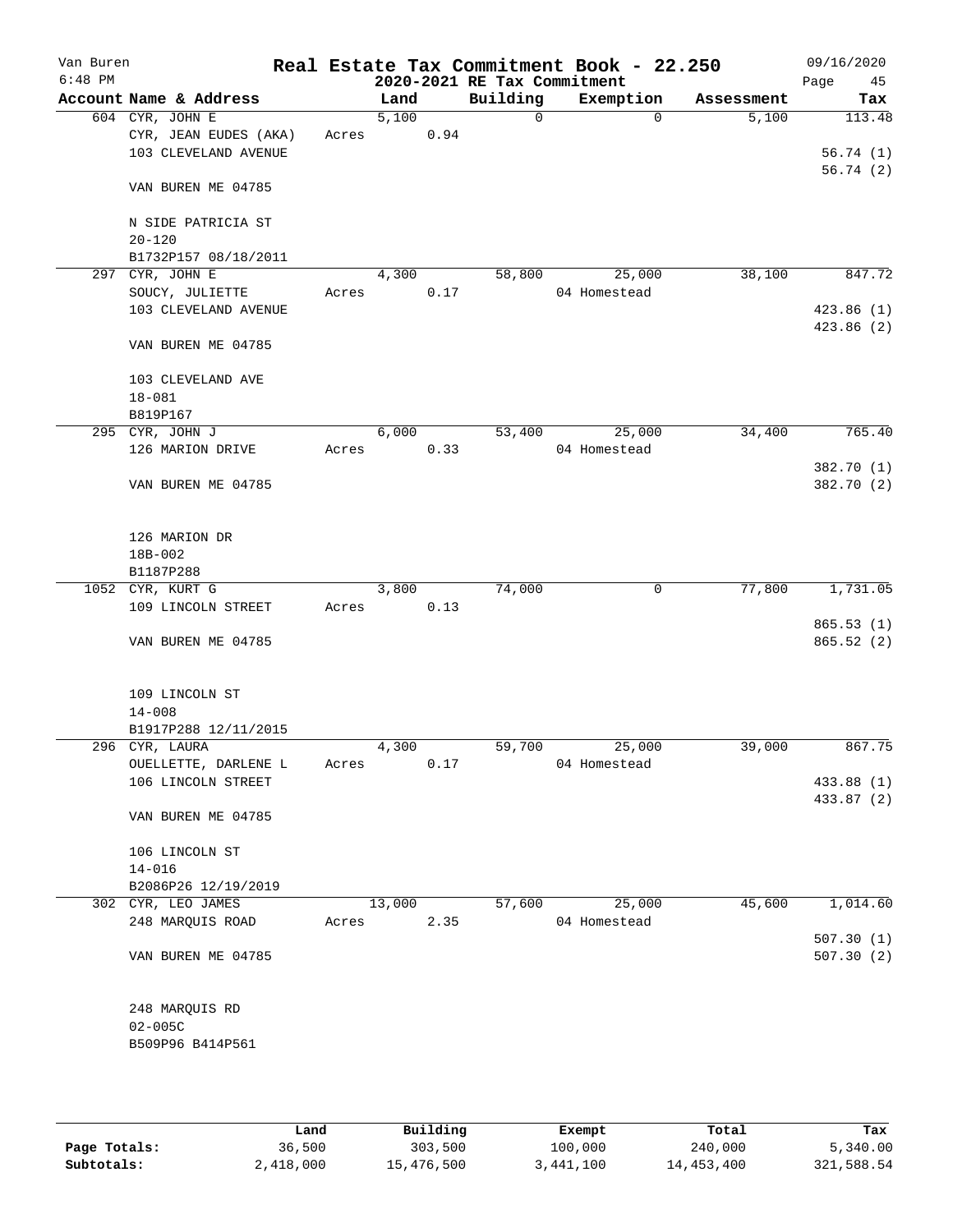| Van Buren<br>$6:48$ PM |                                             |       |                 | 2020-2021 RE Tax Commitment | Real Estate Tax Commitment Book - 22.250 |            | 09/16/2020             |
|------------------------|---------------------------------------------|-------|-----------------|-----------------------------|------------------------------------------|------------|------------------------|
|                        | Account Name & Address                      |       | Land            | Building                    | Exemption                                | Assessment | Page<br>46<br>Tax      |
|                        | 303 CYR, MARK G                             |       | 4,200           | 52,300                      | 25,000                                   | 31,500     | 700.88                 |
|                        | 106 CLEVELAND AVENUE                        | Acres | 0.16            |                             | 04 Homestead                             |            |                        |
|                        |                                             |       |                 |                             |                                          |            | 350.44(1)              |
|                        | VAN BUREN ME 04785                          |       |                 |                             |                                          |            | 350.44(2)              |
|                        |                                             |       |                 |                             |                                          |            |                        |
|                        |                                             |       |                 |                             |                                          |            |                        |
|                        | 106 CLEVELAND AVE                           |       |                 |                             |                                          |            |                        |
|                        | $18 - 085$                                  |       |                 |                             |                                          |            |                        |
|                        | B1007P91                                    |       |                 |                             |                                          |            |                        |
|                        | 726 CYR, MATTHEW<br>208 N FRONT ST          |       | 29,600<br>91.50 | 0                           | 0                                        | 29,600     | 658.60                 |
|                        |                                             | Acres |                 |                             |                                          |            | 329.30(1)              |
|                        | HERTFORD NC 27944                           |       |                 |                             |                                          |            | 329.30 (2)             |
|                        |                                             |       |                 |                             |                                          |            |                        |
|                        |                                             |       |                 |                             |                                          |            |                        |
|                        | OFF MARQUIS RD                              |       |                 |                             |                                          |            |                        |
|                        | $02 - 011$                                  |       |                 |                             |                                          |            |                        |
|                        | B2010P301 03/26/2018                        |       |                 |                             |                                          |            |                        |
|                        | 1588 CYR, MATTHEW                           |       | 6,000           | $\mathbf 0$                 | $\mathsf{O}$                             | 6,000      | 133.50                 |
|                        | 208 N FRONT ST                              | Acres | 1.00            |                             |                                          |            | 66.75(1)               |
|                        | HERTFORD NC 27944                           |       |                 |                             |                                          |            | 66.75(2)               |
|                        |                                             |       |                 |                             |                                          |            |                        |
|                        |                                             |       |                 |                             |                                          |            |                        |
|                        | OFF MASSE ROAD                              |       |                 |                             |                                          |            |                        |
|                        | $02 - 010A$                                 |       |                 |                             |                                          |            |                        |
|                        | B2010P301 03/29/2018                        |       |                 |                             |                                          |            |                        |
|                        | 306 CYR, MICHAEL P                          |       | 11,200          | 2,600                       | 0                                        | 13,800     | 307.05                 |
|                        | CYR, LORI ANN                               | Acres | 32.00           |                             |                                          |            |                        |
|                        | 587 WISCASSET RD                            |       |                 |                             |                                          |            | 153.53(1)<br>153.52(2) |
|                        | PITTSTON ME 04345                           |       |                 |                             |                                          |            |                        |
|                        |                                             |       |                 |                             |                                          |            |                        |
|                        | MARQUIS RD                                  |       |                 |                             |                                          |            |                        |
|                        | $02 - 004$                                  |       |                 |                             |                                          |            |                        |
|                        | B1352P119                                   |       |                 |                             |                                          |            |                        |
|                        | 312 CYR, ROLAND G                           |       | 7,000           | 60,300                      | 25,000                                   | 42,300     | 941.18                 |
|                        | CYR, NANCY M<br>146 ST BRUNO STREET         | Acres | 0.44            |                             | 04 Homestead                             |            | 470.59(1)              |
|                        |                                             |       |                 |                             |                                          |            | 470.59 (2)             |
|                        | VAN BUREN ME 04785                          |       |                 |                             |                                          |            |                        |
|                        |                                             |       |                 |                             |                                          |            |                        |
|                        | 146 ST BRUNO ST                             |       |                 |                             |                                          |            |                        |
|                        | $17 - 015$                                  |       |                 |                             |                                          |            |                        |
|                        | 313 CYR, RONALD J                           |       | 5,300           | 96,000                      | 0                                        | 101,300    | 2,253.92               |
|                        | 787 MAIN STREET                             | Acres | 0.25            |                             |                                          |            |                        |
|                        | C/O LORRAINE FONGEMIE<br>VAN BUREN ME 04785 |       |                 |                             |                                          |            | 1, 126.96(1)           |
|                        |                                             |       |                 |                             |                                          |            | 1, 126.96(2)           |
|                        |                                             |       |                 |                             |                                          |            |                        |
|                        | 116 ST FRANCIS ST                           |       |                 |                             |                                          |            |                        |
|                        | $14 - 002$                                  |       |                 |                             |                                          |            |                        |
|                        | B986P317 05/08/1995                         |       |                 |                             |                                          |            |                        |
|                        |                                             |       |                 |                             |                                          |            |                        |

|              | Land      | Building   | Exempt    | Total      | Tax        |
|--------------|-----------|------------|-----------|------------|------------|
| Page Totals: | 63,300    | 211,200    | 50,000    | 224,500    | 4,995.13   |
| Subtotals:   | 2,481,300 | 15,687,700 | 3,491,100 | 14,677,900 | 326,583.67 |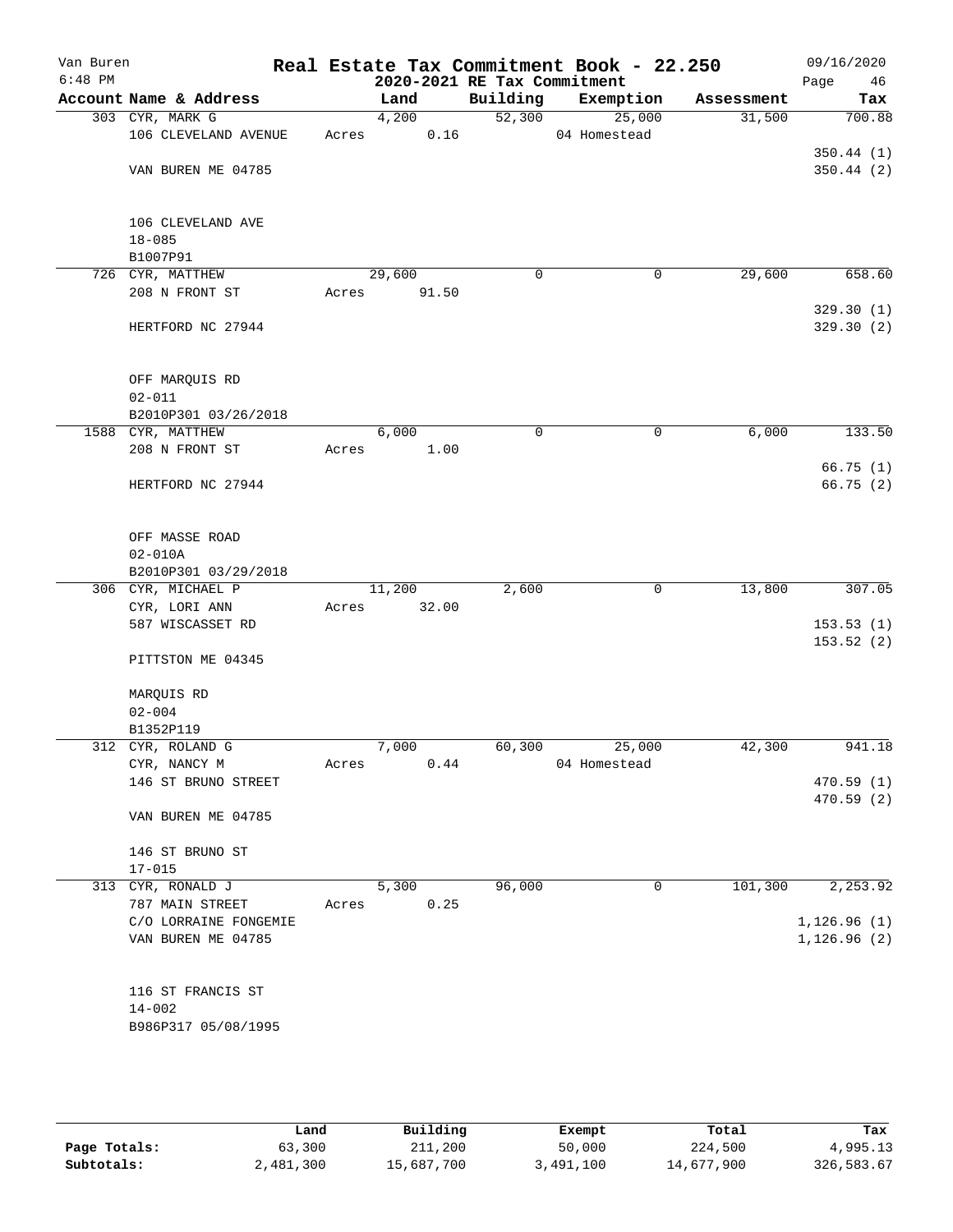| Van Buren<br>$6:48$ PM |                               |       |        |      | 2020-2021 RE Tax Commitment | Real Estate Tax Commitment Book - 22.250 |            | 09/16/2020<br>Page<br>47 |
|------------------------|-------------------------------|-------|--------|------|-----------------------------|------------------------------------------|------------|--------------------------|
|                        | Account Name & Address        |       | Land   |      | Building                    | Exemption                                | Assessment | Tax                      |
|                        | 637 CYR, STEPHEN R            |       | 7,300  |      | 84,200                      | 31,000                                   | 60,500     | 1,346.13                 |
|                        | CYR, REBECCA D                | Acres |        | 0.48 |                             | 04 Homestead                             |            |                          |
|                        | 121 TOWER DRIVE               |       |        |      |                             | 02 Veteran                               |            | 673.07(1)                |
|                        |                               |       |        |      |                             |                                          |            | 673.06(2)                |
|                        | VAN BUREN ME 04785            |       |        |      |                             |                                          |            |                          |
|                        | 121 TOWER DR                  |       |        |      |                             |                                          |            |                          |
|                        | $12A - 035$                   |       |        |      |                             |                                          |            |                          |
|                        | B1737P275 10/05/2011          |       |        |      |                             |                                          |            |                          |
|                        | 317 CYR, SUSAN T J            |       | 10,300 |      | 48,000                      | 0                                        | 58,300     | 1,297.18                 |
|                        | CYR, MICHAEL & DANIEL R Acres |       |        | 0.97 |                             |                                          |            |                          |
|                        | 4 HEIDI STREET                |       |        |      |                             |                                          |            | 648.59(1)                |
|                        | SPRINGVALE ME 04083           |       |        |      |                             |                                          |            | 648.59(2)                |
|                        | 168 STATE ST                  |       |        |      |                             |                                          |            |                          |
|                        | 12A-021                       |       |        |      |                             |                                          |            |                          |
|                        | B1056P54 01/06/1997           |       |        |      |                             |                                          |            |                          |
|                        | 322 DAIGLE, JOHN              |       | 7,800  |      | 59,800                      | 25,000                                   | 42,600     | 947.85                   |
|                        | DAIGLE, DORIS A               | Acres |        | 0.39 |                             | 04 Homestead                             |            |                          |
|                        | 208 STATE STREET              |       |        |      |                             |                                          |            | 473.93 (1)               |
|                        | VAN BUREN ME 04785            |       |        |      |                             |                                          |            | 473.92 (2)               |
|                        |                               |       |        |      |                             |                                          |            |                          |
|                        | 555 MAIN ST                   |       |        |      |                             |                                          |            |                          |
|                        | $23 - 028$                    |       |        |      |                             |                                          |            |                          |
|                        | B434P289                      |       |        |      |                             |                                          |            |                          |
|                        | 323 DAIGLE, MICHEL            |       | 5,300  |      | $\mathbf 0$                 | $\mathbf 0$                              | 5,300      | 117.93                   |
|                        | DAIGLE, LINDA                 | Acres |        | 0.25 |                             |                                          |            |                          |
|                        | PO BOX 140                    |       |        |      |                             |                                          |            | 58.97(1)                 |
|                        | VAN BUREN ME 04785            |       |        |      |                             |                                          |            | 58.96(2)                 |
|                        | <b>JACKSON ST</b>             |       |        |      |                             |                                          |            |                          |
|                        | $18 - 076$                    |       |        |      |                             |                                          |            |                          |
|                        | B1037P243                     |       |        |      |                             |                                          |            |                          |
|                        | 324 DAIGLE, MICHEL D          |       | 5,200  |      | $\mathbf 0$                 | $\mathbf 0$                              | 5,200      | 115.70                   |
|                        | DAIGLE, LINDA F               | Acres |        | 0.26 |                             |                                          |            |                          |
|                        | PO BOX 140                    |       |        |      |                             |                                          |            | 57.85(1)                 |
|                        | VAN BUREN ME 04785            |       |        |      |                             |                                          |            | 57.85(2)                 |
|                        |                               |       |        |      |                             |                                          |            |                          |
|                        | MAIN ST                       |       |        |      |                             |                                          |            |                          |
|                        | $18 - 073$                    |       |        |      |                             |                                          |            |                          |
|                        | B875P313                      |       |        |      |                             |                                          |            |                          |
|                        | 325 DAIGLE, MICHEL D          |       | 21,000 |      | 74,200                      | 0                                        | 95,200     | 2,118.20                 |
|                        | DAIGLE, LINDA F               | Acres |        | 1.66 |                             |                                          |            |                          |
|                        | PO BOX 140                    |       |        |      |                             |                                          |            | 1,059.10(1)              |
|                        | VAN BUREN ME 04785            |       |        |      |                             |                                          |            | 1,059.10(2)              |
|                        | 232 MAIN ST                   |       |        |      |                             |                                          |            |                          |
|                        | 18-071B                       |       |        |      |                             |                                          |            |                          |
|                        | B613P118                      |       |        |      |                             |                                          |            |                          |
|                        |                               |       |        |      |                             |                                          |            |                          |
|                        |                               |       |        |      |                             |                                          |            |                          |
|                        |                               |       |        |      |                             |                                          |            |                          |

|              | Land      | Building   | Exempt    | Total      | Tax        |
|--------------|-----------|------------|-----------|------------|------------|
| Page Totals: | 56,900    | 266,200    | 56,000    | 267,100    | 5,942.99   |
| Subtotals:   | 2,538,200 | 15,953,900 | 3,547,100 | 14,945,000 | 332,526.66 |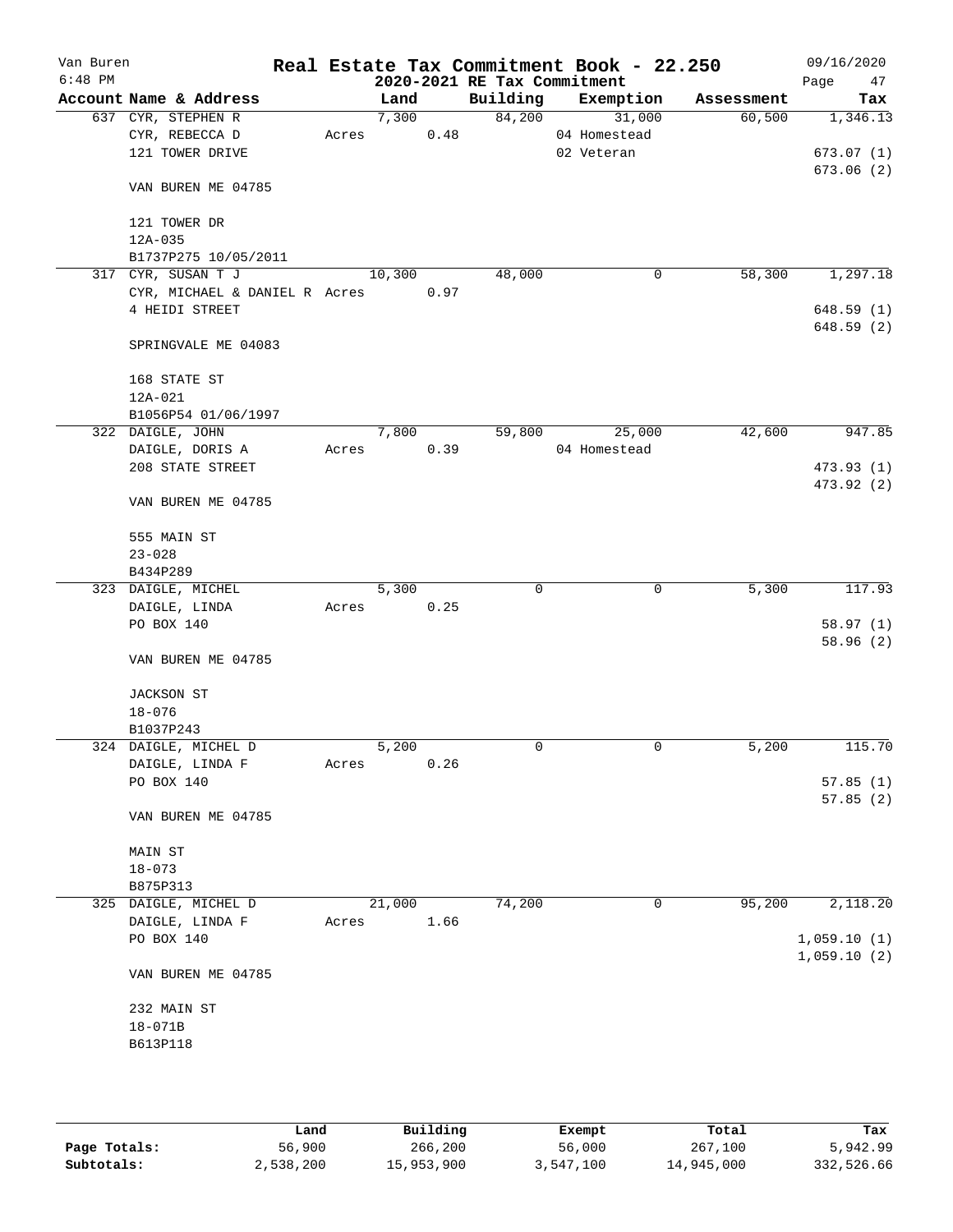| Van Buren    |                                           |       |                             |          | Real Estate Tax Commitment Book - 22.250 |            | 09/16/2020 |
|--------------|-------------------------------------------|-------|-----------------------------|----------|------------------------------------------|------------|------------|
| $6:48$ PM    |                                           |       | 2020-2021 RE Tax Commitment |          |                                          |            | Page<br>48 |
|              | Account Name & Address                    |       | Land                        | Building | Exemption                                | Assessment | Tax        |
|              | 1066 DAMBOISE, TAMMY L                    |       | 5,000                       | 88,700   | 25,000                                   | 68,700     | 1,528.57   |
|              | 101 TYLER STREET                          | Acres | 0.23                        |          | 04 Homestead                             |            |            |
|              |                                           |       |                             |          |                                          |            | 764.29(1)  |
|              | VAN BUREN ME 04785                        |       |                             |          |                                          |            | 764.28(2)  |
|              |                                           |       |                             |          |                                          |            |            |
|              | 101 TYLER ST                              |       |                             |          |                                          |            |            |
|              | $18 - 099$                                |       |                             |          |                                          |            |            |
|              | B1900P290 07/28/2015                      |       |                             |          |                                          |            |            |
|              | 366 DBA: FREEDOM SELF                     |       | 8,000                       | 13,700   | 0                                        | 21,700     | 482.83     |
|              | STORAGE                                   |       |                             |          |                                          |            |            |
|              | SAUCIER, EDMUND J. III<br>& SANDY L.      | Acres | 1.00                        |          |                                          |            |            |
|              | 130 ROOSEVELT AVENUE                      |       |                             |          |                                          |            | 241.42 (1) |
|              | APT 201                                   |       |                             |          |                                          |            |            |
|              |                                           |       |                             |          |                                          |            | 241.41 (2) |
|              | VAN BUREN ME 04785                        |       |                             |          |                                          |            |            |
|              | 838 MAIN ST                               |       |                             |          |                                          |            |            |
|              | $08 - 035B$                               |       |                             |          |                                          |            |            |
|              | B1921P216 01/27/2016                      |       |                             |          |                                          |            |            |
|              | 331 DE ANGELIS, MICHELE                   |       | 37,700                      | 0        | 0                                        | 37,700     | 838.83     |
|              | DE ANGELIS, JACQUELINE                    | Acres | 105.00                      |          |                                          |            |            |
|              | 226 MAIN STREET                           |       |                             |          |                                          |            | 419.42(1)  |
|              |                                           |       |                             |          |                                          |            | 419.41 (2) |
|              | EAST SETAUKET NY 11733                    |       |                             |          |                                          |            |            |
|              | PARENT ROAD                               |       |                             |          |                                          |            |            |
|              | $07 - 019$                                |       |                             |          |                                          |            |            |
|              | 178 DE BARROS, EMANUEL                    |       | 4,500                       | 64,300   | 0                                        | 68,800     | 1,530.80   |
|              | IDEAL                                     |       |                             |          |                                          |            |            |
|              | 114 MCKINLEY STREET                       | Acres | 0.18                        |          |                                          |            |            |
|              |                                           |       |                             |          |                                          |            | 765.40(1)  |
|              | VAN BUREN ME 04785                        |       |                             |          |                                          |            | 765.40(2)  |
|              |                                           |       |                             |          |                                          |            |            |
|              |                                           |       |                             |          |                                          |            |            |
|              | 558 MAIN ST                               |       |                             |          |                                          |            |            |
|              | $24 - 019$                                |       |                             |          |                                          |            |            |
|              | B2037P326 10/30/2018                      |       |                             |          |                                          |            |            |
|              | 276 DE LA GARZA, LEVI V                   |       | 7,300                       | 81,200   | 0                                        | 88,500     | 1,969.13   |
|              | DE LA GARZA, KELLY                        | Acres | 0.48                        |          |                                          |            |            |
|              | 187 MAIN STREET                           |       |                             |          |                                          |            | 984.57 (1) |
|              |                                           |       |                             |          |                                          |            | 984.56 (2) |
|              | VAN BUREN ME 04785                        |       |                             |          |                                          |            |            |
|              | 187 MAIN ST                               |       |                             |          |                                          |            |            |
|              | $17 - 007B$                               |       |                             |          |                                          |            |            |
|              | B1995P172 11/01/2017 B1995P169 11/01/2017 |       |                             |          |                                          |            |            |
|              | 333 DE WACHTER, LISA M                    |       | 5,500                       | 52,000   | 25,000                                   | 32,500     | 723.13     |
|              | DE WACHTER, RONNY J A                     | Acres | 0.27                        |          | 04 Homestead                             |            |            |
|              | 269 MAIN STREET                           |       |                             |          |                                          |            | 361.57(1)  |
|              |                                           |       |                             |          |                                          |            | 361.56(2)  |
|              | VAN BUREN ME 04785                        |       |                             |          |                                          |            |            |
|              | 269 MAIN ST                               |       |                             |          |                                          |            |            |
|              | $18 - 046$                                |       |                             |          |                                          |            |            |
|              | B1523P255 11/15/2006                      |       |                             |          |                                          |            |            |
|              |                                           |       |                             |          |                                          |            |            |
|              |                                           | Land  | Building                    |          | Exempt                                   | Total      | Tax        |
| Page Totals: | 68,000                                    |       | 299,900                     |          | 50,000                                   | 317,900    | 7,073.29   |

**Subtotals:** 2,606,200 16,253,800 3,597,100 15,262,900 339,599.95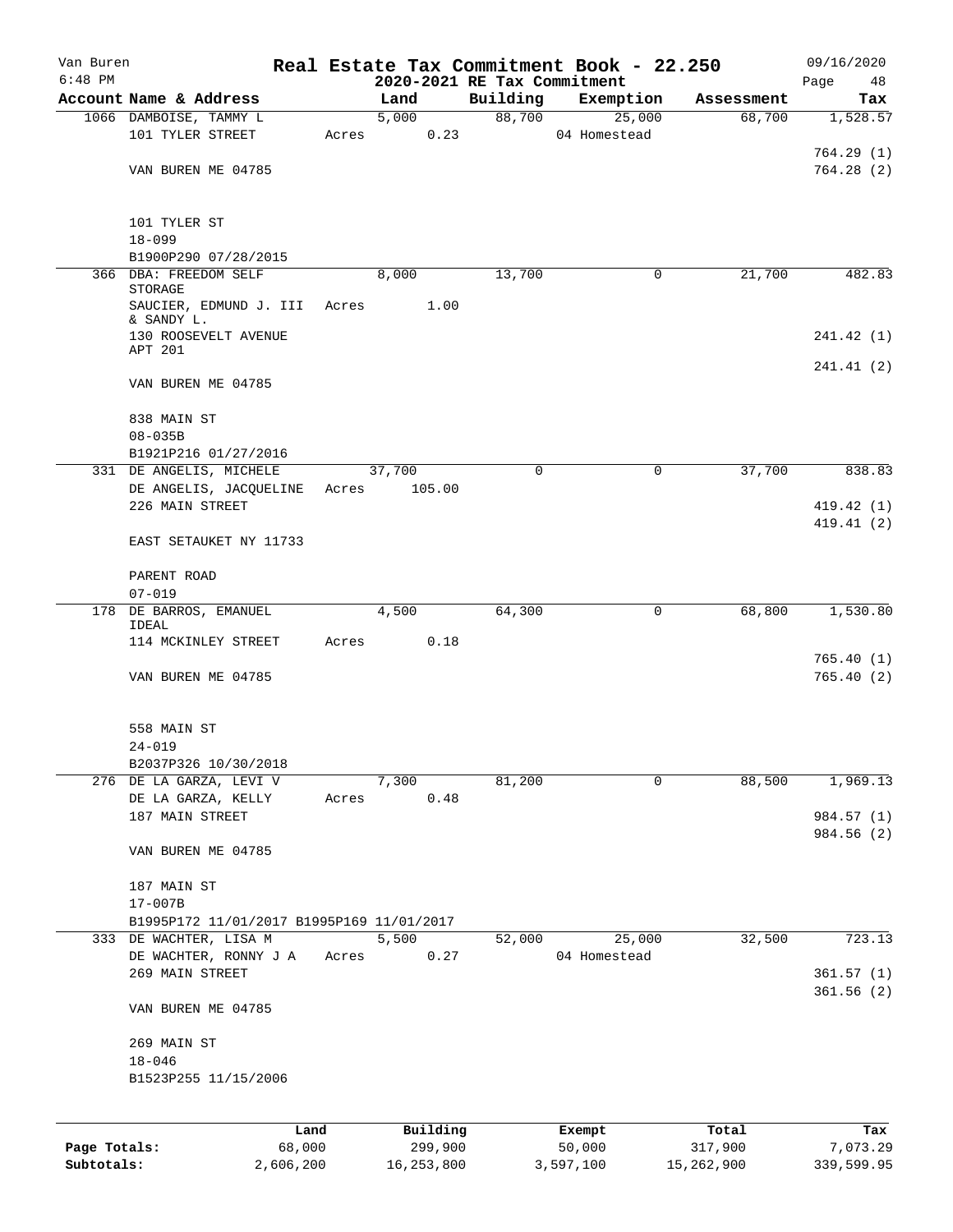| Van Buren<br>$6:48$ PM |                                      |       |        |       | 2020-2021 RE Tax Commitment | Real Estate Tax Commitment Book - 22.250 |            | 09/16/2020<br>Page<br>49 |
|------------------------|--------------------------------------|-------|--------|-------|-----------------------------|------------------------------------------|------------|--------------------------|
|                        | Account Name & Address               |       | Land   |       | Building                    | Exemption                                | Assessment | Tax                      |
|                        | 334 DEAD RIVER COMPANY               |       | 12,000 |       | 39,000                      | 0                                        | 51,000     | 1,134.75                 |
|                        | ATTN: JENNIFER ROSS                  | Acres |        | 0.60  |                             |                                          |            |                          |
|                        | 82 RUNNING HILL RD, STE              |       |        |       |                             |                                          |            | 567.38(1)                |
|                        | 400                                  |       |        |       |                             |                                          |            |                          |
|                        | SOUTH PORTLAND ME 04106              |       |        |       |                             |                                          |            | 567.37(2)                |
|                        | 59 MAIN ST                           |       |        |       |                             |                                          |            |                          |
|                        | $15 - 014$                           |       |        |       |                             |                                          |            |                          |
|                        | B325P67                              |       |        |       |                             |                                          |            |                          |
|                        | 173 DEBARROS, EMANUEL IDEAL          |       | 5,500  |       | $\Omega$                    | $\mathbf 0$                              | 5,500      | 122.38                   |
|                        | 114 MCKINLEY STREET                  |       | Acres  | 0.27  |                             |                                          |            |                          |
|                        |                                      |       |        |       |                             |                                          |            | 61.19(1)                 |
|                        | VAN BUREN ME 04785                   |       |        |       |                             |                                          |            | 61.19(2)                 |
|                        | 560 MAIN ST                          |       |        |       |                             |                                          |            |                          |
|                        | $24 - 018$                           |       |        |       |                             |                                          |            |                          |
|                        | B2037P326 10/30/2018                 |       |        |       |                             |                                          |            |                          |
|                        | 713 DEBARROS, EMANUEL IDEAL          |       | 3,500  |       | $\mathbf 0$                 | 0                                        | 3,500      | 77.88                    |
|                        | 114 MCKINLEY STREET                  | Acres |        | 0.11  |                             |                                          |            |                          |
|                        |                                      |       |        |       |                             |                                          |            | 38.94(1)                 |
|                        | VAN BUREN ME 04785                   |       |        |       |                             |                                          |            | 38.94(2)                 |
|                        | MCKINLEY ST                          |       |        |       |                             |                                          |            |                          |
|                        | 14-139B                              |       |        |       |                             |                                          |            |                          |
|                        | B2030P199 09/07/2018                 |       |        |       |                             |                                          |            |                          |
|                        | 714 DEBARROS, EMANUEL IDEAL          |       | 3,300  |       | 85,000                      | 0                                        | 88,300     | 1,964.68                 |
|                        | 114 MCKINLEY STREET                  | Acres |        | 0.10  |                             |                                          |            |                          |
|                        | VAN BUREN ME 04785                   |       |        |       |                             |                                          |            | 982.34 (1)<br>982.34 (2) |
|                        |                                      |       |        |       |                             |                                          |            |                          |
|                        | 114 MCKINLEY ST                      |       |        |       |                             |                                          |            |                          |
|                        | 14-139A                              |       |        |       |                             |                                          |            |                          |
|                        | B2030P199 09/07/2018                 |       |        |       |                             |                                          |            |                          |
|                        | 338 DERNLAN, GARY D                  |       | 21,200 |       | 0                           | 0                                        | 21,200     | 471.70                   |
|                        | 14575 PADDOCK DRIVE                  | Acres |        | 63.00 |                             |                                          |            | 235.85(1)                |
|                        | WELLINGTON FL 33414                  |       |        |       |                             |                                          |            | 235.85(2)                |
|                        |                                      |       |        |       |                             |                                          |            |                          |
|                        | PARENT RD                            |       |        |       |                             |                                          |            |                          |
|                        | $09 - 027$                           |       |        |       |                             |                                          |            |                          |
|                        | B1384P289<br>344 DESCHAINE, RODNEY M |       | 14,100 |       | 144,000                     | 25,000                                   | 133,100    | 2,961.48                 |
|                        | DESCHAINE, JOYANNA                   | Acres |        | 5.60  |                             | 04 Homestead                             |            |                          |
|                        | 237 CASTONGUAY ROAD                  |       |        |       |                             |                                          |            | 1,480.74(1)              |
|                        |                                      |       |        |       |                             |                                          |            | 1,480.74(2)              |
|                        | VAN BUREN ME 04785                   |       |        |       |                             |                                          |            |                          |
|                        | 237 CASTONGUAY RD                    |       |        |       |                             |                                          |            |                          |
|                        | $02 - 030B$                          |       |        |       |                             |                                          |            |                          |
|                        | B1467P338                            |       |        |       |                             |                                          |            |                          |
|                        |                                      |       |        |       |                             |                                          |            |                          |
|                        |                                      |       |        |       |                             |                                          |            |                          |
|                        |                                      |       |        |       |                             |                                          |            |                          |

|              | Land      | Building   | Exempt    | Total      | Tax         |
|--------------|-----------|------------|-----------|------------|-------------|
| Page Totals: | 59,600    | 268,000    | 25,000    | 302,600    | 6,732.87    |
| Subtotals:   | 2,665,800 | 16,521,800 | 3,622,100 | 15,565,500 | 346, 332.82 |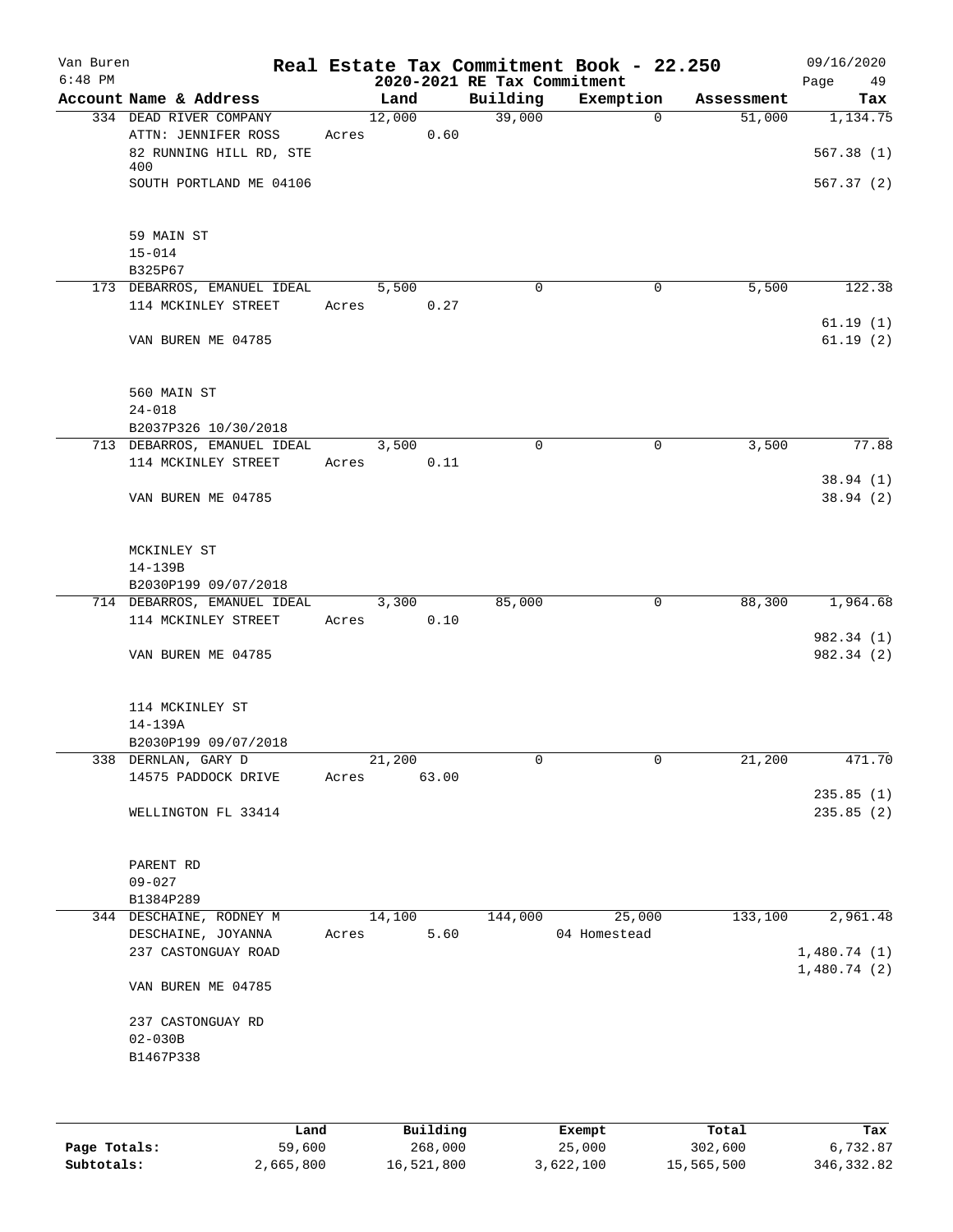| Van Buren<br>$6:48$ PM |                                         |                 | Real Estate Tax Commitment Book - 22.250<br>2020-2021 RE Tax Commitment |                |            | 09/16/2020<br>Page<br>50 |
|------------------------|-----------------------------------------|-----------------|-------------------------------------------------------------------------|----------------|------------|--------------------------|
|                        | Account Name & Address                  | Land            | Building                                                                | Exemption      | Assessment | Tax                      |
|                        | 340 DESCHAINES, BEVERLY L               | 3,200           | $\mathsf{O}$                                                            | $\overline{0}$ | 3,200      | 71.20                    |
|                        | PO BOX 171                              | Acres           | 10.00                                                                   |                |            |                          |
|                        |                                         |                 |                                                                         |                |            | 35.60(1)                 |
|                        | VAN BUREN ME 04785                      |                 |                                                                         |                |            | 35.60(2)                 |
|                        |                                         |                 |                                                                         |                |            |                          |
|                        |                                         |                 |                                                                         |                |            |                          |
|                        | SETTLEMENT RD                           |                 |                                                                         |                |            |                          |
|                        | $01 - 008C$                             |                 |                                                                         |                |            |                          |
|                        | B958P210 07/27/1994                     |                 |                                                                         |                |            |                          |
|                        | 341 DESCHAINES, BEVERLY L               | 3,100           | 0                                                                       | 0              | 3,100      | 68.97                    |
|                        | PO BOX 171                              |                 |                                                                         |                |            |                          |
|                        |                                         |                 |                                                                         |                |            | 34.49(1)                 |
|                        | VAN BUREN ME 04785                      |                 |                                                                         |                |            | 34.48(2)                 |
|                        |                                         |                 |                                                                         |                |            |                          |
|                        | MAIN ST                                 |                 |                                                                         |                |            |                          |
|                        | $21 - 012$                              |                 |                                                                         |                |            |                          |
|                        | B958P210                                |                 |                                                                         |                |            |                          |
|                        | 342 DESCHAINES, BEVERLY L               | 21,200          | 0                                                                       | 0              | 21,200     | 471.70                   |
|                        | PO BOX 171                              | Acres           | 41.80                                                                   |                |            |                          |
|                        |                                         |                 |                                                                         |                |            | 235.85(1)                |
|                        | VAN BUREN ME 04785                      |                 |                                                                         |                |            | 235.85 (2)               |
|                        |                                         |                 |                                                                         |                |            |                          |
|                        |                                         |                 |                                                                         |                |            |                          |
|                        | ALEXANDER RD                            |                 |                                                                         |                |            |                          |
|                        | $06 - 023$                              |                 |                                                                         |                |            |                          |
|                        | B958P210                                |                 | $\mathbf 0$                                                             | 0              | 16,600     | 369.35                   |
|                        | 343 DESCHAINES, BEVERLY L<br>PO BOX 171 | 16,600<br>Acres | 31.00                                                                   |                |            |                          |
|                        |                                         |                 |                                                                         |                |            | 184.68(1)                |
|                        | VAN BUREN ME 04785                      |                 |                                                                         |                |            | 184.67(2)                |
|                        |                                         |                 |                                                                         |                |            |                          |
|                        |                                         |                 |                                                                         |                |            |                          |
|                        | ALEXANDER RD                            |                 |                                                                         |                |            |                          |
|                        | $06 - 018$                              |                 |                                                                         |                |            |                          |
|                        | B958P210                                |                 |                                                                         |                |            |                          |
|                        | 345 DESCHAINES, JAMES                   | 2,600           | $\mathbf 0$                                                             | 0              | 2,600      | 57.85                    |
|                        | PO BOX 171                              |                 |                                                                         |                |            |                          |
|                        |                                         |                 |                                                                         |                |            | 28.93(1)                 |
|                        | VAN BUREN ME 04785                      |                 |                                                                         |                |            | 28.92(2)                 |
|                        |                                         |                 |                                                                         |                |            |                          |
|                        |                                         |                 |                                                                         |                |            |                          |
|                        | MORSE ST<br>$21 - 001A$                 |                 |                                                                         |                |            |                          |
|                        | 346 DESCHAINES, JAMES J                 | 7,100           | 45,100                                                                  | 25,000         | 27,200     | 605.20                   |
|                        | DESCHAINES, BEVERLY L                   |                 |                                                                         | 04 Homestead   |            |                          |
|                        | PO BOX 171                              |                 |                                                                         |                |            | 302.60(1)                |
|                        |                                         |                 |                                                                         |                |            | 302.60(2)                |
|                        | VAN BUREN ME 04785                      |                 |                                                                         |                |            |                          |
|                        |                                         |                 |                                                                         |                |            |                          |
|                        | 385 MAIN ST                             |                 |                                                                         |                |            |                          |
|                        | $21 - 053$                              |                 |                                                                         |                |            |                          |
|                        | B1132P176                               |                 |                                                                         |                |            |                          |
|                        |                                         |                 |                                                                         |                |            |                          |
|                        |                                         |                 |                                                                         |                |            |                          |
|                        |                                         |                 |                                                                         |                |            |                          |

|              | Land      | Building   | Exempt    | Total      | Tax        |
|--------------|-----------|------------|-----------|------------|------------|
| Page Totals: | 53,800    | 45,100     | 25,000    | 73,900     | 1,644.27   |
| Subtotals:   | 2,719,600 | 16,566,900 | 3,647,100 | 15,639,400 | 347,977.09 |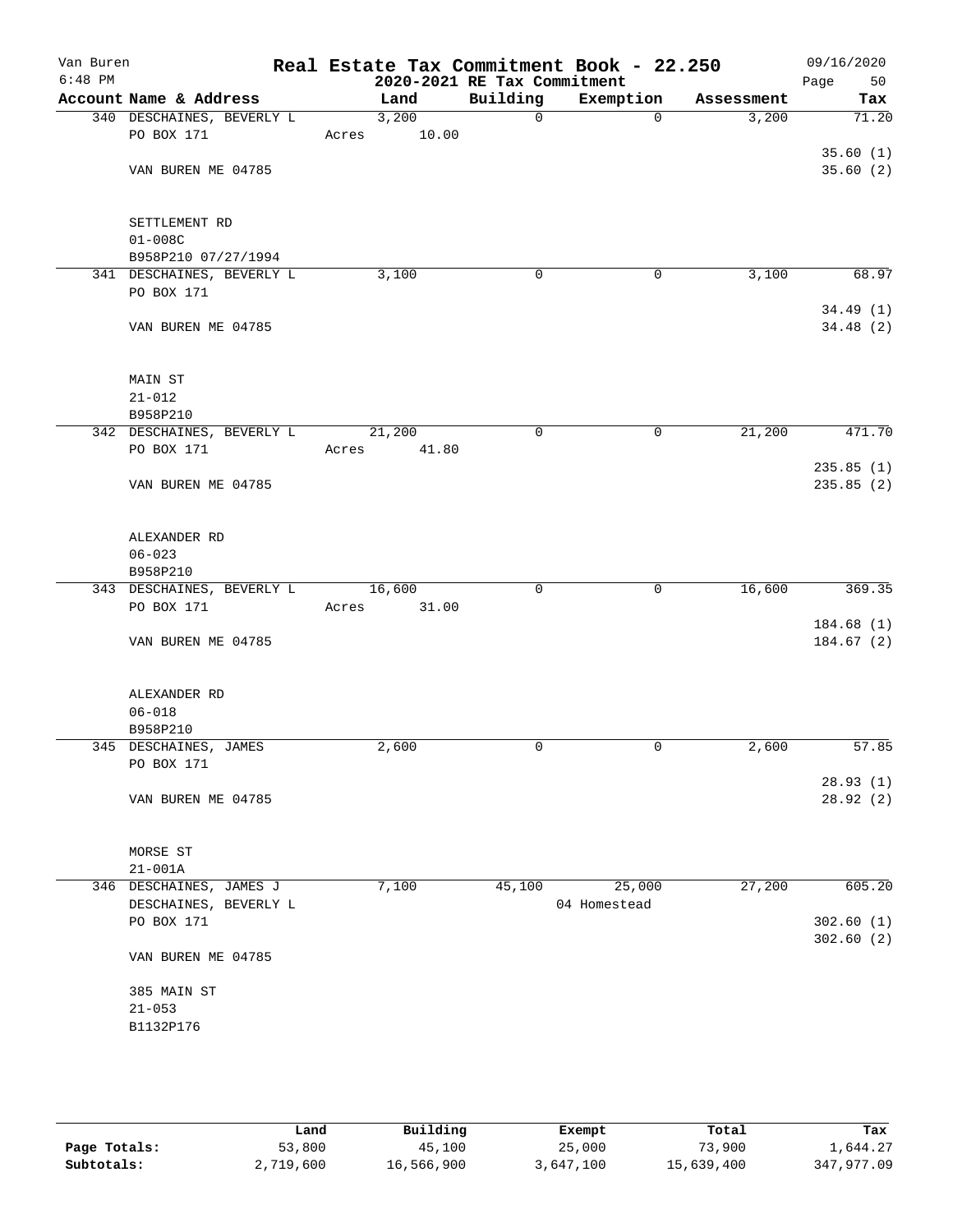| Van Buren<br>$6:48$ PM |                           |       |        |       | 2020-2021 RE Tax Commitment | Real Estate Tax Commitment Book - 22.250 |            | 09/16/2020<br>Page<br>51 |
|------------------------|---------------------------|-------|--------|-------|-----------------------------|------------------------------------------|------------|--------------------------|
|                        | Account Name & Address    |       | Land   |       | Building                    | Exemption                                | Assessment | Tax                      |
|                        | 347 DESCHENE, ROGER       |       | 6,000  |       |                             | 27,100<br>25,000                         | 8,100      | 180.23                   |
|                        | DESCHENE, GERMAINE        | Acres |        | 0.33  |                             | 04 Homestead                             |            |                          |
|                        | 153 POPLAR STREET         |       |        |       |                             |                                          |            | 90.12(1)                 |
|                        |                           |       |        |       |                             |                                          |            | 90.11(2)                 |
|                        | VAN BUREN ME 04785        |       |        |       |                             |                                          |            |                          |
|                        |                           |       |        |       |                             |                                          |            |                          |
|                        | 153 POPLAR ST             |       |        |       |                             |                                          |            |                          |
|                        | $14 - 103$                |       |        |       |                             |                                          |            |                          |
|                        | B1382P151                 |       |        |       |                             |                                          |            |                          |
|                        | 348 DESCHENES, ADRIEN C   |       | 2,600  |       | 0                           | 0                                        | 2,600      | 57.85                    |
|                        | DESCHENES, DIANE V        | Acres |        | 1.37  |                             |                                          |            |                          |
|                        | PO BOX 54                 |       |        |       |                             |                                          |            | 28.93(1)                 |
|                        |                           |       |        |       |                             |                                          |            | 28.92(2)                 |
|                        | VAN BUREN ME 04785        |       |        |       |                             |                                          |            |                          |
|                        |                           |       |        |       |                             |                                          |            |                          |
|                        | 197 STATE ST              |       |        |       |                             |                                          |            |                          |
|                        | 12A-027                   |       |        |       |                             |                                          |            |                          |
|                        | B1507P29                  |       |        |       |                             |                                          |            |                          |
|                        | 1481 DESJARDINS, EUGENE J |       | 10,900 |       | 93,800                      | 25,000                                   | 79,700     | 1,773.32                 |
|                        | 110 MADISON AVENUE        | Acres |        | 2.40  |                             | 04 Homestead                             |            |                          |
|                        |                           |       |        |       |                             |                                          |            | 886.66 (1)               |
|                        | VAN BUREN ME 04785        |       |        |       |                             |                                          |            | 886.66 (2)               |
|                        |                           |       |        |       |                             |                                          |            |                          |
|                        |                           |       |        |       |                             |                                          |            |                          |
|                        | 110 MADISON AVE           |       |        |       |                             |                                          |            |                          |
|                        | $14 - 121$                |       |        |       |                             |                                          |            |                          |
|                        | B1938P178 06/29/2016      |       |        |       |                             |                                          |            |                          |
|                        | 1459 DESJARDINS, GLEN R   |       | 3,900  |       | $\mathbf 0$                 | $\mathbf 0$                              | 3,900      | 86.78                    |
|                        | 757 MAIN STREET           | Acres |        | 12.00 |                             |                                          |            |                          |
|                        |                           |       |        |       |                             |                                          |            | 43.39 (1)                |
|                        | VAN BUREN ME 04785        |       |        |       |                             |                                          |            | 43.39 (2)                |
|                        |                           |       |        |       |                             |                                          |            |                          |
|                        |                           |       |        |       |                             |                                          |            |                          |
|                        | Off Main St.-Upper        |       |        |       |                             |                                          |            |                          |
|                        | $08 - 015$                |       |        |       |                             |                                          |            |                          |
|                        | B1736P256 09/28/2011      |       |        |       |                             |                                          |            |                          |
|                        | 1558 DESJARDINS, GLEN R   |       | 6,900  |       | 0                           | $\mathbf 0$                              | 6,900      | 153.53                   |
|                        | DESJARDINS, WAYNE W       | Acres |        | 4.68  |                             |                                          |            |                          |
|                        | 757 MAIN STREET           |       |        |       |                             |                                          |            | 76.77(1)                 |
|                        |                           |       |        |       |                             |                                          |            | 76.76(2)                 |
|                        | VAN BUREN ME 04785        |       |        |       |                             |                                          |            |                          |
|                        |                           |       |        |       |                             |                                          |            |                          |
|                        | MAIN STREET               |       |        |       |                             |                                          |            |                          |
|                        | $08 - 005E$               |       |        |       |                             |                                          |            |                          |
|                        | B1908P121 09/14/2015      |       |        |       |                             |                                          |            |                          |
|                        | 352 DESJARDINS, GLEN R    |       | 27,300 |       | 93,200                      | 25,000                                   | 95,500     | 2,124.88                 |
|                        | 757 MAIN STREET           | Acres |        | 53.00 |                             | 04 Homestead                             |            |                          |
|                        |                           |       |        |       |                             |                                          |            | 1,062.44(1)              |
|                        | VAN BUREN ME 04785        |       |        |       |                             |                                          |            | 1,062.44(2)              |
|                        |                           |       |        |       |                             |                                          |            |                          |
|                        |                           |       |        |       |                             |                                          |            |                          |
|                        | 757 MAIN ST               |       |        |       |                             |                                          |            |                          |
|                        | $08 - 014A$               |       |        |       |                             |                                          |            |                          |
|                        | B1064P111                 |       |        |       |                             |                                          |            |                          |
|                        |                           |       |        |       |                             |                                          |            |                          |
|                        |                           |       |        |       |                             |                                          |            |                          |

|              | Land      | Building   | Exempt    | Total      | Tax         |
|--------------|-----------|------------|-----------|------------|-------------|
| Page Totals: | 57,600    | 214,100    | 75,000    | 196,700    | 4,376.59    |
| Subtotals:   | 2,777,200 | 16,781,000 | 3,722,100 | 15,836,100 | 352, 353.68 |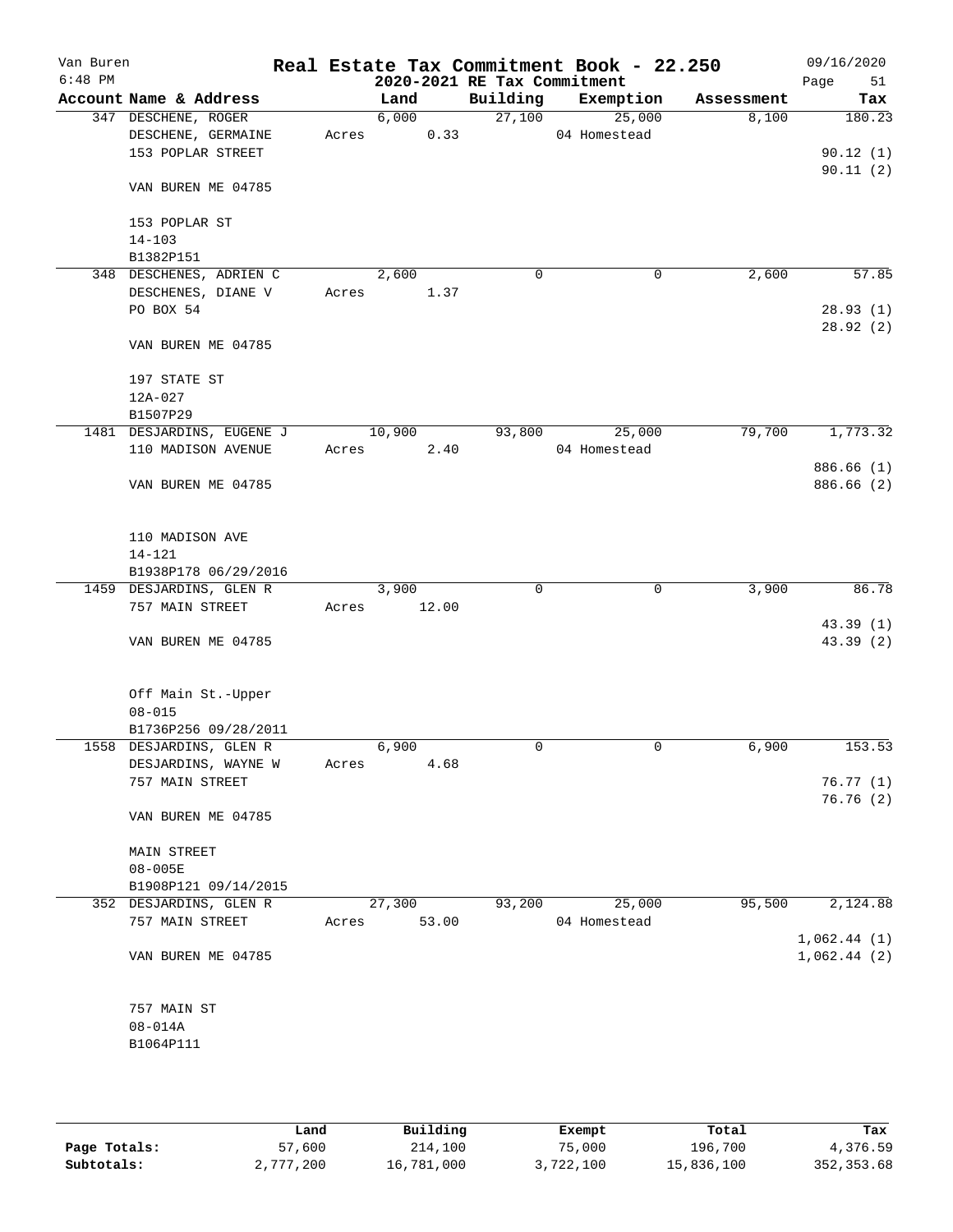| Van Buren<br>$6:48$ PM |                                                                               |       |                    |       | 2020-2021 RE Tax Commitment | Real Estate Tax Commitment Book - 22.250 |            | 09/16/2020<br>Page<br>52 |
|------------------------|-------------------------------------------------------------------------------|-------|--------------------|-------|-----------------------------|------------------------------------------|------------|--------------------------|
|                        | Account Name & Address                                                        |       | Land               |       | Building                    | Exemption                                | Assessment | Tax                      |
|                        | 359 DESJARDINS, GLEN R                                                        |       | 11,200             | 0.70  | 82,800                      | 25,000                                   | 69,000     | 1,535.25                 |
|                        | MICHAUD, LISA & DUBAY,<br><b>DONNA</b><br>757 MAIN STREET                     |       | Acres              |       |                             | 04 Homestead                             |            | 767.63(1)                |
|                        | VAN BUREN ME 04785                                                            |       |                    |       |                             |                                          |            | 767.62(2)                |
|                        |                                                                               |       |                    |       |                             |                                          |            |                          |
|                        | 729 MAIN ST                                                                   |       |                    |       |                             |                                          |            |                          |
|                        | $08 - 008$<br>B1866P24 08/28/2014 B1752P226 02/23/2012 B1683P81<br>06/10/2010 |       |                    |       |                             |                                          |            |                          |
|                        | 353 DESJARDINS, JAMES J                                                       |       | 4,600              |       | 44,000                      | 31,000                                   | 17,600     | 391.60                   |
|                        | DESJARDINS, MARIE MAE                                                         | Acres |                    | 0.19  |                             | 04 Homestead                             |            |                          |
|                        | 113 MONROE STREET                                                             |       |                    |       |                             | 02 Veteran                               |            | 195.80(1)<br>195.80(2)   |
|                        | VAN BUREN ME 04785                                                            |       |                    |       |                             |                                          |            |                          |
|                        | 113 MONROE ST                                                                 |       |                    |       |                             |                                          |            |                          |
|                        | $23 - 012$<br>B443P335                                                        |       |                    |       |                             |                                          |            |                          |
|                        | 354 DESJARDINS, JOHN B                                                        |       | $\overline{4,500}$ |       | 62,100                      | 25,000                                   | 41,600     | 925.60                   |
|                        | DESJARDINS, NORA L                                                            | Acres |                    | 0.18  |                             | 04 Homestead                             |            |                          |
|                        | 145 HIGH STREET                                                               |       |                    |       |                             |                                          |            | 462.80(1)                |
|                        | VAN BUREN ME 04785                                                            |       |                    |       |                             |                                          |            | 462.80(2)                |
|                        | 145 HIGH ST                                                                   |       |                    |       |                             |                                          |            |                          |
|                        | $14 - 080$                                                                    |       |                    |       |                             |                                          |            |                          |
|                        | B718P249                                                                      |       |                    |       |                             |                                          |            |                          |
|                        | 355 DESJARDINS, LINDA                                                         |       | 0                  |       | 9,800                       | 0                                        | 9,800      | 218.05                   |
|                        | 293 MAIN STREET                                                               |       |                    |       |                             |                                          |            |                          |
|                        | VAN BUREN ME 04785                                                            |       |                    |       |                             |                                          |            | 109.03(1)<br>109.02(2)   |
|                        | 233 ALEXANDER RD                                                              |       |                    |       |                             |                                          |            |                          |
|                        | $05 - 023 - T1$                                                               |       |                    |       |                             |                                          |            |                          |
|                        | 351 DESJARDINS, PAUL T                                                        |       | 14,300             |       | 57,000                      | 0                                        | 71,300     | 1,586.43                 |
|                        | 6 SKYVIEW DRIVE                                                               | Acres |                    | 7.00  |                             |                                          |            | 793.22(1)                |
|                        | PRESQUE ISLE ME 04769                                                         |       |                    |       |                             |                                          |            | 793.21 (2)               |
|                        | 778 MAIN ST                                                                   |       |                    |       |                             |                                          |            |                          |
|                        | $08 - 021$                                                                    |       |                    |       |                             |                                          |            |                          |
|                        | B1702P248 11/19/2010                                                          |       |                    |       |                             |                                          |            |                          |
|                        | 1460 DESJARDINS, PAUL T                                                       |       | 11,300             |       | 500                         | 0                                        | 11,800     | 262.55                   |
|                        | DESJARDINS, NORMA J                                                           | Acres |                    | 13.30 |                             |                                          |            |                          |
|                        | 6 SKYVIEW DRIVE                                                               |       |                    |       |                             |                                          |            | 131.28 (1)<br>131.27(2)  |
|                        | PRESQUE ISLE ME 04769                                                         |       |                    |       |                             |                                          |            |                          |
|                        |                                                                               |       |                    |       |                             |                                          |            |                          |
|                        | Off Main St.<br>$08 - 018$                                                    |       |                    |       |                             |                                          |            |                          |

|              | Land      | Building   | Exempt    | Total      | Tax          |
|--------------|-----------|------------|-----------|------------|--------------|
| Page Totals: | 45,900    | 256,200    | 81,000    | 221,100    | 4,919.48     |
| Subtotals:   | 2,823,100 | 17,037,200 | 3,803,100 | 16,057,200 | 357, 273, 16 |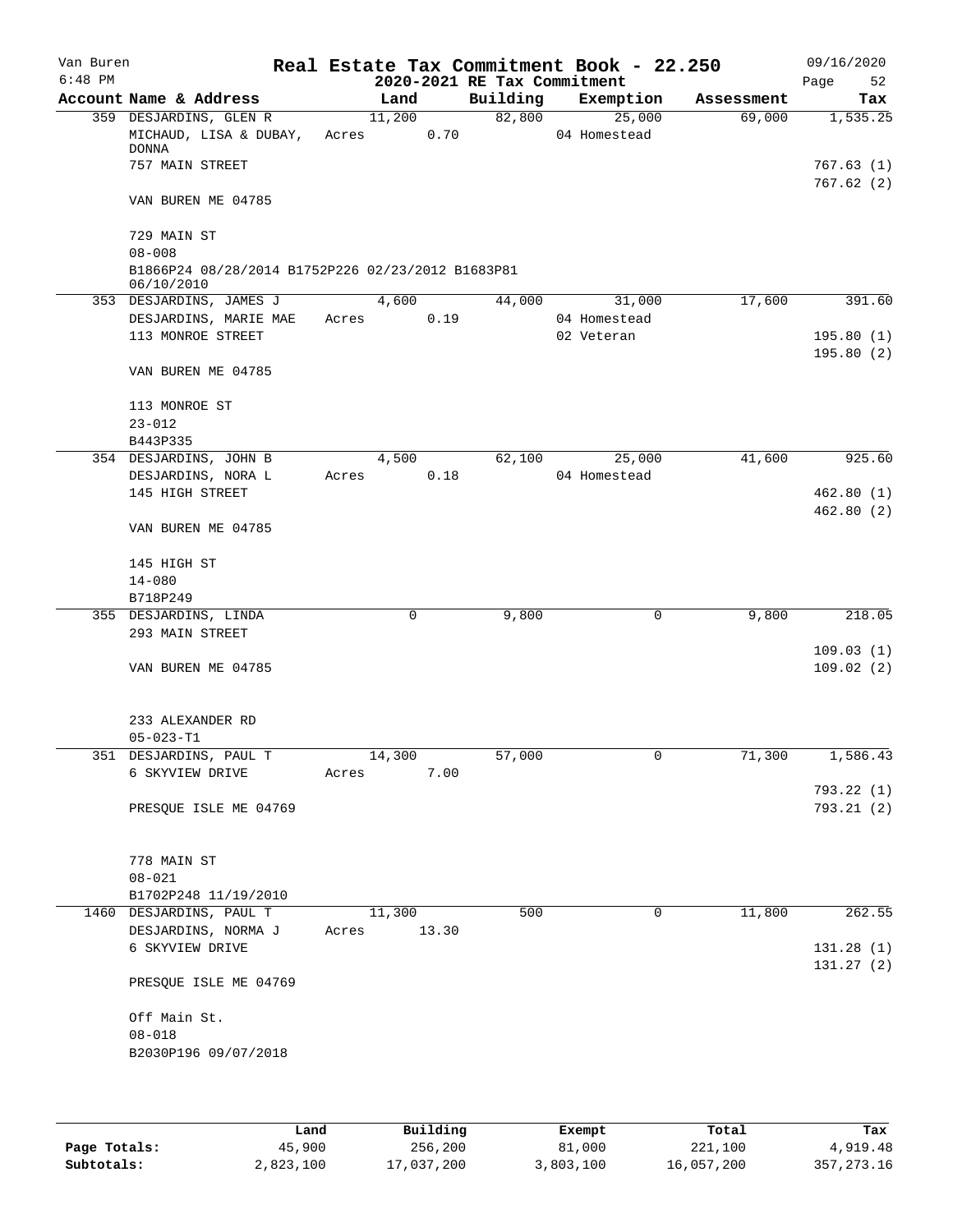| Van Buren<br>$6:48$ PM |                          |        |      | 2020-2021 RE Tax Commitment | Real Estate Tax Commitment Book - 22.250 |            | 09/16/2020<br>53<br>Page |
|------------------------|--------------------------|--------|------|-----------------------------|------------------------------------------|------------|--------------------------|
|                        | Account Name & Address   | Land   |      | Building                    | Exemption                                | Assessment | Tax                      |
|                        | 356 DESJARDINS, PETER F  | 12,600 |      | 11,700                      | $\Omega$                                 | 24,300     | 540.67                   |
|                        | DESJARDINS, JEANNE M     | Acres  | 1.29 |                             |                                          |            |                          |
|                        | 50 SWAMP ROAD            |        |      |                             |                                          |            | 270.34(1)                |
|                        |                          |        |      |                             |                                          |            | 270.33(2)                |
|                        | DURHAM ME 04222          |        |      |                             |                                          |            |                          |
|                        |                          |        |      |                             |                                          |            |                          |
|                        | 112 ST MARY'S BROOK RD   |        |      |                             |                                          |            |                          |
|                        | $02 - 041$               |        |      |                             |                                          |            |                          |
|                        | B1363P122 07/25/2003     |        |      |                             |                                          |            |                          |
|                        | 361 DESJARDINS, PETER F  | 11,000 |      | 0                           | 0                                        | 11,000     | 244.75                   |
|                        | DESJARDINS, JEANNE M     |        |      |                             |                                          |            |                          |
|                        | 50 SWAMP ROAD            |        |      |                             |                                          |            | 122.38(1)                |
|                        |                          |        |      |                             |                                          |            | 122.37(2)                |
|                        | DURHAM ME 04222          |        |      |                             |                                          |            |                          |
|                        |                          |        |      |                             |                                          |            |                          |
|                        | MASSE RD                 |        |      |                             |                                          |            |                          |
|                        | $02 - 015$               |        |      |                             |                                          |            |                          |
|                        | B1559P245                |        |      |                             |                                          |            |                          |
|                        | 357 DESJARDINS, ROLAND J | 2,900  |      | 55,200                      | 25,000                                   | 33,100     | 736.47                   |
|                        | DESJARDINS, SANDRA M     |        |      |                             | 04 Homestead                             |            |                          |
|                        | 418 MAIN STREET          |        |      |                             |                                          |            | 368.24(1)                |
|                        |                          |        |      |                             |                                          |            | 368.23(2)                |
|                        | VAN BUREN ME 04785       |        |      |                             |                                          |            |                          |
|                        |                          |        |      |                             |                                          |            |                          |
|                        | 418 MAIN ST              |        |      |                             |                                          |            |                          |
|                        | $21 - 033$               |        |      |                             |                                          |            |                          |
|                        | 358 DESJARDINS, SHAWN    | 10,600 |      | 52,700                      | 25,000                                   | 38,300     | 852.18                   |
|                        | 231 CHAMPLAIN STREET     | Acres  | 1.10 |                             | 04 Homestead                             |            |                          |
|                        |                          |        |      |                             |                                          |            | 426.09(1)                |
|                        | VAN BUREN ME 04785       |        |      |                             |                                          |            | 426.09(2)                |
|                        |                          |        |      |                             |                                          |            |                          |
|                        |                          |        |      |                             |                                          |            |                          |
|                        | 231 CHAMPLAIN ST         |        |      |                             |                                          |            |                          |
|                        | $19 - 056$               |        |      |                             |                                          |            |                          |
|                        | B1124P289 08/03/1998     |        |      |                             |                                          |            |                          |
|                        | 1562 DESJARDINS, SHAWN   | 7,700  |      | 0                           | 0                                        | 7,700      | 171.33                   |
|                        | 231 CHAMPLAIN STREET     | Acres  | 0.81 |                             |                                          |            |                          |
|                        |                          |        |      |                             |                                          |            | 85.67 (1)                |
|                        | VAN BUREN ME 04785       |        |      |                             |                                          |            | 85.66(2)                 |
|                        |                          |        |      |                             |                                          |            |                          |
|                        |                          |        |      |                             |                                          |            |                          |
|                        | CHAMPLAIN ST.            |        |      |                             |                                          |            |                          |
|                        | $06 - 005D$              |        |      |                             |                                          |            |                          |
|                        | B1466P293 09/16/2005     |        |      |                             |                                          |            |                          |
|                        | 1536 DESJARDINS, SHAWN   | 14,100 |      | 2,500                       | 0                                        | 16,600     | 369.35                   |
|                        | 231 CHAMPLAIN STREET     | Acres  | 2.41 |                             |                                          |            |                          |
|                        |                          |        |      |                             |                                          |            | 184.68(1)                |
|                        | VAN BUREN ME 04785       |        |      |                             |                                          |            | 184.67(2)                |
|                        |                          |        |      |                             |                                          |            |                          |
|                        |                          |        |      |                             |                                          |            |                          |
|                        | CHAMPLAIN STREET         |        |      |                             |                                          |            |                          |
|                        | 03-001E                  |        |      |                             |                                          |            |                          |
|                        | B1787P33 11/04/2010      |        |      |                             |                                          |            |                          |
|                        |                          |        |      |                             |                                          |            |                          |

|              | Land      | Building   | Exempt    | Total      | Tax        |
|--------------|-----------|------------|-----------|------------|------------|
| Page Totals: | 58,900    | 122,100    | 50,000    | 131,000    | 2,914.75   |
| Subtotals:   | 2,882,000 | 17,159,300 | 3,853,100 | 16,188,200 | 360,187.91 |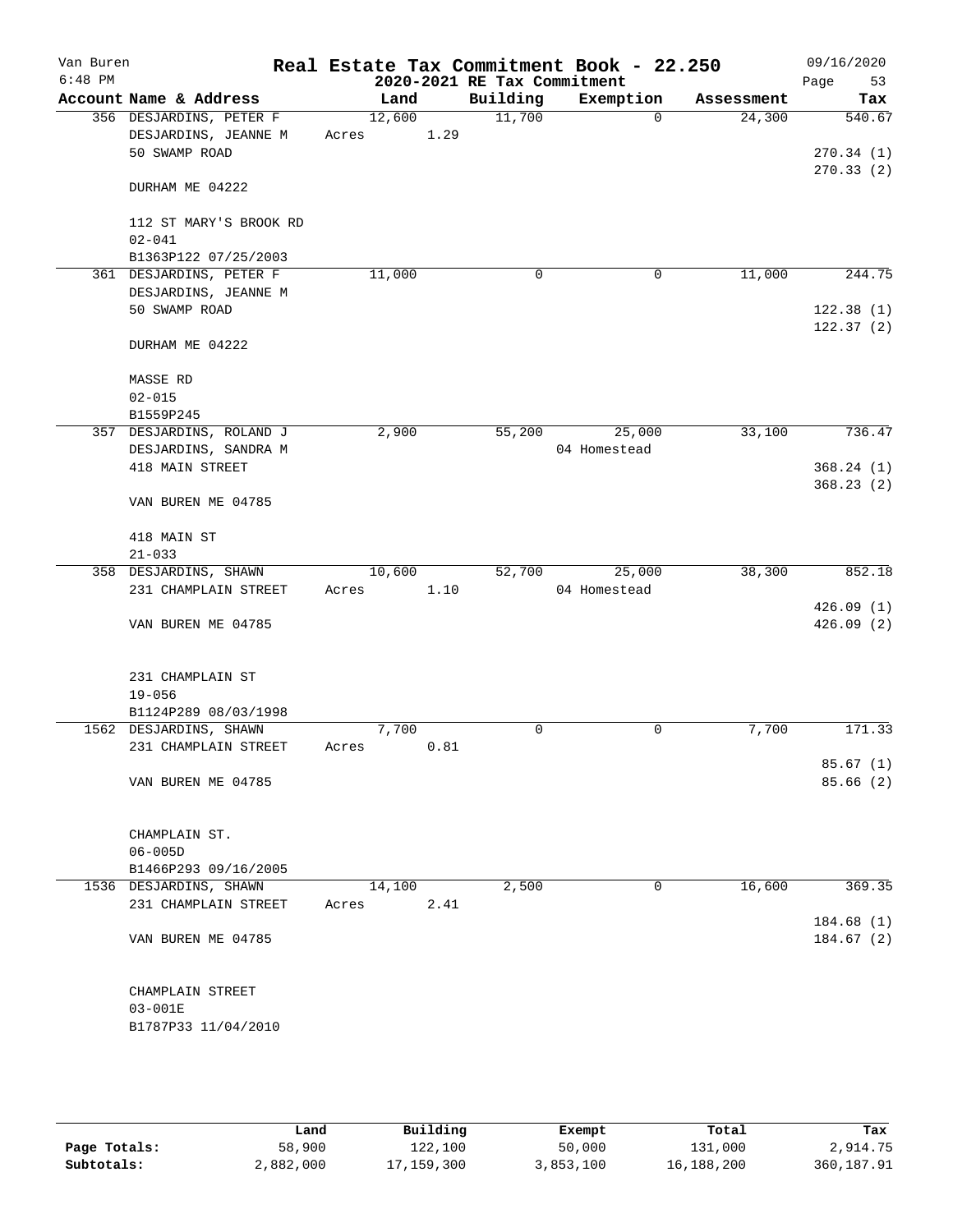| Van Buren<br>$6:48$ PM |                          |       | 2020-2021 RE Tax Commitment |             | Real Estate Tax Commitment Book - 22.250 |            | 09/16/2020<br>Page<br>54 |
|------------------------|--------------------------|-------|-----------------------------|-------------|------------------------------------------|------------|--------------------------|
|                        | Account Name & Address   |       | Land                        | Building    | Exemption                                | Assessment | Tax                      |
|                        | 350 DESJARDINS, STEVEN   |       | 6,800                       | 49,500      | 25,000                                   | 31,300     | 696.43                   |
|                        | 256 MAIN STREET          | Acres | 0.42                        |             | 04 Homestead                             |            |                          |
|                        |                          |       |                             |             |                                          |            | 348.22 (1)               |
|                        | VAN BUREN ME 04785       |       |                             |             |                                          |            | 348.21(2)                |
|                        | 256 MAIN ST              |       |                             |             |                                          |            |                          |
|                        | $18 - 066$               |       |                             |             |                                          |            |                          |
|                        | B1244P174 04/24/2001     |       |                             |             |                                          |            |                          |
|                        | 506 DESJARDINS, YVON E   |       | 3,200                       | 43,800      | 0                                        | 47,000     | 1,045.75                 |
|                        | 42 FRENCH HUSSEY RD      |       |                             |             |                                          |            |                          |
|                        |                          |       |                             |             |                                          |            | 522.88(1)                |
|                        | ROCHESTER NH 03867       |       |                             |             |                                          |            | 522.87(2)                |
|                        | 104 WRIGHT ST            |       |                             |             |                                          |            |                          |
|                        | $21 - 021B$              |       |                             |             |                                          |            |                          |
|                        | B1791P291 12/11/2012     |       |                             |             |                                          |            |                          |
|                        | 362 DEVEAU, CLEMENT S    |       | 15,000                      | $\mathbf 0$ | 0                                        | 15,000     | 333.75                   |
|                        | 25 WILLOW STREET         | Acres | 21.00                       |             |                                          |            |                          |
|                        | CALAIS ME 04619          |       |                             |             |                                          |            | 166.88(1)<br>166.87(2)   |
|                        | US ROUTE 1               |       |                             |             |                                          |            |                          |
|                        | $03 - 020$               |       |                             |             |                                          |            |                          |
|                        | B1096P100                |       |                             |             |                                          |            |                          |
|                        | 363 DEVEAU, CLEMENT S    |       | 16,000                      | $\mathbf 0$ | $\mathbf 0$                              | 16,000     | 356.00                   |
|                        | 25 WILLOW STREET         | Acres | 54.00                       |             |                                          |            |                          |
|                        |                          |       |                             |             |                                          |            | 178.00(1)                |
|                        | CALAIS ME 04619          |       |                             |             |                                          |            | 178.00(2)                |
|                        | CASTONGUAY RD            |       |                             |             |                                          |            |                          |
|                        | $03 - 042$               |       |                             |             |                                          |            |                          |
|                        | B1096P92                 |       |                             |             |                                          |            |                          |
|                        | 364 DEVEAU, CLEMENT S    |       | 13,800                      | 0           | 0                                        | 13,800     | 307.05                   |
|                        | 25 WILLOW STREET         | Acres | 20.00                       |             |                                          |            | 153.53(1)                |
|                        | CALAIS ME 04619          |       |                             |             |                                          |            | 153.52(2)                |
|                        |                          |       |                             |             |                                          |            |                          |
|                        | US ROUTE 1<br>$03 - 045$ |       |                             |             |                                          |            |                          |
|                        | B854P296                 |       |                             |             |                                          |            |                          |
|                        | 365 DEVEAU, CLEMENT S    |       | 8,900                       | $\mathbf 0$ | 0                                        | 8,900      | 198.02                   |
|                        | 25 WILLOW STREET         | Acres | 3.50                        |             |                                          |            | 99.01(1)                 |
|                        | CALAIS ME 04619          |       |                             |             |                                          |            | 99.01(2)                 |
|                        | CASTONGUAY RD            |       |                             |             |                                          |            |                          |
|                        | $03 - 041$               |       |                             |             |                                          |            |                          |
|                        | B1096P92                 |       |                             |             |                                          |            |                          |
|                        |                          |       |                             |             |                                          |            |                          |
|                        |                          |       |                             |             |                                          |            |                          |
|                        |                          |       |                             |             |                                          |            |                          |

|              | Land      | Building   | Exempt    | Total      | Tax         |
|--------------|-----------|------------|-----------|------------|-------------|
| Page Totals: | 63,700    | 93,300     | 25,000    | 132,000    | 2,937.00    |
| Subtotals:   | 2,945,700 | 17,252,600 | 3,878,100 | 16,320,200 | 363, 124.91 |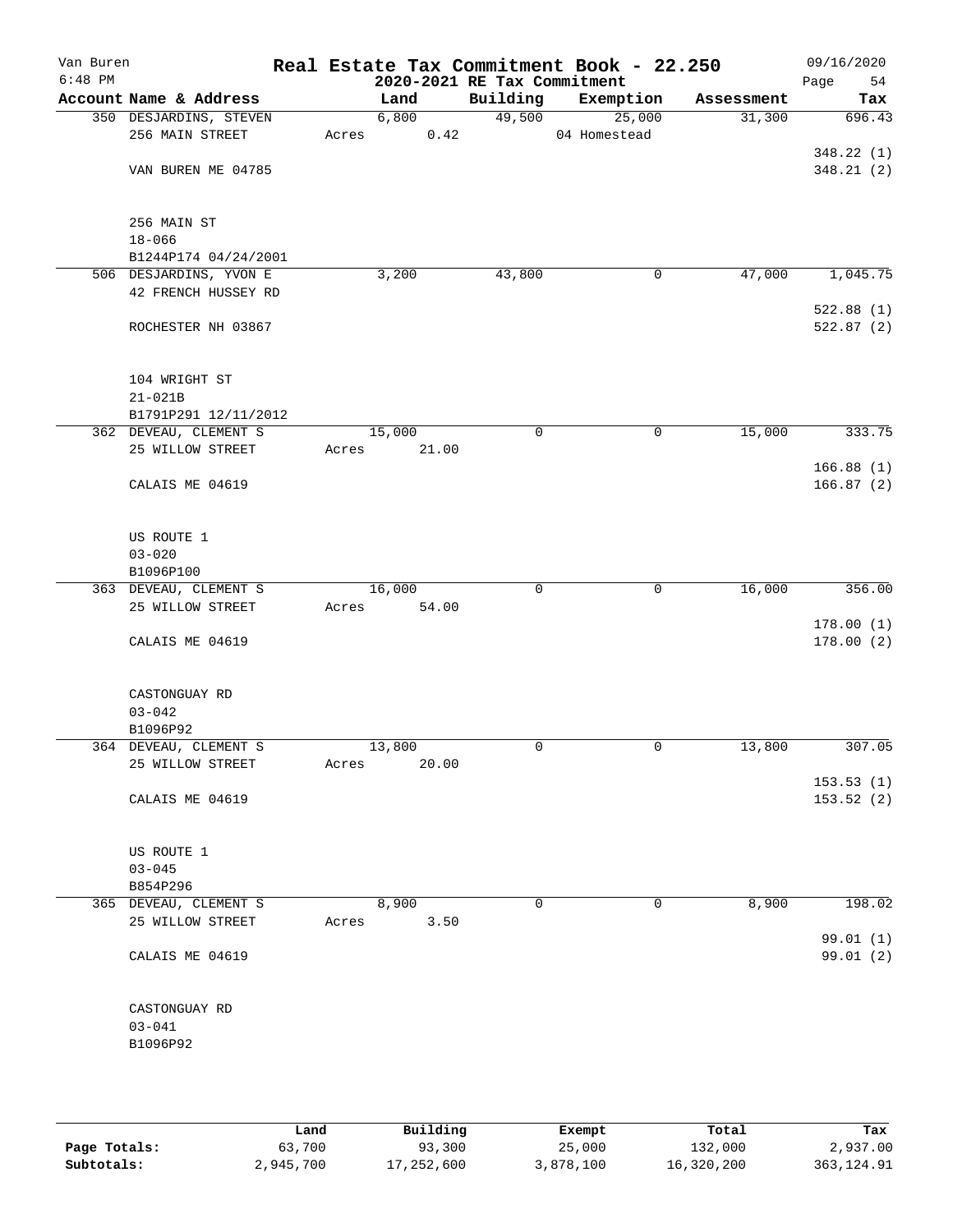| Van Buren |                                                                  |       |        |      |                                         | Real Estate Tax Commitment Book - 22.250 |            | 09/16/2020        |
|-----------|------------------------------------------------------------------|-------|--------|------|-----------------------------------------|------------------------------------------|------------|-------------------|
| $6:48$ PM | Account Name & Address                                           |       | Land   |      | 2020-2021 RE Tax Commitment<br>Building |                                          | Assessment | Page<br>55<br>Tax |
|           | 43 DEVINE, PHILLIP C                                             |       | 4,800  |      | 23,800                                  | Exemption<br>25,000                      | 3,600      | 80.10             |
|           | DEVINE, AMY E                                                    | Acres |        | 0.21 |                                         | 04 Homestead                             |            |                   |
|           | 114 ST BRUNO STREET                                              |       |        |      |                                         |                                          |            | 40.05(1)          |
|           |                                                                  |       |        |      |                                         |                                          |            | 40.05(2)          |
|           | VAN BUREN ME 04785                                               |       |        |      |                                         |                                          |            |                   |
|           | 114 ST BRUNO ST                                                  |       |        |      |                                         |                                          |            |                   |
|           | $17 - 047$                                                       |       |        |      |                                         |                                          |            |                   |
|           | B1852P97 05/05/2014                                              |       |        |      |                                         |                                          |            |                   |
|           | 490 DICKSON, GREGORY                                             |       | 10,700 |      | 17,000                                  | 0                                        | 27,700     | 616.32            |
|           | 13 WEST WASHINGTON                                               | Acres |        | 1.24 |                                         |                                          |            |                   |
|           | STREET APT 201                                                   |       |        |      |                                         |                                          |            |                   |
|           |                                                                  |       |        |      |                                         |                                          |            | 308.16(1)         |
|           | <b>BATH NY 14810</b>                                             |       |        |      |                                         |                                          |            | 308.16(2)         |
|           |                                                                  |       |        |      |                                         |                                          |            |                   |
|           | 119 BERRY AVE                                                    |       |        |      |                                         |                                          |            |                   |
|           | $23 - 106$                                                       |       |        |      |                                         |                                          |            |                   |
|           | B1983P168 07/24/2017                                             |       |        |      |                                         |                                          |            |                   |
|           | 367 DIONNE, CLARENCE J                                           |       | 8,400  |      | 67,600                                  | 25,000                                   | 51,000     | 1,134.75          |
|           | DIONNE, NORMA V                                                  |       |        |      |                                         | 04 Homestead                             |            |                   |
|           | 108 WRIGHT STREET                                                |       |        |      |                                         |                                          |            | 567.38(1)         |
|           |                                                                  |       |        |      |                                         |                                          |            | 567.37(2)         |
|           | VAN BUREN ME 04785                                               |       |        |      |                                         |                                          |            |                   |
|           | 108 WRIGHT ST                                                    |       |        |      |                                         |                                          |            |                   |
|           | $21 - 020B$                                                      |       |        |      |                                         |                                          |            |                   |
|           | B883P257                                                         |       |        |      |                                         |                                          |            |                   |
|           | 368 DIONNE, ELDEN J                                              |       | 8,700  |      | 11,500                                  | 20,200                                   | 0          | 0.00              |
|           | DIONNE, ANNE M                                                   | Acres |        | 0.68 |                                         | 04 Homestead                             |            |                   |
|           | 174 VIOLETTE STREET                                              |       |        |      |                                         |                                          |            |                   |
|           |                                                                  |       |        |      |                                         |                                          |            |                   |
|           | VAN BUREN ME 04785                                               |       |        |      |                                         |                                          |            |                   |
|           |                                                                  |       |        |      |                                         |                                          |            |                   |
|           | 174 VIOLETTE ST<br>$16 - 066B$                                   |       |        |      |                                         |                                          |            |                   |
|           | B1023P241                                                        |       |        |      |                                         |                                          |            |                   |
|           | 372 DIONNE, JEREMY                                               |       | 6,100  |      | 60,300                                  | 25,000                                   | 41,400     | 921.15            |
|           | SIROIS, SARA A                                                   | Acres |        | 0.34 |                                         | 04 Homestead                             |            |                   |
|           | 109 HILLSIDE STREET                                              |       |        |      |                                         |                                          |            | 460.58(1)         |
|           |                                                                  |       |        |      |                                         |                                          |            | 460.57(2)         |
|           | VAN BUREN ME 04785                                               |       |        |      |                                         |                                          |            |                   |
|           |                                                                  |       |        |      |                                         |                                          |            |                   |
|           | 109 HILLSIDE ST<br>$23 - 058$                                    |       |        |      |                                         |                                          |            |                   |
|           | B1455P85                                                         |       |        |      |                                         |                                          |            |                   |
|           | 1055 DIONNE, JOSEPH R                                            |       | 4,700  |      | 40,600                                  | 31,000                                   | 14,300     | 318.18            |
|           | DIONNE, PATRICIA R                                               | Acres |        | 0.20 |                                         | 04 Homestead                             |            |                   |
|           | 150 FULTON STREET                                                |       |        |      |                                         | 02 Veteran                               |            | 159.09(1)         |
|           |                                                                  |       |        |      |                                         |                                          |            | 159.09(2)         |
|           | VAN BUREN ME 04785                                               |       |        |      |                                         |                                          |            |                   |
|           | 150 FULTON ST                                                    |       |        |      |                                         |                                          |            |                   |
|           | $19 - 045$                                                       |       |        |      |                                         |                                          |            |                   |
|           | B1846P82 02/18/2014 B1766P110 06/13/2012 B1605P302<br>07/21/2008 |       |        |      |                                         |                                          |            |                   |
|           |                                                                  |       |        |      |                                         |                                          |            |                   |
|           |                                                                  |       |        |      |                                         |                                          |            |                   |
|           |                                                                  |       |        |      |                                         |                                          |            |                   |

|              | Land      | Building     | Exempt    | Total      | Tax         |
|--------------|-----------|--------------|-----------|------------|-------------|
| Page Totals: | 43,400    | 220,800      | 126,200   | 138,000    | 3,070.50    |
| Subtotals:   | 2,989,100 | 17, 473, 400 | 4,004,300 | 16,458,200 | 366, 195.41 |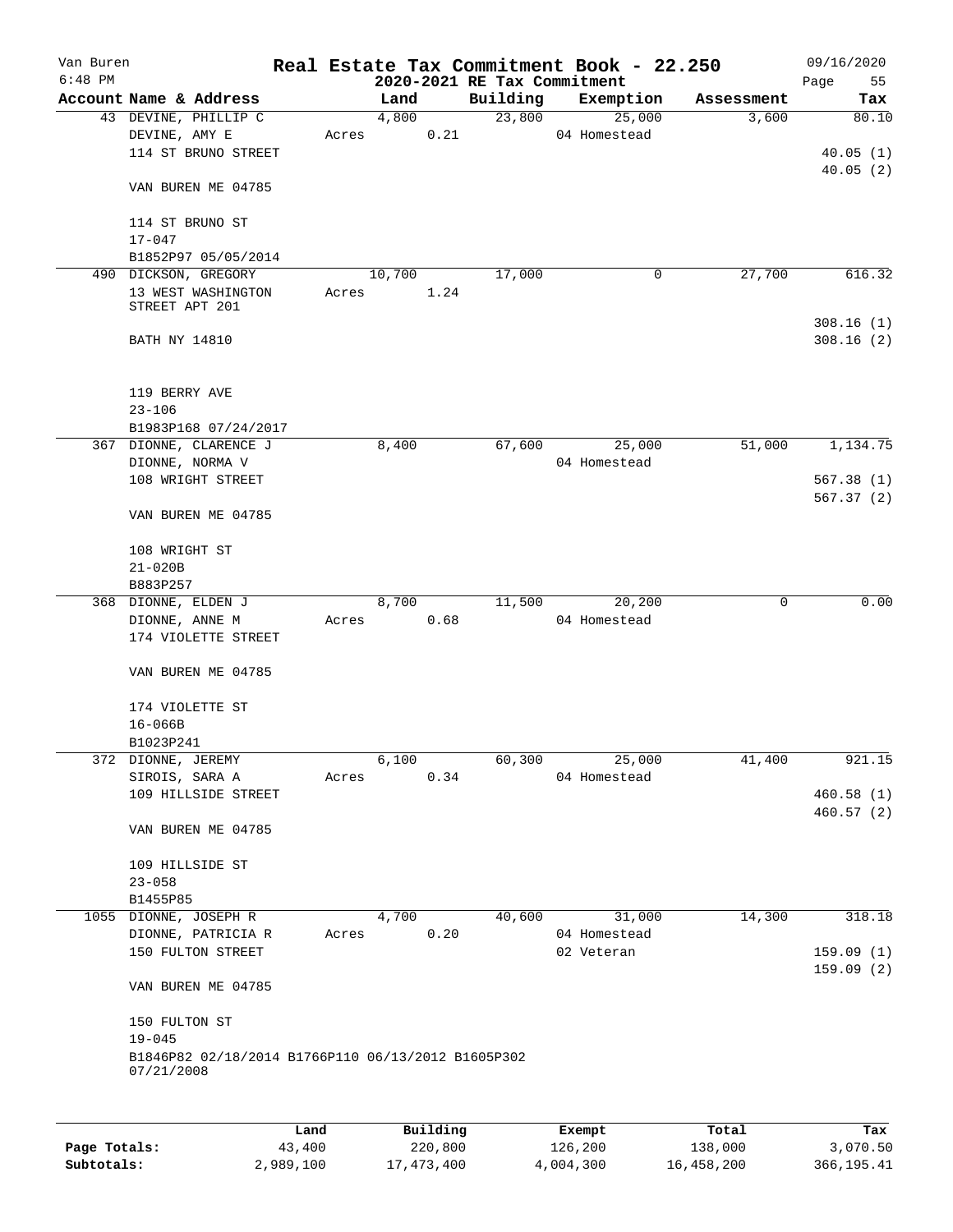| Van Buren<br>$6:48$ PM |                         |       |        |      | 2020-2021 RE Tax Commitment | Real Estate Tax Commitment Book - 22.250 |            | 09/16/2020<br>Page<br>56     |
|------------------------|-------------------------|-------|--------|------|-----------------------------|------------------------------------------|------------|------------------------------|
|                        | Account Name & Address  |       |        |      |                             |                                          |            |                              |
|                        |                         |       | Land   |      | Building                    | Exemption                                | Assessment | Tax                          |
|                        | 369 DIONNE, LLOYD       |       | 4,700  |      | 37,700                      | 25,000                                   | 17,400     | 387.15                       |
|                        | 187 CHAMPLAIN STREET    | Acres |        | 0.20 |                             | 04 Homestead                             |            |                              |
|                        |                         |       |        |      |                             |                                          |            | 193.58(1)                    |
|                        | VAN BUREN ME 04785      |       |        |      |                             |                                          |            | 193.57(2)                    |
|                        |                         |       |        |      |                             |                                          |            |                              |
|                        |                         |       |        |      |                             |                                          |            |                              |
|                        | 187 CHAMPLAIN ST        |       |        |      |                             |                                          |            |                              |
|                        | $19 - 031$              |       |        |      |                             |                                          |            |                              |
|                        | B718P209                |       |        |      |                             |                                          |            |                              |
|                        | 370 DIONNE, MICHAEL J   |       | 4,500  |      | 23,600                      | 25,000                                   | 3,100      | 68.97                        |
|                        | DIONNE, CINDY L         | Acres |        | 0.18 |                             | 04 Homestead                             |            |                              |
|                        | 132 PINE STREET         |       |        |      |                             |                                          |            | 34.49(1)                     |
|                        |                         |       |        |      |                             |                                          |            | 34.48(2)                     |
|                        | VAN BUREN ME 04785      |       |        |      |                             |                                          |            |                              |
|                        |                         |       |        |      |                             |                                          |            |                              |
|                        | 132 PINE ST             |       |        |      |                             |                                          |            |                              |
|                        | $14 - 065$              |       |        |      |                             |                                          |            |                              |
|                        | B999P57                 |       |        |      |                             |                                          |            |                              |
|                        | 371 DIONNE, STEVEN J    |       | 6,600  |      | 52,700                      | 25,000                                   | 34,300     | 763.18                       |
|                        | DIONNE, DONNA           | Acres |        | 0.40 |                             | 04 Homestead                             |            |                              |
|                        | 143 LYNNE STREET        |       |        |      |                             |                                          |            | 381.59(1)                    |
|                        |                         |       |        |      |                             |                                          |            | 381.59(2)                    |
|                        | VAN BUREN ME 04785      |       |        |      |                             |                                          |            |                              |
|                        |                         |       |        |      |                             |                                          |            |                              |
|                        | 143 LYNNE ST            |       |        |      |                             |                                          |            |                              |
|                        | $20 - 106$              |       |        |      |                             |                                          |            |                              |
|                        | <b>B611P88</b>          |       |        |      |                             |                                          |            |                              |
|                        | 520 DOLAN, RICHARD JR   |       | 10,900 |      |                             | 114,500 25,000                           | 100,400    | 2,233.90                     |
|                        | 122 CHURCH STREET       | Acres |        | 1.40 |                             | 04 Homestead                             |            |                              |
|                        |                         |       |        |      |                             |                                          |            | 1, 116.95(1)                 |
|                        | VAN BUREN ME 04785      |       |        |      |                             |                                          |            | 1, 116.95(2)                 |
|                        |                         |       |        |      |                             |                                          |            |                              |
|                        |                         |       |        |      |                             |                                          |            |                              |
|                        | 122 CHURCH              |       |        |      |                             |                                          |            |                              |
|                        | $23 - 106B$             |       |        |      |                             |                                          |            |                              |
|                        | B1914P342 11/09/2015    |       |        |      |                             |                                          |            |                              |
|                        | 232 DORE, DEVON D       |       | 3,500  |      | 39,800                      | 0                                        | 43,300     | 963.43                       |
|                        | SALISBURY, JAMES R      | Acres |        | 0.11 |                             |                                          |            |                              |
|                        | 562 MAIN STREET         |       |        |      |                             |                                          |            | 481.72 (1)                   |
|                        |                         |       |        |      |                             |                                          |            | 481.71 (2)                   |
|                        | VAN BUREN ME 04785      |       |        |      |                             |                                          |            |                              |
|                        |                         |       |        |      |                             |                                          |            |                              |
|                        | 562 MAIN ST             |       |        |      |                             |                                          |            |                              |
|                        | $24 - 017$              |       |        |      |                             |                                          |            |                              |
|                        | B1956P157 11/21/2016    |       |        |      |                             |                                          |            |                              |
|                        | 1188 DOUCETTE, ANDREA D |       | 12,900 |      | 125,900                     | 25,000                                   | 113,800    | 2,532.05                     |
|                        | LAJOIE, LUCAS H         | Acres |        | 2.00 |                             | 04 Homestead                             |            |                              |
|                        |                         |       |        |      |                             |                                          |            |                              |
|                        | 656 MAIN STREET         |       |        |      |                             |                                          |            | 1, 266.03(1)<br>1, 266.02(2) |
|                        |                         |       |        |      |                             |                                          |            |                              |
|                        | VAN BUREN ME 04785      |       |        |      |                             |                                          |            |                              |
|                        |                         |       |        |      |                             |                                          |            |                              |
|                        | 656 MAIN ST             |       |        |      |                             |                                          |            |                              |
|                        | $25 - 009A$             |       |        |      |                             |                                          |            |                              |
|                        | B2073P52 09/13/2019     |       |        |      |                             |                                          |            |                              |
|                        |                         |       |        |      |                             |                                          |            |                              |
|                        |                         |       |        |      |                             |                                          |            |                              |

|              | Land      | Building   | Exempt    | Total      | Tax          |
|--------------|-----------|------------|-----------|------------|--------------|
| Page Totals: | 43,100    | 394,200    | 125,000   | 312,300    | 6,948.68     |
| Subtotals:   | 3,032,200 | 17,867,600 | 4,129,300 | 16,770,500 | 373, 144, 09 |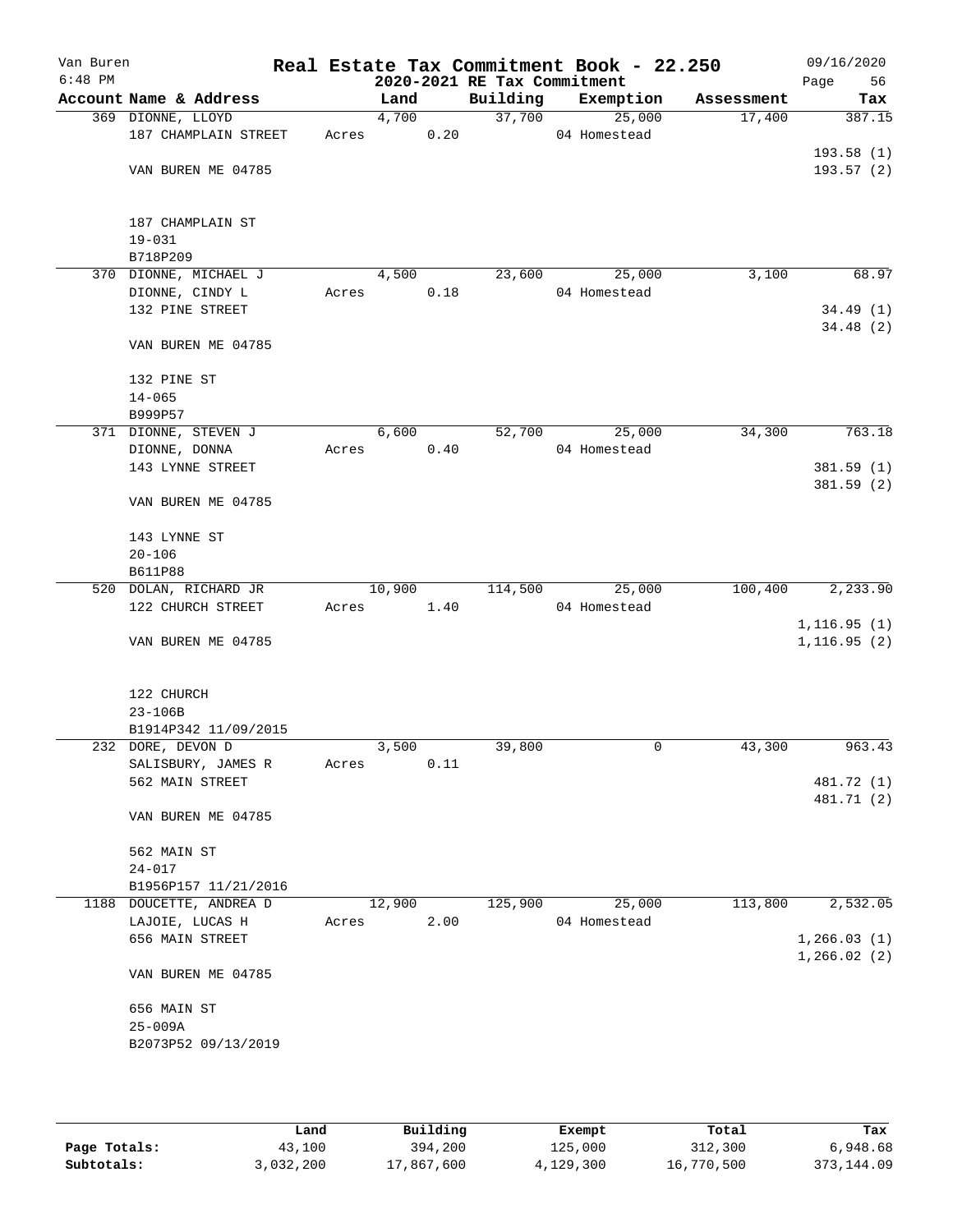| Van Buren<br>$6:48$ PM |                                                    |       | 2020-2021 RE Tax Commitment                                                                                                                                                                                                     |         | Real Estate Tax Commitment Book - 22.250 |            | 09/16/2020<br>Page<br>57   |
|------------------------|----------------------------------------------------|-------|---------------------------------------------------------------------------------------------------------------------------------------------------------------------------------------------------------------------------------|---------|------------------------------------------|------------|----------------------------|
|                        | Account Name & Address                             |       | Land                                                                                                                                                                                                                            |         | Building Exemption                       | Assessment | Tax                        |
|                        | 385 DOUCETTE, CYNTHIA A<br>C/O DOUCETTE WILFRED &  |       | 4.800<br>0.21<br>Acres                                                                                                                                                                                                          |         | 45,500<br>25,000<br>04 Homestead         | 25,300     | 562.92                     |
|                        | ANN L ESTATE OF<br>4386 WHITE PINE AVENUE          |       |                                                                                                                                                                                                                                 |         |                                          |            | 281.46(1)                  |
|                        | ORLANDO FL 32811-4717                              |       |                                                                                                                                                                                                                                 |         |                                          |            | 281.46(2)                  |
|                        | 105 CYR AVE<br>$18 - 109$                          |       |                                                                                                                                                                                                                                 |         |                                          |            |                            |
|                        | B472P349                                           |       |                                                                                                                                                                                                                                 |         |                                          |            |                            |
|                        | 275 DOUCETTE, JOHN P                               |       | 9,000                                                                                                                                                                                                                           | 146,500 | 25,000                                   | 130,500    | 2,903.63                   |
|                        | 120 MARIST COLLEGE<br>DRIVE                        | Acres | 0.73                                                                                                                                                                                                                            |         | 04 Homestead                             |            |                            |
|                        | VAN BUREN ME 04785                                 |       |                                                                                                                                                                                                                                 |         |                                          |            | 1,451.82(1)<br>1,451.81(2) |
|                        | 120 MARIST COLLEGE DR                              |       |                                                                                                                                                                                                                                 |         |                                          |            |                            |
|                        | $12B - 006$                                        |       |                                                                                                                                                                                                                                 |         |                                          |            |                            |
|                        | B2002P257 01/04/2018<br>379 DOUCETTE, KENNETH R JR |       | 5,000 5,000 5,000 5,000 5,000 5,000 5,000 5,000 5,000 5,000 5,000 5,000 5,000 5,000 5,000 5,000 5,000 5,000 5,000 5,000 5,000 5,000 5,000 5,000 5,000 5,000 5,000 5,000 5,000 5,000 5,000 5,000 5,000 5,000 5,000 5,000 5,000 5 |         | 62,700 25,000                            | 42,700     | 950.08                     |
|                        | 103 UPLAND ROAD                                    |       | 0.23<br>Acres                                                                                                                                                                                                                   |         | 04 Homestead                             |            | 475.04(1)                  |
|                        | VAN BUREN ME 04785                                 |       |                                                                                                                                                                                                                                 |         |                                          |            | 475.04(2)                  |
|                        | 103 UPLAND RD<br>$13 - 022$                        |       |                                                                                                                                                                                                                                 |         |                                          |            |                            |
|                        | B1390P157                                          |       |                                                                                                                                                                                                                                 |         |                                          |            |                            |
|                        | 376 DOUCETTE, MICHAEL D<br>111 HARRISON STREET     |       | 4,200<br>Acres 0.16                                                                                                                                                                                                             |         | 47,300<br>25,000<br>04 Homestead         | 26,500     | 589.63                     |
|                        | VAN BUREN ME 04785                                 |       |                                                                                                                                                                                                                                 |         |                                          |            | 294.82 (1)<br>294.81 (2)   |
|                        | 111 HARRISON ST<br>$18 - 010$                      |       |                                                                                                                                                                                                                                 |         |                                          |            |                            |
|                        | B1920P320 01/14/2016                               |       |                                                                                                                                                                                                                                 |         |                                          |            |                            |
|                        | 378 DOUCETTE, PHYLLIS                              |       | 5,100                                                                                                                                                                                                                           | 92,200  | 25,000                                   | 72,300     | 1,608.68                   |
|                        | 128 VIOLETTE STREET                                |       | 0.24<br>Acres                                                                                                                                                                                                                   |         | 04 Homestead                             |            |                            |
|                        | VAN BUREN ME 04785                                 |       |                                                                                                                                                                                                                                 |         |                                          |            | 804.34 (1)<br>804.34 (2)   |
|                        | 128 VIOLETTE ST                                    |       |                                                                                                                                                                                                                                 |         |                                          |            |                            |
|                        | $16 - 072$                                         |       |                                                                                                                                                                                                                                 |         |                                          |            |                            |
|                        | B411P830<br>377 DOUCETTE, ROBERT G                 |       | 5,100                                                                                                                                                                                                                           |         | 60,100 25,000                            | 40,200     | 894.45                     |
|                        | 134 HIGH STREET                                    |       | 0.24<br>Acres                                                                                                                                                                                                                   |         | 04 Homestead                             |            |                            |
|                        |                                                    |       |                                                                                                                                                                                                                                 |         |                                          |            | 447.23 (1)                 |
|                        | VAN BUREN ME 04785                                 |       |                                                                                                                                                                                                                                 |         |                                          |            | 447.22 (2)                 |
|                        | 134 HIGH STREET                                    |       |                                                                                                                                                                                                                                 |         |                                          |            |                            |
|                        | 14-111<br>B1672P153 03/15/2010                     |       |                                                                                                                                                                                                                                 |         |                                          |            |                            |
|                        |                                                    |       |                                                                                                                                                                                                                                 |         |                                          |            |                            |
|                        | Land                                               |       | Building                                                                                                                                                                                                                        |         | <b>Exempt</b>                            | Total      | Tax                        |

|              | Land      | Building   | Exempt    | Total      | Tax        |
|--------------|-----------|------------|-----------|------------|------------|
| Page Totals: | 33,200    | 454,300    | 150,000   | 337,500    | 7,509.39   |
| Subtotals:   | 3,065,400 | 18,321,900 | 4,279,300 | 17,108,000 | 380,653.48 |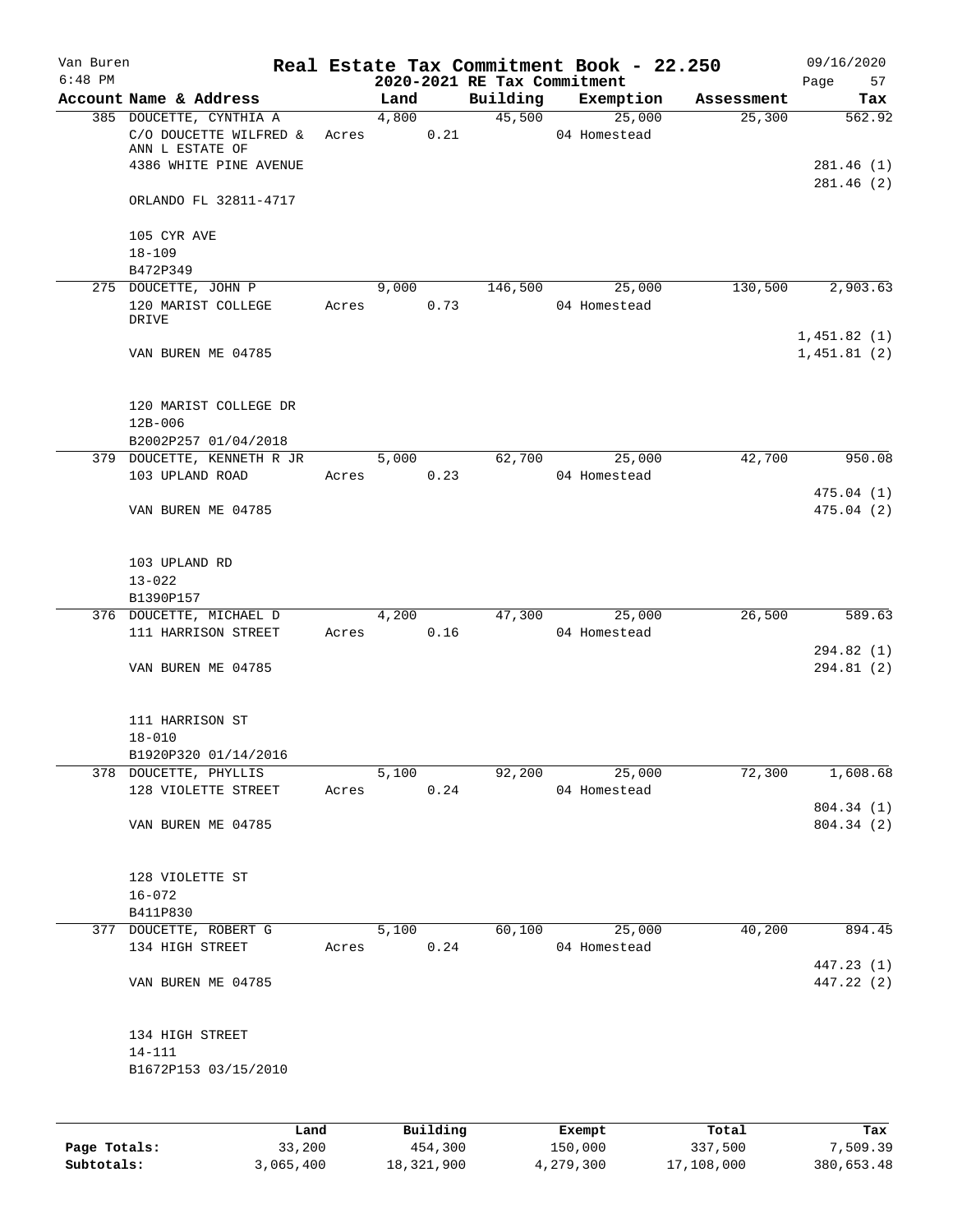| Van Buren<br>$6:48$ PM |                               |       | 2020-2021 RE Tax Commitment |          | Real Estate Tax Commitment Book - 22.250 |            | 09/16/2020<br>Page<br>58 |
|------------------------|-------------------------------|-------|-----------------------------|----------|------------------------------------------|------------|--------------------------|
|                        | Account Name & Address        |       | Land                        | Building | Exemption                                | Assessment | Tax                      |
|                        |                               |       |                             |          |                                          |            |                          |
|                        | 380 DOUCETTE, ROBERT G        |       | 4,800                       | 0        | $\mathbf 0$                              | 4,800      | 106.80                   |
|                        | 134 HIGH STREET               | Acres | 0.21                        |          |                                          |            |                          |
|                        |                               |       |                             |          |                                          |            | 53.40(1)                 |
|                        | VAN BUREN ME 04785            |       |                             |          |                                          |            | 53.40(2)                 |
|                        | HIGH ST                       |       |                             |          |                                          |            |                          |
|                        | $14 - 110$                    |       |                             |          |                                          |            |                          |
|                        | B766P110                      |       |                             |          |                                          |            |                          |
|                        | 381 DOUCETTE, RODERICK CARA   |       | 6,600                       | 53,000   | 31,000                                   | 28,600     | 636.35                   |
|                        | L (ESTATE)                    |       |                             |          |                                          |            |                          |
|                        | C/O JOEY DOUCETTE             | Acres | 0.40                        |          | 04 Homestead                             |            |                          |
|                        | 137 LYNNE STREET              |       |                             |          | 02 Veteran                               |            | 318.18(1)                |
|                        |                               |       |                             |          |                                          |            | 318.17(2)                |
|                        | VAN BUREN ME 04785            |       |                             |          |                                          |            |                          |
|                        | 137 LYNNE ST                  |       |                             |          |                                          |            |                          |
|                        | $20 - 105$                    |       |                             |          |                                          |            |                          |
|                        | B1209P277                     |       |                             |          |                                          |            |                          |
|                        | 382 DOUCETTE, STEVEN P        |       | 3,400                       | 1,000    | 0                                        | 4,400      | 97.90                    |
|                        | DOUCETTE, CYNTHIA M           | Acres | 0.18                        |          |                                          |            |                          |
|                        | 106 MCKINLEY STREET           |       |                             |          |                                          |            | 48.95(1)                 |
|                        |                               |       |                             |          |                                          |            |                          |
|                        | VAN BUREN ME 04785            |       |                             |          |                                          |            | 48.95 (2)                |
|                        | VIOLETTE SIDING               |       |                             |          |                                          |            |                          |
|                        | $08 - 034A$                   |       |                             |          |                                          |            |                          |
|                        | B1025P230                     |       |                             |          |                                          |            |                          |
|                        | 383 DOUCETTE, STEVEN P        |       | 4,100                       | 115,600  | 25,000                                   | 94,700     | 2,107.07                 |
|                        |                               |       |                             |          |                                          |            |                          |
|                        | DOUCETTE, CYNTHIA M           | Acres | 0.15                        |          | 04 Homestead                             |            |                          |
|                        | 106 MCKINLEY STREET           |       |                             |          |                                          |            | 1,053.54(1)              |
|                        | VAN BUREN ME 04785            |       |                             |          |                                          |            | 1,053.53(2)              |
|                        |                               |       |                             |          |                                          |            |                          |
|                        | 106 MCKINLEY ST               |       |                             |          |                                          |            |                          |
|                        | $15 - 019$                    |       |                             |          |                                          |            |                          |
|                        | B1954P312 11/07/2016 B842P129 |       |                             |          |                                          |            |                          |
|                        | 384 DOUCETTE, VIOLETTE P      |       | 4,800                       | 87,200   | 25,000                                   | 67,000     | 1,490.75                 |
|                        | DOUCETTE, GREGORY W           | Acres | 0.21                        |          | 04 Homestead                             |            |                          |
|                        | 110 ROSSIGNOL DRIVE           |       |                             |          |                                          |            | 745.38 (1)               |
|                        |                               |       |                             |          |                                          |            | 745.37(2)                |
|                        | VAN BUREN ME 04785            |       |                             |          |                                          |            |                          |
|                        | 110 ROSSIGNOL DR              |       |                             |          |                                          |            |                          |
|                        | $14 - 135$                    |       |                             |          |                                          |            |                          |
|                        | B1112P17 05/28/1998           |       |                             |          |                                          |            |                          |
|                        | 386 DRUMMOND, JAMES A         |       | 43,700                      | 0        | $\mathbf 0$                              | 43,700     | 972.33                   |
|                        | 85 MULBERRY DRIVE             | Acres | 135.00                      |          |                                          |            |                          |
|                        |                               |       |                             |          |                                          |            | 486.17 (1)               |
|                        | CRAWFORDVILLE FL 32327        |       |                             |          |                                          |            | 486.16 (2)               |
|                        | SETTLEMENT RD                 |       |                             |          |                                          |            |                          |
|                        | $02 - 001B$                   |       |                             |          |                                          |            |                          |
|                        | B510P13 08/29/1979            |       |                             |          |                                          |            |                          |
|                        |                               |       |                             |          |                                          |            |                          |
|                        |                               |       |                             |          |                                          |            |                          |
|                        |                               |       |                             |          |                                          |            |                          |
|                        |                               |       |                             |          |                                          |            |                          |

|              | Land      | Building   | Exempt    | Total      | Tax        |
|--------------|-----------|------------|-----------|------------|------------|
| Page Totals: | 67,400    | 256,800    | 81,000    | 243,200    | 5,411.20   |
| Subtotals:   | 3,132,800 | 18,578,700 | 4,360,300 | 17,351,200 | 386,064.68 |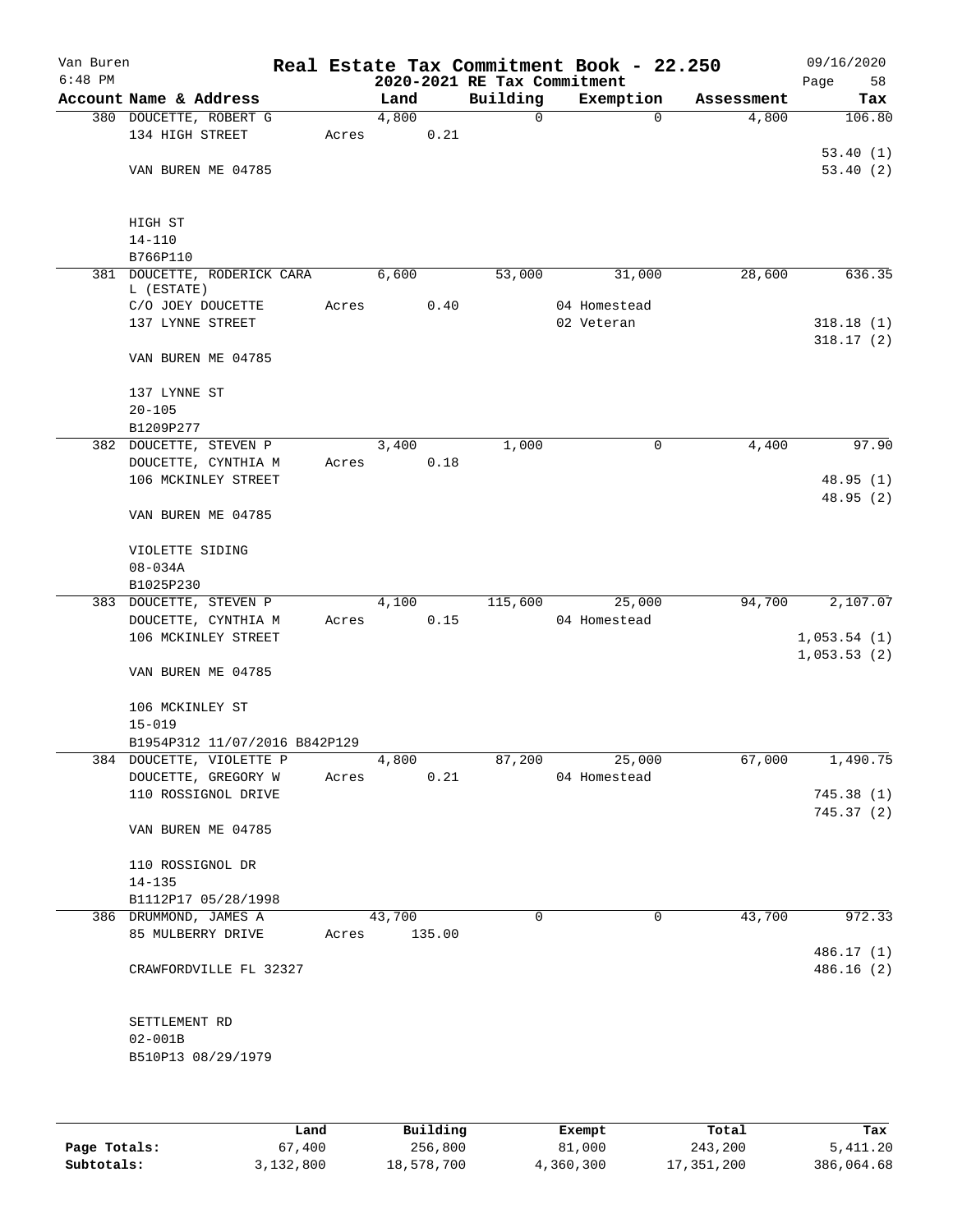| Van Buren<br>$6:48$ PM |                                           |       |       |      | 2020-2021 RE Tax Commitment | Real Estate Tax Commitment Book - 22.250 |             | 09/16/2020<br>Page<br>59 |
|------------------------|-------------------------------------------|-------|-------|------|-----------------------------|------------------------------------------|-------------|--------------------------|
|                        | Account Name & Address                    |       | Land  |      | Building                    | Exemption                                | Assessment  | Tax                      |
|                        | 819 DUBAY, BARBARA                        |       | 4,700 |      | 58,900                      | $\mathbf 0$                              | 63,600      | 1,415.10                 |
|                        | 35 ROY ST.                                | Acres |       | 0.20 |                             |                                          |             |                          |
|                        |                                           |       |       |      |                             |                                          |             | 707.55(1)                |
|                        | NASHUA NH 03060                           |       |       |      |                             |                                          |             | 707.55(2)                |
|                        |                                           |       |       |      |                             |                                          |             |                          |
|                        |                                           |       |       |      |                             |                                          |             |                          |
|                        | 113 NOTRE DAME ST                         |       |       |      |                             |                                          |             |                          |
|                        | $17 - 027A$                               |       |       |      |                             |                                          |             |                          |
|                        | B1961P276 01/06/2017                      |       |       |      |                             |                                          |             |                          |
|                        | 932 DUBAY, MICHAEL R                      |       | 6,500 |      | 19,800                      | 0                                        | 26,300      | 585.17                   |
|                        | DUBAY, MONICA                             | Acres |       | 0.38 |                             |                                          |             |                          |
|                        | 122 CLEVELAND AVENUE                      |       |       |      |                             |                                          |             | 292.59(1)                |
|                        |                                           |       |       |      |                             |                                          |             | 292.58(2)                |
|                        | VAN BUREN ME 04785                        |       |       |      |                             |                                          |             |                          |
|                        |                                           |       |       |      |                             |                                          |             |                          |
|                        | 122 CLEVELAND AVE                         |       |       |      |                             |                                          |             |                          |
|                        | 18-071C                                   |       |       |      |                             |                                          |             |                          |
|                        | B1814P136 06/07/2013                      |       |       |      |                             |                                          |             |                          |
|                        | 1539 DUBAY, MICHAEL R                     |       | 3,600 |      | 4,000                       | 0                                        | 7,600       | 169.10                   |
|                        | DUBAY, MONICA                             | Acres |       | 0.38 |                             |                                          |             |                          |
|                        | 122 CLEVELAND AVENUE                      |       |       |      |                             |                                          |             | 84.55 (1)                |
|                        | VAN BUREN ME 04785                        |       |       |      |                             |                                          |             | 84.55(2)                 |
|                        |                                           |       |       |      |                             |                                          |             |                          |
|                        | CLEVELAND AVE.                            |       |       |      |                             |                                          |             |                          |
|                        | 18-071E                                   |       |       |      |                             |                                          |             |                          |
|                        | B1814P134 06/07/2013                      |       |       |      |                             |                                          |             |                          |
|                        | 388 DUBAY, PHILIP J                       |       | 5,700 |      | 19,000                      | 24,700                                   | $\mathbf 0$ | 0.00                     |
|                        | 602 MAIN STREET                           | Acres |       | 0.29 |                             | 04 Homestead                             |             |                          |
|                        |                                           |       |       |      |                             |                                          |             |                          |
|                        | VAN BUREN ME 04785                        |       |       |      |                             |                                          |             |                          |
|                        |                                           |       |       |      |                             |                                          |             |                          |
|                        |                                           |       |       |      |                             |                                          |             |                          |
|                        | 602 MAIN ST                               |       |       |      |                             |                                          |             |                          |
|                        | $24 - 001$                                |       |       |      |                             |                                          |             |                          |
|                        | B696P43                                   |       |       |      |                             |                                          |             |                          |
|                        | 389 DUBAY, SONIA                          |       | 6,100 |      | 49,200                      | 25,000                                   | 30,300      | 674.18                   |
|                        | C/O VIOLETTE GHISLAINE                    |       |       |      |                             | 04 Homestead                             |             |                          |
|                        | 367 MAIN STREET                           |       |       |      |                             |                                          |             | 337.09(1)                |
|                        |                                           |       |       |      |                             |                                          |             | 337.09 (2)               |
|                        | VAN BUREN ME 04785                        |       |       |      |                             |                                          |             |                          |
|                        |                                           |       |       |      |                             |                                          |             |                          |
|                        | 367 MAIN ST                               |       |       |      |                             |                                          |             |                          |
|                        | $21 - 045A$                               |       |       |      |                             |                                          |             |                          |
|                        | B1570P121 10/01/2007<br>390 DUBE, ALINE T |       | 5,300 |      | 19,400                      | 24,700                                   | 0           | 0.00                     |
|                        | 145 CHAMPLAIN STREET                      | Acres |       | 0.25 |                             | 04 Homestead                             |             |                          |
|                        |                                           |       |       |      |                             |                                          |             |                          |
|                        | VAN BUREN ME 04785                        |       |       |      |                             |                                          |             |                          |
|                        |                                           |       |       |      |                             |                                          |             |                          |
|                        |                                           |       |       |      |                             |                                          |             |                          |
|                        | 145 CHAMPLAIN ST                          |       |       |      |                             |                                          |             |                          |
|                        | $20 - 022$                                |       |       |      |                             |                                          |             |                          |
|                        | B695P194 03/18/1986                       |       |       |      |                             |                                          |             |                          |
|                        |                                           |       |       |      |                             |                                          |             |                          |
|                        |                                           |       |       |      |                             |                                          |             |                          |
|                        |                                           |       |       |      |                             |                                          |             |                          |

|              | Land      | Building   | Exempt    | Total      | Tax        |
|--------------|-----------|------------|-----------|------------|------------|
| Page Totals: | 31,900    | 170,300    | 74,400    | 127,800    | 2,843.55   |
| Subtotals:   | 3,164,700 | 18,749,000 | 4,434,700 | 17,479,000 | 388,908.23 |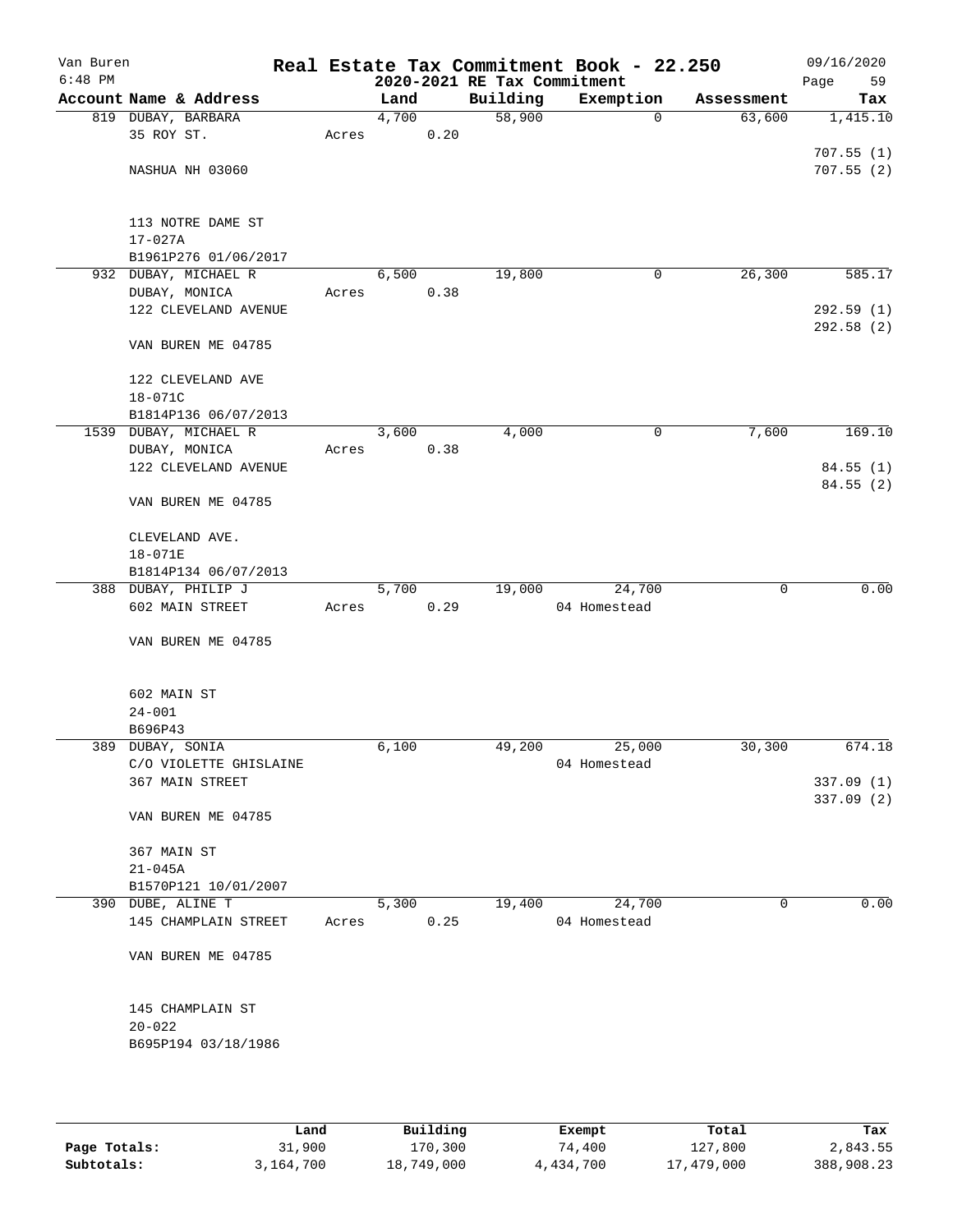| Van Buren<br>$6:48$ PM |                        |       |        |       | 2020-2021 RE Tax Commitment | Real Estate Tax Commitment Book - 22.250 |            | 09/16/2020<br>60<br>Page |
|------------------------|------------------------|-------|--------|-------|-----------------------------|------------------------------------------|------------|--------------------------|
|                        | Account Name & Address |       | Land   |       | Building                    | Exemption                                | Assessment | Tax                      |
|                        | 392 DUBE, KEITH        |       | 4,600  |       | 43,100                      | 25,000                                   | 22,700     | 505.08                   |
|                        | DUBE, CAROL ANN        | Acres |        | 0.19  |                             | 04 Homestead                             |            |                          |
|                        | 114 ADAMS STREET       |       |        |       |                             |                                          |            | 252.54(1)                |
|                        | VAN BUREN ME 04785     |       |        |       |                             |                                          |            | 252.54(2)                |
|                        |                        |       |        |       |                             |                                          |            |                          |
|                        | 114 ADAMS ST           |       |        |       |                             |                                          |            |                          |
|                        | $18 - 032$             |       |        |       |                             |                                          |            |                          |
|                        | B1581P133 12/31/2007   |       |        |       |                             |                                          |            |                          |
|                        | 391 DUBE, REGINALD     |       | 6,000  |       | 57,200                      | 25,000                                   | 38,200     | 849.95                   |
|                        | DUBE, HELEN            | Acres |        | 0.33  |                             | 04 Homestead                             |            |                          |
|                        | 153 STATE STREET       |       |        |       |                             |                                          |            | 424.98 (1)               |
|                        | VAN BUREN ME 04785     |       |        |       |                             |                                          |            | 424.97 (2)               |
|                        | 153 STATE ST           |       |        |       |                             |                                          |            |                          |
|                        | $12A - 006$            |       |        |       |                             |                                          |            |                          |
|                        | B265P543               |       |        |       |                             |                                          |            |                          |
|                        | 393 DUBOIS, PAUL E     |       | 4,700  |       | 58,700                      | 31,000                                   | 32,400     | 720.90                   |
|                        | 112 COTE STREET        | Acres |        | 0.20  |                             | 04 Homestead                             |            |                          |
|                        |                        |       |        |       |                             | 02 Veteran                               |            | 360.45(1)                |
|                        | VAN BUREN ME 04785     |       |        |       |                             |                                          |            | 360.45(2)                |
|                        | 112 COTE ST            |       |        |       |                             |                                          |            |                          |
|                        | $18 - 116$             |       |        |       |                             |                                          |            |                          |
|                        | B691P220 09/26/1986    |       |        |       |                             |                                          |            |                          |
|                        | 394 DUBOIS, ROBERT A   |       | 8,500  |       | 78,200                      | 25,000                                   | 61,700     | 1,372.83                 |
|                        | 351 MAIN STREET        | Acres |        | 0.66  |                             | 04 Homestead                             |            |                          |
|                        |                        |       |        |       |                             |                                          |            | 686.42 (1)               |
|                        | VAN BUREN ME 04785     |       |        |       |                             |                                          |            | 686.41(2)                |
|                        | 351 MAIN ST            |       |        |       |                             |                                          |            |                          |
|                        | $20 - 110$             |       |        |       |                             |                                          |            |                          |
|                        | B1136P185              |       |        |       |                             |                                          |            |                          |
|                        | 1467 DUFOUR, DAVID M   |       | 15,400 |       | 14,800                      | 0                                        | 30,200     | 671.95                   |
|                        | DUFOUR, LEILA L        | Acres |        | 12.30 |                             |                                          |            |                          |
|                        | PO BOX 301             |       |        |       |                             |                                          |            | 335.98(1)                |
|                        | VAN BUREN ME 04785     |       |        |       |                             |                                          |            | 335.97 (2)               |
|                        | 385 CHAMPLAIN ST       |       |        |       |                             |                                          |            |                          |
|                        | $03 - 001$             |       |        |       |                             |                                          |            |                          |
|                        | B2057P143 05/17/2019   |       |        |       |                             |                                          |            |                          |
|                        | 397 DUFOUR, PHILIP     |       | 12,600 |       | 170,300                     | 25,000                                   | 157,900    | 3,513.27                 |
|                        | DUFOUR, CYNTHIA M      | Acres |        | 3.10  |                             | 04 Homestead                             |            |                          |
|                        | 128 TOWER DRIVE        |       |        |       |                             |                                          |            | 1,756.64(1)              |
|                        | VAN BUREN ME 04785     |       |        |       |                             |                                          |            | 1,756.63(2)              |
|                        |                        |       |        |       |                             |                                          |            |                          |
|                        | 128 TOWER DR           |       |        |       |                             |                                          |            |                          |
|                        | $12A-036$<br>B406P754  |       |        |       |                             |                                          |            |                          |
|                        |                        |       |        |       |                             |                                          |            |                          |
|                        |                        |       |        |       |                             |                                          |            |                          |
|                        |                        |       |        |       |                             |                                          |            |                          |

|              | Land      | Building   | Exempt    | Total      | Tax        |
|--------------|-----------|------------|-----------|------------|------------|
| Page Totals: | 51,800    | 422,300    | 131,000   | 343,100    | 7,633.98   |
| Subtotals:   | 3,216,500 | 19,171,300 | 4,565,700 | 17,822,100 | 396,542.21 |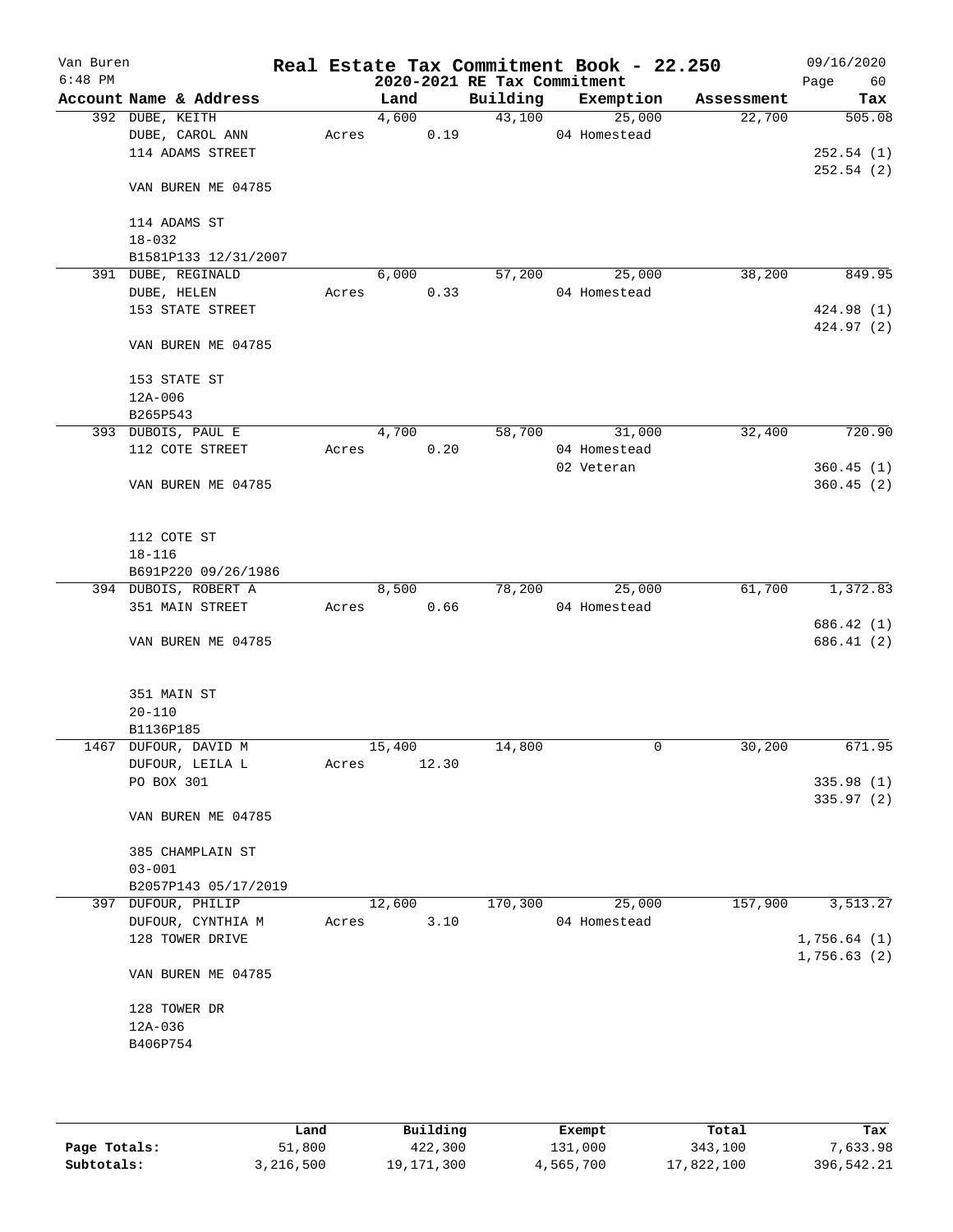| Van Buren    |                                              |        |                             |          | Real Estate Tax Commitment Book - 22.250 |            | 09/16/2020   |
|--------------|----------------------------------------------|--------|-----------------------------|----------|------------------------------------------|------------|--------------|
| $6:48$ PM    |                                              |        | 2020-2021 RE Tax Commitment |          |                                          |            | Page<br>61   |
|              | Account Name & Address                       |        | Land                        | Building | Exemption                                | Assessment | Tax          |
|              | 400 DUFOUR, PHILIP                           |        | 4,900                       | 55,300   | 0                                        | 60,200     | 1,339.45     |
|              | DUFOUR, CYNTHIA M                            | Acres  | 0.22                        |          |                                          |            |              |
|              | 128 TOWER DRIVE                              |        |                             |          |                                          |            | 669.73 (1)   |
|              |                                              |        |                             |          |                                          |            | 669.72 (2)   |
|              | VAN BUREN ME 04785                           |        |                             |          |                                          |            |              |
|              |                                              |        |                             |          |                                          |            |              |
|              | 106 FRANKLIN ST                              |        |                             |          |                                          |            |              |
|              | $13 - 035$                                   |        |                             |          |                                          |            |              |
|              | B597P51                                      |        |                             |          |                                          |            |              |
|              | 402 DUFOUR, PHILIP                           |        | 5,300                       | 55,100   | $\mathbf 0$                              | 60,400     | 1,343.90     |
|              | DUFOUR, CYNTHIA M                            | Acres  | 0.25                        |          |                                          |            |              |
|              | 128 TOWER DRIVE                              |        |                             |          |                                          |            | 671.95(1)    |
|              |                                              |        |                             |          |                                          |            | 671.95(2)    |
|              | VAN BUREN ME 04785                           |        |                             |          |                                          |            |              |
|              |                                              |        |                             |          |                                          |            |              |
|              | 218 MAIN ST                                  |        |                             |          |                                          |            |              |
|              | $18 - 093$                                   |        |                             |          |                                          |            |              |
|              | B896P81                                      |        |                             |          |                                          |            |              |
|              | 404 DUFOUR, PHILIP L                         |        | 7,700                       | 44,800   | 0                                        | 52,500     | 1,168.13     |
|              | DUFOUR, CYNTHIA M                            | Acres  | 0.54                        |          |                                          |            |              |
|              | 128 TOWER DRIVE                              |        |                             |          |                                          |            | 584.07 (1)   |
|              |                                              |        |                             |          |                                          |            | 584.06 (2)   |
|              | VAN BUREN ME 04785                           |        |                             |          |                                          |            |              |
|              |                                              |        |                             |          |                                          |            |              |
|              |                                              |        |                             |          |                                          |            |              |
|              | 262 MAIN ST                                  |        |                             |          |                                          |            |              |
|              | $18 - 064$                                   |        |                             |          |                                          |            |              |
|              | B1246P270                                    |        |                             |          |                                          |            |              |
|              | 409 DUMAIS, LINDA R                          |        | 7,000                       | 73,800   | 25,000                                   | 55,800     | 1,241.55     |
|              | 119 HILLSIDE STREET                          | Acres  | 0.44                        |          | 04 Homestead                             |            |              |
|              |                                              |        |                             |          |                                          |            | 620.78 (1)   |
|              | VAN BUREN ME 04785                           |        |                             |          |                                          |            | 620.77 (2)   |
|              |                                              |        |                             |          |                                          |            |              |
|              | 119 HILLSIDE ST                              |        |                             |          |                                          |            |              |
|              | $23 - 063$                                   |        |                             |          |                                          |            |              |
|              |                                              |        |                             |          |                                          |            |              |
|              | B1531P177                                    |        |                             |          |                                          |            | 2,258.38     |
|              | 406 DUMAIS, MONA                             |        | 8,700                       | 117,800  | 25,000                                   | 101,500    |              |
|              | PELLENZ, NICOLE &<br>DUMAIS SHELLI           | Acres  | 0.69                        |          | 04 Homestead                             |            |              |
|              | 121 ADAMS STREET                             |        |                             |          |                                          |            | 1,129.19(1)  |
|              |                                              |        |                             |          |                                          |            | 1, 129.19(2) |
|              | VAN BUREN ME 04785                           |        |                             |          |                                          |            |              |
|              |                                              |        |                             |          |                                          |            |              |
|              |                                              |        |                             |          |                                          |            |              |
|              | 121 ADAMS ST                                 |        |                             |          |                                          |            |              |
|              | $18 - 029A$<br>B1680P260 05/26/2010 B433P156 |        |                             |          |                                          |            |              |
|              | 405 DUMAIS, NELSON E                         |        |                             |          |                                          |            |              |
|              |                                              |        | 5,700                       | 70,200   | 31,000                                   | 44,900     | 999.03       |
|              | DUMAIS, GUILDA G                             | Acres  | 0.29                        |          | 04 Homestead                             |            |              |
|              | 133 STATE STREET                             |        |                             |          | 03 Veteran (Non-Maine<br>Enlisted)       |            | 499.52 (1)   |
|              |                                              |        |                             |          |                                          |            | 499.51 (2)   |
|              | VAN BUREN ME 04785                           |        |                             |          |                                          |            |              |
|              |                                              |        |                             |          |                                          |            |              |
|              |                                              |        |                             |          |                                          |            |              |
|              | 133 STATE ST                                 |        |                             |          |                                          |            |              |
|              | $13 - 016$                                   |        |                             |          |                                          |            |              |
|              | B625P269                                     |        |                             |          |                                          |            |              |
|              |                                              |        |                             |          |                                          |            |              |
|              |                                              |        |                             |          |                                          |            |              |
|              |                                              | Land   | Building                    |          | Exempt                                   | Total      | Tax          |
| Page Totals: |                                              | 39,300 | 417,000                     |          | 81,000                                   | 375,300    | 8,350.44     |

**Subtotals:** 3,255,800 19,588,300 4,646,700 18,197,400 404,892.65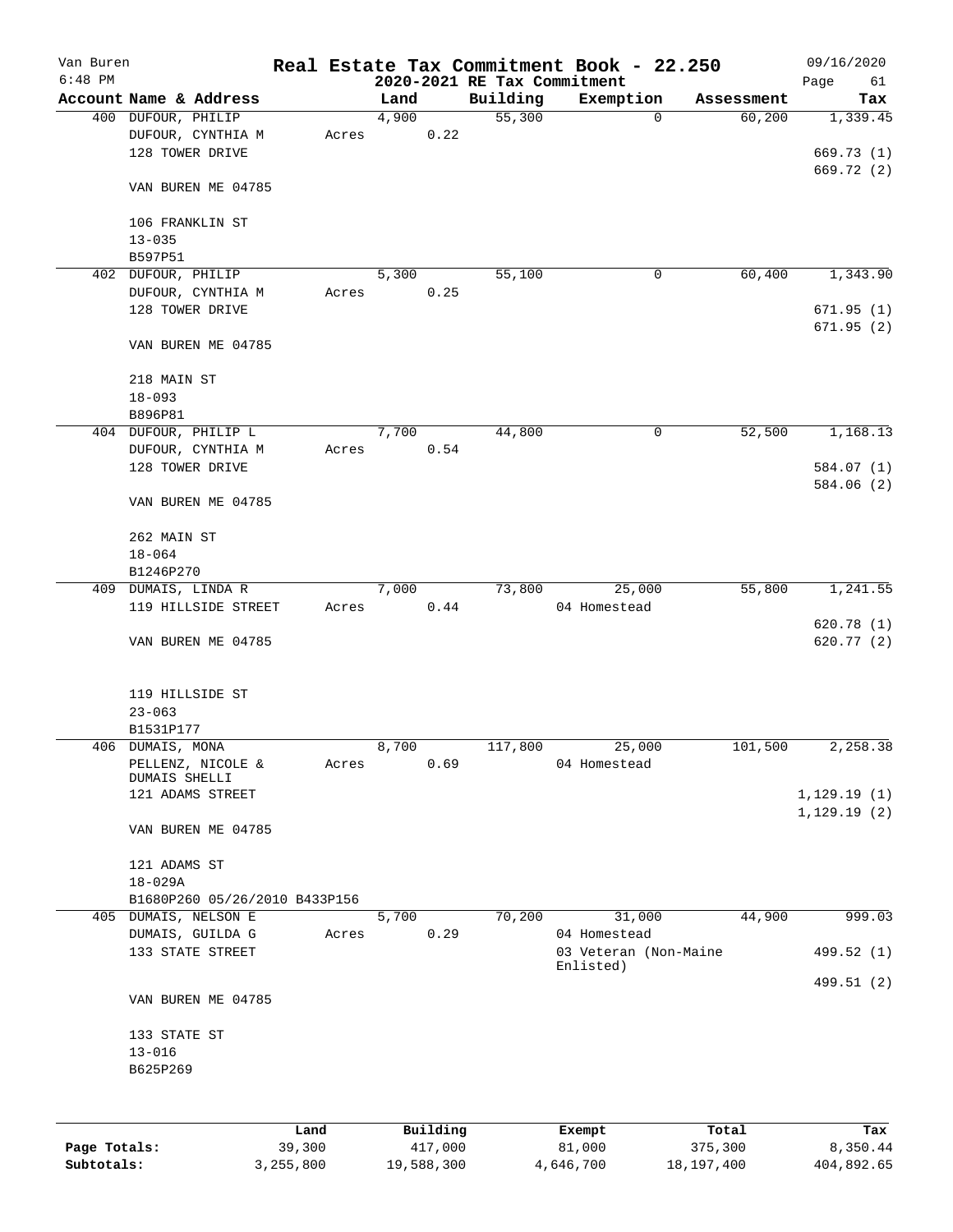| Van Buren<br>$6:48$ PM |                     |                                     |       |        |      | 2020-2021 RE Tax Commitment | Real Estate Tax Commitment Book - 22.250 |            | 09/16/2020<br>Page<br>62 |
|------------------------|---------------------|-------------------------------------|-------|--------|------|-----------------------------|------------------------------------------|------------|--------------------------|
|                        |                     | Account Name & Address              |       | Land   |      | Building                    | Exemption                                | Assessment | Tax                      |
|                        | 407 DUMAIS, RALPH J |                                     |       | 4,700  |      | 46,200                      | 25,000                                   | 25,900     | 576.28                   |
|                        |                     | DUMAIS, BEATRICE G                  | Acres |        | 0.20 |                             | 04 Homestead                             |            |                          |
|                        |                     | 112 MONTCALM AVENUE                 |       |        |      |                             |                                          |            | 288.14(1)                |
|                        |                     | VAN BUREN ME 04785                  |       |        |      |                             |                                          |            | 288.14(2)                |
|                        |                     | 112 MONTCALM AVE                    |       |        |      |                             |                                          |            |                          |
|                        | $17 - 029$          |                                     |       |        |      |                             |                                          |            |                          |
|                        | B707P302            |                                     |       |        |      |                             |                                          |            |                          |
|                        | 408 DUMAIS, STACY A |                                     |       | 3,900  |      | 38,300                      | 25,000                                   | 17,200     | 382.70                   |
|                        |                     | 119 ST JOHN AVENUE                  | Acres |        | 0.14 |                             | 04 Homestead                             |            |                          |
|                        |                     |                                     |       |        |      |                             |                                          |            | 191.35(1)                |
|                        |                     | VAN BUREN ME 04785                  |       |        |      |                             |                                          |            | 191.35 (2)               |
|                        | 119 ST JOHN AVE     |                                     |       |        |      |                             |                                          |            |                          |
|                        | $15 - 079$          |                                     |       |        |      |                             |                                          |            |                          |
|                        | B1223P266           |                                     |       |        |      |                             |                                          |            |                          |
|                        |                     | 412 DUMOND ENTERPRISES, INC         |       | 3,600  |      | 6,800                       | 0                                        | 10,400     | 231.40                   |
|                        |                     | C/O RICKY DUMOND                    | Acres |        | 0.18 |                             |                                          |            |                          |
|                        |                     | 161 HIGH STREET                     |       |        |      |                             |                                          |            | 115.70(1)                |
|                        |                     | VAN BUREN ME 04785                  |       |        |      |                             |                                          |            | 115.70(2)                |
|                        |                     | 130 ST FRANCIS ST                   |       |        |      |                             |                                          |            |                          |
|                        | $14 - 005A$         |                                     |       |        |      |                             |                                          |            |                          |
|                        |                     | 618 DUMOND ENTERPRISES, INC         |       | 12,000 |      | 0                           | 0                                        | 12,000     | 267.00                   |
|                        |                     | 161 HIGH STREET                     | Acres |        | 9.50 |                             |                                          |            |                          |
|                        |                     | VAN BUREN ME 04785                  |       |        |      |                             |                                          |            | 133.50(1)<br>133.50(2)   |
|                        |                     |                                     |       |        |      |                             |                                          |            |                          |
|                        | RR 1                |                                     |       |        |      |                             |                                          |            |                          |
|                        | $09 - 022$          |                                     |       |        |      |                             |                                          |            |                          |
|                        |                     | B1610P72 08/25/2008                 |       |        |      |                             |                                          |            |                          |
|                        |                     | 411 DUMOND, DOUGLAS J               |       | 6,100  |      | 71,400                      | 25,000                                   | 52,500     | 1,168.13                 |
|                        |                     | DUMOND, LINDA M<br>189 LYNNE STREET | Acres |        | 0.34 |                             | 04 Homestead                             |            |                          |
|                        |                     |                                     |       |        |      |                             |                                          |            | 584.07 (1)<br>584.06 (2) |
|                        |                     | VAN BUREN ME 04785                  |       |        |      |                             |                                          |            |                          |
|                        | 189 LYNNE ST        |                                     |       |        |      |                             |                                          |            |                          |
|                        | $19 - 077$          |                                     |       |        |      |                             |                                          |            |                          |
|                        | B684P3              |                                     |       |        |      |                             |                                          |            |                          |
|                        | 414 DUMOND, JOEY M  |                                     |       | 4,900  |      | 83,500                      | 25,000                                   | 63,400     | 1,410.65                 |
|                        |                     | 127 WASHINGTON AVENUE               | Acres |        | 0.22 |                             | 04 Homestead                             |            | 705.33(1)                |
|                        |                     | VAN BUREN ME 04785                  |       |        |      |                             |                                          |            | 705.32(2)                |
|                        |                     | 127 WASHINGTON AVE                  |       |        |      |                             |                                          |            |                          |
|                        | $14 - 018$          |                                     |       |        |      |                             |                                          |            |                          |
|                        | B1002P258           |                                     |       |        |      |                             |                                          |            |                          |
|                        |                     |                                     |       |        |      |                             |                                          |            |                          |
|                        |                     |                                     |       |        |      |                             |                                          |            |                          |
|                        |                     |                                     |       |        |      |                             |                                          |            |                          |

|              | Land      | Building   | Exempt    | Total      | Tax        |
|--------------|-----------|------------|-----------|------------|------------|
| Page Totals: | 35,200    | 246,200    | 100,000   | 181,400    | 4,036.16   |
| Subtotals:   | 3,291,000 | 19,834,500 | 4,746,700 | 18,378,800 | 408,928.81 |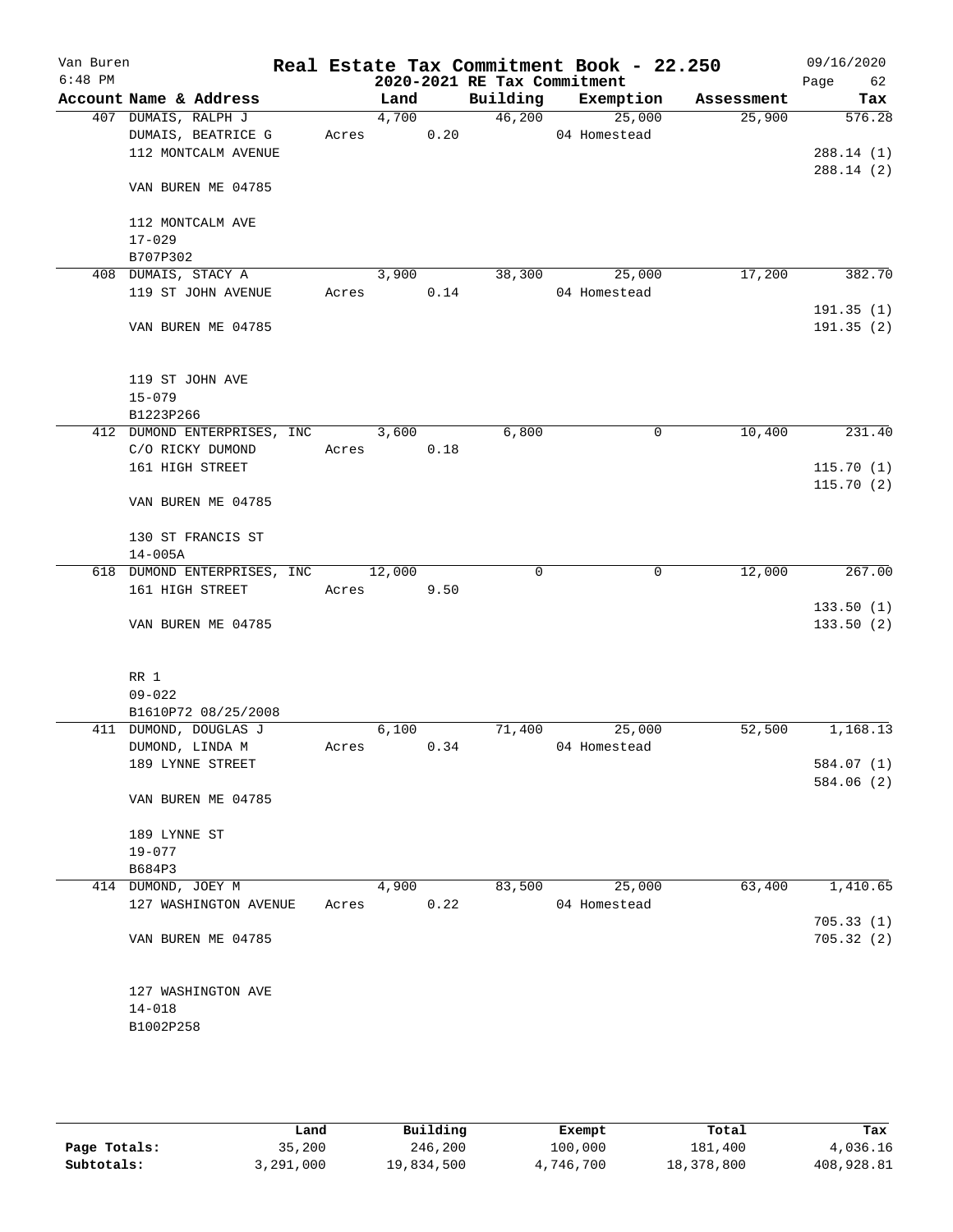| Van Buren<br>$6:48$ PM |                                        |       |                    |      | 2020-2021 RE Tax Commitment | Real Estate Tax Commitment Book - 22.250 |            | 09/16/2020<br>Page<br>63 |
|------------------------|----------------------------------------|-------|--------------------|------|-----------------------------|------------------------------------------|------------|--------------------------|
|                        | Account Name & Address                 |       | Land               |      | Building                    | Exemption                                | Assessment | Tax                      |
|                        | 422 DUMOND, RALPH                      |       | 7,000              |      | 109,300                     | 31,000                                   | 85,300     | 1,897.93                 |
|                        | 107 STATE STREET                       | Acres |                    | 0.44 |                             | 02 Veteran                               |            |                          |
|                        |                                        |       |                    |      |                             | 04 Homestead                             |            | 948.97 (1)               |
|                        | VAN BUREN ME 04785                     |       |                    |      |                             |                                          |            | 948.96 (2)               |
|                        |                                        |       |                    |      |                             |                                          |            |                          |
|                        |                                        |       |                    |      |                             |                                          |            |                          |
|                        | 107 STATE ST                           |       |                    |      |                             |                                          |            |                          |
|                        | $13 - 009$                             |       |                    |      |                             |                                          |            |                          |
|                        | B1467P338                              |       |                    |      |                             |                                          |            |                          |
|                        | 418 DUMOND, RICKY                      |       | 7,600              |      | 53,500                      | 25,000                                   | 36,100     | 803.22                   |
|                        | 161 HIGH STREET                        | Acres |                    | 0.52 |                             | 04 Homestead                             |            | 401.61(1)                |
|                        | VAN BUREN ME 04785                     |       |                    |      |                             |                                          |            | 401.61(2)                |
|                        |                                        |       |                    |      |                             |                                          |            |                          |
|                        |                                        |       |                    |      |                             |                                          |            |                          |
|                        | 161 HIGH ST                            |       |                    |      |                             |                                          |            |                          |
|                        | $14 - 085$                             |       |                    |      |                             |                                          |            |                          |
|                        | B1611P7 08/29/2008 B656P169 09/12/1985 |       |                    |      |                             |                                          |            |                          |
|                        | 420 DUMOND, RONALD J                   |       | 8,700              |      | 98,800                      | 25,000                                   | 82,500     | 1,835.63                 |
|                        | DUMOND, IRENE M                        | Acres |                    | 0.68 |                             | 04 Homestead                             |            |                          |
|                        | 170 VIOLETTE STREET                    |       |                    |      |                             |                                          |            | 917.82(1)                |
|                        |                                        |       |                    |      |                             |                                          |            | 917.81(2)                |
|                        | VAN BUREN ME 04785                     |       |                    |      |                             |                                          |            |                          |
|                        |                                        |       |                    |      |                             |                                          |            |                          |
|                        | 170 VIOLETTE ST                        |       |                    |      |                             |                                          |            |                          |
|                        | $16 - 066C$                            |       |                    |      |                             |                                          |            |                          |
|                        | B435P93                                |       |                    |      |                             |                                          |            |                          |
|                        | 189 DUMOND, WAYNE H                    |       | $\overline{4,200}$ |      | 33,000                      | 0                                        | 37,200     | 827.70                   |
|                        | 106 CHAMPLAIN STREET                   | Acres |                    | 0.16 |                             |                                          |            | 413.85(1)                |
|                        | VAN BUREN ME 04785                     |       |                    |      |                             |                                          |            | 413.85(2)                |
|                        |                                        |       |                    |      |                             |                                          |            |                          |
|                        |                                        |       |                    |      |                             |                                          |            |                          |
|                        | 106 CHAMPLAIN ST                       |       |                    |      |                             |                                          |            |                          |
|                        | $20 - 047$                             |       |                    |      |                             |                                          |            |                          |
|                        | B2093P161 02/24/2020                   |       |                    |      |                             |                                          |            |                          |
|                        | 423 DUMONT, ALYRE                      |       | 2,900              |      | $\Omega$                    | $\mathbf 0$                              | 2,900      | 64.52                    |
|                        | SOUCY, CLAUDETTE M                     | Acres |                    | 0.31 |                             |                                          |            |                          |
|                        | 180 LYNNE STREET                       |       |                    |      |                             |                                          |            | 32.26(1)                 |
|                        |                                        |       |                    |      |                             |                                          |            | 32.26(2)                 |
|                        | VAN BUREN ME 04785                     |       |                    |      |                             |                                          |            |                          |
|                        |                                        |       |                    |      |                             |                                          |            |                          |
|                        | PATRICIA ST                            |       |                    |      |                             |                                          |            |                          |
|                        | $19 - 095$<br>B1263P164                |       |                    |      |                             |                                          |            |                          |
|                        | 122 DUPLESSIE, ROBERT                  |       | 6,900              |      | 44,500                      | 25,000                                   | 26,400     | 587.40                   |
|                        | 627 MAIN STREET                        | Acres |                    | 0.43 |                             | 04 Homestead                             |            |                          |
|                        |                                        |       |                    |      |                             |                                          |            | 293.70 (1)               |
|                        | VAN BUREN ME 04785                     |       |                    |      |                             |                                          |            | 293.70 (2)               |
|                        |                                        |       |                    |      |                             |                                          |            |                          |
|                        |                                        |       |                    |      |                             |                                          |            |                          |
|                        | 627 MAIN ST                            |       |                    |      |                             |                                          |            |                          |
|                        | $25 - 005$                             |       |                    |      |                             |                                          |            |                          |
|                        | B2011P317 04/06/2018                   |       |                    |      |                             |                                          |            |                          |
|                        |                                        |       |                    |      |                             |                                          |            |                          |
|                        |                                        |       |                    |      |                             |                                          |            |                          |

|              | Land      | Building   | Exempt    | Total      | Tax        |
|--------------|-----------|------------|-----------|------------|------------|
| Page Totals: | 37,300    | 339,100    | 106,000   | 270,400    | 6.016.40   |
| Subtotals:   | 3,328,300 | 20,173,600 | 4,852,700 | 18,649,200 | 414,945.21 |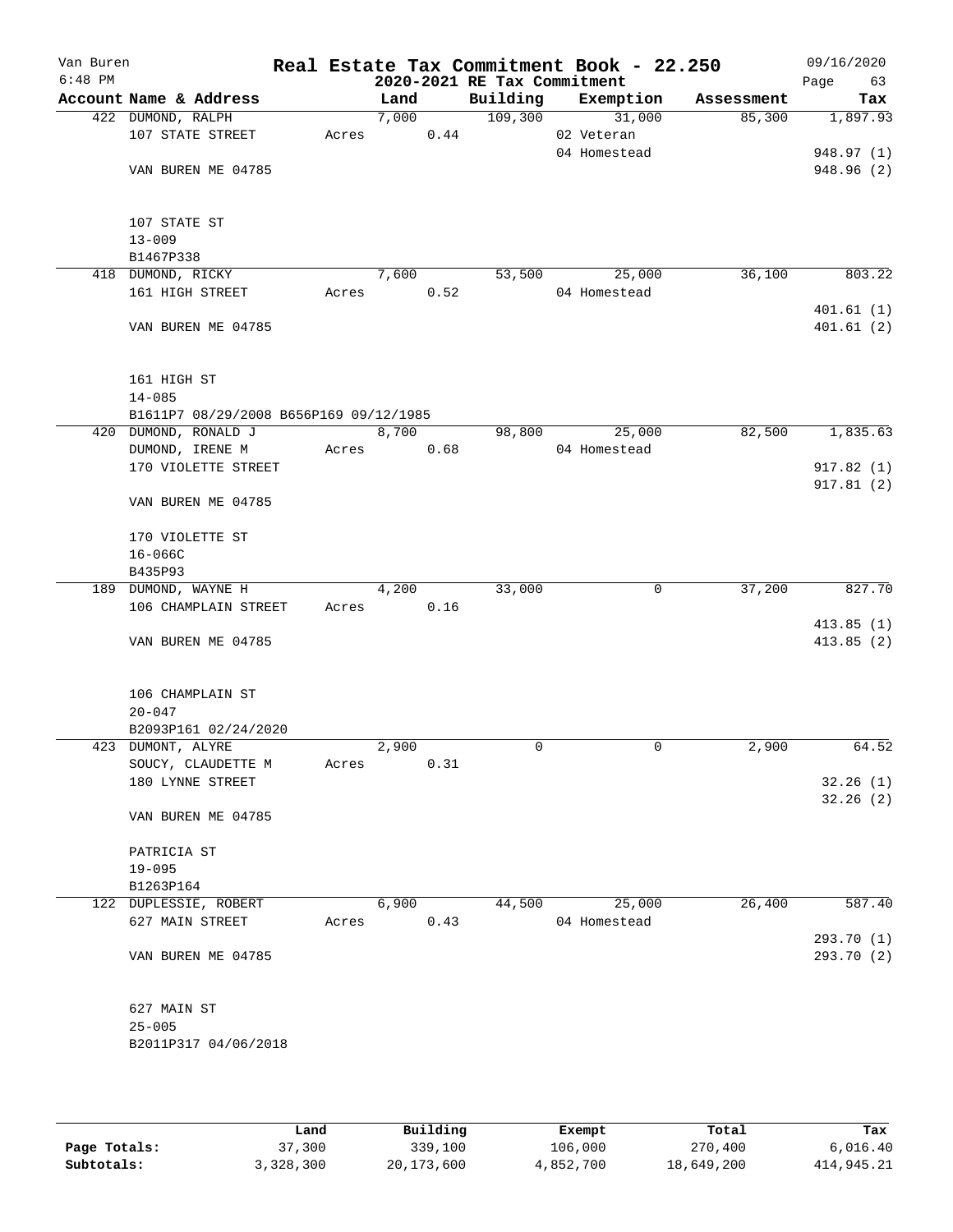| Van Buren<br>$6:48$ PM |                                                    |       |       |      | 2020-2021 RE Tax Commitment | Real Estate Tax Commitment Book - 22.250 |            | 09/16/2020<br>Page<br>64 |
|------------------------|----------------------------------------------------|-------|-------|------|-----------------------------|------------------------------------------|------------|--------------------------|
|                        | Account Name & Address                             |       | Land  |      |                             | Building Exemption                       | Assessment | Tax                      |
|                        | 426 DUPLESSIS, LEO JAMES                           |       | 7,900 |      | 74,400                      | 25,000                                   | 57,300     | 1,274.93                 |
|                        | DUPLESSIS, JACQUELINE                              |       | Acres | 0.56 |                             | 04 Homestead                             |            |                          |
|                        | 185 MAIN STREET                                    |       |       |      |                             |                                          |            | 637.47 (1)               |
|                        | VAN BUREN ME 04785                                 |       |       |      |                             |                                          |            | 637.46 (2)               |
|                        | 185 MAIN ST                                        |       |       |      |                             |                                          |            |                          |
|                        | $17 - 007A$                                        |       |       |      |                             |                                          |            |                          |
|                        | B918P330                                           |       |       |      |                             |                                          |            |                          |
|                        | 427 DUPLESSIS, VALTRUDE B<br>DUPLESSIS, DELANO A   |       | 7,400 | 0.50 | 87,900                      | 25,000<br>04 Homestead                   | 70,300     | 1,564.18                 |
|                        | 119 LYNNE STREET                                   |       | Acres |      |                             |                                          |            | 782.09 (1)               |
|                        |                                                    |       |       |      |                             |                                          |            | 782.09 (2)               |
|                        | VAN BUREN ME 04785                                 |       |       |      |                             |                                          |            |                          |
|                        | 119 LYNNE ST                                       |       |       |      |                             |                                          |            |                          |
|                        | $20 - 096$<br>B1131P17                             |       |       |      |                             |                                          |            |                          |
|                        | 428 DUPREY, SCOTT                                  |       | 5,300 |      | 45,700                      | 25,000                                   | 26,000     | 578.50                   |
|                        | DUPREY, JULIE                                      | Acres |       | 0.25 |                             | 04 Homestead                             |            |                          |
|                        | 124 TYLER STREET                                   |       |       |      |                             |                                          |            | 289.25(1)                |
|                        |                                                    |       |       |      |                             |                                          |            | 289.25(2)                |
|                        | VAN BUREN ME 04785                                 |       |       |      |                             |                                          |            |                          |
|                        | 124 TYLER ST                                       |       |       |      |                             |                                          |            |                          |
|                        | $18 - 126$                                         |       |       |      |                             |                                          |            |                          |
|                        | B2059P39 05/28/2019 B1619P224 11/14/2008 B1034P254 |       |       |      |                             |                                          |            |                          |
|                        | 431 DURETTE, RONALD                                |       | 4,900 |      | $\overline{1}$ ,000         | 0                                        | 5,900      | 131.28                   |
|                        | DURETTE, MARIE J                                   |       | Acres | 0.22 |                             |                                          |            |                          |
|                        | 149 HILLSIDE STREET                                |       |       |      |                             |                                          |            | 65.64(1)                 |
|                        | VAN BUREN ME 04785                                 |       |       |      |                             |                                          |            | 65.64(2)                 |
|                        |                                                    |       |       |      |                             |                                          |            |                          |
|                        | HILLSIDE ST                                        |       |       |      |                             |                                          |            |                          |
|                        | $23 - 072$                                         |       |       |      |                             |                                          |            |                          |
|                        | B976P169<br>432 DURETTE, RONALD                    |       | 4,900 |      | 25,200                      | 0                                        | 30,100     | 669.73                   |
|                        | 149 HILLSIDE STREET                                | Acres |       | 0.22 |                             |                                          |            |                          |
|                        |                                                    |       |       |      |                             |                                          |            | 334.87 (1)               |
|                        | VAN BUREN ME 04785                                 |       |       |      |                             |                                          |            | 334.86 (2)               |
|                        |                                                    |       |       |      |                             |                                          |            |                          |
|                        | 149 HILSIDE ST                                     |       |       |      |                             |                                          |            |                          |
|                        | $23 - 073$                                         |       |       |      |                             |                                          |            |                          |
|                        | 1026 DUSTIN, DAVID A                               |       | 4,700 |      | 12,300                      | 17,000                                   | 0          | 0.00                     |
|                        | DUSTIN, GLORIA J                                   | Acres |       | 0.20 |                             | 04 Homestead                             |            |                          |
|                        | 165 CHAMPLAIN STREET                               |       |       |      |                             |                                          |            |                          |
|                        | VAN BUREN ME 04785                                 |       |       |      |                             |                                          |            |                          |
|                        |                                                    |       |       |      |                             |                                          |            |                          |
|                        | 165 CHAMPLAIN ST<br>$19 - 023$                     |       |       |      |                             |                                          |            |                          |
|                        | B1983P277 07/26/2017                               |       |       |      |                             |                                          |            |                          |
|                        |                                                    |       |       |      |                             |                                          |            |                          |
|                        |                                                    |       |       |      |                             |                                          |            |                          |
|                        |                                                    |       |       |      |                             |                                          |            |                          |

|              | Land      | Building   |           |            |             |
|--------------|-----------|------------|-----------|------------|-------------|
|              |           |            | Exempt    | Total      | Tax         |
| Page Totals: | 35,100    | 246,500    | 92,000    | 189,600    | 4,218.62    |
| Subtotals:   | 3,363,400 | 20,420,100 | 4,944,700 | 18,838,800 | 419, 163.83 |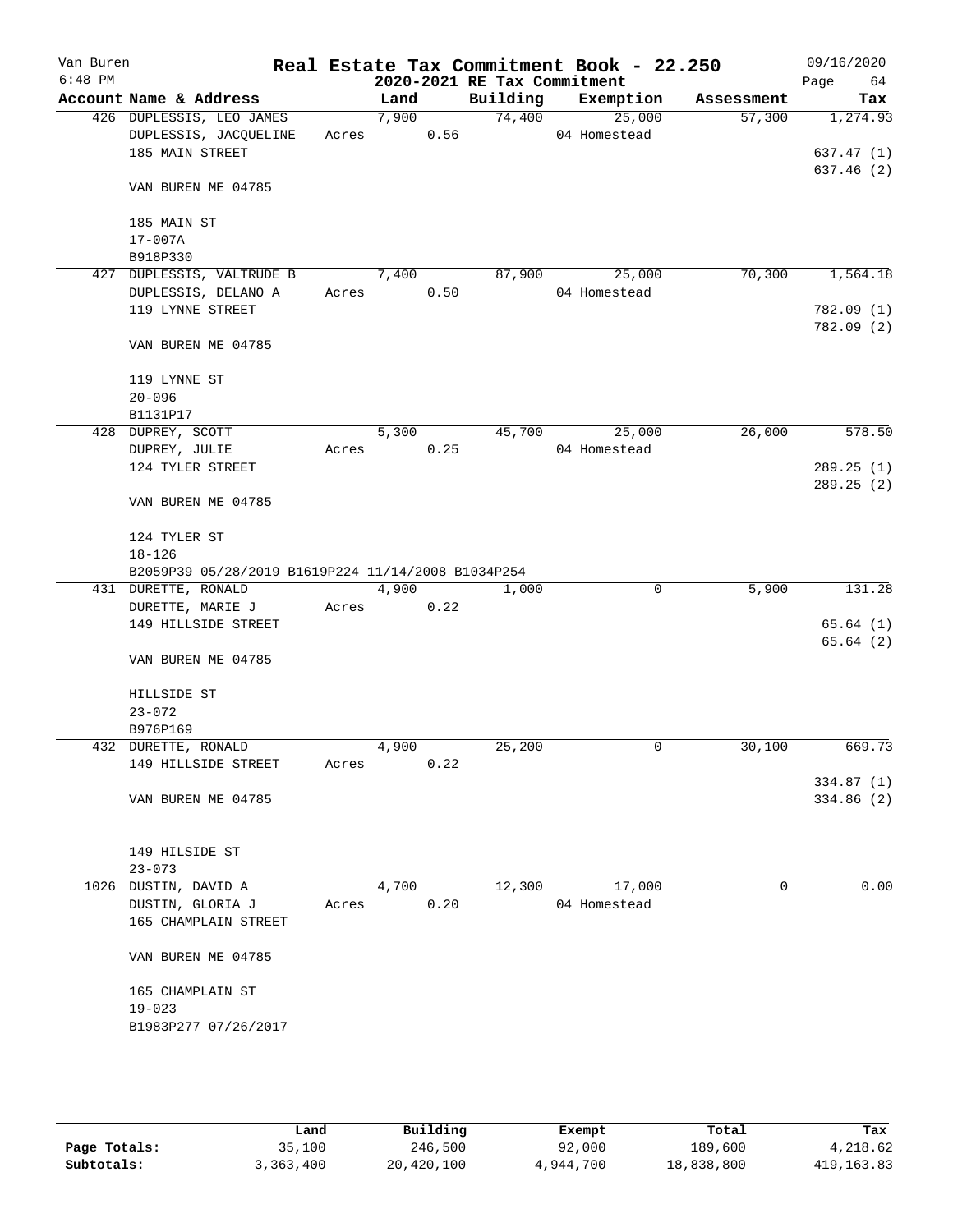| Van Buren    |                                      |       |                     |                             | Real Estate Tax Commitment Book - 22.250 |                      | 09/16/2020      |
|--------------|--------------------------------------|-------|---------------------|-----------------------------|------------------------------------------|----------------------|-----------------|
| $6:48$ PM    | Account Name & Address               |       |                     | 2020-2021 RE Tax Commitment |                                          |                      | Page<br>65      |
|              | 972 DYER, LUKE                       |       | Land<br>4,200       | Building<br>51,200          | Exemption<br>25,000                      | Assessment<br>30,400 | Tax<br>676.40   |
|              | 116 ROOSEVELT AVENUE                 | Acres | 0.16                |                             | 04 Homestead                             |                      |                 |
|              |                                      |       |                     |                             |                                          |                      | 338.20(1)       |
|              | VAN BUREN ME 04785                   |       |                     |                             |                                          |                      | 338.20(2)       |
|              | 116 ROOSEVELT AVE.<br>$14 - 129$     |       |                     |                             |                                          |                      |                 |
|              | 51 EASTERN MAINE RAILWAY             |       | 0                   | 42,300                      | 0                                        | 42,300               | 941.18          |
|              | COMPANY<br>(ACCOUNTS PAYABLE)        |       |                     |                             |                                          |                      |                 |
|              | 300 UNION STREET                     |       |                     |                             |                                          |                      | 470.59(1)       |
|              | PO BOX 5777                          |       |                     |                             |                                          |                      | 470.59(2)       |
|              | SAINT JOHN NB E2L 4M3                |       |                     |                             |                                          |                      |                 |
|              | RR 1<br>$08 - 003A$                  |       |                     |                             |                                          |                      |                 |
|              | 435 EASTERN MAINE RAILWAY<br>COMPANY |       | 20,200              | 0                           | 0                                        | 20,200               | 449.45          |
|              | (ACCOUNTS PAYABLE)                   | Acres | 1.15                |                             |                                          |                      |                 |
|              | 300 UNION STREET                     |       |                     |                             |                                          |                      | 224.73(1)       |
|              | PO BOX 5777                          |       |                     |                             |                                          |                      | 224.72 (2)      |
|              | SAINT JOHN NB E2L 4M3                |       |                     |                             |                                          |                      |                 |
|              | 252 MAIN ST                          |       |                     |                             |                                          |                      |                 |
|              | $18 - 067$                           |       |                     |                             |                                          |                      |                 |
|              | B1730P212 08/03/2011                 |       |                     |                             |                                          |                      |                 |
|              | 951 EASTERN MAINE RAILWAY<br>COMPANY |       | 16,900              | 0                           | 0                                        | 16,900               | 376.03          |
|              | (ACCOUNTS PAYABLE)                   | Acres | 4.29                |                             |                                          |                      |                 |
|              | 300 UNION STREET                     |       |                     |                             |                                          |                      | 188.02(1)       |
|              | PO BOX 5777<br>SAINT JOHN NB E2L 4M3 |       |                     |                             |                                          |                      | 188.01(2)       |
|              | OFF MAIN ST                          |       |                     |                             |                                          |                      |                 |
|              | $20 - 072$                           |       |                     |                             |                                          |                      |                 |
|              | B1337P122                            |       |                     |                             |                                          |                      |                 |
| 954          | EASTERN MAINE RAILWAY<br>COMPANY     |       | 5,000               | 0                           | 0                                        | 5,000                | 111.25          |
|              | (ACCOUNTS PAYABLE)                   | Acres | 0.23                |                             |                                          |                      |                 |
|              | 300 UNION STREET                     |       |                     |                             |                                          |                      | 55.63(1)        |
|              | PO BOX 5777                          |       |                     |                             |                                          |                      | 55.62(2)        |
|              | SAINT JOHN NB E2L 4M3                |       |                     |                             |                                          |                      |                 |
|              | CHURCH ST                            |       |                     |                             |                                          |                      |                 |
|              | $24 - 008$                           |       |                     |                             |                                          |                      |                 |
| 956          | B1337P122<br>EASTERN MAINE RAILWAY   |       | 0                   | 22,100                      | 0                                        | 22,100               | 491.73          |
|              | COMPANY<br>(ACCOUNTS PAYABLE)        |       |                     |                             |                                          |                      |                 |
|              | 300 UNION STREET                     |       |                     |                             |                                          |                      | 245.87(1)       |
|              | PO BOX 5777                          |       |                     |                             |                                          |                      | 245.86(2)       |
|              | SAINT JOHN NB E2L 4M3                |       |                     |                             |                                          |                      |                 |
|              | MAIN ST                              |       |                     |                             |                                          |                      |                 |
|              | $24 - 008A$                          |       |                     |                             |                                          |                      |                 |
|              | B1337P122                            |       |                     |                             |                                          |                      |                 |
|              |                                      |       |                     |                             |                                          |                      |                 |
| Page Totals: | 46,300                               | Land  | Building<br>115,600 |                             | Exempt<br>25,000                         | Total<br>136,900     | Tax<br>3,046.04 |
| Subtotals:   | 3,409,700                            |       | 20,535,700          |                             | 4,969,700                                | 18,975,700           | 422,209.87      |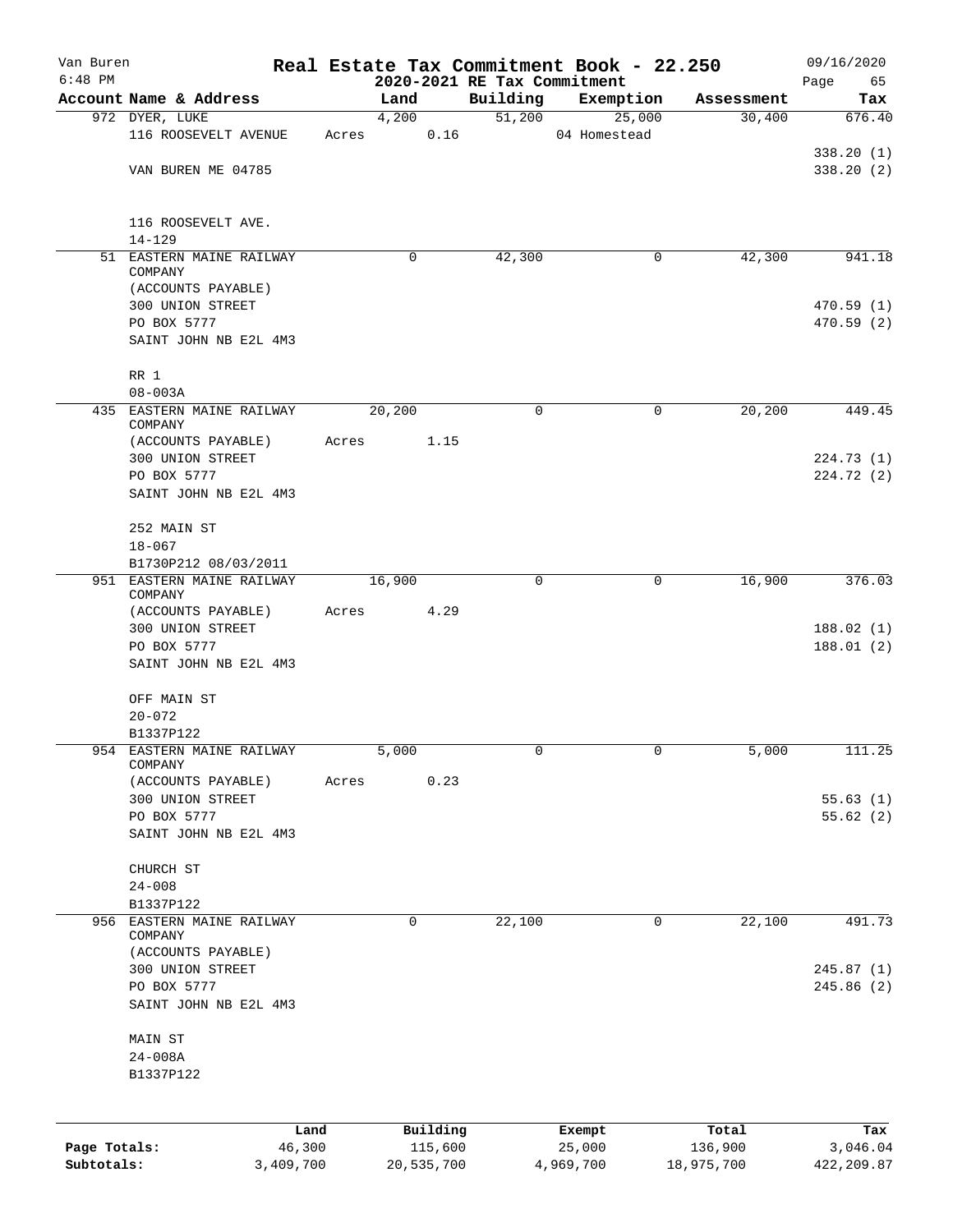| Van Buren<br>$6:48$ PM |                                                    |                   |           |                     | 2020-2021 RE Tax Commitment | Real Estate Tax Commitment Book - 22.250 |                    | 09/16/2020<br>66<br>Page    |
|------------------------|----------------------------------------------------|-------------------|-----------|---------------------|-----------------------------|------------------------------------------|--------------------|-----------------------------|
|                        | Account Name & Address                             |                   |           | Land                | Building                    | Exemption                                | Assessment         | Tax                         |
|                        | 957 EASTERN MAINE RAILWAY                          |                   |           | 4,600               | 190, 100                    | $\Omega$                                 | 194,700            | 4,332.08                    |
|                        | COMPANY                                            |                   |           |                     |                             |                                          |                    |                             |
|                        | (ACCOUNTS PAYABLE)                                 |                   | Acres     | 3.06                |                             |                                          |                    |                             |
|                        | 300 UNION STREET<br>PO BOX 5777                    |                   |           |                     |                             |                                          |                    | 2, 166.04(1)<br>2,166.04(2) |
|                        | SAINT JOHN NB E2L 4M3                              |                   |           |                     |                             |                                          |                    |                             |
|                        |                                                    |                   |           |                     |                             |                                          |                    |                             |
|                        | OFF MAIN STREET                                    |                   |           |                     |                             |                                          |                    |                             |
|                        | $20 - 073$                                         |                   |           |                     |                             |                                          |                    |                             |
|                        | B1337P122                                          |                   |           |                     |                             |                                          |                    |                             |
|                        | 1544 EASTERN MAINE RAILWAY                         |                   |           | 24,800              | 243,100                     | 0                                        | 267,900            | 5,960.78                    |
|                        | COMPANY<br>(ACCOUNTS PAYABLE)                      |                   | Acres     | 4.19                |                             |                                          |                    |                             |
|                        | 300 UNION STREET                                   |                   |           |                     |                             |                                          |                    | 2,980.39(1)                 |
|                        | PO BOX 5777                                        |                   |           |                     |                             |                                          |                    | 2,980.39(2)                 |
|                        | SAINT JOHN NB E2L 4M3                              |                   |           |                     |                             |                                          |                    |                             |
|                        |                                                    |                   |           |                     |                             |                                          |                    |                             |
|                        | OFF MAIN STREET                                    |                   |           |                     |                             |                                          |                    |                             |
|                        | $cvf18-087F$                                       |                   |           |                     |                             |                                          |                    |                             |
|                        | B1812P252 06/12/2013                               |                   |           |                     |                             |                                          |                    |                             |
|                        | 481 ED PELLETIER & SONS                            |                   |           | 36,500              | $\Omega$                    | 0                                        | 36,500             | 812.13                      |
|                        | COMPANY<br>PO BOX 475                              |                   | Acres     | 92.00               |                             |                                          |                    |                             |
|                        |                                                    |                   |           |                     |                             |                                          |                    | 406.07(1)                   |
|                        | MADAWASKA ME 04756                                 |                   |           |                     |                             |                                          |                    | 406.06(2)                   |
|                        |                                                    |                   |           |                     |                             |                                          |                    |                             |
|                        |                                                    |                   |           |                     |                             |                                          |                    |                             |
|                        | ALEXANDER RD                                       |                   |           |                     |                             |                                          |                    |                             |
|                        | $06 - 028B$                                        |                   |           |                     |                             |                                          |                    |                             |
|                        | B1696P247 09/24/2010 B1210P81<br>683 EILEEN M. CYR |                   |           | 3,800               | 46,200                      | 25,000                                   | 25,000             | 556.25                      |
|                        | 121 ST JOHN AVE                                    |                   | Acres     | 0.13                |                             | 04 Homestead                             |                    |                             |
|                        |                                                    |                   |           |                     |                             |                                          |                    | 278.13(1)                   |
|                        | VAN BUREN ME 04785                                 |                   |           |                     |                             |                                          |                    | 278.12(2)                   |
|                        |                                                    |                   |           |                     |                             |                                          |                    |                             |
|                        |                                                    |                   |           |                     |                             |                                          |                    |                             |
|                        | 121 ST JOHN AVE                                    |                   |           |                     |                             |                                          |                    |                             |
|                        | $15 - 080$<br>B1907P275 09/08/2015                 |                   |           |                     |                             |                                          |                    |                             |
|                        | 1597 ELLIS, PHILLIP C                              |                   |           | 11,600              | 65,300                      | 0                                        | 76,900             | 1,711.03                    |
|                        | BARROSO, JESSE J                                   |                   | Acres     | 12.95               |                             |                                          |                    |                             |
|                        | 123 CLAIRBOURNE AVE                                |                   |           |                     |                             |                                          |                    | 855.52 (1)                  |
|                        |                                                    |                   |           |                     |                             |                                          |                    | 855.51 (2)                  |
|                        | SATELLITE BEACH FL                                 |                   |           |                     |                             |                                          |                    |                             |
|                        | 32937                                              |                   |           |                     |                             |                                          |                    |                             |
|                        |                                                    |                   |           |                     |                             |                                          |                    |                             |
|                        | 107 SUGAR RIDGE RD                                 |                   |           |                     |                             |                                          |                    |                             |
|                        | $11 - 007A$<br>B2021P238 07/05/2018                |                   |           |                     |                             |                                          |                    |                             |
|                        | 822 EMERA MAINE                                    |                   | 1,277,784 |                     | 0                           | 0                                        | 1,277,784          | 28,430.69                   |
|                        | ATTN: A/P                                          |                   |           |                     |                             |                                          |                    |                             |
|                        | PO BOX 932                                         |                   |           |                     |                             |                                          |                    | 14, 215.35                  |
|                        |                                                    |                   |           |                     |                             |                                          |                    | 14, 215.34                  |
|                        | BANGOR ME 04402 0932                               |                   |           |                     |                             |                                          |                    |                             |
|                        | MAIN ST                                            |                   |           |                     |                             |                                          |                    |                             |
|                        | $20 - 062$                                         |                   |           |                     |                             |                                          |                    |                             |
|                        |                                                    |                   |           |                     |                             |                                          |                    |                             |
|                        |                                                    |                   |           |                     |                             |                                          |                    |                             |
| Page Totals:           |                                                    | Land<br>1,359,084 |           | Building<br>544,700 |                             | Exempt<br>25,000                         | Total<br>1,878,784 | Tax<br>41,802.96            |
| Subtotals:             |                                                    | 4,768,784         |           | 21,080,400          |                             | 4,994,700                                | 20,854,484         | 464,012.83                  |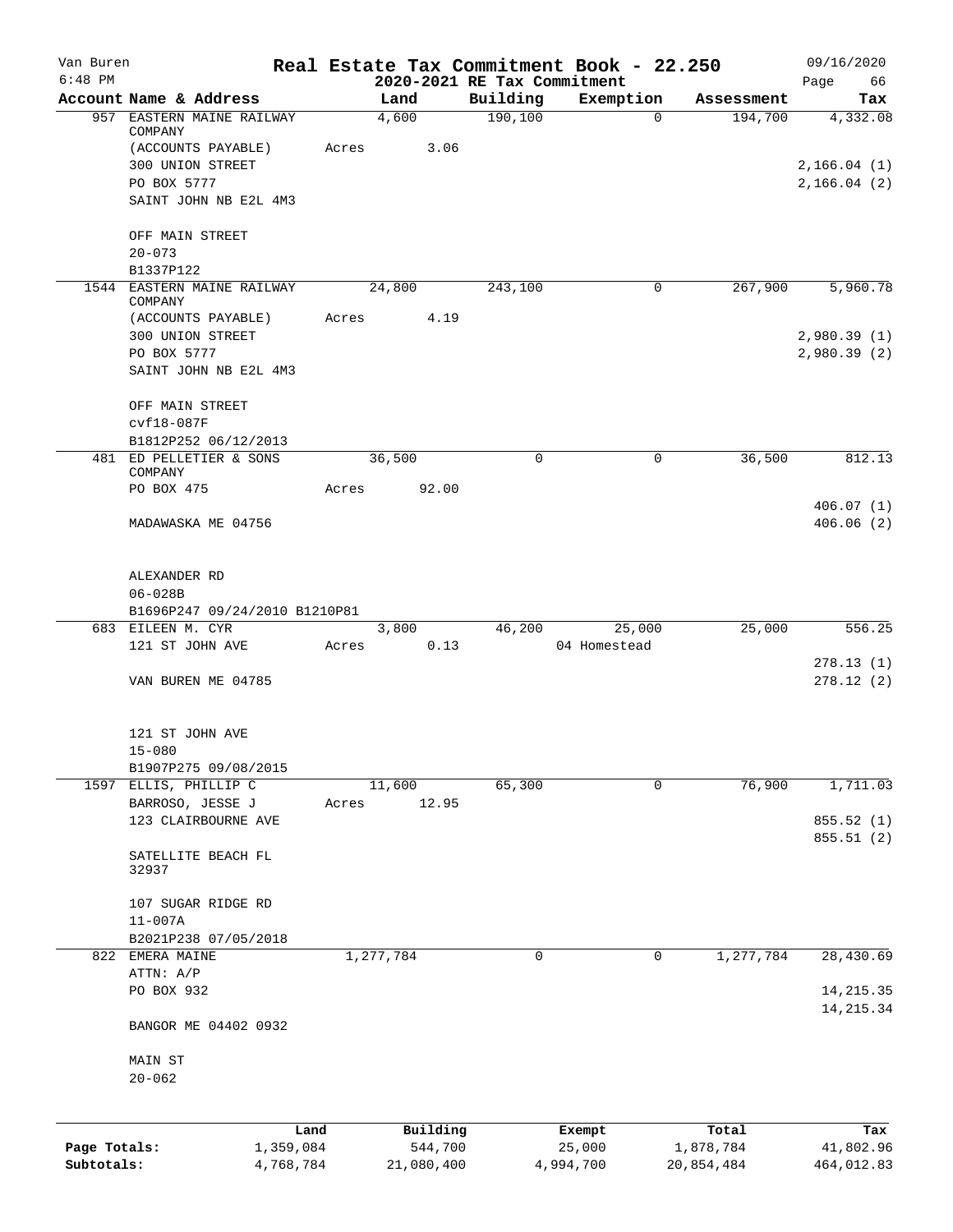| Van Buren    |                               |       |                             |          | Real Estate Tax Commitment Book - 22.250 |            | 09/16/2020  |
|--------------|-------------------------------|-------|-----------------------------|----------|------------------------------------------|------------|-------------|
| $6:48$ PM    |                               |       | 2020-2021 RE Tax Commitment |          |                                          |            | Page<br>67  |
|              | Account Name & Address        |       | Land                        | Building | Exemption                                | Assessment | Tax         |
|              | 436 EMERY, DANIEL G           |       | 6,000                       | 108,300  | 25,000                                   | 89,300     | 1,986.93    |
|              | EMERY, APRIL V                | Acres | 0.33                        |          | 04 Homestead                             |            |             |
|              | 247 MAIN STREET               |       |                             |          |                                          |            | 993.47 (1)  |
|              |                               |       |                             |          |                                          |            | 993.46 (2)  |
|              | VAN BUREN ME 04785            |       |                             |          |                                          |            |             |
|              |                               |       |                             |          |                                          |            |             |
|              | 247 MAIN ST                   |       |                             |          |                                          |            |             |
|              | $18 - 039$                    |       |                             |          |                                          |            |             |
|              | B893P206                      |       |                             |          |                                          |            |             |
|              | 437 EMERY, DANIEL G           |       | 6,600                       | 0        | $\mathbf 0$                              | 6,600      | 146.85      |
|              | EMERY, APRIL V                | Acres | 0.39                        |          |                                          |            |             |
|              | 247 MAIN STREET               |       |                             |          |                                          |            | 73.43(1)    |
|              |                               |       |                             |          |                                          |            | 73.42(2)    |
|              | VAN BUREN ME 04785            |       |                             |          |                                          |            |             |
|              |                               |       |                             |          |                                          |            |             |
|              | CLOVERHILL DR                 |       |                             |          |                                          |            |             |
|              | 18C-004                       |       |                             |          |                                          |            |             |
|              | B893P204                      |       |                             |          |                                          |            |             |
|              | 438 EMERY, TIMOTHY            |       | 9,800                       | 110,200  | 25,000                                   | 95,000     | 2,113.75    |
|              | EMERY, LYNN                   | Acres | 0.87                        |          | 04 Homestead                             |            |             |
|              | VAILLANCOURT                  |       |                             |          |                                          |            |             |
|              | 113 LINCOLN STREET            |       |                             |          |                                          |            | 1,056.88(1) |
|              |                               |       |                             |          |                                          |            | 1,056.87(2) |
|              | VAN BUREN ME 04785            |       |                             |          |                                          |            |             |
|              |                               |       |                             |          |                                          |            |             |
|              |                               |       |                             |          |                                          |            |             |
|              | 113 LINCOLN ST                |       |                             |          |                                          |            |             |
|              | $14 - 009$                    |       |                             |          |                                          |            |             |
|              | B1203P237                     |       |                             |          |                                          |            |             |
|              | 441 EZZY, PATRICIA Y          |       | 13,100                      | 158,800  | 25,000                                   | 146,900    | 3,268.52    |
|              | PO BOX 37                     | Acres | 3.57                        |          | 04 Homestead                             |            |             |
|              |                               |       |                             |          |                                          |            | 1,634.26(1) |
|              | VAN BUREN ME 04785            |       |                             |          |                                          |            | 1,634.26(2) |
|              |                               |       |                             |          |                                          |            |             |
|              |                               |       |                             |          |                                          |            |             |
|              | 138 TOWER DR                  |       |                             |          |                                          |            |             |
|              | 12A-039                       |       |                             |          |                                          |            |             |
|              | B1613P269 09/12/2008 B416P584 |       |                             |          |                                          |            |             |
|              | 1238 FAGUNDES, DOLORES A      |       | 5,800                       | 66,500   | 0                                        | 72,300     | 1,608.68    |
|              | 113 COTE STREET               | Acres | 0.31                        |          |                                          |            |             |
|              |                               |       |                             |          |                                          |            | 804.34 (1)  |
|              | VAN BUREN ME 04785            |       |                             |          |                                          |            | 804.34 (2)  |
|              |                               |       |                             |          |                                          |            |             |
|              |                               |       |                             |          |                                          |            |             |
|              | 113 COTE ST                   |       |                             |          |                                          |            |             |
|              | $18 - 113$                    |       |                             |          |                                          |            |             |
|              | B2015P259 05/17/2018          |       |                             |          |                                          |            |             |
|              |                               |       |                             |          |                                          |            |             |
|              | 463 Falk, Jason               |       | 16,400                      | 0        | 0                                        | 16,400     | 364.90      |
|              | 1072 HUMMINGBIRD LANE         | Acres | 41.00                       |          |                                          |            |             |
|              |                               |       |                             |          |                                          |            | 182.45(1)   |
|              | EAGAN MN 55132                |       |                             |          |                                          |            | 182.45(2)   |
|              |                               |       |                             |          |                                          |            |             |
|              |                               |       |                             |          |                                          |            |             |
|              | OFF MASSE RD                  |       |                             |          |                                          |            |             |
|              | $01 - 019$                    |       |                             |          |                                          |            |             |
|              | B2064P158 07/08/2019          |       |                             |          |                                          |            |             |
|              |                               |       |                             |          |                                          |            |             |
|              |                               |       |                             |          |                                          |            |             |
|              |                               |       |                             |          |                                          |            |             |
|              | Land                          |       | Building                    |          | Exempt                                   | Total      | Tax         |
| Page Totals: | 57,700                        |       | 443,800                     |          | 75,000                                   | 426,500    | 9,489.63    |
| Subtotals:   | 4,826,484                     |       | 21,524,200                  |          | 5,069,700                                | 21,280,984 | 473,502.46  |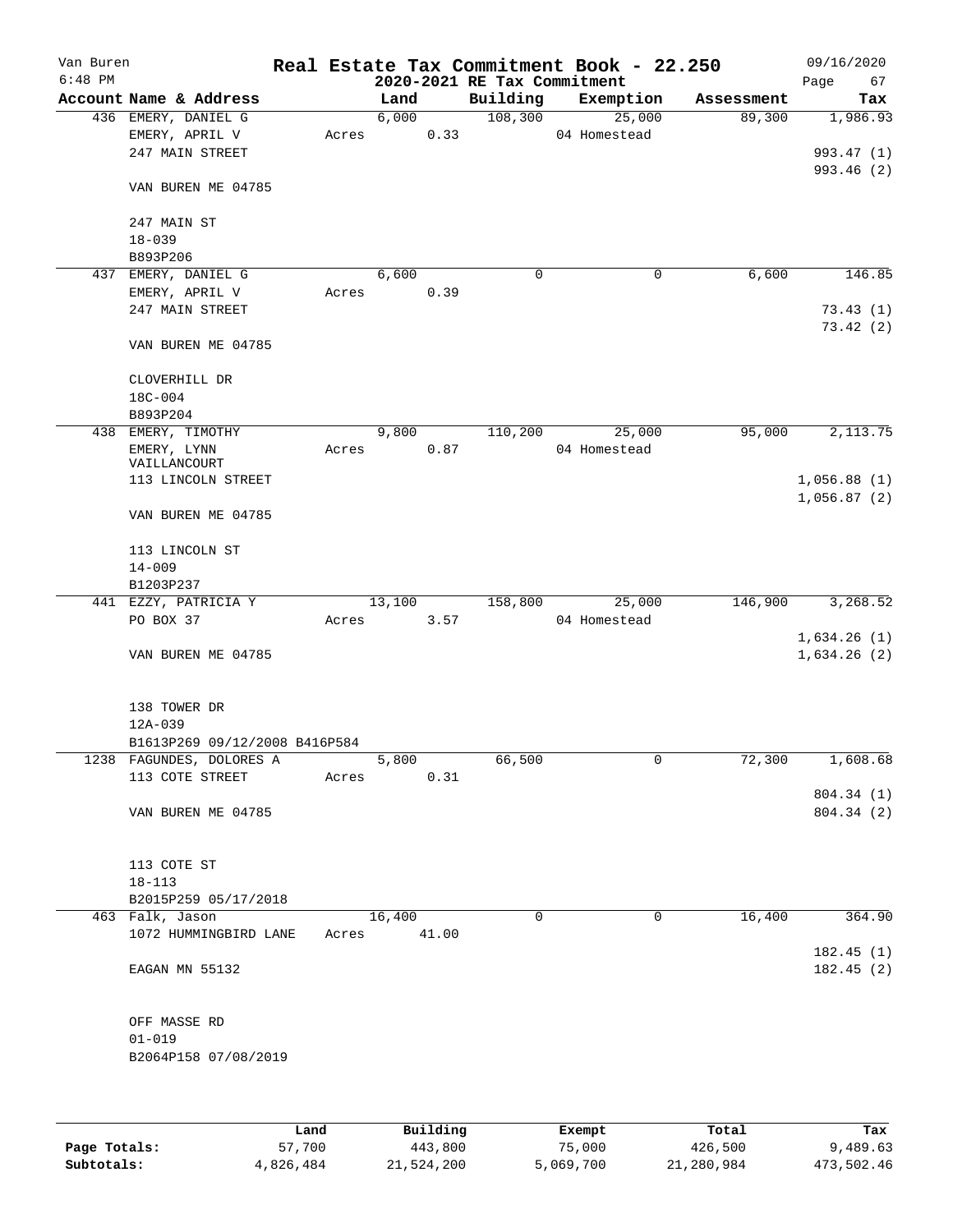| Van Buren    |                                    |       |                             |          | Real Estate Tax Commitment Book - 22.250 |            | 09/16/2020  |
|--------------|------------------------------------|-------|-----------------------------|----------|------------------------------------------|------------|-------------|
| $6:48$ PM    |                                    |       | 2020-2021 RE Tax Commitment |          |                                          |            | Page<br>68  |
|              | Account Name & Address             |       | Land                        | Building | Exemption                                | Assessment | Tax         |
|              | 871 FARLEY, RICHARD                |       | 15,500                      | 35,400   | 25,000                                   | 25,900     | 576.28      |
|              | WOOD-EMMERT, NICOLE                | Acres | 9.50                        |          | 04 Homestead                             |            |             |
|              | 311 STATE STREET                   |       |                             |          |                                          |            | 288.14(1)   |
|              |                                    |       |                             |          |                                          |            | 288.14 (2)  |
|              | VAN BUREN ME 04785                 |       |                             |          |                                          |            |             |
|              |                                    |       |                             |          |                                          |            |             |
|              | 311 STATE ST                       |       |                             |          |                                          |            |             |
|              | $03 - 021$                         |       |                             |          |                                          |            |             |
|              | B1967P253 03/08/2017               |       | 5,500                       | 0        | 0                                        | 5,500      | 122.38      |
|              | 443 FARM FOREST PROPERTIES,<br>INC |       |                             |          |                                          |            |             |
|              | PO BOX 7                           | Acres | 31.75                       |          |                                          |            |             |
|              |                                    |       |                             |          |                                          |            | 61.19(1)    |
|              | VAN BUREN ME 04785                 |       |                             |          |                                          |            | 61.19(2)    |
|              |                                    |       |                             |          |                                          |            |             |
|              |                                    |       |                             |          |                                          |            |             |
|              | OFF HAMLIN ROAD                    |       |                             |          |                                          |            |             |
|              | $03 - 018$                         |       |                             |          |                                          |            |             |
|              | B899P144 03/16/1993                |       |                             |          |                                          |            |             |
|              | 444 FARMER, GARY                   |       | 12,500                      | 87,100   | 25,000                                   | 74,600     | 1,659.85    |
|              | FARMER, HELEN M                    | Acres | 1.00                        |          | 04 Homestead                             |            |             |
|              | 251 MARQUIS ROAD                   |       |                             |          |                                          |            | 829.93(1)   |
|              |                                    |       |                             |          |                                          |            | 829.92 (2)  |
|              | VAN BUREN ME 04785                 |       |                             |          |                                          |            |             |
|              |                                    |       |                             |          |                                          |            |             |
|              | 251 MARQUIS RD                     |       |                             |          |                                          |            |             |
|              | $02 - 003$                         |       |                             |          |                                          |            |             |
|              | B1221P188                          |       |                             |          |                                          |            |             |
|              | 77 FERGUSON, ALVIS                 |       | 3,900                       | 35,800   | 0                                        | 39,700     | 883.33      |
|              | CULLEN-FERGUSON, ANANDA Acres      |       | 0.14                        |          |                                          |            |             |
|              | 232 NORTHEAST CRAWFORD             |       |                             |          |                                          |            | 441.67 (1)  |
|              | <b>STREET</b>                      |       |                             |          |                                          |            |             |
|              |                                    |       |                             |          |                                          |            | 441.66(2)   |
|              | MAYO FL 32066                      |       |                             |          |                                          |            |             |
|              |                                    |       |                             |          |                                          |            |             |
|              | 113 CENTER ST                      |       |                             |          |                                          |            |             |
|              | $16 - 048$                         |       |                             |          |                                          |            |             |
|              | B1496P277                          |       |                             |          |                                          |            |             |
| 337          | FESTA, ANTHONY BRAGA               |       | 12,200                      | 0        | $\mathbf 0$                              | 12,200     | 271.45      |
|              | 8 DEAN AVENUE                      | Acres | 44.00                       |          |                                          |            |             |
|              |                                    |       |                             |          |                                          |            | 135.73(1)   |
|              | TAUNTON MA 02780                   |       |                             |          |                                          |            | 135.72(2)   |
|              |                                    |       |                             |          |                                          |            |             |
|              |                                    |       |                             |          |                                          |            |             |
|              | ALEXANDER RD                       |       |                             |          |                                          |            |             |
|              | $05 - 020$                         |       |                             |          |                                          |            |             |
|              | B1839P3 11/11/2013                 |       |                             |          |                                          |            |             |
| 446          | FONGEMIE, KENNETH P                |       | 12,200                      | 140,200  | 31,000                                   | 121,400    | 2,701.15    |
|              | FONGEMIE, LORRAINE T               | Acres | 0.92                        |          | 04 Homestead                             |            |             |
|              | 787 MAIN STREET                    |       |                             |          | 02 Veteran                               |            | 1,350.58(1) |
|              |                                    |       |                             |          |                                          |            | 1,350.57(2) |
|              | VAN BUREN ME 04785                 |       |                             |          |                                          |            |             |
|              |                                    |       |                             |          |                                          |            |             |
|              | 787 MAIN ST                        |       |                             |          |                                          |            |             |
|              | $08 - 025A$                        |       |                             |          |                                          |            |             |
|              | B653P264                           |       |                             |          |                                          |            |             |
|              |                                    |       |                             |          |                                          |            |             |
|              |                                    |       |                             |          |                                          |            |             |
|              | Land                               |       | Building                    |          | Exempt                                   | Total      | Tax         |
| Page Totals: | 61,800                             |       | 298,500                     |          | 81,000                                   | 279,300    | 6,214.44    |
| Subtotals:   | 4,888,284                          |       | 21,822,700                  |          | 5,150,700                                | 21,560,284 | 479,716.90  |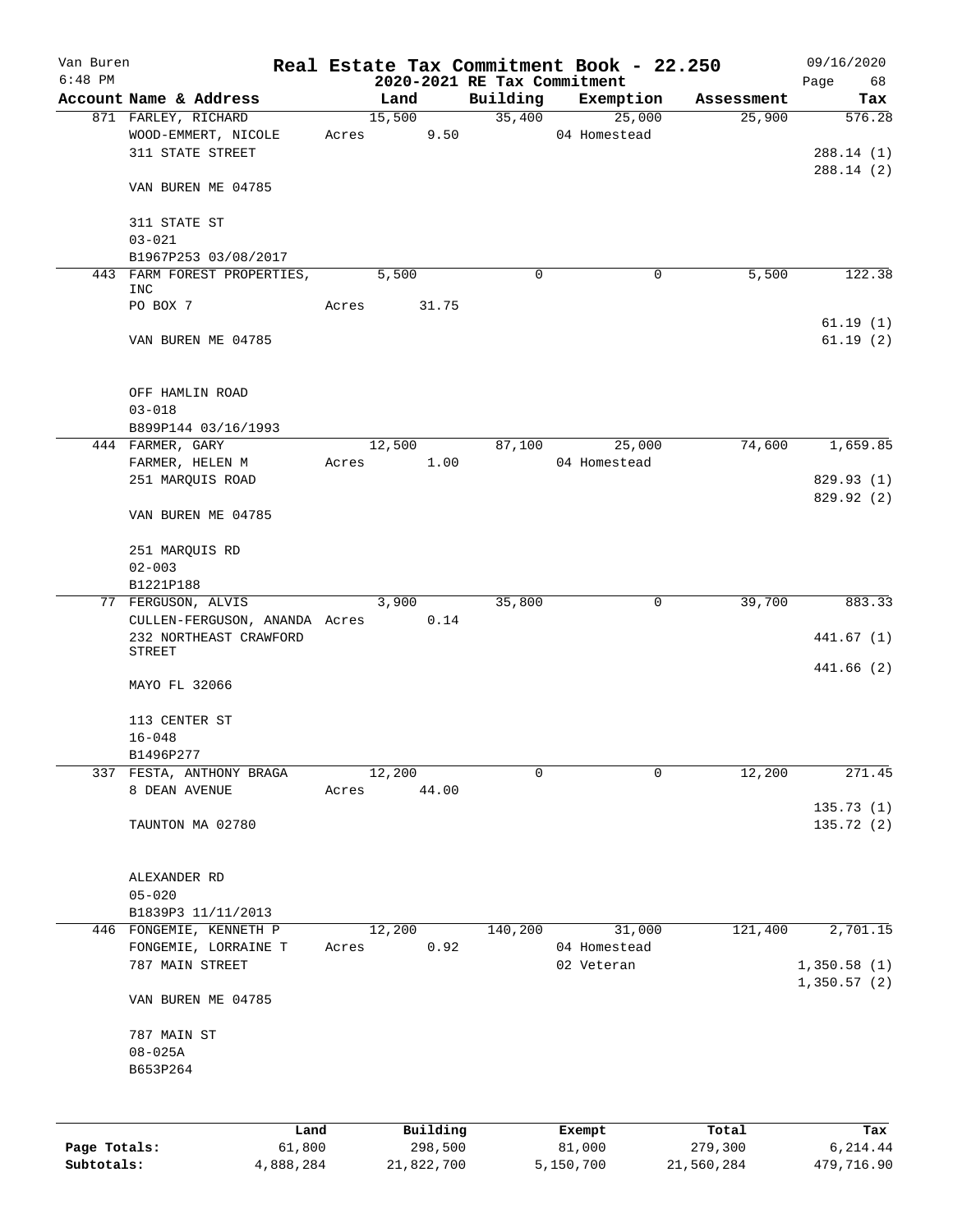| Van Buren<br>$6:48$ PM |                                          |       |        | 2020-2021 RE Tax Commitment | Real Estate Tax Commitment Book - 22.250 |            | 09/16/2020<br>Page<br>69 |
|------------------------|------------------------------------------|-------|--------|-----------------------------|------------------------------------------|------------|--------------------------|
|                        | Account Name & Address                   |       | Land   | Building                    | Exemption                                | Assessment | Tax                      |
|                        | 447 FONGEMIE, KENNETH P                  |       | 18,000 | 0                           | $\Omega$                                 | 18,000     | 400.50                   |
|                        | FONGEMIE, LORRAINE T                     | Acres | 65.00  |                             |                                          |            |                          |
|                        | 787 MAIN STREET                          |       |        |                             |                                          |            | 200.25(1)                |
|                        |                                          |       |        |                             |                                          |            | 200.25(2)                |
|                        | VAN BUREN ME 04785                       |       |        |                             |                                          |            |                          |
|                        | RR 1                                     |       |        |                             |                                          |            |                          |
|                        | $08 - 025$                               |       |        |                             |                                          |            |                          |
|                        | B653P266 08/01/1985                      |       |        |                             |                                          |            |                          |
|                        | 448 FONGEMIE, KENNETH P                  |       | 1,800  | 0                           | 0                                        | 1,800      | 40.05                    |
|                        | FONGEMIE, LORRAINE                       | Acres | 13.00  |                             |                                          |            |                          |
|                        | 787 MAIN STREET                          |       |        |                             |                                          |            | 20.03(1)                 |
|                        |                                          |       |        |                             |                                          |            | 20.02(2)                 |
|                        | VAN BUREN ME 04785                       |       |        |                             |                                          |            |                          |
|                        | US ROUTE 1                               |       |        |                             |                                          |            |                          |
|                        | $08 - 024$                               |       |        |                             |                                          |            |                          |
|                        |                                          |       |        |                             |                                          |            |                          |
|                        | B653P266 08/01/1985                      |       |        |                             |                                          | 16,900     |                          |
|                        | 665 FORREST, CHRISTINE A                 |       | 5,000  | 36,900                      | 25,000                                   |            | 376.03                   |
|                        | 110 ROOSEVELT AVENUE                     | Acres | 0.23   |                             | 04 Homestead                             |            |                          |
|                        | VAN BUREN ME 04785                       |       |        |                             |                                          |            | 188.02(1)<br>188.01(2)   |
|                        | 110 ROOSEVELT AVE                        |       |        |                             |                                          |            |                          |
|                        | $14 - 136$                               |       |        |                             |                                          |            |                          |
|                        | B1428P241                                |       |        |                             |                                          |            |                          |
|                        | 449 FORTIN, BERNADETTE                   |       | 4,800  | 74,000                      | 25,000                                   | 53,800     | 1,197.05                 |
|                        | 144 HIGH STREET                          | Acres | 0.21   |                             | 04 Homestead                             |            |                          |
|                        |                                          |       |        |                             |                                          |            | 598.53(1)                |
|                        | VAN BUREN ME 04785                       |       |        |                             |                                          |            | 598.52(2)                |
|                        |                                          |       |        |                             |                                          |            |                          |
|                        | 144 HIGH ST                              |       |        |                             |                                          |            |                          |
|                        | $14 - 108$                               |       |        |                             |                                          |            |                          |
|                        | B1527P59                                 |       |        |                             |                                          |            |                          |
|                        | 451 FORTIN, KEVIN L                      |       | 11,800 | 92,200                      | 31,000                                   | 73,000     | 1,624.25                 |
|                        | FORTIN, EVELYN T                         | Acres | 0.84   |                             | 02 Veteran                               |            |                          |
|                        | 604 GLACIER DR                           |       |        |                             | 04 Homestead                             |            | 812.13(1)                |
|                        | UNIT A                                   |       |        |                             |                                          |            | 812.12 (2)               |
|                        | GRAND JUNCTION CO<br>81507-1074          |       |        |                             |                                          |            |                          |
|                        | 634 MAIN ST                              |       |        |                             |                                          |            |                          |
|                        | $25 - 013$                               |       |        |                             |                                          |            |                          |
|                        | B1191P142                                |       |        |                             |                                          |            |                          |
|                        | 868 FORTIN, ROSE MARIE                   |       | 5,800  | 63,800                      | 25,000                                   | 44,600     | 992.35                   |
|                        | LOTH, RACHEL M                           | Acres | 0.30   |                             | 04 Homestead                             |            |                          |
|                        | 110 FULTON STREET                        |       |        |                             |                                          |            | 496.18 (1)               |
|                        | VAN BUREN ME 04785                       |       |        |                             |                                          |            | 496.17 (2)               |
|                        |                                          |       |        |                             |                                          |            |                          |
|                        | 110 FULTON ST                            |       |        |                             |                                          |            |                          |
|                        | $20 - 026$                               |       |        |                             |                                          |            |                          |
|                        | B1973P20 04/28/2017 B1690P113 08/06/2010 |       |        |                             |                                          |            |                          |
|                        |                                          |       |        |                             |                                          |            |                          |
|                        |                                          |       |        |                             |                                          |            |                          |
|                        |                                          |       |        |                             |                                          |            |                          |

|              | Land      | Building   | Exempt    | Total      | Tax          |
|--------------|-----------|------------|-----------|------------|--------------|
| Page Totals: | 47,200    | 266,900    | 106,000   | 208,100    | 4,630.23     |
| Subtotals:   | 4,935,484 | 22,089,600 | 5,256,700 | 21,768,384 | 484, 347. 13 |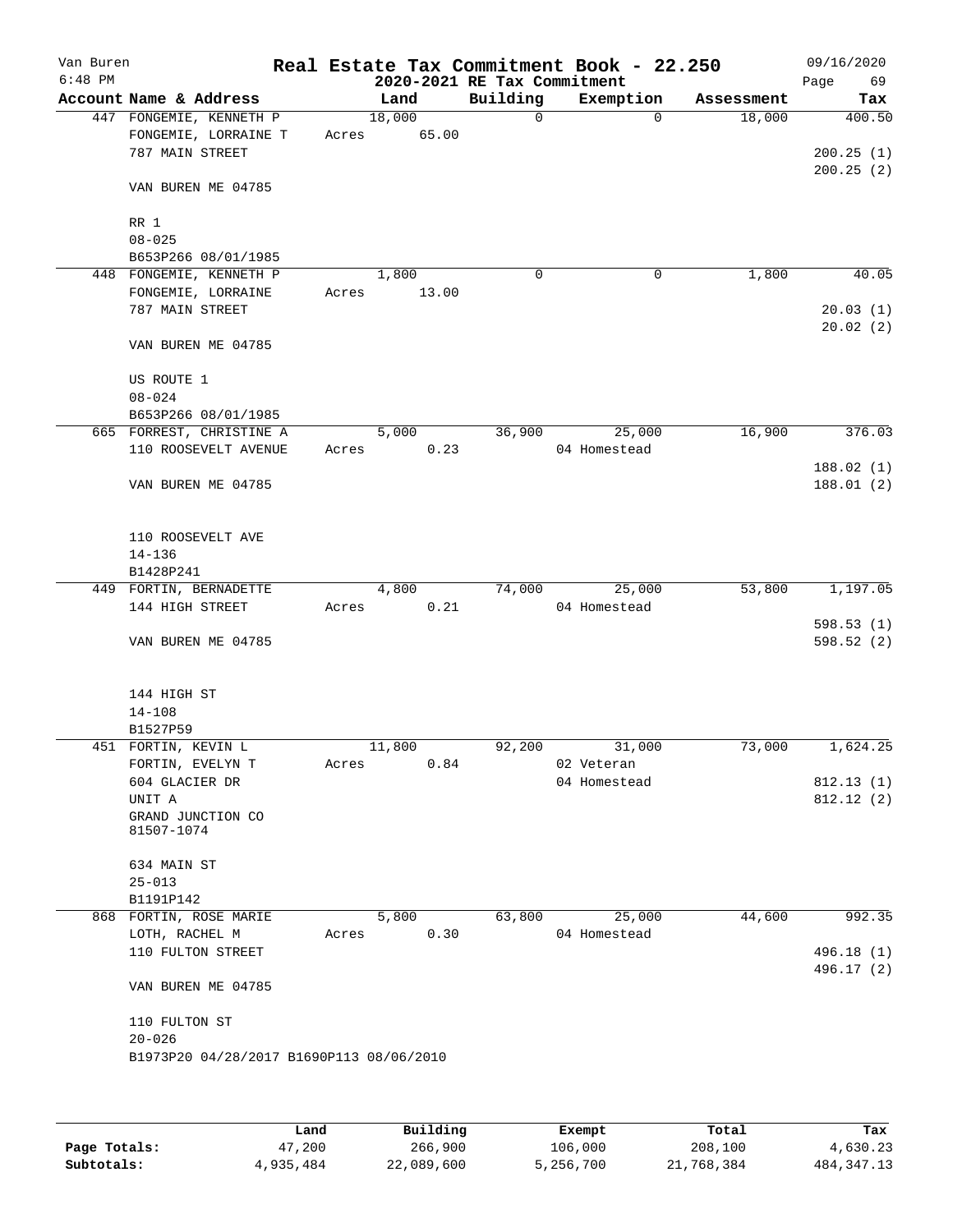| Van Buren<br>$6:48$ PM |                                             |       |       |      | 2020-2021 RE Tax Commitment | Real Estate Tax Commitment Book - 22.250 |            | 09/16/2020<br>70<br>Page |
|------------------------|---------------------------------------------|-------|-------|------|-----------------------------|------------------------------------------|------------|--------------------------|
|                        | Account Name & Address                      |       | Land  |      | Building                    | Exemption                                | Assessment | Tax                      |
|                        | 1581 FORTIN, ROSE MARIE                     |       | 1,600 |      | $\mathbf 0$                 | 0                                        | 1,600      | 35.60                    |
|                        | LOTH, RACHEL M                              | Acres |       | 0.17 |                             |                                          |            |                          |
|                        | 110 FULTON STREET                           |       |       |      |                             |                                          |            | 17.80(1)                 |
|                        | VAN BUREN ME 04785                          |       |       |      |                             |                                          |            | 17.80(2)                 |
|                        | FULTON ST                                   |       |       |      |                             |                                          |            |                          |
|                        | $20 - 026A$                                 |       |       |      |                             |                                          |            |                          |
|                        | B1973P20 04/28/2018 B1899P161 07/20/2015    |       |       |      |                             |                                          |            |                          |
|                        | 456 FOURNIER, LAURETTE                      |       | 4,100 |      | 20,200                      | 24,300                                   | 0          | 0.00                     |
|                        | 123 PINE STREET                             | Acres |       | 0.15 |                             | 04 Homestead                             |            |                          |
|                        | VAN BUREN ME 04785                          |       |       |      |                             |                                          |            |                          |
|                        | 123 PINE ST                                 |       |       |      |                             |                                          |            |                          |
|                        | $14 - 056$                                  |       |       |      |                             |                                          |            |                          |
|                        | B977P199                                    |       |       |      |                             |                                          |            |                          |
|                        | 460 FOURNIER, LAURETTE C                    |       | 4,100 |      | 0                           | 0                                        | 4,100      | 91.23                    |
|                        | 123 PINE STREET                             | Acres |       | 0.15 |                             |                                          |            |                          |
|                        | VAN BUREN ME 04785                          |       |       |      |                             |                                          |            | 45.62 (1)<br>45.61(2)    |
|                        | PINE ST                                     |       |       |      |                             |                                          |            |                          |
|                        | $14 - 055$                                  |       |       |      |                             |                                          |            |                          |
|                        | B1455P205                                   |       |       |      |                             |                                          |            |                          |
|                        | 457 FOURNIER, LEO JAMES                     |       | 3,000 |      | 43,800                      | 31,000                                   | 15,800     | 351.55                   |
|                        | 108 MCKINLEY STREET                         | Acres |       | 0.08 |                             | 04 Homestead<br>02 Veteran               |            | 175.78(1)                |
|                        | VAN BUREN ME 04785                          |       |       |      |                             |                                          |            | 175.77(2)                |
|                        | 108 MCKINLEY ST<br>$15 - 018$               |       |       |      |                             |                                          |            |                          |
|                        | B609P47                                     |       |       |      |                             |                                          |            |                          |
|                        | 250 FOWLER, KIMBERLY S                      |       | 7,200 |      | 24,000                      | 25,000                                   | 6,200      | 137.95                   |
|                        | PO BOX 436                                  | Acres |       | 0.47 |                             | 04 Homestead                             |            |                          |
|                        |                                             |       |       |      |                             |                                          |            | 68.98(1)                 |
|                        | VAN BUREN ME 04785                          |       |       |      |                             |                                          |            | 68.97 (2)                |
|                        | 104 ALEXANDER RD<br>$19 - 004$              |       |       |      |                             |                                          |            |                          |
|                        | B1520P173                                   |       |       |      |                             |                                          |            |                          |
|                        | 461 FRANCK, RENA                            |       | 5,600 |      | 67,200                      | 25,000                                   | 47,800     | 1,063.55                 |
|                        | 136 ROOSEVELT AVENUE                        | Acres |       | 0.28 |                             | 04 Homestead                             |            |                          |
|                        | VAN BUREN ME 04785                          |       |       |      |                             |                                          |            | 531.78 (1)<br>531.77 (2) |
|                        | 136 ROOSEVELT AVE<br>$14 - 126$<br>B538P328 |       |       |      |                             |                                          |            |                          |
|                        |                                             |       |       |      |                             |                                          |            |                          |

|              | Land      | Building   | Exempt    | Total      | Tax        |
|--------------|-----------|------------|-----------|------------|------------|
| Page Totals: | 25,600    | 155,200    | 105,300   | 75,500     | 1,679.88   |
| Subtotals:   | 4,961,084 | 22,244,800 | 5,362,000 | 21,843,884 | 486,027.01 |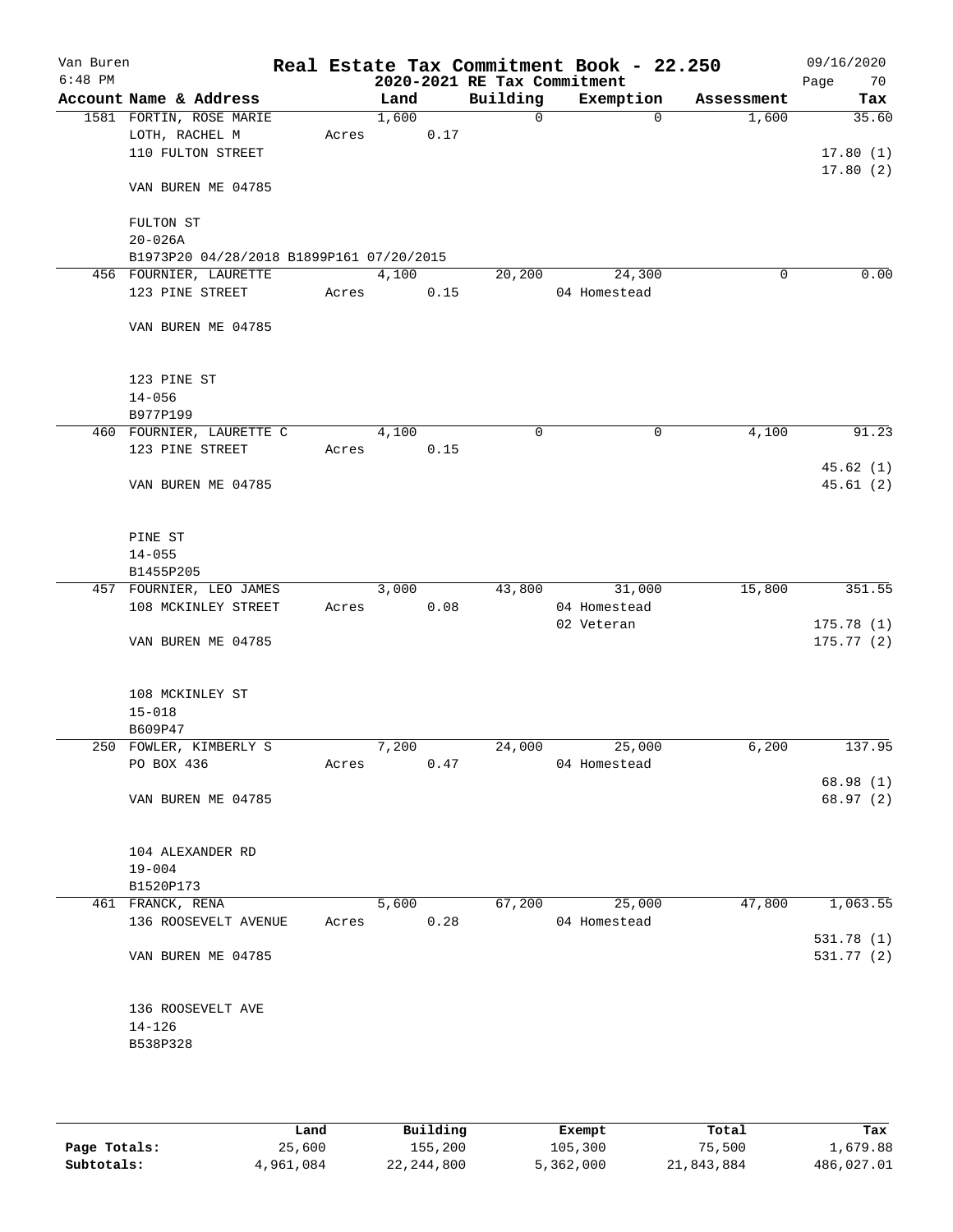| Van Buren    |                                                                 |       |                             |          | Real Estate Tax Commitment Book - 22.250 |                      | 09/16/2020               |
|--------------|-----------------------------------------------------------------|-------|-----------------------------|----------|------------------------------------------|----------------------|--------------------------|
| $6:48$ PM    | Account Name & Address                                          |       | 2020-2021 RE Tax Commitment | Building |                                          |                      | 71<br>Page<br>Tax        |
|              | 1317 FREDERICK, ANDREA                                          |       | Land<br>4,200               |          | Exemption<br>40,400<br>25,000            | Assessment<br>19,600 | 436.10                   |
|              | STRASSER, TRAVIS<br>127 JACKSON STREET                          |       | 0.16<br>Acres               |          | 04 Homestead                             |                      | 218.05(1)                |
|              | VAN BUREN ME 04785                                              |       |                             |          |                                          |                      | 218.05(2)                |
|              | 127 JACKSON STREET<br>$18 - 086$                                |       |                             |          |                                          |                      |                          |
|              | B2006P131 02/08/2018                                            |       |                             |          |                                          |                      |                          |
|              | 1232 FULLER, WILLIAM C                                          |       | 7,400                       | 14,300   | 0                                        | 21,700               | 482.83                   |
|              | 941 VAN BUREN ROAD<br>CASWELL ME 04750                          | Acres | 0.49                        |          |                                          |                      | 241.42 (1)<br>241.41 (2) |
|              |                                                                 |       |                             |          |                                          |                      |                          |
|              | 204 MAIN ST<br>$18 - 097$                                       |       |                             |          |                                          |                      |                          |
|              | B2055P188 05/07/2019                                            |       |                             |          |                                          |                      |                          |
|              | 7 G.R. TIMBER HOLDINGS,<br>LLC                                  |       | 8,500                       | 0        | 0                                        | 8,500                | 189.13                   |
|              | 107 JEFFERSON STREET                                            | Acres | 2.50                        |          |                                          |                      |                          |
|              | VAN BUREN ME 04785                                              |       |                             |          |                                          |                      | 94.57(1)<br>94.56 (2)    |
|              | RR 1<br>$08 - 004$                                              |       |                             |          |                                          |                      |                          |
|              | B1930P207 04/27/2016                                            |       |                             |          |                                          |                      |                          |
|              | 13 G.R. TIMBER HOLDINGS,<br>LLC                                 |       | 8,800                       | 0        | 0                                        | 8,800                | 195.80                   |
|              | 107 JEFFERSON STREET                                            | Acres | 4.00                        |          |                                          |                      |                          |
|              | VAN BUREN ME 04785                                              |       |                             |          |                                          |                      | 97.90(1)<br>97.90(2)     |
|              | OFF RR 1                                                        |       |                             |          |                                          |                      |                          |
|              | $08 - 010$                                                      |       |                             |          |                                          |                      |                          |
|              | B2048P243 02/19/2019 B1930P207 04/27/2016                       |       |                             |          |                                          |                      |                          |
|              | 462 G.R. TIMBER HOLDINGS,<br><b>LLC</b><br>107 JEFFERSON STREET | Acres | 12,700<br>80.00             | 0        | 0                                        | 12,700               | 282.58                   |
|              | VAN BUREN ME 04785                                              |       |                             |          |                                          |                      | 141.29 (1)<br>141.29 (2) |
|              |                                                                 |       |                             |          |                                          |                      |                          |
|              | OFF ALEXANDER RD<br>$07 - 010$                                  |       |                             |          |                                          |                      |                          |
|              | B1103P42 03/25/1998                                             |       |                             |          |                                          |                      |                          |
|              | 482 G.R. TIMBER HOLDINGS,<br><b>LLC</b>                         |       | 400                         | 0        | 0                                        | 400                  | 8.90                     |
|              | 107 JEFFERSON STREET                                            | Acres | 1.25                        |          |                                          |                      | 4.45(1)                  |
|              | VAN BUREN ME 04785                                              |       |                             |          |                                          |                      | 4.45(2)                  |
|              | CYR RD                                                          |       |                             |          |                                          |                      |                          |
|              | $04 - 014$<br>B617P55                                           |       |                             |          |                                          |                      |                          |
| Page Totals: | Land<br>42,000                                                  |       | Building<br>54,700          |          | Exempt                                   | Total<br>71,700      | Tax                      |
| Subtotals:   | 5,003,084                                                       |       | 22, 299, 500                |          | 25,000<br>5,387,000                      | 21,915,584           | 1,595.34<br>487,622.35   |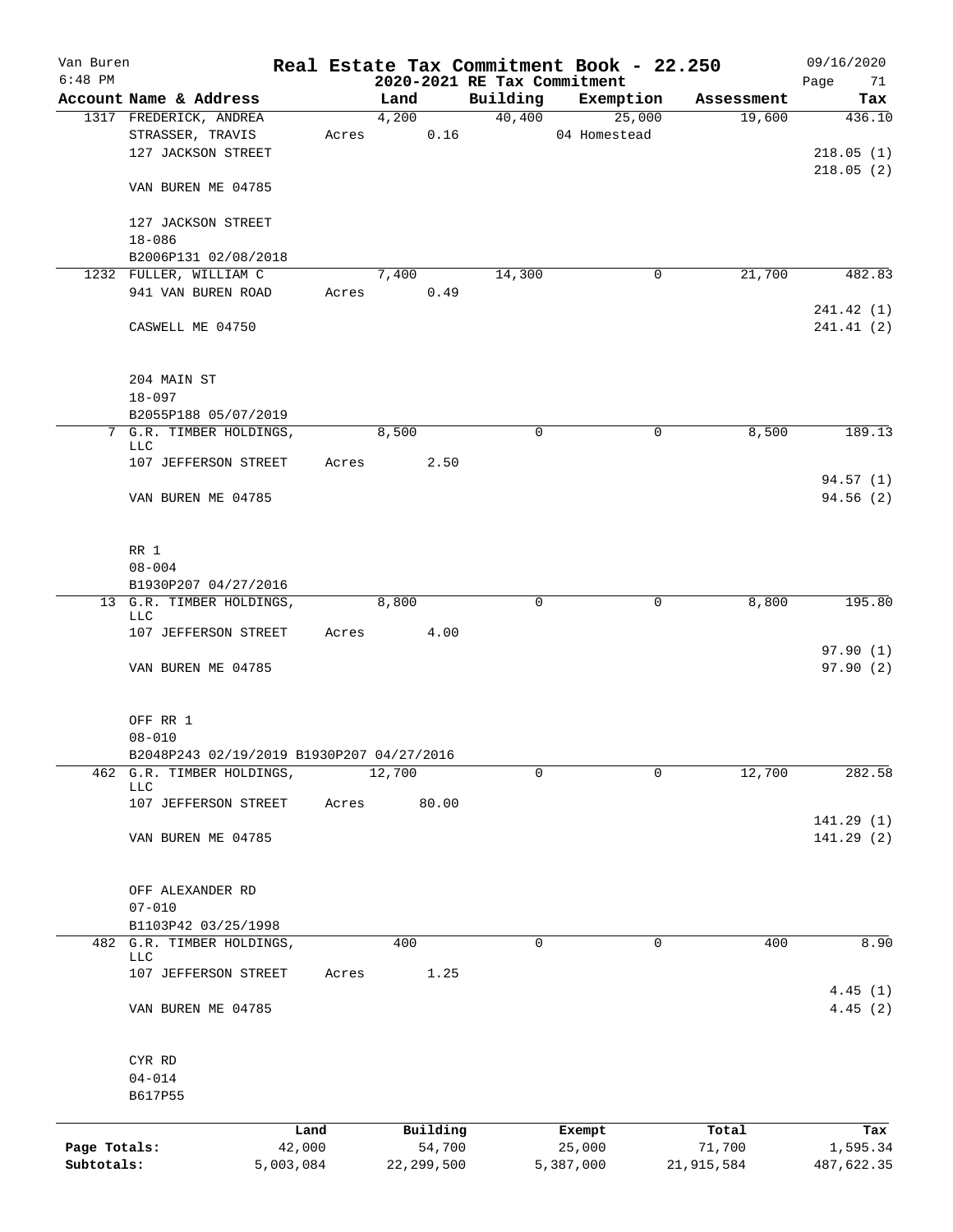| Van Buren |                                         | Real Estate Tax Commitment Book - 22.250 |        |       |                             | 09/16/2020  |            |      |           |
|-----------|-----------------------------------------|------------------------------------------|--------|-------|-----------------------------|-------------|------------|------|-----------|
| $6:48$ PM |                                         |                                          |        |       | 2020-2021 RE Tax Commitment |             |            | Page | 72        |
|           | Account Name & Address                  |                                          | Land   |       | Building                    | Exemption   | Assessment |      | Tax       |
|           | 483 G.R. TIMBER HOLDINGS,<br>LLC        |                                          | 8,900  |       | $\mathsf{O}$                | $\Omega$    | 8,900      |      | 198.02    |
|           | 107 JEFFERSON STREET                    | Acres                                    |        | 31.00 |                             |             |            |      | 99.01(1)  |
|           | VAN BUREN ME 04785                      |                                          |        |       |                             |             |            |      | 99.01 (2) |
|           | US 1                                    |                                          |        |       |                             |             |            |      |           |
|           | $11 - 017$                              |                                          |        |       |                             |             |            |      |           |
|           | B1420P122 B1420P120                     |                                          |        |       |                             |             |            |      |           |
|           | 480 G.R. TIMBER HOLDINGS,<br><b>LLC</b> |                                          | 35,700 |       | $\Omega$                    | $\mathbf 0$ | 35,700     |      | 794.33    |
|           | 107 JEFFERSON STREET                    | Acres                                    |        | 11.48 |                             |             |            |      | 397.17(1) |
|           | VAN BUREN ME 04785                      |                                          |        |       |                             |             |            |      | 397.16(2) |
|           | OFF STATE ST                            |                                          |        |       |                             |             |            |      |           |
|           | $13 - 024$                              |                                          |        |       |                             |             |            |      |           |
|           | B1423P148                               |                                          |        |       |                             |             |            |      |           |
|           | 485 G.R. TIMBER HOLDINGS,<br>LLC        |                                          | 29,200 |       | 0                           | 0           | 29,200     |      | 649.70    |
|           | 107 JEFFERSON STREET                    | Acres                                    |        | 26.00 |                             |             |            |      | 324.85(1) |
|           | VAN BUREN ME 04785                      |                                          |        |       |                             |             |            |      | 324.85(2) |
|           | RR 1                                    |                                          |        |       |                             |             |            |      |           |
|           | $09 - 023A$                             |                                          |        |       |                             |             |            |      |           |
|           | B1584P261                               |                                          |        |       |                             |             |            |      |           |
|           | 486 G.R. TIMBER HOLDINGS,<br><b>LLC</b> |                                          | 19,200 |       | $\mathbf 0$                 | $\mathbf 0$ | 19,200     |      | 427.20    |
|           | 107 JEFFERSON STREET                    | Acres                                    |        | 37.00 |                             |             |            |      | 213.60(1) |
|           | VAN BUREN ME 04785                      |                                          |        |       |                             |             |            |      | 213.60(2) |
|           | RR 1                                    |                                          |        |       |                             |             |            |      |           |
|           | $09 - 020$                              |                                          |        |       |                             |             |            |      |           |
|           | B1513P104                               |                                          |        |       |                             |             |            |      |           |
| 458       | G.R. TIMBER HOLDINGS,<br>LLC            |                                          | 10,900 |       | $\mathsf{O}$                | $\mathbf 0$ | 10,900     |      | 242.52    |
|           | 107 JEFFERSON STREET                    | Acres                                    |        | 10.00 |                             |             |            |      | 121.26(1) |
|           | VAN BUREN ME 04785                      |                                          |        |       |                             |             |            |      | 121.26(2) |
|           | ALEXANDER RD                            |                                          |        |       |                             |             |            |      |           |
|           | $07 - 011C$                             |                                          |        |       |                             |             |            |      |           |
|           | B1956P282 11/22/2016                    |                                          |        |       |                             |             |            |      |           |

|              | Land      | Building   | Exempt    | Total      | Tax        |
|--------------|-----------|------------|-----------|------------|------------|
| Page Totals: | 103,900   |            |           | 103,900    | 2,311.77   |
| Subtotals:   | 5,106,984 | 22,299,500 | 5,387,000 | 22,019,484 | 489,934.12 |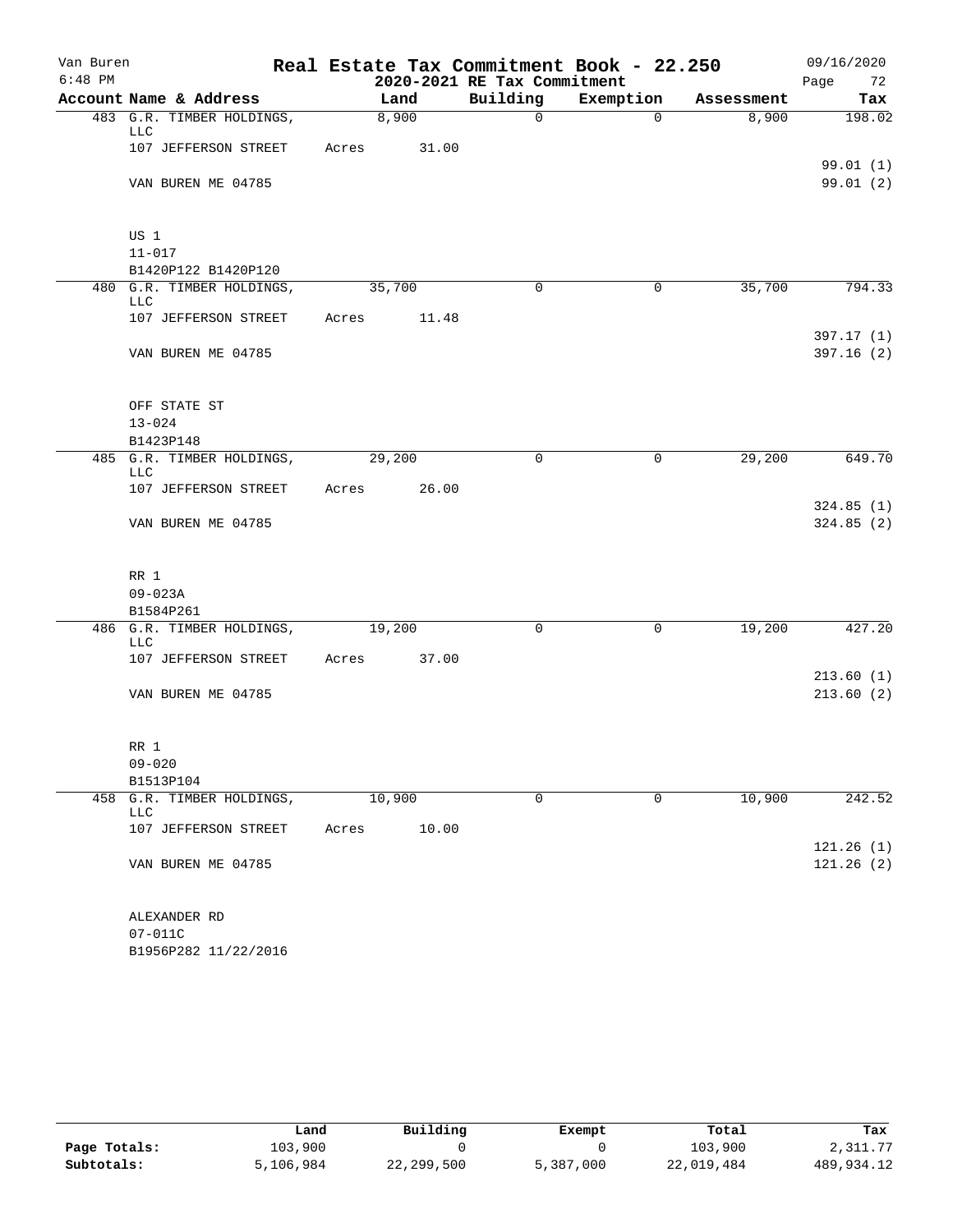| Van Buren |                                                   |       |        |                             | Real Estate Tax Commitment Book - 22.250 |            | 09/16/2020 |
|-----------|---------------------------------------------------|-------|--------|-----------------------------|------------------------------------------|------------|------------|
| $6:48$ PM |                                                   |       |        | 2020-2021 RE Tax Commitment |                                          |            | Page<br>73 |
|           | Account Name & Address                            |       | Land   | Building                    | Exemption                                | Assessment | Tax        |
|           | 464 G.R. TIMBER HOLDINGS,<br>LLC                  |       | 20,500 | $\mathsf{O}$                | $\mathbf 0$                              | 20,500     | 456.13     |
|           | 107 JEFFERSON STREET                              | Acres | 160.00 |                             |                                          |            |            |
|           |                                                   |       |        |                             |                                          |            | 228.07(1)  |
|           | VAN BUREN ME 04785                                |       |        |                             |                                          |            | 228.06(2)  |
|           |                                                   |       |        |                             |                                          |            |            |
|           |                                                   |       |        |                             |                                          |            |            |
|           | OFF LAKE RD<br>$04 - 010$                         |       |        |                             |                                          |            |            |
|           | B1103P42 03/25/1998                               |       |        |                             |                                          |            |            |
|           | 465 G.R. TIMBER HOLDINGS,                         |       | 56,000 | 0                           | 0                                        | 56,000     | 1,246.00   |
|           | LLC                                               |       |        |                             |                                          |            |            |
|           | 107 JEFFERSON STREET                              | Acres | 160.00 |                             |                                          |            |            |
|           |                                                   |       |        |                             |                                          |            | 623.00(1)  |
|           | VAN BUREN ME 04785                                |       |        |                             |                                          |            | 623.00(2)  |
|           |                                                   |       |        |                             |                                          |            |            |
|           | OFF LAKE RD                                       |       |        |                             |                                          |            |            |
|           | $04 - 009$                                        |       |        |                             |                                          |            |            |
|           | B1065P131 10/27/2006                              |       |        |                             |                                          |            |            |
|           | 466 G.R. TIMBER HOLDINGS,                         |       | 9,300  | 0                           | 0                                        | 9,300      | 206.93     |
|           | LLC<br>107 JEFFERSON STREET                       | Acres | 29.00  |                             |                                          |            |            |
|           |                                                   |       |        |                             |                                          |            | 103.47(1)  |
|           | VAN BUREN ME 04785                                |       |        |                             |                                          |            | 103.46(2)  |
|           |                                                   |       |        |                             |                                          |            |            |
|           |                                                   |       |        |                             |                                          |            |            |
|           | OFF MASSE RD                                      |       |        |                             |                                          |            |            |
|           | $01 - 020$                                        |       |        |                             |                                          |            |            |
|           | B1132P170 10/05/1998<br>467 G.R. TIMBER HOLDINGS, |       | 52,400 | 5,200                       | 0                                        | 57,600     | 1,281.60   |
|           | <b>LLC</b>                                        |       |        |                             |                                          |            |            |
|           | 107 JEFFERSON STREET                              | Acres | 138.00 |                             |                                          |            |            |
|           |                                                   |       |        |                             |                                          |            | 640.80(1)  |
|           | VAN BUREN ME 04785                                |       |        |                             |                                          |            | 640.80(2)  |
|           |                                                   |       |        |                             |                                          |            |            |
|           | RR 1                                              |       |        |                             |                                          |            |            |
|           | $11 - 018$                                        |       |        |                             |                                          |            |            |
|           | B1065P131                                         |       |        |                             |                                          |            |            |
| 468       | G.R. TIMBER HOLDINGS,                             |       | 80,700 | 0                           | 0                                        | 80,700     | 1,795.57   |
|           | LLC                                               |       |        |                             |                                          |            |            |
|           | 107 JEFFERSON STREET                              | Acres | 239.00 |                             |                                          |            | 897.79 (1) |
|           | VAN BUREN ME 04785                                |       |        |                             |                                          |            | 897.78 (2) |
|           |                                                   |       |        |                             |                                          |            |            |
|           |                                                   |       |        |                             |                                          |            |            |
|           | CYR ROAD                                          |       |        |                             |                                          |            |            |
|           | $07 - 003$                                        |       |        |                             |                                          |            |            |
|           | B1065P131                                         |       |        |                             |                                          |            |            |

|              | Land      | Building   | Exempt    | Total        | Tax        |
|--------------|-----------|------------|-----------|--------------|------------|
| Page Totals: | 218,900   | 5,200      |           | 224,100      | 4,986.23   |
| Subtotals:   | 5,325,884 | 22,304,700 | 5,387,000 | 22, 243, 584 | 494,920.35 |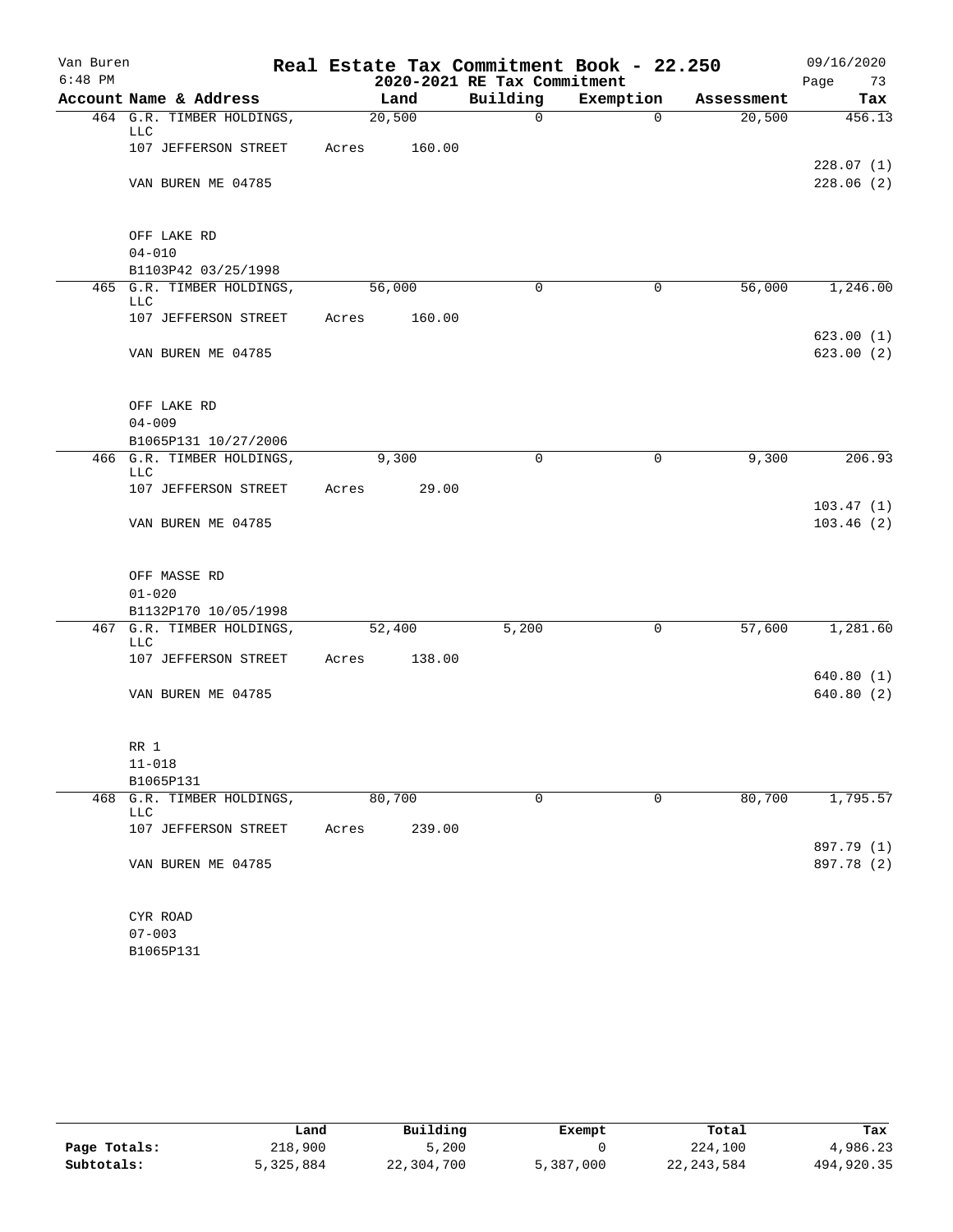| Van Buren |                                         |       |        |                             | Real Estate Tax Commitment Book - 22.250 |            | 09/16/2020             |
|-----------|-----------------------------------------|-------|--------|-----------------------------|------------------------------------------|------------|------------------------|
| $6:48$ PM |                                         |       |        | 2020-2021 RE Tax Commitment |                                          |            | Page<br>74             |
|           | Account Name & Address                  |       | Land   | Building                    | Exemption                                | Assessment | Tax                    |
|           | 469 G.R. TIMBER HOLDINGS,<br>LLC        |       | 59,500 | $\mathbf 0$                 | $\Omega$                                 | 59,500     | 1,323.88               |
|           | 107 JEFFERSON STREET                    | Acres | 184.00 |                             |                                          |            | 661.94(1)              |
|           | VAN BUREN ME 04785                      |       |        |                             |                                          |            | 661.94(2)              |
|           | CYR RD                                  |       |        |                             |                                          |            |                        |
|           | $04 - 013$                              |       |        |                             |                                          |            |                        |
|           | B1443P111 01/28/2005                    |       |        |                             |                                          |            |                        |
|           | 470 G.R. TIMBER HOLDINGS,<br><b>LLC</b> |       | 13,000 | $\Omega$                    | $\mathbf 0$                              | 13,000     | 289.25                 |
|           | 107 JEFFERSON STREET                    | Acres | 16.00  |                             |                                          |            | 144.63(1)              |
|           | VAN BUREN ME 04785                      |       |        |                             |                                          |            | 144.62(2)              |
|           | PARENT RD                               |       |        |                             |                                          |            |                        |
|           | $09 - 029$                              |       |        |                             |                                          |            |                        |
|           | B1239P167                               |       |        |                             |                                          |            |                        |
|           | 471 G.R. TIMBER HOLDINGS,<br><b>LLC</b> |       | 66,800 | 0                           | 0                                        | 66,800     | 1,486.30               |
|           | 107 JEFFERSON STREET                    | Acres | 183.00 |                             |                                          |            |                        |
|           | VAN BUREN ME 04785                      |       |        |                             |                                          |            | 743.15(1)<br>743.15(2) |
|           | RR 1                                    |       |        |                             |                                          |            |                        |
|           | $11 - 014$                              |       |        |                             |                                          |            |                        |
|           | B1065P131                               |       |        |                             |                                          |            |                        |
|           | 472 G.R. TIMBER HOLDINGS,<br><b>LLC</b> |       | 9,600  | 0                           | 0                                        | 9,600      | 213.60                 |
|           | 107 JEFFERSON STREET                    | Acres | 7.25   |                             |                                          |            |                        |
|           | VAN BUREN ME 04785                      |       |        |                             |                                          |            | 106.80(1)<br>106.80(2) |
|           | RR 1                                    |       |        |                             |                                          |            |                        |
|           | $08 - 006$                              |       |        |                             |                                          |            |                        |
|           | B1377P98                                |       |        |                             |                                          |            |                        |
|           | 473 G.R. TIMBER HOLDINGS,<br>LLC        |       | 26,300 | $\mathbf 0$                 | $\mathbf 0$                              | 26,300     | 585.17                 |
|           | 107 JEFFERSON STREET                    | Acres | 161.00 |                             |                                          |            | 292.59(1)              |
|           | VAN BUREN ME 04785                      |       |        |                             |                                          |            | 292.58 (2)             |
|           | OFF LAKE RD                             |       |        |                             |                                          |            |                        |
|           | $04 - 008$                              |       |        |                             |                                          |            |                        |
|           | B1103P42 03/25/1998                     |       |        |                             |                                          |            |                        |

|              | Land      | Building   | Exempt    | Total      | Tax        |
|--------------|-----------|------------|-----------|------------|------------|
| Page Totals: | 175,200   |            |           | 175,200    | 3,898.20   |
| Subtotals:   | 5,501,084 | 22,304,700 | 5,387,000 | 22,418,784 | 498,818.55 |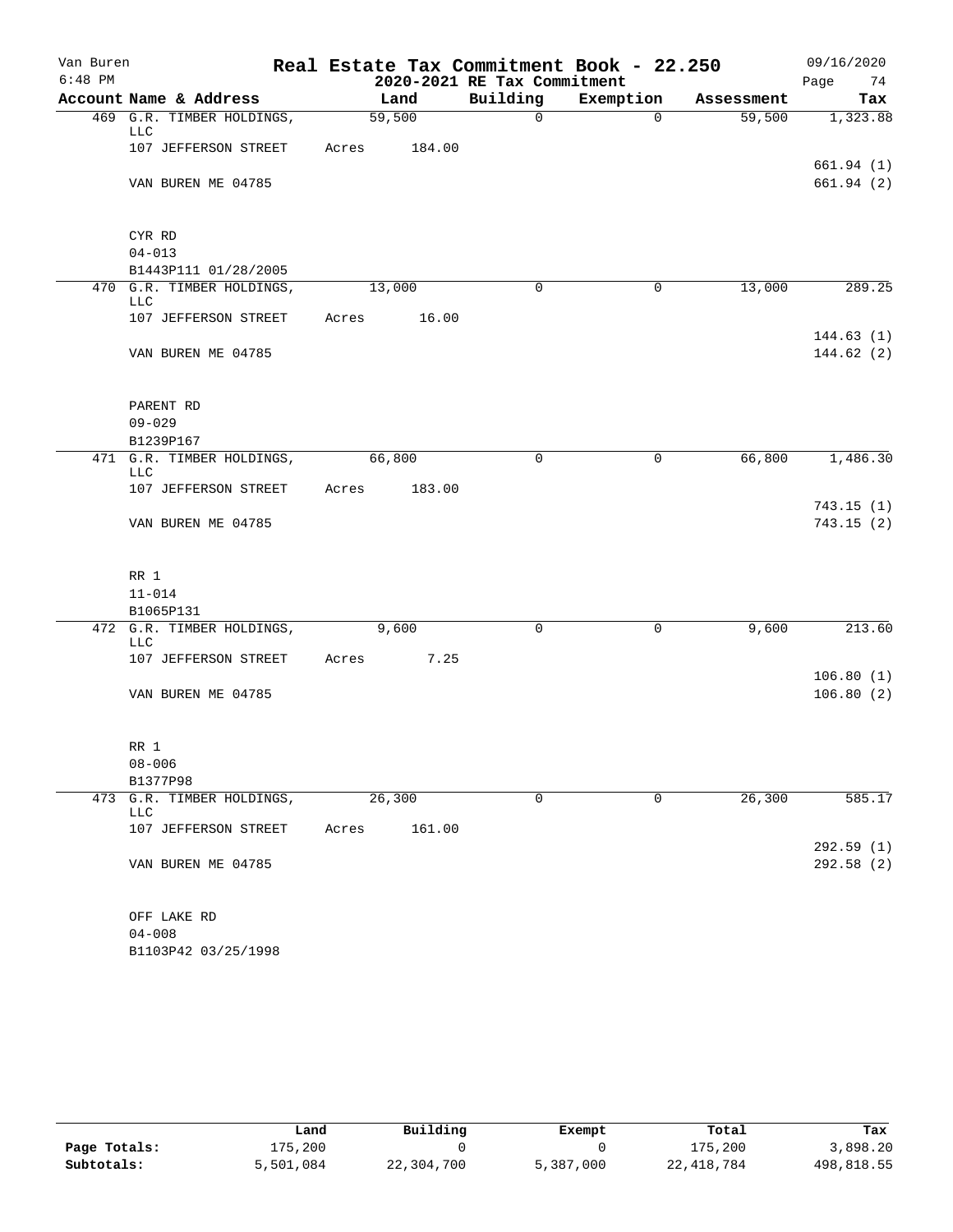| Van Buren |                                  |       |        |        |                             | Real Estate Tax Commitment Book - 22.250 |            | 09/16/2020             |
|-----------|----------------------------------|-------|--------|--------|-----------------------------|------------------------------------------|------------|------------------------|
| $6:48$ PM |                                  |       |        |        | 2020-2021 RE Tax Commitment |                                          |            | Page<br>75             |
|           | Account Name & Address           |       | Land   |        | Building                    | Exemption                                | Assessment | Tax                    |
|           | 474 G.R. TIMBER HOLDINGS,<br>LLC |       | 24,800 |        | $\mathsf{O}$                | $\Omega$                                 | 24,800     | 551.80                 |
|           | 107 JEFFERSON STREET             | Acres |        | 65.00  |                             |                                          |            |                        |
|           | VAN BUREN ME 04785               |       |        |        |                             |                                          |            | 275.90(1)<br>275.90(2) |
|           | CYR RD                           |       |        |        |                             |                                          |            |                        |
|           | $07 - 002$                       |       |        |        |                             |                                          |            |                        |
|           | B1210P81                         |       |        |        |                             |                                          |            |                        |
|           | 475 G.R. TIMBER HOLDINGS,        |       | 64,800 |        | $\Omega$                    | 0                                        | 64,800     | 1,441.80               |
|           | LLC                              |       |        |        |                             |                                          |            |                        |
|           | 107 JEFFERSON STREET             | Acres |        | 185.00 |                             |                                          |            | 720.90(1)              |
|           | VAN BUREN ME 04785               |       |        |        |                             |                                          |            | 720.90(2)              |
|           | OFF CYR RD                       |       |        |        |                             |                                          |            |                        |
|           | $04 - 012$                       |       |        |        |                             |                                          |            |                        |
|           | B1065P131                        |       |        |        |                             |                                          |            |                        |
|           | 477 G.R. TIMBER HOLDINGS,<br>LLC |       | 23,000 |        | $\Omega$                    | 0                                        | 23,000     | 511.75                 |
|           | 107 JEFFERSON STREET             | Acres |        | 161.00 |                             |                                          |            |                        |
|           | VAN BUREN ME 04785               |       |        |        |                             |                                          |            | 255.88(1)<br>255.87(2) |
|           |                                  |       |        |        |                             |                                          |            |                        |
|           | OFF LAKE RD                      |       |        |        |                             |                                          |            |                        |
|           | $04 - 011$                       |       |        |        |                             |                                          |            |                        |
|           | B1480P158 01/05/2006             |       |        |        |                             |                                          |            |                        |
|           | 326 G.R. TIMBER HOLDINGS,<br>LLC |       | 23,500 |        | $\mathbf 0$                 | $\mathbf 0$                              | 23,500     | 522.88                 |
|           | 107 JEFFERSON STREET             | Acres |        | 100.00 |                             |                                          |            |                        |
|           |                                  |       |        |        |                             |                                          |            | 261.44(1)              |
|           | VAN BUREN ME 04785               |       |        |        |                             |                                          |            | 261.44(2)              |
|           | ESOUAREE RD                      |       |        |        |                             |                                          |            |                        |
|           | $09 - 045$                       |       |        |        |                             |                                          |            |                        |
|           | B1739P76 10/19/2011              |       |        |        |                             |                                          |            |                        |
| 311       | G.R. TIMBER HOLDINGS,<br>LLC     |       | 48,300 |        | $\mathbf 0$                 | $\mathbf 0$                              | 48,300     | 1,074.68               |
|           | RIOUX, GABRIEL Y                 | Acres |        | 320.00 |                             |                                          |            |                        |
|           | 107 JEFFERSON STREET             |       |        |        |                             |                                          |            | 537.34 (1)             |
|           | VAN BUREN ME 04785               |       |        |        |                             |                                          |            | 537.34(2)              |
|           | OFF CYR ROAD                     |       |        |        |                             |                                          |            |                        |
|           | $07 - 005$                       |       |        |        |                             |                                          |            |                        |
|           | B1664P284 12/22/2009             |       |        |        |                             |                                          |            |                        |

|              | Land      | Building   | Exempt    | Total      | Tax        |
|--------------|-----------|------------|-----------|------------|------------|
| Page Totals: | 184,400   |            |           | 184,400    | 4,102.91   |
| Subtotals:   | 5,685,484 | 22,304,700 | 5,387,000 | 22,603,184 | 502,921.46 |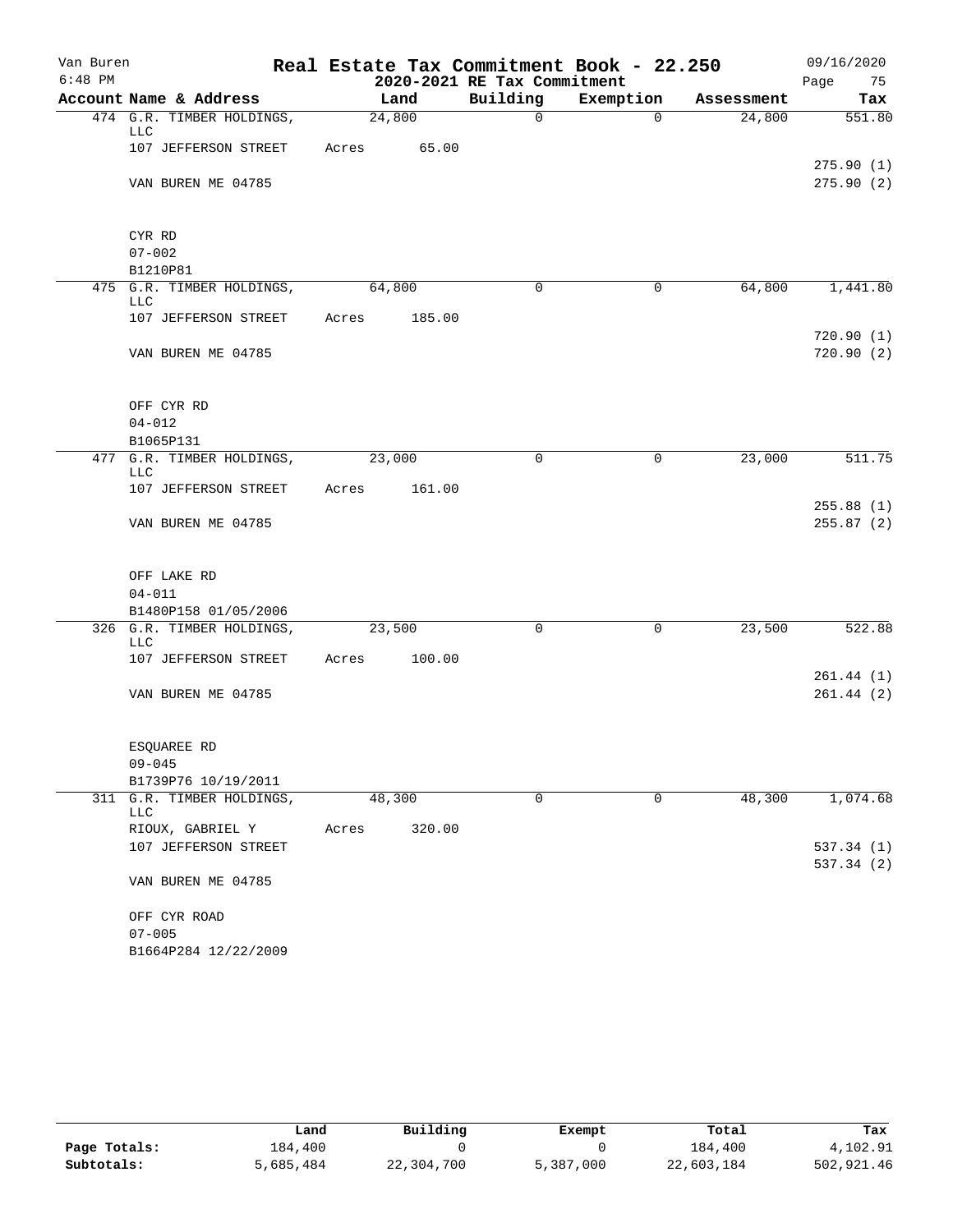| Van Buren |                                                    |       |        |                             | Real Estate Tax Commitment Book - 22.250 |            | 09/16/2020             |
|-----------|----------------------------------------------------|-------|--------|-----------------------------|------------------------------------------|------------|------------------------|
| $6:48$ PM |                                                    |       |        | 2020-2021 RE Tax Commitment |                                          |            | Page<br>76             |
|           | Account Name & Address                             |       | Land   | Building                    | Exemption                                | Assessment | Tax                    |
|           | 375 G.R. TIMBER HOLDINGS,<br>LLC                   |       | 9,200  | 1,500                       | 0                                        | 10,700     | 238.08                 |
|           | 107 JEFFERSON STREET                               | Acres | 40.00  |                             |                                          |            | 119.04(1)              |
|           | VAN BUREN ME 04785                                 |       |        |                             |                                          |            | 119.04(2)              |
|           | OFF SETTLEMENT RD                                  |       |        |                             |                                          |            |                        |
|           | $01 - 022$                                         |       |        |                             |                                          |            |                        |
|           | B1872P216 10/27/2014 B1841P258 01/07/2014          |       |        |                             |                                          |            |                        |
|           | 1191 G.R. TIMBER HOLDINGS,<br>LLC                  |       | 6,600  | 0                           | 0                                        | 6,600      | 146.85                 |
|           | 107 JEFFERSON STREET                               | Acres | 8.50   |                             |                                          |            |                        |
|           | VAN BUREN ME 04785                                 |       |        |                             |                                          |            | 73.43(1)<br>73.42(2)   |
|           | OFF RR 1                                           |       |        |                             |                                          |            |                        |
|           | $11 - 003A$                                        |       |        |                             |                                          |            |                        |
|           | B2083P171 10/08/2019<br>1184 G.R. TIMBER HOLDINGS, |       | 18,800 | 0                           | 0                                        | 18,800     | 418.30                 |
|           | <b>LLC</b>                                         |       |        |                             |                                          |            |                        |
|           | 107 JEFFERSON STREET                               | Acres | 35.00  |                             |                                          |            |                        |
|           | VAN BUREN ME 04785                                 |       |        |                             |                                          |            | 209.15(1)<br>209.15(2) |
|           | LAKE RD.                                           |       |        |                             |                                          |            |                        |
|           | $02 - 023$                                         |       |        |                             |                                          |            |                        |
|           | B2070P300 08/30/2019                               |       |        |                             |                                          |            |                        |
|           | 1180 G.R. TIMBER HOLDINGS,<br>LLC                  |       | 35,900 | 0                           | 0                                        | 35,900     | 798.78                 |
|           | 107 JEFFERSON STREET                               | Acres | 100.00 |                             |                                          |            |                        |
|           |                                                    |       |        |                             |                                          |            | 399.39 (1)             |
|           | VAN BUREN ME 04785                                 |       |        |                             |                                          |            | 399.39(2)              |
|           | OFF DESJARDINS ROAD                                |       |        |                             |                                          |            |                        |
|           | $07 - 007A$                                        |       |        |                             |                                          |            |                        |
|           | B1764P240 05/31/2012                               |       |        | 0                           | 0                                        | 18,900     |                        |
| 945       | G.R. TIMBER HOLDINGS,<br>LLC                       |       | 18,900 |                             |                                          |            | 420.53                 |
|           | 107 JEFFERSON STREET                               | Acres | 34.50  |                             |                                          |            | 210.27(1)              |
|           | VAN BUREN ME 04785                                 |       |        |                             |                                          |            | 210.26(2)              |
|           | RR 1                                               |       |        |                             |                                          |            |                        |
|           | $10 - 013$                                         |       |        |                             |                                          |            |                        |

B1543P252

|              | Land      | Building   | Exempt    | Total      | Tax        |
|--------------|-----------|------------|-----------|------------|------------|
| Page Totals: | 89,400    | 1,500      |           | 90,900     | 2,022.54   |
| Subtotals:   | 5,774,884 | 22,306,200 | 5,387,000 | 22,694,084 | 504,944.00 |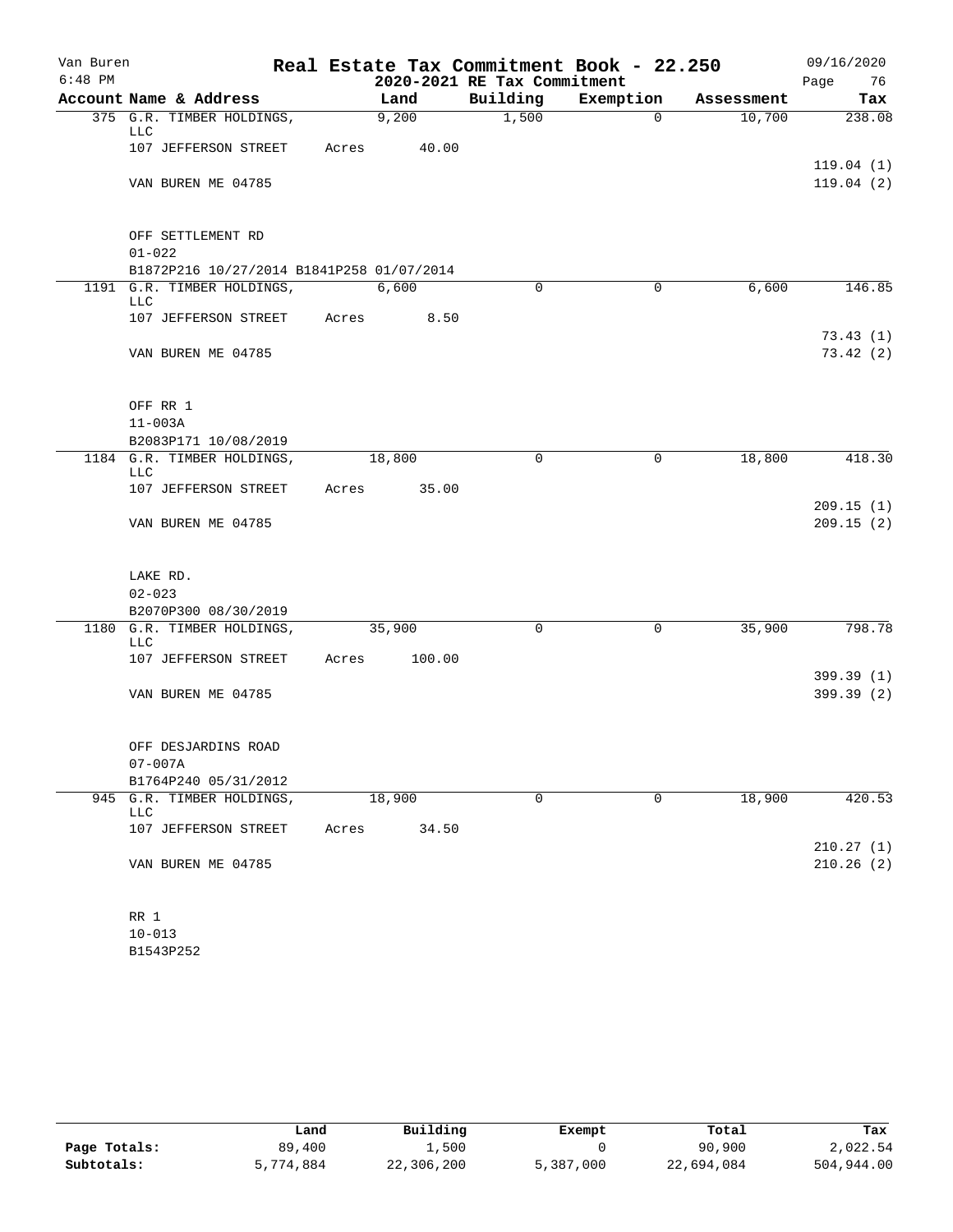| Van Buren |                                                  |       |        |        | Real Estate Tax Commitment Book - 22.250 |           |                |            |      | 09/16/2020               |
|-----------|--------------------------------------------------|-------|--------|--------|------------------------------------------|-----------|----------------|------------|------|--------------------------|
| $6:48$ PM |                                                  |       |        |        | 2020-2021 RE Tax Commitment              |           |                |            | Page | 77                       |
|           | Account Name & Address                           |       | Land   |        | Building                                 | Exemption |                | Assessment |      | Tax                      |
|           | 946 G.R. TIMBER HOLDINGS,<br>LLC                 |       | 10,200 |        | $\mathsf{O}$                             |           | $\overline{0}$ | 10,200     |      | 226.95                   |
|           | 107 JEFFERSON STREET                             | Acres |        | 11.50  |                                          |           |                |            |      |                          |
|           |                                                  |       |        |        |                                          |           |                |            |      | 113.48(1)                |
|           | VAN BUREN ME 04785                               |       |        |        |                                          |           |                |            |      | 113.47(2)                |
|           | RR 1                                             |       |        |        |                                          |           |                |            |      |                          |
|           | $10 - 016$                                       |       |        |        |                                          |           |                |            |      |                          |
|           | B1540P37 04/05/2007<br>948 G.R. TIMBER HOLDINGS, |       | 17,500 |        | $\Omega$                                 |           | 0              | 17,500     |      | 389.38                   |
|           | LLC                                              |       |        |        |                                          |           |                |            |      |                          |
|           | 107 JEFFERSON STREET                             | Acres |        | 39.00  |                                          |           |                |            |      |                          |
|           | VAN BUREN ME 04785                               |       |        |        |                                          |           |                |            |      | 194.69(1)<br>194.69(2)   |
|           | RR 1                                             |       |        |        |                                          |           |                |            |      |                          |
|           | $09 - 008$                                       |       |        |        |                                          |           |                |            |      |                          |
|           | B1540P35                                         |       |        |        |                                          |           |                |            |      |                          |
|           | 902 G.R. TIMBER HOLDINGS,<br><b>LLC</b>          |       | 17,300 |        | 0                                        |           | $\mathbf 0$    | 17,300     |      | 384.92                   |
|           | 107 JEFFERSON STREET                             | Acres |        | 42.00  |                                          |           |                |            |      |                          |
|           |                                                  |       |        |        |                                          |           |                |            |      | 192.46(1)                |
|           | VAN BUREN ME 04785                               |       |        |        |                                          |           |                |            |      | 192.46(2)                |
|           | OFF DESJARDINS ROAD                              |       |        |        |                                          |           |                |            |      |                          |
|           | $07 - 017$                                       |       |        |        |                                          |           |                |            |      |                          |
|           | B2091P215 02/13/2020                             |       |        |        |                                          |           |                |            |      |                          |
|           | 906 G.R. TIMBER HOLDINGS,<br><b>LLC</b>          |       | 40,300 |        | $\mathbf 0$                              |           | 0              | 40,300     |      | 896.68                   |
|           | 107 JEFFERSON STREET                             | Acres |        | 105.00 |                                          |           |                |            |      |                          |
|           | VAN BUREN ME 04785                               |       |        |        |                                          |           |                |            |      | 448.34 (1)<br>448.34 (2) |
|           |                                                  |       |        |        |                                          |           |                |            |      |                          |
|           | OFF RR 1                                         |       |        |        |                                          |           |                |            |      |                          |
|           | $09 - 002$                                       |       |        |        |                                          |           |                |            |      |                          |
|           | B2091P213 02/13/2020                             |       |        |        |                                          |           |                |            |      |                          |
| 712       | G.R. TIMBER HOLDINGS,<br>LLC                     |       | 19,800 |        | $\mathbf 0$                              |           | $\mathbf 0$    | 19,800     |      | 440.55                   |
|           | 107 JEFFERSON STREET                             | Acres |        | 62.17  |                                          |           |                |            |      |                          |
|           |                                                  |       |        |        |                                          |           |                |            |      | 220.28(1)                |
|           | VAN BUREN ME 04785                               |       |        |        |                                          |           |                |            |      | 220.27(2)                |
|           | PARENT RD                                        |       |        |        |                                          |           |                |            |      |                          |
|           | $09 - 035A$                                      |       |        |        |                                          |           |                |            |      |                          |

|              | Land      | Building   | Exempt    | Total      | Tax        |
|--------------|-----------|------------|-----------|------------|------------|
| Page Totals: | 105,100   |            |           | 105,100    | 2,338.48   |
| Subtotals:   | 5,879,984 | 22,306,200 | 5,387,000 | 22,799,184 | 507,282.48 |

B2073P240 09/16/2019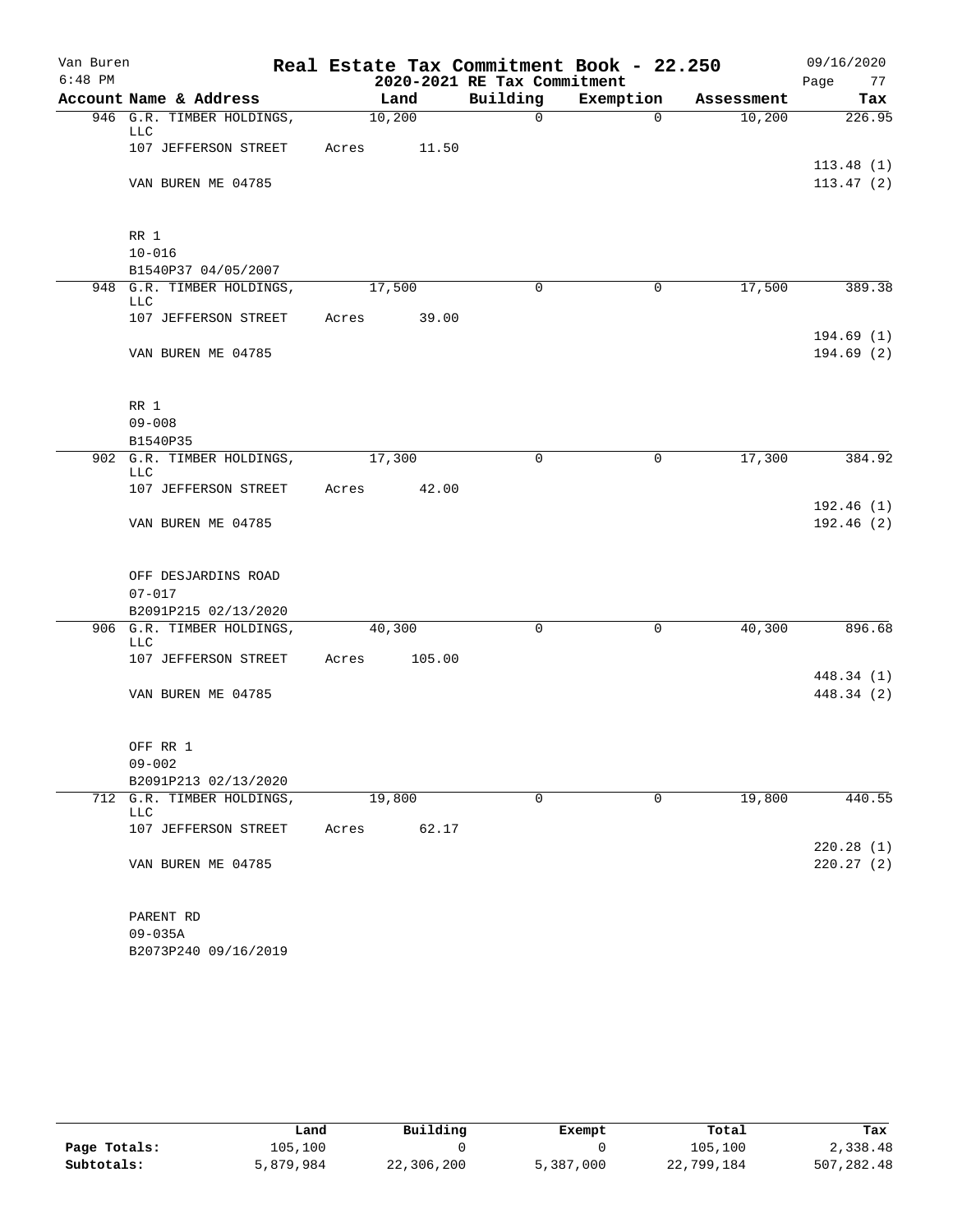| Van Buren    |                                                     |           |                |                             | Real Estate Tax Commitment Book - 22.250 |                      | 09/16/2020    |
|--------------|-----------------------------------------------------|-----------|----------------|-----------------------------|------------------------------------------|----------------------|---------------|
| $6:48$ PM    |                                                     |           |                | 2020-2021 RE Tax Commitment |                                          |                      | Page<br>78    |
|              | Account Name & Address<br>789 G.R. TIMBER HOLDINGS, |           | Land<br>13,000 | Building<br>$\mathbf 0$     | Exemption<br>0                           | Assessment<br>13,000 | Tax<br>289.25 |
|              | LLC                                                 |           |                |                             |                                          |                      |               |
|              | 107 JEFFERSON STREET                                | Acres     | 0.65           |                             |                                          |                      |               |
|              |                                                     |           |                |                             |                                          |                      | 144.63(1)     |
|              | VAN BUREN ME 04785                                  |           |                |                             |                                          |                      | 144.62(2)     |
|              | 111 STATE ST                                        |           |                |                             |                                          |                      |               |
|              | $13 - 010$                                          |           |                |                             |                                          |                      |               |
|              | B1705P285 12/10/2010                                |           |                |                             |                                          |                      |               |
|              | 1577 G.R. TIMBER HOLDINGS,                          |           | 9,600          | $\mathbf 0$                 | $\mathbf 0$                              | 9,600                | 213.60        |
|              | LLC<br>107 JEFFERSON STREET                         | Acres     | 5.50           |                             |                                          |                      |               |
|              |                                                     |           |                |                             |                                          |                      | 106.80(1)     |
|              | VAN BUREN ME 04785                                  |           |                |                             |                                          |                      | 106.80(2)     |
|              | US 1                                                |           |                |                             |                                          |                      |               |
|              | $08 - 035$                                          |           |                |                             |                                          |                      |               |
|              | B1377P97 11/05/2003                                 |           |                |                             |                                          |                      |               |
|              | 1579 G.R. TIMBER HOLDINGS,                          |           | 31,200         | $\Omega$                    | 0                                        | 31,200               | 694.20        |
|              | LLC                                                 |           |                |                             |                                          |                      |               |
|              | 107 JEFFERSON STREET                                | Acres     | 89.00          |                             |                                          |                      | 347.10(1)     |
|              | VAN BUREN ME 04785                                  |           |                |                             |                                          |                      | 347.10(2)     |
|              |                                                     |           |                |                             |                                          |                      |               |
|              | LAKE ROAD                                           |           |                |                             |                                          |                      |               |
|              | $02 - 022B$                                         |           |                |                             |                                          |                      |               |
|              | B2070P300 08/30/2019                                |           |                |                             |                                          |                      |               |
|              | 1565 G.R. TIMBER HOLDINGS,<br><b>LLC</b>            |           | 4,300          | 0                           | 0                                        | 4,300                | 95.68         |
|              | 107 JEFFERSON STREET                                | Acres     | 0.71           |                             |                                          |                      |               |
|              |                                                     |           |                |                             |                                          |                      | 47.84 (1)     |
|              | VAN BUREN ME 04785                                  |           |                |                             |                                          |                      | 47.84(2)      |
|              | MAIN ST                                             |           |                |                             |                                          |                      |               |
|              | $11 - 005A$                                         |           |                |                             |                                          |                      |               |
| 1430         | G.R. TIMBER HOLDINGS,                               |           | 35,800         | 0                           | $\mathbf 0$                              | 35,800               | 796.55        |
|              | <b>LLC</b><br>107 JEFFERSON STREET                  | Acres     | 98.50          |                             |                                          |                      |               |
|              |                                                     |           |                |                             |                                          |                      | 398.28 (1)    |
|              | VAN BUREN ME 04785                                  |           |                |                             |                                          |                      | 398.27(2)     |
|              |                                                     |           |                |                             |                                          |                      |               |
|              | US #1                                               |           |                |                             |                                          |                      |               |
|              | $08 - 041$                                          |           |                |                             |                                          |                      |               |
|              | B1629P54 03/02/2009                                 |           |                |                             |                                          |                      |               |
|              | 1373 G.R. TIMBER HOLDINGS,<br>LLC                   |           | 21,500         | 0                           | 0                                        | 21,500               | 478.38        |
|              | 107 JEFFERSON STREET                                | Acres     | 55.00          |                             |                                          |                      |               |
|              |                                                     |           |                |                             |                                          |                      | 239.19(1)     |
|              | VAN BUREN ME 04785                                  |           |                |                             |                                          |                      | 239.19(2)     |
|              | ALEXANDER RD                                        |           |                |                             |                                          |                      |               |
|              | $09 - 011$                                          |           |                |                             |                                          |                      |               |
|              | B1966P292 02/27/2017                                |           |                |                             |                                          |                      |               |
|              |                                                     | Land      | Building       |                             | Exempt                                   | Total                | Tax           |
| Page Totals: |                                                     | 115,400   |                | 0                           | $\mathbf 0$                              | 115,400              | 2,567.66      |
| Subtotals:   |                                                     | 5,995,384 | 22,306,200     |                             | 5,387,000                                | 22,914,584           | 509,850.14    |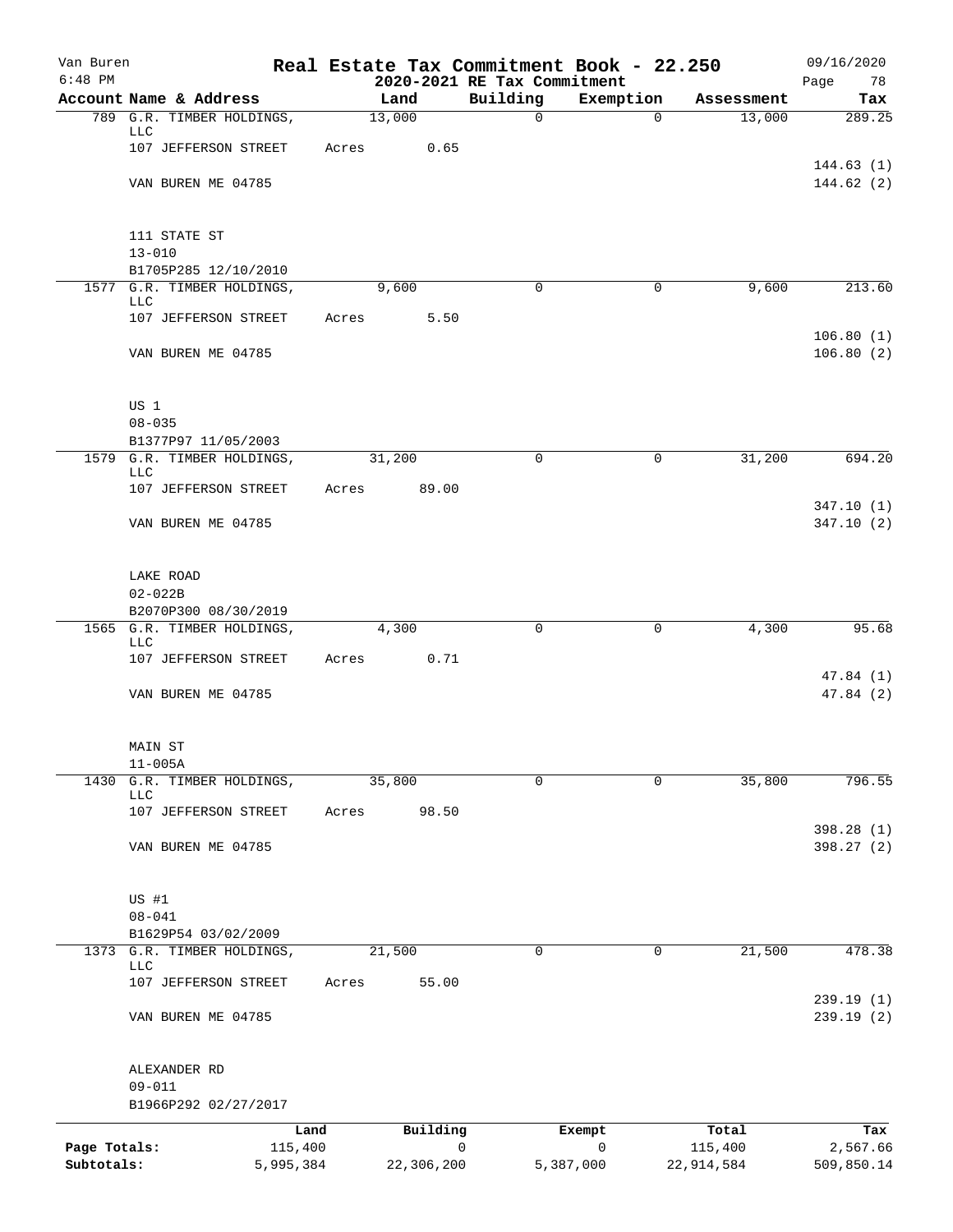| Van Buren    |                                                      |           |               |                             | Real Estate Tax Commitment Book - 22.250 |                      | 09/16/2020             |
|--------------|------------------------------------------------------|-----------|---------------|-----------------------------|------------------------------------------|----------------------|------------------------|
| $6:48$ PM    |                                                      |           |               | 2020-2021 RE Tax Commitment |                                          |                      | 79<br>Page             |
|              | Account Name & Address<br>1356 G.R. TIMBER HOLDINGS, |           | Land<br>9,100 | Building<br>1,500           | Exemption<br>$\Omega$                    | Assessment<br>10,600 | Tax<br>235.85          |
|              | LLC                                                  |           |               |                             |                                          |                      |                        |
|              | 107 JEFFERSON STREET                                 | Acres     | 4.00          |                             |                                          |                      |                        |
|              |                                                      |           |               |                             |                                          |                      | 117.93(1)              |
|              | VAN BUREN ME 04785                                   |           |               |                             |                                          |                      | 117.92(2)              |
|              | OFF RR 1                                             |           |               |                             |                                          |                      |                        |
|              | $09 - 012$                                           |           |               |                             |                                          |                      |                        |
|              | B1967P7 03/01/2017                                   |           |               |                             |                                          |                      |                        |
| 1357         | G.R. TIMBER HOLDINGS,                                |           | 41,300        | 0                           | $\mathbf 0$                              | 41,300               | 918.93                 |
|              | LLC<br>107 JEFFERSON STREET                          | Acres     | 121.00        |                             |                                          |                      |                        |
|              |                                                      |           |               |                             |                                          |                      | 459.47 (1)             |
|              | VAN BUREN ME 04785                                   |           |               |                             |                                          |                      | 459.46 (2)             |
|              | OFF DESJARDINS ROAD                                  |           |               |                             |                                          |                      |                        |
|              | $07 - 009$                                           |           |               |                             |                                          |                      |                        |
|              | B1994P313 10/27/2017 B1967P7 03/01/2017              |           |               |                             |                                          |                      |                        |
|              | 1358 G.R. TIMBER HOLDINGS,                           |           | 32,900        | $\Omega$                    | 0                                        | 32,900               | 732.03                 |
|              | LLC                                                  |           |               |                             |                                          |                      |                        |
|              | 107 JEFFERSON STREET                                 | Acres     | 76.00         |                             |                                          |                      | 366.02(1)              |
|              | VAN BUREN ME 04785                                   |           |               |                             |                                          |                      | 366.01(2)              |
|              |                                                      |           |               |                             |                                          |                      |                        |
|              | RR 1                                                 |           |               |                             |                                          |                      |                        |
|              | $09 - 013$                                           |           |               |                             |                                          |                      |                        |
|              | B1967P7 03/01/2017                                   |           |               |                             |                                          |                      |                        |
|              | 953 G.R. TIMBERHOLDINGS,                             |           | 5,600         | $\mathbf 0$                 | $\mathbf 0$                              | 5,600                | 124.60                 |
|              | LLC<br>107 JEFFERSON STREET                          | Acres     | 5.46          |                             |                                          |                      |                        |
|              |                                                      |           |               |                             |                                          |                      | 62.30(1)               |
|              | VAN BUREN ME 04785                                   |           |               |                             |                                          |                      | 62.30(2)               |
|              | OFF RR1 (NOTREDAME                                   |           |               |                             |                                          |                      |                        |
|              | $11 - 003B$                                          |           |               |                             |                                          |                      |                        |
|              | B1786P123 06/20/2012                                 |           |               |                             |                                          |                      |                        |
|              | 507 GAGNON JR, PHILIP A                              |           | 5,400         | 19,700                      | 0                                        | 25,100               | 558.48                 |
|              | GAGNON, JOYCE M                                      | Acres     | 0.26          |                             |                                          |                      |                        |
|              | 128 MORSE STREET                                     |           |               |                             |                                          |                      | 279.24(1)<br>279.24(2) |
|              | VAN BUREN ME 04785                                   |           |               |                             |                                          |                      |                        |
|              | 117 CHAMPLAIN ST                                     |           |               |                             |                                          |                      |                        |
|              | $20 - 036$                                           |           |               |                             |                                          |                      |                        |
|              | B1336P324                                            |           |               |                             |                                          |                      |                        |
|              | 517 GAGNON, AMANDA                                   |           | 3,800         | 51,000                      | 25,000                                   | 29,800               | 663.05                 |
|              | COTE, SHANIN                                         | Acres     | 0.13          |                             | 04 Homestead                             |                      |                        |
|              | 647 BOG ROAD                                         |           |               |                             |                                          |                      | 331.53(1)              |
|              | LIMESTONE ME 04750                                   |           |               |                             |                                          |                      | 331.52(2)              |
|              | 249 MAIN ST                                          |           |               |                             |                                          |                      |                        |
|              | $18 - 040$                                           |           |               |                             |                                          |                      |                        |
|              | B1581P144 12/27/2007 B1970P55 03/25/2017             |           |               |                             |                                          |                      |                        |
|              |                                                      | Land      | Building      |                             | Exempt                                   | Total                | Tax                    |
| Page Totals: |                                                      | 98,100    | 72,200        |                             | 25,000                                   | 145,300              | 3,232.94               |
| Subtotals:   |                                                      | 6,093,484 | 22, 378, 400  |                             | 5,412,000                                | 23,059,884           | 513,083.08             |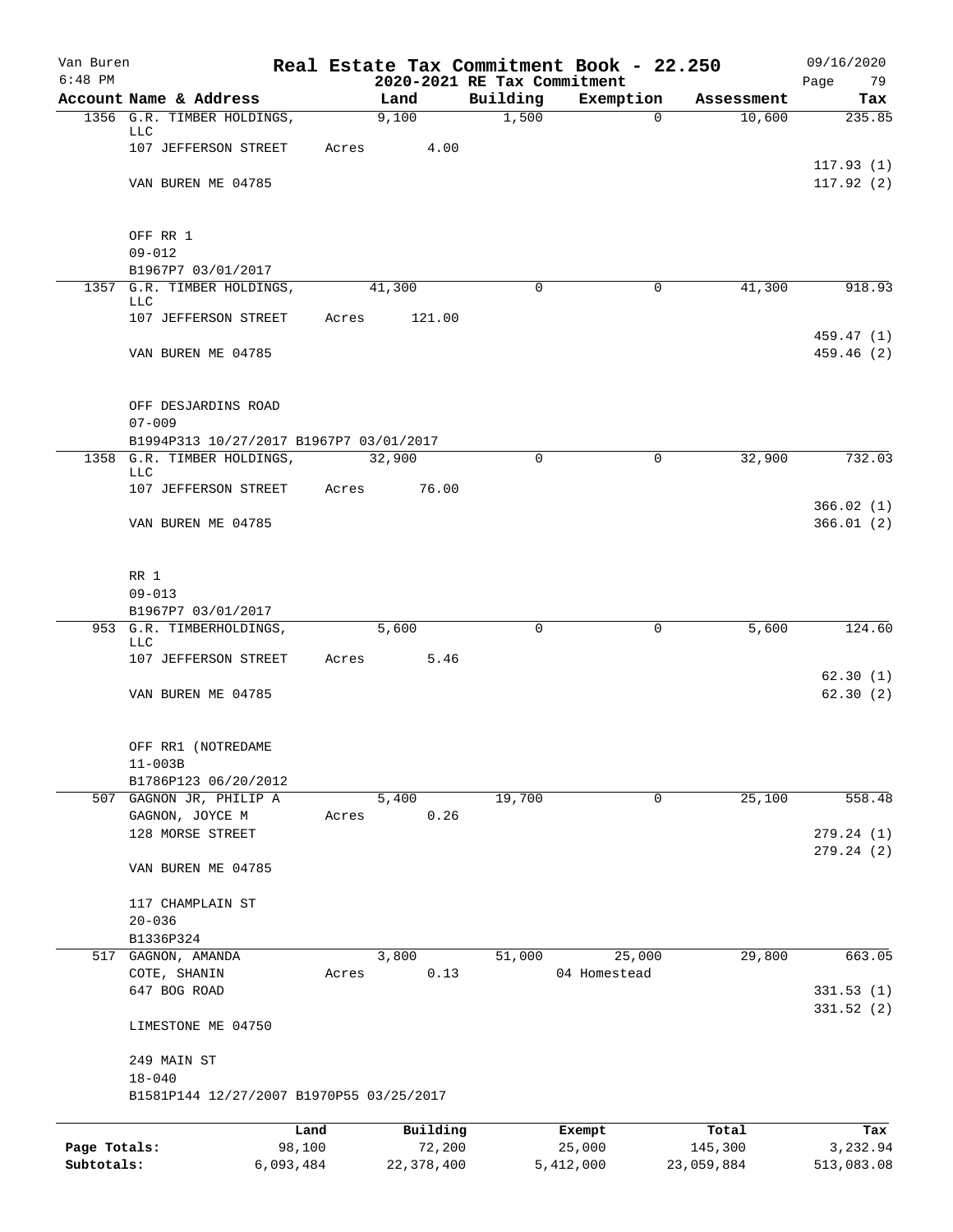| Van Buren<br>$6:48$ PM |                      |                               |       |        |       | 2020-2021 RE Tax Commitment | Real Estate Tax Commitment Book - 22.250 |            | 09/16/2020<br>80<br>Page |
|------------------------|----------------------|-------------------------------|-------|--------|-------|-----------------------------|------------------------------------------|------------|--------------------------|
|                        |                      | Account Name & Address        |       | Land   |       | Building                    | Exemption                                | Assessment | Tax                      |
|                        | 487 GAGNON, AMY M    |                               |       | 10,600 |       | 26,600                      | 25,000                                   | 12,200     | 271.45                   |
|                        | GAGNON, BOBBY        |                               | Acres |        | 1.06  |                             | 04 Homestead                             |            |                          |
|                        |                      | 194 CHAMPLAIN STREET          |       |        |       |                             |                                          |            | 135.73(1)                |
|                        |                      | VAN BUREN ME 04785            |       |        |       |                             |                                          |            | 135.72(2)                |
|                        |                      | 194 CHAMPLAIN ST              |       |        |       |                             |                                          |            |                          |
|                        | $19 - 014$           |                               |       |        |       |                             |                                          |            |                          |
|                        | B1426P27             |                               |       |        |       |                             |                                          |            |                          |
|                        |                      | 519 GAGNON, ARMANCE B         |       | 8,300  |       | 34,800                      | 0                                        | 43,100     | 958.97                   |
|                        |                      | 156 HILLSIDE STREET           | Acres |        | 0.62  |                             |                                          |            | 479.49 (1)               |
|                        |                      | VAN BUREN ME 04785            |       |        |       |                             |                                          |            | 479.48 (2)               |
|                        |                      | 155 HILLSIDE ST               |       |        |       |                             |                                          |            |                          |
|                        | $23 - 075$           |                               |       |        |       |                             |                                          |            |                          |
|                        | B1561P299            |                               |       |        |       |                             |                                          |            |                          |
|                        | 1542 GAGNON, CHARLES |                               |       | 2,900  | 0.30  | 79,700                      | 25,000                                   | 57,600     | 1,281.60                 |
|                        | GAGNON, SHARON       | 573 MAIN STREET               | Acres |        |       |                             | 04 Homestead                             |            | 640.80(1)                |
|                        |                      |                               |       |        |       |                             |                                          |            | 640.80(2)                |
|                        |                      | VAN BUREN ME 04785            |       |        |       |                             |                                          |            |                          |
|                        | 117 BERRY AVE        |                               |       |        |       |                             |                                          |            |                          |
|                        | $23 - 106C$          |                               |       |        |       |                             |                                          |            |                          |
|                        |                      | B935P27 01/18/1994            |       |        |       |                             |                                          |            |                          |
|                        | 500 GAGNON, DANA L   |                               |       | 7,600  |       | 25,200                      | 0                                        | 32,800     | 729.80                   |
|                        |                      | 1842 HUDSON ROAD              | Acres |        | 9.00  |                             |                                          |            |                          |
|                        |                      |                               |       |        |       |                             |                                          |            | 364.90(1)                |
|                        |                      | HUDSON ME 04449               |       |        |       |                             |                                          |            | 364.90(2)                |
|                        | 143 SARA RD          |                               |       |        |       |                             |                                          |            |                          |
|                        | $07 - 008A$          |                               |       |        |       |                             |                                          |            |                          |
|                        |                      | B2004P284 01/26/2018          |       |        |       |                             |                                          |            |                          |
|                        | 495 GAGNON, DAVID    |                               |       | 20,200 |       | 5,900                       | 0                                        | 26,100     | 580.73                   |
|                        |                      | 82 SILVER STREET              | Acres |        | 23.00 |                             |                                          |            |                          |
|                        |                      | PATCHOGUE NY 11772            |       |        |       |                             |                                          |            | 290.37(1)<br>290.36 (2)  |
|                        |                      |                               |       |        |       |                             |                                          |            |                          |
|                        | 771 MAIN ST          |                               |       |        |       |                             |                                          |            |                          |
|                        | $08 - 017$           | B1713P106 03/03/2011 B1141P88 |       |        |       |                             |                                          |            |                          |
|                        |                      | 493 GAGNON, DONALD G          |       | 6,400  |       | 108,300                     | 25,000                                   | 89,700     | 1,995.82                 |
|                        |                      | GAGNON, PHYLLIS M             | Acres |        | 0.37  |                             | 04 Homestead                             |            |                          |
|                        |                      | 109 ROOSEVELT AVENUE          |       |        |       |                             |                                          |            | 997.91 (1)               |
|                        |                      | VAN BUREN ME 04785            |       |        |       |                             |                                          |            | 997.91 (2)               |
|                        |                      |                               |       |        |       |                             |                                          |            |                          |
|                        | $14 - 050$           | 109 ROOSEVELT AVE             |       |        |       |                             |                                          |            |                          |
|                        | B1047P318            |                               |       |        |       |                             |                                          |            |                          |
|                        |                      |                               |       |        |       |                             |                                          |            |                          |
|                        |                      |                               |       |        |       |                             |                                          |            |                          |

|              | Land      | Building   | Exempt    | Total        | Tax        |
|--------------|-----------|------------|-----------|--------------|------------|
| Page Totals: | 56,000    | 280,500    | 75,000    | 261,500      | 5,818.37   |
| Subtotals:   | 6,149,484 | 22,658,900 | 5,487,000 | 23, 321, 384 | 518,901.45 |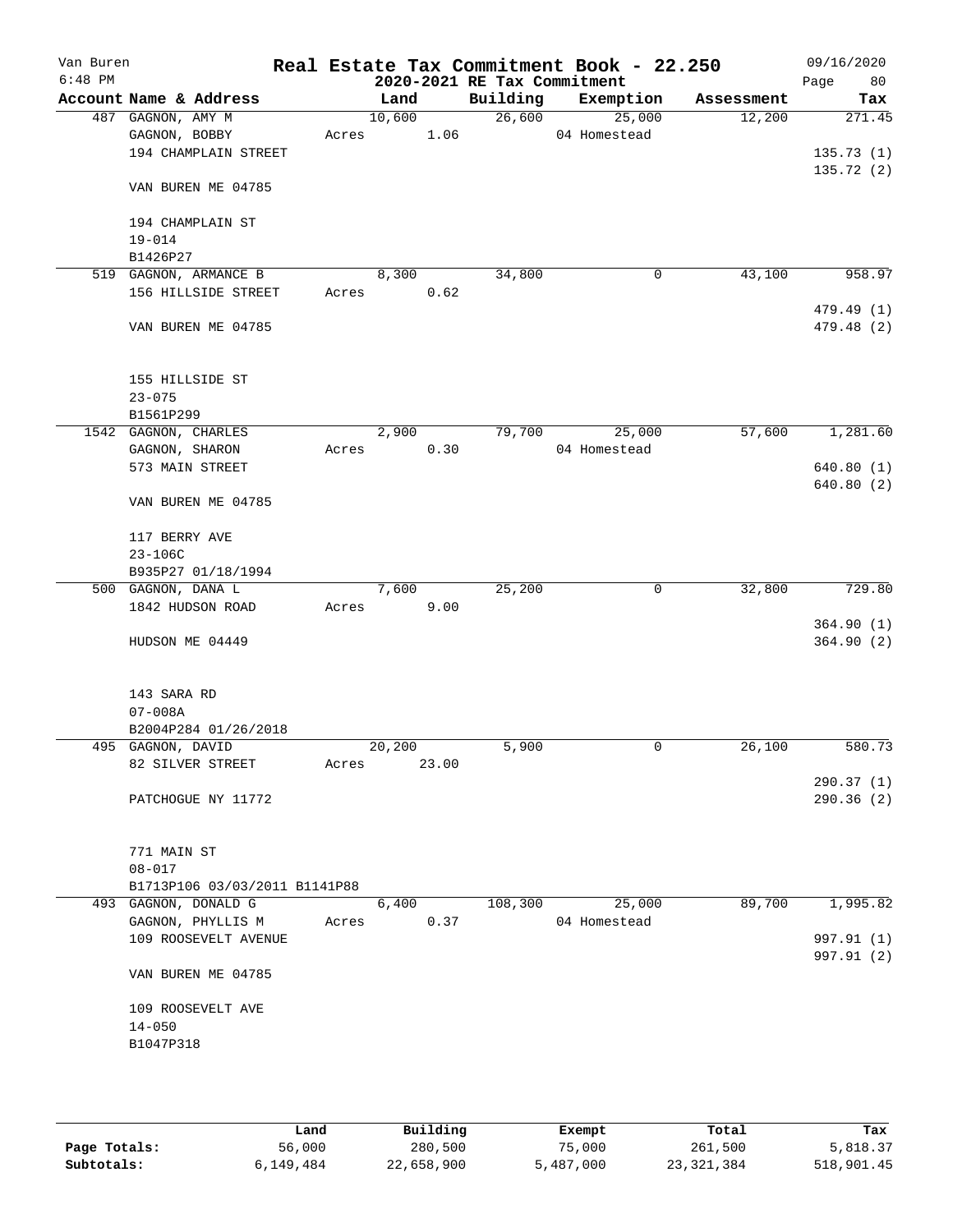| Van Buren<br>$6:48$ PM |                                       |       |       |      | 2020-2021 RE Tax Commitment | Real Estate Tax Commitment Book - 22.250 |            | 09/16/2020<br>Page<br>81 |
|------------------------|---------------------------------------|-------|-------|------|-----------------------------|------------------------------------------|------------|--------------------------|
|                        | Account Name & Address                |       | Land  |      | Building                    | Exemption                                | Assessment | Tax                      |
|                        | 494 GAGNON, DONALD W                  |       | 4,500 |      | 43,200                      | 31,000                                   | 16,700     | 371.58                   |
|                        | GAGNON, VERNA                         | Acres |       | 0.18 |                             | 04 Homestead                             |            |                          |
|                        | 115 MCBRIDE AVENUE                    |       |       |      |                             | 02 Veteran                               |            | 185.79(1)                |
|                        |                                       |       |       |      |                             |                                          |            | 185.79(2)                |
|                        | VAN BUREN ME 04785                    |       |       |      |                             |                                          |            |                          |
|                        | 115 MCBRIDE AVE                       |       |       |      |                             |                                          |            |                          |
|                        | $15 - 052$                            |       |       |      |                             |                                          |            |                          |
|                        | 521 GAGNON, ERIC                      |       | 6,600 |      | 26,800                      | 0                                        | 33,400     | 743.15                   |
|                        | 44 ELMWOOD AVENUE                     |       | Acres | 0.40 |                             |                                          |            |                          |
|                        |                                       |       |       |      |                             |                                          |            | 371.58(1)                |
|                        | CARIBOU ME 04736                      |       |       |      |                             |                                          |            | 371.57(2)                |
|                        | 170 FULTON ST                         |       |       |      |                             |                                          |            |                          |
|                        | $19 - 038$                            |       |       |      |                             |                                          |            |                          |
|                        | B1576P88 11/09/2007                   |       |       |      |                             |                                          |            |                          |
|                        | 108 GAGNON, GEORGE P                  |       | 5,600 |      | 61,500                      | 0                                        | 67,100     | 1,492.98                 |
|                        | 547 MAIN STREET                       | Acres |       | 0.28 |                             |                                          |            |                          |
|                        |                                       |       |       |      |                             |                                          |            | 746.49(1)                |
|                        | VAN BUREN ME 04785                    |       |       |      |                             |                                          |            | 746.49(2)                |
|                        | 547 MAIN ST                           |       |       |      |                             |                                          |            |                          |
|                        | $23 - 027$                            |       |       |      |                             |                                          |            |                          |
|                        | B2070P138 08/23/2019                  |       |       |      |                             |                                          |            |                          |
|                        | 374 GAGNON, HECTOR                    |       | 3,600 |      | 25,300                      | 25,000                                   | 3,900      | 86.78                    |
|                        | C/O GAGNON, RACHEL                    | Acres |       | 0.12 |                             | 04 Homestead                             |            |                          |
|                        | 208 STATE STREET                      |       |       |      |                             |                                          |            | 43.39 (1)                |
|                        |                                       |       |       |      |                             |                                          |            | 43.39 (2)                |
|                        | VAN BUREN ME 04785                    |       |       |      |                             |                                          |            |                          |
|                        | 114 CENTER ST                         |       |       |      |                             |                                          |            |                          |
|                        | $16 - 054$                            |       |       |      |                             |                                          |            |                          |
|                        | B1645P266 07/02/2009 B460P345         |       |       |      |                             |                                          |            |                          |
|                        | 502 GAGNON, JIMMY A                   |       | 4,700 |      | 41,500                      | 25,000                                   | 21,200     | 471.70                   |
|                        | 225 LAFAYETTE LANE                    | Acres |       | 0.20 |                             | 04 Homestead                             |            |                          |
|                        | RENO NV 89509                         |       |       |      |                             |                                          |            | 235.85(1)<br>235.85(2)   |
|                        |                                       |       |       |      |                             |                                          |            |                          |
|                        | 542 MAIN ST                           |       |       |      |                             |                                          |            |                          |
|                        | $23 - 005$                            |       |       |      |                             |                                          |            |                          |
|                        | B1630P5 03/09/2009 B1630P4 03/09/2009 |       |       |      |                             |                                          |            |                          |
|                        | 501 GAGNON, JUDY J                    |       | 9,700 |      | 28,900                      | 0                                        | 38,600     | 858.85                   |
|                        | 123 WRIGHT STREET                     |       |       |      |                             |                                          |            | 429.43(1)                |
|                        | VAN BUREN ME 04785                    |       |       |      |                             |                                          |            | 429.42 (2)               |
|                        | 122 WRIGHT ST                         |       |       |      |                             |                                          |            |                          |
|                        | $21 - 055$                            |       |       |      |                             |                                          |            |                          |
|                        | B740P84                               |       |       |      |                             |                                          |            |                          |
|                        |                                       |       |       |      |                             |                                          |            |                          |
|                        |                                       |       |       |      |                             |                                          |            |                          |

|              | Land      | Building   | Exempt    | Total      | Tax        |
|--------------|-----------|------------|-----------|------------|------------|
| Page Totals: | 34,700    | 227,200    | 81,000    | 180,900    | 4,025.04   |
| Subtotals:   | 6,184,184 | 22,886,100 | 5,568,000 | 23,502,284 | 522,926.49 |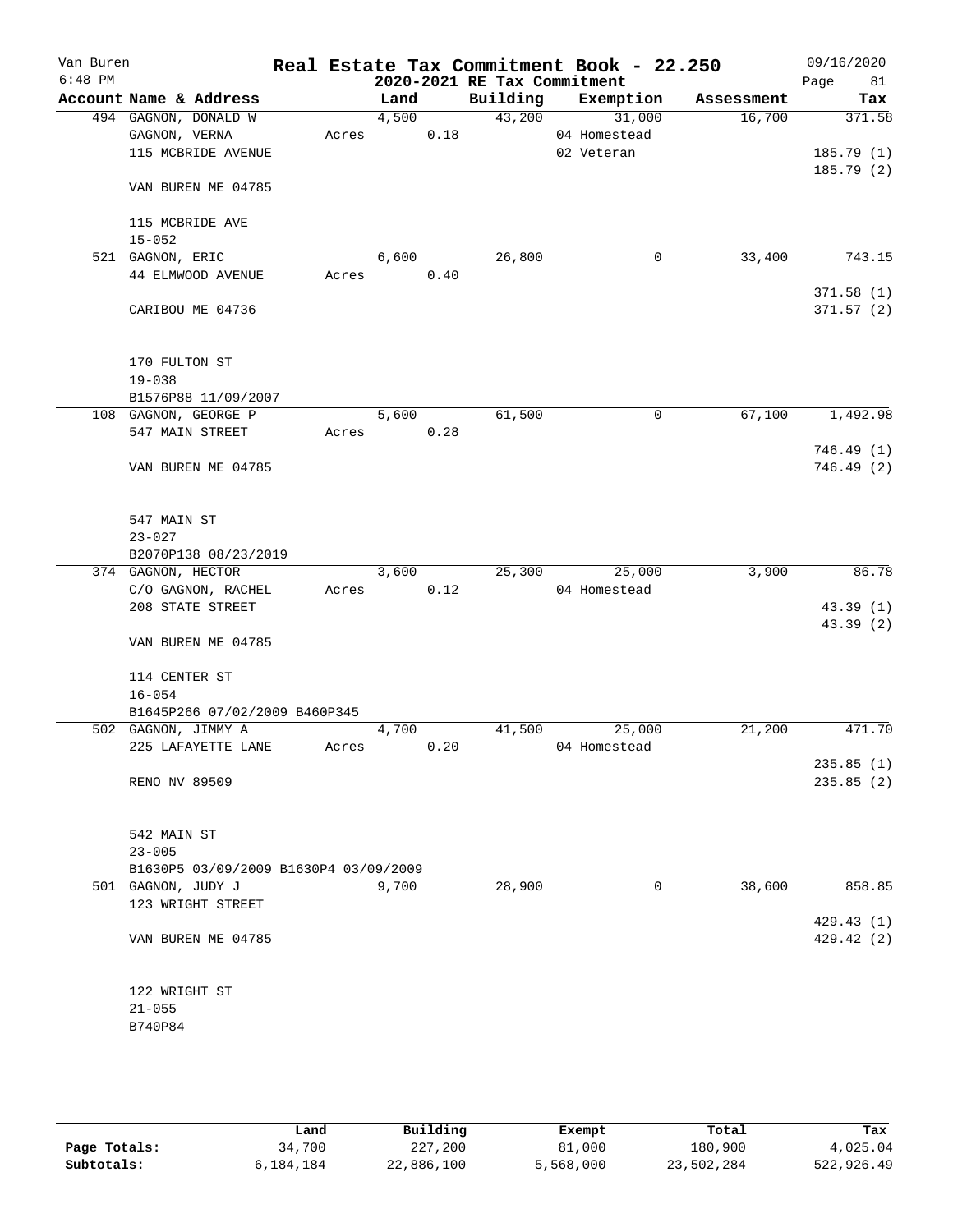| Van Buren<br>$6:48$ PM |                                             |       |       |      | 2020-2021 RE Tax Commitment | Real Estate Tax Commitment Book - 22.250 |            | 09/16/2020<br>82<br>Page |
|------------------------|---------------------------------------------|-------|-------|------|-----------------------------|------------------------------------------|------------|--------------------------|
|                        | Account Name & Address                      |       | Land  |      | Building                    | Exemption                                | Assessment | Tax                      |
|                        | 503 GAGNON, MARK E                          |       | 6,600 |      | 54,600                      | 25,000                                   | 36,200     | 805.45                   |
|                        | GAGNON, DIANE M                             | Acres |       | 0.40 |                             | 04 Homestead                             |            |                          |
|                        | 174 FULTON STREET                           |       |       |      |                             |                                          |            | 402.73(1)                |
|                        |                                             |       |       |      |                             |                                          |            | 402.72 (2)               |
|                        | VAN BUREN ME 04785                          |       |       |      |                             |                                          |            |                          |
|                        | 174 FULTON ST                               |       |       |      |                             |                                          |            |                          |
|                        | $19 - 036$                                  |       |       |      |                             |                                          |            |                          |
|                        | B1170P271 06/14/1999<br>504 GAGNON, MICHAEL |       | 4,500 |      | 26,100                      | 25,000                                   | 5,600      | 124.60                   |
|                        | 112 MONROE STREET                           | Acres |       | 0.18 |                             | 04 Homestead                             |            |                          |
|                        |                                             |       |       |      |                             |                                          |            | 62.30(1)                 |
|                        | VAN BUREN ME 04785                          |       |       |      |                             |                                          |            | 62.30(2)                 |
|                        | 112 MONROE ST                               |       |       |      |                             |                                          |            |                          |
|                        | $23 - 024$                                  |       |       |      |                             |                                          |            |                          |
|                        | B2011P120 04/02/2018 B1439P157              |       |       |      |                             |                                          |            |                          |
|                        | 505 GAGNON, MICHAEL                         |       | 4,100 |      | $\Omega$                    | $\mathbf 0$                              | 4,100      | 91.23                    |
|                        | 112 MONROE STREET                           | Acres |       | 0.15 |                             |                                          |            |                          |
|                        | VAN BUREN ME 04785                          |       |       |      |                             |                                          |            | 45.62(1)<br>45.61(2)     |
|                        | MONROE ST<br>$23 - 023$<br>B1439P157        |       |       |      |                             |                                          |            |                          |
|                        | 499 GAGNON, PHILIP A JR                     |       | 6,000 |      | 25,900                      | 25,000                                   | 6,900      | 153.53                   |
|                        | 128 MORSE STREET                            |       |       |      |                             | 04 Homestead                             |            |                          |
|                        |                                             |       |       |      |                             |                                          |            | 76.77(1)                 |
|                        | VAN BUREN ME 04785                          |       |       |      |                             |                                          |            | 76.76(2)                 |
|                        | 140 MORSE ST                                |       |       |      |                             |                                          |            |                          |
|                        | $21 - 004$                                  |       |       |      |                             |                                          |            |                          |
|                        | B538P46                                     |       |       |      |                             |                                          |            |                          |
|                        | 508 GAGNON, PHILIP A JR                     |       | 7,100 |      | 89,400                      | 25,000                                   | 71,500     | 1,590.88                 |
|                        | GAGNON, JOYCE M                             |       |       |      |                             | 04 Homestead                             |            |                          |
|                        | 128 MORSE STREET                            |       |       |      |                             |                                          |            | 795.44 (1)               |
|                        | VAN BUREN ME 04785                          |       |       |      |                             |                                          |            | 795.44 (2)               |
|                        | 128 MORSE ST                                |       |       |      |                             |                                          |            |                          |
|                        | $21 - 007$                                  |       |       |      |                             |                                          |            |                          |
|                        | B1082P55                                    |       |       |      |                             |                                          |            |                          |
|                        | 1300 GAGNON, PHILIP A JR                    |       | 7,000 |      | 59,700                      | 0                                        | 66,700     | 1,484.07                 |
|                        | GAGNON, JOYCE M                             |       |       |      |                             |                                          |            |                          |
|                        | 128 MORSE STREET                            |       |       |      |                             |                                          |            | 742.04(1)                |
|                        |                                             |       |       |      |                             |                                          |            | 742.03(2)                |
|                        | VAN BUREN ME 04785                          |       |       |      |                             |                                          |            |                          |
|                        | 113 MORSE ST                                |       |       |      |                             |                                          |            |                          |
|                        | $21 - 045B$<br>B1666P35 01/07/2010          |       |       |      |                             |                                          |            |                          |
|                        |                                             |       |       |      |                             |                                          |            |                          |

|              | Land      | Building   | Exempt    | Total      | Tax          |
|--------------|-----------|------------|-----------|------------|--------------|
| Page Totals: | 35,300    | 255,700    | 100,000   | 191,000    | 4,249.76     |
| Subtotals:   | 6,219,484 | 23,141,800 | 5,668,000 | 23,693,284 | 527, 176. 25 |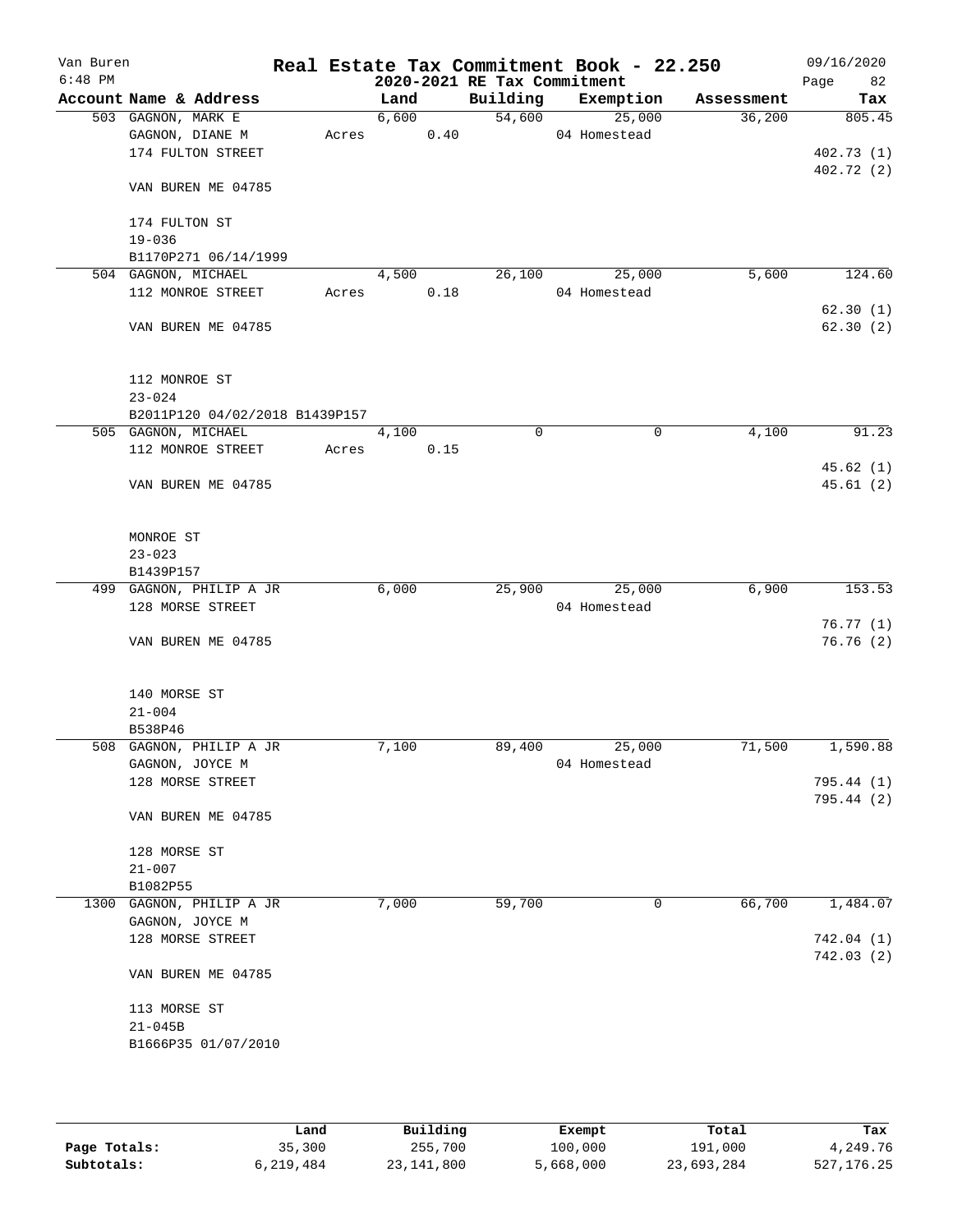| Van Buren<br>$6:48$ PM |                                    |       |        |      | 2020-2021 RE Tax Commitment | Real Estate Tax Commitment Book - 22.250 |            | 09/16/2020<br>Page<br>83 |
|------------------------|------------------------------------|-------|--------|------|-----------------------------|------------------------------------------|------------|--------------------------|
|                        | Account Name & Address             |       | Land   |      | Building                    | Exemption                                | Assessment | Tax                      |
|                        | 498 GAGNON, PHILIP R               |       | 3,500  |      | 61,400                      | 25,000                                   | 39,900     | 887.78                   |
|                        | 543 MAIN STREET APT 102 Acres      |       | 0.11   |      |                             | 04 Homestead                             |            |                          |
|                        |                                    |       |        |      |                             |                                          |            | 443.89 (1)               |
|                        | VAN BUREN ME 04785                 |       |        |      |                             |                                          |            | 443.89 (2)               |
|                        |                                    |       |        |      |                             |                                          |            |                          |
|                        |                                    |       |        |      |                             |                                          |            |                          |
|                        | 543 MAIN ST                        |       |        |      |                             |                                          |            |                          |
|                        | $23 - 009$<br>B1904P179 08/24/2016 |       |        |      |                             |                                          |            |                          |
|                        | 413 GAGNON, RICHARD A              |       | 3,800  |      | 29,400                      | 25,000                                   | 8,200      | 182.45                   |
|                        | GAGNON, GENEVA A                   | Acres |        | 0.13 |                             | 04 Homestead                             |            |                          |
|                        | 264 MAIN STREET                    |       |        |      |                             |                                          |            | 91.23(1)                 |
|                        |                                    |       |        |      |                             |                                          |            | 91.22(2)                 |
|                        | VAN BUREN ME 04785                 |       |        |      |                             |                                          |            |                          |
|                        |                                    |       |        |      |                             |                                          |            |                          |
|                        | 264 MAIN ST                        |       |        |      |                             |                                          |            |                          |
|                        | $18 - 063$                         |       |        |      |                             |                                          |            |                          |
|                        | B1629P12 02/24/2009                |       |        |      |                             |                                          |            |                          |
|                        | 121 GAGNON, SCOTT G                |       | 2,900  |      | $\mathbf 0$                 | 0                                        | 2,900      | 64.52                    |
|                        | 2717 SOUTHWEST 18TH                | Acres |        | 0.31 |                             |                                          |            |                          |
|                        | PLACE                              |       |        |      |                             |                                          |            |                          |
|                        | CAPE CORAL FL 33914                |       |        |      |                             |                                          |            | 32.26(1)<br>32.26(2)     |
|                        |                                    |       |        |      |                             |                                          |            |                          |
|                        |                                    |       |        |      |                             |                                          |            |                          |
|                        | PATRICIA STREET                    |       |        |      |                             |                                          |            |                          |
|                        | $19 - 089$                         |       |        |      |                             |                                          |            |                          |
|                        | B1539P225                          |       |        |      |                             |                                          |            |                          |
|                        | 512 GAGNON, STEVEN C               |       | 10,500 |      | 99,000                      | 25,000                                   | 84,500     | 1,880.13                 |
|                        | GAGNON, TOMMIE                     | Acres |        | 1.04 |                             | 04 Homestead                             |            |                          |
|                        | 119 WATERMILL ROAD                 |       |        |      |                             |                                          |            | 940.07 (1)               |
|                        |                                    |       |        |      |                             |                                          |            | 940.06 (2)               |
|                        | VAN BUREN ME 04785                 |       |        |      |                             |                                          |            |                          |
|                        |                                    |       |        |      |                             |                                          |            |                          |
|                        | 119 WATERMILL RD                   |       |        |      |                             |                                          |            |                          |
|                        | $16 - 028$                         |       |        |      |                             |                                          |            |                          |
|                        | B1894P70 06/08/2015 B1095P336      |       |        |      |                             |                                          |            |                          |
|                        | 513 GAGNON, WAYNE                  |       | 5,300  |      | 11,300                      | 0                                        | 16,600     | 369.35                   |
|                        | 106 MONROE STREET                  | Acres |        | 0.25 |                             |                                          |            | 184.68 (1)               |
|                        | VAN BUREN ME 04785                 |       |        |      |                             |                                          |            | 184.67(2)                |
|                        |                                    |       |        |      |                             |                                          |            |                          |
|                        |                                    |       |        |      |                             |                                          |            |                          |
|                        | 109 MONROE ST                      |       |        |      |                             |                                          |            |                          |
|                        | $23 - 010$                         |       |        |      |                             |                                          |            |                          |
|                        | B1812P93 06/02/2013                |       |        |      |                             |                                          |            |                          |
|                        | 514 GAGNON, WAYNE                  |       | 11,800 |      | $\mathbf 0$                 | 0                                        | 11,800     | 262.55                   |
|                        | 105 ROOSEVELT AVE.                 | Acres |        | 1.00 |                             |                                          |            |                          |
|                        |                                    |       |        |      |                             |                                          |            | 131.28 (1)               |
|                        | VAN BUREN ME 04785                 |       |        |      |                             |                                          |            | 131.27(2)                |
|                        |                                    |       |        |      |                             |                                          |            |                          |
|                        |                                    |       |        |      |                             |                                          |            |                          |
|                        | RR 1                               |       |        |      |                             |                                          |            |                          |
|                        | $08 - 017B$                        |       |        |      |                             |                                          |            |                          |
|                        | B1088P325                          |       |        |      |                             |                                          |            |                          |
|                        |                                    |       |        |      |                             |                                          |            |                          |
|                        |                                    |       |        |      |                             |                                          |            |                          |

|              | Land      | Building   | Exempt    | Total      | Tax        |
|--------------|-----------|------------|-----------|------------|------------|
| Page Totals: | 37,800    | 201,100    | 75,000    | 163,900    | 3,646.78   |
| Subtotals:   | 6,257,284 | 23,342,900 | 5,743,000 | 23,857,184 | 530,823.03 |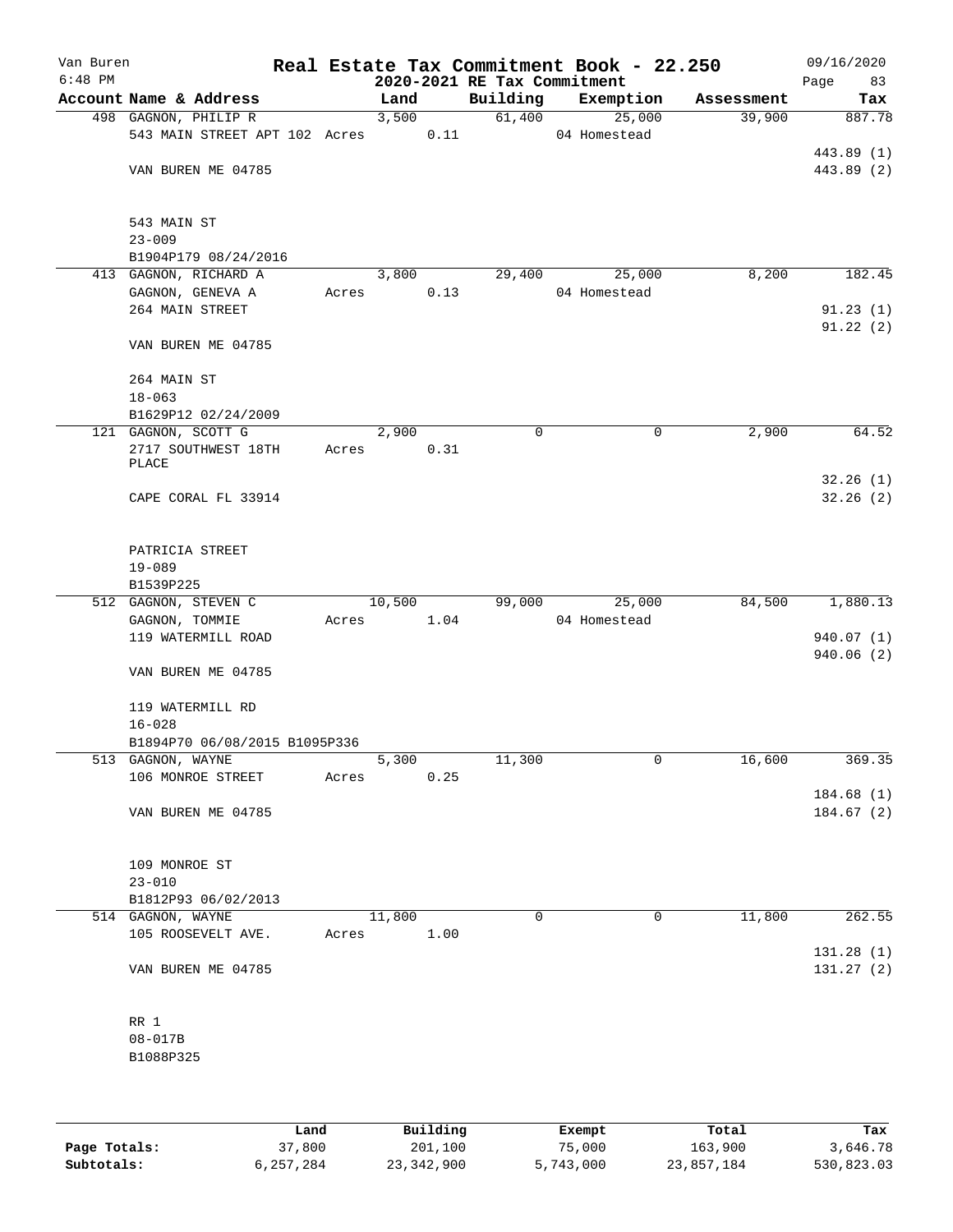| Van Buren |                        |       |       |      |                             | Real Estate Tax Commitment Book - 22.250 |            | 09/16/2020 |
|-----------|------------------------|-------|-------|------|-----------------------------|------------------------------------------|------------|------------|
| $6:48$ PM |                        |       |       |      | 2020-2021 RE Tax Commitment |                                          |            | 84<br>Page |
|           | Account Name & Address |       | Land  |      | Building                    | Exemption                                | Assessment | Tax        |
|           | 515 GAGNON, WAYNE P    |       | 4,900 |      | 75,300                      | 25,000                                   | 55,200     | 1,228.20   |
|           | GAGNON, JEANNINE C     | Acres |       | 0.22 |                             | 04 Homestead                             |            |            |
|           | 106 MONROE STREET      |       |       |      |                             |                                          |            | 614.10(1)  |
|           |                        |       |       |      |                             |                                          |            | 614.10(2)  |
|           | VAN BUREN ME 04785     |       |       |      |                             |                                          |            |            |
|           |                        |       |       |      |                             |                                          |            |            |
|           | 106 MONROE ST          |       |       |      |                             |                                          |            |            |
|           | $23 - 026$             |       |       |      |                             |                                          |            |            |
|           | B905P237               |       |       |      |                             |                                          |            |            |
|           | 455 GAGNON, WAYNE P    |       | 8,400 |      | 22,300                      | 0                                        | 30,700     | 683.08     |
|           | GAGNON, JEANNINE C     | Acres |       | 0.64 |                             |                                          |            |            |
|           | 106 MONROE STREET      |       |       |      |                             |                                          |            | 341.54(1)  |
|           |                        |       |       |      |                             |                                          |            | 341.54(2)  |
|           | VAN BUREN ME 04785     |       |       |      |                             |                                          |            |            |
|           |                        |       |       |      |                             |                                          |            |            |
|           | 541 MAIN ST            |       |       |      |                             |                                          |            |            |
|           | $23 - 118$             |       |       |      |                             |                                          |            |            |
|           | B1795P101 01/10/2013   |       |       |      |                             |                                          |            |            |
|           | 913 GAGNON, ZACHARY P  |       | 4,100 |      | 49,700                      | 0                                        | 53,800     | 1,197.05   |
|           | 112 BRIDGE STREET      | Acres |       | 0.15 |                             |                                          |            |            |
|           |                        |       |       |      |                             |                                          |            | 598.53(1)  |
|           |                        |       |       |      |                             |                                          |            | 598.52(2)  |
|           | VAN BUREN ME 04785     |       |       |      |                             |                                          |            |            |
|           |                        |       |       |      |                             |                                          |            |            |
|           |                        |       |       |      |                             |                                          |            |            |
|           | 112 BRIDGE ST          |       |       |      |                             |                                          |            |            |
|           | $15 - 084$             |       |       |      |                             |                                          |            |            |
|           | B2095P115 02/05/2020   |       |       |      |                             |                                          |            |            |
|           | 523 GATEWAY SNOWMOBILE |       | 8,500 |      | 15,500                      | 0                                        | 24,000     | 534.00     |
|           | CLUB, INC              |       |       |      |                             |                                          |            |            |
|           | PO BOX 407             | Acres |       | 1.67 |                             |                                          |            |            |
|           |                        |       |       |      |                             |                                          |            | 267.00(1)  |
|           | VAN BUREN ME 04785     |       |       |      |                             |                                          |            | 267.00(2)  |
|           |                        |       |       |      |                             |                                          |            |            |
|           |                        |       |       |      |                             |                                          |            |            |
|           | 118 POND RD            |       |       |      |                             |                                          |            |            |
|           | $16 - 013$             |       |       |      |                             |                                          |            |            |
|           | B1193P245              |       |       |      |                             |                                          |            |            |
|           | 524 GAUTHIER, CAROL A  |       | 4,500 |      | 42,400                      | 25,000                                   | 21,900     | 487.28     |
|           | 118 VIOLETTE STREET    | Acres |       | 0.18 |                             | 04 Homestead                             |            |            |
|           |                        |       |       |      |                             |                                          |            | 243.64(1)  |
|           | VAN BUREN ME 04785     |       |       |      |                             |                                          |            | 243.64 (2) |
|           |                        |       |       |      |                             |                                          |            |            |
|           |                        |       |       |      |                             |                                          |            |            |
|           | 118 VIOLETTE ST        |       |       |      |                             |                                          |            |            |
|           | $16 - 075$             |       |       |      |                             |                                          |            |            |
|           | B1482P43               |       |       |      |                             |                                          |            |            |
|           | 526 GAUVIN, JACQUES    |       | 8,100 |      | 70,200                      | 25,000                                   | 53,300     | 1,185.93   |
|           | GAUVIN, JACQUES        | Acres |       | 0.60 |                             | 04 Homestead                             |            |            |
|           | 103 ELDER AVENUE       |       |       |      |                             |                                          |            | 592.97(1)  |
|           |                        |       |       |      |                             |                                          |            | 592.96 (2) |
|           | VAN BUREN ME 04785     |       |       |      |                             |                                          |            |            |
|           |                        |       |       |      |                             |                                          |            |            |
|           | 103 ELDER AVE          |       |       |      |                             |                                          |            |            |
|           | $20 - 016$             |       |       |      |                             |                                          |            |            |
|           | B1554P225 06/25/2007   |       |       |      |                             |                                          |            |            |
|           |                        |       |       |      |                             |                                          |            |            |
|           |                        |       |       |      |                             |                                          |            |            |
|           |                        |       |       |      |                             |                                          |            |            |

|              | Land      | Building   | Exempt    | Total      | Tax        |
|--------------|-----------|------------|-----------|------------|------------|
| Page Totals: | 38,500    | 275,400    | 75,000    | 238,900    | 5,315.54   |
| Subtotals:   | 6,295,784 | 23,618,300 | 5,818,000 | 24,096,084 | 536,138.57 |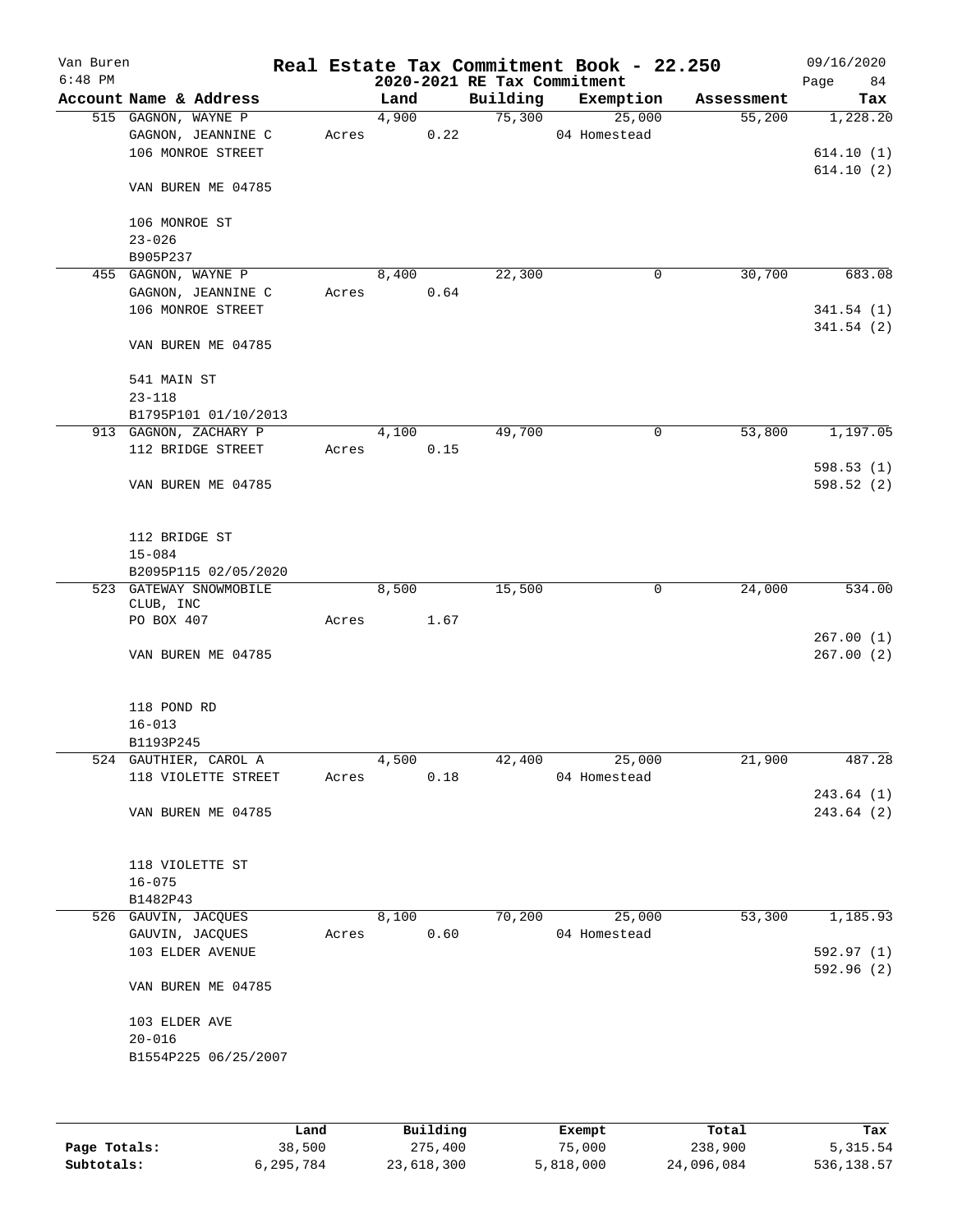| Van Buren<br>$6:48$ PM |                        |       |        |      | 2020-2021 RE Tax Commitment | Real Estate Tax Commitment Book - 22.250 |            | 09/16/2020<br>85<br>Page |
|------------------------|------------------------|-------|--------|------|-----------------------------|------------------------------------------|------------|--------------------------|
|                        | Account Name & Address |       | Land   |      | Building                    | Exemption                                | Assessment | Tax                      |
|                        | 527 GENDREAU, ALFRED   |       | 4,800  |      | $\mathbf 0$                 | $\mathbf 0$                              | 4,800      | 106.80                   |
|                        | GENDREAU, DIANE        | Acres |        | 0.21 |                             |                                          |            |                          |
|                        | 2294 VAN BUREN ROAD    |       |        |      |                             |                                          |            | 53.40(1)                 |
|                        |                        |       |        |      |                             |                                          |            | 53.40(2)                 |
|                        | CONNOR ME 04736        |       |        |      |                             |                                          |            |                          |
|                        |                        |       |        |      |                             |                                          |            |                          |
|                        | CHAMPLAIN ST           |       |        |      |                             |                                          |            |                          |
|                        | $19 - 001$             |       |        |      |                             |                                          |            |                          |
|                        | B1010P339              |       |        |      |                             |                                          |            |                          |
|                        | 528 GENDREAU, DONALD   |       | 5,000  |      | $\mathsf{O}$                | 0                                        | 5,000      | 111.25                   |
|                        | GENDREAU, KAREN A      | Acres |        | 0.23 |                             |                                          |            |                          |
|                        | 117 POND ROAD          |       |        |      |                             |                                          |            | 55.63(1)                 |
|                        |                        |       |        |      |                             |                                          |            | 55.62(2)                 |
|                        | VAN BUREN ME 04785     |       |        |      |                             |                                          |            |                          |
|                        |                        |       |        |      |                             |                                          |            |                          |
|                        | POPLAR ST              |       |        |      |                             |                                          |            |                          |
|                        | $16 - 001$             |       |        |      |                             |                                          |            |                          |
|                        |                        |       |        |      |                             |                                          |            |                          |
|                        | B441P14                |       | 6,600  |      | 21,200                      | 25,000                                   |            | 62.30                    |
|                        | 529 GENDREAU, DONALD   |       |        |      |                             |                                          | 2,800      |                          |
|                        | GENDREAU, KAREN A      | Acres |        | 0.40 |                             | 04 Homestead                             |            |                          |
|                        | 117 POND ROAD          |       |        |      |                             |                                          |            | 31.15(1)                 |
|                        |                        |       |        |      |                             |                                          |            | 31.15(2)                 |
|                        | VAN BUREN ME 04785     |       |        |      |                             |                                          |            |                          |
|                        |                        |       |        |      |                             |                                          |            |                          |
|                        | 117 POND RD            |       |        |      |                             |                                          |            |                          |
|                        | $16 - 012$             |       |        |      |                             |                                          |            |                          |
|                        | B686P177               |       |        |      |                             |                                          |            |                          |
|                        | 530 GENDREAU, GARY E   |       | 15,100 |      | 76,200                      | 0                                        | 91,300     | 2,031.43                 |
|                        | 131 WASHINGTON AVENUE  | Acres |        | 1.07 |                             |                                          |            |                          |
|                        |                        |       |        |      |                             |                                          |            | 1,015.72(1)              |
|                        | VAN BUREN ME 04785     |       |        |      |                             |                                          |            | 1,015.71(2)              |
|                        |                        |       |        |      |                             |                                          |            |                          |
|                        |                        |       |        |      |                             |                                          |            |                          |
|                        | 405 MAIN ST            |       |        |      |                             |                                          |            |                          |
|                        | $21 - 023$             |       |        |      |                             |                                          |            |                          |
|                        | B1335P203              |       |        |      |                             |                                          |            |                          |
|                        | 531 GENDREAU, GARY E   |       | 6,100  |      | 69,600                      | 25,000                                   | 50,700     | 1,128.08                 |
|                        | 131 WASHINGTON AVENUE  | Acres |        | 0.34 |                             | 04 Homestead                             |            |                          |
|                        |                        |       |        |      |                             |                                          |            | 564.04(1)                |
|                        | VAN BUREN ME 04785     |       |        |      |                             |                                          |            | 564.04(2)                |
|                        |                        |       |        |      |                             |                                          |            |                          |
|                        |                        |       |        |      |                             |                                          |            |                          |
|                        | 131 WASHINGTON AVE     |       |        |      |                             |                                          |            |                          |
|                        | $14 - 019$             |       |        |      |                             |                                          |            |                          |
|                        | B887P111               |       |        |      |                             |                                          |            |                          |
|                        | 533 GENDREAU, KIM      |       | 4,700  |      | $\Omega$                    | 0                                        | 4,700      | 104.57                   |
|                        | 177 CHAMPLAIN STREET   | Acres |        | 0.20 |                             |                                          |            |                          |
|                        |                        |       |        |      |                             |                                          |            | 52.29(1)                 |
|                        | VAN BUREN ME 04785     |       |        |      |                             |                                          |            | 52.28(2)                 |
|                        |                        |       |        |      |                             |                                          |            |                          |
|                        |                        |       |        |      |                             |                                          |            |                          |
|                        | CHAMPLAIN STREET       |       |        |      |                             |                                          |            |                          |
|                        | $19 - 025$             |       |        |      |                             |                                          |            |                          |
|                        | B1477P294              |       |        |      |                             |                                          |            |                          |
|                        |                        |       |        |      |                             |                                          |            |                          |
|                        |                        |       |        |      |                             |                                          |            |                          |
|                        |                        |       |        |      |                             |                                          |            |                          |

|              | Land      | Building   | Exempt    | Total        | Tax        |
|--------------|-----------|------------|-----------|--------------|------------|
| Page Totals: | 42,300    | 167,000    | 50,000    | 159,300      | 3,544.43   |
| Subtotals:   | 6,338,084 | 23,785,300 | 5,868,000 | 24, 255, 384 | 539,683.00 |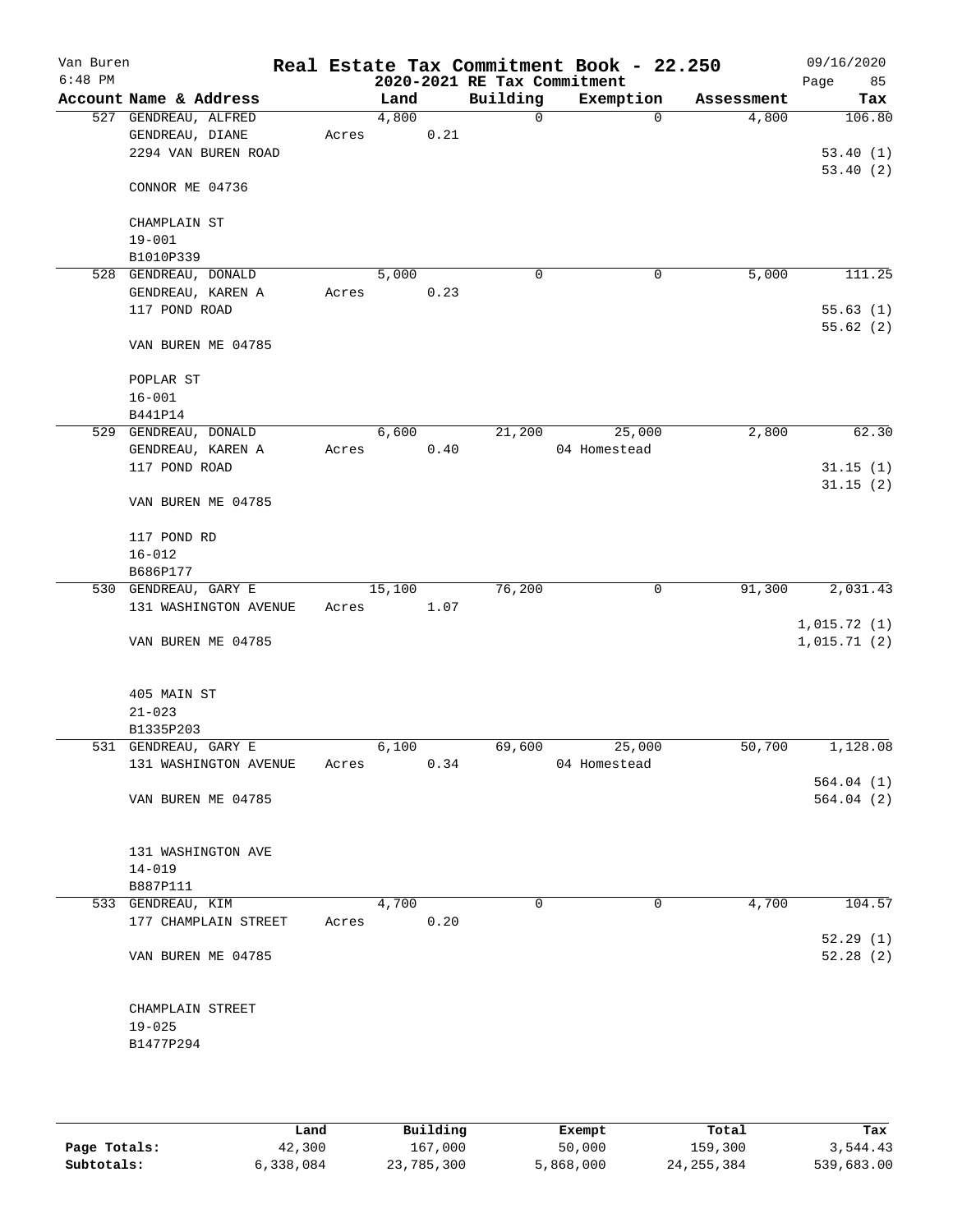| Van Buren<br>$6:48$ PM |                        |       |        |      | 2020-2021 RE Tax Commitment | Real Estate Tax Commitment Book - 22.250 |        |            | 09/16/2020<br>Page<br>86 |
|------------------------|------------------------|-------|--------|------|-----------------------------|------------------------------------------|--------|------------|--------------------------|
|                        | Account Name & Address |       | Land   |      | Building                    | Exemption                                |        | Assessment | Tax                      |
|                        | 534 GENDREAU, KIM      |       | 6,600  |      |                             | 84,300                                   | 25,000 | 65,900     | 1,466.28                 |
|                        | 177 CHAMPLAIN STREET   | Acres |        | 0.40 |                             | 04 Homestead                             |        |            |                          |
|                        |                        |       |        |      |                             |                                          |        |            | 733.14(1)                |
|                        | VAN BUREN ME 04785     |       |        |      |                             |                                          |        |            | 733.14(2)                |
|                        |                        |       |        |      |                             |                                          |        |            |                          |
|                        |                        |       |        |      |                             |                                          |        |            |                          |
|                        | 177 CHAMPLAIN STREET   |       |        |      |                             |                                          |        |            |                          |
|                        | $19 - 026$             |       |        |      |                             |                                          |        |            |                          |
|                        | B1477P294              |       |        |      |                             |                                          |        |            |                          |
|                        | 535 GEREBEN, BALAZS I  |       | 5,500  |      | 62,200                      |                                          | 25,000 | 42,700     | 950.08                   |
|                        | GEREBEN, JANICE E      | Acres |        | 0.27 |                             | 04 Homestead                             |        |            |                          |
|                        | 127 ROOSEVELT AVENUE   |       |        |      |                             |                                          |        |            | 475.04(1)                |
|                        |                        |       |        |      |                             |                                          |        |            | 475.04(2)                |
|                        | VAN BUREN ME 04785     |       |        |      |                             |                                          |        |            |                          |
|                        |                        |       |        |      |                             |                                          |        |            |                          |
|                        | 127 ROOSEVELT AVE      |       |        |      |                             |                                          |        |            |                          |
|                        | $14 - 115$             |       |        |      |                             |                                          |        |            |                          |
|                        | B780P207               |       |        |      |                             |                                          |        |            |                          |
|                        | 782 GERVAIS, AMY M     |       | 5,400  |      | 35,200                      |                                          | 25,000 | 15,600     | 347.10                   |
|                        | GERVAIS, PETER         | Acres |        | 0.26 |                             | 04 Homestead                             |        |            |                          |
|                        | 221 MAIN STREET        |       |        |      |                             |                                          |        |            | 173.55(1)                |
|                        | VAN BUREN ME 04785     |       |        |      |                             |                                          |        |            | 173.55(2)                |
|                        |                        |       |        |      |                             |                                          |        |            |                          |
|                        | 221 MAIN ST            |       |        |      |                             |                                          |        |            |                          |
|                        | $18 - 022$             |       |        |      |                             |                                          |        |            |                          |
|                        | B1948P214 09/16/2016   |       |        |      |                             |                                          |        |            |                          |
|                        | 31 GEYER, ANGELIQUE M  |       | 9,500  |      | 85,100                      |                                          | 0      | 94,600     | 2,104.85                 |
|                        | PO BOX 251             | Acres |        | 0.81 |                             |                                          |        |            |                          |
|                        |                        |       |        |      |                             |                                          |        |            | 1,052.43(1)              |
|                        | VAN BUREN ME 04785     |       |        |      |                             |                                          |        |            | 1,052.42(2)              |
|                        |                        |       |        |      |                             |                                          |        |            |                          |
|                        |                        |       |        |      |                             |                                          |        |            |                          |
|                        | 196 STATE ST           |       |        |      |                             |                                          |        |            |                          |
|                        | 12A-018                |       |        |      |                             |                                          |        |            |                          |
|                        | B2092P20 02/18/2020    |       |        |      |                             |                                          |        |            |                          |
|                        | 537 GIBSON, LAWRENCE   |       | 6,000  |      | 47,200                      |                                          | 25,000 | 28,200     | 627.45                   |
|                        | GIBSON, RONALD         | Acres |        | 0.33 |                             | 04 Homestead                             |        |            |                          |
|                        | 115 MADISON AVENUE     |       |        |      |                             |                                          |        |            | 313.73(1)                |
|                        |                        |       |        |      |                             |                                          |        |            | 313.72(2)                |
|                        | VAN BUREN ME 04785     |       |        |      |                             |                                          |        |            |                          |
|                        |                        |       |        |      |                             |                                          |        |            |                          |
|                        | 115 MADISON AVE        |       |        |      |                             |                                          |        |            |                          |
|                        | 14-102<br>B1110P142    |       |        |      |                             |                                          |        |            |                          |
| 538                    | GLEW, MICHAEL W        |       | 14,300 |      | 132,100                     |                                          | 25,000 | 121,400    | 2,701.15                 |
|                        | GLEW, ODETTE F         | Acres |        | 6.00 |                             | 04 Homestead                             |        |            |                          |
|                        | 915 MAIN STREET        |       |        |      |                             |                                          |        |            | 1,350.58(1)              |
|                        |                        |       |        |      |                             |                                          |        |            | 1,350.57(2)              |
|                        | VAN BUREN ME 04785     |       |        |      |                             |                                          |        |            |                          |
|                        |                        |       |        |      |                             |                                          |        |            |                          |
|                        | 915 MAIN ST            |       |        |      |                             |                                          |        |            |                          |
|                        | $08 - 047C$            |       |        |      |                             |                                          |        |            |                          |
|                        | B1052P264              |       |        |      |                             |                                          |        |            |                          |
|                        |                        |       |        |      |                             |                                          |        |            |                          |
|                        |                        |       |        |      |                             |                                          |        |            |                          |
|                        |                        |       |        |      |                             |                                          |        |            |                          |

|              | Land      | Building     | Exempt    | Total      | Tax        |
|--------------|-----------|--------------|-----------|------------|------------|
| Page Totals: | 47,300    | 446,100      | 125,000   | 368,400    | 8,196.91   |
| Subtotals:   | 6,385,384 | 24, 231, 400 | 5,993,000 | 24,623,784 | 547,879.91 |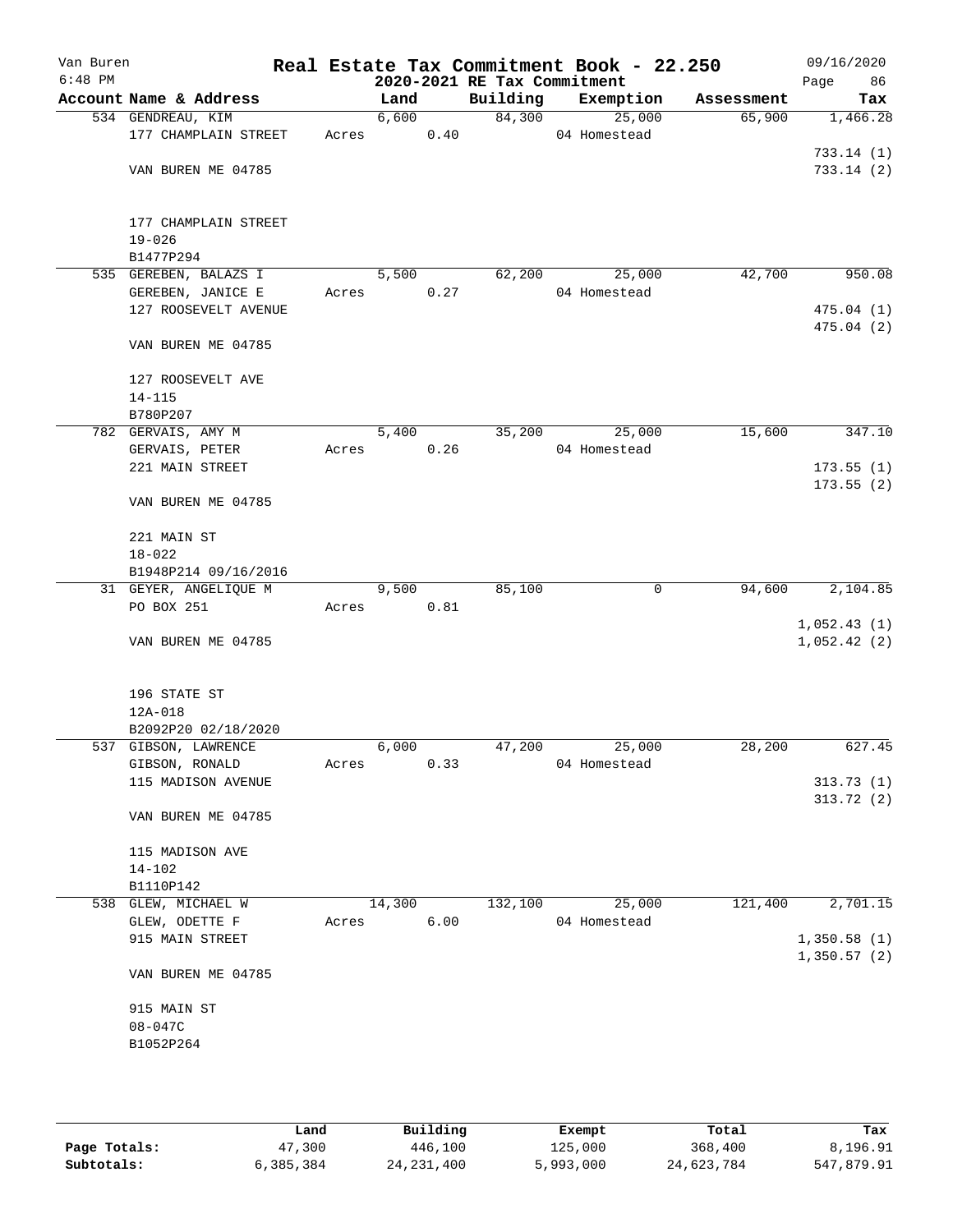| Van Buren<br>$6:48$ PM |                            |       |        | 2020-2021 RE Tax Commitment | Real Estate Tax Commitment Book - 22.250 |            | 09/16/2020<br>Page<br>87 |
|------------------------|----------------------------|-------|--------|-----------------------------|------------------------------------------|------------|--------------------------|
|                        | Account Name & Address     |       | Land   | Building                    | Exemption                                | Assessment | Tax                      |
|                        | 539 GOLAS, EDWARD (ESTATE  |       | 28,600 | $\mathsf{O}$                | 0                                        | 28,600     | 636.35                   |
|                        | OF)<br>C/O FELICIA FELIX   | Acres | 62.94  |                             |                                          |            |                          |
|                        | 144 CLIFTON ST             |       |        |                             |                                          |            | 318.18(1)                |
|                        |                            |       |        |                             |                                          |            | 318.17(2)                |
|                        | WALLINGFORD CT 06492       |       |        |                             |                                          |            |                          |
|                        | ALEXANDER RD<br>$07 - 011$ |       |        |                             |                                          |            |                          |
|                        | B839P10 06/11/1991         |       |        |                             |                                          |            |                          |
|                        | 540 GOLDBERG, STEVEN       |       | 4,100  | 27,800                      | 0                                        | 31,900     | 709.78                   |
|                        | 4600 POPPY DR. EAST        | Acres | 0.15   |                             |                                          |            |                          |
|                        |                            |       |        |                             |                                          |            | 354.89(1)                |
|                        | FT. WORTH TX 76137         |       |        |                             |                                          |            | 354.89(2)                |
|                        | 141 HIGH ST                |       |        |                             |                                          |            |                          |
|                        | $14 - 078$                 |       |        |                             |                                          |            |                          |
|                        | B1561P124                  |       |        |                             |                                          |            |                          |
|                        | 541 GOODRIDGE, DARRELL B   |       | 3,900  | 39,000                      | 0                                        | 42,900     | 954.53                   |
|                        | GOODRIDGE, DENNIS B        | Acres | 0.14   |                             |                                          |            |                          |
|                        | 1517 MAIN STREET           |       |        |                             |                                          |            | 477.27(1)                |
|                        |                            |       |        |                             |                                          |            | 477.26(2)                |
|                        | GRAND ISLE ME 04746        |       |        |                             |                                          |            |                          |
|                        | 120 PINE ST                |       |        |                             |                                          |            |                          |
|                        | $14 - 069$                 |       |        |                             |                                          |            |                          |
|                        | B1187P94                   |       |        |                             |                                          |            |                          |
|                        | 543 GOODRIDGE, DENNIS      |       | 12,200 | 28,700                      | 0                                        | 40,900     | 910.03                   |
|                        | GOODRIDGE, DARRELL         | Acres | 20.00  |                             |                                          |            |                          |
|                        | 1517 MAIN STREET           |       |        |                             |                                          |            | 455.02 (1)               |
|                        | GRAND ISLE ME 04746        |       |        |                             |                                          |            | 455.01(2)                |
|                        | RR 1 (BARN & SHED)         |       |        |                             |                                          |            |                          |
|                        | $08 - 052$                 |       |        |                             |                                          |            |                          |
|                        | B1467P269                  |       |        |                             |                                          |            |                          |
|                        | 542 GOODRIDGE, DENNIS D    |       | 4,500  | 0                           | 0                                        | 4,500      | 100.13                   |
|                        | GOODRIDGE, DARREL D        | Acres | 0.18   |                             |                                          |            |                          |
|                        | 1517 MAIN STREET           |       |        |                             |                                          |            | 50.07(1)                 |
|                        | GRAND ISLE ME 04746        |       |        |                             |                                          |            | 50.06(2)                 |
|                        | 133 PINE ST                |       |        |                             |                                          |            |                          |
|                        | $14 - 057$                 |       |        |                             |                                          |            |                          |
|                        | B1139P138 12/11/1998       |       |        |                             |                                          |            |                          |
|                        | 544 GORDON, DENNIS J       |       | 31,800 | 0                           | 0                                        | 31,800     | 707.55                   |
|                        | PLANCK, MERRILY            | Acres | 69.00  |                             |                                          |            |                          |
|                        | 152 S FIR STREET           |       |        |                             |                                          |            | 353.78 (1)               |
|                        | CHANDLER AZ 85226          |       |        |                             |                                          |            | 353.77 (2)               |
|                        | OFF ALEXANDER RD           |       |        |                             |                                          |            |                          |
|                        | $09 - 032$                 |       |        |                             |                                          |            |                          |
|                        | B1592P211                  |       |        |                             |                                          |            |                          |
|                        |                            |       |        |                             |                                          |            |                          |
|                        |                            |       |        |                             |                                          |            |                          |
|                        |                            |       |        |                             |                                          |            |                          |

|              | Land      | Building   | Exempt    | Total      | Tax        |
|--------------|-----------|------------|-----------|------------|------------|
| Page Totals: | 85,100    | 95,500     |           | 180,600    | 4,018.37   |
| Subtotals:   | 6,470,484 | 24,326,900 | 5,993,000 | 24,804,384 | 551,898.28 |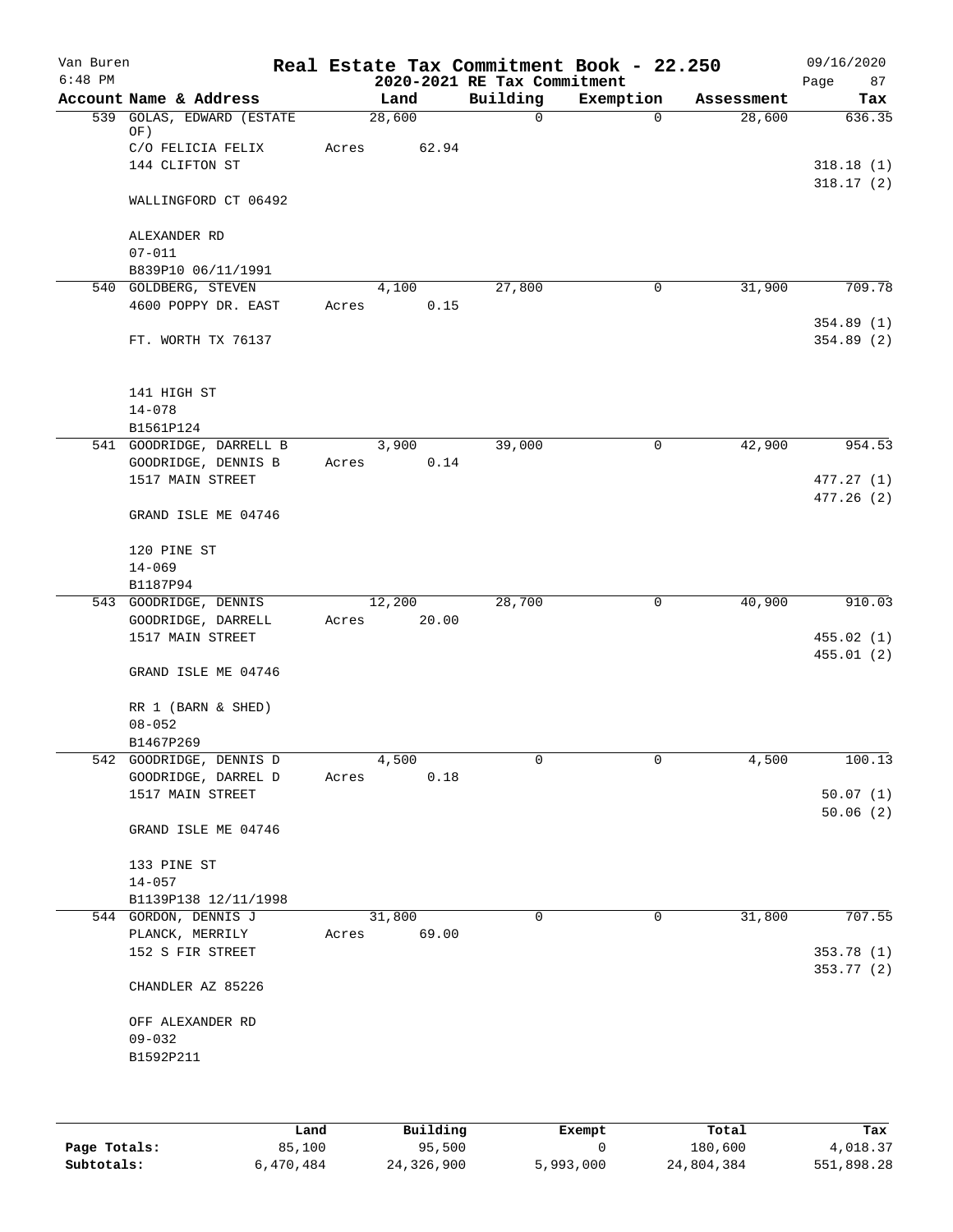| Van Buren |                                          |       |        |      | Real Estate Tax Commitment Book - 22.250 |              |          |            | 09/16/2020   |
|-----------|------------------------------------------|-------|--------|------|------------------------------------------|--------------|----------|------------|--------------|
| $6:48$ PM |                                          |       |        |      | 2020-2021 RE Tax Commitment              |              |          |            | Page<br>88   |
|           | Account Name & Address                   |       | Land   |      | Building                                 | Exemption    |          | Assessment | Tax          |
|           | 937 GRANDMAISON, AMY                     |       | 4,700  |      | 58,300                                   |              | $\Omega$ | 63,000     | 1,401.75     |
|           | 143 STATE STREET                         | Acres |        | 0.20 |                                          |              |          |            |              |
|           |                                          |       |        |      |                                          |              |          |            | 700.88(1)    |
|           | VAN BUREN ME 04785                       |       |        |      |                                          |              |          |            | 700.87(2)    |
|           |                                          |       |        |      |                                          |              |          |            |              |
|           |                                          |       |        |      |                                          |              |          |            |              |
|           | 106 FERRY ST                             |       |        |      |                                          |              |          |            |              |
|           | $18 - 056$                               |       |        |      |                                          |              |          |            |              |
|           | B1807P151 05/02/2013                     |       |        |      |                                          |              |          |            |              |
|           | 547 GRANDMAISON, DAYTON                  |       | 4,700  |      | 75,300                                   |              | 25,000   | 55,000     | 1,223.75     |
|           | GRANDMAISON, HEIDI J                     | Acres |        | 0.20 |                                          | 04 Homestead |          |            |              |
|           | <b>45 MAIN STREET</b>                    |       |        |      |                                          |              |          |            | 611.88(1)    |
|           |                                          |       |        |      |                                          |              |          |            | 611.87(2)    |
|           | VAN BUREN ME 04785                       |       |        |      |                                          |              |          |            |              |
|           |                                          |       |        |      |                                          |              |          |            |              |
|           | 45 MAIN ST                               |       |        |      |                                          |              |          |            |              |
|           | $15 - 012$                               |       |        |      |                                          |              |          |            |              |
|           | B1666P345 01/14/2010 B809P112            |       |        |      |                                          |              |          |            |              |
|           | 548 GRANDMAISON, EARLINE                 |       | 17,100 |      | 121,700                                  |              | 25,000   | 113,800    | 2,532.05     |
|           | GRANDMAISON, GILMAN J                    | Acres |        | 7.60 |                                          | 04 Homestead |          |            |              |
|           | 11 MAIN STREET                           |       |        |      |                                          |              |          |            | 1, 266.03(1) |
|           |                                          |       |        |      |                                          |              |          |            | 1,266.02(2)  |
|           | VAN BUREN ME 04785                       |       |        |      |                                          |              |          |            |              |
|           |                                          |       |        |      |                                          |              |          |            |              |
|           | 11 MAIN ST                               |       |        |      |                                          |              |          |            |              |
|           | $13 - 047$                               |       |        |      |                                          |              |          |            |              |
|           | B382P289                                 |       |        |      |                                          |              |          |            |              |
|           | 549 GRANDMAISON, JASON E                 |       | 6,000  |      | 102,500                                  |              | 25,000   | 83,500     | 1,857.88     |
|           | 143 STATE STREET                         | Acres |        | 0.33 |                                          | 04 Homestead |          |            |              |
|           |                                          |       |        |      |                                          |              |          |            | 928.94(1)    |
|           | VAN BUREN ME 04785                       |       |        |      |                                          |              |          |            | 928.94(2)    |
|           |                                          |       |        |      |                                          |              |          |            |              |
|           |                                          |       |        |      |                                          |              |          |            |              |
|           | 143 STATE ST                             |       |        |      |                                          |              |          |            |              |
|           | 12A-002                                  |       |        |      |                                          |              |          |            |              |
|           |                                          |       |        |      |                                          |              |          |            |              |
|           | B1783P30 10/03/2012<br>553 GRIVOIS, CODY |       | 14,100 |      | 45,800                                   |              | 25,000   | 34,900     | 776.53       |
|           |                                          |       |        |      |                                          |              |          |            |              |
|           | PO BOX 526                               | Acres |        | 5.65 |                                          | 04 Homestead |          |            |              |
|           |                                          |       |        |      |                                          |              |          |            | 388.27 (1)   |
|           | VAN BUREN ME 04785                       |       |        |      |                                          |              |          |            | 388.26 (2)   |
|           |                                          |       |        |      |                                          |              |          |            |              |
|           |                                          |       |        |      |                                          |              |          |            |              |
|           | 151 MASSE RD                             |       |        |      |                                          |              |          |            |              |
|           | $02 - 013$                               |       |        |      |                                          |              |          |            |              |
|           | B1962P101 01/11/2017                     |       |        |      |                                          |              |          |            |              |
|           | 561 GRIVOIS, DONALD                      |       | 14,200 |      | 113,500                                  |              | 25,000   | 102,700    | 2,285.07     |
|           | GRIVOIS, CRYSTAL A                       | Acres |        | 5.85 |                                          | 04 Homestead |          |            |              |
|           | 933 MAIN STREET                          |       |        |      |                                          |              |          |            | 1, 142.54(1) |
|           |                                          |       |        |      |                                          |              |          |            | 1, 142.53(2) |
|           | VAN BUREN ME 04785                       |       |        |      |                                          |              |          |            |              |
|           |                                          |       |        |      |                                          |              |          |            |              |
|           | 933 MAIN ST                              |       |        |      |                                          |              |          |            |              |
|           | $08 - 053$                               |       |        |      |                                          |              |          |            |              |
|           | B1452P207                                |       |        |      |                                          |              |          |            |              |
|           |                                          |       |        |      |                                          |              |          |            |              |
|           |                                          |       |        |      |                                          |              |          |            |              |
|           |                                          |       |        |      |                                          |              |          |            |              |

|              | Land      | Building   | Exempt    | Total        | Tax        |
|--------------|-----------|------------|-----------|--------------|------------|
| Page Totals: | 60,800    | 517,100    | 125,000   | 452,900      | 10,077.03  |
| Subtotals:   | 6,531,284 | 24,844,000 | 6.118.000 | 25, 257, 284 | 561,975.31 |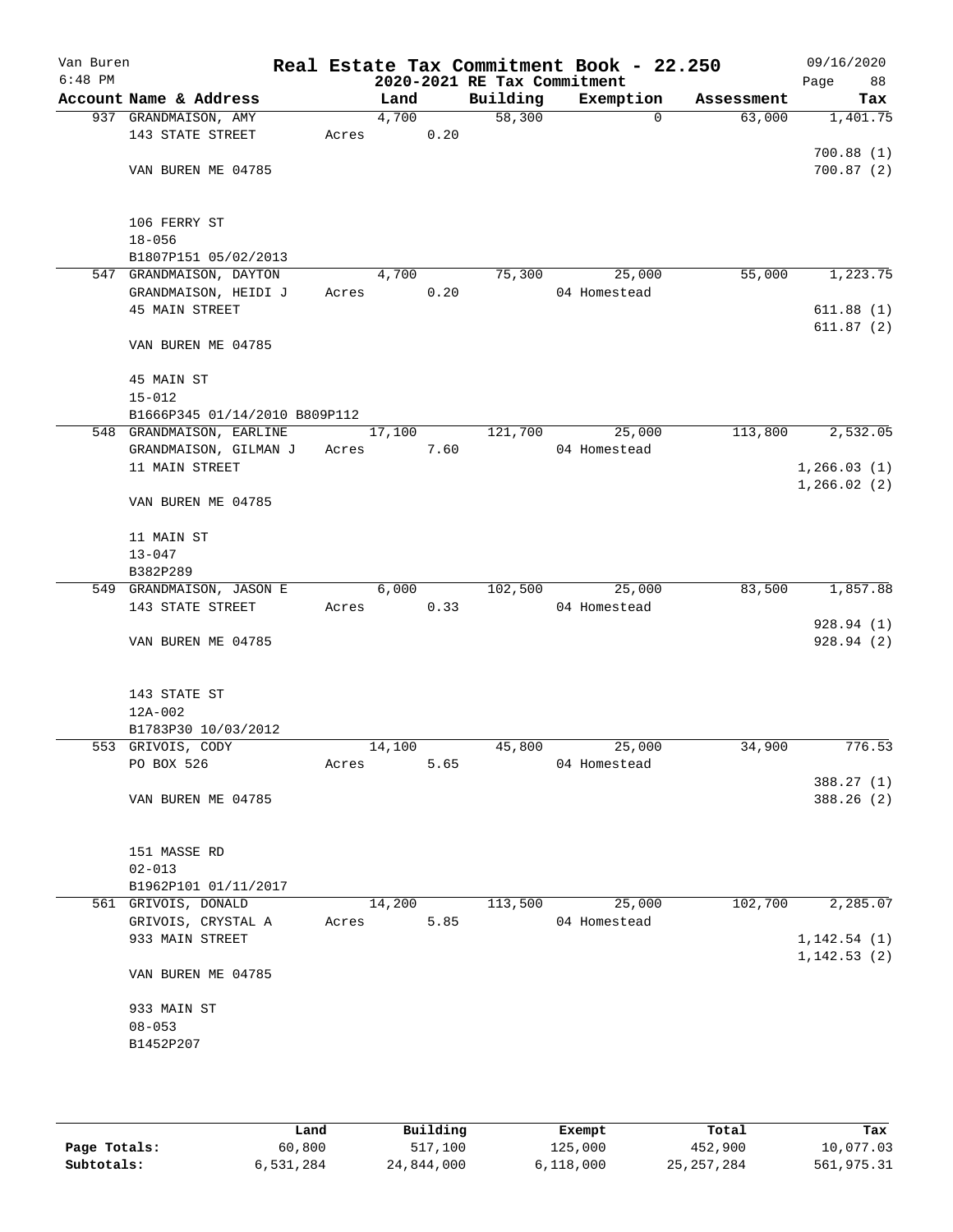| Van Buren<br>$6:48$ PM |                         |       |        |      | 2020-2021 RE Tax Commitment | Real Estate Tax Commitment Book - 22.250 |            | 09/16/2020<br>89<br>Page |
|------------------------|-------------------------|-------|--------|------|-----------------------------|------------------------------------------|------------|--------------------------|
|                        | Account Name & Address  |       | Land   |      | Building                    | Exemption                                | Assessment | Tax                      |
|                        | 554 GRIVOIS, DONALD     |       | 9,000  |      | 54,200                      | 0                                        | 63,200     | 1,406.20                 |
|                        | 933 MAIN STREET         | Acres |        | 0.73 |                             |                                          |            |                          |
|                        |                         |       |        |      |                             |                                          |            | 703.10(1)                |
|                        | VAN BUREN ME 04785      |       |        |      |                             |                                          |            | 703.10(2)                |
|                        |                         |       |        |      |                             |                                          |            |                          |
|                        |                         |       |        |      |                             |                                          |            |                          |
|                        | 139 CHAMPLAIN ST        |       |        |      |                             |                                          |            |                          |
|                        | $20 - 021$              |       |        |      |                             |                                          |            |                          |
|                        | B1932P243 05/11/2016    |       |        |      |                             |                                          |            |                          |
|                        | 552 GRIVOIS, DONALD R   |       | 5,600  |      | 0                           | 0                                        | 5,600      | 124.60                   |
|                        | RODIZZA, DOREEN M       | Acres |        | 0.28 |                             |                                          |            |                          |
|                        | PO BOX 1018             |       |        |      |                             |                                          |            | 62.30(1)                 |
|                        | 35 HUMMINGBIRD HILL     |       |        |      |                             |                                          |            | 62.30(2)                 |
|                        | GRANTHAM NH 03753       |       |        |      |                             |                                          |            |                          |
|                        |                         |       |        |      |                             |                                          |            |                          |
|                        | 122 MONROE ST           |       |        |      |                             |                                          |            |                          |
|                        | $23 - 020$              |       |        |      |                             |                                          |            |                          |
|                        | B1831P290 10/16/2013    |       |        |      |                             |                                          |            |                          |
|                        | 45 GRIVOIS, DONALD V    |       | 6,500  |      | 36,500                      | 0                                        | 43,000     | 956.75                   |
|                        | 933 MAIN STREET         | Acres |        | 0.38 |                             |                                          |            |                          |
|                        |                         |       |        |      |                             |                                          |            | 478.38 (1)               |
|                        | VAN BUREN ME 04785      |       |        |      |                             |                                          |            | 478.37 (2)               |
|                        |                         |       |        |      |                             |                                          |            |                          |
|                        |                         |       |        |      |                             |                                          |            |                          |
|                        | 170 LYNNE ST            |       |        |      |                             |                                          |            |                          |
|                        | $19 - 062$              |       |        |      |                             |                                          |            |                          |
|                        | B2098P23 03/26/2020     |       |        |      |                             |                                          |            |                          |
|                        | 1368 GRIVOIS, GORDON    |       | 12,200 |      | 140,200                     | 25,000                                   | 127,400    | 2,834.65                 |
|                        | GRIVOIS, VELMA          | Acres |        | 2.70 |                             | 04 Homestead                             |            |                          |
|                        | 135 MONROE STREET       |       |        |      |                             |                                          |            | 1,417.33(1)              |
|                        |                         |       |        |      |                             |                                          |            | 1,417.32(2)              |
|                        | VAN BUREN ME 04785      |       |        |      |                             |                                          |            |                          |
|                        |                         |       |        |      |                             |                                          |            |                          |
|                        | 135 MONROE ST           |       |        |      |                             |                                          |            |                          |
|                        | $23 - 119$              |       |        |      |                             |                                          |            |                          |
|                        | B1967P1 03/01/2017      |       |        |      |                             |                                          |            |                          |
|                        | 301 GRIVOIS, GORDON M   |       | 4,000  |      | 0                           | 0                                        | 4,000      | 89.00                    |
|                        | GRIVOIS, VELMA C        | Acres |        | 1.08 |                             |                                          |            |                          |
|                        | 135 MONROE STREET       |       |        |      |                             |                                          |            | 44.50(1)                 |
|                        |                         |       |        |      |                             |                                          |            | 44.50(2)                 |
|                        | VAN BUREN ME 04785      |       |        |      |                             |                                          |            |                          |
|                        |                         |       |        |      |                             |                                          |            |                          |
|                        | MONROE STREET           |       |        |      |                             |                                          |            |                          |
|                        | $23 - 120$              |       |        |      |                             |                                          |            |                          |
|                        | B2063P190 06/28/2019    |       |        |      |                             |                                          |            |                          |
|                        | 555 GRIVOIS, JAMES J &  |       | 10,600 |      | 62,200                      | 25,000                                   | 47,800     | 1,063.55                 |
|                        | GAETANE P (LIFE ESTATE) |       |        |      |                             |                                          |            |                          |
|                        | CYR, TAMMY              | Acres |        | 1.14 |                             | 04 Homestead                             |            |                          |
|                        | 150 CHAMPLAIN STREET    |       |        |      |                             |                                          |            | 531.78 (1)               |
|                        |                         |       |        |      |                             |                                          |            | 531.77 (2)               |
|                        | VAN BUREN ME 04785      |       |        |      |                             |                                          |            |                          |
|                        |                         |       |        |      |                             |                                          |            |                          |
|                        | 150 CHAMPLAIN ST        |       |        |      |                             |                                          |            |                          |
|                        | $19 - 063$              |       |        |      |                             |                                          |            |                          |
|                        | B1926P139 03/15/2016    |       |        |      |                             |                                          |            |                          |
|                        |                         |       |        |      |                             |                                          |            |                          |
|                        |                         |       |        |      |                             |                                          |            |                          |
|                        |                         |       |        |      |                             |                                          |            |                          |

|              | Land      | Building     | Exempt    | Total      | Tax        |
|--------------|-----------|--------------|-----------|------------|------------|
| Page Totals: | 47,900    | 293,100      | 50,000    | 291,000    | 6,474.75   |
| Subtotals:   | 6,579,184 | 25, 137, 100 | 6,168,000 | 25,548,284 | 568,450.06 |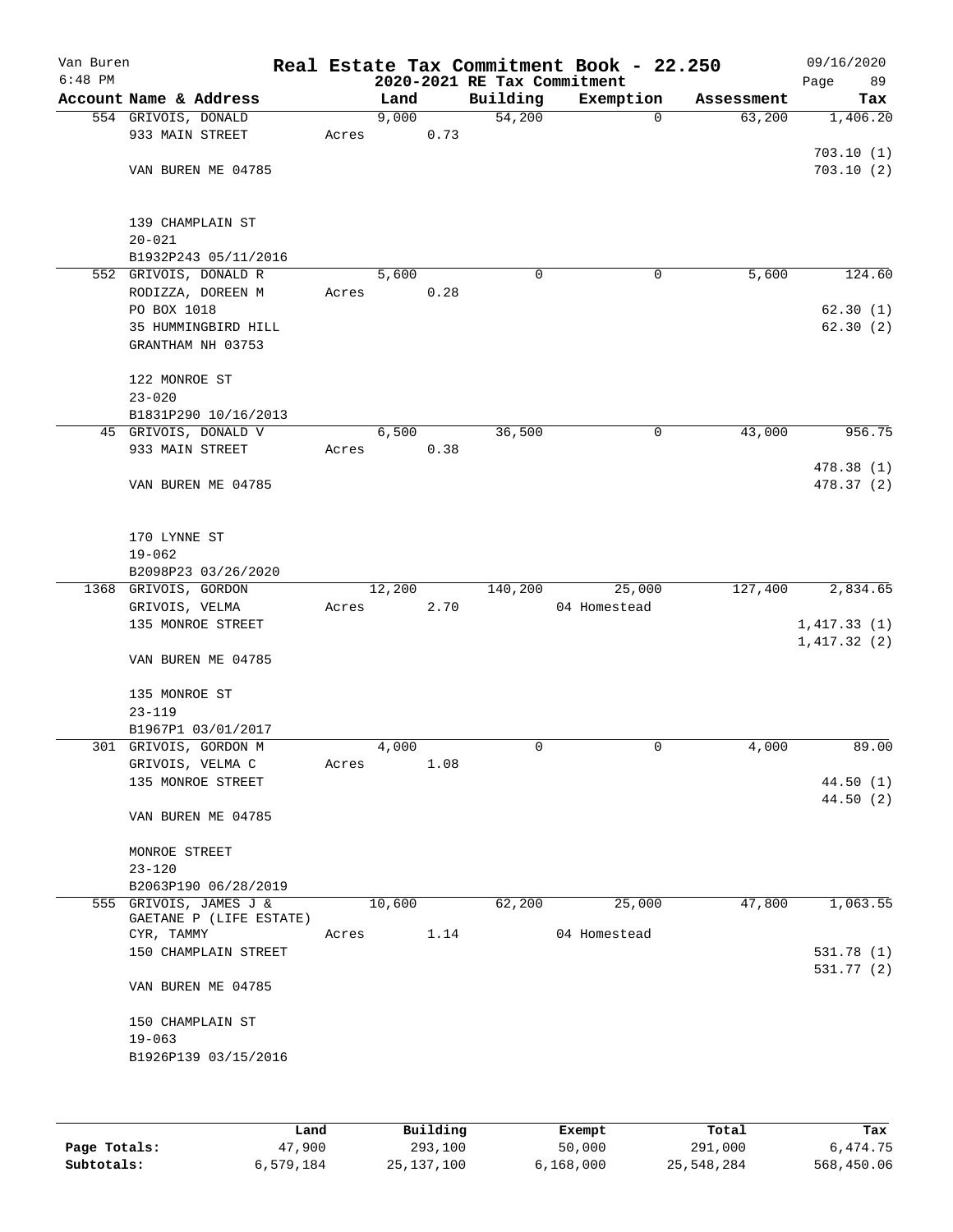| Van Buren |                                          |        |      |                             | Real Estate Tax Commitment Book - 22.250 |            | 09/16/2020             |
|-----------|------------------------------------------|--------|------|-----------------------------|------------------------------------------|------------|------------------------|
| $6:48$ PM |                                          |        |      | 2020-2021 RE Tax Commitment |                                          |            | 90<br>Page             |
|           | Account Name & Address                   | Land   |      |                             | Building Exemption                       | Assessment | Tax                    |
|           | 556 GRIVOIS, NELSON G                    | 11,000 |      | 74,900                      | 31,000                                   | 54,900     | 1,221.52               |
|           | GRIVOIS, CLAUDETTE G                     | Acres  | 1.52 |                             | 04 Homestead                             |            |                        |
|           | 176 CHAMPLAIN STREET                     |        |      |                             | 02 Veteran                               |            | 610.76(1)<br>610.76(2) |
|           | VAN BUREN ME 04785                       |        |      |                             |                                          |            |                        |
|           | 176 CHAMPLAIN ST                         |        |      |                             |                                          |            |                        |
|           | $19 - 072$                               |        |      |                             |                                          |            |                        |
|           | B827P115 08/30/1975                      |        |      |                             |                                          |            |                        |
|           | 563 GUERETTE, WAYNE                      | 13,100 |      | 110,200                     | 25,000                                   | 98,300     | 2,187.17               |
|           | GUERRETTE, GLORIA A                      | Acres  | 2.65 |                             | 04 Homestead                             |            |                        |
|           | 868 MAIN ST                              |        |      |                             |                                          |            | 1,093.59(1)            |
|           |                                          |        |      |                             |                                          |            | 1,093.58(2)            |
|           | VAN BUREN ME 04785                       |        |      |                             |                                          |            |                        |
|           | 868 MAIN ST                              |        |      |                             |                                          |            |                        |
|           | $08 - 037A$                              |        |      |                             |                                          |            |                        |
|           | 564 GUILLETTE, CHARLES O                 | 6,100  |      | 62,900                      | 25,000                                   | 44,000     | 979.00                 |
|           | GUILLETTE, TINA R                        | Acres  | 0.34 |                             | 04 Homestead                             |            |                        |
|           | 109 POND ROAD                            |        |      |                             |                                          |            | 489.50 (1)             |
|           | VAN BUREN ME 04785                       |        |      |                             |                                          |            | 489.50 (2)             |
|           |                                          |        |      |                             |                                          |            |                        |
|           | 109 POND RD                              |        |      |                             |                                          |            |                        |
|           | $16 - 009$                               |        |      |                             |                                          |            |                        |
|           | B1162P259 04/20/1999                     |        |      |                             |                                          |            |                        |
|           | 565 GUILLETTE, CHARLES O                 | 4,700  |      | 49,900                      | 25,000                                   | 29,600     | 658.60                 |
|           | BOUCHER, DALE J                          | Acres  | 0.20 |                             | 04 Homestead                             |            |                        |
|           | 116 FERRY STREET                         |        |      |                             |                                          |            | 329.30(1)              |
|           |                                          |        |      |                             |                                          |            | 329.30(2)              |
|           | VAN BUREN ME 04785                       |        |      |                             |                                          |            |                        |
|           | 116 FERRY ST                             |        |      |                             |                                          |            |                        |
|           | $18 - 052$                               |        |      |                             |                                          |            |                        |
|           | B2061P157 06/18/2019 B408P300 01/04/1971 |        |      |                             |                                          |            |                        |
|           | 1166 HANKE, RICHARD T                    | 13,000 |      | 43,800                      | 25,000                                   | 31,800     | 707.55                 |
|           | 295 STATE STREET                         | Acres  | 2.42 |                             | 04 Homestead                             |            |                        |
|           |                                          |        |      |                             |                                          |            | 353.78 (1)             |
|           | VAN BUREN ME 04785                       |        |      |                             |                                          |            | 353.77 (2)             |
|           | 295 STATE ST                             |        |      |                             |                                          |            |                        |
|           | $03 - 012E$                              |        |      |                             |                                          |            |                        |
|           | B1978P28 06/13/2017                      |        |      |                             |                                          |            |                        |
|           | 566 HANSON, RAYMOND E                    | 11,800 |      | 48,600                      | 0                                        | 60,400     | 1,343.90               |
|           | HANSON, SHIRLEY M                        | Acres  | 0.84 |                             |                                          |            |                        |
|           | 257 MAIN STREET                          |        |      |                             |                                          |            | 671.95(1)              |
|           |                                          |        |      |                             |                                          |            | 671.95(2)              |
|           | VAN BUREN ME 04785                       |        |      |                             |                                          |            |                        |
|           | 640 MAIN ST                              |        |      |                             |                                          |            |                        |
|           | $25 - 012$                               |        |      |                             |                                          |            |                        |
|           | B1325P258                                |        |      |                             |                                          |            |                        |
|           |                                          |        |      |                             |                                          |            |                        |
|           |                                          |        |      |                             |                                          |            |                        |

|              | Land      | Building   | Exempt    | Total      | Tax        |
|--------------|-----------|------------|-----------|------------|------------|
| Page Totals: | 59,700    | 390,300    | 131,000   | 319,000    | ,097.74    |
| Subtotals:   | 6,638,884 | 25,527,400 | 6,299,000 | 25,867,284 | 575,547.80 |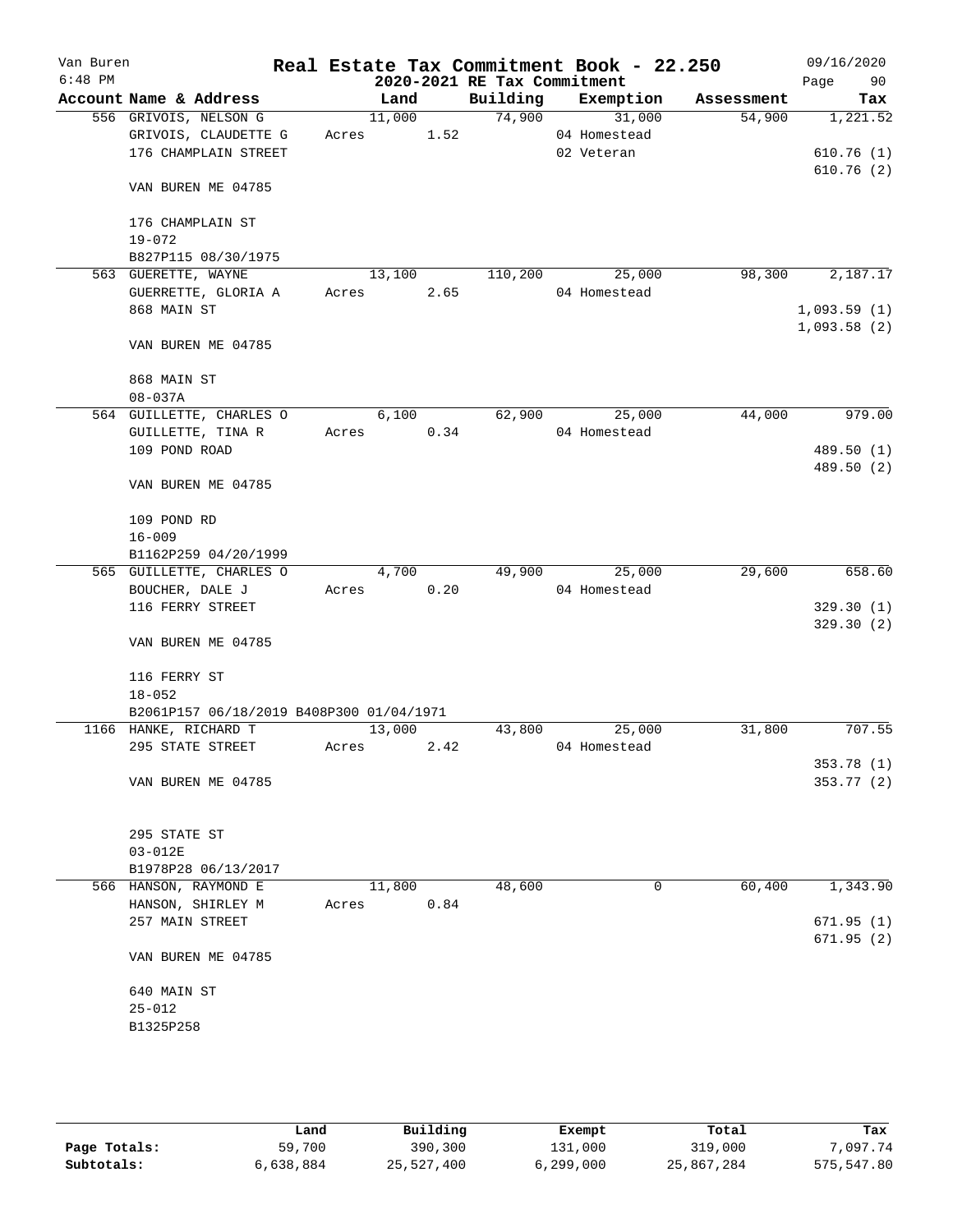| Van Buren    |                                |       |                             |          | Real Estate Tax Commitment Book - 22.250 |              | 09/16/2020                 |
|--------------|--------------------------------|-------|-----------------------------|----------|------------------------------------------|--------------|----------------------------|
| $6:48$ PM    |                                |       | 2020-2021 RE Tax Commitment |          |                                          |              | Page<br>91                 |
|              | Account Name & Address         |       | Land                        | Building | Exemption                                | Assessment   | Tax                        |
|              | 567 HANSON, RAYMOND E          |       | 4,300                       | 70,300   | 25,000                                   | 49,600       | 1,103.60                   |
|              | HANSON, SHIRLEY M              | Acres | 0.17                        |          | 04 Homestead                             |              |                            |
|              | 257 MAIN STREET                |       |                             |          |                                          |              | 551.80(1)                  |
|              |                                |       |                             |          |                                          |              | 551.80(2)                  |
|              | VAN BUREN ME 04785             |       |                             |          |                                          |              |                            |
|              |                                |       |                             |          |                                          |              |                            |
|              | 257 MAIN ST                    |       |                             |          |                                          |              |                            |
|              | $18 - 042$                     |       |                             |          |                                          |              |                            |
|              | B1495P1<br>107 HARRELL, ADAM W |       |                             | 108,900  | 0                                        |              | 2,634.40                   |
|              | 105 MAIN STREET                |       | 9,500<br>0.82               |          |                                          | 118,400      |                            |
|              |                                |       | Acres                       |          |                                          |              |                            |
|              | VAN BUREN ME 04785             |       |                             |          |                                          |              | 1,317.20(1)<br>1,317.20(2) |
|              |                                |       |                             |          |                                          |              |                            |
|              |                                |       |                             |          |                                          |              |                            |
|              | 105 MAIN ST                    |       |                             |          |                                          |              |                            |
|              | $14 - 124A$                    |       |                             |          |                                          |              |                            |
|              | B2043P288 12/27/2018           |       |                             |          |                                          |              |                            |
|              | 893 HARTWICH, BRUNO            |       | 3,800                       | 12,000   | 15,800                                   | 0            | 0.00                       |
|              | 133 WILSON STREET              |       |                             |          | 04 Homestead                             |              |                            |
|              |                                |       |                             |          |                                          |              |                            |
|              | VAN BUREN ME 04785             |       |                             |          |                                          |              |                            |
|              |                                |       |                             |          |                                          |              |                            |
|              |                                |       |                             |          |                                          |              |                            |
|              | 133 WILSON ST                  |       |                             |          |                                          |              |                            |
|              | $23 - 039$                     |       |                             |          |                                          |              |                            |
|              | B1270P286                      |       |                             |          |                                          |              |                            |
|              | 559 HASETTE SHAMSIE, RACHEL    |       | 15,500                      | 0        | 0                                        | 15,500       | 344.88                     |
|              | R                              |       |                             |          |                                          |              |                            |
|              | 4002 CASTLE VALLEY             | Acres | 35.00                       |          |                                          |              |                            |
|              | DRIVE                          |       |                             |          |                                          |              |                            |
|              |                                |       |                             |          |                                          |              | 172.44(1)                  |
|              | CORPUS CHRISTI TX 78410        |       |                             |          |                                          |              | 172.44(2)                  |
|              |                                |       |                             |          |                                          |              |                            |
|              |                                |       |                             |          |                                          |              |                            |
|              | CASTONGUAY RD                  |       |                             |          |                                          |              |                            |
|              | $02 - 032$                     |       |                             |          |                                          |              |                            |
|              | B2030P269 09/10/2018           |       |                             |          |                                          |              |                            |
|              | 560 HASETTE SHAMSIE, RACHEL    |       | 20,600                      | 0        | 0                                        | 20,600       | 458.35                     |
|              | R                              |       |                             |          |                                          |              |                            |
|              | 4002 CASTLE VALLEY<br>DRIVE    | Acres | 40.00                       |          |                                          |              |                            |
|              |                                |       |                             |          |                                          |              | 229.18(1)                  |
|              | CORPUS CHRISTI TX 78410        |       |                             |          |                                          |              | 229.17(2)                  |
|              |                                |       |                             |          |                                          |              |                            |
|              |                                |       |                             |          |                                          |              |                            |
|              | CASTONGUAY RD                  |       |                             |          |                                          |              |                            |
|              | $02 - 036$                     |       |                             |          |                                          |              |                            |
|              | B2030P269 09/10/2018           |       |                             |          |                                          |              |                            |
|              | 572 HASSELL, BENJAMIN J        |       | 19,100                      | 24,600   | 0                                        | 43,700       | 972.33                     |
|              | GRAHAM, JENNIFER A             | Acres | 43.00                       |          |                                          |              |                            |
|              | 19 NOTRE DAME RD               |       |                             |          |                                          |              | 486.17 (1)                 |
|              |                                |       |                             |          |                                          |              | 486.16 (2)                 |
|              | GRAND ISLE ME 04746            |       |                             |          |                                          |              |                            |
|              |                                |       |                             |          |                                          |              |                            |
|              | 220 PARENT RD                  |       |                             |          |                                          |              |                            |
|              | $09 - 039$                     |       |                             |          |                                          |              |                            |
|              | B1769P126 06/25/2012           |       |                             |          |                                          |              |                            |
|              |                                |       |                             |          |                                          |              |                            |
|              | Land                           |       | Building                    |          | Exempt                                   | Total        | Tax                        |
| Page Totals: | 72,800                         |       | 215,800                     |          | 40,800                                   | 247,800      | 5,513.56                   |
| Subtotals:   | 6,711,684                      |       | 25,743,200                  |          | 6,339,800                                | 26, 115, 084 | 581,061.36                 |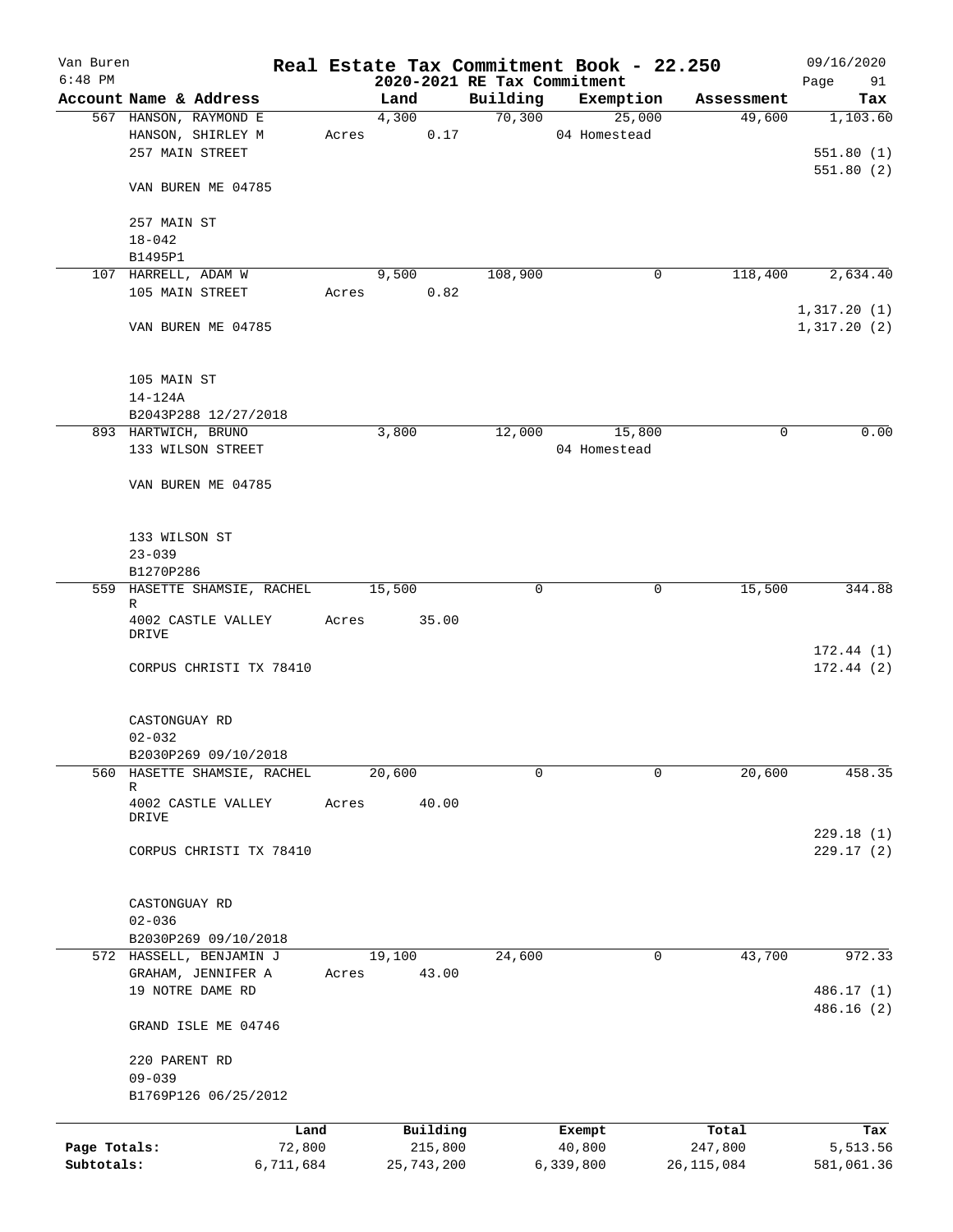| Van Buren<br>$6:48$ PM |                         |       |        |      | 2020-2021 RE Tax Commitment | Real Estate Tax Commitment Book - 22.250 |            | 09/16/2020<br>Page<br>92 |
|------------------------|-------------------------|-------|--------|------|-----------------------------|------------------------------------------|------------|--------------------------|
|                        | Account Name & Address  |       | Land   |      | Building                    | Exemption                                | Assessment | Tax                      |
|                        | 575 HEBERT, ELIZABETH A |       | 8,600  |      | 72,000                      | 25,000                                   | 55,600     | 1,237.10                 |
|                        | PO BOX 487              | Acres |        | 0.67 |                             | 04 Homestead                             |            |                          |
|                        |                         |       |        |      |                             |                                          |            | 618.55(1)                |
|                        | VAN BUREN ME 04785      |       |        |      |                             |                                          |            | 618.55(2)                |
|                        |                         |       |        |      |                             |                                          |            |                          |
|                        |                         |       |        |      |                             |                                          |            |                          |
|                        | 138 POPLAR ST           |       |        |      |                             |                                          |            |                          |
|                        | $16 - 023$              |       |        |      |                             |                                          |            |                          |
|                        | B935P94                 |       |        |      |                             |                                          |            |                          |
|                        | 578 HEBERT, GLORIA      |       | 5,700  |      | 70,200                      | 0                                        | 75,900     | 1,688.78                 |
|                        | 2820 SOUTHWEST 105 AVE  | Acres |        | 0.29 |                             |                                          |            |                          |
|                        |                         |       |        |      |                             |                                          |            | 844.39 (1)               |
|                        | MIAMI FL 33165          |       |        |      |                             |                                          |            | 844.39 (2)               |
|                        |                         |       |        |      |                             |                                          |            |                          |
|                        |                         |       |        |      |                             |                                          |            |                          |
|                        | 109 POPLAR ST           |       |        |      |                             |                                          |            |                          |
|                        | $14 - 125$              |       |        |      |                             |                                          |            |                          |
|                        | B1957P77 11/29/2016     |       |        |      |                             |                                          |            |                          |
|                        | 1074 HEBERT, JOHN       |       | 5,000  |      | 17,500                      | 0                                        | 22,500     | 500.63                   |
|                        | HEBERT, AMY             | Acres |        | 0.23 |                             |                                          |            |                          |
|                        | 138 PARK STREET         |       |        |      |                             |                                          |            | 250.32(1)                |
|                        |                         |       |        |      |                             |                                          |            | 250.31(2)                |
|                        | VAN BUREN ME 04785      |       |        |      |                             |                                          |            |                          |
|                        | 186 MAIN ST.            |       |        |      |                             |                                          |            |                          |
|                        | $18 - 136$              |       |        |      |                             |                                          |            |                          |
|                        | B1718P320 05/05/2011    |       |        |      |                             |                                          |            |                          |
|                        | 1409 HEBERT, JOHN H     |       | 6,000  |      | 0                           | 0                                        | 6,000      | 133.50                   |
|                        | 138 PARK STREET         | Acres |        | 9.00 |                             |                                          |            |                          |
|                        |                         |       |        |      |                             |                                          |            | 66.75(1)                 |
|                        | VAN BUREN ME 04785      |       |        |      |                             |                                          |            | 66.75(2)                 |
|                        |                         |       |        |      |                             |                                          |            |                          |
|                        |                         |       |        |      |                             |                                          |            |                          |
|                        | OFF ALEXANDER RD        |       |        |      |                             |                                          |            |                          |
|                        | $05 - 022$              |       |        |      |                             |                                          |            |                          |
|                        | B1942P280 07/28/2016    |       |        |      |                             |                                          |            |                          |
|                        | 890 HEBERT, JOHN H JR   |       | 11,200 |      | 116,600                     | 25,000                                   | 102,800    | 2,287.30                 |
|                        | HEBERT, AMY N           | Acres |        | 1.70 |                             | 04 Homestead                             |            |                          |
|                        | 138 PARK STREET         |       |        |      |                             |                                          |            | 1, 143.65(1)             |
|                        |                         |       |        |      |                             |                                          |            | 1, 143.65(2)             |
|                        | VAN BUREN ME 04785      |       |        |      |                             |                                          |            |                          |
|                        |                         |       |        |      |                             |                                          |            |                          |
|                        | 138 PARK ST             |       |        |      |                             |                                          |            |                          |
|                        | $17 - 059$              |       |        |      |                             |                                          |            |                          |
|                        | B329P485                |       |        |      |                             |                                          |            |                          |
|                        | 577 HEBERT, JOHN H JR   |       | 2,400  |      | 0                           | 0                                        | 2,400      | 53.40                    |
|                        | HEBERT, AMY N           | Acres |        | 0.12 |                             |                                          |            |                          |
|                        | 138 PARK STREET         |       |        |      |                             |                                          |            | 26.70(1)                 |
|                        |                         |       |        |      |                             |                                          |            | 26.70(2)                 |
|                        | VAN BUREN ME 04785      |       |        |      |                             |                                          |            |                          |
|                        |                         |       |        |      |                             |                                          |            |                          |
|                        | 74 MAIN ST              |       |        |      |                             |                                          |            |                          |
|                        | $15 - 092A$             |       |        |      |                             |                                          |            |                          |
|                        | B1793P227 12/19/2012    |       |        |      |                             |                                          |            |                          |
|                        |                         |       |        |      |                             |                                          |            |                          |
|                        |                         |       |        |      |                             |                                          |            |                          |
|                        |                         |       |        |      |                             |                                          |            |                          |

|              | Land      | Building   | Exempt    | Total      | Tax        |
|--------------|-----------|------------|-----------|------------|------------|
| Page Totals: | 38,900    | 276,300    | 50,000    | 265,200    | 5,900.71   |
| Subtotals:   | 6,750,584 | 26,019,500 | 6,389,800 | 26,380,284 | 586,962.07 |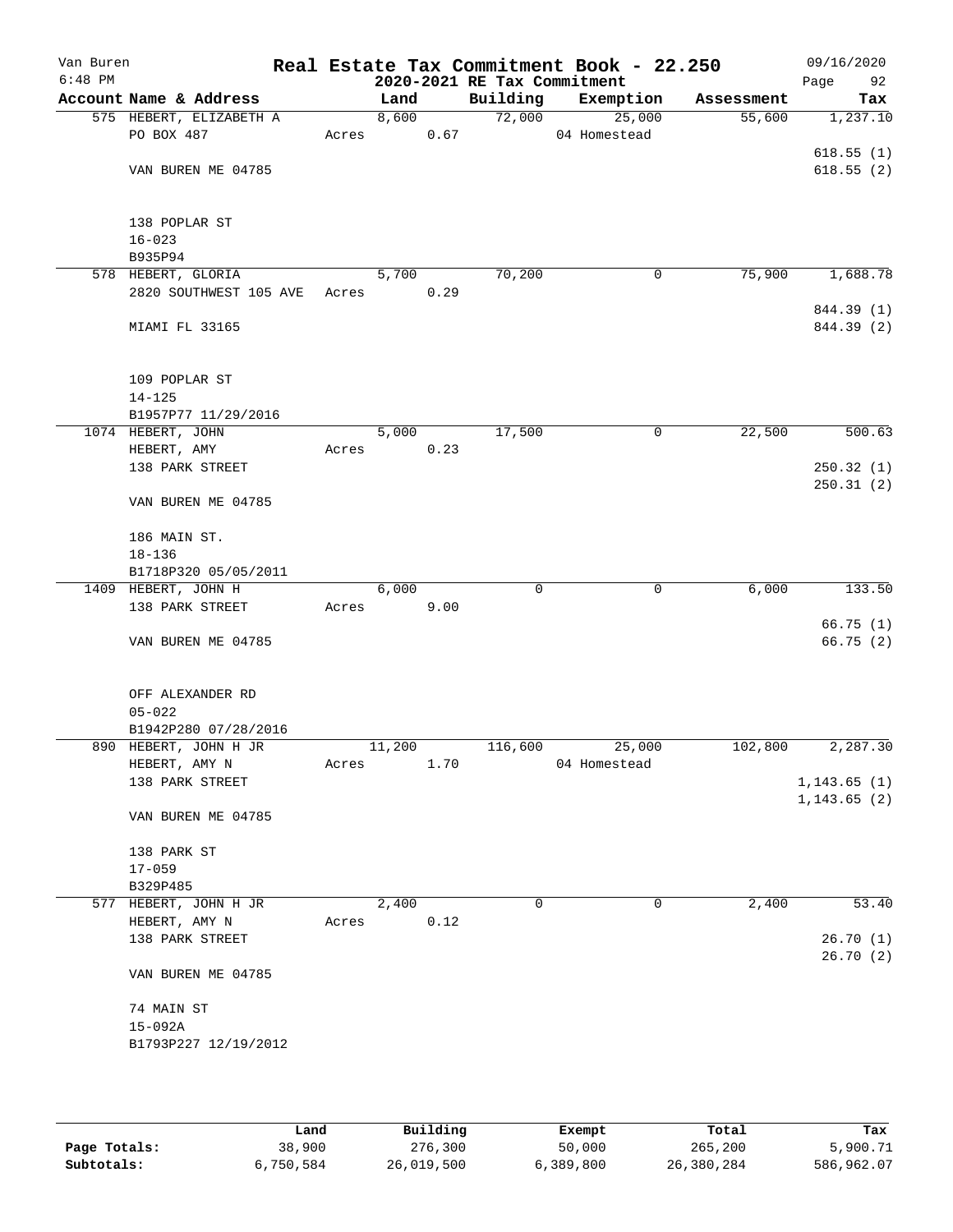| Van Buren |                                               |       |       |      |                             | Real Estate Tax Commitment Book - 22.250 |            | 09/16/2020             |
|-----------|-----------------------------------------------|-------|-------|------|-----------------------------|------------------------------------------|------------|------------------------|
| $6:48$ PM |                                               |       |       |      | 2020-2021 RE Tax Commitment |                                          |            | Page<br>93             |
|           | Account Name & Address                        |       | Land  |      | Building                    | Exemption                                | Assessment | Tax                    |
|           | 403 HEBERT, JOHN H JR                         |       | 5,800 |      | 77,300                      | $\mathbf 0$                              | 83,100     | 1,848.98               |
|           | HEBERT, AMY N                                 | Acres |       | 0.30 |                             |                                          |            |                        |
|           | 138 PARK STREET                               |       |       |      |                             |                                          |            | 924.49(1)<br>924.49(2) |
|           | VAN BUREN ME 04785                            |       |       |      |                             |                                          |            |                        |
|           | 192 MAIN ST                                   |       |       |      |                             |                                          |            |                        |
|           | $18 - 135$                                    |       |       |      |                             |                                          |            |                        |
|           | B1686P281 06/30/2010                          |       |       |      |                             |                                          |            |                        |
|           | 576 HEBERT, JOHN H SR<br>HEBERT, SYLVIA       | Acres | 5,500 | 0.27 | 104,000                     | 25,000<br>04 Homestead                   | 84,500     | 1,880.13               |
|           | PO BOX 157                                    |       |       |      |                             |                                          |            | 940.07 (1)             |
|           |                                               |       |       |      |                             |                                          |            | 940.06 (2)             |
|           | VAN BUREN ME 04785                            |       |       |      |                             |                                          |            |                        |
|           | 135 ROOSEVELT AVE                             |       |       |      |                             |                                          |            |                        |
|           | $14 - 117$                                    |       |       |      |                             |                                          |            |                        |
|           | B392P459<br>1382 HERBERT VAILLANCOURT         |       | 6,300 |      | 74,900                      | 0                                        | 81,200     | 1,806.70               |
|           | FAMILY TRUST                                  |       |       |      |                             |                                          |            |                        |
|           | VAILLANCOURT, ANN,<br>PATRICK & LAJOIE, SUSAN | Acres |       | 0.36 |                             |                                          |            |                        |
|           | 7 MAIN STREET                                 |       |       |      |                             |                                          |            | 903.35(1)              |
|           | VAN BUREN ME 04785                            |       |       |      |                             |                                          |            | 903.35(2)              |
|           | 181 MAIN ST                                   |       |       |      |                             |                                          |            |                        |
|           | $17 - 005$                                    |       |       |      |                             |                                          |            |                        |
|           | B1877P322 12/18/2014                          |       |       |      |                             |                                          |            |                        |
|           | 1374 HERBERT VAILLANCOURT                     |       | 6,200 |      | 208,200                     | 0                                        | 214,400    | 4,770.40               |
|           | FAMILY TRUST<br>VAILLANCOURT, ANN,            | Acres |       | 0.35 |                             |                                          |            |                        |
|           | PATRICK & LAJOIE, SUSAN<br>7 MAIN STREET      |       |       |      |                             |                                          |            | 2,385.20(1)            |
|           |                                               |       |       |      |                             |                                          |            | 2,385.20(2)            |
|           | VAN BUREN ME 04785                            |       |       |      |                             |                                          |            |                        |
|           | 104 WASHINGTON AVE<br>$15 - 008$              |       |       |      |                             |                                          |            |                        |
|           | B1877P322 12/18/2014                          |       |       |      |                             |                                          |            |                        |
|           | 1375 HERBERT VAILLANCOURT<br>FAMILY TRUST     |       | 5,800 |      | 120,400                     | $\mathbf 0$                              | 126,200    | 2,807.95               |
|           | VAILLANCOURT, ANN,                            | Acres |       | 0.29 |                             |                                          |            |                        |
|           | PATRICK & LAJOIE, SUSAN                       |       |       |      |                             |                                          |            |                        |
|           | 7 MAIN STREET                                 |       |       |      |                             |                                          |            | 1,403.98(1)            |
|           | VAN BUREN ME 04785                            |       |       |      |                             |                                          |            | 1,403.97(2)            |
|           | 98 MAIN ST                                    |       |       |      |                             |                                          |            |                        |
|           | $15 - 037$                                    |       |       |      |                             |                                          |            |                        |
|           | B1877P322 12/18/2014                          |       |       |      |                             |                                          |            |                        |

|              | Land      | Building   | Exempt    | Total      | Tax         |
|--------------|-----------|------------|-----------|------------|-------------|
| Page Totals: | 29,600    | 584,800    | 25,000    | 589,400    | 13, 114. 16 |
| Subtotals:   | 6,780,184 | 26,604,300 | 6,414,800 | 26,969,684 | 600,076.23  |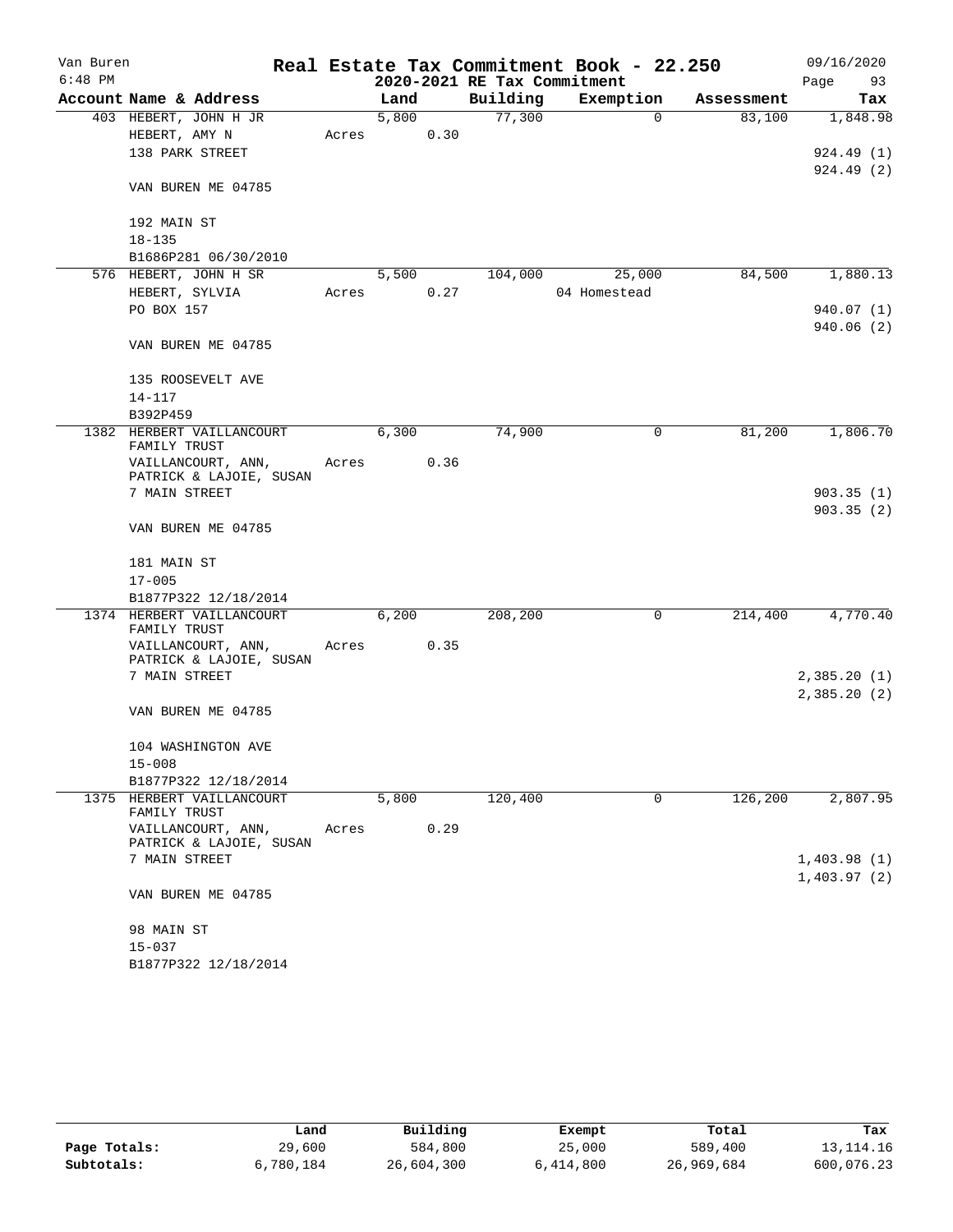| Van Buren |                                                                |       |                             |          | Real Estate Tax Commitment Book - 22.250 |                      | 09/16/2020                   |
|-----------|----------------------------------------------------------------|-------|-----------------------------|----------|------------------------------------------|----------------------|------------------------------|
| $6:48$ PM |                                                                |       | 2020-2021 RE Tax Commitment |          |                                          |                      | Page<br>94                   |
|           | Account Name & Address                                         |       | Land                        | Building | Exemption                                | Assessment<br>60,600 | Tax                          |
|           | 579 HEWS, BRIAN E<br>HEWS, BILLIE S                            |       | 4,500<br>0.18               | 56,100   | 0                                        |                      | 1,348.35                     |
|           | PO BOX 451                                                     | Acres |                             |          |                                          |                      | 674.18(1)                    |
|           |                                                                |       |                             |          |                                          |                      | 674.17(2)                    |
|           | CROUSEVILLE ME 04738                                           |       |                             |          |                                          |                      |                              |
|           | 110 MONROE ST                                                  |       |                             |          |                                          |                      |                              |
|           | $23 - 025$                                                     |       |                             |          |                                          |                      |                              |
|           | B795P267                                                       |       |                             |          |                                          |                      |                              |
|           | 1425 HILL, BART W                                              |       | 5,600                       | 0        | 0                                        | 5,600                | 124.60                       |
|           | HILL, MARY J                                                   | Acres | 28.00                       |          |                                          |                      |                              |
|           | PO BOX 25                                                      |       |                             |          |                                          |                      | 62.30(1)                     |
|           |                                                                |       |                             |          |                                          |                      | 62.30(2)                     |
|           | VAN BUREN ME 04785                                             |       |                             |          |                                          |                      |                              |
|           | SETTLEMENT RD                                                  |       |                             |          |                                          |                      |                              |
|           | $01 - 023$                                                     |       |                             |          |                                          |                      |                              |
|           | B1864P61 08/15/2014 B1864P41 08/15/2014 B1864P40<br>08/15/2014 |       |                             |          |                                          |                      |                              |
|           | 581 HONTO, ALEX M                                              |       | 6,300                       | 62,200   | 25,000                                   | 43,500               | 967.88                       |
|           | HONTO, LINDA M                                                 | Acres | 0.36                        |          | 04 Homestead                             |                      |                              |
|           | 129 MARION DRIVE                                               |       |                             |          |                                          |                      | 483.94 (1)                   |
|           | VAN BUREN ME 04785                                             |       |                             |          |                                          |                      | 483.94 (2)                   |
|           | 129 MARION DR                                                  |       |                             |          |                                          |                      |                              |
|           | 18B-005                                                        |       |                             |          |                                          |                      |                              |
|           | B1015P194                                                      |       |                             |          |                                          |                      |                              |
|           | 582 HOOK, THOMAS                                               |       | 10,900                      | 122,000  | 25,000                                   | 107,900              | 2,400.78                     |
|           | 113 MARIST COLLEGE<br>DRIVE                                    | Acres | 1.40                        |          | 04 Homestead                             |                      |                              |
|           | VAN BUREN ME 04785                                             |       |                             |          |                                          |                      | 1, 200.39(1)<br>1, 200.39(2) |
|           | 113 MARIST COLLEGE DR                                          |       |                             |          |                                          |                      |                              |
|           | $12B - 003$                                                    |       |                             |          |                                          |                      |                              |
|           | B1234P184                                                      |       |                             |          |                                          |                      |                              |
|           | 584 HUESTIS, SHERRY D                                          |       | 10,500                      |          | 97,500<br>31,000                         | 77,000               | 1,713.25                     |
|           | 128 CHURCH STREET                                              |       | Acres 1.00                  |          | 04 Homestead                             |                      |                              |
|           |                                                                |       |                             |          | 27 Veteran (Widow)                       |                      | 856.63 (1)                   |
|           | VAN BUREN ME 04785                                             |       |                             |          |                                          |                      | 856.62 (2)                   |
|           |                                                                |       |                             |          |                                          |                      |                              |
|           | 128 CHURCH STREET                                              |       |                             |          |                                          |                      |                              |
|           | 23-106A                                                        |       |                             |          |                                          |                      |                              |
|           | B1475P140                                                      |       |                             |          |                                          |                      |                              |
|           | 225 IERONIMO HOLDINGS, LLC                                     |       | 4,300                       | 79,500   | 0                                        | 83,800               | 1,864.55                     |
|           | 62 MAIN STREET                                                 |       | 0.17<br>Acres               |          |                                          |                      |                              |
|           | VAN BUREN ME 04785                                             |       |                             |          |                                          |                      | 932.28 (1)<br>932.27 (2)     |
|           |                                                                |       |                             |          |                                          |                      |                              |
|           | 116 TYLER ST                                                   |       |                             |          |                                          |                      |                              |
|           | $18 - 130$                                                     |       |                             |          |                                          |                      |                              |
|           | B2101P197 03/03/2020                                           |       |                             |          |                                          |                      |                              |
|           |                                                                |       |                             |          |                                          |                      |                              |
|           |                                                                | Land  | Building                    |          | Exempt                                   | Total                | Tax                          |

|              | -------   | $-$        | _______   | ------     | -------    |
|--------------|-----------|------------|-----------|------------|------------|
| Page Totals: | 42,100    | 417,300    | 81,000    | 378,400    | 8,419.41   |
| Subtotals:   | 6,822,284 | 27,021,600 | 6,495,800 | 27,348,084 | 608,495.64 |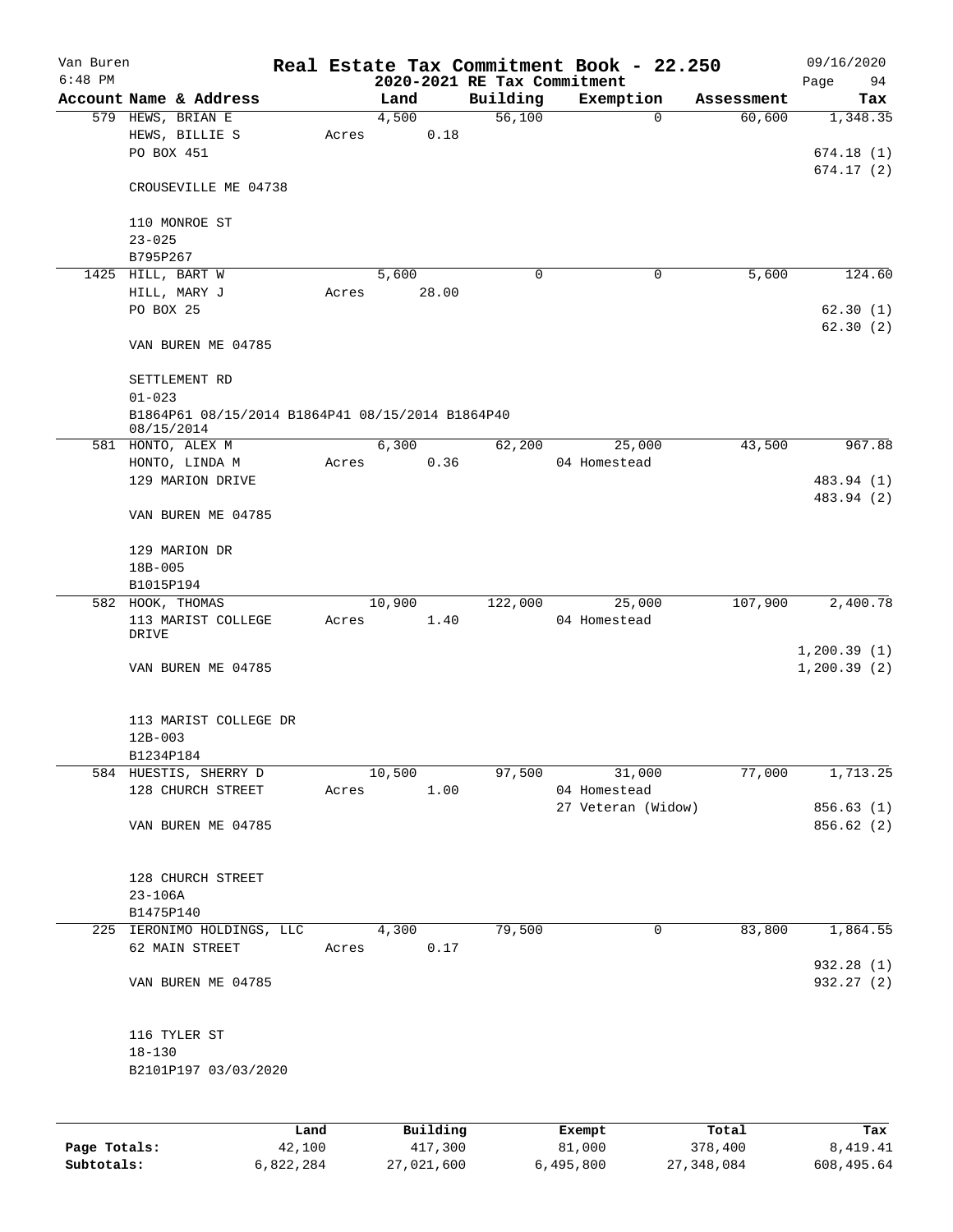| Van Buren    |                                              |       |          |                             | Real Estate Tax Commitment Book - 22.250 |            | 09/16/2020              |
|--------------|----------------------------------------------|-------|----------|-----------------------------|------------------------------------------|------------|-------------------------|
| $6:48$ PM    |                                              |       |          | 2020-2021 RE Tax Commitment |                                          |            | Page<br>95              |
|              | Account Name & Address                       |       | Land     | Building                    | Exemption                                | Assessment | Tax                     |
|              | 933 IERONIMO HOLDINGS, LLC                   |       | 5,600    | 9,800                       | $\mathbf 0$                              | 15,400     | 342.65                  |
|              | 62 MAIN STREET                               | Acres | 0.28     |                             |                                          |            |                         |
|              |                                              |       |          |                             |                                          |            | 171.33(1)               |
|              | VAN BUREN ME 04785                           |       |          |                             |                                          |            | 171.32(2)               |
|              |                                              |       |          |                             |                                          |            |                         |
|              | 132 ST BRUNO ST                              |       |          |                             |                                          |            |                         |
|              | $17 - 020$                                   |       |          |                             |                                          |            |                         |
|              | B2095P114 02/05/2020                         |       |          |                             |                                          |            |                         |
|              | 916 IERONIMO, JASPER                         |       | 4,300    | 57,800                      | 0                                        | 62,100     | 1,381.73                |
|              | 136 MAIN STREET                              | Acres | 0.17     |                             |                                          |            |                         |
|              | VAN BUREN ME 04785                           |       |          |                             |                                          |            | 690.87(1)<br>690.86 (2) |
|              | 138 ST BRUNO ST                              |       |          |                             |                                          |            |                         |
|              | $17 - 018$                                   |       |          |                             |                                          |            |                         |
|              | B2073P325 09/16/2019                         |       |          |                             |                                          |            |                         |
|              | 1348 IERONIMO, JASPER                        |       | 8,700    | 46,300                      | 0                                        | 55,000     | 1,223.75                |
|              | 136 MAIN STREET                              | Acres | 0.68     |                             |                                          |            |                         |
|              |                                              |       |          |                             |                                          |            | 611.88(1)               |
|              | VAN BUREN ME 04785                           |       |          |                             |                                          |            | 611.87(2)               |
|              | 136 MAIN ST                                  |       |          |                             |                                          |            |                         |
|              | $17 - 071$                                   |       |          |                             |                                          |            |                         |
|              | B2092P125 12/30/2019                         |       |          |                             |                                          |            |                         |
|              | 921 INHABITANTS OF THE TOWN<br>OF VAN BUREN  |       | 12,600   | 61,500                      | 25,000                                   | 49,100     | 1,092.47                |
|              | 213 LAKE RD                                  | Acres | 1.15     |                             | 04 Homestead                             |            |                         |
|              | VAN BUREN ME 04785                           |       |          |                             |                                          |            | 546.24(1)<br>546.23(2)  |
|              |                                              |       |          |                             |                                          |            |                         |
|              | 213 LAKE RD                                  |       |          |                             |                                          |            |                         |
|              | $05 - 007A$                                  |       |          |                             |                                          |            |                         |
|              | B1927P266 03/30/2016 B1782P194 10/04/2012    |       |          |                             |                                          |            |                         |
| 764          | INHABITANTS OF THE TOWN<br>OF VAN BUREN      |       | 4,700    | 32,100                      | 0                                        | 36,800     | 818.80                  |
|              | (TAX ACQUIRED)                               | Acres | 0.20     |                             |                                          |            |                         |
|              | 115 WATERMILL ROAD                           |       |          |                             |                                          |            | 409.40(1)               |
|              | VAN BUREN ME 04785                           |       |          |                             |                                          |            | 409.40 (2)              |
|              | 115 WATERMILL RD                             |       |          |                             |                                          |            |                         |
|              | $16 - 027$                                   |       |          |                             |                                          |            |                         |
|              | B1921P187 01/25/2016                         |       |          |                             |                                          |            |                         |
|              | 1070 INHABITANTS OF THE TOWN<br>OF VAN BUREN |       | 4,300    | 41,500                      | 25,000                                   | 20,800     | 462.80                  |
|              | 103 NOTRE DAME STREET                        | Acres | 0.17     |                             | 04 Homestead                             |            |                         |
|              |                                              |       |          |                             |                                          |            | 231.40(1)               |
|              | VAN BUREN ME 04785                           |       |          |                             |                                          |            | 231.40(2)               |
|              | 103 NOTRE DAME ST                            |       |          |                             |                                          |            |                         |
|              | $17 - 024$<br>B1852P63 05/02/2014            |       |          |                             |                                          |            |                         |
|              |                                              |       |          |                             |                                          |            |                         |
|              | Land                                         |       | Building |                             | Exempt                                   | Total      | Tax                     |
| Page Totals: | 40,200                                       |       | 249,000  |                             | 50,000                                   | 239,200    | 5,322.20                |

**Subtotals:** 6,862,484 27,270,600 6,545,800 27,587,284 613,817.84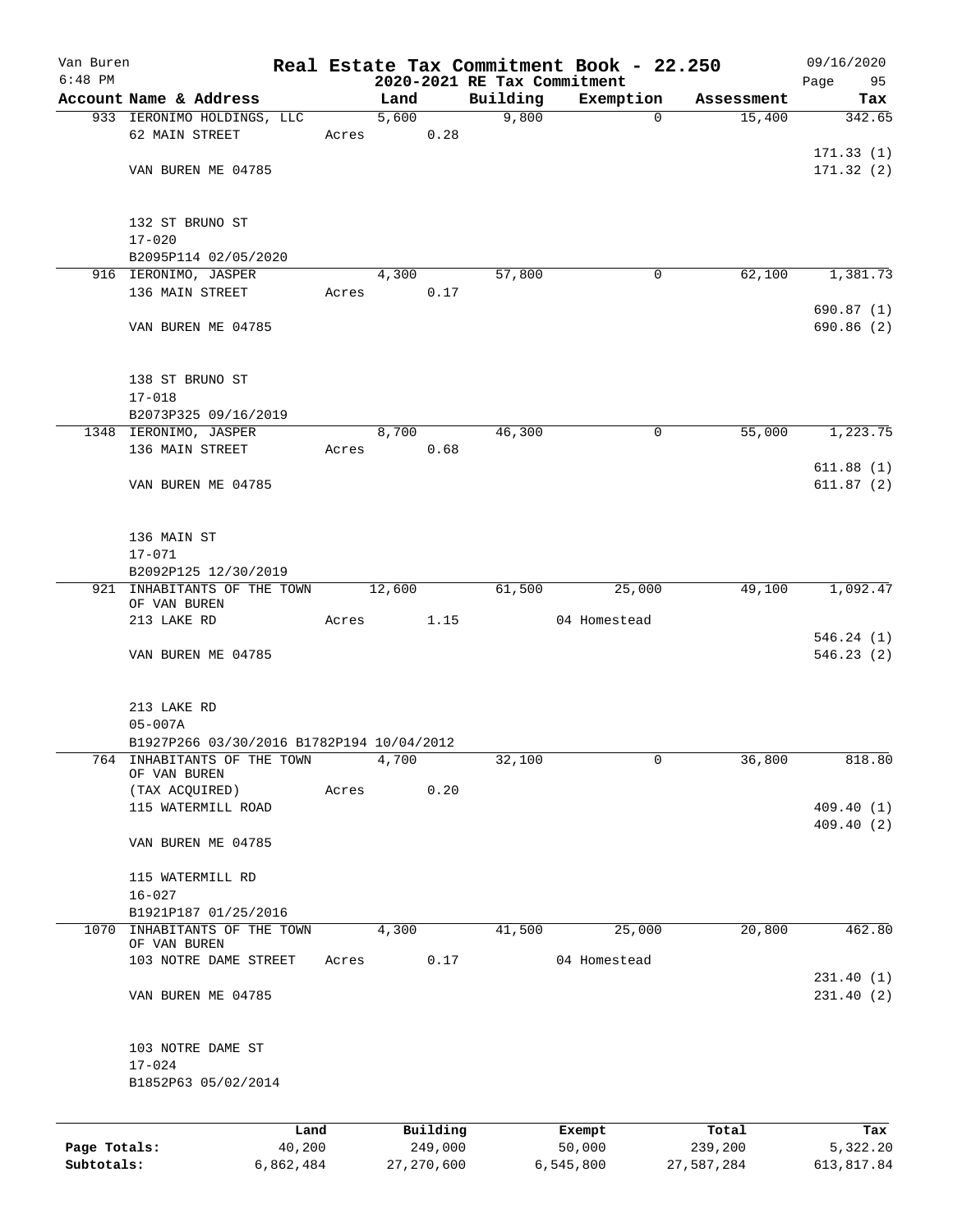| Van Buren                  |                                              |       |                                     |              | Real Estate Tax Commitment Book - 22.250 |            | 09/16/2020              |
|----------------------------|----------------------------------------------|-------|-------------------------------------|--------------|------------------------------------------|------------|-------------------------|
| $6:48$ PM                  | Account Name & Address                       |       | 2020-2021 RE Tax Commitment<br>Land | Building     | Exemption                                | Assessment | Page<br>96              |
|                            | 1062 INHABITANTS OF THE TOWN                 |       | 3,800                               | $\mathsf{O}$ | $\Omega$                                 | 3,800      | Tax<br>84.55            |
|                            | OF VAN BUREN                                 |       |                                     |              |                                          |            |                         |
|                            | 103 NOTRE DAME STREET                        | Acres | 0.13                                |              |                                          |            |                         |
|                            | VAN BUREN ME 04785                           |       |                                     |              |                                          |            | 42.28(1)<br>42.27(2)    |
|                            |                                              |       |                                     |              |                                          |            |                         |
|                            | ST BRUNO ST                                  |       |                                     |              |                                          |            |                         |
|                            | $17 - 021$                                   |       |                                     |              |                                          |            |                         |
|                            | B1852P65 05/02/2014                          |       |                                     |              |                                          |            |                         |
|                            | 1186 INHABITANTS OF THE TOWN<br>OF VAN BUREN |       | 2,600                               | 35,700       | 25,000                                   | 13,300     | 295.93                  |
|                            | P.O. BOX 221                                 | Acres | 0.06                                |              | 04 Homestead                             |            |                         |
|                            |                                              |       |                                     |              |                                          |            | 147.97(1)               |
|                            | VAN BUREN ME 04785                           |       |                                     |              |                                          |            | 147.96(2)               |
|                            | 108 BRIDGE STREET                            |       |                                     |              |                                          |            |                         |
|                            | $15 - 085$                                   |       |                                     |              |                                          |            |                         |
|                            | B1927P267 03/30/2016 B1713P13 02/25/2011     |       |                                     |              |                                          |            |                         |
|                            | 61 INHABITANTS OF THE TOWN<br>OF VAN BUREN   |       | 5,300                               | 36,500       | 25,000                                   | 16,800     | 373.80                  |
|                            | 115 JACKSON STREET                           | Acres | 0.25                                |              | 04 Homestead                             |            |                         |
|                            |                                              |       |                                     |              |                                          |            | 186.90(1)               |
|                            | VAN BUREN ME 04785                           |       |                                     |              |                                          |            | 186.90(2)               |
|                            | 115 JACKSON ST                               |       |                                     |              |                                          |            |                         |
|                            | $18 - 078$                                   |       |                                     |              |                                          |            |                         |
|                            | B1427P317 11/30/2004 B1263P103 08/22/2001    |       |                                     |              |                                          |            |                         |
|                            | 131 J.A. LAJOIE, LLC                         |       | 5,300                               | 50,300       | $\mathbf 0$                              | 55,600     | 1,237.10                |
|                            | PO BOX 5                                     | Acres | 0.25                                |              |                                          |            |                         |
|                            | VAN BUREN ME 04785                           |       |                                     |              |                                          |            | 618.55(1)<br>618.55(2)  |
|                            |                                              |       |                                     |              |                                          |            |                         |
|                            | 165 STATE ST<br>12A-010                      |       |                                     |              |                                          |            |                         |
|                            | B1938P131 06/28/2016                         |       |                                     |              |                                          |            |                         |
|                            | 958 J.A. LAJOIE, LLC                         |       | 9,100                               | $\Omega$     | 0                                        | 9,100      | 202.48                  |
|                            | PO BOX 5                                     | Acres | 0.75                                |              |                                          |            |                         |
|                            | VAN BUREN ME 04785                           |       |                                     |              |                                          |            | 101.24(1)<br>101.24(2)  |
|                            |                                              |       |                                     |              |                                          |            |                         |
|                            | 330 MAIN ST                                  |       |                                     |              |                                          |            |                         |
|                            | $20 - 069$<br>B1975P224 05/18/2017           |       |                                     |              |                                          |            |                         |
|                            | 159 J.A. LAJOIE, LLC                         |       | 18,500                              | 0            | 0                                        | 18,500     | 411.63                  |
|                            | PO BOX 5                                     | Acres | 31.00                               |              |                                          |            |                         |
|                            | VAN BUREN ME 04785                           |       |                                     |              |                                          |            | 205.82(1)<br>205.81(2)  |
|                            |                                              |       |                                     |              |                                          |            |                         |
|                            | CASTONGUAY RD                                |       |                                     |              |                                          |            |                         |
|                            | $02 - 034B$                                  |       |                                     |              |                                          |            |                         |
|                            | B1995P1 10/30/2017                           |       |                                     |              |                                          |            |                         |
|                            | Land                                         |       | Building                            |              | Exempt                                   | Total      | Tax                     |
| Page Totals:<br>Subtotals: | 44,600                                       |       | 122,500                             |              | 50,000                                   | 117,100    | 2,605.49<br>616, 423.33 |
|                            | 6,907,084                                    |       | 27, 393, 100                        |              | 6,595,800                                | 27,704,384 |                         |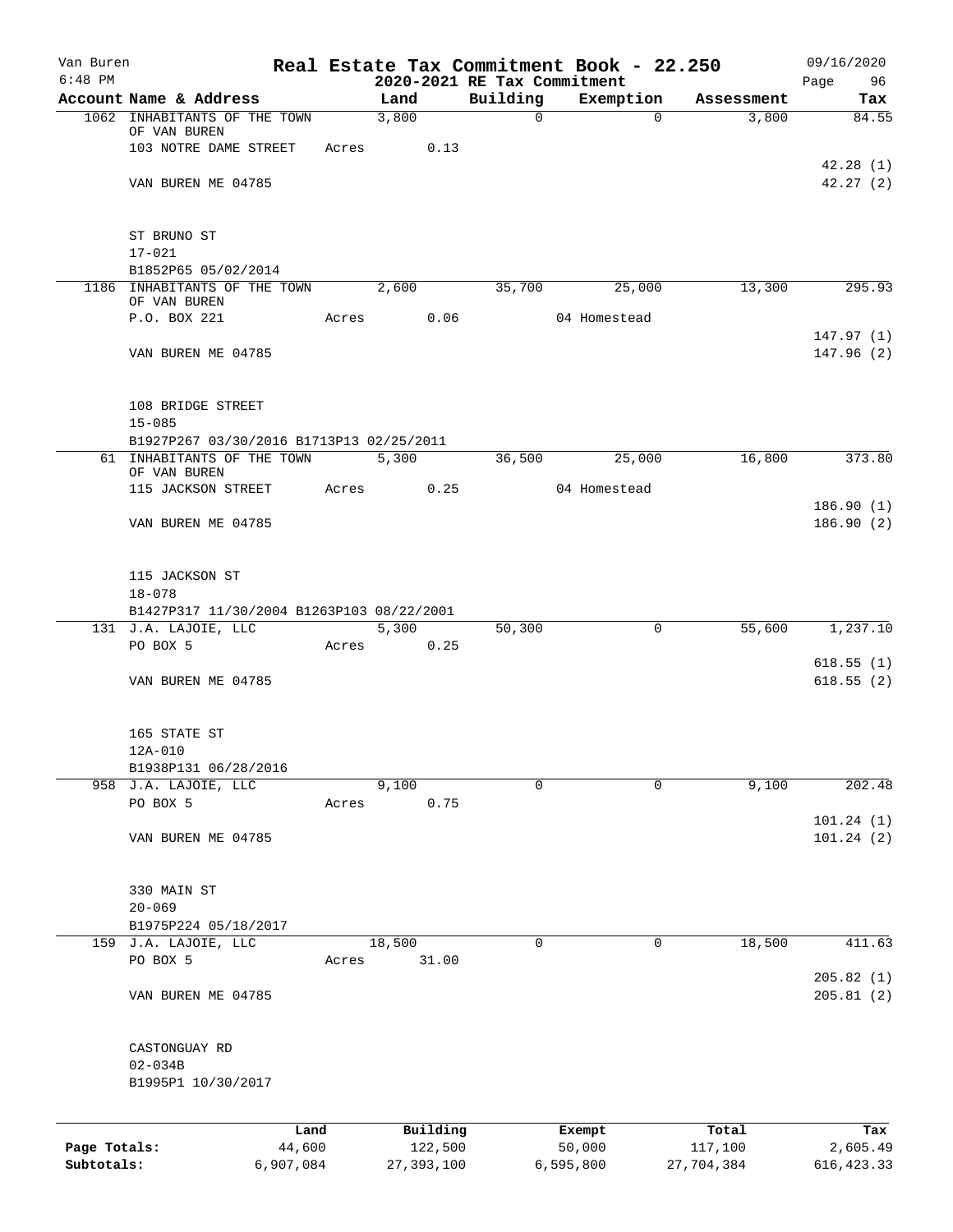| Van Buren<br>$6:48$ PM |                                 |       | 2020-2021 RE Tax Commitment |             | Real Estate Tax Commitment Book - 22.250 |            | 09/16/2020<br>Page<br>97 |
|------------------------|---------------------------------|-------|-----------------------------|-------------|------------------------------------------|------------|--------------------------|
|                        | Account Name & Address          |       | Land                        | Building    | Exemption                                | Assessment | Tax                      |
|                        | 1267 J.A. LAJOIE, LLC           |       | 45,400                      | 0           | $\mathbf 0$                              | 45,400     | 1,010.15                 |
|                        | PO BOX 5                        | Acres | 123.00                      |             |                                          |            |                          |
|                        |                                 |       |                             |             |                                          |            | 505.08(1)                |
|                        | VAN BUREN ME 04785              |       |                             |             |                                          |            | 505.07(2)                |
|                        |                                 |       |                             |             |                                          |            |                          |
|                        |                                 |       |                             |             |                                          |            |                          |
|                        | MCKEAN FARM<br>$08 - 017A$      |       |                             |             |                                          |            |                          |
|                        | B1938P131 06/28/2016            |       |                             |             |                                          |            |                          |
|                        | 1274 J.A. LAJOIE, LLC           |       | 20,500                      | 0           | 0                                        | 20,500     | 456.13                   |
|                        | PO BOX 5                        | Acres | 42.00                       |             |                                          |            |                          |
|                        |                                 |       |                             |             |                                          |            | 228.07(1)                |
|                        | VAN BUREN ME 04785              |       |                             |             |                                          |            | 228.06(2)                |
|                        |                                 |       |                             |             |                                          |            |                          |
|                        |                                 |       |                             |             |                                          |            |                          |
|                        | MCKEAN FARM                     |       |                             |             |                                          |            |                          |
|                        | 08-013C<br>B1938P131 06/28/2016 |       |                             |             |                                          |            |                          |
|                        | 901 J.A. LAJOIE, LLC            |       | 4,200                       | 86,200      | 0                                        | 90,400     | 2,011.40                 |
|                        | PO BOX 5                        | Acres | 0.21                        |             |                                          |            |                          |
|                        |                                 |       |                             |             |                                          |            | 1,005.70(1)              |
|                        | VAN BUREN ME 04785              |       |                             |             |                                          |            | 1,005.70(2)              |
|                        |                                 |       |                             |             |                                          |            |                          |
|                        |                                 |       |                             |             |                                          |            |                          |
|                        | 31 MAIN ST<br>$15 - 001$        |       |                             |             |                                          |            |                          |
|                        | B2016P235 05/25/2018            |       |                             |             |                                          |            |                          |
|                        | 1595 J.A. LAJOIE, LLC           |       | 14,600                      | $\mathbf 0$ | $\mathbf 0$                              | 14,600     | 324.85                   |
|                        | PO BOX 5                        | Acres | 26.00                       |             |                                          |            |                          |
|                        |                                 |       |                             |             |                                          |            | 162.43(1)                |
|                        | VAN BUREN ME 04785              |       |                             |             |                                          |            | 162.42(2)                |
|                        |                                 |       |                             |             |                                          |            |                          |
|                        | DESJARDINS RD                   |       |                             |             |                                          |            |                          |
|                        | $07 - 009A$                     |       |                             |             |                                          |            |                          |
|                        | B1994P313 10/27/2017            |       |                             |             |                                          |            |                          |
|                        | 1091 J.J. PARADIS COMPANY,      |       | 13,000                      | 0           | 0                                        | 13,000     | 289.25                   |
|                        | <b>INC</b>                      |       |                             |             |                                          |            |                          |
|                        | C/O JEFFREY PARADIS             | Acres | 0.65                        |             |                                          |            |                          |
|                        | 96 INDEPENDENCE LN              |       |                             |             |                                          |            | 144.63(1)<br>144.62(2)   |
|                        | ASHLAND MA 01721                |       |                             |             |                                          |            |                          |
|                        |                                 |       |                             |             |                                          |            |                          |
|                        | STATE ST                        |       |                             |             |                                          |            |                          |
|                        | $13 - 012$                      |       |                             |             |                                          |            |                          |
|                        | B474P12                         |       |                             |             |                                          |            |                          |
|                        | 585 JAMBARD, RITA               |       | 8,800                       | 31,200      | 31,000                                   | 9,000      | 200.25                   |
|                        | 157 CHAMPLAIN STREET            | Acres | 0.70                        |             | 02 Veteran<br>04 Homestead               |            | 100.13(1)                |
|                        | VAN BUREN ME 04785              |       |                             |             |                                          |            | 100.12(2)                |
|                        |                                 |       |                             |             |                                          |            |                          |
|                        |                                 |       |                             |             |                                          |            |                          |
|                        | 157 CHAMPLAIN ST                |       |                             |             |                                          |            |                          |
|                        | $19 - 021$                      |       |                             |             |                                          |            |                          |
|                        |                                 |       |                             |             |                                          |            |                          |
|                        |                                 |       |                             |             |                                          |            |                          |

|              | Land      | Building   | Exempt    | Total      | Tax        |
|--------------|-----------|------------|-----------|------------|------------|
| Page Totals: | 106,500   | 117,400    | 31,000    | 192,900    | 4,292.03   |
| Subtotals:   | 7,013,584 | 27,510,500 | 6,626,800 | 27,897,284 | 620,715.36 |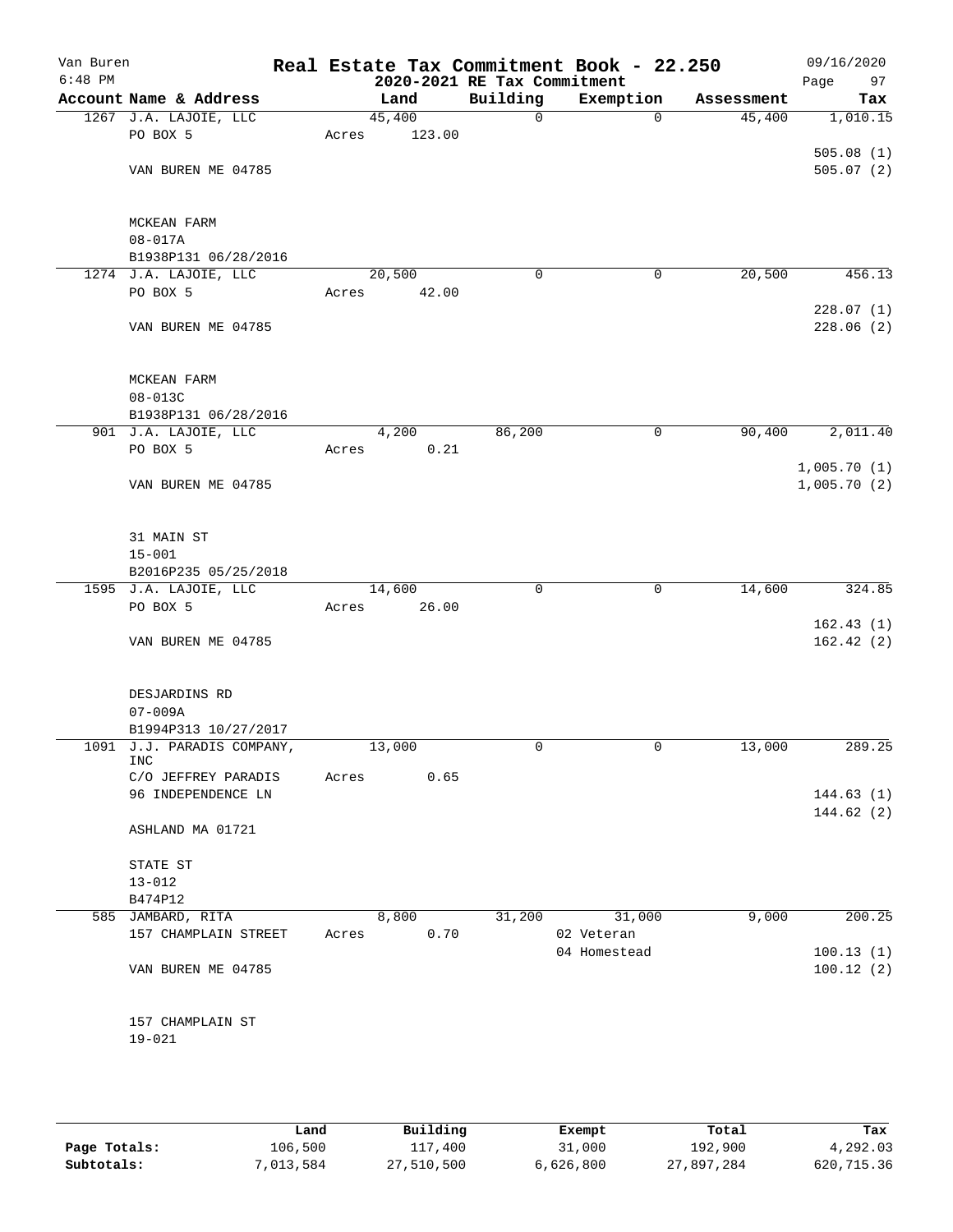| Van Buren    |                                                    |                |       |                |                     |                                         | Real Estate Tax Commitment Book - 22.250 |                       |            | 09/16/2020       |
|--------------|----------------------------------------------------|----------------|-------|----------------|---------------------|-----------------------------------------|------------------------------------------|-----------------------|------------|------------------|
| $6:48$ PM    | Account Name & Address                             |                |       |                |                     | 2020-2021 RE Tax Commitment<br>Building |                                          |                       |            | Page<br>98       |
|              |                                                    |                |       | Land<br>11,900 |                     | 119,100                                 | Exemption                                | 25,000                | Assessment | Tax              |
|              | 1156 JOHNSON, ERIK A                               |                |       |                | 2.38                |                                         | 04 Homestead                             |                       | 106,000    | 2,358.50         |
|              | JOHNSON, DENISE M                                  |                |       | Acres          |                     |                                         |                                          |                       |            | 1, 179.25(1)     |
|              | 8 MAIN STREET                                      |                |       |                |                     |                                         |                                          |                       |            |                  |
|              |                                                    |                |       |                |                     |                                         |                                          |                       |            | 1, 179.25(2)     |
|              | VAN BUREN ME 04785                                 |                |       |                |                     |                                         |                                          |                       |            |                  |
|              |                                                    |                |       |                |                     |                                         |                                          |                       |            |                  |
|              | 8 MAIN ST<br>$13 - 045$                            |                |       |                |                     |                                         |                                          |                       |            |                  |
|              |                                                    |                |       |                |                     |                                         |                                          |                       |            |                  |
|              | B1927P186 03/28/2016<br>1366 JP MORGAN CHASE BANK, |                |       | 7,000          |                     | 90,900                                  |                                          | 0                     | 97,900     | 2,178.28         |
|              | N.A.                                               |                |       |                |                     |                                         |                                          |                       |            |                  |
|              | 531 MAIN ST                                        |                | Acres |                | 0.45                |                                         |                                          |                       |            |                  |
|              |                                                    |                |       |                |                     |                                         |                                          |                       |            | 1,089.14(1)      |
|              | VAN BUREN ME 04785                                 |                |       |                |                     |                                         |                                          |                       |            | 1,089.14(2)      |
|              |                                                    |                |       |                |                     |                                         |                                          |                       |            |                  |
|              |                                                    |                |       |                |                     |                                         |                                          |                       |            |                  |
|              | 531 MAIN ST                                        |                |       |                |                     |                                         |                                          |                       |            |                  |
|              | $23 - 113$                                         |                |       |                |                     |                                         |                                          |                       |            |                  |
|              | B1667P138 01/19/2010                               |                |       |                |                     |                                         |                                          |                       |            |                  |
| 1385         | JP MORGAN CHASE BANK,                              |                |       | 10,600         |                     | $\mathbf 0$                             |                                          | 0                     | 10,600     | 235.85           |
|              | NA                                                 |                |       |                |                     |                                         |                                          |                       |            |                  |
|              | 3415 VISION DRIVE                                  |                | Acres |                | 1.08                |                                         |                                          |                       |            |                  |
|              |                                                    |                |       |                |                     |                                         |                                          |                       |            | 117.93(1)        |
|              | COLUMBUS OH 43219                                  |                |       |                |                     |                                         |                                          |                       |            | 117.92(2)        |
|              |                                                    |                |       |                |                     |                                         |                                          |                       |            |                  |
|              |                                                    |                |       |                |                     |                                         |                                          |                       |            |                  |
|              | RR 1                                               |                |       |                |                     |                                         |                                          |                       |            |                  |
|              | 23-118B                                            |                |       |                |                     |                                         |                                          |                       |            |                  |
|              | B1667P138 01/19/2010                               |                |       |                |                     |                                         |                                          |                       |            |                  |
|              | 592 KALETA, DELCIA R                               |                |       | 8,100          |                     | 62,000                                  |                                          | 31,000                | 39,100     | 869.97           |
|              | 129 VIOLETTE STREET                                |                | Acres |                | 0.59                |                                         | 04 Homestead                             |                       |            |                  |
|              |                                                    |                |       |                |                     |                                         |                                          | 03 Veteran (Non-Maine |            | 434.99 (1)       |
|              |                                                    |                |       |                |                     |                                         | Enlisted)                                |                       |            |                  |
|              | VAN BUREN ME 04785                                 |                |       |                |                     |                                         |                                          |                       |            | 434.98 (2)       |
|              |                                                    |                |       |                |                     |                                         |                                          |                       |            |                  |
|              | 129 VIOLETTE ST                                    |                |       |                |                     |                                         |                                          |                       |            |                  |
|              | $16 - 062$                                         |                |       |                |                     |                                         |                                          |                       |            |                  |
|              | B651P82                                            |                |       |                |                     |                                         |                                          |                       |            |                  |
|              | 593 KATAHDIN TRUST COMPANY                         |                |       | 10,400         |                     | 310,600                                 |                                          | $\mathbf 0$           | 321,000    | 7,142.25         |
|              | PO BOX 36                                          |                | Acres |                | 0.52                |                                         |                                          |                       |            |                  |
|              |                                                    |                |       |                |                     |                                         |                                          |                       |            | 3,571.13(1)      |
|              | HOULTON ME 04730                                   |                |       |                |                     |                                         |                                          |                       |            | 3,571.12(2)      |
|              |                                                    |                |       |                |                     |                                         |                                          |                       |            |                  |
|              |                                                    |                |       |                |                     |                                         |                                          |                       |            |                  |
|              | 29 MAIN ST                                         |                |       |                |                     |                                         |                                          |                       |            |                  |
|              | $13 - 027$                                         |                |       |                |                     |                                         |                                          |                       |            |                  |
|              | B1231P264                                          |                |       |                |                     |                                         |                                          |                       |            |                  |
|              | 595 KEEGAN VARIETY, LLC                            |                |       | 2,400          |                     | 36,900                                  |                                          | 0                     | 39,300     | 874.43           |
|              | 564 MAIN STREET                                    |                | Acres |                | 0.12                |                                         |                                          |                       |            |                  |
|              |                                                    |                |       |                |                     |                                         |                                          |                       |            | 437.22 (1)       |
|              | VAN BUREN ME 04785                                 |                |       |                |                     |                                         |                                          |                       |            | 437.21 (2)       |
|              |                                                    |                |       |                |                     |                                         |                                          |                       |            |                  |
|              |                                                    |                |       |                |                     |                                         |                                          |                       |            |                  |
|              | 564 MAIN ST                                        |                |       |                |                     |                                         |                                          |                       |            |                  |
|              | $24 - 016$                                         |                |       |                |                     |                                         |                                          |                       |            |                  |
|              | B1461P146                                          |                |       |                |                     |                                         |                                          |                       |            |                  |
|              |                                                    |                |       |                |                     |                                         |                                          |                       |            |                  |
|              |                                                    |                |       |                |                     |                                         |                                          |                       |            |                  |
| Page Totals: |                                                    | Land<br>50,400 |       |                | Building<br>619,500 |                                         | Exempt<br>56,000                         | 613,900               | Total      | Tax<br>13,659.28 |
| Subtotals:   |                                                    | 7,063,984      |       |                | 28,130,000          |                                         | 6,682,800                                | 28,511,184            |            | 634, 374.64      |
|              |                                                    |                |       |                |                     |                                         |                                          |                       |            |                  |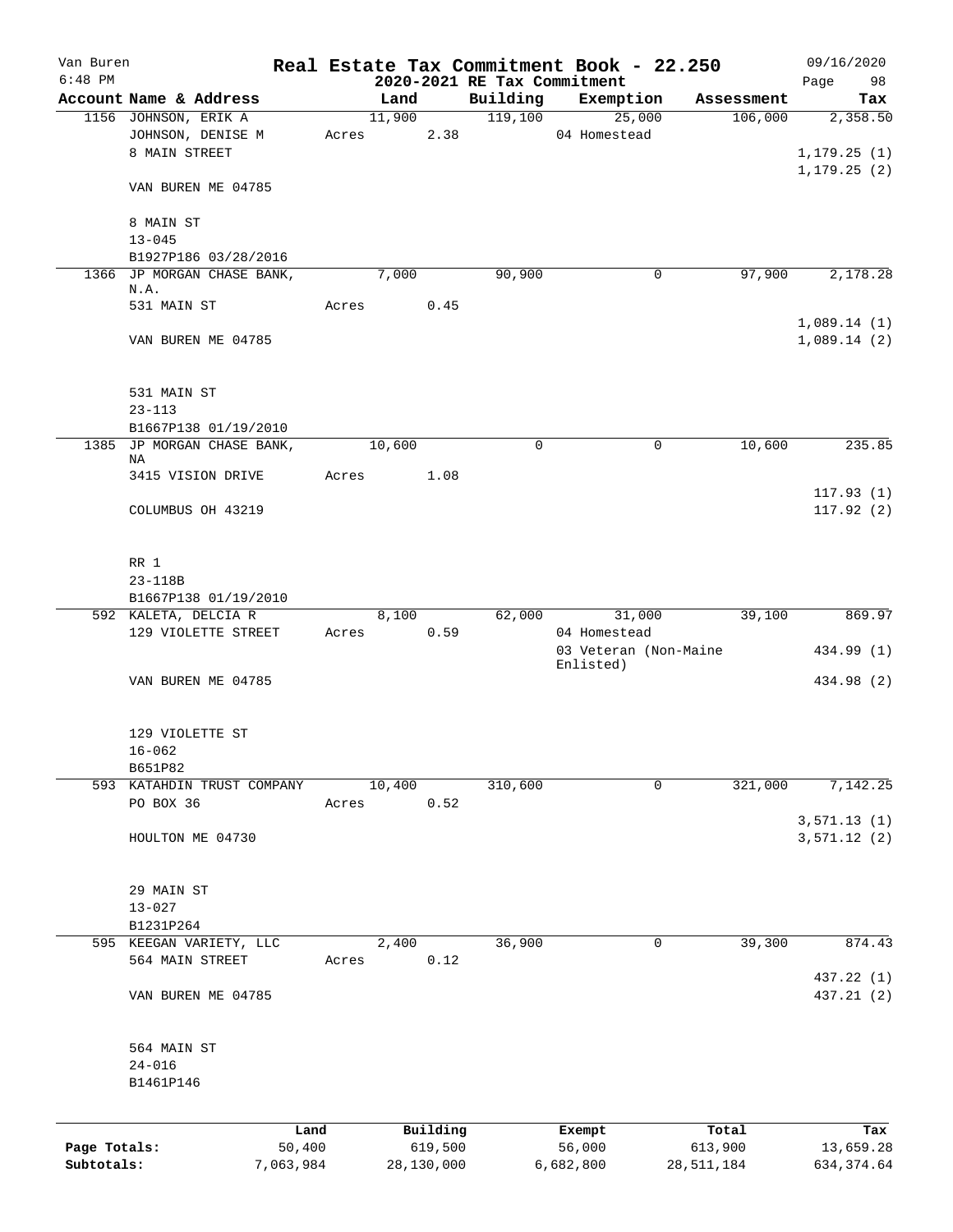| Van Buren<br>$6:48$ PM |                                       |       |        |      | 2020-2021 RE Tax Commitment | Real Estate Tax Commitment Book - 22.250 |             | 09/16/2020<br>99<br>Page |
|------------------------|---------------------------------------|-------|--------|------|-----------------------------|------------------------------------------|-------------|--------------------------|
|                        | Account Name & Address                |       | Land   |      | Building                    | Exemption                                | Assessment  | Tax                      |
|                        | 63 KENDRICK, JASON                    |       | 5,500  |      | 15,900                      | 21,400                                   | $\mathbf 0$ | 0.00                     |
|                        | PO BOX 395                            | Acres |        | 0.27 |                             | 04 Homestead                             |             |                          |
|                        | VAN BUREN ME 04785                    |       |        |      |                             |                                          |             |                          |
|                        | 211 CHAMPLAIN ST<br>$19 - 052B$       |       |        |      |                             |                                          |             |                          |
|                        | B1715P250 03/25/2011                  |       |        |      |                             |                                          |             |                          |
|                        | 1277 KIMBALL, DAVID C                 |       | 3,500  |      | 48,500                      | 25,000                                   | 27,000      | 600.75                   |
|                        | 118 CENTER STREET                     | Acres |        | 0.11 |                             | 04 Homestead                             |             | 300.38(1)                |
|                        | VAN BUREN ME 04785                    |       |        |      |                             |                                          |             | 300.37(2)                |
|                        | 118 CENTER ST                         |       |        |      |                             |                                          |             |                          |
|                        | $16 - 052$                            |       |        |      |                             |                                          |             |                          |
|                        | B2022P150 07/11/2018                  |       |        |      |                             |                                          |             |                          |
|                        | 700 KING, ERNEST J                    |       | 7,600  |      |                             | 93,300 31,000                            | 69,900      | 1,555.28                 |
|                        | 237 MAIN STREET                       | Acres |        | 0.53 |                             | 04 Homestead<br>02 Veteran               |             | 777.64(1)                |
|                        | VAN BUREN ME 04785                    |       |        |      |                             |                                          |             | 777.64(2)                |
|                        | 237 MAIN ST                           |       |        |      |                             |                                          |             |                          |
|                        | $18 - 036$                            |       |        |      |                             |                                          |             |                          |
|                        | B1893P227 06/03/2015                  |       |        |      |                             |                                          |             |                          |
|                        | 598 KING, ERNEST K                    |       | 3,800  |      | 35,900                      | 25,000                                   | 14,700      | 327.08                   |
|                        | 114 PARK STREET                       | Acres |        | 0.13 |                             | 04 Homestead                             |             |                          |
|                        |                                       |       |        |      |                             |                                          |             | 163.54(1)                |
|                        | VAN BUREN ME 04785                    |       |        |      |                             |                                          |             | 163.54(2)                |
|                        | 114 PARK ST                           |       |        |      |                             |                                          |             |                          |
|                        | $17 - 065$                            |       |        |      |                             |                                          |             |                          |
|                        | B1206P118<br>600 KRAMARSKI, FRANCIS E |       | 4,500  |      | 62,300                      | 25,000                                   | 41,800      | 930.05                   |
|                        | KRAMARSKI, VIOLA A                    | Acres |        | 0.18 |                             | 04 Homestead                             |             |                          |
|                        | 155 HIGH STREET APT 101               |       |        |      |                             |                                          |             | 465.03(1)                |
|                        |                                       |       |        |      |                             |                                          |             | 465.02(2)                |
|                        | VAN BUREN ME 04785                    |       |        |      |                             |                                          |             |                          |
|                        | 155 HIGH ST                           |       |        |      |                             |                                          |             |                          |
|                        | $14 - 083$                            |       |        |      |                             |                                          |             |                          |
|                        | B1436P18                              |       |        |      |                             |                                          |             |                          |
|                        | 147 KRIEGER, KEVIN                    |       | 10,600 |      | 66,700                      | 0                                        | 77,300      | 1,719.93                 |
|                        | BROOKSIDE MANOR MOTEL                 | Acres |        | 0.53 |                             |                                          |             |                          |
|                        | 140 MAIN STREET                       |       |        |      |                             |                                          |             | 859.97 (1)<br>859.96 (2) |
|                        | VAN BUREN ME 04785                    |       |        |      |                             |                                          |             |                          |
|                        | 142 MAIN STREET                       |       |        |      |                             |                                          |             |                          |
|                        | $17 - 068$                            |       |        |      |                             |                                          |             |                          |
|                        | B1469P307                             |       |        |      |                             |                                          |             |                          |
|                        |                                       |       |        |      |                             |                                          |             |                          |
|                        |                                       |       |        |      |                             |                                          |             |                          |

|              | Land      | Building   | Exempt    | Total      | Tax        |
|--------------|-----------|------------|-----------|------------|------------|
| Page Totals: | 35,500    | 322,600    | 127,400   | 230,700    | 5,133.09   |
| Subtotals:   | 7,099,484 | 28,452,600 | 6,810,200 | 28,741,884 | 639,507.73 |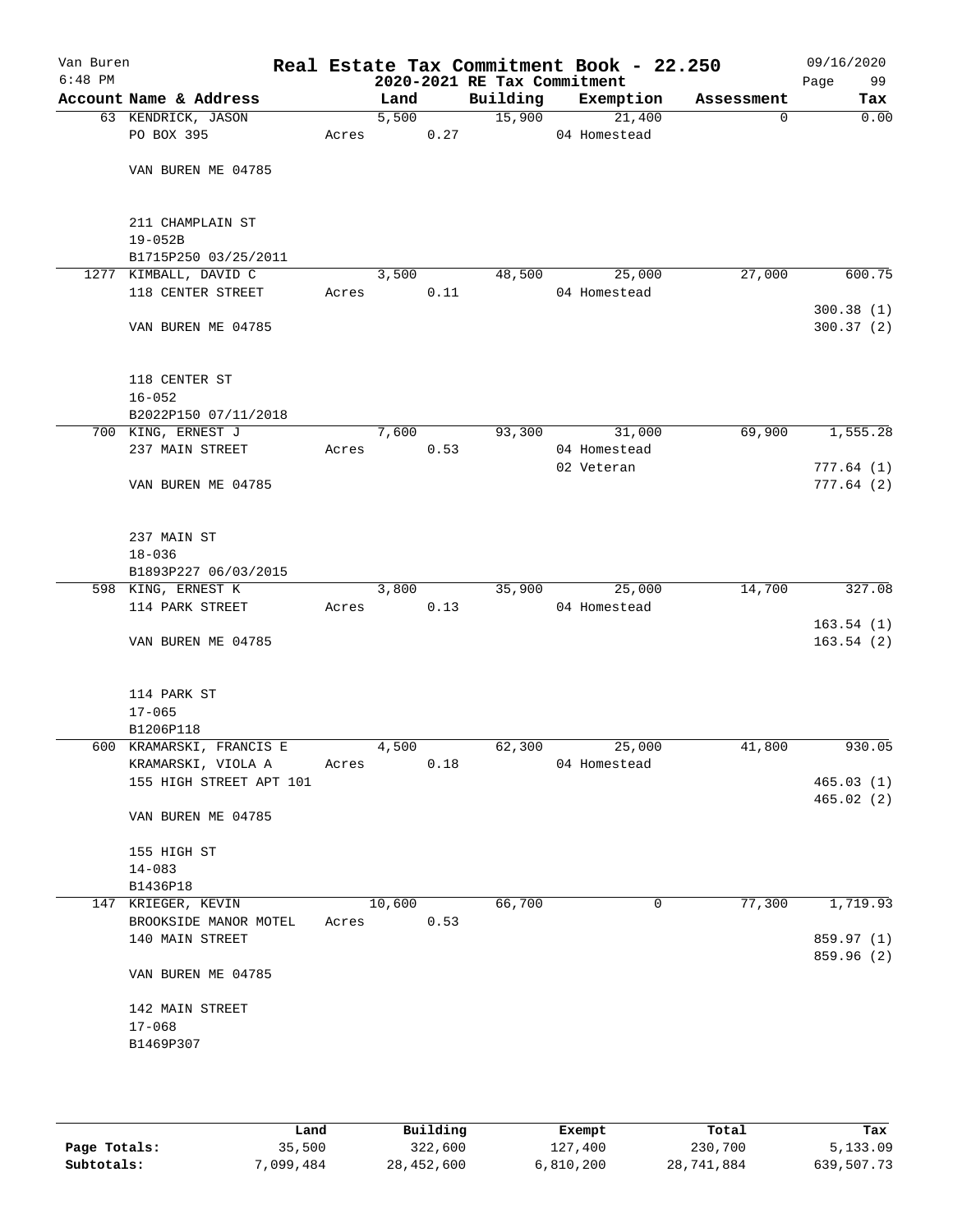| Van Buren |                               |       |        |      |                             | Real Estate Tax Commitment Book - 22.250 |            | 09/16/2020  |
|-----------|-------------------------------|-------|--------|------|-----------------------------|------------------------------------------|------------|-------------|
| $6:48$ PM |                               |       |        |      | 2020-2021 RE Tax Commitment |                                          |            | Page<br>100 |
|           | Account Name & Address        |       | Land   |      |                             | Building Exemption                       | Assessment | Tax         |
|           | 148 KRIEGER, KEVIN            |       | 5,600  |      | 42,400                      | 25,000                                   | 23,000     | 511.75      |
|           | BROOKSIDE MANOR MOTEL         |       | Acres  | 0.28 |                             | 04 Homestead                             |            |             |
|           | 140 MAIN STREET               |       |        |      |                             |                                          |            | 255.88(1)   |
|           |                               |       |        |      |                             |                                          |            | 255.87(2)   |
|           | VAN BUREN ME 04785            |       |        |      |                             |                                          |            |             |
|           | 140 MAIN ST                   |       |        |      |                             |                                          |            |             |
|           | $17 - 069$                    |       |        |      |                             |                                          |            |             |
|           | B1469P307 10/12/2005          |       |        |      |                             |                                          |            |             |
|           | 602 LABBE, KENNETH            |       | 10,500 |      | 127,400                     | 0                                        | 137,900    | 3,068.27    |
|           | 177 LYNNE STREET              | Acres |        | 1.04 |                             |                                          |            |             |
|           |                               |       |        |      |                             |                                          |            | 1,534.14(1) |
|           | VAN BUREN ME 04785            |       |        |      |                             |                                          |            | 1,534.13(2) |
|           |                               |       |        |      |                             |                                          |            |             |
|           |                               |       |        |      |                             |                                          |            |             |
|           | 268 MAIN ST                   |       |        |      |                             |                                          |            |             |
|           | $18 - 061$                    |       |        |      |                             |                                          |            |             |
|           | B1283P270                     |       |        |      |                             |                                          |            |             |
|           | 603 LABBE, KENNETH H          |       | 6,100  |      | 61,900                      | 25,000                                   | 43,000     | 956.75      |
|           | 177 LYNNE STREET              | Acres |        | 0.34 |                             | 04 Homestead                             |            |             |
|           |                               |       |        |      |                             |                                          |            | 478.38 (1)  |
|           | VAN BUREN ME 04785            |       |        |      |                             |                                          |            | 478.37 (2)  |
|           |                               |       |        |      |                             |                                          |            |             |
|           |                               |       |        |      |                             |                                          |            |             |
|           | 177 LYNNE ST                  |       |        |      |                             |                                          |            |             |
|           | $19 - 067$                    |       |        |      |                             |                                          |            |             |
|           | B1205P324                     |       |        |      |                             |                                          |            |             |
|           | 617 LABBE, KENNETH H          |       | 3,200  |      | 0                           | 0                                        | 3,200      | 71.20       |
|           | 177 LYNNE STREET              | Acres |        | 3.20 |                             |                                          |            |             |
|           |                               |       |        |      |                             |                                          |            | 35.60(1)    |
|           | VAN BUREN ME 04785            |       |        |      |                             |                                          |            | 35.60(2)    |
|           |                               |       |        |      |                             |                                          |            |             |
|           |                               |       |        |      |                             |                                          |            |             |
|           | MAIN ST                       |       |        |      |                             |                                          |            |             |
|           | $18 - 060$                    |       |        |      |                             |                                          |            |             |
|           | B1496P314                     |       |        |      |                             |                                          |            |             |
|           | 619 LABBE, KENNETH H          |       | 3,800  |      | 0                           | $\mathbf 0$                              | 3,800      | 84.55       |
|           | 177 LYNNE STREET              | Acres |        | 0.13 |                             |                                          |            |             |
|           |                               |       |        |      |                             |                                          |            | 42.28(1)    |
|           | VAN BUREN ME 04785            |       |        |      |                             |                                          |            | 42.27(2)    |
|           |                               |       |        |      |                             |                                          |            |             |
|           |                               |       |        |      |                             |                                          |            |             |
|           | MAIN ST                       |       |        |      |                             |                                          |            |             |
|           | $18 - 062$                    |       |        |      |                             |                                          |            |             |
|           | B1496P314                     |       |        |      |                             |                                          |            |             |
|           | 601 LABBE, VICKIE A           |       | 200    |      | 0                           | $\mathbf 0$                              | 200        | 4.45        |
|           | 25 PYA ROAD                   | Acres |        | 0.17 |                             |                                          |            |             |
|           |                               |       |        |      |                             |                                          |            | 2.23(1)     |
|           | PORTLAND ME 04103             |       |        |      |                             |                                          |            | 2.22(2)     |
|           |                               |       |        |      |                             |                                          |            |             |
|           |                               |       |        |      |                             |                                          |            |             |
|           | SMITH ST.                     |       |        |      |                             |                                          |            |             |
|           | $03A - 045$                   |       |        |      |                             |                                          |            |             |
|           | B1747P249 01/05/2012 B489P219 |       |        |      |                             |                                          |            |             |
|           |                               |       |        |      |                             |                                          |            |             |
|           |                               |       |        |      |                             |                                          |            |             |
|           |                               |       |        |      |                             |                                          |            |             |

|              | Land      | Building   | Exempt    | Total      | Tax        |
|--------------|-----------|------------|-----------|------------|------------|
| Page Totals: | 29,400    | 231,700    | 50,000    | 211,100    | 4,696.97   |
| Subtotals:   | 7,128,884 | 28,684,300 | 6,860,200 | 28,952,984 | 644,204.70 |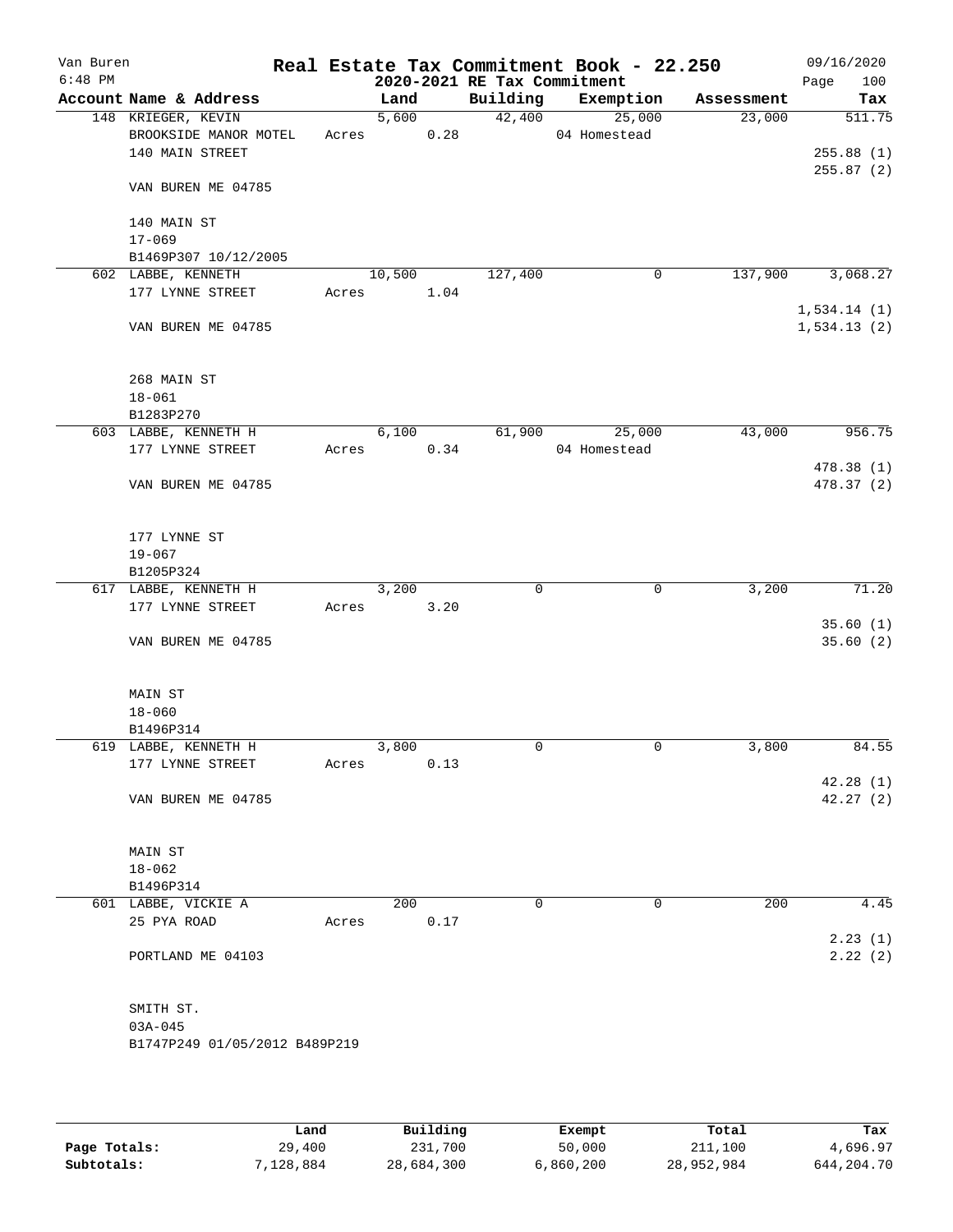| Van Buren |                                         |       |          |                             | Real Estate Tax Commitment Book - 22.250 |            | 09/16/2020  |
|-----------|-----------------------------------------|-------|----------|-----------------------------|------------------------------------------|------------|-------------|
| $6:48$ PM |                                         |       |          | 2020-2021 RE Tax Commitment |                                          |            | 101<br>Page |
|           | Account Name & Address                  |       | Land     | Building                    | Exemption                                | Assessment | Tax         |
|           | 624 LABRECK, LISA M                     |       | 4,700    | 86,000                      | 25,000                                   | 65,700     | 1,461.82    |
|           | 113 HILLSIDE STREET                     | Acres | 0.20     |                             | 04 Homestead                             |            |             |
|           |                                         |       |          |                             |                                          |            | 730.91(1)   |
|           | VAN BUREN ME 04785                      |       |          |                             |                                          |            | 730.91(2)   |
|           | 113 HILLSIDE ST                         |       |          |                             |                                          |            |             |
|           | $23 - 061$                              |       |          |                             |                                          |            |             |
|           | B1375P87 10/21/2003                     |       |          |                             |                                          |            |             |
|           | 626 LABRECQUE, LINDA A                  |       | 6,000    | 61,500                      | 31,000                                   | 36,500     | 812.13      |
|           | 1562 CHAPMAN ROAD                       | Acres | 0.33     |                             | 02 Veteran                               |            |             |
|           |                                         |       |          |                             | 04 Homestead                             |            | 406.07(1)   |
|           | CHAPMAN ME 04757                        |       |          |                             |                                          |            | 406.06(2)   |
|           | 151 STATE ST                            |       |          |                             |                                          |            |             |
|           | $12A - 005$                             |       |          |                             |                                          |            |             |
|           | B810P128                                |       |          |                             |                                          |            |             |
|           | 628 LAGASSE, ALAN J                     |       | 4,800    | 87,400                      | 25,000                                   | 67,200     | 1,495.20    |
|           | LAGASSE, STELLA M                       | Acres | 0.21     |                             | 04 Homestead                             |            |             |
|           | 110 TYLER STREET                        |       |          |                             |                                          |            | 747.60(1)   |
|           | VAN BUREN ME 04785                      |       |          |                             |                                          |            | 747.60(2)   |
|           | 110 TYLER ST                            |       |          |                             |                                          |            |             |
|           | $18 - 133$                              |       |          |                             |                                          |            |             |
|           | B640P29 02/05/1985                      |       |          |                             |                                          |            |             |
|           | 1596 LAGASSE, ALLAN J                   |       | 7,300    | $\Omega$                    | 0                                        | 7,300      | 162.42      |
|           | LAGASSE, STELLA M                       | Acres | 2.70     |                             |                                          |            |             |
|           | 110 TYLER STREET                        |       |          |                             |                                          |            | 81.21(1)    |
|           | VAN BUREN ME 04785                      |       |          |                             |                                          |            | 81.21(2)    |
|           |                                         |       |          |                             |                                          |            |             |
|           | ROUTE 1                                 |       |          |                             |                                          |            |             |
|           | $08 - 048A$                             |       |          |                             |                                          |            |             |
|           | B1997P107 11/16/2017                    |       |          |                             |                                          |            |             |
|           | 1083 LAJOIE FUNERAL HOME,<br><b>INC</b> |       | 3,300    | 3,600                       | 0                                        | 6,900      | 153.53      |
|           | 118 HIGH STREET STE 101 Acres           |       | 0.10     |                             |                                          |            |             |
|           |                                         |       |          |                             |                                          |            | 76.77(1)    |
|           | VAN BUREN ME 04785                      |       |          |                             |                                          |            | 76.76(2)    |
|           |                                         |       |          |                             |                                          |            |             |
|           | HIGH ST (PARKING LOT)<br>14-134A        |       |          |                             |                                          |            |             |
|           | B1821P256 08/01/2013                    |       |          |                             |                                          |            |             |
|           | 1084 LAJOIE FUNERAL HOME,               |       | 4,300    | 203,900                     | 0                                        | 208,200    | 4,632.45    |
|           | INC                                     |       |          |                             |                                          |            |             |
|           | 118 HIGH STREET STE 101 Acres           |       | 0.17     |                             |                                          |            | 2,316.23(1) |
|           | VAN BUREN ME 04785                      |       |          |                             |                                          |            | 2,316.22(2) |
|           | 118 HIGH ST                             |       |          |                             |                                          |            |             |
|           | 14-122                                  |       |          |                             |                                          |            |             |
|           | B1821P256 08/01/2013                    |       |          |                             |                                          |            |             |
|           |                                         |       |          |                             |                                          |            |             |
|           | Land                                    |       | Building |                             | Exempt                                   | Total      | Tax         |

|              | ⊥and       | Building   | Exempt    | тосат        | тах        |
|--------------|------------|------------|-----------|--------------|------------|
| Page Totals: | 30,400     | 442,400    | 81,000    | 391,800      | 8,717.55   |
| Subtotals:   | 1,159,284" | 29,126,700 | 6,941,200 | 29, 344, 784 | 652,922.25 |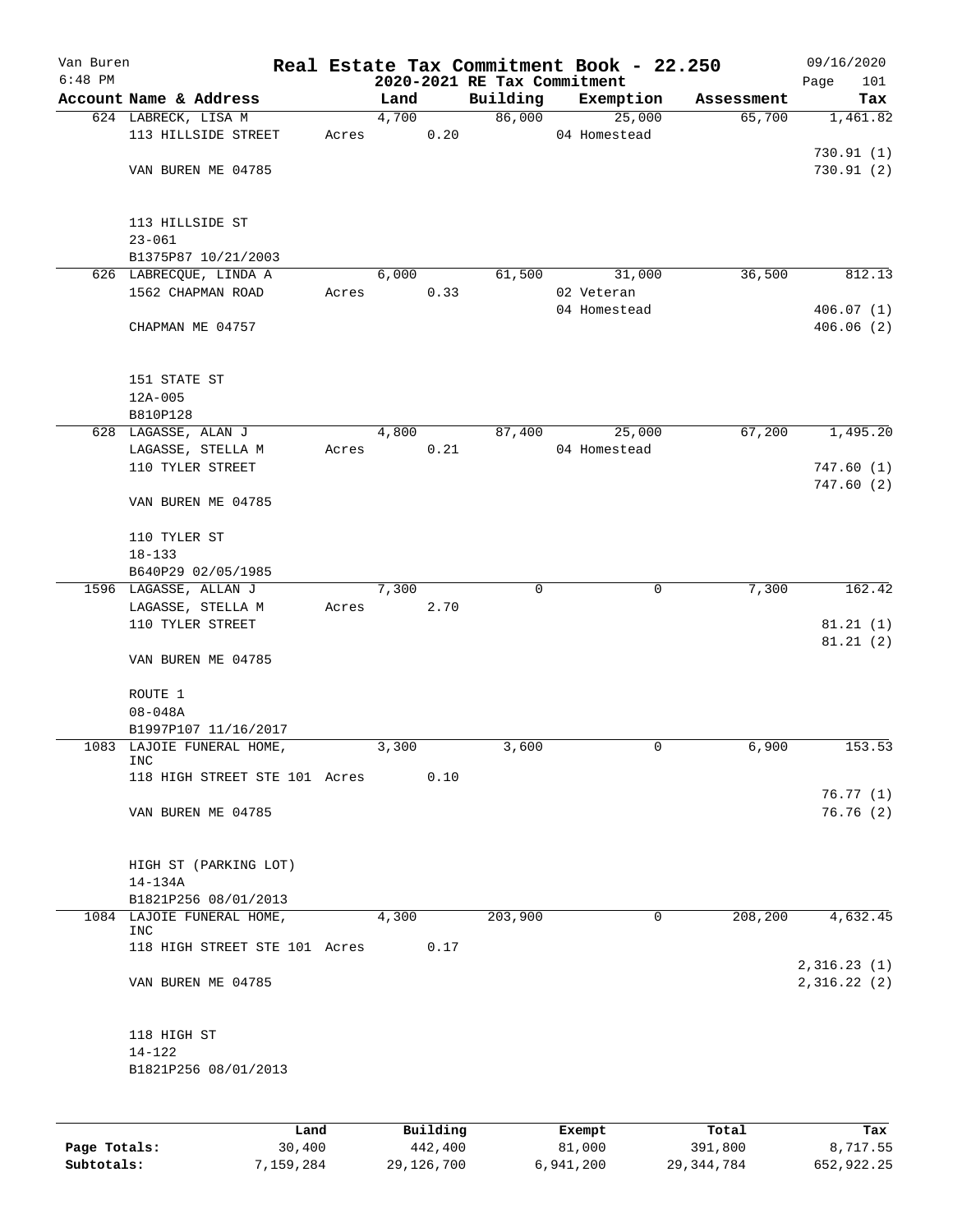| Van Buren<br>$6:48$ PM |                                       |       |        |       | 2020-2021 RE Tax Commitment | Real Estate Tax Commitment Book - 22.250 |            | 09/16/2020<br>Page<br>102  |
|------------------------|---------------------------------------|-------|--------|-------|-----------------------------|------------------------------------------|------------|----------------------------|
|                        | Account Name & Address                |       | Land   |       | Building                    | Exemption                                | Assessment | Tax                        |
|                        | 1592 LAJOIE GROWERS, LLC              |       | 5,800  |       | $\mathbf 0$                 | $\Omega$                                 | 5,800      | 129.05                     |
|                        | 121 FERRY STREET                      | Acres |        | 0.48  |                             |                                          |            |                            |
|                        |                                       |       |        |       |                             |                                          |            | 64.53(1)                   |
|                        | VAN BUREN ME 04785                    |       |        |       |                             |                                          |            | 64.52(2)                   |
|                        | PIERCE ST                             |       |        |       |                             |                                          |            |                            |
|                        | $18 - 048B$                           |       |        |       |                             |                                          |            |                            |
|                        | B1980P279 07/05/2017                  |       |        |       |                             |                                          |            |                            |
|                        | 1593 LAJOIE GROWERS, LLC              |       | 3,400  |       | 0                           | 0                                        | 3,400      | 75.65                      |
|                        | 121 FERRY STREET                      | Acres |        | 0.28  |                             |                                          |            |                            |
|                        |                                       |       |        |       |                             |                                          |            | 37.83(1)                   |
|                        | VAN BUREN ME 04785                    |       |        |       |                             |                                          |            | 37.82(2)                   |
|                        | PIERCE ST                             |       |        |       |                             |                                          |            |                            |
|                        | 18-048C                               |       |        |       |                             |                                          |            |                            |
|                        | B1980P279 07/05/2017                  |       |        |       |                             |                                          |            |                            |
|                        | 1580 LAJOIE GROWERS, LLC              |       | 12,000 |       | 409,400                     | $\mathsf{O}$                             | 421,400    | 9,376.15                   |
|                        | 121 FERRY STREET                      | Acres |        | 1.00  |                             |                                          |            |                            |
|                        | VAN BUREN ME 04785                    |       |        |       |                             |                                          |            | 4,688.08(1)<br>4,688.07(2) |
|                        | 128 PIERCE ST                         |       |        |       |                             |                                          |            |                            |
|                        | $18 - 048A$                           |       |        |       |                             |                                          |            |                            |
|                        | B1899P109 07/20/2015                  |       |        |       |                             |                                          |            |                            |
|                        | 1435 LAJOIE GROWERS, LLC              |       | 15,300 |       | 0                           | 0                                        | 15,300     | 340.43                     |
|                        | 121 FERRY STREET                      | Acres |        | 3.21  |                             |                                          |            | 170.22(1)                  |
|                        | VAN BUREN ME 04785                    |       |        |       |                             |                                          |            | 170.21(2)                  |
|                        | PRODUCE DRIVE                         |       |        |       |                             |                                          |            |                            |
|                        | $06 - 025D$                           |       |        |       |                             |                                          |            |                            |
|                        | B1675P138 04/15/2010                  |       |        |       |                             |                                          |            |                            |
|                        | 1541 LAJOIE GROWERS, LLC              |       | 22,700 |       | 0                           | 0                                        | 22,700     | 505.08                     |
|                        | 121 FERRY STREET                      | Acres |        | 8.13  |                             |                                          |            |                            |
|                        | VAN BUREN ME 04785                    |       |        |       |                             |                                          |            | 252.54(1)<br>252.54(2)     |
|                        | UPLAND ROAD<br>$14 - 035B$            |       |        |       |                             |                                          |            |                            |
|                        | B1731P233 08/10/2011                  |       |        |       |                             |                                          |            |                            |
|                        | 1546 LAJOIE LIVING TRUST              |       | 12,700 |       | 0                           | 0                                        | 12,700     | 282.58                     |
|                        | LAJOIE, DOMINIC &                     | Acres |        | 14.50 |                             |                                          |            |                            |
|                        | RACHEL (TRUSTEES)<br>140 ADAMS STREET |       |        |       |                             |                                          |            | 141.29(1)                  |
|                        |                                       |       |        |       |                             |                                          |            | 141.29 (2)                 |
|                        | VAN BUREN ME 04785                    |       |        |       |                             |                                          |            |                            |
|                        | ADAMS STREET                          |       |        |       |                             |                                          |            |                            |
|                        | $06 - 003C$                           |       |        |       |                             |                                          |            |                            |
|                        | B1843P138 01/23/2014                  |       |        |       |                             |                                          |            |                            |
|                        |                                       |       |        |       |                             |                                          |            |                            |
|                        |                                       |       |        |       |                             |                                          |            |                            |
|                        |                                       |       |        |       |                             |                                          |            |                            |

|              | Land      | Building   | Exempt    | Total      | Tax        |
|--------------|-----------|------------|-----------|------------|------------|
| Page Totals: | 71,900    | 409,400    |           | 481,300    | 10,708.94  |
| Subtotals:   | 7,231,184 | 29,536,100 | 6,941,200 | 29,826,084 | 663,631.19 |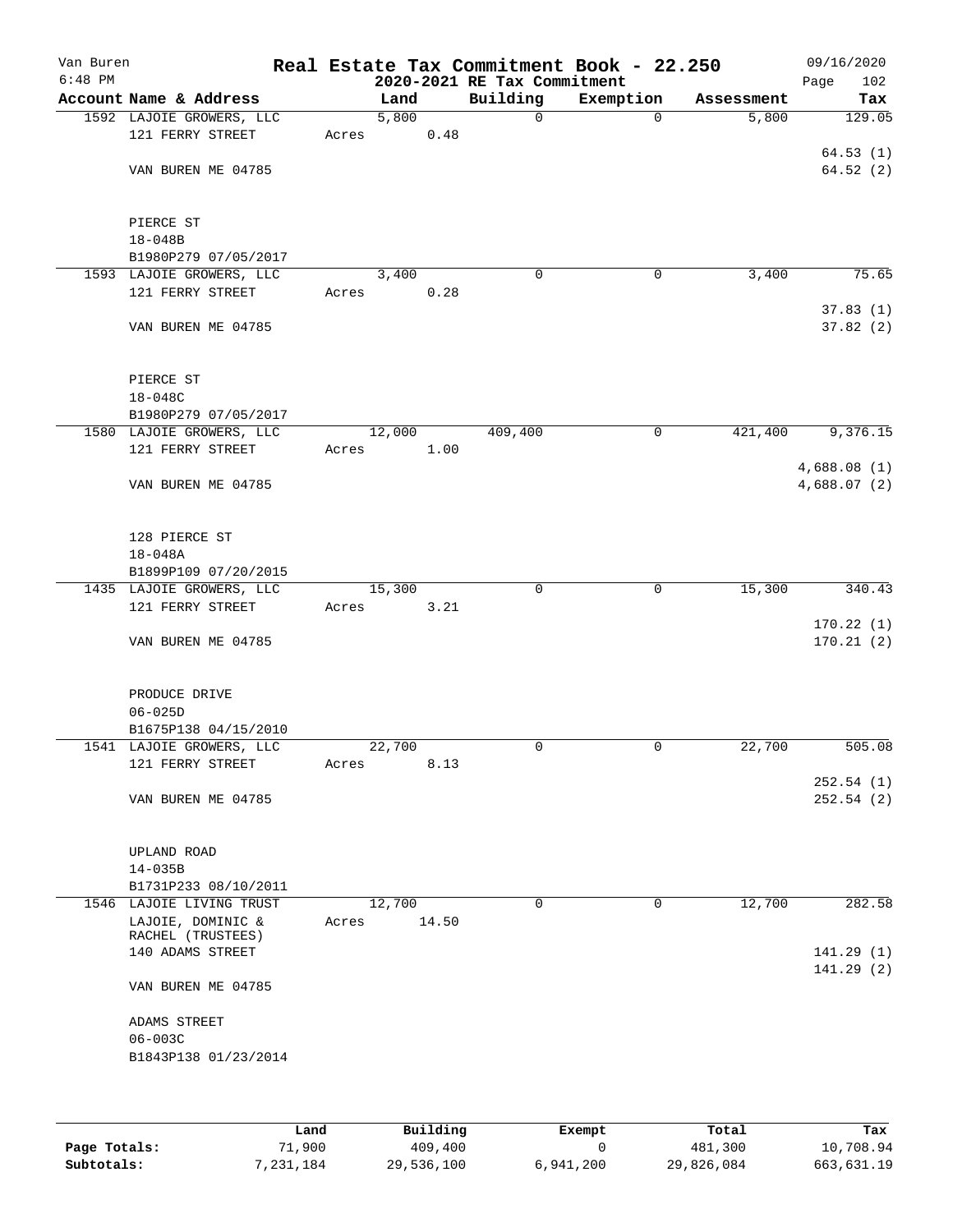| Van Buren |                                              |       |        |                             | Real Estate Tax Commitment Book - 22.250 |            | 09/16/2020                  |
|-----------|----------------------------------------------|-------|--------|-----------------------------|------------------------------------------|------------|-----------------------------|
| $6:48$ PM |                                              |       |        | 2020-2021 RE Tax Commitment |                                          |            | Page<br>103                 |
|           | Account Name & Address                       |       | Land   | Building                    | Exemption                                | Assessment | Tax                         |
|           | 640 LAJOIE LIVING TRUST                      |       | 27,200 | 0                           | $\Omega$                                 | 27,200     | 605.20                      |
|           | LAJOIE, DOMINIC J. &<br>RACHEL M. (TRUSTEES) | Acres | 72.00  |                             |                                          |            |                             |
|           | 140 ADAMS STREET                             |       |        |                             |                                          |            | 302.60(1)                   |
|           |                                              |       |        |                             |                                          |            | 302.60(2)                   |
|           | VAN BUREN ME 04785                           |       |        |                             |                                          |            |                             |
|           | ALEXANDER RD                                 |       |        |                             |                                          |            |                             |
|           | $07 - 020$                                   |       |        |                             |                                          |            |                             |
|           | B1749P212 01/23/2012                         |       |        |                             |                                          |            |                             |
|           | 631 LAJOIE, BRIAN J                          |       | 5,800  | 78,100                      | 25,000                                   | 58,900     | 1,310.52                    |
|           | LAJOIE, LORRAINE                             | Acres | 0.31   |                             | 04 Homestead                             |            |                             |
|           | 110 MCKINLEY STREET                          |       |        |                             |                                          |            | 655.26(1)                   |
|           | VAN BUREN ME 04785                           |       |        |                             |                                          |            | 655.26(2)                   |
|           | 110 MCKINLEY ST                              |       |        |                             |                                          |            |                             |
|           | $14 - 140$                                   |       |        |                             |                                          |            |                             |
|           | B529P163                                     |       |        |                             |                                          |            |                             |
|           | 632 LAJOIE, DOMINIC J<br>(TRUSTEE)           |       | 33,700 | 0                           | $\mathsf{O}$                             | 33,700     | 749.83                      |
|           | LAJOIE, RACHEL M<br>(TRUSTEE)                | Acres | 91.00  |                             |                                          |            |                             |
|           | 140 ADAMS STREET                             |       |        |                             |                                          |            | 374.92 (1)                  |
|           |                                              |       |        |                             |                                          |            | 374.91(2)                   |
|           | VAN BUREN ME 04785                           |       |        |                             |                                          |            |                             |
|           | ALEXANDER ROAD                               |       |        |                             |                                          |            |                             |
|           | $08 - 036B$                                  |       |        |                             |                                          |            |                             |
|           | B1749P219 01/23/2012 B1359P182               |       |        |                             |                                          |            |                             |
|           | 634 LAJOIE, DOMINIC J<br>(TRUSTEE)           |       | 65,300 | $\mathbf 0$                 | 0                                        | 65,300     | 1,452.93                    |
|           | LAJOIE, RACHEL M<br>(TRUSTEE)                | Acres | 181.00 |                             |                                          |            |                             |
|           | 140 ADAMS STREET                             |       |        |                             |                                          |            | 726.47(1)                   |
|           | VAN BUREN ME 04785                           |       |        |                             |                                          |            | 726.46(2)                   |
|           |                                              |       |        |                             |                                          |            |                             |
|           | ALEXANDER ROAD                               |       |        |                             |                                          |            |                             |
|           | $08 - 033A$                                  |       |        |                             |                                          |            |                             |
|           | B1749P219 01/23/2012 B647P81                 |       |        |                             |                                          |            |                             |
|           | 635 LAJOIE, DOMINIC J<br>(TRUSTEE)           |       | 64,000 | 51,000                      | 0                                        | 115,000    | 2,558.75                    |
|           | LAJOIE, RACHEL M<br>(TRUSTEE)                | Acres | 163.00 |                             |                                          |            |                             |
|           | 140 ADAMS STREET                             |       |        |                             |                                          |            | 1,279.38(1)<br>1, 279.37(2) |
|           | VAN BUREN ME 04785                           |       |        |                             |                                          |            |                             |
|           | RR 1                                         |       |        |                             |                                          |            |                             |
|           | $08 - 053A$                                  |       |        |                             |                                          |            |                             |
|           | B1749P212 01/23/2012                         |       |        |                             |                                          |            |                             |

|              | Land      | Building   | Exempt    | Total      | Tax        |
|--------------|-----------|------------|-----------|------------|------------|
| Page Totals: | 196,000   | 129,100    | 25,000    | 300,100    | 6,677.23   |
| Subtotals:   | 7.427.184 | 29,665,200 | 6,966,200 | 30,126,184 | 670,308.42 |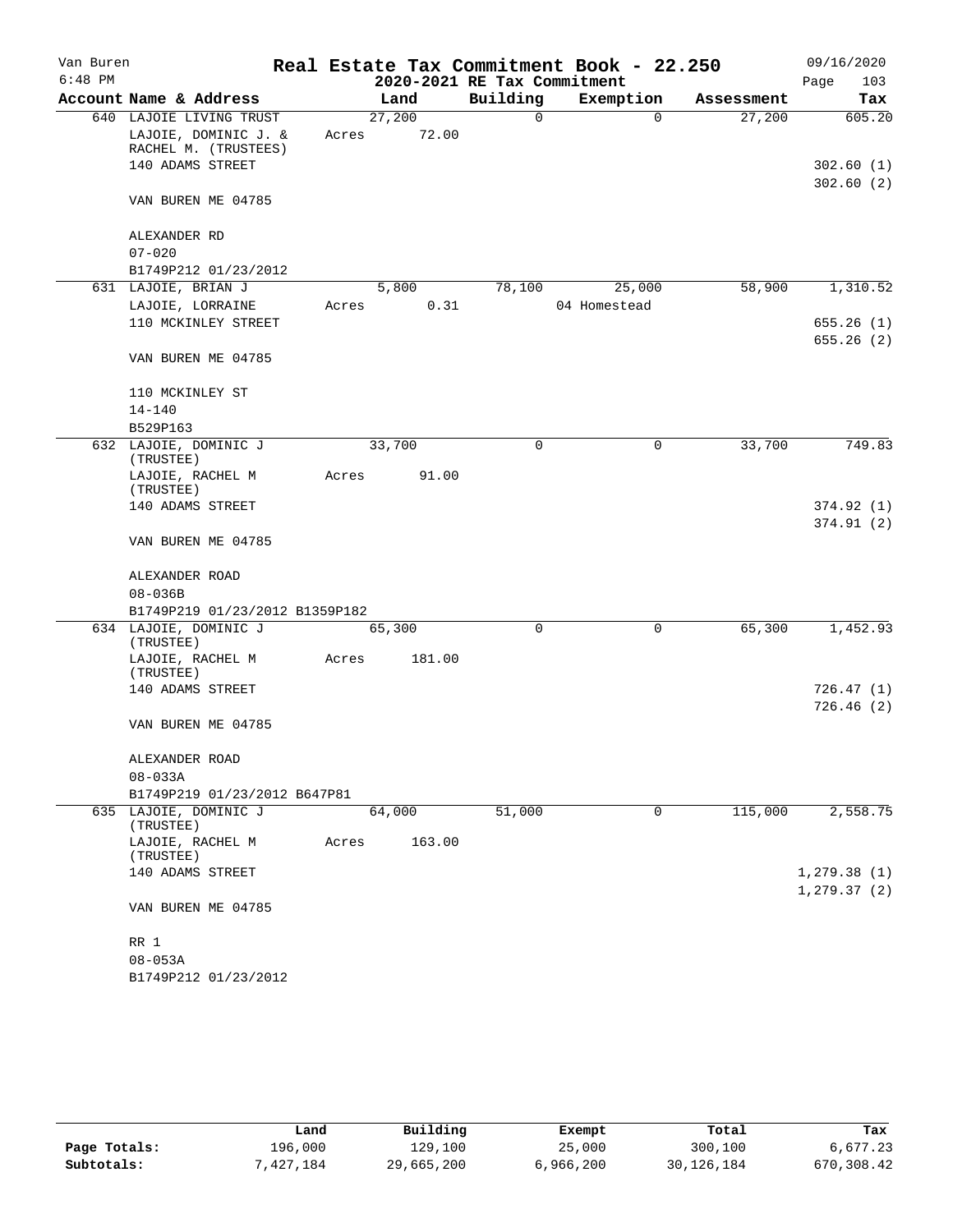| Van Buren<br>$6:48$ PM |                                              |       |        | 2020-2021 RE Tax Commitment | Real Estate Tax Commitment Book - 22.250 |            | 09/16/2020<br>104          |
|------------------------|----------------------------------------------|-------|--------|-----------------------------|------------------------------------------|------------|----------------------------|
|                        | Account Name & Address                       |       | Land   | Building                    | Exemption                                | Assessment | Page<br>Tax                |
|                        | 636 LAJOIE, DOMINIC J<br>(TRUSTEE)           |       | 12,400 | 86,500                      | $\mathbf 0$                              | 98,900     | 2,200.53                   |
|                        | LAJOIE, RACHEL M<br>(TRUSTEE)                | Acres | 1.26   |                             |                                          |            |                            |
|                        | 140 ADAMS STREET                             |       |        |                             |                                          |            | 1,100.27(1)                |
|                        | VAN BUREN ME 04785                           |       |        |                             |                                          |            | 1,100.26(2)                |
|                        | 171 UPLAND RD                                |       |        |                             |                                          |            |                            |
|                        | $14 - 035A$<br>B1749P209 01/23/2012 B1025P55 |       |        |                             |                                          |            |                            |
|                        | 638 LAJOIE, DOMINIC J<br>(TRUSTEE)           |       | 52,700 | 0                           | $\mathbf 0$                              | 52,700     | 1,172.58                   |
|                        | LAJOIE, RACHEL M<br>(TRUSTEE)                | Acres | 177.00 |                             |                                          |            |                            |
|                        | 140 ADAMS STREET                             |       |        |                             |                                          |            | 586.29(1)<br>586.29(2)     |
|                        | VAN BUREN ME 04785                           |       |        |                             |                                          |            |                            |
|                        | NOEL OUELLETTE FARM                          |       |        |                             |                                          |            |                            |
|                        | $07 - 014$<br>B1749P212 01/23/2012           |       |        |                             |                                          |            |                            |
|                        | 639 LAJOIE, DOMINIC J<br>(TRUSTEE)           |       | 4,000  | 1,000                       | 0                                        | 5,000      | 111.25                     |
|                        | LAJOIE, RACHEL M<br>(TRUSTEE)                | Acres | 0.25   |                             |                                          |            |                            |
|                        | 140 ADAMS STREET                             |       |        |                             |                                          |            | 55.63(1)<br>55.62(2)       |
|                        | VAN BUREN ME 04785                           |       |        |                             |                                          |            |                            |
|                        | VIOLETTE SIDING                              |       |        |                             |                                          |            |                            |
|                        | $08 - 034C$<br>B1749P212 01/23/2012          |       |        |                             |                                          |            |                            |
|                        | 655 LAJOIE, DOMINIC J                        |       | 500    | $\mathbf 0$                 | 0                                        | 500        | 11.13                      |
|                        | (TRUSTEE)                                    |       |        |                             |                                          |            |                            |
|                        | LAJOIE, RACHEL M<br>(TRUSTEE)                | Acres | 3.00   |                             |                                          |            |                            |
|                        | 140 ADAMS STREET                             |       |        |                             |                                          |            | 5.57(1)<br>5.56(2)         |
|                        | VAN BUREN ME 04785                           |       |        |                             |                                          |            |                            |
|                        | OFF MAIN STREET<br>$08 - 033D$               |       |        |                             |                                          |            |                            |
|                        | B1749P222 01/23/2012 B1449P220               |       |        |                             |                                          |            |                            |
|                        | 270 LAJOIE, DOMINIC J<br>(TRUSTEE)           |       | 14,400 | 195,200                     | 25,000                                   | 184,600    | 4,107.35                   |
|                        | LAJOIE, RACHEL M<br>(TRUSTEE)                | Acres | 4.90   |                             | 04 Homestead                             |            |                            |
|                        | 140 ADAMS STREET                             |       |        |                             |                                          |            | 2,053.68(1)<br>2,053.67(2) |
|                        | VAN BUREN ME 04785                           |       |        |                             |                                          |            |                            |
|                        | 140 ADAMS ST<br>$06 - 003B$                  |       |        |                             |                                          |            |                            |
|                        | B1749P224 01/23/2012 B1733P252 08/29/2011    |       |        |                             |                                          |            |                            |
|                        |                                              |       |        |                             |                                          |            |                            |

|              | Land      | Building   | Exempt    | Total      | Tax          |
|--------------|-----------|------------|-----------|------------|--------------|
| Page Totals: | 84,000    | 282,700    | 25,000    | 341,700    | 7,602.84     |
| Subtotals:   | 7,511,184 | 29,947,900 | 6,991,200 | 30,467,884 | 677, 911, 26 |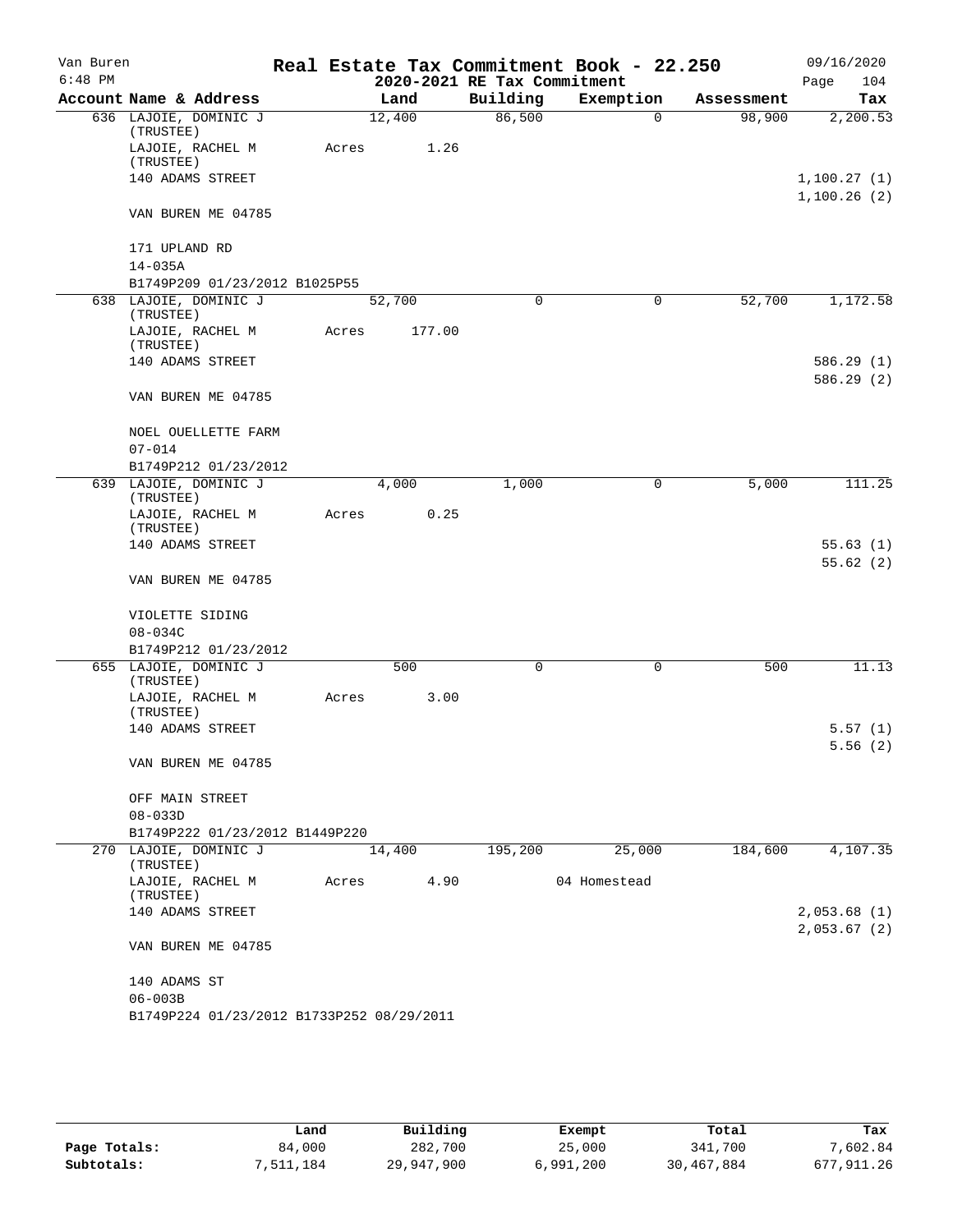| Van Buren<br>$6:48$ PM |                              |       |        | 2020-2021 RE Tax Commitment | Real Estate Tax Commitment Book - 22.250 |            | 09/16/2020<br>Page<br>105 |
|------------------------|------------------------------|-------|--------|-----------------------------|------------------------------------------|------------|---------------------------|
|                        | Account Name & Address       |       | Land   | Building                    | Exemption                                | Assessment | Tax                       |
|                        | 642 LAJOIE, GERARD           |       | 6,500  | 71,000                      | 25,000                                   | 52,500     | 1,168.13                  |
|                        | LAJOIE, BERNADETTE           | Acres | 0.38   |                             | 04 Homestead                             |            |                           |
|                        | 112 JACKSON STREET           |       |        |                             |                                          |            | 584.07 (1)                |
|                        |                              |       |        |                             |                                          |            | 584.06 (2)                |
|                        | VAN BUREN ME 04785           |       |        |                             |                                          |            |                           |
|                        | 112 JACKSON ST               |       |        |                             |                                          |            |                           |
|                        | $18 - 091$                   |       |        |                             |                                          |            |                           |
|                        | B931P228                     |       |        |                             |                                          |            |                           |
|                        | 93 LAJOIE, JAY G             |       | 20,000 | 155,100                     | 25,000                                   | 150,100    | 3,339.73                  |
|                        | LAJOIE, ASHLEY E             | Acres | 22.50  |                             | 04 Homestead                             |            |                           |
|                        | PO BOX 5                     |       |        |                             |                                          |            | 1,669.87(1)               |
|                        |                              |       |        |                             |                                          |            | 1,669.86(2)               |
|                        | VAN BUREN ME 04785           |       |        |                             |                                          |            |                           |
|                        | 109 LAKE RD                  |       |        |                             |                                          |            |                           |
|                        | $02 - 028$                   |       |        |                             |                                          |            |                           |
|                        | B2096P327 04/03/2020         |       |        |                             |                                          |            |                           |
|                        | 589 LAJOIE, JAY G            |       | 5,800  | 0                           | 0                                        | 5,800      | 129.05                    |
|                        | LAJOIE, ASHLEY E             | Acres | 1.50   |                             |                                          |            |                           |
|                        | PO BOX 5                     |       |        |                             |                                          |            | 64.53(1)                  |
|                        |                              |       |        |                             |                                          |            | 64.52(2)                  |
|                        | VAN BUREN ME 04785           |       |        |                             |                                          |            |                           |
|                        | TRUMAN ST                    |       |        |                             |                                          |            |                           |
|                        | 12A-045                      |       |        |                             |                                          |            |                           |
|                        | B2033P236 10/03/2018         |       |        |                             |                                          |            |                           |
|                        | 129 LAJOIE, JAY G            |       | 17,500 | 93,300                      | 25,000                                   | 85,800     | 1,909.05                  |
|                        | PO BOX 5                     | Acres | 8.00   |                             | 04 Homestead                             |            |                           |
|                        |                              |       |        |                             |                                          |            | 954.53(1)                 |
|                        | VAN BUREN ME 04785           |       |        |                             |                                          |            | 954.52(2)                 |
|                        |                              |       |        |                             |                                          |            |                           |
|                        | 171 STATE ST                 |       |        |                             |                                          |            |                           |
|                        | 12A-030                      |       |        |                             |                                          |            |                           |
|                        | B1659P6 10/23/2009 B1223P207 |       |        |                             |                                          |            |                           |
|                        | 644 LAJOIE, JOHN P           |       | 27,600 | 158,500                     | 25,000                                   | 161,100    | 3,584.48                  |
|                        | LAJOIE, PEGGY                | Acres | 44.00  |                             | 04 Homestead                             |            |                           |
|                        | 745 MAIN STREET              |       |        |                             |                                          |            | 1,792.24(1)               |
|                        |                              |       |        |                             |                                          |            | 1,792.24(2)               |
|                        | VAN BUREN ME 04785           |       |        |                             |                                          |            |                           |
|                        | 745 MAIN ST                  |       |        |                             |                                          |            |                           |
|                        | $08 - 013D$                  |       |        |                             |                                          |            |                           |
|                        | B1321P247 08/16/2002         |       |        |                             |                                          |            |                           |
|                        | 645 LAJOIE, KENNETH R        |       | 4,800  | 36,200                      | 0                                        | 41,000     | 912.25                    |
|                        | PO BOX 525                   | Acres | 0.21   |                             |                                          |            |                           |
|                        |                              |       |        |                             |                                          |            | 456.13(1)                 |
|                        | BATH ME 04530                |       |        |                             |                                          |            | 456.12 (2)                |
|                        |                              |       |        |                             |                                          |            |                           |
|                        | 109 WILSON ST                |       |        |                             |                                          |            |                           |
|                        | $23 - 030$                   |       |        |                             |                                          |            |                           |
|                        | B597P297                     |       |        |                             |                                          |            |                           |
|                        |                              |       |        |                             |                                          |            |                           |
|                        |                              |       |        |                             |                                          |            |                           |

|              | Land      | Building   | Exempt    | Total      | Tax        |
|--------------|-----------|------------|-----------|------------|------------|
| Page Totals: | 82,200    | 514,100    | 100,000   | 496,300    | 11,042.69  |
| Subtotals:   | 7,593,384 | 30,462,000 | 7,091,200 | 30,964,184 | 688,953.95 |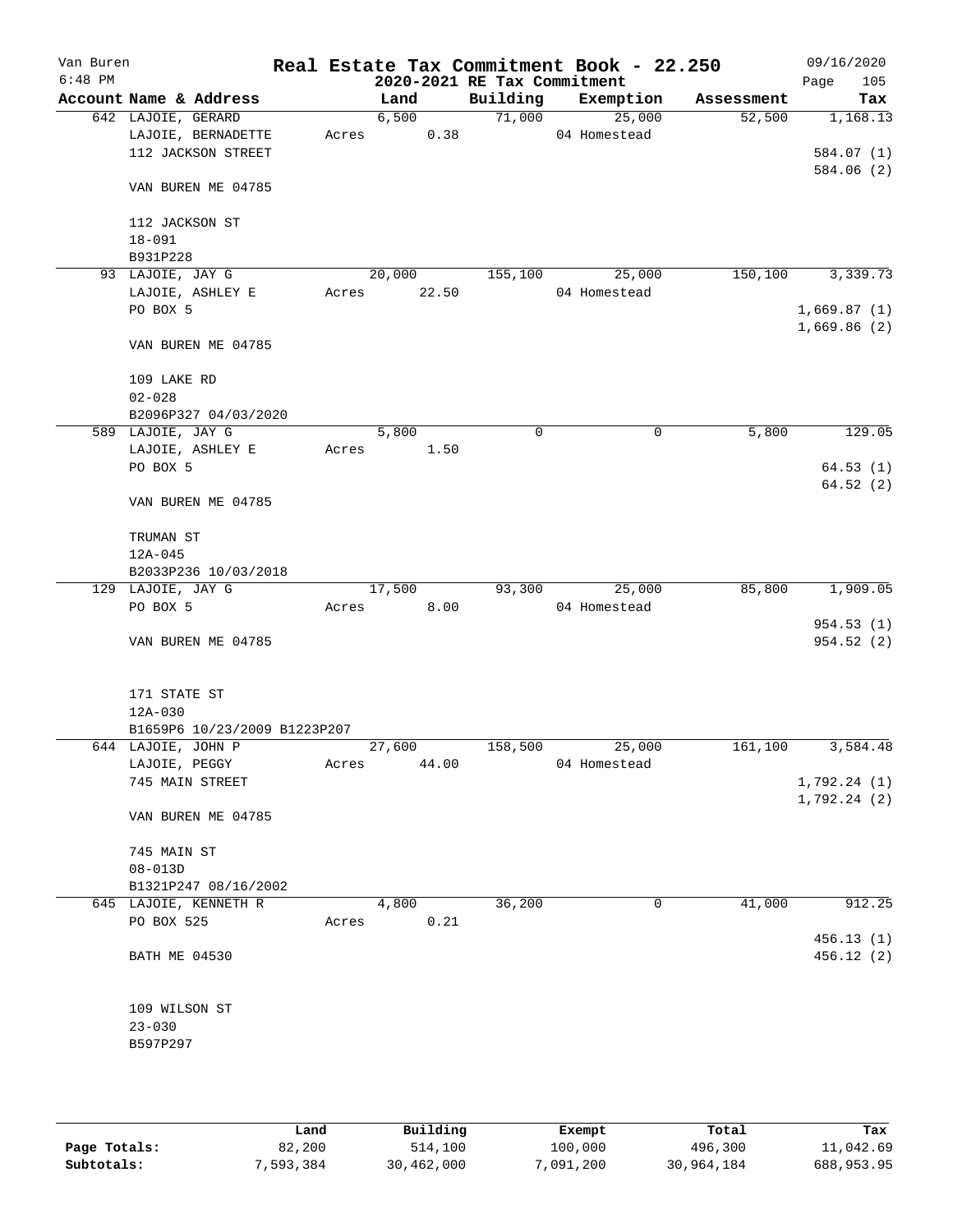| Van Buren |                                |       |        |                             | Real Estate Tax Commitment Book - 22.250 |            | 09/16/2020  |
|-----------|--------------------------------|-------|--------|-----------------------------|------------------------------------------|------------|-------------|
| $6:48$ PM |                                |       |        | 2020-2021 RE Tax Commitment |                                          |            | Page<br>106 |
|           | Account Name & Address         |       | Land   | Building                    | Exemption                                | Assessment | Tax         |
|           | 646 LAJOIE, KENNETH R          |       | 4,900  | 46,900                      | $\mathbf 0$                              | 51,800     | 1,152.55    |
|           | PO BOX 525                     | Acres | 0.22   |                             |                                          |            |             |
|           |                                |       |        |                             |                                          |            | 576.28(1)   |
|           | <b>BATH ME 04530</b>           |       |        |                             |                                          |            | 576.27(2)   |
|           | 113 WILSON ST                  |       |        |                             |                                          |            |             |
|           | $23 - 031$                     |       |        |                             |                                          |            |             |
|           | B828P138                       |       |        |                             |                                          |            |             |
|           | 647 LAJOIE, KIM (TRUSTEE)      |       | 4,300  | 0                           | 0                                        | 4,300      | 95.68       |
|           | LAJOIE, GILBERT                | Acres | 10.00  |                             |                                          |            |             |
|           | (TRUSTEE)                      |       |        |                             |                                          |            |             |
|           | 34 MAIN STREET                 |       |        |                             |                                          |            | 47.84 (1)   |
|           | VAN BUREN ME 04785             |       |        |                             |                                          |            | 47.84 (2)   |
|           | OFF ALEXANDER RD               |       |        |                             |                                          |            |             |
|           | $08 - 005C$                    |       |        |                             |                                          |            |             |
|           | B1715P294 03/28/2011           |       |        |                             |                                          |            |             |
|           | 648 LAJOIE, KIM (TRUSTEE)      |       | 27,800 | 0                           | 0                                        | 27,800     | 618.55      |
|           | LAJOIE, GILBERT                | Acres | 49.00  |                             |                                          |            |             |
|           | (TRUSTEE)                      |       |        |                             |                                          |            |             |
|           | 34 MAIN STREET                 |       |        |                             |                                          |            | 309.28(1)   |
|           |                                |       |        |                             |                                          |            | 309.27(2)   |
|           | VAN BUREN ME 04785             |       |        |                             |                                          |            |             |
|           | ALEXANDER RD                   |       |        |                             |                                          |            |             |
|           | $09 - 006$                     |       |        |                             |                                          |            |             |
|           | B1715P249 03/28/2011 B1399P145 |       |        |                             |                                          |            |             |
|           | 649 LAJOIE, KIM (TRUSTEE)      |       | 3,500  | 30,600                      | 0                                        | 34,100     | 758.72      |
|           | LAJOIE, GILBERT                | Acres | 0.19   |                             |                                          |            |             |
|           | (TRUSTEE)                      |       |        |                             |                                          |            |             |
|           | 34 MAIN STREET                 |       |        |                             |                                          |            | 379.36(1)   |
|           | VAN BUREN ME 04785             |       |        |                             |                                          |            | 379.36(2)   |
|           |                                |       |        |                             |                                          |            |             |
|           | 848 MAIN ST                    |       |        |                             |                                          |            |             |
|           | $08 - 034D$                    |       |        |                             |                                          |            |             |
|           | B1715P294 03/28/2011 B1399P145 |       |        |                             |                                          |            |             |
|           | 650 LAJOIE, KIM (TRUSTEE)      |       | 9,300  | $\Omega$                    | 0                                        | 9,300      | 206.93      |
|           | LAJOIE, GILBERT<br>(TRUSTEE)   | Acres | 11.50  |                             |                                          |            |             |
|           | 34 MAIN STREET                 |       |        |                             |                                          |            | 103.47(1)   |
|           |                                |       |        |                             |                                          |            | 103.46(2)   |
|           | VAN BUREN ME 04785             |       |        |                             |                                          |            |             |
|           | US 1                           |       |        |                             |                                          |            |             |
|           | $08 - 035C$                    |       |        |                             |                                          |            |             |
|           | B1715P294 03/28/2011 B1399P145 |       |        |                             |                                          |            |             |

|              | Land     | Building   | Exempt    | Total      | Tax        |
|--------------|----------|------------|-----------|------------|------------|
| Page Totals: | 49,800   | 77,500     |           | 127,300    | 2,832.43   |
| Subtotals:   | ,643,184 | 30,539,500 | 7,091,200 | 31,091,484 | 691,786.38 |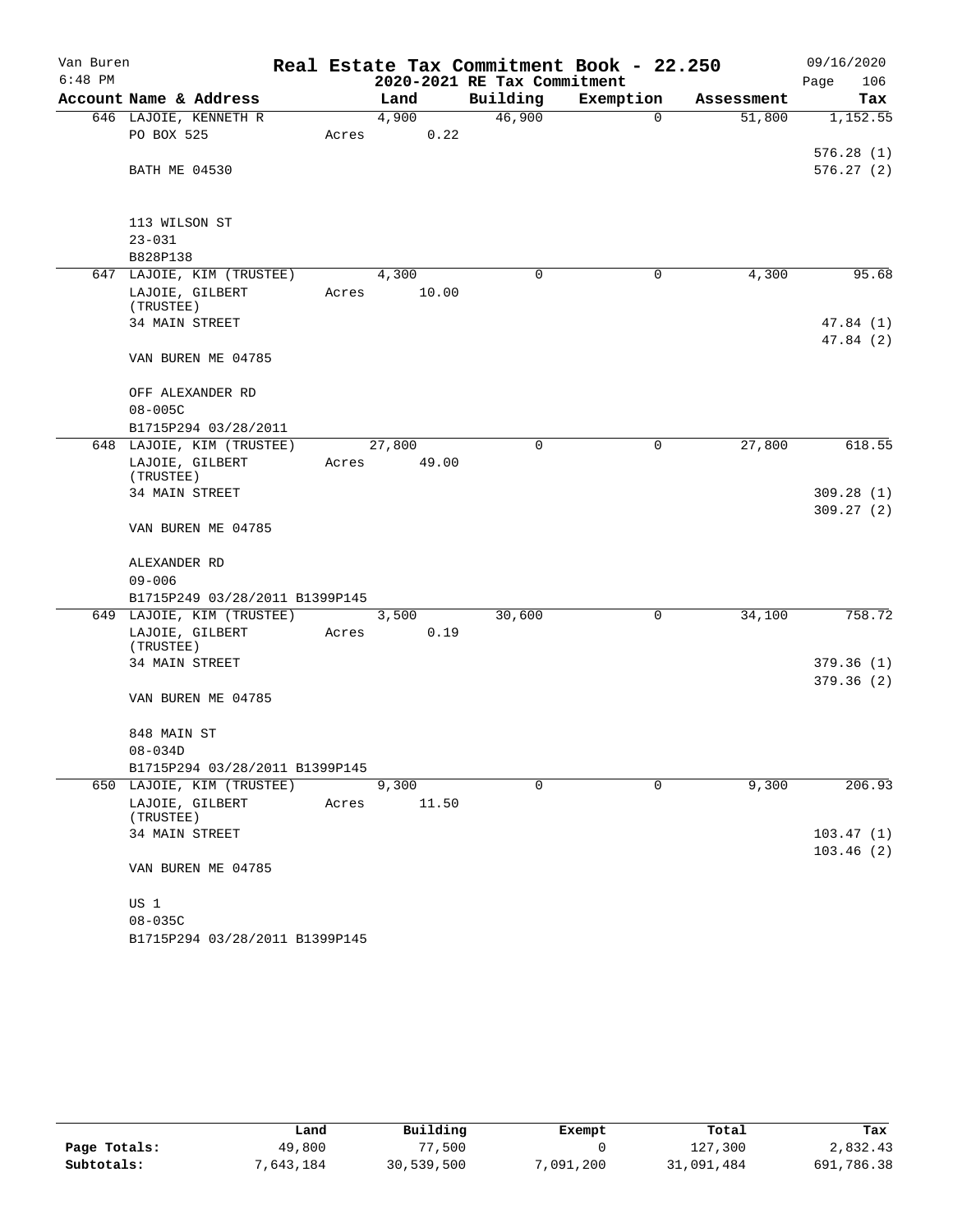| Van Buren                  |                                                                                        |                     |                             |          | Real Estate Tax Commitment Book - 22.250 |                       | 09/16/2020                  |
|----------------------------|----------------------------------------------------------------------------------------|---------------------|-----------------------------|----------|------------------------------------------|-----------------------|-----------------------------|
| $6:48$ PM                  |                                                                                        |                     | 2020-2021 RE Tax Commitment |          |                                          |                       | Page<br>107                 |
|                            | Account Name & Address                                                                 |                     | Land<br>10,500              | Building | Exemption                                | Assessment            | Tax                         |
|                            | 651 LAJOIE, KIM (TRUSTEE)<br>LAJOIE, GILBERT<br>(TRUSTEE)                              | Acres               | 1.00                        | 100,400  | $\mathbf 0$                              | 110,900               | 2,467.53                    |
|                            | 34 MAIN STREET                                                                         |                     |                             |          |                                          |                       | 1, 233.77(1)<br>1,233.76(2) |
|                            | VAN BUREN ME 04785                                                                     |                     |                             |          |                                          |                       |                             |
|                            | 120 TOWER DR                                                                           |                     |                             |          |                                          |                       |                             |
|                            | 12A-034<br>B1715P294 03/28/2011 B1715P288 03/28/2011 B1690P163<br>08/11/2010 B1069P290 |                     |                             |          |                                          |                       |                             |
|                            | 656 LAJOIE, KIM (TRUSTEE)                                                              |                     | 16,100                      | 0        | 0                                        | 16,100                | 358.23                      |
|                            | LAJOIE, GILBERT<br>(TRUSTEE)                                                           | Acres               | 37.87                       |          |                                          |                       |                             |
|                            | 34 MAIN STREET                                                                         |                     |                             |          |                                          |                       | 179.12(1)<br>179.11(2)      |
|                            | VAN BUREN ME 04785                                                                     |                     |                             |          |                                          |                       |                             |
|                            | OFF US 1<br>$08 - 005D$                                                                |                     |                             |          |                                          |                       |                             |
|                            | B1715P294 03/28/2011 B1399P145                                                         |                     |                             |          |                                          |                       |                             |
|                            | 657 LAJOIE, KIM (TRUSTEE)                                                              |                     | 13,900                      | 0        | 0                                        | 13,900                | 309.27                      |
|                            | LAJOIE, GILBERT                                                                        | Acres               | 32.50                       |          |                                          |                       |                             |
|                            | (TRUSTEE)                                                                              |                     |                             |          |                                          |                       |                             |
|                            | 34 MAIN STREET                                                                         |                     |                             |          |                                          |                       | 154.64(1)<br>154.63(2)      |
|                            | VAN BUREN ME 04785                                                                     |                     |                             |          |                                          |                       |                             |
|                            | OFF SARA ROAD                                                                          |                     |                             |          |                                          |                       |                             |
|                            | $07 - 008C$                                                                            |                     |                             |          |                                          |                       |                             |
|                            | B1715P294 03/28/2011                                                                   |                     |                             |          |                                          |                       |                             |
| 658                        | LAJOIE, KIM (TRUSTEE)<br>LAJOIE, GILBERT                                               | Acres               | 45,000<br>98.00             | 0        | 0                                        | 45,000                | 1,001.25                    |
|                            | (TRUSTEE)<br><b>34 MAIN STREET</b>                                                     |                     |                             |          |                                          |                       | 500.63(1)                   |
|                            |                                                                                        |                     |                             |          |                                          |                       | 500.62(2)                   |
|                            | VAN BUREN ME 04785                                                                     |                     |                             |          |                                          |                       |                             |
|                            | ALEXANDER RD.<br>$07 - 013$                                                            |                     |                             |          |                                          |                       |                             |
|                            | B1715P294 03/28/2011 B1399P145                                                         |                     |                             |          |                                          |                       |                             |
|                            | 1058 LAJOIE, LUCAS H                                                                   |                     | 6,400                       | 88,700   | 0                                        | 95,100                | 2,115.98                    |
|                            | 122 JACKSON STREET                                                                     | Acres               | 0.37                        |          |                                          |                       | 1,057.99(1)                 |
|                            | VAN BUREN ME 04785                                                                     |                     |                             |          |                                          |                       | 1,057.99(2)                 |
|                            | 122 JACKSON ST                                                                         |                     |                             |          |                                          |                       |                             |
|                            | $18 - 089$                                                                             |                     |                             |          |                                          |                       |                             |
|                            | B2075P102 09/27/2019                                                                   |                     |                             |          |                                          |                       |                             |
|                            | 62 LAJOIE, MARC P                                                                      |                     | 7,300                       | 100,600  | 25,000                                   | 82,900                | 1,844.53                    |
|                            | MARTELL, JULIE L                                                                       | Acres               | 0.48                        |          | 04 Homestead                             |                       |                             |
|                            | 321 MAIN STREET                                                                        |                     |                             |          |                                          |                       | 922.27(1)<br>922.26(2)      |
|                            | VAN BUREN ME 04785                                                                     |                     |                             |          |                                          |                       |                             |
|                            | 321 MAIN ST                                                                            |                     |                             |          |                                          |                       |                             |
|                            | $20 - 051$                                                                             |                     |                             |          |                                          |                       |                             |
|                            | B1983P89 07/21/2017                                                                    |                     |                             |          |                                          |                       |                             |
|                            |                                                                                        | Land                | Building                    |          | Exempt                                   | Total                 | Tax                         |
| Page Totals:<br>Subtotals: |                                                                                        | 99,200<br>7,742,384 | 289,700<br>30,829,200       |          | 25,000<br>7,116,200                      | 363,900<br>31,455,384 | 8,096.79<br>699,883.17      |
|                            |                                                                                        |                     |                             |          |                                          |                       |                             |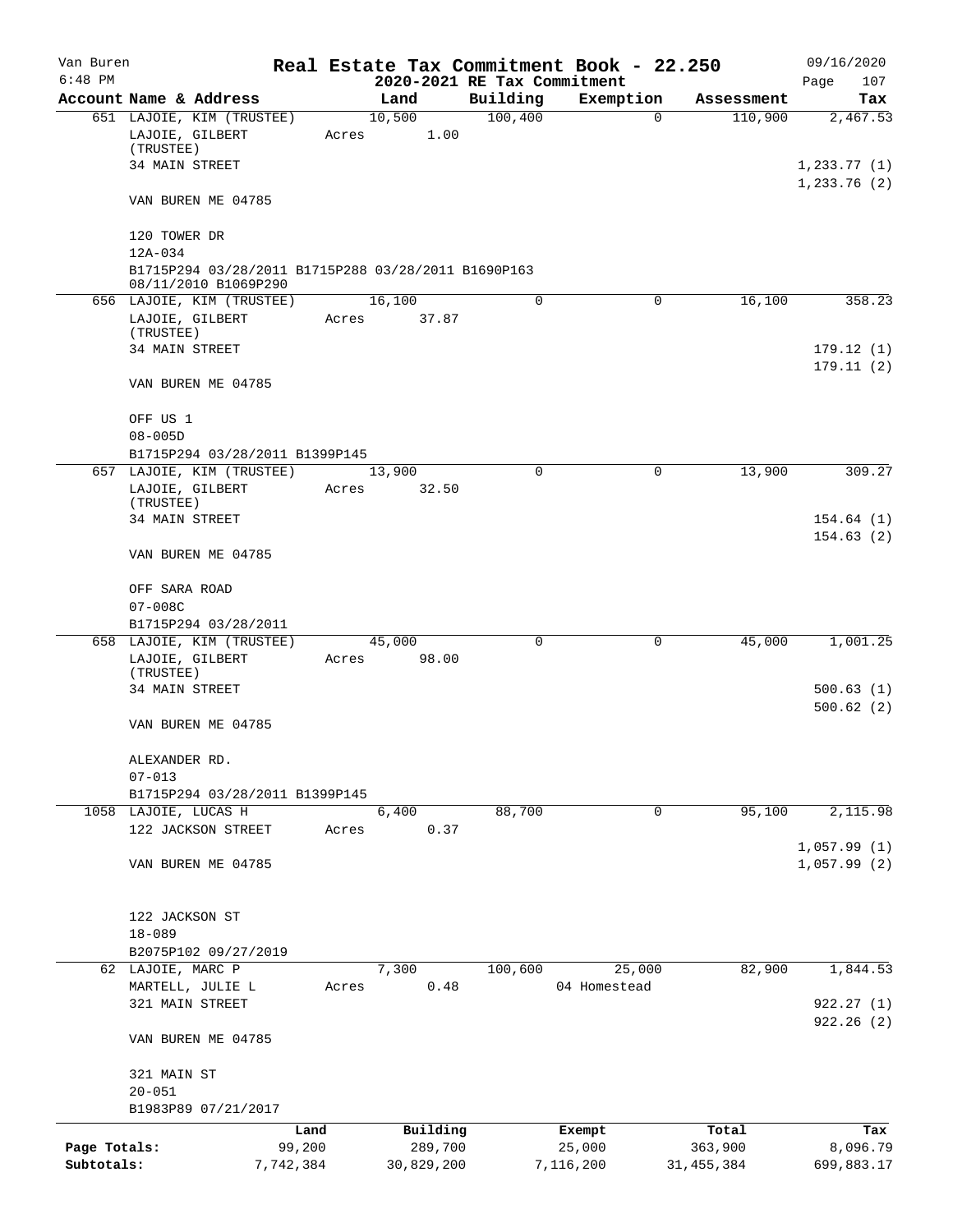| Van Buren<br>$6:48$ PM |                              |       |               | 2020-2021 RE Tax Commitment | Real Estate Tax Commitment Book - 22.250 |            | 09/16/2020<br>Page<br>108 |
|------------------------|------------------------------|-------|---------------|-----------------------------|------------------------------------------|------------|---------------------------|
|                        | Account Name & Address       |       | Land          |                             | Building Exemption                       | Assessment | Tax                       |
|                        | 654 LAJOIE, ROGER J          |       | 4,900         |                             | 43,100 25,000                            | 23,000     | 511.75                    |
|                        | LAJOIE, JACQUELINE N         |       | 0.22<br>Acres |                             | 04 Homestead                             |            |                           |
|                        | 114 NOTRE DAME STREET        |       |               |                             |                                          |            | 255.88(1)                 |
|                        |                              |       |               |                             |                                          |            | 255.87(2)                 |
|                        | VAN BUREN ME 04785           |       |               |                             |                                          |            |                           |
|                        |                              |       |               |                             |                                          |            |                           |
|                        | 114 NOTRE DAME ST            |       |               |                             |                                          |            |                           |
|                        | $17 - 028$                   |       |               |                             |                                          |            |                           |
|                        | B1426P324                    |       |               |                             |                                          |            |                           |
|                        | 677 LAJOIE, SARAH L          |       | 7,900         | 49,100                      | 25,000                                   | 32,000     | 712.00                    |
|                        | 120 POPLAR STREET            |       | Acres<br>0.57 |                             | 04 Homestead                             |            |                           |
|                        |                              |       |               |                             |                                          |            | 356.00(1)                 |
|                        |                              |       |               |                             |                                          |            |                           |
|                        | VAN BUREN ME 04785           |       |               |                             |                                          |            | 356.00(2)                 |
|                        |                              |       |               |                             |                                          |            |                           |
|                        |                              |       |               |                             |                                          |            |                           |
|                        | 120 POPLAR ST                |       |               |                             |                                          |            |                           |
|                        | $16 - 036$                   |       |               |                             |                                          |            |                           |
|                        | B1770P86 06/29/2012 B698P123 |       |               |                             |                                          |            |                           |
|                        | 263 LAJOIE, SUSAN M          |       | 3,000         |                             | 63,400<br>25,000                         | 41,400     | 921.15                    |
|                        | 40 MAIN STREET               | Acres | 0.08          |                             | 04 Homestead                             |            |                           |
|                        |                              |       |               |                             |                                          |            | 460.58(1)                 |
|                        | VAN BUREN ME 04785           |       |               |                             |                                          |            | 460.57 (2)                |
|                        |                              |       |               |                             |                                          |            |                           |
|                        |                              |       |               |                             |                                          |            |                           |
|                        | 40 MAIN ST                   |       |               |                             |                                          |            |                           |
|                        | $15 - 114$                   |       |               |                             |                                          |            |                           |
|                        | B1871P336 10/20/2014         |       |               |                             |                                          |            |                           |
|                        | 725 LAKEVILLE SHORES, INC.   |       | 109,100       | $\mathbf 0$                 | $\mathbf 0$                              | 109,100    | 2,427.48                  |
|                        | PO BOX 96                    | Acres | 636.00        |                             |                                          |            |                           |
|                        |                              |       |               |                             |                                          |            | 1, 213.74(1)              |
|                        | WINN ME 04457                |       |               |                             |                                          |            | 1, 213.74(2)              |
|                        |                              |       |               |                             |                                          |            |                           |
|                        |                              |       |               |                             |                                          |            |                           |
|                        | SUGAR RIDGE RD               |       |               |                             |                                          |            |                           |
|                        | $11 - 007$                   |       |               |                             |                                          |            |                           |
|                        | B1910P290 09/30/2015         |       |               |                             |                                          |            |                           |
|                        | 661 LAPIERRE, RANDY          |       | 5,100         | 0                           | 0                                        | 5,100      | 113.48                    |
|                        | 60 PARK STREET               | Acres | 0.40          |                             |                                          |            |                           |
|                        |                              |       |               |                             |                                          |            | 56.74(1)                  |
|                        | EAST MILLINOCKET ME          |       |               |                             |                                          |            | 56.74(2)                  |
|                        | 04430                        |       |               |                             |                                          |            |                           |
|                        |                              |       |               |                             |                                          |            |                           |
|                        |                              |       |               |                             |                                          |            |                           |
|                        | 132 ST MARY'S BROOK RD       |       |               |                             |                                          |            |                           |
|                        | $02 - 046$                   |       |               |                             |                                          |            |                           |
|                        | B971P119                     |       |               |                             |                                          |            |                           |
|                        | 273 LAPIERRE, TYLER          |       | 6,000         | 65,000                      | $\mathbf 0$                              | 71,000     | 1,579.75                  |
|                        | 42 E OUELLETTE ROAD          | Acres | 0.30          |                             |                                          |            |                           |
|                        |                              |       |               |                             |                                          |            | 789.88 (1)                |
|                        | CYR PLANTATION ME 04785      |       |               |                             |                                          |            | 789.87 (2)                |
|                        |                              |       |               |                             |                                          |            |                           |
|                        |                              |       |               |                             |                                          |            |                           |
|                        | 39 MAIN ST                   |       |               |                             |                                          |            |                           |
|                        | $15 - 004$                   |       |               |                             |                                          |            |                           |
|                        | B1634P244 04/13/2009         |       |               |                             |                                          |            |                           |
|                        |                              |       |               |                             |                                          |            |                           |
|                        |                              |       |               |                             |                                          |            |                           |
|                        |                              |       |               |                             |                                          |            |                           |
|                        |                              |       |               |                             |                                          |            |                           |

|              | Land      | Building   | Exempt    | Total      | Tax        |
|--------------|-----------|------------|-----------|------------|------------|
| Page Totals: | 136,000   | 220,600    | 75,000    | 281,600    | 6.265.61   |
| Subtotals:   | 7,878,384 | 31,049,800 | 7,191,200 | 31,736,984 | 706,148.78 |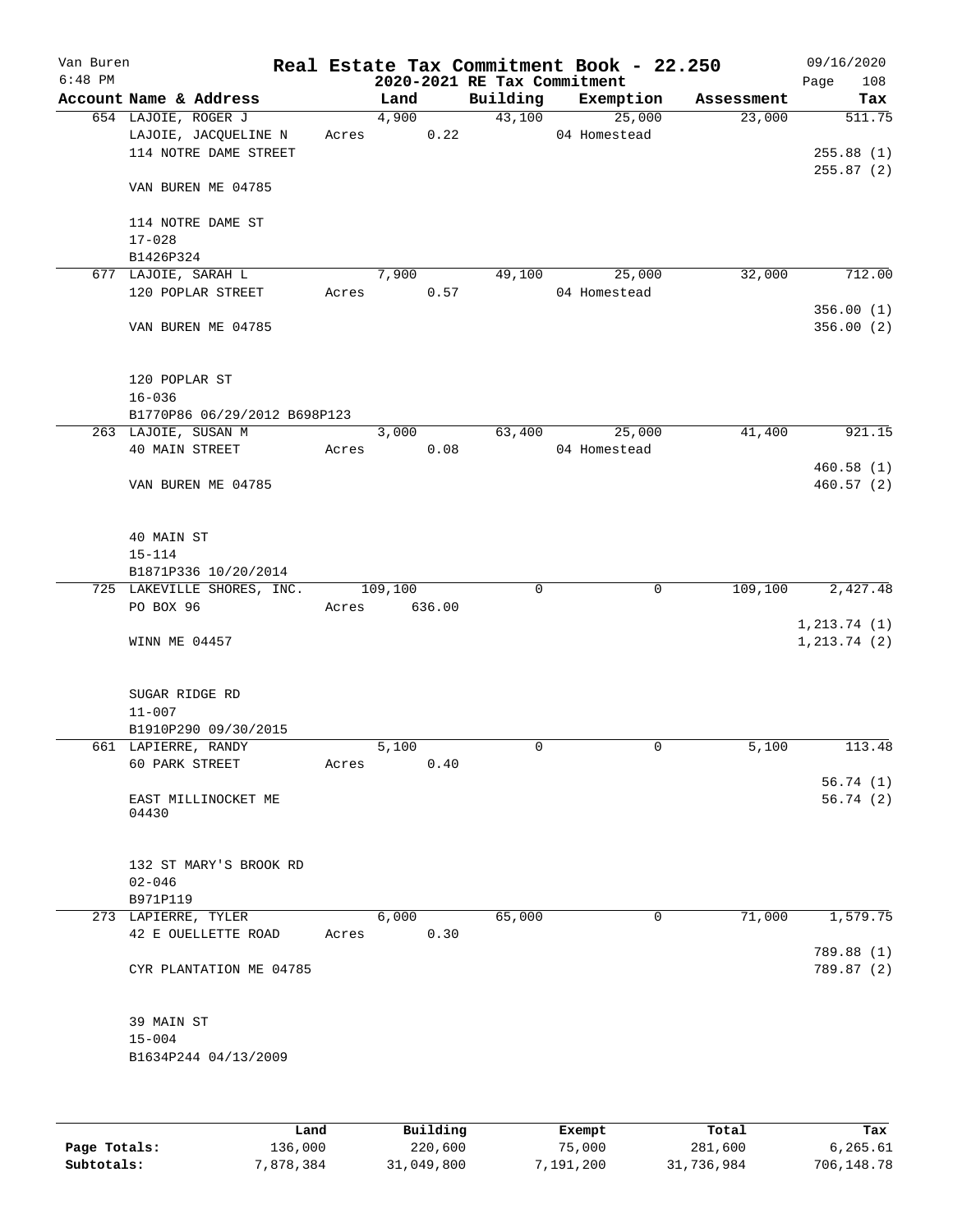| Van Buren<br>$6:48$ PM |                                                      |       |        | 2020-2021 RE Tax Commitment | Real Estate Tax Commitment Book - 22.250 |            | 09/16/2020<br>109<br>Page |
|------------------------|------------------------------------------------------|-------|--------|-----------------------------|------------------------------------------|------------|---------------------------|
|                        | Account Name & Address                               |       | Land   | Building                    | Exemption                                | Assessment | Tax                       |
|                        |                                                      |       | 6,200  | 32,300                      | 0                                        | 38,500     | 856.63                    |
|                        | 735 LAPLANTE, BRIAN<br>TRUSTEE FOR SCOTT<br>LAPLANTE | Acres | 0.35   |                             |                                          |            |                           |
|                        | 16 LONGFELLOW DRIVE                                  |       |        |                             |                                          |            | 428.32(1)<br>428.31(2)    |
|                        | NEWBURYPORT MA 09150                                 |       |        |                             |                                          |            |                           |
|                        | 115 POND RD<br>$16 - 011$                            |       |        |                             |                                          |            |                           |
|                        | B1751P56 02/07/2012 B1689P177 08/02/2010 B1188P78    |       |        |                             |                                          |            |                           |
|                        | 662 LAPLANTE, GEORGE J                               |       | 9,800  | 52,300                      | 0                                        | 62,100     | 1,381.73                  |
|                        | LAPLANTE, CATHY A                                    | Acres | 6.25   |                             |                                          |            |                           |
|                        | 147 CASTONGUAY RD                                    |       |        |                             |                                          |            | 690.87(1)<br>690.86(2)    |
|                        | VAN BUREN ME 04785                                   |       |        |                             |                                          |            |                           |
|                        | CASTONGUAY RD                                        |       |        |                             |                                          |            |                           |
|                        | $03 - 032$                                           |       |        |                             |                                          |            |                           |
|                        | B759P120                                             |       |        |                             |                                          |            |                           |
|                        | 663 LAPLANTE, GEORGE J                               |       | 35,300 | 131,800                     | 25,000                                   | 142,100    | 3,161.73                  |
|                        | LAPLANTE, CATHY A                                    | Acres | 86.00  |                             | 04 Homestead                             |            |                           |
|                        | 147 CASTONGUAY RD                                    |       |        |                             |                                          |            | 1,580.87(1)               |
|                        | VAN BUREN ME 04785                                   |       |        |                             |                                          |            | 1,580.86(2)               |
|                        |                                                      |       |        |                             |                                          |            |                           |
|                        | 147 CASTONGUAY RD                                    |       |        |                             |                                          |            |                           |
|                        | $03 - 034A$                                          |       |        |                             |                                          |            |                           |
|                        | B683P80                                              |       |        |                             |                                          |            |                           |
|                        | 664 LAPLANTE, GEORGE J                               |       | 100    | 0                           | $\mathbf 0$                              | 100        | 2.23                      |
|                        | LAPLANTE, CATHY A                                    | Acres | 0.10   |                             |                                          |            |                           |
|                        | 147 CASTONGUAY RD                                    |       |        |                             |                                          |            | 1.12(1)                   |
|                        | VAN BUREN ME 04785                                   |       |        |                             |                                          |            | 1.11(2)                   |
|                        | CASTONGUAY RD                                        |       |        |                             |                                          |            |                           |
|                        | $03 - 036$                                           |       |        |                             |                                          |            |                           |
|                        | B759P120                                             |       |        |                             |                                          |            |                           |
|                        | 669 LAPLANTE, LOUIS A                                |       | 15,700 | 117,700                     | 25,000                                   | 108,400    | 2,411.90                  |
|                        | LAPLANTE, LINDA J                                    | Acres | 11.00  |                             | 04 Homestead                             |            |                           |
|                        | 193 LAKE ROAD                                        |       |        |                             |                                          |            | 1, 205.95(1)              |
|                        | VAN BUREN ME 04785                                   |       |        |                             |                                          |            | 1,205.95(2)               |
|                        |                                                      |       |        |                             |                                          |            |                           |
|                        | 193 LAKE RD                                          |       |        |                             |                                          |            |                           |
|                        | $02 - 017B$                                          |       |        |                             |                                          |            |                           |
|                        | B573P198 09/09/1982                                  |       |        |                             |                                          |            |                           |
|                        | 670 LAPLANTE, LOUIS A                                |       | 15,100 | $\Omega$                    | 0                                        | 15,100     | 335.98                    |
|                        | LAPLANTE, LINDA J                                    | Acres | 26.00  |                             |                                          |            |                           |
|                        | 193 LAKE ROAD                                        |       |        |                             |                                          |            | 167.99(1)<br>167.99(2)    |
|                        | VAN BUREN ME 04785                                   |       |        |                             |                                          |            |                           |
|                        | LAKE RD                                              |       |        |                             |                                          |            |                           |
|                        | $05 - 004$                                           |       |        |                             |                                          |            |                           |
|                        | B752P268                                             |       |        |                             |                                          |            |                           |
|                        |                                                      |       |        |                             |                                          |            |                           |
|                        |                                                      |       |        |                             |                                          |            |                           |
|                        |                                                      |       |        |                             |                                          |            |                           |

|              | Land      | Building     | Exempt    | Total      | Tax        |
|--------------|-----------|--------------|-----------|------------|------------|
| Page Totals: | 82,200    | 334,100      | 50,000    | 366,300    | 8.150.20   |
| Subtotals:   | 7,960,584 | 31, 383, 900 | 7,241,200 | 32,103,284 | 714,298.98 |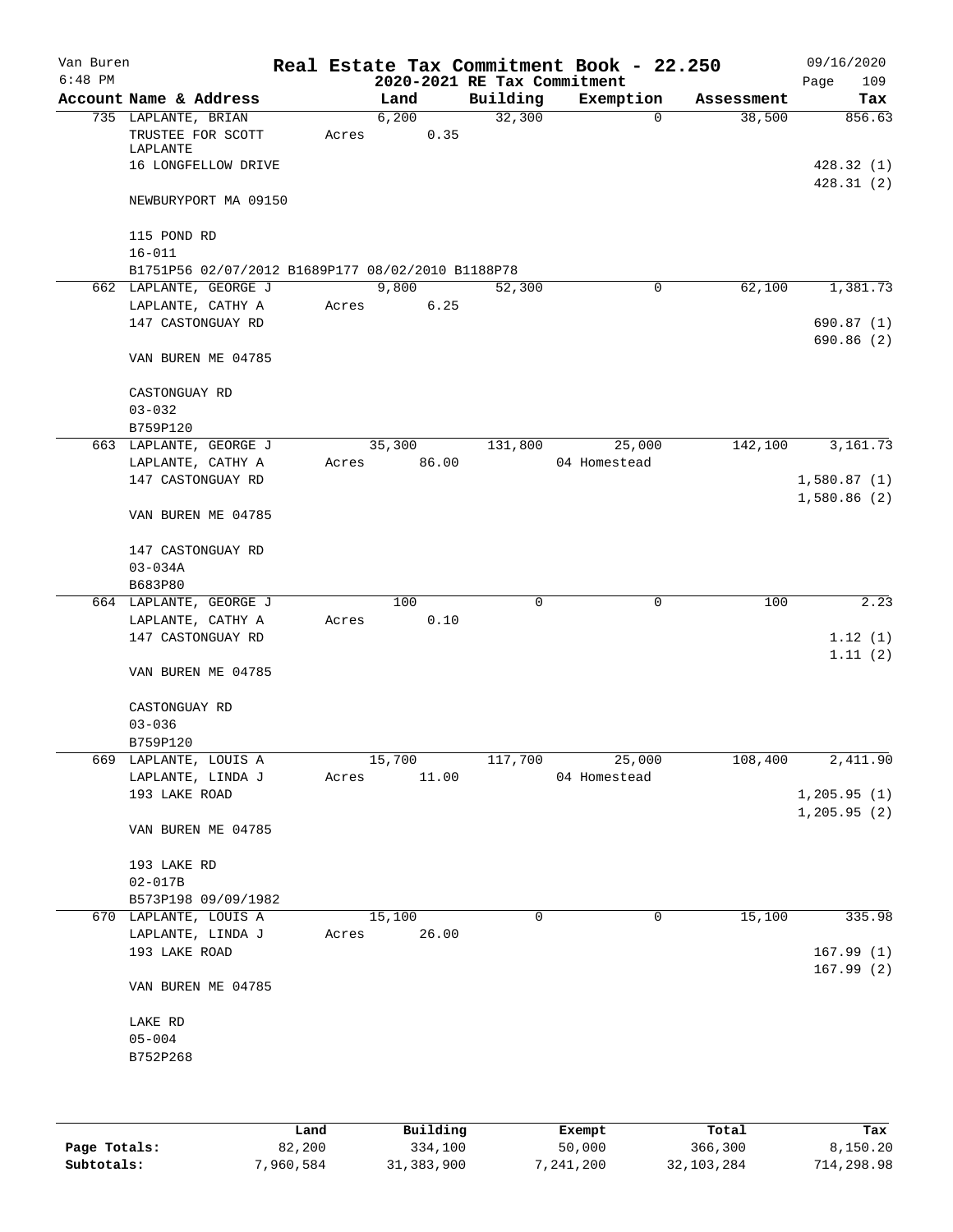| Van Buren<br>$6:48$ PM |                           |       |        | 2020-2021 RE Tax Commitment | Real Estate Tax Commitment Book - 22.250 |            | 09/16/2020<br>Page<br>110 |
|------------------------|---------------------------|-------|--------|-----------------------------|------------------------------------------|------------|---------------------------|
|                        | Account Name & Address    |       | Land   | Building                    | Exemption                                | Assessment | Tax                       |
|                        | 671 LAPLANTE, LOUIS A     |       | 13,000 | 41,800                      | $\mathbf 0$                              | 54,800     | 1,219.30                  |
|                        | LAPLANTE, LINDA J         | Acres | 2.50   |                             |                                          |            |                           |
|                        | 193 LAKE ROAD             |       |        |                             |                                          |            | 609.65(1)                 |
|                        |                           |       |        |                             |                                          |            | 609.65(2)                 |
|                        | VAN BUREN ME 04785        |       |        |                             |                                          |            |                           |
|                        |                           |       |        |                             |                                          |            |                           |
|                        | 232 CASTONGUAY RD         |       |        |                             |                                          |            |                           |
|                        | $02 - 031B$               |       |        |                             |                                          |            |                           |
|                        | B1288P229                 |       |        |                             |                                          |            |                           |
|                        | 672 LAPLANTE, LOUIS A     |       | 4,200  | 0                           | 0                                        | 4,200      | 93.45                     |
|                        | LAPLANTE, LINDA J         | Acres | 12.00  |                             |                                          |            |                           |
|                        | 193 LAKE ROAD             |       |        |                             |                                          |            | 46.73(1)                  |
|                        |                           |       |        |                             |                                          |            | 46.72 (2)                 |
|                        | VAN BUREN ME 04785        |       |        |                             |                                          |            |                           |
|                        |                           |       |        |                             |                                          |            |                           |
|                        | MARQUIS RD<br>$02 - 020A$ |       |        |                             |                                          |            |                           |
|                        |                           |       |        |                             |                                          |            |                           |
|                        | B994P267                  |       |        |                             |                                          |            |                           |
|                        | 684 LAPLANTE, LOUIS A     |       | 26,300 | 5,400                       | 0                                        | 31,700     | 705.33                    |
|                        | LAPLANTE, JEANNE          | Acres | 45.00  |                             |                                          |            |                           |
|                        | 193 LAKE ROAD             |       |        |                             |                                          |            | 352.67(1)                 |
|                        | VAN BUREN ME 04785        |       |        |                             |                                          |            | 352.66(2)                 |
|                        |                           |       |        |                             |                                          |            |                           |
|                        | 147 LAKE RD               |       |        |                             |                                          |            |                           |
|                        | $02 - 020$                |       |        |                             |                                          |            |                           |
|                        | B1466P96                  |       |        |                             |                                          |            |                           |
|                        | 685 LAPLANTE, LOUIS A     |       | 17,500 | 0                           | $\mathbf 0$                              | 17,500     | 389.38                    |
|                        | LAPLANTE, JEANNE          | Acres | 50.00  |                             |                                          |            |                           |
|                        | 193 LAKE ROAD             |       |        |                             |                                          |            | 194.69(1)                 |
|                        | VAN BUREN ME 04785        |       |        |                             |                                          |            | 194.69(2)                 |
|                        | LAKE RD                   |       |        |                             |                                          |            |                           |
|                        | $02 - 019$                |       |        |                             |                                          |            |                           |
|                        | B1466P96 09/14/2005       |       |        |                             |                                          |            |                           |
|                        | 668 LAPLANTE, LOUIS A     |       | 10,100 | 0                           | 0                                        | 10,100     | 224.73                    |
|                        | LAPLANTE, LINDA J         | Acres | 7.00   |                             |                                          |            |                           |
|                        | 193 LAKE ROAD             |       |        |                             |                                          |            | 112.37(1)                 |
|                        |                           |       |        |                             |                                          |            | 112.36(2)                 |
|                        | VAN BUREN ME 04785        |       |        |                             |                                          |            |                           |
|                        | MARQUIS RD                |       |        |                             |                                          |            |                           |
|                        | $02 - 054$                |       |        |                             |                                          |            |                           |
|                        | B628P253                  |       |        |                             |                                          |            |                           |
|                        | 686 LAPLANTE, NICOLE M    |       | 6,000  | 59,200                      | 25,000                                   | 40,200     | 894.45                    |
|                        | LAPLANTE, ROCHELLE L      | Acres | 0.33   |                             | 04 Homestead                             |            |                           |
|                        | 155 POPLAR STREET         |       |        |                             |                                          |            | 447.23 (1)                |
|                        |                           |       |        |                             |                                          |            | 447.22 (2)                |
|                        | VAN BUREN ME 04785        |       |        |                             |                                          |            |                           |
|                        | 155 POPLAR ST             |       |        |                             |                                          |            |                           |
|                        | $14 - 104$                |       |        |                             |                                          |            |                           |
|                        | B1565P318                 |       |        |                             |                                          |            |                           |
|                        |                           |       |        |                             |                                          |            |                           |
|                        |                           |       |        |                             |                                          |            |                           |
|                        |                           |       |        |                             |                                          |            |                           |

|              | Land      | Building   | Exempt    | Total        | Tax        |
|--------------|-----------|------------|-----------|--------------|------------|
| Page Totals: | 77,100    | 106,400    | 25,000    | 158,500      | 3,526.64   |
| Subtotals:   | 8,037,684 | 31,490,300 | 7,266,200 | 32, 261, 784 | 717,825.62 |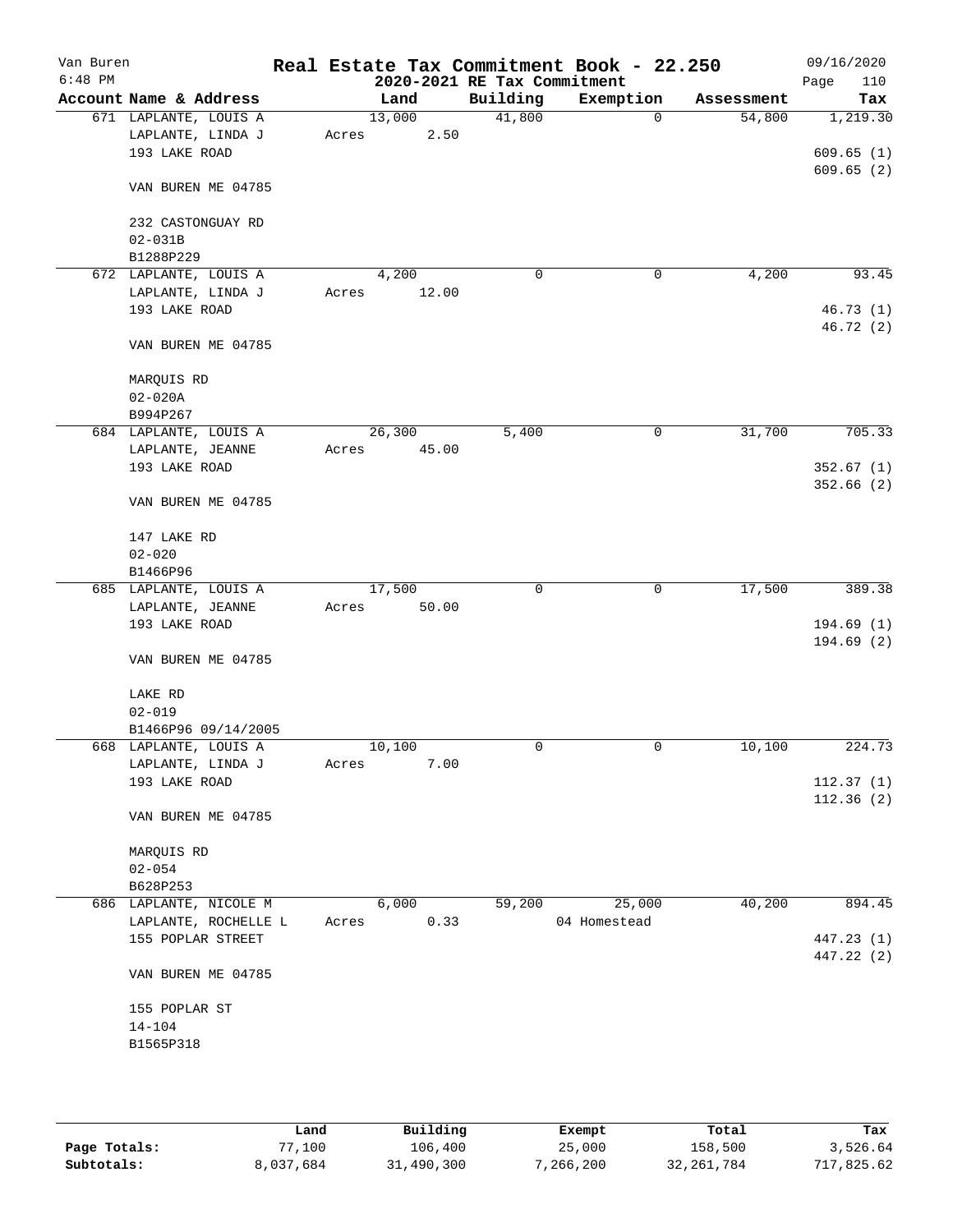| Van Buren<br>$6:48$ PM |                                         |       |               |                             | Real Estate Tax Commitment Book - 22.250 |                     | 09/16/2020   |
|------------------------|-----------------------------------------|-------|---------------|-----------------------------|------------------------------------------|---------------------|--------------|
|                        | Account Name & Address                  |       |               | 2020-2021 RE Tax Commitment |                                          |                     | Page<br>111  |
|                        |                                         |       | Land<br>1,800 | Building<br>$\mathbf 0$     | Exemption<br>$\Omega$                    | Assessment<br>1,800 | Tax<br>40.05 |
|                        | 687 LAPLANTE, PETER R<br>LAPLANTE, DANA |       |               |                             |                                          |                     |              |
|                        | 109 HOOVER DRIVE                        |       |               |                             |                                          |                     | 20.03(1)     |
|                        |                                         |       |               |                             |                                          |                     | 20.02(2)     |
|                        | VAN BUREN ME 04785                      |       |               |                             |                                          |                     |              |
|                        | 414 MAIN ST                             |       |               |                             |                                          |                     |              |
|                        | $21 - 034$                              |       |               |                             |                                          |                     |              |
|                        | B1504P323 06/16/2006                    |       |               |                             |                                          |                     |              |
|                        | 929 LAPLANTE, PETER R                   |       | 6,600         | 60,500                      | 25,000                                   | 42,100              | 936.72       |
|                        | LAPLANTE, DANA-MICHELLE Acres           |       | 0.40          |                             | 04 Homestead                             |                     |              |
|                        | Η                                       |       |               |                             |                                          |                     |              |
|                        | 109 HOOVER DRIVE                        |       |               |                             |                                          |                     | 468.36(1)    |
|                        | VAN BUREN ME 04785                      |       |               |                             |                                          |                     | 468.36 (2)   |
|                        | 109 HOOVER DR                           |       |               |                             |                                          |                     |              |
|                        | $14 - 022$                              |       |               |                             |                                          |                     |              |
|                        | B1591P91                                |       |               |                             |                                          |                     |              |
|                        | 673 LAPLANTE, PIERRE                    |       | 17,300        | $\mathbf 0$                 | $\mathbf 0$                              | 17,300              | 384.92       |
|                        | 1303 HAMLIN ROAD                        | Acres | 42.00         |                             |                                          |                     |              |
|                        |                                         |       |               |                             |                                          |                     | 192.46(1)    |
|                        | HAMLIN ME 04785                         |       |               |                             |                                          |                     | 192.46(2)    |
|                        |                                         |       |               |                             |                                          |                     |              |
|                        | MASSE RD                                |       |               |                             |                                          |                     |              |
|                        | $05 - 002$                              |       |               |                             |                                          |                     |              |
|                        | B797P41                                 |       |               |                             |                                          |                     |              |
|                        | 674 LAPLANTE, PIERRE                    |       | 8,900         | $\mathbf 0$                 | $\mathbf 0$                              | 8,900               | 198.02       |
|                        | 1303 HAMLIN ROAD                        | Acres | 42.40         |                             |                                          |                     |              |
|                        |                                         |       |               |                             |                                          |                     | 99.01 (1)    |
|                        | HAMLIN ME 04785                         |       |               |                             |                                          |                     | 99.01 (2)    |
|                        | MASSE RD                                |       |               |                             |                                          |                     |              |
|                        | $02 - 014$                              |       |               |                             |                                          |                     |              |
|                        | B797P41 01/22/1990                      |       |               |                             |                                          |                     |              |
|                        | 688 LAPLANTE, PIERRE J                  |       | 10,100        | 61,000                      | 0                                        | 71,100              | 1,581.98     |
|                        | 1303 HAMLIN ROAD                        | Acres | 0.92          |                             |                                          |                     |              |
|                        |                                         |       |               |                             |                                          |                     | 790.99 (1)   |
|                        | HAMLIN ME 04785                         |       |               |                             |                                          |                     | 790.99 (2)   |
|                        |                                         |       |               |                             |                                          |                     |              |
|                        | 125 MAIN ST                             |       |               |                             |                                          |                     |              |
|                        | $16 - 045$                              |       |               |                             |                                          |                     |              |
|                        | B1458P266                               |       |               |                             |                                          |                     |              |
|                        | 690 LAPLANTE, RICHARD                   |       | 19,100        | 47,800                      | 0                                        | 66,900              | 1,488.53     |
|                        | LAPLANTE, LUCILLE                       | Acres | 38.69         |                             |                                          |                     |              |
|                        | 286 STATE STREET                        |       |               |                             |                                          |                     | 744.27 (1)   |
|                        | VAN BUREN ME 04785                      |       |               |                             |                                          |                     | 744.26(2)    |
|                        |                                         |       |               |                             |                                          |                     |              |
|                        | SUNSET AVE. (GARAGE)<br>$06 - 004$      |       |               |                             |                                          |                     |              |
|                        | B1650P193 08/10/2009 B1514P8            |       |               |                             |                                          |                     |              |
|                        |                                         |       |               |                             |                                          |                     |              |
|                        |                                         |       |               |                             |                                          |                     |              |
|                        |                                         |       |               |                             |                                          |                     |              |
|                        |                                         |       |               |                             |                                          |                     |              |

|              | Land      | Building   | Exempt    | Total      | Tax        |
|--------------|-----------|------------|-----------|------------|------------|
| Page Totals: | 63,800    | 169,300    | 25,000    | 208,100    | 4,630.22   |
| Subtotals:   | 8,101,484 | 31,659,600 | 7,291,200 | 32,469,884 | 722,455.84 |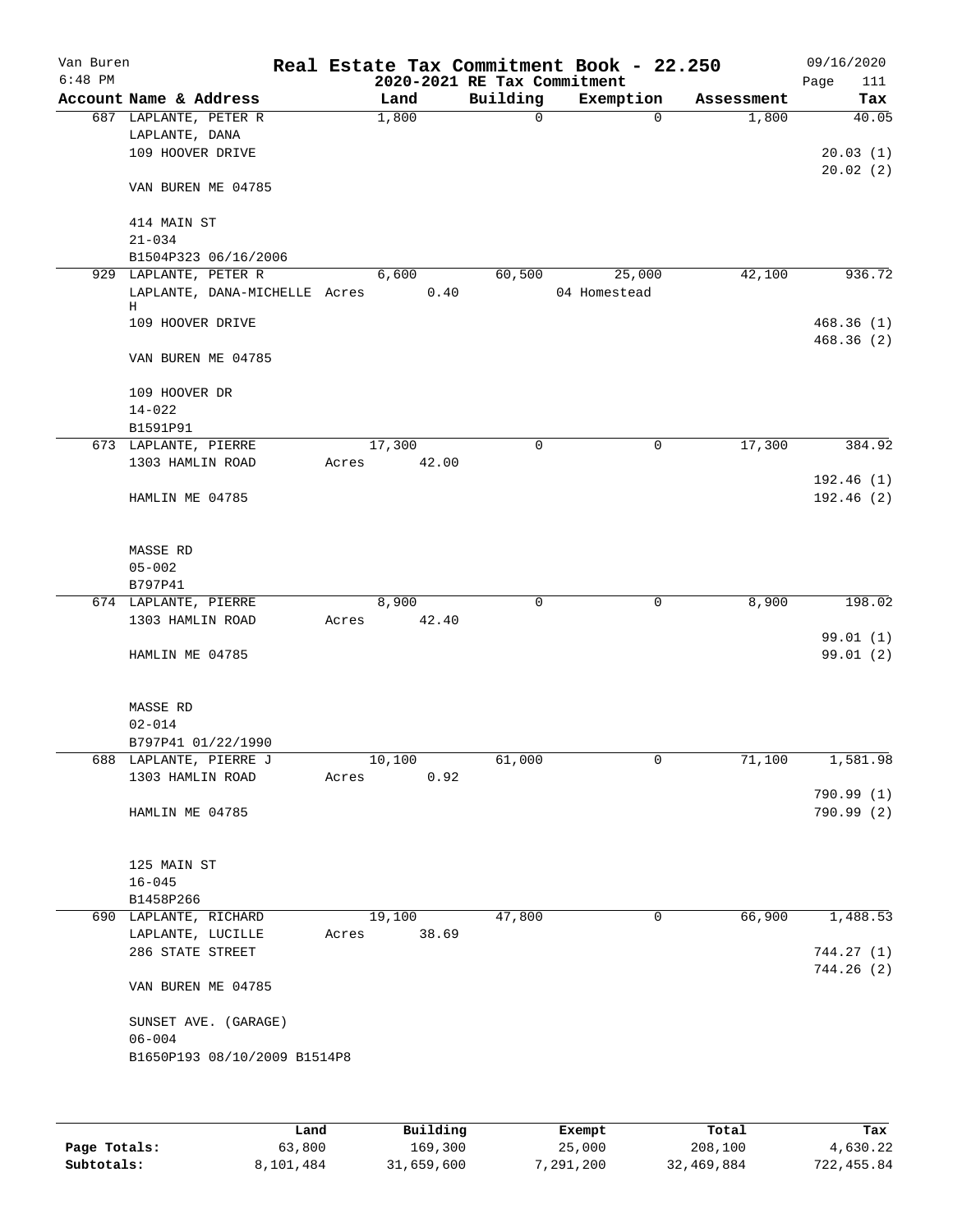| Van Buren |                                                    |       |        |      |                             | Real Estate Tax Commitment Book - 22.250 |            | 09/16/2020               |
|-----------|----------------------------------------------------|-------|--------|------|-----------------------------|------------------------------------------|------------|--------------------------|
| $6:48$ PM |                                                    |       |        |      | 2020-2021 RE Tax Commitment |                                          |            | 112<br>Page              |
|           | Account Name & Address                             |       | Land   |      | Building                    | Exemption                                | Assessment | Tax                      |
|           | 678 LAPLANTE, RICHARD                              |       | 3,900  |      | 33,400                      | $\mathbf 0$                              | 37,300     | 829.93                   |
|           | LAPLANTE, LUICILLE                                 | Acres |        | 0.14 |                             |                                          |            |                          |
|           | 286 STATE STREET                                   |       |        |      |                             |                                          |            | 414.97 (1)<br>414.96 (2) |
|           | VAN BUREN ME 04785                                 |       |        |      |                             |                                          |            |                          |
|           | 452 MAIN ST                                        |       |        |      |                             |                                          |            |                          |
|           | $22 - 018$                                         |       |        |      |                             |                                          |            |                          |
|           | B698P148                                           |       |        |      |                             |                                          |            |                          |
|           | 675 LAPLANTE, RICHARD                              |       | 49,800 |      | 741,673                     | 0                                        | 791,473    | 17,610.27                |
|           | LAPLANTE, LUCILLE                                  | Acres |        | 7.04 |                             |                                          |            |                          |
|           | 286 STATE STREET                                   |       |        |      |                             |                                          |            | 8,805.14(1)              |
|           | VAN BUREN ME 04785                                 |       |        |      |                             |                                          |            | 8,805.13(2)              |
|           | 101 LAPLANTE HGTS                                  |       |        |      |                             |                                          |            |                          |
|           | 18C-001                                            |       |        |      |                             |                                          |            |                          |
|           | B1336P215                                          |       |        |      |                             |                                          |            |                          |
|           | 676 LAPLANTE, RICHARD                              |       | 46,200 |      | 449,900                     | 0                                        | 496,100    | 11,038.23                |
|           | LAPLANTE, LUCILLE                                  | Acres |        | 4.40 |                             |                                          |            |                          |
|           | 286 STATE STREET                                   |       |        |      |                             |                                          |            | 5,519.12(1)              |
|           | VAN BUREN ME 04785                                 |       |        |      |                             |                                          |            | 5,519.11(2)              |
|           | 101 LEOLA AVE (101-117)                            |       |        |      |                             |                                          |            |                          |
|           | 18C-002                                            |       |        |      |                             |                                          |            |                          |
|           | B1336P215                                          |       |        |      |                             |                                          |            |                          |
|           | 736 LAPLANTE, RICHARD                              |       | 12,000 |      | 0                           | $\mathbf 0$                              | 12,000     | 267.00                   |
|           | LAPLANTE, LUCILLE                                  | Acres |        | 2.54 |                             |                                          |            |                          |
|           | 286 STATE STREET                                   |       |        |      |                             |                                          |            | 133.50(1)                |
|           |                                                    |       |        |      |                             |                                          |            | 133.50(2)                |
|           | VAN BUREN ME 04785                                 |       |        |      |                             |                                          |            |                          |
|           | CLOVERHILL DR                                      |       |        |      |                             |                                          |            |                          |
|           | 18C-002D                                           |       |        |      |                             |                                          |            |                          |
|           | B1650P193 08/10/2009 B1188P75                      |       |        |      |                             |                                          |            |                          |
|           | 730 LAPLANTE, RICHARD                              |       | 5,700  |      | 112,800                     | 25,000                                   | 93,500     | 2,080.38                 |
|           | LAPLANTE, LUCILLE                                  | Acres |        | 0.29 |                             | 04 Homestead                             |            |                          |
|           | 286 STATE STREET                                   |       |        |      |                             |                                          |            | 1,040.19(1)              |
|           | VAN BUREN ME 04785                                 |       |        |      |                             |                                          |            | 1,040.19(2)              |
|           | 106 CLOVERHILL DR<br>$18 - 043$                    |       |        |      |                             |                                          |            |                          |
|           | B1747P262 01/05/2012 B1747P259 01/05/2012 B1188P78 |       |        |      |                             |                                          |            |                          |
|           | 728 LAPLANTE, RICHARD                              |       | 19,400 |      | $\Omega$                    | $\Omega$                                 | 19,400     | 431.65                   |
|           | LAPLANTE, LUCILLE                                  | Acres |        | 1.85 |                             |                                          |            |                          |
|           | 286 STATE STREET                                   |       |        |      |                             |                                          |            | 215.83(1)                |
|           | VAN BUREN ME 04785                                 |       |        |      |                             |                                          |            | 215.82(2)                |
|           |                                                    |       |        |      |                             |                                          |            |                          |
|           | CLOVERHILL DR                                      |       |        |      |                             |                                          |            |                          |
|           | 18C-002E                                           |       |        |      |                             |                                          |            |                          |
|           | B1650P193 08/10/2009 B1188P75                      |       |        |      |                             |                                          |            |                          |
|           |                                                    |       |        |      |                             |                                          |            |                          |

|              | Land      | Building   | Exempt    | Total      | Tax        |
|--------------|-----------|------------|-----------|------------|------------|
| Page Totals: | 137,000   | 1,337,773  | 25,000    | 1,449,773  | 32, 257.46 |
| Subtotals:   | 8,238,484 | 32,997,373 | 7,316,200 | 33,919,657 | 754,713.30 |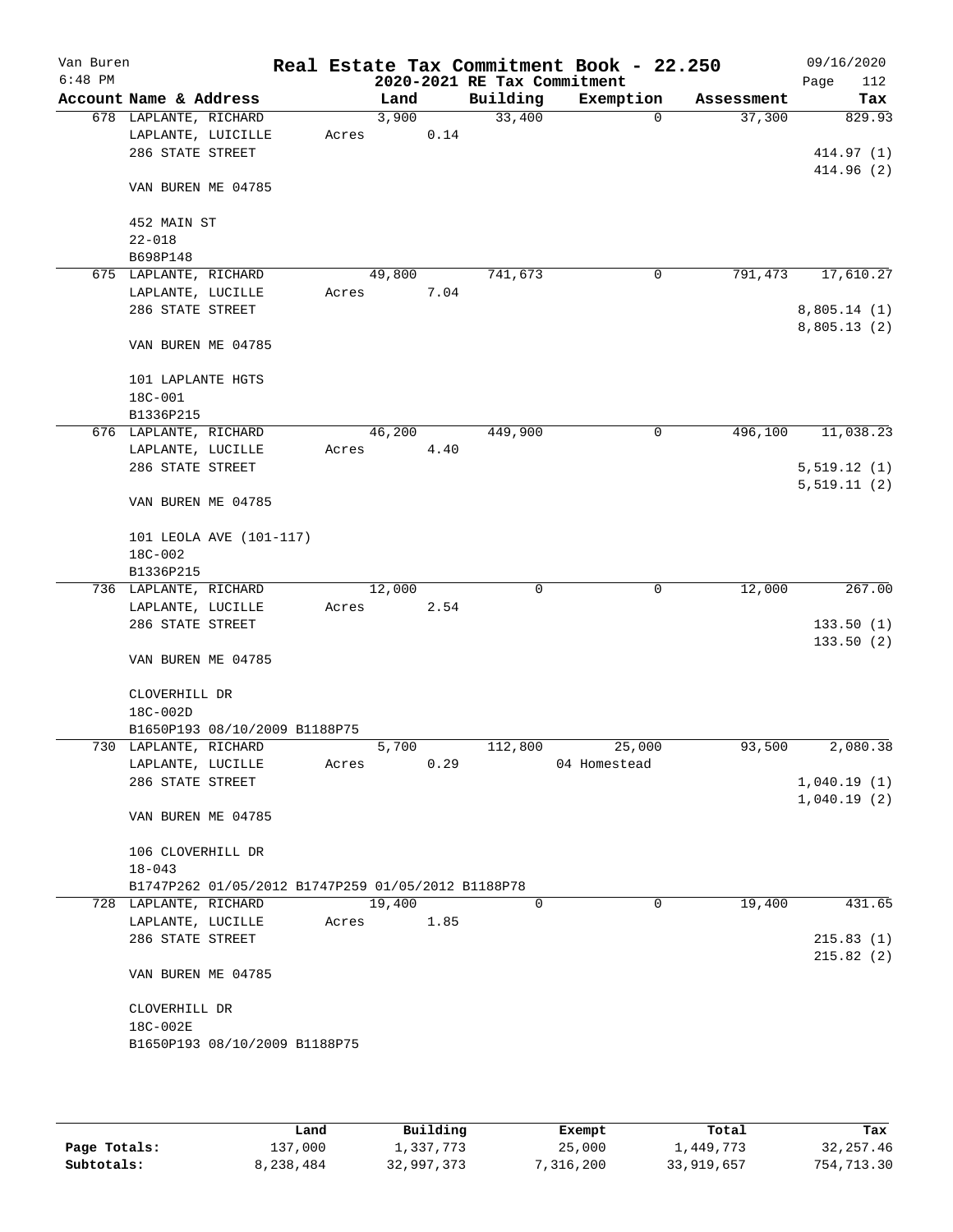| Van Buren    |                                    |       |            |            |                             | Real Estate Tax Commitment Book - 22.250 |              | 09/16/2020              |
|--------------|------------------------------------|-------|------------|------------|-----------------------------|------------------------------------------|--------------|-------------------------|
| $6:48$ PM    | Account Name & Address             |       | Land       |            | 2020-2021 RE Tax Commitment |                                          |              | 113<br>Page             |
|              | 680 LAPLANTE, RICHARD              |       | 12,400     |            | Building<br>166,100         | Exemption<br>$\frac{1}{25,000}$          | Assessment   | Tax<br>153,500 3,415.38 |
|              | LAPLANTE, LUCILLE                  |       | Acres 0.98 |            |                             | 04 Homestead                             |              |                         |
|              | 286 STATE STREET                   |       |            |            |                             |                                          |              | 1,707.69(1)             |
|              |                                    |       |            |            |                             |                                          |              | 1,707.69(2)             |
|              | VAN BUREN ME 04785                 |       |            |            |                             |                                          |              |                         |
|              | 286 STATE ST                       |       |            |            |                             |                                          |              |                         |
|              | $03 - 024$                         |       |            |            |                             |                                          |              |                         |
|              | B674P147                           |       |            |            |                             |                                          |              |                         |
|              | 667 LAPLANTE, ROCHELLE             |       | 9,500      |            | 123,100                     | 25,000                                   | 107,600      | 2,394.10                |
|              | 106 MAIN STREET APT 101 Acres 0.82 |       |            |            |                             | 04 Homestead                             |              |                         |
|              |                                    |       |            |            |                             |                                          |              | 1,197.05(1)             |
|              | VAN BUREN ME 04785                 |       |            |            |                             |                                          |              | 1,197.05(2)             |
|              | 106 MAIN ST                        |       |            |            |                             |                                          |              |                         |
|              | $15 - 031$                         |       |            |            |                             |                                          |              |                         |
|              | B392P817                           |       |            |            |                             |                                          |              |                         |
|              | 701 LAPOINTE (TRUST)               |       | 5,700      |            | 132,400                     | 25,000                                   | 113,100      | 2,516.48                |
|              | LAPOINTE, JOSEPH R &               |       | Acres 0.29 |            |                             | 04 Homestead                             |              |                         |
|              | AURORE                             |       |            |            |                             |                                          |              |                         |
|              | 133 WASHINGTON AVENUE<br>APT 101   |       |            |            |                             |                                          |              | 1,258.24(1)             |
|              | VAN BUREN ME 04785                 |       |            |            |                             |                                          |              | 1,258.24(2)             |
|              | 111 MCKINLEY ST                    |       |            |            |                             |                                          |              |                         |
|              | $14 - 020$                         |       |            |            |                             |                                          |              |                         |
|              | B819P34                            |       |            |            |                             |                                          |              |                         |
|              | 692 LAPOINTE, DEAN M               |       | 11,300     |            | 44,300                      | 25,000                                   | 30,600       | 680.85                  |
|              | 126 FERRY STREET                   | Acres | 1.76       |            |                             | 04 Homestead                             |              |                         |
|              |                                    |       |            |            |                             |                                          |              | 340.43(1)               |
|              | VAN BUREN ME 04785                 |       |            |            |                             |                                          |              | 340.42(2)               |
|              |                                    |       |            |            |                             |                                          |              |                         |
|              | 126 FERRY ST                       |       |            |            |                             |                                          |              |                         |
|              | $18 - 050$                         |       |            |            |                             |                                          |              |                         |
|              | B1365P174                          |       |            |            |                             |                                          |              |                         |
|              | 856 LAPOINTE, JAMES                |       | 8,100      |            | 68,800                      | 25,000                                   | 51,900       | 1,154.77                |
|              | 132 POPULAR STREET                 | Acres |            | 0.60       |                             | 04 Homestead                             |              |                         |
|              |                                    |       |            |            |                             |                                          |              | 577.39(1)               |
|              | VAN BUREN ME 04785                 |       |            |            |                             |                                          |              | 577.38 (2)              |
|              |                                    |       |            |            |                             |                                          |              |                         |
|              | 132 POPLAR ST                      |       |            |            |                             |                                          |              |                         |
|              | $16 - 024$                         |       |            |            |                             |                                          |              |                         |
|              | B1623P126 12/11/2008               |       |            |            |                             |                                          |              |                         |
|              | 1342 LAPOINTE, JAMES P             |       | 5,600      |            | 0                           | $\mathbf 0$                              | 5,600        | 124.60                  |
|              | 132 POPULAR STREET                 | Acres |            | 0.28       |                             |                                          |              |                         |
|              | VAN BUREN ME 04785                 |       |            |            |                             |                                          |              | 62.30(1)<br>62.30(2)    |
|              |                                    |       |            |            |                             |                                          |              |                         |
|              | 199 FULTON ST                      |       |            |            |                             |                                          |              |                         |
|              | $19 - 049$                         |       |            |            |                             |                                          |              |                         |
|              | B2065P210 07/16/2019               |       |            |            |                             |                                          |              |                         |
|              |                                    |       |            |            |                             |                                          |              |                         |
|              | Land                               |       |            | Building   |                             | Exempt                                   | Total        | Tax                     |
| Page Totals: | 52,600                             |       |            | 534,700    |                             | 125,000                                  | 462,300      | 10,286.18               |
| Subtotals:   | 8,291,084                          |       |            | 33,532,073 |                             | 7,441,200                                | 34, 381, 957 | 764,999.48              |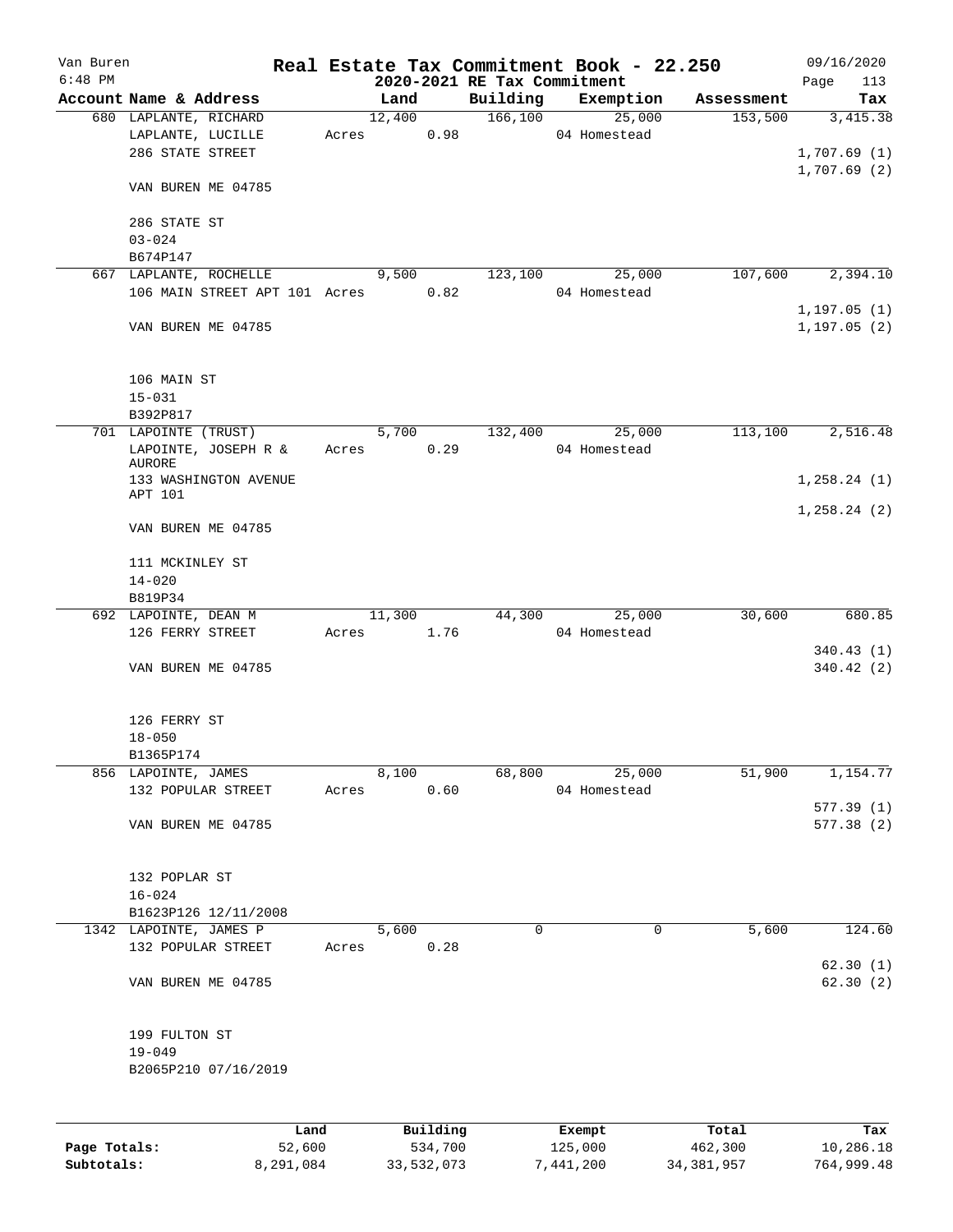| Van Buren |                                |       |                    |      |                             | Real Estate Tax Commitment Book - 22.250 |            | 09/16/2020  |
|-----------|--------------------------------|-------|--------------------|------|-----------------------------|------------------------------------------|------------|-------------|
| $6:48$ PM |                                |       |                    |      | 2020-2021 RE Tax Commitment |                                          |            | Page<br>114 |
|           | Account Name & Address         |       | Land               |      | Building                    | Exemption                                | Assessment | Tax         |
|           | 1132 LAPOINTE, KELLY           |       | 8,800              |      | $\mathbf 0$                 | $\Omega$                                 | 8,800      | 195.80      |
|           | 44 ELMWOOD AVENUE              | Acres | 11.50              |      |                             |                                          |            |             |
|           |                                |       |                    |      |                             |                                          |            | 97.90(1)    |
|           | CARIBOU ME 04736               |       |                    |      |                             |                                          |            | 97.90(2)    |
|           |                                |       |                    |      |                             |                                          |            |             |
|           |                                |       |                    |      |                             |                                          |            |             |
|           | RR 1                           |       |                    |      |                             |                                          |            |             |
|           | $11 - 010A$                    |       |                    |      |                             |                                          |            |             |
|           | B1877P260 12/16/2014           |       |                    |      |                             |                                          |            |             |
|           | 630 LAPOINTE, KEVIN            |       | 5,100              |      | 0                           | 0                                        | 5,100      | 113.48      |
|           | LAPOINTE, TINA                 | Acres |                    | 0.24 |                             |                                          |            |             |
|           | 119 PARK STREET                |       |                    |      |                             |                                          |            | 56.74(1)    |
|           |                                |       |                    |      |                             |                                          |            | 56.74(2)    |
|           | VAN BUREN ME 04785             |       |                    |      |                             |                                          |            |             |
|           |                                |       |                    |      |                             |                                          |            |             |
|           | 107 BIRCH AVE                  |       |                    |      |                             |                                          |            |             |
|           | $17 - 042$                     |       |                    |      |                             |                                          |            |             |
|           | B1648P198 07/13/2009 B1078P206 |       |                    |      |                             |                                          |            |             |
|           | 696 LAPOINTE, KEVIN J          |       | 7,500              |      | 174,900                     | 25,000                                   | 157,400    | 3,502.15    |
|           | LAPOINTE, TINA A               | Acres |                    | 0.51 |                             | 04 Homestead                             |            |             |
|           | 119 PARK STREET                |       |                    |      |                             |                                          |            | 1,751.08(1) |
|           |                                |       |                    |      |                             |                                          |            | 1,751.07(2) |
|           | VAN BUREN ME 04785             |       |                    |      |                             |                                          |            |             |
|           |                                |       |                    |      |                             |                                          |            |             |
|           | 119 PARK ST                    |       |                    |      |                             |                                          |            |             |
|           | $17 - 041$                     |       |                    |      |                             |                                          |            |             |
|           | B1343P212                      |       |                    |      |                             |                                          |            |             |
|           | 255 LAPOINTE, KEVIN J          |       | $\overline{4,800}$ |      | 0                           | $\mathbf 0$                              | 4,800      | 106.80      |
|           | LAPOINTE, TINA A               | Acres |                    | 0.21 |                             |                                          |            |             |
|           | 119 PARK STREET                |       |                    |      |                             |                                          |            | 53.40(1)    |
|           |                                |       |                    |      |                             |                                          |            | 53.40(2)    |
|           | VAN BUREN ME 04785             |       |                    |      |                             |                                          |            |             |
|           |                                |       |                    |      |                             |                                          |            |             |
|           | 127 PARK ST                    |       |                    |      |                             |                                          |            |             |
|           | $17 - 039$                     |       |                    |      |                             |                                          |            |             |
|           | B2082P281 11/05/2019           |       |                    |      |                             |                                          |            |             |
|           | 256 LAPOINTE, KEVIN J          |       | 4,700              |      | 0                           | 0                                        | 4,700      | 104.57      |
|           | LAPOINTE, TINA A               | Acres |                    | 0.20 |                             |                                          |            |             |
|           | 119 PARK STREET                |       |                    |      |                             |                                          |            | 52.29(1)    |
|           |                                |       |                    |      |                             |                                          |            | 52.28(2)    |
|           | VAN BUREN ME 04785             |       |                    |      |                             |                                          |            |             |
|           |                                |       |                    |      |                             |                                          |            |             |
|           | BIRCH AVE                      |       |                    |      |                             |                                          |            |             |
|           | $17 - 038$                     |       |                    |      |                             |                                          |            |             |
|           | B2082P280 11/05/2019           |       |                    |      |                             |                                          |            |             |
|           | 387 LAPOINTE, KEVIN J          |       | 3,900              |      | 7,100                       | 0                                        | 11,000     | 244.75      |
|           | LAPOINTE, TINA A               | Acres |                    | 0.14 |                             |                                          |            |             |
|           | 119 PARK STREET                |       |                    |      |                             |                                          |            | 122.38(1)   |
|           |                                |       |                    |      |                             |                                          |            | 122.37(2)   |
|           | VAN BUREN ME 04785             |       |                    |      |                             |                                          |            |             |
|           |                                |       |                    |      |                             |                                          |            |             |
|           | 109 BIRCH AVE                  |       |                    |      |                             |                                          |            |             |
|           | $17 - 043$                     |       |                    |      |                             |                                          |            |             |
|           | B1706P17 07/30/2010            |       |                    |      |                             |                                          |            |             |
|           |                                |       |                    |      |                             |                                          |            |             |
|           |                                |       |                    |      |                             |                                          |            |             |
|           |                                |       |                    |      |                             |                                          |            |             |

|              | Land      | Building   | Exempt    | Total      | Tax         |
|--------------|-----------|------------|-----------|------------|-------------|
| Page Totals: | 34,800    | 182,000    | 25,000    | 191,800    | 4,267.55    |
| Subtotals:   | 8,325,884 | 33,714,073 | 7,466,200 | 34,573,757 | 769, 267.03 |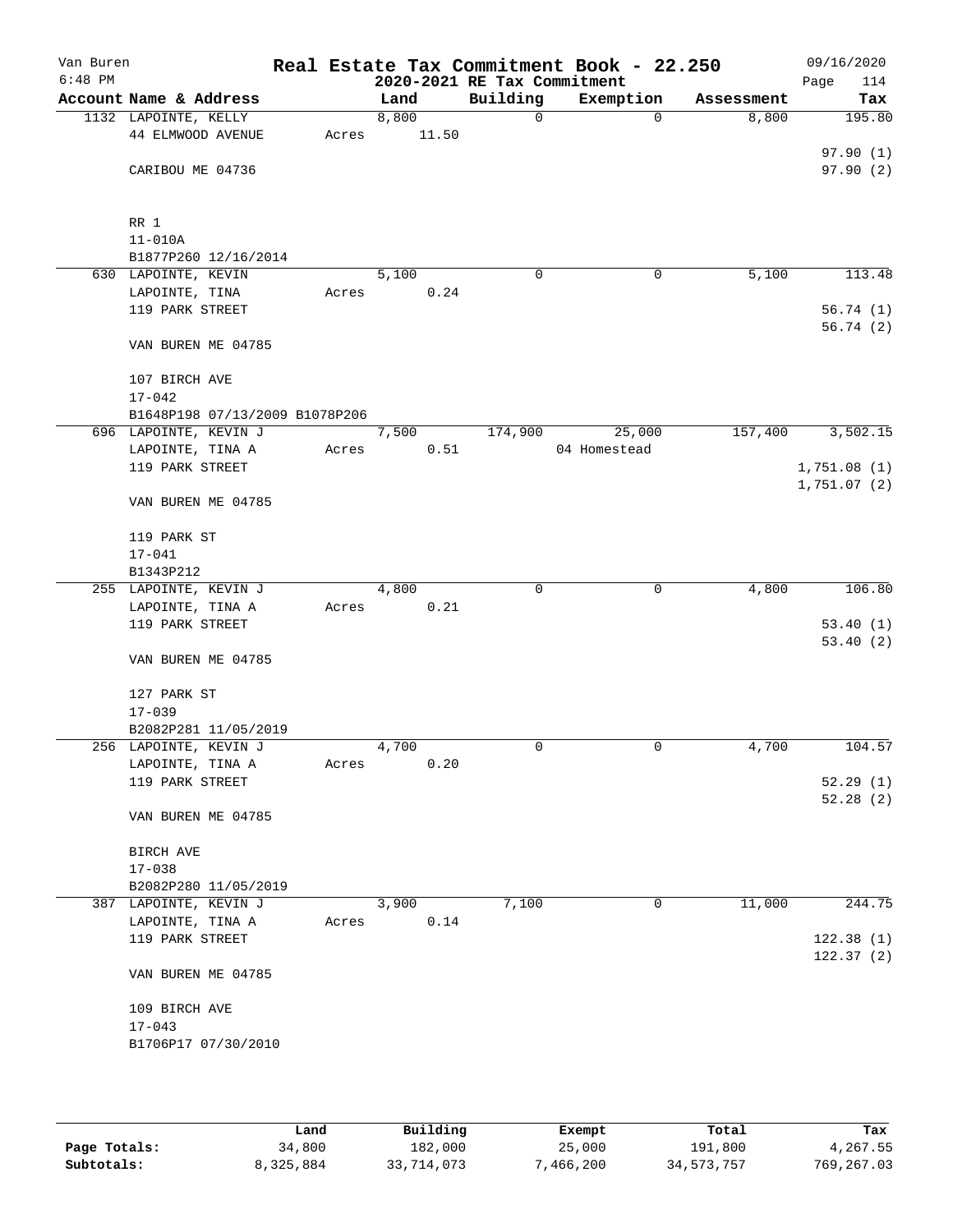| Van Buren<br>$6:48$ PM |                                                  |       |       |      | 2020-2021 RE Tax Commitment | Real Estate Tax Commitment Book - 22.250 |            | 09/16/2020<br>Page<br>115 |
|------------------------|--------------------------------------------------|-------|-------|------|-----------------------------|------------------------------------------|------------|---------------------------|
|                        | Account Name & Address                           |       | Land  |      | Building                    | Exemption                                | Assessment | Tax                       |
|                        | 697 LAPOINTE, MICHAEL J                          |       | 5,300 |      | 113,600                     | 25,000                                   | 93,900     | 2,089.28                  |
|                        | LAPOINTE, CHRISTINE C                            | Acres |       | 0.25 |                             | 04 Homestead                             |            |                           |
|                        | 110 POPLAR STREET                                |       |       |      |                             |                                          |            | 1,044.64(1)               |
|                        |                                                  |       |       |      |                             |                                          |            | 1,044.64(2)               |
|                        | VAN BUREN ME 04785                               |       |       |      |                             |                                          |            |                           |
|                        | 110 POPLAR ST                                    |       |       |      |                             |                                          |            |                           |
|                        | $16 - 038$                                       |       |       |      |                             |                                          |            |                           |
|                        |                                                  |       |       |      |                             |                                          |            |                           |
|                        | B1780P86 09/14/2012                              |       |       |      | 93,800                      |                                          |            | 2,211.65                  |
|                        | 1125 LAPOINTE, MICHAEL J                         |       | 5,600 |      |                             | 0                                        | 99,400     |                           |
|                        | LAPOINTE, CHRISTINE C                            | Acres |       | 0.28 |                             |                                          |            |                           |
|                        | 110 POPLAR STREET                                |       |       |      |                             |                                          |            | 1, 105.83(1)              |
|                        |                                                  |       |       |      |                             |                                          |            | 1, 105.82(2)              |
|                        | VAN BUREN ME 04785                               |       |       |      |                             |                                          |            |                           |
|                        | 104 POPLAR ST                                    |       |       |      |                             |                                          |            |                           |
|                        | $16 - 040$                                       |       |       |      |                             |                                          |            |                           |
|                        | B2052P339 04/15/2020                             |       |       |      |                             |                                          |            |                           |
|                        | 1598 LAPOINTE, MICHAEL J                         |       | 100   |      | 0                           | 0                                        | 100        | 2.23                      |
|                        | LAPOINTE, CHRISTINE C                            | Acres |       | 0.06 |                             |                                          |            |                           |
|                        | 110 POPLAR STREET                                |       |       |      |                             |                                          |            | 1.12(1)                   |
|                        |                                                  |       |       |      |                             |                                          |            | 1.11(2)                   |
|                        | VAN BUREN ME 04785                               |       |       |      |                             |                                          |            |                           |
|                        | POPLAR STREET                                    |       |       |      |                             |                                          |            |                           |
|                        | $16 - 040A$                                      |       |       |      |                             |                                          |            |                           |
|                        | B2039P303 11/16/2018                             |       |       |      |                             |                                          |            |                           |
|                        | 698 LAPOINTE, OMERINE                            |       | 9,000 |      | 68,000                      | 31,000                                   | 46,000     | 1,023.50                  |
|                        | LAPOINTE, JANICE S                               | Acres |       | 0.74 |                             | 02 Veteran                               |            |                           |
|                        | PO BOX 103                                       |       |       |      |                             | 04 Homestead                             |            | 511.75(1)                 |
|                        |                                                  |       |       |      |                             |                                          |            | 511.75(2)                 |
|                        | VAN BUREN ME 04785                               |       |       |      |                             |                                          |            |                           |
|                        | 180 STATE ST                                     |       |       |      |                             |                                          |            |                           |
|                        | 12A-019A                                         |       |       |      |                             |                                          |            |                           |
|                        | B2076P196 10/03/2019                             |       |       |      |                             |                                          |            |                           |
|                        | 699 LAPOINTE, RICHARD J                          |       | 6,700 |      | 68,000                      | 25,000                                   | 49,700     | 1,105.83                  |
|                        | LAPOINTE, NICOLE P                               | Acres |       | 0.41 |                             | 04 Homestead                             |            |                           |
|                        | 161 LYNNE STREET                                 |       |       |      |                             |                                          |            | 552.92(1)                 |
|                        |                                                  |       |       |      |                             |                                          |            | 552.91 (2)                |
|                        | VAN BUREN ME 04785                               |       |       |      |                             |                                          |            |                           |
|                        |                                                  |       |       |      |                             |                                          |            |                           |
|                        | 161 LYNNE ST                                     |       |       |      |                             |                                          |            |                           |
|                        | $19 - 059$                                       |       |       |      |                             |                                          |            |                           |
|                        | B662P86                                          |       |       |      |                             |                                          |            |                           |
|                        | 1194 LARGENA, JAYTHAN                            |       | 2,100 |      | 26,900                      | 0                                        | 29,000     | 645.25                    |
|                        | LARGENA, GWENETH H                               | Acres |       | 0.04 |                             |                                          |            |                           |
|                        | 242 FAIRWAY ST. LINGER                           |       |       |      |                             |                                          |            | 322.63(1)                 |
|                        | LAKE                                             |       |       |      |                             |                                          |            | 322.62(2)                 |
|                        | CROSSVILLE TN 38571                              |       |       |      |                             |                                          |            |                           |
|                        | 116 WASHINGTON AVE                               |       |       |      |                             |                                          |            |                           |
|                        | $15 - 006$                                       |       |       |      |                             |                                          |            |                           |
|                        | B1730P77 08/01/2011 B1719P128 05/10/2011 B1296P8 |       |       |      |                             |                                          |            |                           |
|                        |                                                  |       |       |      |                             |                                          |            |                           |
|                        |                                                  |       |       |      |                             |                                          |            |                           |

|              | Land      | Building   | Exempt    | Total      | Tax          |
|--------------|-----------|------------|-----------|------------|--------------|
| Page Totals: | 28,800    | 370,300    | 81,000    | 318,100    | 7.077.74     |
| Subtotals:   | 8,354,684 | 34,084,373 | 7,547,200 | 34,891,857 | 776, 344, 77 |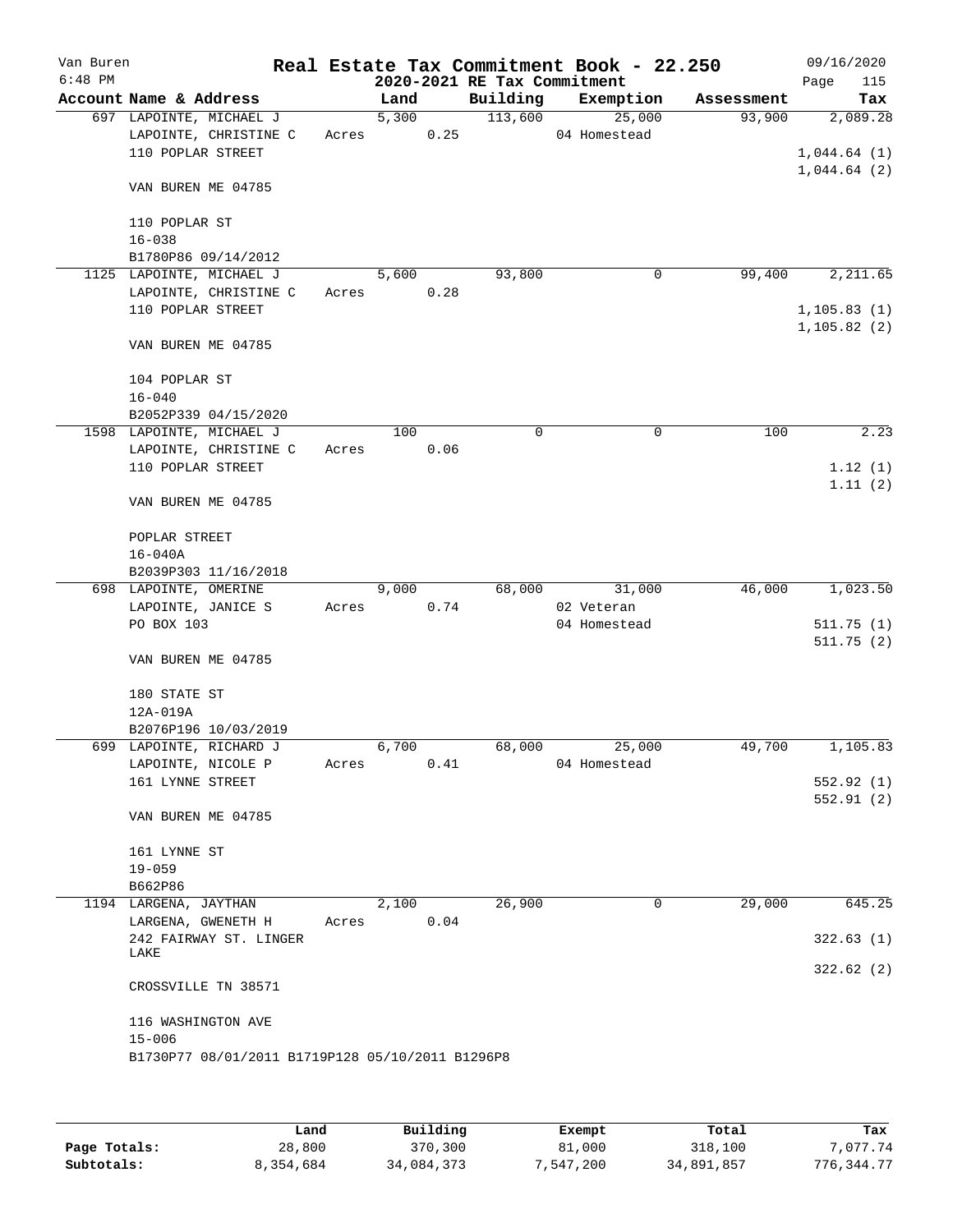| Van Buren<br>$6:48$ PM |                                             |       |               | 2020-2021 RE Tax Commitment | Real Estate Tax Commitment Book - 22.250 |            | 09/16/2020<br>116<br>Page |
|------------------------|---------------------------------------------|-------|---------------|-----------------------------|------------------------------------------|------------|---------------------------|
|                        | Account Name & Address                      |       | Land          | Building                    | Exemption                                | Assessment | Tax                       |
|                        | 1175 LARRABEE, ALLEN W                      |       | 24,100        | $\mathbf 0$                 | $\Omega$                                 | 24,100     | 536.23                    |
|                        | LARRABEE, PATRICAI S                        | Acres | 58.00         |                             |                                          |            |                           |
|                        | 990 N 14TH EAST                             |       |               |                             |                                          |            | 268.12(1)                 |
|                        |                                             |       |               |                             |                                          |            | 268.11(2)                 |
|                        | MOUNTAIN HOME ID 83647                      |       |               |                             |                                          |            |                           |
|                        |                                             |       |               |                             |                                          |            |                           |
|                        | US 1                                        |       |               |                             |                                          |            |                           |
|                        | $09 - 016$                                  |       |               |                             |                                          |            |                           |
|                        | B1667P32 01/19/2010                         |       |               |                             |                                          |            |                           |
|                        | 703 LATHAM, ALPHENA M                       |       | 7,300         | 34,500                      | 25,000                                   | 16,800     | 373.80                    |
|                        | 112 COOLIDGE STREET                         | Acres | 0.48          |                             | 04 Homestead                             |            |                           |
|                        |                                             |       |               |                             |                                          |            | 186.90(1)                 |
|                        | VAN BUREN ME 04785                          |       |               |                             |                                          |            | 186.90(2)                 |
|                        |                                             |       |               |                             |                                          |            |                           |
|                        |                                             |       |               |                             |                                          |            |                           |
|                        | 112 COOLIDGE ST                             |       |               |                             |                                          |            |                           |
|                        | $15 - 111$                                  |       |               |                             |                                          |            |                           |
|                        | B575P158                                    |       |               |                             |                                          |            |                           |
|                        | 706 LAUSIER, CINDY                          |       | 4,900         | 11,300                      | 16,200                                   | 0          | 0.00                      |
|                        | 113 BIRCH AVENUE                            | Acres | 0.22          |                             | 04 Homestead                             |            |                           |
|                        |                                             |       |               |                             |                                          |            |                           |
|                        | VAN BUREN ME 04785                          |       |               |                             |                                          |            |                           |
|                        |                                             |       |               |                             |                                          |            |                           |
|                        |                                             |       |               |                             |                                          |            |                           |
|                        | 113 BIRCH AVENUE                            |       |               |                             |                                          |            |                           |
|                        | $17 - 044B$                                 |       |               |                             |                                          |            |                           |
|                        | B1476P70                                    |       |               |                             |                                          | 16,600     | 369.35                    |
|                        | 1023 LAUSIER, MARCEL<br>BARBAGALLO-LAUSIER, |       | 4,700<br>0.20 | 36,900                      | 25,000<br>04 Homestead                   |            |                           |
|                        | SANDRA                                      | Acres |               |                             |                                          |            |                           |
|                        | 122 HIGH STREET                             |       |               |                             |                                          |            | 184.68(1)                 |
|                        |                                             |       |               |                             |                                          |            | 184.67(2)                 |
|                        | VAN BUREN ME 04785                          |       |               |                             |                                          |            |                           |
|                        |                                             |       |               |                             |                                          |            |                           |
|                        | 122 HIGH ST                                 |       |               |                             |                                          |            |                           |
|                        | 14-114                                      |       |               |                             |                                          |            |                           |
|                        | B2005P333 02/05/2018                        |       |               |                             |                                          |            |                           |
|                        | 705 LAUSIER, REGINALD L                     |       | 4,600         | 42,100                      | 25,000                                   | 21,700     | 482.83                    |
|                        | LAUSIER, CLAUDETTE                          |       |               |                             | 04 Homestead                             |            |                           |
|                        | 144 MORSE STREET                            |       |               |                             |                                          |            | 241.42(1)                 |
|                        |                                             |       |               |                             |                                          |            | 241.41 (2)                |
|                        | VAN BUREN ME 04785                          |       |               |                             |                                          |            |                           |
|                        |                                             |       |               |                             |                                          |            |                           |
|                        | 144 MORSE ST                                |       |               |                             |                                          |            |                           |
|                        | $21 - 001$                                  |       |               |                             |                                          |            |                           |
|                        | B1014P328                                   |       |               |                             |                                          |            |                           |
|                        | 707 LAUSIER, STELLA                         |       | 5,800         | 23,100                      | 25,000                                   | 3,900      | 86.78                     |
|                        | 276 MAIN STREET                             | Acres | 0.30          |                             | 04 Homestead                             |            |                           |
|                        |                                             |       |               |                             |                                          |            | 43.39 (1)                 |
|                        | VAN BUREN ME 04785                          |       |               |                             |                                          |            | 43.39 (2)                 |
|                        |                                             |       |               |                             |                                          |            |                           |
|                        |                                             |       |               |                             |                                          |            |                           |
|                        | 276 MAIN ST                                 |       |               |                             |                                          |            |                           |
|                        | $18 - 057$                                  |       |               |                             |                                          |            |                           |
|                        | B1518P302                                   |       |               |                             |                                          |            |                           |
|                        |                                             |       |               |                             |                                          |            |                           |
|                        |                                             |       |               |                             |                                          |            |                           |
|                        |                                             |       |               |                             |                                          |            |                           |

|              | Land      | Building     | Exempt    | Total      | Tax        |
|--------------|-----------|--------------|-----------|------------|------------|
| Page Totals: | 51,400    | 147,900      | 116,200   | 83,100     | 1,848.99   |
| Subtotals:   | 8,406,084 | 34, 232, 273 | 7,663,400 | 34,974,957 | 778,193.76 |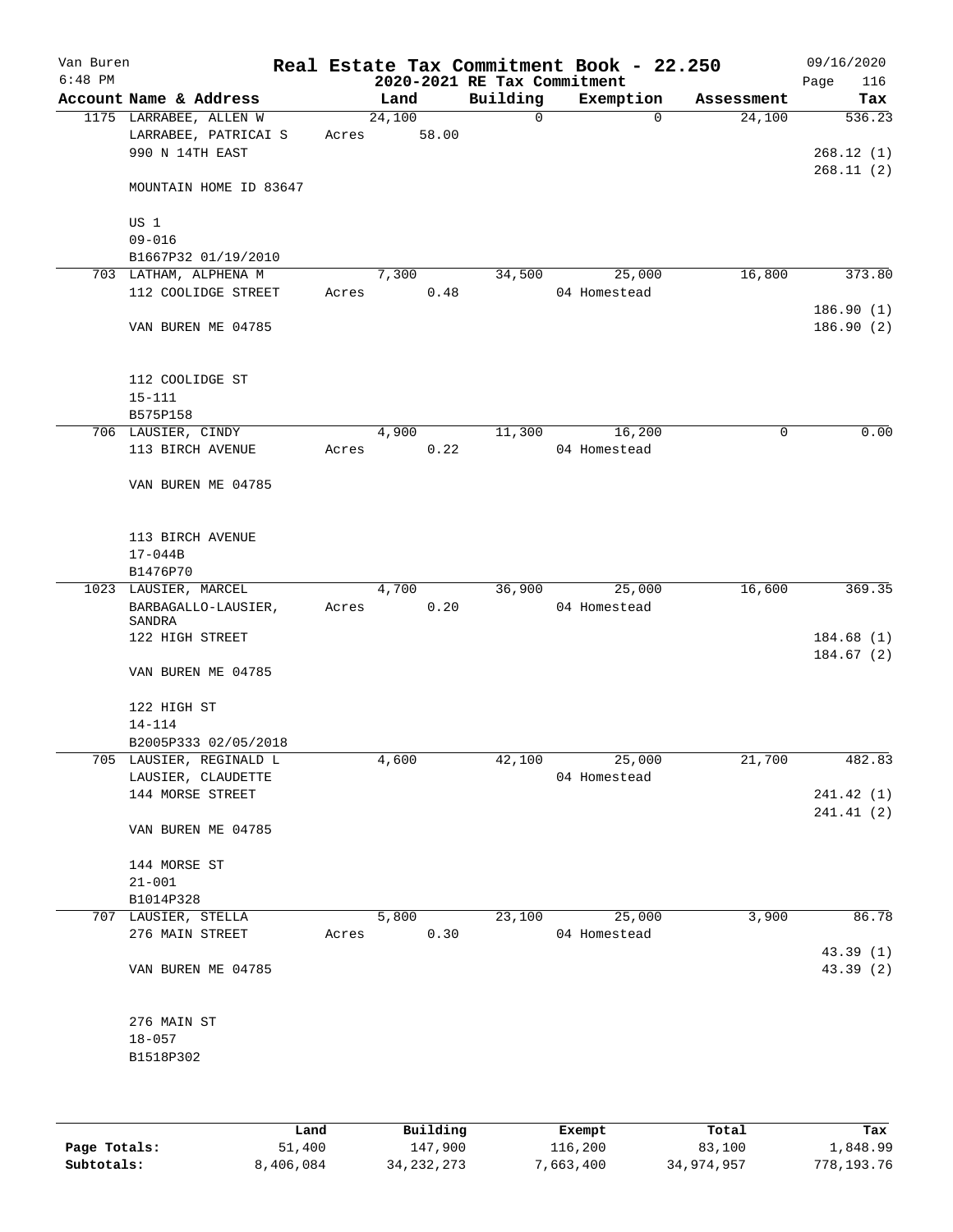| Van Buren<br>$6:48$ PM |                                        |       |        |       | 2020-2021 RE Tax Commitment | Real Estate Tax Commitment Book - 22.250 |             |        | 09/16/2020<br>Page<br>117 |
|------------------------|----------------------------------------|-------|--------|-------|-----------------------------|------------------------------------------|-------------|--------|---------------------------|
|                        | Account Name & Address                 |       | Land   |       | Building                    | Exemption                                | Assessment  |        | Tax                       |
|                        | 209 LAVALLEE, LINDA                    |       | 4,400  |       | 23,600                      |                                          | $\mathbf 0$ | 28,000 | 623.00                    |
|                        | HARVEY, VIRGINIA                       |       |        |       |                             |                                          |             |        |                           |
|                        | 370 MAIN STREET                        |       |        |       |                             |                                          |             |        | 311.50(1)                 |
|                        | VAN BUREN ME 04785                     |       |        |       |                             |                                          |             |        | 311.50(2)                 |
|                        | 370 MAIN ST                            |       |        |       |                             |                                          |             |        |                           |
|                        | $21 - 043$                             |       |        |       |                             |                                          |             |        |                           |
|                        | B1904P296 08/26/2015                   |       |        |       |                             |                                          |             |        |                           |
|                        | 708 LAVERIERRE, MATILDA                |       | 5,300  |       | 22,800                      | 25,000                                   |             | 3,100  | 68.97                     |
|                        | LAVERDIERE, JOHN                       | Acres |        | 0.25  |                             | 04 Homestead                             |             |        |                           |
|                        | 129 WILSON STREET                      |       |        |       |                             |                                          |             |        | 34.49(1)                  |
|                        | VAN BUREN ME 04785                     |       |        |       |                             |                                          |             |        | 34.48 (2)                 |
|                        | 129 WILSON ST                          |       |        |       |                             |                                          |             |        |                           |
|                        | $23 - 038$                             |       |        |       |                             |                                          |             |        |                           |
|                        | B2076P45 10/01/2019                    |       |        |       |                             |                                          |             |        |                           |
|                        | 709 LAVOIE, ADAM R                     |       | 12,700 |       | 89,900                      | 25,000                                   |             | 77,600 | 1,726.60                  |
|                        | LAVOIE, DARLENE D                      | Acres |        | 1.50  |                             | 04 Homestead                             |             |        |                           |
|                        | 189 CASTONGUAY ROAD                    |       |        |       |                             |                                          |             |        | 863.30(1)                 |
|                        | VAN BUREN ME 04785                     |       |        |       |                             |                                          |             |        | 863.30 (2)                |
|                        | 189 CASTONGUAY RD                      |       |        |       |                             |                                          |             |        |                           |
|                        | $02 - 034D$                            |       |        |       |                             |                                          |             |        |                           |
|                        | B1329P151                              |       |        |       |                             |                                          |             |        |                           |
|                        | 666 LAVOIE, ADAM R                     |       | 33,400 |       | 500                         |                                          | 0           | 33,900 | 754.28                    |
|                        | LAVOIE, DARLENE D                      | Acres |        | 72.00 |                             |                                          |             |        |                           |
|                        | 189 CASTONGUAY ROAD                    |       |        |       |                             |                                          |             |        | 377.14(1)                 |
|                        | VAN BUREN ME 04785                     |       |        |       |                             |                                          |             |        | 377.14(2)                 |
|                        | CASTONGUAY RD                          |       |        |       |                             |                                          |             |        |                           |
|                        | $03 - 039$                             |       |        |       |                             |                                          |             |        |                           |
|                        | B1979P100 06/23/2017                   |       |        |       |                             |                                          |             |        |                           |
|                        | 710 LAVOIE, MEDORE J                   |       | 5,400  |       | 46,500                      | 31,000<br>04 Homestead                   |             | 20,900 | 465.03                    |
|                        | LAVOIE, DONNA M<br>136 MCKINLEY STREET | Acres |        | 0.26  |                             | 03 Veteran (Non-Maine                    |             |        | 232.52(1)                 |
|                        |                                        |       |        |       |                             | Enlisted)                                |             |        |                           |
|                        |                                        |       |        |       |                             |                                          |             |        | 232.51(2)                 |
|                        | VAN BUREN ME 04785                     |       |        |       |                             |                                          |             |        |                           |
|                        | 136 MCKINLEY ST                        |       |        |       |                             |                                          |             |        |                           |
|                        | $14 - 043$                             |       |        |       |                             |                                          |             |        |                           |
|                        | B1169P222                              |       |        |       |                             |                                          |             |        |                           |
|                        | 711 LAVOIE, ROBERT J                   |       | 7,700  |       | 47,700                      | 25,000                                   |             | 30,400 | 676.40                    |
|                        | LAVOIE, SUSAN                          | Acres |        | 0.54  |                             | 04 Homestead                             |             |        |                           |
|                        | 115 CLEVELAND AVENUE                   |       |        |       |                             |                                          |             |        | 338.20 (1)                |
|                        | VAN BUREN ME 04785                     |       |        |       |                             |                                          |             |        | 338.20(2)                 |
|                        | 115 CLEVELAND AVE                      |       |        |       |                             |                                          |             |        |                           |
|                        | 18-071D                                |       |        |       |                             |                                          |             |        |                           |
|                        |                                        |       |        |       |                             |                                          |             |        |                           |
|                        |                                        |       |        |       |                             |                                          |             |        |                           |
|                        |                                        |       |        |       |                             |                                          |             |        |                           |

|              | Land      | Building   | Exempt    | Total      | Tax        |
|--------------|-----------|------------|-----------|------------|------------|
| Page Totals: | 68,900    | 231,000    | 106,000   | 193,900    | 4,314.28   |
| Subtotals:   | 8,474,984 | 34,463,273 | 7,769,400 | 35,168,857 | 782,508.04 |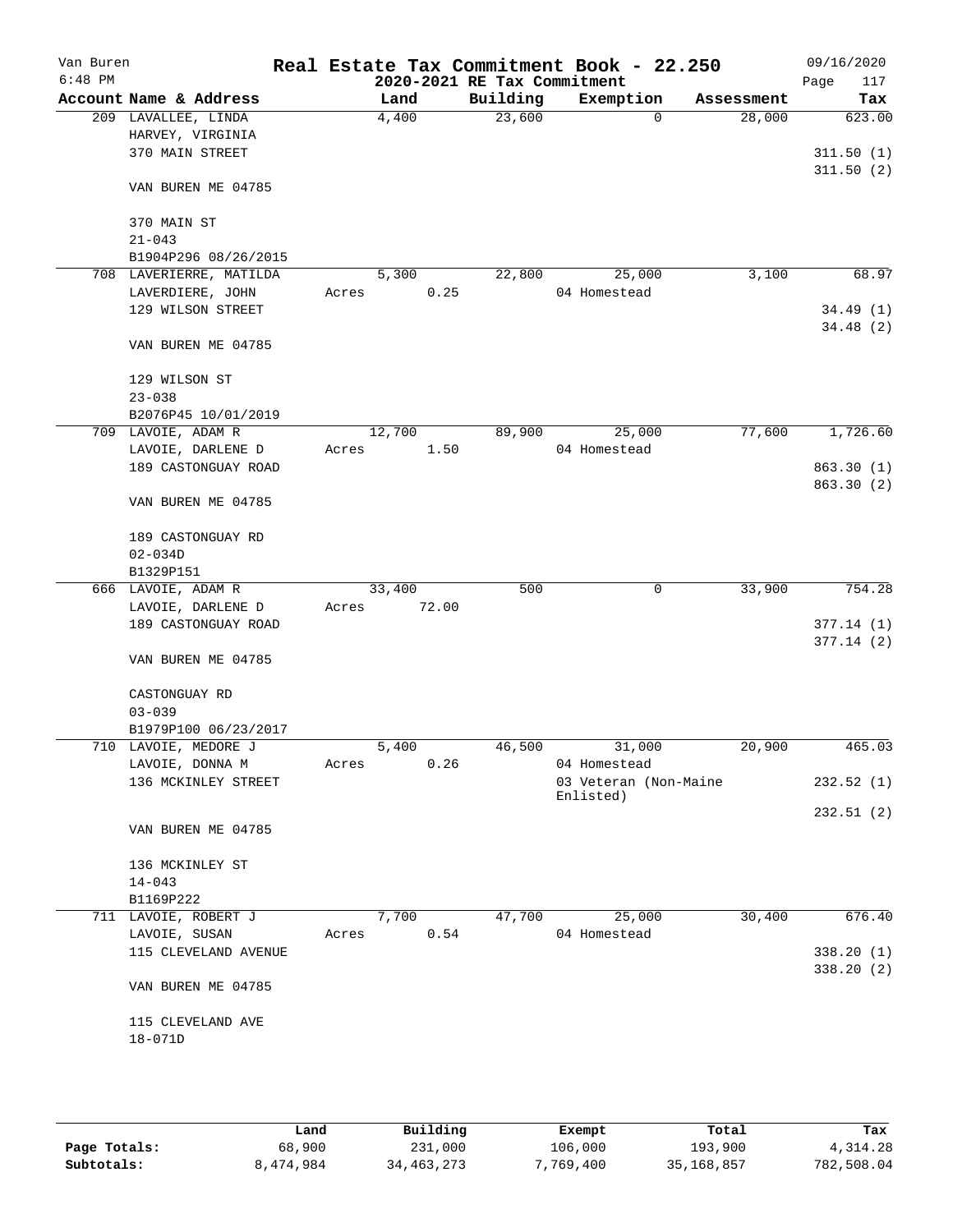| Van Buren<br>$6:48$ PM |                                                                               |       |       |       | 2020-2021 RE Tax Commitment | Real Estate Tax Commitment Book - 22.250 |            | 09/16/2020<br>Page<br>118 |
|------------------------|-------------------------------------------------------------------------------|-------|-------|-------|-----------------------------|------------------------------------------|------------|---------------------------|
|                        | Account Name & Address                                                        |       | Land  |       | Building                    | Exemption                                | Assessment | Tax                       |
|                        | 239 LEARNARD, DELLA<br>PLOURDE, GERALDINE<br>(HOMESTEAD)<br>143 WILSON STREET | Acres | 7,000 | 0.45  | 58,500                      | 25,000<br>04 Homestead                   | 40,500     | 901.13<br>450.57(1)       |
|                        | VAN BUREN ME 04785                                                            |       |       |       |                             |                                          |            | 450.56 (2)                |
|                        | 143 WILSON ST<br>$23 - 040$                                                   |       |       |       |                             |                                          |            |                           |
|                        | B1737P85 09/30/2011                                                           |       |       |       |                             |                                          |            |                           |
|                        | 715 LEARNARD, HERBERT JR<br>112 MAPLE STREET                                  | Acres | 3,800 | 0.13  | 15,100                      | 18,900<br>02 Veteran<br>04 Homestead     | 0          | 0.00                      |
|                        | VAN BUREN ME 04785                                                            |       |       |       |                             |                                          |            |                           |
|                        | 112 MAPLE AVE<br>$16 - 020$                                                   |       |       |       |                             |                                          |            |                           |
|                        | B968P316 10/21/1994                                                           |       |       |       | 59,100                      |                                          |            |                           |
|                        | 1011 LEARNARD, RICKY C<br>123 CHURCH STREET                                   | Acres | 8,400 | 0.64  |                             | 0                                        | 67,500     | 1,501.88                  |
|                        |                                                                               |       |       |       |                             |                                          |            | 750.94(1)                 |
|                        | VAN BUREN ME 04785                                                            |       |       |       |                             |                                          |            | 750.94(2)                 |
|                        | 283 MAIN ST<br>$20 - 027$                                                     |       |       |       |                             |                                          |            |                           |
|                        | B1956P20 11/18/2016                                                           |       |       |       |                             |                                          |            |                           |
|                        | 1161 LEARNARD, RICKY C                                                        |       | 3,900 |       | 1,500                       | 0                                        | 5,400      | 120.15                    |
|                        | 123 CHURCH STREET                                                             | Acres |       | 0.14  |                             |                                          |            |                           |
|                        |                                                                               |       |       |       |                             |                                          |            | 60.08(1)                  |
|                        | VAN BUREN ME 04785                                                            |       |       |       |                             |                                          |            | 60.07(2)                  |
|                        | 121 CHURCH ST<br>$23 - 103$                                                   |       |       |       |                             |                                          |            |                           |
|                        | B1677P177 05/03/2010 B1658P238 10/20/2009 B699P222                            |       |       |       |                             | 25,000                                   |            |                           |
|                        | 1211 LEARNARD, RICKY C<br>123 CHURCH STREET                                   | Acres | 3,900 | 0.14  | 38,900                      | 04 Homestead                             | 17,800     | 396.05                    |
|                        |                                                                               |       |       |       |                             |                                          |            | 198.03(1)                 |
|                        | VAN BUREN ME 04785                                                            |       |       |       |                             |                                          |            | 198.02(2)                 |
|                        | 123 CHURCH ST<br>$23 - 104$                                                   |       |       |       |                             |                                          |            |                           |
|                        | B1652P12 08/19/2009                                                           |       |       |       |                             |                                          |            |                           |
|                        | 723 LEBEL, BRIAN ET AL                                                        |       | 9,800 |       | $\Omega$                    | $\Omega$                                 | 9,800      | 218.05                    |
|                        | CURRAN, JANA<br>110 CLEVELAND AVENUE                                          | Acres |       | 60.00 |                             |                                          |            | 109.03(1)                 |
|                        | VAN BUREN ME 04785                                                            |       |       |       |                             |                                          |            | 109.02(2)                 |
|                        | 209 ST MARYS BROOK RD<br>$02 - 049$<br>B1399P244 05/27/2004                   |       |       |       |                             |                                          |            |                           |
|                        |                                                                               |       |       |       |                             |                                          |            |                           |

|              | Land      | Building   | Exempt    | Total        | Tax        |
|--------------|-----------|------------|-----------|--------------|------------|
| Page Totals: | 36,800    | 173,100    | 68,900    | 141,000      | 3,137.26   |
| Subtotals:   | 8,511,784 | 34,636,373 | 7,838,300 | 35, 309, 857 | 785,645.30 |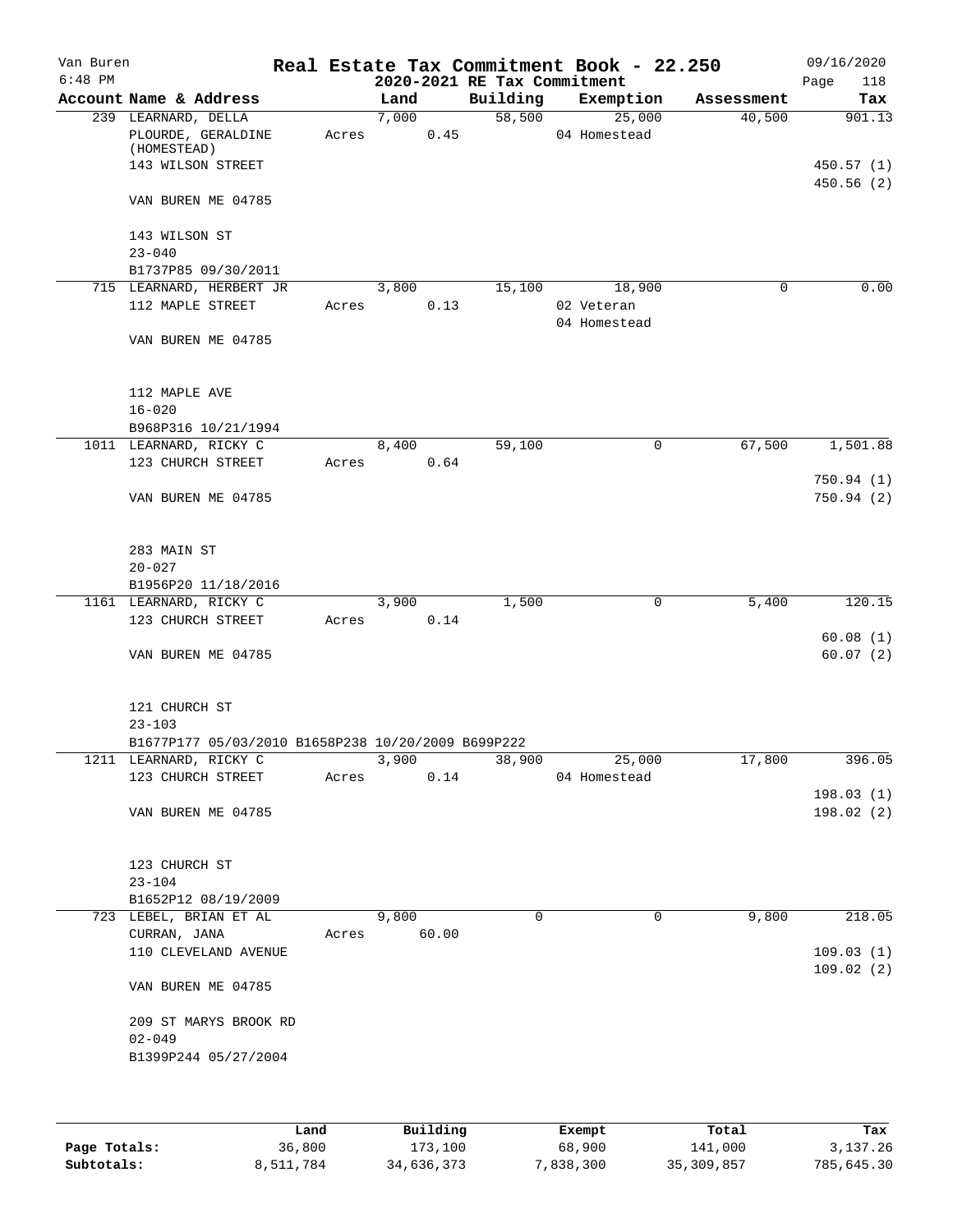| Van Buren<br>$6:48$ PM |                                                         |       |        |       | 2020-2021 RE Tax Commitment | Real Estate Tax Commitment Book - 22.250 |            | 09/16/2020<br>Page<br>119 |
|------------------------|---------------------------------------------------------|-------|--------|-------|-----------------------------|------------------------------------------|------------|---------------------------|
|                        | Account Name & Address                                  |       | Land   |       | Building                    | Exemption                                | Assessment | Tax                       |
|                        | 719 LEBEL, CECILE A                                     |       | 4,600  |       | 57,200                      | 31,000                                   | 30,800     | 685.30                    |
|                        | 225 MAIN STREET                                         | Acres |        | 0.19  |                             | 04 Homestead                             |            |                           |
|                        |                                                         |       |        |       |                             | 02 Veteran                               |            | 342.65(1)                 |
|                        | VAN BUREN ME 04785                                      |       |        |       |                             |                                          |            | 342.65(2)                 |
|                        |                                                         |       |        |       |                             |                                          |            |                           |
|                        | 225 MAIN ST                                             |       |        |       |                             |                                          |            |                           |
|                        | $18 - 024$                                              |       |        |       |                             |                                          |            |                           |
|                        | 74 LEBEL, GEORGETTE                                     |       | 5,500  |       | 67,500                      | 25,000                                   | 48,000     | 1,068.00                  |
|                        | 123 POPLAR STREET                                       | Acres |        | 0.27  |                             | 04 Homestead                             |            |                           |
|                        |                                                         |       |        |       |                             |                                          |            | 534.00(1)                 |
|                        | VAN BUREN ME 04785                                      |       |        |       |                             |                                          |            | 534.00 (2)                |
|                        | 123 POPLAR ST                                           |       |        |       |                             |                                          |            |                           |
|                        | $14 - 118$                                              |       |        |       |                             |                                          |            |                           |
|                        | B1990P340 09/28/2017                                    |       |        |       |                             |                                          |            |                           |
|                        | 722 LEBEL, OMER                                         |       | 13,200 |       | 0                           | 0                                        | 13,200     | 293.70                    |
|                        | LEBEL, ROBERTINE                                        | Acres |        | 3.70  |                             |                                          |            |                           |
|                        | 110 CLEVELAND AVENUE                                    |       |        |       |                             |                                          |            | 146.85(1)                 |
|                        | VAN BUREN ME 04785                                      |       |        |       |                             |                                          |            | 146.85(2)                 |
|                        | CLEVELAND AVE                                           |       |        |       |                             |                                          |            |                           |
|                        | 18-071A                                                 |       |        |       |                             |                                          |            |                           |
|                        | B441P45                                                 |       |        |       |                             |                                          |            |                           |
|                        | 724 LEBEL, OMER                                         |       | 7,400  |       | 96,500                      | 25,000                                   | 78,900     | 1,755.53                  |
|                        | LEBEL, ROBERTINE                                        | Acres |        | 0.50  |                             | 04 Homestead                             |            |                           |
|                        | 110 CLEVELAND AVENUE                                    |       |        |       |                             |                                          |            | 877.77 (1)                |
|                        | VAN BUREN ME 04785                                      |       |        |       |                             |                                          |            | 877.76 (2)                |
|                        | 110 CLEVELAND AVE                                       |       |        |       |                             |                                          |            |                           |
|                        | $18 - 084$                                              |       |        |       |                             |                                          |            |                           |
|                        | B375P710                                                |       |        |       |                             |                                          |            |                           |
|                        | 627 LEFRANCOIS, NELKA                                   |       | 4,600  |       | 33,700                      | 25,000                                   | 13,300     | 295.93                    |
|                        | LAFRANCOIS, GERALD J                                    | Acres |        | 0.19  |                             | 04 Homestead                             |            |                           |
|                        | 505 MAIN STREET                                         |       |        |       |                             |                                          |            | 147.97 (1)                |
|                        | VAN BUREN ME 04785                                      |       |        |       |                             |                                          |            | 147.96 (2)                |
|                        |                                                         |       |        |       |                             |                                          |            |                           |
|                        | 505 MAIN ST                                             |       |        |       |                             |                                          |            |                           |
|                        | $22 - 003$                                              |       |        |       |                             |                                          |            |                           |
|                        | B2027P158 08/15/2018                                    |       |        |       |                             |                                          |            |                           |
|                        | 737 LEPAGE, ALLAN P                                     |       | 14,400 |       | $\Omega$                    | 0                                        | 14,400     | 320.40                    |
|                        | P O BOX 34                                              | Acres |        | 33.00 |                             |                                          |            |                           |
|                        | WEST KINGSTON RI 02892                                  |       |        |       |                             |                                          |            | 160.20(1)<br>160.20(2)    |
|                        | OFF DESJARDINS ROAD<br>$07 - 018$<br>B530P57 07/30/1980 |       |        |       |                             |                                          |            |                           |
|                        |                                                         |       |        |       |                             |                                          |            |                           |

|              | Land      | Building   | Exempt    | Total      | Tax        |
|--------------|-----------|------------|-----------|------------|------------|
| Page Totals: | 49,700    | 254,900    | 106,000   | 198,600    | 4,418.86   |
| Subtotals:   | 8,561,484 | 34,891,273 | 7,944,300 | 35,508,457 | 790,064.16 |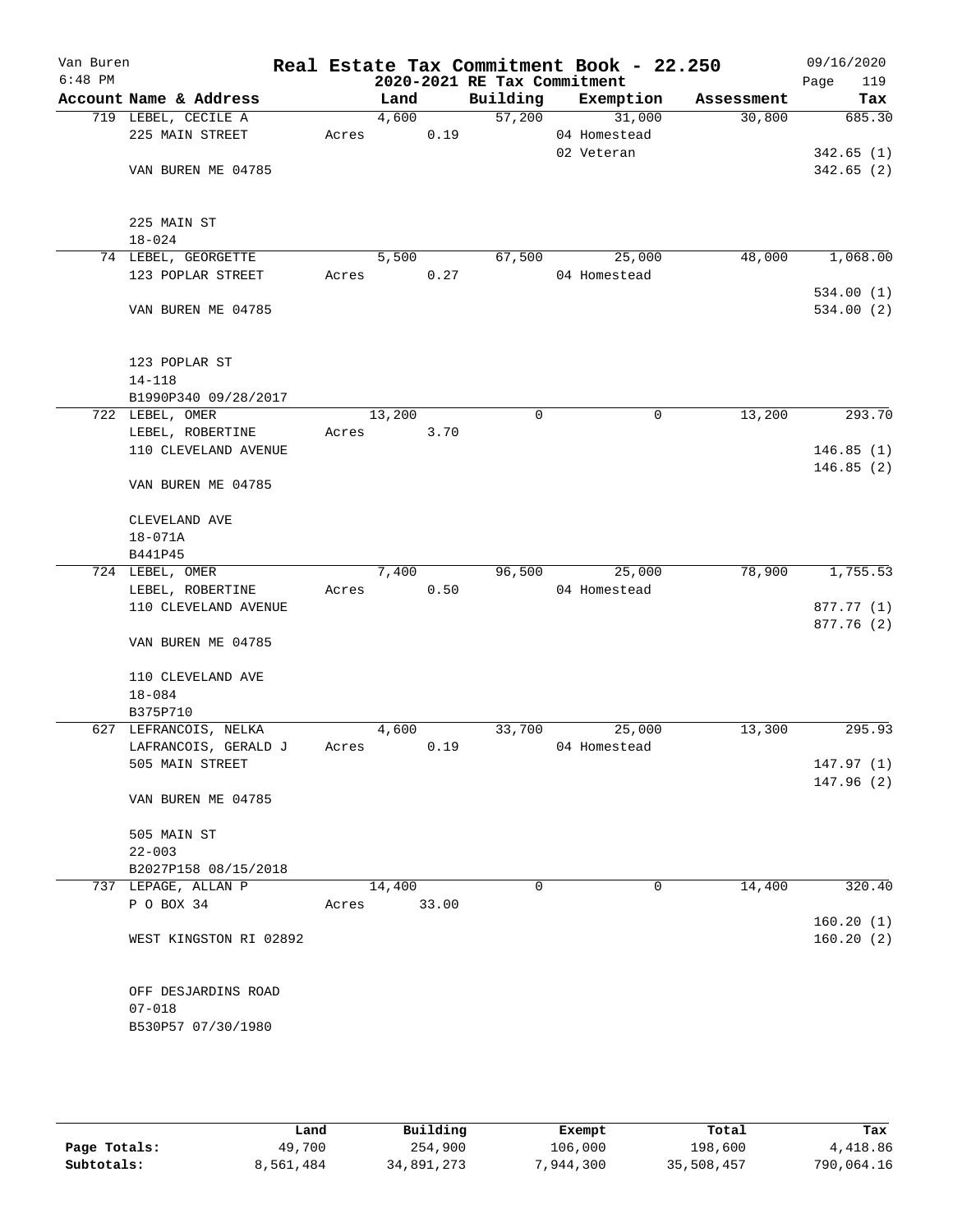| Van Buren<br>$6:48$ PM |                                                 |       |        |       | 2020-2021 RE Tax Commitment | Real Estate Tax Commitment Book - 22.250 |            | 09/16/2020<br>120<br>Page |
|------------------------|-------------------------------------------------|-------|--------|-------|-----------------------------|------------------------------------------|------------|---------------------------|
|                        | Account Name & Address                          |       | Land   |       | Building                    | Exemption                                | Assessment | Tax                       |
|                        | 741 LEVASSEUR, BENJAMIN J                       |       | 14,100 |       | $\mathsf{O}$                | $\mathbf 0$                              | 14,100     | 313.72                    |
|                        | 13387 GANDALL CT                                | Acres |        | 8.10  |                             |                                          |            |                           |
|                        |                                                 |       |        |       |                             |                                          |            | 156.86(1)                 |
|                        | MANASSAS VA 20112                               |       |        |       |                             |                                          |            | 156.86(2)                 |
|                        |                                                 |       |        |       |                             |                                          |            |                           |
|                        |                                                 |       |        |       |                             |                                          |            |                           |
|                        | OFF PARK ST                                     |       |        |       |                             |                                          |            |                           |
|                        | $17 - 058$                                      |       |        |       |                             |                                          |            |                           |
|                        | B1979P266 06/28/2017                            |       |        |       |                             |                                          | 32,300     | 718.68                    |
|                        | 269 LEVASSEUR, CHRISTOPHER<br>107 CHURCH STREET | Acres | 2,300  | 0.05  | 30,000                      | 0                                        |            |                           |
|                        |                                                 |       |        |       |                             |                                          |            | 359.34(1)                 |
|                        | VAN BUREN ME 04785                              |       |        |       |                             |                                          |            | 359.34(2)                 |
|                        |                                                 |       |        |       |                             |                                          |            |                           |
|                        |                                                 |       |        |       |                             |                                          |            |                           |
|                        | 107 CHURCH ST                                   |       |        |       |                             |                                          |            |                           |
|                        | $23 - 098$                                      |       |        |       |                             |                                          |            |                           |
|                        | B2031P174 09/17/2018                            |       |        |       |                             |                                          |            |                           |
|                        | 742 LEVASSEUR, MICHAEL W                        |       | 7,000  |       | 41,600                      | $\mathsf{O}$                             | 48,600     | 1,081.35                  |
|                        | LEVASSEUR, CHARLINE                             | Acres |        | 0.44  |                             |                                          |            |                           |
|                        | 114 HIGH STREET                                 |       |        |       |                             |                                          |            | 540.68(1)                 |
|                        |                                                 |       |        |       |                             |                                          |            | 540.67(2)                 |
|                        | VAN BUREN ME 04785                              |       |        |       |                             |                                          |            |                           |
|                        |                                                 |       |        |       |                             |                                          |            |                           |
|                        | 112 FULTON ST                                   |       |        |       |                             |                                          |            |                           |
|                        | $20 - 025$                                      |       |        |       |                             |                                          |            |                           |
|                        | B829P20<br>738 LEVASSEUR, MICHAEL W             |       | 4,100  |       | 64,100                      | 25,000                                   | 43,200     | 961.20                    |
|                        | LEVASSEUR, CHARLINE                             | Acres |        | 0.15  |                             | 04 Homestead                             |            |                           |
|                        | 114 HIGH STREET                                 |       |        |       |                             |                                          |            | 480.60(1)                 |
|                        |                                                 |       |        |       |                             |                                          |            | 480.60 (2)                |
|                        | VAN BUREN ME 04785                              |       |        |       |                             |                                          |            |                           |
|                        |                                                 |       |        |       |                             |                                          |            |                           |
|                        | 114 HIGH ST                                     |       |        |       |                             |                                          |            |                           |
|                        | $14 - 123$                                      |       |        |       |                             |                                          |            |                           |
|                        | B1902P132 08/07/2015                            |       |        |       |                             |                                          |            |                           |
|                        | 743 LEVASSEUR, PETER A                          |       | 23,300 |       | 110,500                     | 25,000                                   | 108,800    | 2,420.80                  |
|                        | LEVASSEUR, LEAH                                 | Acres |        | 35.00 |                             | 04 Homestead                             |            |                           |
|                        | 107 CASTONGUAY ROAD                             |       |        |       |                             |                                          |            | 1,210.40(1)               |
|                        |                                                 |       |        |       |                             |                                          |            | 1, 210.40(2)              |
|                        | VAN BUREN ME 04785                              |       |        |       |                             |                                          |            |                           |
|                        | 107 CASTONGUAY RD                               |       |        |       |                             |                                          |            |                           |
|                        | $03 - 028A$                                     |       |        |       |                             |                                          |            |                           |
|                        | B1373P252 B856P346                              |       |        |       |                             |                                          |            |                           |
|                        | 532 LEVESQUE, ADAM R                            |       | 10,600 |       | 0                           | 0                                        | 10,600     | 235.85                    |
|                        | OUELLETTE, MONIQUE L                            | Acres |        | 1.12  |                             |                                          |            |                           |
|                        | 113 MADORE AVENUE                               |       |        |       |                             |                                          |            | 117.93(1)                 |
|                        |                                                 |       |        |       |                             |                                          |            | 117.92(2)                 |
|                        | VAN BUREN ME 04785                              |       |        |       |                             |                                          |            |                           |
|                        |                                                 |       |        |       |                             |                                          |            |                           |
|                        | 169 POPLAR ST                                   |       |        |       |                             |                                          |            |                           |
|                        | $14 - 092$                                      |       |        |       |                             |                                          |            |                           |
|                        | B2083P256 12/04/2019                            |       |        |       |                             |                                          |            |                           |
|                        |                                                 |       |        |       |                             |                                          |            |                           |
|                        |                                                 |       |        |       |                             |                                          |            |                           |

|              | Land      | Building     | Exempt    | Total      | Tax        |
|--------------|-----------|--------------|-----------|------------|------------|
| Page Totals: | 61,400    | 246,200      | 50,000    | 257,600    | 5,731.60   |
| Subtotals:   | 8,622,884 | 35, 137, 473 | 7,994,300 | 35,766,057 | 795,795.76 |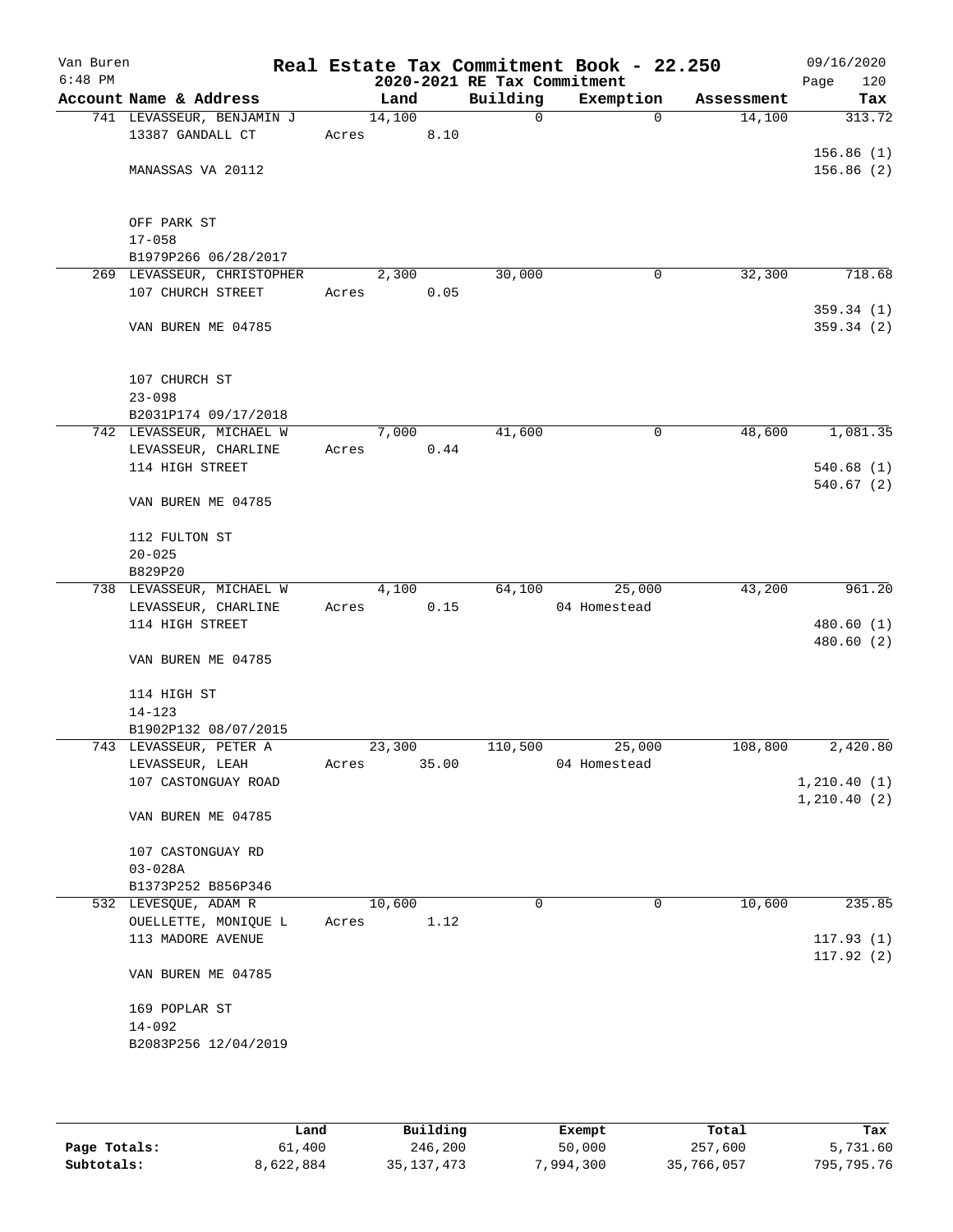| Van Buren                  |                                                                    |       |                             |                    | Real Estate Tax Commitment Book - 22.250 |                       | 09/16/2020             |
|----------------------------|--------------------------------------------------------------------|-------|-----------------------------|--------------------|------------------------------------------|-----------------------|------------------------|
| $6:48$ PM                  | Account Name & Address                                             |       | 2020-2021 RE Tax Commitment |                    |                                          |                       | Page<br>121            |
|                            | 818 LEVESQUE, ADAM R                                               |       | Land<br>8,300               | Building<br>70,900 | Exemption<br>25,000                      | Assessment<br>54,200  | Tax<br>1,205.95        |
|                            | OUELLETTE, MONIQUE L<br>113 MADORE AVENUE                          | Acres | 0.63                        |                    | 04 Homestead                             |                       | 602.98(1)              |
|                            | VAN BUREN ME 04785                                                 |       |                             |                    |                                          |                       | 602.97(2)              |
|                            | 113 MADORE AVE<br>14-091                                           |       |                             |                    |                                          |                       |                        |
|                            | B2073P29 09/16/2019                                                |       |                             |                    |                                          |                       |                        |
|                            | 863 LEVESQUE, ALYRE JR<br>MARIE ROSE MARTIN (LIFE Acres            |       | 8,300<br>0.62               | 62,700             | 25,000<br>04 Homestead                   | 46,000                | 1,023.50               |
|                            | ESTATE)<br>153 HIGH STREET                                         |       |                             |                    |                                          |                       | 511.75(1)<br>511.75(2) |
|                            | VAN BUREN ME 04785                                                 |       |                             |                    |                                          |                       |                        |
|                            | 188 FULTON ST.<br>$19 - 034$                                       |       |                             |                    |                                          |                       |                        |
|                            | B1978P125 06/15/2017                                               |       |                             |                    |                                          |                       |                        |
|                            | 746 LEVESQUE, ALYRE JR<br>153 HIGH STREET                          | Acres | 4,500<br>0.18               | 74,100             | 25,000<br>04 Homestead                   | 53,600                | 1,192.60               |
|                            | VAN BUREN ME 04785                                                 |       |                             |                    |                                          |                       | 596.30(1)<br>596.30(2) |
|                            | 153 HIGH ST<br>$14 - 082$                                          |       |                             |                    |                                          |                       |                        |
|                            | B689P158                                                           |       |                             |                    |                                          |                       |                        |
|                            | 748 LEVESQUE, ARLENE                                               |       | 4,300                       | 28,900             | 25,000                                   | 8,200                 | 182.45                 |
|                            | 101 MADORE AVENUE                                                  | Acres | 0.17                        |                    | 04 Homestead                             |                       |                        |
|                            | VAN BUREN ME 04785                                                 |       |                             |                    |                                          |                       | 91.23(1)<br>91.22(2)   |
|                            | 101 MADORE AVE<br>$14 - 089$                                       |       |                             |                    |                                          |                       |                        |
|                            | B1280P55                                                           |       |                             |                    |                                          |                       |                        |
|                            | 1587 LEVESQUE, BRIAN K                                             |       | 6,500                       | 0                  | 0                                        | 6,500                 | 144.63                 |
|                            | LEVESQUE, JEFFREY R<br>182 MARQUIS RD.                             | Acres | 2.50                        |                    |                                          |                       | 72.32(1)<br>72.31(2)   |
|                            | Van Buren ME 04785                                                 |       |                             |                    |                                          |                       |                        |
|                            | OFF MARQUIS ROAD<br>$02 - 011A$                                    |       |                             |                    |                                          |                       |                        |
|                            | B1928P132 04/06/2016                                               |       |                             |                    |                                          |                       |                        |
| 770                        | LEVESQUE, BRIAN KEITH &<br>JEFFREY ROGER                           |       | 32,500                      | 90,300             | 25,000                                   | 97,800                | 2,176.05               |
|                            | LEVESQUE, ROGER J. &<br>JOYCE B. (LIFE ESTATE)<br>182 MARQUIS ROAD | Acres | 58.00                       |                    | 04 Homestead                             |                       | 1,088.03(1)            |
|                            | VAN BUREN ME 04785                                                 |       |                             |                    |                                          |                       | 1,088.02(2)            |
|                            |                                                                    |       |                             |                    |                                          |                       |                        |
|                            | 182 MARQUIS RD<br>$02 - 010$                                       |       |                             |                    |                                          |                       |                        |
|                            | B1898P192 07/13/2015                                               |       |                             |                    |                                          |                       |                        |
|                            | Land                                                               |       | Building                    |                    | Exempt                                   | Total                 | Tax                    |
| Page Totals:<br>Subtotals: | 64,400<br>8,687,284                                                |       | 326,900<br>35, 464, 373     |                    | 125,000<br>8,119,300                     | 266,300<br>36,032,357 | 5,925.18<br>801,720.94 |
|                            |                                                                    |       |                             |                    |                                          |                       |                        |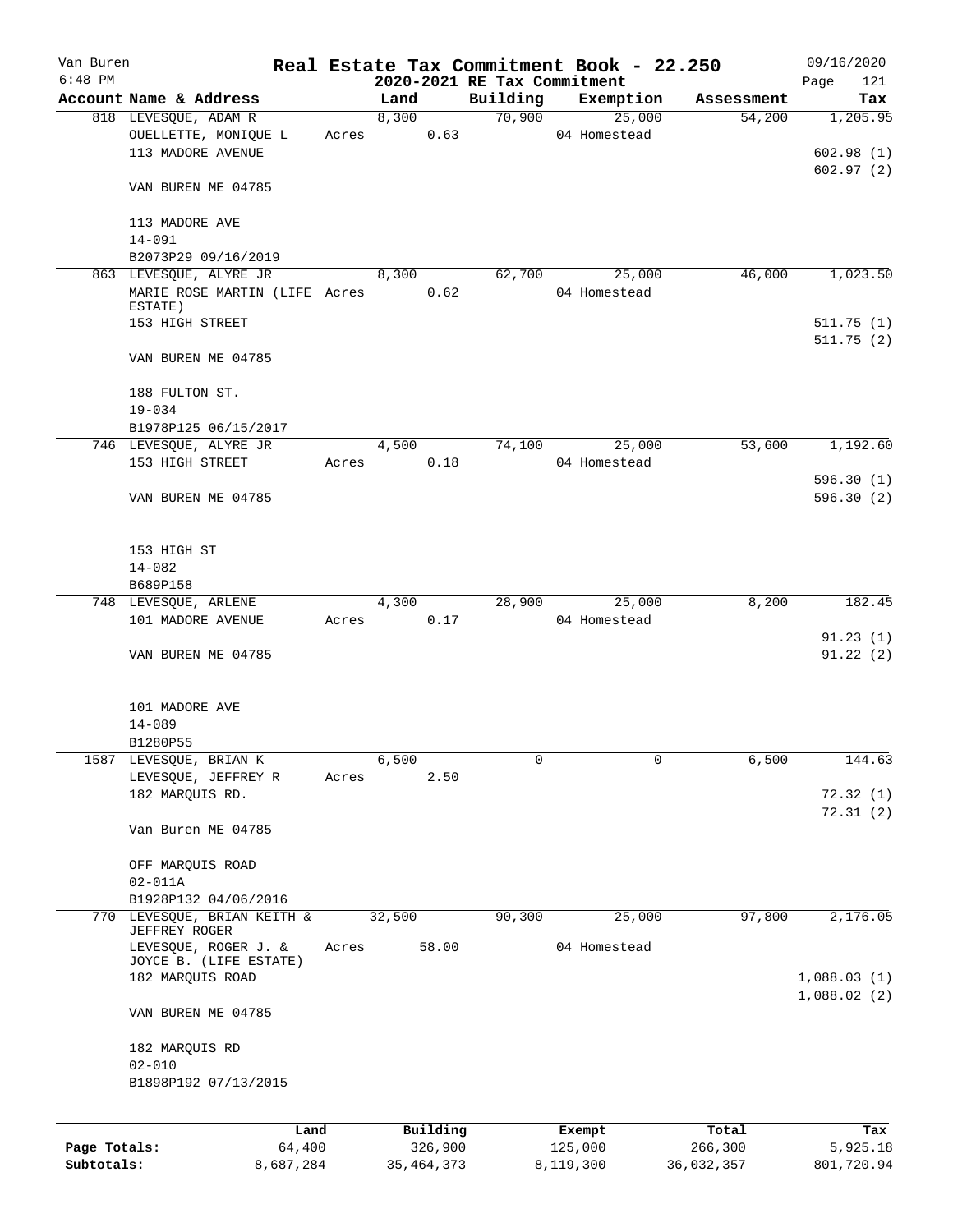| Van Buren<br>$6:48$ PM |                                                                 |       | 2020-2021 RE Tax Commitment |          | Real Estate Tax Commitment Book - 22.250 |              | 09/16/2020<br>Page<br>122 |
|------------------------|-----------------------------------------------------------------|-------|-----------------------------|----------|------------------------------------------|--------------|---------------------------|
|                        | Account Name & Address                                          |       | Land                        | Building | Exemption                                | Assessment   | Tax                       |
|                        | 771 LEVESQUE, BRIAN KEITH &                                     |       | 10,700                      | 1,300    | 0                                        | 12,000       | 267.00                    |
|                        | JEFFREY ROGER<br>LEVESQUE, ROGER J. &<br>JOYCE B. (LIFE ESTATE) | Acres | 33.00                       |          |                                          |              |                           |
|                        | 182 MARQUIS ROAD                                                |       |                             |          |                                          |              | 133.50(1)                 |
|                        | VAN BUREN ME 04785                                              |       |                             |          |                                          |              | 133.50(2)                 |
|                        | 302 SETTLEMENT RD                                               |       |                             |          |                                          |              |                           |
|                        | $01 - 013$<br>B1898P192 07/13/2015                              |       |                             |          |                                          |              |                           |
|                        | 772 LEVESQUE, BRIAN KEITH &                                     |       | 5,300                       | 0        | 0                                        | 5,300        | 117.93                    |
|                        | JEFFREY ROGER<br>LEVESQUE, ROGER J. &                           | Acres | 15.00                       |          |                                          |              |                           |
|                        | JOYCE B. (LIFE ESTATE)                                          |       |                             |          |                                          |              |                           |
|                        | 182 MARQUIS ROAD                                                |       |                             |          |                                          |              | 58.97(1)<br>58.96(2)      |
|                        | VAN BUREN ME 04785                                              |       |                             |          |                                          |              |                           |
|                        | MARQUIS RD                                                      |       |                             |          |                                          |              |                           |
|                        | $02 - 009$<br>B1898P192 07/13/2015                              |       |                             |          |                                          |              |                           |
|                        | 1248 LEVESQUE, ERIC M                                           |       | 4,700                       | 68,000   | 25,000                                   | 47,700       | 1,061.33                  |
|                        | 331 MAIN STREET                                                 | Acres | 0.20                        |          | 04 Homestead                             |              | 530.67(1)                 |
|                        | VAN BUREN ME 04785                                              |       |                             |          |                                          |              | 530.66(2)                 |
|                        | 331 MAIN ST                                                     |       |                             |          |                                          |              |                           |
|                        | $20 - 054$                                                      |       |                             |          |                                          |              |                           |
|                        | B1999P73 12/04/2017                                             |       |                             |          |                                          |              |                           |
|                        | 750 LEVESQUE, ERNEST (ET<br>AL)                                 |       | 4,700                       | 21,200   | 25,000                                   | 900          | 20.02                     |
|                        | 154 FULTON STREET                                               | Acres | 0.20                        |          | 04 Homestead                             |              | 10.01(1)                  |
|                        | VAN BUREN ME 04785                                              |       |                             |          |                                          |              | 10.01(2)                  |
|                        | 154 FULTON ST                                                   |       |                             |          |                                          |              |                           |
|                        | $19 - 044$                                                      |       |                             |          |                                          |              |                           |
|                        | B1379P80 11/20/2003                                             |       |                             |          |                                          |              |                           |
|                        | 751 LEVESQUE, FERNAND                                           |       | 7,800                       | 0        | 0                                        | 7,800        | 173.55                    |
|                        | LEVESQUE, ROBERTINE<br>129 CLOVERHILL DRIVE                     | Acres | 0.55                        |          |                                          |              | 86.78 (1)                 |
|                        | VAN BUREN ME 04785 1G2                                          |       |                             |          |                                          |              | 86.77 (2)                 |
|                        | 243 CHAMPLAIN ST                                                |       |                             |          |                                          |              |                           |
|                        | $19 - 057$                                                      |       |                             |          |                                          |              |                           |
|                        | B477P48<br>752 LEVESQUE, FERNAND R                              |       | 11,500                      | 0        | $\Omega$                                 | 11,500       | 255.88                    |
|                        | LEVESQUE, ROBERTINE                                             | Acres | 2.00                        |          |                                          |              |                           |
|                        | 129 CLOVERHILL DRIVE                                            |       |                             |          |                                          |              | 127.94(1)                 |
|                        | VAN BUREN ME 04785 1G2                                          |       |                             |          |                                          |              | 127.94(2)                 |
|                        | CHAMPLAIN ST                                                    |       |                             |          |                                          |              |                           |
|                        | $06 - 006$<br>B382P467                                          |       |                             |          |                                          |              |                           |
|                        | Land                                                            |       | Building                    |          | Exempt                                   | Total        | Tax                       |
| Page Totals:           | 44,700                                                          |       | 90,500                      |          | 50,000                                   | 85,200       | 1,895.71                  |
| Subtotals:             | 8,731,984                                                       |       | 35,554,873                  |          | 8,169,300                                | 36, 117, 557 | 803,616.65                |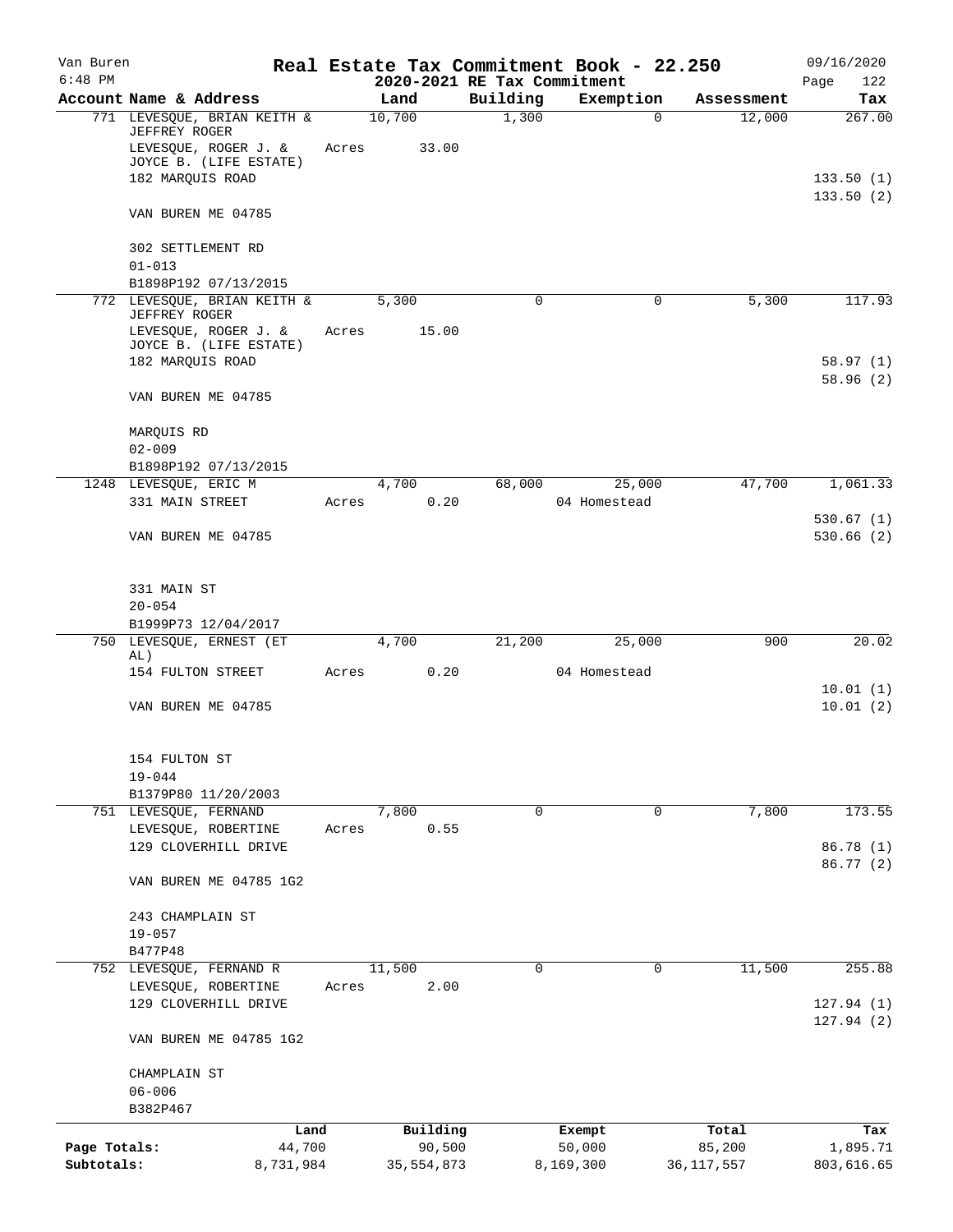| Van Buren<br>$6:48$ PM |                         |       |        |      | 2020-2021 RE Tax Commitment | Real Estate Tax Commitment Book - 22.250 |            | 09/16/2020<br>123<br>Page |
|------------------------|-------------------------|-------|--------|------|-----------------------------|------------------------------------------|------------|---------------------------|
|                        | Account Name & Address  |       | Land   |      | Building                    | Exemption                                | Assessment | Tax                       |
|                        | 753 LEVESQUE, FERNAND R |       | 6,800  |      | 104, 200                    | 25,000                                   | 86,000     | 1,913.50                  |
|                        | LEVESQUE, ROBERTINE     | Acres |        | 0.42 |                             | 04 Homestead                             |            |                           |
|                        | 129 CLOVERHILL DRIVE    |       |        |      |                             |                                          |            | 956.75(1)                 |
|                        |                         |       |        |      |                             |                                          |            | 956.75 (2)                |
|                        | VAN BUREN ME 04785 1G2  |       |        |      |                             |                                          |            |                           |
|                        | 129 CLOVERHILL DR       |       |        |      |                             |                                          |            |                           |
|                        | 18C-006                 |       |        |      |                             |                                          |            |                           |
|                        | B446P146                |       |        |      |                             |                                          |            |                           |
|                        | 32 LEVESQUE, GAIL M     |       | 5,800  |      | 60,000                      | 25,000                                   | 40,800     | 907.80                    |
|                        | 104 PATRICIA STREET     | Acres |        | 0.31 |                             | 04 Homestead                             |            |                           |
|                        | VAN BUREN ME 04785      |       |        |      |                             |                                          |            | 453.90 (1)<br>453.90 (2)  |
|                        | 104 PATRICIA ST         |       |        |      |                             |                                          |            |                           |
|                        | $20 - 124$              |       |        |      |                             |                                          |            |                           |
|                        | B2001P190 12/27/2017    |       |        |      |                             |                                          |            |                           |
|                        | 754 LEVESQUE, GARY R    |       | 10,100 |      | 32,900                      | 31,000                                   | 12,000     | 267.00                    |
|                        | LEVESQUE, BETTY J       | Acres |        | 0.79 |                             | 04 Homestead                             |            |                           |
|                        | 162 CASTONGUAY ROAD     |       |        |      |                             | 02 Veteran                               |            | 133.50(1)                 |
|                        |                         |       |        |      |                             |                                          |            | 133.50(2)                 |
|                        | VAN BUREN ME 04785      |       |        |      |                             |                                          |            |                           |
|                        | 162 CASTONGUAY RD       |       |        |      |                             |                                          |            |                           |
|                        | $03 - 040$              |       |        |      |                             |                                          |            |                           |
|                        | B715P296 06/30/1987     |       |        |      |                             |                                          |            |                           |
|                        | 755 LEVESQUE, GENE      |       | 4,500  |      | 62,400                      | 25,000                                   | 41,900     | 932.28                    |
|                        | LEVESQUE, RACHEL L      | Acres |        | 0.18 |                             | 04 Homestead                             |            |                           |
|                        | 115 ADAMS STREET        |       |        |      |                             |                                          |            | 466.14(1)                 |
|                        |                         |       |        |      |                             |                                          |            | 466.14(2)                 |
|                        | VAN BUREN ME 04785      |       |        |      |                             |                                          |            |                           |
|                        | 115 ADAMS ST            |       |        |      |                             |                                          |            |                           |
|                        | $18 - 027$              |       |        |      |                             |                                          |            |                           |
|                        | B683P151                |       |        |      |                             |                                          |            |                           |
|                        | 756 LEVESQUE, GERALD JR |       | 5,800  |      | 10,600                      | 16,400                                   | 0          | 0.00                      |
|                        | LEVESQUE, THERESE       | Acres |        | 0.30 |                             | 04 Homestead                             |            |                           |
|                        | 154 MCKINLEY STREET     |       |        |      |                             |                                          |            |                           |
|                        | VAN BUREN ME 04785      |       |        |      |                             |                                          |            |                           |
|                        | 154 MCKINLEY ST         |       |        |      |                             |                                          |            |                           |
|                        | $14 - 037$              |       |        |      |                             |                                          |            |                           |
|                        | B686P112                |       |        |      |                             |                                          |            |                           |
|                        | 757 LEVESQUE, IVAN P    |       | 10,900 |      | 72,700                      | 25,000                                   | 58,600     | 1,303.85                  |
|                        | LEVESQUE, EILEEN        | Acres |        | 1.39 |                             | 04 Homestead                             |            |                           |
|                        | 182 CHAMPLAIN STREET    |       |        |      |                             |                                          |            | 651.93(1)                 |
|                        | VAN BUREN ME 04785      |       |        |      |                             |                                          |            | 651.92 (2)                |
|                        | 182 CHAMPLAIN ST        |       |        |      |                             |                                          |            |                           |
|                        | $19 - 019$              |       |        |      |                             |                                          |            |                           |
|                        | B412P197                |       |        |      |                             |                                          |            |                           |
|                        |                         |       |        |      |                             |                                          |            |                           |
|                        |                         |       |        |      |                             |                                          |            |                           |
|                        |                         |       |        |      |                             |                                          |            |                           |

|              | Land      | Building   | Exempt    | Total        | Tax        |
|--------------|-----------|------------|-----------|--------------|------------|
| Page Totals: | 43,900    | 342,800    | 147,400   | 239,300      | 5,324.43   |
| Subtotals:   | 8,775,884 | 35,897,673 | 8,316,700 | 36, 356, 857 | 808,941.08 |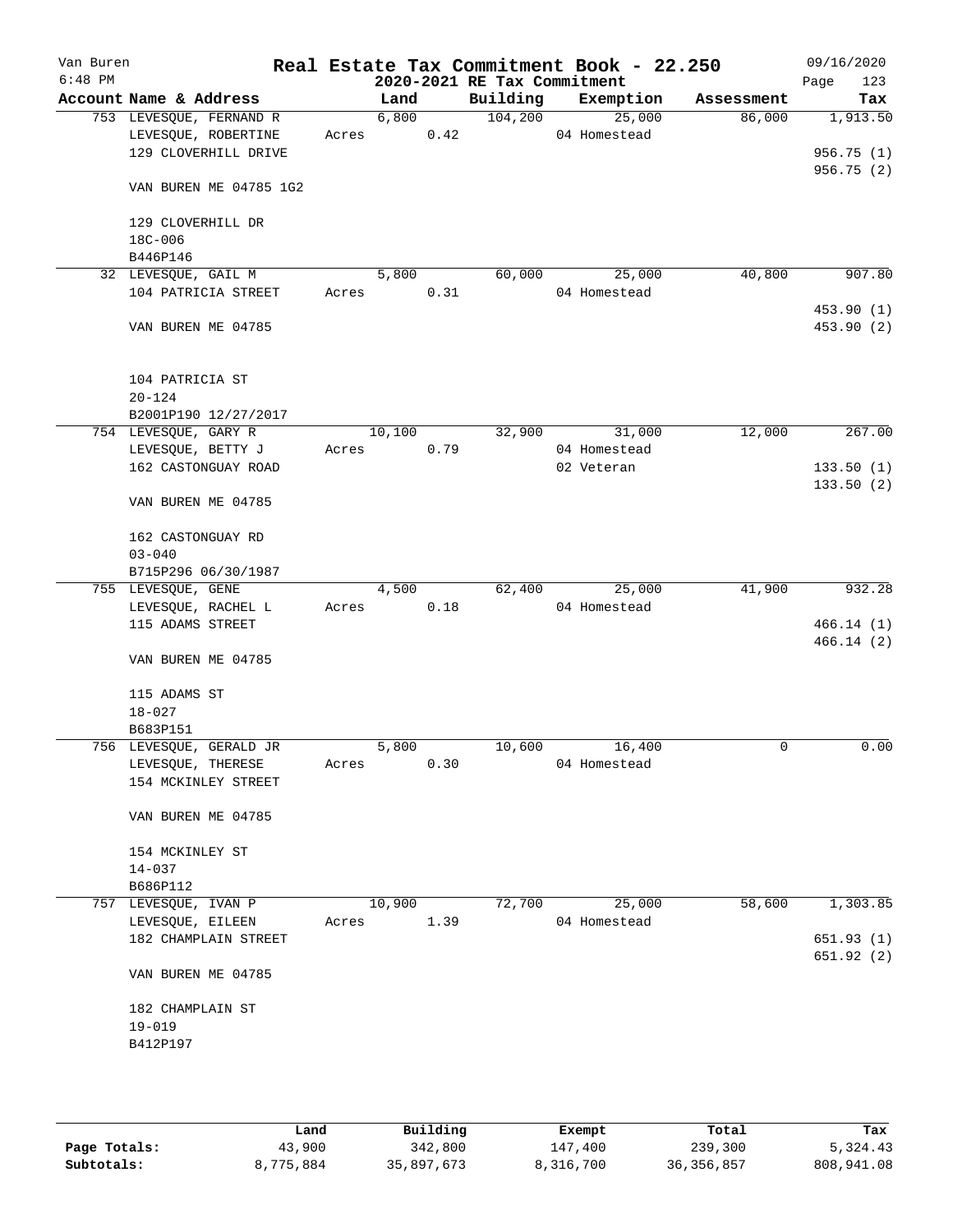| Van Buren<br>$6:48$ PM |                                        |       |        |      | 2020-2021 RE Tax Commitment | Real Estate Tax Commitment Book - 22.250 |            | 09/16/2020<br>124<br>Page |
|------------------------|----------------------------------------|-------|--------|------|-----------------------------|------------------------------------------|------------|---------------------------|
|                        | Account Name & Address                 |       | Land   |      | Building                    | Exemption                                | Assessment | Tax                       |
|                        | 758 LEVESQUE, MARLENE E                |       | 8,300  |      | $\mathbf 0$                 | $\Omega$                                 | 8,300      | 184.68                    |
|                        | 478 MAIN STREET                        | Acres |        | 0.62 |                             |                                          |            |                           |
|                        |                                        |       |        |      |                             |                                          |            | 92.34(1)                  |
|                        | VAN BUREN ME 04785                     |       |        |      |                             |                                          |            | 92.34(2)                  |
|                        |                                        |       |        |      |                             |                                          |            |                           |
|                        |                                        |       |        |      |                             |                                          |            |                           |
|                        | 474 MAIN ST                            |       |        |      |                             |                                          |            |                           |
|                        | $22 - 011$                             |       |        |      |                             |                                          |            |                           |
|                        | B910P152 06/18/1993                    |       |        |      |                             |                                          |            |                           |
|                        | 759 LEVESQUE, MARLENE E                |       | 3,800  |      | 77,800                      | 25,000                                   | 56,600     | 1,259.35                  |
|                        | 478 MAIN STREET                        | Acres |        | 0.13 |                             | 04 Homestead                             |            |                           |
|                        |                                        |       |        |      |                             |                                          |            | 629.68(1)<br>629.67(2)    |
|                        | VAN BUREN ME 04785                     |       |        |      |                             |                                          |            |                           |
|                        |                                        |       |        |      |                             |                                          |            |                           |
|                        | 478 MAIN ST                            |       |        |      |                             |                                          |            |                           |
|                        | $22 - 013$                             |       |        |      |                             |                                          |            |                           |
|                        | B910P152 06/18/1993                    |       |        |      |                             |                                          |            |                           |
|                        | 779 LEVESQUE, MAYNARD                  |       | 4,600  |      | 64,900                      | 31,000                                   | 38,500     | 856.63                    |
|                        | C/O ANTOINE LEVESQUE                   | Acres |        | 0.19 |                             | 27 Veteran (Widow)                       |            |                           |
|                        | 134 LYNNE STREET                       |       |        |      |                             | 04 Homestead                             |            | 428.32(1)                 |
|                        |                                        |       |        |      |                             |                                          |            | 428.31(2)                 |
|                        | VAN BUREN ME 04785                     |       |        |      |                             |                                          |            |                           |
|                        |                                        |       |        |      |                             |                                          |            |                           |
|                        | 126 ADAMS ST                           |       |        |      |                             |                                          |            |                           |
|                        | $18 - 030$                             |       |        |      |                             |                                          |            |                           |
|                        | B1479P316                              |       |        |      |                             |                                          |            |                           |
|                        | 606 LEVESQUE, MAYNARD                  |       | 10,600 |      | 0                           | 0                                        | 10,600     | 235.85                    |
|                        | LEVESQUE, ELAINE<br>134 LYNNE STREET   | Acres |        | 1.12 |                             |                                          |            | 117.93(1)                 |
|                        |                                        |       |        |      |                             |                                          |            | 117.92(2)                 |
|                        | VAN BUREN ME 04785                     |       |        |      |                             |                                          |            |                           |
|                        |                                        |       |        |      |                             |                                          |            |                           |
|                        | LABBE AVE                              |       |        |      |                             |                                          |            |                           |
|                        | $20 - 113$                             |       |        |      |                             |                                          |            |                           |
|                        | B1683P308 06/16/2010                   |       |        |      |                             |                                          |            |                           |
|                        | 762 LEVESQUE, MAYNARD A                |       | 10,300 |      | 95,600                      | 31,000                                   | 74,900     | 1,666.53                  |
|                        | LEVESQUE, ELAINE P                     | Acres |        | 0.96 |                             | 04 Homestead                             |            |                           |
|                        | 134 LYNNE STREET                       |       |        |      |                             | 02 Veteran                               |            | 833.27 (1)                |
|                        |                                        |       |        |      |                             |                                          |            | 833.26 (2)                |
|                        | VAN BUREN ME 04785                     |       |        |      |                             |                                          |            |                           |
|                        |                                        |       |        |      |                             |                                          |            |                           |
|                        | 134 LYNNE ST                           |       |        |      |                             |                                          |            |                           |
|                        | $20 - 100$                             |       |        |      |                             |                                          |            |                           |
|                        | B394P879                               |       |        |      |                             |                                          |            |                           |
|                        | 788 LEVESQUE, RALPH<br>LEVESQUE, LINDA | Acres | 3,900  | 0.14 | 39,400                      | 25,000<br>04 Homestead                   | 18,300     | 407.17                    |
|                        | 117 CHURCH STREET                      |       |        |      |                             |                                          |            | 203.59(1)                 |
|                        |                                        |       |        |      |                             |                                          |            | 203.58(2)                 |
|                        | VAN BUREN ME 04785                     |       |        |      |                             |                                          |            |                           |
|                        |                                        |       |        |      |                             |                                          |            |                           |
|                        | 117 CHURCH ST                          |       |        |      |                             |                                          |            |                           |
|                        | $23 - 102$                             |       |        |      |                             |                                          |            |                           |
|                        | B1597P168                              |       |        |      |                             |                                          |            |                           |
|                        |                                        |       |        |      |                             |                                          |            |                           |
|                        |                                        |       |        |      |                             |                                          |            |                           |
|                        |                                        |       |        |      |                             |                                          |            |                           |

|              | Land      | Building     | Exempt    | Total      | Tax        |
|--------------|-----------|--------------|-----------|------------|------------|
| Page Totals: | 41,500    | 277,700      | 112,000   | 207,200    | 4,610.21   |
| Subtotals:   | 8,817,384 | 36, 175, 373 | 8,428,700 | 36,564,057 | 813,551.29 |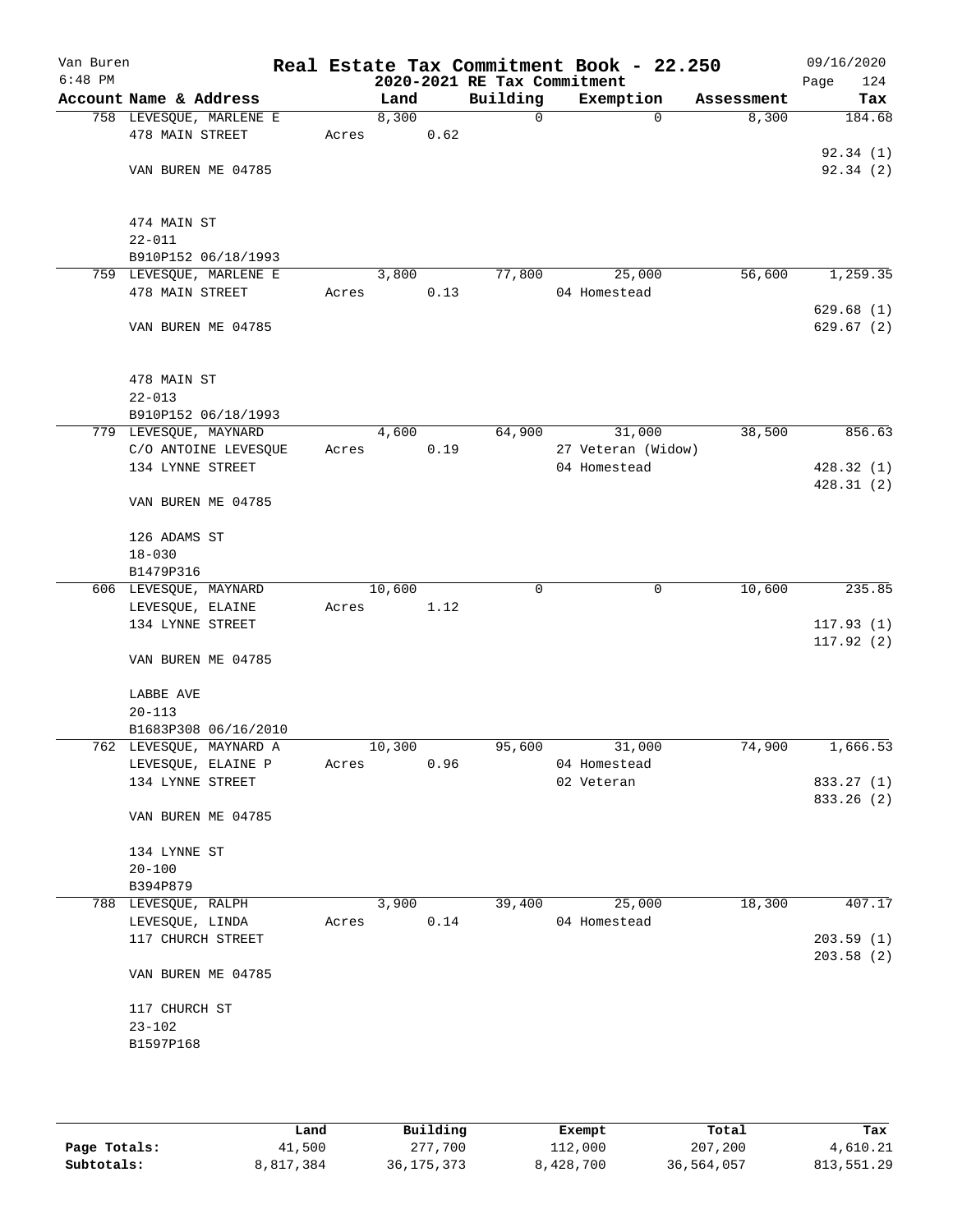| Van Buren<br>$6:48$ PM |                        |       |        |      | 2020-2021 RE Tax Commitment | Real Estate Tax Commitment Book - 22.250 |            | 09/16/2020<br>125<br>Page |
|------------------------|------------------------|-------|--------|------|-----------------------------|------------------------------------------|------------|---------------------------|
|                        | Account Name & Address |       | Land   |      | Building                    | Exemption                                | Assessment | Tax                       |
|                        | 765 LEVESQUE, REED A   |       | 3,800  |      |                             | 24,000<br>27,800                         | 0          | 0.00                      |
|                        | LEVESQUE, JEANNE M     | Acres |        | 0.13 |                             | 04 Homestead                             |            |                           |
|                        | 150 ST BRUNO STREET    |       |        |      |                             | 02 Veteran                               |            |                           |
|                        | VAN BUREN ME 04785     |       |        |      |                             |                                          |            |                           |
|                        | 150 ST BRUNO ST        |       |        |      |                             |                                          |            |                           |
|                        | $17 - 013$             |       |        |      |                             |                                          |            |                           |
|                        | 766 LEVESQUE, REED A   |       | 3,900  |      | $\mathbf 0$                 | 0                                        | 3,900      | 86.78                     |
|                        | LEVESQUE, JEANNE M     | Acres |        | 0.14 |                             |                                          |            |                           |
|                        | 150 ST BRUNO STREET    |       |        |      |                             |                                          |            | 43.39(1)<br>43.39 (2)     |
|                        | VAN BUREN ME 04785     |       |        |      |                             |                                          |            |                           |
|                        | ST BRUNO ST            |       |        |      |                             |                                          |            |                           |
|                        | $17 - 014$             |       |        |      |                             |                                          |            |                           |
|                        | B1414P109              |       |        |      |                             |                                          |            |                           |
|                        | 767 LEVESQUE, RENO R   |       | 12,700 |      | 84,400                      | 25,000                                   | 72,100     | 1,604.23                  |
|                        | LEVESQUE, MONA M       | Acres |        | 1.50 |                             | 04 Homestead                             |            |                           |
|                        | 257 LAKE ROAD          |       |        |      |                             |                                          |            | 802.12 (1)                |
|                        |                        |       |        |      |                             |                                          |            | 802.11(2)                 |
|                        | VAN BUREN ME 04785     |       |        |      |                             |                                          |            |                           |
|                        | 257 LAKE RD            |       |        |      |                             |                                          |            |                           |
|                        | $05 - 011D$            |       |        |      |                             |                                          |            |                           |
|                        | B1127P270 08/31/1998   |       |        |      |                             |                                          |            |                           |
|                        | 1164 LEVESQUE, ROGER P |       | 4,300  |      | 38,900                      | 25,000                                   | 18,200     | 404.95                    |
|                        | LEVESQUE, ERIC M       | Acres |        | 0.17 |                             | 04 Homestead                             |            |                           |
|                        | 125 CHURCH STREET      |       |        |      |                             |                                          |            | 202.48(1)                 |
|                        |                        |       |        |      |                             |                                          |            | 202.47(2)                 |
|                        | VAN BUREN ME 04785     |       |        |      |                             |                                          |            |                           |
|                        | 125 CHURCH ST          |       |        |      |                             |                                          |            |                           |
|                        | $23 - 105$             |       |        |      |                             |                                          |            |                           |
|                        | B1851P28 04/22/2014    |       |        |      |                             |                                          |            |                           |
|                        | 773 LEVESQUE, ROMEO JR |       | 9,400  |      | 110,200                     | 25,000                                   | 94,600     | 2,104.85                  |
|                        | LEVESQUE, BLANCHE      | Acres |        | 0.80 |                             | 04 Homestead                             |            |                           |
|                        | 111 TOWER DRIVE        |       |        |      |                             |                                          |            | 1,052.43(1)               |
|                        | VAN BUREN ME 04785     |       |        |      |                             |                                          |            | 1,052.42(2)               |
|                        |                        |       |        |      |                             |                                          |            |                           |
|                        | 111 TOWER DR           |       |        |      |                             |                                          |            |                           |
|                        | 12A-033A               |       |        |      |                             |                                          |            |                           |
|                        | B1143P315              |       |        |      |                             |                                          |            |                           |
|                        | 774 LEVESQUE, RONALD G |       | 7,200  |      | 91,500                      | 25,000                                   | 73,700     | 1,639.82                  |
|                        | LEVESQUE, SANDRA O     | Acres |        | 0.47 |                             | 04 Homestead                             |            |                           |
|                        | 110 HIGH STREET        |       |        |      |                             |                                          |            | 819.91 (1)                |
|                        | VAN BUREN ME 04785     |       |        |      |                             |                                          |            | 819.91 (2)                |
|                        | 110 HIGH ST            |       |        |      |                             |                                          |            |                           |
|                        | $15 - 027$             |       |        |      |                             |                                          |            |                           |
|                        | B971P269               |       |        |      |                             |                                          |            |                           |
|                        |                        |       |        |      |                             |                                          |            |                           |
|                        |                        |       |        |      |                             |                                          |            |                           |

|              | Land      | Building   | Exempt    | Total      | Tax        |
|--------------|-----------|------------|-----------|------------|------------|
| Page Totals: | 41,300    | 349,000    | 127,800   | 262,500    | 5,840.63   |
| Subtotals:   | 8,858,684 | 36,524,373 | 8,556,500 | 36,826,557 | 819,391.92 |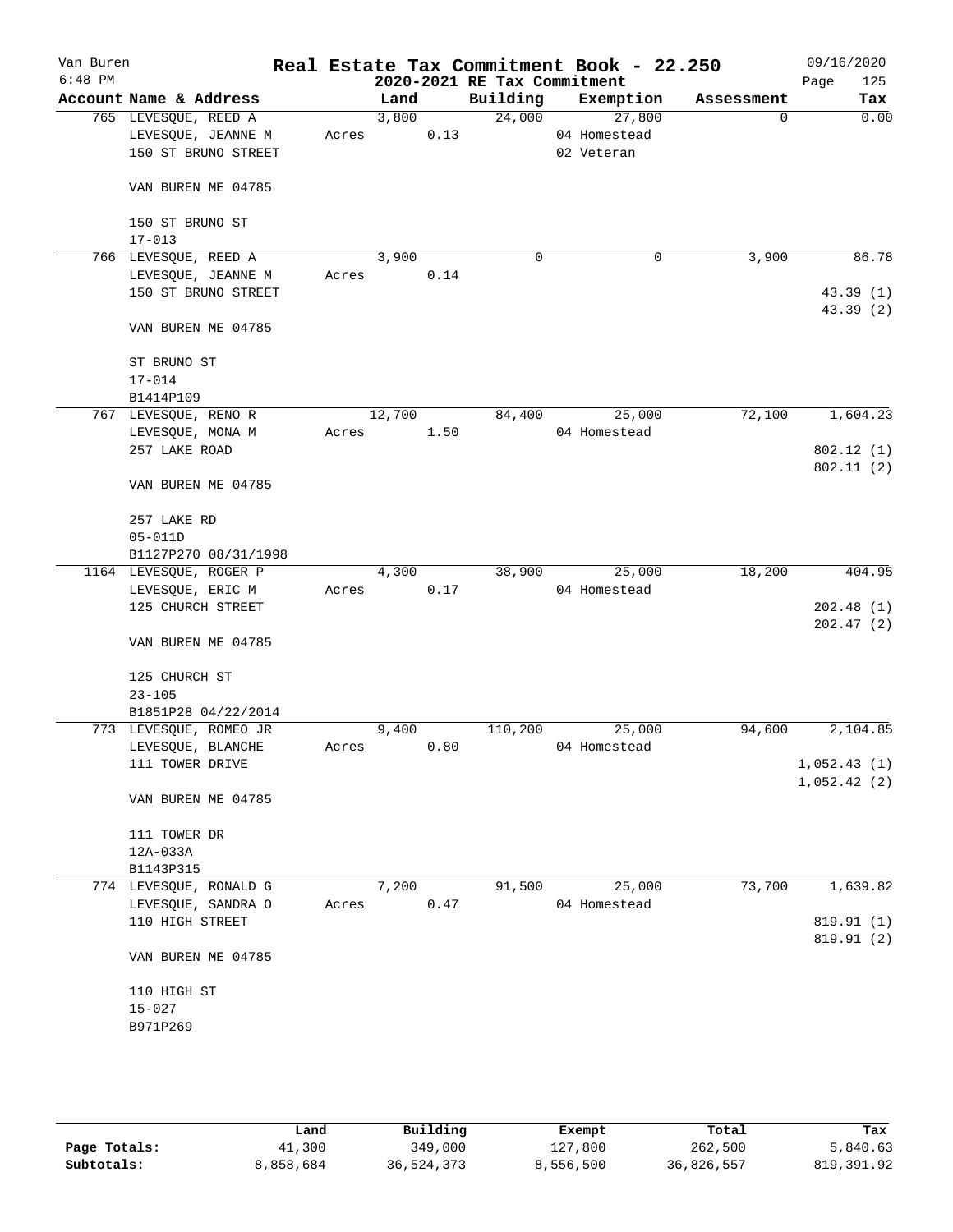| Van Buren<br>$6:48$ PM |                                              |       |        |       | 2020-2021 RE Tax Commitment | Real Estate Tax Commitment Book - 22.250 |            | 09/16/2020<br>126<br>Page |
|------------------------|----------------------------------------------|-------|--------|-------|-----------------------------|------------------------------------------|------------|---------------------------|
|                        | Account Name & Address                       |       | Land   |       | Building                    | Exemption                                | Assessment | Tax                       |
|                        | 775 LEVESQUE, ROSE MARIE                     |       | 8,100  |       | 24,380                      | 25,000                                   | 7,480      | 166.43                    |
|                        | 140 ST BRUNO STREET                          | Acres |        | 0.60  |                             | 04 Homestead                             |            | 83.22(1)                  |
|                        | VAN BUREN ME 04785                           |       |        |       |                             |                                          |            | 83.21(2)                  |
|                        | 140 ST BRUNO ST<br>$17 - 017$                |       |        |       |                             |                                          |            |                           |
|                        | B631P102                                     |       |        |       |                             |                                          |            |                           |
|                        | 777 LEVESQUE, WAYNE<br>17 MAIN STREET        | Acres | 13,600 | 0.68  | 3,000                       | 0                                        | 16,600     | 369.35                    |
|                        | VAN BUREN ME 04785                           |       |        |       |                             |                                          |            | 184.68(1)<br>184.67(2)    |
|                        | 17 MAIN ST<br>$13 - 005$<br>B1074P191        |       |        |       |                             |                                          |            |                           |
|                        | 783 LIALA, LLC                               |       | 27,100 |       | 0                           | 0                                        | 27,100     | 602.98                    |
|                        | 3157 NORTH RAINBOW<br>BLVD.                  | Acres |        | 67.00 |                             |                                          |            |                           |
|                        | NO. 175<br>LAS VEGAS NV 89108                |       |        |       |                             |                                          |            | 301.49(1)<br>301.49(2)    |
|                        | OFF DESJARDINS RD<br>$07 - 013A$<br>B1558P11 |       |        |       |                             |                                          |            |                           |
|                        | 241 LILLA, ANTHONY                           |       | 15,700 |       | 12,600                      | 0                                        | 28,300     | 629.67                    |
|                        | LEDBETTER, JUSTIN                            | Acres |        | 10.00 |                             |                                          |            |                           |
|                        | 510 FALLS CREEK DRIVE                        |       |        |       |                             |                                          |            | 314.84(1)                 |
|                        | HELENA AL 35080                              |       |        |       |                             |                                          |            | 314.83(2)                 |
|                        | CASTONGUAY RD<br>$02 - 033C$                 |       |        |       |                             |                                          |            |                           |
|                        | B1971P310 04/18/2017                         |       |        |       |                             |                                          |            |                           |
|                        | 682 LILLY, DARIN                             |       | 4,800  |       | 70,200                      | 25,000                                   | 50,000     | 1,112.50                  |
|                        | PO BOX 23                                    | Acres |        | 0.21  |                             | 04 Homestead                             |            |                           |
|                        |                                              |       |        |       |                             |                                          |            | 556.25(1)                 |
|                        | VAN BUREN ME 04785                           |       |        |       |                             |                                          |            | 556.25(2)                 |
|                        | 118 HARRISON ST<br>$18 - 015$                |       |        |       |                             |                                          |            |                           |
|                        | B1756P53 03/29/2012                          |       |        |       | 6,900                       | 0                                        | 23,500     |                           |
|                        | 586 LINET, SCOTT M<br>13 CARON ROAD          | Acres | 16,600 | 40.00 |                             |                                          |            | 522.88<br>261.44(1)       |
|                        | ST DAVID ME 04773                            |       |        |       |                             |                                          |            | 261.44(2)                 |
|                        | 300 PARENT RD<br>$09 - 034$                  |       |        |       |                             |                                          |            |                           |
|                        | B1816P216 06/01/2013                         |       |        |       |                             |                                          |            |                           |
|                        |                                              |       |        |       |                             |                                          |            |                           |

|              | Land      | Building   | Exempt    | Total      | Tax        |
|--------------|-----------|------------|-----------|------------|------------|
| Page Totals: | 85,900    | 117,080    | 50,000    | 152,980    | 3,403.81   |
| Subtotals:   | 8,944,584 | 36,641,453 | 8,606,500 | 36,979,537 | 822,795.73 |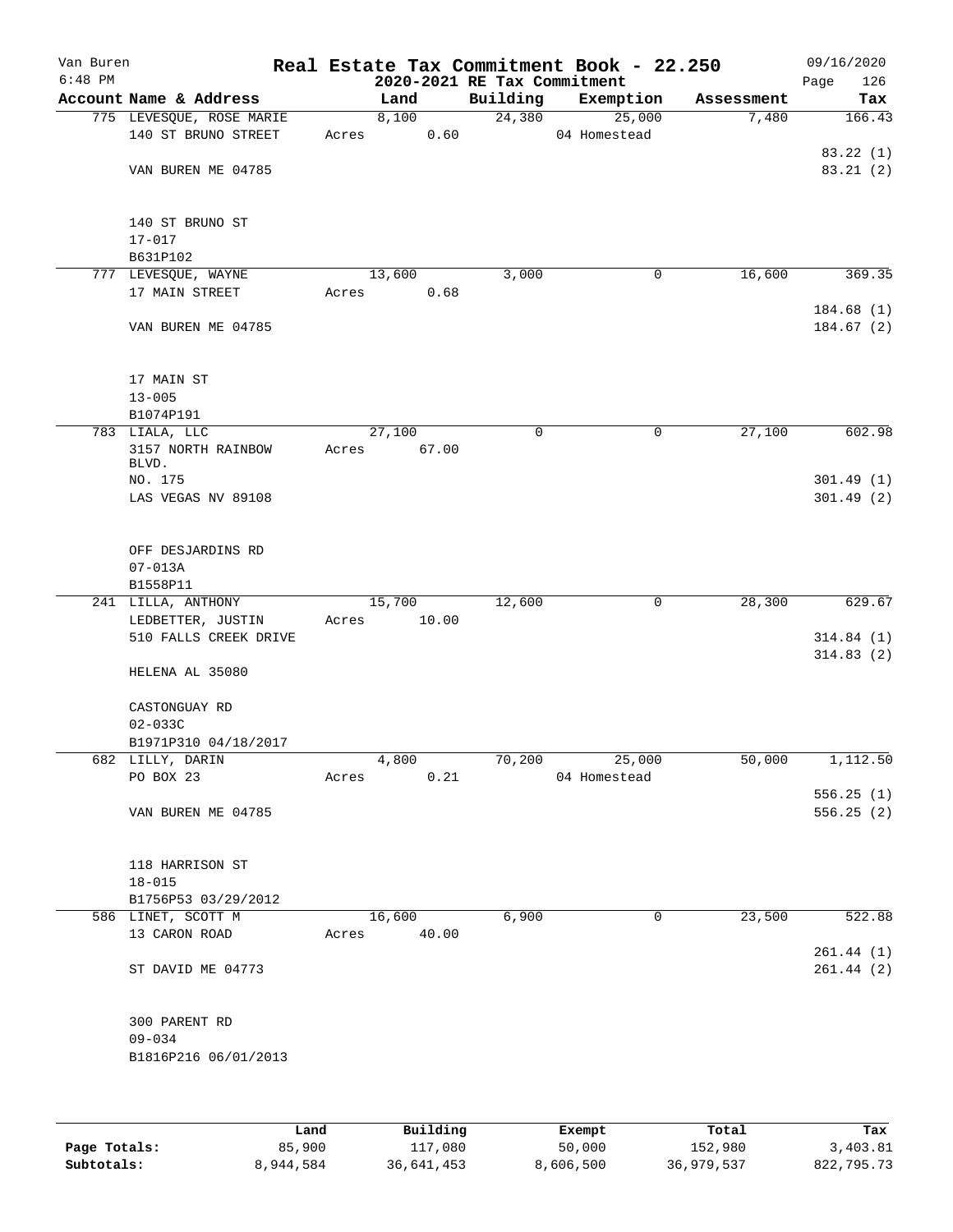| Van Buren |                                        |       |        |       |                             | Real Estate Tax Commitment Book - 22.250 |            | 09/16/2020   |
|-----------|----------------------------------------|-------|--------|-------|-----------------------------|------------------------------------------|------------|--------------|
| $6:48$ PM |                                        |       |        |       | 2020-2021 RE Tax Commitment |                                          |            | 127<br>Page  |
|           | Account Name & Address                 |       | Land   |       | Building                    | Exemption                                | Assessment | Tax          |
|           | 785 LIZOTTE, JAMES<br>LIZOTTE, DEDRA A | Acres | 5,800  | 0.31  | 108,000                     | 25,000<br>04 Homestead                   | 88,800     | 1,975.80     |
|           | 840 ROCKY POINT ROAD                   |       |        |       |                             |                                          |            | 987.90 (1)   |
|           |                                        |       |        |       |                             |                                          |            | 987.90 (2)   |
|           | ST DAVID ME 04773                      |       |        |       |                             |                                          |            |              |
|           | 132 LINCOLN ST                         |       |        |       |                             |                                          |            |              |
|           | 14-012C                                |       |        |       |                             |                                          |            |              |
|           | B711P192                               |       |        |       |                             |                                          |            |              |
|           | 786 LIZOTTE, JAMES D                   |       | 11,700 |       | 0                           | 0                                        | 11,700     | 260.33       |
|           | LIZOTTE, DEDRA A                       | Acres |        | 2.20  |                             |                                          |            |              |
|           | 840 ROCKY POINT ROAD                   |       |        |       |                             |                                          |            | 130.17(1)    |
|           | ST DAVID ME 04773                      |       |        |       |                             |                                          |            | 130.16(2)    |
|           | MCKINLEY ST                            |       |        |       |                             |                                          |            |              |
|           | $14 - 034$                             |       |        |       |                             |                                          |            |              |
|           | B1415P196                              |       |        |       |                             |                                          |            |              |
|           | 790 LIZOTTE, JAMES D                   |       | 9,000  |       | 125,600                     | $\mathsf{O}$                             | 134,600    | 2,994.85     |
|           | LIZOTTE, DEDRA A                       | Acres |        | 0.45  |                             |                                          |            |              |
|           | 840 ROCKY POINT ROAD                   |       |        |       |                             |                                          |            | 1,497.43(1)  |
|           |                                        |       |        |       |                             |                                          |            | 1,497.42(2)  |
|           | ST DAVID ME 04773                      |       |        |       |                             |                                          |            |              |
|           | 38 MAIN STREET                         |       |        |       |                             |                                          |            |              |
|           | $15 - 115$                             |       |        |       |                             |                                          |            |              |
|           | B1475P247                              |       |        |       |                             |                                          |            |              |
|           | 1532 LIZOTTE, JOSEPH E                 |       | 4,400  |       | 133,700                     | 31,000                                   | 107,100    | 2,382.98     |
|           | LIZOTTE, LORRAINE                      | Acres |        | 0.46  |                             | 04 Homestead                             |            |              |
|           | 170 CLOVERHILL DRIVE                   |       |        |       |                             | 02 Veteran                               |            | 1, 191.49(1) |
|           |                                        |       |        |       |                             |                                          |            | 1, 191.49(2) |
|           | VAN BUREN ME 04785                     |       |        |       |                             |                                          |            |              |
|           | 170 CLOVERHILL DR.                     |       |        |       |                             |                                          |            |              |
|           | 18C-002H                               |       |        |       |                             |                                          |            |              |
|           | B1686P336 07/07/2010                   |       |        |       |                             |                                          |            |              |
|           | 787 LIZOTTE, NICHOLAS J                |       | 5,300  |       | 33,900                      | 25,000                                   | 14,200     | 315.95       |
|           | LIZOTTE, TRACY L                       | Acres |        | 0.25  |                             | 04 Homestead                             |            |              |
|           | 111 GARFIELD AVENUE                    |       |        |       |                             |                                          |            | 157.98(1)    |
|           |                                        |       |        |       |                             |                                          |            | 157.97(2)    |
|           | VAN BUREN ME 04785                     |       |        |       |                             |                                          |            |              |
|           | 111 GARFIELD AVE                       |       |        |       |                             |                                          |            |              |
|           | $20 - 088$                             |       |        |       |                             |                                          |            |              |
|           | B1244P249                              |       |        |       |                             |                                          |            |              |
|           | 1559 LOVEJOY, KATELYN                  |       | 5,900  |       | 0                           | 0                                        | 5,900      | 131.28       |
|           | 1274 NORTH CRESCENT                    | Acres |        | 40.00 |                             |                                          |            |              |
|           | HEIGHTS BLVD                           |       |        |       |                             |                                          |            |              |
|           | APT 236                                |       |        |       |                             |                                          |            | 65.64(1)     |
|           | WEST HOLLYWOOD CA 90046                |       |        |       |                             |                                          |            | 65.64(2)     |
|           |                                        |       |        |       |                             |                                          |            |              |
|           | OFF ALEXANDER ROAD                     |       |        |       |                             |                                          |            |              |
|           | $07 - 007D$                            |       |        |       |                             |                                          |            |              |
|           | B1737P173 09/17/2011                   |       |        |       |                             |                                          |            |              |
|           |                                        |       |        |       |                             |                                          |            |              |
|           |                                        |       |        |       |                             |                                          |            |              |
|           |                                        |       |        |       |                             |                                          |            |              |

|              | Land      | Building   | Exempt    | Total        | Tax        |
|--------------|-----------|------------|-----------|--------------|------------|
| Page Totals: | 42,100    | 401,200    | 81,000    | 362,300      | 8,061.19   |
| Subtotals:   | 8,986,684 | 37,042,653 | 8,687,500 | 37, 341, 837 | 830,856.92 |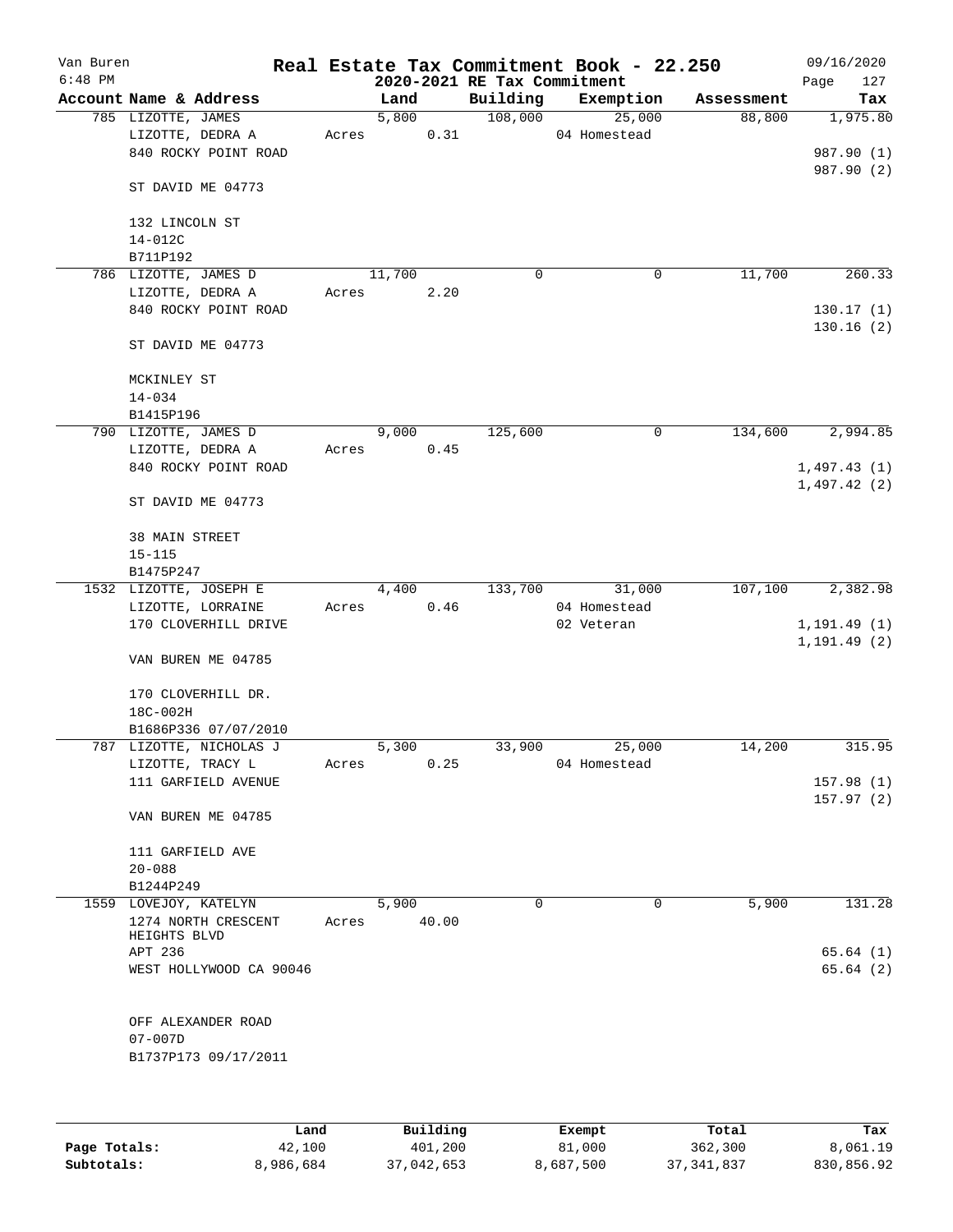| Van Buren<br>$6:48$ PM |                                             |       |       |      | 2020-2021 RE Tax Commitment | Real Estate Tax Commitment Book - 22.250 |            | 09/16/2020<br>Page<br>128 |
|------------------------|---------------------------------------------|-------|-------|------|-----------------------------|------------------------------------------|------------|---------------------------|
|                        | Account Name & Address                      |       | Land  |      | Building                    | Exemption                                | Assessment | Tax                       |
|                        | 597 LYONS, MANLEY                           |       | 5,400 |      | 38,600                      | $\mathbf 0$                              | 44,000     | 979.00                    |
|                        | 333 MAIN STREET                             | Acres |       | 0.26 |                             |                                          |            |                           |
|                        |                                             |       |       |      |                             |                                          |            | 489.50 (1)                |
|                        | VAN BUREN ME 04785                          |       |       |      |                             |                                          |            | 489.50 (2)                |
|                        |                                             |       |       |      |                             |                                          |            |                           |
|                        |                                             |       |       |      |                             |                                          |            |                           |
|                        | 345 MAIN ST                                 |       |       |      |                             |                                          |            |                           |
|                        | $20 - 058$                                  |       |       |      |                             |                                          |            |                           |
|                        | B1975P183 05/17/2017<br>792 LYONS, MANLEY B |       | 5,300 |      | 33,800                      | 25,000                                   | 14,100     | 313.72                    |
|                        | LYONS, SUSAN A                              | Acres |       | 0.25 |                             | 04 Homestead                             |            |                           |
|                        | 333 MAIN STREET                             |       |       |      |                             |                                          |            | 156.86(1)                 |
|                        |                                             |       |       |      |                             |                                          |            | 156.86(2)                 |
|                        | VAN BUREN ME 04785                          |       |       |      |                             |                                          |            |                           |
|                        |                                             |       |       |      |                             |                                          |            |                           |
|                        | 333 MAIN ST                                 |       |       |      |                             |                                          |            |                           |
|                        | $20 - 055$                                  |       |       |      |                             |                                          |            |                           |
|                        | B1538P218 03/26/2007                        |       |       |      |                             |                                          |            |                           |
|                        | 793 M&P REALTY CO, INC                      |       | 4,000 |      | 139,100                     | 0                                        | 143,100    | 3,183.98                  |
|                        | PO BOX 460                                  | Acres |       | 0.20 |                             |                                          |            |                           |
|                        |                                             |       |       |      |                             |                                          |            | 1,591.99(1)               |
|                        | YORK ME 03909                               |       |       |      |                             |                                          |            | 1,591.99(2)               |
|                        |                                             |       |       |      |                             |                                          |            |                           |
|                        | 42 MAIN ST (POST                            |       |       |      |                             |                                          |            |                           |
|                        | $15 - 107$                                  |       |       |      |                             |                                          |            |                           |
|                        | B295P468                                    |       |       |      |                             |                                          |            |                           |
|                        | 1182 M.W.C. PROPERTIES, LLC                 |       | 4,500 |      | 31,400                      | 0                                        | 35,900     | 798.78                    |
|                        | 115 BARROWS POINT ROAD                      | Acres |       | 0.18 |                             |                                          |            |                           |
|                        |                                             |       |       |      |                             |                                          |            | 399.39 (1)                |
|                        | NEWPORT ME 04953                            |       |       |      |                             |                                          |            | 399.39 (2)                |
|                        |                                             |       |       |      |                             |                                          |            |                           |
|                        |                                             |       |       |      |                             |                                          |            |                           |
|                        | 122 PINE ST                                 |       |       |      |                             |                                          |            |                           |
|                        | $14 - 068$<br>B1745P3 12/09/2011            |       |       |      |                             |                                          |            |                           |
|                        | 795 MADORE, ANNIE (ESTATE)                  |       | 5,600 |      | 0                           | 0                                        | 5,600      | 124.60                    |
|                        | C/O PETER SMITH                             | Acres |       | 4.40 |                             |                                          |            |                           |
|                        | PO BOX 191                                  |       |       |      |                             |                                          |            | 62.30(1)                  |
|                        |                                             |       |       |      |                             |                                          |            | 62.30(2)                  |
|                        | VAN BUREN ME 04785                          |       |       |      |                             |                                          |            |                           |
|                        |                                             |       |       |      |                             |                                          |            |                           |
|                        | END OF SMITH ST.                            |       |       |      |                             |                                          |            |                           |
|                        | $03A-032-044$                               |       |       |      |                             |                                          |            |                           |
|                        | B1169P145                                   |       |       |      |                             |                                          |            |                           |
|                        | 796 MADORE, ANNIE (ESTATE)                  |       | 7,900 |      | $\mathbf 0$                 | 0                                        | 7,900      | 175.78                    |
|                        | C/O PETER SMITH<br>PO BOX 191               | Acres |       | 6.24 |                             |                                          |            | 87.89(1)                  |
|                        |                                             |       |       |      |                             |                                          |            | 87.89(2)                  |
|                        | VAN BUREN ME 04785                          |       |       |      |                             |                                          |            |                           |
|                        |                                             |       |       |      |                             |                                          |            |                           |
|                        | RIVERVIEW DR                                |       |       |      |                             |                                          |            |                           |
|                        | 03A-009-15&19-31                            |       |       |      |                             |                                          |            |                           |
|                        | B1169P145                                   |       |       |      |                             |                                          |            |                           |
|                        |                                             |       |       |      |                             |                                          |            |                           |
|                        |                                             |       |       |      |                             |                                          |            |                           |
|                        |                                             |       |       |      |                             |                                          |            |                           |

|              | Land      | Building     | Exempt    | Total      | Tax          |
|--------------|-----------|--------------|-----------|------------|--------------|
| Page Totals: | 32,700    | 242,900      | 25,000    | 250,600    | 5,575.86     |
| Subtotals:   | 9,019,384 | 37, 285, 553 | 8,712,500 | 37,592,437 | 836, 432. 78 |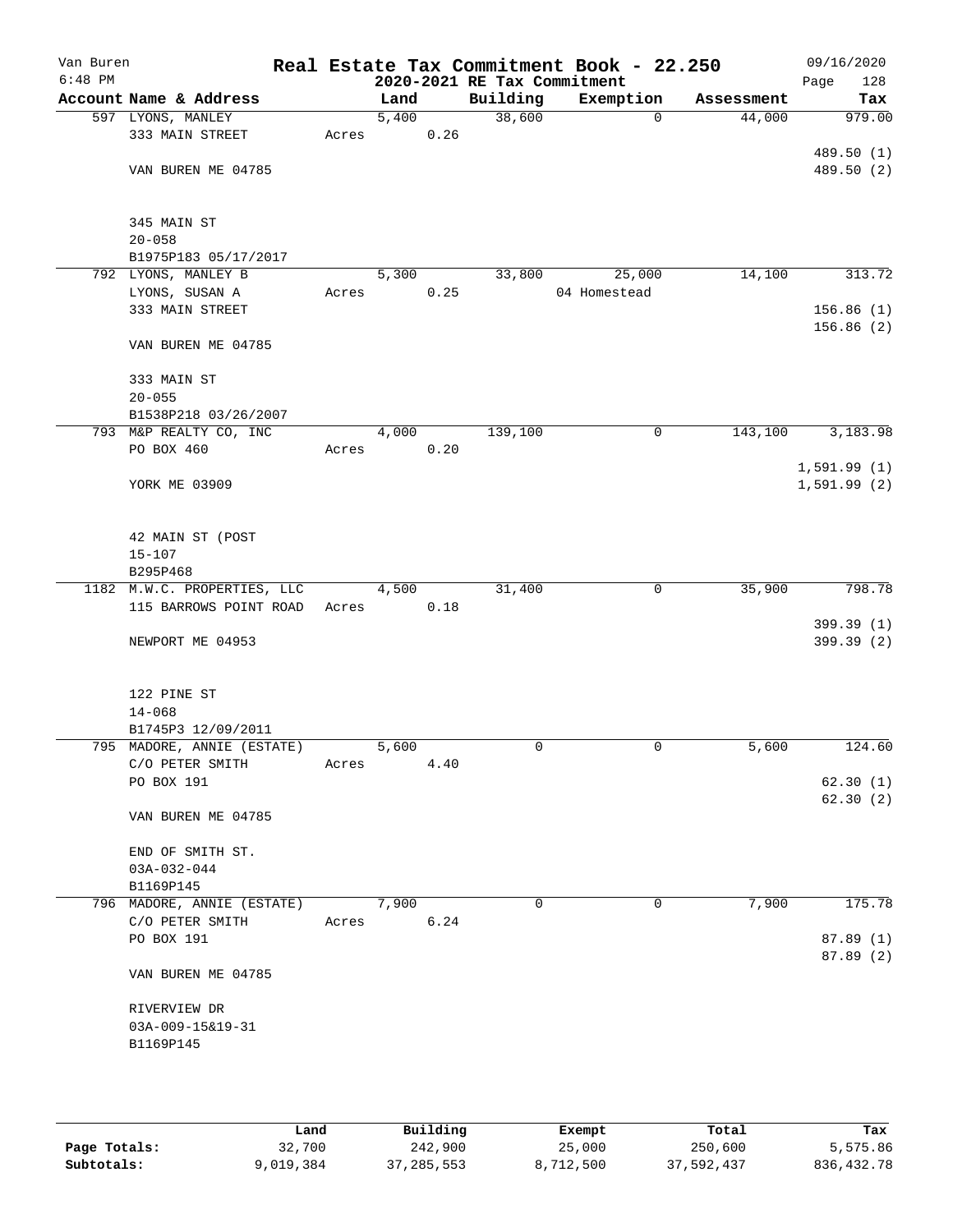| Van Buren<br>$6:48$ PM |                            |       |        |      | 2020-2021 RE Tax Commitment | Real Estate Tax Commitment Book - 22.250 |            | 09/16/2020<br>129<br>Page |
|------------------------|----------------------------|-------|--------|------|-----------------------------|------------------------------------------|------------|---------------------------|
|                        | Account Name & Address     |       | Land   |      | Building                    | Exemption                                | Assessment | Tax                       |
|                        | 797 MADORE, ANNIE (ESTATE) |       | 16,000 |      | $\mathbf 0$                 | $\Omega$                                 | 16,000     | 356.00                    |
|                        | C/O PETER SMITH            |       | Acres  | 8.00 |                             |                                          |            |                           |
|                        | PO BOX 191                 |       |        |      |                             |                                          |            | 178.00(1)                 |
|                        |                            |       |        |      |                             |                                          |            | 178.00(2)                 |
|                        | VAN BUREN ME 04785         |       |        |      |                             |                                          |            |                           |
|                        | RIVERVIEW DR               |       |        |      |                             |                                          |            |                           |
|                        | $03A-001-008$              |       |        |      |                             |                                          |            |                           |
|                        | B1169P145                  |       |        |      |                             |                                          |            |                           |
|                        | 799 MADORE, CARLENE H      |       | 5,300  |      | 34,200                      | 25,000                                   | 14,500     | 322.63                    |
|                        | 132 CHAMPLAIN STREET       | Acres |        | 0.25 |                             | 04 Homestead                             |            |                           |
|                        |                            |       |        |      |                             |                                          |            | 161.32(1)                 |
|                        | VAN BUREN ME 04785         |       |        |      |                             |                                          |            | 161.31(2)                 |
|                        |                            |       |        |      |                             |                                          |            |                           |
|                        | 132 CHAMPLAIN ST.          |       |        |      |                             |                                          |            |                           |
|                        | $20 - 043$                 |       |        |      |                             |                                          |            |                           |
|                        | B972P133                   |       |        |      |                             |                                          |            |                           |
|                        | 800 MADORE, CLARENCE       |       | 4,300  |      | 0                           | 0                                        | 4,300      | 95.68                     |
|                        | MADORE, ROBERT P           | Acres |        | 0.17 |                             |                                          |            |                           |
|                        | 17 JERRY ROAD              |       |        |      |                             |                                          |            | 47.84 (1)                 |
|                        | EAST HARTFORD CT 06118     |       |        |      |                             |                                          |            | 47.84 (2)                 |
|                        |                            |       |        |      |                             |                                          |            |                           |
|                        | PINE ST                    |       |        |      |                             |                                          |            |                           |
|                        | $14 - 058$                 |       |        |      |                             |                                          |            |                           |
|                        | B977P158                   |       |        |      |                             |                                          |            |                           |
|                        | 803 MADORE, DAVID J        |       | 6,600  |      | 0                           | 0                                        | 6,600      | 146.85                    |
|                        | 246 MAIN STREET            | Acres |        | 0.39 |                             |                                          |            |                           |
|                        |                            |       |        |      |                             |                                          |            | 73.43(1)                  |
|                        | VAN BUREN ME 04785         |       |        |      |                             |                                          |            | 73.42(2)                  |
|                        | MAIN ST                    |       |        |      |                             |                                          |            |                           |
|                        | $18 - 068$                 |       |        |      |                             |                                          |            |                           |
|                        | B1356P52                   |       |        |      |                             |                                          |            |                           |
|                        | 817 MADORE, DAVID J        |       | 7,300  |      | 104,400                     | 25,000                                   | 86,700     | 1,929.07                  |
|                        | 246 MAIN STREET            | Acres |        | 0.48 |                             | 04 Homestead                             |            |                           |
|                        |                            |       |        |      |                             |                                          |            | 964.54(1)                 |
|                        | VAN BUREN ME 04785         |       |        |      |                             |                                          |            | 964.53(2)                 |
|                        |                            |       |        |      |                             |                                          |            |                           |
|                        | 246 MAIN ST                |       |        |      |                             |                                          |            |                           |
|                        | $18 - 069$                 |       |        |      |                             |                                          |            |                           |
|                        | B1462P156                  |       |        |      |                             |                                          |            |                           |
|                        | 247 MADORE, GARY J         |       | 5,300  |      | 0                           | 0                                        | 5,300      | 117.93                    |
|                        | MADORE, MARY JEANNE        | Acres |        | 0.25 |                             |                                          |            |                           |
|                        | 15 HARRISON STREET         |       |        |      |                             |                                          |            | 58.97(1)                  |
|                        |                            |       |        |      |                             |                                          |            | 58.96(2)                  |
|                        | CALAIS ME 04619            |       |        |      |                             |                                          |            |                           |
|                        | CHAMPLAIN ST               |       |        |      |                             |                                          |            |                           |
|                        | $19 - 007$                 |       |        |      |                             |                                          |            |                           |
|                        | B1859P199 06/26/2014       |       |        |      |                             |                                          |            |                           |
|                        |                            |       |        |      |                             |                                          |            |                           |
|                        |                            |       |        |      |                             |                                          |            |                           |
|                        |                            |       |        |      |                             |                                          |            |                           |

|              | Land      | Building   | Exempt    | Total      | Tax        |
|--------------|-----------|------------|-----------|------------|------------|
| Page Totals: | 44,800    | 138,600    | 50,000    | 133,400    | 2,968.16   |
| Subtotals:   | 9,064,184 | 37,424,153 | 8,762,500 | 37,725,837 | 839,400.94 |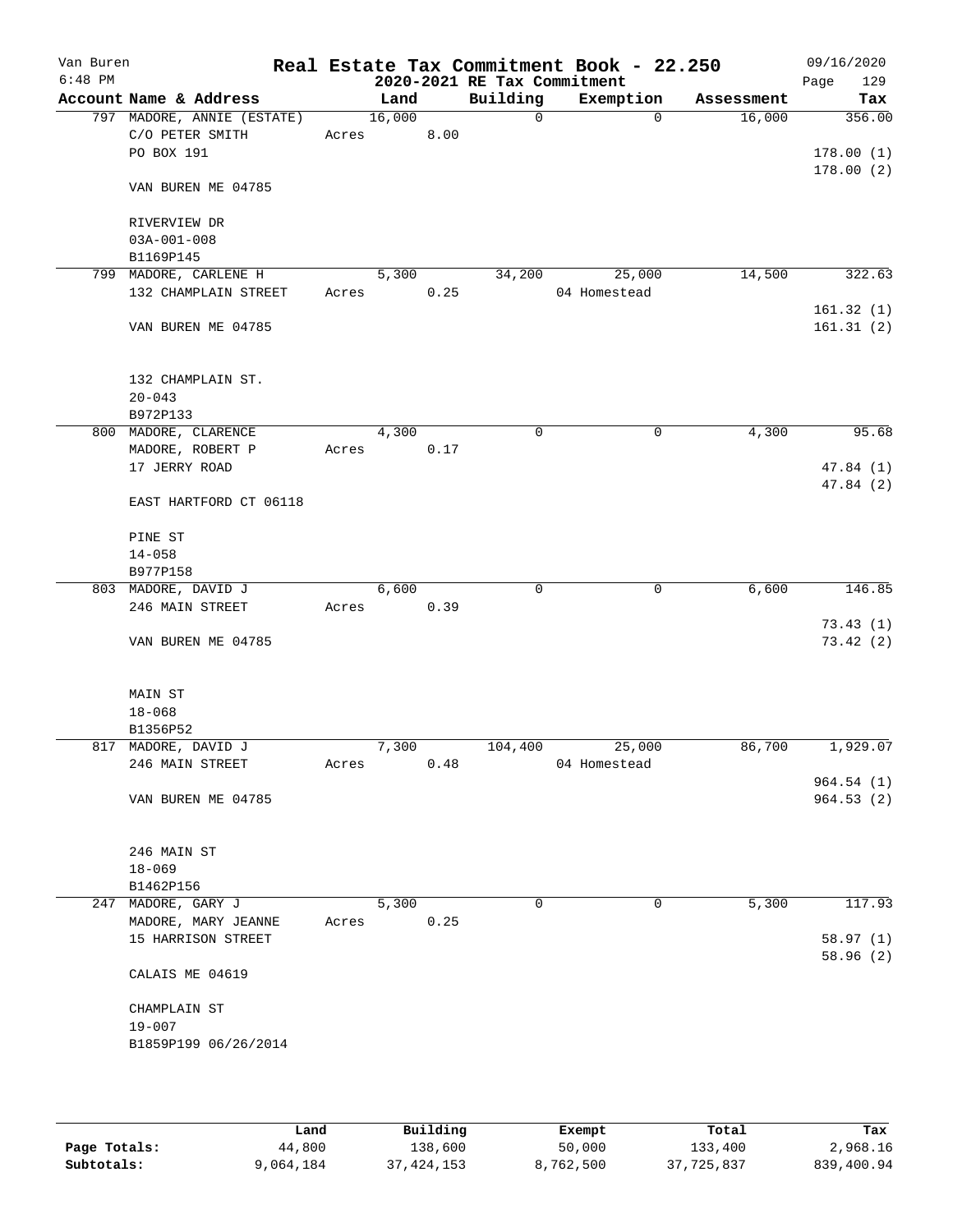| Van Buren<br>$6:48$ PM |                        |       |        |      | 2020-2021 RE Tax Commitment | Real Estate Tax Commitment Book - 22.250 |            | 09/16/2020<br>Page<br>130 |
|------------------------|------------------------|-------|--------|------|-----------------------------|------------------------------------------|------------|---------------------------|
|                        | Account Name & Address |       | Land   |      | Building                    | Exemption                                | Assessment | Tax                       |
|                        | 805 MADORE, GENE G     |       | 9,700  |      | 82,000                      | 25,000                                   | 66,700     | 1,484.07                  |
|                        | MADORE, LINDA D        | Acres |        | 0.86 |                             | 04 Homestead                             |            |                           |
|                        | 123 MAPLE AVENUE       |       |        |      |                             |                                          |            | 742.04(1)                 |
|                        |                        |       |        |      |                             |                                          |            | 742.03(2)                 |
|                        | VAN BUREN ME 04785     |       |        |      |                             |                                          |            |                           |
|                        | 123 MAPLE AVE          |       |        |      |                             |                                          |            |                           |
|                        | $16 - 017$             |       |        |      |                             |                                          |            |                           |
|                        | B653P122               |       |        |      |                             |                                          |            |                           |
|                        | 806 MADORE, GERARD E   |       | 5,700  |      | 0                           |                                          | 5,700<br>0 | 126.82                    |
|                        | MADORE, CARLENE        | Acres |        | 0.29 |                             |                                          |            |                           |
|                        | 158 VIOLETTE STREET    |       |        |      |                             |                                          |            | 63.41(1)                  |
|                        |                        |       |        |      |                             |                                          |            | 63.41(2)                  |
|                        | VAN BUREN ME 04785     |       |        |      |                             |                                          |            |                           |
|                        | VIOLETTE ST            |       |        |      |                             |                                          |            |                           |
|                        | $16 - 083B$            |       |        |      |                             |                                          |            |                           |
|                        |                        |       |        |      |                             |                                          |            |                           |
|                        | B1427P173              |       |        |      |                             |                                          |            |                           |
|                        | 395 MADORE, GLEN       |       | 5,100  |      | 94,000                      | 31,000                                   | 68,100     | 1, 515.23                 |
|                        | PO BOX 11              | Acres |        | 0.24 |                             | 04 Homestead                             |            |                           |
|                        | VAN BUREN ME 04785     |       |        |      |                             | 02 Veteran                               |            | 757.62(1)<br>757.61(2)    |
|                        |                        |       |        |      |                             |                                          |            |                           |
|                        | 126 TYLER ST           |       |        |      |                             |                                          |            |                           |
|                        | $18 - 124$             |       |        |      |                             |                                          |            |                           |
|                        | B1779P10 09/04/2012    |       |        |      |                             |                                          |            |                           |
|                        | 1144 MADORE, JIMMY DON |       | 6,600  |      | 62,700                      | 31,000                                   | 38,300     | 852.18                    |
|                        | 109 MAPLE AVENUE       | Acres |        | 0.40 |                             | 04 Homestead                             |            |                           |
|                        |                        |       |        |      |                             | 02 Veteran                               |            | 426.09(1)                 |
|                        | VAN BUREN ME 04785     |       |        |      |                             |                                          |            | 426.09(2)                 |
|                        | 109 MAPLE AVE          |       |        |      |                             |                                          |            |                           |
|                        | $16 - 007$             |       |        |      |                             |                                          |            |                           |
|                        | B1727P277 07/15/2011   |       |        |      |                             |                                          |            |                           |
|                        | 810 MADORE, LEO JAMES  |       | 6,200  |      | 92,700                      | 25,000                                   | 73,900     | 1,644.28                  |
|                        | MADORE, LITA N         | Acres |        | 0.35 |                             | 04 Homestead                             |            |                           |
|                        | 108 VIOLETTE STREET    |       |        |      |                             |                                          |            | 822.14 (1)                |
|                        |                        |       |        |      |                             |                                          |            | 822.14 (2)                |
|                        | VAN BUREN ME 04785     |       |        |      |                             |                                          |            |                           |
|                        | 108 VIOLETTE ST        |       |        |      |                             |                                          |            |                           |
|                        | $17 - 001$             |       |        |      |                             |                                          |            |                           |
|                        | B772P291               |       |        |      |                             |                                          |            |                           |
|                        | 811 MADORE, LORNE J    |       | 10,600 |      | 150,800                     | 31,000                                   | 130,400    | 2,901.40                  |
|                        | MADORE, DIANNE         | Acres |        | 1.10 |                             | 04 Homestead                             |            |                           |
|                        | 127 TOWER DRIVE        |       |        |      |                             | 02 Veteran                               |            |                           |
|                        |                        |       |        |      |                             |                                          |            | 1,450.70(1)               |
|                        | VAN BUREN ME 04785     |       |        |      |                             |                                          |            | 1,450.70(2)               |
|                        |                        |       |        |      |                             |                                          |            |                           |
|                        | 127 TOWER DR           |       |        |      |                             |                                          |            |                           |
|                        | $12B-001$              |       |        |      |                             |                                          |            |                           |
|                        | B1047P81               |       |        |      |                             |                                          |            |                           |
|                        |                        |       |        |      |                             |                                          |            |                           |
|                        |                        |       |        |      |                             |                                          |            |                           |
|                        |                        |       |        |      |                             |                                          |            |                           |

|              | Land      | Building   | Exempt    | Total      | Tax        |
|--------------|-----------|------------|-----------|------------|------------|
| Page Totals: | 43,900    | 482,200    | 143,000   | 383,100    | 8,523.98   |
| Subtotals:   | 9,108,084 | 37,906,353 | 8,905,500 | 38,108,937 | 847,924.92 |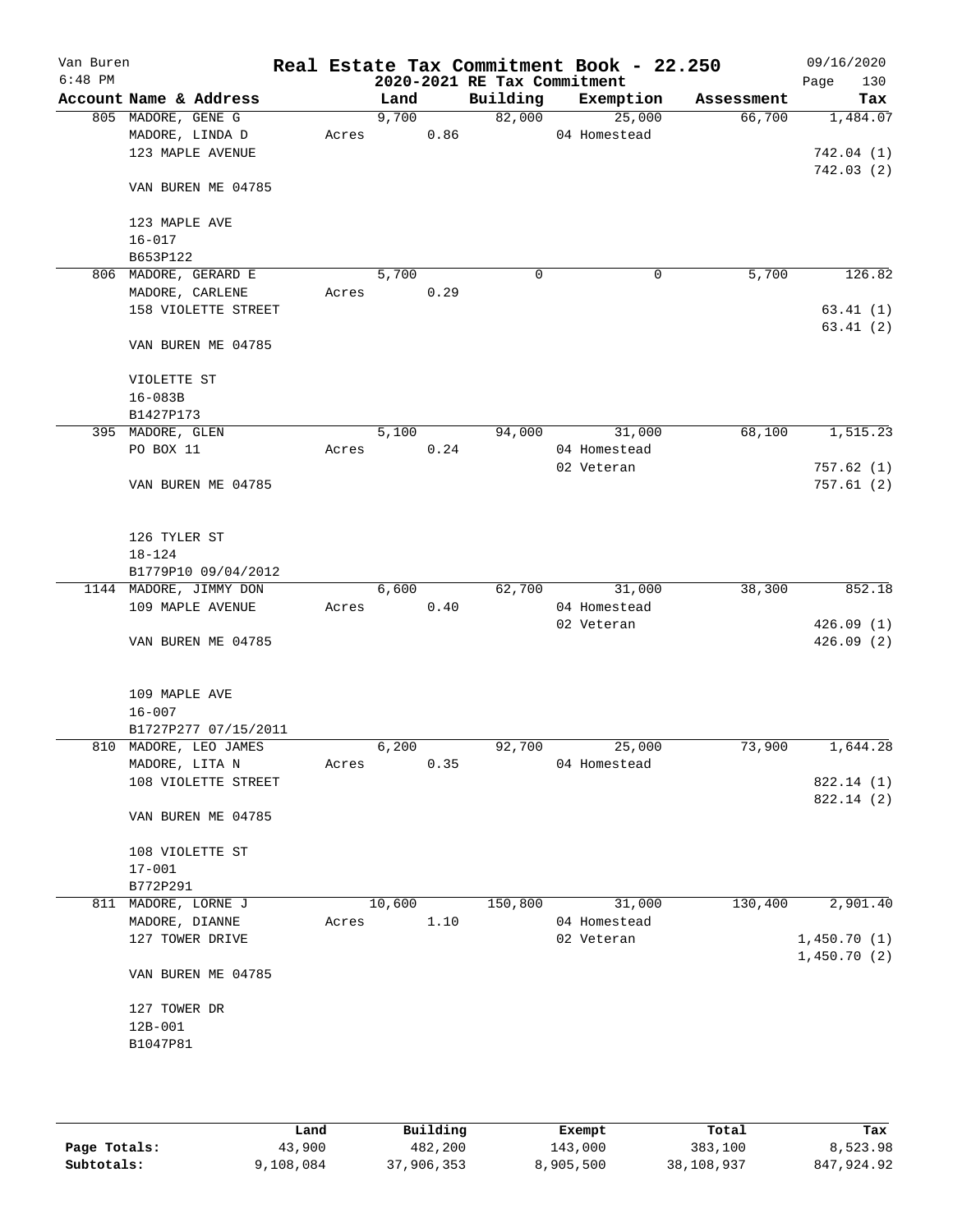| Van Buren<br>$6:48$ PM |                                          |       |       | 2020-2021 RE Tax Commitment | Real Estate Tax Commitment Book - 22.250 |            | 09/16/2020<br>Page<br>131 |
|------------------------|------------------------------------------|-------|-------|-----------------------------|------------------------------------------|------------|---------------------------|
|                        | Account Name & Address                   |       | Land  | Building                    | Exemption                                | Assessment | Tax                       |
|                        | 820 MADORE, MICHAEL                      |       | 5,300 |                             | 23,800<br>25,000                         | 4,100      | 91.23                     |
|                        | 133 CHAMPLAIN STREET                     | Acres | 0.25  |                             | 04 Homestead                             |            |                           |
|                        |                                          |       |       |                             |                                          |            | 45.62(1)                  |
|                        | VAN BUREN ME 04785                       |       |       |                             |                                          |            | 45.61(2)                  |
|                        | 133 CHAMPLAIN ST                         |       |       |                             |                                          |            |                           |
|                        | $20 - 019$                               |       |       |                             |                                          |            |                           |
|                        | B1459P123                                |       |       |                             |                                          |            |                           |
|                        | 144 MADORE, MICHAEL                      |       | 4,700 | 17,300                      | $\mathbf 0$                              | 22,000     | 489.50                    |
|                        | MADORE, GINETTE                          | Acres | 0.20  |                             |                                          |            |                           |
|                        | 23 SURRY DRIVE                           |       |       |                             |                                          |            | 244.75 (1)<br>244.75 (2)  |
|                        | BRISTOL CT 06010                         |       |       |                             |                                          |            |                           |
|                        | MAPLE AVE (WAREHOUSE)                    |       |       |                             |                                          |            |                           |
|                        | $16 - 019$                               |       |       |                             |                                          |            |                           |
|                        | B2004P33 01/18/2018                      |       |       |                             |                                          |            |                           |
|                        | 809 MADORE, MICHAEL G SR                 |       | 5,700 | 47,600                      | 0                                        | 53,300     | 1,185.93                  |
|                        | 23 SURRY DRIVE                           | Acres | 0.29  |                             |                                          |            |                           |
|                        |                                          |       |       |                             |                                          |            | 592.97(1)                 |
|                        | BRISTOL CT 06010                         |       |       |                             |                                          |            | 592.96(2)                 |
|                        | 111 MAPLE AVE                            |       |       |                             |                                          |            |                           |
|                        | $16 - 008$                               |       |       |                             |                                          |            |                           |
|                        | B1747P174 01/30/2012                     |       |       |                             |                                          |            |                           |
|                        | 814 MADORE, PERCY O                      |       | 7,400 | 120,600                     | 25,000                                   | 103,000    | 2,291.75                  |
|                        | MADORE, ARLENE D                         | Acres | 0.49  |                             | 04 Homestead                             |            |                           |
|                        | 140 MCKINLEY STREET                      |       |       |                             |                                          |            | 1, 145.88(1)              |
|                        | VAN BUREN ME 04785                       |       |       |                             |                                          |            | 1, 145.87(2)              |
|                        | 140 MCKINLEY ST<br>$14 - 042$            |       |       |                             |                                          |            |                           |
|                        | B2092P307 02/26/2020 B420P374 06/19/1975 |       |       |                             |                                          |            |                           |
|                        | 813 MADORE, PETER & MCBEE,               |       | 5,100 | 43,100                      | 31,000                                   | 17,200     | 382.70                    |
|                        | LYNN M<br>MADORE, ARLENE C (LIFE Acres   |       | 0.24  |                             | 02 Veteran                               |            |                           |
|                        | TENANCY)<br>110 JACKSON STREET           |       |       |                             | 04 Homestead                             |            | 191.35(1)                 |
|                        | C/O ARLENE MADORE                        |       |       |                             |                                          |            | 191.35(2)                 |
|                        | VAN BUREN ME 04785                       |       |       |                             |                                          |            |                           |
|                        | 110 JACKSON ST                           |       |       |                             |                                          |            |                           |
|                        | $18 - 092$                               |       |       |                             |                                          |            |                           |
|                        | B1823P66 08/12/2013                      |       |       |                             |                                          |            |                           |
| 1117                   | MADORE, PETER J                          |       | 7,300 | 109,700                     | 25,000                                   | 92,000     | 2,047.00                  |
|                        | MADORE, STACEY S                         | Acres | 0.48  |                             | 04 Homestead                             |            |                           |
|                        | 173 VIOLETTE STREET                      |       |       |                             |                                          |            | 1,023.50(1)               |
|                        | VAN BUREN ME 04785                       |       |       |                             |                                          |            | 1,023.50(2)               |
|                        | 173 VIOLETTE ST                          |       |       |                             |                                          |            |                           |
|                        | $16 - 065$                               |       |       |                             |                                          |            |                           |
|                        |                                          |       |       |                             |                                          |            |                           |
|                        |                                          |       |       |                             |                                          |            |                           |
|                        |                                          |       |       |                             |                                          |            |                           |

|              | Land      | Building     | Exempt    | Total      | Tax         |
|--------------|-----------|--------------|-----------|------------|-------------|
| Page Totals: | 35,500    | 362,100      | 106,000   | 291,600    | 6,488.11    |
| Subtotals:   | 9,143,584 | 38, 268, 453 | 9,011,500 | 38,400,537 | 854, 413.03 |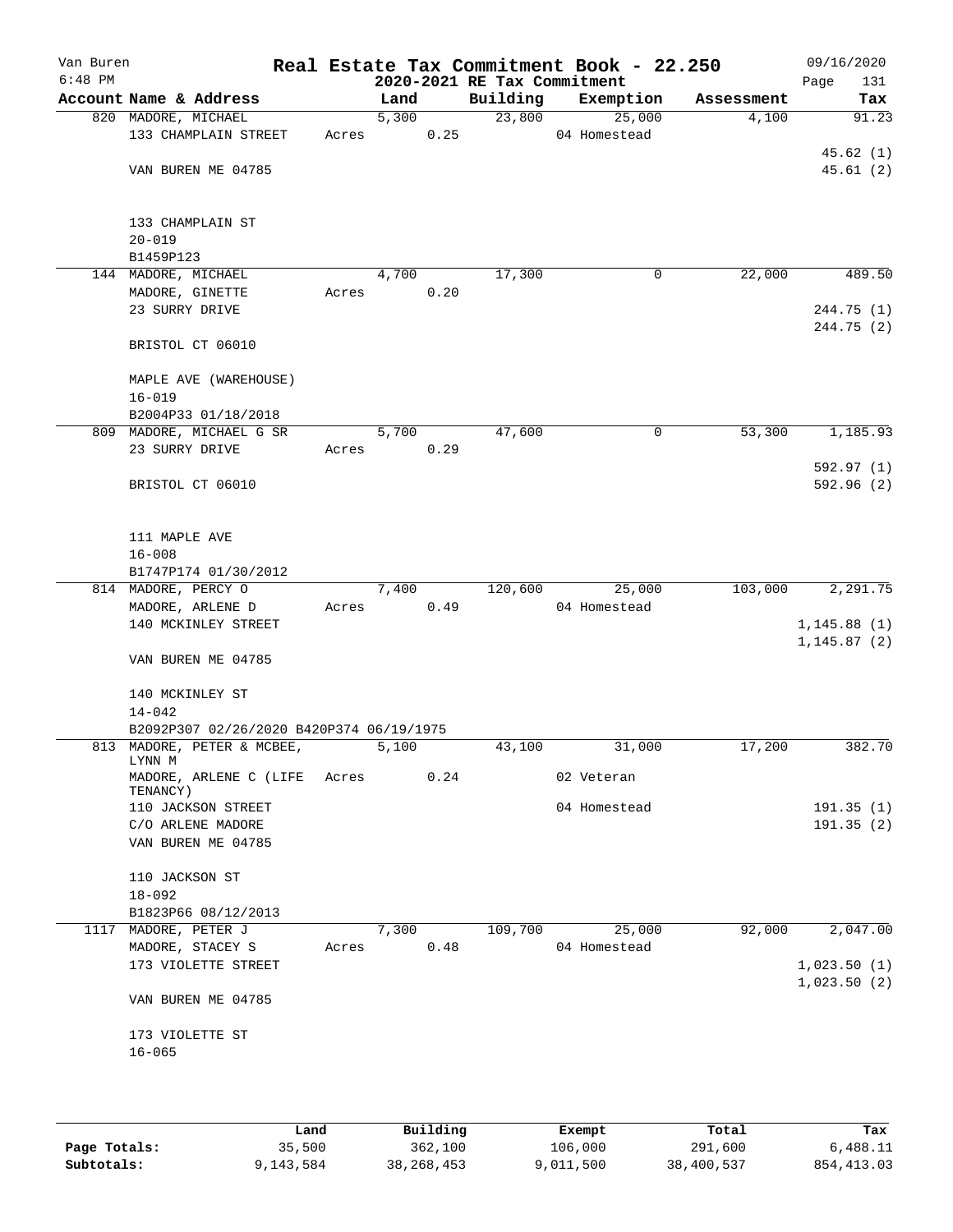| Van Buren    |                                        |       |          |      |                                         | Real Estate Tax Commitment Book - 22.250 |                      | 09/16/2020    |
|--------------|----------------------------------------|-------|----------|------|-----------------------------------------|------------------------------------------|----------------------|---------------|
| $6:48$ PM    | Account Name & Address                 |       | Land     |      | 2020-2021 RE Tax Commitment<br>Building | Exemption                                |                      | 132<br>Page   |
|              | 816 MADORE, RODNEY P                   |       | 7,000    |      | 61,600                                  | 25,000                                   | Assessment<br>43,600 | Tax<br>970.10 |
|              | MADORE, VANDA L                        | Acres |          | 0.45 |                                         | 04 Homestead                             |                      |               |
|              | 144 FULTON STREET                      |       |          |      |                                         |                                          |                      | 485.05(1)     |
|              |                                        |       |          |      |                                         |                                          |                      | 485.05(2)     |
|              | VAN BUREN ME 04785                     |       |          |      |                                         |                                          |                      |               |
|              | 144 FULTON ST                          |       |          |      |                                         |                                          |                      |               |
|              | $19 - 046$                             |       |          |      |                                         |                                          |                      |               |
|              | B1080P338                              |       |          |      |                                         |                                          |                      |               |
|              | 823 MAINE RSA #1, INC                  |       | 13,300   |      | 233,300                                 | 0                                        | 246,600              | 5,486.85      |
|              | US CELLULAR REAL ESTATE Acres<br>TAXES |       | 4.70     |      |                                         |                                          |                      |               |
|              | $C/O$ $D\&P$ #:                        |       |          |      |                                         |                                          |                      | 2,743.43(1)   |
|              | 444-ME-0000444330                      |       |          |      |                                         |                                          |                      |               |
|              | PO BOX 2629                            |       |          |      |                                         |                                          |                      | 2,743.42(2)   |
|              | ADDISON TX 75001                       |       |          |      |                                         |                                          |                      |               |
|              | MARQUIS RD                             |       |          |      |                                         |                                          |                      |               |
|              | $02 - 006A$                            |       |          |      |                                         |                                          |                      |               |
|              | B980P18                                |       |          |      |                                         |                                          |                      |               |
|              | 824 MAINE WOODLANDS REALTY<br>COMPANY  |       | 20,600   |      | 0                                       | 0                                        | 20,600               | 458.35        |
|              | PO BOX 240                             |       |          |      |                                         |                                          |                      |               |
|              |                                        |       |          |      |                                         |                                          |                      | 229.18(1)     |
|              | FORT KENT ME 04743                     |       |          |      |                                         |                                          |                      | 229.17(2)     |
|              |                                        |       |          |      |                                         |                                          |                      |               |
|              | OFF MAIN STREET                        |       |          |      |                                         |                                          |                      |               |
|              | $21 - 041$                             |       |          |      |                                         |                                          |                      |               |
|              | B1240P171                              |       |          |      |                                         |                                          |                      |               |
|              | 825 MAINE WOODLANDS REALTY<br>COMPANY  |       | 5,000    |      | 0                                       | 0                                        | 5,000                | 111.25        |
|              | PO BOX 240                             | Acres | 0.23     |      |                                         |                                          |                      |               |
|              |                                        |       |          |      |                                         |                                          |                      | 55.63(1)      |
|              | FORT KENT ME 04743                     |       |          |      |                                         |                                          |                      | 55.62(2)      |
|              | MAIN ST                                |       |          |      |                                         |                                          |                      |               |
|              | $20 - 063$                             |       |          |      |                                         |                                          |                      |               |
| 826          | MAINE WOODLANDS REALTY                 |       | 9,000    |      | $\mathbf 0$                             | $\mathbf 0$                              | 9,000                | 200.25        |
|              | COMPANY                                |       |          |      |                                         |                                          |                      |               |
|              | PO BOX 240                             | Acres | 28.00    |      |                                         |                                          |                      |               |
|              |                                        |       |          |      |                                         |                                          |                      | 100.13(1)     |
|              | FORT KENT ME 04743                     |       |          |      |                                         |                                          |                      | 100.12(2)     |
|              | OFF LAKE RD                            |       |          |      |                                         |                                          |                      |               |
|              | $02 - 024$                             |       |          |      |                                         |                                          |                      |               |
|              | B1214P86 06/23/2000                    |       |          |      |                                         |                                          |                      |               |
|              | 827 MAINE WOODLANDS REALTY             |       |          |      | 0                                       | 0                                        |                      | 489.50        |
|              | COMPANY                                |       | 22,000   |      |                                         |                                          | 22,000               |               |
|              | PO BOX 240                             | Acres | 45.00    |      |                                         |                                          |                      | 244.75 (1)    |
|              | FORT KENT ME 04743                     |       |          |      |                                         |                                          |                      | 244.75 (2)    |
|              | MAIN ST                                |       |          |      |                                         |                                          |                      |               |
|              | $06 - 022$                             |       |          |      |                                         |                                          |                      |               |
|              | Land                                   |       | Building |      |                                         | Exempt                                   | Total                | Tax           |
| Page Totals: | 76,900                                 |       | 294,900  |      |                                         | 25,000                                   | 346,800              | 7,716.30      |

**Subtotals:** 9,220,484 38,563,353 9,036,500 38,747,337 862,129.33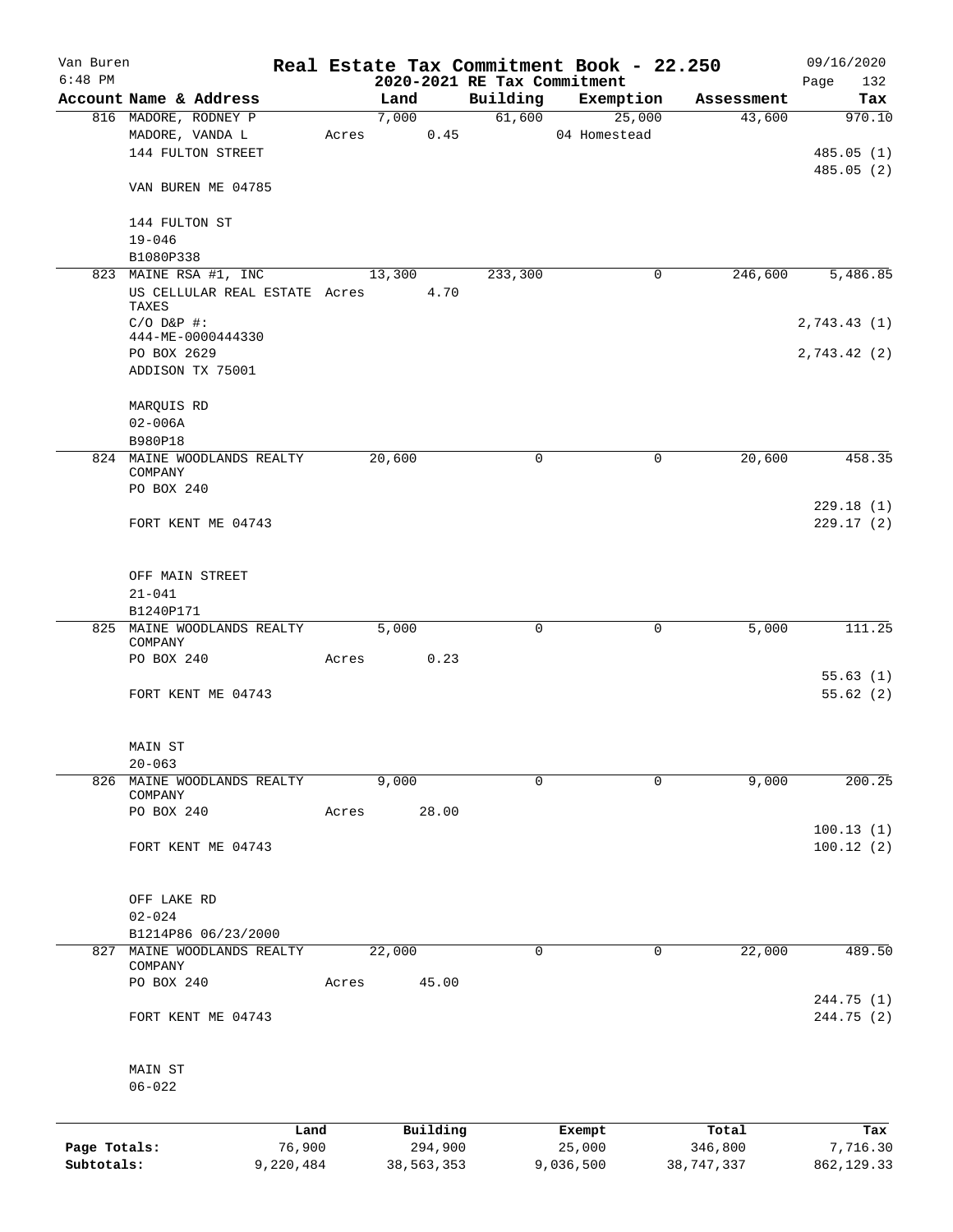| Van Buren |                                              |       |             |                             | Real Estate Tax Commitment Book - 22.250 |            | 09/16/2020               |
|-----------|----------------------------------------------|-------|-------------|-----------------------------|------------------------------------------|------------|--------------------------|
| $6:48$ PM |                                              |       |             | 2020-2021 RE Tax Commitment |                                          |            | Page<br>133              |
|           | Account Name & Address                       |       | Land        | Building                    | Exemption                                | Assessment | Tax                      |
|           | 828 MAINE WOODLANDS REALTY<br>COMPANY        |       | 37,000      | 1,000                       | $\overline{0}$                           | 38,000     | 845.50                   |
|           | PO BOX 240                                   |       | Acres 82.00 |                             |                                          |            |                          |
|           | FORT KENT ME 04743                           |       |             |                             |                                          |            | 422.75 (1)<br>422.75 (2) |
|           |                                              |       |             |                             |                                          |            |                          |
|           | LAKE RD                                      |       |             |                             |                                          |            |                          |
|           | $05 - 009$                                   |       |             |                             |                                          |            |                          |
|           | B954P187                                     |       |             |                             |                                          |            |                          |
|           | 829 MAINE WOODLANDS REALTY 13,500<br>COMPANY |       |             | $\mathbf 0$                 | 0                                        | 13,500     | 300.38                   |
|           | PO BOX 240                                   | Acres | 36.00       |                             |                                          |            | 150.19(1)                |
|           | FORT KENT ME 04743                           |       |             |                             |                                          |            | 150.19(2)                |
|           |                                              |       |             |                             |                                          |            |                          |
|           | OFF LAKE RD                                  |       |             |                             |                                          |            |                          |
|           | $05 - 028$                                   |       |             |                             |                                          |            |                          |
|           | B1220P324                                    |       |             |                             |                                          |            |                          |
|           | 830 MAINE WOODLANDS REALTY 8,900<br>COMPANY  |       |             | $\mathbf 0$                 | 0                                        | 8,900      | 198.02                   |
|           | PO BOX 240                                   | Acres | 3.50        |                             |                                          |            |                          |
|           |                                              |       |             |                             |                                          |            | 99.01(1)<br>99.01 (2)    |
|           | FORT KENT ME 04743                           |       |             |                             |                                          |            |                          |
|           | ALEXANDER RD                                 |       |             |                             |                                          |            |                          |
|           | $06 - 007C$                                  |       |             |                             |                                          |            |                          |
|           | B1220P58                                     |       |             |                             |                                          |            |                          |
|           | 831 MAINE WOODLANDS REALTY<br>COMPANY        |       | 13,100      | $\mathbf 0$                 | 0                                        | 13,100     | 291.47                   |
|           | PO BOX 240                                   | Acres | 26.00       |                             |                                          |            |                          |
|           |                                              |       |             |                             |                                          |            | 145.74(1)                |
|           | FORT KENT ME 04743                           |       |             |                             |                                          |            | 145.73(2)                |
|           | OFF LAKE RD                                  |       |             |                             |                                          |            |                          |
|           | $05 - 031A$                                  |       |             |                             |                                          |            |                          |
|           | B1232P295                                    |       |             |                             |                                          |            |                          |
| 832       | MAINE WOODLANDS REALTY<br>COMPANY            |       | 8,900       | 0                           | 0                                        | 8,900      | 198.02                   |
|           | PO BOX 240                                   | Acres | 11.21       |                             |                                          |            |                          |
|           | FORT KENT ME 04743                           |       |             |                             |                                          |            | 99.01 (1)<br>99.01 (2)   |
|           |                                              |       |             |                             |                                          |            |                          |
|           | OFF RAILROAD RD                              |       |             |                             |                                          |            |                          |
|           | $05 - 034A$                                  |       |             |                             |                                          |            |                          |
|           | B1228P64                                     |       |             |                             |                                          |            |                          |

|              | Land      | Building   | Exempt    | Total      | Tax        |
|--------------|-----------|------------|-----------|------------|------------|
| Page Totals: | 81,400    | 1,000      |           | 82,400     | 1,833.39   |
| Subtotals:   | 9,301,884 | 38,564,353 | 9,036,500 | 38,829,737 | 863,962.72 |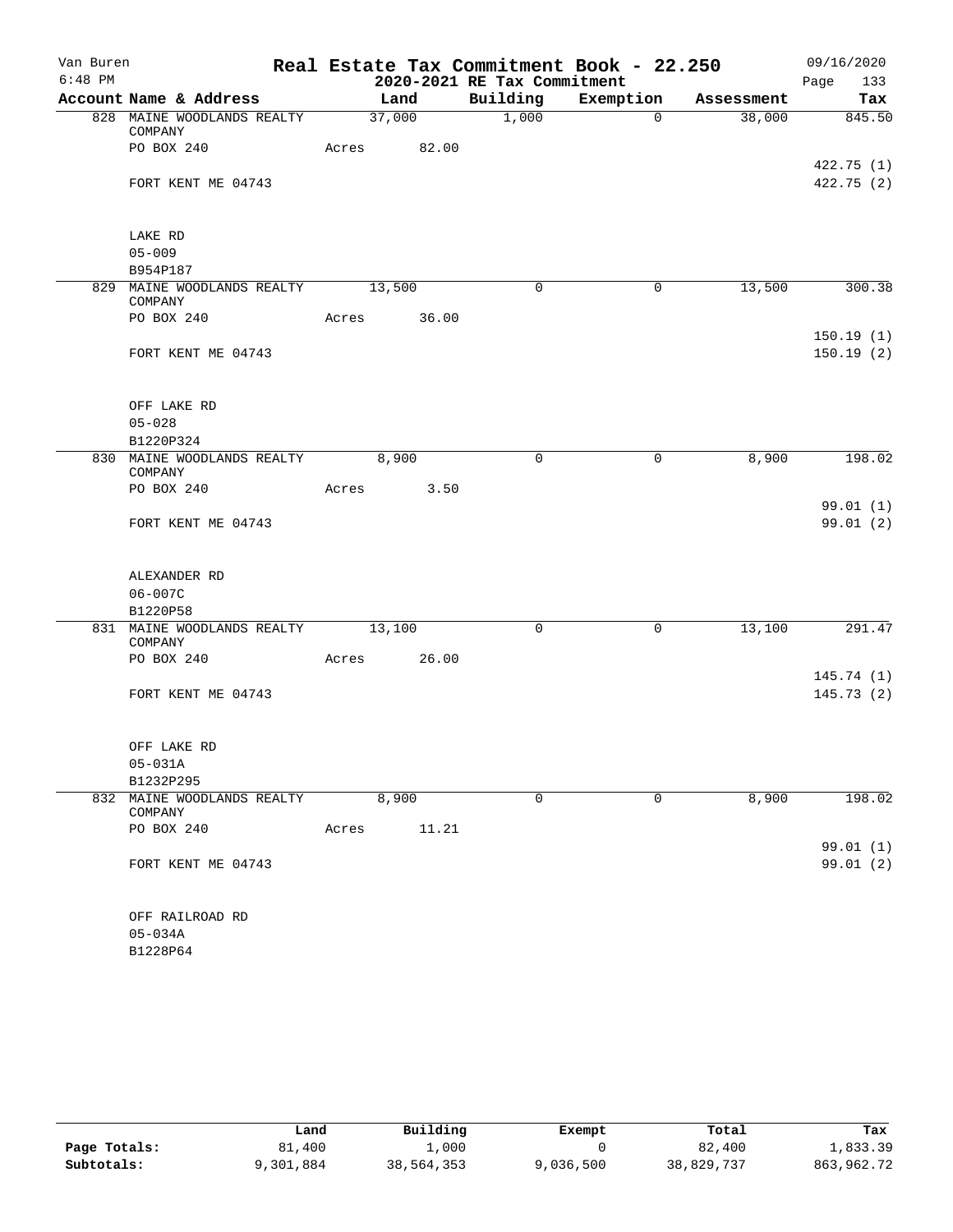| Van Buren    |                                       | Real Estate Tax Commitment Book - 22.250 |                             |                          |            | 09/16/2020              |
|--------------|---------------------------------------|------------------------------------------|-----------------------------|--------------------------|------------|-------------------------|
| $6:48$ PM    |                                       |                                          | 2020-2021 RE Tax Commitment |                          |            | Page<br>134             |
|              | Account Name & Address                | Land<br>12,400                           | Building<br>$\overline{0}$  | Exemption<br>$\mathbf 0$ | Assessment | Tax<br>275.90           |
|              | 833 MAINE WOODLANDS REALTY<br>COMPANY |                                          |                             |                          | 12,400     |                         |
|              | PO BOX 240                            | 26.00<br>Acres                           |                             |                          |            |                         |
|              |                                       |                                          |                             |                          |            | 137.95(1)               |
|              | FORT KENT ME 04743                    |                                          |                             |                          |            | 137.95 (2)              |
|              |                                       |                                          |                             |                          |            |                         |
|              | OFF LAKE RD                           |                                          |                             |                          |            |                         |
|              | $05 - 031$                            |                                          |                             |                          |            |                         |
|              | B1232P318                             |                                          |                             |                          |            |                         |
|              | 834 MAINE WOODLANDS REALTY<br>COMPANY | 19,300                                   | 0                           | $\mathbf 0$              | 19,300     | 429.42                  |
|              | PO BOX 240                            | Acres 49.00                              |                             |                          |            |                         |
|              |                                       |                                          |                             |                          |            | 214.71(1)               |
|              | FORT KENT ME 04743                    |                                          |                             |                          |            | 214.71(2)               |
|              | ALEXANDER RD                          |                                          |                             |                          |            |                         |
|              | $06 - 019$                            |                                          |                             |                          |            |                         |
|              | B1234P15                              |                                          |                             |                          |            |                         |
|              | 835 MAINE WOODLANDS REALTY            | 21,300                                   | 0                           | 0                        | 21,300     | 473.92                  |
|              | COMPANY<br>PO BOX 240                 | 55.00<br>Acres                           |                             |                          |            |                         |
|              | FORT KENT ME 04743                    |                                          |                             |                          |            | 236.96(1)<br>236.96(2)  |
|              |                                       |                                          |                             |                          |            |                         |
|              | LAKE RD                               |                                          |                             |                          |            |                         |
|              | $05 - 014A$                           |                                          |                             |                          |            |                         |
|              | B1236P149                             |                                          |                             |                          |            |                         |
|              | 836 MAINE WOODLANDS REALTY            | 10,600                                   | 0                           | 0                        | 10,600     | 235.85                  |
|              | COMPANY<br>PO BOX 240                 | 26.00<br>Acres                           |                             |                          |            |                         |
|              |                                       |                                          |                             |                          |            | 117.93(1)               |
|              | FORT KENT ME 04743                    |                                          |                             |                          |            | 117.92(2)               |
|              | ALEXANDER RD                          |                                          |                             |                          |            |                         |
|              | $05 - 029$                            |                                          |                             |                          |            |                         |
|              | B1234P15                              |                                          |                             |                          |            |                         |
| 837          | MAINE WOODLANDS REALTY                | 11,100                                   | 0                           | $\mathbf 0$              | 11,100     | 246.98                  |
|              | COMPANY<br>PO BOX 240                 | 11.10<br>Acres                           |                             |                          |            |                         |
|              |                                       |                                          |                             |                          |            | 123.49(1)               |
|              | FORT KENT ME 04743                    |                                          |                             |                          |            | 123.49(2)               |
|              |                                       |                                          |                             |                          |            |                         |
|              | LOG ROAD<br>$05 - 013A$               |                                          |                             |                          |            |                         |
|              | 838 MALDONADO, CARL J                 | 11,300                                   | 79,500                      | 25,000                   | 65,800     | 1,464.05                |
|              | PO BOX 371                            | 0.72<br>Acres                            |                             | 04 Homestead             |            |                         |
|              | VAN BUREN ME 04785                    |                                          |                             |                          |            | 732.03(1)<br>732.02 (2) |
|              |                                       |                                          |                             |                          |            |                         |
|              | 236 CASTONGUAY RD<br>$02 - 031A$      |                                          |                             |                          |            |                         |
|              | B1198P225                             |                                          |                             |                          |            |                         |
|              |                                       |                                          |                             |                          |            |                         |
|              | Land                                  | Building                                 |                             | Exempt                   | Total      | Tax                     |
| Page Totals: | 86,000                                | 79,500                                   |                             | 25,000                   | 140,500    | 3,126.12                |
| Subtotals:   | 9,387,884                             | 38,643,853                               |                             | 9,061,500                | 38,970,237 | 867,088.84              |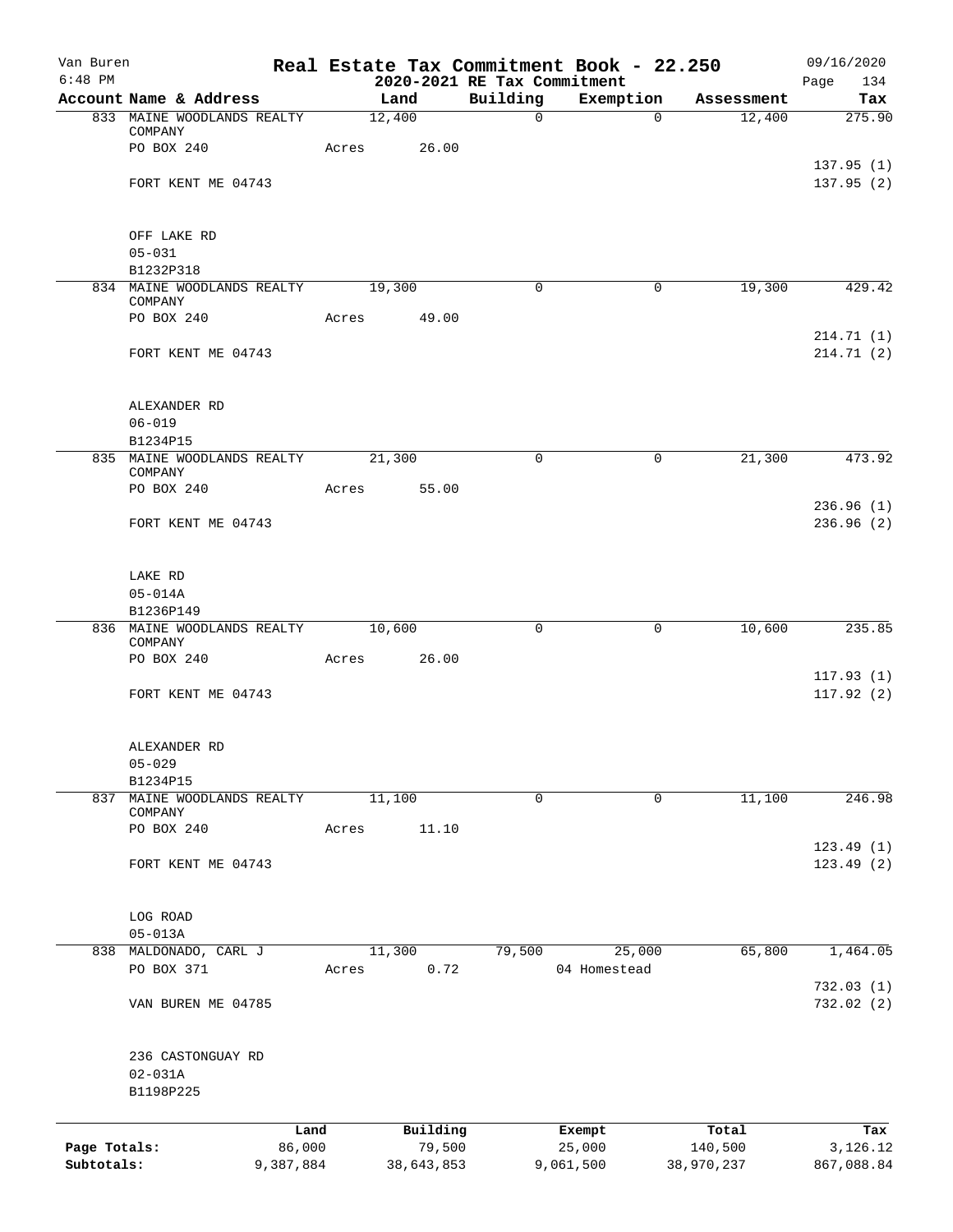| Van Buren                           |                                           |           |        |            | Real Estate Tax Commitment Book - 22.250 |              |                                 |            | 09/16/2020               |
|-------------------------------------|-------------------------------------------|-----------|--------|------------|------------------------------------------|--------------|---------------------------------|------------|--------------------------|
| $6:48$ PM                           |                                           |           |        |            | 2020-2021 RE Tax Commitment              |              |                                 |            | Page<br>135              |
|                                     | Account Name & Address                    |           | Land   |            | Building                                 |              | Exemption                       | Assessment | Tax                      |
|                                     | 839 MALDONADO, CARL J                     |           | 4,100  |            | $\mathbf 0$                              |              | $\mathbf 0$                     | 4,100      | 91.23                    |
|                                     | SIROIS, CECILE M                          | Acres     |        | 1.39       |                                          |              |                                 |            |                          |
|                                     | PO BOX 371                                |           |        |            |                                          |              |                                 |            | 45.62(1)                 |
|                                     |                                           |           |        |            |                                          |              |                                 |            | 45.61(2)                 |
|                                     | VAN BUREN ME 04785                        |           |        |            |                                          |              |                                 |            |                          |
|                                     |                                           |           |        |            |                                          |              |                                 |            |                          |
|                                     | LOT                                       |           |        |            |                                          |              |                                 |            |                          |
|                                     | $02 - 031C$                               |           |        |            |                                          |              |                                 |            |                          |
|                                     | B1427P58                                  |           |        |            |                                          |              |                                 |            |                          |
|                                     | 840 MALDONADO, RAMON L                    |           | 6,600  |            | 64,400                                   |              | 31,000<br>03 Veteran (Non-Maine | 40,000     | 890.00                   |
|                                     | MALDONADO, MARLENE M<br>132 FULTON STREET | Acres     |        | 0.40       |                                          | 04 Homestead |                                 |            |                          |
|                                     |                                           |           |        |            |                                          |              |                                 |            | 445.00 (1)<br>445.00 (2) |
|                                     |                                           |           |        |            |                                          |              |                                 |            |                          |
| VAN BUREN ME 04785<br>132 FULTON ST |                                           |           |        |            |                                          |              |                                 |            |                          |
|                                     |                                           |           |        |            |                                          |              |                                 |            |                          |
|                                     | $20 - 014$                                |           |        |            |                                          |              |                                 |            |                          |
|                                     | B401P16                                   |           |        |            |                                          |              |                                 |            |                          |
|                                     | 842 MARIAN DRIVE                          |           | 21,400 |            | 421,800                                  |              | 0                               | 443,200    | 9,861.20                 |
|                                     | APARTMENTS, INC                           |           |        |            |                                          |              |                                 |            |                          |
|                                     | BOUCHARD, ROBERT                          | Acres     |        | 2.36       |                                          |              |                                 |            |                          |
|                                     | 171 HILLSIDE STREET                       |           |        |            |                                          |              |                                 |            | 4,930.60(1)              |
|                                     |                                           |           |        |            |                                          |              |                                 |            | 4,930.60(2)              |
|                                     | VAN BUREN ME 04785                        |           |        |            |                                          |              |                                 |            |                          |
|                                     |                                           |           |        |            |                                          |              |                                 |            |                          |
|                                     | 109 MARION DR                             |           |        |            |                                          |              |                                 |            |                          |
|                                     | $18 - 005B$                               |           |        |            |                                          |              |                                 |            |                          |
|                                     | B606P193                                  |           |        |            |                                          |              |                                 |            |                          |
| 843                                 | MARIAN DRIVE                              |           | 4,900  |            | 79,000                                   |              | 0                               | 83,900     | 1,866.78                 |
|                                     | APARTMENTS, INC                           |           |        |            |                                          |              |                                 |            |                          |
|                                     | BOUCHARD, ROBERT                          | Acres     |        | 0.22       |                                          |              |                                 |            |                          |
|                                     | 171 HILLSIDE STREET                       |           |        |            |                                          |              |                                 |            | 933.39 (1)               |
|                                     |                                           |           |        |            |                                          |              |                                 |            | 933.39 (2)               |
|                                     | VAN BUREN ME 04785                        |           |        |            |                                          |              |                                 |            |                          |
|                                     |                                           |           |        |            |                                          |              |                                 |            |                          |
|                                     | 170 MAIN ST                               |           |        |            |                                          |              |                                 |            |                          |
|                                     | $17 - 051$                                |           |        |            |                                          |              |                                 |            |                          |
|                                     | B1126P286                                 |           |        |            |                                          |              |                                 |            |                          |
| 1266                                | MARQUIS WAYNE M.                          |           | 12,800 |            | 0                                        |              | $\mathbf 0$                     | 12,800     | 284.80                   |
|                                     | 127 MCKINLEY STREET                       | Acres     |        | 1.50       |                                          |              |                                 |            |                          |
|                                     |                                           |           |        |            |                                          |              |                                 |            | 142.40(1)                |
|                                     | VAN BUREN ME 04785                        |           |        |            |                                          |              |                                 |            | 142.40(2)                |
|                                     |                                           |           |        |            |                                          |              |                                 |            |                          |
|                                     |                                           |           |        |            |                                          |              |                                 |            |                          |
|                                     | 274 CHAMPLAIN ST                          |           |        |            |                                          |              |                                 |            |                          |
|                                     | $06 - 015A$                               |           |        |            |                                          |              |                                 |            |                          |
|                                     | B1917P129 12/07/2015                      |           |        |            |                                          |              |                                 |            |                          |
|                                     | 851 MARQUIS, ANGIE A                      |           | 11,700 |            | 0                                        |              | 0                               | 11,700     | 260.33                   |
|                                     | C/O RAYMOND MARQUIS                       | Acres     |        | 4.32       |                                          |              |                                 |            |                          |
|                                     | 519 MAIN STREET                           |           |        |            |                                          |              |                                 |            | 130.17(1)                |
|                                     |                                           |           |        |            |                                          |              |                                 |            | 130.16(2)                |
|                                     | VAN BUREN ME 04785                        |           |        |            |                                          |              |                                 |            |                          |
|                                     |                                           |           |        |            |                                          |              |                                 |            |                          |
|                                     | MAIN STREET                               |           |        |            |                                          |              |                                 |            |                          |
|                                     | $06 - 025C$                               |           |        |            |                                          |              |                                 |            |                          |
|                                     | B1470P339                                 |           |        |            |                                          |              |                                 |            |                          |
|                                     |                                           |           |        |            |                                          |              |                                 |            |                          |
|                                     |                                           |           |        |            |                                          |              |                                 |            |                          |
|                                     |                                           | Land      |        | Building   |                                          | Exempt       |                                 | Total      | Tax                      |
| Page Totals:                        |                                           | 61,500    |        | 565,200    |                                          | 31,000       |                                 | 595,700    | 13, 254.34               |
| Subtotals:                          |                                           | 9,449,384 |        | 39,209,053 |                                          | 9,092,500    |                                 | 39,565,937 | 880, 343. 18             |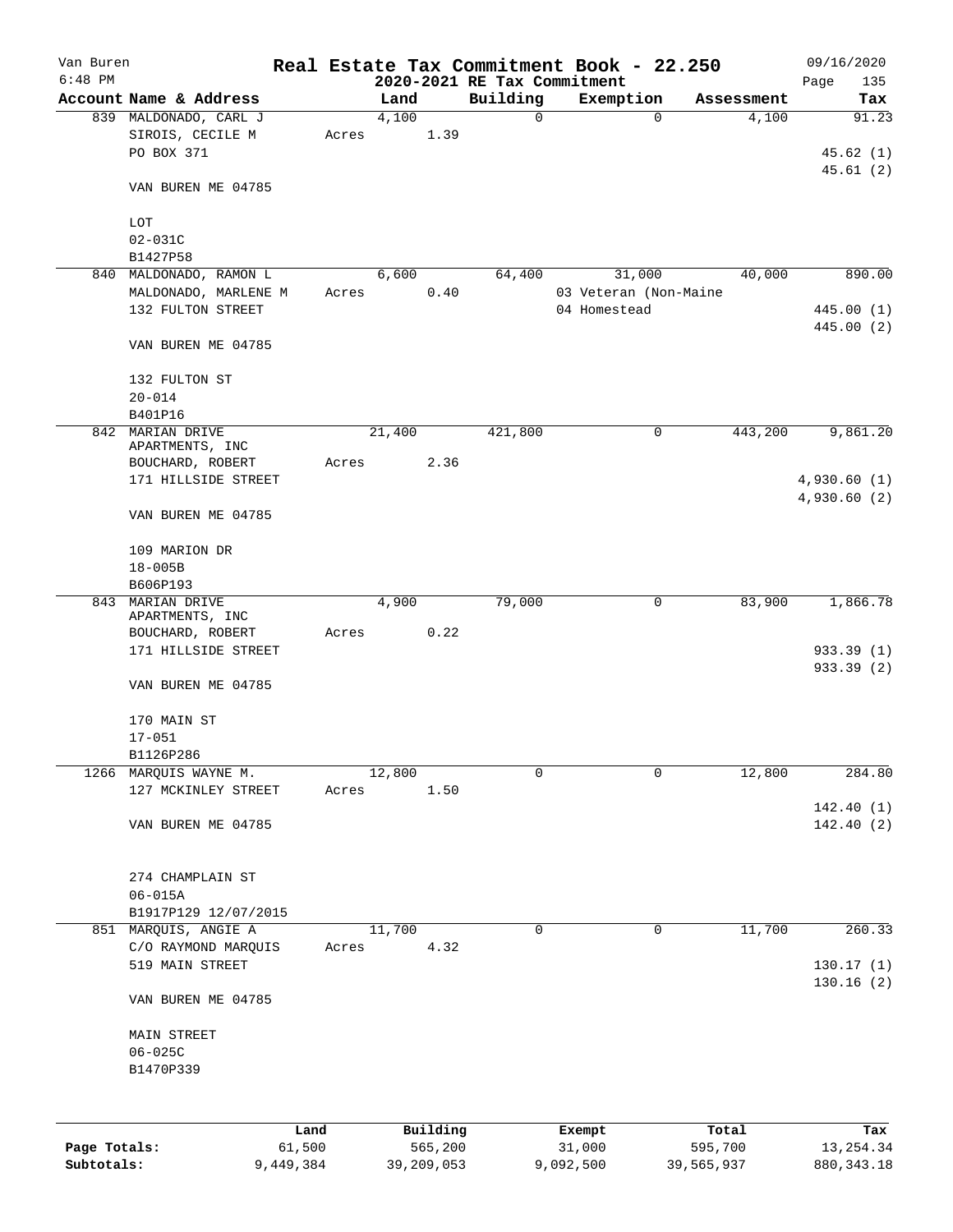| Van Buren |                                |       |        |       | Real Estate Tax Commitment Book - 22.250 |           |             |            | 09/16/2020                 |
|-----------|--------------------------------|-------|--------|-------|------------------------------------------|-----------|-------------|------------|----------------------------|
| $6:48$ PM |                                |       |        |       | 2020-2021 RE Tax Commitment              |           |             |            | 136<br>Page                |
|           | Account Name & Address         |       | Land   |       | Building                                 | Exemption |             | Assessment | Tax                        |
|           | 852 MARQUIS, DENISE J          |       | 9,100  |       | 144,400                                  |           | $\Omega$    | 153,500    | 3,415.38                   |
|           | MARQUIS, ALICE C               | Acres |        | 0.75  |                                          |           |             |            |                            |
|           | 8 MAIN STREET                  |       |        |       |                                          |           |             |            | 1,707.69(1)<br>1,707.69(2) |
|           | VAN BUREN ME 04785             |       |        |       |                                          |           |             |            |                            |
|           |                                |       |        |       |                                          |           |             |            |                            |
|           | 127 MCKINLEY ST                |       |        |       |                                          |           |             |            |                            |
|           | $14 - 027$                     |       |        |       |                                          |           |             |            |                            |
|           | B1641P110 06/08/2009 B1589P271 |       |        |       |                                          |           |             |            |                            |
|           | 849 MARQUIS, NATHAN A          |       | 13,500 |       | 228,800                                  |           | $\mathbf 0$ | 242,300    | 5,391.18                   |
|           | 231 STATE STREET               | Acres |        | 2.00  |                                          |           |             |            |                            |
|           |                                |       |        |       |                                          |           |             |            | 2,695.59(1)                |
|           | VAN BUREN ME 04785             |       |        |       |                                          |           |             |            | 2,695.59(2)                |
|           | 312 CHAMPLAIN ST               |       |        |       |                                          |           |             |            |                            |
|           | $06 - 010$                     |       |        |       |                                          |           |             |            |                            |
|           | B2050P257 03/22/2019           |       |        |       |                                          |           |             |            |                            |
|           | 653 MARQUIS, NATHAN A          |       | 1,700  |       | 0                                        |           | $\mathbf 0$ | 1,700      | 37.82                      |
|           | 231 STATE STREET               | Acres |        | 4.75  |                                          |           |             |            |                            |
|           |                                |       |        |       |                                          |           |             |            | 18.91(1)                   |
|           | VAN BUREN ME 04785             |       |        |       |                                          |           |             |            | 18.91(2)                   |
|           | OFF MADORE ROAD                |       |        |       |                                          |           |             |            |                            |
|           | $03 - 019A$                    |       |        |       |                                          |           |             |            |                            |
|           | B2039P234 11/15/2018           |       |        |       |                                          |           |             |            |                            |
|           | 1009 MARQUIS, NATHAN A         |       | 20,400 |       | 213,800                                  |           | 0           | 234,200    | 5,210.95                   |
|           | 231 STATE STREET               | Acres |        | 6.60  |                                          |           |             |            |                            |
|           |                                |       |        |       |                                          |           |             |            | 2,605.48(1)                |
|           | VAN BUREN ME 04785             |       |        |       |                                          |           |             |            | 2,605.47(2)                |
|           | 287 CHAMPLAIN ST               |       |        |       |                                          |           |             |            |                            |
|           | $06 - 005B$                    |       |        |       |                                          |           |             |            |                            |
|           | 1 MARQUIS, NATHAN A            |       | 57,100 |       | 149,900                                  |           | 0           | 207,000    | 4,605.75                   |
|           | 231 STATE STREET               | Acres |        | 36.79 |                                          |           |             |            |                            |
|           |                                |       |        |       |                                          |           |             |            | 2,302.88 (1)               |
|           | VAN BUREN ME 04785             |       |        |       |                                          |           |             |            | 2,302.87 (2)               |
|           | 336 CHAMPLAIN ST (MILL)        |       |        |       |                                          |           |             |            |                            |
|           | $02 - 025A$                    |       |        |       |                                          |           |             |            |                            |
|           | B1921P246 01/29/2016           |       |        |       |                                          |           |             |            |                            |
|           | 596 MARQUIS, NATHAN A          |       | 62,500 |       | 0                                        |           | $\mathbf 0$ | 62,500     | 1,390.63                   |
|           | 231 STATE STREET               | Acres |        | 34.69 |                                          |           |             |            |                            |
|           |                                |       |        |       |                                          |           |             |            | 695.32(1)                  |
|           | VAN BUREN ME 04785             |       |        |       |                                          |           |             |            | 695.31(2)                  |
|           | CHAMPLAIN ST                   |       |        |       |                                          |           |             |            |                            |
|           | $02 - 025C$                    |       |        |       |                                          |           |             |            |                            |
|           | B1921P246 01/29/2016           |       |        |       |                                          |           |             |            |                            |
|           |                                |       |        |       |                                          |           |             |            |                            |

|              | Land      | Building   | Exempt    | Total      | Tax        |
|--------------|-----------|------------|-----------|------------|------------|
| Page Totals: | 164,300   | 736,900    |           | 901,200    | 20,051.71  |
| Subtotals:   | 9,613,684 | 39,945,953 | 9,092,500 | 40,467,137 | 900,394.89 |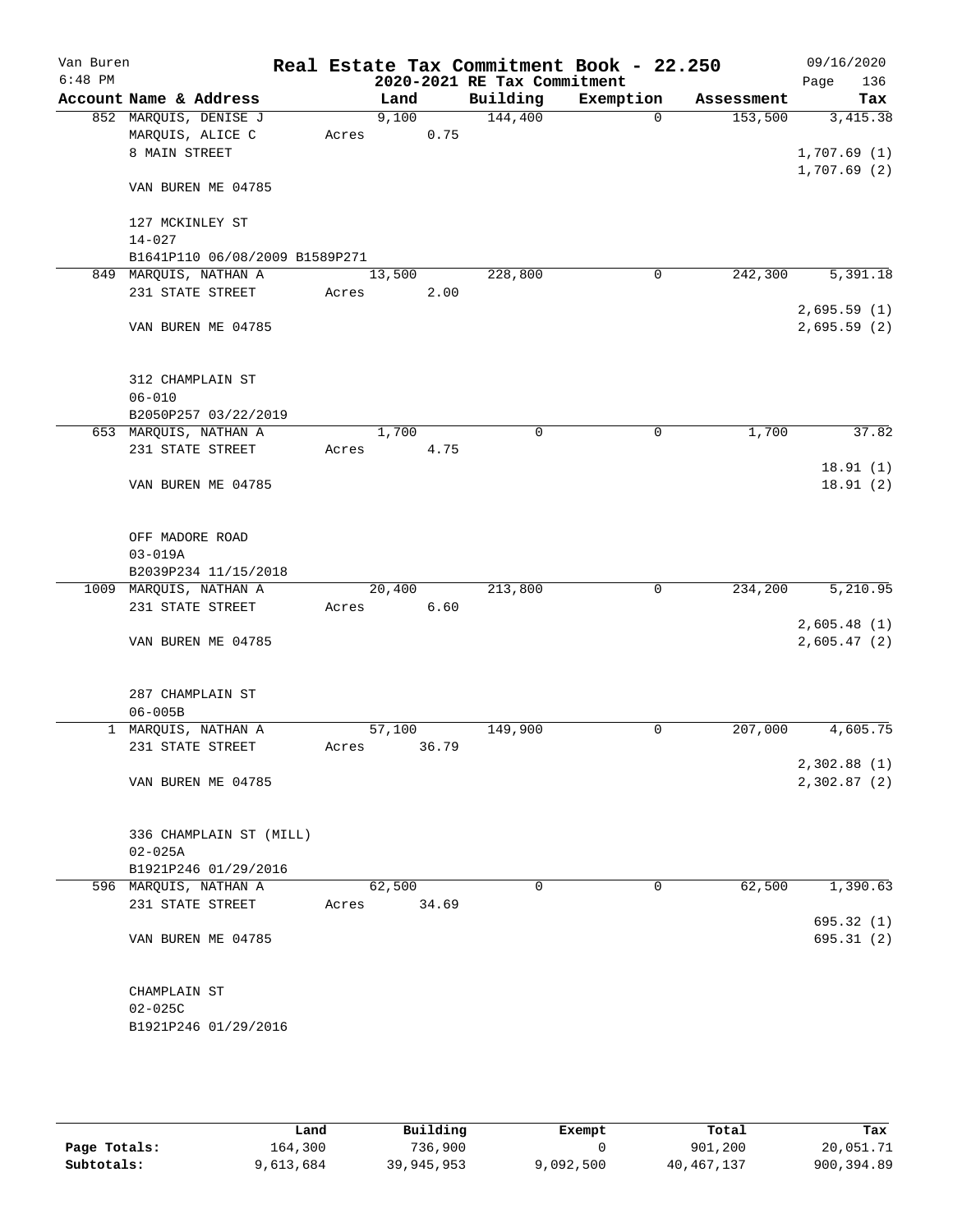| Van Buren<br>$6:48$ PM |                               |       |        | 2020-2021 RE Tax Commitment | Real Estate Tax Commitment Book - 22.250 |            | 09/16/2020<br>Page<br>137 |
|------------------------|-------------------------------|-------|--------|-----------------------------|------------------------------------------|------------|---------------------------|
|                        | Account Name & Address        |       | Land   | Building                    | Exemption                                | Assessment | Tax                       |
|                        | 1554 MARQUIS, NATHAN A        |       | 17,300 | 318,200                     | $\mathbf 0$                              | 335,500    | 7,464.88                  |
|                        | 231 STATE STREET              | Acres | 7.40   |                             |                                          |            |                           |
|                        |                               |       |        |                             |                                          |            | 3,732.44(1)               |
|                        | VAN BUREN ME 04785            |       |        |                             |                                          |            | 3,732.44(2)               |
|                        |                               |       |        |                             |                                          |            |                           |
|                        |                               |       |        |                             |                                          |            |                           |
|                        | 283 CHAMPLAIN STREET          |       |        |                             |                                          |            |                           |
|                        | $06 - 005C$                   |       |        |                             |                                          |            |                           |
|                        | B1764P237 05/31/2012          |       |        |                             |                                          |            |                           |
|                        | 853 MARQUIS, PAUL & GARY      |       | 53,400 | 78,400                      | 25,000                                   | 106,800    | 2,376.30                  |
|                        | C/O PHILIP & LEONA<br>MARQUIS | Acres | 128.80 |                             | 04 Homestead                             |            |                           |
|                        | 222 MARQUIS RD                |       |        |                             |                                          |            | 1,188.15(1)               |
|                        |                               |       |        |                             |                                          |            | 1,188.15(2)               |
|                        | VAN BUREN ME 04785            |       |        |                             |                                          |            |                           |
|                        |                               |       |        |                             |                                          |            |                           |
|                        | 222 MARQUIS RD                |       |        |                             |                                          |            |                           |
|                        | $02 - 006$                    |       |        |                             |                                          |            |                           |
|                        | 854 MARQUIS, RAYMOND K        |       | 5,000  | 81,900                      | 31,000                                   | 55,900     | 1,243.77                  |
|                        | MARQUIS, JUDITH D             | Acres | 0.23   |                             | 04 Homestead                             |            |                           |
|                        | 519 MAIN STREET               |       |        |                             | 02 Veteran                               |            | 621.89(1)                 |
|                        |                               |       |        |                             |                                          |            | 621.88(2)                 |
|                        | VAN BUREN ME 04785            |       |        |                             |                                          |            |                           |
|                        |                               |       |        |                             |                                          |            |                           |
|                        | 519 MAIN ST                   |       |        |                             |                                          |            |                           |
|                        | $23 - 115$                    |       |        |                             |                                          |            |                           |
|                        | B1480P5                       |       |        |                             |                                          |            |                           |
|                        | 931 MARQUIS, WAYNE            |       | 3,900  | 28,900                      | $\mathbf 0$                              | 32,800     | 729.80                    |
|                        | 127 MCKINLEY STREET           | Acres | 0.14   |                             |                                          |            |                           |
|                        |                               |       |        |                             |                                          |            | 364.90(1)                 |
|                        | VAN BUREN ME 04785            |       |        |                             |                                          |            | 364.90(2)                 |
|                        |                               |       |        |                             |                                          |            |                           |
|                        | 110 PARK ST                   |       |        |                             |                                          |            |                           |
|                        | $17 - 066$                    |       |        |                             |                                          |            |                           |
|                        | B2008P280 03/02/2018          |       |        |                             |                                          |            |                           |
|                        | 781 MARQUIS, WAYNE            |       | 9,000  | 2,800                       | 0                                        | 11,800     | 262.55                    |
|                        | 127 MCKINLEY STREET           | Acres | 0.75   |                             |                                          |            |                           |
|                        |                               |       |        |                             |                                          |            | 131.28(1)                 |
|                        | VAN BUREN ME 04785            |       |        |                             |                                          |            | 131.27(2)                 |
|                        |                               |       |        |                             |                                          |            |                           |
|                        |                               |       |        |                             |                                          |            |                           |
|                        | 294 CHAMPLAIN ST              |       |        |                             |                                          |            |                           |
|                        | $06 - 012$                    |       |        |                             |                                          |            |                           |
|                        | B1942P190 07/27/2016          |       |        |                             |                                          |            |                           |
|                        | 870 MARQUIS, WAYNE M          |       | 6,500  | 5,800                       | 0                                        | 12,300     | 273.68                    |
|                        | MARQUIS, ALICE C              | Acres | 0.38   |                             |                                          |            |                           |
|                        | 127 MCKINLEY STREET           |       |        |                             |                                          |            | 136.84(1)                 |
|                        |                               |       |        |                             |                                          |            | 136.84(2)                 |
|                        | VAN BUREN ME 04785            |       |        |                             |                                          |            |                           |
|                        |                               |       |        |                             |                                          |            |                           |
|                        | 131 MCKINLEY ST<br>$14 - 029$ |       |        |                             |                                          |            |                           |
|                        | B2017P293 06/06/2018          |       |        |                             |                                          |            |                           |
|                        |                               |       |        |                             |                                          |            |                           |
|                        |                               |       |        |                             |                                          |            |                           |

|              | Land      | Building   | Exempt    | Total      | Tax        |
|--------------|-----------|------------|-----------|------------|------------|
| Page Totals: | 95,100    | 516,000    | 56,000    | 555,100    | 12,350.98  |
| Subtotals:   | 9,708,784 | 40,461,953 | 9,148,500 | 41,022,237 | 912,745.87 |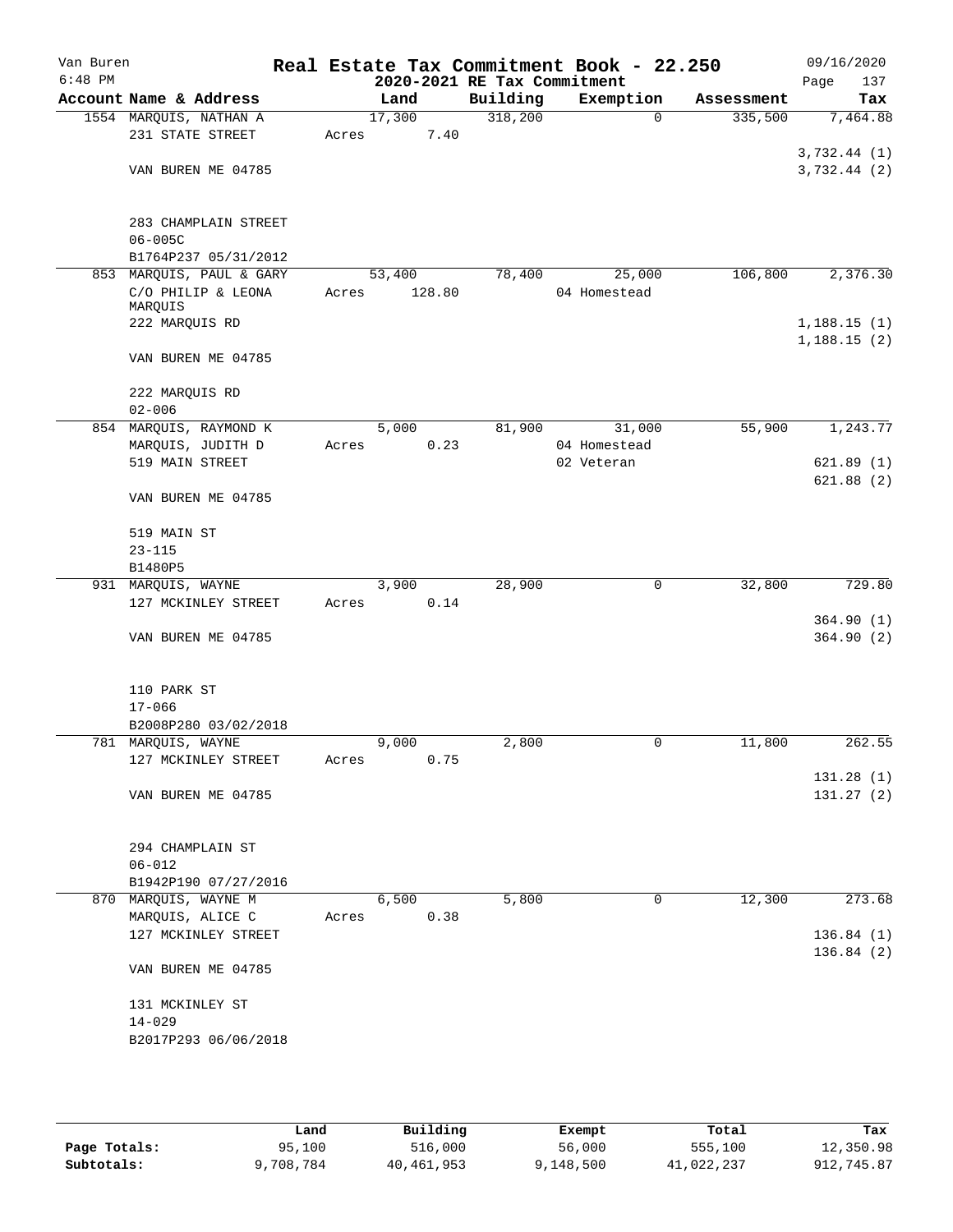| Van Buren<br>$6:48$ PM |                                           |       |         | 2020-2021 RE Tax Commitment | Real Estate Tax Commitment Book - 22.250 |            | 09/16/2020<br>Page<br>138 |
|------------------------|-------------------------------------------|-------|---------|-----------------------------|------------------------------------------|------------|---------------------------|
|                        | Account Name & Address                    |       | Land    | Building                    | Exemption                                | Assessment | Tax                       |
|                        | 14 MARQUIS, WAYNE M                       |       | 7,100   | $\mathbf 0$                 | $\mathbf 0$                              | 7,100      | 157.98                    |
|                        | 127 MCKINLEY STREET                       | Acres | 0.46    |                             |                                          |            |                           |
|                        |                                           |       |         |                             |                                          |            | 78.99 (1)                 |
|                        | VAN BUREN ME 04785                        |       |         |                             |                                          |            | 78.99 (2)                 |
|                        |                                           |       |         |                             |                                          |            |                           |
|                        |                                           |       |         |                             |                                          |            |                           |
|                        | MAIN ST                                   |       |         |                             |                                          |            |                           |
|                        | $25 - 006$                                |       |         |                             |                                          |            |                           |
|                        | B1879P118 01/05/2015                      |       |         |                             |                                          |            |                           |
|                        | 15 MARQUIS, WAYNE M                       |       | 81,500  | 0                           | 0                                        | 81,500     | 1,813.38                  |
|                        | 127 MCKINLEY STREET                       | Acres | 229.00  |                             |                                          |            |                           |
|                        |                                           |       |         |                             |                                          |            | 906.69(1)                 |
|                        | VAN BUREN ME 04785                        |       |         |                             |                                          |            | 906.69(2)                 |
|                        |                                           |       |         |                             |                                          |            |                           |
|                        |                                           |       |         |                             |                                          |            |                           |
|                        | RR 1                                      |       |         |                             |                                          |            |                           |
|                        | $08 - 002$                                |       |         |                             |                                          |            |                           |
|                        |                                           |       |         |                             |                                          |            |                           |
|                        | B1879P118 01/05/2015                      |       |         |                             |                                          |            |                           |
|                        | 16 MARQUIS, WAYNE M                       |       | 57,800  | 0                           | 0                                        | 57,800     | 1,286.05                  |
|                        | 127 MCKINLEY STREET                       | Acres | 168.00  |                             |                                          |            |                           |
|                        |                                           |       |         |                             |                                          |            | 643.03 (1)                |
|                        | VAN BUREN ME 04785                        |       |         |                             |                                          |            | 643.02(2)                 |
|                        |                                           |       |         |                             |                                          |            |                           |
|                        |                                           |       |         |                             |                                          |            |                           |
|                        | ALEXANDER RD                              |       |         |                             |                                          |            |                           |
|                        | $07 - 001$                                |       |         |                             |                                          |            |                           |
|                        | B1915P227 11/17/2015 B1879P118 01/05/2015 |       |         |                             |                                          |            |                           |
|                        | 17 MARQUIS, WAYNE M                       |       | 79,300  | $\mathbf 0$                 | 0                                        | 79,300     | 1,764.43                  |
|                        | 127 MCKINLEY STREET                       | Acres | 222.00  |                             |                                          |            |                           |
|                        |                                           |       |         |                             |                                          |            | 882.22 (1)                |
|                        | VAN BUREN ME 04785                        |       |         |                             |                                          |            | 882.21 (2)                |
|                        |                                           |       |         |                             |                                          |            |                           |
|                        |                                           |       |         |                             |                                          |            |                           |
|                        | RR 1                                      |       |         |                             |                                          |            |                           |
|                        | $08 - 001$                                |       |         |                             |                                          |            |                           |
|                        | B1879P118 01/05/2015                      |       |         |                             |                                          |            |                           |
|                        | 8 MARQUIS, WAYNE M                        |       | 8,200   | 0                           | 0                                        | 8,200      | 182.45                    |
|                        | 127 MCKINLEY STREET                       | Acres | 1.47    |                             |                                          |            |                           |
|                        |                                           |       |         |                             |                                          |            | 91.23(1)                  |
|                        | VAN BUREN ME 04785                        |       |         |                             |                                          |            | 91.22(2)                  |
|                        |                                           |       |         |                             |                                          |            |                           |
|                        |                                           |       |         |                             |                                          |            |                           |
|                        | <b>MAIN ST</b>                            |       |         |                             |                                          |            |                           |
|                        | $25 - 015$                                |       |         |                             |                                          |            |                           |
|                        | B1879P118 01/05/2015                      |       |         |                             |                                          |            |                           |
|                        | 9 MARQUIS, WAYNE M                        |       | 134,600 | 0                           | 0                                        | 134,600    | 2,994.85                  |
|                        | 127 MCKINLEY STREET                       | Acres | 394.00  |                             |                                          |            |                           |
|                        |                                           |       |         |                             |                                          |            | 1,497.43(1)               |
|                        | VAN BUREN ME 04785                        |       |         |                             |                                          |            | 1,497.42(2)               |
|                        |                                           |       |         |                             |                                          |            |                           |
|                        |                                           |       |         |                             |                                          |            |                           |
|                        | RR 1                                      |       |         |                             |                                          |            |                           |
|                        | $08 - 030$                                |       |         |                             |                                          |            |                           |
|                        |                                           |       |         |                             |                                          |            |                           |
|                        | B1879P118 01/05/2015                      |       |         |                             |                                          |            |                           |
|                        |                                           |       |         |                             |                                          |            |                           |

|              | Land       | Building   | Exempt    | Total      | Tax        |
|--------------|------------|------------|-----------|------------|------------|
| Page Totals: | 368,500    |            |           | 368,500    | 8,199.14   |
| Subtotals:   | 10,077,284 | 40,461,953 | 9,148,500 | 41,390,737 | 920,945.01 |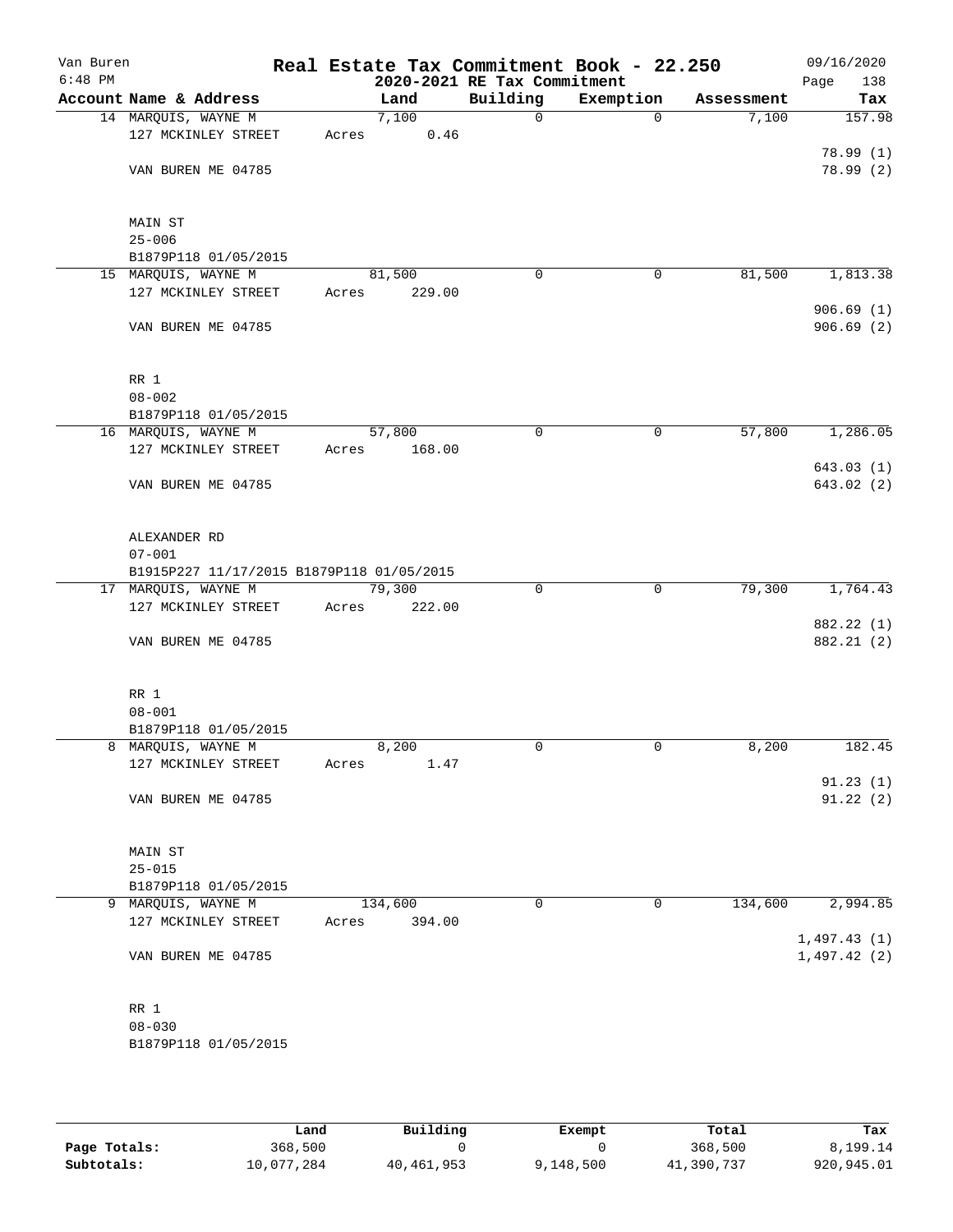| Van Buren<br>$6:48$ PM |                                              | Real Estate Tax Commitment Book - 22.250 | 2020-2021 RE Tax Commitment |             |            | 09/16/2020<br>Page<br>139 |
|------------------------|----------------------------------------------|------------------------------------------|-----------------------------|-------------|------------|---------------------------|
|                        | Account Name & Address                       | Land                                     | Building                    | Exemption   | Assessment | Tax                       |
|                        | 10 MARQUIS, WAYNE M                          | 56,600                                   | $\mathbf 0$                 | $\mathbf 0$ | 56,600     | 1,259.35                  |
|                        | 127 MCKINLEY STREET                          | 187.00<br>Acres                          |                             |             |            |                           |
|                        |                                              |                                          |                             |             |            | 629.68(1)                 |
|                        | VAN BUREN ME 04785                           |                                          |                             |             |            | 629.67(2)                 |
|                        |                                              |                                          |                             |             |            |                           |
|                        |                                              |                                          |                             |             |            |                           |
|                        | ALEXANDER RD                                 |                                          |                             |             |            |                           |
|                        | $05 - 021$                                   |                                          |                             |             |            |                           |
|                        | B1879P118 01/05/2015                         |                                          |                             |             |            |                           |
|                        | 11 MARQUIS, WAYNE M                          | 13,900                                   | 0                           | 0           | 13,900     | 309.27                    |
|                        | 127 MCKINLEY STREET                          | 2.25<br>Acres                            |                             |             |            |                           |
|                        | VAN BUREN ME 04785                           |                                          |                             |             |            | 154.64(1)<br>154.63(2)    |
|                        |                                              |                                          |                             |             |            |                           |
|                        |                                              |                                          |                             |             |            |                           |
|                        | LAKE RD                                      |                                          |                             |             |            |                           |
|                        | $06 - 013$                                   |                                          |                             |             |            |                           |
|                        | B1879P118 01/05/2015                         |                                          |                             |             |            |                           |
|                        | 12 MARQUIS, WAYNE M                          | 76,300                                   | 0                           | 0           | 76,300     | 1,697.68                  |
|                        | 127 MCKINLEY STREET                          | 235.00<br>Acres                          |                             |             |            |                           |
|                        |                                              |                                          |                             |             |            | 848.84 (1)                |
|                        | VAN BUREN ME 04785                           |                                          |                             |             |            | 848.84 (2)                |
|                        |                                              |                                          |                             |             |            |                           |
|                        |                                              |                                          |                             |             |            |                           |
|                        | ALEXANDER RD                                 |                                          |                             |             |            |                           |
|                        | $05 - 016$                                   |                                          |                             |             |            |                           |
|                        | B1879P118 01/05/2015<br>105 MARQUIS, WAYNE M | 26,700                                   | $\mathbf 0$                 | $\mathbf 0$ | 26,700     | 594.07                    |
|                        | 127 MCKINLEY STREET                          | 63.85<br>Acres                           |                             |             |            |                           |
|                        |                                              |                                          |                             |             |            | 297.04 (1)                |
|                        | VAN BUREN ME 04785                           |                                          |                             |             |            | 297.03(2)                 |
|                        |                                              |                                          |                             |             |            |                           |
|                        |                                              |                                          |                             |             |            |                           |
|                        | OFF RR 1                                     |                                          |                             |             |            |                           |
|                        | $08 - 043A$                                  |                                          |                             |             |            |                           |
|                        | B1381P334                                    |                                          |                             |             |            |                           |
|                        | 106 MARQUIS, WAYNE M                         | 19,600                                   | $\mathbf 0$                 | 0           | 19,600     | 436.10                    |
|                        | 127 MCKINLEY STREET                          | 60.00<br>Acres                           |                             |             |            |                           |
|                        | VAN BUREN ME 04785                           |                                          |                             |             |            | 218.05(1)<br>218.05(2)    |
|                        |                                              |                                          |                             |             |            |                           |
|                        |                                              |                                          |                             |             |            |                           |
|                        | ALEXANDER RD                                 |                                          |                             |             |            |                           |
|                        | $08 - 044A$                                  |                                          |                             |             |            |                           |
|                        | B1454P289                                    |                                          |                             |             |            |                           |
|                        | 320 MARQUIS, WAYNE M                         | 3,500                                    | 6,000                       | 0           | 9,500      | 211.38                    |
|                        | 127 MCKINLEY STREET                          | 0.11<br>Acres                            |                             |             |            |                           |
|                        |                                              |                                          |                             |             |            | 105.69(1)                 |
|                        | VAN BUREN ME 04785                           |                                          |                             |             |            | 105.69(2)                 |
|                        |                                              |                                          |                             |             |            |                           |
|                        | 121 MCKINLEY ST                              |                                          |                             |             |            |                           |
|                        | $14 - 024$                                   |                                          |                             |             |            |                           |
|                        | B1675P249                                    |                                          |                             |             |            |                           |
|                        |                                              |                                          |                             |             |            |                           |
|                        |                                              |                                          |                             |             |            |                           |

|              | Land       | Building   | Exempt    | Total      | Tax         |
|--------------|------------|------------|-----------|------------|-------------|
| Page Totals: | 196,600    | 6,000      |           | 202,600    | 4,507.85    |
| Subtotals:   | 10,273,884 | 40,467,953 | 9,148,500 | 41,593,337 | 925, 452.86 |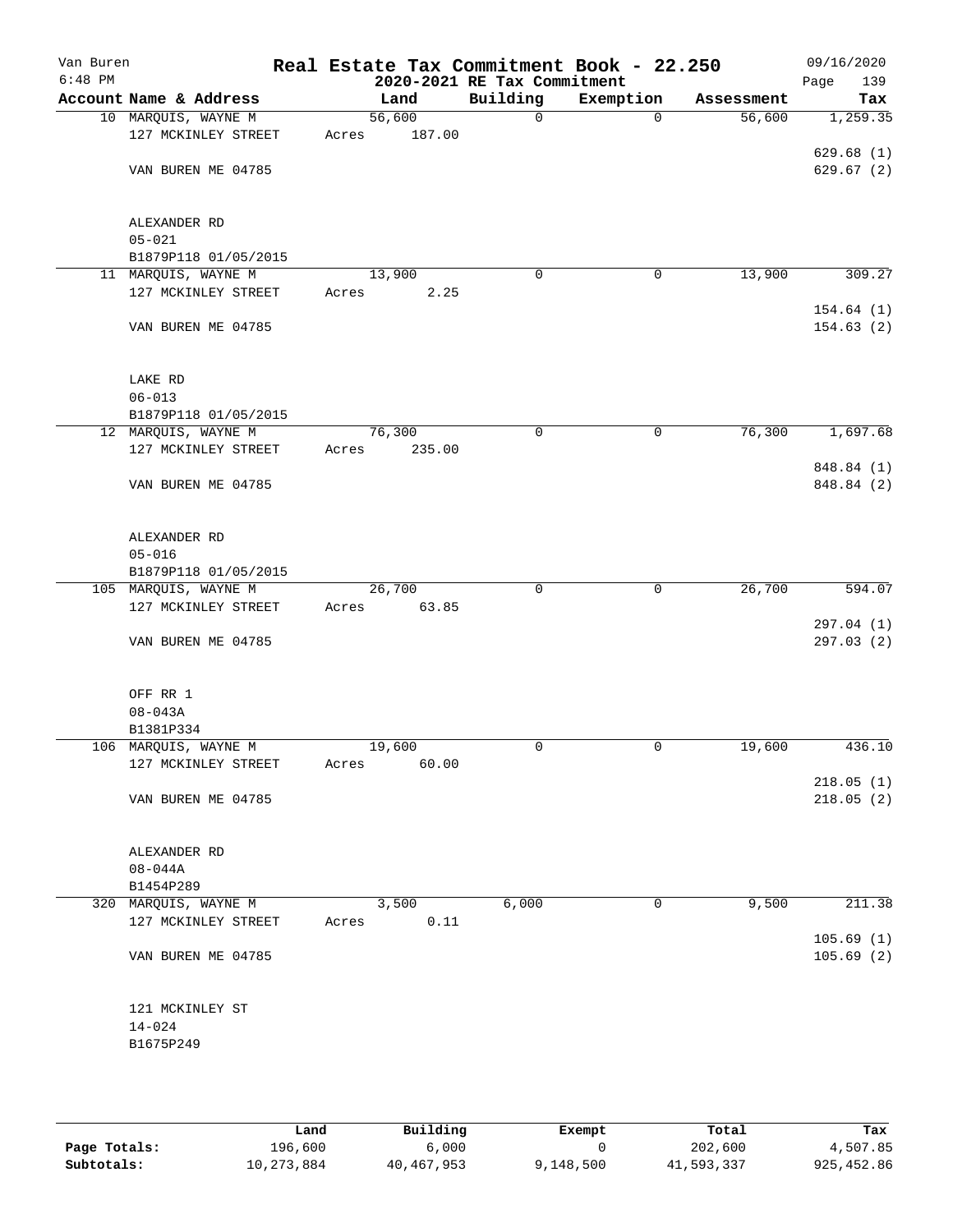| Van Buren<br>$6:48$ PM |                                                                    |       | 2020-2021 RE Tax Commitment |             | Real Estate Tax Commitment Book - 22.250 |            | 09/16/2020<br>Page<br>140  |
|------------------------|--------------------------------------------------------------------|-------|-----------------------------|-------------|------------------------------------------|------------|----------------------------|
|                        | Account Name & Address                                             |       | Land                        | Building    | Exemption                                | Assessment | Tax                        |
|                        | 1591 MARQUIS, WAYNE M                                              |       | 15,800                      | $\mathbf 0$ | $\mathbf 0$                              | 15,800     | 351.55                     |
|                        | 127 MCKINLEY STREET                                                | Acres | 3.50                        |             |                                          |            |                            |
|                        |                                                                    |       |                             |             |                                          |            | 175.78(1)                  |
|                        | VAN BUREN ME 04785                                                 |       |                             |             |                                          |            | 175.77(2)                  |
|                        |                                                                    |       |                             |             |                                          |            |                            |
|                        |                                                                    |       |                             |             |                                          |            |                            |
|                        | CHAMPLAIN ST<br>$02 - 025B$                                        |       |                             |             |                                          |            |                            |
|                        | B1973P50 05/01/2017                                                |       |                             |             |                                          |            |                            |
|                        | 1570 MARQUIS, WAYNE M                                              |       | 7,400                       | 0           | 0                                        | 7,400      | 164.65                     |
|                        | 127 MCKINLEY STREET                                                | Acres | 13.50                       |             |                                          |            |                            |
|                        |                                                                    |       |                             |             |                                          |            | 82.33(1)                   |
|                        | VAN BUREN ME 04785                                                 |       |                             |             |                                          |            | 82.32 (2)                  |
|                        |                                                                    |       |                             |             |                                          |            |                            |
|                        |                                                                    |       |                             |             |                                          |            |                            |
|                        | OFF CHAMPLAIN ST                                                   |       |                             |             |                                          |            |                            |
|                        | $06 - 004A$                                                        |       |                             |             |                                          |            |                            |
|                        | B1808P130 05/16/2013 B1807P212 05/08/2013<br>1572 MARQUIS, WAYNE M |       | 24,200                      | 0           | $\mathbf 0$                              | 24,200     | 538.45                     |
|                        | 127 MCKINLEY STREET                                                | Acres | 63.30                       |             |                                          |            |                            |
|                        |                                                                    |       |                             |             |                                          |            | 269.23(1)                  |
|                        | VAN BUREN ME 04785                                                 |       |                             |             |                                          |            | 269.22(2)                  |
|                        |                                                                    |       |                             |             |                                          |            |                            |
|                        |                                                                    |       |                             |             |                                          |            |                            |
|                        | OFF MAIN ST                                                        |       |                             |             |                                          |            |                            |
|                        | $10 - 005A$                                                        |       |                             |             |                                          |            |                            |
|                        | B1801P211 03/20/2013                                               |       |                             |             |                                          |            |                            |
|                        | 1452 MARQUIS, WAYNE M                                              |       | 17,400                      | $\Omega$    | $\mathbf 0$                              | 17,400     | 387.15                     |
|                        | 127 MCKINLEY STREET                                                | Acres | 22.00                       |             |                                          |            | 193.58(1)                  |
|                        | VAN BUREN ME 04785                                                 |       |                             |             |                                          |            | 193.57(2)                  |
|                        |                                                                    |       |                             |             |                                          |            |                            |
|                        |                                                                    |       |                             |             |                                          |            |                            |
|                        | Champlain Street (GP)                                              |       |                             |             |                                          |            |                            |
|                        | $06 - 007B$                                                        |       |                             |             |                                          |            |                            |
|                        | B1973P50 05/01/2017                                                |       |                             |             |                                          |            |                            |
|                        | 615 MARTIN, ANTHONY J                                              |       | 16,200                      | 124,500     | 25,000                                   | 115,700    | 2,574.32                   |
|                        | MARTIN, TOSHA L                                                    | Acres | 6.69                        |             | 04 Homestead                             |            |                            |
|                        | 325 MAIN STREET                                                    |       |                             |             |                                          |            | 1,287.16(1)<br>1,287.16(2) |
|                        | VAN BUREN ME 04785                                                 |       |                             |             |                                          |            |                            |
|                        |                                                                    |       |                             |             |                                          |            |                            |
|                        | 325 MAIN ST                                                        |       |                             |             |                                          |            |                            |
|                        | $20 - 053$                                                         |       |                             |             |                                          |            |                            |
|                        | B1889P229 04/30/2015                                               |       |                             |             |                                          |            |                            |
|                        | 858 MARTIN, FERNAND                                                |       | 3,000                       | 12,500      | 0                                        | 15,500     | 344.88                     |
|                        | MARTIN, MARSHA I                                                   | Acres | 0.08                        |             |                                          |            |                            |
|                        | 5 JUDD STREET                                                      |       |                             |             |                                          |            | 172.44(1)                  |
|                        |                                                                    |       |                             |             |                                          |            | 172.44(2)                  |
|                        | PRESQUE ISLE ME 04769                                              |       |                             |             |                                          |            |                            |
|                        | 143 HIGH ST                                                        |       |                             |             |                                          |            |                            |
|                        | $14 - 079$                                                         |       |                             |             |                                          |            |                            |
|                        | B1123P129                                                          |       |                             |             |                                          |            |                            |
|                        |                                                                    |       |                             |             |                                          |            |                            |
|                        |                                                                    |       |                             |             |                                          |            |                            |
|                        |                                                                    |       |                             |             |                                          |            |                            |

|              | Land       | Building   | Exempt    | Total      | Tax        |
|--------------|------------|------------|-----------|------------|------------|
| Page Totals: | 84,000     | 137,000    | 25,000    | 196,000    | 4,361.00   |
| Subtotals:   | 10,357,884 | 40,604,953 | 9,173,500 | 41,789,337 | 929,813.86 |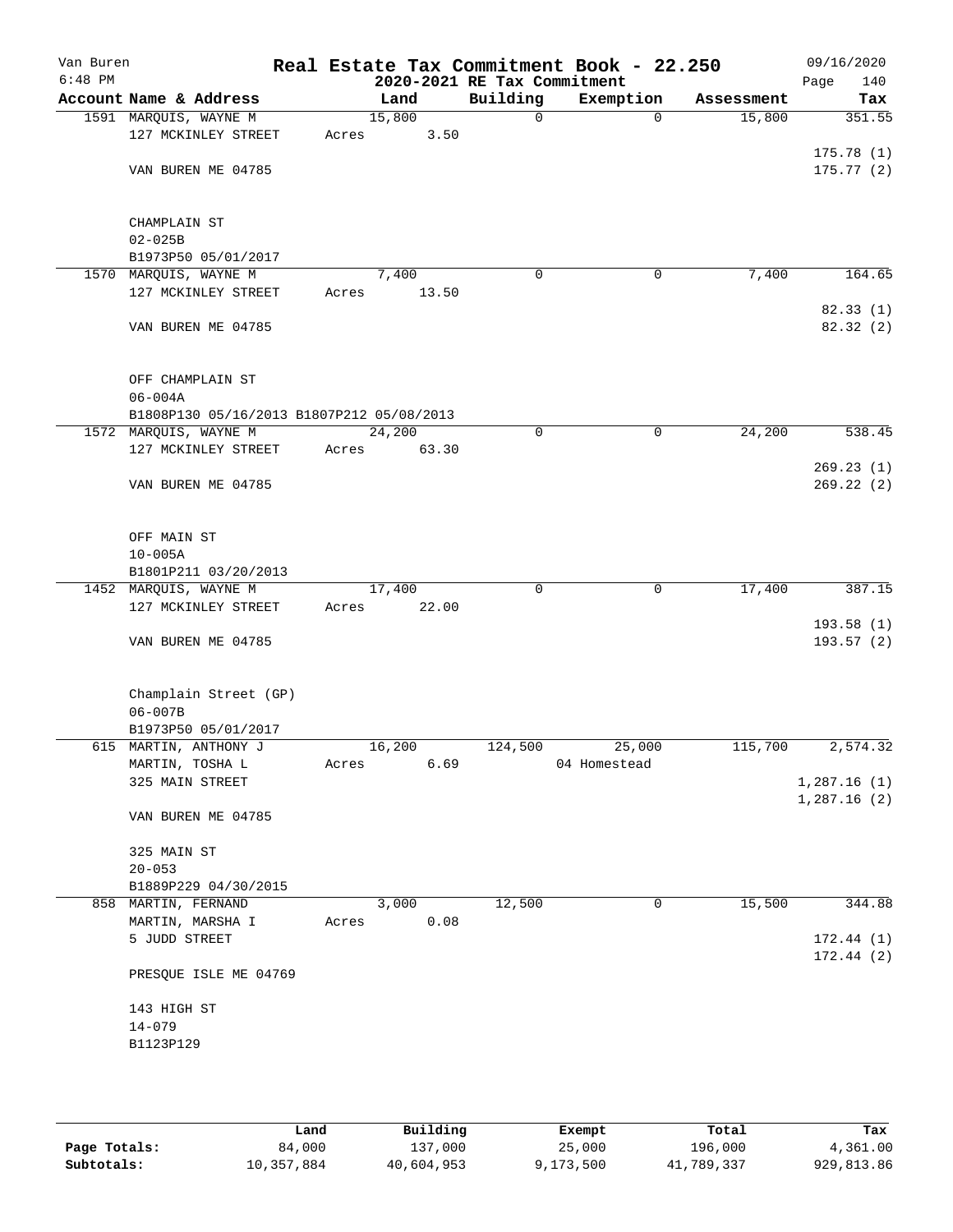| Van Buren<br>$6:48$ PM |                             |       |       |      | 2020-2021 RE Tax Commitment | Real Estate Tax Commitment Book - 22.250 |   |            | 09/16/2020<br>141<br>Page |
|------------------------|-----------------------------|-------|-------|------|-----------------------------|------------------------------------------|---|------------|---------------------------|
|                        | Account Name & Address      |       | Land  |      | Building                    | Exemption                                |   | Assessment | Tax                       |
|                        | 859 MARTIN, FERNAND J       |       | 4,300 |      | 23,600                      |                                          | 0 | 27,900     | 620.78                    |
|                        | MARTIN, MARSHA I            | Acres |       | 0.17 |                             |                                          |   |            |                           |
|                        | 5 JUDD STREET               |       |       |      |                             |                                          |   |            | 310.39(1)                 |
|                        |                             |       |       |      |                             |                                          |   |            | 310.39(2)                 |
|                        | PRESQUE ISLE ME 04769       |       |       |      |                             |                                          |   |            |                           |
|                        |                             |       |       |      |                             |                                          |   |            |                           |
|                        | 159 HIGH ST                 |       |       |      |                             |                                          |   |            |                           |
|                        | $14 - 084$                  |       |       |      |                             |                                          |   |            |                           |
|                        | B1178P52                    |       |       |      |                             |                                          |   |            |                           |
|                        | 857 MARTIN, GEORGIE         |       | 8,800 |      | 75,100                      | 25,000                                   |   | 58,900     | 1,310.52                  |
|                        | 130 LYNNE STREET            | Acres |       | 0.70 |                             | 04 Homestead                             |   |            |                           |
|                        |                             |       |       |      |                             |                                          |   |            | 655.26(1)                 |
|                        | VAN BUREN ME 04785          |       |       |      |                             |                                          |   |            | 655.26(2)                 |
|                        |                             |       |       |      |                             |                                          |   |            |                           |
|                        |                             |       |       |      |                             |                                          |   |            |                           |
|                        | 130 LYNNE ST                |       |       |      |                             |                                          |   |            |                           |
|                        | $20 - 099$                  |       |       |      |                             |                                          |   |            |                           |
|                        | B1843P50 01/23/2014         |       |       |      |                             |                                          |   |            |                           |
|                        | 860 MARTIN, JAMES           |       | 6,100 |      | 82,800                      | 25,000                                   |   | 63,900     | 1,421.78                  |
|                        | MARTIN, DANIELLE            | Acres |       | 0.34 |                             | 04 Homestead                             |   |            |                           |
|                        | 197 LYNNE STREET            |       |       |      |                             |                                          |   |            | 710.89(1)                 |
|                        |                             |       |       |      |                             |                                          |   |            | 710.89(2)                 |
|                        | VAN BUREN ME 04785          |       |       |      |                             |                                          |   |            |                           |
|                        |                             |       |       |      |                             |                                          |   |            |                           |
|                        | 197 LYNNE ST                |       |       |      |                             |                                          |   |            |                           |
|                        | $19 - 081$                  |       |       |      |                             |                                          |   |            |                           |
|                        | B1082P154 08/28/1997        |       |       |      |                             |                                          |   |            |                           |
|                        | 184 MARTIN, JUSTIN          |       | 6,100 |      | 53,600                      | 25,000                                   |   | 34,700     | 772.08                    |
|                        | MARTIN, NICHOLE             | Acres |       | 0.34 |                             | 04 Homestead                             |   |            |                           |
|                        | 193 LYNNE STREET            |       |       |      |                             |                                          |   |            | 386.04(1)                 |
|                        |                             |       |       |      |                             |                                          |   |            | 386.04(2)                 |
|                        | VAN BUREN ME 04785          |       |       |      |                             |                                          |   |            |                           |
|                        |                             |       |       |      |                             |                                          |   |            |                           |
|                        | 193 LYNNE ST                |       |       |      |                             |                                          |   |            |                           |
|                        | $19 - 079$                  |       |       |      |                             |                                          |   |            |                           |
|                        | B2000P257 12/15/2017        |       |       |      |                             |                                          |   |            |                           |
|                        | 865 MARTIN, PHILIP L        |       | 5,300 |      | 89,900                      | 25,000                                   |   | 70,200     | 1,561.95                  |
|                        | MARTIN, GINETTE S           | Acres |       | 0.25 |                             | 04 Homestead                             |   |            |                           |
|                        | 144 POPLAR STREET           |       |       |      |                             |                                          |   |            | 780.98 (1)                |
|                        |                             |       |       |      |                             |                                          |   |            | 780.97 (2)                |
|                        | VAN BUREN ME 04785          |       |       |      |                             |                                          |   |            |                           |
|                        |                             |       |       |      |                             |                                          |   |            |                           |
|                        | 144 POPLAR ST<br>$16 - 006$ |       |       |      |                             |                                          |   |            |                           |
|                        | B438P341                    |       |       |      |                             |                                          |   |            |                           |
|                        | 867 MARTIN, RONALD          |       | 5,400 |      | 80,700                      | 31,000                                   |   | 55,100     | 1,225.97                  |
|                        | MARTIN, DELLA L             | Acres |       | 0.26 |                             | 04 Homestead                             |   |            |                           |
|                        | 255 MAIN STREET             |       |       |      |                             | 02 Veteran                               |   |            | 612.99(1)                 |
|                        |                             |       |       |      |                             |                                          |   |            | 612.98(2)                 |
|                        | VAN BUREN ME 04785          |       |       |      |                             |                                          |   |            |                           |
|                        |                             |       |       |      |                             |                                          |   |            |                           |
|                        | 255 MAIN ST                 |       |       |      |                             |                                          |   |            |                           |
|                        | $18 - 041$                  |       |       |      |                             |                                          |   |            |                           |
|                        | B1213P32                    |       |       |      |                             |                                          |   |            |                           |
|                        |                             |       |       |      |                             |                                          |   |            |                           |
|                        |                             |       |       |      |                             |                                          |   |            |                           |
|                        |                             |       |       |      |                             |                                          |   |            |                           |

|              | Land       | Building   | Exempt    | Total      | Tax        |
|--------------|------------|------------|-----------|------------|------------|
| Page Totals: | 36,000     | 405,700    | 131,000   | 310,700    | 6,913.08   |
| Subtotals:   | 10,393,884 | 41,010,653 | 9,304,500 | 42,100,037 | 936,726.94 |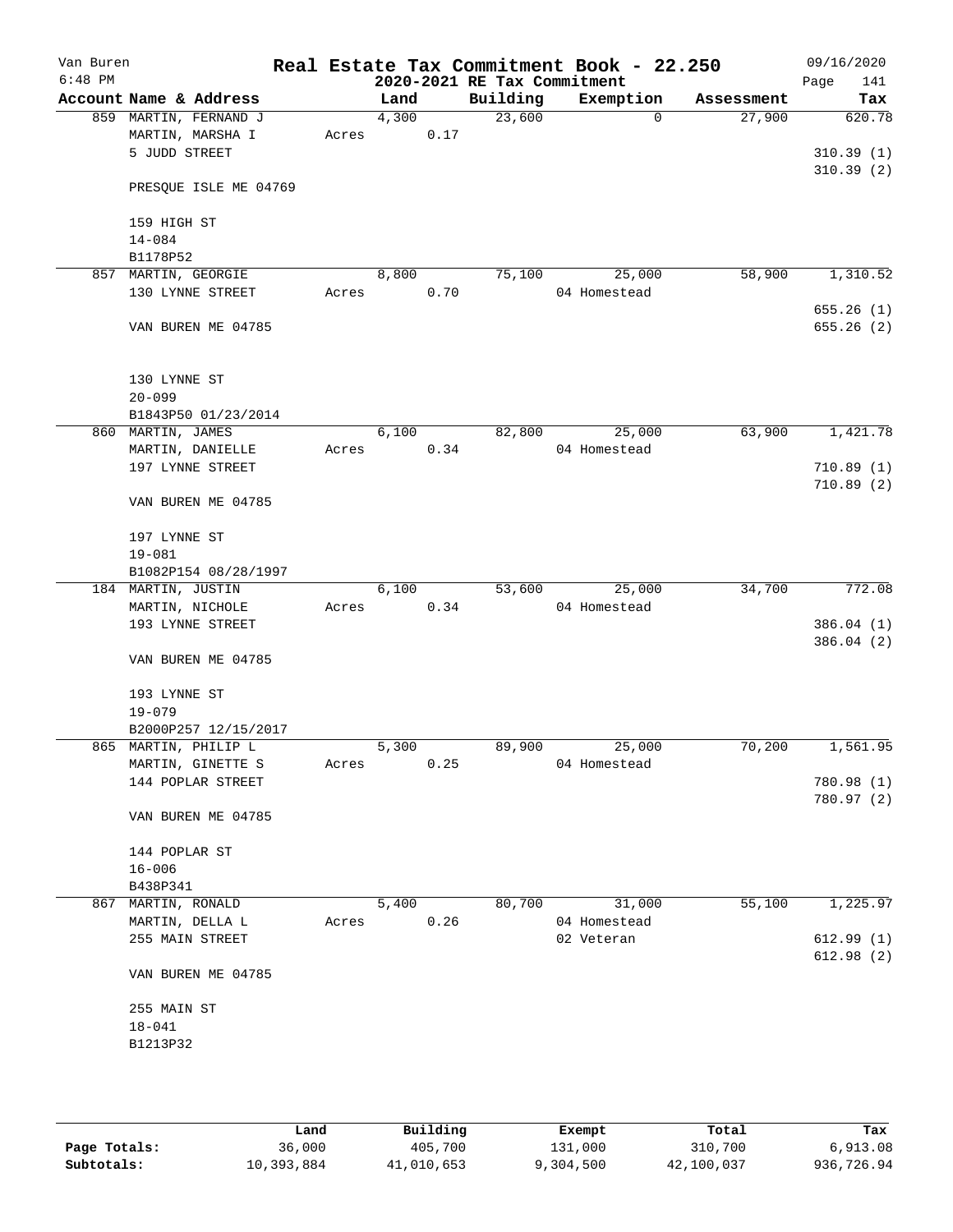| Van Buren<br>$6:48$ PM |                                        |       |        |          |                                         | Real Estate Tax Commitment Book - 22.250 |            | 09/16/2020             |
|------------------------|----------------------------------------|-------|--------|----------|-----------------------------------------|------------------------------------------|------------|------------------------|
|                        | Account Name & Address                 |       | Land   |          | 2020-2021 RE Tax Commitment<br>Building | Exemption                                | Assessment | 142<br>Page<br>Tax     |
|                        | 907 MATTOON, WILLIAM                   |       | 7,000  |          | 41,100                                  | $\mathbf 0$                              | 48,100     | 1,070.22               |
|                        | 1251 WOODLAND CENTER<br>ROAD           | Acres |        | 0.45     |                                         |                                          |            |                        |
|                        | WOODLAND ME 04736                      |       |        |          |                                         |                                          |            | 535.11(1)<br>535.11(2) |
|                        |                                        |       |        |          |                                         |                                          |            |                        |
|                        | 156 POPLAR ST<br>$16 - 002$            |       |        |          |                                         |                                          |            |                        |
| 1417                   | B2082P194 11/20/2019<br>MAXINE AND VAL |       | 11,100 |          | 59,900                                  | 31,000                                   | 40,000     | 890.00                 |
|                        | REVOCABLE TRUST                        |       |        |          |                                         |                                          |            |                        |
|                        | 194 BROWN HILL ROAD                    | Acres |        | 1.59     |                                         | 02 Veteran                               |            |                        |
|                        |                                        |       |        |          |                                         | 04 Homestead                             |            | 445.00 (1)             |
|                        | BELMONT NH 03220                       |       |        |          |                                         |                                          |            | 445.00 (2)             |
|                        | 109 VIOLETTE ST                        |       |        |          |                                         |                                          |            |                        |
|                        | $16 - 059$                             |       |        |          |                                         |                                          |            |                        |
|                        | B1924P92 02/29/2016                    |       |        |          |                                         |                                          |            |                        |
|                        | 1314 MAYWHOOR, KAITLYN<br>RICH, JARED  | Acres | 10,200 | 0.50     | 17,500                                  | 0                                        | 27,700     | 616.32                 |
|                        | 1242 SLY BROOK RD                      |       |        |          |                                         |                                          |            | 308.16(1)              |
|                        | EAGLE LAKE ME 04739                    |       |        |          |                                         |                                          |            | 308.16(2)              |
|                        |                                        |       |        |          |                                         |                                          |            |                        |
|                        | 1296 MAIN ST                           |       |        |          |                                         |                                          |            |                        |
|                        | $11 - 010C$<br>B2064P57 07/08/2019     |       |        |          |                                         |                                          |            |                        |
|                        | 327 MCBEE, DANNY D                     |       | 13,200 |          | 58,400                                  | 25,000                                   | 46,600     | 1,036.85               |
|                        | MCBEE, LYNN M                          | Acres |        | 8.00     |                                         | 04 Homestead                             |            |                        |
|                        | 1195 MAIN STREET                       |       |        |          |                                         |                                          |            | 518.43(1)              |
|                        |                                        |       |        |          |                                         |                                          |            | 518.42(2)              |
|                        | VAN BUREN ME 04785                     |       |        |          |                                         |                                          |            |                        |
|                        | 1195 MAIN ST                           |       |        |          |                                         |                                          |            |                        |
|                        | $09 - 044$                             |       |        |          |                                         |                                          |            |                        |
|                        | B1609P277 08/20/2008                   |       |        |          |                                         |                                          |            |                        |
| 170                    | MCCLARY, JAMES G                       |       | 4,700  |          | 34,500                                  | 0                                        | 39,200     | 872.20                 |
|                        | 121 WILSON STREET                      | Acres |        | 0.20     |                                         |                                          |            | 436.10 (1)             |
|                        | VAN BUREN ME 04785                     |       |        |          |                                         |                                          |            | 436.10(2)              |
|                        | 121 WILSON ST                          |       |        |          |                                         |                                          |            |                        |
|                        | $23 - 034$                             |       |        |          |                                         |                                          |            |                        |
|                        | B1973P48 05/01/2017                    |       |        |          |                                         |                                          |            |                        |
|                        | 874 MCGOVERN, JAMES R                  |       | 5,000  |          | 33,800                                  | 0                                        | 38,800     | 863.30                 |
|                        | MCGOVERN, SANDRA E<br>245 LIBERTY ROAD | Acres |        | 0.23     |                                         |                                          |            | 431.65(1)              |
|                        |                                        |       |        |          |                                         |                                          |            | 431.65(2)              |
|                        | EXETER RI 02822                        |       |        |          |                                         |                                          |            |                        |
|                        | 223 MAIN ST                            |       |        |          |                                         |                                          |            |                        |
|                        | $18 - 023$                             |       |        |          |                                         |                                          |            |                        |
|                        | B1558P180                              |       |        |          |                                         |                                          |            |                        |
|                        |                                        |       |        |          |                                         |                                          |            |                        |
|                        |                                        | Land  |        | Building |                                         | Exempt                                   | Total      | Tax                    |
| Page Totals:           | 51,200                                 |       |        | 245,200  |                                         | 56,000                                   | 240,400    | 5,348.89               |

**Subtotals:** 10,445,084 41,255,853 9,360,500 42,340,437 942,075.83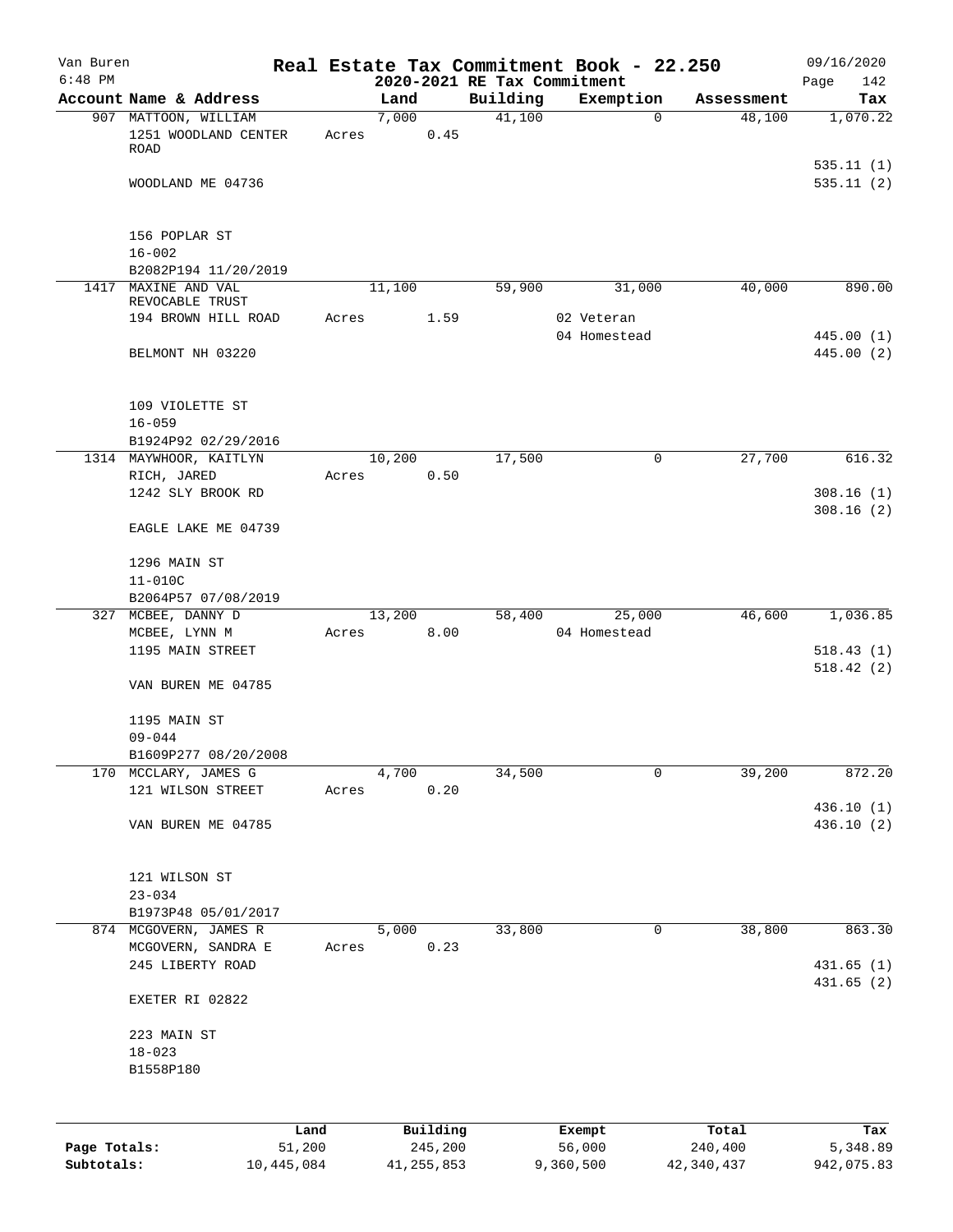| Van Buren<br>$6:48$ PM |                                           |       | 2020-2021 RE Tax Commitment |             | Real Estate Tax Commitment Book - 22.250 |            | 09/16/2020<br>143<br>Page |
|------------------------|-------------------------------------------|-------|-----------------------------|-------------|------------------------------------------|------------|---------------------------|
|                        | Account Name & Address                    |       | Land                        | Building    | Exemption                                | Assessment | Tax                       |
|                        | 875 MCGRATH, MARTIN J                     |       | 17,700                      | $\mathbf 0$ | $\mathbf 0$                              | 17,700     | 393.83                    |
|                        | 837 MAIN STREET                           | Acres | 31.00                       |             |                                          |            |                           |
|                        |                                           |       |                             |             |                                          |            | 196.92 (1)                |
|                        | MADAWASKA ME 04756                        |       |                             |             |                                          |            | 196.91(2)                 |
|                        |                                           |       |                             |             |                                          |            |                           |
|                        |                                           |       |                             |             |                                          |            |                           |
|                        | PARENT RD                                 |       |                             |             |                                          |            |                           |
|                        | $09 - 030$                                |       |                             |             |                                          |            |                           |
|                        | B1555P85                                  |       |                             |             |                                          |            |                           |
|                        | 876 MCGRATH, MARTIN J                     |       | 11,200                      | 2,000       | 0                                        | 13,200     | 293.70                    |
|                        | 837 MAIN STREET                           | Acres | 23.00                       |             |                                          |            |                           |
|                        |                                           |       |                             |             |                                          |            | 146.85(1)                 |
|                        | MADAWASKA ME 04756                        |       |                             |             |                                          |            | 146.85(2)                 |
|                        |                                           |       |                             |             |                                          |            |                           |
|                        |                                           |       |                             |             |                                          |            |                           |
|                        | 320 PARENT RD                             |       |                             |             |                                          |            |                           |
|                        | $09 - 033$                                |       |                             |             |                                          |            |                           |
|                        | B1555P85                                  |       |                             |             |                                          |            |                           |
| 1516                   | MCHATTEN, JR., ROWELL                     |       | 2,900                       | 65,600      | 0                                        | 68,500     | 1,524.13                  |
|                        | Α.                                        |       |                             |             |                                          |            |                           |
|                        | PO BOX 481                                | Acres | 0.30                        |             |                                          |            |                           |
|                        |                                           |       |                             |             |                                          |            | 762.07(1)                 |
|                        | MAPLETON ME 04757                         |       |                             |             |                                          |            | 762.06(2)                 |
|                        |                                           |       |                             |             |                                          |            |                           |
|                        |                                           |       |                             |             |                                          |            |                           |
|                        | 566 MAIN ST                               |       |                             |             |                                          |            |                           |
|                        | $24 - 014$                                |       |                             |             |                                          |            |                           |
|                        | B1893P294 06/04/2015 B1893P292 06/04/2015 |       |                             |             |                                          |            |                           |
|                        | 877 MCINTYRE, DAVID                       |       | 5,800                       | 44,000      | 0                                        | 49,800     | 1,108.05                  |
|                        | MCINTYRE, PHYLLIS                         | Acres | 0.31                        |             |                                          |            |                           |
|                        | PO BOX 360                                |       |                             |             |                                          |            | 554.03(1)                 |
|                        |                                           |       |                             |             |                                          |            | 554.02(2)                 |
|                        | CARIBOU ME 04736                          |       |                             |             |                                          |            |                           |
|                        | 109 LABBE AVE                             |       |                             |             |                                          |            |                           |
|                        | $20 - 115$                                |       |                             |             |                                          |            |                           |
|                        | B1054P278 11/19/1996                      |       |                             |             |                                          |            |                           |
|                        | 879 MCLAUGHLIN, JARRETT L                 |       | 20,100                      | 193,200     | 25,000                                   | 188,300    | 4,189.68                  |
|                        | MCLAUGHLIN, JANET R                       | Acres | 10.59                       |             | 04 Homestead                             |            |                           |
|                        | 148 MARION DRIVE                          |       |                             |             |                                          |            | 2,094.84(1)               |
|                        |                                           |       |                             |             |                                          |            | 2,094.84(2)               |
|                        | VAN BUREN ME 04785                        |       |                             |             |                                          |            |                           |
|                        |                                           |       |                             |             |                                          |            |                           |
|                        | 148 MARION DR                             |       |                             |             |                                          |            |                           |
|                        | 18B-015                                   |       |                             |             |                                          |            |                           |
|                        | B602P55 07/19/1983                        |       |                             |             |                                          |            |                           |
|                        | 880 MCLAUGHLIN, JARRETT L                 |       | 4,200                       | 0           | 0                                        | 4,200      | 93.45                     |
|                        | MCLAUGHLIN, JANET R                       | Acres | 12.00                       |             |                                          |            |                           |
|                        | 148 MARION DRIVE                          |       |                             |             |                                          |            | 46.73(1)                  |
|                        |                                           |       |                             |             |                                          |            | 46.72(2)                  |
|                        | VAN BUREN ME 04785                        |       |                             |             |                                          |            |                           |
|                        |                                           |       |                             |             |                                          |            |                           |
|                        | OFF MARION DR                             |       |                             |             |                                          |            |                           |
|                        | $06 - 002$                                |       |                             |             |                                          |            |                           |
|                        | B602P55                                   |       |                             |             |                                          |            |                           |
|                        |                                           |       |                             |             |                                          |            |                           |
|                        |                                           |       |                             |             |                                          |            |                           |
|                        |                                           |       |                             |             |                                          |            |                           |
|                        |                                           |       |                             |             |                                          |            |                           |

|              | Land       | Building   | Exempt    | Total      | Tax        |
|--------------|------------|------------|-----------|------------|------------|
| Page Totals: | 61,900     | 304,800    | 25,000    | 341,700    | 7,602.84   |
| Subtotals:   | 10,506,984 | 41,560,653 | 9,385,500 | 42,682,137 | 949,678.67 |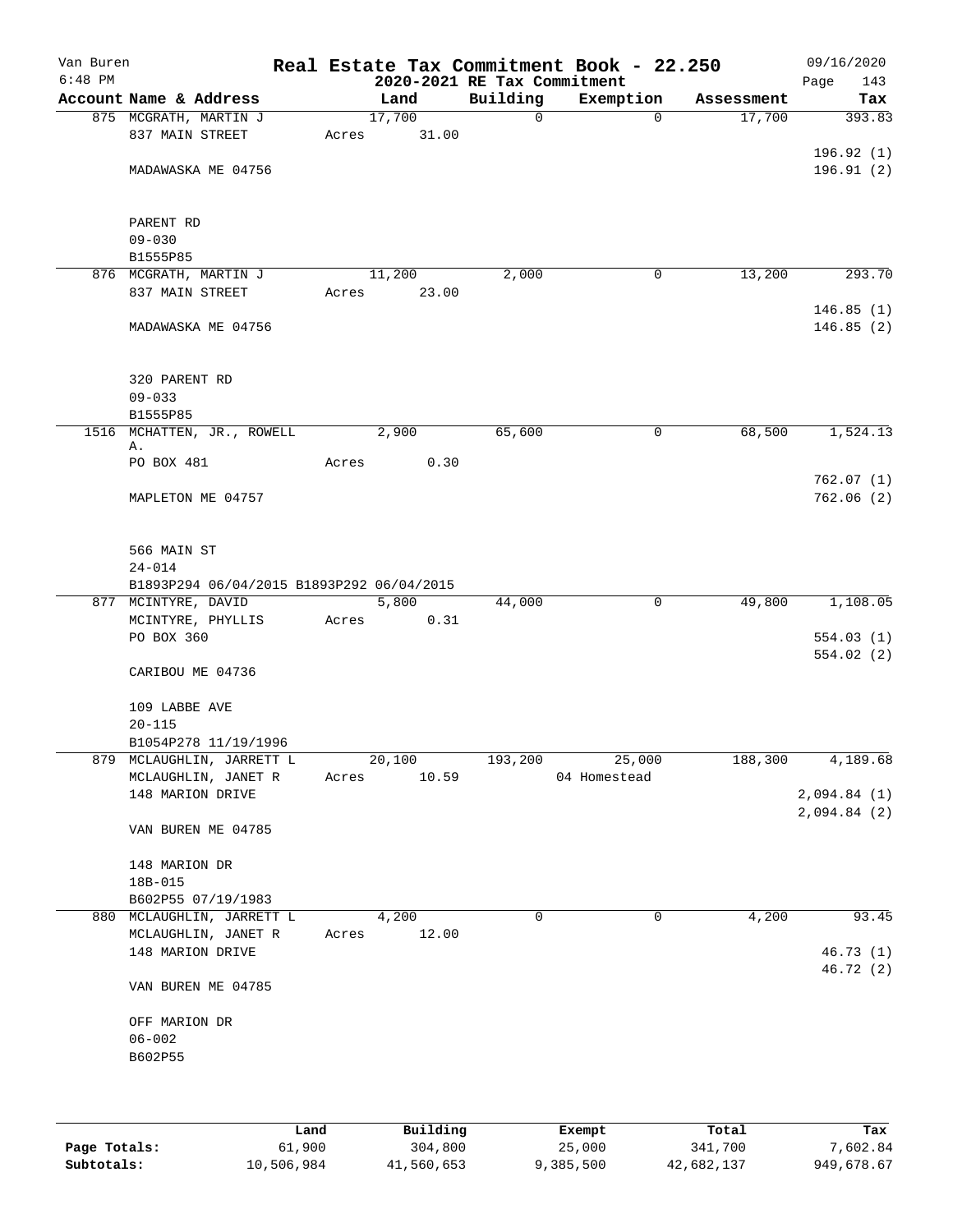| Van Buren |                                           |       |        |      |                             | Real Estate Tax Commitment Book - 22.250 |            | 09/16/2020  |
|-----------|-------------------------------------------|-------|--------|------|-----------------------------|------------------------------------------|------------|-------------|
| $6:48$ PM |                                           |       |        |      | 2020-2021 RE Tax Commitment |                                          |            | Page<br>144 |
|           | Account Name & Address                    |       | Land   |      | Building                    | Exemption                                | Assessment | Tax         |
|           | 855 METAYER DONALD                        |       | 5,100  |      | 82,000                      | $\Omega$                                 | 87,100     | 1,937.98    |
|           | 233 BUXTON ROAD                           | Acres |        | 0.24 |                             |                                          |            |             |
|           |                                           |       |        |      |                             |                                          |            | 968.99(1)   |
|           | SACO ME 04072                             |       |        |      |                             |                                          |            | 968.99(2)   |
|           | 117 PINE ST                               |       |        |      |                             |                                          |            |             |
|           | $14 - 054$                                |       |        |      |                             |                                          |            |             |
|           | B1869P272 10/08/2014                      |       |        |      |                             |                                          |            |             |
|           | 729 METAYER, NORMAN A                     |       | 5,000  |      | 17,300                      | 0                                        | 22,300     | 496.17      |
|           | DESROSIERS-METAYER,                       | Acres |        | 0.23 |                             |                                          |            |             |
|           | THERESA                                   |       |        |      |                             |                                          |            |             |
|           | 119 LINCOLN STREET                        |       |        |      |                             |                                          |            | 248.09(1)   |
|           |                                           |       |        |      |                             |                                          |            | 248.08(2)   |
|           | VAN BUREN ME 04785                        |       |        |      |                             |                                          |            |             |
|           | 119 LINCOLN ST                            |       |        |      |                             |                                          |            |             |
|           | 14-011A                                   |       |        |      |                             |                                          |            |             |
|           | B2079P348 10/30/2019                      |       |        |      |                             |                                          |            |             |
|           | 1079 MICHAEL HOYT, TRUSTEE                |       | 9,900  |      | $\mathbf 0$                 | $\mathbf 0$                              | 9,900      | 220.27      |
|           | RONALD & DONNA J.                         | Acres |        | 5.60 |                             |                                          |            |             |
|           | OUELLETTE, IRR. TRUST                     |       |        |      |                             |                                          |            |             |
|           | PO BOX 340                                |       |        |      |                             |                                          |            | 110.14(1)   |
|           |                                           |       |        |      |                             |                                          |            | 110.13(2)   |
|           | VAN BUREN ME 04785                        |       |        |      |                             |                                          |            |             |
|           | MARIST COLLEGE DR                         |       |        |      |                             |                                          |            |             |
|           | $12B - 008$                               |       |        |      |                             |                                          |            |             |
|           | B2002P104 12/29/2017 B2002P101 12/29/2017 |       |        |      |                             |                                          |            |             |
|           | 1076 MICHAEL HOYT, TRUSTEE                |       | 10,200 |      | 163,400                     | 25,000                                   | 148,600    | 3,306.35    |
|           | RONALD & DONNA J.                         | Acres | 0.94   |      |                             | 04 Homestead                             |            |             |
|           | OUELLETTE, IRR. TRUST<br>PO BOX 340       |       |        |      |                             |                                          |            | 1,653.18(1) |
|           |                                           |       |        |      |                             |                                          |            | 1,653.17(2) |
|           | VAN BUREN ME 04785                        |       |        |      |                             |                                          |            |             |
|           |                                           |       |        |      |                             |                                          |            |             |
|           | 123 MARIST COLLEGE DR                     |       |        |      |                             |                                          |            |             |
|           | $12B-005$                                 |       |        |      |                             |                                          |            |             |
|           | B2002P104 12/29/2017 B2002P101 12/29/2017 |       |        |      |                             |                                          |            |             |
|           | 1077 MICHAEL HOYT, TRUSTEE                |       | 10,200 |      | $\Omega$                    | $\Omega$                                 | 10,200     | 226.95      |
|           | RONALD & DONNA J.                         | Acres |        | 5.90 |                             |                                          |            |             |
|           | OUELLETTE, IRR. TRUST                     |       |        |      |                             |                                          |            |             |
|           | PO BOX 340                                |       |        |      |                             |                                          |            | 113.48(1)   |
|           |                                           |       |        |      |                             |                                          |            | 113.47(2)   |
|           | VAN BUREN ME 04785                        |       |        |      |                             |                                          |            |             |
|           | MARIST COLLEGE DR                         |       |        |      |                             |                                          |            |             |
|           | 12B-007                                   |       |        |      |                             |                                          |            |             |
|           | B2002P104 12/29/2017 B2002P101 12/29/2017 |       |        |      |                             |                                          |            |             |

|              | Land       | Building   | Exempt    | Total      | Tax        |
|--------------|------------|------------|-----------|------------|------------|
| Page Totals: | 40,400     | 262,700    | 25,000    | 278,100    | 6,187.72   |
| Subtotals:   | 10,547,384 | 41,823,353 | 9,410,500 | 42,960,237 | 955,866.39 |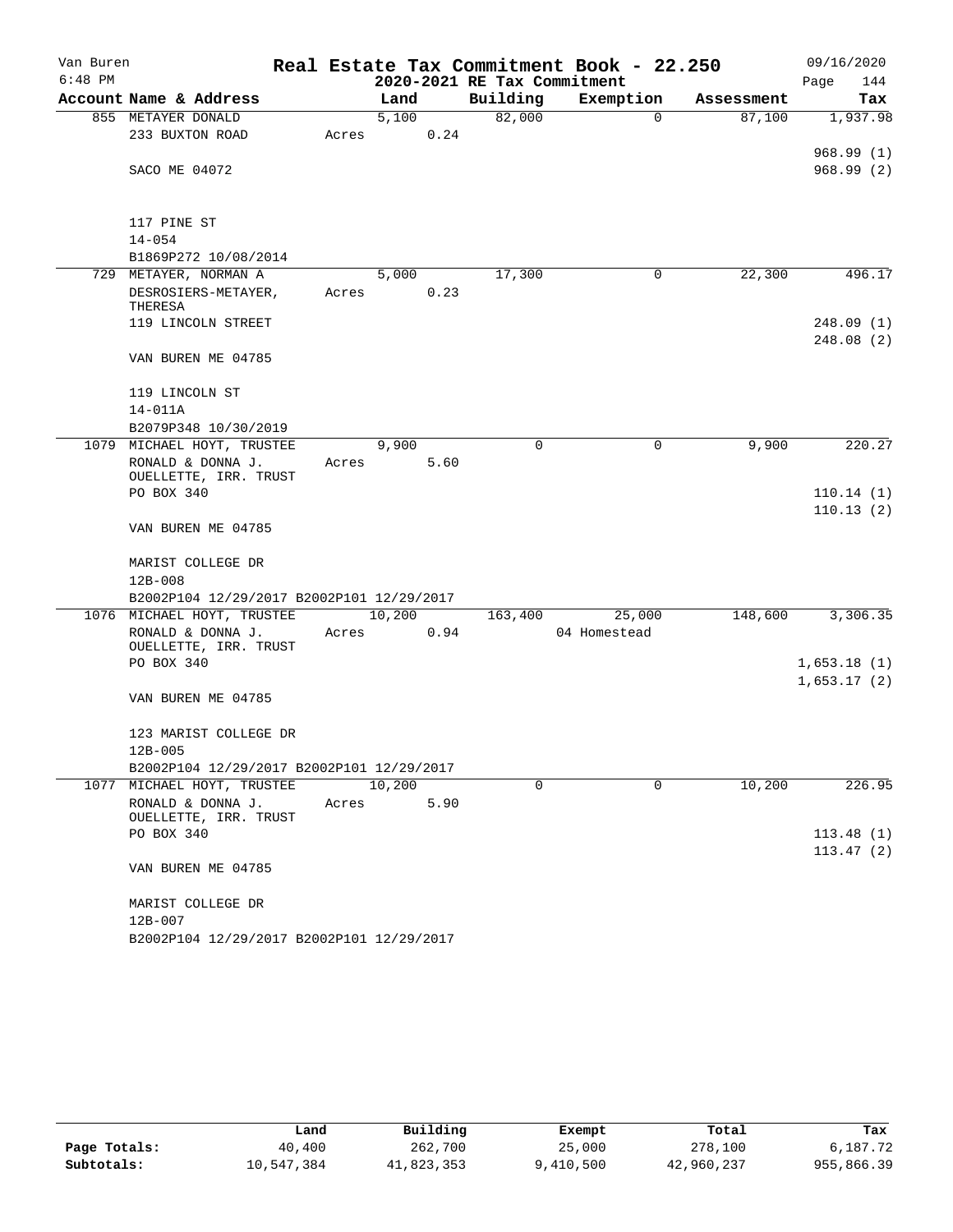| Van Buren<br>$6:48$ PM |                                                                                          |                | 2020-2021 RE Tax Commitment | Real Estate Tax Commitment Book - 22.250 |            | 09/16/2020<br>Page<br>145 |
|------------------------|------------------------------------------------------------------------------------------|----------------|-----------------------------|------------------------------------------|------------|---------------------------|
|                        | Account Name & Address                                                                   | Land           | Building                    | Exemption                                | Assessment | Tax                       |
|                        | 1089 MICHAEL HOYT, TRUSTEE<br>RONALD OUELLETTE &<br>Acres<br>DONNA J. OUELLETTE,<br>IRR. | 10,500<br>1.00 | 28,900                      | $\mathbf 0$                              | 39,400     | 876.65                    |
|                        | PO BOX 340                                                                               |                |                             |                                          |            | 438.33 (1)<br>438.32 (2)  |
|                        | VAN BUREN ME 04785                                                                       |                |                             |                                          |            |                           |
|                        | 126 MARIST COLLEGE                                                                       |                |                             |                                          |            |                           |
|                        | 12B-006A<br>B2002P104 12/29/2017 B2002P101 12/29/2017                                    |                |                             |                                          |            |                           |
|                        | 884 MICHAUD, ARMAND J                                                                    | 6,200          | 10,400                      | 16,600                                   | 0          | 0.00                      |
|                        | 501 MAIN STREET<br>Acres                                                                 | 0.35           |                             | 04 Homestead                             |            |                           |
|                        | VAN BUREN ME 04785                                                                       |                |                             |                                          |            |                           |
|                        | 501 MAIN ST                                                                              |                |                             |                                          |            |                           |
|                        | $22 - 002$                                                                               |                |                             |                                          |            |                           |
|                        | B1335P187                                                                                |                |                             |                                          |            |                           |
|                        | 885 MICHAUD, ARMANDE J<br>131 MAIN STREET<br>Acres                                       | 6,600<br>0.39  | 59,500                      | 25,000<br>04 Homestead                   | 41,100     | 914.47                    |
|                        | VAN BUREN ME 04785                                                                       |                |                             |                                          |            | 457.24 (1)<br>457.23(2)   |
|                        | 131 MAIN ST                                                                              |                |                             |                                          |            |                           |
|                        | $16 - 057$<br>B893P36                                                                    |                |                             |                                          |            |                           |
|                        | 887 MICHAUD, BRENDA                                                                      | 8,800          |                             | 39,800 25,000                            | 23,600     | 525.10                    |
|                        | 139 VIOLETTE STREET<br>Acres                                                             | 0.71           |                             | 04 Homestead                             |            |                           |
|                        |                                                                                          |                |                             |                                          |            | 262.55(1)                 |
|                        | VAN BUREN ME 04785                                                                       |                |                             |                                          |            | 262.55(2)                 |
|                        | 139 VIOLETTE ST                                                                          |                |                             |                                          |            |                           |
|                        | $16 - 064$                                                                               |                |                             |                                          |            |                           |
|                        | B788P52<br>891 MICHAUD, DONALD J                                                         |                | 23,100                      |                                          | 0          | 0.00                      |
|                        | MICHAUD, ERNESTINE<br>Acres                                                              | 5,800<br>0.31  |                             | 28,900<br>04 Homestead                   |            |                           |
|                        | 134 HILLSIDE STREET                                                                      |                |                             | 02 Veteran                               |            |                           |
|                        | VAN BUREN ME 04785                                                                       |                |                             |                                          |            |                           |
|                        | 134 HILLSIDE ST                                                                          |                |                             |                                          |            |                           |
|                        | $23 - 085$                                                                               |                |                             |                                          |            |                           |
|                        | B1028P33                                                                                 |                |                             |                                          |            |                           |
|                        | 892 MICHAUD, EMILY M                                                                     | 9,100          | 400                         | 0                                        | 9,500      | 211.38                    |
|                        | 54 MORNINGSIDE DR APT<br>Acres<br>32                                                     | 0.75           |                             |                                          |            |                           |
|                        | NEW YORK NY 10025                                                                        |                |                             |                                          |            | 105.69(1)<br>105.69(2)    |
|                        | MAIN ST                                                                                  |                |                             |                                          |            |                           |
|                        | 14-124B                                                                                  |                |                             |                                          |            |                           |
|                        |                                                                                          |                |                             |                                          |            |                           |
|                        |                                                                                          |                |                             |                                          |            |                           |

|              | Land       | Building   | Exempt    | Total      | Tax         |
|--------------|------------|------------|-----------|------------|-------------|
| Page Totals: | 47,000     | 162,100    | 95,500    | 113,600    | 2,527.60    |
| Subtotals:   | 10,594,384 | 41,985,453 | 9,506,000 | 43,073,837 | 958, 393.99 |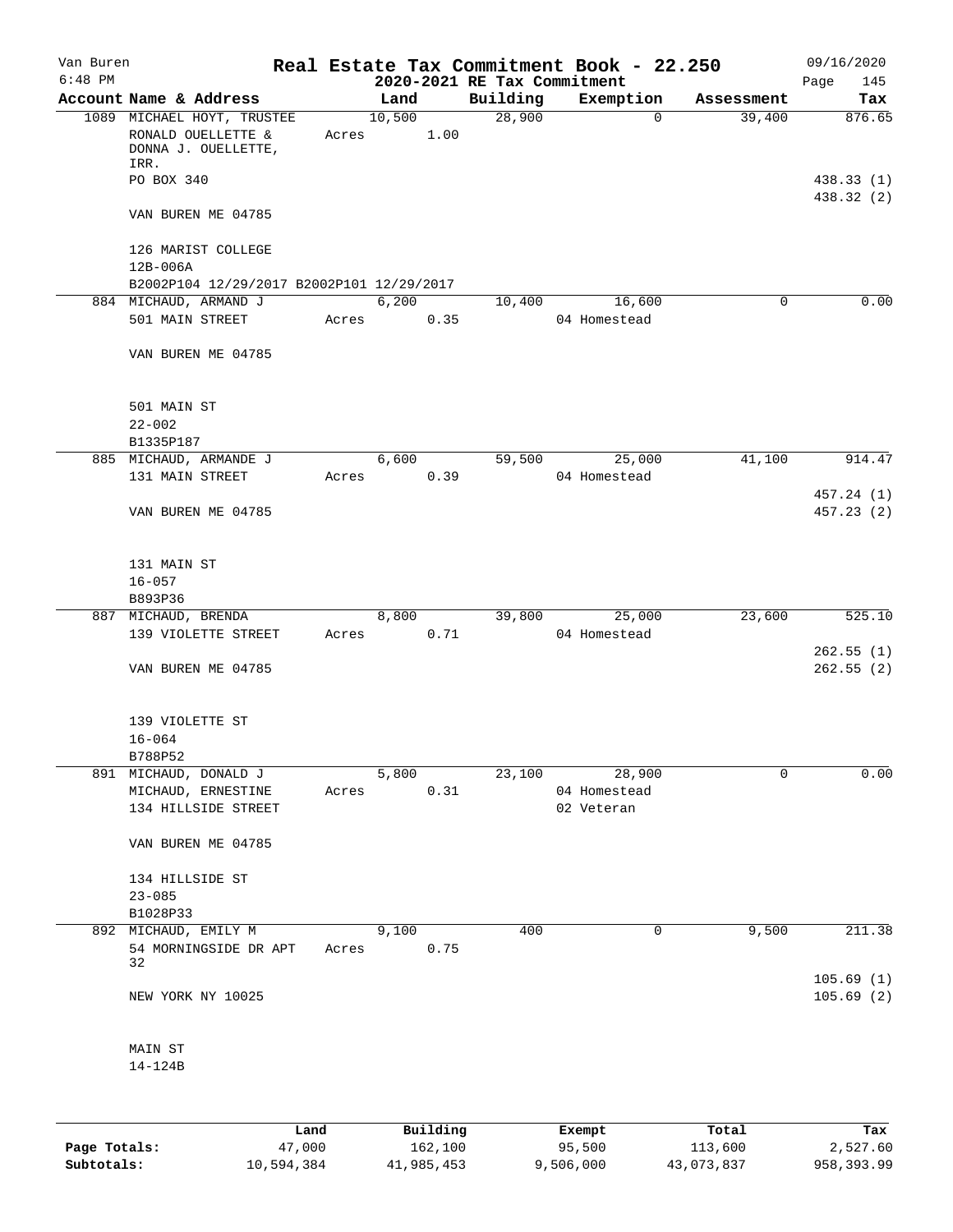| Van Buren<br>$6:48$ PM |                        |                      |       |       |       | Real Estate Tax Commitment Book - 22.250<br>2020-2021 RE Tax Commitment |              |             |            | 09/16/2020<br>Page<br>146 |
|------------------------|------------------------|----------------------|-------|-------|-------|-------------------------------------------------------------------------|--------------|-------------|------------|---------------------------|
|                        | Account Name & Address |                      |       | Land  |       | Building                                                                | Exemption    |             | Assessment | Tax                       |
|                        | 894 MICHAUD, EUGENE    |                      |       | 0     |       | 500                                                                     |              | $\mathbf 0$ | 500        | 11.13                     |
|                        | 135 HIGH STREET        |                      |       |       |       |                                                                         |              |             |            |                           |
|                        |                        |                      |       |       |       |                                                                         |              |             |            | 5.57(1)                   |
|                        | VAN BUREN ME 04785     |                      |       |       |       |                                                                         |              |             |            | 5.56(2)                   |
|                        |                        |                      |       |       |       |                                                                         |              |             |            |                           |
|                        |                        |                      |       |       |       |                                                                         |              |             |            |                           |
|                        | OFF ALEXANDER RD       |                      |       |       |       |                                                                         |              |             |            |                           |
|                        | $05 - 025 - T1$        |                      |       |       |       |                                                                         |              |             |            |                           |
|                        | 569 MICHAUD, EUGENE    |                      |       | 4,500 |       | 25,800                                                                  |              | 25,000      | 5,300      | 117.93                    |
|                        | 135 HIGH STREET        |                      | Acres |       | 0.18  |                                                                         | 04 Homestead |             |            |                           |
|                        |                        |                      |       |       |       |                                                                         |              |             |            | 58.97(1)                  |
|                        | VAN BUREN ME 04785     |                      |       |       |       |                                                                         |              |             |            | 58.96 (2)                 |
|                        |                        |                      |       |       |       |                                                                         |              |             |            |                           |
|                        |                        |                      |       |       |       |                                                                         |              |             |            |                           |
|                        | 135 HIGH ST            |                      |       |       |       |                                                                         |              |             |            |                           |
|                        | $14 - 076$             |                      |       |       |       |                                                                         |              |             |            |                           |
|                        |                        | B1806P240 01/15/2013 |       |       |       |                                                                         |              |             |            |                           |
|                        | 846 MICHAUD, GERALD    |                      |       | 5,300 |       | $\mathbf 0$                                                             |              | $\mathbf 0$ | 5,300      | 117.93                    |
|                        |                        |                      |       |       |       |                                                                         |              |             |            |                           |
|                        | MICHAUD, GLORIA        |                      | Acres |       | 0.25  |                                                                         |              |             |            |                           |
|                        | 293 MAIN STREET        |                      |       |       |       |                                                                         |              |             |            | 58.97(1)                  |
|                        |                        |                      |       |       |       |                                                                         |              |             |            | 58.96(2)                  |
|                        | VAN BUREN ME 04785     |                      |       |       |       |                                                                         |              |             |            |                           |
|                        |                        |                      |       |       |       |                                                                         |              |             |            |                           |
|                        | 299 MAIN ST            |                      |       |       |       |                                                                         |              |             |            |                           |
|                        | $20 - 031$             |                      |       |       |       |                                                                         |              |             |            |                           |
|                        |                        | B1960P308 12/28/2016 |       |       |       |                                                                         |              |             |            |                           |
|                        | 847 MICHAUD, GERALD    |                      |       | 5,300 |       | $\Omega$                                                                |              | 0           | 5,300      | 117.93                    |
|                        | MICHAUD, GLORIA        |                      | Acres |       | 0.25  |                                                                         |              |             |            |                           |
|                        | 293 MAIN STREET        |                      |       |       |       |                                                                         |              |             |            | 58.97(1)                  |
|                        |                        |                      |       |       |       |                                                                         |              |             |            | 58.96 (2)                 |
|                        | VAN BUREN ME 04785     |                      |       |       |       |                                                                         |              |             |            |                           |
|                        |                        |                      |       |       |       |                                                                         |              |             |            |                           |
|                        | 299 MAIN ST            |                      |       |       |       |                                                                         |              |             |            |                           |
|                        | $20 - 032$             |                      |       |       |       |                                                                         |              |             |            |                           |
|                        |                        | B1960P308 12/28/2016 |       |       |       |                                                                         |              |             |            |                           |
|                        | 895 MICHAUD, GERALD D  |                      |       | 9,900 |       | 13,800                                                                  |              | 0           | 23,700     | 527.32                    |
|                        | MICHAUD, THERESE       |                      | Acres |       | 11.75 |                                                                         |              |             |            |                           |
|                        | 293 MAIN STREET        |                      |       |       |       |                                                                         |              |             |            | 263.66(1)                 |
|                        |                        |                      |       |       |       |                                                                         |              |             |            | 263.66(2)                 |
|                        | VAN BUREN ME 04785     |                      |       |       |       |                                                                         |              |             |            |                           |
|                        |                        |                      |       |       |       |                                                                         |              |             |            |                           |
|                        | 229 ALEXANDER RD       |                      |       |       |       |                                                                         |              |             |            |                           |
|                        | $05 - 024$             |                      |       |       |       |                                                                         |              |             |            |                           |
|                        | B729P46 10/01/1987     |                      |       |       |       |                                                                         |              |             |            |                           |
|                        | 923 MICHAUD, GERALD D  |                      |       | 6,400 |       | 65,800                                                                  |              | 25,000      | 47,200     | 1,050.20                  |
|                        | MICHAUD, ROLAND J      |                      | Acres |       | 0.37  |                                                                         | 04 Homestead |             |            |                           |
|                        | 293 MAIN STREET        |                      |       |       |       |                                                                         |              |             |            | 525.10(1)                 |
|                        |                        |                      |       |       |       |                                                                         |              |             |            | 525.10(2)                 |
|                        | VAN BUREN ME 04785     |                      |       |       |       |                                                                         |              |             |            |                           |
|                        |                        |                      |       |       |       |                                                                         |              |             |            |                           |
|                        | 293 MAIN ST            |                      |       |       |       |                                                                         |              |             |            |                           |
|                        | $20 - 029$             |                      |       |       |       |                                                                         |              |             |            |                           |
|                        | B1326P61               |                      |       |       |       |                                                                         |              |             |            |                           |
|                        |                        |                      |       |       |       |                                                                         |              |             |            |                           |
|                        |                        |                      |       |       |       |                                                                         |              |             |            |                           |

|              | Land       | Building   | Exempt    | Total        | Tax          |
|--------------|------------|------------|-----------|--------------|--------------|
| Page Totals: | 31,400     | 105,900    | 50,000    | 87,300       | 1,942.44     |
| Subtotals:   | 10,625,784 | 42,091,353 | 9,556,000 | 43, 161, 137 | 960, 336, 43 |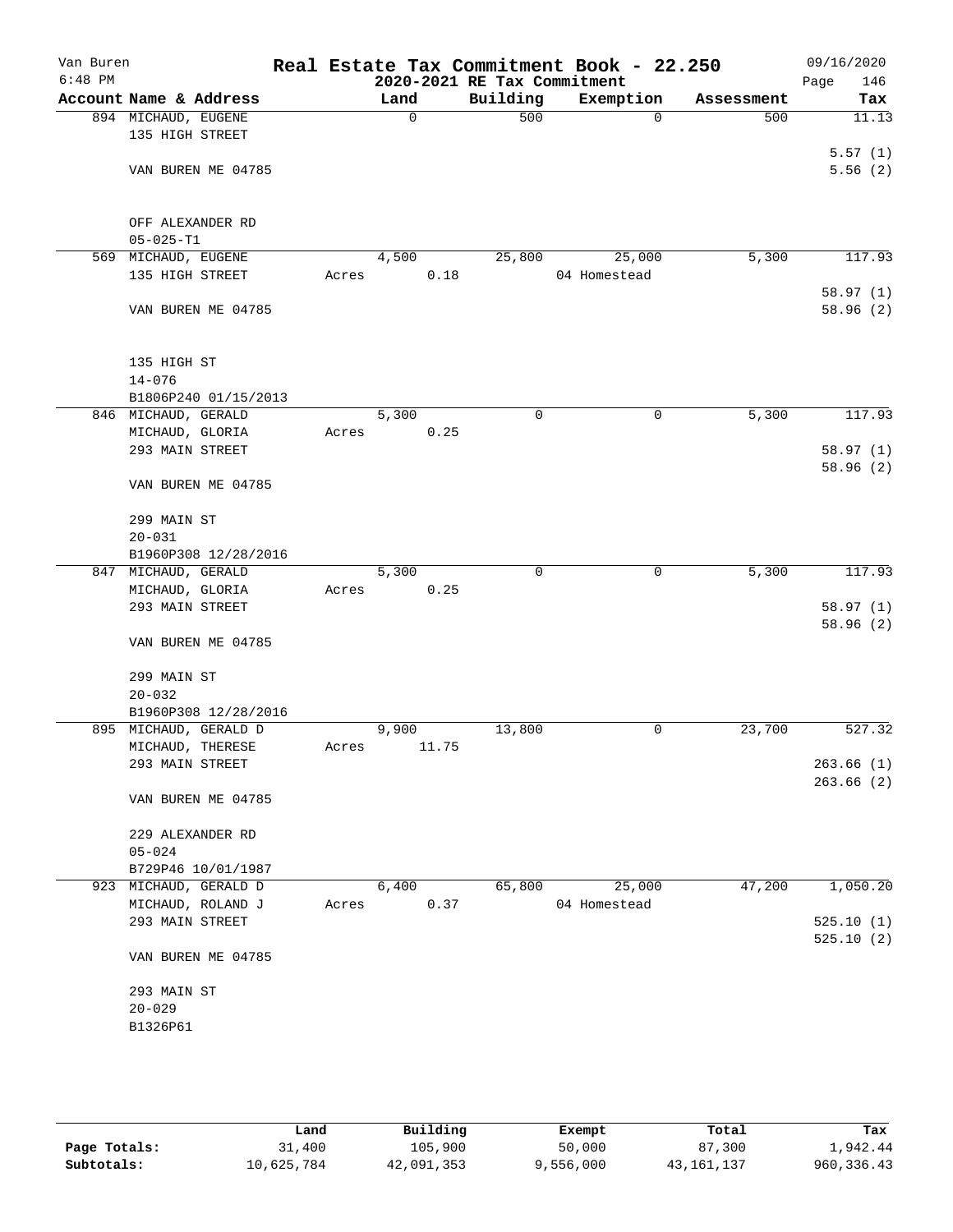| Van Buren<br>$6:48$ PM |                     |                               |       |        |       | Real Estate Tax Commitment Book - 22.250<br>2020-2021 RE Tax Commitment |              |            | 09/16/2020<br>Page<br>147 |
|------------------------|---------------------|-------------------------------|-------|--------|-------|-------------------------------------------------------------------------|--------------|------------|---------------------------|
|                        |                     | Account Name & Address        |       | Land   |       | Building                                                                | Exemption    | Assessment | Tax                       |
|                        |                     | 1582 MICHAUD, GERALD D        |       | 400    |       | $\mathsf{O}$                                                            | 0            | 400        | 8.90                      |
|                        |                     | MICHAUD, GLORIA M             | Acres |        | 0.04  |                                                                         |              |            |                           |
|                        | 293 MAIN STREET     |                               |       |        |       |                                                                         |              |            | 4.45(1)                   |
|                        |                     |                               |       |        |       |                                                                         |              |            | 4.45(2)                   |
|                        |                     | VAN BUREN ME 04785            |       |        |       |                                                                         |              |            |                           |
|                        |                     |                               |       |        |       |                                                                         |              |            |                           |
|                        | MAIN ST             |                               |       |        |       |                                                                         |              |            |                           |
|                        | $20 - 029A$         |                               |       |        |       |                                                                         |              |            |                           |
|                        |                     | B1899P163 07/20/2015          |       |        |       |                                                                         |              |            |                           |
|                        | 898 MICHAUD, KEVIN  |                               |       | 4,800  |       | 12,000                                                                  | 16,800       | 0          | 0.00                      |
|                        |                     | ST. PIERRE, JULIETTE          | Acres |        | 0.21  |                                                                         | 04 Homestead |            |                           |
|                        | 871 MAIN STREET     |                               |       |        |       |                                                                         |              |            |                           |
|                        |                     |                               |       |        |       |                                                                         |              |            |                           |
|                        |                     | VAN BUREN ME 04785            |       |        |       |                                                                         |              |            |                           |
|                        | 137 HILLSIDE ST     |                               |       |        |       |                                                                         |              |            |                           |
|                        | $23 - 069$          |                               |       |        |       |                                                                         |              |            |                           |
|                        | B766P172            |                               |       |        |       |                                                                         |              |            |                           |
|                        | 899 MICHAUD, KEVIN  |                               |       | 13,900 |       | 50,600                                                                  | 25,000       | 39,500     | 878.88                    |
|                        | MICHAUD, TAMMY      |                               | Acres |        | 5.00  |                                                                         | 04 Homestead |            |                           |
|                        | 871 MAIN STREET     |                               |       |        |       |                                                                         |              |            | 439.44 (1)                |
|                        |                     |                               |       |        |       |                                                                         |              |            | 439.44 (2)                |
|                        |                     | VAN BUREN ME 04785            |       |        |       |                                                                         |              |            |                           |
|                        | 871 MAIN ST         |                               |       |        |       |                                                                         |              |            |                           |
|                        | $08 - 036C$         |                               |       |        |       |                                                                         |              |            |                           |
|                        | B761P163            |                               |       |        |       |                                                                         |              |            |                           |
|                        | 1310 MICHAUD, KEVIN |                               |       | 11,400 |       | 0                                                                       | $\mathbf 0$  | 11,400     | 253.65                    |
|                        | MICHAUD, TAMMY      |                               | Acres |        | 15.40 |                                                                         |              |            |                           |
|                        | 871 MAIN STREET     |                               |       |        |       |                                                                         |              |            | 126.83(1)                 |
|                        |                     |                               |       |        |       |                                                                         |              |            | 126.82(2)                 |
|                        |                     | VAN BUREN ME 04785            |       |        |       |                                                                         |              |            |                           |
|                        |                     |                               |       |        |       |                                                                         |              |            |                           |
|                        | RR 1                |                               |       |        |       |                                                                         |              |            |                           |
|                        | $08 - 037B$         |                               |       |        |       |                                                                         |              |            |                           |
|                        |                     | B1628P22 B1620P282 11/24/2008 |       |        |       |                                                                         |              |            |                           |
|                        | 198 MICHAUD, KEVIN  |                               |       | 800    |       | 25,700                                                                  | 0            | 26,500     | 589.63                    |
|                        | MICHAUD, TAMMY      |                               | Acres |        | 0.04  |                                                                         |              |            |                           |
|                        | 871 MAIN STREET     |                               |       |        |       |                                                                         |              |            | 294.82(1)                 |
|                        |                     | VAN BUREN ME 04785            |       |        |       |                                                                         |              |            | 294.81 (2)                |
|                        |                     |                               |       |        |       |                                                                         |              |            |                           |
|                        | 69 MAIN ST          |                               |       |        |       |                                                                         |              |            |                           |
|                        | $15 - 021$          |                               |       |        |       |                                                                         |              |            |                           |
|                        |                     | B1741P350 11/10/2011 B411P240 |       |        |       |                                                                         |              |            |                           |
|                        |                     | 925 MICHAUD, LILLIAN L        |       | 6,600  |       | 40,800                                                                  | 25,000       | 22,400     | 498.40                    |
|                        | 131 PARK STREET     |                               | Acres |        | 0.39  |                                                                         | 04 Homestead |            |                           |
|                        |                     |                               |       |        |       |                                                                         |              |            | 249.20(1)                 |
|                        |                     | VAN BUREN ME 04785            |       |        |       |                                                                         |              |            | 249.20 (2)                |
|                        | 131 PARK ST         |                               |       |        |       |                                                                         |              |            |                           |
|                        | $17 - 040$          |                               |       |        |       |                                                                         |              |            |                           |
|                        | B644P43             |                               |       |        |       |                                                                         |              |            |                           |
|                        |                     |                               |       |        |       |                                                                         |              |            |                           |
|                        |                     |                               |       |        |       |                                                                         |              |            |                           |
|                        |                     |                               |       |        |       |                                                                         |              |            |                           |

|              | Land       | Building   | Exempt    | Total      | Tax        |
|--------------|------------|------------|-----------|------------|------------|
| Page Totals: | 37,900     | 129,100    | 66,800    | 100,200    | 2,229.46   |
| Subtotals:   | 10,663,684 | 42,220,453 | 9,622,800 | 43,261,337 | 962,565.89 |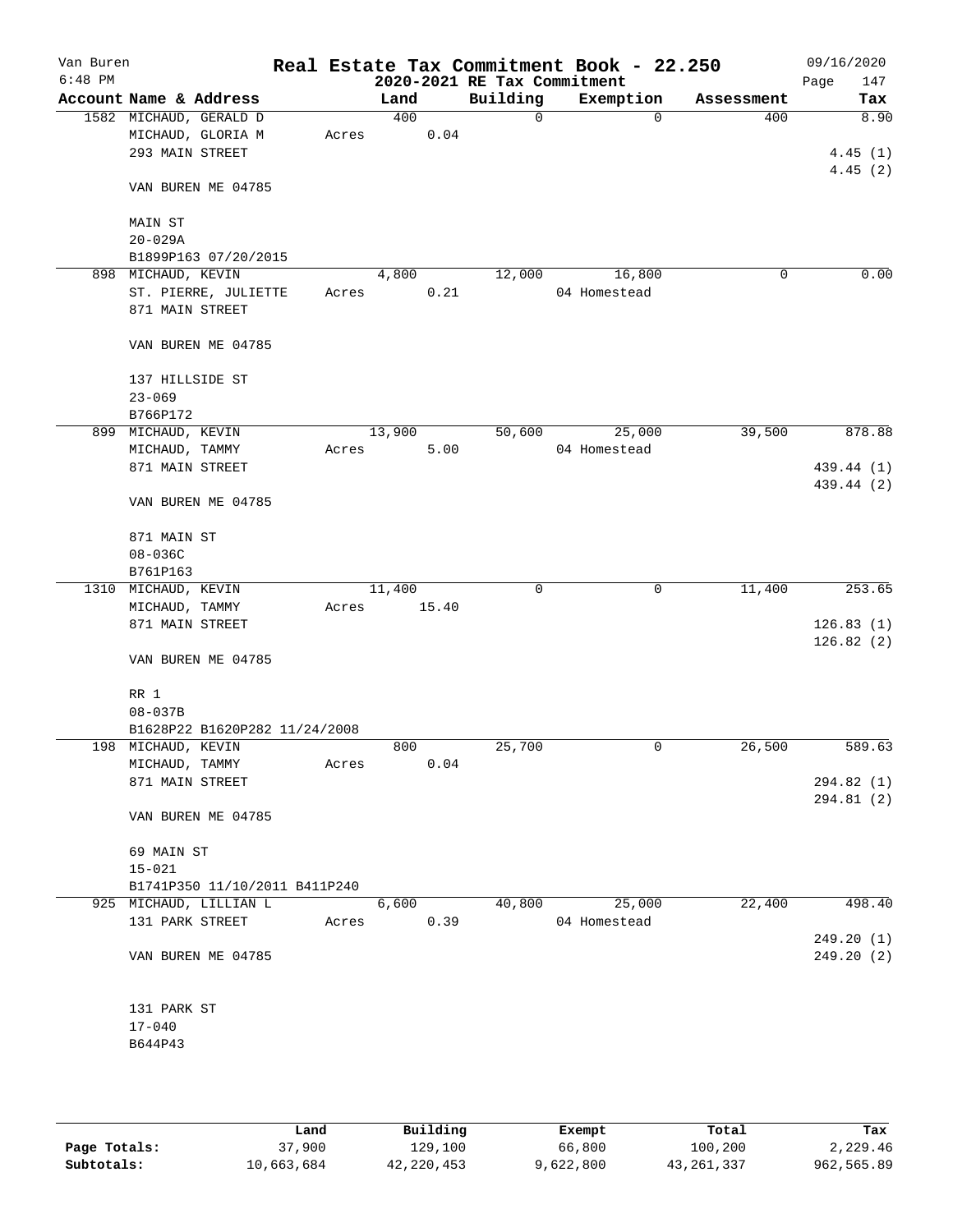| Van Buren<br>$6:48$ PM |                               |       |        | 2020-2021 RE Tax Commitment | Real Estate Tax Commitment Book - 22.250 |             | 09/16/2020<br>Page<br>148 |
|------------------------|-------------------------------|-------|--------|-----------------------------|------------------------------------------|-------------|---------------------------|
|                        | Account Name & Address        |       | Land   | Building                    | Exemption                                | Assessment  | Tax                       |
|                        | 219 MICHAUD, OLIVIA           |       | 7,500  | 125,200                     | 0                                        | 132,700     | 2,952.58                  |
|                        | PO BOX 57                     | Acres | 0.51   |                             |                                          |             |                           |
|                        |                               |       |        |                             |                                          |             | 1,476.29(1)               |
|                        | VAN BUREN ME 04785            |       |        |                             |                                          |             | 1,476.29(2)               |
|                        |                               |       |        |                             |                                          |             |                           |
|                        |                               |       |        |                             |                                          |             |                           |
|                        | 158 CLOVERHILL DR             |       |        |                             |                                          |             |                           |
|                        | 18C-002B                      |       |        |                             |                                          |             |                           |
|                        | B1750P292 02/06/2012          |       |        |                             |                                          |             |                           |
|                        | 897 MICHAUD, PAMELA           |       | 7,400  | 22,000                      | 29,400                                   | $\mathbf 0$ | 0.00                      |
|                        | 361 MAIN STREET               | Acres | 0.49   |                             | 04 Homestead                             |             |                           |
|                        |                               |       |        |                             | 02 Veteran                               |             |                           |
|                        | VAN BUREN ME 04785            |       |        |                             |                                          |             |                           |
|                        |                               |       |        |                             |                                          |             |                           |
|                        |                               |       |        |                             |                                          |             |                           |
|                        | 361 MAIN ST                   |       |        |                             |                                          |             |                           |
|                        | $20 - 059$                    |       |        |                             |                                          |             |                           |
|                        | 889 MICHAUD, PATRICK          |       | 8,100  | 2,100                       | 0                                        | 10,200      | 226.95                    |
|                        | PO BOX 531                    | Acres | 0.59   |                             |                                          |             |                           |
|                        |                               |       |        |                             |                                          |             | 113.48(1)                 |
|                        | OLD ORCHARD BEACH ME<br>04064 |       |        |                             |                                          |             | 113.47(2)                 |
|                        |                               |       |        |                             |                                          |             |                           |
|                        |                               |       |        |                             |                                          |             |                           |
|                        | 108 MONTCALM AVE              |       |        |                             |                                          |             |                           |
|                        | $17 - 030$                    |       |        |                             |                                          |             |                           |
|                        | B1712P218 07/15/2011          |       |        |                             |                                          |             |                           |
|                        | 903 MICHAUD, PATRICK          |       | 21,300 | $\mathbf 0$                 | 0                                        | 21,300      | 473.92                    |
|                        | PO BOX 531                    | Acres | 117.00 |                             |                                          |             |                           |
|                        |                               |       |        |                             |                                          |             | 236.96(1)                 |
|                        | OLD ORCHARD BEACH ME          |       |        |                             |                                          |             | 236.96(2)                 |
|                        | 04064                         |       |        |                             |                                          |             |                           |
|                        |                               |       |        |                             |                                          |             |                           |
|                        |                               |       |        |                             |                                          |             |                           |
|                        | RR 1                          |       |        |                             |                                          |             |                           |
|                        | $11 - 006$                    |       |        |                             |                                          |             |                           |
|                        | B566P122                      |       |        |                             |                                          |             |                           |
|                        | 904 MICHAUD, PATRICK          |       | 0      | 600                         | 0                                        | 600         | 13.35                     |
|                        | PO BOX 531                    |       |        |                             |                                          |             |                           |
|                        |                               |       |        |                             |                                          |             | 6.68(1)                   |
|                        | OLD ORCHARD BEACH ME<br>04064 |       |        |                             |                                          |             | 6.67(2)                   |
|                        |                               |       |        |                             |                                          |             |                           |
|                        |                               |       |        |                             |                                          |             |                           |
|                        | BROOK AVE                     |       |        |                             |                                          |             |                           |
|                        | $17 - 059 - T1$               |       |        |                             |                                          |             |                           |
|                        | 905 MICHAUD, PATRICK          |       | 9,900  | $\mathbf 0$                 | 0                                        | 9,900       | 220.27                    |
|                        | PO BOX 531                    | Acres | 8.70   |                             |                                          |             |                           |
|                        |                               |       |        |                             |                                          |             | 110.14(1)                 |
|                        | OLD ORCHARD BEACH ME          |       |        |                             |                                          |             | 110.13(2)                 |
|                        | 04064                         |       |        |                             |                                          |             |                           |
|                        |                               |       |        |                             |                                          |             |                           |
|                        |                               |       |        |                             |                                          |             |                           |
|                        | RR 1                          |       |        |                             |                                          |             |                           |
|                        | $10 - 017$                    |       |        |                             |                                          |             |                           |
|                        | B835P213                      |       |        |                             |                                          |             |                           |
|                        |                               |       |        |                             |                                          |             |                           |
|                        |                               |       |        |                             |                                          |             |                           |

|              | Land       | Building   | Exempt    | Total        | Tax        |
|--------------|------------|------------|-----------|--------------|------------|
| Page Totals: | 54,200     | 149,900    | 29,400    | 174,700      | 3,887.07   |
| Subtotals:   | 10,717,884 | 42,370,353 | 9,652,200 | 43, 436, 037 | 966,452.96 |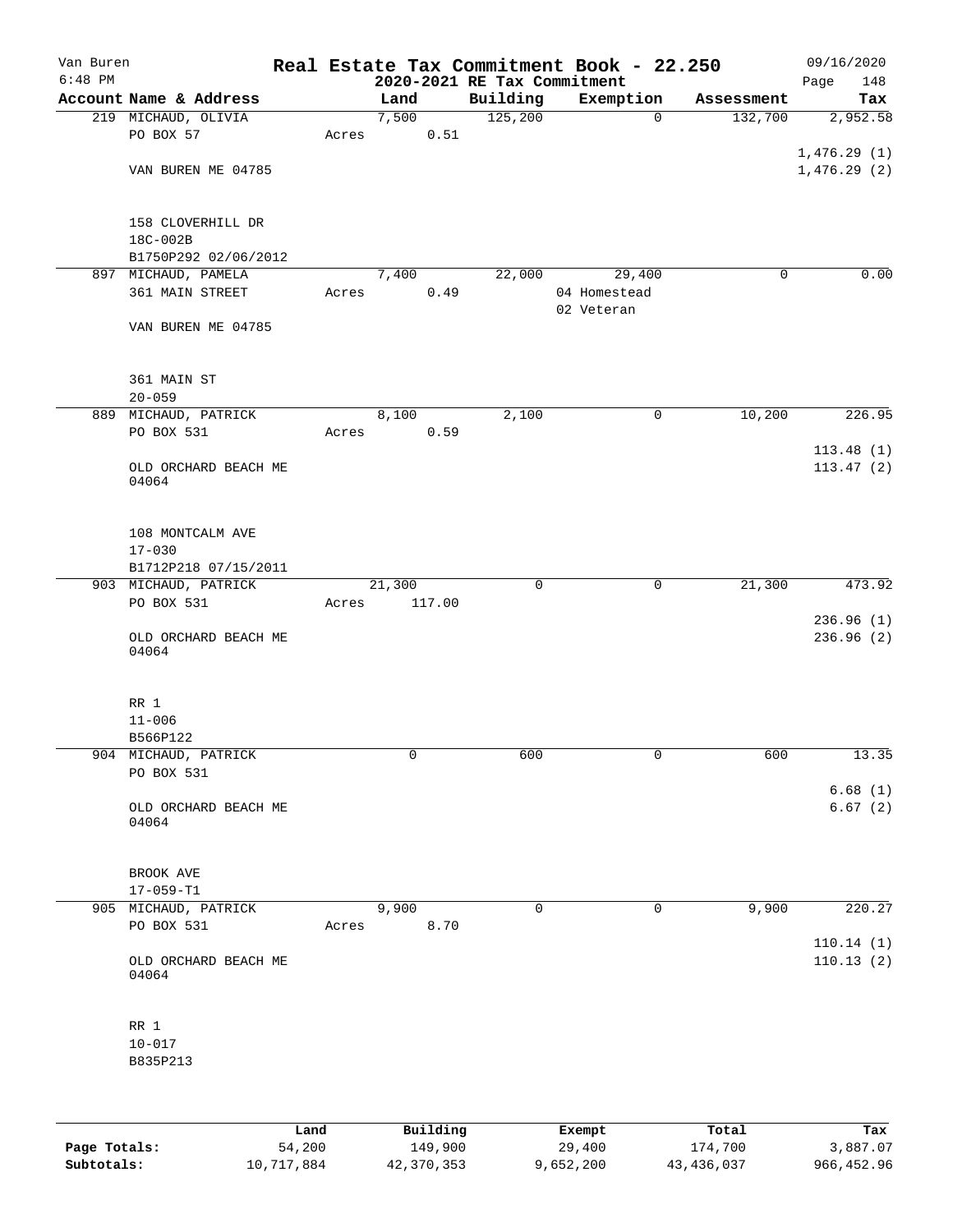| Van Buren<br>$6:48$ PM |                                             |       |       |      | 2020-2021 RE Tax Commitment | Real Estate Tax Commitment Book - 22.250 |            | 09/16/2020<br>149<br>Page |
|------------------------|---------------------------------------------|-------|-------|------|-----------------------------|------------------------------------------|------------|---------------------------|
|                        | Account Name & Address                      |       | Land  |      | Building                    | Exemption                                | Assessment | Tax                       |
|                        | 492 MICHAUD, PAULA                          |       | 4,700 |      | 19,700                      | 24,400                                   | 0          | 0.00                      |
|                        | 166 FULTON STREET                           | Acres |       | 0.20 |                             | 04 Homestead                             |            |                           |
|                        | VAN BUREN ME 04785                          |       |       |      |                             |                                          |            |                           |
|                        | 166 FULTON ST                               |       |       |      |                             |                                          |            |                           |
|                        | 19-040A                                     |       |       |      |                             |                                          |            |                           |
|                        | B1926P226 03/16/2016                        |       |       |      |                             |                                          |            |                           |
|                        | 908 MICHAUD, PETER J<br>131 MAIN STREET     | Acres | 4,700 | 0.20 | 20,700                      | 0                                        | 25,400     | 565.15                    |
|                        |                                             |       |       |      |                             |                                          |            | 282.58(1)                 |
|                        | VAN BUREN ME 04785                          |       |       |      |                             |                                          |            | 282.57(2)                 |
|                        | 138 MAIN ST                                 |       |       |      |                             |                                          |            |                           |
|                        | $17 - 070$                                  |       |       |      |                             |                                          |            |                           |
|                        | B920P7                                      |       |       |      |                             |                                          |            |                           |
|                        | 883 MICHAUD, PRISCILLA                      |       | 9,600 |      | 25,400                      | 25,000                                   | 10,000     | 222.50                    |
|                        | C/O GERTRUDE BROWN<br>125 MONROE ST         | Acres |       | 0.83 |                             | 04 Homestead                             |            | 111.25(1)                 |
|                        | VAN BUREN ME 04785                          |       |       |      |                             |                                          |            | 111.25(2)                 |
|                        | 496 MAIN ST                                 |       |       |      |                             |                                          |            |                           |
|                        | $22 - 009$                                  |       |       |      |                             |                                          |            |                           |
|                        | B615P330                                    |       |       |      |                             |                                          |            |                           |
|                        | 1060 MICHAUD, REBEKAH E                     |       | 5,500 |      | 7,800                       | $\mathbf 0$                              | 13,300     | 295.93                    |
|                        | MICHAUD, SCOTT R                            | Acres |       | 0.27 |                             |                                          |            |                           |
|                        | 104 NOTRE DAME STREET                       |       |       |      |                             |                                          |            | 147.97(1)                 |
|                        | VAN BUREN ME 04785                          |       |       |      |                             |                                          |            | 147.96(2)                 |
|                        | BIRCH AVE                                   |       |       |      |                             |                                          |            |                           |
|                        | 17-044A<br>B1952P43 10/18/2016              |       |       |      |                             |                                          |            |                           |
|                        | 1061 MICHAUD, REBEKAH E                     |       | 7,000 |      | 55,500                      | 25,000                                   | 37,500     | 834.38                    |
|                        | MICHAUD, SCOTT R                            | Acres |       | 0.44 |                             | 04 Homestead                             |            |                           |
|                        | 104 NOTRE DAME STREET                       |       |       |      |                             |                                          |            | 417.19(1)                 |
|                        | VAN BUREN ME 04785                          |       |       |      |                             |                                          |            | 417.19 (2)                |
|                        | 104 NOTRE DAME ST                           |       |       |      |                             |                                          |            |                           |
|                        | $17 - 035$                                  |       |       |      |                             |                                          |            |                           |
|                        | B1952P43 10/18/2016                         |       | 5,800 |      | 35,700                      | 0                                        |            | 923.38                    |
|                        | 910 MICHAUD, RENA M<br>22751 PARTRIDGE LANE | Acres |       | 0.31 |                             |                                          | 41,500     |                           |
|                        |                                             |       |       |      |                             |                                          |            | 461.69(1)                 |
|                        | BOX ELDER SD 57719                          |       |       |      |                             |                                          |            | 461.69(2)                 |
|                        | 159 POPLAR ST                               |       |       |      |                             |                                          |            |                           |
|                        | $14 - 105$                                  |       |       |      |                             |                                          |            |                           |
|                        | B738P28                                     |       |       |      |                             |                                          |            |                           |
|                        |                                             |       |       |      |                             |                                          |            |                           |

|              | Land       | Building   | Exempt    | Total      | Tax         |
|--------------|------------|------------|-----------|------------|-------------|
| Page Totals: | 37,300     | 164,800    | 74,400    | 127,700    | 2,841.34    |
| Subtotals:   | 10,755,184 | 42,535,153 | 9,726,600 | 43,563,737 | 969, 294.30 |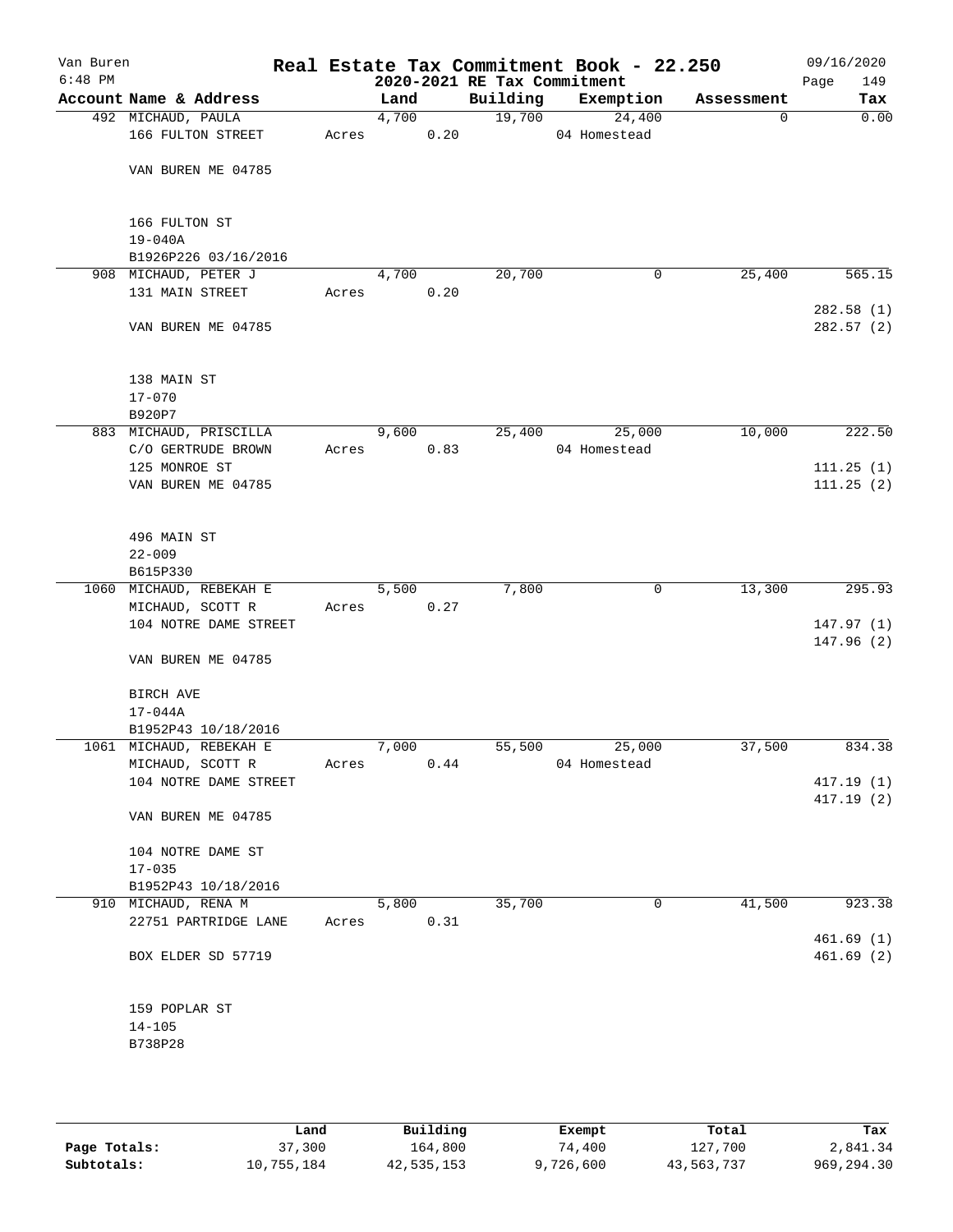| Van Buren<br>$6:48$ PM |                                      |       |        |      | 2020-2021 RE Tax Commitment | Real Estate Tax Commitment Book - 22.250 |            | 09/16/2020<br>Page<br>150 |
|------------------------|--------------------------------------|-------|--------|------|-----------------------------|------------------------------------------|------------|---------------------------|
|                        | Account Name & Address               |       | Land   |      | Building                    | Exemption                                | Assessment | Tax                       |
|                        | 912 MICHAUD, RICKY J                 |       | 7,200  |      |                             | 10,600<br>17,800                         | 0          | 0.00                      |
|                        | MICHAUD, NANCY A                     | Acres |        | 0.47 |                             | 04 Homestead                             |            |                           |
|                        | 108 MADORE AVENUE                    |       |        |      |                             |                                          |            |                           |
|                        | VAN BUREN ME 04785                   |       |        |      |                             |                                          |            |                           |
|                        | 108 MADORE AVE                       |       |        |      |                             |                                          |            |                           |
|                        | $14 - 095$                           |       |        |      |                             |                                          |            |                           |
|                        | 914 MICHAUD, RITA M                  |       | 6,700  |      | 35,000                      | 0                                        | 41,700     | 927.83                    |
|                        | PO BOX 183                           | Acres |        | 0.41 |                             |                                          |            |                           |
|                        |                                      |       |        |      |                             |                                          |            | 463.92(1)                 |
|                        | VAN BUREN ME 04785                   |       |        |      |                             |                                          |            | 463.91 (2)                |
|                        | 326 MAIN ST                          |       |        |      |                             |                                          |            |                           |
|                        | $20 - 070$                           |       |        |      |                             |                                          |            |                           |
|                        | B1471P61                             |       |        |      |                             |                                          |            |                           |
|                        | 919 MICHAUD, RITA M                  |       | 4,500  |      | 38,800                      | 0                                        | 43,300     | 963.43                    |
|                        | PO BOX 183                           | Acres |        | 0.18 |                             |                                          |            |                           |
|                        | VAN BUREN ME 04785                   |       |        |      |                             |                                          |            | 481.72 (1)<br>481.71 (2)  |
|                        | 112 PINE ST                          |       |        |      |                             |                                          |            |                           |
|                        | $14 - 071B$                          |       |        |      |                             |                                          |            |                           |
|                        | B1109P250                            |       |        |      |                             |                                          |            |                           |
|                        | 1296 MICHAUD, RITA M                 |       | 12,500 |      | 40,600                      | 25,000                                   | 28,100     | 625.23                    |
|                        | CLAVETTE, RENALD                     | Acres |        | 1.00 |                             | 04 Homestead                             |            |                           |
|                        | PO BOX 183                           |       |        |      |                             |                                          |            | 312.62(1)                 |
|                        | VAN BUREN ME 04785                   |       |        |      |                             |                                          |            | 312.61(2)                 |
|                        | 126 ST MARY'S BROOK RD<br>$02 - 044$ |       |        |      |                             |                                          |            |                           |
|                        | B1640P177 06/02/2009                 |       |        |      |                             |                                          |            |                           |
|                        | 938 MICHAUD, RODNEY                  |       | 13,000 |      | 40,300                      | 25,000                                   | 28,300     | 629.67                    |
|                        | MICHAUD, PAULA                       | Acres |        | 2.29 |                             | 04 Homestead                             |            |                           |
|                        | 632 MAIN STREET                      |       |        |      |                             |                                          |            | 314.84(1)                 |
|                        |                                      |       |        |      |                             |                                          |            | 314.83(2)                 |
|                        | VAN BUREN ME 04785                   |       |        |      |                             |                                          |            |                           |
|                        | 632 MAIN ST                          |       |        |      |                             |                                          |            |                           |
|                        | $25 - 014$                           |       |        |      |                             |                                          |            |                           |
|                        | B1583P104                            |       |        |      |                             |                                          |            |                           |
|                        | 922 MICHAUD, ROLAND J                |       | 2,800  |      | 0                           | 0                                        | 2,800      | 62.30                     |
|                        | MICHAUD, THERESA                     | Acres |        | 0.50 |                             |                                          |            |                           |
|                        | 293 MAIN STREET                      |       |        |      |                             |                                          |            | 31.15(1)                  |
|                        | VAN BUREN ME 04785                   |       |        |      |                             |                                          |            | 31.15(2)                  |
|                        |                                      |       |        |      |                             |                                          |            |                           |
|                        | OFF ALEXANDER RD<br>$05 - 025$       |       |        |      |                             |                                          |            |                           |
|                        |                                      |       |        |      |                             |                                          |            |                           |

|              | Land       | Building   | Exempt    | Total      | Tax        |
|--------------|------------|------------|-----------|------------|------------|
| Page Totals: | 46,700     | 165,300    | 67,800    | 144,200    | 3,208.46   |
| Subtotals:   | 10,801,884 | 42,700,453 | 9,794,400 | 43,707,937 | 972,502.76 |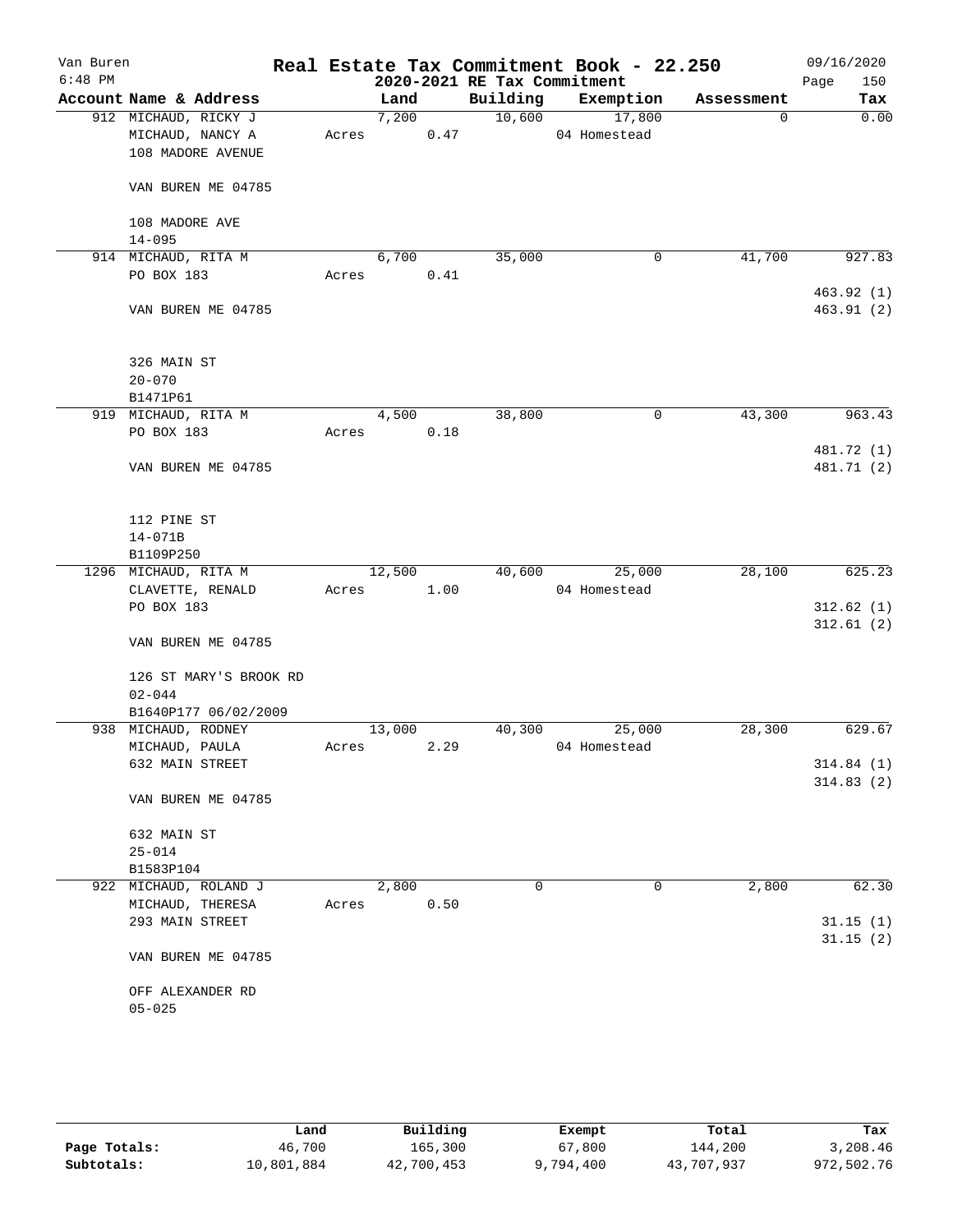| Van Buren |                                                           |       |               |                             | Real Estate Tax Commitment Book - 22.250 |            | 09/16/2020              |
|-----------|-----------------------------------------------------------|-------|---------------|-----------------------------|------------------------------------------|------------|-------------------------|
| $6:48$ PM |                                                           |       |               | 2020-2021 RE Tax Commitment |                                          |            | 151<br>Page             |
|           | Account Name & Address                                    |       | Land          | Building                    | Exemption                                | Assessment | Tax                     |
|           | 924 MICHAUD, ROLAND J &<br>THERESE<br>DESJARDINS, LINDA M | Acres | 7,500<br>7.00 | 0                           | $\mathbf 0$                              | 7,500      | 166.88                  |
|           | 293 MAIN STREET                                           |       |               |                             |                                          |            | 83.44 (1)<br>83.44 (2)  |
|           | VAN BUREN ME 04785                                        |       |               |                             |                                          |            |                         |
|           | ALEXANDER RD<br>$05 - 023$                                |       |               |                             |                                          |            |                         |
|           | B861P147                                                  |       |               |                             |                                          |            |                         |
|           | 939 MICHAUD, RONALD A                                     |       | 4,500         | 9,500                       | 0                                        | 14,000     | 311.50                  |
|           | 44 HAMLIN ROAD                                            | Acres | 0.18          |                             |                                          |            | 155.75(1)               |
|           | HAMLIN ME 04785                                           |       |               |                             |                                          |            | 155.75(2)               |
|           | 129 ST JOHN AVE<br>$15 - 082$                             |       |               |                             |                                          |            |                         |
|           | B1521P24                                                  |       |               |                             |                                          |            |                         |
|           | 926 MICHAUD, RONALD S                                     |       | 10,500        | 140,900                     | 25,000                                   | 126,400    | 2,812.40                |
|           | MICHAUD, SIMONE                                           | Acres | 1.00          |                             | 04 Homestead                             |            |                         |
|           | 273 MAIN STREET                                           |       |               |                             |                                          |            | 1,406.20(1)             |
|           |                                                           |       |               |                             |                                          |            | 1,406.20(2)             |
|           | VAN BUREN ME 04785                                        |       |               |                             |                                          |            |                         |
|           | 273 MAIN ST                                               |       |               |                             |                                          |            |                         |
|           | $18 - 047$                                                |       |               |                             |                                          |            |                         |
|           | B726P168                                                  |       |               |                             |                                          |            |                         |
|           | 927 MICHAUD, RONALD S                                     |       | 2,700         | 0                           | $\mathbf 0$                              | 2,700      | 60.08                   |
|           | MICHAUD, SIMONE                                           | Acres | 18.00         |                             |                                          |            |                         |
|           | 273 MAIN STREET                                           |       |               |                             |                                          |            | 30.04(1)                |
|           | VAN BUREN ME 04785                                        |       |               |                             |                                          |            | 30.04(2)                |
|           | FULTON ST                                                 |       |               |                             |                                          |            |                         |
|           | $06 - 005A$                                               |       |               |                             |                                          |            |                         |
|           | B686P27 07/30/1986                                        |       |               |                             |                                          |            |                         |
|           | 928 MICHAUD, SCOTT J                                      |       | 6,200         | 102,000                     | 25,000                                   | 83,200     | 1,851.20                |
|           | PO BOX 161                                                | Acres | 0.35          |                             | 04 Homestead                             |            |                         |
|           |                                                           |       |               |                             |                                          |            | 925.60(1)               |
|           | VAN BUREN ME 04785                                        |       |               |                             |                                          |            | 925.60(2)               |
|           | 122 CHAMPLAIN ST                                          |       |               |                             |                                          |            |                         |
|           | $20 - 045$                                                |       |               |                             |                                          |            |                         |
|           | B1264P161                                                 |       |               |                             |                                          |            |                         |
|           | 89 MICHAUD, WADE L                                        |       | 400           | 15,900                      | 0                                        | 16,300     | 362.67                  |
|           | 60 MAIN STREET                                            | Acres | 0.02          |                             |                                          |            |                         |
|           | VAN BUREN ME 04785                                        |       |               |                             |                                          |            | 181.34 (1)<br>181.33(2) |
|           | 60 MAIN ST                                                |       |               |                             |                                          |            |                         |
|           | $15 - 100$                                                |       |               |                             |                                          |            |                         |
|           | B2064P329 07/02/2019                                      |       |               |                             |                                          |            |                         |
|           |                                                           |       |               |                             |                                          |            |                         |
|           |                                                           |       |               |                             |                                          |            |                         |

|              | Land       | Building   | Exempt    | Total      | Tax        |
|--------------|------------|------------|-----------|------------|------------|
| Page Totals: | 31,800     | 268,300    | 50,000    | 250,100    | 5,564.73   |
| Subtotals:   | 10,833,684 | 42,968,753 | 9,844,400 | 43,958,037 | 978,067.49 |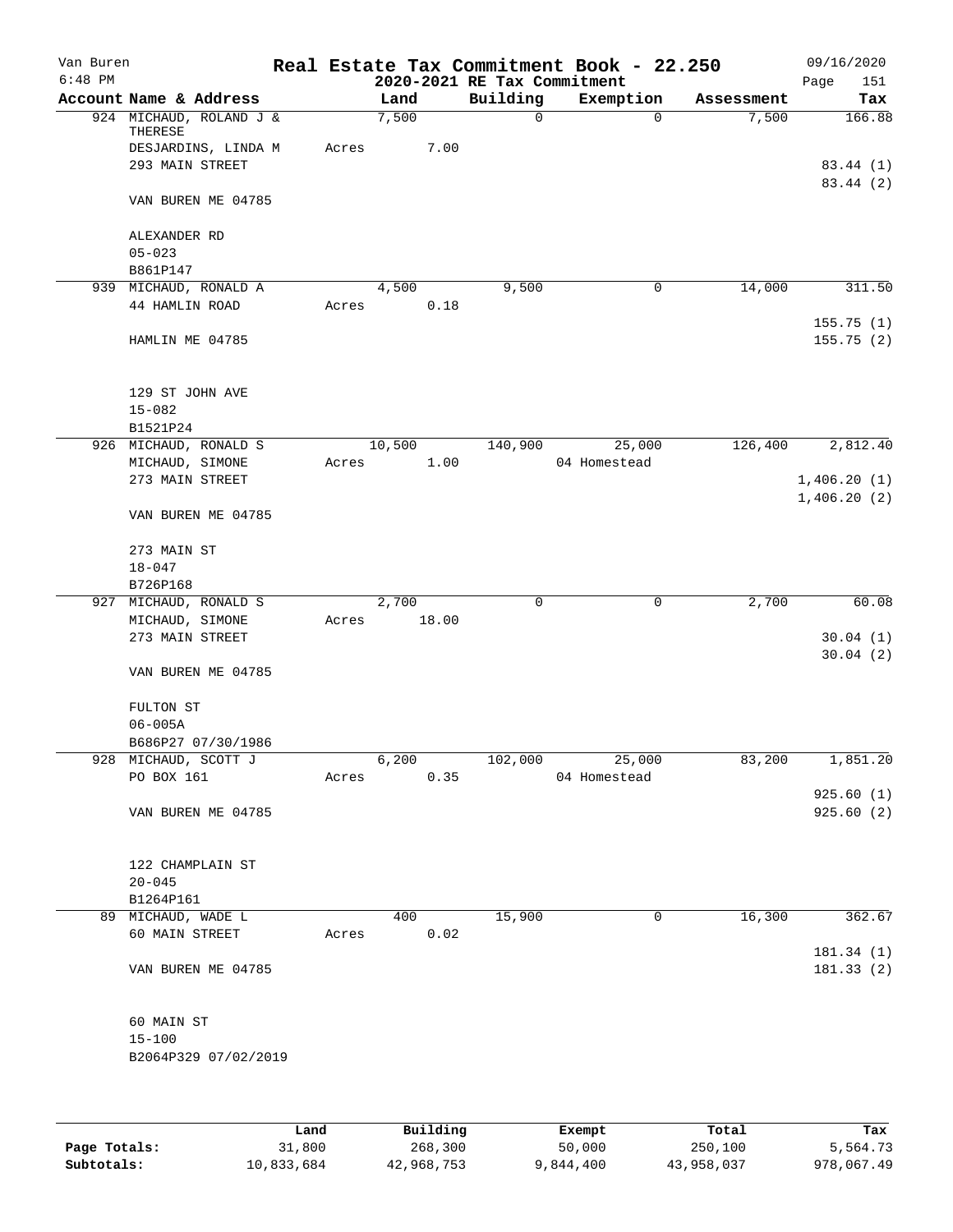| Van Buren |                                                            |       |        |      |                             | Real Estate Tax Commitment Book - 22.250 |            | 09/16/2020                  |
|-----------|------------------------------------------------------------|-------|--------|------|-----------------------------|------------------------------------------|------------|-----------------------------|
| $6:48$ PM |                                                            |       |        |      | 2020-2021 RE Tax Commitment |                                          |            | 152<br>Page                 |
|           | Account Name & Address<br>940 MICHELLE RIOUX COMPANY       |       | Land   |      | Building<br>$\mathbf 0$     | Exemption                                | Assessment | Tax<br>135.73               |
|           | 107 JEFFERSON STREET                                       | Acres | 6,100  | 0.34 |                             | 0                                        | 6,100      |                             |
|           | VAN BUREN ME 04785                                         |       |        |      |                             |                                          |            | 67.87(1)<br>67.86(2)        |
|           | 111 JEFFERSON ST<br>$14 - 010A$<br>B1391P189               |       |        |      |                             |                                          |            |                             |
| 941       | MICHELLE RIOUX COMPANY                                     |       | 7,800  |      | 141,500                     | 0                                        | 149,300    | 3,321.93                    |
|           | 107 JEFFERSON STREET                                       | Acres |        | 0.39 |                             |                                          |            |                             |
|           | VAN BUREN ME 04785                                         |       |        |      |                             |                                          |            | 1,660.97(1)<br>1,660.96(2)  |
|           | 52 MAIN ST<br>$15 - 103$<br>B1065P131                      |       |        |      |                             |                                          |            |                             |
|           | 942 MICHELLE RIOUX COMPANY                                 |       | 4,600  |      | 86,700                      | 0                                        | 91,300     | 2,031.43                    |
|           | 107 JEFFERSON STREET                                       | Acres |        | 0.19 |                             |                                          |            |                             |
|           | VAN BUREN ME 04785                                         |       |        |      |                             |                                          |            | 1,015.72(1)<br>1,015.71(2)  |
|           | 101 JEFFERSON ST<br>$14 - 004A$<br>B1065P131               |       |        |      |                             |                                          |            |                             |
|           | 943 MICHELLE RIOUX COMPANY                                 |       | 12,000 |      | 183,900                     | 0                                        | 195,900    | 4,358.77                    |
|           | 107 JEFFERSON STREET                                       | Acres |        | 0.60 |                             |                                          |            |                             |
|           | VAN BUREN ME 04785                                         |       |        |      |                             |                                          |            | 2, 179.39(1)<br>2,179.38(2) |
|           | 107 JEFFERSON ST<br>$14 - 004B$<br>B1065P131               |       |        |      |                             |                                          |            |                             |
|           | 794 MODE, CODY                                             |       | 6,500  |      | 11,300                      | 0                                        | 17,800     | 396.05                      |
|           | MODE, LEA ROSEARL<br><b>DAFFON</b>                         | Acres |        | 0.38 |                             |                                          |            |                             |
|           | 128 JACKSON STREET                                         |       |        |      |                             |                                          |            | 198.03(1)                   |
|           | VAN BUREN ME 04785                                         |       |        |      |                             |                                          |            | 198.02(2)                   |
|           | 456 MAIN ST<br>$22 - 017$                                  |       |        |      |                             |                                          |            |                             |
|           | B2001P197 12/27/2017                                       |       |        |      |                             |                                          |            |                             |
|           | 704 MODE, CODY WAYNE<br>MODE, LEA ROSEARL<br><b>DAFFON</b> | Acres | 5,400  | 0.26 | 32,900                      | 25,000<br>04 Homestead                   | 13,300     | 295.93                      |
|           | 128 JACKSON STREET                                         |       |        |      |                             |                                          |            | 147.97(1)                   |
|           | VAN BUREN ME 04785                                         |       |        |      |                             |                                          |            | 147.96(2)                   |
|           | 128 JACKSON ST                                             |       |        |      |                             |                                          |            |                             |
|           | $18 - 088$<br>B1929P227 04/15/2016                         |       |        |      |                             |                                          |            |                             |
|           |                                                            |       |        |      |                             |                                          |            |                             |
|           |                                                            |       |        |      |                             |                                          |            |                             |
|           |                                                            |       |        |      |                             |                                          |            |                             |

|              | Land       | Building   | Exempt    | Total        | Tax        |
|--------------|------------|------------|-----------|--------------|------------|
| Page Totals: | 42,400     | 456,300    | 25,000    | 473,700      | 10,539.84  |
| Subtotals:   | 10,876,084 | 43,425,053 | 9,869,400 | 44, 431, 737 | 988,607.33 |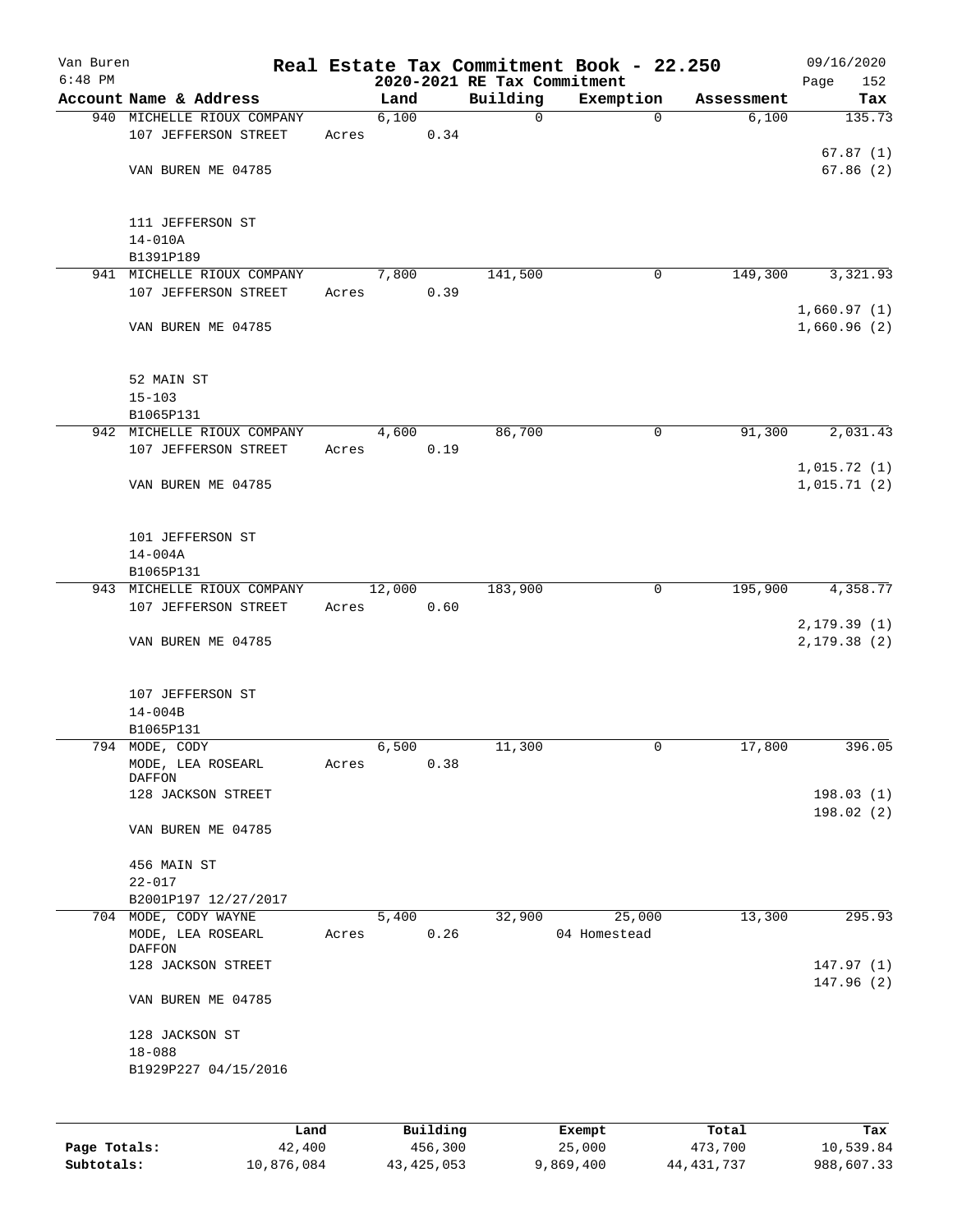| Van Buren |                                        |       |                             |          | Real Estate Tax Commitment Book - 22.250 |            | 09/16/2020  |
|-----------|----------------------------------------|-------|-----------------------------|----------|------------------------------------------|------------|-------------|
| $6:48$ PM |                                        |       | 2020-2021 RE Tax Commitment |          |                                          |            | Page<br>153 |
|           | Account Name & Address                 |       | Land                        | Building | Exemption                                | Assessment | Tax         |
|           | 1325 MORALES, JUAN                     |       | 11,900                      | 107,500  | $\mathbf 0$                              | 119,400    | 2,656.65    |
|           | 475 MAIN STREET                        | Acres | 6.70                        |          |                                          |            |             |
|           |                                        |       |                             |          |                                          |            | 1,328.33(1) |
|           | VAN BUREN ME 04785                     |       |                             |          |                                          |            | 1,328.32(2) |
|           |                                        |       |                             |          |                                          |            |             |
|           |                                        |       |                             |          |                                          |            |             |
|           | 475 MAIN ST                            |       |                             |          |                                          |            |             |
|           | $06 - 025$                             |       |                             |          |                                          |            |             |
|           | B2083P3 11/01/2019                     |       | 26,900                      | 8,300    |                                          | 10,200     | 226.95      |
|           | 961 MORIN, GERARD J<br>184 MAIN STREET | Acres | 42.00                       |          | 25,000<br>04 Homestead                   |            |             |
|           |                                        |       |                             |          |                                          |            | 113.48(1)   |
|           | VAN BUREN ME 04785                     |       |                             |          |                                          |            | 113.47(2)   |
|           |                                        |       |                             |          |                                          |            |             |
|           |                                        |       |                             |          |                                          |            |             |
|           | 143 MASSE RD                           |       |                             |          |                                          |            |             |
|           | $02 - 012$                             |       |                             |          |                                          |            |             |
|           | B447P248                               |       |                             |          |                                          |            |             |
|           | 960 MORIN, JEAN                        |       | 6,000                       | 24,600   | $\mathsf{O}$                             | 30,600     | 680.85      |
|           | 144 MASSE ROAD                         | Acres | 0.33                        |          |                                          |            |             |
|           |                                        |       |                             |          |                                          |            | 340.43(1)   |
|           | VAN BUREN ME 04785                     |       |                             |          |                                          |            | 340.42(2)   |
|           |                                        |       |                             |          |                                          |            |             |
|           |                                        |       |                             |          |                                          |            |             |
|           | 184 MAIN ST                            |       |                             |          |                                          |            |             |
|           | $18 - 137$                             |       |                             |          |                                          |            |             |
|           | B1652P112 08/24/2009                   |       |                             |          |                                          |            |             |
|           | 967 MORIN, JOHN P                      |       | 5,700                       | 40,600   | 25,000                                   | 21,300     | 473.92      |
|           | MORIN, JHERI E                         | Acres | 0.34                        |          | 04 Homestead                             |            |             |
|           | 981 MAIN STREET                        |       |                             |          |                                          |            | 236.96(1)   |
|           |                                        |       |                             |          |                                          |            | 236.96(2)   |
|           | VAN BUREN ME 04785                     |       |                             |          |                                          |            |             |
|           |                                        |       |                             |          |                                          |            |             |
|           | 981 MAIN ST                            |       |                             |          |                                          |            |             |
|           | $10 - 008A$                            |       |                             |          |                                          |            |             |
|           | B1295P67                               |       |                             |          |                                          |            |             |
|           | 969 MORIN, STEVEN V                    |       | 9,900                       | 500      | $\mathsf{O}$                             | 10,400     | 231.40      |
|           | DUHANEY MORIN, CARLA                   | Acres | 0.60                        |          |                                          |            |             |
|           | 314 MAIN STREET                        |       |                             |          |                                          |            | 115.70(1)   |
|           | APT 202                                |       |                             |          |                                          |            | 115.70(2)   |
|           | VAN BUREN ME 04785                     |       |                             |          |                                          |            |             |
|           |                                        |       |                             |          |                                          |            |             |
|           | 963 MAIN ST                            |       |                             |          |                                          |            |             |
|           | $07 - 012A$                            |       |                             |          |                                          |            |             |
|           | B2065P240 06/24/2019                   |       |                             |          |                                          |            |             |
|           | 962 MORIN, STEVEN V                    |       | 70,400                      | 0        | 0                                        | 70,400     | 1,566.40    |
|           | DUHANEY MORIN, CARLA                   | Acres | 195.00                      |          |                                          |            |             |
|           | 314 MAIN STREET                        |       |                             |          |                                          |            | 783.20(1)   |
|           | APT 202                                |       |                             |          |                                          |            | 783.20 (2)  |
|           | VAN BUREN ME 04785                     |       |                             |          |                                          |            |             |
|           |                                        |       |                             |          |                                          |            |             |
|           | ALEXANDER RD                           |       |                             |          |                                          |            |             |
|           | $09 - 031$                             |       |                             |          |                                          |            |             |
|           | B2065P240 06/24/2019                   |       |                             |          |                                          |            |             |
|           |                                        |       |                             |          |                                          |            |             |
|           |                                        |       |                             |          |                                          |            |             |

|              | Land       | Building   | Exempt    | Total      | Tax        |
|--------------|------------|------------|-----------|------------|------------|
| Page Totals: | 130,800    | 181,500    | 50,000    | 262,300    | 5,836.17   |
| Subtotals:   | 11,006,884 | 43,606,553 | 9,919,400 | 44,694,037 | 994,443.50 |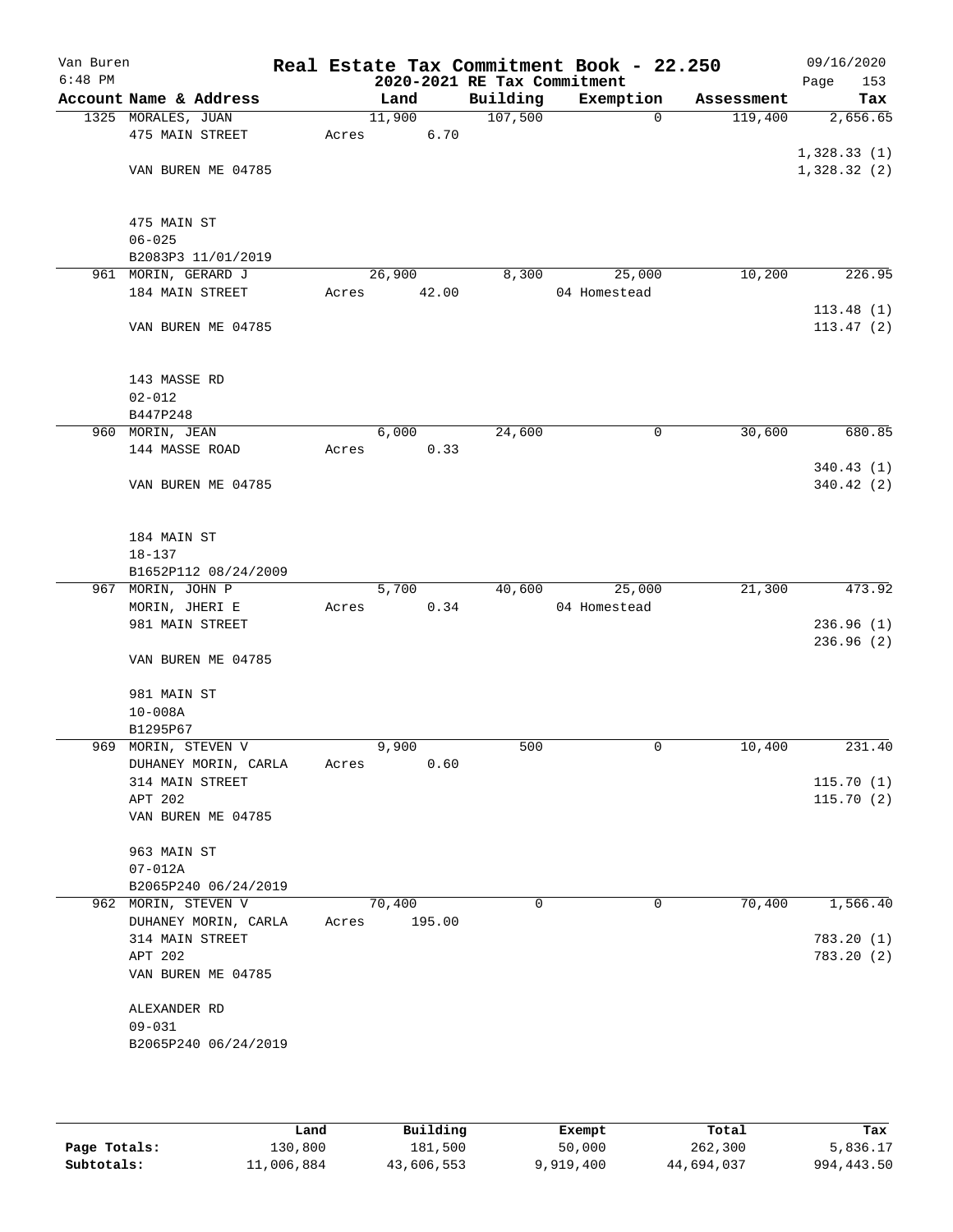| Van Buren<br>$6:48$ PM |                                |       |        | 2020-2021 RE Tax Commitment | Real Estate Tax Commitment Book - 22.250 |            | 09/16/2020<br>Page<br>154 |
|------------------------|--------------------------------|-------|--------|-----------------------------|------------------------------------------|------------|---------------------------|
|                        | Account Name & Address         |       | Land   | Building                    | Exemption                                | Assessment | Tax                       |
|                        | 963 MORIN, STEVEN V            |       | 4,700  | 0                           | $\mathbf 0$                              | 4,700      | 104.57                    |
|                        | DUHANEY MORIN, CARLA           | Acres | 18.00  |                             |                                          |            |                           |
|                        | 314 MAIN STREET                |       |        |                             |                                          |            | 52.29(1)                  |
|                        | APT 202                        |       |        |                             |                                          |            | 52.28(2)                  |
|                        | VAN BUREN ME 04785             |       |        |                             |                                          |            |                           |
|                        | R-ROUTE 1                      |       |        |                             |                                          |            |                           |
|                        | $10 - 003$                     |       |        |                             |                                          |            |                           |
|                        | B2065P240 06/24/2019           |       |        |                             |                                          |            |                           |
|                        | 966 MORIN, STEVEN V            |       | 30,400 | $\mathbf 0$                 | 0                                        | 30,400     | 676.40                    |
|                        | DUHANEY MORIN, CARLA           | Acres | 71.40  |                             |                                          |            |                           |
|                        | 314 MAIN STREET                |       |        |                             |                                          |            | 338.20(1)                 |
|                        | APT 202                        |       |        |                             |                                          |            | 338.20 (2)                |
|                        | VAN BUREN ME 04785             |       |        |                             |                                          |            |                           |
|                        | 967 MAIN ST                    |       |        |                             |                                          |            |                           |
|                        | $07 - 012$                     |       |        |                             |                                          |            |                           |
|                        | B2065P240 06/24/2019           |       |        |                             |                                          |            |                           |
|                        | 299 MORIN, STEVEN V            |       | 6,300  | 94,900                      | 25,000                                   | 76,200     | 1,695.45                  |
|                        | MORIN, CARLA C                 | Acres | 0.36   |                             | 04 Homestead                             |            |                           |
|                        | 222 MAIN STREET                |       |        |                             |                                          |            | 847.73 (1)                |
|                        | VAN BUREN ME 04785             |       |        |                             |                                          |            | 847.72 (2)                |
|                        |                                |       |        |                             |                                          |            |                           |
|                        | 222 MAIN ST                    |       |        |                             |                                          |            |                           |
|                        | $18 - 074$                     |       |        |                             |                                          |            |                           |
|                        | B2091P98 06/21/2019            |       |        |                             |                                          |            |                           |
|                        | 970 MORRIS, GERALDINE          |       | 6,000  | 34,700                      | 0                                        | 40,700     | 905.58                    |
|                        | C/O ROBERT A. SULLIVAN<br>(PR) | Acres | 0.33   |                             |                                          |            |                           |
|                        | 181 PROCTOR ROAD               |       |        |                             |                                          |            | 452.79 (1)                |
|                        | C/O ROBERT SULLIVAN PR         |       |        |                             |                                          |            | 452.79 (2)                |
|                        | ARUNDEL ME 04046               |       |        |                             |                                          |            |                           |
|                        | 131 STATE ST                   |       |        |                             |                                          |            |                           |
|                        | $13 - 015$                     |       |        |                             |                                          |            |                           |
|                        | 973 MORROW, CARL J             |       | 6,600  | 111,800                     | 25,000                                   | 93,400     | 2,078.15                  |
|                        | MORROW, KAREN M                | Acres | 0.39   |                             | 04 Homestead                             |            |                           |
|                        | 104 ADAMS STREET APT           |       |        |                             |                                          |            | 1,039.08(1)               |
|                        | 101                            |       |        |                             |                                          |            | 1,039.07(2)               |
|                        | VAN BUREN ME 04785             |       |        |                             |                                          |            |                           |
|                        | 104 ADAMS ST                   |       |        |                             |                                          |            |                           |
|                        | $18 - 034$                     |       |        |                             |                                          |            |                           |
|                        | 1534 MORROW, CARL J            |       | 7,400  | $\Omega$                    | $\mathbf 0$                              | 7,400      | 164.65                    |
|                        | MORROW, KAREN                  | Acres | 3.60   |                             |                                          |            |                           |
|                        | 104 ADAMS STREET APT           |       |        |                             |                                          |            | 82.33(1)                  |
|                        | 101                            |       |        |                             |                                          |            | 82.32(2)                  |
|                        | VAN BUREN ME 04785             |       |        |                             |                                          |            |                           |
|                        | OFF MAIN STREET                |       |        |                             |                                          |            |                           |
|                        | $18 - 034A$                    |       |        |                             |                                          |            |                           |
|                        | B1706P216 12/21/2010           |       |        |                             |                                          |            |                           |
|                        |                                |       |        |                             |                                          |            |                           |

|              | Land       | Building   | Exempt    | Total      | Tax          |
|--------------|------------|------------|-----------|------------|--------------|
| Page Totals: | 61,400     | 241,400    | 50,000    | 252,800    | 5,624.80     |
| Subtotals:   | 11,068,284 | 43,847,953 | 9,969,400 | 44,946,837 | 1,000,068.30 |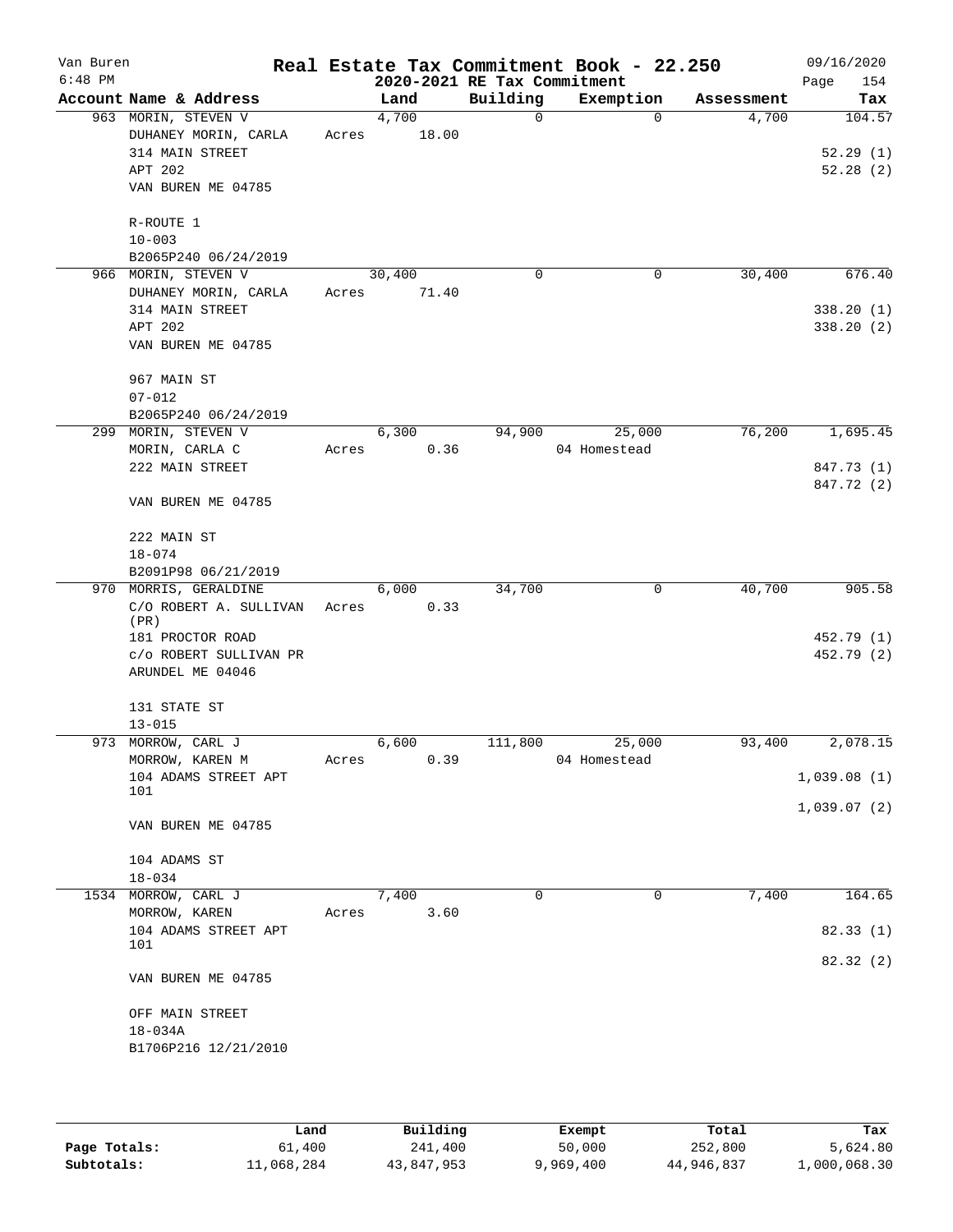| Van Buren |                                 |       |        |                             | Real Estate Tax Commitment Book - 22.250 |            | 09/16/2020  |
|-----------|---------------------------------|-------|--------|-----------------------------|------------------------------------------|------------|-------------|
| $6:48$ PM |                                 |       |        | 2020-2021 RE Tax Commitment |                                          |            | 155<br>Page |
|           | Account Name & Address          |       | Land   | Building                    | Exemption                                | Assessment | Tax         |
|           | 974 MORROW, GERALD J &<br>DIANE |       | 3,500  | 49,800                      | 31,000                                   | 22,300     | 496.17      |
|           | MORROW, DANIEL                  | Acres | 0.11   |                             | 04 Homestead                             |            |             |
|           | 115 ST JOHN AVENUE              |       |        |                             | 02 Veteran                               |            | 248.09(1)   |
|           |                                 |       |        |                             |                                          |            | 248.08 (2)  |
|           | VAN BUREN ME 04785              |       |        |                             |                                          |            |             |
|           | 115 ST JOHN AVE                 |       |        |                             |                                          |            |             |
|           | $15 - 077$                      |       |        |                             |                                          |            |             |
|           | B1913P115 10/22/2015            |       |        |                             |                                          |            |             |
|           | 265 MORROW, MICKEL J            |       | 4,300  | 69,000                      | 0                                        | 73,300     | 1,630.93    |
|           | MORROW, PAIGE M                 | Acres | 0.17   |                             |                                          |            |             |
|           | 102 GARFIELD AVENUE             |       |        |                             |                                          |            | 815.47(1)   |
|           | VAN BUREN ME 04785              |       |        |                             |                                          |            | 815.46(2)   |
|           | 102 GARFIELD AVE                |       |        |                             |                                          |            |             |
|           | $20 - 084$                      |       |        |                             |                                          |            |             |
|           | B2062P90 06/24/2019             |       |        |                             |                                          |            |             |
|           | 791 MORROW, NANCY M             |       | 10,500 | 89,100                      | 25,000                                   | 74,600     | 1,659.85    |
|           | RUSSO, MARTHA D                 | Acres | 1.03   |                             | 04 Homestead                             |            |             |
|           | 132 WATERMILL ROAD              |       |        |                             |                                          |            | 829.93 (1)  |
|           | VAN BUREN ME 04785              |       |        |                             |                                          |            | 829.92(2)   |
|           |                                 |       |        |                             |                                          |            |             |
|           | 132 WATERMILL RD                |       |        |                             |                                          |            |             |
|           | $16 - 030$                      |       |        |                             |                                          |            |             |
|           | B1945P93 08/16/2016             |       |        |                             |                                          |            |             |
|           | 975 MORROW, PETER J             |       | 10,200 | 38,500                      | 0                                        | 48,700     | 1,083.58    |
|           | 205 STATE STREET                | Acres | 0.95   |                             |                                          |            |             |
|           |                                 |       |        |                             |                                          |            | 541.79 (1)  |
|           | VAN BUREN ME 04785              |       |        |                             |                                          |            | 541.79 (2)  |
|           | 205 STATE ST                    |       |        |                             |                                          |            |             |
|           | 12A-012                         |       |        |                             |                                          |            |             |
|           | B705P62                         |       |        |                             |                                          |            |             |
|           | 976 MORROW, PETER J             |       | 22,700 | 0                           | 0                                        | 22,700     | 505.08      |
|           | 205 STATE STREET                | Acres | 78.00  |                             |                                          |            |             |
|           |                                 |       |        |                             |                                          |            | 252.54(1)   |
|           | VAN BUREN ME 04785              |       |        |                             |                                          |            | 252.54(2)   |
|           |                                 |       |        |                             |                                          |            |             |
|           | OFF ALEXANDER RD                |       |        |                             |                                          |            |             |
|           | $05 - 015$                      |       |        |                             |                                          |            |             |
|           | B909P282                        |       |        |                             |                                          |            |             |
|           | 253 MORROW, RODNEY              |       | 6,500  | 46,000                      | 31,000                                   | 21,500     | 478.38      |
|           | 119 HARRISON STREET             | Acres | 0.38   |                             | 04 Homestead                             |            |             |
|           |                                 |       |        |                             | 02 Veteran                               |            | 239.19(1)   |
|           | VAN BUREN ME 04785              |       |        |                             |                                          |            | 239.19(2)   |
|           | 119 HARRISON ST                 |       |        |                             |                                          |            |             |
|           | $18 - 012$                      |       |        |                             |                                          |            |             |
|           | B1954P83 11/02/2016             |       |        |                             |                                          |            |             |
|           |                                 |       |        |                             |                                          |            |             |
|           |                                 |       |        |                             |                                          |            |             |
|           |                                 |       |        |                             |                                          |            |             |

|              | Land       | Building   | Exempt     | Total      | Tax          |
|--------------|------------|------------|------------|------------|--------------|
| Page Totals: | 57,700     | 292,400    | 87,000     | 263,100    | 5,853.99     |
| Subtotals:   | 11,125,984 | 44,140,353 | 10,056,400 | 45,209,937 | 1,005,922.29 |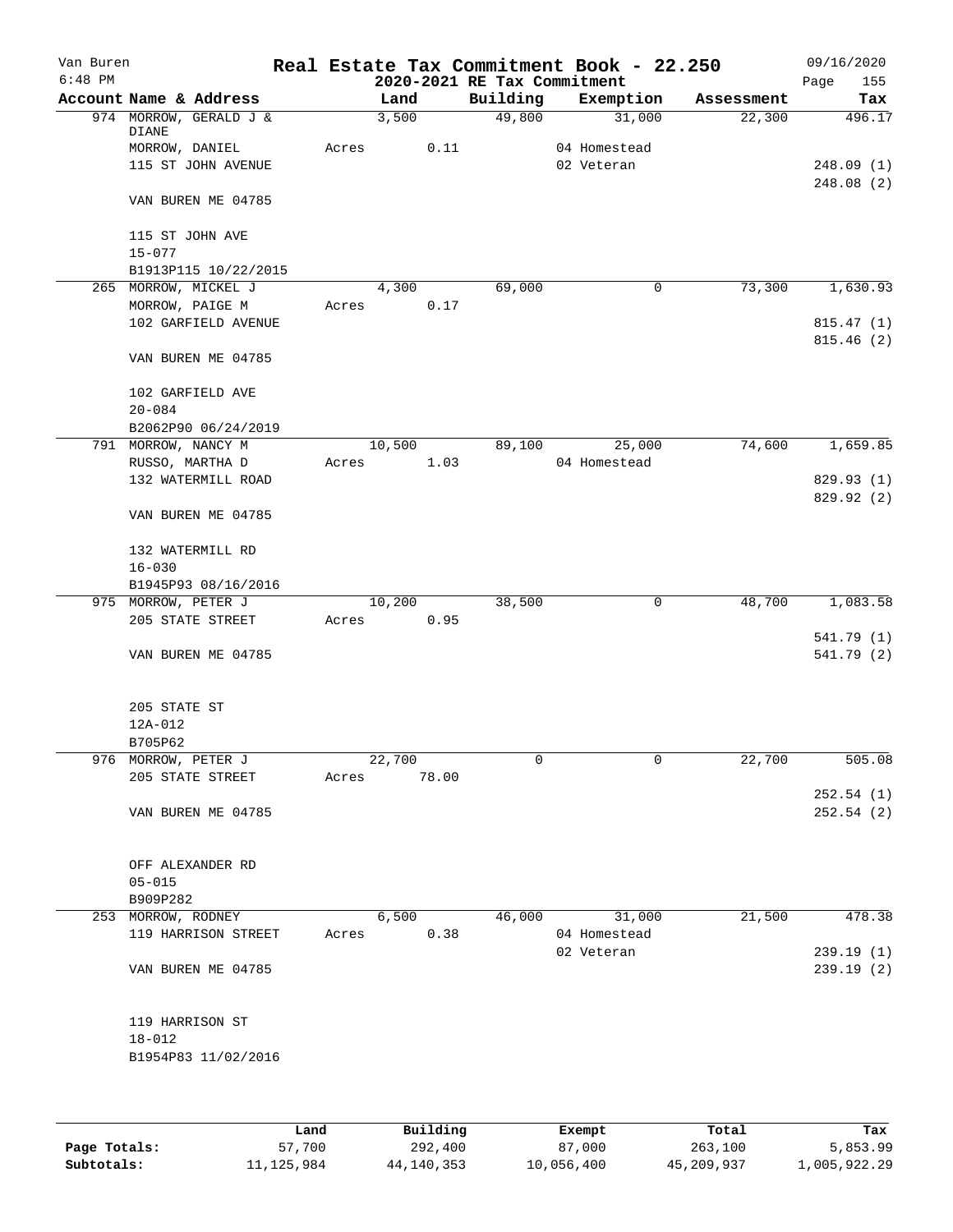| Van Buren<br>$6:48$ PM |                        |       |        |                                         | Real Estate Tax Commitment Book - 22.250 |            | 09/16/2020             |
|------------------------|------------------------|-------|--------|-----------------------------------------|------------------------------------------|------------|------------------------|
|                        | Account Name & Address |       | Land   | 2020-2021 RE Tax Commitment<br>Building | Exemption                                | Assessment | Page<br>156<br>Tax     |
|                        | 977 MORROW, WAYNE      |       | 6,000  | 72,800                                  | 25,000                                   | 53,800     | 1,197.05               |
|                        | 164 MAIN STREET        | Acres | 0.33   |                                         | 04 Homestead                             |            |                        |
|                        |                        |       |        |                                         |                                          |            | 598.53(1)              |
|                        | VAN BUREN ME 04785     |       |        |                                         |                                          |            | 598.52(2)              |
|                        |                        |       |        |                                         |                                          |            |                        |
|                        |                        |       |        |                                         |                                          |            |                        |
|                        | 164 MAIN ST            |       |        |                                         |                                          |            |                        |
|                        | $17 - 053$<br>B877P89  |       |        |                                         |                                          |            |                        |
|                        | 911 MORROW, WENDY S    |       | 6,700  | 39,200                                  | 0                                        | 45,900     | 1,021.28               |
|                        | MORROW, ANDREW         | Acres | 0.41   |                                         |                                          |            |                        |
|                        | 135 HILLSIDE STREET    |       |        |                                         |                                          |            | 510.64(1)              |
|                        |                        |       |        |                                         |                                          |            | 510.64(2)              |
|                        | VAN BUREN ME 04785     |       |        |                                         |                                          |            |                        |
|                        |                        |       |        |                                         |                                          |            |                        |
|                        | 135 HILLSIDE ST        |       |        |                                         |                                          |            |                        |
|                        | $23 - 067$             |       |        |                                         |                                          |            |                        |
|                        | B2093P207 02/28/2020   |       |        |                                         |                                          |            |                        |
|                        | 979 MULLINS, ORA MAE   |       | 7,000  | 58,800                                  | 0                                        | 65,800     | 1,464.05               |
|                        | 11653 PIERVIEW ROAD    | Acres | 0.45   |                                         |                                          |            | 732.03 (1)             |
|                        | DADE CITY FL 33525     |       |        |                                         |                                          |            | 732.02 (2)             |
|                        |                        |       |        |                                         |                                          |            |                        |
|                        |                        |       |        |                                         |                                          |            |                        |
|                        | 121 HARRISON ST        |       |        |                                         |                                          |            |                        |
|                        | $18 - 013$             |       |        |                                         |                                          |            |                        |
|                        | B1565P5                |       |        |                                         |                                          |            |                        |
|                        | 896 MULVEY, PATRICIA   |       | 6,000  | 64,600                                  | 31,000                                   | 39,600     | 881.10                 |
|                        | 127 STATE STREET       | Acres | 0.33   |                                         | 27 Veteran (Widow)                       |            |                        |
|                        |                        |       |        |                                         | 04 Homestead                             |            | 440.55(1)<br>440.55(2) |
|                        | VAN BUREN ME 04785     |       |        |                                         |                                          |            |                        |
|                        |                        |       |        |                                         |                                          |            |                        |
|                        | 127 STATE ST           |       |        |                                         |                                          |            |                        |
|                        | $13 - 014$             |       |        |                                         |                                          |            |                        |
|                        | B1836P68 11/15/2013    |       |        |                                         |                                          |            |                        |
|                        | 445 MWC PROPERTIES     |       | 11,200 | 0                                       | 0                                        | 11,200     | 249.20                 |
|                        | 115 BARROWS POINT ROAD | Acres | 14.00  |                                         |                                          |            |                        |
|                        | NEWPORT ME 04953       |       |        |                                         |                                          |            | 124.60(1)<br>124.60(2) |
|                        |                        |       |        |                                         |                                          |            |                        |
|                        |                        |       |        |                                         |                                          |            |                        |
|                        | 1198 MAIN ST           |       |        |                                         |                                          |            |                        |
|                        | $09 - 043$             |       |        |                                         |                                          |            |                        |
|                        | B2027P46 08/13/2018    |       |        |                                         |                                          |            |                        |
|                        | 996 NADEAU RONALD R    |       | 5,200  | 0                                       | 0                                        | 5,200      | 115.70                 |
|                        | NADEAU JEANNINE G      | Acres | 0.97   |                                         |                                          |            |                        |
|                        | 130 PINE ST            |       |        |                                         |                                          |            | 57.85(1)               |
|                        | VAN BUREN ME 04785     |       |        |                                         |                                          |            | 57.85(2)               |
|                        |                        |       |        |                                         |                                          |            |                        |
|                        | OFF TOWER DR           |       |        |                                         |                                          |            |                        |
|                        | 12A-058<br>B1166P165   |       |        |                                         |                                          |            |                        |
|                        |                        |       |        |                                         |                                          |            |                        |
|                        |                        |       |        |                                         |                                          |            |                        |
|                        |                        |       |        |                                         |                                          |            |                        |

|              | Land       | Building   | Exempt     | Total        | Tax          |
|--------------|------------|------------|------------|--------------|--------------|
| Page Totals: | 42,100     | 235,400    | 56,000     | 221,500      | 4,928.38     |
| Subtotals:   | 11,168,084 | 44,375,753 | 10,112,400 | 45, 431, 437 | l,010,850.67 |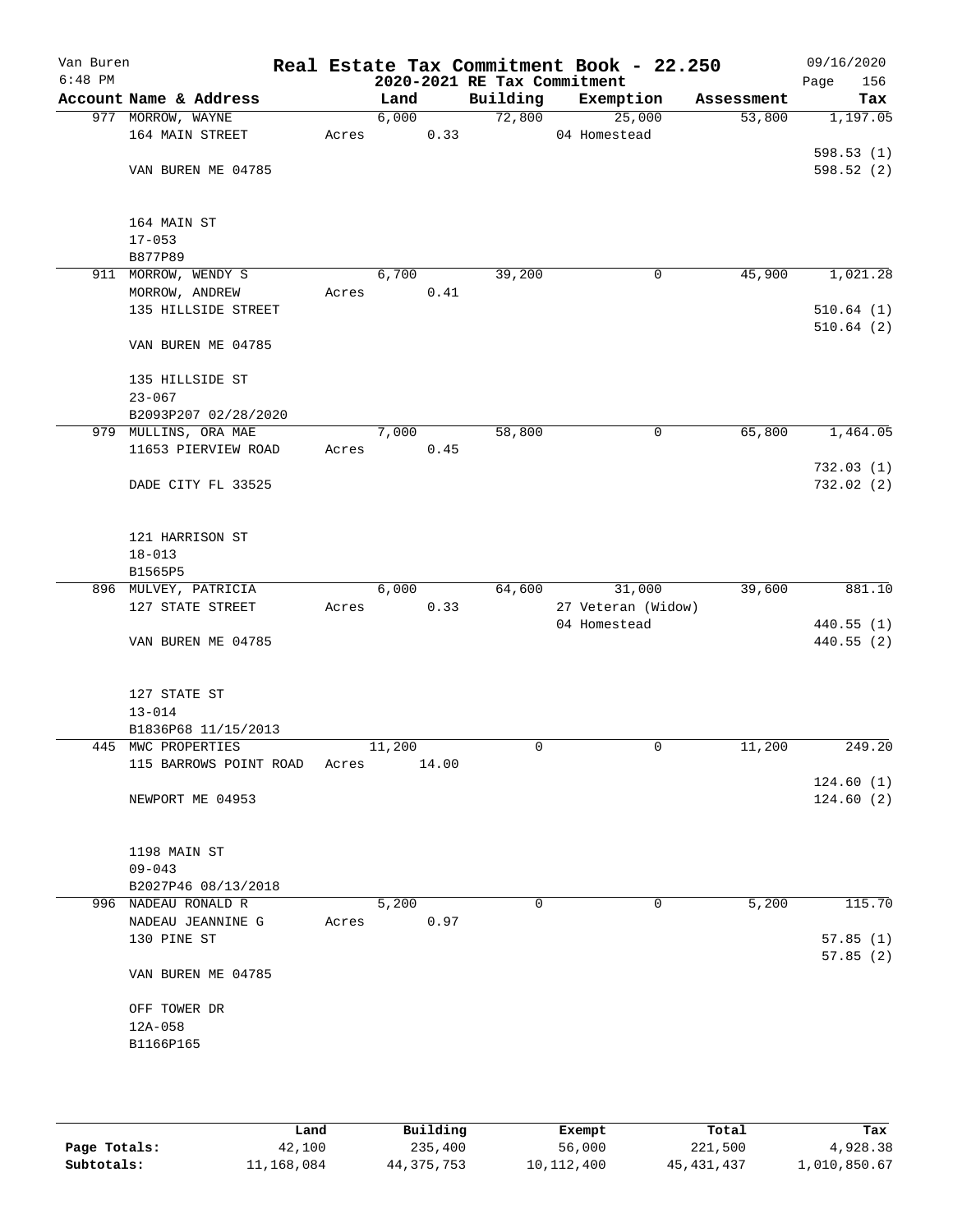| Van Buren    |                                  |                |       |                     |                             | Real Estate Tax Commitment Book - 22.250 |                  | 09/16/2020      |
|--------------|----------------------------------|----------------|-------|---------------------|-----------------------------|------------------------------------------|------------------|-----------------|
| $6:48$ PM    |                                  |                |       |                     | 2020-2021 RE Tax Commitment |                                          |                  | 157<br>Page     |
|              | Account Name & Address           |                |       | Land                | Building                    | Exemption                                | Assessment       | Tax             |
|              | 983 NADEAU, ARMAND L             |                |       | 8,300               | 43,700                      | 25,000                                   | 27,000           | 600.75          |
|              | 135 STATE ST                     |                | Acres | 0.62                |                             | 04 Homestead                             |                  |                 |
|              |                                  |                |       |                     |                             |                                          |                  | 300.38(1)       |
|              | VAN BUREN ME 04785               |                |       |                     |                             |                                          |                  | 300.37(2)       |
|              |                                  |                |       |                     |                             |                                          |                  |                 |
|              | 135 STATE ST                     |                |       |                     |                             |                                          |                  |                 |
|              | $13 - 017$                       |                |       |                     |                             |                                          |                  |                 |
|              | B984P328                         |                |       |                     |                             |                                          |                  |                 |
|              | 982 NADEAU, FERNAND              |                |       | 6,600               | 0                           | $\mathbf 0$                              | 6,600            | 146.85          |
|              | 20 SARATOGA LANE                 |                |       |                     |                             |                                          |                  |                 |
|              |                                  |                |       |                     |                             |                                          |                  | 73.43(1)        |
|              | SCARBOROUGH ME 04074             |                |       |                     |                             |                                          |                  | 73.42(2)        |
|              |                                  |                |       |                     |                             |                                          |                  |                 |
|              |                                  |                |       |                     |                             |                                          |                  |                 |
|              | WRIGHT ST                        |                |       |                     |                             |                                          |                  |                 |
|              | $21 - 017A$                      |                |       |                     |                             |                                          |                  |                 |
|              | 1225 NADEAU, GUY H               |                |       | 5,700               | 16,200                      | 0                                        | 21,900           | 487.28          |
|              | BLDG #70 ROOM 1015               |                | Acres | 0.29                |                             |                                          |                  |                 |
|              | 7533 HOLTZ STREET                |                |       |                     |                             |                                          |                  | 243.64(1)       |
|              | FORT BENNING GA                  |                |       |                     |                             |                                          |                  | 243.64(2)       |
|              | 31905-4535                       |                |       |                     |                             |                                          |                  |                 |
|              |                                  |                |       |                     |                             |                                          |                  |                 |
|              |                                  |                |       |                     |                             |                                          |                  |                 |
|              | 217 MAIN ST                      |                |       |                     |                             |                                          |                  |                 |
|              | $18 - 021$                       |                |       |                     |                             |                                          |                  |                 |
|              | B2071P69 08/26/2019              |                |       |                     |                             |                                          |                  |                 |
|              | 981 NADEAU, LINDA                |                |       | 5,800               | 31,700                      | 25,000                                   | 12,500           | 278.13          |
|              | 127 WRIGHT STREET                |                |       |                     |                             | 04 Homestead                             |                  |                 |
|              |                                  |                |       |                     |                             |                                          |                  | 139.07(1)       |
|              | VAN BUREN ME 04785               |                |       |                     |                             |                                          |                  | 139.06(2)       |
|              | 127 WRIGHT ST                    |                |       |                     |                             |                                          |                  |                 |
|              | $21 - 017$                       |                |       |                     |                             |                                          |                  |                 |
|              | B1558P288                        |                |       |                     |                             |                                          |                  |                 |
|              | 984 NADEAU, NICOLE A             |                |       | 38,000              | 0                           | 0                                        | 38,000           | 845.50          |
|              | 6925 SOUTHEAST                   |                | Acres | 118.00              |                             |                                          |                  |                 |
|              | WOODSTOCK BLVD                   |                |       |                     |                             |                                          |                  |                 |
|              |                                  |                |       |                     |                             |                                          |                  | 422.75 (1)      |
|              | PORTLAND OR 97206                |                |       |                     |                             |                                          |                  | 422.75 (2)      |
|              |                                  |                |       |                     |                             |                                          |                  |                 |
|              |                                  |                |       |                     |                             |                                          |                  |                 |
|              | LAKE RD                          |                |       |                     |                             |                                          |                  |                 |
|              | $04 - 025$                       |                |       |                     |                             |                                          |                  |                 |
|              | B1326P180                        |                |       |                     |                             |                                          |                  |                 |
| 1008         | NADEAU, NICOLE A                 |                |       | 4,500               | 65,900                      | 0                                        | 70,400           | 1,566.40        |
|              | C/O NADEAU, RONALD &             |                | Acres | 0.18                |                             |                                          |                  |                 |
|              | JEANINE                          |                |       |                     |                             |                                          |                  |                 |
|              | 6925 SOUTHEAST<br>WOODSTOCK BLVD |                |       |                     |                             |                                          |                  | 783.20(1)       |
|              |                                  |                |       |                     |                             |                                          |                  | 783.20(2)       |
|              | PORTLAND OR 97206                |                |       |                     |                             |                                          |                  |                 |
|              |                                  |                |       |                     |                             |                                          |                  |                 |
|              | 130 PINE ST                      |                |       |                     |                             |                                          |                  |                 |
|              | $14 - 066$                       |                |       |                     |                             |                                          |                  |                 |
|              | B1588P83                         |                |       |                     |                             |                                          |                  |                 |
|              |                                  |                |       |                     |                             |                                          |                  |                 |
| Page Totals: |                                  | Land<br>68,900 |       | Building<br>157,500 |                             | Exempt<br>50,000                         | Total<br>176,400 | Tax<br>3,924.91 |
| Subtotals:   |                                  | 11,236,984     |       | 44,533,253          |                             | 10,162,400                               | 45,607,837       | 1,014,775.58    |
|              |                                  |                |       |                     |                             |                                          |                  |                 |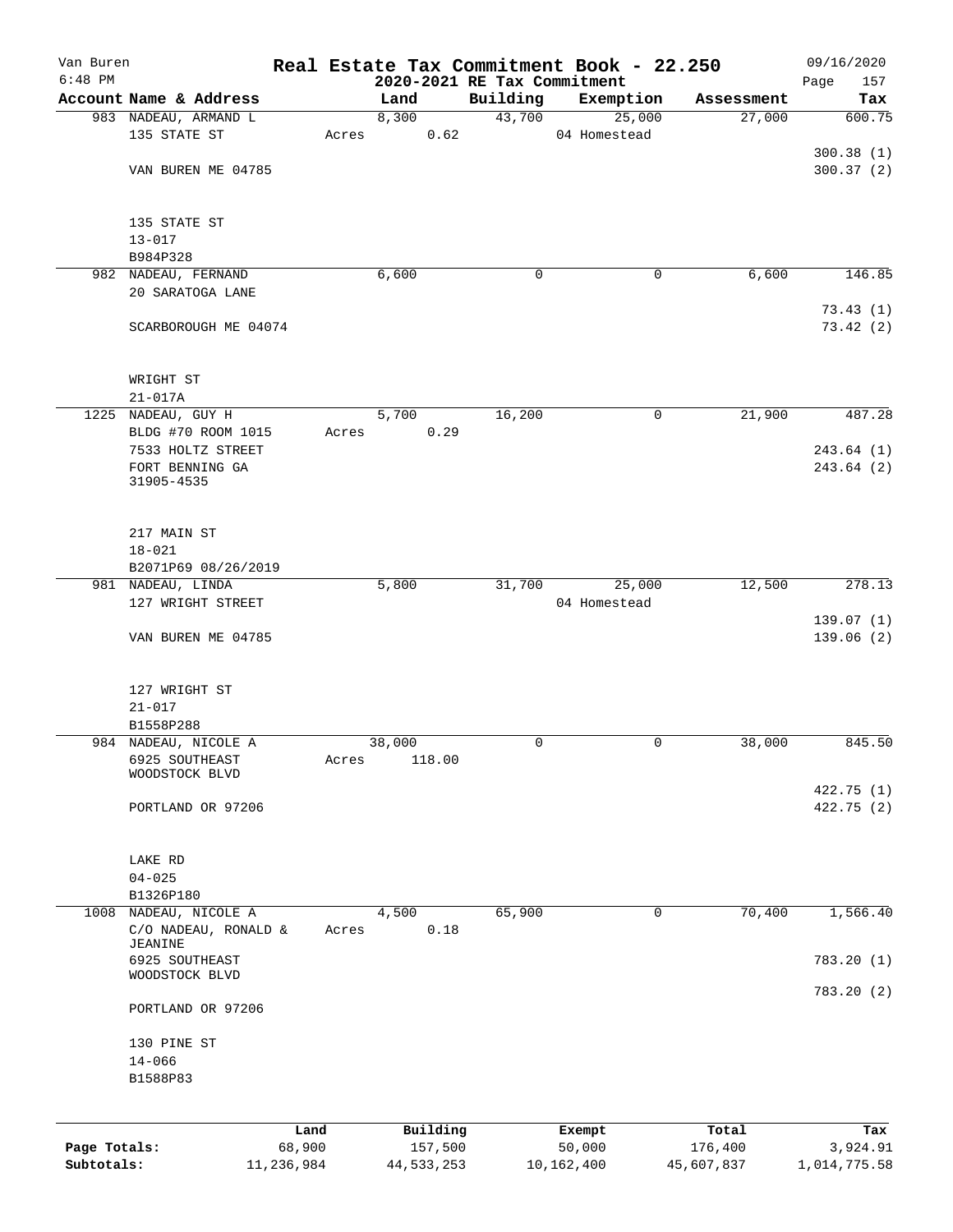| Van Buren<br>$6:48$ PM |                        |       | 2020-2021 RE Tax Commitment |             | Real Estate Tax Commitment Book - 22.250 |            | 09/16/2020<br>Page<br>158 |
|------------------------|------------------------|-------|-----------------------------|-------------|------------------------------------------|------------|---------------------------|
|                        | Account Name & Address |       | Land                        | Building    | Exemption                                | Assessment | Tax                       |
|                        | 985 NADEAU, PAUL J     |       | 9,300                       | 96,400      | 25,000                                   | 80,700     | 1,795.57                  |
|                        | NADEAU, ANNE           | Acres | 0.78                        |             | 04 Homestead                             |            |                           |
|                        | 186 STATE STREET       |       |                             |             |                                          |            | 897.79 (1)                |
|                        |                        |       |                             |             |                                          |            | 897.78 (2)                |
|                        | VAN BUREN ME 04785     |       |                             |             |                                          |            |                           |
|                        | 186 STATE ST           |       |                             |             |                                          |            |                           |
|                        | 12A-019B               |       |                             |             |                                          |            |                           |
|                        | B510P17                |       |                             |             |                                          |            |                           |
|                        | 986 NADEAU, RONALD     |       | 48,100                      | 0           | $\mathbf 0$                              | 48,100     | 1,070.22                  |
|                        | NADEAU, JEANNINE G     | Acres | 161.00                      |             |                                          |            |                           |
|                        | 130 PINE ST            |       |                             |             |                                          |            | 535.11(1)                 |
|                        |                        |       |                             |             |                                          |            | 535.11(2)                 |
|                        | VAN BUREN ME 04785     |       |                             |             |                                          |            |                           |
|                        | OFF LAKE RD            |       |                             |             |                                          |            |                           |
|                        | $04 - 006$             |       |                             |             |                                          |            |                           |
|                        | B1150P89               |       |                             |             |                                          |            |                           |
|                        | 987 NADEAU, RONALD     |       | 42,300                      | 0           | 0                                        | 42,300     | 941.18                    |
|                        | NADEAU, JEANNINE G     | Acres | 160.00                      |             |                                          |            |                           |
|                        | 130 PINE ST            |       |                             |             |                                          |            | 470.59(1)<br>470.59 (2)   |
|                        | VAN BUREN ME 04785     |       |                             |             |                                          |            |                           |
|                        | OFF LAKE RD            |       |                             |             |                                          |            |                           |
|                        | $04 - 005$             |       |                             |             |                                          |            |                           |
|                        | B1150P89               |       |                             |             |                                          |            |                           |
|                        | 988 NADEAU, RONALD     |       | 50,000                      | 0           | 0                                        | 50,000     | 1,112.50                  |
|                        | NADEAU, JEANNINE G     | Acres | 160.00                      |             |                                          |            |                           |
|                        | 130 PINE ST            |       |                             |             |                                          |            | 556.25(1)                 |
|                        |                        |       |                             |             |                                          |            | 556.25(2)                 |
|                        | VAN BUREN ME 04785     |       |                             |             |                                          |            |                           |
|                        | OFF LAKE RD            |       |                             |             |                                          |            |                           |
|                        | $04 - 007$             |       |                             |             |                                          |            |                           |
|                        | B1150P89               |       |                             |             |                                          |            |                           |
|                        | 989 NADEAU, RONALD B   |       | 22,700                      | $\mathbf 0$ | 0                                        | 22,700     | 505.08                    |
|                        | 130 PINE ST            | Acres | 47.00                       |             |                                          |            |                           |
|                        |                        |       |                             |             |                                          |            | 252.54(1)                 |
|                        | VAN BUREN ME 04785     |       |                             |             |                                          |            | 252.54(2)                 |
|                        |                        |       |                             |             |                                          |            |                           |
|                        | LAKE RD                |       |                             |             |                                          |            |                           |
|                        | $05 - 007$             |       |                             |             |                                          |            |                           |
|                        | B399P518               |       |                             |             |                                          |            |                           |
| 991                    | NADEAU, RONALD R       |       | 13,400                      | 0           | 0                                        | 13,400     | 298.15                    |
|                        | NADEAU, JEANNINE       | Acres | 18.00                       |             |                                          |            |                           |
|                        | 130 PINE ST            |       |                             |             |                                          |            | 149.08(1)                 |
|                        | VAN BUREN ME 04785     |       |                             |             |                                          |            | 149.07(2)                 |
|                        | LAKE RD                |       |                             |             |                                          |            |                           |
|                        | $05 - 006$             |       |                             |             |                                          |            |                           |
|                        | B399P518               |       |                             |             |                                          |            |                           |
|                        |                        |       |                             |             |                                          |            |                           |
|                        |                        |       |                             |             |                                          |            |                           |
|                        |                        |       |                             |             |                                          |            |                           |
|                        |                        |       |                             |             |                                          |            |                           |

|              | Land       | Building   | Exempt     | Total      | Tax          |
|--------------|------------|------------|------------|------------|--------------|
| Page Totals: | 185,800    | 96,400     | 25,000     | 257,200    | 5,722.70     |
| Subtotals:   | 11,422,784 | 44,629,653 | 10,187,400 | 45,865,037 | 1,020,498.28 |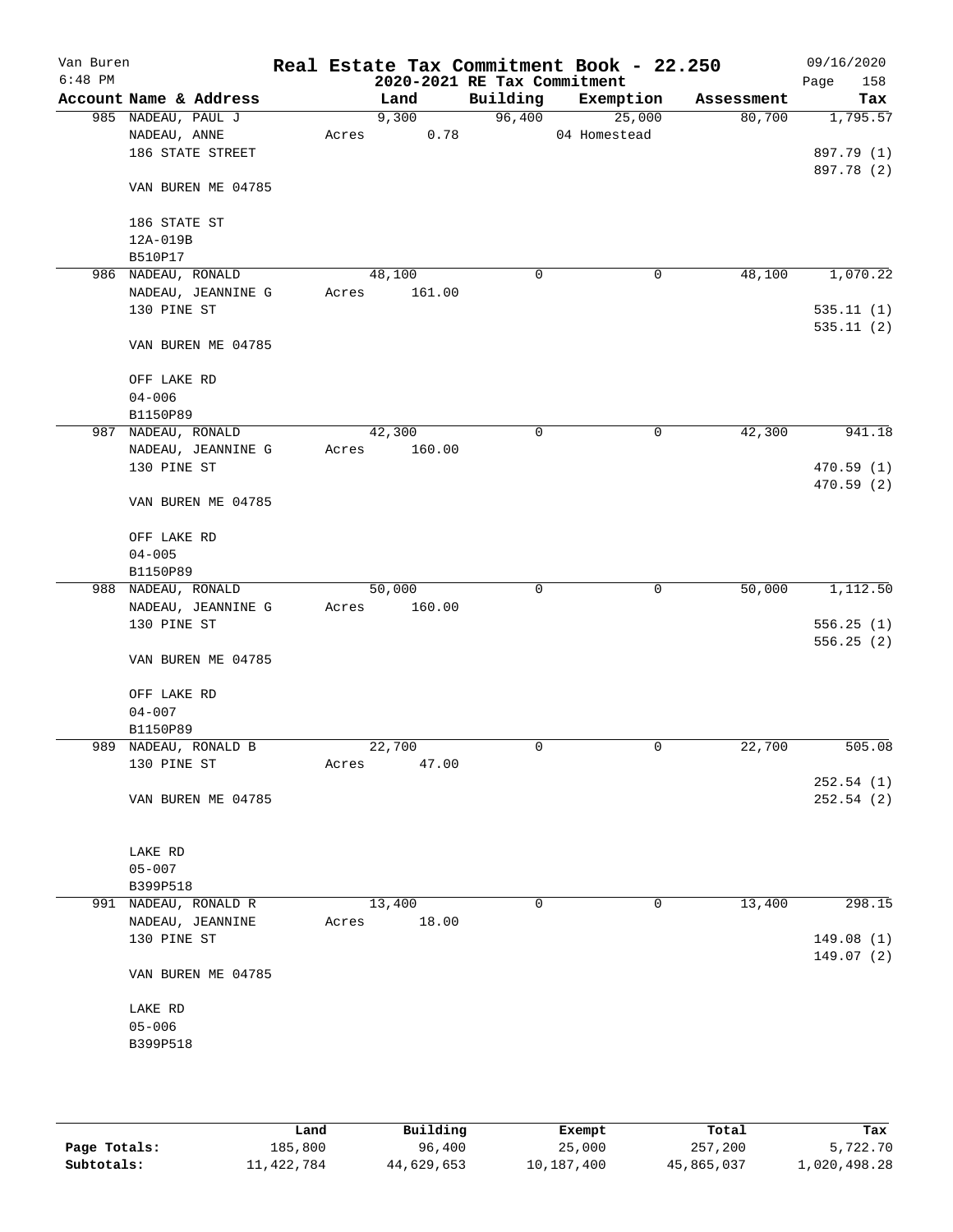| Van Buren |                                          |       |               |                             | Real Estate Tax Commitment Book - 22.250 |            | 09/16/2020             |
|-----------|------------------------------------------|-------|---------------|-----------------------------|------------------------------------------|------------|------------------------|
| $6:48$ PM |                                          |       |               | 2020-2021 RE Tax Commitment |                                          |            | 159<br>Page            |
|           | Account Name & Address                   |       | Land          | Building                    | Exemption                                | Assessment | Tax                    |
|           | 992 NADEAU, RONALD R                     |       | 6,700         | $\mathbf 0$                 | $\mathbf 0$                              | 6,700      | 149.07                 |
|           | NADEAU, JEANNINE<br>130 PINE ST          | Acres | 0.70          |                             |                                          |            | 74.54(1)               |
|           |                                          |       |               |                             |                                          |            | 74.53(2)               |
|           | VAN BUREN ME 04785                       |       |               |                             |                                          |            |                        |
|           | STATE STREET                             |       |               |                             |                                          |            |                        |
|           | $03 - 025C$                              |       |               |                             |                                          |            |                        |
|           | 993 NADEAU, RONALD R                     |       | 14,900        | $\mathbf 0$                 | 0                                        | 14,900     | 331.53                 |
|           | NADEAU, RONALD                           | Acres | 23.00         |                             |                                          |            |                        |
|           | 130 PINE ST                              |       |               |                             |                                          |            | 165.77(1)              |
|           | VAN BUREN ME 04785                       |       |               |                             |                                          |            | 165.76(2)              |
|           | OFF CASTONGUAY ROAD                      |       |               |                             |                                          |            |                        |
|           | $03 - 011B$                              |       |               |                             |                                          |            |                        |
|           | B1166P165                                |       |               |                             |                                          |            |                        |
|           | 994 NADEAU, RONALD R                     |       | 400           | $\mathbf 0$                 | 0                                        | 400        | 8.90                   |
|           | NADEAU, JEANNINE                         | Acres | 1.00          |                             |                                          |            |                        |
|           | 130 PINE ST                              |       |               |                             |                                          |            | 4.45(1)<br>4.45(2)     |
|           | VAN BUREN ME 04785                       |       |               |                             |                                          |            |                        |
|           | LAKE RD                                  |       |               |                             |                                          |            |                        |
|           | $04 - 024$                               |       |               |                             |                                          |            |                        |
|           | B721P332                                 |       |               |                             |                                          |            |                        |
|           | 997 NADEAU, RONALD R<br>NADEAU, JEANNINE |       | 9,100<br>4.20 | 0                           | 0                                        | 9,100      | 202.48                 |
|           | 130 PINE ST                              | Acres |               |                             |                                          |            | 101.24(1)              |
|           |                                          |       |               |                             |                                          |            | 101.24(2)              |
|           | VAN BUREN ME 04785                       |       |               |                             |                                          |            |                        |
|           | STATE STREET                             |       |               |                             |                                          |            |                        |
|           | $03 - 023$                               |       |               |                             |                                          |            |                        |
|           | 999 NADEAU, RONALD R                     |       | 10,900        | 0                           | 0                                        | 10,900     | 242.52                 |
|           | NADEAU, JEANNINE                         | Acres | 10.75         |                             |                                          |            |                        |
|           | 130 PINE ST                              |       |               |                             |                                          |            | 121.26(1)<br>121.26(2) |
|           | VAN BUREN ME 04785                       |       |               |                             |                                          |            |                        |
|           | STATE STREET                             |       |               |                             |                                          |            |                        |
|           | $03 - 026$                               |       |               |                             |                                          |            |                        |
|           | B410P680                                 |       |               |                             |                                          |            |                        |
| 1000      | NADEAU, RONALD R                         |       | 5,600         | 0                           | 0                                        | 5,600      | 124.60                 |
|           | NADEAU, JEANNINE G                       | Acres | 1.30          |                             |                                          |            |                        |
|           | 130 PINE ST                              |       |               |                             |                                          |            | 62.30(1)<br>62.30(2)   |
|           | VAN BUREN ME 04785                       |       |               |                             |                                          |            |                        |
|           | OFF TOWER DR                             |       |               |                             |                                          |            |                        |
|           | $12A-065$                                |       |               |                             |                                          |            |                        |
|           | B1166P165                                |       |               |                             |                                          |            |                        |
|           |                                          |       |               |                             |                                          |            |                        |

|              | Land       | Building   | Exempt     | Total      | Tax          |
|--------------|------------|------------|------------|------------|--------------|
| Page Totals: | 47,600     |            |            | 47,600     | 1,059.10     |
| Subtotals:   | 11,470,384 | 44,629,653 | 10,187,400 | 45,912,637 | 1,021,557.38 |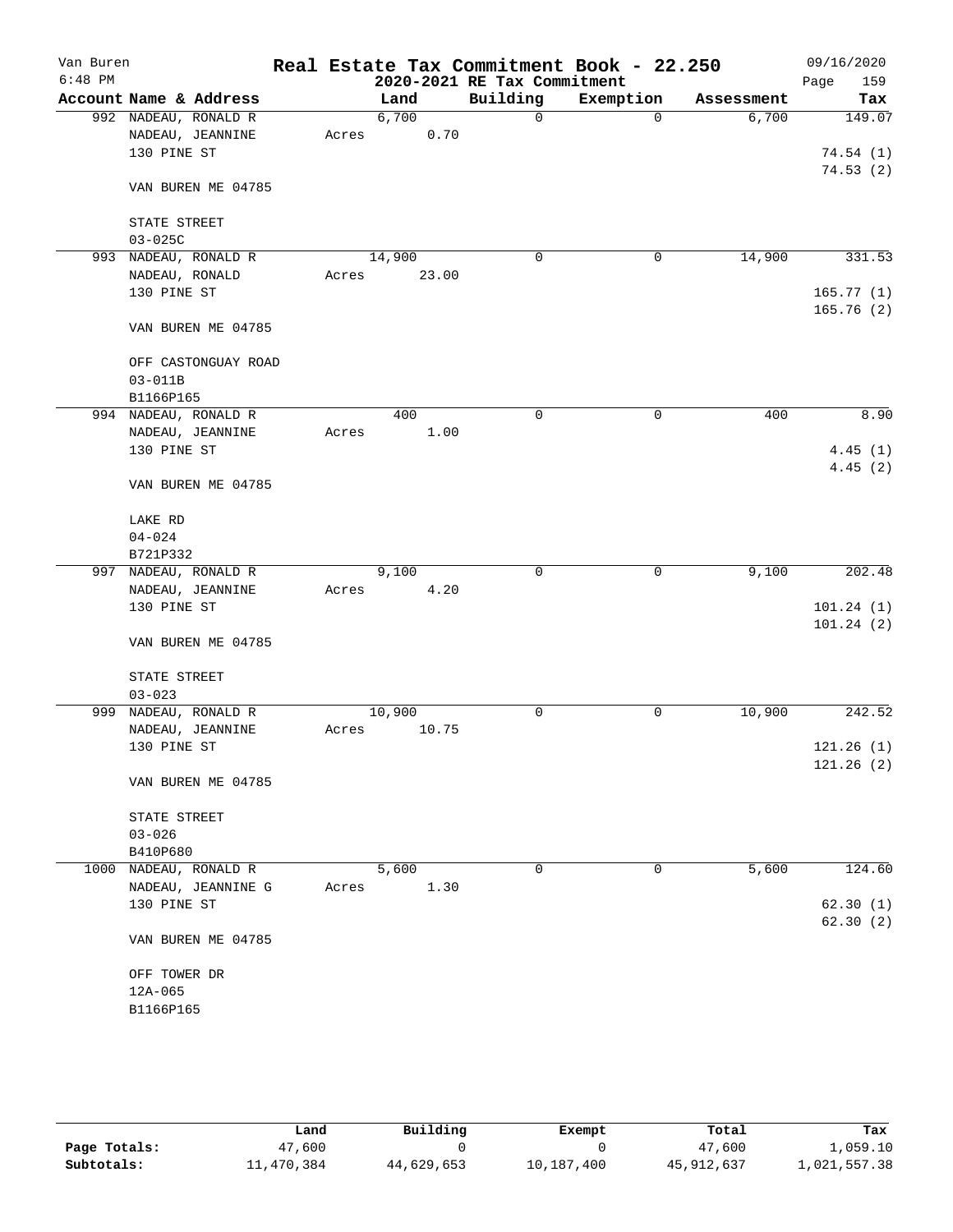| Van Buren<br>$6:48$ PM |                                                                           |       |          | 2020-2021 RE Tax Commitment | Real Estate Tax Commitment Book - 22.250 |            | 09/16/2020<br>160 |
|------------------------|---------------------------------------------------------------------------|-------|----------|-----------------------------|------------------------------------------|------------|-------------------|
|                        | Account Name & Address                                                    |       | Land     | Building                    | Exemption                                | Assessment | Page<br>Tax       |
|                        | 1004 NADEAU, RONALD R                                                     |       | 21,500   | 0                           | 0                                        | 21,500     | 478.38            |
|                        | NADEAU, JEANNINE                                                          | Acres | 52.00    |                             |                                          |            |                   |
|                        | 130 PINE ST                                                               |       |          |                             |                                          |            | 239.19(1)         |
|                        |                                                                           |       |          |                             |                                          |            | 239.19(2)         |
|                        | VAN BUREN ME 04785                                                        |       |          |                             |                                          |            |                   |
|                        | CASTONGUAY RD                                                             |       |          |                             |                                          |            |                   |
|                        | $03 - 029$                                                                |       |          |                             |                                          |            |                   |
|                        | B394P567                                                                  |       |          |                             |                                          |            |                   |
|                        | 1005 NADEAU, RONALD R                                                     |       | 9,200    | 0                           | 0                                        | 9,200      | 204.70            |
|                        | NADEAU, JEANNINE                                                          | Acres | 4.50     |                             |                                          |            |                   |
|                        | 130 PINE ST                                                               |       |          |                             |                                          |            | 102.35(1)         |
|                        | VAN BUREN ME 04785                                                        |       |          |                             |                                          |            | 102.35(2)         |
|                        |                                                                           |       |          |                             |                                          |            |                   |
|                        | STATE STREET                                                              |       |          |                             |                                          |            |                   |
|                        | $03 - 025A$                                                               |       |          |                             |                                          |            |                   |
|                        | B410P680<br>1006 NADEAU, RONALD R                                         |       | 13,700   | 0                           | 0                                        | 13,700     | 304.83            |
|                        | NADEAU, JEANNINE G                                                        |       |          |                             |                                          |            |                   |
|                        | 130 PINE ST                                                               | Acres | 85.50    |                             |                                          |            | 152.42(1)         |
|                        |                                                                           |       |          |                             |                                          |            | 152.41(2)         |
|                        | VAN BUREN ME 04785                                                        |       |          |                             |                                          |            |                   |
|                        | LAKE RD                                                                   |       |          |                             |                                          |            |                   |
|                        | $02 - 017$                                                                |       |          |                             |                                          |            |                   |
|                        | B1188P242                                                                 |       |          |                             |                                          |            |                   |
|                        | 1007 NADEAU, RONALD R                                                     |       | 118,900  | 1,900                       | $\mathbf 0$                              | 120,800    | 2,687.80          |
|                        | NADEAU, JEANNINE                                                          | Acres | 632.00   |                             |                                          |            |                   |
|                        | 130 PINE ST                                                               |       |          |                             |                                          |            | 1,343.90(1)       |
|                        |                                                                           |       |          |                             |                                          |            | 1,343.90(2)       |
|                        | VAN BUREN ME 04785                                                        |       |          |                             |                                          |            |                   |
|                        | LAKE RD                                                                   |       |          |                             |                                          |            |                   |
|                        | $04 - 003$ & 004                                                          |       |          |                             |                                          |            |                   |
|                        | B607P133 10/03/1983 B721P332 09/08/1987                                   |       |          |                             |                                          |            |                   |
|                        | 1261 NADEAU, RONALD R                                                     |       | 68,000   | 0                           | $\mathbf 0$                              | 68,000     | 1,513.00          |
|                        | NADEAU, JEANNINE                                                          | Acres | 343.00   |                             |                                          |            |                   |
|                        | 130 PINE ST                                                               |       |          |                             |                                          |            | 756.50(1)         |
|                        |                                                                           |       |          |                             |                                          |            | 756.50(2)         |
|                        | VAN BUREN ME 04785                                                        |       |          |                             |                                          |            |                   |
|                        | OFF TRACK BED                                                             |       |          |                             |                                          |            |                   |
|                        | $03 - 004, 7 - 9, 30, 37$                                                 |       |          |                             |                                          |            |                   |
|                        | B1054P75 06/25/1996 B394P567 05/10/1972 B418P331                          |       |          |                             |                                          |            |                   |
|                        | 02/25/1975 B766P80 07/20/1987 B1054P78 06/25/1996<br>B1877P258 12/16/2014 |       |          |                             |                                          |            |                   |
|                        | 815 NADEAU, RONALD R                                                      |       | 3,900    | $\mathbf 0$                 | $\mathbf 0$                              | 3,900      | 86.78             |
|                        | NADEAU, JEANNINE                                                          | Acres | 0.14     |                             |                                          |            |                   |
|                        | 130 PINE ST                                                               |       |          |                             |                                          |            | 43.39(1)          |
|                        | VAN BUREN ME 04785                                                        |       |          |                             |                                          |            | 43.39(2)          |
|                        | PINE ST                                                                   |       |          |                             |                                          |            |                   |
|                        | $14 - 057A$                                                               |       |          |                             |                                          |            |                   |
|                        | B1624P230 12/20/2008                                                      |       |          |                             |                                          |            |                   |
|                        |                                                                           |       |          |                             |                                          |            |                   |
|                        |                                                                           |       |          |                             |                                          |            |                   |
|                        |                                                                           | Land  | Building |                             | Exempt                                   | Total      | Tax               |

|              | Lanu       | Building   | LXCMDL     | TOLAT      | 1ax.         |
|--------------|------------|------------|------------|------------|--------------|
| Page Totals: | 235,200    | 1,900      |            | 237,100    | 5,275.49     |
| Subtotals:   | 11,705,584 | 44,631,553 | 10,187,400 | 46,149,737 | 1,026,832.87 |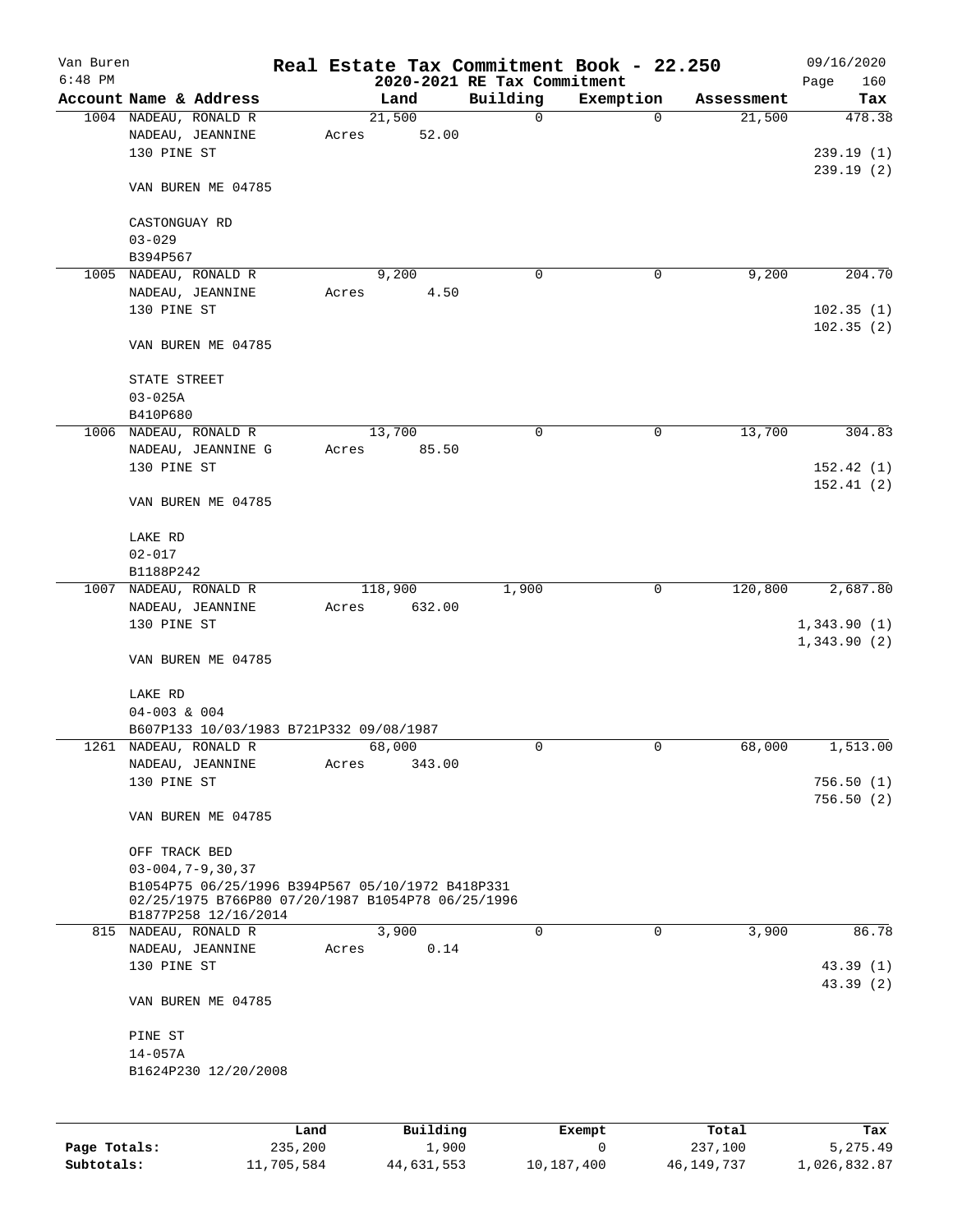| Van Buren |                                     |       |        |       | Real Estate Tax Commitment Book - 22.250 |              |          |            | 09/16/2020             |
|-----------|-------------------------------------|-------|--------|-------|------------------------------------------|--------------|----------|------------|------------------------|
| $6:48$ PM |                                     |       |        |       | 2020-2021 RE Tax Commitment              |              |          |            | 161<br>Page            |
|           | Account Name & Address              |       | Land   |       | Building<br>0                            | Exemption    | $\Omega$ | Assessment | Tax                    |
|           | 1540 NADEAU, RONALD R               |       | 11,800 |       |                                          |              |          | 11,800     | 262.55                 |
|           | NADEAU, JEANNINE<br>130 PINE ST     | Acres |        | 25.50 |                                          |              |          |            |                        |
|           |                                     |       |        |       |                                          |              |          |            | 131.28(1)<br>131.27(2) |
|           | VAN BUREN ME 04785                  |       |        |       |                                          |              |          |            |                        |
|           | OFF TRACK BED                       |       |        |       |                                          |              |          |            |                        |
|           | $06 - 002A$                         |       |        |       |                                          |              |          |            |                        |
|           | B1877P258 12/16/2014                |       |        |       |                                          |              |          |            |                        |
|           | 1048 NATHAN MARQUIS                 |       | 12,000 |       | 175,100                                  |              | 25,000   | 162,100    | 3,606.73               |
|           | MARQUIS, ELISE R                    | Acres |        | 2.47  |                                          | 04 Homestead |          |            |                        |
|           | 231 STATE STREET                    |       |        |       |                                          |              |          |            | 1,803.37(1)            |
|           | VAN BUREN ME 04785                  |       |        |       |                                          |              |          |            | 1,803.36(2)            |
|           |                                     |       |        |       |                                          |              |          |            |                        |
|           | 231 STATE ST                        |       |        |       |                                          |              |          |            |                        |
|           | $03 - 012F$                         |       |        |       |                                          |              |          |            |                        |
|           | B2021P287 07/05/2018                |       |        |       |                                          |              |          |            |                        |
| 177       | NATIONSTAR MORTGAGE                 |       | 6,000  |       | 58,900                                   |              | 0        | 64,900     | 1,444.03               |
|           | C/O CORPORATION<br>SERVICES COMPANY | Acres |        | 0.33  |                                          |              |          |            |                        |
|           | 45 MEMORIAL CIRCLE                  |       |        |       |                                          |              |          |            | 722.02(1)              |
|           |                                     |       |        |       |                                          |              |          |            | 722.01(2)              |
|           | AUGUSTA ME 04330                    |       |        |       |                                          |              |          |            |                        |
|           | 112 ST BRUNO ST                     |       |        |       |                                          |              |          |            |                        |
|           | $17 - 048$                          |       |        |       |                                          |              |          |            |                        |
|           | B1622P300 12/08/2008                |       |        |       |                                          |              |          |            |                        |
| 1353      | NAVIGATOR PROPERTIES,<br>LLC        |       | 9,100  |       | 37,200                                   |              | 0        | 46,300     | 1,030.18               |
|           | PO BOX 1160                         | Acres |        | 4.13  |                                          |              |          |            |                        |
|           |                                     |       |        |       |                                          |              |          |            | 515.09(1)              |
|           | KENNEBUNKPORT ME 04046              |       |        |       |                                          |              |          |            | 515.09(2)              |
|           | 141 CASTONGUAY RD                   |       |        |       |                                          |              |          |            |                        |
|           | $03 - 034B$                         |       |        |       |                                          |              |          |            |                        |
|           | B1890P16 05/01/2015                 |       |        |       |                                          |              |          |            |                        |
| 1010      | NEW BRUNSWICK ELECTRIC<br>POWER     |       | 87,500 |       | 0                                        |              | 0        | 87,500     | 1,946.88               |
|           | REAL ESTATE DEPARTMENT              |       |        |       |                                          |              |          |            |                        |
|           | PO BOX 2000                         |       |        |       |                                          |              |          |            | 973.44 (1)             |
|           |                                     |       |        |       |                                          |              |          |            | 973.44 (2)             |
|           | FREDERICTON NB E3B4X                |       |        |       |                                          |              |          |            |                        |
|           | HAMLIN TOWN LINE                    |       |        |       |                                          |              |          |            |                        |
|           | $01 - 000$                          |       |        |       |                                          |              |          |            |                        |
| 1012      | NORSTATE FEDERAL CREDIT<br>UNION    |       | 21,200 |       | 183,900                                  |              | 0        | 205,100    | 4,563.47               |
|           | 78 FOX STREET                       | Acres |        | 1.82  |                                          |              |          |            |                        |
|           |                                     |       |        |       |                                          |              |          |            | 2,281.74 (1)           |
|           | MADAWASKA ME 04756                  |       |        |       |                                          |              |          |            | 2,281.73(2)            |
|           | 156 MAIN ST                         |       |        |       |                                          |              |          |            |                        |
|           | $17 - 056$                          |       |        |       |                                          |              |          |            |                        |
|           |                                     |       |        |       |                                          |              |          |            |                        |
|           |                                     |       |        |       |                                          |              |          |            |                        |

|              | Land       | Building   | Exempt     | Total      | Tax          |
|--------------|------------|------------|------------|------------|--------------|
| Page Totals: | 147,600    | 455,100    | 25,000     | 577,700    | 12,853.84    |
| Subtotals:   | 11,853,184 | 45,086,653 | 10,212,400 | 46,727,437 | 1,039,686.71 |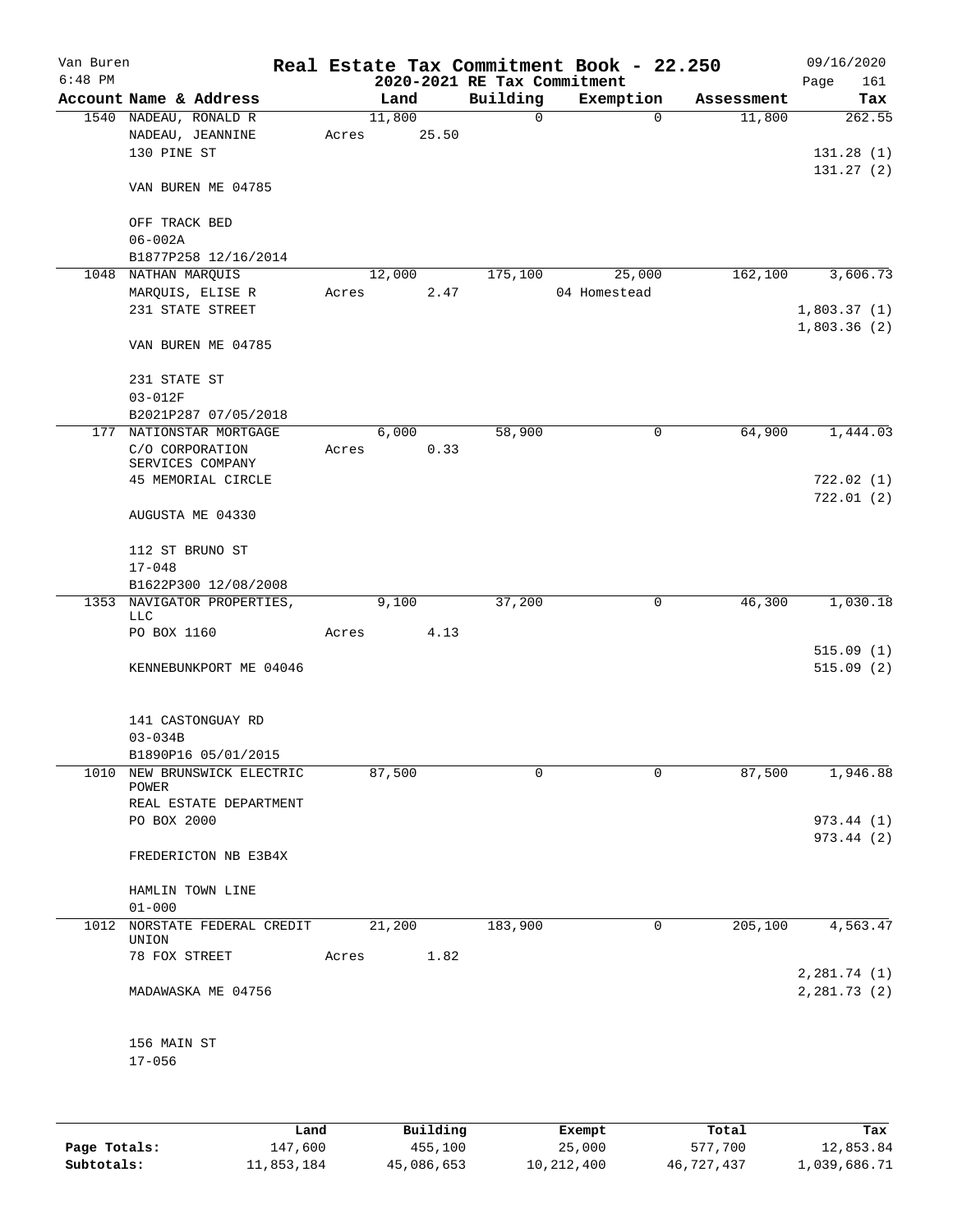| Van Buren    |                                                               |            |       |                |            |                             | Real Estate Tax Commitment Book - 22.250 |            | 09/16/2020           |
|--------------|---------------------------------------------------------------|------------|-------|----------------|------------|-----------------------------|------------------------------------------|------------|----------------------|
| $6:48$ PM    |                                                               |            |       |                |            | 2020-2021 RE Tax Commitment |                                          |            | 162<br>Page          |
|              | Account Name & Address                                        |            |       | Land<br>50,200 |            | Building<br>423,700         | Exemption<br>$\Omega$                    | Assessment | Tax                  |
|              | 1013 NORTHERN AROOSTOOK<br>ASSOCIATES                         |            |       |                |            |                             |                                          | 473,900    | 10,544.28            |
|              | LIBERTY MGT GROUP INC<br>15 SHAKER ROAD                       |            | Acres |                | 2.51       |                             |                                          |            | 5, 272.14 (1)        |
|              |                                                               |            |       |                |            |                             |                                          |            | 5, 272.14 (2)        |
|              | GRAY ME 04039 9435                                            |            |       |                |            |                             |                                          |            |                      |
|              | 1 MAIN ST                                                     |            |       |                |            |                             |                                          |            |                      |
|              | $13 - 001A$<br>B610P228 10/27/1983                            |            |       |                |            |                             |                                          |            |                      |
|              | 491 NORTHERN FINANCIAL HOME                                   |            |       | 5,900          |            | 35,800                      | $\mathbf 0$                              | 41,700     | 927.83               |
|              | MORTGAGE CORP                                                 |            |       |                |            |                             |                                          |            |                      |
|              | PO BOX 1461                                                   |            | Acres |                | 0.32       |                             |                                          |            | 463.92 (1)           |
|              | BUZZARDS BAY MA 02532                                         |            |       |                |            |                             |                                          |            | 463.91(2)            |
|              | 13 MAIN ST                                                    |            |       |                |            |                             |                                          |            |                      |
|              | $13 - 003$                                                    |            |       |                |            |                             |                                          |            |                      |
|              | B1975P225 05/18/2017                                          |            |       |                |            |                             |                                          |            |                      |
|              | 1506 NORTHERN FINANCIAL HOME<br>MORTGAGE CORP.<br>PO BOX 1461 |            |       | 2,700          |            | 0                           | 0                                        | 2,700      | 60.08                |
|              | BUZZARDS BAY MA 02532                                         |            |       |                |            |                             |                                          |            | 30.04(1)<br>30.04(2) |
|              |                                                               |            |       |                |            |                             |                                          |            |                      |
|              | Behind Gregg Sirois                                           |            |       |                |            |                             |                                          |            |                      |
|              | $21 - 040A$                                                   |            |       |                |            |                             |                                          |            |                      |
|              | B1952P158 10/20/2016<br>1015 NORTHERN NEW ENGLAND             |            |       | 4,000          |            | 50,400                      | 0                                        | 54,400     | 1,210.40             |
|              | TELEPHONE OPERATIONS,<br>LLC                                  |            |       |                |            |                             |                                          |            |                      |
|              | 770 ELM STREET                                                |            | Acres |                | 0.20       |                             |                                          |            |                      |
|              | 2ND FLOOR                                                     |            |       |                |            |                             |                                          |            | 605.20(1)            |
|              | MANCHESTER NH 03101                                           |            |       |                |            |                             |                                          |            | 605.20(2)            |
|              | 102 ST JOHN AVE                                               |            |       |                |            |                             |                                          |            |                      |
|              | $15 - 072$                                                    |            |       |                |            |                             |                                          |            |                      |
|              | B1590P162                                                     |            |       |                |            |                             |                                          |            |                      |
|              | 1528 NORTHERN STORAGE, INC.                                   |            |       | 22,400         |            | 0                           | $\mathbf 0$                              | 22,400     | 498.40               |
|              | PO BOX 1448                                                   |            | Acres |                | 2.60       |                             |                                          |            | 249.20(1)            |
|              | CARIBOU ME 04736                                              |            |       |                |            |                             |                                          |            | 249.20(2)            |
|              | MAIN ST                                                       |            |       |                |            |                             |                                          |            |                      |
|              | $13 - 041$                                                    |            |       |                |            |                             |                                          |            |                      |
|              | B2013P230 04/26/2018                                          |            |       |                |            |                             |                                          |            |                      |
|              | 1404 NUNEZ, ANNA K                                            |            |       | 6,600          |            | 77,400                      | 25,000                                   | 59,000     | 1,312.75             |
|              | 108 CENTER STREET                                             |            | Acres |                | 0.39       |                             | 04 Homestead                             |            | 656.38 (1)           |
|              | VAN BUREN ME 04785                                            |            |       |                |            |                             |                                          |            | 656.37 (2)           |
|              | 108 CENTER ST                                                 |            |       |                |            |                             |                                          |            |                      |
|              | $16 - 056$                                                    |            |       |                |            |                             |                                          |            |                      |
|              | B1743P113 11/23/2011                                          |            |       |                |            |                             |                                          |            |                      |
|              |                                                               | Land       |       |                | Building   |                             | Exempt                                   | Total      | Tax                  |
| Page Totals: |                                                               | 91,800     |       |                | 587,300    |                             | 25,000                                   | 654,100    | 14,553.74            |
| Subtotals:   |                                                               | 11,944,984 |       |                | 45,673,953 |                             | 10,237,400                               | 47,381,537 | 1,054,240.45         |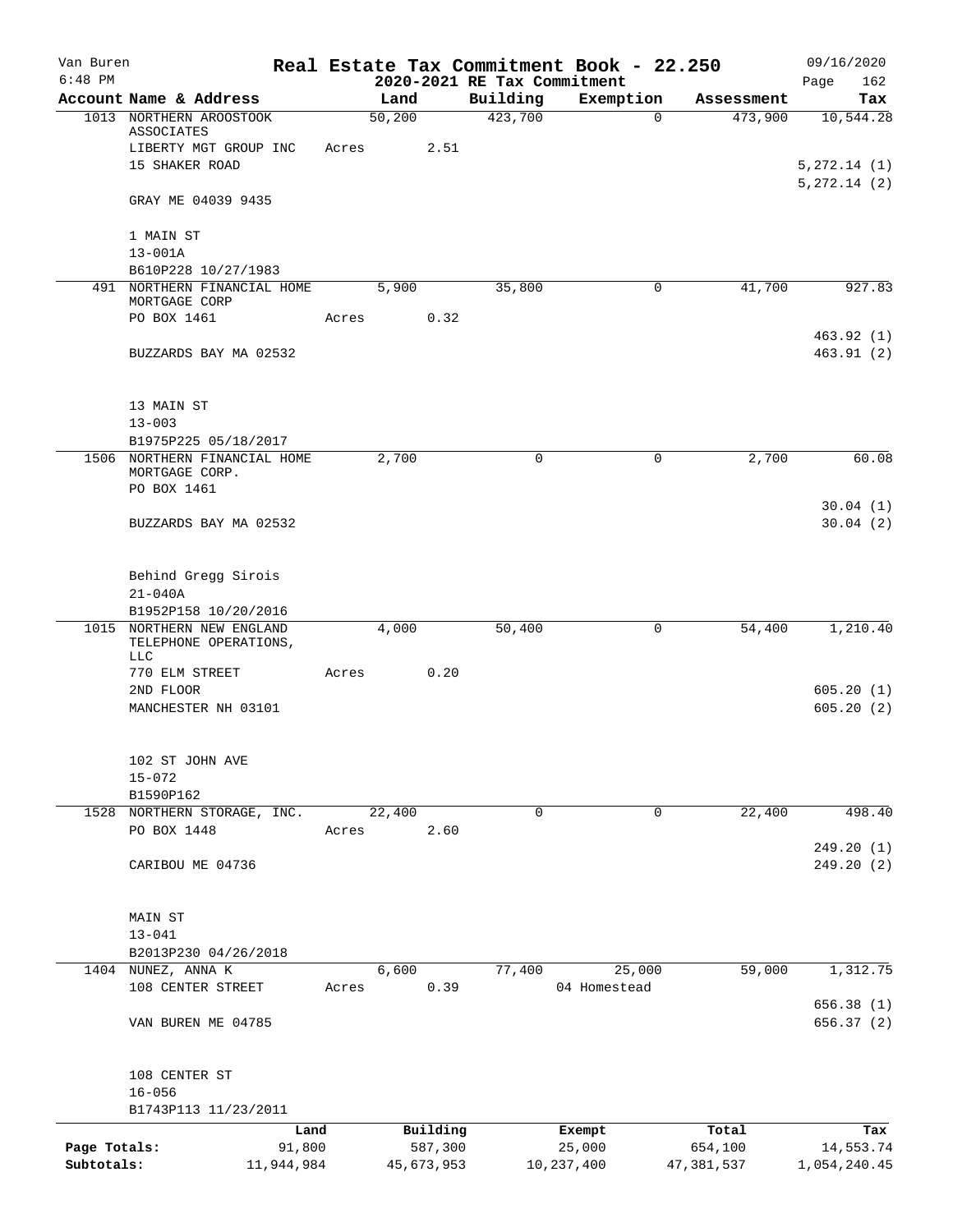| Van Buren |                           |       |                             |          | Real Estate Tax Commitment Book - 22.250 |            | 09/16/2020  |
|-----------|---------------------------|-------|-----------------------------|----------|------------------------------------------|------------|-------------|
| $6:48$ PM |                           |       | 2020-2021 RE Tax Commitment |          |                                          |            | 163<br>Page |
|           | Account Name & Address    |       | Land                        | Building | Exemption                                | Assessment | Tax         |
|           | 1311 NUNEZ, EDWIN         |       | 4,900                       | 51,200   | $\mathbf 0$                              | 56,100     | 1,248.22    |
|           | NUNEZ, ANNA K             | Acres | 0.22                        |          |                                          |            |             |
|           | 105 COTE STREET           |       |                             |          |                                          |            | 624.11(1)   |
|           |                           |       |                             |          |                                          |            | 624.11(2)   |
|           | VAN BUREN ME 04785        |       |                             |          |                                          |            |             |
|           |                           |       |                             |          |                                          |            |             |
|           | 105 COTE ST               |       |                             |          |                                          |            |             |
|           | $18 - 111$                |       |                             |          |                                          |            |             |
|           | B2069P240 08/09/2019      |       |                             |          |                                          |            |             |
|           | 425 OCZKOWSKI, PATRICIA A |       | 4,500                       | 89,500   | 31,000                                   | 63,000     | 1,401.75    |
|           | 103 ROOSEVELT AVENUE      | Acres | 0.18                        |          | 04 Homestead                             |            |             |
|           |                           |       |                             |          | 03 Veteran (Non-Maine                    |            | 700.88(1)   |
|           |                           |       |                             |          | Enlisted)                                |            |             |
|           | VAN BUREN ME 04785        |       |                             |          |                                          |            | 700.87(2)   |
|           |                           |       |                             |          |                                          |            |             |
|           |                           |       |                             |          |                                          |            |             |
|           | 103 ROOSEVELT AVE         |       |                             |          |                                          |            |             |
|           | $14 - 048$                |       |                             |          |                                          |            |             |
|           | B1914P49 10/30/2015       |       |                             |          |                                          |            |             |
|           | 1427 OHARE, FRANCES       |       | 30,500                      | 0        | 0                                        | 30,500     | 678.63      |
|           | 236 ST MARYS BROOK RD     | Acres | 73.00                       |          |                                          |            |             |
|           |                           |       |                             |          |                                          |            | 339.32 (1)  |
|           | VAN BUREN ME 04785        |       |                             |          |                                          |            | 339.31(2)   |
|           |                           |       |                             |          |                                          |            |             |
|           |                           |       |                             |          |                                          |            |             |
|           | OFF ST. MARY'S BROOK      |       |                             |          |                                          |            |             |
|           | $02 - 052$                |       |                             |          |                                          |            |             |
|           | B2072P77 08/09/2019       |       |                             |          |                                          |            |             |
|           | 1016 O'HARE, FRANCIS      |       | 25,400                      | 0        | 25,000                                   | 400        | 8.90        |
|           | 236 ST MARYS BROOK RD     | Acres | 41.00                       |          | 04 Homestead                             |            |             |
|           |                           |       |                             |          |                                          |            | 4.45(1)     |
|           | VAN BUREN ME 04785        |       |                             |          |                                          |            | 4.45(2)     |
|           |                           |       |                             |          |                                          |            |             |
|           |                           |       |                             |          |                                          |            |             |
|           | 236 ST MARY'S BROOK RD    |       |                             |          |                                          |            |             |
|           | $02 - 003A$               |       |                             |          |                                          |            |             |
|           | B601P129                  |       |                             |          |                                          |            |             |
|           | 1018 O'NEIL, KAREN        |       | 5,500                       | 51,500   | 25,000                                   | 32,000     | 712.00      |
|           | 111 FULTON STREET         | Acres | 0.27                        |          | 04 Homestead                             |            |             |
|           |                           |       |                             |          |                                          |            | 356.00(1)   |
|           | VAN BUREN ME 04785        |       |                             |          |                                          |            | 356.00(2)   |
|           |                           |       |                             |          |                                          |            |             |
|           |                           |       |                             |          |                                          |            |             |
|           | 111 FULTON ST             |       |                             |          |                                          |            |             |
|           | $20 - 003$                |       |                             |          |                                          |            |             |
|           | B852P204                  |       |                             |          |                                          |            |             |
|           | 1019 OPTO-DENT, INC       |       | 3,800                       | 80,700   | 0                                        | 84,500     | 1,880.13    |
|           | C/O CHARLES PLOURDE       | Acres | 0.19                        |          |                                          |            |             |
|           | PO BOX 300                |       |                             |          |                                          |            | 940.07 (1)  |
|           |                           |       |                             |          |                                          |            | 940.06 (2)  |
|           | VAN BUREN ME 04785        |       |                             |          |                                          |            |             |
|           |                           |       |                             |          |                                          |            |             |
|           | 67 MAIN ST                |       |                             |          |                                          |            |             |
|           | $15 - 020$                |       |                             |          |                                          |            |             |
|           | B1076P309 07/11/1997      |       |                             |          |                                          |            |             |
|           |                           |       |                             |          |                                          |            |             |
|           |                           |       |                             |          |                                          |            |             |
|           |                           |       |                             |          |                                          |            |             |

|              | Land       | Building   | Exempt     | Total      | Tax          |
|--------------|------------|------------|------------|------------|--------------|
| Page Totals: | 74,600     | 272,900    | 81,000     | 266,500    | 5,929.63     |
| Subtotals:   | 12,019,584 | 45,946,853 | 10,318,400 | 47,648,037 | 1,060,170.08 |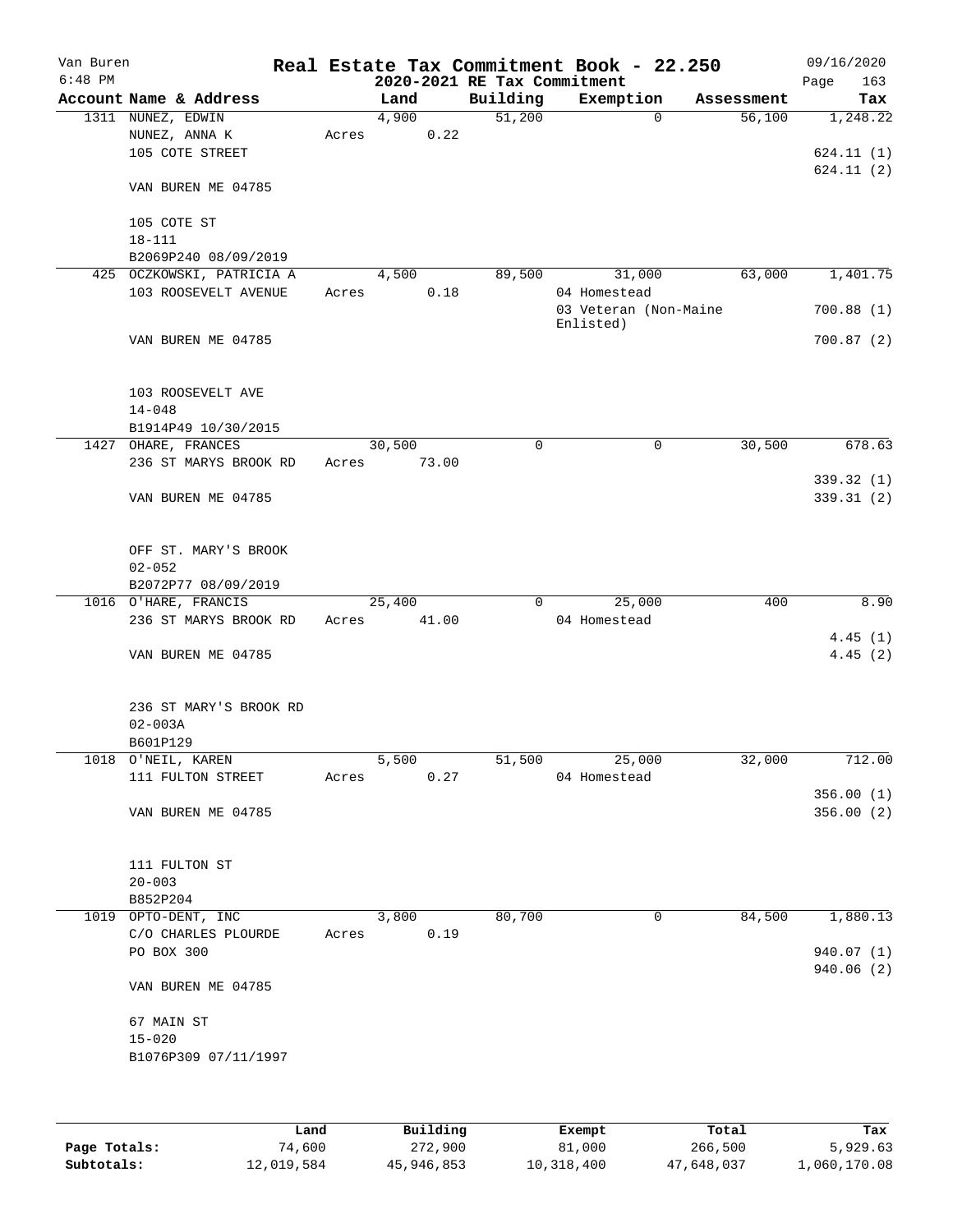| Van Buren<br>$6:48$ PM |                                                 |       |       |      | 2020-2021 RE Tax Commitment | Real Estate Tax Commitment Book - 22.250 |            | 09/16/2020<br>Page<br>164 |
|------------------------|-------------------------------------------------|-------|-------|------|-----------------------------|------------------------------------------|------------|---------------------------|
|                        | Account Name & Address                          |       | Land  |      | Building                    | Exemption                                | Assessment | Tax                       |
|                        | 1025 OUELLET, DONALDA                           |       | 6,000 |      | 42,800                      | $\mathbf{0}$                             | 48,800     | 1,085.80                  |
|                        | 682 HAMLIN ROAD                                 | Acres |       | 0.33 |                             |                                          |            |                           |
|                        |                                                 |       |       |      |                             |                                          |            | 542.90(1)                 |
|                        | HAMLINREN ME 04785                              |       |       |      |                             |                                          |            | 542.90(2)                 |
|                        | 118 ST BRUNO ST                                 |       |       |      |                             |                                          |            |                           |
|                        | $17 - 045$                                      |       |       |      |                             |                                          |            |                           |
|                        | B1942P195 07/27/2016                            |       |       |      |                             |                                          |            |                           |
|                        | 1020 OUELLET, DONALDA S                         |       | 4,700 |      | 62,100                      | 0                                        | 66,800     | 1,486.30                  |
|                        | 682 HAMLIN ROAD                                 | Acres |       | 0.20 |                             |                                          |            |                           |
|                        | HAMLINREN ME 04785                              |       |       |      |                             |                                          |            | 743.15(1)<br>743.15(2)    |
|                        | 123 FULTON ST                                   |       |       |      |                             |                                          |            |                           |
|                        | $20 - 007$                                      |       |       |      |                             |                                          |            |                           |
|                        | B1942P195 07/27/2016                            |       |       |      |                             |                                          |            |                           |
|                        | 1021 OUELLET, DONALDA S                         |       | 6,100 |      | 42,800                      | $\mathsf{O}$                             | 48,900     | 1,088.02                  |
|                        | 682 HAMLIN ROAD                                 | Acres |       | 0.34 |                             |                                          |            |                           |
|                        |                                                 |       |       |      |                             |                                          |            | 544.01(1)                 |
|                        | HAMLINREN ME 04785                              |       |       |      |                             |                                          |            | 544.01(2)                 |
|                        | 317 MAIN ST                                     |       |       |      |                             |                                          |            |                           |
|                        | $20 - 049$                                      |       |       |      |                             |                                          |            |                           |
|                        | B1942P195 07/27/2016                            |       |       |      |                             |                                          |            |                           |
|                        | 1027 OUELLET, DONALDA S                         |       | 1,200 |      | 12,500                      | $\mathbf 0$                              | 13,700     | 304.83                    |
|                        | 682 HAMLIN ROAD                                 | Acres |       | 0.11 |                             |                                          |            |                           |
|                        | HAMLINREN ME 04785                              |       |       |      |                             |                                          |            | 152.42(1)<br>152.41(2)    |
|                        | 129 HIGH ST                                     |       |       |      |                             |                                          |            |                           |
|                        | 14-071C                                         |       |       |      |                             |                                          |            |                           |
|                        | B1942P195 07/27/2016                            |       |       |      |                             |                                          |            |                           |
|                        | 1029 OUELLET, DONALDA S                         |       | 5,800 |      | 40,300                      | 0                                        | 46,100     | 1,025.72                  |
|                        | 682 HAMLIN ROAD                                 | Acres |       | 0.30 |                             |                                          |            |                           |
|                        |                                                 |       |       |      |                             |                                          |            | 512.86(1)                 |
|                        | HAMLINREN ME 04785                              |       |       |      |                             |                                          |            | 512.86(2)                 |
|                        | 150 MCKINLEY ST                                 |       |       |      |                             |                                          |            |                           |
|                        | $14 - 038$                                      |       |       |      |                             |                                          |            |                           |
|                        | B1942P195 07/27/2016                            |       |       |      | 0                           | 0                                        | 2,400      |                           |
|                        | 1031 OUELLET, MITCHELL R<br>1484 AROOSTOOK ROAD | Acres | 2,400 | 0.12 |                             |                                          |            | 53.40                     |
|                        |                                                 |       |       |      |                             |                                          |            | 26.70(1)                  |
|                        | WALLAGRASS ME 04781                             |       |       |      |                             |                                          |            | 26.70(2)                  |
|                        | 48 MAIN ST                                      |       |       |      |                             |                                          |            |                           |
|                        | $15 - 104$                                      |       |       |      |                             |                                          |            |                           |
|                        | B1672P252 03/17/2010 B1324P116                  |       |       |      |                             |                                          |            |                           |
|                        |                                                 |       |       |      |                             |                                          |            |                           |

|              | Land       | Building     | Exempt     | Total      | Tax          |
|--------------|------------|--------------|------------|------------|--------------|
| Page Totals: | 26,200     | 200,500      |            | 226,700    | 5,044.07     |
| Subtotals:   | 12,045,784 | 46, 147, 353 | 10,318,400 | 47.874.737 | l,065,214.15 |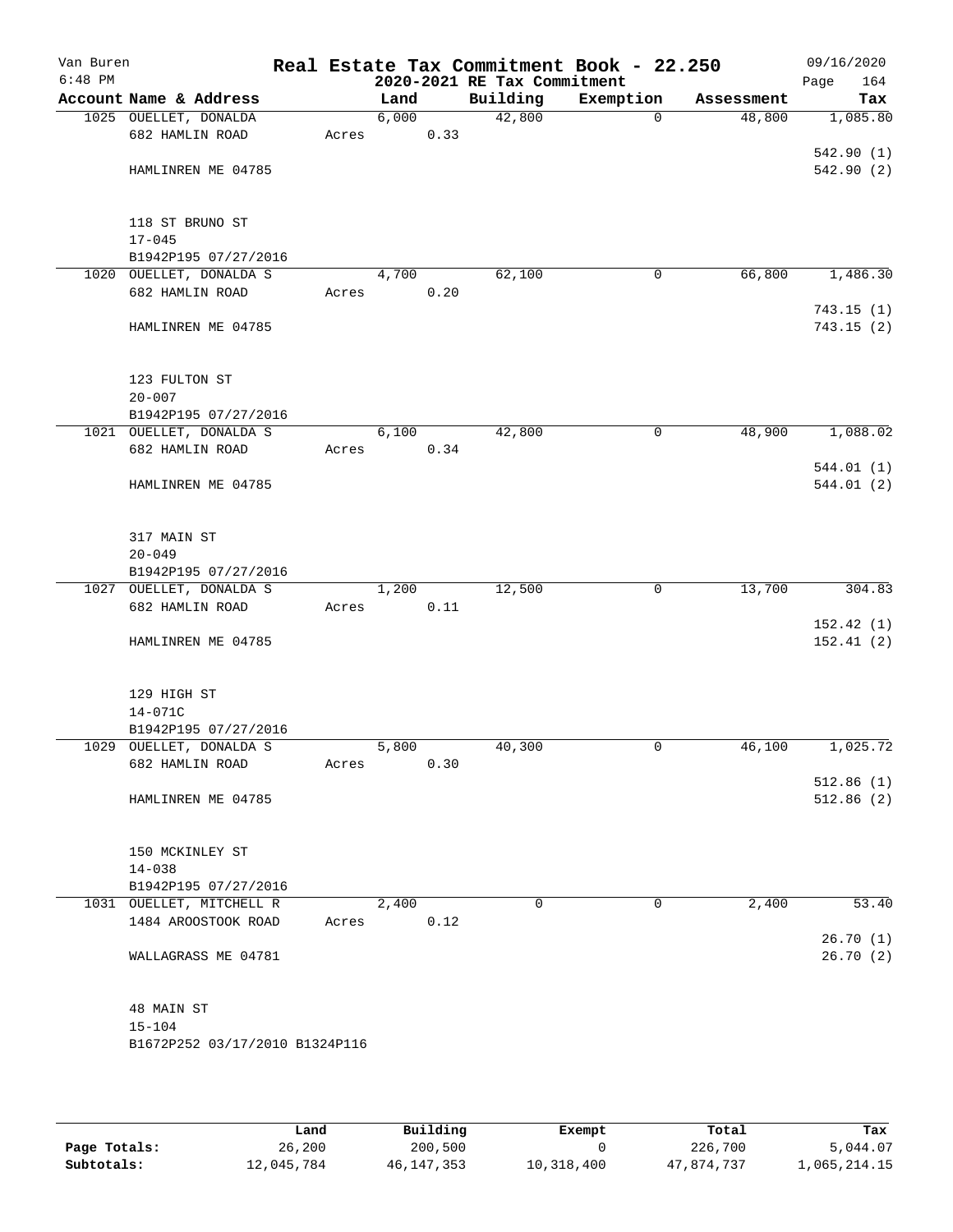| Van Buren |                           |       |                      |      |                             | Real Estate Tax Commitment Book - 22.250 |             | 09/16/2020  |
|-----------|---------------------------|-------|----------------------|------|-----------------------------|------------------------------------------|-------------|-------------|
| $6:48$ PM |                           |       |                      |      | 2020-2021 RE Tax Commitment |                                          |             | 165<br>Page |
|           | Account Name & Address    |       | Land                 |      | Building                    | Exemption                                | Assessment  | Tax         |
|           | 1071 OUELLETTE RACHEL R   |       | 5,800                |      |                             | 71,400<br>25,000                         | 52,200      | 1,161.45    |
|           | 109 COTE STREET           | Acres |                      | 0.30 |                             | 04 Homestead                             |             |             |
|           |                           |       |                      |      |                             |                                          |             | 580.73 (1)  |
|           | VAN BUREN ME 04785        |       |                      |      |                             |                                          |             | 580.72 (2)  |
|           | 109 COTE ST               |       |                      |      |                             |                                          |             |             |
|           | $18 - 112$                |       |                      |      |                             |                                          |             |             |
|           | B289P128                  |       |                      |      |                             |                                          |             |             |
|           | 1072 OUELLETTE ROBERT D   |       | 10,500               |      | 98,000                      | 25,000                                   | 83,500      | 1,857.88    |
|           | OUELLETTE MARIE Y         | Acres |                      | 1.03 |                             | 04 Homestead                             |             |             |
|           | 141 TOWER DRIVE           |       |                      |      |                             |                                          |             | 928.94(1)   |
|           | VAN BUREN ME 04785        |       |                      |      |                             |                                          |             | 928.94(2)   |
|           |                           |       |                      |      |                             |                                          |             |             |
|           | 141 TOWER DR              |       |                      |      |                             |                                          |             |             |
|           | $12B-002$                 |       |                      |      |                             |                                          |             |             |
|           | B603P313                  |       |                      |      |                             |                                          |             |             |
|           | 1075 OUELLETTE RODNEY     |       | 6,800                |      |                             | 71,800<br>25,000                         | 53,600      | 1,192.60    |
|           | OUELLETTE DIANE           | Acres |                      | 0.42 |                             | 04 Homestead                             |             |             |
|           | 133 CLOVERHILL DRIVE      |       |                      |      |                             |                                          |             | 596.30(1)   |
|           |                           |       |                      |      |                             |                                          |             | 596.30(2)   |
|           | VAN BUREN ME 04785        |       |                      |      |                             |                                          |             |             |
|           | 133 CLOVERHILL DR         |       |                      |      |                             |                                          |             |             |
|           | 18C-007                   |       |                      |      |                             |                                          |             |             |
|           | B1571P349                 |       |                      |      |                             |                                          |             |             |
|           | 1081 OUELLETTE SCOTT N    |       | $\overline{9}$ , 800 |      | 97,800                      | 25,000                                   | 82,600      | 1,837.85    |
|           | OUELLETTE BECKY L         | Acres |                      | 0.87 |                             | 04 Homestead                             |             |             |
|           | 110 POND ROAD             |       |                      |      |                             |                                          |             | 918.93(1)   |
|           |                           |       |                      |      |                             |                                          |             | 918.92(2)   |
|           | VAN BUREN ME 04785        |       |                      |      |                             |                                          |             |             |
|           | 110 POND RD               |       |                      |      |                             |                                          |             |             |
|           | $16 - 014$                |       |                      |      |                             |                                          |             |             |
|           | B1210P106                 |       |                      |      |                             |                                          |             |             |
|           | 1082 OUELLETTE SCOTT P    |       | 5,100                |      | 16,100                      | 21,200                                   | $\mathbf 0$ | 0.00        |
|           | 168 HIGH STREET           | Acres |                      | 0.24 |                             | 04 Homestead                             |             |             |
|           | VAN BUREN ME 04785        |       |                      |      |                             |                                          |             |             |
|           |                           |       |                      |      |                             |                                          |             |             |
|           | 168 HIGH ST               |       |                      |      |                             |                                          |             |             |
|           | $14 - 088$                |       |                      |      |                             |                                          |             |             |
|           | B1251P318                 |       |                      |      |                             |                                          |             |             |
|           | 360 OUELLETTE, BRITTANY E |       | 4,500                |      | 39,700                      | 0                                        | 44,200      | 983.45      |
|           | PARENT, KEITH             | Acres |                      | 0.18 |                             |                                          |             |             |
|           | 111 TYLER STREET          |       |                      |      |                             |                                          |             | 491.73 (1)  |
|           |                           |       |                      |      |                             |                                          |             | 491.72 (2)  |
|           | VAN BUREN ME 04785        |       |                      |      |                             |                                          |             |             |
|           | 111 TYLER ST              |       |                      |      |                             |                                          |             |             |
|           | $18 - 102$                |       |                      |      |                             |                                          |             |             |
|           | B2073P133 09/17/2019      |       |                      |      |                             |                                          |             |             |
|           |                           |       |                      |      |                             |                                          |             |             |
|           |                           |       |                      |      |                             |                                          |             |             |

|              | Land       | Building   | Exempt     | Total      | Tax          |
|--------------|------------|------------|------------|------------|--------------|
| Page Totals: | 42,500     | 394,800    | 121,200    | 316,100    | 7,033.23     |
| Subtotals:   | 12,088,284 | 46,542,153 | 10,439,600 | 48,190,837 | 1,072,247.38 |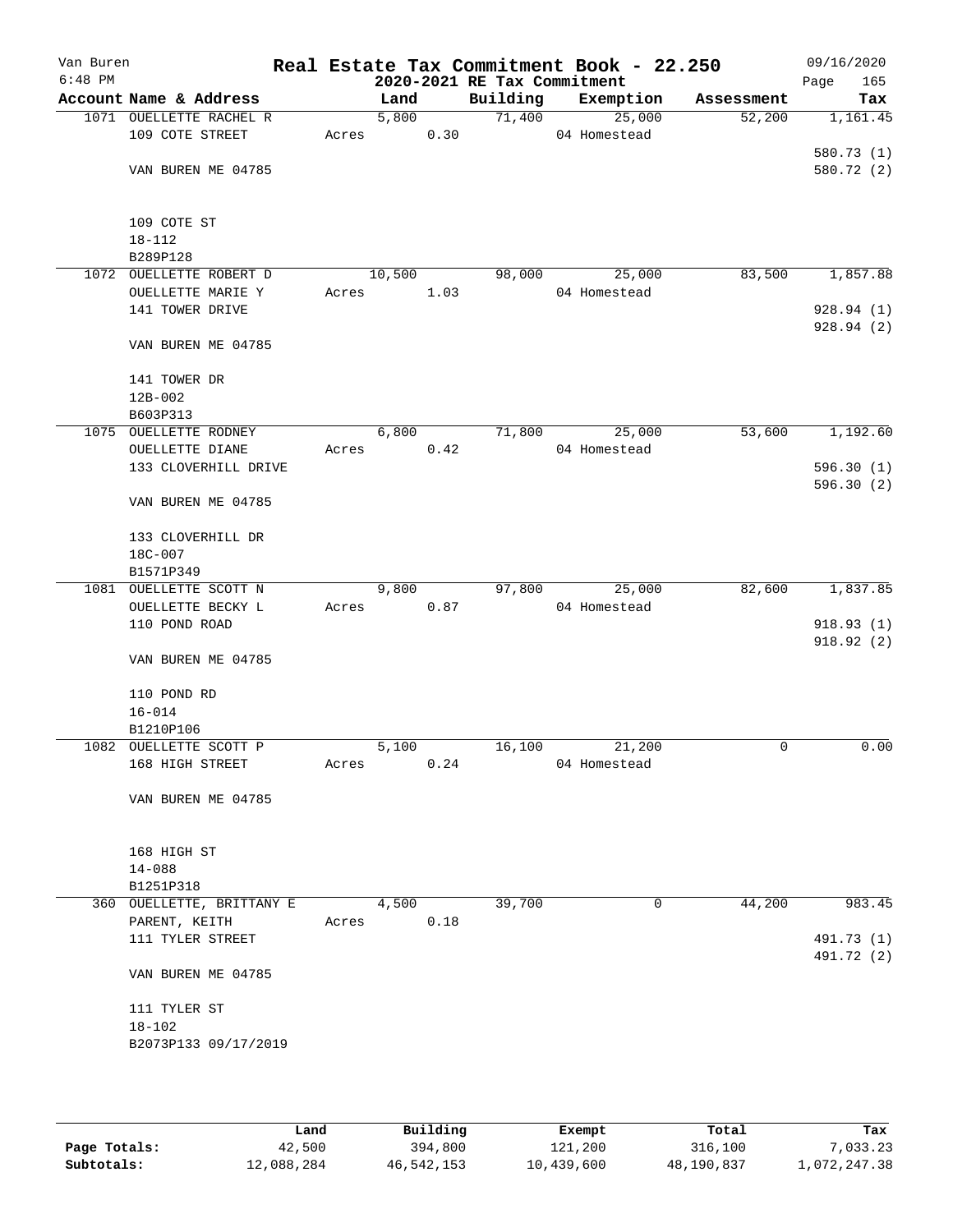| Van Buren<br>$6:48$ PM |                           |       |        |      |                                         | Real Estate Tax Commitment Book - 22.250 |            | 09/16/2020         |
|------------------------|---------------------------|-------|--------|------|-----------------------------------------|------------------------------------------|------------|--------------------|
|                        | Account Name & Address    |       | Land   |      | 2020-2021 RE Tax Commitment<br>Building | Exemption                                | Assessment | 166<br>Page<br>Tax |
|                        | 1087 OUELLETTE, CHARLES   |       | 4,800  |      | 12,600                                  | $\mathbf 0$                              | 17,400     | 387.15             |
|                        | OUELLETTE, VELMA          | Acres |        | 0.21 |                                         |                                          |            |                    |
|                        | 330 STATE ST              |       |        |      |                                         |                                          |            | 193.58(1)          |
|                        |                           |       |        |      |                                         |                                          |            | 193.57(2)          |
|                        | VAN BUREN ME 04785        |       |        |      |                                         |                                          |            |                    |
|                        | 105 ST JOHN AVE           |       |        |      |                                         |                                          |            |                    |
|                        | $15 - 074$                |       |        |      |                                         |                                          |            |                    |
|                        | B1490P331 04/06/2006      |       |        |      |                                         |                                          |            |                    |
|                        | 1037 OUELLETTE, CHARLES   |       | 4,600  |      | 56,000                                  | 0                                        | 60,600     | 1,348.35           |
|                        | OUELLETTE, VELMA          | Acres |        | 0.23 |                                         |                                          |            |                    |
|                        | 330 STATE ST              |       |        |      |                                         |                                          |            | 674.18(1)          |
|                        |                           |       |        |      |                                         |                                          |            | 674.17(2)          |
|                        | VAN BUREN ME 04785        |       |        |      |                                         |                                          |            |                    |
|                        | 44 MAIN ST                |       |        |      |                                         |                                          |            |                    |
|                        | $15 - 106$                |       |        |      |                                         |                                          |            |                    |
|                        | B1343P186                 |       |        |      |                                         |                                          |            |                    |
|                        | 1038 OUELLETTE, CHARLES G |       | 10,400 |      | 33,300                                  | 0                                        | 43,700     | 972.33             |
|                        | OUELLETTE, VELMA A        | Acres |        | 0.52 |                                         |                                          |            |                    |
|                        | 330 STATE ST              |       |        |      |                                         |                                          |            | 486.17 (1)         |
|                        |                           |       |        |      |                                         |                                          |            | 486.16(2)          |
|                        | VAN BUREN ME 04785        |       |        |      |                                         |                                          |            |                    |
|                        | 236 MAIN ST               |       |        |      |                                         |                                          |            |                    |
|                        | $18 - 070A$               |       |        |      |                                         |                                          |            |                    |
|                        | B988P176                  |       |        |      |                                         |                                          |            |                    |
|                        | 1039 OUELLETTE, CHARLES G |       | 12,900 |      | 91,300                                  | 25,000                                   | 79,200     | 1,762.20           |
|                        | OUELLETTE, VELMA A        | Acres |        | 2.00 |                                         | 04 Homestead                             |            |                    |
|                        | 330 STATE ST              |       |        |      |                                         |                                          |            | 881.10 (1)         |
|                        |                           |       |        |      |                                         |                                          |            | 881.10 (2)         |
|                        | VAN BUREN ME 04785        |       |        |      |                                         |                                          |            |                    |
|                        | 330 STATE ST              |       |        |      |                                         |                                          |            |                    |
|                        | $03 - 022$                |       |        |      |                                         |                                          |            |                    |
|                        | B725P65                   |       |        |      |                                         |                                          |            |                    |
|                        | 1042 OUELLETTE, DANIEL JR |       | 11,000 |      | 91,700                                  | 25,000                                   | 77,700     | 1,728.82           |
|                        | OUELLETTE, BRENDA E       | Acres |        | 1.47 |                                         | 04 Homestead                             |            |                    |
|                        | 142 STATE STREET          |       |        |      |                                         |                                          |            | 864.41 (1)         |
|                        |                           |       |        |      |                                         |                                          |            | 864.41 (2)         |
|                        | VAN BUREN ME 04785        |       |        |      |                                         |                                          |            |                    |
|                        | 142 STATE ST              |       |        |      |                                         |                                          |            |                    |
|                        | $12A - 026$               |       |        |      |                                         |                                          |            |                    |
|                        | B1055P98                  |       |        |      |                                         |                                          |            |                    |
|                        | 1043 OUELLETTE, DONALD L  |       | 9,300  |      | 61,900                                  | 25,000                                   | 46,200     | 1,027.95           |
|                        | OUELLETTE, CARMEN         | Acres |        | 0.78 |                                         | 04 Homestead                             |            |                    |
|                        | 156 HIGH STREET           |       |        |      |                                         |                                          |            | 513.98(1)          |
|                        |                           |       |        |      |                                         |                                          |            | 513.97(2)          |
|                        | VAN BUREN ME 04785        |       |        |      |                                         |                                          |            |                    |
|                        | 156 HIGH ST               |       |        |      |                                         |                                          |            |                    |
|                        | $14 - 098$                |       |        |      |                                         |                                          |            |                    |
|                        | B450P255                  |       |        |      |                                         |                                          |            |                    |
|                        |                           |       |        |      |                                         |                                          |            |                    |
|                        |                           |       |        |      |                                         |                                          |            |                    |
|                        |                           |       |        |      |                                         |                                          |            |                    |

|              | Land         | Building   | Exempt     | Total      | Tax          |
|--------------|--------------|------------|------------|------------|--------------|
| Page Totals: | 53,000       | 346,800    | 75,000     | 324,800    | 7,226.80     |
| Subtotals:   | 12, 141, 284 | 46,888,953 | 10,514,600 | 48,515,637 | 1,079,474.18 |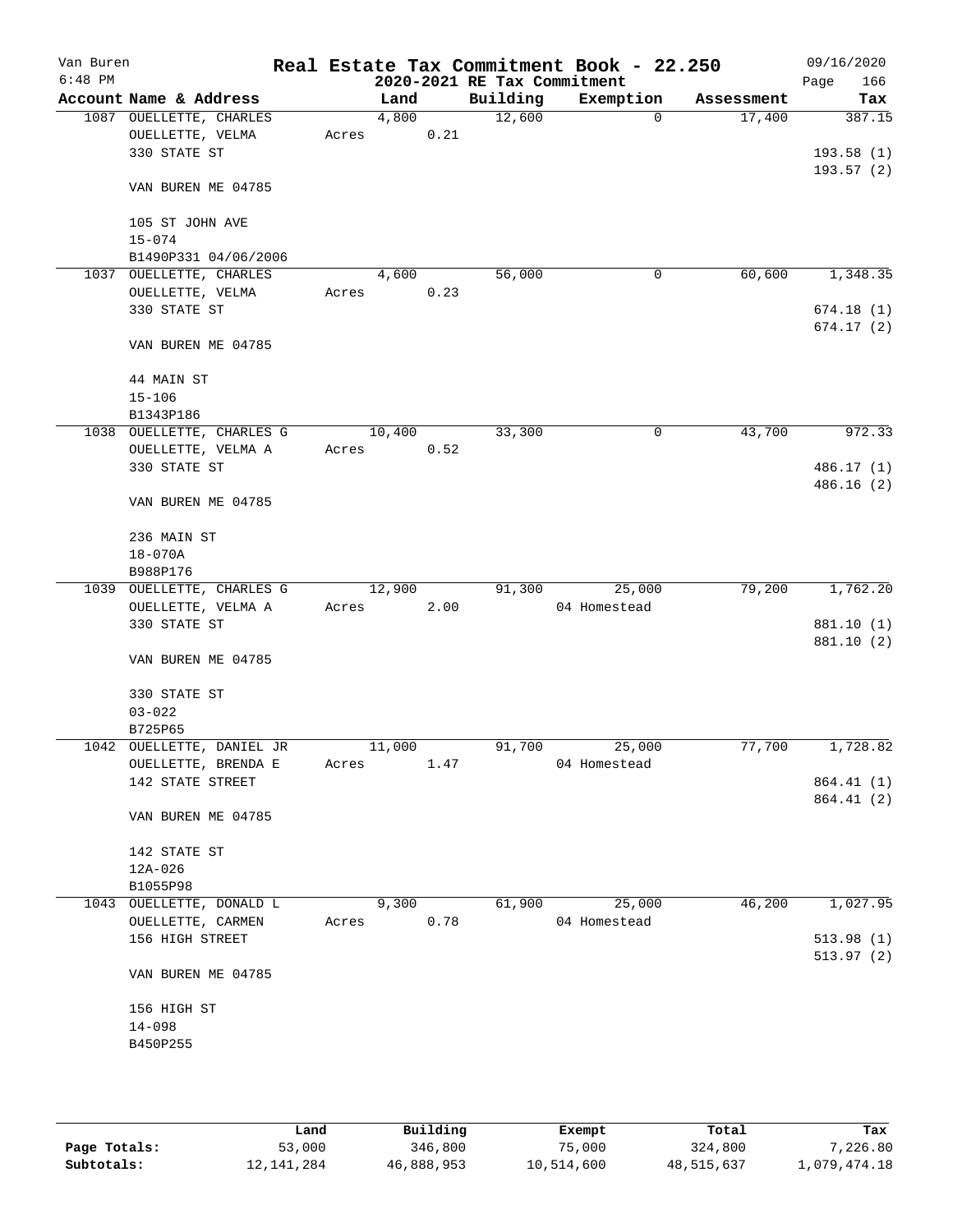| Van Buren<br>$6:48$ PM |                                                                 |       |               |          |                    | Real Estate Tax Commitment Book - 22.250 |                      | 09/16/2020    |
|------------------------|-----------------------------------------------------------------|-------|---------------|----------|--------------------|------------------------------------------|----------------------|---------------|
|                        | Account Name & Address                                          |       |               |          |                    | 2020-2021 RE Tax Commitment              |                      | 167<br>Page   |
|                        |                                                                 |       | Land<br>4,700 |          | Building<br>35,900 | Exemption<br>0                           | Assessment<br>40,600 | Tax<br>903.35 |
|                        | 936 OUELLETTE, GARY J<br>109 CHAMPLAIN STREET                   | Acres |               | 0.20     |                    |                                          |                      |               |
|                        |                                                                 |       |               |          |                    |                                          |                      | 451.68(1)     |
|                        | VAN BUREN ME 04785                                              |       |               |          |                    |                                          |                      | 451.67(2)     |
|                        |                                                                 |       |               |          |                    |                                          |                      |               |
|                        | 109 CHAMPLAIN ST                                                |       |               |          |                    |                                          |                      |               |
|                        | $20 - 033$                                                      |       |               |          |                    |                                          |                      |               |
|                        | B2101P198 05/05/2020                                            |       |               |          |                    |                                          |                      |               |
|                        | 1045 OUELLETTE, GARY S                                          |       | 8,500         |          | 41,900             | 25,000                                   | 25,400               | 565.15        |
|                        | OUELLETTE, LINDA M                                              | Acres |               | 0.66     |                    | 04 Homestead                             |                      |               |
|                        | 156 STATE STREET                                                |       |               |          |                    |                                          |                      | 282.58(1)     |
|                        |                                                                 |       |               |          |                    |                                          |                      | 282.57(2)     |
|                        | VAN BUREN ME 04785                                              |       |               |          |                    |                                          |                      |               |
|                        | 156 STATE ST                                                    |       |               |          |                    |                                          |                      |               |
|                        | $12A-023$                                                       |       |               |          |                    |                                          |                      |               |
|                        | B960P272                                                        |       |               |          |                    |                                          |                      |               |
|                        | 1030 OUELLETTE, GENE C                                          |       | 5,800         |          | 67,300             | 0                                        | 73,100               | 1,626.48      |
|                        | OUELLETTE, MILLIE A                                             | Acres |               | 0.31     |                    |                                          |                      |               |
|                        | 192 LYNNE ST                                                    |       |               |          |                    |                                          |                      | 813.24 (1)    |
|                        |                                                                 |       |               |          |                    |                                          |                      | 813.24 (2)    |
|                        | VAN BUREN ME 04785                                              |       |               |          |                    |                                          |                      |               |
|                        | 192 LYNNE ST                                                    |       |               |          |                    |                                          |                      |               |
|                        | $19 - 080$                                                      |       |               |          |                    |                                          |                      |               |
|                        | B2086P225 12/18/2019                                            |       |               |          |                    |                                          |                      |               |
|                        | 1047 OUELLETTE, GLORIA J                                        |       | 7,600         |          | 20,000             | 0                                        | 27,600               | 614.10        |
|                        | PO BOX 142                                                      | Acres |               | 0.52     |                    |                                          |                      |               |
|                        |                                                                 |       |               |          |                    |                                          |                      | 307.05(1)     |
|                        | VAN BUREN ME 04785                                              |       |               |          |                    |                                          |                      | 307.05(2)     |
|                        |                                                                 |       |               |          |                    |                                          |                      |               |
|                        | 141 MARION DR                                                   |       |               |          |                    |                                          |                      |               |
|                        | 18B-013                                                         |       |               |          |                    |                                          |                      |               |
|                        | B1912P24 10/09/2015 B1907P274 09/08/2015 B718P107<br>08/03/1987 |       |               |          |                    |                                          |                      |               |
|                        | 1046 OUELLETTE, GORDON D.                                       |       | 6,000         |          | 70,200             | 35,000                                   | 41,200               | 916.70        |
|                        | (LIFE ESTATE)                                                   |       |               |          |                    |                                          |                      |               |
|                        | OUELLETTE, KENNETH C                                            | Acres |               | 0.33     |                    | 04 Homestead<br>25 Blind                 |                      |               |
|                        | 75 LAPLANTE ROAD                                                |       |               |          |                    |                                          |                      | 458.35(1)     |
|                        | CYR PLANTATION ME 04785                                         |       |               |          |                    | 02 Veteran                               |                      | 458.35(2)     |
|                        |                                                                 |       |               |          |                    |                                          |                      |               |
|                        | 140 MARION DR                                                   |       |               |          |                    |                                          |                      |               |
|                        | 18B-014                                                         |       |               |          |                    |                                          |                      |               |
|                        | B1923P314 02/26/2016                                            |       |               |          |                    |                                          |                      |               |
|                        | 900 OUELLETTE, JACOB                                            |       | 5,300         |          | 87,900             | 25,000                                   | 68,200               | 1,517.45      |
|                        | 109 ST FRANCIS STREET                                           | Acres |               | 0.25     |                    | 04 Homestead                             |                      |               |
|                        |                                                                 |       |               |          |                    |                                          |                      | 758.73(1)     |
|                        | VAN BUREN ME 04785                                              |       |               |          |                    |                                          |                      | 758.72 (2)    |
|                        | 109 ST FRANCIS ST                                               |       |               |          |                    |                                          |                      |               |
|                        | $13 - 029$                                                      |       |               |          |                    |                                          |                      |               |
|                        | B1693P270 08/26/2010 B1387P296                                  |       |               |          |                    |                                          |                      |               |
|                        |                                                                 |       |               |          |                    |                                          |                      |               |
|                        | Land                                                            |       |               | Building |                    | Exempt                                   | Total                | Tax           |

|              | Land         | Building     | Exempt     | Total      | Tax          |
|--------------|--------------|--------------|------------|------------|--------------|
| Page Totals: | 37,900       | 323,200      | 85,000     | 276,100    | 6,143.23     |
| Subtotals:   | 12, 179, 184 | 47, 212, 153 | 10,599,600 | 48,791,737 | 1,085,617.41 |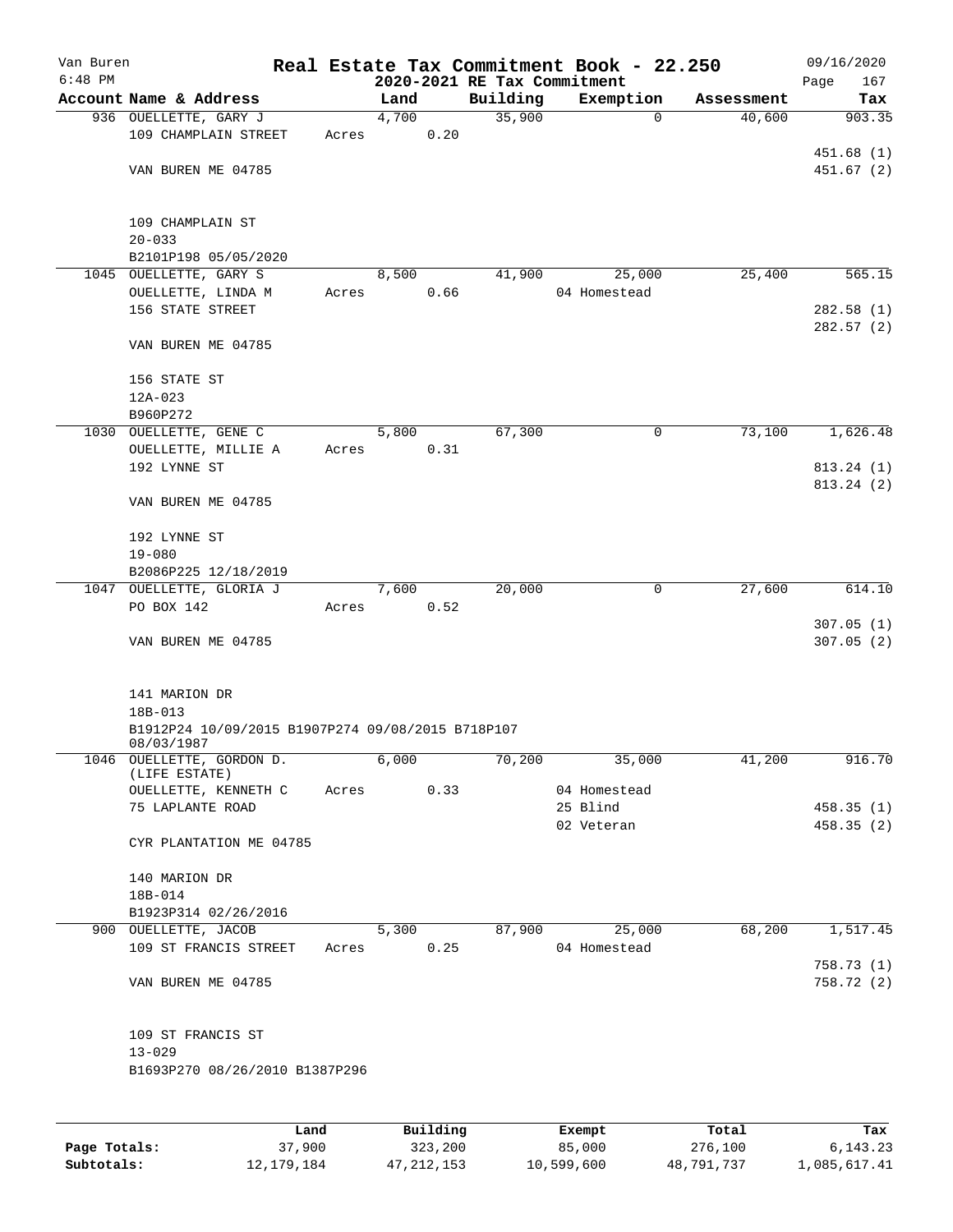| Van Buren<br>$6:48$ PM |                                             |       |        |       | 2020-2021 RE Tax Commitment | Real Estate Tax Commitment Book - 22.250 |            | 09/16/2020<br>168<br>Page |
|------------------------|---------------------------------------------|-------|--------|-------|-----------------------------|------------------------------------------|------------|---------------------------|
|                        | Account Name & Address                      |       | Land   |       | Building                    | Exemption                                | Assessment | Tax                       |
|                        | 808 OUELLETTE, JASON L                      |       | 6,100  |       | 77,200                      | 25,000                                   | 58,300     | 1,297.18                  |
|                        | OUELLETTE, LILLIAN L                        | Acres |        | 0.34  |                             | 04 Homestead                             |            |                           |
|                        | 181 LYNNE STREET                            |       |        |       |                             |                                          |            | 648.59(1)                 |
|                        | VAN BUREN ME 04785                          |       |        |       |                             |                                          |            | 648.59(2)                 |
|                        | 181 LYNNE ST<br>$19 - 069$                  |       |        |       |                             |                                          |            |                           |
|                        | B1933P248 05/20/2016                        |       |        |       |                             |                                          |            |                           |
|                        | 546 OUELLETTE, JERRY L                      |       | 4,100  |       | 68,100                      | 0                                        | 72,200     | 1,606.45                  |
|                        | 54 CENTRAL AVENUE                           | Acres |        | 0.15  |                             |                                          |            |                           |
|                        |                                             |       |        |       |                             |                                          |            | 803.23(1)                 |
|                        | WATERVILLE ME 04901                         |       |        |       |                             |                                          |            | 803.22 (2)                |
|                        | 108 ROOSEVELT AVE                           |       |        |       |                             |                                          |            |                           |
|                        | $14 - 137$                                  |       |        |       |                             |                                          |            |                           |
|                        | B1059P116                                   |       |        |       |                             |                                          |            |                           |
|                        | 318 OUELLETTE, JERRY L<br>54 CENTRAL AVENUE | Acres | 5,800  |       | 82,800                      | 25,000<br>04 Homestead                   | 63,600     | 1,415.10                  |
|                        |                                             |       |        | 0.30  |                             |                                          |            | 707.55(1)                 |
|                        | WATERVILLE ME 04901                         |       |        |       |                             |                                          |            | 707.55(2)                 |
|                        |                                             |       |        |       |                             |                                          |            |                           |
|                        | 132 VIOLETTE ST                             |       |        |       |                             |                                          |            |                           |
|                        | $16 - 071$                                  |       |        |       |                             |                                          |            |                           |
|                        | B1686P68 06/30/2010                         |       |        |       |                             |                                          |            |                           |
|                        | 1050 OUELLETTE, JOEY                        |       | 12,600 |       | 95,200                      | 25,000                                   | 82,800     | 1,842.30                  |
|                        | OUELLETTE, REBEKAH                          | Acres |        | 1.38  |                             | 04 Homestead                             |            |                           |
|                        | 199 LAKE ROAD                               |       |        |       |                             |                                          |            | 921.15(1)                 |
|                        | VAN BUREN ME 04785                          |       |        |       |                             |                                          |            | 921.15(2)                 |
|                        | 199 LAKE RD                                 |       |        |       |                             |                                          |            |                           |
|                        | $02 - 017A$                                 |       |        |       |                             |                                          |            |                           |
|                        | B651P197<br>1240 OUELLETTE, JOEY            |       | 13,000 |       | 14,800                      | 0                                        | 27,800     | 618.55                    |
|                        | 199 LAKE ROAD                               | Acres |        | 15.20 |                             |                                          |            |                           |
|                        |                                             |       |        |       |                             |                                          |            | 309.28(1)                 |
|                        | VAN BUREN ME 04785                          |       |        |       |                             |                                          |            | 309.27(2)                 |
|                        |                                             |       |        |       |                             |                                          |            |                           |
|                        | 207 LAKE RD                                 |       |        |       |                             |                                          |            |                           |
|                        | $02 - 016$<br>B1837P252 10/07/2013          |       |        |       |                             |                                          |            |                           |
|                        | 1241 OUELLETTE, JOEY                        |       | 5,700  |       | 2,500                       | 0                                        | 8,200      | 182.45                    |
|                        | 199 LAKE ROAD                               | Acres |        | 0.50  |                             |                                          |            |                           |
|                        |                                             |       |        |       |                             |                                          |            | 91.23(1)                  |
|                        | VAN BUREN ME 04785                          |       |        |       |                             |                                          |            | 91.22(2)                  |
|                        | 203 LAKE RD                                 |       |        |       |                             |                                          |            |                           |
|                        | $02 - 016A$                                 |       |        |       |                             |                                          |            |                           |
|                        | B1837P253 10/07/2013                        |       |        |       |                             |                                          |            |                           |
|                        |                                             |       |        |       |                             |                                          |            |                           |

|              | Land       | Building   | Exempt     | Total      | Tax          |
|--------------|------------|------------|------------|------------|--------------|
| Page Totals: | 47,300     | 340,600    | 75,000     | 312,900    | 6.962.03     |
| Subtotals:   | 12,226,484 | 47,552,753 | 10,674,600 | 49,104,637 | l,092,579.44 |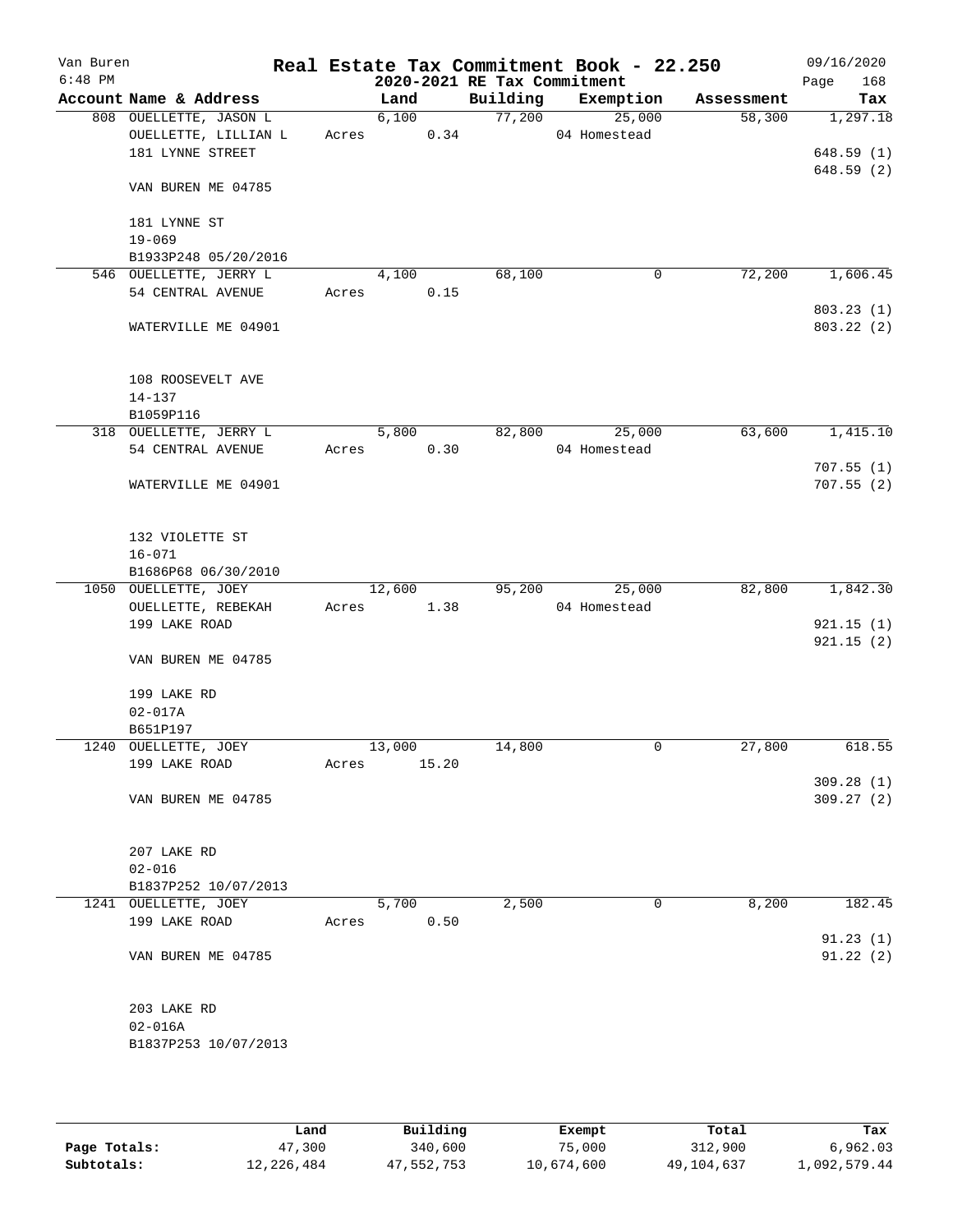| Van Buren    |                                          |       |            |                     |          | Real Estate Tax Commitment Book - 22.250 |                  | 09/16/2020      |
|--------------|------------------------------------------|-------|------------|---------------------|----------|------------------------------------------|------------------|-----------------|
| $6:48$ PM    |                                          |       |            |                     |          | 2020-2021 RE Tax Commitment              |                  | Page<br>169     |
|              | Account Name & Address                   |       | Land       |                     | Building | Exemption                                | Assessment       | Tax             |
|              | 1051 OUELLETTE, JOHN E                   |       | 6,300      | 0.36                |          | 95,600<br>25,000                         | 76,900           | 1,711.03        |
|              | OUELLETTE, DARLENE M                     |       | Acres      |                     |          | 04 Homestead                             |                  |                 |
|              | 117 ROOSEVELT AVENUE                     |       |            |                     |          |                                          |                  | 855.52 (1)      |
|              |                                          |       |            |                     |          |                                          |                  | 855.51(2)       |
|              | VAN BUREN ME 04785                       |       |            |                     |          |                                          |                  |                 |
|              |                                          |       |            |                     |          |                                          |                  |                 |
|              | 117 ROOSEVELT AVE                        |       |            |                     |          |                                          |                  |                 |
|              | $14 - 074$                               |       |            |                     |          |                                          |                  |                 |
|              | B1187P59 10/04/1999                      |       |            |                     |          |                                          |                  |                 |
|              | 1053 OUELLETTE, KEITH                    |       | 2,000      |                     | 34,600   | $\mathbf 0$                              | 36,600           | 814.35          |
|              | OUELLETTE, DARLENE                       | Acres |            | 0.10                |          |                                          |                  |                 |
|              | PO BOX 422                               |       |            |                     |          |                                          |                  | 407.18(1)       |
|              |                                          |       |            |                     |          |                                          |                  | 407.17(2)       |
|              | VAN BUREN ME 04785                       |       |            |                     |          |                                          |                  |                 |
|              |                                          |       |            |                     |          |                                          |                  |                 |
|              | 70 MAIN ST                               |       |            |                     |          |                                          |                  |                 |
|              | $15 - 095$                               |       |            |                     |          |                                          |                  |                 |
|              | B927P325                                 |       |            |                     |          |                                          |                  |                 |
|              | 1054 OUELLETTE, KEITH                    |       | 14,500     |                     | 189,400  | 25,000                                   | 178,900          | 3,980.52        |
|              | OUELLETTE, DARLENE                       | Acres | 6.70       |                     |          | 04 Homestead                             |                  |                 |
|              | PO BOX 422                               |       |            |                     |          |                                          |                  | 1,990.26(1)     |
|              |                                          |       |            |                     |          |                                          |                  | 1,990.26(2)     |
|              | VAN BUREN ME 04785                       |       |            |                     |          |                                          |                  |                 |
|              |                                          |       |            |                     |          |                                          |                  |                 |
|              | 285 STATE ST                             |       |            |                     |          |                                          |                  |                 |
|              | $03 - 012H$                              |       |            |                     |          |                                          |                  |                 |
|              | B1193P44                                 |       |            |                     |          |                                          |                  |                 |
|              | 1073 OUELLETTE, KIRT R & KIM 9,600       |       |            |                     | 59,900   | 25,000                                   | 44,500           | 990.13          |
|              | R                                        |       |            |                     |          | 04 Homestead                             |                  |                 |
|              | LIFE ESTATE OF<br>OUELLETTE, ROBERT J. & | Acres |            | 0.83                |          |                                          |                  |                 |
|              | CAROL A.                                 |       |            |                     |          |                                          |                  |                 |
|              | 131 LYNNE STREET                         |       |            |                     |          |                                          |                  | 495.07 (1)      |
|              |                                          |       |            |                     |          |                                          |                  | 495.06 (2)      |
|              | VAN BUREN ME 04785                       |       |            |                     |          |                                          |                  |                 |
|              |                                          |       |            |                     |          |                                          |                  |                 |
|              | 131 LYNNE ST                             |       |            |                     |          |                                          |                  |                 |
|              | $20 - 104$                               |       |            |                     |          |                                          |                  |                 |
|              | B1627P46 01/23/2009                      |       |            |                     |          |                                          |                  |                 |
|              | 1057 OUELLETTE, LEE J                    |       | 4,800      |                     | 80,500   | 25,000                                   | 60,300           | 1,341.68        |
|              | OUELLETTE, LORI                          | Acres |            | 0.21                |          | 04 Homestead                             |                  |                 |
|              | 104 COTE STREET                          |       |            |                     |          |                                          |                  | 670.84(1)       |
|              |                                          |       |            |                     |          |                                          |                  | 670.84(2)       |
|              | VAN BUREN ME 04785                       |       |            |                     |          |                                          |                  |                 |
|              |                                          |       |            |                     |          |                                          |                  |                 |
|              | 104 COTE ST                              |       |            |                     |          |                                          |                  |                 |
|              | $18 - 118$                               |       |            |                     |          |                                          |                  |                 |
|              | B1082P141 08/22/1997                     |       |            |                     |          |                                          |                  |                 |
|              | 1226 OUELLETTE, LORNA                    |       | 5,800      |                     | 0        | 0                                        | 5,800            | 129.05          |
|              | 186 CHAMPLAIN STREET                     | Acres |            | 0.30                |          |                                          |                  |                 |
|              |                                          |       |            |                     |          |                                          |                  | 64.53(1)        |
|              | VAN BUREN ME 04785                       |       |            |                     |          |                                          |                  | 64.52(2)        |
|              |                                          |       |            |                     |          |                                          |                  |                 |
|              |                                          |       |            |                     |          |                                          |                  |                 |
|              | 203 CHAMPLAIN ST                         |       |            |                     |          |                                          |                  |                 |
|              | $19 - 050$                               |       |            |                     |          |                                          |                  |                 |
|              | B2063P72 02/28/2019                      |       |            |                     |          |                                          |                  |                 |
|              |                                          |       |            |                     |          |                                          |                  |                 |
|              |                                          |       |            |                     |          |                                          |                  |                 |
| Page Totals: | Land<br>43,000                           |       |            | Building<br>460,000 |          | Exempt<br>100,000                        | Total<br>403,000 | Tax<br>8,966.76 |
| Subtotals:   | 12,269,484                               |       | 48,012,753 |                     |          | 10,774,600                               | 49,507,637       | 1,101,546.20    |
|              |                                          |       |            |                     |          |                                          |                  |                 |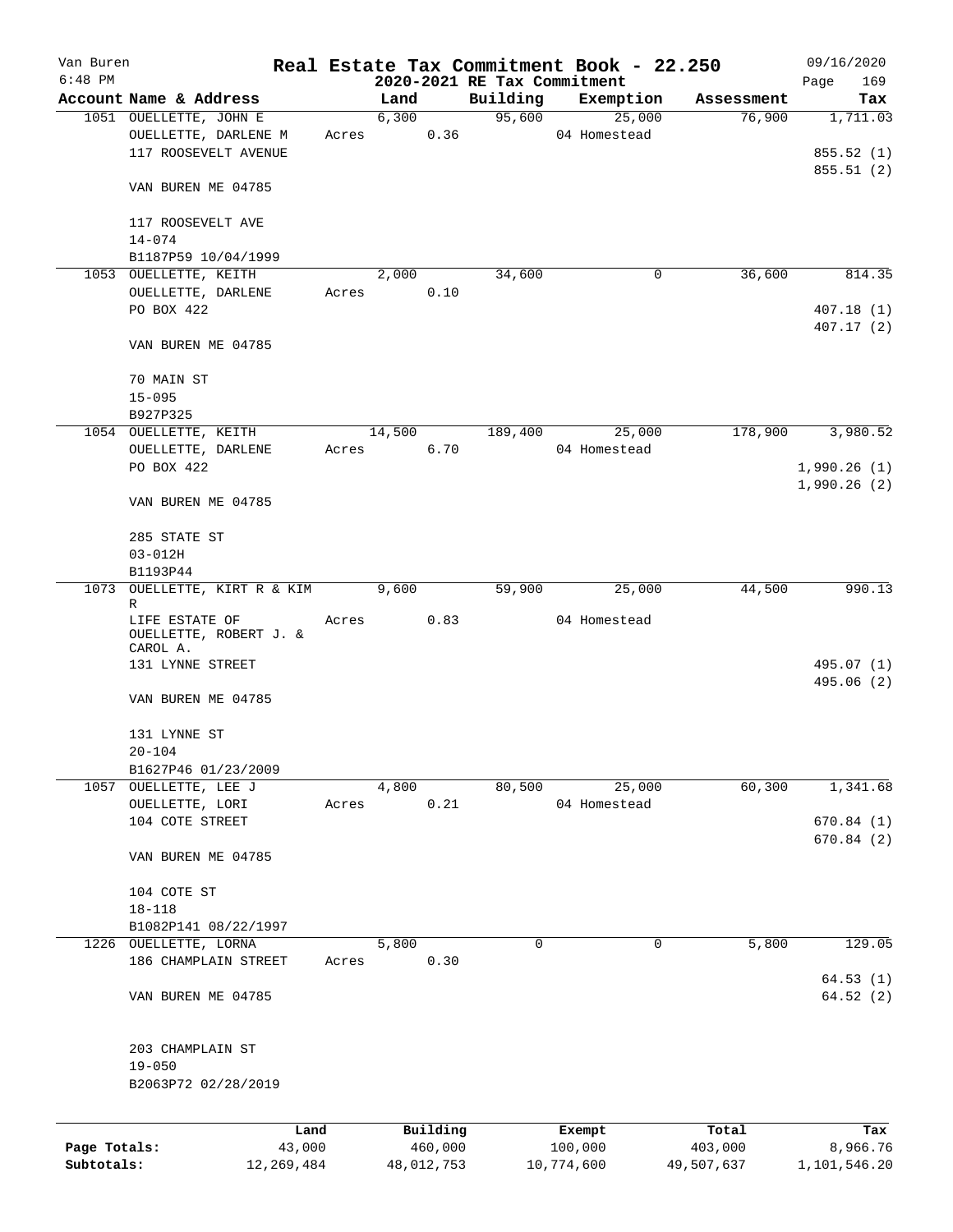| Van Buren<br>$6:48$ PM |                                                 |       |        |      | 2020-2021 RE Tax Commitment | Real Estate Tax Commitment Book - 22.250 |            | 09/16/2020<br>170<br>Page  |
|------------------------|-------------------------------------------------|-------|--------|------|-----------------------------|------------------------------------------|------------|----------------------------|
|                        | Account Name & Address                          |       | Land   |      | Building                    | Exemption                                | Assessment | Tax                        |
|                        | 1319 OUELLETTE, MAURICE JR                      |       | 3,500  |      | 53,500                      | 25,000                                   | 32,000     | 712.00                     |
|                        | 119 MCKINLEY STREET                             | Acres |        | 0.11 |                             | 04 Homestead                             |            |                            |
|                        |                                                 |       |        |      |                             |                                          |            | 356.00(1)                  |
|                        | VAN BUREN ME 04785                              |       |        |      |                             |                                          |            | 356.00(2)                  |
|                        |                                                 |       |        |      |                             |                                          |            |                            |
|                        |                                                 |       |        |      |                             |                                          |            |                            |
|                        | 119 MCKINLEY ST                                 |       |        |      |                             |                                          |            |                            |
|                        | $14 - 023$                                      |       |        |      |                             |                                          |            |                            |
|                        | B1676P190 04/26/2010                            |       |        |      |                             |                                          |            |                            |
|                        | 659 OUELLETTE, MICHAEL D                        |       | 7,900  |      | 42,800                      | 0                                        | 50,700     | 1,128.08                   |
|                        | 146 MCKINLEY STREET                             | Acres |        | 0.56 |                             |                                          |            |                            |
|                        | VAN BUREN ME 04785                              |       |        |      |                             |                                          |            | 564.04(1)<br>564.04(2)     |
|                        |                                                 |       |        |      |                             |                                          |            |                            |
|                        |                                                 |       |        |      |                             |                                          |            |                            |
|                        | 146 MCKINLEY ST                                 |       |        |      |                             |                                          |            |                            |
|                        | $14 - 040$                                      |       |        |      |                             |                                          |            |                            |
|                        | B2092P307 02/26/2020 B2080P327 10/23/2019       |       |        |      |                             |                                          |            |                            |
|                        | 1063 OUELLETTE, MONA                            |       | 4,200  |      | 47,800                      | 25,000                                   | 27,000     | 600.75                     |
|                        | 115 MCKINLEY STREET                             | Acres |        | 0.16 |                             | 04 Homestead                             |            |                            |
|                        |                                                 |       |        |      |                             |                                          |            | 300.38(1)                  |
|                        | VAN BUREN ME 04785                              |       |        |      |                             |                                          |            | 300.37(2)                  |
|                        |                                                 |       |        |      |                             |                                          |            |                            |
|                        |                                                 |       |        |      |                             |                                          |            |                            |
|                        | 115 MCKINLEY ST                                 |       |        |      |                             |                                          |            |                            |
|                        | $14 - 021$                                      |       |        |      |                             |                                          |            |                            |
|                        | B1044P19                                        |       |        |      |                             |                                          |            |                            |
|                        | 1067 OUELLETTE, PETER                           |       | 13,200 |      | 108,800                     | 0                                        | 122,000    | 2,714.50                   |
|                        | 200 CHAMPLAIN STREET                            | Acres |        | 0.66 |                             |                                          |            |                            |
|                        | VAN BUREN ME 04785                              |       |        |      |                             |                                          |            | 1,357.25(1)<br>1,357.25(2) |
|                        |                                                 |       |        |      |                             |                                          |            |                            |
|                        |                                                 |       |        |      |                             |                                          |            |                            |
|                        | 200 CHAMPLAIN ST                                |       |        |      |                             |                                          |            |                            |
|                        | $19 - 013$                                      |       |        |      |                             |                                          |            |                            |
|                        | B1526P166 11/13/2006                            |       |        |      |                             |                                          |            |                            |
|                        | 1068 OUELLETTE, PETER C                         |       | 5,800  |      | 2,500                       | 0                                        | 8,300      | 184.68                     |
|                        | OUELLETTE, MYLES P                              | Acres |        | 0.30 |                             |                                          |            |                            |
|                        | 200 CHAMPLAIN STREET                            |       |        |      |                             |                                          |            | 92.34(1)                   |
|                        |                                                 |       |        |      |                             |                                          |            | 92.34 (2)                  |
|                        | VAN BUREN ME 04785                              |       |        |      |                             |                                          |            |                            |
|                        |                                                 |       |        |      |                             |                                          |            |                            |
|                        | CHAMPLAIN ST                                    |       |        |      |                             |                                          |            |                            |
|                        | $19 - 010$                                      |       |        |      |                             |                                          |            |                            |
|                        | B2061P285 06/19/2019<br>1088 OUELLETTE, PETER C |       | 7,400  |      | $\Omega$                    | 0                                        | 7,400      | 164.65                     |
|                        | CORMIER, MEGAN V                                | Acres |        | 3.15 |                             |                                          |            |                            |
|                        | 200 CHAMPLAIN STREET                            |       |        |      |                             |                                          |            | 82.33(1)                   |
|                        |                                                 |       |        |      |                             |                                          |            | 82.32 (2)                  |
|                        | VAN BUREN ME 04785                              |       |        |      |                             |                                          |            |                            |
|                        |                                                 |       |        |      |                             |                                          |            |                            |
|                        | S SIDE LYNNE ST                                 |       |        |      |                             |                                          |            |                            |
|                        | 19-111                                          |       |        |      |                             |                                          |            |                            |
|                        | B1880P209 01/26/2015 B1446P287                  |       |        |      |                             |                                          |            |                            |
|                        |                                                 |       |        |      |                             |                                          |            |                            |
|                        |                                                 |       |        |      |                             |                                          |            |                            |

|              | Land         | Building   | Exempt     | Total      | Tax          |
|--------------|--------------|------------|------------|------------|--------------|
| Page Totals: | 42,000       | 255,400    | 50,000     | 247,400    | 5,504.66     |
| Subtotals:   | 12, 311, 484 | 48,268,153 | 10,824,600 | 49,755,037 | 1,107,050.86 |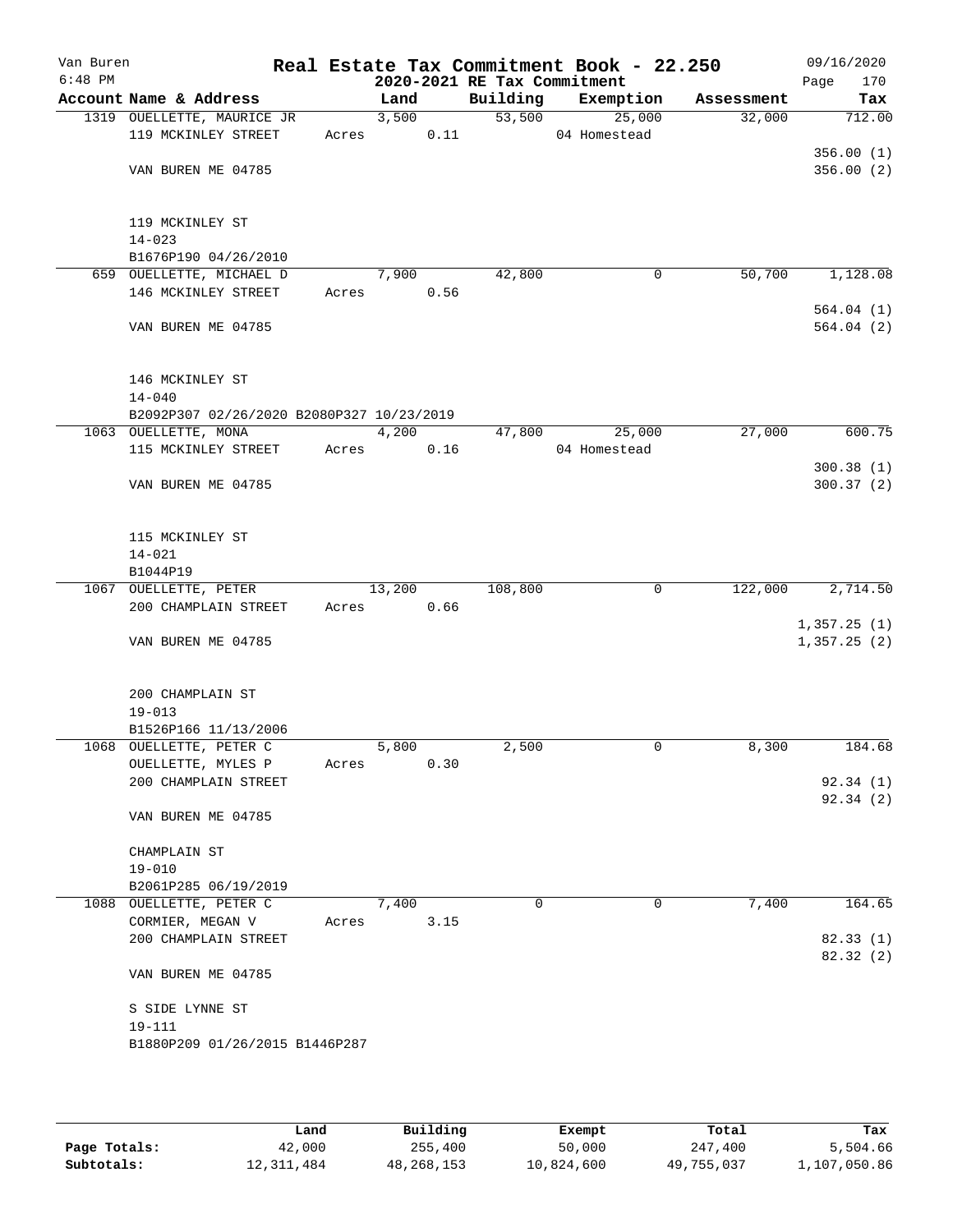| Van Buren<br>$6:48$ PM |                                           |       |        | 2020-2021 RE Tax Commitment | Real Estate Tax Commitment Book - 22.250 |            | 09/16/2020<br>Page<br>171 |
|------------------------|-------------------------------------------|-------|--------|-----------------------------|------------------------------------------|------------|---------------------------|
|                        | Account Name & Address                    |       | Land   | Building                    | Exemption                                | Assessment | Tax                       |
|                        | 1214 OUELLETTE, PETER C                   |       | 8,100  | 5,200                       | 0                                        | 13,300     | 295.93                    |
|                        | OUELLETTE, MEGAN V                        | Acres | 0.60   |                             |                                          |            |                           |
|                        | 200 CHAMPLAIN STREET                      |       |        |                             |                                          |            | 147.97(1)                 |
|                        |                                           |       |        |                             |                                          |            | 147.96(2)                 |
|                        | VAN BUREN ME 04785                        |       |        |                             |                                          |            |                           |
|                        |                                           |       |        |                             |                                          |            |                           |
|                        | 106 ALEXANDER RD                          |       |        |                             |                                          |            |                           |
|                        | $19 - 002$                                |       |        |                             |                                          |            |                           |
|                        | B1670P170 02/25/2010 B1654P51 08/31/2009  |       |        |                             |                                          |            |                           |
|                        | 621 OUELLETTE, PETER C                    |       | 14,300 | 0                           | 0                                        | 14,300     | 318.18                    |
|                        | OUELLETTE, MEGAN V                        | Acres | 12.63  |                             |                                          |            |                           |
|                        | 200 CHAMPLAIN STREET                      |       |        |                             |                                          |            | 159.09(1)                 |
|                        |                                           |       |        |                             |                                          |            | 159.09(2)                 |
|                        | VAN BUREN ME 04785                        |       |        |                             |                                          |            |                           |
|                        |                                           |       |        |                             |                                          |            |                           |
|                        | N SIDE PATRICIA ST                        |       |        |                             |                                          |            |                           |
|                        | $19 - 108$                                |       |        |                             |                                          |            |                           |
|                        | B1684P145 06/21/2010                      |       |        |                             |                                          |            |                           |
|                        | 1583 OUELLETTE, PETER C                   |       | 9,600  | $\mathbf 0$                 | $\mathbf 0$                              | 9,600      | 213.60                    |
|                        | CORMIER, MEGAN                            | Acres | 1.10   |                             |                                          |            |                           |
|                        | 200 CHAMPLAIN STREET                      |       |        |                             |                                          |            | 106.80(1)                 |
|                        | VAN BUREN ME 04785                        |       |        |                             |                                          |            | 106.80(2)                 |
|                        |                                           |       |        |                             |                                          |            |                           |
|                        | CHAMPLAIN ST                              |       |        |                             |                                          |            |                           |
|                        | $19 - 012$                                |       |        |                             |                                          |            |                           |
|                        | B1899P336 07/21/2015 B1880P209 01/26/2015 |       |        |                             |                                          |            |                           |
|                        | 1064 OUELLETTE, SCOTT N                   |       | 4,500  | 77,100                      | $\overline{0}$                           | 81,600     | 1,815.60                  |
|                        | 110 POND ROAD                             | Acres | 0.18   |                             |                                          |            |                           |
|                        |                                           |       |        |                             |                                          |            | 907.80(1)                 |
|                        | VAN BUREN ME 04785                        |       |        |                             |                                          |            | 907.80(2)                 |
|                        |                                           |       |        |                             |                                          |            |                           |
|                        |                                           |       |        |                             |                                          |            |                           |
|                        | 149 HIGH ST                               |       |        |                             |                                          |            |                           |
|                        | $14 - 081$                                |       |        |                             |                                          |            |                           |
|                        | B1885P68 03/25/2015                       |       |        |                             |                                          |            |                           |
|                        | 1065 OUELLETTE, SCOTT N                   |       | 3,800  | 52,100                      | 0                                        | 55,900     | 1,243.77                  |
|                        | 110 POND ROAD                             | Acres | 0.13   |                             |                                          |            |                           |
|                        |                                           |       |        |                             |                                          |            | 621.89(1)                 |
|                        | VAN BUREN ME 04785                        |       |        |                             |                                          |            | 621.88(2)                 |
|                        |                                           |       |        |                             |                                          |            |                           |
|                        |                                           |       |        |                             |                                          |            |                           |
|                        | 104 ROOSEVELT AVE                         |       |        |                             |                                          |            |                           |
|                        | $14 - 138$                                |       |        |                             |                                          |            |                           |
|                        | B1976P283 06/01/2017                      |       |        |                             |                                          |            |                           |
|                        | 872 OUELLETTE, STEPHAN M                  |       | 1,500  | 31,000                      | 0                                        | 32,500     | 723.13                    |
|                        | 115 ST FRANCIS STREET                     | Acres | 0.02   |                             |                                          |            |                           |
|                        |                                           |       |        |                             |                                          |            | 361.57(1)                 |
|                        | VAN BUREN ME 04785                        |       |        |                             |                                          |            | 361.56(2)                 |
|                        |                                           |       |        |                             |                                          |            |                           |
|                        |                                           |       |        |                             |                                          |            |                           |
|                        | 115 ST FRANCIS ST.                        |       |        |                             |                                          |            |                           |
|                        | $13 - 032$                                |       |        |                             |                                          |            |                           |
|                        | B2079P92 10/23/2019                       |       |        |                             |                                          |            |                           |
|                        |                                           |       |        |                             |                                          |            |                           |

|              | Land       | Building     | Exempt     | Total      | Tax          |
|--------------|------------|--------------|------------|------------|--------------|
| Page Totals: | 41,800     | 165,400      |            | 207,200    | 4,610.21     |
| Subtotals:   | 12,353,284 | 48, 433, 553 | 10,824,600 | 49,962,237 | 1,111,661.07 |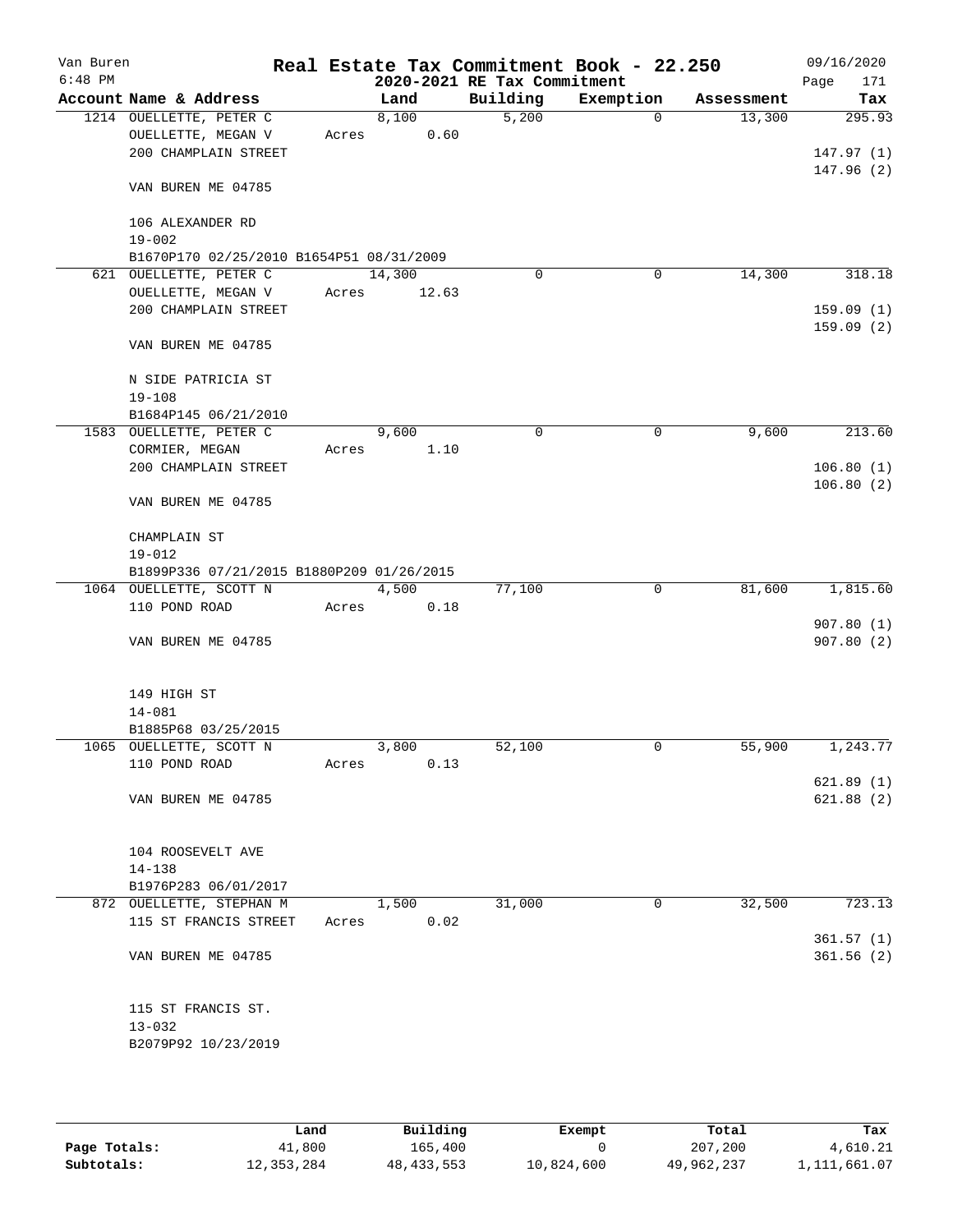| Van Buren |                                                   |       |               |                             | Real Estate Tax Commitment Book - 22.250 |            | 09/16/2020              |
|-----------|---------------------------------------------------|-------|---------------|-----------------------------|------------------------------------------|------------|-------------------------|
| $6:48$ PM |                                                   |       |               | 2020-2021 RE Tax Commitment |                                          |            | Page<br>172             |
|           | Account Name & Address                            |       | Land          | Building                    | Exemption                                | Assessment | Tax                     |
|           | 1090 OUELLETTE, TIMMY R                           |       | 6,100         | 91,200                      | 31,000                                   | 66,300     | 1,475.18                |
|           | C/O GLADYS PELLETIER                              | Acres | 0.34          |                             | 02 Veteran                               |            |                         |
|           | 115 CLOVERHILL DRIVE                              |       |               |                             | 04 Homestead                             |            | 737.59(1)<br>737.59 (2) |
|           | VAN BUREN ME 04785                                |       |               |                             |                                          |            |                         |
|           | 115 CLOVERHILL DR.                                |       |               |                             |                                          |            |                         |
|           | $18C - 003$                                       |       |               |                             |                                          |            |                         |
|           | B1473P77                                          |       |               | 113,900                     |                                          | 97,900     | 2,178.28                |
|           | 1085 OUELLETTE, VERNON R<br>OUELLETTE, ELAINE B & | Acres | 9,000<br>0.73 |                             | 25,000<br>04 Homestead                   |            |                         |
|           | JENNIFER<br>167 LYNNE STREET                      |       |               |                             |                                          |            | 1,089.14(1)             |
|           | VAN BUREN ME 04785                                |       |               |                             |                                          |            | 1,089.14(2)             |
|           | 167 LYNNE ST                                      |       |               |                             |                                          |            |                         |
|           | $19 - 061$                                        |       |               |                             |                                          |            |                         |
|           | B1990P257 09/28/2017 B503P115 05/17/1979          |       |               |                             |                                          |            |                         |
|           | 213 OUELLETTE, WAYNE                              |       | 5,600         | 20,400                      | 25,000                                   | 1,000      | 22.25                   |
|           | 115 FULTON STREET                                 | Acres | 0.28          |                             | 04 Homestead                             |            |                         |
|           |                                                   |       |               |                             |                                          |            | 11.13(1)                |
|           | VAN BUREN ME 04785                                |       |               |                             |                                          |            | 11.12(2)                |
|           | 115 FULTON ST                                     |       |               |                             |                                          |            |                         |
|           | $20 - 004$                                        |       |               |                             |                                          |            |                         |
|           | B1865P121 08/21/2014                              |       |               |                             |                                          |            |                         |
|           | 1086 OUELLETTE, WAYNE J                           |       | 7,400         | 54,200                      | 25,000                                   | 36,600     | 814.35                  |
|           | OUELLETTE, LORNA L M                              | Acres | 0.50          |                             | 04 Homestead                             |            |                         |
|           | 186 CHAMPLAIN STREET                              |       |               |                             |                                          |            | 407.18(1)<br>407.17 (2) |
|           | VAN BUREN ME 04785                                |       |               |                             |                                          |            |                         |
|           | 186 CHAMPLAIN ST<br>$19 - 017$                    |       |               |                             |                                          |            |                         |
|           | 1094 PARADIS, ALLISON A                           |       | 13,800        | 60,700                      | 25,000                                   | 49,500     | 1,101.38                |
|           | PO BOX 582                                        | Acres | 4.59          |                             | 04 Homestead                             |            |                         |
|           |                                                   |       |               |                             |                                          |            | 550.69(1)               |
|           | VAN BUREN ME 04785                                |       |               |                             |                                          |            | 550.69(2)               |
|           |                                                   |       |               |                             |                                          |            |                         |
|           | 228 MARQUIS RD                                    |       |               |                             |                                          |            |                         |
|           | $02 - 006B$                                       |       |               |                             |                                          |            |                         |
|           | B2008P87 02/27/2018                               |       |               |                             |                                          |            |                         |
|           | 1549 PARADIS, JAMES                               |       | 2,600         | $\Omega$                    | 0                                        | 2,600      | 57.85                   |
|           | PO BOX 61                                         | Acres | 0.55          |                             |                                          |            |                         |
|           |                                                   |       |               |                             |                                          |            | 28.93(1)                |
|           | STOCKHOLM ME 04783                                |       |               |                             |                                          |            | 28.92(2)                |
|           | TRUMAN STREET                                     |       |               |                             |                                          |            |                         |
|           | 12A-043A                                          |       |               |                             |                                          |            |                         |
|           | B1616P294 09/16/2008                              |       |               |                             |                                          |            |                         |
|           |                                                   |       |               |                             |                                          |            |                         |

|              | Land       | Building   | Exempt     | Total        | Tax            |
|--------------|------------|------------|------------|--------------|----------------|
| Page Totals: | 44,500     | 340,400    | 131,000    | 253,900      | 5,649.29       |
| Subtotals:   | 12,397,784 | 48,773,953 | 10,955,600 | 50, 216, 137 | 1, 117, 310.36 |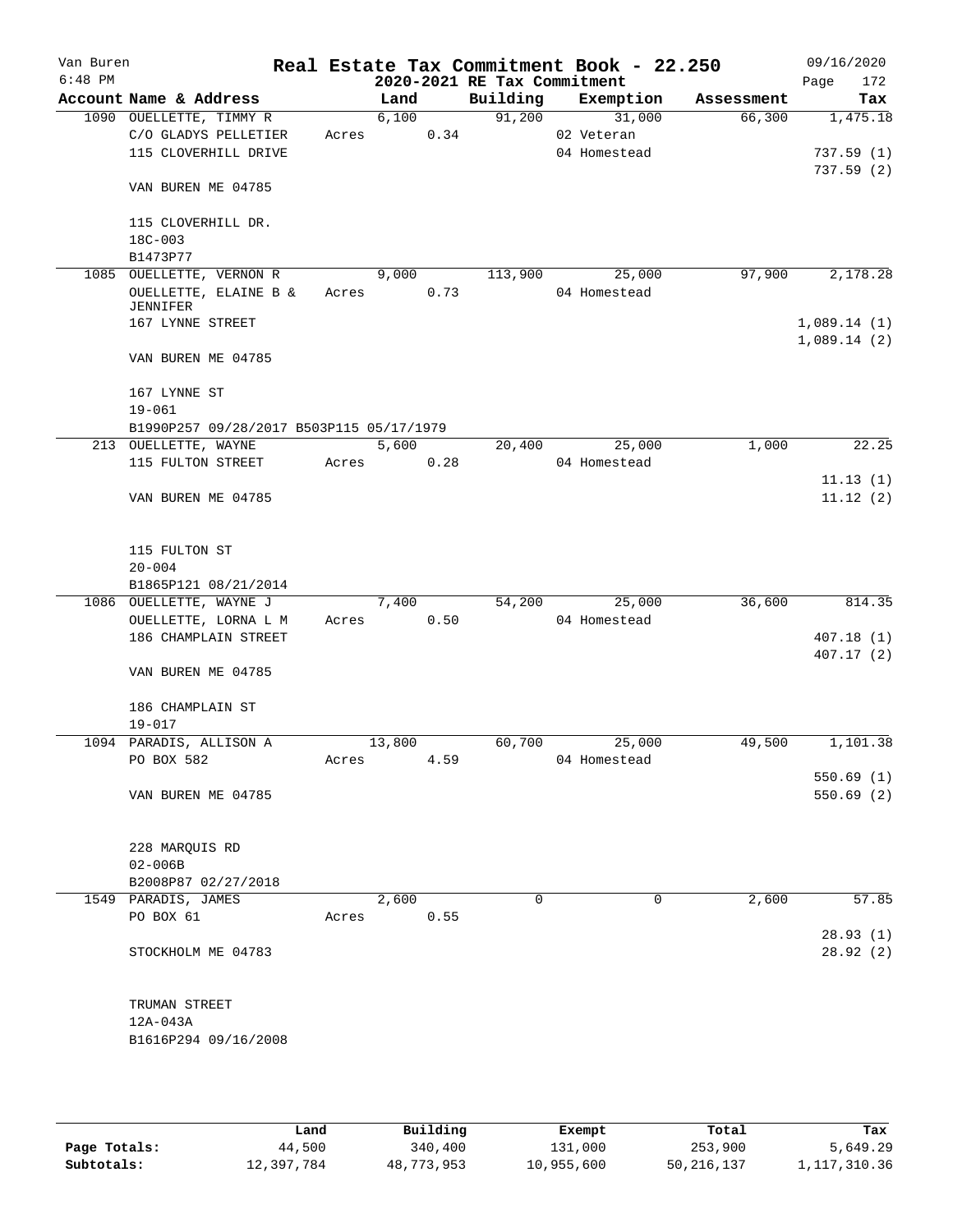| Van Buren<br>$6:48$ PM |                        |       |        | 2020-2021 RE Tax Commitment | Real Estate Tax Commitment Book - 22.250 |            | 09/16/2020<br>Page<br>173 |
|------------------------|------------------------|-------|--------|-----------------------------|------------------------------------------|------------|---------------------------|
|                        | Account Name & Address |       | Land   | Building                    | Exemption                                | Assessment | Tax                       |
|                        | 1093 PARADIS, JAMES C  |       | 38,100 | $\mathbf 0$                 | $\mathbf 0$                              | 38,100     | 847.72                    |
|                        | PO BOX 61              | Acres | 94.00  |                             |                                          |            |                           |
|                        |                        |       |        |                             |                                          |            | 423.86(1)                 |
|                        | STOCKHOLM ME 04783     |       |        |                             |                                          |            | 423.86(2)                 |
|                        |                        |       |        |                             |                                          |            |                           |
|                        |                        |       |        |                             |                                          |            |                           |
|                        | OFF MAIN ST            |       |        |                             |                                          |            |                           |
|                        | $03 - 013$             |       |        |                             |                                          |            |                           |
|                        | B687P13                |       |        |                             |                                          |            |                           |
|                        | 1100 PARENT, BRIAN J   |       | 2,900  | 0                           | 0                                        | 2,900      | 64.52                     |
|                        | PARENT, RHONDA M       |       |        |                             |                                          |            |                           |
|                        | 118 WRIGHT STREET      |       |        |                             |                                          |            | 32.26(1)                  |
|                        | VAN BUREN ME 04785     |       |        |                             |                                          |            | 32.26(2)                  |
|                        | OFF WRIGHT ST          |       |        |                             |                                          |            |                           |
|                        | $21 - 019A$            |       |        |                             |                                          |            |                           |
|                        | B1077P261              |       |        |                             |                                          |            |                           |
|                        | 1099 PARENT, BRIAN J   |       | 5,300  | 109,400                     | 25,000                                   | 89,700     | 1,995.82                  |
|                        | PARENT, RHONDA M       |       |        |                             | 04 Homestead                             |            |                           |
|                        | 118 WRIGHT STREET      |       |        |                             |                                          |            | 997.91 (1)                |
|                        |                        |       |        |                             |                                          |            | 997.91 (2)                |
|                        | VAN BUREN ME 04785     |       |        |                             |                                          |            |                           |
|                        | 118 WRIGHT ST          |       |        |                             |                                          |            |                           |
|                        | $21 - 019$             |       |        |                             |                                          |            |                           |
|                        | B771P262               |       |        |                             |                                          |            |                           |
|                        | 1236 PARENT, DEVIN M   |       | 4,200  | 55,900                      | 25,000                                   | 35,100     | 780.97                    |
|                        | 113 WRIGHT STREET      | Acres | 0.16   |                             | 04 Homestead                             |            |                           |
|                        |                        |       |        |                             |                                          |            | 390.49 (1)                |
|                        | VAN BUREN ME 04785     |       |        |                             |                                          |            | 390.48 (2)                |
|                        | 110 HILLSIDE ST        |       |        |                             |                                          |            |                           |
|                        | $23 - 093$             |       |        |                             |                                          |            |                           |
|                        | B1625P201 01/16/2009   |       |        |                             |                                          |            |                           |
|                        | 1102 PARENT, DONALD P  |       | 10,500 | 0                           | 0                                        | 10,500     | 233.63                    |
|                        | PARENT, KATHLEEN A     | Acres | 8.00   |                             |                                          |            |                           |
|                        | PO BOX 234             |       |        |                             |                                          |            | 116.82(1)                 |
|                        |                        |       |        |                             |                                          |            | 116.81(2)                 |
|                        | VAN BUREN ME 04785     |       |        |                             |                                          |            |                           |
|                        | LAKE RD                |       |        |                             |                                          |            |                           |
|                        | $05 - 010B$            |       |        |                             |                                          |            |                           |
|                        | 1104 PARENT, GERALD O  |       | 17,900 | 97,300                      | 25,000                                   | 90,200     | 2,006.95                  |
|                        | 1046 MAIN STREET       | Acres | 16.50  |                             | 04 Homestead                             |            |                           |
|                        |                        |       |        |                             |                                          |            | 1,003.48(1)               |
|                        | VAN BUREN ME 04785     |       |        |                             |                                          |            | 1,003.47(2)               |
|                        | 1046 MAIN ST           |       |        |                             |                                          |            |                           |
|                        | $10 - 018$             |       |        |                             |                                          |            |                           |
|                        | B1368P22 08/27/2003    |       |        |                             |                                          |            |                           |
|                        |                        |       |        |                             |                                          |            |                           |
|                        |                        |       |        |                             |                                          |            |                           |

|              | Land       | Building   | Exempt     | Total      | Tax          |
|--------------|------------|------------|------------|------------|--------------|
| Page Totals: | 78,900     | 262,600    | 75,000     | 266,500    | 5,929.61     |
| Subtotals:   | 12,476,684 | 49,036,553 | 11,030,600 | 50,482,637 | 1,123,239.97 |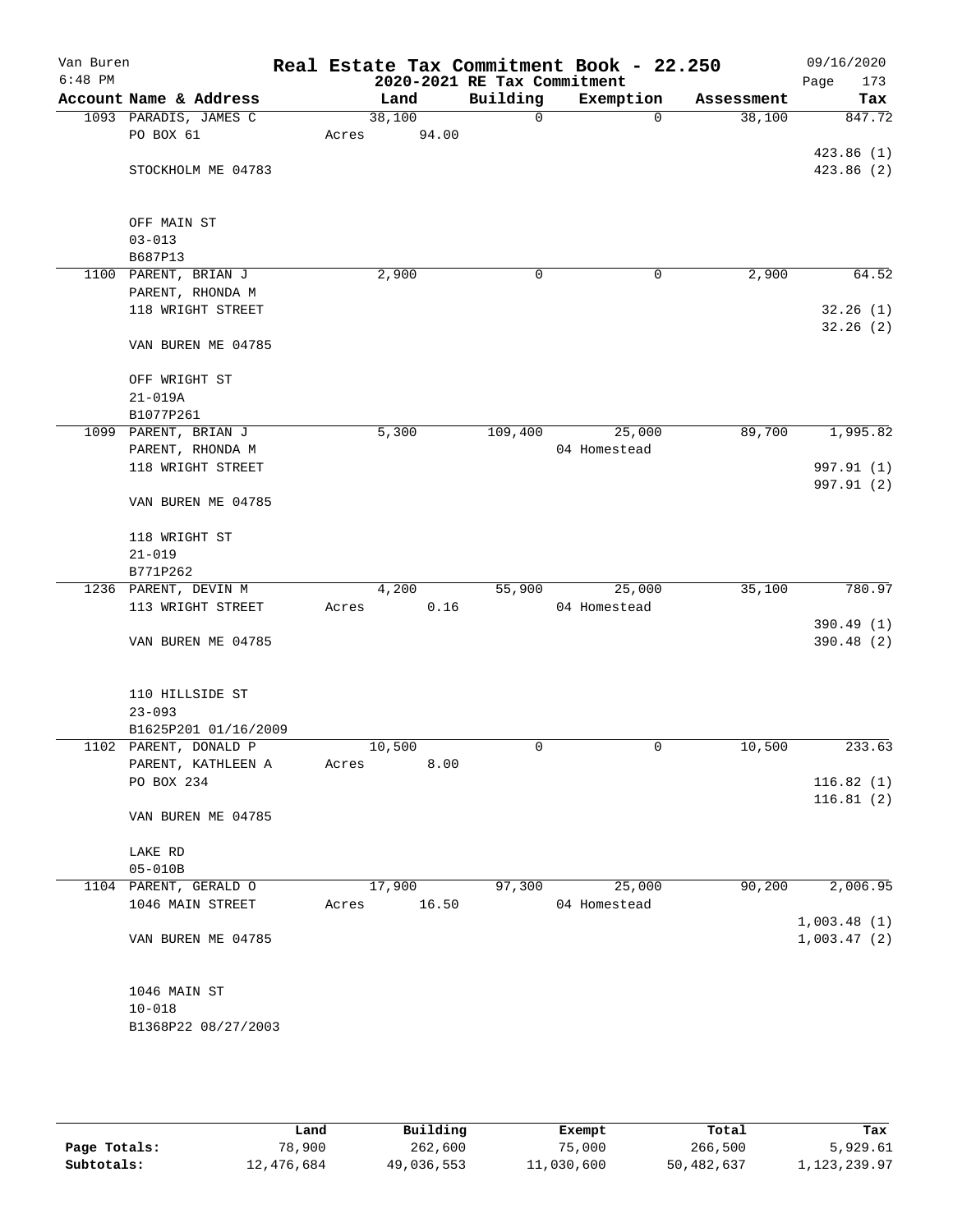| Van Buren<br>$6:48$ PM |                                 |       |        | 2020-2021 RE Tax Commitment | Real Estate Tax Commitment Book - 22.250 |            | 09/16/2020<br>Page<br>174 |
|------------------------|---------------------------------|-------|--------|-----------------------------|------------------------------------------|------------|---------------------------|
|                        | Account Name & Address          |       | Land   | Building                    | Exemption                                | Assessment | Tax                       |
|                        | 1105 PARENT, GERARD H           |       | 13,200 | $\mathbf 0$                 | $\mathbf 0$                              | 13,200     | 293.70                    |
|                        | PARENT, BARBARA A               | Acres | 17.50  |                             |                                          |            |                           |
|                        | 177 LAKE ROAD                   |       |        |                             |                                          |            | 146.85(1)                 |
|                        |                                 |       |        |                             |                                          |            | 146.85(2)                 |
|                        | VAN BUREN ME 04785              |       |        |                             |                                          |            |                           |
|                        | LAKE RD                         |       |        |                             |                                          |            |                           |
|                        | $05 - 011C$                     |       |        |                             |                                          |            |                           |
|                        | B462P159                        |       |        |                             |                                          |            |                           |
|                        | 1106 PARENT, GERARD H           |       | 12,600 | 44,000                      | 31,000                                   | 25,600     | 569.60                    |
|                        | PARENT, BARBARA A               | Acres | 1.42   |                             | 04 Homestead                             |            |                           |
|                        | 177 LAKE ROAD                   |       |        |                             | 02 Veteran                               |            | 284.80 (1)                |
|                        |                                 |       |        |                             |                                          |            | 284.80 (2)                |
|                        | VAN BUREN ME 04785              |       |        |                             |                                          |            |                           |
|                        | 177 LAKE RD                     |       |        |                             |                                          |            |                           |
|                        | $02 - 018$                      |       |        |                             |                                          |            |                           |
|                        | B383P110 01/17/1971             |       |        |                             |                                          |            |                           |
|                        | 1107 PARENT, GERARD H           |       | 15,100 | 0                           | 0                                        | 15,100     | 335.98                    |
|                        | PARENT, BARBARA A               | Acres | 26.00  |                             |                                          |            |                           |
|                        | 177 LAKE ROAD                   |       |        |                             |                                          |            | 167.99(1)                 |
|                        | VAN BUREN ME 04785              |       |        |                             |                                          |            | 167.99(2)                 |
|                        |                                 |       |        |                             |                                          |            |                           |
|                        | LAKE RD                         |       |        |                             |                                          |            |                           |
|                        | $05 - 004A$                     |       |        |                             |                                          |            |                           |
|                        | B752P265<br>1108 PARENT, JOHN F |       | 6,100  | 53,300                      | 25,000                                   | 34,400     | 765.40                    |
|                        | PARENT, MURIEL A                |       | 0.34   |                             | 04 Homestead                             |            |                           |
|                        | 173 LYNNE STREET                | Acres |        |                             |                                          |            | 382.70 (1)                |
|                        |                                 |       |        |                             |                                          |            | 382.70 (2)                |
|                        | VAN BUREN ME 04785              |       |        |                             |                                          |            |                           |
|                        | 173 LYNNE ST                    |       |        |                             |                                          |            |                           |
|                        | $19 - 065$                      |       |        |                             |                                          |            |                           |
|                        | B807P170                        |       |        |                             |                                          |            |                           |
|                        | 1149 PARENT, KEITH              |       | 5,000  | 0                           | 0                                        | 5,000      | 111.25                    |
|                        | 111 TYLER STREET                | Acres | 0.23   |                             |                                          |            |                           |
|                        |                                 |       |        |                             |                                          |            | 55.63(1)                  |
|                        | VAN BUREN ME 04785              |       |        |                             |                                          |            | 55.62(2)                  |
|                        |                                 |       |        |                             |                                          |            |                           |
|                        | 120 TYLER ST                    |       |        |                             |                                          |            |                           |
|                        | $18 - 128$                      |       |        |                             |                                          |            |                           |
|                        | B2059P41 05/28/2019             |       |        |                             |                                          |            |                           |
|                        | 1111 PARENT, NORMAN             |       | 24,300 | 0                           | 0                                        | 24,300     | 540.67                    |
|                        | PARENT, JENNIFER                | Acres | 51.57  |                             |                                          |            |                           |
|                        | 249 LAKE ROAD                   |       |        |                             |                                          |            | 270.34(1)                 |
|                        |                                 |       |        |                             |                                          |            | 270.33 (2)                |
|                        | VAN BUREN ME 04785              |       |        |                             |                                          |            |                           |
|                        | LAKE RD                         |       |        |                             |                                          |            |                           |
|                        | $05 - 010A$                     |       |        |                             |                                          |            |                           |
|                        | B540P12                         |       |        |                             |                                          |            |                           |
|                        |                                 |       |        |                             |                                          |            |                           |
|                        |                                 |       |        |                             |                                          |            |                           |
|                        |                                 |       |        |                             |                                          |            |                           |

|              | Land       | Building     | Exempt     | Total      | Tax          |
|--------------|------------|--------------|------------|------------|--------------|
| Page Totals: | 76,300     | 97,300       | 56,000     | 117,600    | 2,616.60     |
| Subtotals:   | 12,552,984 | 49, 133, 853 | 11,086,600 | 50,600,237 | 1,125,856.57 |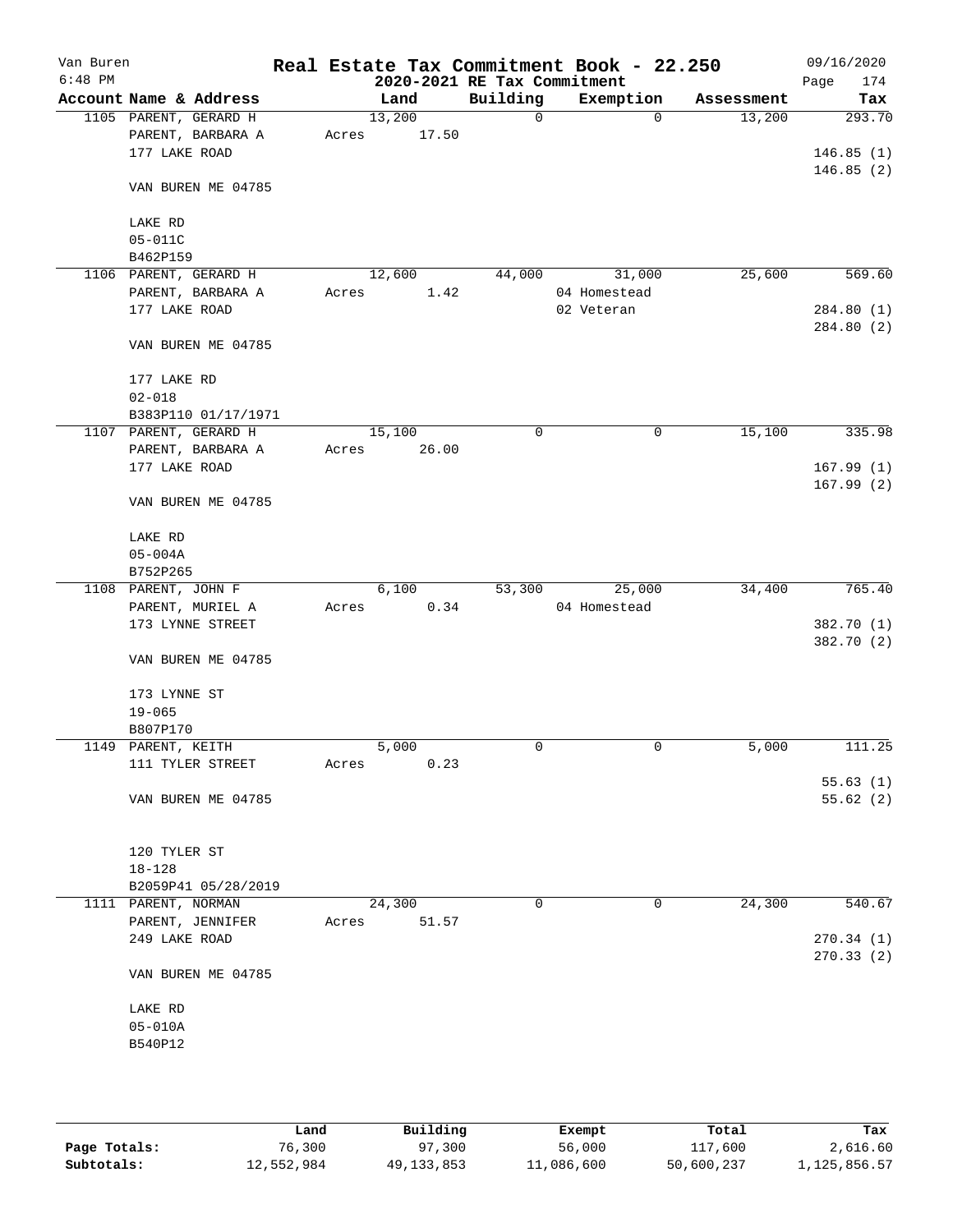| Van Buren<br>$6:48$ PM |                                     |                      |       | 2020-2021 RE Tax Commitment |          | Real Estate Tax Commitment Book - 22.250 |            | 09/16/2020<br>Page<br>175 |
|------------------------|-------------------------------------|----------------------|-------|-----------------------------|----------|------------------------------------------|------------|---------------------------|
|                        | Account Name & Address              |                      |       | Land                        | Building | Exemption                                | Assessment | Tax                       |
|                        | 1112 PARENT, NORMAN                 |                      |       | 32,600                      | 121,900  | 25,000                                   | 129,500    | 2,881.38                  |
|                        | PARENT, JENNIFER                    |                      | Acres | 63.00                       |          | 04 Homestead                             |            |                           |
|                        | 249 LAKE ROAD                       |                      |       |                             |          |                                          |            | 1,440.69(1)               |
|                        | VAN BUREN ME 04785                  |                      |       |                             |          |                                          |            | 1,440.69(2)               |
|                        | 249 LAKE RD                         |                      |       |                             |          |                                          |            |                           |
|                        | $05 - 011$                          |                      |       |                             |          |                                          |            |                           |
|                        | B462P161                            |                      |       |                             |          |                                          |            |                           |
|                        | 1121 PARENT, NORMAN                 |                      |       | 3,500                       | 0        | 0                                        | 3,500      | 77.88                     |
|                        | PARENT, JENNIFER                    |                      | Acres | 10.00                       |          |                                          |            |                           |
|                        | 249 LAKE ROAD                       |                      |       |                             |          |                                          |            | 38.94(1)                  |
|                        | VAN BUREN ME 04785                  |                      |       |                             |          |                                          |            | 38.94(2)                  |
|                        | MARQUIS RD                          |                      |       |                             |          |                                          |            |                           |
|                        | $02 - 021$                          |                      |       |                             |          |                                          |            |                           |
|                        | B1450P294                           |                      |       |                             |          |                                          |            |                           |
|                        | 439 PARENT, NORMAN                  |                      |       | 18,700                      | 0        | 0                                        | 18,700     | 416.08                    |
|                        | PARENT, JENNIFER<br>249 LAKE ROAD   |                      | Acres | 55.00                       |          |                                          |            |                           |
|                        |                                     |                      |       |                             |          |                                          |            | 208.04(1)<br>208.04(2)    |
|                        | VAN BUREN ME 04785                  |                      |       |                             |          |                                          |            |                           |
|                        | RR 1                                |                      |       |                             |          |                                          |            |                           |
|                        | $09 - 005$                          |                      |       |                             |          |                                          |            |                           |
|                        | 321 PARENT, NORMAN J                | B1543P250 05/04/2007 |       | 8,400                       | 0        | $\mathbf 0$                              | 8,400      | 186.90                    |
|                        | PARENT, JENNIFER M                  |                      | Acres | 3.30                        |          |                                          |            |                           |
|                        | 249 LAKE ROAD                       |                      |       |                             |          |                                          |            | 93.45(1)                  |
|                        |                                     |                      |       |                             |          |                                          |            | 93.45(2)                  |
|                        | VAN BUREN ME 04785                  |                      |       |                             |          |                                          |            |                           |
|                        | RR 1 (OLD HOUSE)                    |                      |       |                             |          |                                          |            |                           |
|                        | $08 - 048$                          |                      |       |                             |          |                                          |            |                           |
|                        |                                     | B1971P312 04/18/2017 |       |                             |          |                                          |            |                           |
|                        | 720 PARENT, NORMAN J                |                      |       | 13,000                      | 0        | 0                                        | 13,000     | 289.25                    |
|                        | PARENT, JENNIFER M<br>249 LAKE ROAD |                      | Acres | 38.00                       |          |                                          |            | 144.63(1)                 |
|                        |                                     |                      |       |                             |          |                                          |            | 144.62(2)                 |
|                        | VAN BUREN ME 04785                  |                      |       |                             |          |                                          |            |                           |
|                        | CASTONGUAY RD                       |                      |       |                             |          |                                          |            |                           |
|                        | $02 - 035$                          |                      |       |                             |          |                                          |            |                           |
|                        |                                     | B1622P176 12/12/2008 |       |                             |          |                                          |            |                           |
|                        | 721 PARENT, NORMAN J                |                      |       | 12,300                      | 2,800    | 0                                        | 15,100     | 335.98                    |
|                        | PARENT, JENNIFER M                  |                      | Acres | 9.00                        |          |                                          |            |                           |
|                        | 249 LAKE ROAD                       |                      |       |                             |          |                                          |            | 167.99(1)                 |
|                        | VAN BUREN ME 04785                  |                      |       |                             |          |                                          |            | 167.99(2)                 |
|                        |                                     |                      |       |                             |          |                                          |            |                           |
|                        | 198 CASTONGUAY RD                   |                      |       |                             |          |                                          |            |                           |
|                        | $02 - 033A$                         |                      |       |                             |          |                                          |            |                           |
|                        |                                     | B1622P176 12/15/2008 |       |                             |          |                                          |            |                           |
|                        |                                     |                      |       |                             |          |                                          |            |                           |

|              | Land       | Building   | Exempt       | Total      | Tax          |
|--------------|------------|------------|--------------|------------|--------------|
| Page Totals: | 88,500     | 124,700    | 25,000       | 188,200    | 4,187.47     |
| Subtotals:   | 12,641,484 | 49,258,553 | 11, 111, 600 | 50,788,437 | 1,130,044.04 |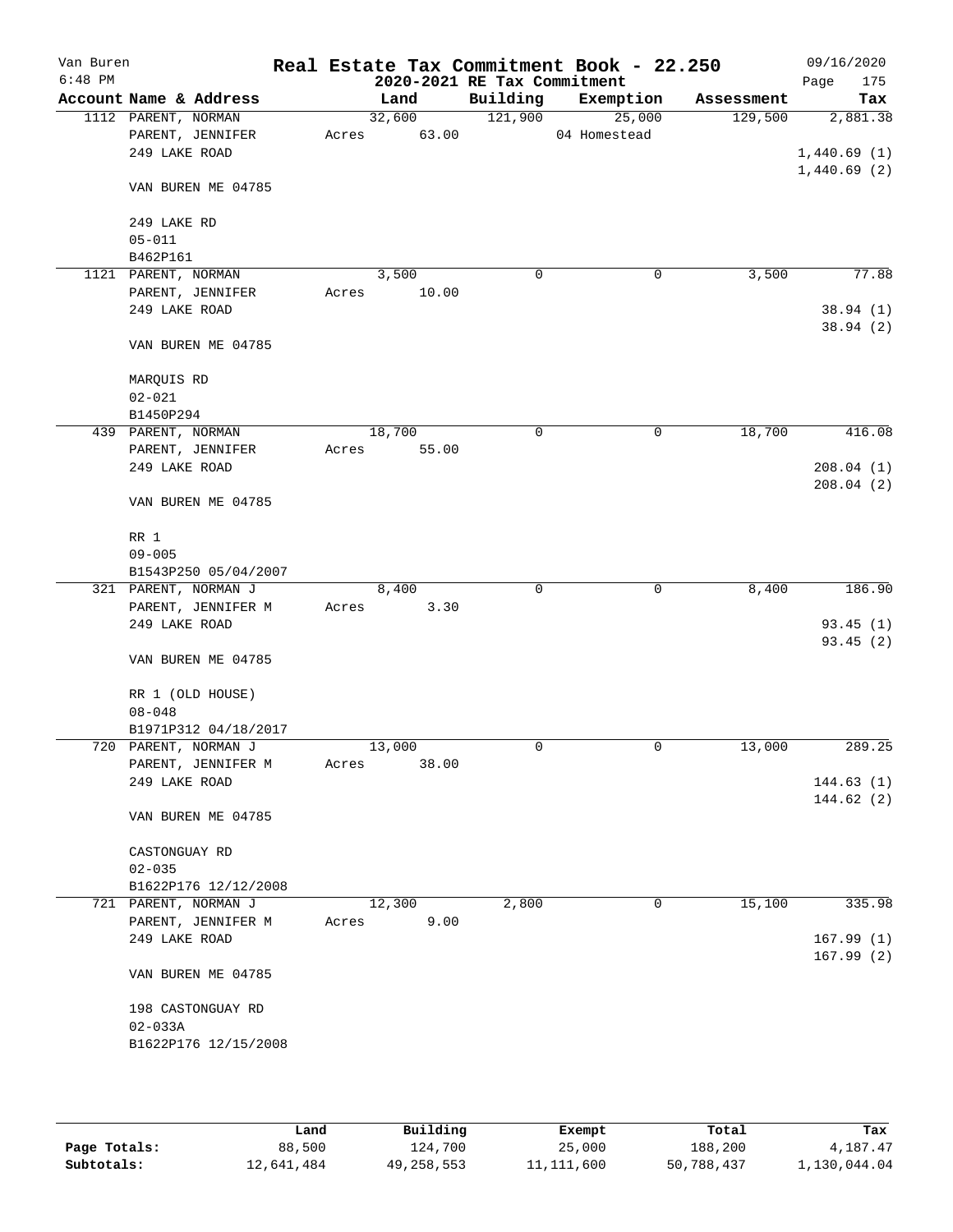| Van Buren |                                  |                                           |       |         |       |                             | Real Estate Tax Commitment Book - 22.250 |            | 09/16/2020             |
|-----------|----------------------------------|-------------------------------------------|-------|---------|-------|-----------------------------|------------------------------------------|------------|------------------------|
| $6:48$ PM |                                  |                                           |       |         |       | 2020-2021 RE Tax Commitment |                                          |            | 176<br>Page            |
|           | Account Name & Address           |                                           |       | Land    |       | Building                    | Exemption                                | Assessment | Tax                    |
|           | 1561 PARENT, NORMAN J            |                                           |       | 30, 300 |       | 0                           | $\mathbf 0$                              | 30,300     | 674.18                 |
|           | 249 LAKE ROAD                    | PARENT, JENNIFER M                        | Acres |         | 77.00 |                             |                                          |            |                        |
|           |                                  |                                           |       |         |       |                             |                                          |            | 337.09(1)<br>337.09(2) |
|           |                                  | VAN BUREN ME 04785                        |       |         |       |                             |                                          |            |                        |
|           |                                  | OFF ALEXANDER ROAD                        |       |         |       |                             |                                          |            |                        |
|           | $08 - 047B$                      |                                           |       |         |       |                             |                                          |            |                        |
|           |                                  | B1771P329 07/12/2012                      |       |         |       |                             |                                          |            |                        |
|           | 1113 PARENT, PHILIP J            |                                           |       | 5,400   |       | $\mathbf 0$                 | 0                                        | 5,400      | 120.15                 |
|           |                                  | C/O PHILIP J PARENT                       | Acres |         | 0.26  |                             |                                          |            |                        |
|           |                                  | 127 CHAMPLAIN STREET                      |       |         |       |                             |                                          |            | 60.08(1)<br>60.07(2)   |
|           |                                  | VAN BUREN ME 04785                        |       |         |       |                             |                                          |            |                        |
|           |                                  | 127 CHAMPLAIN ST                          |       |         |       |                             |                                          |            |                        |
|           | $20 - 039$                       |                                           |       |         |       |                             |                                          |            |                        |
|           |                                  | B718P205 05/27/1987                       |       |         |       |                             |                                          |            |                        |
|           | 1114 PARENT, PHILIP P            |                                           |       | 4,200   |       | 0                           | 0                                        | 4,200      | 93.45                  |
|           | PO BOX 9                         | PARENT, MARGUERITE                        | Acres |         | 0.16  |                             |                                          |            | 46.73(1)               |
|           |                                  |                                           |       |         |       |                             |                                          |            | 46.72(2)               |
|           |                                  | VAN BUREN ME 04785                        |       |         |       |                             |                                          |            |                        |
|           |                                  | ST. FRANCIS STREET                        |       |         |       |                             |                                          |            |                        |
|           | $13 - 025A$                      |                                           |       |         |       |                             |                                          |            |                        |
|           | B446P81<br>1115 PARENT, PHILIP P |                                           |       | 6,300   |       | 120,300                     | 25,000                                   | 101,600    | 2,260.60               |
|           |                                  | OLSON, LOUISE A PARENT                    | Acres |         | 0.36  |                             | 04 Homestead                             |            |                        |
|           | PO BOX 9                         |                                           |       |         |       |                             |                                          |            | 1, 130.30(1)           |
|           |                                  |                                           |       |         |       |                             |                                          |            | 1, 130.30(2)           |
|           |                                  | VAN BUREN ME 04785                        |       |         |       |                             |                                          |            |                        |
|           |                                  | 107 ST FRANCIS ST                         |       |         |       |                             |                                          |            |                        |
|           | $13 - 028$                       |                                           |       |         |       |                             |                                          |            |                        |
|           |                                  | B1891P329 05/18/2015                      |       |         |       |                             |                                          |            |                        |
|           | 1116 PARENT, PHILIP P            |                                           |       | 4,800   | 0.24  | 49,200                      | 0                                        | 54,000     | 1,201.50               |
|           | PO BOX 9                         | OLSON, LOUISE A PARENT                    | Acres |         |       |                             |                                          |            | 600.75(1)              |
|           |                                  |                                           |       |         |       |                             |                                          |            | 600.75(2)              |
|           |                                  | VAN BUREN ME 04785                        |       |         |       |                             |                                          |            |                        |
|           | 64 MAIN ST                       |                                           |       |         |       |                             |                                          |            |                        |
|           | $15 - 098A$                      |                                           |       |         |       |                             |                                          |            |                        |
|           |                                  | B1891P327 05/18/2015                      |       |         |       |                             |                                          |            |                        |
|           | 1109 PARENT, PHILIP P            | OLSON, LOUISE A PARENT                    | Acres | 7,400   | 0.37  | 59,100                      | $\mathbf{0}$                             | 66,500     | 1,479.63               |
|           | PO BOX 9                         |                                           |       |         |       |                             |                                          |            | 739.82 (1)             |
|           |                                  |                                           |       |         |       |                             |                                          |            | 739.81 (2)             |
|           |                                  | VAN BUREN ME 04785                        |       |         |       |                             |                                          |            |                        |
|           | 33 MAIN ST                       |                                           |       |         |       |                             |                                          |            |                        |
|           | $15 - 002$                       |                                           |       |         |       |                             |                                          |            |                        |
|           |                                  | B1891P325 05/18/2015 B1891P323 05/18/2015 |       |         |       |                             |                                          |            |                        |
|           |                                  |                                           |       |         |       |                             |                                          |            |                        |

|              | Land       | Building     | Exempt     | Total      | Tax          |
|--------------|------------|--------------|------------|------------|--------------|
| Page Totals: | 58,400     | 228,600      | 25,000     | 262,000    | 5,829.51     |
| Subtotals:   | 12,699,884 | 49, 487, 153 | 11,136,600 | 51,050,437 | 1,135,873.55 |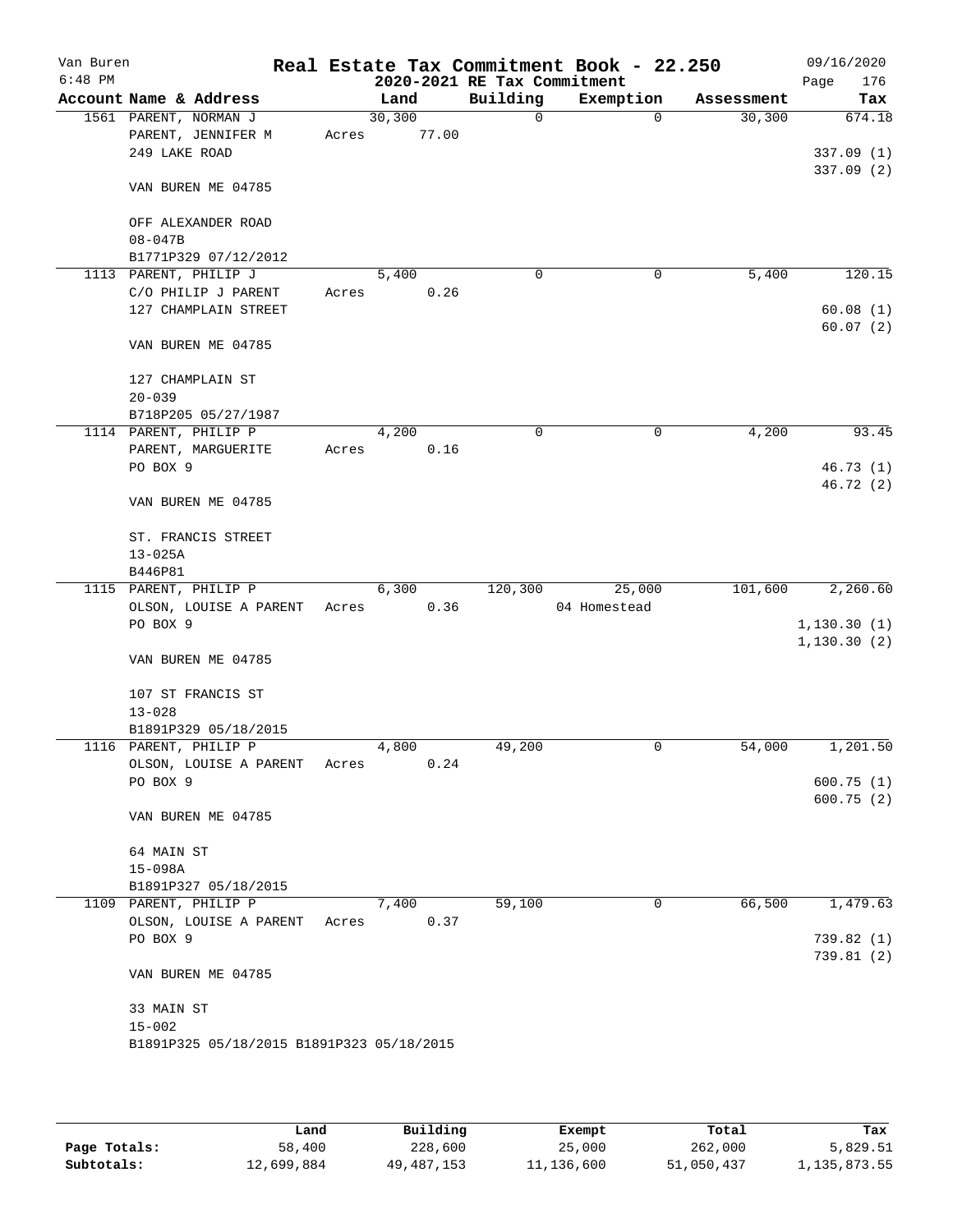| Van Buren<br>$6:48$ PM |                                         |       |        |      | 2020-2021 RE Tax Commitment | Real Estate Tax Commitment Book - 22.250 |            | 09/16/2020<br>Page<br>177 |
|------------------------|-----------------------------------------|-------|--------|------|-----------------------------|------------------------------------------|------------|---------------------------|
|                        | Account Name & Address                  |       | Land   |      | Building                    | Exemption                                | Assessment | Tax                       |
|                        | 693 PARENT, RHONDA M                    |       | 7,000  |      | 69,300                      | 25,000                                   | 51,300     | 1,141.43                  |
|                        | 118 WRIGHT STREET                       |       |        |      |                             | 04 Homestead                             |            |                           |
|                        |                                         |       |        |      |                             |                                          |            | 570.72 (1)                |
|                        | VAN BUREN ME 04785                      |       |        |      |                             |                                          |            | 570.71(2)                 |
|                        |                                         |       |        |      |                             |                                          |            |                           |
|                        |                                         |       |        |      |                             |                                          |            |                           |
|                        | 113 WRIGHT ST                           |       |        |      |                             |                                          |            |                           |
|                        | $21 - 014A$                             |       |        |      |                             |                                          |            |                           |
|                        | B2022P136 07/10/2018                    |       |        |      |                             |                                          |            |                           |
|                        | 1118 PARENT, RICHARD                    |       | 4,900  |      | 66,200                      | 25,000                                   | 46,100     | 1,025.72                  |
|                        | PARENT, TAMMY A                         | Acres |        | 0.22 |                             | 04 Homestead                             |            |                           |
|                        | PO BOX 274                              |       |        |      |                             |                                          |            | 512.86(1)                 |
|                        |                                         |       |        |      |                             |                                          |            | 512.86(2)                 |
|                        | VAN BUREN ME 04785                      |       |        |      |                             |                                          |            |                           |
|                        |                                         |       |        |      |                             |                                          |            |                           |
|                        | 119 TYLER ST                            |       |        |      |                             |                                          |            |                           |
|                        | $18 - 105$                              |       |        |      |                             |                                          |            |                           |
|                        | B833P142                                |       |        |      |                             |                                          |            |                           |
|                        | 1231 PARENT, RICHARD<br>PARENT, TAMMY A |       | 6,100  |      | 26,100                      | 0                                        | 32,200     | 716.45                    |
|                        |                                         | Acres |        | 0.34 |                             |                                          |            |                           |
|                        | PO BOX 274                              |       |        |      |                             |                                          |            | 358.23(1)<br>358.22 (2)   |
|                        | VAN BUREN ME 04785                      |       |        |      |                             |                                          |            |                           |
|                        |                                         |       |        |      |                             |                                          |            |                           |
|                        | 115 TYLER ST                            |       |        |      |                             |                                          |            |                           |
|                        | $18 - 104$                              |       |        |      |                             |                                          |            |                           |
|                        | B1963P317 01/30/2017                    |       |        |      |                             |                                          |            |                           |
|                        | 244 PARENT, STEPHEN                     |       | 5,600  |      | 41,600                      | 0                                        | 47,200     | 1,050.20                  |
|                        | PARENT, SHERYL                          | Acres |        | 0.28 |                             |                                          |            |                           |
|                        | 344 MAIN STREET                         |       |        |      |                             |                                          |            | 525.10(1)                 |
|                        |                                         |       |        |      |                             |                                          |            | 525.10(2)                 |
|                        | VAN BUREN ME 04785                      |       |        |      |                             |                                          |            |                           |
|                        |                                         |       |        |      |                             |                                          |            |                           |
|                        | 336 MAIN ST                             |       |        |      |                             |                                          |            |                           |
|                        | $20 - 067$                              |       |        |      |                             |                                          |            |                           |
|                        | B1703P87 11/23/2010                     |       |        |      |                             |                                          |            |                           |
|                        | 1120 PARENT, STEPHEN P J                |       | 6,100  |      | 55,100                      | 25,000                                   | 36,200     | 805.45                    |
|                        | PARENT, SHERYL A                        | Acres |        | 0.34 |                             | 04 Homestead                             |            |                           |
|                        | 344 MAIN STREET                         |       |        |      |                             |                                          |            | 402.73(1)                 |
|                        |                                         |       |        |      |                             |                                          |            | 402.72 (2)                |
|                        | VAN BUREN ME 04785                      |       |        |      |                             |                                          |            |                           |
|                        |                                         |       |        |      |                             |                                          |            |                           |
|                        | 344 MAIN ST                             |       |        |      |                             |                                          |            |                           |
|                        | $20 - 065$<br>B712P177                  |       |        |      |                             |                                          |            |                           |
|                        | 1078 PARKER HOLDINGS, LLC               |       | 20,700 |      | 106,500                     | 0                                        | 127,200    | 2,830.20                  |
|                        | PO BOX 99                               | Acres |        | 1.48 |                             |                                          |            |                           |
|                        |                                         |       |        |      |                             |                                          |            | 1,415.10(1)               |
|                        | VAN BUREN ME 04785                      |       |        |      |                             |                                          |            | 1,415.10(2)               |
|                        |                                         |       |        |      |                             |                                          |            |                           |
|                        |                                         |       |        |      |                             |                                          |            |                           |
|                        | 228 STATE ST                            |       |        |      |                             |                                          |            |                           |
|                        | $12A-014$                               |       |        |      |                             |                                          |            |                           |
|                        | B2044P69 01/02/2019                     |       |        |      |                             |                                          |            |                           |
|                        |                                         |       |        |      |                             |                                          |            |                           |
|                        |                                         |       |        |      |                             |                                          |            |                           |

|              | Land       | Building   | Exempt     | Total      | Tax          |
|--------------|------------|------------|------------|------------|--------------|
| Page Totals: | 50,400     | 364,800    | 75,000     | 340,200    | 7.569.45     |
| Subtotals:   | 12,750,284 | 49,851,953 | 11,211,600 | 51,390,637 | 1,143,443.00 |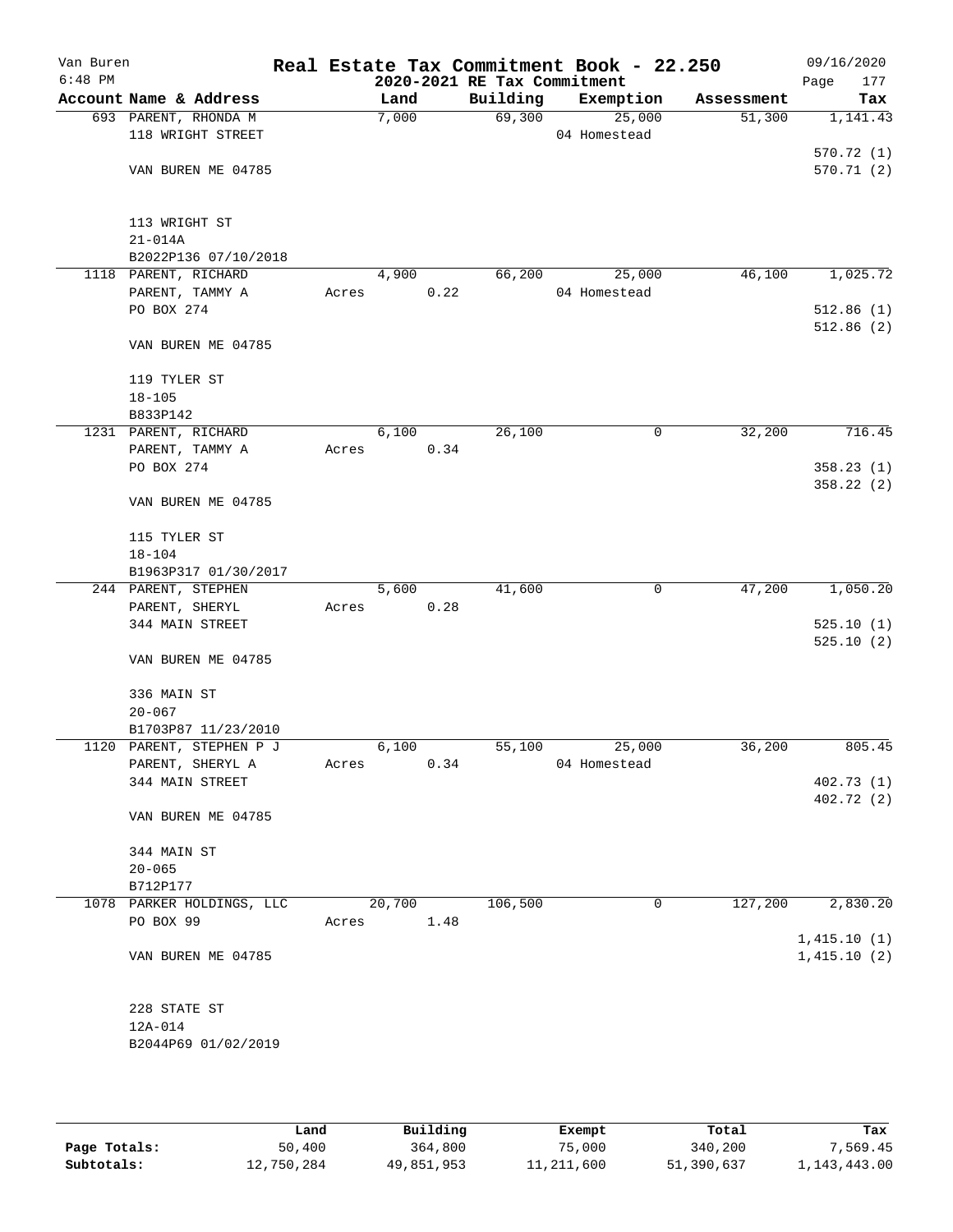| Van Buren<br>$6:48$ PM |                               |       |        |       | Real Estate Tax Commitment Book - 22.250<br>2020-2021 RE Tax Commitment |              |            | 09/16/2020<br>178<br>Page |
|------------------------|-------------------------------|-------|--------|-------|-------------------------------------------------------------------------|--------------|------------|---------------------------|
|                        | Account Name & Address        |       | Land   |       | Building                                                                | Exemption    | Assessment | Tax                       |
|                        | 1123 PARKER, PAULINE L        |       | 2,800  |       | 29,000                                                                  | 25,000       | 6,800      | 151.30                    |
|                        | 396 MAIN STREET               |       |        |       |                                                                         | 04 Homestead |            |                           |
|                        |                               |       |        |       |                                                                         |              |            | 75.65(1)                  |
|                        | VAN BUREN ME 04785            |       |        |       |                                                                         |              |            | 75.65(2)                  |
|                        |                               |       |        |       |                                                                         |              |            |                           |
|                        |                               |       |        |       |                                                                         |              |            |                           |
|                        | 396 MAIN ST                   |       |        |       |                                                                         |              |            |                           |
|                        | $21 - 038$                    |       |        |       |                                                                         |              |            |                           |
|                        | B1006P253                     |       |        |       |                                                                         |              |            |                           |
|                        | 1315 PARKER, WALTER S JR      |       | 2,900  |       | $\mathbf 0$                                                             | $\mathbf 0$  | 2,900      | 64.52                     |
|                        | PARKER, JOANNE S              | Acres |        | 0.31  |                                                                         |              |            |                           |
|                        | 184 LYNNE STREET              |       |        |       |                                                                         |              |            | 32.26(1)<br>32.26(2)      |
|                        | VAN BUREN ME 04785            |       |        |       |                                                                         |              |            |                           |
|                        |                               |       |        |       |                                                                         |              |            |                           |
|                        | PATRICIA STREET               |       |        |       |                                                                         |              |            |                           |
|                        | $19 - 097$                    |       |        |       |                                                                         |              |            |                           |
|                        | B1794P204 01/04/2013          |       |        |       |                                                                         |              |            |                           |
|                        | 1304 PARKER, WALTER S JR      |       | 5,800  |       | 86,500                                                                  | 25,000       | 67,300     | 1,497.43                  |
|                        | PARKER, JOANNE S              | Acres |        | 0.31  |                                                                         | 04 Homestead |            |                           |
|                        | 184 LYNNE STREET              |       |        |       |                                                                         |              |            | 748.72 (1)                |
|                        |                               |       |        |       |                                                                         |              |            | 748.71 (2)                |
|                        | VAN BUREN ME 04785            |       |        |       |                                                                         |              |            |                           |
|                        |                               |       |        |       |                                                                         |              |            |                           |
|                        | 184 LYNNE ST                  |       |        |       |                                                                         |              |            |                           |
|                        | $19 - 070$                    |       |        |       |                                                                         |              |            |                           |
|                        | B1794P204 01/04/2013          |       |        |       |                                                                         |              |            |                           |
|                        | 1124 PARSONS, JEANNETTE       |       | 4,500  |       | 70,600                                                                  | 25,000       | 50,100     | 1,114.72                  |
|                        | 115 COTE STREET               | Acres |        | 0.18  |                                                                         | 04 Homestead |            |                           |
|                        |                               |       |        |       |                                                                         |              |            | 557.36(1)                 |
|                        | VAN BUREN ME 04785            |       |        |       |                                                                         |              |            | 557.36 (2)                |
|                        |                               |       |        |       |                                                                         |              |            |                           |
|                        |                               |       |        |       |                                                                         |              |            |                           |
|                        | 115 COTE ST<br>$18 - 114$     |       |        |       |                                                                         |              |            |                           |
|                        | B680P170                      |       |        |       |                                                                         |              |            |                           |
|                        | 1243 PATE, TERRY              |       | 6,600  |       | 1,500                                                                   | 0            | 8,100      | 180.23                    |
|                        | 3130 PHEASANT RUN             | Acres |        | 0.69  |                                                                         |              |            |                           |
|                        |                               |       |        |       |                                                                         |              |            | 90.12(1)                  |
|                        | HUMBLE TX 77396               |       |        |       |                                                                         |              |            | 90.11(2)                  |
|                        |                               |       |        |       |                                                                         |              |            |                           |
|                        |                               |       |        |       |                                                                         |              |            |                           |
|                        | 209 LAKE RD                   |       |        |       |                                                                         |              |            |                           |
|                        | $02 - 016B$                   |       |        |       |                                                                         |              |            |                           |
|                        | B1659P201 10/29/2009          |       |        |       |                                                                         |              |            |                           |
|                        | 1126 PAYNE, ESQUAREE R        |       | 21,600 |       | 11,700                                                                  | 25,000       | 8,300      | 184.68                    |
|                        | PO BOX 294                    | Acres |        | 52.00 |                                                                         | 04 Homestead |            |                           |
|                        |                               |       |        |       |                                                                         |              |            | 92.34(1)                  |
|                        | VAN BUREN ME 04785            |       |        |       |                                                                         |              |            | 92.34 (2)                 |
|                        |                               |       |        |       |                                                                         |              |            |                           |
|                        |                               |       |        |       |                                                                         |              |            |                           |
|                        | 144 ESQUAREE RD<br>$09 - 037$ |       |        |       |                                                                         |              |            |                           |
|                        | B534P41                       |       |        |       |                                                                         |              |            |                           |
|                        |                               |       |        |       |                                                                         |              |            |                           |
|                        |                               |       |        |       |                                                                         |              |            |                           |
|                        |                               |       |        |       |                                                                         |              |            |                           |

|              | Land       | Building   | Exempt     | Total        | Tax          |
|--------------|------------|------------|------------|--------------|--------------|
| Page Totals: | 44,200     | 199,300    | 100,000    | 143,500      | 3,192.88     |
| Subtotals:   | 12,794,484 | 50,051,253 | 11,311,600 | 51, 534, 137 | 1,146,635.88 |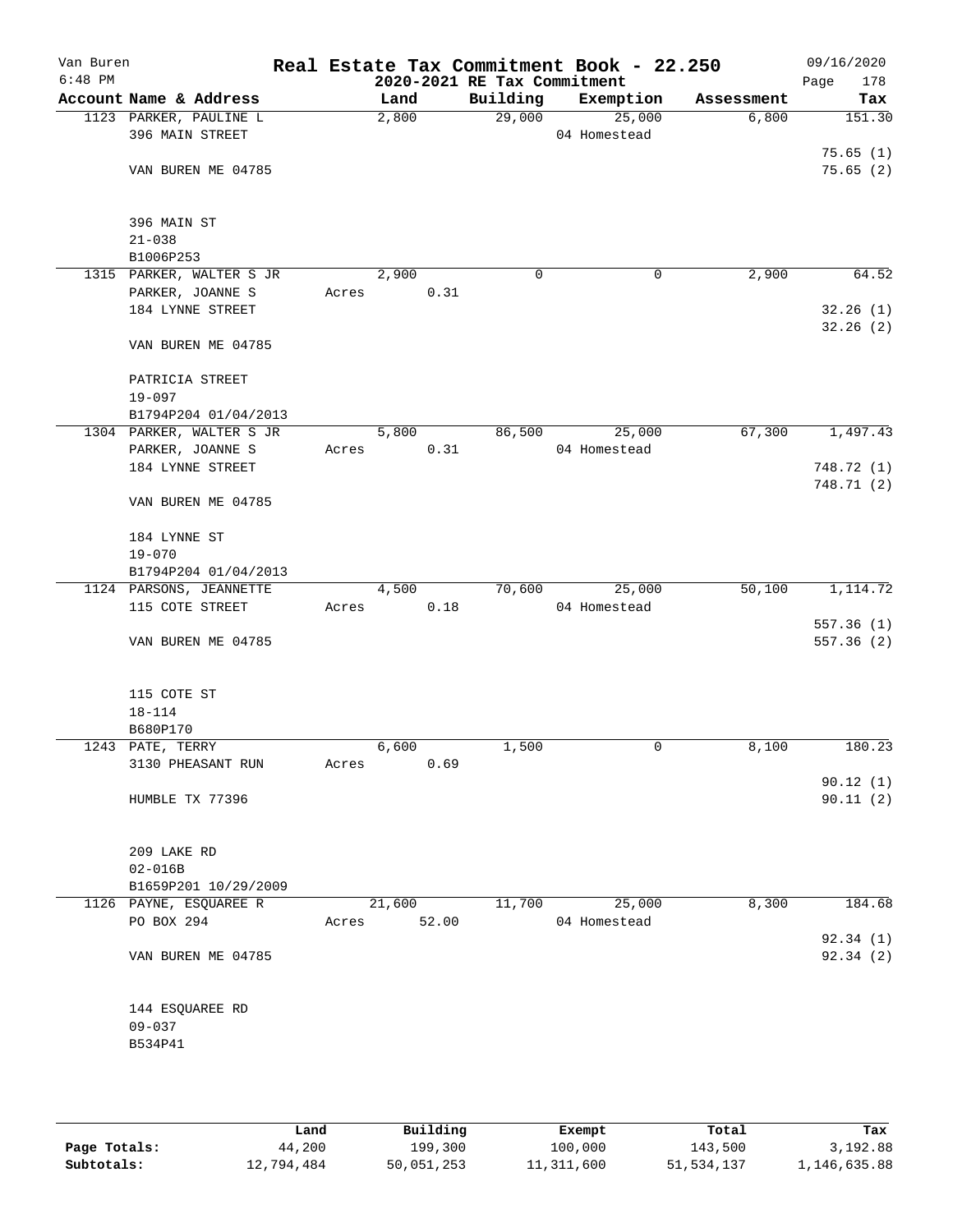| Van Buren<br>$6:48$ PM |                                                             |       |       |      | 2020-2021 RE Tax Commitment | Real Estate Tax Commitment Book - 22.250 |            | 09/16/2020<br>179<br>Page |
|------------------------|-------------------------------------------------------------|-------|-------|------|-----------------------------|------------------------------------------|------------|---------------------------|
|                        | Account Name & Address                                      |       | Land  |      | Building                    | Exemption                                | Assessment | Tax                       |
|                        | 1127 PELLENZ, NICOLE M<br>PELLENZ, JASON P<br>6 WOODLAND RD | Acres | 6,600 | 0.39 | $\mathbf 0$                 | $\Omega$                                 | 6,600      | 146.85<br>73.43(1)        |
|                        | SCARBOROUGH ME 04074                                        |       |       |      |                             |                                          |            | 73.42(2)                  |
|                        | 120 ADAMS ST<br>$18 - 031$                                  |       |       |      |                             |                                          |            |                           |
|                        | B1517P153                                                   |       |       |      |                             |                                          |            |                           |
|                        | 1128 PELLETIER, CLAUDETTE                                   |       | 8,100 |      | 59,600                      | 25,000                                   | 42,700     | 950.08                    |
|                        | PELLETIER, MICHAEL &                                        | Acres |       | 0.59 |                             | 04 Homestead                             |            |                           |
|                        | LISETTE                                                     |       |       |      |                             |                                          |            |                           |
|                        | 113 LYNNE STREET                                            |       |       |      |                             |                                          |            | 475.04(1)<br>475.04(2)    |
|                        | VAN BUREN ME 04785                                          |       |       |      |                             |                                          |            |                           |
|                        | 113 LYNNE ST                                                |       |       |      |                             |                                          |            |                           |
|                        | $20 - 052$                                                  |       |       |      |                             |                                          |            |                           |
|                        | B1687P165 07/14/2010 B450P142                               |       |       |      |                             |                                          |            |                           |
|                        | 1129 PELLETIER, DANIEL A                                    |       | 7,000 |      | 85,300                      | 25,000                                   | 67,300     | 1,497.43                  |
|                        | PELLETIER, BARBARA A                                        | Acres |       | 0.45 |                             | 04 Homestead                             |            |                           |
|                        | 116 MARION DRIVE                                            |       |       |      |                             |                                          |            | 748.72 (1)                |
|                        |                                                             |       |       |      |                             |                                          |            | 748.71 (2)                |
|                        | VAN BUREN ME 04785                                          |       |       |      |                             |                                          |            |                           |
|                        | 116 MARION DR                                               |       |       |      |                             |                                          |            |                           |
|                        | $18 - 005C$                                                 |       |       |      |                             |                                          |            |                           |
|                        | B413P318 08/13/1974                                         |       |       |      |                             |                                          |            |                           |
|                        | 1131 PELLETIER, DARREL J                                    |       | 5,600 |      | 71,300                      | 25,000                                   | 51,900     | 1,154.77                  |
|                        | PELLETIER, GENEVIVE                                         | Acres |       | 0.28 |                             | 04 Homestead                             |            |                           |
|                        | 129 ROOSEVELT AVENUE                                        |       |       |      |                             |                                          |            | 577.39(1)                 |
|                        |                                                             |       |       |      |                             |                                          |            | 577.38 (2)                |
|                        | VAN BUREN ME 04785                                          |       |       |      |                             |                                          |            |                           |
|                        | 129 ROOSEVELT AVE                                           |       |       |      |                             |                                          |            |                           |
|                        | $14 - 116$                                                  |       |       |      |                             |                                          |            |                           |
|                        | B1042P17                                                    |       |       |      |                             |                                          |            |                           |
|                        | 1133 PELLETIER, DONALD                                      |       | 5,800 |      | 61,900                      | 25,000                                   | 42,700     | 950.08                    |
|                        | PELLETIER, LILLIAN                                          | Acres |       | 0.31 |                             | 04 Homestead                             |            |                           |
|                        | 190 LYNNE STREET                                            |       |       |      |                             |                                          |            | 475.04(1)                 |
|                        |                                                             |       |       |      |                             |                                          |            | 475.04(2)                 |
|                        | VAN BUREN ME 04785                                          |       |       |      |                             |                                          |            |                           |
|                        | 190 LYNNE ST                                                |       |       |      |                             |                                          |            |                           |
|                        | $19 - 078$                                                  |       |       |      |                             |                                          |            |                           |
|                        | B781P26                                                     |       |       |      |                             |                                          |            |                           |
|                        | 1134 PELLETIER, DONALD                                      |       | 2,900 |      | $\Omega$                    | 0                                        | 2,900      | 64.52                     |
|                        | PELLETIER, LILLIAN                                          | Acres |       | 0.31 |                             |                                          |            |                           |
|                        | 190 LYNNE STREET                                            |       |       |      |                             |                                          |            | 32.26(1)                  |
|                        | VAN BUREN ME 04785                                          |       |       |      |                             |                                          |            | 32.26(2)                  |
|                        | PATRICIA ST                                                 |       |       |      |                             |                                          |            |                           |
|                        | $19 - 099$                                                  |       |       |      |                             |                                          |            |                           |
|                        | B1279P262                                                   |       |       |      |                             |                                          |            |                           |
|                        |                                                             |       |       |      |                             |                                          |            |                           |
|                        |                                                             |       |       |      |                             |                                          |            |                           |
|                        |                                                             |       |       |      |                             |                                          |            |                           |

|              | Land       | Building   | Exempt     | Total      | Tax          |
|--------------|------------|------------|------------|------------|--------------|
| Page Totals: | 36,000     | 278,100    | 100,000    | 214,100    | 4,763.73     |
| Subtotals:   | 12,830,484 | 50,329,353 | 11,411,600 | 51,748,237 | 1,151,399.61 |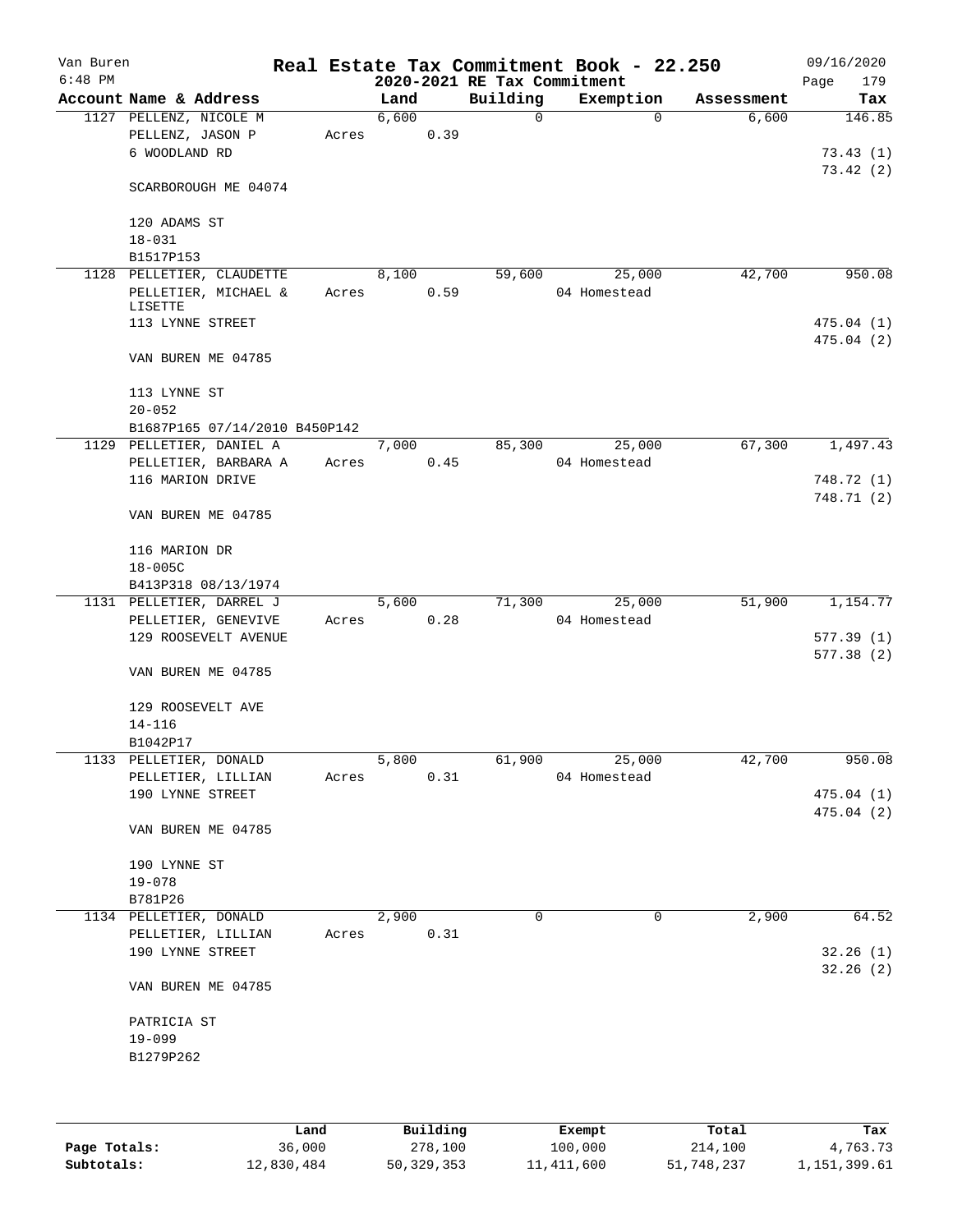| Van Buren |                                    |       |        |                             | Real Estate Tax Commitment Book - 22.250 |            | 09/16/2020           |
|-----------|------------------------------------|-------|--------|-----------------------------|------------------------------------------|------------|----------------------|
| $6:48$ PM |                                    |       |        | 2020-2021 RE Tax Commitment |                                          |            | 180<br>Page          |
|           | Account Name & Address             |       | Land   | Building                    | Exemption                                | Assessment | Tax                  |
|           | 1235 PELLETIER, ERIK B             |       | 3,600  | 87,300                      | 25,000                                   | 65,900     | 1,466.28             |
|           | 109 CHURCH STREET                  | Acres | 0.12   |                             | 04 Homestead                             |            |                      |
|           |                                    |       |        |                             |                                          |            | 733.14(1)            |
|           | VAN BUREN ME 04785                 |       |        |                             |                                          |            | 733.14(2)            |
|           |                                    |       |        |                             |                                          |            |                      |
|           |                                    |       |        |                             |                                          |            |                      |
|           | 109 CHURCH ST                      |       |        |                             |                                          |            |                      |
|           | $23 - 099$                         |       |        |                             |                                          |            |                      |
|           | B1880P95 01/21/2015                |       |        |                             |                                          |            |                      |
|           | 1135 PELLETIER, JOHN B             |       | 5,800  | 156,700                     | 25,000                                   | 137,500    | 3,059.38             |
|           | PELLETIER, NOREEN                  | Acres | 0.30   |                             | 04 Homestead                             |            |                      |
|           | 199 MAIN STREET                    |       |        |                             |                                          |            | 1,529.69(1)          |
|           |                                    |       |        |                             |                                          |            | 1,529.69(2)          |
|           | VAN BUREN ME 04785                 |       |        |                             |                                          |            |                      |
|           |                                    |       |        |                             |                                          |            |                      |
|           | 199 MAIN ST                        |       |        |                             |                                          |            |                      |
|           | $18 - 005A$                        |       |        |                             |                                          |            |                      |
|           | B796P312<br>1142 PELLETIER, JOHN B |       | 4,300  | 0                           | 0                                        | 4,300      | 95.68                |
|           |                                    |       |        |                             |                                          |            |                      |
|           | 199 MAIN STREET                    | Acres | 0.17   |                             |                                          |            |                      |
|           | VAN BUREN ME 04785                 |       |        |                             |                                          |            | 47.84(1)<br>47.84(2) |
|           |                                    |       |        |                             |                                          |            |                      |
|           |                                    |       |        |                             |                                          |            |                      |
|           | 162 MAIN ST                        |       |        |                             |                                          |            |                      |
|           | $17 - 054$                         |       |        |                             |                                          |            |                      |
|           | B1505P301                          |       |        |                             |                                          |            |                      |
|           | 1138 PELLETIER, REYNOLD M          |       | 20,100 |                             | 105,300 31,000                           | 94,400     | 2,100.40             |
|           | PELLETIER, ARMANDE A               | Acres | 29.00  |                             | 04 Homestead                             |            |                      |
|           | 213 CASTONGUAY ROAD                |       |        |                             | 02 Veteran                               |            | 1,050.20(1)          |
|           |                                    |       |        |                             |                                          |            | 1,050.20(2)          |
|           | VAN BUREN ME 04785                 |       |        |                             |                                          |            |                      |
|           |                                    |       |        |                             |                                          |            |                      |
|           | 213 CASTONGUAY RD                  |       |        |                             |                                          |            |                      |
|           | $02 - 037A$                        |       |        |                             |                                          |            |                      |
|           | B478P65                            |       |        |                             |                                          |            |                      |
|           | 909 PELLETIER, TRAVIS              |       | 8,000  | 127,800                     | 0                                        | 135,800    | 3,021.55             |
|           | PELLETIER, DANIKA                  | Acres | 0.58   |                             |                                          |            |                      |
|           | 109 BROOKE AVENUE                  |       |        |                             |                                          |            | 1,510.78(1)          |
|           |                                    |       |        |                             |                                          |            | 1,510.77(2)          |
|           | VAN BUREN ME 04785                 |       |        |                             |                                          |            |                      |
|           |                                    |       |        |                             |                                          |            |                      |
|           | 109 BROOK AVE                      |       |        |                             |                                          |            |                      |
|           | $17 - 060$                         |       |        |                             |                                          |            |                      |
|           | B1989P246 09/15/2017               |       |        |                             |                                          |            |                      |
|           | 1143 PENNINGTON, TANYA A           |       | 6,900  | 0                           | 0                                        | 6,900      | 153.53               |
|           | 509 VISTA PORTOLA LOOP             | Acres | 0.43   |                             |                                          |            |                      |
|           |                                    |       |        |                             |                                          |            | 76.77(1)             |
|           | LIBERTY HILL TX 78642              |       |        |                             |                                          |            | 76.76(2)             |
|           |                                    |       |        |                             |                                          |            |                      |
|           |                                    |       |        |                             |                                          |            |                      |
|           | CHAMPLAIN ST                       |       |        |                             |                                          |            |                      |
|           | $20 - 037$                         |       |        |                             |                                          |            |                      |
|           | B1494P316                          |       |        |                             |                                          |            |                      |
|           |                                    |       |        |                             |                                          |            |                      |
|           |                                    |       |        |                             |                                          |            |                      |

|              | Land       | Building   | Exempt     | Total      | Tax          |
|--------------|------------|------------|------------|------------|--------------|
| Page Totals: | 48,700     | 477,100    | 81,000     | 444,800    | 9,896.82     |
| Subtotals:   | 12,879,184 | 50,806,453 | 11,492,600 | 52,193,037 | 1,161,296.43 |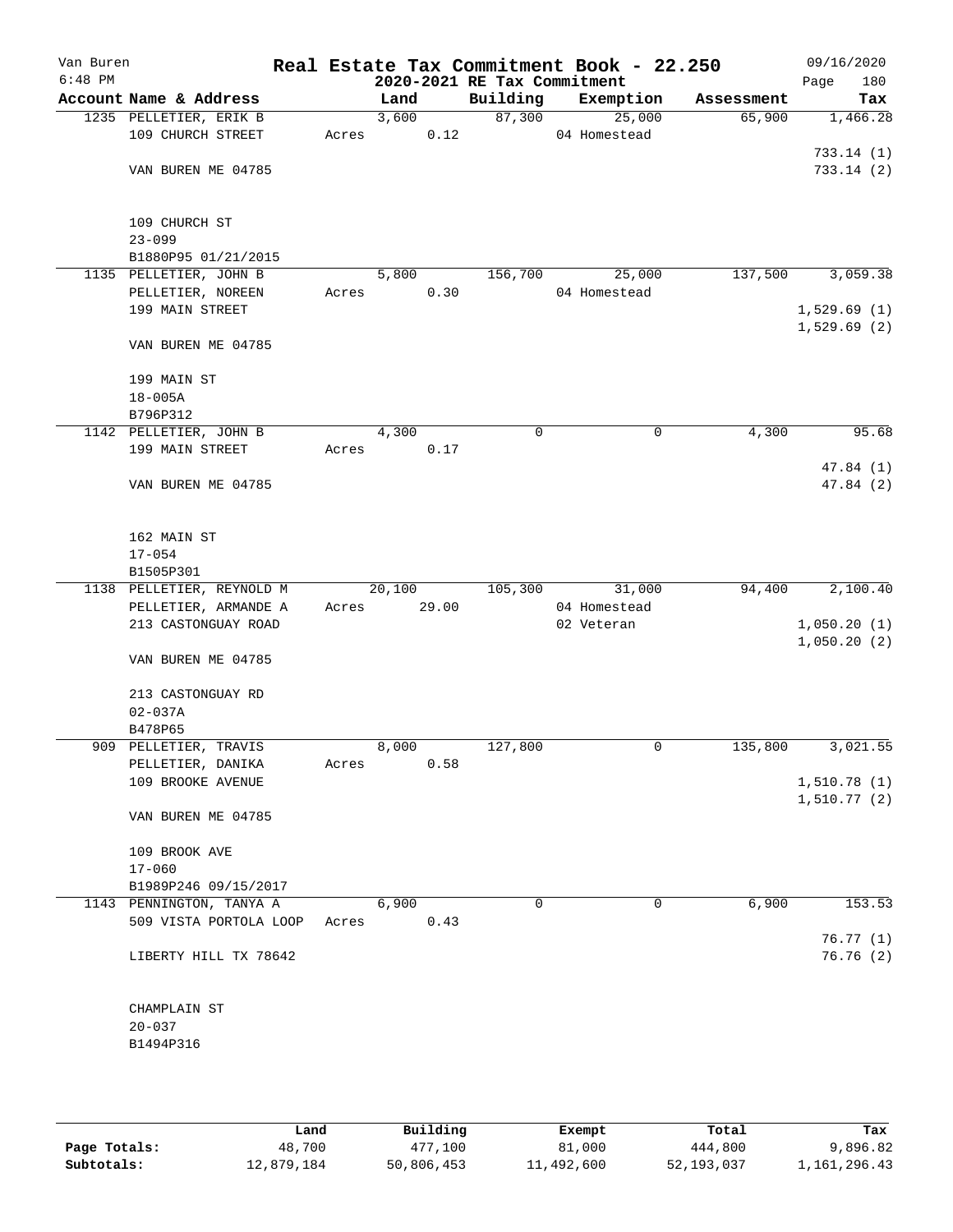| Van Buren |                                          |       |          |                             | Real Estate Tax Commitment Book - 22.250 |            | 09/16/2020           |
|-----------|------------------------------------------|-------|----------|-----------------------------|------------------------------------------|------------|----------------------|
| $6:48$ PM |                                          |       |          | 2020-2021 RE Tax Commitment |                                          |            | Page<br>181          |
|           | Account Name & Address                   |       | Land     | Building                    | Exemption                                | Assessment | Tax                  |
|           | 1146 PERREAULT, CAROL D                  |       | 5,300    | 71,800                      | 25,000                                   | 52,100     | 1,159.22             |
|           | 294 MAIN STREET                          | Acres | 0.25     |                             | 04 Homestead                             |            |                      |
|           |                                          |       |          |                             |                                          |            | 579.61(1)            |
|           | VAN BUREN ME 04785                       |       |          |                             |                                          |            | 579.61(2)            |
|           | 294 MAIN ST                              |       |          |                             |                                          |            |                      |
|           | $20 - 092$                               |       |          |                             |                                          |            |                      |
|           | B1414P106                                |       |          |                             |                                          |            |                      |
|           | 804 PERREAULT, CONRAD J                  |       | 4,800    | 0                           | 0                                        | 4,800      | 106.80               |
|           | (TRUSTEE)                                |       |          |                             |                                          |            |                      |
|           | 162 POPLAR STREET                        | Acres | 4.00     |                             |                                          |            |                      |
|           | VAN BUREN ME 04785                       |       |          |                             |                                          |            | 53.40(1)<br>53.40(2) |
|           |                                          |       |          |                             |                                          |            |                      |
|           | POPLAR ST                                |       |          |                             |                                          |            |                      |
|           | $03 - 006$                               |       |          |                             |                                          |            |                      |
|           | B1703P74 11/02/2010 B1674P349 04/08/2010 |       |          |                             |                                          |            |                      |
|           | 200 PERREAULT, CONRAD J<br>(TRUSTEE)     |       | 10,600   | 161,800                     | 25,000                                   | 147,400    | 3,279.65             |
|           | 162 POPLAR STREET                        | Acres | 1.07     |                             | 04 Homestead                             |            |                      |
|           |                                          |       |          |                             |                                          |            | 1,639.83(1)          |
|           | VAN BUREN ME 04785                       |       |          |                             |                                          |            | 1,639.82(2)          |
|           | 162 POPLAR ST                            |       |          |                             |                                          |            |                      |
|           | $16 - 079$                               |       |          |                             |                                          |            |                      |
|           | B1703P70 11/02/2010                      |       |          |                             |                                          |            |                      |
|           | 971 PERREAULT, DONNA                     |       | 8,700    | 105,300                     | 0                                        | 114,000    | 2,536.50             |
|           | 142 LAPLANTE HEIGHTS                     | Acres | 0.68     |                             |                                          |            |                      |
|           |                                          |       |          |                             |                                          |            | 1,268.25(1)          |
|           | VAN BUREN ME 04785                       |       |          |                             |                                          |            | 1, 268.25(2)         |
|           | 142 LAPLANTE HEIGHTS                     |       |          |                             |                                          |            |                      |
|           | 18C-001A                                 |       |          |                             |                                          |            |                      |
|           | B1992P47 10/04/2017                      |       |          |                             |                                          |            |                      |
| 489       | PERREAULT, GERARD J                      |       | 4,700    | 36,200                      | 0                                        | 40,900     | 910.03               |
|           | 137 MCKINLEY STREET                      | Acres | 0.20     |                             |                                          |            |                      |
|           |                                          |       |          |                             |                                          |            | 455.02 (1)           |
|           | VAN BUREN ME 04785                       |       |          |                             |                                          |            | 455.01(2)            |
|           | 137 MCKINLEY ST                          |       |          |                             |                                          |            |                      |
|           | $14 - 031$                               |       |          |                             |                                          |            |                      |
|           | B2074P63 09/20/2019                      |       |          |                             |                                          |            |                      |
|           | 410 PERRO HOLDINGS, LLC                  |       | 8,000    | 90,300                      | 0                                        | 98,300     | 2,187.17             |
|           | 34 MAIN STREET                           | Acres | 0.58     |                             |                                          |            |                      |
|           |                                          |       |          |                             |                                          |            | 1,093.59(1)          |
|           | VAN BUREN ME 04785                       |       |          |                             |                                          |            | 1,093.58(2)          |
|           | 30 MAIN ST                               |       |          |                             |                                          |            |                      |
|           | $13 - 036$                               |       |          |                             |                                          |            |                      |
|           | B2035P236 10/19/2018                     |       |          |                             |                                          |            |                      |
|           |                                          |       |          |                             |                                          |            |                      |
|           |                                          | Land  | Building |                             | Exempt                                   | Total      | Tax                  |

**Page Totals:** 42,100 465,400 50,000 457,500 10,179.37 **Subtotals:** 12,921,284 51,271,853 11,542,600 52,650,537 1,171,475.80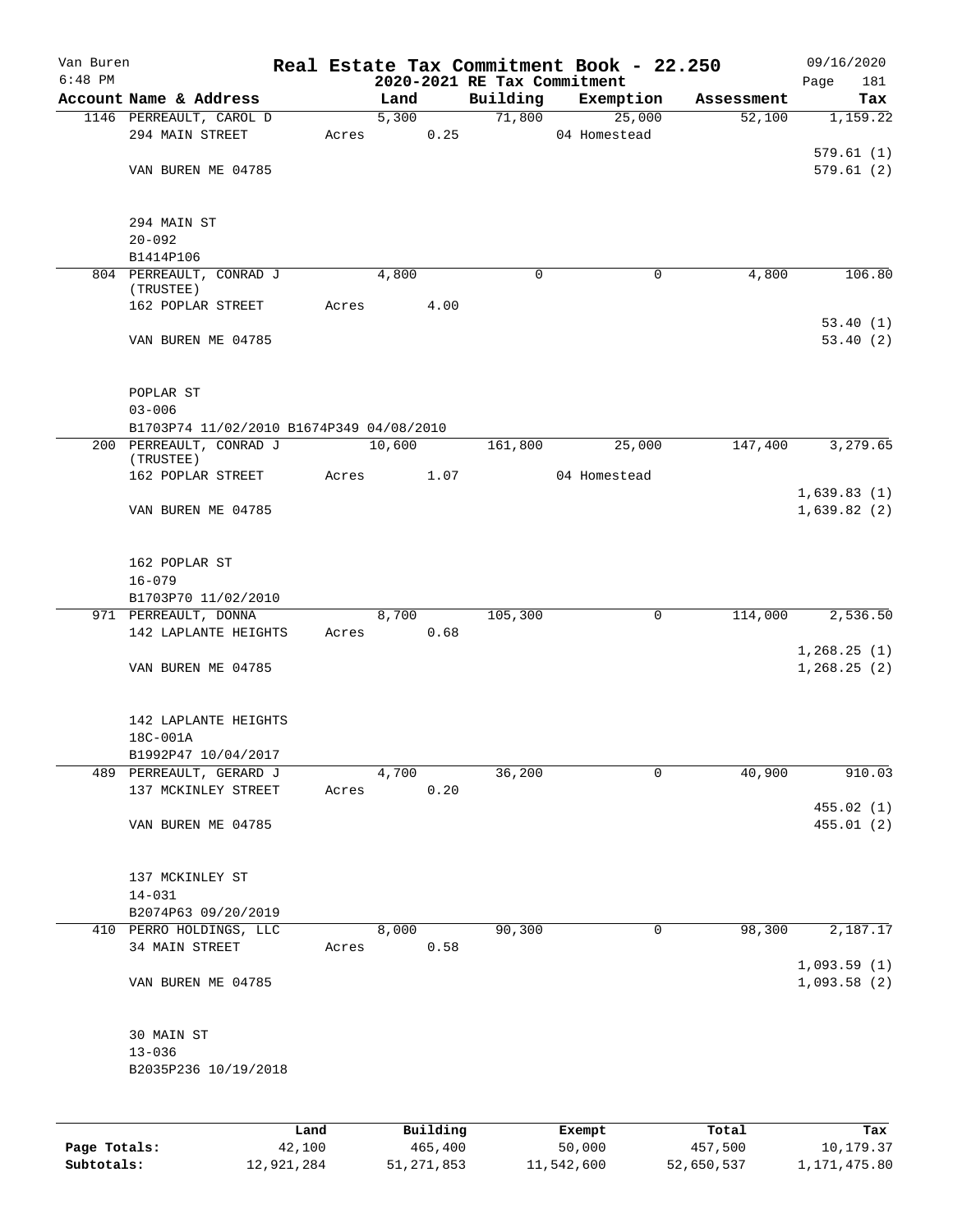| Van Buren |                                                     |       |        |      |                             | Real Estate Tax Commitment Book - 22.250 |            | 09/16/2020             |
|-----------|-----------------------------------------------------|-------|--------|------|-----------------------------|------------------------------------------|------------|------------------------|
| $6:48$ PM |                                                     |       |        |      | 2020-2021 RE Tax Commitment |                                          |            | 182<br>Page            |
|           | Account Name & Address                              |       | Land   |      | Building                    | Exemption                                | Assessment | Tax                    |
|           | 1176 PERRO HOLDINGS, LLC                            |       | 18,600 |      | 133,300                     | 0                                        | 151,900    | 3,379.77               |
|           | 34 MAIN STREET                                      | Acres |        | 0.93 |                             |                                          |            |                        |
|           | VAN BUREN ME 04785                                  |       |        |      |                             |                                          |            | 1,689.89(1)            |
|           |                                                     |       |        |      |                             |                                          |            | 1,689.88(2)            |
|           |                                                     |       |        |      |                             |                                          |            |                        |
|           | 83 MAIN ST<br>$15 - 025$                            |       |        |      |                             |                                          |            |                        |
|           | B2060P229 06/11/2019                                |       |        |      |                             |                                          |            |                        |
|           | 1157 PERRO HOLDINGS, LLC                            |       | 6,800  |      | $\mathbf 0$                 | 0                                        | 6,800      | 151.30                 |
|           | 34 MAIN STREET                                      | Acres |        | 9.00 |                             |                                          |            |                        |
|           |                                                     |       |        |      |                             |                                          |            | 75.65(1)               |
|           | VAN BUREN ME 04785                                  |       |        |      |                             |                                          |            | 75.65(2)               |
|           |                                                     |       |        |      |                             |                                          |            |                        |
|           | UPLAND RD.                                          |       |        |      |                             |                                          |            |                        |
|           | $03 - 010$                                          |       |        |      |                             |                                          |            |                        |
|           | B1690P252 08/11/2010 B1595P194 05/19/2008 B1480P343 |       |        |      |                             |                                          |            |                        |
|           | 1159 PERRO HOLDINGS, LLC                            |       | 18,300 |      | 1,200                       | 0                                        | 19,500     | 433.88                 |
|           | 34 MAIN STREET                                      | Acres |        | 8.80 |                             |                                          |            |                        |
|           |                                                     |       |        |      |                             |                                          |            | 216.94(1)              |
|           | VAN BUREN ME 04785                                  |       |        |      |                             |                                          |            | 216.94(2)              |
|           | UPLAND RD.                                          |       |        |      |                             |                                          |            |                        |
|           | $03 - 011A$                                         |       |        |      |                             |                                          |            |                        |
|           | B1690P252 08/11/2010 B1595P197 05/19/2008 B1471P191 |       |        |      |                             |                                          |            |                        |
|           | 1153 PERRO HOLDINGS, LLC                            |       | 9,600  |      | 500                         | 0                                        | 10,100     | 224.73                 |
|           | 34 MAIN STREET                                      | Acres |        | 0.48 |                             |                                          |            |                        |
|           | VAN BUREN ME 04785                                  |       |        |      |                             |                                          |            | 112.37(1)<br>112.36(2) |
|           |                                                     |       |        |      |                             |                                          |            |                        |
|           | COOLIDGE STREET                                     |       |        |      |                             |                                          |            |                        |
|           | $15 - 110$                                          |       |        |      |                             |                                          |            |                        |
|           | B1690P247 08/11/2010 B1595P192 05/19/2008 B762P291  |       |        |      |                             |                                          |            |                        |
|           | 1154 PERRO HOLDINGS, LLC                            |       | 20,100 |      | 122,000                     | 0                                        | 142,100    | 3, 161.73              |
|           | C/O TULSA                                           | Acres |        | 1.07 |                             |                                          |            |                        |
|           | 34 MAIN STREET                                      |       |        |      |                             |                                          |            | 1,580.87(1)            |
|           | VAN BUREN ME 04785                                  |       |        |      |                             |                                          |            | 1,580.86(2)            |
|           | 34 MAIN ST                                          |       |        |      |                             |                                          |            |                        |
|           | $15 - 116B$                                         |       |        |      |                             |                                          |            |                        |
|           | B1690P241 08/11/2010 B1595P190 05/19/2008 B494P251  |       |        |      |                             |                                          |            |                        |
|           | 1155 PERRO HOLDINGS, LLC                            |       | 5,200  |      | 28,000                      | 0                                        | 33,200     | 738.70                 |
|           | 34 MAIN STREET                                      | Acres |        | 0.26 |                             |                                          |            |                        |
|           |                                                     |       |        |      |                             |                                          |            | 369.35(1)              |
|           | VAN BUREN ME 04785                                  |       |        |      |                             |                                          |            | 369.35(2)              |
|           | 36 MAIN ST                                          |       |        |      |                             |                                          |            |                        |
|           | $15 - 116A$                                         |       |        |      |                             |                                          |            |                        |
|           | B1690P243 07/29/2010                                |       |        |      |                             |                                          |            |                        |
|           |                                                     |       |        |      |                             |                                          |            |                        |

|              | Land       | Building   | Exempt     | Total      | Tax          |
|--------------|------------|------------|------------|------------|--------------|
| Page Totals: | 78,600     | 285,000    |            | 363,600    | 8,090.11     |
| Subtotals:   | 12,999,884 | 51,556,853 | 11,542,600 | 53,014,137 | 1,179,565.91 |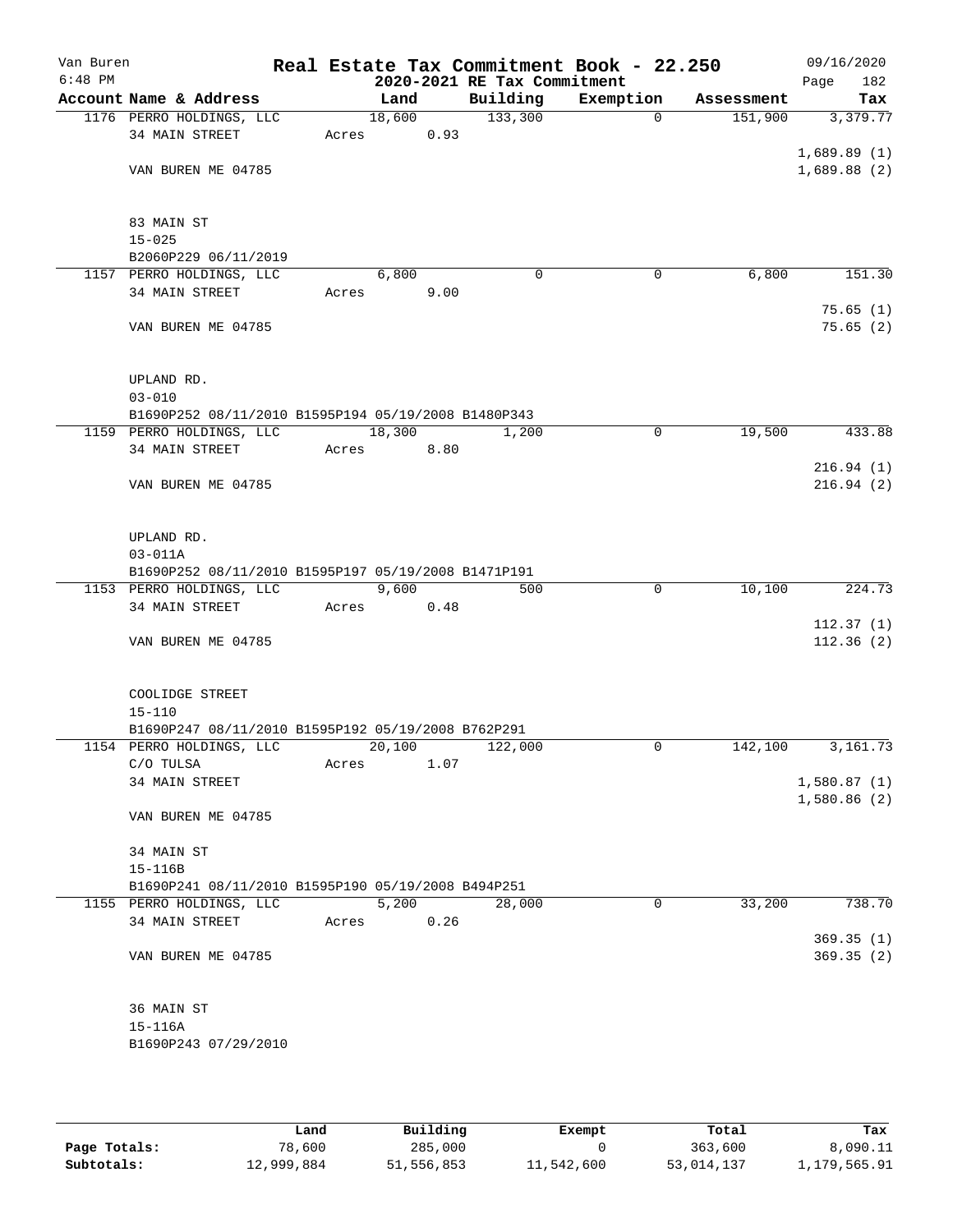| Van Buren<br>$6:48$ PM |                         |       |        |       | 2020-2021 RE Tax Commitment | Real Estate Tax Commitment Book - 22.250 |            | 09/16/2020<br>183<br>Page |
|------------------------|-------------------------|-------|--------|-------|-----------------------------|------------------------------------------|------------|---------------------------|
|                        | Account Name & Address  |       | Land   |       | Building                    | Exemption                                | Assessment | Tax                       |
|                        | 1574 PETER C. OUELLETTE |       | 2,900  |       | 48,800                      | $\mathbf 0$                              | 51,700     | 1,150.33                  |
|                        | C/O MEGAN CORMIER       | Acres |        | 0.30  |                             |                                          |            |                           |
|                        | 200 CHAMPLAIN STREET    |       |        |       |                             |                                          |            | 575.17(1)                 |
|                        |                         |       |        |       |                             |                                          |            | 575.16(2)                 |
|                        | VAN BUREN ME 04785      |       |        |       |                             |                                          |            |                           |
|                        | 208 CHAMPLAIN ST        |       |        |       |                             |                                          |            |                           |
|                        | $19 - 011$              |       |        |       |                             |                                          |            |                           |
|                        | B1526P166 11/13/2006    |       |        |       |                             |                                          |            |                           |
|                        | 1162 PINETTE, ANTHONY J |       | 14,100 |       | 54,200                      | 25,000                                   | 43,300     | 963.43                    |
|                        | 895 MAIN STREET         | Acres |        | 5.70  |                             | 04 Homestead                             |            |                           |
|                        |                         |       |        |       |                             |                                          |            | 481.72 (1)                |
|                        | VAN BUREN ME 04785      |       |        |       |                             |                                          |            | 481.71 (2)                |
|                        |                         |       |        |       |                             |                                          |            |                           |
|                        |                         |       |        |       |                             |                                          |            |                           |
|                        | 895 MAIN ST (HOUSE)     |       |        |       |                             |                                          |            |                           |
|                        | $08 - 042$              |       |        |       |                             |                                          |            |                           |
|                        | B1987P112 08/25/2017    |       |        |       |                             |                                          |            |                           |
|                        | 1163 PINETTE, ANTHONY J |       | 9,400  |       | 21,600                      | 0                                        | 31,000     | 689.75                    |
|                        | 895 MAIN STREET         | Acres |        | 12.01 |                             |                                          |            |                           |
|                        |                         |       |        |       |                             |                                          |            | 344.88 (1)                |
|                        | VAN BUREN ME 04785      |       |        |       |                             |                                          |            | 344.87 (2)                |
|                        |                         |       |        |       |                             |                                          |            |                           |
|                        | 892 MAIN ST             |       |        |       |                             |                                          |            |                           |
|                        | $08 - 040$              |       |        |       |                             |                                          |            |                           |
|                        | B1987P112 08/25/2017    |       |        |       |                             |                                          |            |                           |
|                        | 1141 PINETTE, JARED     |       | 4,500  |       | 37,100                      | 25,000                                   | 16,600     | 369.35                    |
|                        | 119 WILSON STREET       | Acres |        | 0.18  |                             | 04 Homestead                             |            |                           |
|                        |                         |       |        |       |                             |                                          |            | 184.68(1)                 |
|                        | VAN BUREN ME 04785      |       |        |       |                             |                                          |            | 184.67(2)                 |
|                        |                         |       |        |       |                             |                                          |            |                           |
|                        | 115 WILSON ST           |       |        |       |                             |                                          |            |                           |
|                        | $23 - 032$              |       |        |       |                             |                                          |            |                           |
|                        | B1834P322 10/17/2013    |       |        |       |                             |                                          |            |                           |
|                        | 1260 PINETTE, JARED O   |       | 4,600  |       | 37,400                      | 0                                        | 42,000     | 934.50                    |
|                        | PINETTE, NATHALIE M     | Acres |        | 0.19  |                             |                                          |            |                           |
|                        | 119 WILSON STREET       |       |        |       |                             |                                          |            | 467.25(1)                 |
|                        |                         |       |        |       |                             |                                          |            | 467.25(2)                 |
|                        | VAN BUREN ME 04785      |       |        |       |                             |                                          |            |                           |
|                        | 119 WILSON ST           |       |        |       |                             |                                          |            |                           |
|                        | $23 - 033$              |       |        |       |                             |                                          |            |                           |
|                        | B1971P53 04/10/2017     |       |        |       |                             |                                          |            |                           |
|                        | 1165 PITRE, DIANE V     |       | 7,300  |       | 88,100                      | 25,000                                   | 70,400     | 1,566.40                  |
|                        | PO BOX 54               | Acres |        | 0.48  |                             | 04 Homestead                             |            |                           |
|                        |                         |       |        |       |                             |                                          |            | 783.20 (1)                |
|                        | VAN BUREN ME 04785      |       |        |       |                             |                                          |            | 783.20 (2)                |
|                        |                         |       |        |       |                             |                                          |            |                           |
|                        | 197 STATE ST            |       |        |       |                             |                                          |            |                           |
|                        | 12A-011                 |       |        |       |                             |                                          |            |                           |
|                        | B1082P265               |       |        |       |                             |                                          |            |                           |
|                        |                         |       |        |       |                             |                                          |            |                           |
|                        |                         |       |        |       |                             |                                          |            |                           |
|                        |                         |       |        |       |                             |                                          |            |                           |

|              | Land       | Building   | Exempt     | Total        | Tax          |
|--------------|------------|------------|------------|--------------|--------------|
| Page Totals: | 42,800     | 287,200    | 75,000     | 255,000      | 5,673.76     |
| Subtotals:   | 13,042,684 | 51,844,053 | 11,617,600 | 53, 269, 137 | 1,185,239.67 |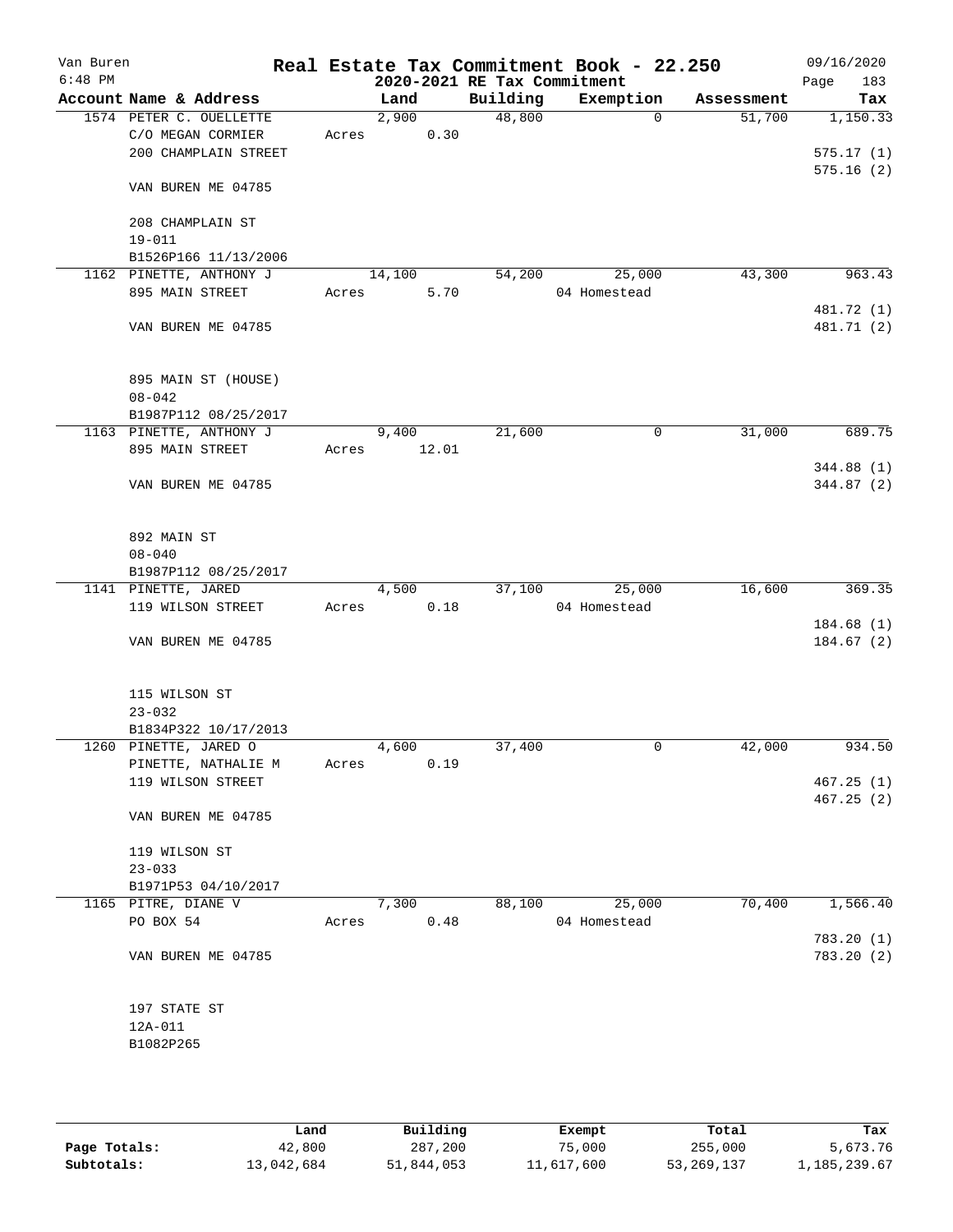| Van Buren<br>$6:48$ PM |                                        |       |       | 2020-2021 RE Tax Commitment | Real Estate Tax Commitment Book - 22.250 |            | 09/16/2020<br>184<br>Page |
|------------------------|----------------------------------------|-------|-------|-----------------------------|------------------------------------------|------------|---------------------------|
|                        | Account Name & Address                 |       | Land  | Building                    | Exemption                                | Assessment | Tax                       |
|                        | 1024 PITRE, ROSAIRE                    |       | 4,700 | 800                         | $\Omega$                                 | 5,500      | 122.38                    |
|                        | PITRE, CLAUDETTE                       | Acres | 0.20  |                             |                                          |            |                           |
|                        | 3 ACADIA HEIGHTS                       |       |       |                             |                                          |            | 61.19(1)                  |
|                        |                                        |       |       |                             |                                          |            | 61.19(2)                  |
|                        | VAN BUREN ME 04785                     |       |       |                             |                                          |            |                           |
|                        | 169 CHAMPLAIN ST<br>$19 - 024$         |       |       |                             |                                          |            |                           |
|                        | B1999P332 12/11/2017                   |       |       |                             |                                          |            |                           |
|                        | 1167 PITRE, SANDRA                     |       | 7,500 | 84,300                      | 25,000                                   | 66,800     | 1,486.30                  |
|                        | 181 STATE STREET                       | Acres | 0.91  |                             | 04 Homestead                             |            |                           |
|                        |                                        |       |       |                             |                                          |            | 743.15(1)                 |
|                        | VAN BUREN ME 04785                     |       |       |                             |                                          |            | 743.15 (2)                |
|                        | 181 STATE ST                           |       |       |                             |                                          |            |                           |
|                        | $12A - 029$                            |       |       |                             |                                          |            |                           |
|                        | B1506P88 07/12/2006 B414P27 08/31/1974 |       |       |                             |                                          |            |                           |
|                        | 1169 PLOURDE, CHARLES M                |       | 7,900 | 123,900                     | 25,000                                   | 106,800    | 2,376.30                  |
|                        | PLOURDE, LINDA D                       | Acres | 0.57  |                             | 04 Homestead                             |            |                           |
|                        | PO BOX 300                             |       |       |                             |                                          |            | 1,188.15(1)               |
|                        | VAN BUREN ME 04785                     |       |       |                             |                                          |            | 1,188.15(2)               |
|                        | 110 MAIN ST<br>$17 - 086$              |       |       |                             |                                          |            |                           |
|                        | B1014P26 01/03/1996 B763P98            |       |       |                             |                                          |            |                           |
|                        | 1177 PLUMMER-CLOUTIER, JULIE           |       | 6,900 | $\Omega$                    | 0                                        | 6,900      | 153.53                    |
|                        | 85 PAYNE ROAD                          | Acres | 10.00 |                             |                                          |            |                           |
|                        |                                        |       |       |                             |                                          |            | 76.77(1)                  |
|                        | SCARBOROUGH ME 04074                   |       |       |                             |                                          |            | 76.76(2)                  |
|                        |                                        |       |       |                             |                                          |            |                           |
|                        | DESJARDINS ROAD<br>$07 - 011B$         |       |       |                             |                                          |            |                           |
|                        | B1578P98                               |       |       |                             |                                          |            |                           |
|                        | 1170 POITRAS, ETIENNE D                |       | 5,000 | 73,300                      | 25,000                                   | 53,300     | 1,185.93                  |
|                        | POITRAS, MARLENE                       | Acres | 0.23  |                             | 04 Homestead                             |            |                           |
|                        | 119 OLD MILL STREET                    |       |       |                             |                                          |            | 592.97(1)                 |
|                        |                                        |       |       |                             |                                          |            | 592.96 (2)                |
|                        | VAN BUREN ME 04785                     |       |       |                             |                                          |            |                           |
|                        | 119 OLD MILL RD                        |       |       |                             |                                          |            |                           |
|                        | $24 - 009$                             |       |       |                             |                                          |            |                           |
|                        | B655P119                               |       |       |                             |                                          |            |                           |
|                        | 1171 POITRAS, MICHAEL D                |       | 4,500 | 18,300                      | 22,800                                   | 0          | 0.00                      |
|                        | 117 MCBRIDE AVENUE                     | Acres | 0.18  |                             | 04 Homestead                             |            |                           |
|                        | VAN BUREN ME 04785                     |       |       |                             |                                          |            |                           |
|                        | 117 MCBRIDE AVE                        |       |       |                             |                                          |            |                           |
|                        | $15 - 053$                             |       |       |                             |                                          |            |                           |
|                        | B897P107                               |       |       |                             |                                          |            |                           |
|                        |                                        |       |       |                             |                                          |            |                           |
|                        |                                        |       |       |                             |                                          |            |                           |
|                        |                                        |       |       |                             |                                          |            |                           |

|              | Land       | Building   | Exempt     | Total      | Tax          |
|--------------|------------|------------|------------|------------|--------------|
| Page Totals: | 36,500     | 300,600    | 97,800     | 239,300    | 5,324.44     |
| Subtotals:   | 13,079,184 | 52,144,653 | 11,715,400 | 53,508,437 | 1,190,564.11 |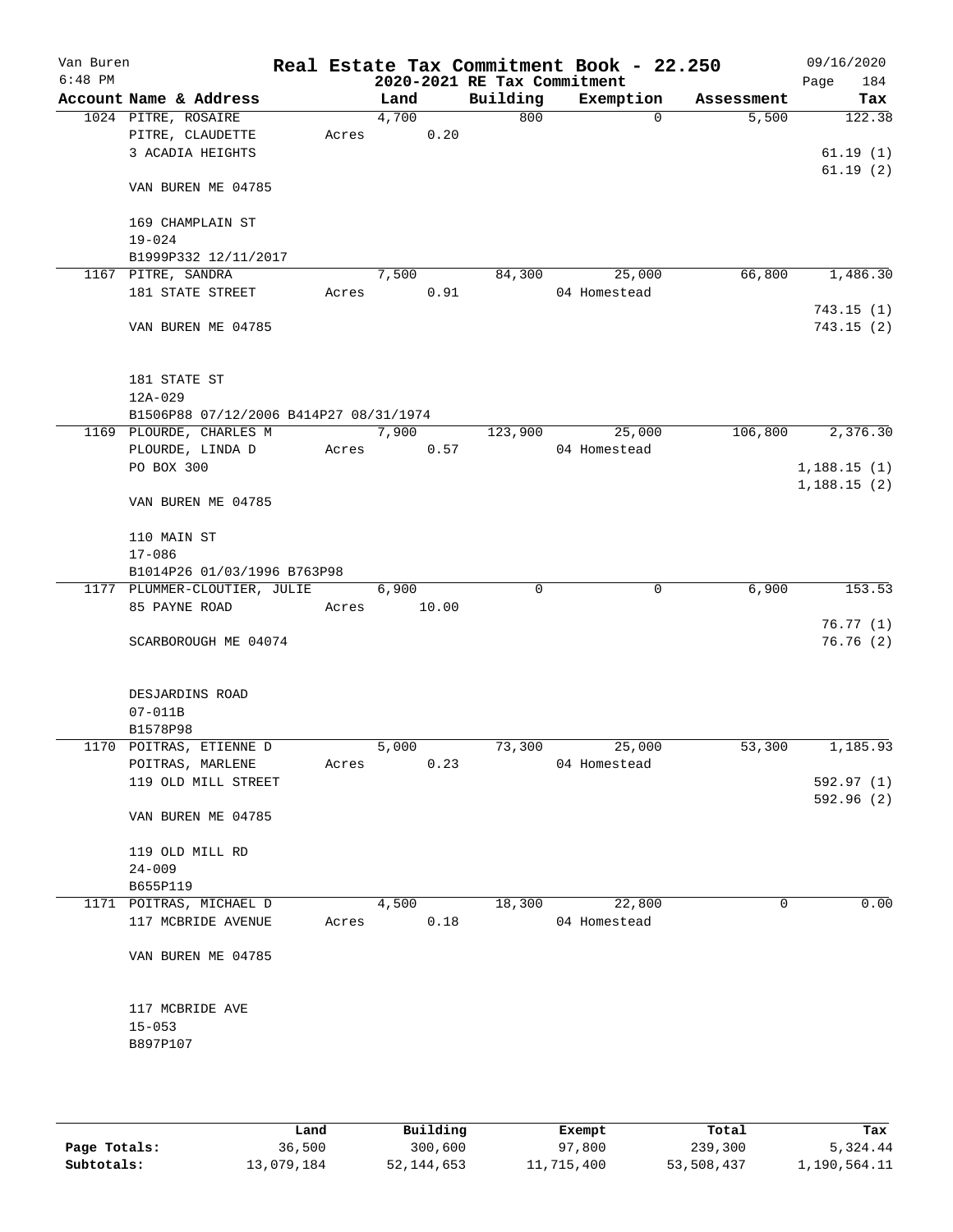| Van Buren<br>$6:48$ PM |                 |                         |       |        |        | 2020-2021 RE Tax Commitment | Real Estate Tax Commitment Book - 22.250 |            | 09/16/2020<br>185 |
|------------------------|-----------------|-------------------------|-------|--------|--------|-----------------------------|------------------------------------------|------------|-------------------|
|                        |                 | Account Name & Address  |       | Land   |        | Building                    | Exemption                                | Assessment | Page<br>Tax       |
|                        |                 | 1172 POITRAS, NORMAND D |       | 12,500 |        | 63,100                      | 25,000                                   | 50,600     | 1,125.85          |
|                        | POITRAS, ANNE   |                         | Acres |        | 1.00   |                             | 04 Homestead                             |            |                   |
|                        |                 | 169 CASTONGUAY ROAD     |       |        |        |                             |                                          |            | 562.93(1)         |
|                        |                 |                         |       |        |        |                             |                                          |            | 562.92(2)         |
|                        |                 | VAN BUREN ME 04785      |       |        |        |                             |                                          |            |                   |
|                        |                 | 169 CASTONGUAY RD       |       |        |        |                             |                                          |            |                   |
|                        | $03 - 042A$     |                         |       |        |        |                             |                                          |            |                   |
|                        |                 | B957P60 09/15/1994      |       |        |        |                             |                                          |            |                   |
|                        |                 | 841 POITRAS, STEVE D    |       | 4,500  |        | 63,300                      | 25,000                                   | 42,800     | 952.30            |
|                        |                 | POITRAS, ANNE-MARIE     | Acres |        | 0.18   |                             | 04 Homestead                             |            |                   |
|                        |                 | 122 VIOLETTE STREET     |       |        |        |                             |                                          |            | 476.15(1)         |
|                        |                 |                         |       |        |        |                             |                                          |            | 476.15(2)         |
|                        |                 | VAN BUREN ME 04785      |       |        |        |                             |                                          |            |                   |
|                        | 122 VIOLETTE ST |                         |       |        |        |                             |                                          |            |                   |
|                        | $16 - 074$      |                         |       |        |        |                             |                                          |            |                   |
|                        |                 | B1968P7 03/13/2017      |       |        |        |                             |                                          |            |                   |
|                        |                 | 1173 POITRAS, STEVEN E  |       | 4,600  |        | 99,400                      | 25,000                                   | 79,000     | 1,757.75          |
|                        |                 | POITRAS, DIANE L        |       |        |        |                             | 04 Homestead                             |            |                   |
|                        |                 | 121 MORSE STREET        |       |        |        |                             |                                          |            | 878.88 (1)        |
|                        |                 | VAN BUREN ME 04785      |       |        |        |                             |                                          |            | 878.87 (2)        |
|                        |                 |                         |       |        |        |                             |                                          |            |                   |
|                        | 121 MORSE ST    |                         |       |        |        |                             |                                          |            |                   |
|                        | $21 - 048$      |                         |       |        |        |                             |                                          |            |                   |
|                        | B1061P157       |                         |       |        |        |                             |                                          |            |                   |
|                        |                 | 1174 PORTER, GORDON C   |       | 6,700  |        | 68,700                      | 25,000                                   | 50,400     | 1,121.40          |
|                        | PORTER, DIANE D |                         | Acres |        | 0.41   |                             | 04 Homestead                             |            |                   |
|                        | 209 MAIN STREET |                         |       |        |        |                             |                                          |            | 560.70(1)         |
|                        |                 |                         |       |        |        |                             |                                          |            | 560.70(2)         |
|                        |                 | VAN BUREN ME 04785      |       |        |        |                             |                                          |            |                   |
|                        | 209 MAIN ST     |                         |       |        |        |                             |                                          |            |                   |
|                        | $18 - 008$      |                         |       |        |        |                             |                                          |            |                   |
|                        | B1136P226       |                         |       |        |        |                             |                                          |            |                   |
|                        |                 | 866 POWDERLY, HENRY E   |       | 4,800  |        | 57,400                      | 0                                        | 62,200     | 1,383.95          |
|                        |                 | POWDERLY, DELLA         | Acres |        | 0.21   |                             |                                          |            |                   |
|                        |                 | 10 CANTER CIRCLE        |       |        |        |                             |                                          |            | 691.98 (1)        |
|                        |                 |                         |       |        |        |                             |                                          |            | 691.97 (2)        |
|                        |                 | PAWLING NY 12564        |       |        |        |                             |                                          |            |                   |
|                        | 146 POPLAR ST   |                         |       |        |        |                             |                                          |            |                   |
|                        | $16 - 005$      |                         |       |        |        |                             |                                          |            |                   |
|                        |                 | B1989P189 09/14/2017    |       |        |        |                             |                                          |            |                   |
|                        |                 | 339 PRINCIPE, MARIAH    |       | 25,800 |        | 0                           | 0                                        | 25,800     | 574.05            |
|                        |                 | PRINCIPE, CASSIE        | Acres |        | 109.00 |                             |                                          |            |                   |
|                        | 896 NE 104TH CT |                         |       |        |        |                             |                                          |            | 287.03(1)         |
|                        |                 |                         |       |        |        |                             |                                          |            | 287.02(2)         |
|                        |                 | OKEECHOBEE FL 34974     |       |        |        |                             |                                          |            |                   |
|                        |                 | OFF ALEXANDER RD        |       |        |        |                             |                                          |            |                   |
|                        | 09-006A         |                         |       |        |        |                             |                                          |            |                   |
|                        |                 | B2083P171 10/08/2019    |       |        |        |                             |                                          |            |                   |
|                        |                 |                         |       |        |        |                             |                                          |            |                   |
|                        |                 |                         |       |        |        |                             |                                          |            |                   |
|                        |                 |                         |       |        |        |                             |                                          |            |                   |

|              | Land       | Building   | Exempt     | Total      | Tax          |
|--------------|------------|------------|------------|------------|--------------|
| Page Totals: | 58,900     | 351,900    | 100,000    | 310,800    | 6,915.30     |
| Subtotals:   | 13,138,084 | 52,496,553 | 11,815,400 | 53,819,237 | 1,197,479.41 |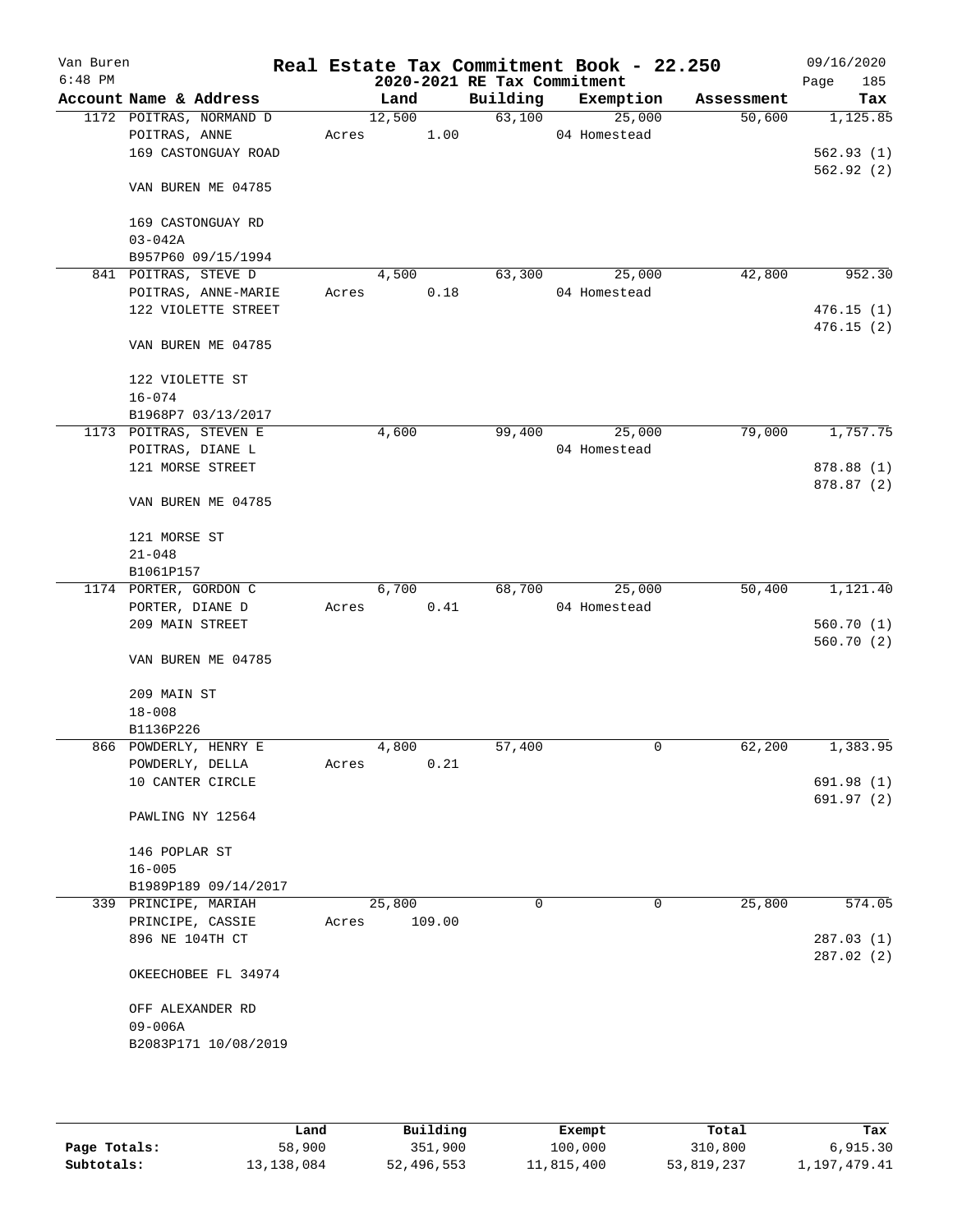| Van Buren |                                    |       |                             |          | Real Estate Tax Commitment Book - 22.250 |            | 09/16/2020   |
|-----------|------------------------------------|-------|-----------------------------|----------|------------------------------------------|------------|--------------|
| $6:48$ PM |                                    |       | 2020-2021 RE Tax Commitment |          |                                          |            | 186<br>Page  |
|           | Account Name & Address             |       | Land                        | Building | Exemption                                | Assessment | Tax          |
|           | 319 PUDUR, REKHA                   |       | 4,700                       | 37,100   | $\mathbf 0$                              | 41,800     | 930.05       |
|           | 2213 NORWICH STREET                | Acres | 0.20                        |          |                                          |            | 465.03(1)    |
|           | FLOWER MOUND TX 75028              |       |                             |          |                                          |            | 465.02(2)    |
|           |                                    |       |                             |          |                                          |            |              |
|           | 540 MAIN ST                        |       |                             |          |                                          |            |              |
|           | $23 - 006$                         |       |                             |          |                                          |            |              |
|           | B2065P212 07/17/2019               |       |                             |          |                                          |            |              |
|           | 1178 R&D THIFTWAY, LLC             |       | 17,400                      | 238,100  | 0                                        | 255,500    | 5,684.88     |
|           | OUELLETTE, RONALD &                | Acres | 0.87                        |          |                                          |            |              |
|           | <b>DONNA</b><br>123 MARIST COLLEGE |       |                             |          |                                          |            | 2,842.44(1)  |
|           | DRIVE                              |       |                             |          |                                          |            |              |
|           |                                    |       |                             |          |                                          |            | 2,842.44 (2) |
|           | VAN BUREN ME 04785                 |       |                             |          |                                          |            |              |
|           | 73 MAIN ST                         |       |                             |          |                                          |            |              |
|           | $15 - 022$                         |       |                             |          |                                          |            |              |
|           | B1281P530                          |       |                             |          |                                          |            |              |
|           | 1103 REAMER, WILLIAM J             |       | 13,900                      | 92,200   | 25,000                                   | 81,100     | 1,804.48     |
|           | 245 LAKE ROAD                      | Acres | 4.90                        |          | 04 Homestead                             |            | 902.24(1)    |
|           | VAN BUREN ME 04945                 |       |                             |          |                                          |            | 902.24(2)    |
|           |                                    |       |                             |          |                                          |            |              |
|           | 245 LAKE RD                        |       |                             |          |                                          |            |              |
|           | $05 - 011B$                        |       |                             |          |                                          |            |              |
|           | B1873P33 10/31/2014                |       |                             |          |                                          |            |              |
|           | 882 RECK, WARREN W                 |       | 4,600                       | 77,600   | 25,000                                   | 57,200     | 1,272.70     |
|           | 132 STATE STREET                   | Acres | 0.19                        |          | 04 Homestead                             |            |              |
|           |                                    |       |                             |          |                                          |            | 636.35(1)    |
|           | VAN BUREN ME 04785                 |       |                             |          |                                          |            | 636.35(2)    |
|           | 132 STATE ST                       |       |                             |          |                                          |            |              |
|           | $13 - 021$                         |       |                             |          |                                          |            |              |
|           | B1884P264 03/20/2015               |       |                             |          |                                          |            |              |
|           | 873 REED, DANIEL F                 |       | 8,100                       | 61,900   | 25,000                                   | 45,000     | 1,001.25     |
|           | MCCLUSKEY, KERSTIN I               |       | Acres 0.60                  |          | 04 Homestead                             |            |              |
|           | 124 WATERMILL ROAD                 |       |                             |          |                                          |            | 500.63(1)    |
|           | VAN BUREN ME 04785                 |       |                             |          |                                          |            | 500.62(2)    |
|           |                                    |       |                             |          |                                          |            |              |
|           | 124 WATERMILL RD                   |       |                             |          |                                          |            |              |
|           | $16 - 031$                         |       |                             |          |                                          |            |              |
|           | B1966P190 02/23/2017               |       |                             |          |                                          |            |              |
|           | 1259 REED, JANICE C                |       | 6,000                       |          | 61,600 25,000                            | 42,600     | 947.85       |
|           | 123 STATE STREET                   |       | Acres 0.33                  |          | 04 Homestead                             |            |              |
|           |                                    |       |                             |          |                                          |            | 473.93 (1)   |
|           | VAN BUREN ME 04785                 |       |                             |          |                                          |            | 473.92 (2)   |
|           | 123 STATE ST                       |       |                             |          |                                          |            |              |
|           | $13 - 013$                         |       |                             |          |                                          |            |              |
|           | B2022P204 07/11/2018               |       |                             |          |                                          |            |              |
|           |                                    |       |                             |          |                                          |            |              |
|           |                                    | Land  | Building                    |          | Exempt                                   | Total      | Tax          |

|              | Land       | Building   | Exempt     | Total      | Tax          |
|--------------|------------|------------|------------|------------|--------------|
| Page Totals: | 54,700     | 568,500    | 100,000    | 523,200    | 11,641.21    |
| Subtotals:   | 13,192,784 | 53,065,053 | 11,915,400 | 54,342,437 | 1,209,120.62 |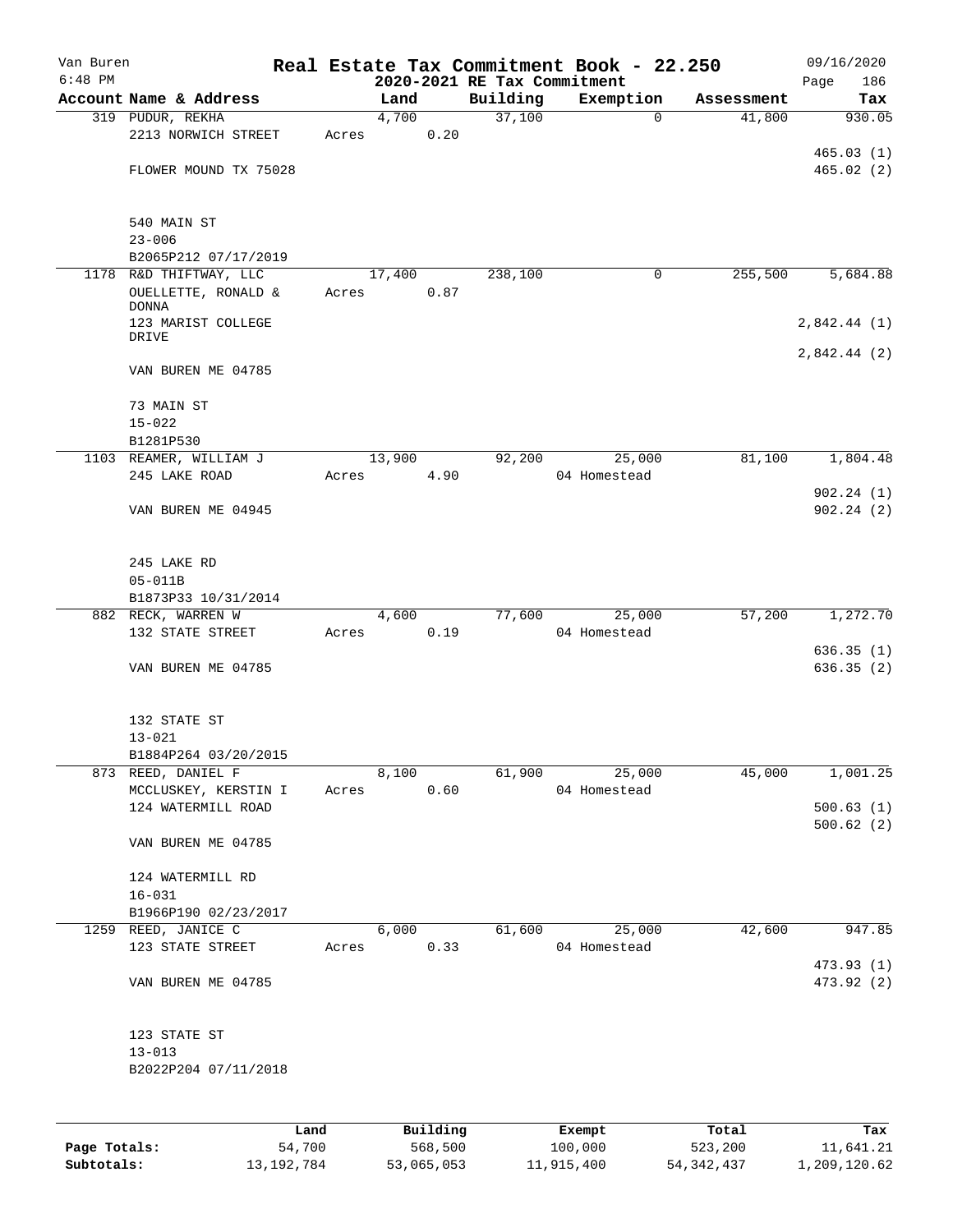| Van Buren    |                                                    | Real Estate Tax Commitment Book - 22.250 |                             |             |            | 09/16/2020   |
|--------------|----------------------------------------------------|------------------------------------------|-----------------------------|-------------|------------|--------------|
| $6:48$ PM    |                                                    |                                          | 2020-2021 RE Tax Commitment |             |            | 187<br>Page  |
|              | Account Name & Address                             | Land<br>23,100                           | Building                    | Exemption   | Assessment | Tax          |
|              | 1600 RIOUX TIMBER HOLDINGS<br><b>LLC</b>           |                                          | $\mathbf 0$                 | 0           | 23,100     | 513.98       |
|              | 107 JEFFERSON ST                                   | 44.00<br>Acres                           |                             |             |            |              |
|              |                                                    |                                          |                             |             |            | 256.99(1)    |
|              | VAN BUREN ME 04785                                 |                                          |                             |             |            | 256.99 (2)   |
|              |                                                    |                                          |                             |             |            |              |
|              |                                                    |                                          |                             |             |            |              |
|              | OFF RR 1                                           |                                          |                             |             |            |              |
|              | $09 - 003$                                         |                                          |                             |             |            |              |
|              | B2091P211 02/13/2020<br>307 RIOUX, CHANTAL TATYANA | 23,700                                   | 0                           | $\mathbf 0$ | 23,700     | 527.32       |
|              | OLGA                                               |                                          |                             |             |            |              |
|              | 101 JEFFERSON STREET                               | 62.00<br>Acres                           |                             |             |            |              |
|              | APT 201                                            |                                          |                             |             |            |              |
|              |                                                    |                                          |                             |             |            | 263.66(1)    |
|              | VAN BUREN ME 04785                                 |                                          |                             |             |            | 263.66(2)    |
|              |                                                    |                                          |                             |             |            |              |
|              | PARENT RD                                          |                                          |                             |             |            |              |
|              | $09 - 036$                                         |                                          |                             |             |            |              |
|              | B1836P197 11/11/2013                               |                                          |                             |             |            |              |
|              | 484 RIOUX, GABRIEL                                 | 8,100                                    | 0                           | 0           | 8,100      | 180.23       |
|              | RIOUX, MICHELLE                                    | 0.60<br>Acres                            |                             |             |            |              |
|              | 17 RIVERVIEW DRIVE                                 |                                          |                             |             |            | 90.12(1)     |
|              |                                                    |                                          |                             |             |            | 90.11(2)     |
|              | HAMLIN ME 04785                                    |                                          |                             |             |            |              |
|              |                                                    |                                          |                             |             |            |              |
|              | MAIN ST                                            |                                          |                             |             |            |              |
|              | $22 - 010$<br>B820P267                             |                                          |                             |             |            |              |
|              | 1193 RIOUX, GABRIEL                                | 23,500                                   | 0                           | 0           | 23,500     | 522.88       |
|              | 17 RIVERVIEW DRIVE                                 | 161.00<br>Acres                          |                             |             |            |              |
|              |                                                    |                                          |                             |             |            | 261.44(1)    |
|              | HAMLIN ME 04785                                    |                                          |                             |             |            | 261.44(2)    |
|              |                                                    |                                          |                             |             |            |              |
|              |                                                    |                                          |                             |             |            |              |
|              | CYR RD                                             |                                          |                             |             |            |              |
|              | $04 - 015$                                         |                                          |                             |             |            |              |
|              | B1519P192 10/11/2006<br>120 RIOUX, GUILDO          | 10,000                                   | $\mathbf 0$                 | 0           | 10,000     | 222.50       |
|              | RIOUX, JOHNNA L                                    | 6.58<br>Acres                            |                             |             |            |              |
|              | 1903 LONGSTROTH AVE                                |                                          |                             |             |            | 111.25(1)    |
|              |                                                    |                                          |                             |             |            | 111.25(2)    |
|              | NORTH PORT FL                                      |                                          |                             |             |            |              |
|              | 34288-3829                                         |                                          |                             |             |            |              |
|              |                                                    |                                          |                             |             |            |              |
|              | OFF MAIN ST<br>$25 - 016A$                         |                                          |                             |             |            |              |
|              | B1414P85                                           |                                          |                             |             |            |              |
| 1189         | RIOUX, GUILDO S                                    | 39,500                                   | 0                           | $\mathbf 0$ | 39,500     | 878.88       |
|              | 1903 LONGSTROTH AVE                                | 98.00<br>Acres                           |                             |             |            |              |
|              |                                                    |                                          |                             |             |            | 439.44 (1)   |
|              | NORTH PORT FL                                      |                                          |                             |             |            | 439.44 (2)   |
|              | 34288-3829                                         |                                          |                             |             |            |              |
|              |                                                    |                                          |                             |             |            |              |
|              | 668 MAIN ST                                        |                                          |                             |             |            |              |
|              | $08 - 003$                                         |                                          |                             |             |            |              |
|              | B2048P243 02/19/2019 B1012P243 11/15/1995          |                                          |                             |             |            |              |
|              | Land                                               | Building                                 |                             | Exempt      | Total      | Tax          |
| Page Totals: | 127,900                                            |                                          | 0                           | 0           | 127,900    | 2,845.79     |
| Subtotals:   | 13,320,684                                         | 53,065,053                               | 11,915,400                  |             | 54,470,337 | 1,211,966.41 |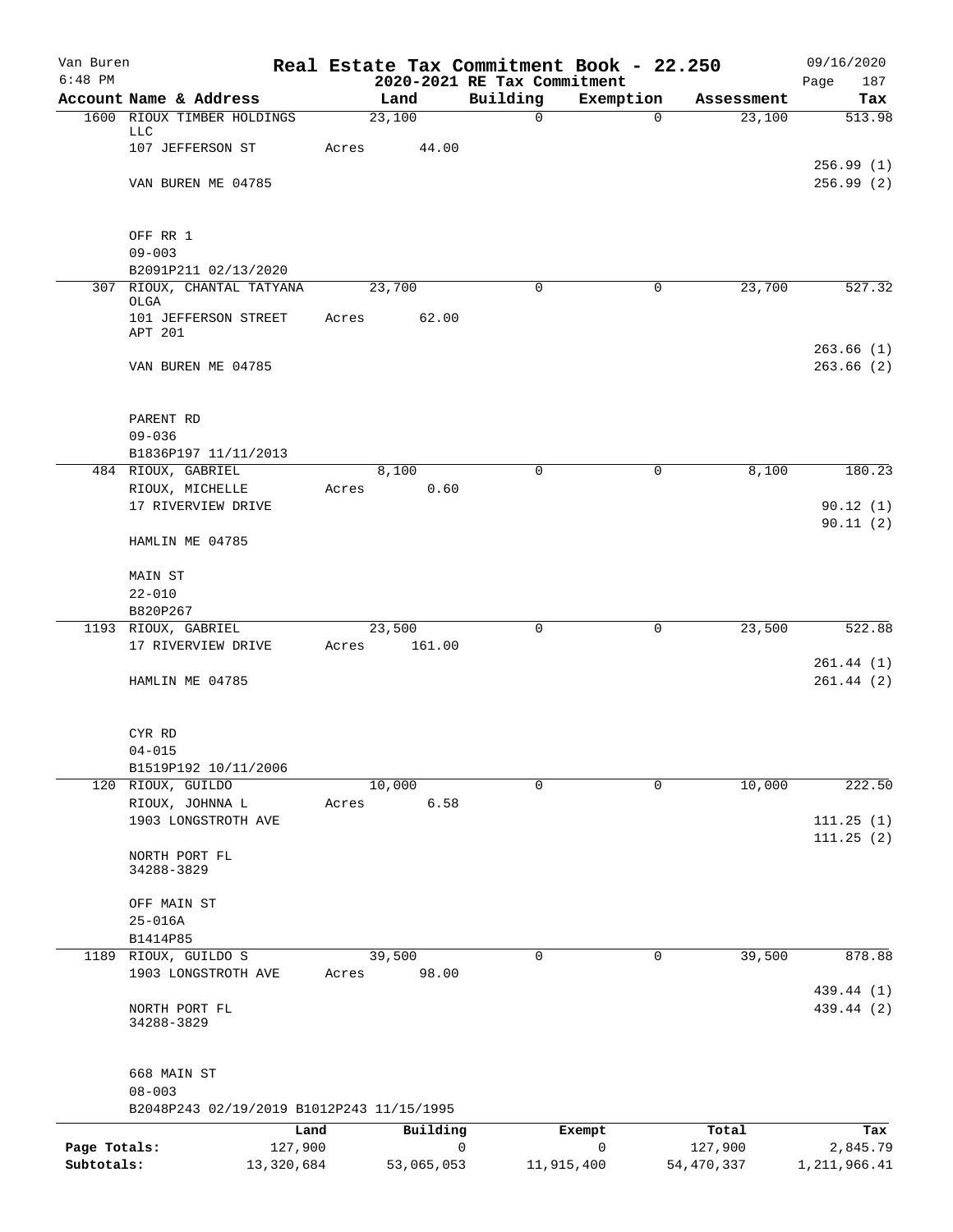| Van Buren<br>$6:48$ PM |                                         |       | 2020-2021 RE Tax Commitment |             | Real Estate Tax Commitment Book - 22.250 |            | 09/16/2020<br>188<br>Page |
|------------------------|-----------------------------------------|-------|-----------------------------|-------------|------------------------------------------|------------|---------------------------|
|                        | Account Name & Address                  |       | Land                        | Building    | Exemption                                | Assessment | Tax                       |
|                        | 1431 RIOUX, GUILDO S<br>RIOUX, JOHNNA L | Acres | 11,200<br>0.70              | 75,400      | $\mathbf 0$                              | 86,600     | 1,926.85                  |
|                        | 1903 LONGSTROTH AVE                     |       |                             |             |                                          |            | 963.43(1)<br>963.42(2)    |
|                        | NORTH PORT FL<br>34288-3829             |       |                             |             |                                          |            |                           |
|                        | 668 MAIN ST.<br>$25 - 009$              |       |                             |             |                                          |            |                           |
|                        | B1003P264 10/02/1995                    |       |                             |             |                                          |            |                           |
|                        | 1190 RIOUX, JEAN PAUL                   |       | 1,800                       | $\mathbf 0$ | 0                                        | 1,800      | 40.05                     |
|                        | RIOUX, HUGUETTE<br>1386 MAIN STREET     | Acres | 5.00                        |             |                                          |            | 20.03(1)<br>20.02(2)      |
|                        | VAN BUREN ME 04785                      |       |                             |             |                                          |            |                           |
|                        | RR 1<br>$11 - 004$                      |       |                             |             |                                          |            |                           |
|                        | B306P249                                |       |                             |             |                                          |            |                           |
|                        | 1192 RIOUX, JEAN PAUL                   |       | 18,700                      | 159,600     | 25,000                                   | 153,300    | 3,410.93                  |
|                        | RIOUX, HUGUETTE                         | Acres | 19.79                       |             | 04 Homestead                             |            |                           |
|                        | 1386 MAIN STREET                        |       |                             |             |                                          |            | 1,705.47(1)               |
|                        | VAN BUREN ME 04785                      |       |                             |             |                                          |            | 1,705.46(2)               |
|                        | 1386 MAIN ST                            |       |                             |             |                                          |            |                           |
|                        | $11 - 005$                              |       |                             |             |                                          |            |                           |
|                        | B306P349                                |       |                             |             |                                          |            |                           |
|                        | 1601 RIVAS, WALDO                       |       | 9,200                       | $\mathbf 0$ | 0                                        | 9,200      | 204.70                    |
|                        | 1032 NW 85 TER                          | Acres | 4.50                        |             |                                          |            |                           |
|                        |                                         |       |                             |             |                                          |            | 102.35(1)                 |
|                        | PLANTATION FL 33322                     |       |                             |             |                                          |            | 102.35(2)                 |
|                        | US 1<br>$08 - 035D$                     |       |                             |             |                                          |            |                           |
|                        | B2098P27 03/18/2020                     |       |                             |             |                                          |            |                           |
|                        | 1022 ROCKHOLD, DANIEL                   |       | 4,600                       | 33,100      | 0                                        | 37,700     | 838.83                    |
|                        | PO BOX 33                               | Acres | 0.19                        |             |                                          |            |                           |
|                        |                                         |       |                             |             |                                          |            | 419.42 (1)                |
|                        | VAN BUREN ME 04785                      |       |                             |             |                                          |            | 419.41 (2)                |
|                        | 127 FULTON ST                           |       |                             |             |                                          |            |                           |
|                        | $20 - 008$                              |       |                             |             |                                          |            |                           |
|                        | B1955P202 11/14/2016                    |       |                             |             |                                          |            |                           |
|                        | 1032 ROCKHOLD, KIMBERLY                 |       | 4,800                       | 37,400      | 0                                        | 42,200     | 938.95                    |
|                        | DESJARDINS, DANIEL J                    | Acres | 0.21                        |             |                                          |            |                           |
|                        | (56 MAIN STREET)                        |       |                             |             |                                          |            | 469.48 (1)                |
|                        | PO BOX 33<br>VAN BUREN ME 04785         |       |                             |             |                                          |            | 469.47 (2)                |
|                        | 109 NOTRE DAME                          |       |                             |             |                                          |            |                           |
|                        | $17 - 026$<br>B1860P293 07/14/2014      |       |                             |             |                                          |            |                           |
|                        |                                         |       |                             |             |                                          |            |                           |

|              | Land       | Building   | Exempt     | Total      | Tax          |
|--------------|------------|------------|------------|------------|--------------|
| Page Totals: | 50,300     | 305,500    | 25,000     | 330,800    | 7,360.31     |
| Subtotals:   | 13,370,984 | 53,370,553 | 11,940,400 | 54,801,137 | 1,219,326.72 |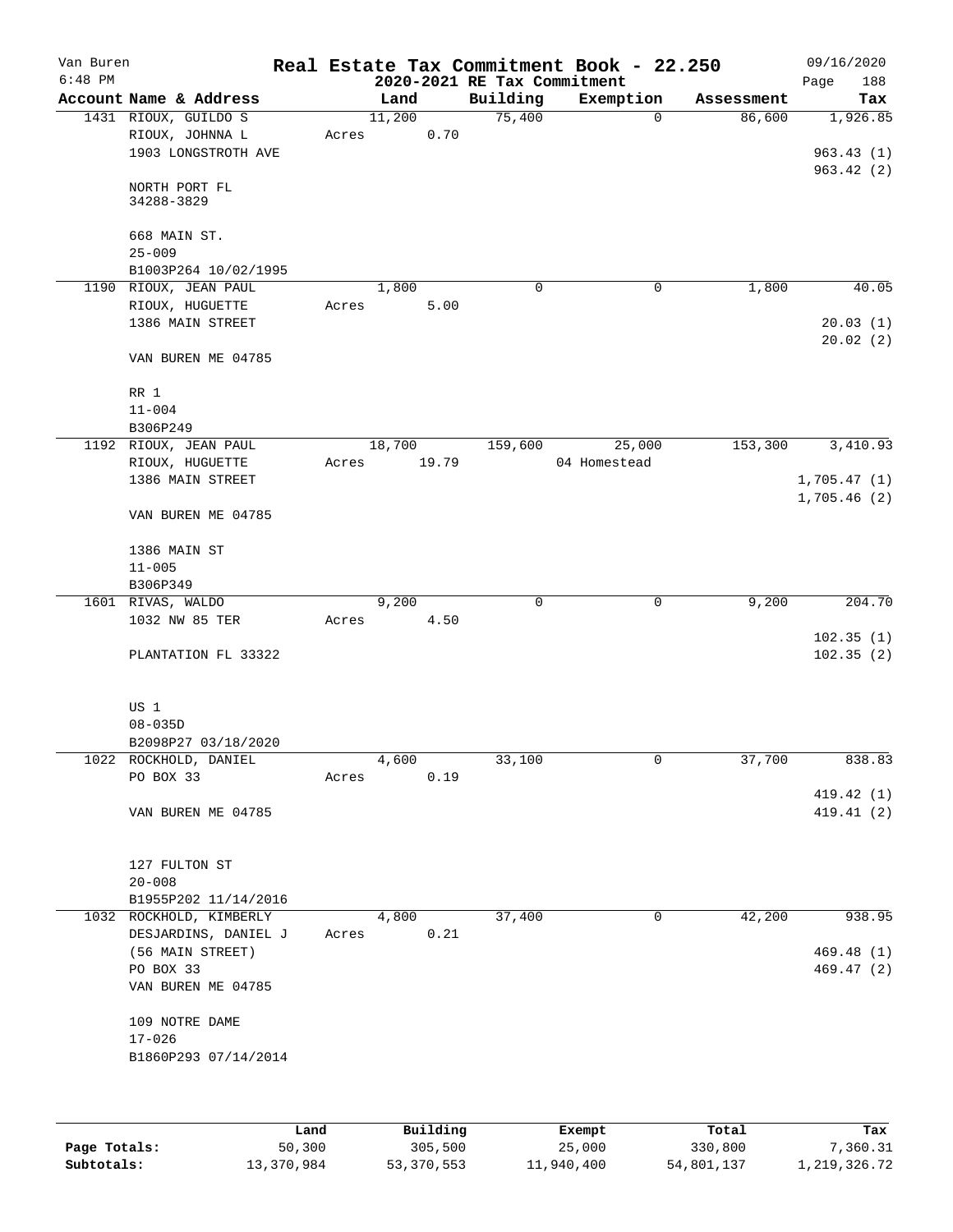| Van Buren<br>$6:48$ PM |                             |       |       |      | 2020-2021 RE Tax Commitment | Real Estate Tax Commitment Book - 22.250 |            | 09/16/2020<br>189<br>Page |
|------------------------|-----------------------------|-------|-------|------|-----------------------------|------------------------------------------|------------|---------------------------|
|                        | Account Name & Address      |       | Land  |      | Building                    | Exemption                                | Assessment | Tax                       |
|                        | 1196 ROCKHOLD, KIMBERLY     |       | 5,400 |      | 54,900                      | 25,000                                   | 35,300     | 785.43                    |
|                        | DESJARDINS, DANIEL          | Acres |       | 0.26 |                             | 04 Homestead                             |            |                           |
|                        | (56 MAIN STREET)            |       |       |      |                             |                                          |            | 392.72 (1)                |
|                        | PO BOX 33                   |       |       |      |                             |                                          |            | 392.71 (2)                |
|                        | VAN BUREN ME 04785          |       |       |      |                             |                                          |            |                           |
|                        | 112 HARRISON ST             |       |       |      |                             |                                          |            |                           |
|                        | $18 - 017$                  |       |       |      |                             |                                          |            |                           |
|                        | B1380P163                   |       |       |      |                             |                                          |            |                           |
|                        | 261 ROCKHOLD, KIMBERLY      |       | 4,600 |      | 31,900                      | 0                                        | 36,500     | 812.13                    |
|                        | DESJARDINS, DANIEL J        | Acres |       | 0.19 |                             |                                          |            |                           |
|                        | (56 MAIN STREET)            |       |       |      |                             |                                          |            | 406.07(1)                 |
|                        | PO BOX 33                   |       |       |      |                             |                                          |            | 406.06(2)                 |
|                        | VAN BUREN ME 04785          |       |       |      |                             |                                          |            |                           |
|                        | 119 JACKSON ST              |       |       |      |                             |                                          |            |                           |
|                        | $18 - 080$                  |       |       |      |                             |                                          |            |                           |
|                        | B1860P293 07/14/2014        |       |       |      |                             |                                          |            |                           |
|                        | 218 ROCKWELL, ROBERTINE T   |       | 7,100 |      | 57,500                      | 25,000                                   | 39,600     | 881.10                    |
|                        | 145 CLOVERHILL DRIVE        | Acres |       | 0.46 |                             | 04 Homestead                             |            |                           |
|                        |                             |       |       |      |                             |                                          |            | 440.55(1)                 |
|                        | VAN BUREN ME 04785          |       |       |      |                             |                                          |            | 440.55(2)                 |
|                        | 145 CLOVERHILL DR           |       |       |      |                             |                                          |            |                           |
|                        | 18C-009                     |       |       |      |                             |                                          |            |                           |
|                        | B1826P87 09/04/2013         |       |       |      |                             |                                          |            |                           |
|                        | 551 RODIZZA, DOREEN M       |       | 3,600 |      | 0                           | 0                                        | 3,600      | 80.10                     |
|                        | PO BOX 1018                 | Acres |       | 0.12 |                             |                                          |            |                           |
|                        | 35 HUMMINGBIRD HILL         |       |       |      |                             |                                          |            | 40.05(1)                  |
|                        | GRANTHAM NH 03753           |       |       |      |                             |                                          |            | 40.05(2)                  |
|                        | MONROE ST                   |       |       |      |                             |                                          |            |                           |
|                        | $23 - 019$                  |       |       |      |                             |                                          |            |                           |
|                        | B1831P290 10/16/2013        |       |       |      |                             |                                          |            |                           |
|                        | 1198 ROLFSEMA, JENNIFER ANN |       | 3,900 |      | 15,800                      | 0                                        | 19,700     | 438.33                    |
|                        | 105 VARNUM AVE              | Acres |       | 0.14 |                             |                                          |            |                           |
|                        |                             |       |       |      |                             |                                          |            | 219.17(1)                 |
|                        | PAWTUCKET RI 02860          |       |       |      |                             |                                          |            | 219.16(2)                 |
|                        | 109 WATERMILL RD            |       |       |      |                             |                                          |            |                           |
|                        | $16 - 025$                  |       |       |      |                             |                                          |            |                           |
|                        | B1419P61                    |       |       |      |                             |                                          |            |                           |
|                        | 1199 ROLFSEMA, MONICA FARIA |       | 7,700 |      | 41,400                      | 0                                        | 49,100     | 1,092.47                  |
|                        | ROLFSEMA, MARK GEORGE       | Acres |       | 0.54 |                             |                                          |            |                           |
|                        | 43 LAFAYETTE STREET         |       |       |      |                             |                                          |            | 546.24(1)<br>546.23(2)    |
|                        | LOWELL MA 01854             |       |       |      |                             |                                          |            |                           |
|                        | 127 POPLAR ST               |       |       |      |                             |                                          |            |                           |
|                        | $14 - 120$                  |       |       |      |                             |                                          |            |                           |
|                        | B1410P73                    |       |       |      |                             |                                          |            |                           |
|                        |                             |       |       |      |                             |                                          |            |                           |
|                        |                             |       |       |      |                             |                                          |            |                           |

|              | Land       | Building   | Exempt     | Total      | Tax          |
|--------------|------------|------------|------------|------------|--------------|
| Page Totals: | 32,300     | 201,500    | 50,000     | 183,800    | 4,089.56     |
| Subtotals:   | 13,403,284 | 53,572,053 | 11,990,400 | 54,984,937 | 1,223,416.28 |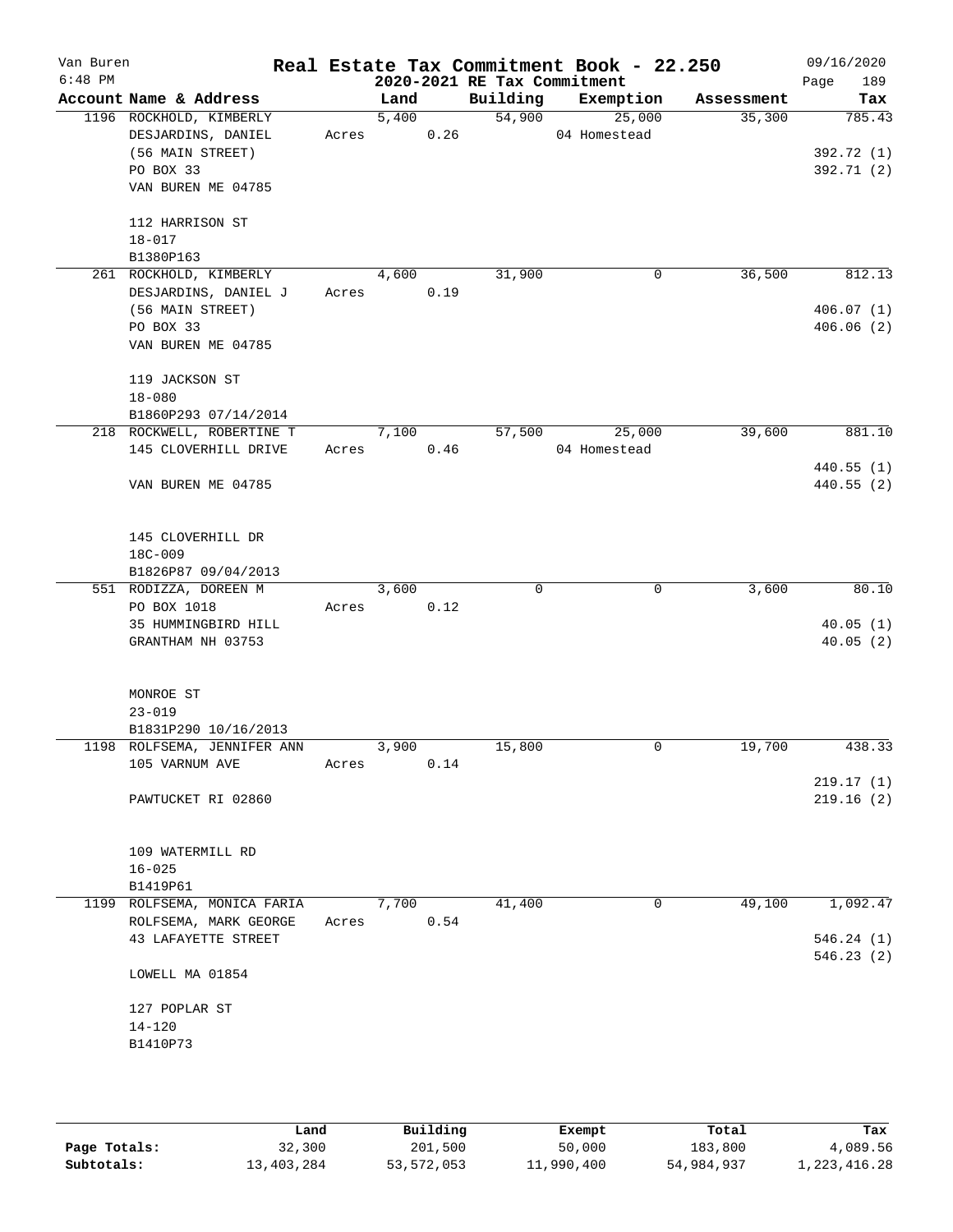| Van Buren<br>$6:48$ PM |                                   |       | 2020-2021 RE Tax Commitment |          | Real Estate Tax Commitment Book - 22.250 |            | 09/16/2020<br>190<br>Page  |
|------------------------|-----------------------------------|-------|-----------------------------|----------|------------------------------------------|------------|----------------------------|
|                        | Account Name & Address            |       | Land                        | Building | Exemption                                | Assessment | Tax                        |
|                        | 1202 Rossignol, Beatrice          |       | 8,100                       | 35,100   | 25,000                                   | 18,200     | 404.95                     |
|                        | 181 CHAMPLAIN STREET              | Acres | 0.60                        |          | 04 Homestead                             |            |                            |
|                        |                                   |       |                             |          |                                          |            | 202.48(1)                  |
|                        | VAN BUREN ME 04785                |       |                             |          |                                          |            | 202.47(2)                  |
|                        |                                   |       |                             |          |                                          |            |                            |
|                        |                                   |       |                             |          |                                          |            |                            |
|                        | 181 CHAMPLAIN ST                  |       |                             |          |                                          |            |                            |
|                        | $19 - 028$                        |       |                             |          |                                          |            |                            |
|                        | 1204 ROSSIGNOL, JOHN R            |       | 7,600                       | 121,900  | 25,000                                   | 104,500    | 2,325.13                   |
|                        | ROSSIGNOL, MONA                   | Acres | 0.53                        |          | 04 Homestead                             |            |                            |
|                        | 128 MCKINLEY STREET               |       |                             |          |                                          |            | 1,162.57(1)<br>1,162.56(2) |
|                        | VAN BUREN ME 04785                |       |                             |          |                                          |            |                            |
|                        |                                   |       |                             |          |                                          |            |                            |
|                        | 128 MCKINLEY ST                   |       |                             |          |                                          |            |                            |
|                        | $14 - 046$                        |       |                             |          |                                          |            |                            |
|                        | B382P37                           |       |                             |          |                                          |            |                            |
|                        | 1205 ROSSIGNOL, JOSEPH            |       | 22,600                      | 69,000   | 25,000                                   | 66,600     | 1,481.85                   |
|                        | ROSSIGNOL, EILEEN                 | Acres | 20.50                       |          | 04 Homestead                             |            |                            |
|                        | 252 CHAMPLAIN STREET              |       |                             |          |                                          |            | 740.93(1)                  |
|                        |                                   |       |                             |          |                                          |            | 740.92(2)                  |
|                        | VAN BUREN ME 04785                |       |                             |          |                                          |            |                            |
|                        |                                   |       |                             |          |                                          |            |                            |
|                        | 252 CHAMPLAIN ST                  |       |                             |          |                                          |            |                            |
|                        | $06 - 007A$                       |       |                             |          |                                          |            |                            |
|                        | B388P588<br>1206 ROSSIGNOL, LARRY |       | 7,300                       | 43,700   | 25,000                                   | 26,000     | 578.50                     |
|                        | GAGNON, CAROL                     | Acres | 0.48                        |          | 04 Homestead                             |            |                            |
|                        | 134 MONROE STREET                 |       |                             |          |                                          |            | 289.25(1)                  |
|                        |                                   |       |                             |          |                                          |            | 289.25(2)                  |
|                        | VAN BUREN ME 04785                |       |                             |          |                                          |            |                            |
|                        |                                   |       |                             |          |                                          |            |                            |
|                        | 134 MONROE ST                     |       |                             |          |                                          |            |                            |
|                        | $23 - 017$                        |       |                             |          |                                          |            |                            |
|                        | B771P260                          |       |                             |          |                                          |            |                            |
|                        | 1213 ROSSIGNOL, MARK N            |       | 7,400                       | 0        | 0                                        | 7,400      | 164.65                     |
|                        | C/O PAT ROSSIGNOL                 |       |                             |          |                                          |            |                            |
|                        | 5300 W. IRLO                      |       |                             |          |                                          |            | 82.33 (1)                  |
|                        | BRONSON MEMORIAL HWY              |       |                             |          |                                          |            | 82.32 (2)                  |
|                        | #79<br>KISSIMMEE FL 34746         |       |                             |          |                                          |            |                            |
|                        |                                   |       |                             |          |                                          |            |                            |
|                        | MORSE STREET                      |       |                             |          |                                          |            |                            |
|                        | $21 - 047$                        |       |                             |          |                                          |            |                            |
|                        | B1509P63                          |       |                             |          |                                          |            |                            |
| 1209                   | ROSSIGNOL, MATHEW A               |       | 4,500                       | 110,400  | 25,000                                   | 89,900     | 2,000.28                   |
|                        | ROSSIGNOL, MONIQUE D              | Acres | 0.18                        |          | 04 Homestead                             |            |                            |
|                        | 115 ROOSEVELT AVENUE              |       |                             |          |                                          |            | 1,000.14(1)                |
|                        |                                   |       |                             |          |                                          |            | 1,000.14(2)                |
|                        | VAN BUREN ME 04785                |       |                             |          |                                          |            |                            |
|                        |                                   |       |                             |          |                                          |            |                            |
|                        | 115 ROOSEVELT AVE                 |       |                             |          |                                          |            |                            |
|                        | $14 - 073$                        |       |                             |          |                                          |            |                            |
|                        | B943P259                          |       |                             |          |                                          |            |                            |
|                        |                                   |       |                             |          |                                          |            |                            |
|                        |                                   |       |                             |          |                                          |            |                            |

|              | Land       | Building   | Exempt       | Total      | Tax          |
|--------------|------------|------------|--------------|------------|--------------|
| Page Totals: | 57,500     | 380,100    | 125,000      | 312,600    | 6,955.36     |
| Subtotals:   | 13,460,784 | 53,952,153 | 12, 115, 400 | 55,297,537 | l,230,371.64 |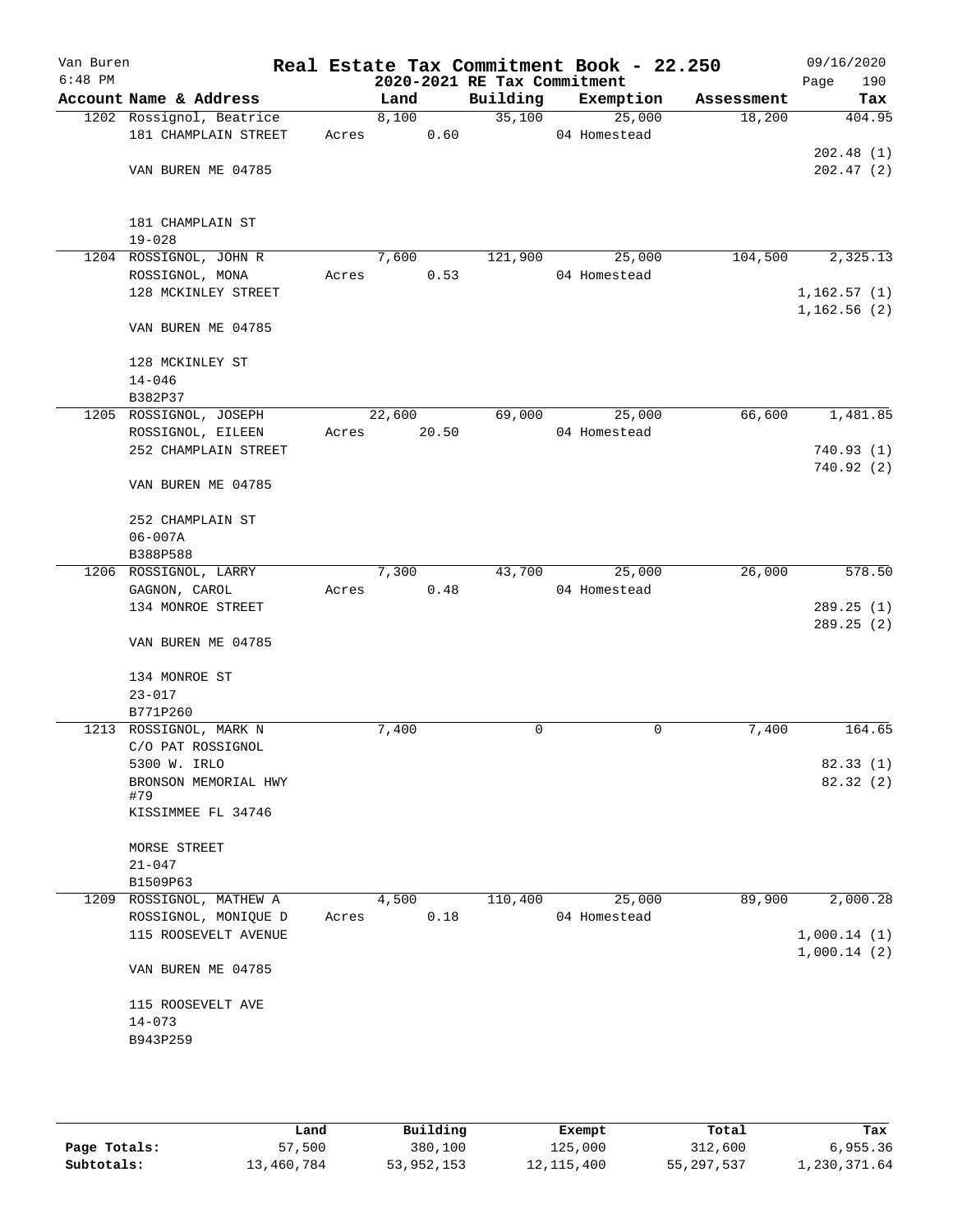| Van Buren<br>$6:48$ PM |                                         |       |        |      | 2020-2021 RE Tax Commitment | Real Estate Tax Commitment Book - 22.250 |            | 09/16/2020<br>Page<br>191 |
|------------------------|-----------------------------------------|-------|--------|------|-----------------------------|------------------------------------------|------------|---------------------------|
|                        | Account Name & Address                  |       | Land   |      | Building                    | Exemption                                | Assessment | Tax                       |
|                        | 1210 ROSSIGNOL, PERCY L                 |       | 5,900  |      | 57,000                      | 31,000                                   | 31,900     | 709.78                    |
|                        | ROSSIGNOL, CLAUDETTE                    | Acres |        | 0.32 |                             | 02 Veteran                               |            |                           |
|                        | 154 STATE STREET                        |       |        |      |                             | 04 Homestead                             |            | 354.89(1)                 |
|                        |                                         |       |        |      |                             |                                          |            | 354.89(2)                 |
|                        | VAN BUREN ME 04785                      |       |        |      |                             |                                          |            |                           |
|                        |                                         |       |        |      |                             |                                          |            |                           |
|                        | 154 STATE ST                            |       |        |      |                             |                                          |            |                           |
|                        | 12A-024                                 |       |        |      |                             |                                          |            |                           |
|                        | B257P118                                |       |        |      |                             |                                          | 10,900     |                           |
|                        | 415 ROSSIGNOL, ROBERT                   |       | 0      |      | 10,900                      | 0                                        |            | 242.52                    |
|                        | ROSSIGNOL, ALMA<br>101 JEFFERSON STREET |       |        |      |                             |                                          |            | 121.26(1)                 |
|                        | APT 101                                 |       |        |      |                             |                                          |            |                           |
|                        |                                         |       |        |      |                             |                                          |            | 121.26(2)                 |
|                        | VAN BUREN ME 04785                      |       |        |      |                             |                                          |            |                           |
|                        | LEASED B&A LAND                         |       |        |      |                             |                                          |            |                           |
|                        | $13 - 025 - T1$                         |       |        |      |                             |                                          |            |                           |
|                        | B1889P146 04/27/2015                    |       |        |      |                             |                                          |            |                           |
|                        | 1187 ROUNDS, DENISON W                  |       | 4,600  |      | 54,500                      | 0                                        | 59,100     | 1,314.98                  |
|                        | ROUNDS, PAULETTE M                      | Acres |        | 0.19 |                             |                                          |            |                           |
|                        | 31 CRESCENT STREET                      |       |        |      |                             |                                          |            | 657.49(1)                 |
|                        |                                         |       |        |      |                             |                                          |            | 657.49 (2)                |
|                        | SPRINGFIELD VT 05156                    |       |        |      |                             |                                          |            |                           |
|                        | 120 CENTER ST                           |       |        |      |                             |                                          |            |                           |
|                        | $16 - 051$                              |       |        |      |                             |                                          |            |                           |
|                        | B1554P38                                |       |        |      |                             |                                          |            |                           |
|                        | 1216 ROY, ANN                           |       | 12,900 |      | 62,700                      | 25,000                                   | 50,600     | 1,125.85                  |
|                        | ROY, RONALD P                           | Acres |        | 2.00 |                             | 04 Homestead                             |            |                           |
|                        | 120 ST MARY BROOK RD                    |       |        |      |                             |                                          |            | 562.93(1)                 |
|                        |                                         |       |        |      |                             |                                          |            | 562.92(2)                 |
|                        | VAN BUREN ME 04785                      |       |        |      |                             |                                          |            |                           |
|                        | 120 ST MARY'S BROOK RD                  |       |        |      |                             |                                          |            |                           |
|                        | $02 - 043$                              |       |        |      |                             |                                          |            |                           |
|                        | B1113P165                               |       |        |      |                             |                                          |            |                           |
|                        | 1217 ROY, BETTY A                       |       | 7,400  |      | 85,800                      | 25,000                                   | 68,200     | 1,517.45                  |
|                        | ROY, KENNETH A                          | Acres |        | 0.49 |                             | 04 Homestead                             |            |                           |
|                        | 124 HILLSIDE STREET                     |       |        |      |                             |                                          |            | 758.73 (1)                |
|                        |                                         |       |        |      |                             |                                          |            | 758.72 (2)                |
|                        | VAN BUREN ME 04785                      |       |        |      |                             |                                          |            |                           |
|                        | 124 HILLSIDE ST                         |       |        |      |                             |                                          |            |                           |
|                        | $23 - 087$                              |       |        |      |                             |                                          |            |                           |
|                        | B1107P148                               |       |        |      |                             |                                          |            |                           |
| 1218                   | ROY, CARL E                             |       | 4,900  |      | 41,300                      | 25,000                                   | 21,200     | 471.70                    |
|                        | PO BOX 427                              | Acres |        | 0.22 |                             | 04 Homestead                             |            |                           |
|                        |                                         |       |        |      |                             |                                          |            | 235.85(1)                 |
|                        | VAN BUREN ME 04785                      |       |        |      |                             |                                          |            | 235.85(2)                 |
|                        |                                         |       |        |      |                             |                                          |            |                           |
|                        | 116 POPLAR ST                           |       |        |      |                             |                                          |            |                           |
|                        | $16 - 037$                              |       |        |      |                             |                                          |            |                           |
|                        | B857P4                                  |       |        |      |                             |                                          |            |                           |
|                        |                                         |       |        |      |                             |                                          |            |                           |
|                        |                                         |       |        |      |                             |                                          |            |                           |

|              | Land       | Building     | Exempt       | Total      | Tax          |
|--------------|------------|--------------|--------------|------------|--------------|
| Page Totals: | 35,700     | 312,200      | 106,000      | 241,900    | 5,382.28     |
| Subtotals:   | 13,496,484 | 54, 264, 353 | 12, 221, 400 | 55,539,437 | 1,235,753.92 |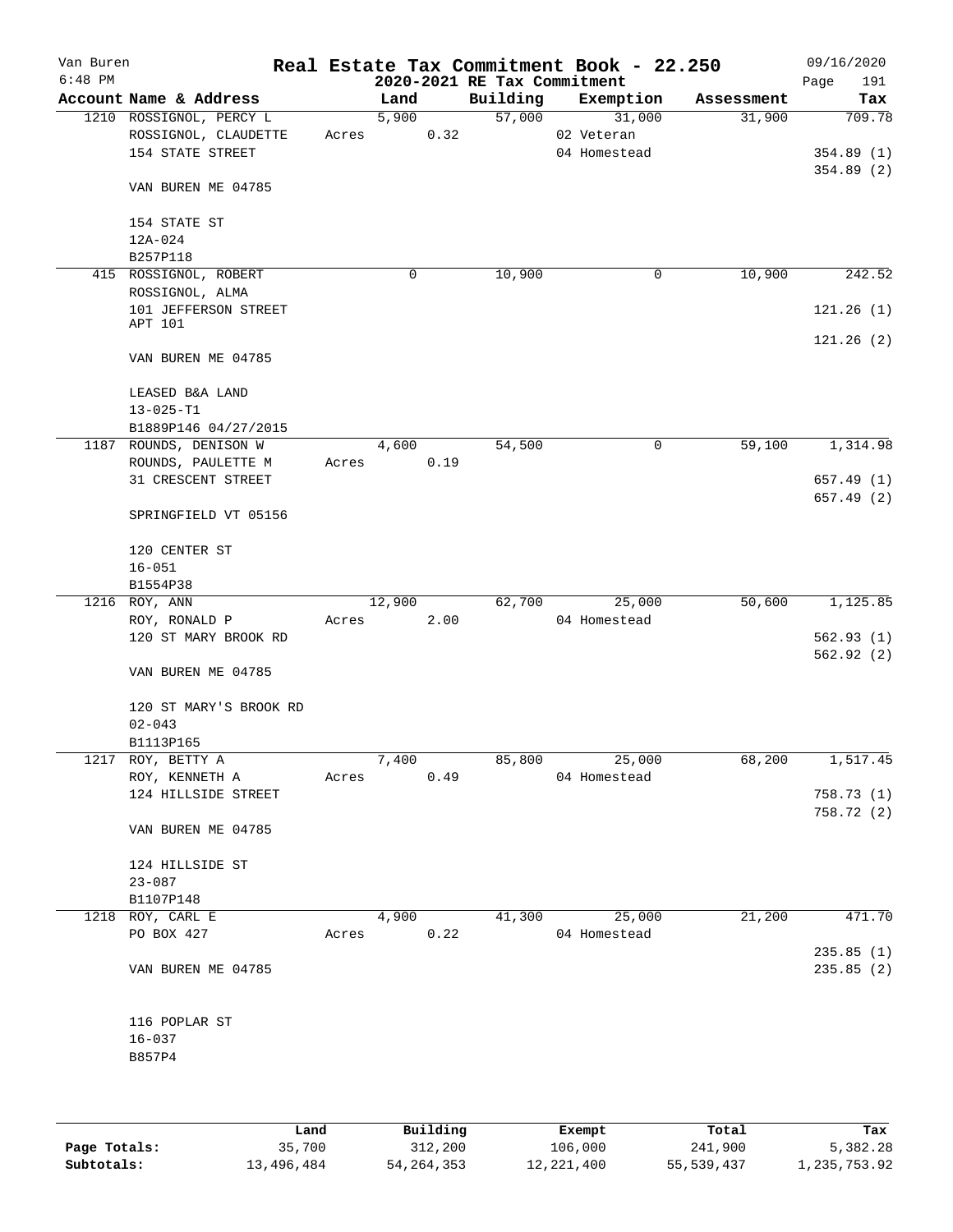| Van Buren<br>$6:48$ PM |                                           |       |       |      | 2020-2021 RE Tax Commitment | Real Estate Tax Commitment Book - 22.250 |            | 09/16/2020<br>Page<br>192 |
|------------------------|-------------------------------------------|-------|-------|------|-----------------------------|------------------------------------------|------------|---------------------------|
|                        | Account Name & Address                    |       | Land  |      | Building                    | Exemption                                | Assessment | Tax                       |
|                        | 1220 ROY, CYNTHIA M                       |       | 4,100 |      | 31,400                      | 25,000                                   | 10,500     | 233.63                    |
|                        | ROY, JEANNOT R                            | Acres |       | 0.15 |                             | 04 Homestead                             |            |                           |
|                        | 108 WILSON STREET                         |       |       |      |                             |                                          |            | 116.82(1)                 |
|                        |                                           |       |       |      |                             |                                          |            | 116.81(2)                 |
|                        | VAN BUREN ME 04785                        |       |       |      |                             |                                          |            |                           |
|                        | 108 WILSON ST                             |       |       |      |                             |                                          |            |                           |
|                        | $23 - 052$                                |       |       |      |                             |                                          |            |                           |
|                        | B1160P100                                 |       |       |      |                             |                                          |            |                           |
| 1318                   | ROY, EDMUND J                             |       | 8,500 |      | 44,600                      | 0                                        | 53,100     | 1,181.47                  |
|                        | 811 MAIN STREET                           | Acres |       | 0.25 |                             |                                          |            |                           |
|                        |                                           |       |       |      |                             |                                          |            | 590.74 (1)                |
|                        | VAN BUREN ME 04785                        |       |       |      |                             |                                          |            | 590.73 (2)                |
|                        | 811 MAIN ST                               |       |       |      |                             |                                          |            |                           |
|                        | $08 - 029$                                |       |       |      |                             |                                          |            |                           |
|                        | B1714P313 03/17/2011                      |       |       |      |                             |                                          |            |                           |
|                        | 1160 ROY, JEANNOT                         |       | 5,100 |      | 8,300                       | 0                                        | 13,400     | 298.15                    |
|                        | ROY, CYNTHIA                              | Acres |       | 0.24 |                             |                                          |            |                           |
|                        | 108 WILSON STREET                         |       |       |      |                             |                                          |            | 149.08(1)                 |
|                        |                                           |       |       |      |                             |                                          |            | 149.07(2)                 |
|                        | VAN BUREN ME 04785                        |       |       |      |                             |                                          |            |                           |
|                        | 557 MAIN ST                               |       |       |      |                             |                                          |            |                           |
|                        | $23 - 054$                                |       |       |      |                             |                                          |            |                           |
|                        | B1672P213 03/16/2010 B1659P271 11/02/2009 |       |       |      |                             |                                          |            |                           |
|                        | 1219 ROY, JOSEPH C                        |       | 6,000 |      | 76,100                      | 31,000                                   | 51,100     | 1,136.97                  |
|                        | ROY, CECILE M                             | Acres |       | 0.33 |                             | 04 Homestead                             |            |                           |
|                        | 134 MARION DRIVE                          |       |       |      |                             | 02 Veteran                               |            | 568.49(1)                 |
|                        |                                           |       |       |      |                             |                                          |            | 568.48(2)                 |
|                        | VAN BUREN ME 04785                        |       |       |      |                             |                                          |            |                           |
|                        | 134 MARION DR                             |       |       |      |                             |                                          |            |                           |
|                        | 18B-010                                   |       |       |      |                             |                                          |            |                           |
|                        | B405P372 08/23/1973                       |       |       |      |                             |                                          |            |                           |
|                        | 1222 ROY, LEE J                           |       | 5,200 |      | 44,900                      | 25,000                                   | 25,100     | 558.48                    |
|                        | 191 MAIN STREET                           | Acres |       | 0.44 |                             | 04 Homestead                             |            |                           |
|                        |                                           |       |       |      |                             |                                          |            | 279.24 (1)                |
|                        | VAN BUREN ME 04785                        |       |       |      |                             |                                          |            | 279.24 (2)                |
|                        | 191 MAIN ST                               |       |       |      |                             |                                          |            |                           |
|                        | $18 - 002$                                |       |       |      |                             |                                          |            |                           |
|                        | B1876P135 12/02/2014                      |       |       |      |                             |                                          |            |                           |
|                        | 1223 ROY, MEDLEY                          |       | 8,400 |      | 2,400                       | 0                                        | 10,800     | 240.30                    |
|                        | C/O TINA ROY-AYOTTE                       | Acres |       | 0.64 |                             |                                          |            |                           |
|                        | 117 LORDS ROAD                            |       |       |      |                             |                                          |            | 120.15(1)                 |
|                        |                                           |       |       |      |                             |                                          |            | 120.15(2)                 |
|                        | NORTH WATERBORO ME<br>04061               |       |       |      |                             |                                          |            |                           |
|                        | 116 ROY DR                                |       |       |      |                             |                                          |            |                           |
|                        | $16 - 042$                                |       |       |      |                             |                                          |            |                           |
|                        |                                           |       |       |      |                             |                                          |            |                           |
|                        | B1914P120 11/02/2015                      |       |       |      |                             |                                          |            |                           |
|                        |                                           |       |       |      |                             |                                          |            |                           |
|                        |                                           |       |       |      |                             |                                          |            |                           |

|              | Land       | Building   | Exempt     | Total      | Tax          |
|--------------|------------|------------|------------|------------|--------------|
| Page Totals: | 37,300     | 207,700    | 81,000     | 164,000    | 3,649.00     |
| Subtotals:   | 13,533,784 | 54,472,053 | 12,302,400 | 55,703,437 | 1,239,402.92 |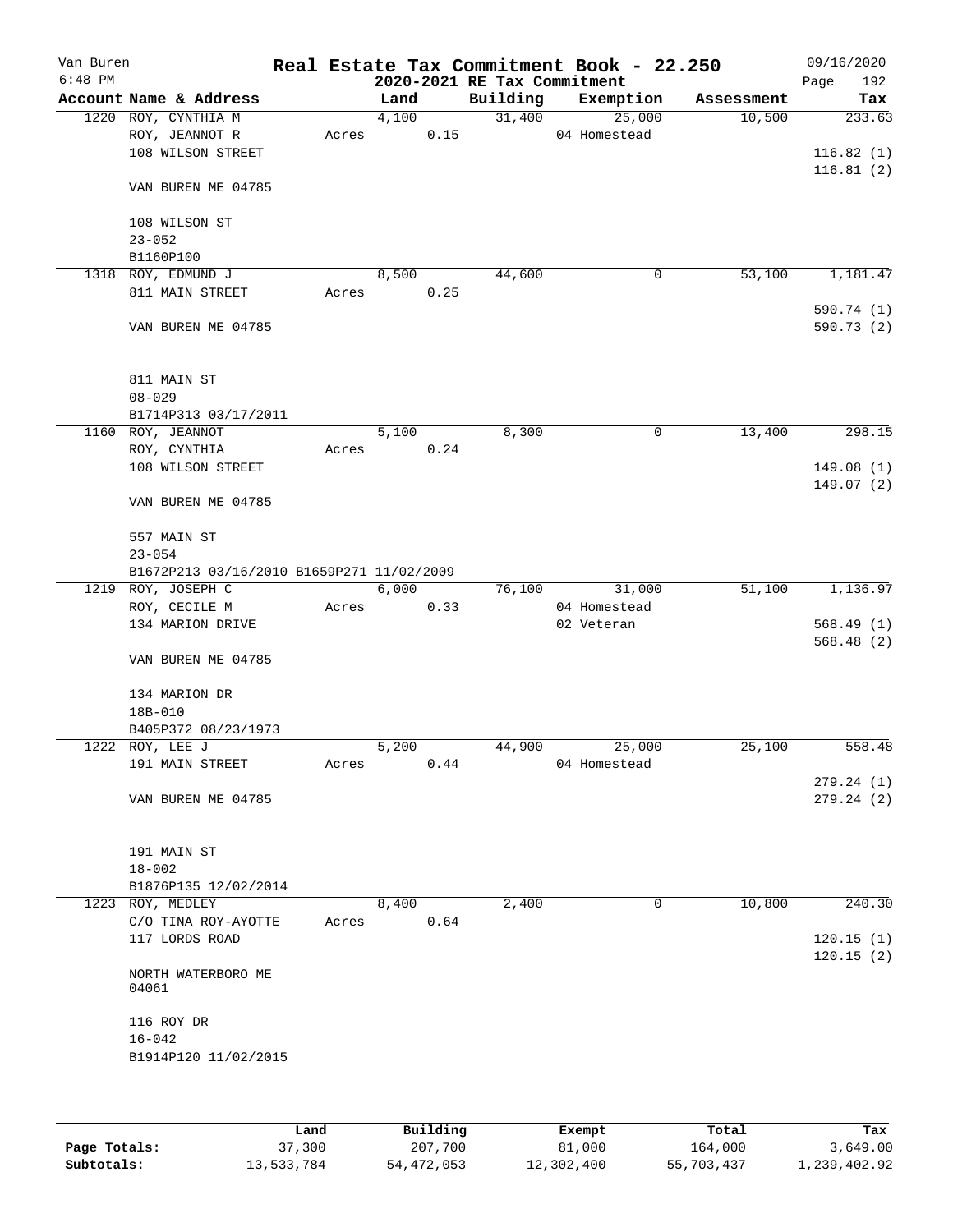| Van Buren    |                                                |       |               |                             | Real Estate Tax Commitment Book - 22.250 |            | 09/16/2020   |
|--------------|------------------------------------------------|-------|---------------|-----------------------------|------------------------------------------|------------|--------------|
| $6:48$ PM    |                                                |       |               | 2020-2021 RE Tax Commitment |                                          |            | 193<br>Page  |
|              | Account Name & Address                         |       | Land          | Building                    | Exemption                                | Assessment | Tax          |
|              | 1258 ROY, MELISSA L                            |       | 4,700         |                             | 36,900<br>25,000                         | 16,600     | 369.35       |
|              | 120 WILSON STREET                              |       | Acres 0.20    |                             | 04 Homestead                             |            |              |
|              |                                                |       |               |                             |                                          |            | 184.68(1)    |
|              | VAN BUREN ME 04785                             |       |               |                             |                                          |            | 184.67(2)    |
|              | 120 WILSON ST                                  |       |               |                             |                                          |            |              |
|              | $23 - 048$                                     |       |               |                             |                                          |            |              |
|              | B2021P245 07/05/2018                           |       |               |                             |                                          |            |              |
|              | 1229 ROY, MICHAEL J & MARIE<br>Е               |       | 10,700        | 24,500                      | 25,000                                   | 10,200     | 226.95       |
|              | ROY, MARK J                                    | Acres | 1.15          |                             | 04 Homestead                             |            |              |
|              | 18 MAIN STREET                                 |       |               |                             |                                          |            | 113.48(1)    |
|              |                                                |       |               |                             |                                          |            | 113.47(2)    |
|              | VAN BUREN ME 04785                             |       |               |                             |                                          |            |              |
|              | 18 MAIN ST (REAR LOT)                          |       |               |                             |                                          |            |              |
|              | $13 - 043B$                                    |       |               |                             |                                          |            |              |
|              | B1452P158                                      |       |               |                             |                                          |            |              |
| 1230         | ROY, MICHAEL J & MARIE<br>Е                    |       | 5,000         | 12,000                      | 0                                        | 17,000     | 378.25       |
|              | ROY, MARK J                                    | Acres | 0.23          |                             |                                          |            |              |
|              | 18 MAIN STREET                                 |       |               |                             |                                          |            | 189.13(1)    |
|              | VAN BUREN ME 04785                             |       |               |                             |                                          |            | 189.12(2)    |
|              |                                                |       |               |                             |                                          |            |              |
|              | 16 MAIN ST                                     |       |               |                             |                                          |            |              |
|              | $13 - 043A$<br>B1452P156                       |       |               |                             |                                          |            |              |
|              | 1221 ROY, ROBERT G                             |       | 4,700         | 15,900                      | 0                                        | 20,600     | 458.35       |
|              | 110 ADAMS STREET                               |       | 0.20<br>Acres |                             |                                          |            |              |
|              |                                                |       |               |                             |                                          |            | 229.18(1)    |
|              | VAN BUREN ME 04785                             |       |               |                             |                                          |            | 229.17(2)    |
|              |                                                |       |               |                             |                                          |            |              |
|              | 110 ADAMS ST                                   |       |               |                             |                                          |            |              |
|              | $18 - 033$                                     |       |               |                             |                                          |            |              |
| 1228         | B1683P315 06/16/2010 B406P702<br>ROY, ROBERT G |       | 5,600         | 41,200                      | 31,000                                   | 15,800     | 351.55       |
|              | 110 ADAMS STREET                               | Acres | 0.28          |                             | 04 Homestead                             |            |              |
|              |                                                |       |               |                             | 02 Veteran                               |            | 175.78(1)    |
|              | VAN BUREN ME 04785                             |       |               |                             |                                          |            | 175.77(2)    |
|              |                                                |       |               |                             |                                          |            |              |
|              | 233 MAIN ST                                    |       |               |                             |                                          |            |              |
|              | $18 - 035$                                     |       |               |                             |                                          |            |              |
|              | B1461P269                                      |       |               |                             |                                          |            |              |
|              | 881 ROYAL RIVER, LLC                           |       | 4,600         | 22,300                      | 0                                        | 26,900     | 598.53       |
|              | 60 PINELAND DRIVE STE<br>312                   | Acres | 0.19          |                             |                                          |            |              |
|              |                                                |       |               |                             |                                          |            | 299.27(1)    |
|              | NEW GLOUCESTER ME 04260                        |       |               |                             |                                          |            | 299.26(2)    |
|              |                                                |       |               |                             |                                          |            |              |
|              | 129 FULTON ST                                  |       |               |                             |                                          |            |              |
|              | $20 - 009$                                     |       |               |                             |                                          |            |              |
|              | B1974P131 05/09/2017                           |       |               |                             |                                          |            |              |
|              | Land                                           |       | Building      |                             | Exempt                                   | Total      | Tax          |
| Page Totals: | 35,300                                         |       | 152,800       |                             | 81,000                                   | 107,100    | 2,382.98     |
| Subtotals:   | 13,569,084                                     |       | 54,624,853    |                             | 12,383,400                               | 55,810,537 | 1,241,785.90 |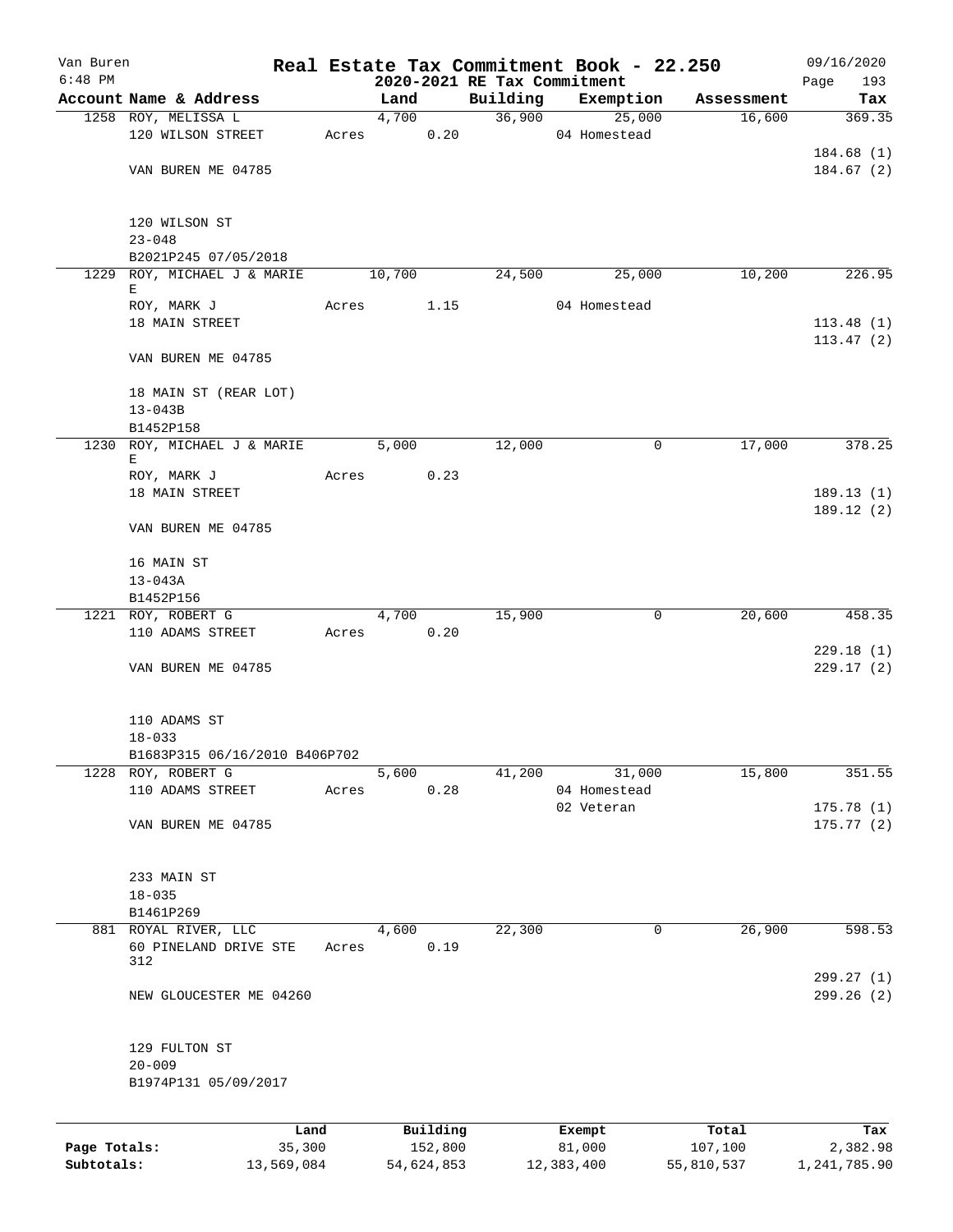| Van Buren |                                          |       |        |       |                             | Real Estate Tax Commitment Book - 22.250 |            | 09/16/2020  |
|-----------|------------------------------------------|-------|--------|-------|-----------------------------|------------------------------------------|------------|-------------|
| $6:48$ PM |                                          |       |        |       | 2020-2021 RE Tax Commitment |                                          |            | 194<br>Page |
|           | Account Name & Address                   |       | Land   |       | Building                    | Exemption                                | Assessment | Tax         |
|           | 869 RUEST, JASON                         |       | 6,400  |       | 50,800                      | 25,000                                   | 32,200     | 716.45      |
|           | DUPREY, MEGAN M                          | Acres |        | 0.37  |                             | 04 Homestead                             |            |             |
|           | 112 TYLER STREET                         |       |        |       |                             |                                          |            | 358.23(1)   |
|           |                                          |       |        |       |                             |                                          |            | 358.22 (2)  |
|           | VAN BUREN ME 04785                       |       |        |       |                             |                                          |            |             |
|           |                                          |       |        |       |                             |                                          |            |             |
|           | 112 TYLER ST                             |       |        |       |                             |                                          |            |             |
|           | $18 - 132$                               |       |        |       |                             |                                          |            |             |
|           | B1780P98 09/14/2012                      |       |        |       |                             |                                          |            |             |
|           | 1237 RUEST, MARCEL J                     |       | 6,000  |       | 59,800                      | 25,000                                   | 40,800     | 907.80      |
|           | RUEST, NANCY MARIE                       | Acres |        | 0.33  |                             | 04 Homestead                             |            |             |
|           | 141 STATE STREET                         |       |        |       |                             |                                          |            | 453.90 (1)  |
|           |                                          |       |        |       |                             |                                          |            | 453.90 (2)  |
|           | VAN BUREN ME 04785                       |       |        |       |                             |                                          |            |             |
|           |                                          |       |        |       |                             |                                          |            |             |
|           | 141 STATE ST                             |       |        |       |                             |                                          |            |             |
|           | 12A-001                                  |       |        |       |                             |                                          |            |             |
|           | B1486P194 02/27/2006                     |       |        |       |                             |                                          |            |             |
|           | 1391 RUEST, ROLAND J                     |       | 3,800  |       | 68,000                      | 25,000                                   | 46,800     | 1,041.30    |
|           | 563 MAIN STREET                          | Acres |        | 0.13  |                             | 04 Homestead                             |            |             |
|           |                                          |       |        |       |                             |                                          |            | 520.65(1)   |
|           | VAN BUREN ME 04785                       |       |        |       |                             |                                          |            | 520.65(2)   |
|           |                                          |       |        |       |                             |                                          |            |             |
|           |                                          |       |        |       |                             |                                          |            |             |
|           | 563 MAIN ST                              |       |        |       |                             |                                          |            |             |
|           | $23 - 057$                               |       |        |       |                             |                                          |            |             |
|           | B1945P302 08/19/2016                     |       |        |       |                             |                                          |            |             |
|           | 1239 RYDER, CLARK RAY                    |       | 6,700  |       | $\Omega$                    | 0                                        | 6,700      | 149.07      |
|           | RYDER, MIKA                              | Acres |        | 12.50 |                             |                                          |            |             |
|           | 444 S TUSTIN ST                          |       |        |       |                             |                                          |            | 74.54(1)    |
|           | D3                                       |       |        |       |                             |                                          |            | 74.53(2)    |
|           | ORANGE CA 92866                          |       |        |       |                             |                                          |            |             |
|           |                                          |       |        |       |                             |                                          |            |             |
|           | ALEXANDER RD                             |       |        |       |                             |                                          |            |             |
|           | $05 - 019$                               |       |        |       |                             |                                          |            |             |
|           | B653P118                                 |       |        |       |                             |                                          |            |             |
|           | 778 SAUCIER, DAVID A                     |       | 4,900  |       | 70,200                      | 31,000                                   | 44,100     | 981.22      |
|           | SAUCIER, SANDRA A                        | Acres |        | 0.22  |                             | 04 Homestead                             |            |             |
|           | 116 COTE STREET                          |       |        |       |                             | 02 Veteran                               |            | 490.61 (1)  |
|           |                                          |       |        |       |                             |                                          |            | 490.61(2)   |
|           | VAN BUREN ME 04785                       |       |        |       |                             |                                          |            |             |
|           |                                          |       |        |       |                             |                                          |            |             |
|           | 116 COTE ST                              |       |        |       |                             |                                          |            |             |
|           | $18 - 115$                               |       |        |       |                             |                                          |            |             |
|           | B1998P156 11/28/2017                     |       |        |       |                             |                                          |            |             |
|           | 763 SAUCIER, EDMUND J III                |       | 10,000 |       | 42,800                      | 0                                        | 52,800     | 1,174.80    |
|           | SAUCIER, SANDY L                         | Acres |        | 0.50  |                             |                                          |            |             |
|           | 130 ROOSEVELT AVENUE                     |       |        |       |                             |                                          |            | 587.40 (1)  |
|           | APT 201                                  |       |        |       |                             |                                          |            | 587.40 (2)  |
|           | VAN BUREN ME 04785                       |       |        |       |                             |                                          |            |             |
|           |                                          |       |        |       |                             |                                          |            |             |
|           | 298 MAIN ST                              |       |        |       |                             |                                          |            |             |
|           | $20 - 091$                               |       |        |       |                             |                                          |            |             |
|           | B1674P29 03/31/2010 B1613P214 09/11/2008 |       |        |       |                             |                                          |            |             |
|           |                                          |       |        |       |                             |                                          |            |             |
|           |                                          |       |        |       |                             |                                          |            |             |
|           |                                          |       |        |       |                             |                                          |            |             |

|              | Land       | Building   | Exempt     | Total      | Tax          |
|--------------|------------|------------|------------|------------|--------------|
| Page Totals: | 37,800     | 291,600    | 106,000    | 223,400    | 4,970.64     |
| Subtotals:   | 13,606,884 | 54,916,453 | 12,489,400 | 56,033,937 | 1,246,756.54 |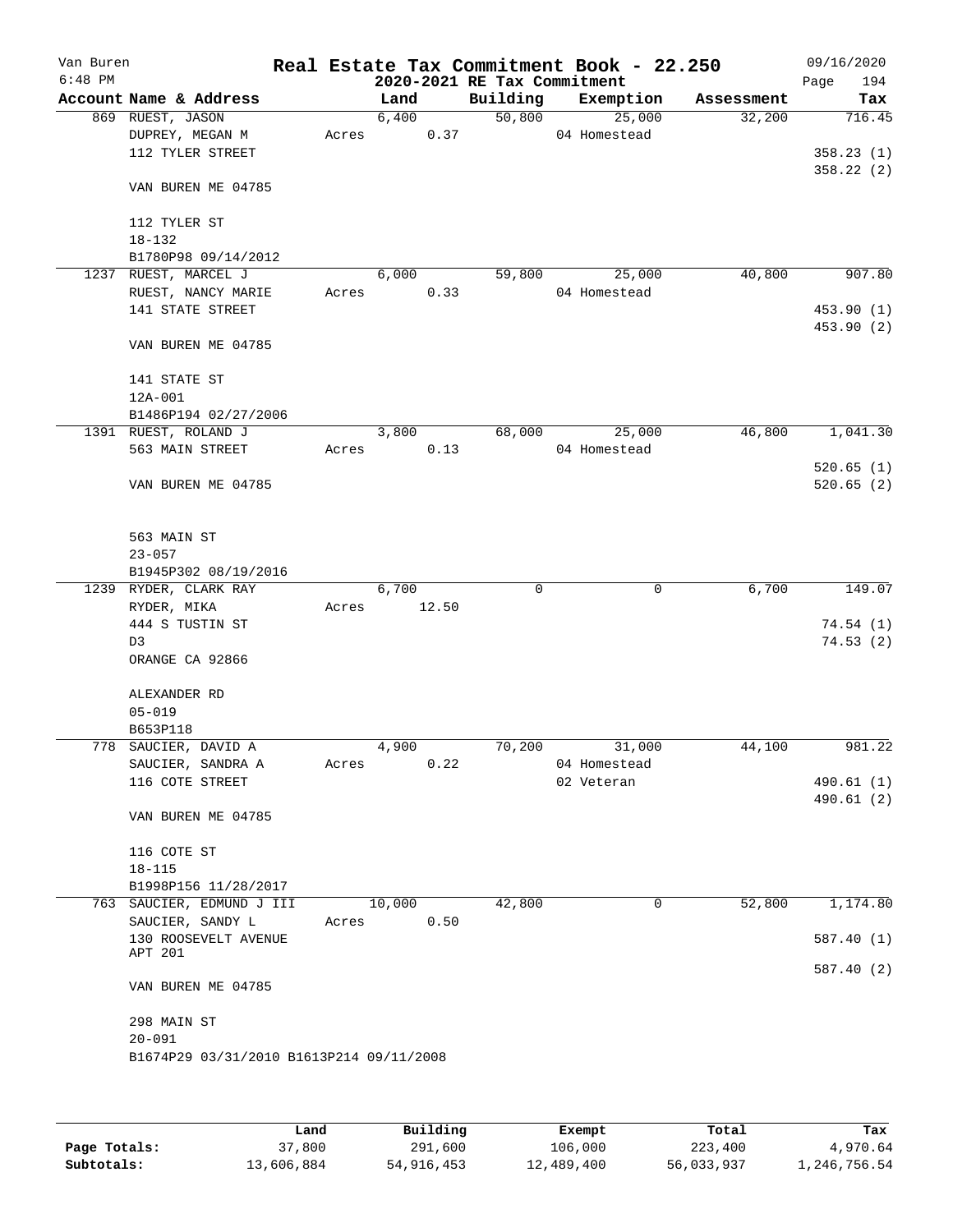| Van Buren |                            |       |                             |         | Real Estate Tax Commitment Book - 22.250 |            | 09/16/2020   |
|-----------|----------------------------|-------|-----------------------------|---------|------------------------------------------|------------|--------------|
| $6:48$ PM |                            |       | 2020-2021 RE Tax Commitment |         |                                          |            | 195<br>Page  |
|           | Account Name & Address     |       | Land                        |         | Building Exemption                       | Assessment | Tax          |
|           | 1244 SAUCIER, EDMUND J III |       | 4,500                       | 65,200  | 25,000                                   | 44,700     | 994.58       |
|           | SAUCIER, SANDY L           |       | 0.18<br>Acres               |         | 04 Homestead                             |            |              |
|           | 130 ROOSEVELT AVENUE       |       |                             |         |                                          |            | 497.29 (1)   |
|           | APT 201                    |       |                             |         |                                          |            |              |
|           | VAN BUREN ME 04785         |       |                             |         |                                          |            | 497.29 (2)   |
|           | 130 ROOSEVELT AVE          |       |                             |         |                                          |            |              |
|           | $14 - 127$                 |       |                             |         |                                          |            |              |
|           | B959P170                   |       |                             |         |                                          |            |              |
|           | 1245 SAUCIER, EDMUND J III |       | 3,600                       | 34,100  | 0                                        | 37,700     | 838.83       |
|           | SAUCIER, SANDY L           |       | Acres 0.18                  |         |                                          |            |              |
|           | 130 ROOSEVELT AVENUE       |       |                             |         |                                          |            | 419.42 (1)   |
|           | APT 201                    |       |                             |         |                                          |            |              |
|           |                            |       |                             |         |                                          |            | 419.41 (2)   |
|           | VAN BUREN ME 04785         |       |                             |         |                                          |            |              |
|           | 106 LAFAYETTE ST           |       |                             |         |                                          |            |              |
|           | $15 - 016$                 |       |                             |         |                                          |            |              |
|           | B1308P38                   |       |                             |         |                                          |            |              |
|           | 1246 SAUCIER, EDMUND J III |       | $\frac{1}{3,900}$           | 73,600  | 0                                        | 77,500     | 1,724.38     |
|           | SAUCIER, SANDY L           | Acres | 0.14                        |         |                                          |            |              |
|           | 130 ROOSEVELT AVENUE       |       |                             |         |                                          |            | 862.19(1)    |
|           | APT 201                    |       |                             |         |                                          |            |              |
|           | VAN BUREN ME 04785         |       |                             |         |                                          |            | 862.19(2)    |
|           | 113 PINE ST                |       |                             |         |                                          |            |              |
|           | $14 - 053$                 |       |                             |         |                                          |            |              |
|           | B1401P169                  |       |                             |         |                                          |            |              |
|           | 1247 SAUCIER, EDMUND J III |       | 3,800                       | 31,400  | $\mathbf 0$                              | 35,200     | 783.20       |
|           | SAUCIER, SANDY L           |       | Acres 0.13                  |         |                                          |            |              |
|           | 130 ROOSEVELT AVENUE       |       |                             |         |                                          |            | 391.60(1)    |
|           | APT 201                    |       |                             |         |                                          |            |              |
|           |                            |       |                             |         |                                          |            | 391.60(2)    |
|           | VAN BUREN ME 04785         |       |                             |         |                                          |            |              |
|           | 126 WASHINGTON AVE         |       |                             |         |                                          |            |              |
|           | $15 - 015$                 |       |                             |         |                                          |            |              |
|           | B1308P36                   |       |                             |         |                                          |            |              |
|           | 1249 SAUCIER, EDMUND J III |       | 9,000                       | 100,200 | $\mathbf 0$                              | 109,200    | 2,429.70     |
|           | SAUCIER, SANDY L           | Acres | 14.81                       |         |                                          |            |              |
|           | 130 ROOSEVELT AVENUE       |       |                             |         |                                          |            | 1, 214.85(1) |
|           | APT 201                    |       |                             |         |                                          |            |              |
|           | VAN BUREN ME 04785         |       |                             |         |                                          |            | 1, 214.85(2) |
|           | 240 CASTONGUAY RD          |       |                             |         |                                          |            |              |
|           | $02 - 027$                 |       |                             |         |                                          |            |              |
|           | B1538P8                    |       |                             |         |                                          |            |              |
|           |                            |       |                             |         |                                          |            |              |

|              | Land       | Building   | Exempt     | Total      | Tax             |
|--------------|------------|------------|------------|------------|-----------------|
| Page Totals: | 24,800     | 304,500    | 25,000     | 304,300    | 6,770.69        |
| Subtotals:   | 13,631,684 | 55,220,953 | 12,514,400 | 56,338,237 | 1, 253, 527. 23 |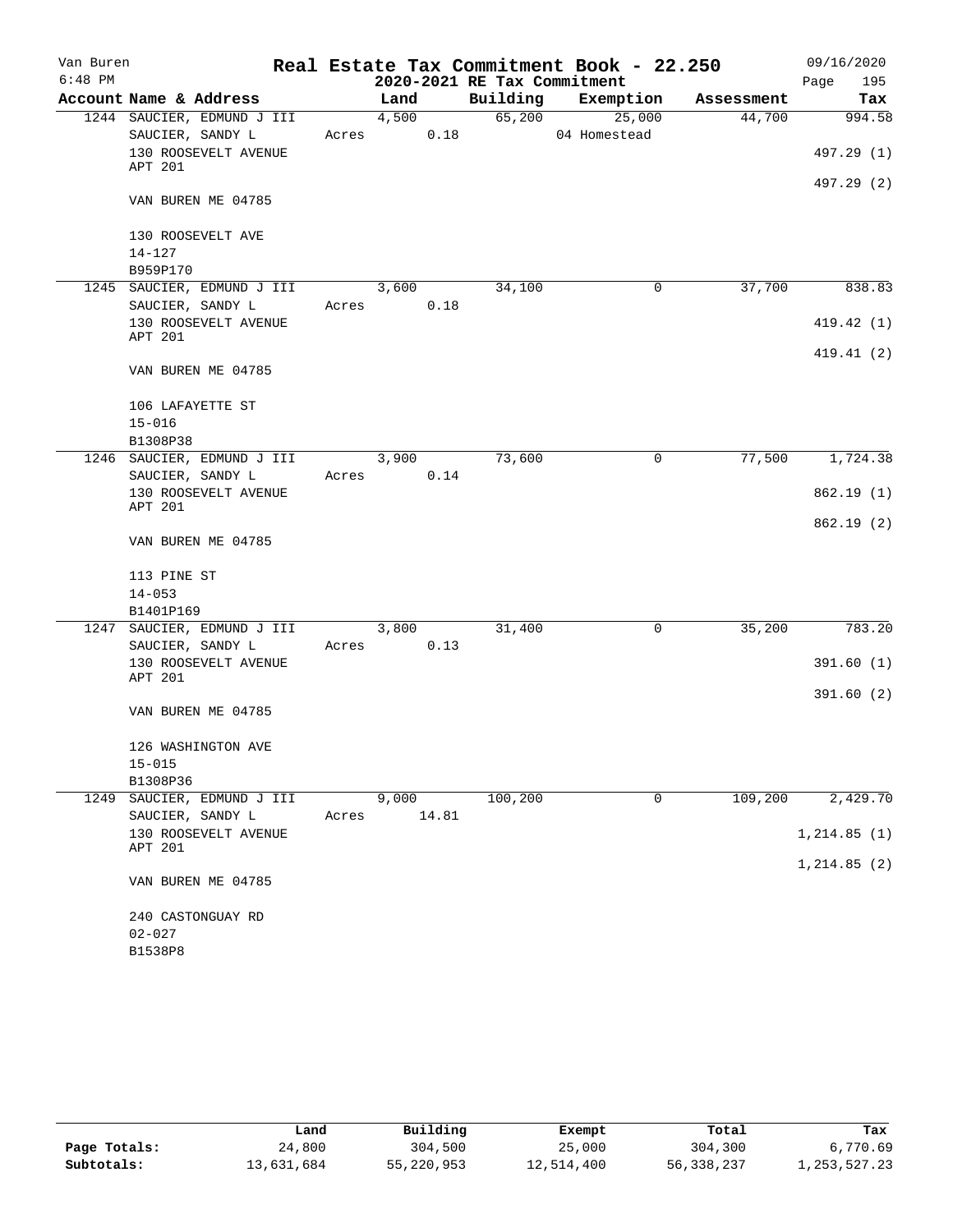| Van Buren<br>$6:48$ PM |                                           |       | 2020-2021 RE Tax Commitment |              | Real Estate Tax Commitment Book - 22.250 |            | 09/16/2020<br>196<br>Page |
|------------------------|-------------------------------------------|-------|-----------------------------|--------------|------------------------------------------|------------|---------------------------|
|                        | Account Name & Address                    |       | Land                        | Building     | Exemption                                | Assessment | Tax                       |
|                        | 571 SAUCIER, EDMUND J III                 |       | 3,900                       | $\mathsf{O}$ | $\mathbf 0$                              | 3,900      | 86.78                     |
|                        | SAUCIER, SANDY L                          | Acres | 0.14                        |              |                                          |            |                           |
|                        | 130 ROOSEVELT AVENUE                      |       |                             |              |                                          |            | 43.39(1)                  |
|                        | APT 201                                   |       |                             |              |                                          |            |                           |
|                        | VAN BUREN ME 04785                        |       |                             |              |                                          |            | 43.39 (2)                 |
|                        | 111 PINE ST                               |       |                             |              |                                          |            |                           |
|                        | $14 - 052$                                |       |                             |              |                                          |            |                           |
|                        | B1891P25 05/11/2015                       |       |                             |              |                                          |            |                           |
|                        | 623 SAUCIER, MICHAEL                      |       | 8,300                       | 39,300       | 25,000                                   | 22,600     | 502.85                    |
|                        | 273 LOMBARD ROAD                          | Acres | 0.63                        |              | 04 Homestead                             |            |                           |
|                        | CARIBOU ME 04736                          |       |                             |              |                                          |            | 251.43(1)<br>251.42 (2)   |
|                        |                                           |       |                             |              |                                          |            |                           |
|                        | 119 MONROE ST                             |       |                             |              |                                          |            |                           |
|                        | $23 - 015$                                |       |                             |              |                                          |            |                           |
|                        | B1997P214 11/20/2017 B1878P338 12/31/2014 |       |                             |              |                                          |            |                           |
|                        | 1418 SCHULMAN, STEVEN                     |       | 18,500                      | 0            | $\mathbf 0$                              | 18,500     | 411.63                    |
|                        | 6344 N SANTA MONICA<br><b>BLVD</b>        | Acres | 31.00                       |              |                                          |            |                           |
|                        |                                           |       |                             |              |                                          |            | 205.82(1)                 |
|                        | MILWAUKEE WI 53217                        |       |                             |              |                                          |            | 205.81(2)                 |
|                        |                                           |       |                             |              |                                          |            |                           |
|                        | ALEXANDER RD                              |       |                             |              |                                          |            |                           |
|                        | $05 - 020A$                               |       |                             |              |                                          |            |                           |
|                        | B1642P136 06/15/2009                      |       |                             |              |                                          |            |                           |
|                        | 886 SCOTTI, CHRISTOPHER                   |       | 6,700                       | 51,500       | 0                                        | 58,200     | 1,294.95                  |
|                        | SCOTTI, GLORIA                            | Acres | 0.41                        |              |                                          |            |                           |
|                        | 150 HIGH STREET                           |       |                             |              |                                          |            | 647.48 (1)                |
|                        | VAN BUREN ME 04785                        |       |                             |              |                                          |            | 647.47 (2)                |
|                        | 150 HIGH ST                               |       |                             |              |                                          |            |                           |
|                        | $14 - 106$                                |       |                             |              |                                          |            |                           |
|                        | B2068P75 08/06/2019                       |       |                             |              |                                          |            |                           |
| 226                    | SEARLES, GLENN                            |       | 12,400                      | 18,600       | 0                                        | 31,000     | 689.75                    |
|                        | SEARLES, CAROL                            | Acres | 29.00                       |              |                                          |            |                           |
|                        | 195 CHAMPLAIN STREET                      |       |                             |              |                                          |            | 344.88 (1)                |
|                        | VAN BUREN ME 04785                        |       |                             |              |                                          |            | 344.87 (2)                |
|                        | 207 ALEXANDER RD                          |       |                             |              |                                          |            |                           |
|                        | $05 - 027$                                |       |                             |              |                                          |            |                           |
|                        | B1986P6 08/14/2017                        |       |                             |              |                                          |            |                           |
|                        | 1250 SEARLES, GLENN E                     |       | 4,700                       | 66,500       | 25,000                                   | 46,200     | 1,027.95                  |
|                        | SEARLES, CAROL L                          | Acres | 0.20                        |              | 04 Homestead                             |            |                           |
|                        | 195 CHAMPLAIN STREET                      |       |                             |              |                                          |            | 513.98(1)                 |
|                        |                                           |       |                             |              |                                          |            | 513.97(2)                 |
|                        | VAN BUREN ME 04785                        |       |                             |              |                                          |            |                           |
|                        | 195 CHAMPLAIN ST                          |       |                             |              |                                          |            |                           |
|                        | $19 - 033$                                |       |                             |              |                                          |            |                           |
|                        | B1412P111 08/04/2004                      |       |                             |              |                                          |            |                           |
|                        |                                           |       |                             |              |                                          |            |                           |
|                        |                                           | Land  | Building                    |              | Exempt                                   | Total      | Tax                       |

**Page Totals:** 54,500 175,900 50,000 180,400 4,013.91 **Subtotals:** 13,686,184 55,396,853 12,564,400 56,518,637 1,257,541.14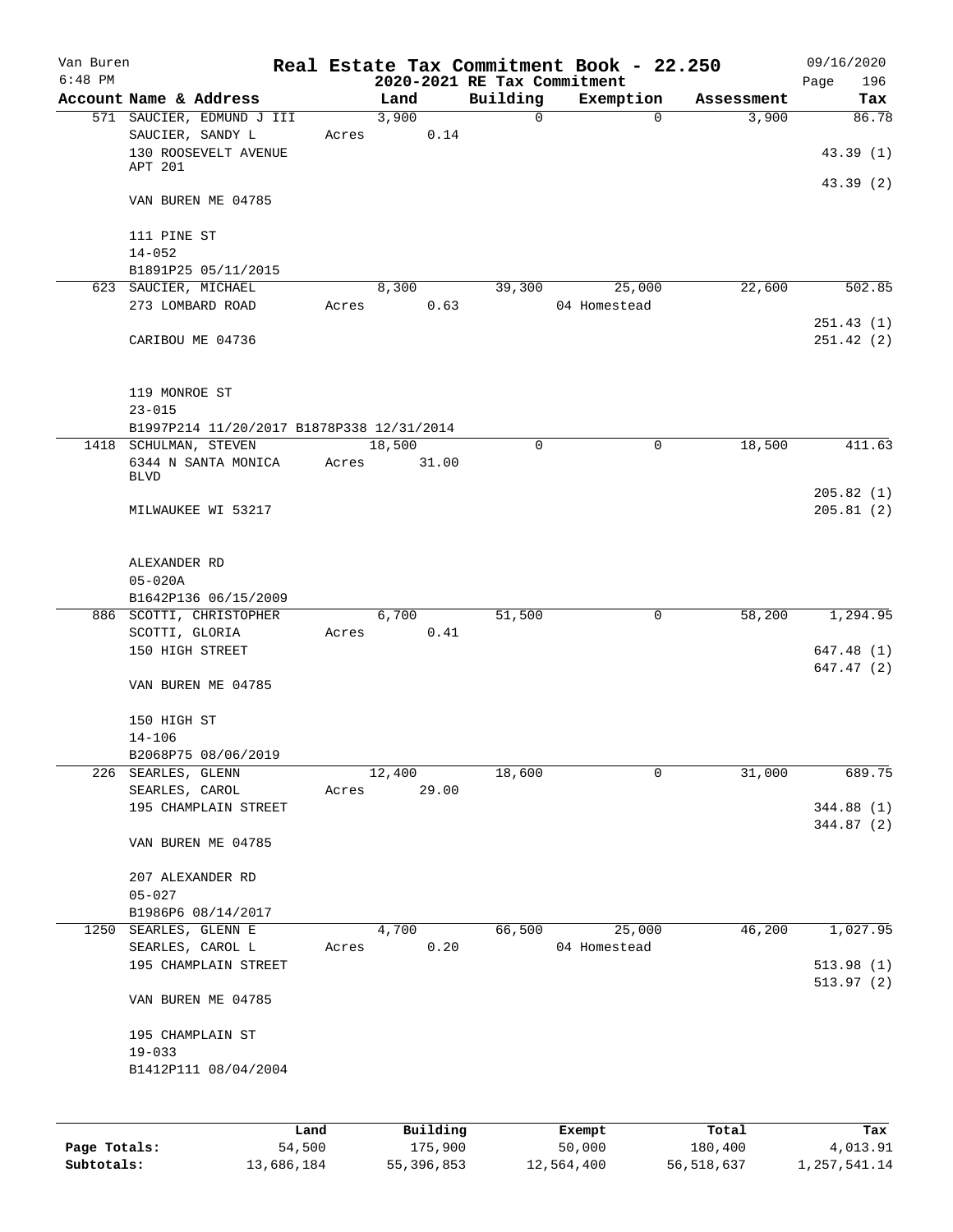| Van Buren |                        |       |        |      |                             | Real Estate Tax Commitment Book - 22.250 |            | 09/16/2020  |
|-----------|------------------------|-------|--------|------|-----------------------------|------------------------------------------|------------|-------------|
| $6:48$ PM |                        |       |        |      | 2020-2021 RE Tax Commitment |                                          |            | 197<br>Page |
|           | Account Name & Address |       | Land   |      |                             | Building Exemption                       | Assessment | Tax         |
|           | 1251 SEARLES, KARL M   |       | 13,300 |      | 101,000                     | 25,000                                   | 89,300     | 1,986.93    |
|           | SEARLES, TAMMY M       | Acres |        | 3.30 |                             | 04 Homestead                             |            |             |
|           | 1019 MAIN STREET       |       |        |      |                             |                                          |            | 993.47 (1)  |
|           |                        |       |        |      |                             |                                          |            | 993.46 (2)  |
|           | VAN BUREN ME 04785     |       |        |      |                             |                                          |            |             |
|           |                        |       |        |      |                             |                                          |            |             |
|           | 1019 MAIN ST           |       |        |      |                             |                                          |            |             |
|           | $10 - 015B$            |       |        |      |                             |                                          |            |             |
|           | B1208P32               |       |        |      |                             |                                          |            |             |
|           | 496 SEARLES, ROGER     |       | 10,600 |      | $\mathbf 0$                 | $\mathbf 0$                              | 10,600     | 235.85      |
|           | 156 HILLSIDE STREET    | Acres |        | 1.10 |                             |                                          |            |             |
|           |                        |       |        |      |                             |                                          |            | 117.93(1)   |
|           | VAN BUREN ME 04785     |       |        |      |                             |                                          |            | 117.92(2)   |
|           | HILLSIDE ST            |       |        |      |                             |                                          |            |             |
|           | $23 - 075B$            |       |        |      |                             |                                          |            |             |
|           | 1252 SEARLES, ROGER    |       | 4,100  |      | $\mathbf 0$                 | $\mathbf 0$                              | 4,100      | 91.23       |
|           | SEARLES, ROSE MARIE    | Acres |        | 0.15 |                             |                                          |            |             |
|           | 156 HILLSIDE STREET    |       |        |      |                             |                                          |            | 45.62 (1)   |
|           |                        |       |        |      |                             |                                          |            | 45.61(2)    |
|           | VAN BUREN ME 04785     |       |        |      |                             |                                          |            |             |
|           | HILLSIDE ST            |       |        |      |                             |                                          |            |             |
|           | $23 - 076$             |       |        |      |                             |                                          |            |             |
|           | B1017P44               |       |        |      |                             |                                          |            |             |
|           | 1253 SEARLES, ROGER E  |       | 5,600  |      | 45,200                      | 25,000                                   | 25,800     | 574.05      |
|           | SEARLES, ROSE MARIE    | Acres |        | 0.28 |                             | 04 Homestead                             |            |             |
|           | 156 HILLSIDE STREET    |       |        |      |                             |                                          |            | 287.03(1)   |
|           |                        |       |        |      |                             |                                          |            | 287.02 (2)  |
|           | VAN BUREN ME 04785     |       |        |      |                             |                                          |            |             |
|           | 156 HILLSIDE ST        |       |        |      |                             |                                          |            |             |
|           | $23 - 077$             |       |        |      |                             |                                          |            |             |
|           | B657P304               |       |        |      |                             |                                          |            |             |
|           | 1341 SEARLES, ROGER E  |       | 4,300  |      | 0                           | 0                                        | 4,300      | 95.68       |
|           | SEARLES, ROSE MARIE    | Acres |        | 0.17 |                             |                                          |            |             |
|           | 156 HILLSIDE STREET    |       |        |      |                             |                                          |            | 47.84 (1)   |
|           |                        |       |        |      |                             |                                          |            | 47.84 (2)   |
|           | VAN BUREN ME 04785     |       |        |      |                             |                                          |            |             |
|           | 150 HILLSIDE ST        |       |        |      |                             |                                          |            |             |
|           | $23 - 079$             |       |        |      |                             |                                          |            |             |
|           | B1911P173 10/05/2015   |       |        |      |                             |                                          |            |             |
|           | 1509 SEARLES, ROGER E  |       | 1,300  |      | 0                           | 0                                        | 1,300      | 28.92       |
|           | SEARLES, ROSE MARIE    | Acres |        | 0.14 |                             |                                          |            |             |
|           | 156 HILLSIDE STREET    |       |        |      |                             |                                          |            | 14.46(1)    |
|           |                        |       |        |      |                             |                                          |            | 14.46(2)    |
|           | VAN BUREN ME 04785     |       |        |      |                             |                                          |            |             |
|           | HILLSIDE ST            |       |        |      |                             |                                          |            |             |
|           | $23 - 080$             |       |        |      |                             |                                          |            |             |
|           | B1911P173              |       |        |      |                             |                                          |            |             |
|           |                        |       |        |      |                             |                                          |            |             |
|           |                        |       |        |      |                             |                                          |            |             |

|              | Land       | Building     | Exempt     | Total      | Tax          |
|--------------|------------|--------------|------------|------------|--------------|
| Page Totals: | 39,200     | 146.200      | 50,000     | 135,400    | 3,012.66     |
| Subtotals:   | 13,725,384 | 55, 543, 053 | 12,614,400 | 56,654,037 | 1,260,553.80 |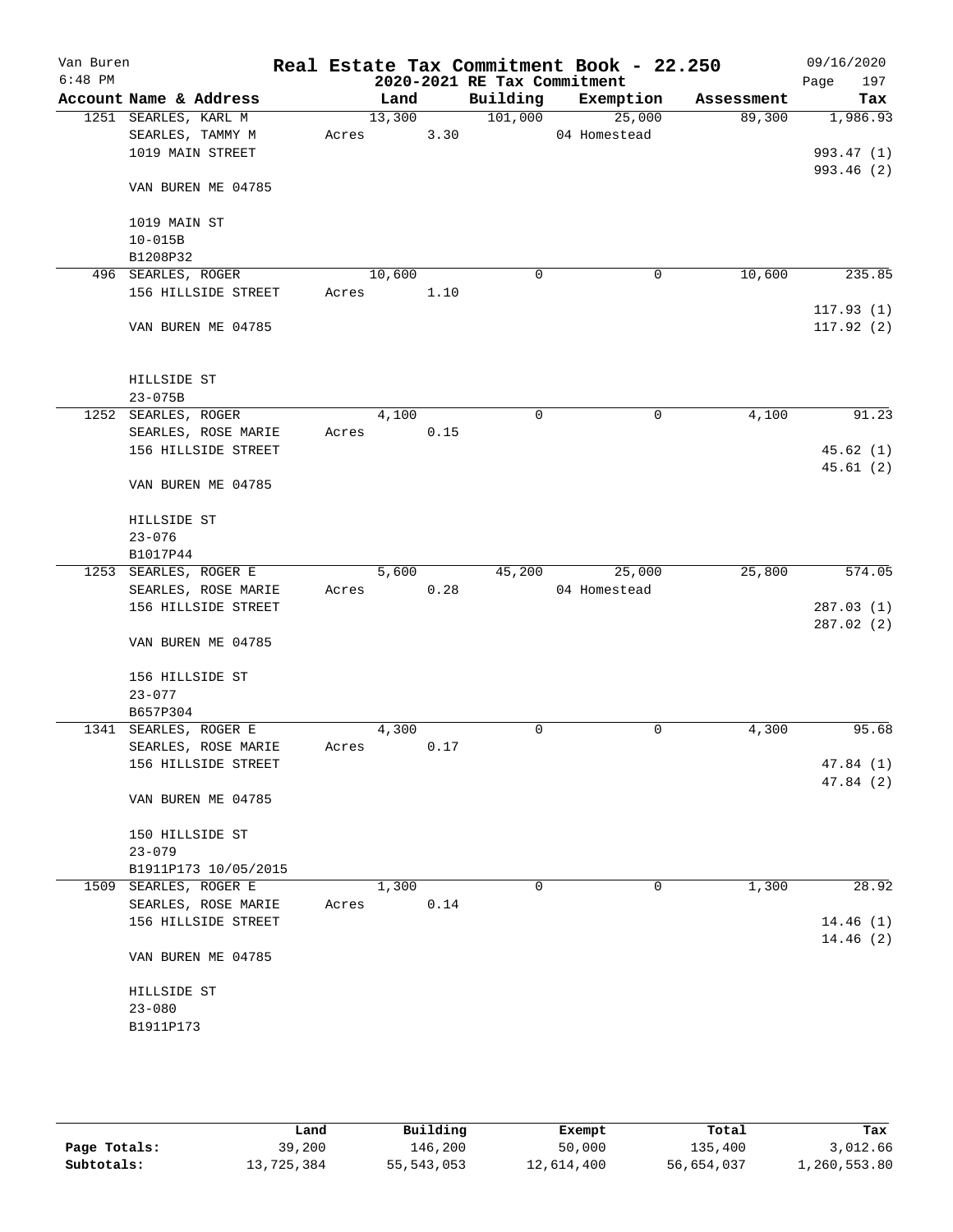| Van Buren |                    |                          |       |        |      |                             | Real Estate Tax Commitment Book - 22.250 |            | 09/16/2020  |
|-----------|--------------------|--------------------------|-------|--------|------|-----------------------------|------------------------------------------|------------|-------------|
| $6:48$ PM |                    |                          |       |        |      | 2020-2021 RE Tax Commitment |                                          |            | 198<br>Page |
|           |                    | Account Name & Address   |       | Land   |      | Building                    | Exemption                                | Assessment | Tax         |
|           |                    | 1543 SEARLES, ROGER E    |       | 4,800  |      | 0                           | $\mathbf 0$                              | 4,800      | 106.80      |
|           |                    | SEARLES, ROSE MARIE      | Acres |        | 1.00 |                             |                                          |            |             |
|           |                    | 156 HILLSIDE STREET      |       |        |      |                             |                                          |            | 53.40(1)    |
|           |                    |                          |       |        |      |                             |                                          |            | 53.40(2)    |
|           |                    | VAN BUREN ME 04785       |       |        |      |                             |                                          |            |             |
|           |                    |                          |       |        |      |                             |                                          |            |             |
|           |                    | OFF HILLSIDE STREET      |       |        |      |                             |                                          |            |             |
|           | $23 - 106D$        |                          |       |        |      |                             |                                          |            |             |
|           |                    | B1911P173 10/05/2015     |       |        |      |                             |                                          |            |             |
|           |                    | 1564 SEARLES, ROSE MARIE |       | 4,700  |      | $\mathbf 0$                 | 0                                        | 4,700      | 104.57      |
|           |                    | 156 HILLSIDE STREET      | Acres |        | 0.79 |                             |                                          |            |             |
|           |                    |                          |       |        |      |                             |                                          |            | 52.29(1)    |
|           |                    | VAN BUREN ME 04785       |       |        |      |                             |                                          |            | 52.28(2)    |
|           |                    |                          |       |        |      |                             |                                          |            |             |
|           |                    |                          |       |        |      |                             |                                          |            |             |
|           |                    |                          |       |        |      |                             |                                          |            |             |
|           | HILLSIDE ST        |                          |       |        |      |                             |                                          |            |             |
|           | $06 - 029B$        |                          |       |        |      |                             |                                          |            |             |
|           |                    | B1783P154 10/10/2012     |       |        |      |                             |                                          |            |             |
|           |                    | 1254 SEARLES, ROSE MARIE |       | 5,000  |      | 48,200                      | 0                                        | 53,200     | 1,183.70    |
|           |                    | 156 HILLSIDE STREET      | Acres |        | 0.23 |                             |                                          |            |             |
|           |                    |                          |       |        |      |                             |                                          |            | 591.85(1)   |
|           |                    | VAN BUREN ME 04785       |       |        |      |                             |                                          |            | 591.85(2)   |
|           |                    |                          |       |        |      |                             |                                          |            |             |
|           |                    |                          |       |        |      |                             |                                          |            |             |
|           | 111 COOLIDGE ST    |                          |       |        |      |                             |                                          |            |             |
|           | $15 - 073$         |                          |       |        |      |                             |                                          |            |             |
|           | B1501P138          |                          |       |        |      |                             |                                          |            |             |
|           |                    | 450 SEARLES, ROSE MARIE  |       | 11,200 |      | 87,500                      | 0                                        | 98,700     | 2,196.07    |
|           |                    | 156 HILLSIDE STREET      | Acres |        | 1.67 |                             |                                          |            |             |
|           |                    |                          |       |        |      |                             |                                          |            | 1,098.04(1) |
|           |                    | VAN BUREN ME 04785       |       |        |      |                             |                                          |            | 1,098.03(2) |
|           |                    |                          |       |        |      |                             |                                          |            |             |
|           |                    |                          |       |        |      |                             |                                          |            |             |
|           | 314 MAIN ST        |                          |       |        |      |                             |                                          |            |             |
|           | $20 - 075$         |                          |       |        |      |                             |                                          |            |             |
|           |                    | B1999P39 12/04/2017      |       |        |      |                             |                                          |            |             |
|           | 1255 SELLS, MARVIN |                          |       | 6,200  |      | 104,500                     | 25,000                                   | 85,700     | 1,906.82    |
|           | SELLS, MARY        |                          | Acres |        | 0.35 |                             | 04 Homestead                             |            |             |
|           | 104 POND ROAD      |                          |       |        |      |                             |                                          |            | 953.41(1)   |
|           |                    |                          |       |        |      |                             |                                          |            | 953.41 (2)  |
|           |                    | VAN BUREN ME 04785       |       |        |      |                             |                                          |            |             |
|           |                    |                          |       |        |      |                             |                                          |            |             |
|           |                    |                          |       |        |      |                             |                                          |            |             |
|           | 104 POND RD        |                          |       |        |      |                             |                                          |            |             |
|           | $16 - 015$         |                          |       |        |      |                             |                                          |            |             |
|           | B1293P339          |                          |       |        |      |                             |                                          |            |             |
|           | 1257 SIMPSON, DEAN |                          |       | 15,100 |      | 67,400                      | 25,000                                   | 57,500     | 1,279.38    |
|           | HALL, JOYCE C      |                          | Acres |        | 9.30 |                             | 04 Homestead                             |            |             |
|           | 802 MAIN STREET    |                          |       |        |      |                             |                                          |            | 639.69(1)   |
|           |                    |                          |       |        |      |                             |                                          |            | 639.69(2)   |
|           |                    | VAN BUREN ME 04785       |       |        |      |                             |                                          |            |             |
|           |                    |                          |       |        |      |                             |                                          |            |             |
|           | 802 MAIN ST        |                          |       |        |      |                             |                                          |            |             |
|           | $08 - 027A$        |                          |       |        |      |                             |                                          |            |             |
|           | B1363P17           |                          |       |        |      |                             |                                          |            |             |
|           |                    |                          |       |        |      |                             |                                          |            |             |
|           |                    |                          |       |        |      |                             |                                          |            |             |
|           |                    |                          |       |        |      |                             |                                          |            |             |

|              | Land       | Building   | Exempt     | Total      | Tax          |
|--------------|------------|------------|------------|------------|--------------|
| Page Totals: | 47,000     | 307,600    | 50,000     | 304,600    | 6,777.34     |
| Subtotals:   | 13,772,384 | 55,850,653 | 12,664,400 | 56,958,637 | 1,267,331.14 |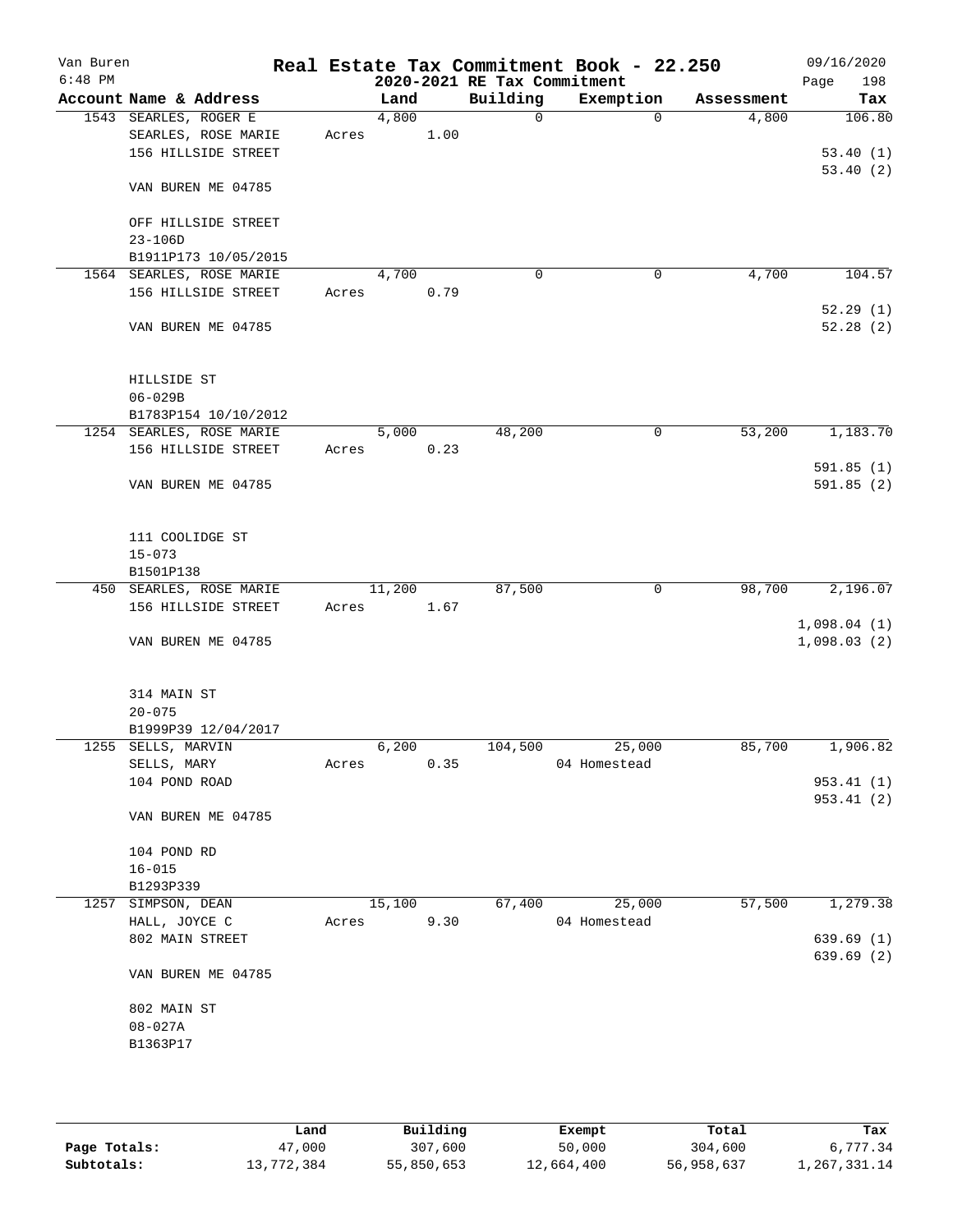| Van Buren |                        |       |        |       |                             | Real Estate Tax Commitment Book - 22.250 |            | 09/16/2020             |
|-----------|------------------------|-------|--------|-------|-----------------------------|------------------------------------------|------------|------------------------|
| $6:48$ PM |                        |       |        |       | 2020-2021 RE Tax Commitment |                                          |            | 199<br>Page            |
|           | Account Name & Address |       | Land   |       | Building                    | Exemption                                | Assessment | Tax                    |
|           | 123 SIROIS, GARY       |       | 4,900  |       | 81,700                      | 25,000                                   | 61,600     | 1,370.60               |
|           | SIROIS, DEBRA          | Acres |        | 0.22  |                             | 04 Homestead                             |            |                        |
|           | 272 MAIN STREET        |       |        |       |                             |                                          |            | 685.30(1)              |
|           | VAN BUREN ME 04785     |       |        |       |                             |                                          |            | 685.30 (2)             |
|           | 272 MAIN ST            |       |        |       |                             |                                          |            |                        |
|           | $18 - 058$             |       |        |       |                             |                                          |            |                        |
|           | B1933P135 05/18/2016   |       |        |       |                             |                                          |            |                        |
|           | 1262 SIROIS, GREGORY L |       | 12,500 |       | 35,400                      | 25,000                                   | 22,900     | 509.53                 |
|           | 374 MAIN STREET        |       |        |       |                             | 04 Homestead                             |            |                        |
|           |                        |       |        |       |                             |                                          |            | 254.77 (1)             |
|           | VAN BUREN ME 04785     |       |        |       |                             |                                          |            | 254.76 (2)             |
|           | 374 MAIN ST            |       |        |       |                             |                                          |            |                        |
|           | $21 - 040B$            |       |        |       |                             |                                          |            |                        |
|           | B453P309               |       |        |       |                             |                                          |            |                        |
|           | 784 SIROIS, JEFFERY    |       | 3,800  |       | 29,400                      | 25,000                                   | 8,200      | 182.45                 |
|           | AYOTTE, THERESA        | Acres |        | 0.13  |                             | 04 Homestead                             |            |                        |
|           | 112 WILSON STREET      |       |        |       |                             |                                          |            | 91.23(1)               |
|           | VAN BUREN ME 04785     |       |        |       |                             |                                          |            | 91.22(2)               |
|           | 112 WILSON ST          |       |        |       |                             |                                          |            |                        |
|           | $23 - 051$             |       |        |       |                             |                                          |            |                        |
|           | B1606P299 07/30/2008   |       |        |       |                             |                                          |            |                        |
|           | 1264 Sirois, Jesse     |       | 16,200 |       | $\mathbf 0$                 | $\mathbf 0$                              | 16,200     | 360.45                 |
|           | PO BOX 125             | Acres |        | 39.00 |                             |                                          |            |                        |
|           |                        |       |        |       |                             |                                          |            | 180.23(1)              |
|           | VAN BUREN ME 04785     |       |        |       |                             |                                          |            | 180.22(2)              |
|           | OFF DESJARDINS ROAD    |       |        |       |                             |                                          |            |                        |
|           | $07 - 015$             |       |        |       |                             |                                          |            |                        |
|           | B668P286               |       |        |       |                             |                                          |            |                        |
|           | 1303 Sirois, Jesse     |       | 7,400  |       | 5,800                       | 0                                        | 13,200     | 293.70                 |
|           | PO BOX 125             | Acres |        | 0.50  |                             |                                          |            |                        |
|           |                        |       |        |       |                             |                                          |            | 146.85(1)              |
|           | VAN BUREN ME 04785     |       |        |       |                             |                                          |            | 146.85(2)              |
|           | 534 MAIN ST            |       |        |       |                             |                                          |            |                        |
|           | $23 - 008$             |       |        |       |                             |                                          |            |                        |
|           | B2035P199 10/18/2018   |       |        |       |                             |                                          |            |                        |
|           | 1302 SIROIS, KENNETH   |       | 9,000  |       | 0                           | 0                                        | 9,000      | 200.25                 |
|           | 559 MAIN STREET        | Acres |        | 5.50  |                             |                                          |            |                        |
|           | VAN BUREN ME 04785     |       |        |       |                             |                                          |            | 100.13(1)<br>100.12(2) |
|           |                        |       |        |       |                             |                                          |            |                        |
|           | RR 1                   |       |        |       |                             |                                          |            |                        |
|           | $08 - 045$             |       |        |       |                             |                                          |            |                        |
|           | B1612P262 08/28/2008   |       |        |       |                             |                                          |            |                        |
|           |                        |       |        |       |                             |                                          |            |                        |

|              | Land       | Building   | Exempt     | Total      | Tax          |
|--------------|------------|------------|------------|------------|--------------|
| Page Totals: | 53,800     | 152,300    | 75,000     | 131,100    | 2,916.98     |
| Subtotals:   | 13,826,184 | 56,002,953 | 12,739,400 | 57,089,737 | 1,270,248.12 |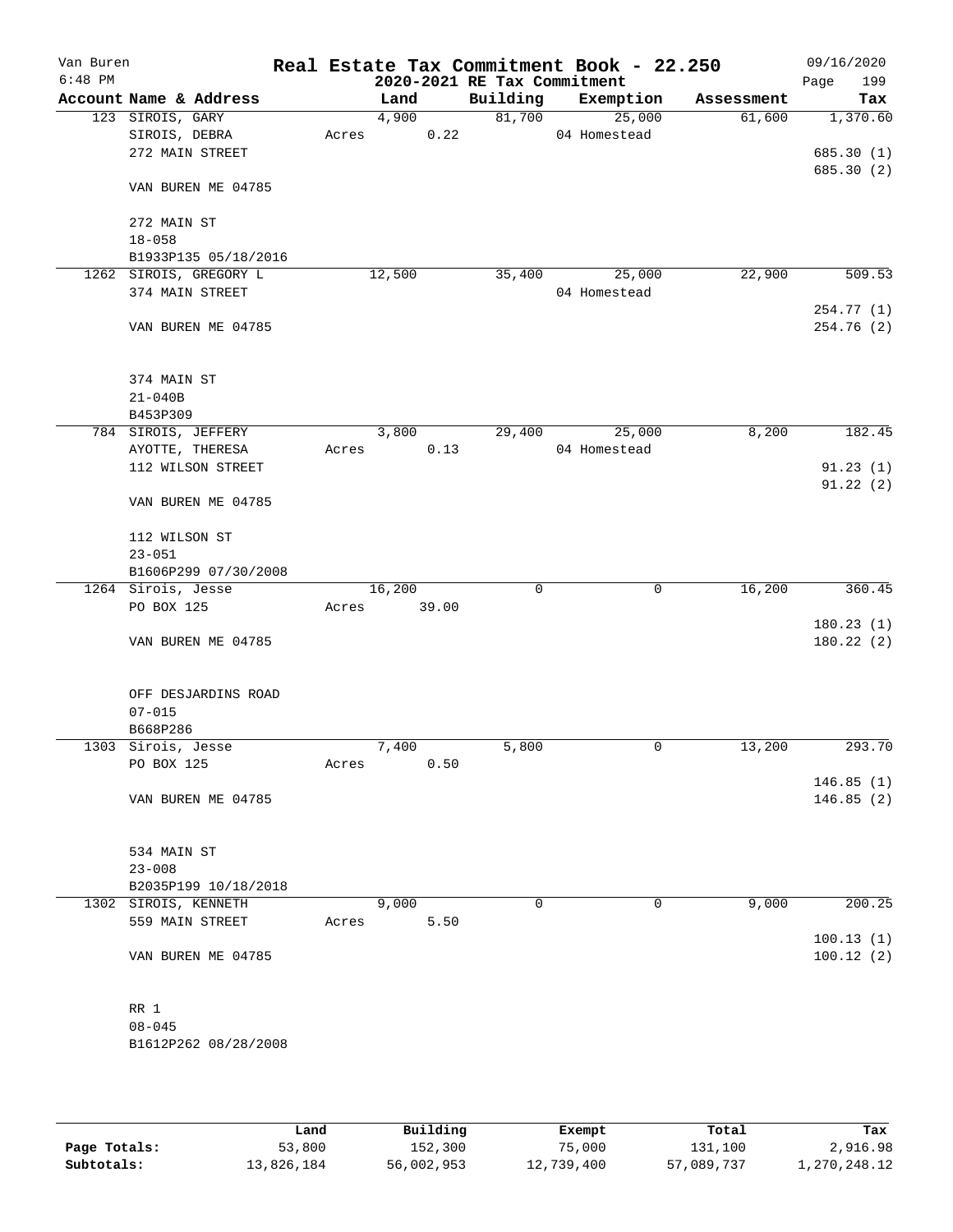| Van Buren<br>$6:48$ PM |                         |       |       |      | 2020-2021 RE Tax Commitment | Real Estate Tax Commitment Book - 22.250 |            | 09/16/2020<br>200<br>Page |
|------------------------|-------------------------|-------|-------|------|-----------------------------|------------------------------------------|------------|---------------------------|
|                        | Account Name & Address  |       | Land  |      | Building                    | Exemption                                | Assessment | Tax                       |
|                        | 1273 SIROIS, KENNETH    |       | 5,000 |      | 67,500                      | 25,000                                   | 47,500     | 1,056.88                  |
|                        | SIROIS, JOAN            | Acres |       | 0.23 |                             | 04 Homestead                             |            |                           |
|                        | 559 MAIN STREET         |       |       |      |                             |                                          |            | 528.44(1)                 |
|                        |                         |       |       |      |                             |                                          |            | 528.44(2)                 |
|                        | VAN BUREN ME 04785      |       |       |      |                             |                                          |            |                           |
|                        |                         |       |       |      |                             |                                          |            |                           |
|                        | 559 MAIN ST             |       |       |      |                             |                                          |            |                           |
|                        | $23 - 055$              |       |       |      |                             |                                          |            |                           |
|                        | B1869P278 10/09/2014    |       |       |      |                             |                                          |            |                           |
|                        | 1275 SIROIS, LISA A     |       | 3,600 |      | 50,000                      | 25,000                                   | 28,600     | 636.35                    |
|                        | 125 TYLER STREET        | Acres |       | 0.12 |                             | 04 Homestead                             |            |                           |
|                        |                         |       |       |      |                             |                                          |            | 318.18(1)                 |
|                        | VAN BUREN ME 04785      |       |       |      |                             |                                          |            | 318.17(2)                 |
|                        |                         |       |       |      |                             |                                          |            |                           |
|                        | 125 TYLER ST            |       |       |      |                             |                                          |            |                           |
|                        | $18 - 107$              |       |       |      |                             |                                          |            |                           |
|                        | B1578P194               |       |       |      |                             |                                          |            |                           |
|                        | 1268 SIROIS, PAUL       |       | 7,700 |      | $\mathbf 0$                 | $\mathbf 0$                              | 7,700      | 171.33                    |
|                        | 3 TELO ROAD             | Acres |       | 0.54 |                             |                                          |            |                           |
|                        |                         |       |       |      |                             |                                          |            | 85.67(1)                  |
|                        | WINDHAM NH 03087        |       |       |      |                             |                                          |            | 85.66(2)                  |
|                        |                         |       |       |      |                             |                                          |            |                           |
|                        |                         |       |       |      |                             |                                          |            |                           |
|                        | STATE ST                |       |       |      |                             |                                          |            |                           |
|                        | 12A-019C                |       |       |      |                             |                                          |            |                           |
|                        | B1166P164               |       |       |      |                             |                                          |            |                           |
|                        | 1269 SIROIS, PAUL       |       | 400   |      | 0                           | 0                                        | 400        | 8.90                      |
|                        | 3 TELO ROAD             | Acres |       | 1.00 |                             |                                          |            |                           |
|                        |                         |       |       |      |                             |                                          |            | 4.45(1)                   |
|                        | WINDHAM NH 03087        |       |       |      |                             |                                          |            | 4.45(2)                   |
|                        |                         |       |       |      |                             |                                          |            |                           |
|                        |                         |       |       |      |                             |                                          |            |                           |
|                        | UPLAND RD               |       |       |      |                             |                                          |            |                           |
|                        | $03 - 011$<br>B1143P325 |       |       |      |                             |                                          |            |                           |
|                        | 1270 SIROIS, PIERRE G   |       | 6,600 |      | 76,700                      | 25,000                                   | 58,300     | 1,297.18                  |
|                        | SIROIS, LINDA M         | Acres |       | 0.40 |                             | 04 Homestead                             |            |                           |
|                        | 140 CHAMPLAIN STREET    |       |       |      |                             |                                          |            | 648.59(1)                 |
|                        |                         |       |       |      |                             |                                          |            | 648.59(2)                 |
|                        | VAN BUREN ME 04785      |       |       |      |                             |                                          |            |                           |
|                        |                         |       |       |      |                             |                                          |            |                           |
|                        | 140 CHAMPLAIN ST        |       |       |      |                             |                                          |            |                           |
|                        | $20 - 040$              |       |       |      |                             |                                          |            |                           |
|                        | B996P253 07/26/1995     |       |       |      |                             |                                          |            |                           |
|                        | 1298 SIROIS, PIERRE G   |       | 9,200 |      | 32,500                      | 0                                        | 41,700     | 927.83                    |
|                        | SIROIS, LINDA M         | Acres |       | 0.35 |                             |                                          |            |                           |
|                        | 140 CHAMPLAIN STREET    |       |       |      |                             |                                          |            | 463.92(1)                 |
|                        |                         |       |       |      |                             |                                          |            | 463.91(2)                 |
|                        | VAN BUREN ME 04785      |       |       |      |                             |                                          |            |                           |
|                        |                         |       |       |      |                             |                                          |            |                           |
|                        | 646 MAIN ST             |       |       |      |                             |                                          |            |                           |
|                        | $25 - 010$              |       |       |      |                             |                                          |            |                           |
|                        | B1929P69 04/13/2016     |       |       |      |                             |                                          |            |                           |
|                        |                         |       |       |      |                             |                                          |            |                           |
|                        |                         |       |       |      |                             |                                          |            |                           |

|              | Land       | Building   | Exempt     | Total        | Tax          |
|--------------|------------|------------|------------|--------------|--------------|
| Page Totals: | 32,500     | 226,700    | 75,000     | 184,200      | 4,098.47     |
| Subtotals:   | 13,858,684 | 56,229,653 | 12,814,400 | 57, 273, 937 | 1,274,346.59 |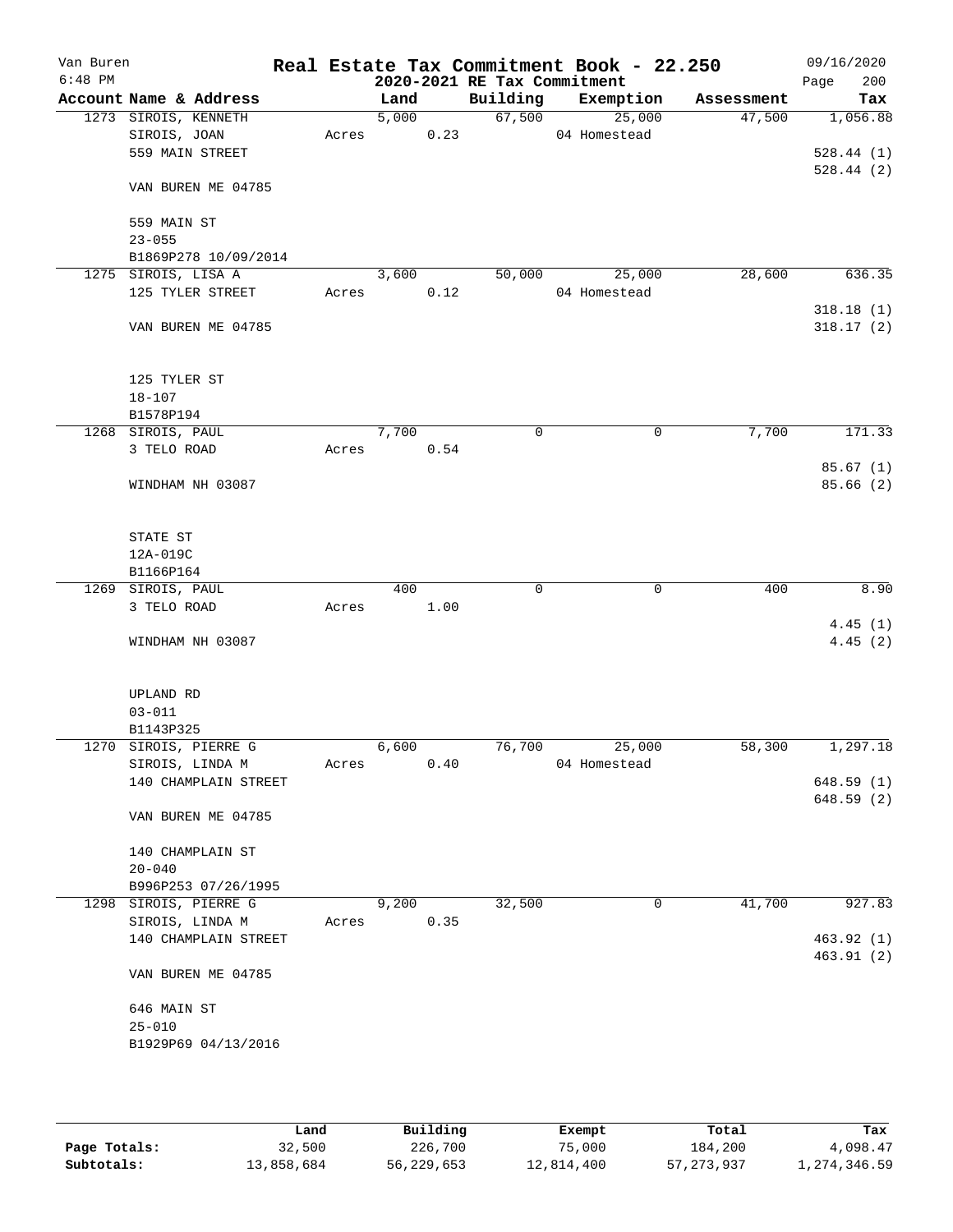| Van Buren |                                          |       |                             |             | Real Estate Tax Commitment Book - 22.250 |            | 09/16/2020  |
|-----------|------------------------------------------|-------|-----------------------------|-------------|------------------------------------------|------------|-------------|
| $6:48$ PM |                                          |       | 2020-2021 RE Tax Commitment |             |                                          |            | 201<br>Page |
|           | Account Name & Address                   |       | Land                        | Building    | Exemption                                | Assessment | Tax         |
|           | 1140 SIROIS, PIERRE G                    |       | 4,700                       | 24,200      | $\mathbf 0$                              | 28,900     | 643.03      |
|           | 140 CHAMPLAIN STREET                     | Acres | 0.20                        |             |                                          |            |             |
|           |                                          |       |                             |             |                                          |            | 321.52(1)   |
|           | VAN BUREN ME 04785                       |       |                             |             |                                          |            | 321.51(2)   |
|           | 180 FULTON ST                            |       |                             |             |                                          |            |             |
|           | $19 - 035$                               |       |                             |             |                                          |            |             |
|           | B1788P342 11/19/2012                     |       |                             |             |                                          |            |             |
|           | 920 SIROIS, PIERRE G                     |       | 8,100                       | 54,900      | 0                                        | 63,000     | 1,401.75    |
|           | 140 CHAMPLAIN STREET                     | Acres | 0.60                        |             |                                          |            |             |
|           |                                          |       |                             |             |                                          |            | 700.88(1)   |
|           | VAN BUREN ME 04785                       |       |                             |             |                                          |            | 700.87(2)   |
|           | 136 FULTON ST                            |       |                             |             |                                          |            |             |
|           | $20 - 012$                               |       |                             |             |                                          |            |             |
|           | B1900P95 07/23/2015                      |       |                             |             |                                          |            |             |
|           | 536 SIROIS, PIERRE G                     |       | 7,300                       | 2,000       | $\mathsf{O}$                             | 9,300      | 206.93      |
|           | SIROIS, LINDA M                          | Acres | 0.12                        |             |                                          |            |             |
|           | 140 CHAMPLAIN STREET                     |       |                             |             |                                          |            | 103.47(1)   |
|           | VAN BUREN ME 04785                       |       |                             |             |                                          |            | 103.46(2)   |
|           | 642 MAIN ST                              |       |                             |             |                                          |            |             |
|           | $25 - 011$                               |       |                             |             |                                          |            |             |
|           | B1975P226 05/18/2017                     |       |                             |             |                                          |            |             |
|           | 1272 SIROIS, RICKY R                     |       | 26,500                      | 87,100      | 25,000                                   | 88,600     | 1,971.35    |
|           | CYR, JESSICA L                           | Acres | 44.00                       |             | 04 Homestead                             |            |             |
|           | 951 MAIN STREET                          |       |                             |             |                                          |            | 985.68 (1)  |
|           | VAN BUREN ME 04785                       |       |                             |             |                                          |            | 985.67(2)   |
|           | 951 MAIN ST                              |       |                             |             |                                          |            |             |
|           | $08 - 054$                               |       |                             |             |                                          |            |             |
|           | B1715P308 03/29/2011 B1007P70 03/29/2011 |       |                             |             |                                          |            |             |
|           | 1271 SIROIS, RICKY R                     |       | 8,100                       | 0           | $\mathbf 0$                              | 8,100      | 180.23      |
|           | 951 MAIN STREET                          | Acres | 17.50                       |             |                                          |            |             |
|           |                                          |       |                             |             |                                          |            | 90.12(1)    |
|           | VAN BUREN ME 04785                       |       |                             |             |                                          |            | 90.11(2)    |
|           |                                          |       |                             |             |                                          |            |             |
|           |                                          |       |                             |             |                                          |            |             |
|           | RR 1                                     |       |                             |             |                                          |            |             |
|           | $10 - 001$                               |       |                             |             |                                          |            |             |
|           | B984P180                                 |       |                             |             |                                          |            |             |
|           | 1350 SMALL WOODLAND OWNERS               |       | 11,200                      | $\mathbf 0$ | 0                                        | 11,200     | 249.20      |
|           | ASSOCIATION OF MAINE<br>PO BOX 836       | Acres | 77.10                       |             |                                          |            |             |
|           |                                          |       |                             |             |                                          |            | 124.60(1)   |
|           | AUGUSTA ME 04332                         |       |                             |             |                                          |            | 124.60(2)   |
|           | PARENT RD                                |       |                             |             |                                          |            |             |
|           | $09 - 040$                               |       |                             |             |                                          |            |             |
|           | B2040P341 11/30/2018                     |       |                             |             |                                          |            |             |
|           |                                          |       |                             |             |                                          |            |             |
|           |                                          |       |                             |             |                                          |            |             |
|           |                                          |       |                             |             |                                          |            |             |
|           |                                          |       |                             |             |                                          |            |             |

|              | Land       | Building   | Exempt     | Total      | Tax          |
|--------------|------------|------------|------------|------------|--------------|
| Page Totals: | 65,900     | 168,200    | 25,000     | 209,100    | 4,652.49     |
| Subtotals:   | 13,924,584 | 56,397,853 | 12,839,400 | 57,483,037 | 1,278,999.08 |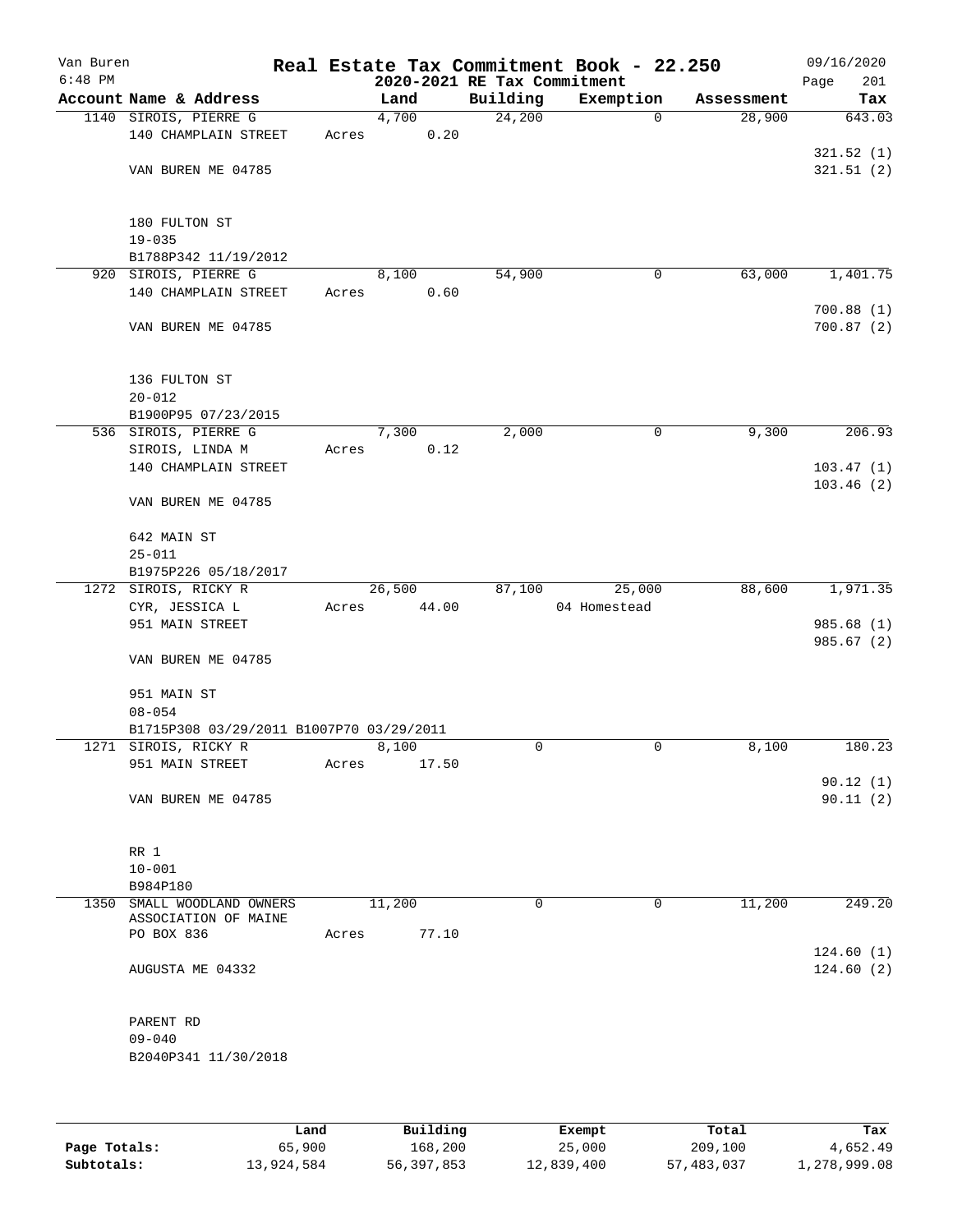| Van Buren<br>$6:48$ PM |                                |       | 2020-2021 RE Tax Commitment |          | Real Estate Tax Commitment Book - 22.250 |            | 09/16/2020<br>Page<br>202 |
|------------------------|--------------------------------|-------|-----------------------------|----------|------------------------------------------|------------|---------------------------|
|                        | Account Name & Address         |       | Land                        | Building | Exemption                                | Assessment | Tax                       |
|                        | 1276 SMITH, MICHAEL C          |       | 5,800                       |          | $\frac{1}{55,500}$<br>25,000             | 36,300     | 807.68                    |
|                        | SMITH, DONNA                   | Acres | 0.31                        |          | 04 Homestead                             |            |                           |
|                        | 126 CHAMPLAIN STREET           |       |                             |          |                                          |            | 403.84(1)                 |
|                        |                                |       |                             |          |                                          |            | 403.84(2)                 |
|                        | VAN BUREN ME 04785             |       |                             |          |                                          |            |                           |
|                        | 126 CHAMPLAIN ST               |       |                             |          |                                          |            |                           |
|                        | $20 - 044$                     |       |                             |          |                                          |            |                           |
|                        | B827P24 01/07/1991             |       |                             |          |                                          |            |                           |
|                        | 798 SMITH, PETER J             |       | 16,300                      | 0        | 0                                        | 16,300     | 362.67                    |
|                        | SMITH, DONALDA                 | Acres | 119.00                      |          |                                          |            |                           |
|                        | PO BOX 191                     |       |                             |          |                                          |            | 181.34(1)                 |
|                        | VAN BUREN ME 04785             |       |                             |          |                                          |            | 181.33 (2)                |
|                        |                                |       |                             |          |                                          |            |                           |
|                        | OFF RIVERVIEW DRIVE            |       |                             |          |                                          |            |                           |
|                        | $03 - 014$                     |       |                             |          |                                          |            |                           |
|                        | B1925P72 03/09/2016            |       |                             |          |                                          |            |                           |
|                        | 1278 SMITH, ROBERT J           |       | 4,500                       | 67,000   | 25,000                                   | 46,500     | 1,034.63                  |
|                        | PARENT, KELSEY H               | Acres | 0.18                        |          | 04 Homestead                             |            |                           |
|                        | 124 VIOLETTE STREET            |       |                             |          |                                          |            | 517.32(1)                 |
|                        | VAN BUREN ME 04785             |       |                             |          |                                          |            | 517.31(2)                 |
|                        |                                |       |                             |          |                                          |            |                           |
|                        | 124 VIOLETTE ST                |       |                             |          |                                          |            |                           |
|                        | $16 - 073$                     |       |                             |          |                                          |            |                           |
|                        | B1972P295 04/27/2017 B1439P231 |       |                             |          |                                          |            |                           |
|                        | 1281 SMITH, ROBERT J           |       | 13,000                      | 13,300   | 0                                        | 26,300     | 585.17                    |
|                        | 124 VIOLETTE STREET            | Acres | 4.61                        |          |                                          |            |                           |
|                        |                                |       |                             |          |                                          |            | 292.59(1)                 |
|                        | VAN BUREN ME 04785             |       |                             |          |                                          |            | 292.58(2)                 |
|                        | 375 CHAMPLAIN ST               |       |                             |          |                                          |            |                           |
|                        | $03 - 001D$                    |       |                             |          |                                          |            |                           |
|                        | B1464P342                      |       |                             |          |                                          |            |                           |
|                        | 574 SMITH, SANDRA M            |       | 14,700                      | 0        | 0                                        | 14,700     | 327.08                    |
|                        | PO BOX 853                     | Acres | 34.00                       |          |                                          |            |                           |
|                        |                                |       |                             |          |                                          |            | 163.54(1)                 |
|                        | LYMAN ME 04002                 |       |                             |          |                                          |            | 163.54(2)                 |
|                        |                                |       |                             |          |                                          |            |                           |
|                        | ESQUAREE ROAD                  |       |                             |          |                                          |            |                           |
|                        | $09 - 047$                     |       |                             |          |                                          |            |                           |
|                        | B956P25                        |       |                             |          |                                          |            |                           |
|                        | 1282 SMITH, THEODORE M         |       | 4,700                       | 59,600   | 25,000                                   | 39,300     | 874.43                    |
|                        | SMITH, REBECCA M               | Acres | 0.20                        |          | 04 Homestead                             |            |                           |
|                        | 37 MAIN STREET                 |       |                             |          |                                          |            | 437.22 (1)                |
|                        |                                |       |                             |          |                                          |            | 437.21 (2)                |
|                        | VAN BUREN ME 04785             |       |                             |          |                                          |            |                           |
|                        | 37 MAIN ST.                    |       |                             |          |                                          |            |                           |
|                        | $15 - 003$                     |       |                             |          |                                          |            |                           |
|                        | B1474P62                       |       |                             |          |                                          |            |                           |
|                        |                                |       |                             |          |                                          |            |                           |
|                        |                                |       |                             |          |                                          |            |                           |
|                        |                                |       |                             |          |                                          |            |                           |

|              | Land       | Building   | Exempt     | Total      | Tax          |
|--------------|------------|------------|------------|------------|--------------|
| Page Totals: | 59,000     | 195,400    | 75,000     | 179,400    | 3,991.66     |
| Subtotals:   | 13,983,584 | 56,593,253 | 12,914,400 | 57,662,437 | l,282,990.74 |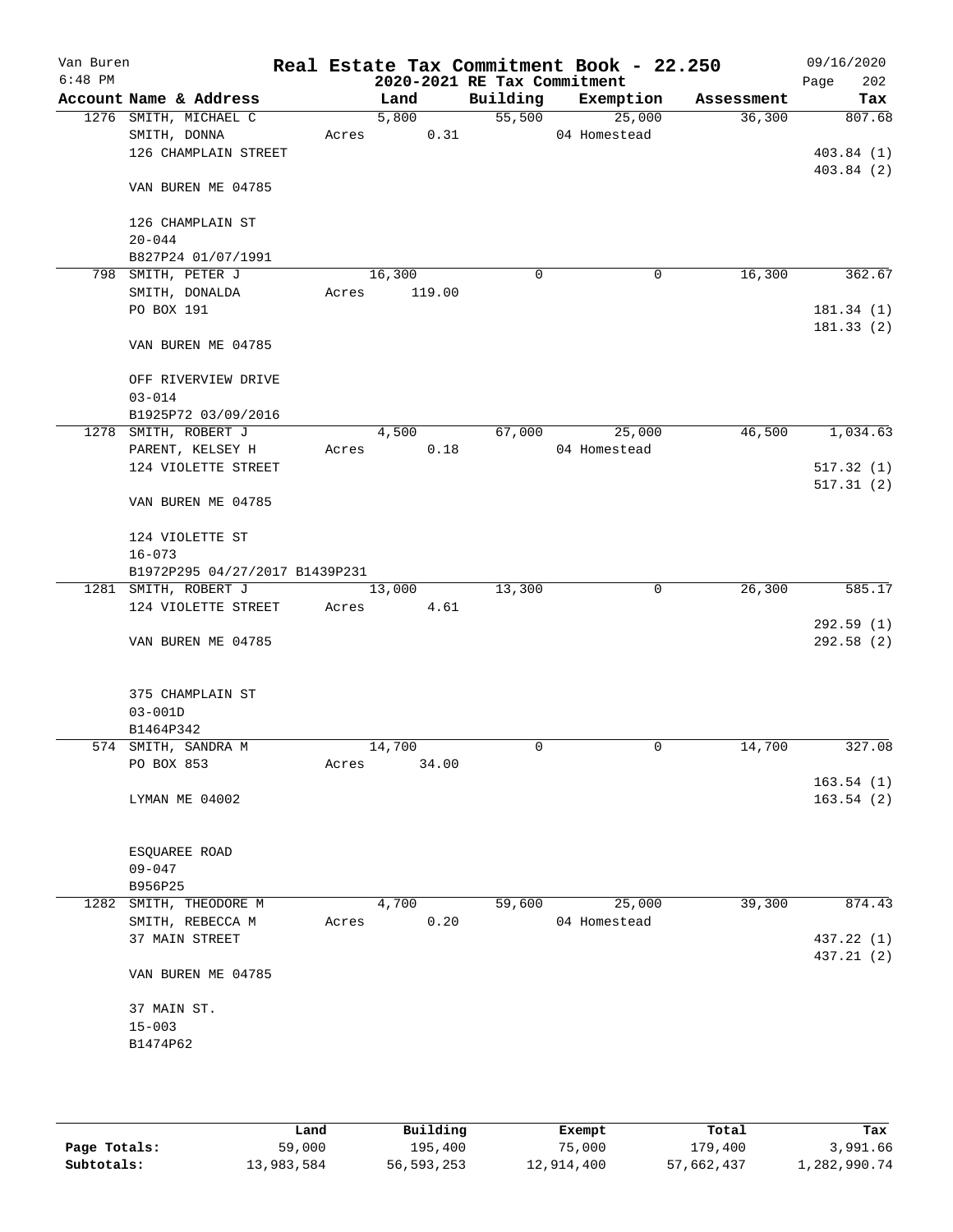| Van Buren<br>$6:48$ PM |                        |       |        |      |                                         | Real Estate Tax Commitment Book - 22.250 |             | 09/16/2020         |
|------------------------|------------------------|-------|--------|------|-----------------------------------------|------------------------------------------|-------------|--------------------|
|                        | Account Name & Address |       | Land   |      | 2020-2021 RE Tax Commitment<br>Building | Exemption                                | Assessment  | 203<br>Page<br>Tax |
|                        | 1426 SMITH, WILLIAM    |       | 2,400  |      | 32,600                                  |                                          | 35,000<br>0 | 778.75             |
|                        | SMITH, IRMA            | Acres |        | 0.12 |                                         |                                          |             |                    |
|                        | PO BOX 7               |       |        |      |                                         |                                          |             | 389.38 (1)         |
|                        |                        |       |        |      |                                         |                                          |             | 389.37 (2)         |
|                        | VAN BUREN ME 04785     |       |        |      |                                         |                                          |             |                    |
|                        | 41 MAIN ST             |       |        |      |                                         |                                          |             |                    |
|                        | $15 - 010$             |       |        |      |                                         |                                          |             |                    |
|                        | B1071P193              |       |        |      |                                         |                                          |             |                    |
| 1279                   | SMITH, WILLIAM J       |       | 4,000  |      | 95,600                                  |                                          | 99,600<br>0 | 2,216.10           |
|                        | SMITH, DAVID T         | Acres |        | 0.20 |                                         |                                          |             |                    |
|                        | PO BOX 7               |       |        |      |                                         |                                          |             | 1,108.05(1)        |
|                        | VAN BUREN ME 04785     |       |        |      |                                         |                                          |             | 1,108.05(2)        |
|                        | 78 MAIN ST             |       |        |      |                                         |                                          |             |                    |
|                        | $15 - 091$             |       |        |      |                                         |                                          |             |                    |
|                        | B473P336               |       |        |      |                                         |                                          |             |                    |
|                        | 1280 SMITH, WILLIAM J  |       | 4,200  |      | 72,300                                  | 6,000                                    | 70,500      | 1,568.63           |
|                        | SMITH, IRMA L          | Acres |        | 0.21 |                                         | 02 Veteran                               |             |                    |
|                        | PO BOX 7               |       |        |      |                                         |                                          |             | 784.32 (1)         |
|                        | VAN BUREN ME 04785     |       |        |      |                                         |                                          |             | 784.31 (2)         |
|                        | 43 MAIN ST             |       |        |      |                                         |                                          |             |                    |
|                        | $15 - 011A$            |       |        |      |                                         |                                          |             |                    |
|                        | B1591P76               |       |        |      |                                         |                                          |             |                    |
|                        | 497 SNOW, MICHELLE L   |       | 3,600  |      | 29,300                                  |                                          | 32,900<br>0 | 732.03             |
|                        | 543 MAIN ST APT 1      | Acres |        | 0.12 |                                         |                                          |             |                    |
|                        |                        |       |        |      |                                         |                                          |             | 366.02(1)          |
|                        | VAN BUREN ME 04785     |       |        |      |                                         |                                          |             | 366.01(2)          |
|                        | 183 MAIN ST            |       |        |      |                                         |                                          |             |                    |
|                        | $17 - 006$             |       |        |      |                                         |                                          |             |                    |
|                        | B1889P75 04/27/2015    |       |        |      |                                         |                                          |             |                    |
|                        | 1283 SOEDER, FREDRICK  |       | 11,500 |      | 62,000                                  | 25,000                                   | 48,500      | 1,079.13           |
|                        | 14 MAIN STREET         | Acres |        | 2.00 |                                         | 04 Homestead                             |             |                    |
|                        |                        |       |        |      |                                         |                                          |             | 539.57(1)          |
|                        | VAN BUREN ME 04785     |       |        |      |                                         |                                          |             | 539.56 (2)         |
|                        | 14 MAIN ST.            |       |        |      |                                         |                                          |             |                    |
|                        | $13 - 044$             |       |        |      |                                         |                                          |             |                    |
|                        | B1757P196 04/13/2012   |       |        |      |                                         |                                          |             |                    |
|                        | 328 SOUCIER, DONALD J  |       | 5,400  |      | 27,000                                  |                                          | 32,400<br>0 | 720.90             |
|                        | PO BOX 325             | Acres |        | 0.26 |                                         |                                          |             |                    |
|                        |                        |       |        |      |                                         |                                          |             | 360.45(1)          |
|                        | VAN BUREN ME 04785     |       |        |      |                                         |                                          |             | 360.45(2)          |
|                        | 189 CHAMPLAIN ST       |       |        |      |                                         |                                          |             |                    |
|                        | $19 - 032$             |       |        |      |                                         |                                          |             |                    |
|                        | B2068P343 08/12/2019   |       |        |      |                                         |                                          |             |                    |
|                        |                        |       |        |      |                                         |                                          |             |                    |

|              | Land       | Building   | Exempt     | Total      | Tax          |
|--------------|------------|------------|------------|------------|--------------|
| Page Totals: | 31,100     | 318,800    | 31,000     | 318,900    | 7,095.54     |
| Subtotals:   | 14,014,684 | 56,912,053 | 12,945,400 | 57,981,337 | 1,290,086.28 |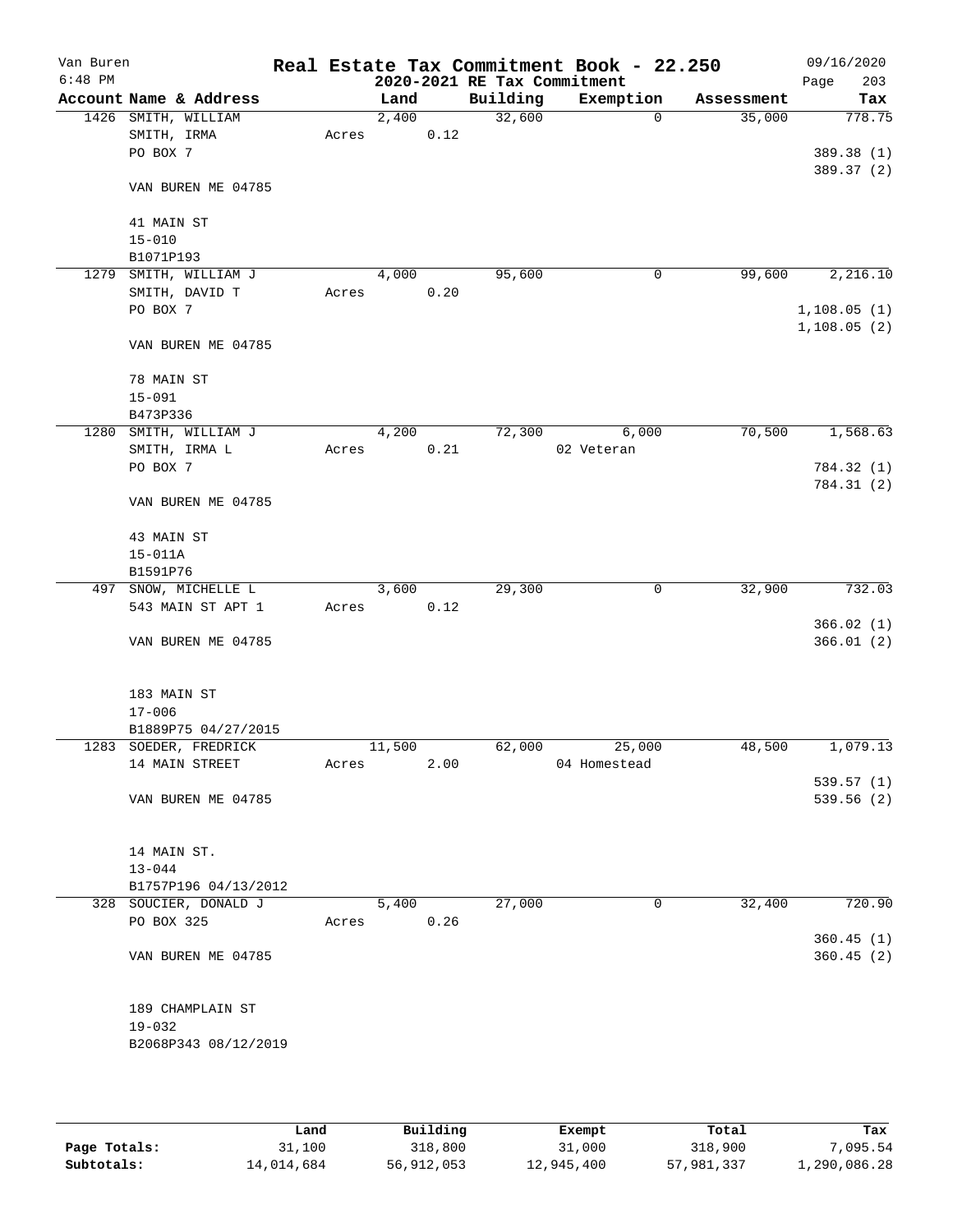| Van Buren<br>$6:48$ PM |                        |       |        |      | 2020-2021 RE Tax Commitment | Real Estate Tax Commitment Book - 22.250 |            | 09/16/2020<br>204<br>Page |
|------------------------|------------------------|-------|--------|------|-----------------------------|------------------------------------------|------------|---------------------------|
|                        | Account Name & Address |       | Land   |      | Building                    | Exemption                                | Assessment | Tax                       |
|                        | 1284 SOUCY, ALLEN      |       | 4,600  |      | 138,100                     | 25,000                                   | 117,700    | 2,618.82                  |
|                        | SOUCY, SHELIA          | Acres |        | 0.19 |                             | 04 Homestead                             |            |                           |
|                        | 101 BERRY AVENUE       |       |        |      |                             |                                          |            | 1,309.41(1)               |
|                        |                        |       |        |      |                             |                                          |            |                           |
|                        | VAN BUREN ME 04785     |       |        |      |                             |                                          |            | 1,309.41(2)               |
|                        | 101 BERRY AVE          |       |        |      |                             |                                          |            |                           |
|                        | $23 - 045$             |       |        |      |                             |                                          |            |                           |
|                        | B844P109               |       |        |      |                             |                                          |            |                           |
|                        | 1285 SOUCY, ALLEN R    |       | 12,300 |      | 0                           | 0                                        | 12,300     | 273.68                    |
|                        | SOUCY, SHEILA M        | Acres |        | 6.10 |                             |                                          |            |                           |
|                        | 101 BERRY AVENUE       |       |        |      |                             |                                          |            | 136.84(1)                 |
|                        | VAN BUREN ME 04785     |       |        |      |                             |                                          |            | 136.84(2)                 |
|                        | WILSON ST              |       |        |      |                             |                                          |            |                           |
|                        | $23 - 041$             |       |        |      |                             |                                          |            |                           |
|                        | B1196P133              |       |        |      |                             |                                          |            |                           |
|                        | 1286 SOUCY, ALLEN R    |       | 4,600  |      | 9,000                       | 0                                        | 13,600     | 302.60                    |
|                        | SOUCY, SHEILA M        | Acres |        | 0.19 |                             |                                          |            |                           |
|                        | 101 BERRY AVENUE       |       |        |      |                             |                                          |            | 151.30(1)                 |
|                        |                        |       |        |      |                             |                                          |            | 151.30(2)                 |
|                        | VAN BUREN ME 04785     |       |        |      |                             |                                          |            |                           |
|                        | 134 WILSON ST          |       |        |      |                             |                                          |            |                           |
|                        | $23 - 044$             |       |        |      |                             |                                          |            |                           |
|                        | B1196P133              |       |        |      |                             |                                          |            |                           |
|                        | 1208 SOUCY, ALLEN R    |       | 3,600  |      | 0                           | 0                                        | 3,600      | 80.10                     |
|                        |                        |       |        |      |                             |                                          |            |                           |
|                        | SOUCY, SHEILA M        | Acres |        | 0.12 |                             |                                          |            |                           |
|                        | 101 BERRY AVENUE       |       |        |      |                             |                                          |            | 40.05(1)                  |
|                        | VAN BUREN ME 04785     |       |        |      |                             |                                          |            | 40.05(2)                  |
|                        | 138 WILSON ST          |       |        |      |                             |                                          |            |                           |
|                        |                        |       |        |      |                             |                                          |            |                           |
|                        | $23 - 043$             |       |        |      |                             |                                          |            |                           |
|                        | B1720P13 05/19/2011    |       |        |      |                             | 0                                        |            | 574.05                    |
|                        | 1197 SOUCY, ALLEN R    |       | 4,800  |      | 21,000                      |                                          | 25,800     |                           |
|                        | SOUCY, SHEILA M        | Acres |        | 0.21 |                             |                                          |            |                           |
|                        | 101 BERRY AVENUE       |       |        |      |                             |                                          |            | 287.03(1)                 |
|                        | VAN BUREN ME 04785     |       |        |      |                             |                                          |            | 287.02(2)                 |
|                        |                        |       |        |      |                             |                                          |            |                           |
|                        | 108 BERRY AVE          |       |        |      |                             |                                          |            |                           |
|                        | $23 - 065$             |       |        |      |                             |                                          |            |                           |
|                        | B1716P4 03/31/2011     |       |        |      |                             |                                          |            |                           |
|                        | 625 SOUCY, ALLEN R     |       | 4,500  |      | 35,300                      | $\mathbf 0$                              | 39,800     | 885.55                    |
|                        | SOUCY, SHEILA M        | Acres |        | 0.18 |                             |                                          |            |                           |
|                        | 101 BERRY AVENUE       |       |        |      |                             |                                          |            | 442.78 (1)                |
|                        | VAN BUREN ME 04785     |       |        |      |                             |                                          |            | 442.77 (2)                |
|                        |                        |       |        |      |                             |                                          |            |                           |
|                        | 123 HILLSIDE ST        |       |        |      |                             |                                          |            |                           |
|                        | $23 - 064$             |       |        |      |                             |                                          |            |                           |
|                        | B1469P310              |       |        |      |                             |                                          |            |                           |
|                        |                        |       |        |      |                             |                                          |            |                           |
|                        |                        |       |        |      |                             |                                          |            |                           |
|                        |                        |       |        |      |                             |                                          |            |                           |

|              | Land       | Building     | Exempt     | Total      | Tax          |
|--------------|------------|--------------|------------|------------|--------------|
| Page Totals: | 34,400     | 203,400      | 25,000     | 212,800    | 4,734.80     |
| Subtotals:   | 14,049,084 | 57, 115, 453 | 12,970,400 | 58,194,137 | 1,294,821.08 |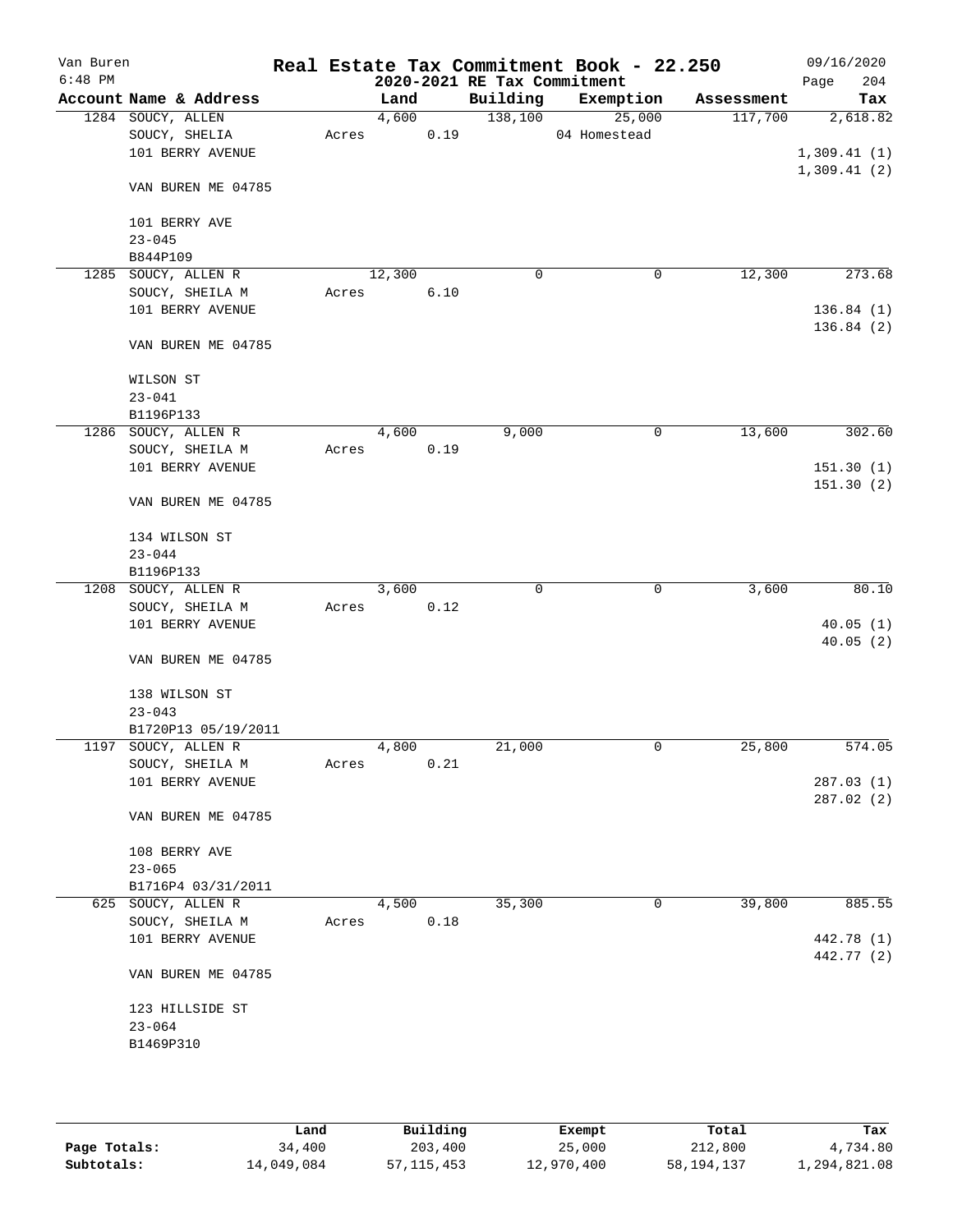| Van Buren<br>$6:48$ PM |                                   |       |       |      | 2020-2021 RE Tax Commitment | Real Estate Tax Commitment Book - 22.250 |            | 09/16/2020<br>205<br>Page |
|------------------------|-----------------------------------|-------|-------|------|-----------------------------|------------------------------------------|------------|---------------------------|
|                        | Account Name & Address            |       | Land  |      | Building                    | Exemption                                | Assessment | Tax                       |
|                        | 58 SOUCY, ALLEN R                 |       | 2,200 |      | 44,400                      | $\mathbf 0$                              | 46,600     | 1,036.85                  |
|                        | SOUCY, SHEILA M                   |       |       |      |                             |                                          |            |                           |
|                        | 101 BERRY AVENUE                  |       |       |      |                             |                                          |            | 518.43(1)                 |
|                        | VAN BUREN ME 04785                |       |       |      |                             |                                          |            | 518.42(2)                 |
|                        | 402 MAIN ST                       |       |       |      |                             |                                          |            |                           |
|                        | $21 - 037$                        |       |       |      |                             |                                          |            |                           |
|                        | B2008P194 03/01/2018              |       |       |      |                             |                                          |            |                           |
| 103                    | SOUCY, ALLEN R                    |       | 4,700 |      | 49,400                      | 0                                        | 54,100     | 1,203.72                  |
|                        | SOUCY, SHEILA M                   | Acres |       | 0.20 |                             |                                          |            |                           |
|                        | 101 BERRY AVENUE                  |       |       |      |                             |                                          |            | 601.86(1)                 |
|                        | VAN BUREN ME 04785                |       |       |      |                             |                                          |            | 601.86(2)                 |
|                        | 168 MAIN ST                       |       |       |      |                             |                                          |            |                           |
|                        | $17 - 052$                        |       |       |      |                             |                                          |            |                           |
|                        | B2071P281 08/12/2019              |       |       |      |                             |                                          |            |                           |
|                        | 234 SOUCY, CHELSEA L              |       | 4,300 |      | 30,800                      | 0                                        | 35,100     | 780.97                    |
|                        | SOUCY, SHEILA M                   | Acres |       | 0.17 |                             |                                          |            |                           |
|                        | 104 BERRY AVENUE                  |       |       |      |                             |                                          |            | 390.49 (1)                |
|                        | VAN BUREN ME 04785                |       |       |      |                             |                                          |            | 390.48 (2)                |
|                        | 104 BERRY AVE                     |       |       |      |                             |                                          |            |                           |
|                        | $23 - 046$                        |       |       |      |                             |                                          |            |                           |
|                        | B2055P1 05/01/2019                |       |       |      |                             |                                          |            |                           |
|                        | 424 SOUCY, CLAUDETTE M            |       | 5,800 |      | 78,700                      | 25,000                                   | 59,500     | 1,323.88                  |
|                        | 180 LYNNE STREET                  | Acres |       | 0.31 |                             | 04 Homestead                             |            |                           |
|                        | VAN BUREN ME 04785                |       |       |      |                             |                                          |            | 661.94(1)<br>661.94(2)    |
|                        | 180 LYNNE ST                      |       |       |      |                             |                                          |            |                           |
|                        | $19 - 068$                        |       |       |      |                             |                                          |            |                           |
|                        | B913P119                          |       |       |      |                             |                                          |            |                           |
|                        | 1288 SOUCY, DAVID G               |       | 5,800 |      | 0                           | 0                                        | 5,800      | 129.05                    |
|                        | SOUCY, JANINE M                   | Acres |       | 0.31 |                             |                                          |            |                           |
|                        | 144 LYNNE STREET                  |       |       |      |                             |                                          |            | 64.53(1)                  |
|                        | VAN BUREN ME 04785                |       |       |      |                             |                                          |            | 64.52(2)                  |
|                        |                                   |       |       |      |                             |                                          |            |                           |
|                        | PATRICIA ST                       |       |       |      |                             |                                          |            |                           |
|                        | $20 - 116$<br>1287 SOUCY, DAVID G |       | 7,800 |      | 76,700                      | 25,000                                   | 59,500     | 1,323.88                  |
|                        | SOUCY, JANINE M                   | Acres |       | 0.55 |                             | 04 Homestead                             |            |                           |
|                        | 144 LYNNE STREET                  |       |       |      |                             |                                          |            | 661.94 (1)                |
|                        |                                   |       |       |      |                             |                                          |            | 661.94(2)                 |
|                        | VAN BUREN ME 04785                |       |       |      |                             |                                          |            |                           |
|                        | 144 LYNNE ST                      |       |       |      |                             |                                          |            |                           |
|                        | $20 - 101$                        |       |       |      |                             |                                          |            |                           |
|                        | B1223P309                         |       |       |      |                             |                                          |            |                           |
|                        |                                   |       |       |      |                             |                                          |            |                           |
|                        |                                   |       |       |      |                             |                                          |            |                           |
|                        |                                   |       |       |      |                             |                                          |            |                           |

|              | Land       | Building   | Exempt     | Total      | Tax          |
|--------------|------------|------------|------------|------------|--------------|
| Page Totals: | 30,600     | 280,000    | 50,000     | 260,600    | 5,798.35     |
| Subtotals:   | 14,079,684 | 57,395,453 | 13,020,400 | 58,454,737 | 1,300,619.43 |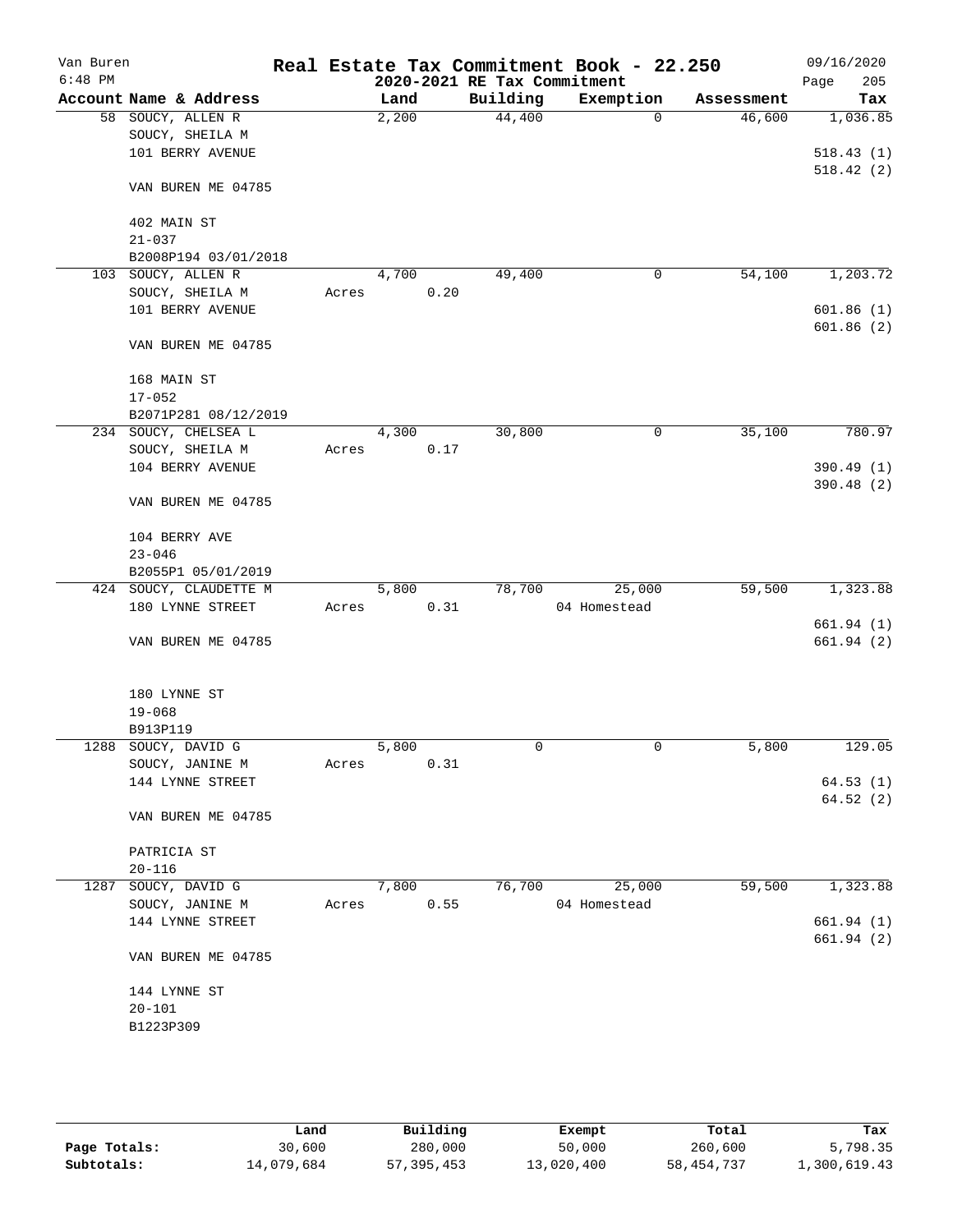| Van Buren<br>$6:48$ PM |                               |       |       |      | 2020-2021 RE Tax Commitment | Real Estate Tax Commitment Book - 22.250 |            | 09/16/2020<br>206<br>Page |
|------------------------|-------------------------------|-------|-------|------|-----------------------------|------------------------------------------|------------|---------------------------|
|                        | Account Name & Address        |       | Land  |      | Building                    | Exemption                                | Assessment | Tax                       |
|                        | 1289 SOUCY, DEBBY C           |       | 6,000 |      |                             | 48,500<br>25,000                         | 29,500     | 656.38                    |
|                        | 538 MAIN STREET               | Acres |       | 0.33 |                             | 04 Homestead                             |            |                           |
|                        |                               |       |       |      |                             |                                          |            | 328.19(1)                 |
|                        | VAN BUREN ME 04785            |       |       |      |                             |                                          |            | 328.19(2)                 |
|                        | 538 MAIN ST                   |       |       |      |                             |                                          |            |                           |
|                        | $23 - 007$                    |       |       |      |                             |                                          |            |                           |
|                        | B1379P23                      |       |       |      |                             |                                          |            |                           |
|                        | 1335 SOUCY, EVELYN I          |       | 6,600 |      | 36,900                      | 0                                        | 43,500     | 967.88                    |
|                        | 182 ST FRANCIS STREET         | Acres |       | 0.40 |                             |                                          |            |                           |
|                        |                               |       |       |      |                             |                                          |            | 483.94 (1)                |
|                        | VAN BUREN ME 04785            |       |       |      |                             |                                          |            | 483.94 (2)                |
|                        | 137 PINE ST                   |       |       |      |                             |                                          |            |                           |
|                        | $14 - 059$                    |       |       |      |                             |                                          |            |                           |
|                        | B1773P316 07/18/2012 B1308P23 |       |       |      |                             |                                          |            |                           |
|                        | 1291 SOUCY, JOHN E            |       | 5,800 |      | 1,900                       | $\mathsf{O}$                             | 7,700      | 171.33                    |
|                        | SOUCY, EVELYN I               | Acres |       | 0.31 |                             |                                          |            |                           |
|                        | 182 ST FRANCIS STREET         |       |       |      |                             |                                          |            | 85.67(1)                  |
|                        | VAN BUREN ME 04785            |       |       |      |                             |                                          |            | 85.66(2)                  |
|                        |                               |       |       |      |                             |                                          |            |                           |
|                        | PATRICIA ST N/S               |       |       |      |                             |                                          |            |                           |
|                        | $20 - 121$                    |       |       |      |                             |                                          |            |                           |
|                        | B1354P266                     |       |       |      |                             |                                          |            |                           |
|                        | 1292 SOUCY, JOHN E JR         |       | 7,000 |      | 66,400                      | 25,000                                   | 48,400     | 1,076.90                  |
|                        | SOUCY, EVELYN I               | Acres |       | 0.45 |                             | 04 Homestead                             |            |                           |
|                        | 182 ST FRANCIS STREET         |       |       |      |                             |                                          |            | 538.45(1)                 |
|                        | VAN BUREN ME 04785            |       |       |      |                             |                                          |            | 538.45(2)                 |
|                        | 182 ST FRANCIS ST             |       |       |      |                             |                                          |            |                           |
|                        | $14 - 036$                    |       |       |      |                             |                                          |            |                           |
|                        | B1308P20                      |       |       |      |                             |                                          |            | 35.60                     |
|                        | 1290 SOUCY, MICHELLE          |       | 1,600 |      | 0                           | 0                                        | 1,600      |                           |
|                        | 184C RUE PRINCIPAL            |       |       |      |                             |                                          |            | 17.80(1)                  |
|                        | ST BASILE NB E7C 1H6          |       |       |      |                             |                                          |            | 17.80(2)                  |
|                        |                               |       |       |      |                             |                                          |            |                           |
|                        | MAIN ST                       |       |       |      |                             |                                          |            |                           |
|                        | $22 - 019$                    |       |       |      |                             |                                          |            |                           |
|                        | B2021P335 07/09/2018          |       |       |      |                             |                                          |            |                           |
|                        | 102 SOUCY, RODNEY J JR        |       | 5,000 |      | 26,100                      | 0                                        | 31,100     | 691.98                    |
|                        | 258 LAKE ROAD                 | Acres |       | 0.25 |                             |                                          |            |                           |
|                        |                               |       |       |      |                             |                                          |            | 345.99(1)                 |
|                        | VAN BUREN ME 04785            |       |       |      |                             |                                          |            | 345.99 (2)                |
|                        | 105 LAFAYETTE ST              |       |       |      |                             |                                          |            |                           |
|                        | $15 - 005$                    |       |       |      |                             |                                          |            |                           |
|                        | B1780P329 09/21/2012          |       |       |      |                             |                                          |            |                           |
|                        |                               |       |       |      |                             |                                          |            |                           |

|              | Land         | Building   | Exempt     | Total      | Tax          |
|--------------|--------------|------------|------------|------------|--------------|
| Page Totals: | 32,000       | 179,800    | 50,000     | 161,800    | 3,600.07     |
| Subtotals:   | 14, 111, 684 | 57,575,253 | 13,070,400 | 58,616,537 | 1,304,219.50 |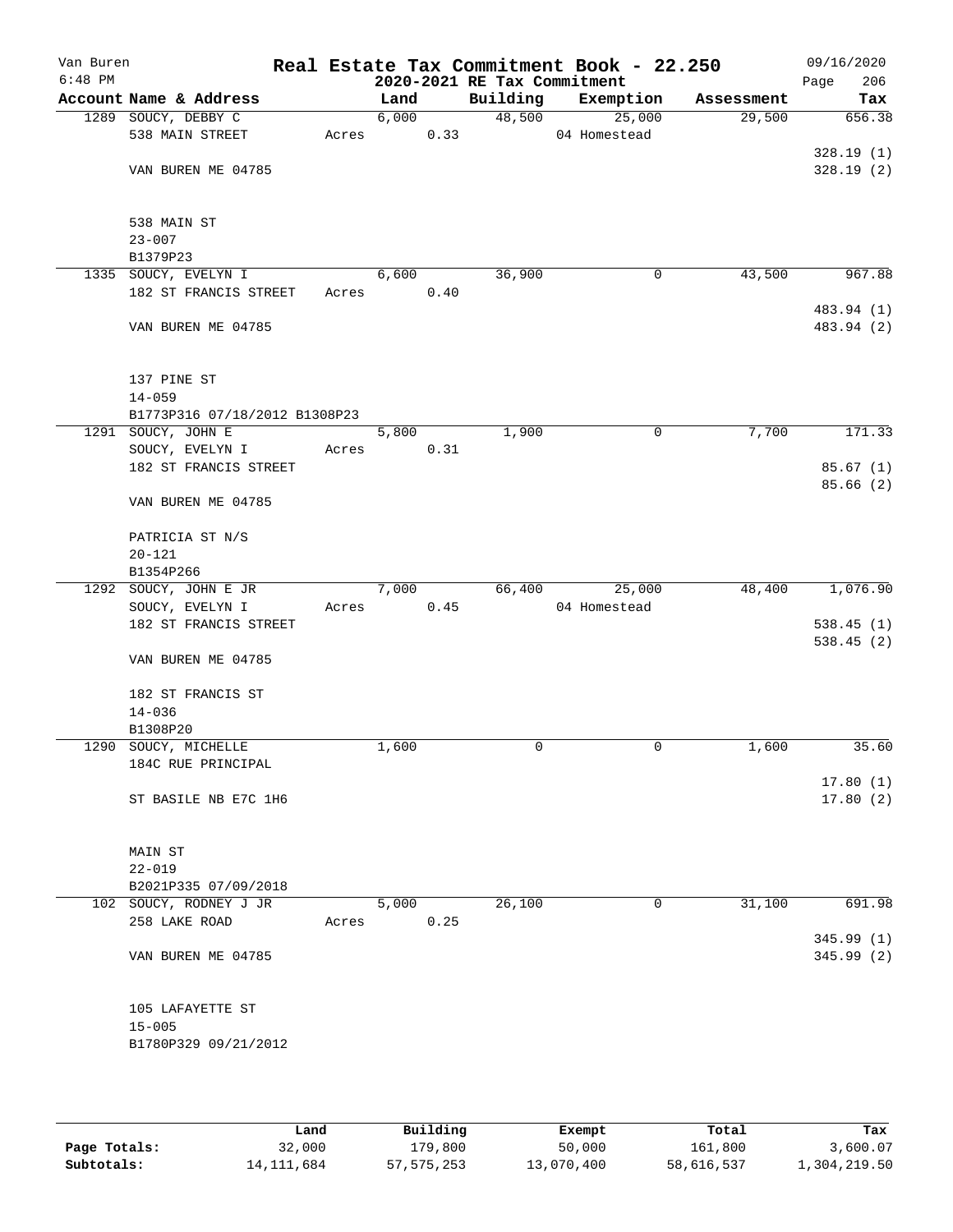| Van Buren |                            |       |        |      |                             | Real Estate Tax Commitment Book - 22.250 |            | 09/16/2020               |
|-----------|----------------------------|-------|--------|------|-----------------------------|------------------------------------------|------------|--------------------------|
| $6:48$ PM |                            |       |        |      | 2020-2021 RE Tax Commitment |                                          |            | 207<br>Page              |
|           | Account Name & Address     |       | Land   |      | Building                    | Exemption                                | Assessment | Tax                      |
|           | 1293 SOUCY, RODNEY JR      |       | 14,600 |      | 85,800                      | 25,000                                   | 75,400     | 1,677.65                 |
|           | DAVIS, KELLY V             | Acres |        | 6.91 |                             | 04 Homestead                             |            |                          |
|           | 258 LAKE ROAD              |       |        |      |                             |                                          |            | 838.83 (1)<br>838.82 (2) |
|           | VAN BUREN ME 04785         |       |        |      |                             |                                          |            |                          |
|           | 258 LAKE RD<br>$05 - 010C$ |       |        |      |                             |                                          |            |                          |
|           | B1924P94 03/01/2016        |       |        |      |                             |                                          |            |                          |
|           | 228 SRD RENTALS            |       | 12,000 |      | 207,700                     | 0                                        | 219,700    | 4,888.33                 |
|           | C/O AROOSTOOK              | Acres |        | 0.60 |                             |                                          |            |                          |
|           | HOSPITALITY INN            |       |        |      |                             |                                          |            |                          |
|           | PO BOX 455                 |       |        |      |                             |                                          |            | 2,444.17(1)              |
|           | WASHBURN ME 04786          |       |        |      |                             |                                          |            | 2,444.16(2)              |
|           | 95 MAIN ST                 |       |        |      |                             |                                          |            |                          |
|           | $15 - 030$                 |       |        |      |                             |                                          |            |                          |
|           | B1624P336 01/06/2009       |       |        |      |                             |                                          |            |                          |
|           | 1313 ST PIERRE, JACQUES R  |       | 4,700  |      | 22,400                      | 0                                        | 27,100     | 602.98                   |
|           | HATCH, TAMMY               |       |        |      |                             |                                          |            |                          |
|           | PO BOX 333                 |       |        |      |                             |                                          |            | 301.49(1)                |
|           |                            |       |        |      |                             |                                          |            | 301.49(2)                |
|           | VAN BUREN ME 04785         |       |        |      |                             |                                          |            |                          |
|           | 438 MAIN ST                |       |        |      |                             |                                          |            |                          |
|           | $21 - 028$                 |       |        |      |                             |                                          |            |                          |
|           | B2080P31 09/18/2019        |       |        |      |                             |                                          |            |                          |
|           | 1294 ST. AMAND, DORIS L    |       | 10,600 |      | 64,300                      | 25,000                                   | 49,900     | 1,110.27                 |
|           | 168 CHAMPLAIN STREET       | Acres |        | 1.14 |                             | 04 Homestead                             |            |                          |
|           |                            |       |        |      |                             |                                          |            | 555.14(1)                |
|           | VAN BUREN ME 04785         |       |        |      |                             |                                          |            | 555.13(2)                |
|           | 168 CHAMPLAIN ST           |       |        |      |                             |                                          |            |                          |
|           | $19 - 073$                 |       |        |      |                             |                                          |            |                          |
|           | B703P253                   |       |        |      |                             |                                          |            |                          |
|           | 1295 ST. AMAND, GARY G     |       | 9,000  |      | 0                           | 0                                        | 9,000      | 200.25                   |
|           | ST. AMAND, PATRICIA        | Acres |        | 0.75 |                             |                                          |            |                          |
|           | 108 ROLLING HILLS DRIVE    |       |        |      |                             |                                          |            | 100.13(1)                |
|           |                            |       |        |      |                             |                                          |            | 100.12(2)                |
|           | VINE GROVE KY 40175        |       |        |      |                             |                                          |            |                          |
|           | OFF CHAMPLAIN STREET       |       |        |      |                             |                                          |            |                          |
|           | $06 - 008$                 |       |        |      |                             |                                          |            |                          |
|           | B781P31                    |       |        |      |                             |                                          |            |                          |
| 1301      | ST. PIERRE, ALTON          |       | 4,500  |      | 25,500                      | 25,000                                   | 5,000      | 111.25                   |
|           | ST. PIERRE, DANIEL         | Acres |        | 0.18 |                             | 04 Homestead                             |            |                          |
|           | 112 FERRY STREET           |       |        |      |                             |                                          |            | 55.63(1)                 |
|           |                            |       |        |      |                             |                                          |            | 55.62(2)                 |
|           | VAN BUREN ME 04785         |       |        |      |                             |                                          |            |                          |
|           | 112 FERRY ST               |       |        |      |                             |                                          |            |                          |
|           | $18 - 054$                 |       |        |      |                             |                                          |            |                          |
|           | B1204P7                    |       |        |      |                             |                                          |            |                          |
|           |                            |       |        |      |                             |                                          |            |                          |
|           |                            |       |        |      |                             |                                          |            |                          |

|              | Land       | Building   | Exempt     | Total      | Tax          |
|--------------|------------|------------|------------|------------|--------------|
| Page Totals: | 55,400     | 405,700    | 75,000     | 386,100    | 8,590.73     |
| Subtotals:   | 14,167,084 | 57,980,953 | 13,145,400 | 59,002,637 | 1,312,810.23 |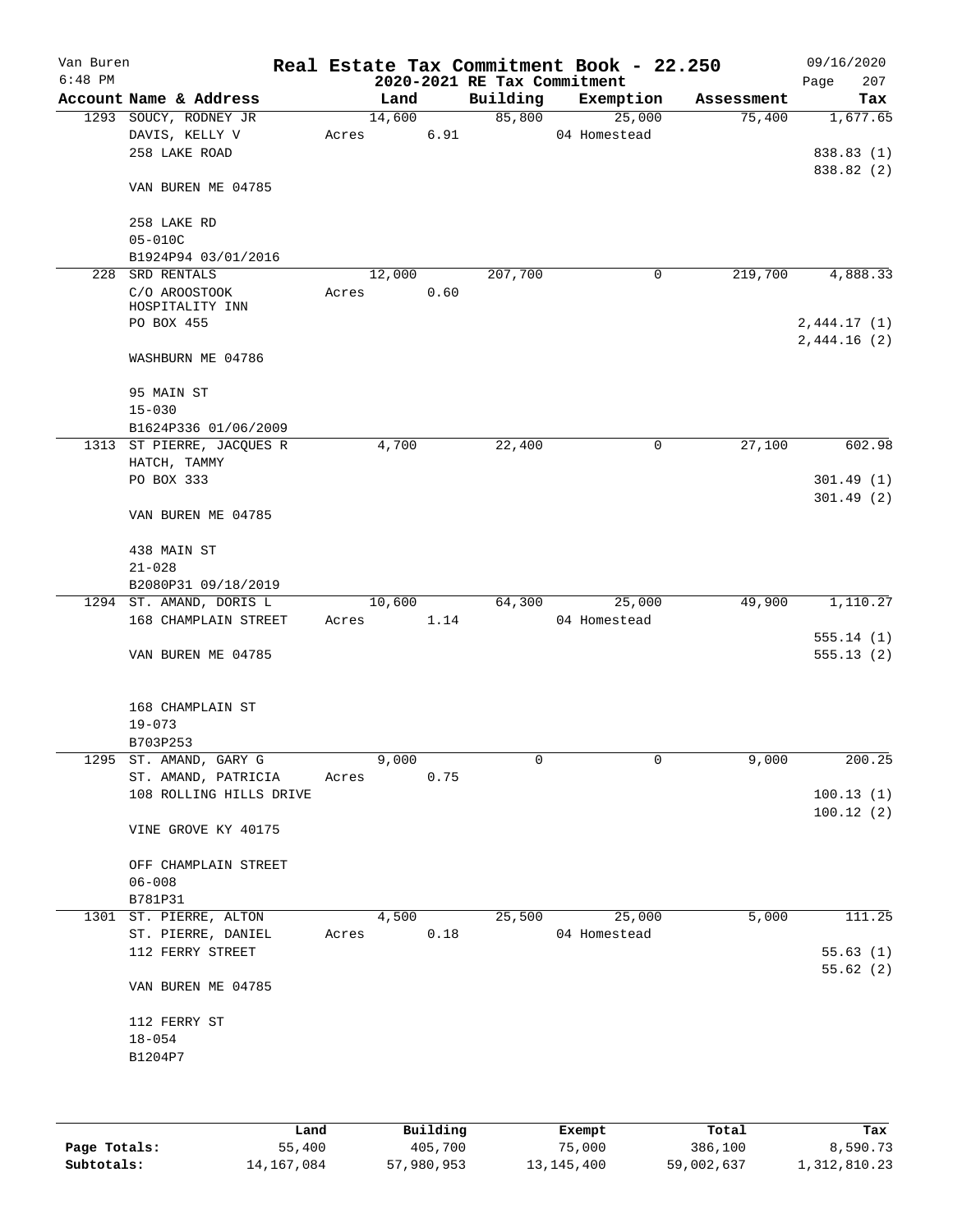| Van Buren<br>$6:48$ PM |                                       |       |       |      | 2020-2021 RE Tax Commitment | Real Estate Tax Commitment Book - 22.250 |            | 09/16/2020<br>Page<br>208 |
|------------------------|---------------------------------------|-------|-------|------|-----------------------------|------------------------------------------|------------|---------------------------|
|                        | Account Name & Address                |       | Land  |      | Building                    | Exemption                                | Assessment | Tax                       |
|                        | 1347 ST. PIERRE, GERALD               |       | 7,100 |      | 0                           | $\mathbf 0$                              | 7,100      | 157.98                    |
|                        | ST. PIERRE, CATHERINE                 | Acres |       | 0.46 |                             |                                          |            |                           |
|                        | 34 RIVERVIEW DRIVE                    |       |       |      |                             |                                          |            | 78.99(1)                  |
|                        |                                       |       |       |      |                             |                                          |            | 78.99(2)                  |
|                        | HAMLIN ME 04785                       |       |       |      |                             |                                          |            |                           |
|                        | CLOVERHILL DR                         |       |       |      |                             |                                          |            |                           |
|                        | 18C-002F                              |       |       |      |                             |                                          |            |                           |
|                        | B1948P39 09/12/2016                   |       |       |      |                             |                                          |            |                           |
|                        | 1305 ST. PIERRE, HAROLD S             |       | 6,100 |      | 29,300                      | 25,000                                   | 10,400     | 231.40                    |
|                        | ST. PIERRE, GRACE M                   | Acres |       | 0.34 |                             | 04 Homestead                             |            |                           |
|                        | 111 PIERCE STREET                     |       |       |      |                             |                                          |            | 115.70(1)                 |
|                        | VAN BUREN ME 04785                    |       |       |      |                             |                                          |            | 115.70(2)                 |
|                        | 111 PIERCE ST                         |       |       |      |                             |                                          |            |                           |
|                        | $20 - 079$                            |       |       |      |                             |                                          |            |                           |
|                        | B411P365                              |       |       |      |                             |                                          |            |                           |
|                        | 1306 ST. PIERRE, JACQUES              |       | 7,000 |      | 52,300                      | 25,000                                   | 34,300     | 763.18                    |
|                        | PO BOX 333                            |       |       |      |                             | 04 Homestead                             |            |                           |
|                        |                                       |       |       |      |                             |                                          |            | 381.59 (1)                |
|                        | VAN BUREN ME 04785                    |       |       |      |                             |                                          |            | 381.59(2)                 |
|                        |                                       |       |       |      |                             |                                          |            |                           |
|                        | 427 MAIN ST                           |       |       |      |                             |                                          |            |                           |
|                        | $21 - 027A$                           |       |       |      |                             |                                          |            |                           |
|                        | 679 ST. PIERRE, JACQUES               |       | 4,100 |      | 69,100                      | 0                                        | 73,200     | 1,628.70                  |
|                        | PO BOX 333                            | Acres |       | 0.15 |                             |                                          |            |                           |
|                        |                                       |       |       |      |                             |                                          |            | 814.35(1)                 |
|                        | VAN BUREN ME 04785                    |       |       |      |                             |                                          |            | 814.35 (2)                |
|                        |                                       |       |       |      |                             |                                          |            |                           |
|                        | 118 ST FRANCIS ST                     |       |       |      |                             |                                          |            |                           |
|                        | $14 - 001$                            |       |       |      |                             |                                          |            |                           |
|                        | B1889P286 04/01/2015                  |       |       |      |                             |                                          |            |                           |
|                        | 233 ST. PIERRE, JACQUES<br>PO BOX 333 | Acres | 5,100 | 0.24 | 30,800                      | 0                                        | 35,900     | 798.78                    |
|                        |                                       |       |       |      |                             |                                          |            | 399.39 (1)                |
|                        | VAN BUREN ME 04785                    |       |       |      |                             |                                          |            | 399.39 (2)                |
|                        |                                       |       |       |      |                             |                                          |            |                           |
|                        | 113 MCBRIDE AVE                       |       |       |      |                             |                                          |            |                           |
|                        | $15 - 051$                            |       |       |      |                             |                                          |            |                           |
|                        | B1796P8 11/21/2012                    |       |       |      |                             |                                          |            |                           |
|                        | 68 ST. PIERRE, JACQUES                |       | 2,800 |      | 0                           | 0                                        | 2,800      | 62.30                     |
|                        | PO BOX 333                            |       |       |      |                             |                                          |            |                           |
|                        |                                       |       |       |      |                             |                                          |            | 31.15(1)                  |
|                        | VAN BUREN ME 04785                    |       |       |      |                             |                                          |            | 31.15(2)                  |
|                        | MAIN ST                               |       |       |      |                             |                                          |            |                           |
|                        | $21 - 029$                            |       |       |      |                             |                                          |            |                           |
|                        | B1945P38 08/15/2016                   |       |       |      |                             |                                          |            |                           |
|                        |                                       |       |       |      |                             |                                          |            |                           |

|              | Land         | Building     | Exempt       | Total        | Tax          |
|--------------|--------------|--------------|--------------|--------------|--------------|
| Page Totals: | 32,200       | 181,500      | 50,000       | 163,700      | 3,642.34     |
| Subtotals:   | 14, 199, 284 | 58, 162, 453 | 13, 195, 400 | 59, 166, 337 | 1,316,452.57 |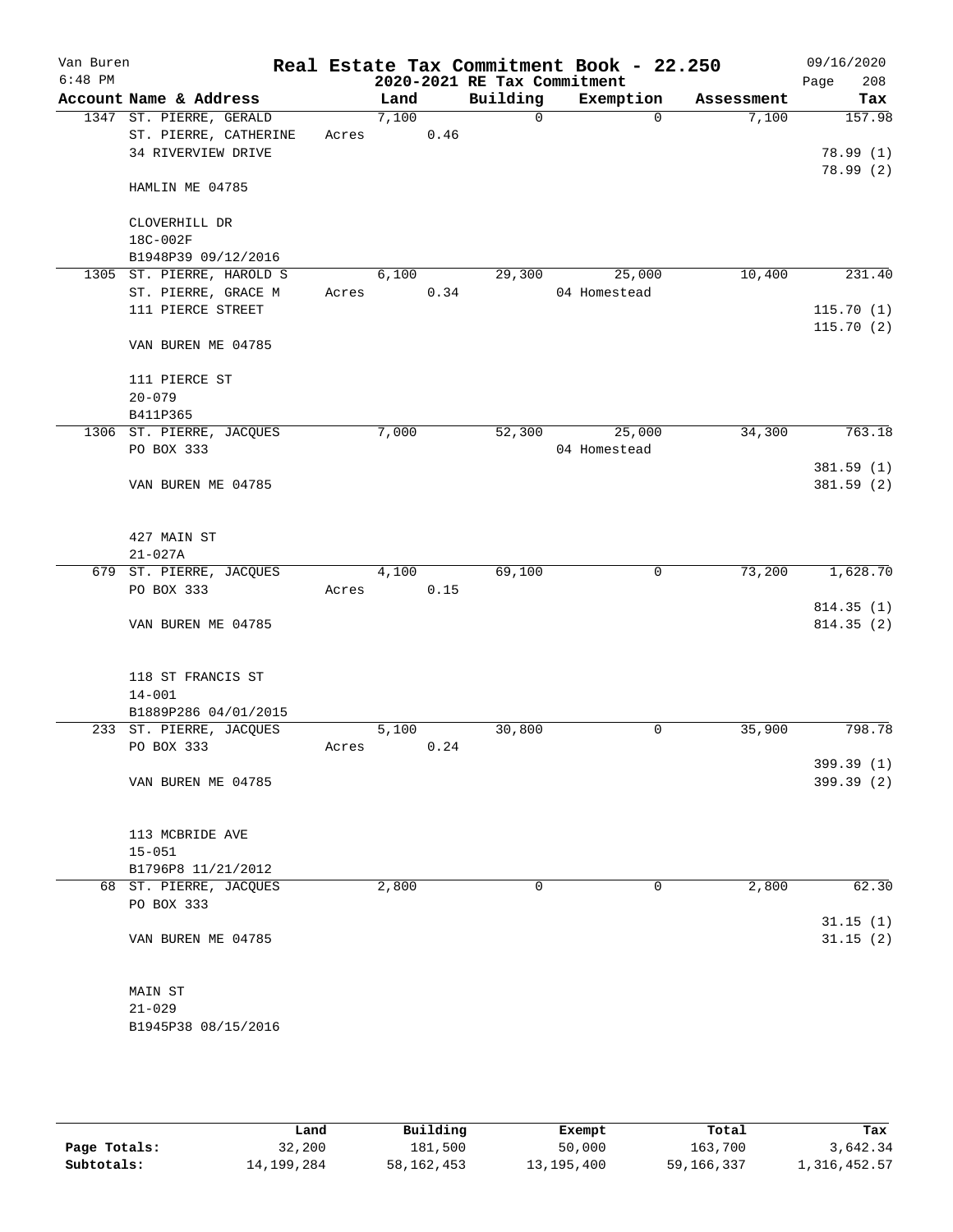| Van Buren    |                           |              | Real Estate Tax Commitment Book - 22.250 |          |              |           |            | 09/16/2020   |
|--------------|---------------------------|--------------|------------------------------------------|----------|--------------|-----------|------------|--------------|
| $6:48$ PM    |                           |              | 2020-2021 RE Tax Commitment              |          |              |           |            | 209<br>Page  |
|              | Account Name & Address    |              | Land                                     | Building |              | Exemption | Assessment | Tax          |
|              | 1369 ST. PIERRE, KEVIN M  |              | 5,600                                    | 101,700  |              | 25,000    | 82,300     | 1,831.18     |
|              | LEVASSEUR, WANDA L        | Acres        | 0.28                                     |          | 04 Homestead |           |            |              |
|              | 111 CHURCH STREET         |              |                                          |          |              |           |            | 915.59(1)    |
|              |                           |              |                                          |          |              |           |            | 915.59(2)    |
|              | VAN BUREN ME 04785        |              |                                          |          |              |           |            |              |
|              | 111 CHURCH ST             |              |                                          |          |              |           |            |              |
|              | $23 - 100$                |              |                                          |          |              |           |            |              |
|              | B1619P85 11/04/2008       |              |                                          |          |              |           |            |              |
|              | 1312 ST. PIERRE, ROLAND   |              | 4,700                                    | 66,900   |              | 31,000    | 40,600     | 903.35       |
|              | ST. PIERRE, THERESA       | Acres        | 0.20                                     |          | 02 Veteran   |           |            |              |
|              | 108 CYR AVENUE            |              |                                          |          | 04 Homestead |           |            | 451.68(1)    |
|              |                           |              |                                          |          |              |           |            | 451.67(2)    |
|              | VAN BUREN ME 04785        |              |                                          |          |              |           |            |              |
|              |                           |              |                                          |          |              |           |            |              |
|              | 108 CYR AVE               |              |                                          |          |              |           |            |              |
|              | $18 - 121$                |              |                                          |          |              |           |            |              |
|              | B862P271                  |              |                                          |          |              |           |            |              |
|              | 1316 STAFFIER, PAUL R     |              | 16,900                                   | 0        |              | 0         | 16,900     | 376.03       |
|              | (ESTATE OF)               |              |                                          |          |              |           |            |              |
|              | C/O DONNA STAFFIER        | Acres        | 41.00                                    |          |              |           |            |              |
|              | SOMMERS<br>8 NICHOLS ROAD |              |                                          |          |              |           |            | 188.02(1)    |
|              |                           |              |                                          |          |              |           |            | 188.01(2)    |
|              | AMHERST NH 03031          |              |                                          |          |              |           |            |              |
|              |                           |              |                                          |          |              |           |            |              |
|              | OFF DESJARDINS ROAD       |              |                                          |          |              |           |            |              |
|              | $07 - 007C$               |              |                                          |          |              |           |            |              |
|              | 1201 STATEWIDE HOUSING    |              | 4,200                                    | 24,300   |              | 0         | 28,500     | 634.13       |
|              | SOLUTIONS, LLC            |              |                                          |          |              |           |            |              |
|              | 14387 MONTEVISTA ROAD     | Acres        | 0.16                                     |          |              |           |            |              |
|              |                           |              |                                          |          |              |           |            | 317.07(1)    |
|              | GROVELAND FL 34736        |              |                                          |          |              |           |            | 317.06(2)    |
|              |                           |              |                                          |          |              |           |            |              |
|              |                           |              |                                          |          |              |           |            |              |
|              | 116 ST BRUNO ST           |              |                                          |          |              |           |            |              |
|              | $17 - 046$                |              |                                          |          |              |           |            |              |
|              | B2004P264 01/25/2018      |              |                                          |          |              |           |            |              |
| 429          | STEPHENSON, GEORGE R      |              | 4,300                                    | 42,300   |              | 0         | 46,600     | 1,036.85     |
|              | FAX BILLS TO (USDA):      | Acres        | 0.17                                     |          |              |           |            |              |
|              | $1 - 855 - 602 - 4115$    |              |                                          |          |              |           |            | 518.43(1)    |
|              | VAN BUREN ME 04785        |              |                                          |          |              |           |            | 518.42(2)    |
|              |                           |              |                                          |          |              |           |            |              |
|              | 106 HOOVER DR             |              |                                          |          |              |           |            |              |
|              | $14 - 022A$               |              |                                          |          |              |           |            |              |
|              | B1865P203 08/22/2014      |              |                                          |          |              |           |            |              |
|              | 1320 STRECK, ROBIN        |              | 13,700                                   | 2,000    |              | 0         | 15,700     | 349.33       |
|              | STRECK, PATRICIA A        | Acres        | 4.50                                     |          |              |           |            |              |
|              | 8 HILLSBORO ROAD          |              |                                          |          |              |           |            | 174.67(1)    |
|              |                           |              |                                          |          |              |           |            | 174.66 (2)   |
|              | CLARKSVILLE TN 37042      |              |                                          |          |              |           |            |              |
|              | 6213                      |              |                                          |          |              |           |            |              |
|              |                           |              |                                          |          |              |           |            |              |
|              | 1007 MAIN ST              |              |                                          |          |              |           |            |              |
|              | $10 - 014$                |              |                                          |          |              |           |            |              |
|              | B641P67                   |              |                                          |          |              |           |            |              |
|              |                           |              |                                          |          |              |           |            |              |
|              |                           | Land         | Building                                 |          | Exempt       |           | Total      | Tax          |
| Page Totals: |                           | 49,400       | 237,200                                  |          | 56,000       |           | 230,600    | 5,130.87     |
| Subtotals:   |                           | 14, 248, 684 | 58,399,653                               |          | 13, 251, 400 |           | 59,396,937 | 1,321,583.44 |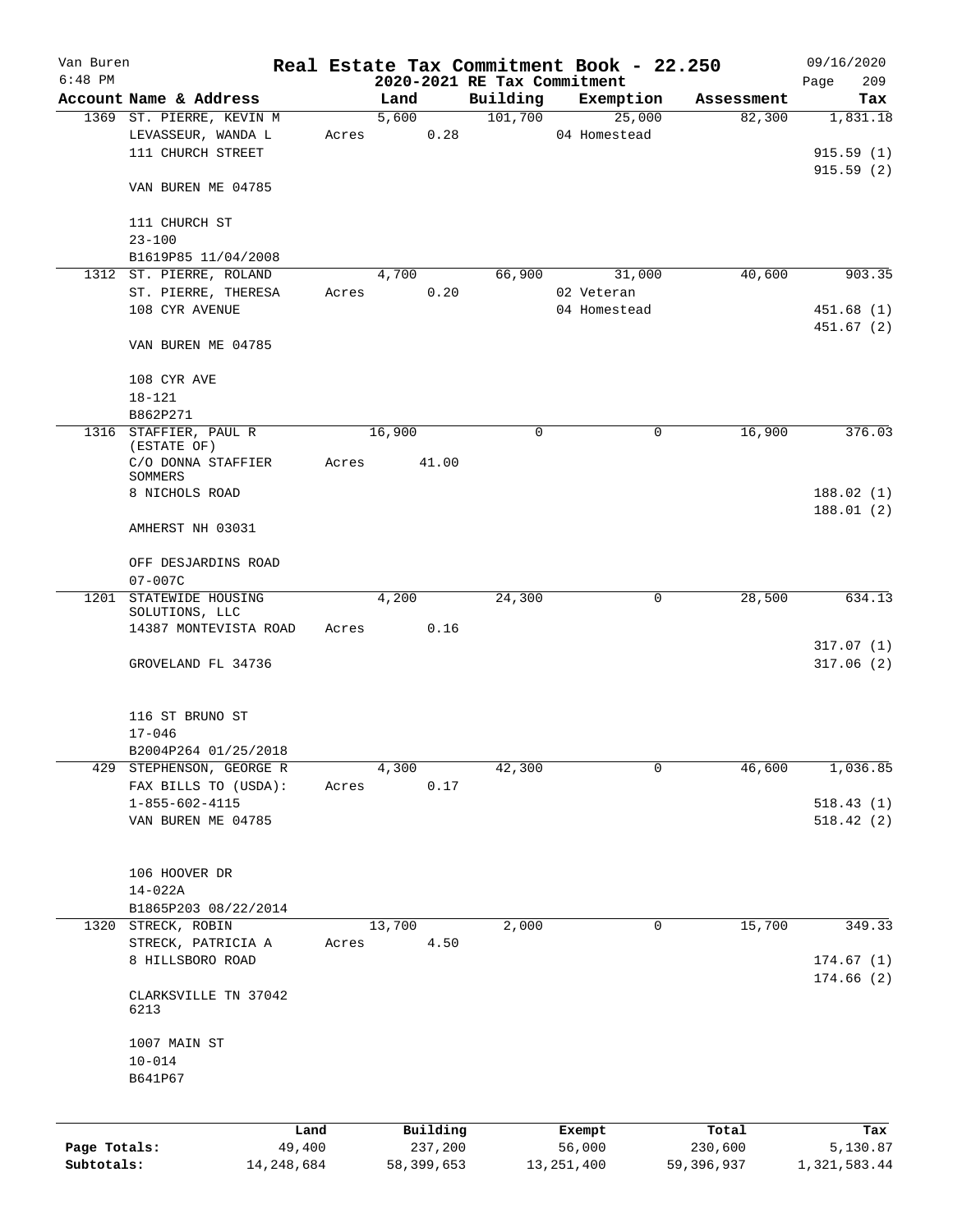| Van Buren<br>$6:48$ PM |                          |       |        | 2020-2021 RE Tax Commitment | Real Estate Tax Commitment Book - 22.250 |            | 09/16/2020<br>210<br>Page |
|------------------------|--------------------------|-------|--------|-----------------------------|------------------------------------------|------------|---------------------------|
|                        | Account Name & Address   |       | Land   | Building                    | Exemption                                | Assessment | Tax                       |
|                        | 191 SUGA, RICHARD JOSEPH |       | 8,600  | 3,000                       | $\mathbf 0$                              | 11,600     | 258.10                    |
|                        | 88 NELSON ROAD           | Acres | 1.22   |                             |                                          |            |                           |
|                        |                          |       |        |                             |                                          |            | 129.05(1)                 |
|                        | VASSALBORO ME 04989      |       |        |                             |                                          |            | 129.05(2)                 |
|                        |                          |       |        |                             |                                          |            |                           |
|                        |                          |       |        |                             |                                          |            |                           |
|                        | 120 PARENT RD            |       |        |                             |                                          |            |                           |
|                        | $09 - 041A$              |       |        |                             |                                          |            |                           |
|                        | B1901P109 07/30/2015     |       |        |                             |                                          |            |                           |
|                        | 336 SULLIVAN, ANTHONY    |       | 14,200 | 0                           | 0                                        | 14,200     | 315.95                    |
|                        | PROVOST, MICHELLE J      | Acres | 30.00  |                             |                                          |            |                           |
|                        | PO BOX 187               |       |        |                             |                                          |            | 157.98 (1)                |
|                        |                          |       |        |                             |                                          |            | 157.97(2)                 |
|                        | EAST WILTON ME 04234     |       |        |                             |                                          |            |                           |
|                        | OFF DESJARDINS ROAD      |       |        |                             |                                          |            |                           |
|                        | $07 - 008B$              |       |        |                             |                                          |            |                           |
|                        | B1807P149 04/30/2013     |       |        |                             |                                          |            |                           |
|                        | 1322 SWEENEY, JAMES M    |       | 47,700 | $\mathbf 0$                 | 0                                        | 47,700     | 1,061.33                  |
|                        | SWEENEY, KAREN ANN       | Acres | 148.00 |                             |                                          |            |                           |
|                        | 1301 ALFRED ROAD         |       |        |                             |                                          |            | 530.67(1)                 |
|                        |                          |       |        |                             |                                          |            | 530.66(2)                 |
|                        | LYMAN ME 04002           |       |        |                             |                                          |            |                           |
|                        |                          |       |        |                             |                                          |            |                           |
|                        | MASSE RD                 |       |        |                             |                                          |            |                           |
|                        | $01 - 016$               |       |        |                             |                                          |            |                           |
|                        | B408P776 11/30/1973      |       |        |                             |                                          |            |                           |
|                        | 1323 SWEENEY, ROBERT     |       | 16,800 | $\mathbf 0$                 | 0                                        | 16,800     | 373.80                    |
|                        | C/O SWEENEY, KEVIN       | Acres | 41.50  |                             |                                          |            |                           |
|                        | 1301 ALFRED ROAD         |       |        |                             |                                          |            | 186.90(1)                 |
|                        |                          |       |        |                             |                                          |            | 186.90(2)                 |
|                        | LYMAN ME 04002           |       |        |                             |                                          |            |                           |
|                        | MASSE RD                 |       |        |                             |                                          |            |                           |
|                        | $05 - 001$               |       |        |                             |                                          |            |                           |
|                        | B917P258                 |       |        |                             |                                          |            |                           |
|                        | 978 SWETT, FRANK MARION  |       | 39,900 | 0                           | 0                                        | 39,900     | 887.78                    |
|                        | 66 SWETTS DRIVE          | Acres | 92.00  |                             |                                          |            |                           |
|                        |                          |       |        |                             |                                          |            | 443.89 (1)                |
|                        | ZEBULON NC 27597         |       |        |                             |                                          |            | 443.89 (2)                |
|                        |                          |       |        |                             |                                          |            |                           |
|                        |                          |       |        |                             |                                          |            |                           |
|                        | OFF OF US 1              |       |        |                             |                                          |            |                           |
|                        | $09 - 017$               |       |        |                             |                                          |            |                           |
|                        | B1744P13 11/17/2011      |       |        |                             |                                          |            |                           |
|                        | 1324 SYTULEK, GARY J     |       | 6,600  | 40,500                      | $\mathbf 0$                              | 47,100     | 1,047.97                  |
|                        | SYTULEK, DEBORAH A       | Acres | 0.40   |                             |                                          |            |                           |
|                        | 443 CARIBOU ROAD         |       |        |                             |                                          |            | 523.99(1)                 |
|                        |                          |       |        |                             |                                          |            | 523.98(2)                 |
|                        | CYR PLANTATION ME 04785  |       |        |                             |                                          |            |                           |
|                        | 111 ROSSIGNOL DR         |       |        |                             |                                          |            |                           |
|                        | 14-132C                  |       |        |                             |                                          |            |                           |
|                        | B1463P80                 |       |        |                             |                                          |            |                           |
|                        |                          |       |        |                             |                                          |            |                           |
|                        |                          |       |        |                             |                                          |            |                           |

|              | Land       | Building     | Exempt     | Total      | Tax          |
|--------------|------------|--------------|------------|------------|--------------|
| Page Totals: | 133,800    | 43,500       |            | 177.300    | 3,944.93     |
| Subtotals:   | 14,382,484 | 58, 443, 153 | 13,251,400 | 59,574,237 | 1,325,528.37 |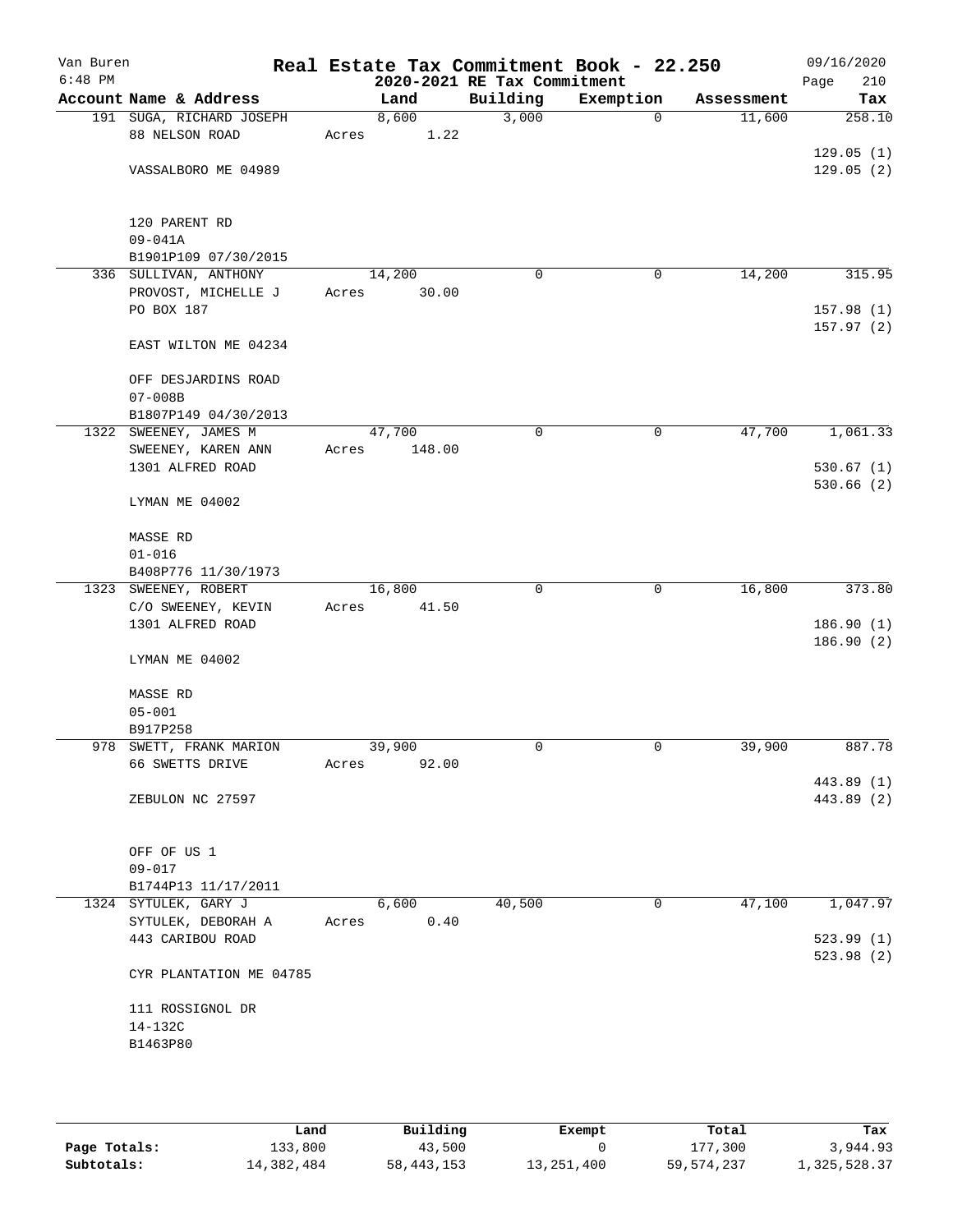| Van Buren |                                           |                |      |                             | Real Estate Tax Commitment Book - 22.250 |            | 09/16/2020               |
|-----------|-------------------------------------------|----------------|------|-----------------------------|------------------------------------------|------------|--------------------------|
| $6:48$ PM |                                           |                |      | 2020-2021 RE Tax Commitment |                                          |            | Page<br>211              |
|           | Account Name & Address                    | Land           |      |                             | Building Exemption                       | Assessment | Tax                      |
|           | 1185 TAFERNER, ANNE P                     | 13,800         |      | 91,300                      | 25,000                                   | 80,100     | 1,782.23                 |
|           | TAFERNER, MARIA A                         | Acres          | 4.70 |                             | 04 Homestead                             |            |                          |
|           | 127 LAKE ROAD                             |                |      |                             |                                          |            | 891.12 (1)<br>891.11 (2) |
|           | VAN BUREN ME 04785                        |                |      |                             |                                          |            |                          |
|           | 127 LAKE RD                               |                |      |                             |                                          |            |                          |
|           | $02 - 022$                                |                |      |                             |                                          |            |                          |
|           | B1897P179 07/02/2015                      |                |      |                             |                                          |            |                          |
|           | 1578 TAFERNER, ANNE P                     | 6,500          |      | 6,900                       | 0                                        | 13,400     | 298.15                   |
|           | TAFERNER, MARIA A                         | Acres          | 2.35 |                             |                                          |            |                          |
|           | 127 LAKE ROAD                             |                |      |                             |                                          |            | 149.08(1)                |
|           | VAN BUREN ME 04785                        |                |      |                             |                                          |            | 149.07(2)                |
|           | LAKE ROAD                                 |                |      |                             |                                          |            |                          |
|           | $02 - 022A$                               |                |      |                             |                                          |            |                          |
|           | B1916P156 11/23/2015                      |                |      |                             |                                          |            |                          |
|           | 1308 TALARICO, FRANCIS JR                 | 12,600         |      | 0                           | 0                                        | 12,600     | 280.35                   |
|           | TALARICO, TAMMY M                         | Acres 20.50    |      |                             |                                          |            |                          |
|           | 975 MAIN STREET                           |                |      |                             |                                          |            | 140.18(1)<br>140.17(2)   |
|           | VAN BUREN ME 04785                        |                |      |                             |                                          |            |                          |
|           | RR 1                                      |                |      |                             |                                          |            |                          |
|           | $10 - 006$                                |                |      |                             |                                          |            |                          |
|           | B409P691                                  |                |      |                             |                                          |            |                          |
|           | 1309 TALARICO, FRANCIS JR                 | 13,800         |      | 81,300                      | 25,000                                   | 70,100     | 1,559.73                 |
|           | TALARICO, TAMMY M                         | Acres          | 4.70 |                             | 04 Homestead                             |            |                          |
|           | 975 MAIN STREET                           |                |      |                             |                                          |            | 779.87(1)                |
|           | VAN BUREN ME 04785                        |                |      |                             |                                          |            | 779.86(2)                |
|           |                                           |                |      |                             |                                          |            |                          |
|           | 975 MAIN ST                               |                |      |                             |                                          |            |                          |
|           | $10 - 005$                                |                |      |                             |                                          |            |                          |
|           | B2028P290 08/24/2018                      |                |      |                             |                                          |            |                          |
|           | 1326 TARDIF, RONALD G                     | 4,800          |      | 59,100                      | 0                                        | 63,900     | 1,421.78                 |
|           | TARDIF, JUNE Y                            | Acres          | 0.21 |                             |                                          |            |                          |
|           | 1203 LONG PLAINS ROAD                     |                |      |                             |                                          |            | 710.89(1)                |
|           | BUXTON ME 04093                           |                |      |                             |                                          |            | 710.89(2)                |
|           | 126 HIGH ST                               |                |      |                             |                                          |            |                          |
|           | $14 - 113$                                |                |      |                             |                                          |            |                          |
|           | B1413P192                                 |                |      |                             |                                          |            |                          |
|           | 1327 TARDIF, RUSSELL G<br>TARDIF, DARYLIN | 9,300<br>Acres | 0.79 | 32,200                      | 25,000<br>04 Homestead                   | 16,500     | 367.13                   |
|           | 188 CHAMPLAIN STREET                      |                |      |                             |                                          |            | 183.57(1)                |
|           |                                           |                |      |                             |                                          |            | 183.56 (2)               |
|           | VAN BUREN ME 04785                        |                |      |                             |                                          |            |                          |
|           | 188 CHAMPLAIN ST                          |                |      |                             |                                          |            |                          |
|           | $19 - 016$                                |                |      |                             |                                          |            |                          |
|           |                                           |                |      |                             |                                          |            |                          |
|           |                                           |                |      |                             |                                          |            |                          |

|              | Land       | Building   | Exempt     | Total      | Tax          |
|--------------|------------|------------|------------|------------|--------------|
| Page Totals: | 60,800     | 270,800    | 75,000     | 256,600    | 5,709.37     |
| Subtotals:   | 14,443,284 | 58,713,953 | 13,326,400 | 59,830,837 | 1,331,237.74 |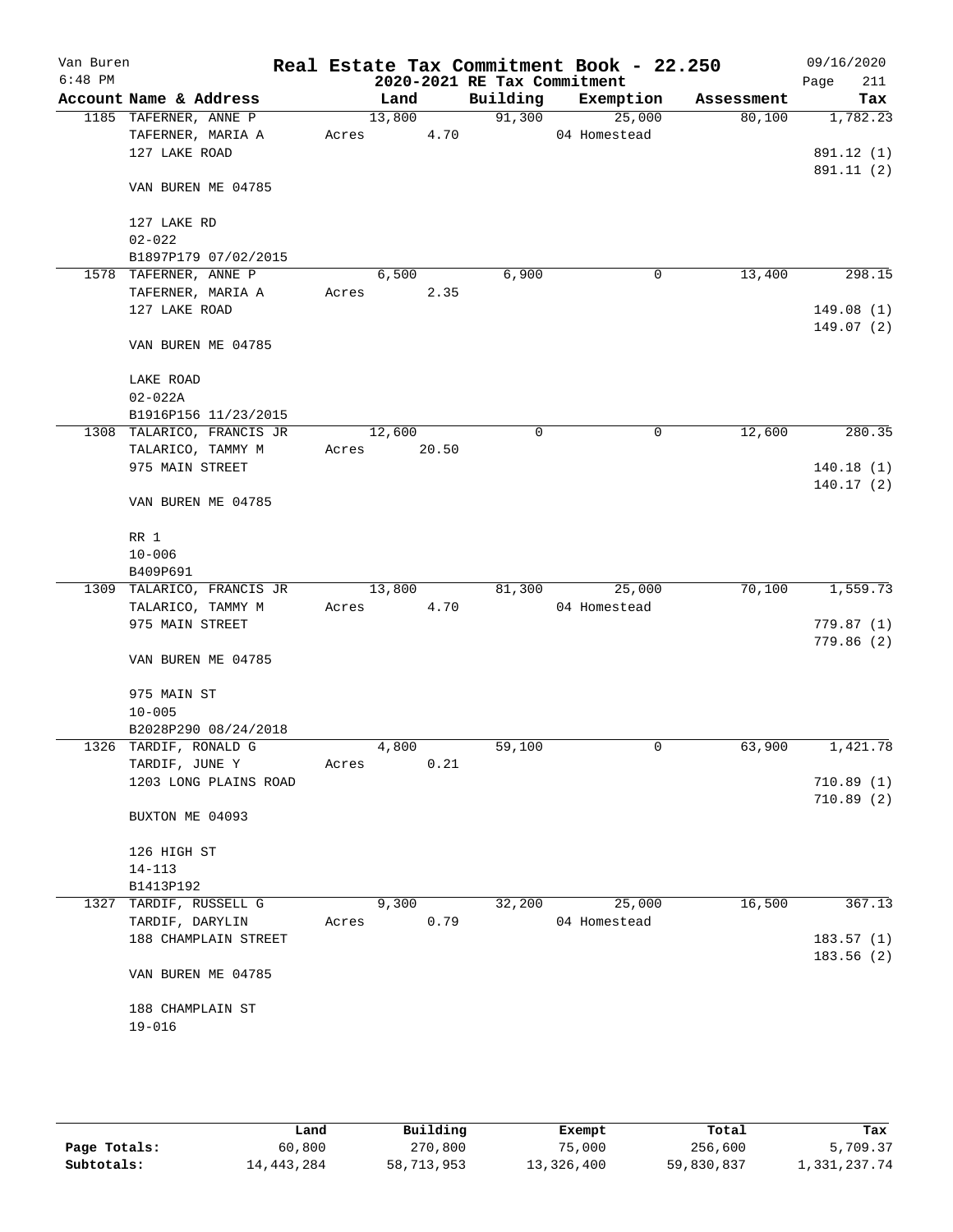| Van Buren<br>$6:48$ PM |                                                     |       |        |       | 2020-2021 RE Tax Commitment | Real Estate Tax Commitment Book - 22.250 |            | 09/16/2020<br>212<br>Page |
|------------------------|-----------------------------------------------------|-------|--------|-------|-----------------------------|------------------------------------------|------------|---------------------------|
|                        | Account Name & Address                              |       | Land   |       | Building                    | Exemption                                | Assessment | Tax                       |
|                        | 1329 THE VAN BUREN TRUST                            |       | 4,600  |       | 0                           | $\mathbf 0$                              | 4,600      | 102.35                    |
|                        | 1780 BENNETT ROAD                                   | Acres |        | 0.19  |                             |                                          |            |                           |
|                        |                                                     |       |        |       |                             |                                          |            | 51.18(1)                  |
|                        | GRAYSON GA 30017                                    |       |        |       |                             |                                          |            | 51.17(2)                  |
|                        |                                                     |       |        |       |                             |                                          |            |                           |
|                        | 131 FULTON ST                                       |       |        |       |                             |                                          |            |                           |
|                        | $20 - 010$                                          |       |        |       |                             |                                          |            |                           |
|                        | B1583P73                                            |       |        |       |                             |                                          |            |                           |
|                        | 229 THERIAULT, CARRIE                               |       | 4,200  |       | 39,600                      | 0                                        | 43,800     | 974.55                    |
|                        | 160 ST BRUNO STREET                                 | Acres |        | 0.16  |                             |                                          |            |                           |
|                        | VAN BUREN ME 04785                                  |       |        |       |                             |                                          |            | 487.28 (1)<br>487.27 (2)  |
|                        |                                                     |       |        |       |                             |                                          |            |                           |
|                        | 160 ST BRUNO ST                                     |       |        |       |                             |                                          |            |                           |
|                        | $17 - 009$                                          |       |        |       |                             |                                          |            |                           |
|                        | B2028P125 08/20/2018                                |       |        |       |                             |                                          |            |                           |
|                        | 230 THERIAULT, CARRIE                               |       | 3,300  |       | 0                           | 0                                        | 3,300      | 73.43                     |
|                        | 160 ST BRUNO STREET                                 | Acres |        | 0.10  |                             |                                          |            |                           |
|                        |                                                     |       |        |       |                             |                                          |            | 36.72(1)                  |
|                        | VAN BUREN ME 04785                                  |       |        |       |                             |                                          |            | 36.71(2)                  |
|                        | ST. BRUNO STREET                                    |       |        |       |                             |                                          |            |                           |
|                        | $18 - 087B$                                         |       |        |       |                             |                                          |            |                           |
|                        | B2040P4 11/19/2018                                  |       |        |       |                             |                                          |            |                           |
|                        | 580 THERIAULT, JAMIE L                              |       | 16,200 |       | 300                         | 0                                        | 16,500     | 367.13                    |
|                        | 727 MAIN STREET                                     | Acres |        | 33.80 |                             |                                          |            |                           |
|                        |                                                     |       |        |       |                             |                                          |            | 183.57(1)                 |
|                        | VAN BUREN ME 04785                                  |       |        |       |                             |                                          |            | 183.56(2)                 |
|                        | MAIN ST.                                            |       |        |       |                             |                                          |            |                           |
|                        | $08 - 005A$                                         |       |        |       |                             |                                          |            |                           |
|                        | B1769P308 06/28/2012 B1769P306 06/28/2012 B1550P302 |       |        |       |                             |                                          |            |                           |
|                        | 251 THERIAULT, JAMIE L                              |       | 11,200 |       | 77,600                      | 25,000                                   | 63,800     | 1,419.55                  |
|                        | 727 MAIN STREET                                     | Acres |        | 0.70  |                             | 04 Homestead                             |            |                           |
|                        |                                                     |       |        |       |                             |                                          |            | 709.78(1)                 |
|                        | VAN BUREN ME 04785                                  |       |        |       |                             |                                          |            | 709.77 (2)                |
|                        | 727 MAIN STREET                                     |       |        |       |                             |                                          |            |                           |
|                        | $08 - 005B$                                         |       |        |       |                             |                                          |            |                           |
|                        | B1720P127 05/24/2011 B1709P69 01/10/2011            |       |        |       |                             |                                          |            |                           |
|                        | 1343 THIBODEAU, GAIL                                |       | 14,800 |       | 80,300                      | 0                                        | 95,100     | 2,115.98                  |
|                        | THIBODEAU, GARY                                     | Acres |        | 7.60  |                             |                                          |            |                           |
|                        | 1169 WESTERN AVENUE                                 |       |        |       |                             |                                          |            | 1,057.99(1)               |
|                        | HAMPDEN ME 04444                                    |       |        |       |                             |                                          |            | 1,057.99(2)               |
|                        |                                                     |       |        |       |                             |                                          |            |                           |
|                        | 907 MAIN ST                                         |       |        |       |                             |                                          |            |                           |
|                        | $08 - 044B$                                         |       |        |       |                             |                                          |            |                           |
|                        | B1687P324 07/16/2010 B417P744                       |       |        |       |                             |                                          |            |                           |
|                        |                                                     |       |        |       |                             |                                          |            |                           |

|              | Land       | Building     | Exempt     | Total      | Tax          |
|--------------|------------|--------------|------------|------------|--------------|
| Page Totals: | 54,300     | 197,800      | 25,000     | 227,100    | 5,052.99     |
| Subtotals:   | 14,497,584 | 58, 911, 753 | 13,351,400 | 60,057,937 | 1,336,290.73 |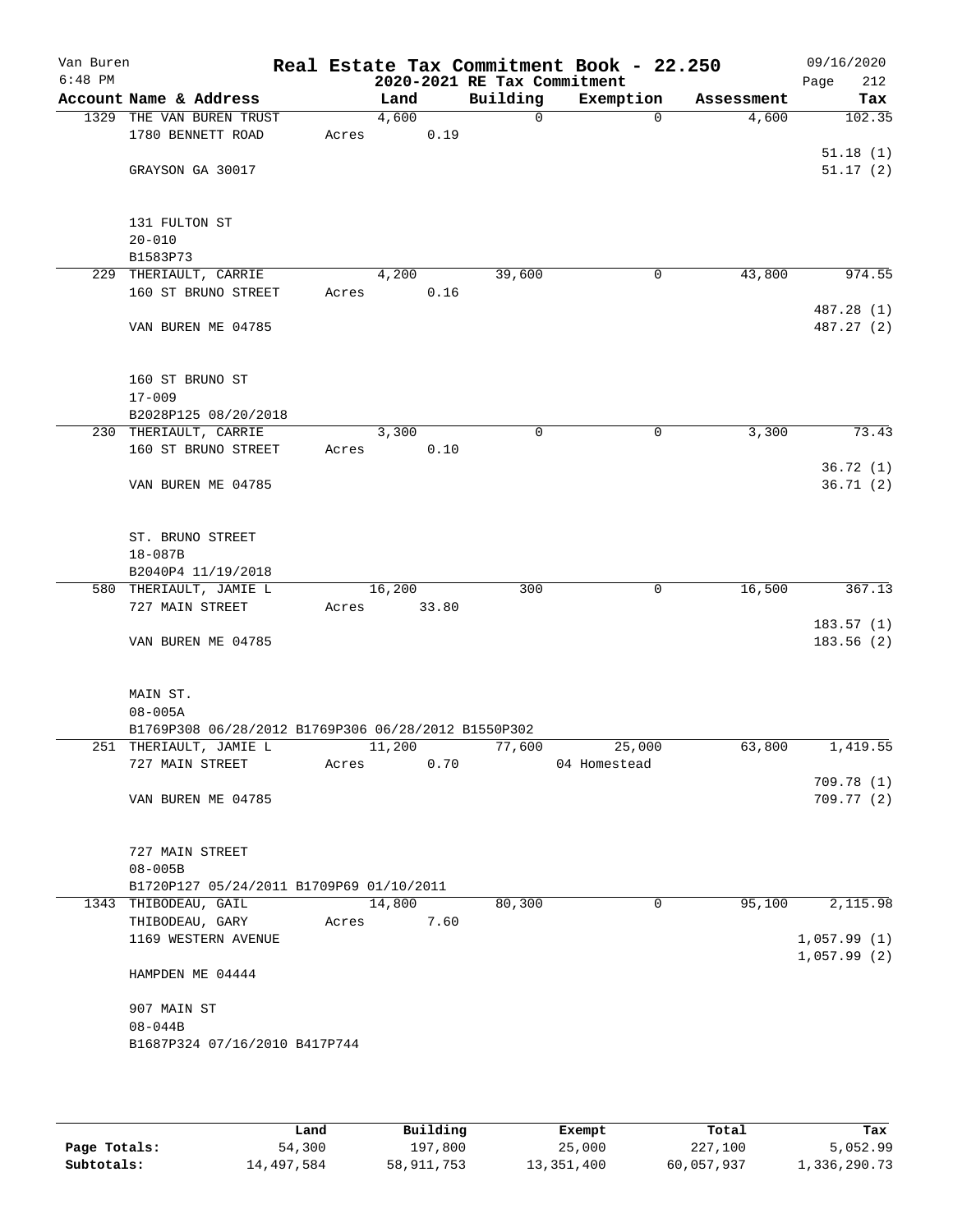| Van Buren<br>$6:48$ PM |                          |       |        |      | 2020-2021 RE Tax Commitment | Real Estate Tax Commitment Book - 22.250 |            | 09/16/2020<br>213<br>Page |
|------------------------|--------------------------|-------|--------|------|-----------------------------|------------------------------------------|------------|---------------------------|
|                        | Account Name & Address   |       | Land   |      | Building                    | Exemption                                | Assessment | Tax                       |
|                        | 1337 THIBODEAU, GISELE   |       | 8,100  |      | 59,000                      | 25,000                                   | 42,100     | 936.72                    |
|                        | 464 MAIN STREET          | Acres |        | 0.60 |                             | 04 Homestead                             |            |                           |
|                        |                          |       |        |      |                             |                                          |            | 468.36(1)                 |
|                        | VAN BUREN ME 04785       |       |        |      |                             |                                          |            | 468.36(2)                 |
|                        |                          |       |        |      |                             |                                          |            |                           |
|                        | 464 MAIN ST              |       |        |      |                             |                                          |            |                           |
|                        | $22 - 016A$              |       |        |      |                             |                                          |            |                           |
|                        | B705P50                  |       |        |      |                             |                                          |            |                           |
|                        | 1338 THIBODEAU, JAMES A  |       | 10,600 |      | 116,500                     | 25,000                                   | 102,100    | 2, 271.73                 |
|                        | THIBODEAU, BARBARA S     | Acres |        | 1.05 |                             | 04 Homestead                             |            |                           |
|                        | 148 VIOLETTE STREET      |       |        |      |                             |                                          |            | 1, 135.87(1)              |
|                        | VAN BUREN ME 04785       |       |        |      |                             |                                          |            | 1, 135.86(2)              |
|                        | 148 VIOLETTE ST          |       |        |      |                             |                                          |            |                           |
|                        | $16 - 068$               |       |        |      |                             |                                          |            |                           |
|                        | B1266P256                |       |        |      |                             |                                          |            |                           |
|                        | 1340 THIBODEAU, NORMAN L |       | 3,900  |      | 60,700                      | 31,000                                   | 33,600     | 747.60                    |
|                        | 138 HILLSIDE STREET      | Acres |        | 0.14 |                             | 04 Homestead                             |            |                           |
|                        |                          |       |        |      |                             | 02 Veteran                               |            | 373.80(1)                 |
|                        | VAN BUREN ME 04785       |       |        |      |                             |                                          |            | 373.80(2)                 |
|                        |                          |       |        |      |                             |                                          |            |                           |
|                        | 138 HILLSIDE ST          |       |        |      |                             |                                          |            |                           |
|                        | $23 - 082$               |       |        |      |                             |                                          |            |                           |
|                        | B402P356                 |       |        |      |                             |                                          |            |                           |
|                        | 594 THIBODEAU, NORMAN M  |       | 3,000  |      | 21,600                      | 24,600                                   | 0          | 0.00                      |
|                        | THIBODEAU, THOMAS O      | Acres |        | 0.08 |                             | 04 Homestead                             |            |                           |
|                        | 101 ROSSIGNOL DRIVE      |       |        |      |                             |                                          |            |                           |
|                        | VAN BUREN ME 04785       |       |        |      |                             |                                          |            |                           |
|                        | 101 ROSSIGNOL DR         |       |        |      |                             |                                          |            |                           |
|                        | $14 - 130$               |       |        |      |                             |                                          |            |                           |
|                        | B2012P71 04/10/2018      |       |        |      |                             |                                          |            |                           |
|                        | 1346 THIVIERGE, GARY J   |       | 5,500  |      | 49,300                      | 25,000                                   | 29,800     | 663.05                    |
|                        | THIVIERGE, BERNADETTE    | Acres |        | 0.27 |                             | 04 Homestead                             |            |                           |
|                        | PO BOX 472               |       |        |      |                             |                                          |            | 331.53(1)                 |
|                        |                          |       |        |      |                             |                                          |            | 331.52(2)                 |
|                        | VAN BUREN ME 04785       |       |        |      |                             |                                          |            |                           |
|                        | 207 CHAMPLAIN ST         |       |        |      |                             |                                          |            |                           |
|                        | $19 - 051$               |       |        |      |                             |                                          |            |                           |
|                        | 1344 THIVIERGE, GARY J   |       | 8,700  |      | $\mathbf 0$                 | $\mathbf 0$                              | 8,700      | 193.58                    |
|                        | THIVIERGE, BERNADETTE    | Acres |        | 3.00 |                             |                                          |            |                           |
|                        | PO BOX 472               |       |        |      |                             |                                          |            | 96.79 (1)                 |
|                        | VAN BUREN ME 04785       |       |        |      |                             |                                          |            | 96.79(2)                  |
|                        |                          |       |        |      |                             |                                          |            |                           |
|                        | LAKE RD                  |       |        |      |                             |                                          |            |                           |
|                        | $02 - 020B$              |       |        |      |                             |                                          |            |                           |
|                        | B799P224                 |       |        |      |                             |                                          |            |                           |
|                        |                          |       |        |      |                             |                                          |            |                           |
|                        |                          |       |        |      |                             |                                          |            |                           |

|              | Land       | Building     | Exempt     | Total      | Tax          |
|--------------|------------|--------------|------------|------------|--------------|
| Page Totals: | 39,800     | 307,100      | 130,600    | 216,300    | 4,812.68     |
| Subtotals:   | 14,537,384 | 59, 218, 853 | 13,482,000 | 60,274,237 | 1,341,103.41 |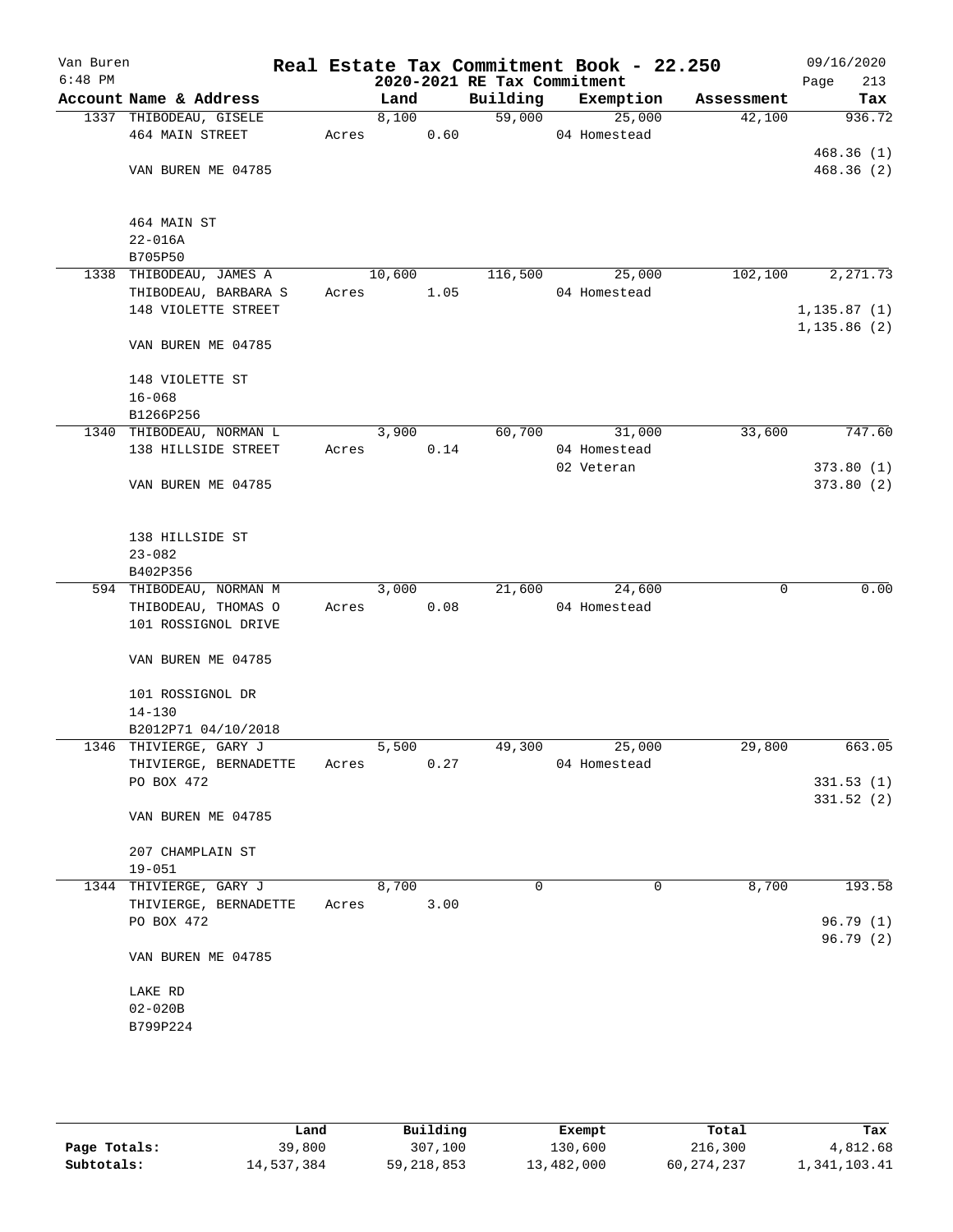| Van Buren<br>$6:48$ PM |                                                 |       | 2020-2021 RE Tax Commitment |          | Real Estate Tax Commitment Book - 22.250 |            | 09/16/2020<br>214<br>Page |
|------------------------|-------------------------------------------------|-------|-----------------------------|----------|------------------------------------------|------------|---------------------------|
|                        | Account Name & Address                          |       | Land                        | Building | Exemption                                | Assessment | Tax                       |
|                        | 84 THOMPSON, LESTER H                           |       | 4,200                       | 42,600   | $\mathbf 0$                              | 46,800     | 1,041.30                  |
|                        | 522 CARIBOU ROAD                                | Acres | 0.16                        |          |                                          |            |                           |
|                        |                                                 |       |                             |          |                                          |            | 520.65(1)                 |
|                        | CYR PLANTATION ME 04785                         |       |                             |          |                                          |            | 520.65(2)                 |
|                        |                                                 |       |                             |          |                                          |            |                           |
|                        | 116 MONROE ST                                   |       |                             |          |                                          |            |                           |
|                        | $23 - 022$                                      |       |                             |          |                                          |            |                           |
|                        | B1867P182 09/12/2014<br>1349 TILLEY, FRANKLIN D |       | 12,500                      | 80,700   | 31,000                                   | 62,200     | 1,383.95                  |
|                        | TILLEY, LORETTE                                 | Acres | 1.12                        |          | 04 Homestead                             |            |                           |
|                        | 1172 MAIN STREET                                |       |                             |          | 02 Veteran                               |            | 691.98(1)                 |
|                        |                                                 |       |                             |          |                                          |            | 691.97 (2)                |
|                        | VAN BUREN ME 04785                              |       |                             |          |                                          |            |                           |
|                        | 1172 MAIN ST                                    |       |                             |          |                                          |            |                           |
|                        | $09 - 023B$                                     |       |                             |          |                                          |            |                           |
|                        | B1332P18                                        |       |                             |          |                                          |            |                           |
|                        | 1351 TILLEY, TRACEY                             |       | 87,500                      | 0        | $\mathbf 0$                              | 87,500     | 1,946.88                  |
|                        | GRAY, ROBYN LYNNE                               | Acres | 295.00                      |          |                                          |            |                           |
|                        | 4540 W TUMACACORI DRIVE                         |       |                             |          |                                          |            | 973.44 (1)                |
|                        | AMADO AZ 85645                                  |       |                             |          |                                          |            | 973.44 (2)                |
|                        | RR 1                                            |       |                             |          |                                          |            |                           |
|                        | $09 - 018$                                      |       |                             |          |                                          |            |                           |
|                        | B2034P38 10/05/2018                             |       |                             |          |                                          |            |                           |
|                        | 1352 TILLEY, TRACEY LISA                        |       | 13,600                      | 0        | 0                                        | 13,600     | 302.60                    |
|                        | GRAY, ROBYN LYNNE<br>4540 W TUMACACORI DRIVE    | Acres | 20.00                       |          |                                          |            | 151.30(1)                 |
|                        |                                                 |       |                             |          |                                          |            | 151.30(2)                 |
|                        | AMADO AZ 85645                                  |       |                             |          |                                          |            |                           |
|                        | RR 1                                            |       |                             |          |                                          |            |                           |
|                        | $09 - 042$                                      |       |                             |          |                                          |            |                           |
|                        | B2034P38 10/05/2018                             |       |                             |          |                                          |            |                           |
|                        | 1361 TMC OF MAINE, LLC                          |       | 6,200                       | 50,100   | 0                                        | 56,300     | 1,252.68                  |
|                        | PO BOX 340                                      | Acres | 0.35                        |          |                                          |            | 626.34(1)                 |
|                        | CARIBOU ME 04736                                |       |                             |          |                                          |            | 626.34(2)                 |
|                        |                                                 |       |                             |          |                                          |            |                           |
|                        | 136 PINE ST                                     |       |                             |          |                                          |            |                           |
|                        | $14 - 064$                                      |       |                             |          |                                          |            |                           |
|                        | B1965P262 02/15/2017                            |       |                             |          |                                          |            |                           |
|                        | 1419 TMC OF MAINE, LLC<br>PO BOX 340            | Acres | 4,100<br>0.15               | 37,600   | $\mathbf 0$                              | 41,700     | 927.83                    |
|                        |                                                 |       |                             |          |                                          |            | 463.92 (1)                |
|                        | CARIBOU ME 04736                                |       |                             |          |                                          |            | 463.91(2)                 |
|                        |                                                 |       |                             |          |                                          |            |                           |
|                        | 107 PINE ST                                     |       |                             |          |                                          |            |                           |
|                        | $14 - 051$                                      |       |                             |          |                                          |            |                           |
|                        | B1965P262 02/15/2017                            |       |                             |          |                                          |            |                           |
|                        |                                                 |       |                             |          |                                          |            |                           |

|              | Land       | Building   | Exempt     | Total      | Tax          |
|--------------|------------|------------|------------|------------|--------------|
| Page Totals: | 128,100    | 211,000    | 31,000     | 308,100    | 6,855.24     |
| Subtotals:   | 14,665,484 | 59,429,853 | 13,513,000 | 60,582,337 | 1,347,958.65 |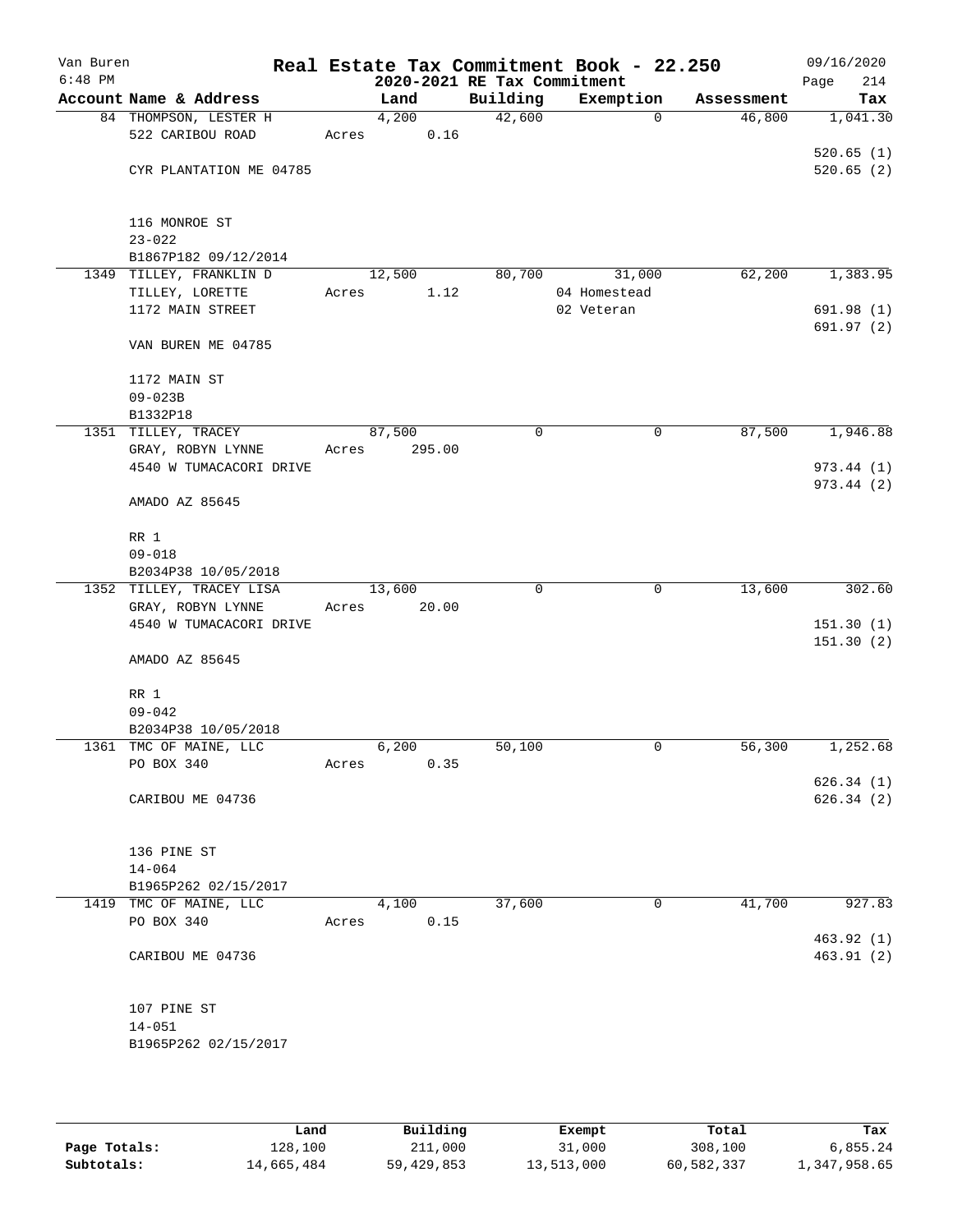| Van Buren<br>$6:48$ PM |                        |       | 2020-2021 RE Tax Commitment |          | Real Estate Tax Commitment Book - 22.250 |            | 09/16/2020<br>215<br>Page |
|------------------------|------------------------|-------|-----------------------------|----------|------------------------------------------|------------|---------------------------|
|                        | Account Name & Address |       | Land                        | Building | Exemption                                | Assessment | Tax                       |
|                        | 878 TMC OF MAINE, LLC  |       | 5,600                       | 36,000   | $\mathbf 0$                              | 41,600     | 925.60                    |
|                        | PO BOX 340             | Acres | 0.28                        |          |                                          |            |                           |
|                        |                        |       |                             |          |                                          |            | 462.80(1)                 |
|                        | CARIBOU ME 04736       |       |                             |          |                                          |            | 462.80(2)                 |
|                        |                        |       |                             |          |                                          |            |                           |
|                        |                        |       |                             |          |                                          |            |                           |
|                        | 567 MAIN ST            |       |                             |          |                                          |            |                           |
|                        | $23 - 096$             |       |                             |          |                                          |            |                           |
|                        | B1832P106 10/18/2013   |       |                             |          |                                          |            |                           |
|                        | 257 TRACY, SUSAN       |       | 4,700<br>0.20               | 24,300   | 25,000                                   | 4,000      | 89.00                     |
|                        | 144 PINE STREET        | Acres |                             |          | 04 Homestead                             |            | 44.50(1)                  |
|                        | VAN BUREN ME 04785     |       |                             |          |                                          |            | 44.50(2)                  |
|                        |                        |       |                             |          |                                          |            |                           |
|                        |                        |       |                             |          |                                          |            |                           |
|                        | 144 PINE ST            |       |                             |          |                                          |            |                           |
|                        | $14 - 061$             |       |                             |          |                                          |            |                           |
|                        | B1797P189 02/07/2013   |       |                             |          |                                          |            |                           |
|                        | 1017 TROEGER, CRAIG    |       | 57,100                      | 900      | $\mathsf{O}$                             | 58,000     | 1,290.50                  |
|                        | TROEGER, NANCY         | Acres | 317.00                      |          |                                          |            |                           |
|                        | PO BOX 307             |       |                             |          |                                          |            | 645.25(1)                 |
|                        |                        |       |                             |          |                                          |            | 645.25(2)                 |
|                        | VAN BUREN ME 04785     |       |                             |          |                                          |            |                           |
|                        |                        |       |                             |          |                                          |            |                           |
|                        | OFF SETTLEMENT RD      |       |                             |          |                                          |            |                           |
|                        | $01 - 001$             |       |                             |          |                                          |            |                           |
|                        | B1776P344 08/13/2012   |       |                             |          |                                          |            |                           |
|                        | 1423 TROEGER, CRAIG    |       | 6,900                       | 13,000   | $\mathbf 0$                              | 19,900     | 442.78                    |
|                        | TROEGER, NANCY         | Acres | 0.75                        |          |                                          |            |                           |
|                        | PO BOX 307             |       |                             |          |                                          |            | 221.39(1)                 |
|                        | VAN BUREN ME 04785     |       |                             |          |                                          |            | 221.39(2)                 |
|                        |                        |       |                             |          |                                          |            |                           |
|                        | 240 MARQUIS RD         |       |                             |          |                                          |            |                           |
|                        | $02 - 005D$            |       |                             |          |                                          |            |                           |
|                        | B1727P21 07/05/2011    |       |                             |          |                                          |            |                           |
|                        | 1359 TROEGER, CRAIG    |       | 13,300                      | 0        | 0                                        | 13,300     | 295.93                    |
|                        | TROEGER, NANCY         | Acres | 38.00                       |          |                                          |            |                           |
|                        | PO BOX 307             |       |                             |          |                                          |            | 147.97(1)                 |
|                        |                        |       |                             |          |                                          |            | 147.96(2)                 |
|                        | VAN BUREN ME 04785     |       |                             |          |                                          |            |                           |
|                        |                        |       |                             |          |                                          |            |                           |
|                        | MARQUIS RD             |       |                             |          |                                          |            |                           |
|                        | $02 - 005B$            |       |                             |          |                                          |            |                           |
|                        | B1678P198 05/11/2010   |       |                             |          |                                          |            |                           |
|                        | 1360 TROEGER, CRAIG R  |       | 115,100                     | 67,700   | 25,000                                   | 157,800    | 3,511.05                  |
|                        | PO BOX 307             | Acres | 618.00                      |          | 04 Homestead                             |            |                           |
|                        |                        |       |                             |          |                                          |            | 1,755.53(1)               |
|                        | VAN BUREN ME 04785     |       |                             |          |                                          |            | 1,755.52(2)               |
|                        |                        |       |                             |          |                                          |            |                           |
|                        | 323 SETTLEMENT RD      |       |                             |          |                                          |            |                           |
|                        | $01 - 008A$            |       |                             |          |                                          |            |                           |
|                        | B889P104 11/20/1992    |       |                             |          |                                          |            |                           |
|                        |                        |       |                             |          |                                          |            |                           |
|                        |                        |       |                             |          |                                          |            |                           |
|                        |                        |       |                             |          |                                          |            |                           |

|              | Land       | Building     | Exempt     | Total      | Tax          |
|--------------|------------|--------------|------------|------------|--------------|
| Page Totals: | 202,700    | 141,900      | 50,000     | 294,600    | 6,554.86     |
| Subtotals:   | 14,868,184 | 59, 571, 753 | 13,563,000 | 60,876,937 | 1,354,513.51 |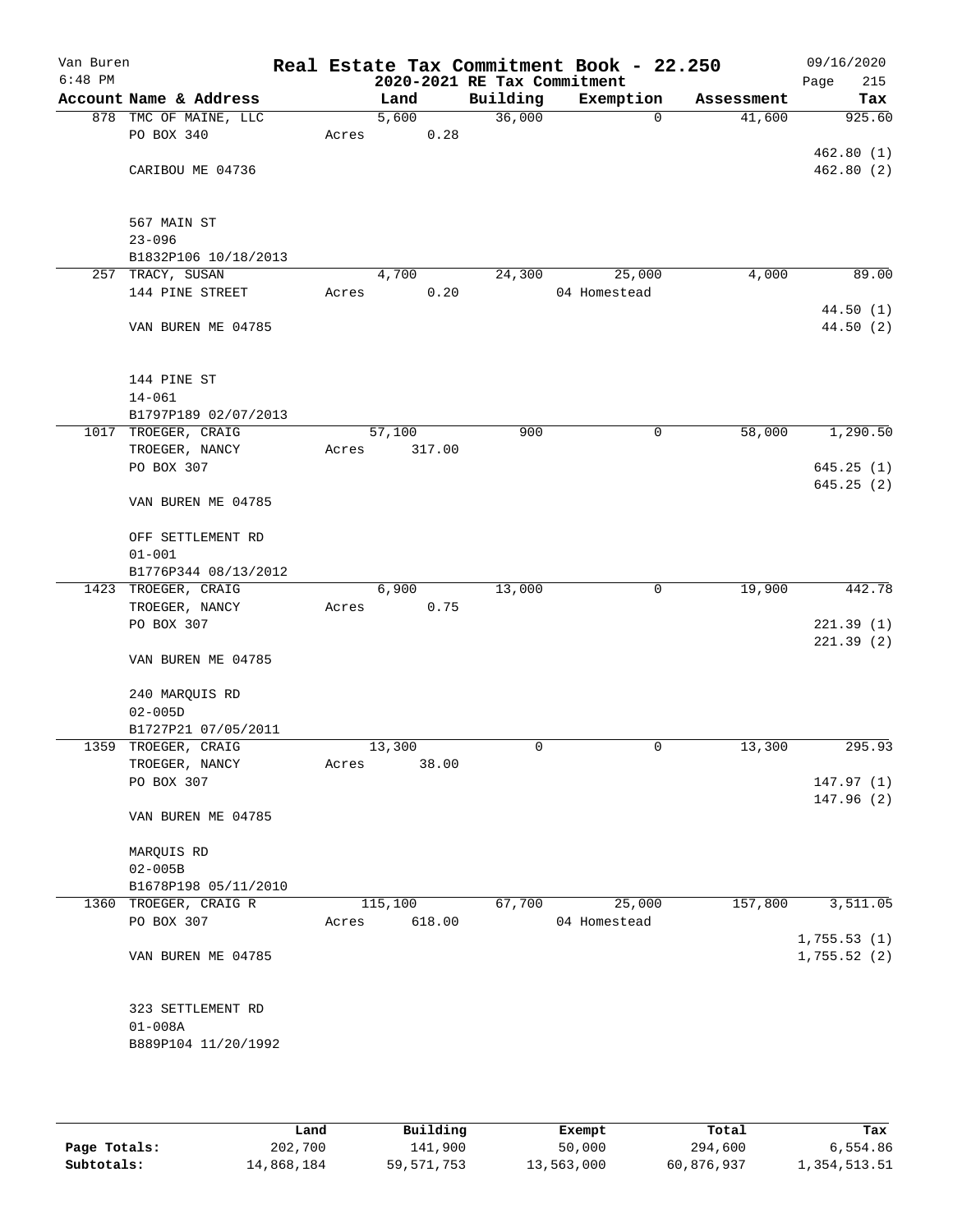| Van Buren |                                                    |       |        |      |                             | Real Estate Tax Commitment Book - 22.250 |             |            | 09/16/2020             |          |
|-----------|----------------------------------------------------|-------|--------|------|-----------------------------|------------------------------------------|-------------|------------|------------------------|----------|
| $6:48$ PM |                                                    |       |        |      | 2020-2021 RE Tax Commitment |                                          |             |            | Page                   | 216      |
|           | Account Name & Address                             |       | Land   |      | Building                    | Exemption                                |             | Assessment |                        | Tax      |
|           | 252 TRUE, VINCENT                                  |       | 6,100  |      | 14,300                      |                                          | $\Omega$    | 20,400     |                        | 453.90   |
|           | PO BOX 856                                         |       |        |      |                             |                                          |             |            |                        |          |
|           | HOULTON ME 04730                                   |       |        |      |                             |                                          |             |            | 226.95(1)<br>226.95(2) |          |
|           |                                                    |       |        |      |                             |                                          |             |            |                        |          |
|           |                                                    |       |        |      |                             |                                          |             |            |                        |          |
|           | 348 MAIN ST                                        |       |        |      |                             |                                          |             |            |                        |          |
|           | $20 - 064$                                         |       |        |      |                             |                                          |             |            |                        |          |
|           | B2047P212 02/08/2019                               |       |        |      |                             |                                          |             |            |                        |          |
|           | 643 TUTOLO, JESSIE A                               |       | 8,100  |      | 50,600                      | 31,000                                   |             | 27,700     |                        | 616.32   |
|           | 125 WILSON STREET                                  | Acres |        | 0.60 |                             | 04 Homestead<br>03 Veteran (Non-Maine    |             |            | 308.16(1)              |          |
|           |                                                    |       |        |      |                             | Enlisted)                                |             |            |                        |          |
|           | VAN BUREN ME 04785                                 |       |        |      |                             |                                          |             |            | 308.16(2)              |          |
|           |                                                    |       |        |      |                             |                                          |             |            |                        |          |
|           |                                                    |       |        |      |                             |                                          |             |            |                        |          |
|           | 125 WILSON ST                                      |       |        |      |                             |                                          |             |            |                        |          |
|           | $23 - 036$<br>B2016P61 05/24/2018                  |       |        |      |                             |                                          |             |            |                        |          |
|           | 1263 VAILLANCOURT HOLDINGS,                        |       | 7,800  |      | $\mathbf 0$                 |                                          | $\mathbf 0$ | 7,800      |                        | 173.55   |
|           | LLC                                                |       |        |      |                             |                                          |             |            |                        |          |
|           | 525 MAIN STREET                                    | Acres |        | 0.55 |                             |                                          |             |            |                        |          |
|           |                                                    |       |        |      |                             |                                          |             |            | 86.78(1)               |          |
|           | VAN BUREN ME 04785                                 |       |        |      |                             |                                          |             |            | 86.77(2)               |          |
|           |                                                    |       |        |      |                             |                                          |             |            |                        |          |
|           | MAIN ST                                            |       |        |      |                             |                                          |             |            |                        |          |
|           | $22 - 004$                                         |       |        |      |                             |                                          |             |            |                        |          |
|           | B1743P320 12/02/2011 B1662P128 11/30/2009 B668P286 |       |        |      |                             |                                          |             |            |                        |          |
|           | 591 VAILLANCOURT HOLDINGS,                         |       | 12,700 |      | 74,600                      |                                          | $\mathbf 0$ | 87,300     | 1,942.43               |          |
|           | LLC                                                |       | 1.49   |      |                             |                                          |             |            |                        |          |
|           | DBA: VAILLANCOURT<br>INSPECTION                    | Acres |        |      |                             |                                          |             |            |                        |          |
|           | 525 MAIN STREET                                    |       |        |      |                             |                                          |             |            | 971.22(1)              |          |
|           |                                                    |       |        |      |                             |                                          |             |            | 971.21(2)              |          |
|           | VAN BUREN ME 04785                                 |       |        |      |                             |                                          |             |            |                        |          |
|           |                                                    |       |        |      |                             |                                          |             |            |                        |          |
|           | 135 FERRY ST<br>$18 - 049$                         |       |        |      |                             |                                          |             |            |                        |          |
|           | B1743P328 12/02/2011 B1384P51                      |       |        |      |                             |                                          |             |            |                        |          |
|           | 1367 VAILLANCOURT HOLDINGS,                        |       | 5,700  |      | 75,200                      | 25,000                                   |             | 55,900     |                        | 1,243.77 |
|           | LLC                                                |       |        |      |                             |                                          |             |            |                        |          |
|           | 525 MAIN STREET                                    | Acres |        | 0.29 |                             | 04 Homestead                             |             |            |                        |          |
|           |                                                    |       |        |      |                             |                                          |             |            | 621.89(1)              |          |
|           | VAN BUREN ME 04785                                 |       |        |      |                             |                                          |             |            | 621.88(2)              |          |
|           | 573 MAIN ST.                                       |       |        |      |                             |                                          |             |            |                        |          |
|           | $23 - 097$                                         |       |        |      |                             |                                          |             |            |                        |          |
|           | B1743P322 12/02/2011 B1229P147                     |       |        |      |                             |                                          |             |            |                        |          |

|              | Land       | Building   | Exempt     | Total      | Tax          |
|--------------|------------|------------|------------|------------|--------------|
| Page Totals: | 40,400     | 214,700    | 56,000     | 199,100    | 4,429.97     |
| Subtotals:   | 14,908,584 | 59,786,453 | 13,619,000 | 61,076,037 | 1,358,943.48 |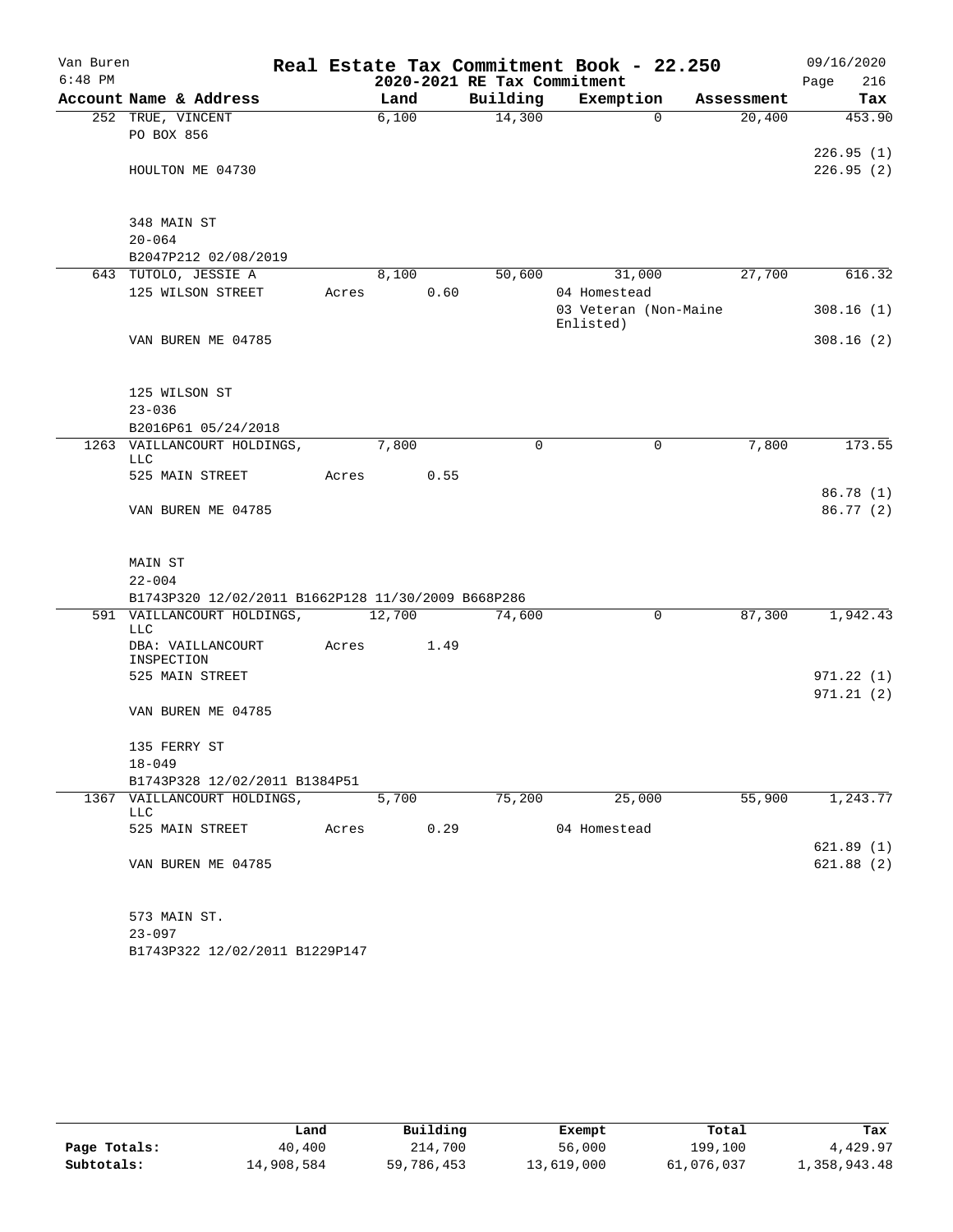| Van Buren |                                           |            |                    |      |                             | Real Estate Tax Commitment Book - 22.250 |             |            |                             | 09/16/2020             |
|-----------|-------------------------------------------|------------|--------------------|------|-----------------------------|------------------------------------------|-------------|------------|-----------------------------|------------------------|
| $6:48$ PM |                                           |            |                    |      | 2020-2021 RE Tax Commitment |                                          |             |            | Page                        | 217                    |
|           | Account Name & Address                    |            | Land               |      | Building                    | Exemption                                |             | Assessment |                             | Tax                    |
|           | 1363 VAILLANCOURT HOLDINGS,<br><b>LLC</b> |            | $\frac{1}{20,400}$ |      | 94,000                      |                                          | $\Omega$    | 114,400    |                             | 2,545.40               |
|           | 525 MAIN STREET                           | Acres 1.27 |                    |      |                             |                                          |             |            | 1,272.70(1)                 |                        |
|           | VAN BUREN ME 04785                        |            |                    |      |                             |                                          |             |            | 1,272.70(2)                 |                        |
|           | 525 MAIN ST                               |            |                    |      |                             |                                          |             |            |                             |                        |
|           | $23 - 114$                                |            |                    |      |                             |                                          |             |            |                             |                        |
|           | B1743P314 12/02/2011 B1519P165            |            |                    |      |                             |                                          |             |            |                             |                        |
|           | 1364 VAILLANCOURT HOLDINGS,               |            | 10,800             |      | 12,200                      |                                          | $\mathbf 0$ | 23,000     |                             | 511.75                 |
|           | LLC<br>525 MAIN STREET                    | Acres 0.54 |                    |      |                             |                                          |             |            |                             |                        |
|           | VAN BUREN ME 04785                        |            |                    |      |                             |                                          |             |            |                             | 255.88(1)<br>255.87(2) |
|           | 526 MAIN ST                               |            |                    |      |                             |                                          |             |            |                             |                        |
|           | $22 - 005$                                |            |                    |      |                             |                                          |             |            |                             |                        |
|           | B1743P318 12/02/2011 B1519P165            |            |                    |      |                             |                                          |             |            |                             |                        |
|           | 1371 VAILLANCOURT HOLDINGS,<br><b>LLC</b> |            | 10,700             |      | $\Omega$                    |                                          | 0           | 10,700     |                             | 238.08                 |
|           | 525 MAIN STREET                           | Acres      |                    | 1.20 |                             |                                          |             |            |                             |                        |
|           | VAN BUREN ME 04785                        |            |                    |      |                             |                                          |             |            |                             | 119.04(1)<br>119.04(2) |
|           | 110 CHURCH ST                             |            |                    |      |                             |                                          |             |            |                             |                        |
|           | $23 - 110A$                               |            |                    |      |                             |                                          |             |            |                             |                        |
|           | B1743P325 12/02/2011                      |            |                    |      |                             |                                          |             |            |                             |                        |
|           | 1372 VAILLANCOURT HOLDINGS,<br><b>LLC</b> | 10,300     |                    |      | 93,400                      |                                          | 0           | 103,700    |                             | 2,307.32               |
|           | 525 MAIN STREET                           | Acres      | 0.96               |      |                             |                                          |             |            |                             |                        |
|           | VAN BUREN ME 04785                        |            |                    |      |                             |                                          |             |            | 1,153.66(1)<br>1, 153.66(2) |                        |
|           | 110 CHURCH ST                             |            |                    |      |                             |                                          |             |            |                             |                        |
|           | $23 - 107$                                |            |                    |      |                             |                                          |             |            |                             |                        |
|           | B1743P325 12/02/2011 B786P208             |            |                    |      |                             |                                          |             |            |                             |                        |
|           | 1386 VAILLANCOURT HOLDINGS,<br>LLC        |            | 5,600              |      | 76,500                      |                                          | $\mathbf 0$ | 82,100     |                             | 1,826.73               |
|           | 525 MAIN STREET                           | Acres      |                    | 1.36 |                             |                                          |             |            |                             |                        |
|           | VAN BUREN ME 04785                        |            |                    |      |                             |                                          |             |            |                             | 913.37(1)<br>913.36(2) |
|           | MAIN ST (KEEGAN)                          |            |                    |      |                             |                                          |             |            |                             |                        |
|           | $22 - 005A$                               |            |                    |      |                             |                                          |             |            |                             |                        |
|           | B1743P330 11/30/2011 B1527P345            |            |                    |      |                             |                                          |             |            |                             |                        |

|              | Land       | Building   | Exempt     | Total      | Tax          |
|--------------|------------|------------|------------|------------|--------------|
| Page Totals: | 57,800     | 276,100    |            | 333,900    | 7.429.28     |
| Subtotals:   | 14,966,384 | 60,062,553 | 13,619,000 | 61,409,937 | 1,366,372.76 |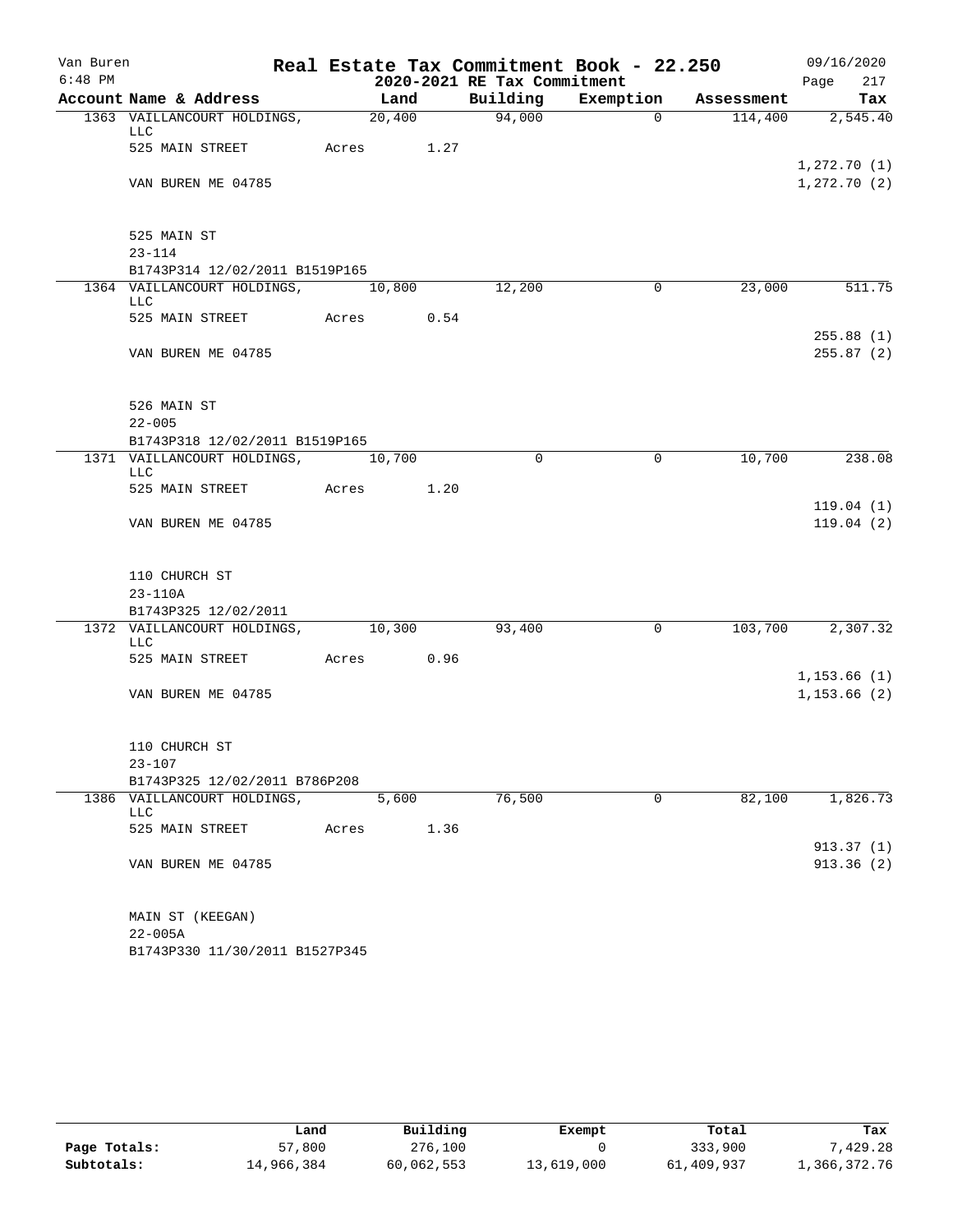| Van Buren    |                                                   |       |                     |                             | Real Estate Tax Commitment Book - 22.250 |                  | 09/16/2020             |
|--------------|---------------------------------------------------|-------|---------------------|-----------------------------|------------------------------------------|------------------|------------------------|
| $6:48$ PM    |                                                   |       |                     | 2020-2021 RE Tax Commitment |                                          |                  | Page<br>218            |
|              | Account Name & Address<br>588 VAILLANCOURT LIVING |       | Land<br>17,300      | Building                    | Exemption                                | Assessment       | Tax                    |
|              | TRUST                                             |       |                     | $\mathbf 0$                 | $\mathbf 0$                              | 17,300           | 384.92                 |
|              | PO BOX 10                                         | Acres | 7.79                |                             |                                          |                  |                        |
|              |                                                   |       |                     |                             |                                          |                  | 192.46(1)              |
|              | VAN BUREN ME 04785                                |       |                     |                             |                                          |                  | 192.46(2)              |
|              | STATE ST                                          |       |                     |                             |                                          |                  |                        |
|              | $03 - 012G$                                       |       |                     |                             |                                          |                  |                        |
|              | B1932P216 05/09/2016                              |       |                     |                             |                                          |                  |                        |
| 1049         | VAILLANCOURT LIVING<br>TRUST                      |       | 7,400               | 3,100                       | 0                                        | 10,500           | 233.63                 |
|              | VAILLANCOURT, GARY J &<br>DIANE M                 | Acres | 0.50                |                             |                                          |                  |                        |
|              | PO BOX 10                                         |       |                     |                             |                                          |                  | 116.82(1)<br>116.81(2) |
|              | VAN BUREN ME 04785                                |       |                     |                             |                                          |                  |                        |
|              | 203 STATE ST.<br>$12A-012A$                       |       |                     |                             |                                          |                  |                        |
|              | B1762P36 05/14/2012 B1408P39                      |       |                     |                             |                                          |                  |                        |
|              | 1119 VAILLANCOURT LIVING                          |       | 10,500              | 61,200                      | 0                                        | 71,700           | 1,595.32               |
|              | TRUST DATED JUNE 8,<br>2011                       |       |                     |                             |                                          |                  |                        |
|              | PO BOX 10                                         | Acres | 1.03                |                             |                                          |                  |                        |
|              |                                                   |       |                     |                             |                                          |                  | 797.66(1)              |
|              | VAN BUREN ME 04785                                |       |                     |                             |                                          |                  | 797.66(2)              |
|              | 117 VIOLETTE ST                                   |       |                     |                             |                                          |                  |                        |
|              | $16 - 078$                                        |       |                     |                             |                                          |                  |                        |
|              | B2094P92 02/14/2020                               |       |                     |                             |                                          |                  |                        |
|              | 193 VAILLANCOURT, GARY                            |       | 6,300<br>0.36       | 0                           | 0                                        | 6,300            | 140.17                 |
|              | VAILLANCOURT, DIANE<br>PO BOX 10                  | Acres |                     |                             |                                          |                  | 70.09(1)               |
|              |                                                   |       |                     |                             |                                          |                  | 70.08(2)               |
|              | VAN BUREN ME 04785                                |       |                     |                             |                                          |                  |                        |
|              | 159 STATE ST                                      |       |                     |                             |                                          |                  |                        |
|              | 12A-008                                           |       |                     |                             |                                          |                  |                        |
|              | B1941P335 07/22/2016                              |       |                     |                             |                                          |                  |                        |
|              | 181 VAILLANCOURT, GARY<br>VAILLANCOURT, DIANE     | Acres | 4,500<br>0.18       | 47,700                      | 0                                        | 52,200           | 1,161.45               |
|              | PO BOX 10                                         |       |                     |                             |                                          |                  | 580.73 (1)             |
|              |                                                   |       |                     |                             |                                          |                  | 580.72 (2)             |
|              | VAN BUREN ME 04785                                |       |                     |                             |                                          |                  |                        |
|              | 106 HILLSIDE ST                                   |       |                     |                             |                                          |                  |                        |
|              | $23 - 094$                                        |       |                     |                             |                                          |                  |                        |
|              | B1897P323 07/06/2015                              |       |                     |                             |                                          |                  |                        |
|              | 1599 VAILLANCOURT, GARY J                         |       | 10,100              | $\mathbf 0$                 | $\mathbf 0$                              | 10,100           | 224.73                 |
|              | VAILLANCOURT, DIANE M<br>PO BOX 10                | Acres | 3.08                |                             |                                          |                  | 112.37(1)              |
|              |                                                   |       |                     |                             |                                          |                  | 112.36(2)              |
|              | VAN BUREN ME 04785                                |       |                     |                             |                                          |                  |                        |
|              | MONROE STREET                                     |       |                     |                             |                                          |                  |                        |
|              | $23 - 119A$                                       |       |                     |                             |                                          |                  |                        |
|              | B1967P1 03/01/2017 B1743P309 12/02/2011           |       |                     |                             |                                          |                  |                        |
| Page Totals: | Land<br>56,100                                    |       | Building<br>112,000 |                             | Exempt<br>$\mathbf 0$                    | Total<br>168,100 | Tax<br>3,740.22        |
| Subtotals:   | 15,022,484                                        |       | 60,174,553          |                             | 13,619,000                               | 61,578,037       | 1,370,112.98           |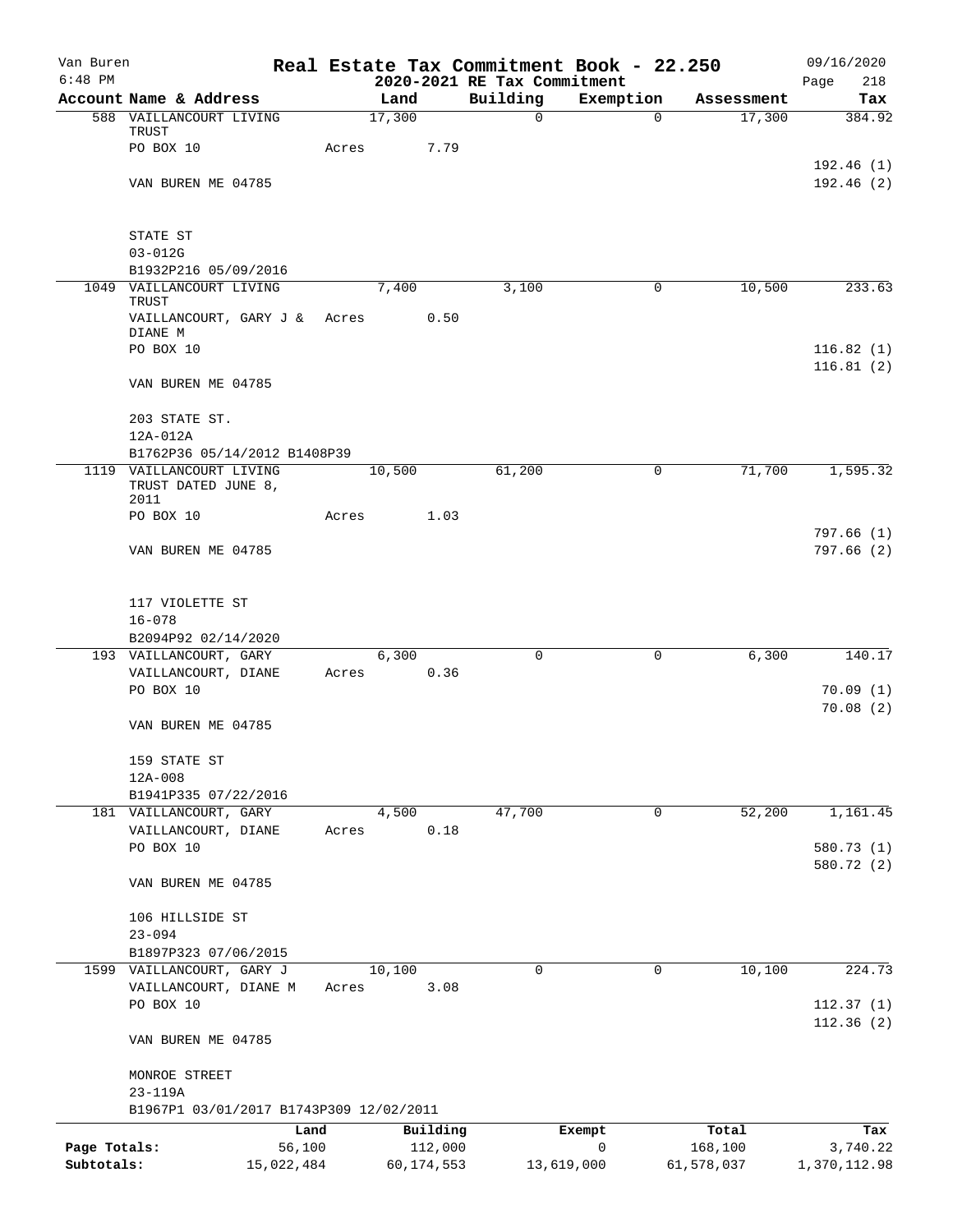| Van Buren<br>$6:48$ PM |                                            |            |        |      | Real Estate Tax Commitment Book - 22.250<br>2020-2021 RE Tax Commitment |               |        |            | 09/16/2020<br>219<br>Page |
|------------------------|--------------------------------------------|------------|--------|------|-------------------------------------------------------------------------|---------------|--------|------------|---------------------------|
|                        | Account Name & Address                     |            | Land   |      | Building                                                                | Exemption     |        | Assessment | Tax                       |
|                        | 1378 VAILLANCOURT, LARRY J                 |            | 5,300  |      | 87,200                                                                  |               | 25,000 | 67,500     | 1,501.88                  |
|                        | VAILLANCOURT, ENOLA G                      |            | Acres  | 0.25 |                                                                         | 04 Homestead  |        |            |                           |
|                        | 118 ROOSEVELT AVENUE                       |            |        |      |                                                                         |               |        |            | 750.94(1)                 |
|                        |                                            |            |        |      |                                                                         |               |        |            | 750.94(2)                 |
|                        | VAN BUREN ME 04785                         |            |        |      |                                                                         |               |        |            |                           |
|                        |                                            |            |        |      |                                                                         |               |        |            |                           |
|                        | 118 ROOSEVELT AVE                          |            |        |      |                                                                         |               |        |            |                           |
|                        | $14 - 134$                                 |            |        |      |                                                                         |               |        |            |                           |
|                        | B711P255                                   |            |        |      |                                                                         |               |        |            |                           |
|                        | 1387 VAILLANCOURT, PATRICK H               |            | 11,900 |      | 122,400                                                                 |               | 25,000 | 109,300    | 2,431.92                  |
|                        | VAILLANCOURT, LISA M                       | Acres      |        | 2.41 |                                                                         | 04 Homestead  |        |            |                           |
|                        | 7 MAIN STREET                              |            |        |      |                                                                         |               |        |            | 1, 215.96(1)              |
|                        |                                            |            |        |      |                                                                         |               |        |            | 1, 215.96(2)              |
|                        | VAN BUREN ME 04785                         |            |        |      |                                                                         |               |        |            |                           |
|                        | 7 MAIN ST                                  |            |        |      |                                                                         |               |        |            |                           |
|                        | $13 - 001$                                 |            |        |      |                                                                         |               |        |            |                           |
|                        | B1524P110                                  |            |        |      |                                                                         |               |        |            |                           |
|                        | 1381 VAILLANCOURT, PATRICK H               |            | 6,400  |      | 38,000                                                                  |               | 0      | 44,400     | 987.90                    |
|                        | D/B/A VAILLANCOURT                         | Acres 0.32 |        |      |                                                                         |               |        |            |                           |
|                        | LUMBER, INC                                |            |        |      |                                                                         |               |        |            |                           |
|                        | 7 MAIN STREET                              |            |        |      |                                                                         |               |        |            | 493.95 (1)                |
|                        |                                            |            |        |      |                                                                         |               |        |            | 493.95 (2)                |
|                        | VAN BUREN ME 04785                         |            |        |      |                                                                         |               |        |            |                           |
|                        |                                            |            |        |      |                                                                         |               |        |            |                           |
|                        | 100 MAIN ST                                |            |        |      |                                                                         |               |        |            |                           |
|                        | $15 - 036$                                 |            |        |      |                                                                         |               |        |            |                           |
|                        | B943P289                                   |            |        |      |                                                                         |               |        |            |                           |
|                        | 1377 VAILLANCOURT, PAUL J                  |            | 10,500 |      | 93,000                                                                  |               | 25,000 | 78,500     | 1,746.63                  |
|                        | 119 VIOLETTE STREET                        | Acres      |        | 1.04 |                                                                         | 04 Homestead  |        |            | 873.32 (1)                |
|                        | VAN BUREN ME 04785                         |            |        |      |                                                                         |               |        |            | 873.31 (2)                |
|                        |                                            |            |        |      |                                                                         |               |        |            |                           |
|                        |                                            |            |        |      |                                                                         |               |        |            |                           |
|                        | 119 VIOLETTE ST                            |            |        |      |                                                                         |               |        |            |                           |
|                        | $16 - 060$                                 |            |        |      |                                                                         |               |        |            |                           |
|                        | 1406 VAILLANCOURT, TONY                    |            | 10,100 |      | $\mathbf 0$                                                             |               | 0      | 10,100     | 224.73                    |
|                        | VAILLANCOURT, DIANE                        | Acres      |        | 7.00 |                                                                         |               |        |            |                           |
|                        | 112 MARIST COLLEGE                         |            |        |      |                                                                         |               |        |            | 112.37(1)                 |
|                        | DRIVE                                      |            |        |      |                                                                         |               |        |            |                           |
|                        |                                            |            |        |      |                                                                         |               |        |            | 112.36(2)                 |
|                        | VAN BUREN ME 04785                         |            |        |      |                                                                         |               |        |            |                           |
|                        |                                            |            |        |      |                                                                         |               |        |            |                           |
|                        | STATE ST                                   |            |        |      |                                                                         |               |        |            |                           |
|                        | $03 - 012C$                                |            |        |      |                                                                         |               |        |            |                           |
|                        | B1697P93 09/28/2010                        |            |        |      |                                                                         |               | 0      | 111,200    | 2,474.20                  |
|                        | 5 VAILLANCOURT, TONY<br>112 MARIST COLLEGE | Acres      | 20,100 | 5.37 | 91,100                                                                  |               |        |            |                           |
|                        | DRIVE                                      |            |        |      |                                                                         |               |        |            |                           |
|                        |                                            |            |        |      |                                                                         |               |        |            | 1,237.10(1)               |
|                        | VAN BUREN ME 04785                         |            |        |      |                                                                         |               |        |            | 1,237.10(2)               |
|                        |                                            |            |        |      |                                                                         |               |        |            |                           |
|                        |                                            |            |        |      |                                                                         |               |        |            |                           |
|                        | 351 CHAMPLAIN ST                           |            |        |      |                                                                         |               |        |            |                           |
|                        | $03 - 001B$                                |            |        |      |                                                                         |               |        |            |                           |
|                        | B1802P345 04/01/2013                       |            |        |      |                                                                         |               |        |            |                           |
|                        |                                            |            |        |      |                                                                         |               |        |            |                           |
|                        |                                            |            |        |      |                                                                         |               |        |            |                           |
|                        |                                            |            |        | P114 |                                                                         | <b>Durama</b> |        |            |                           |

|              | Land       | Building   | Exempt     | Total      | Tax          |
|--------------|------------|------------|------------|------------|--------------|
| Page Totals: | 64,300     | 431,700    | 75,000     | 421,000    | 9,367.26     |
| Subtotals:   | 15,086,784 | 60,606,253 | 13,694,000 | 61,999,037 | 1,379,480.24 |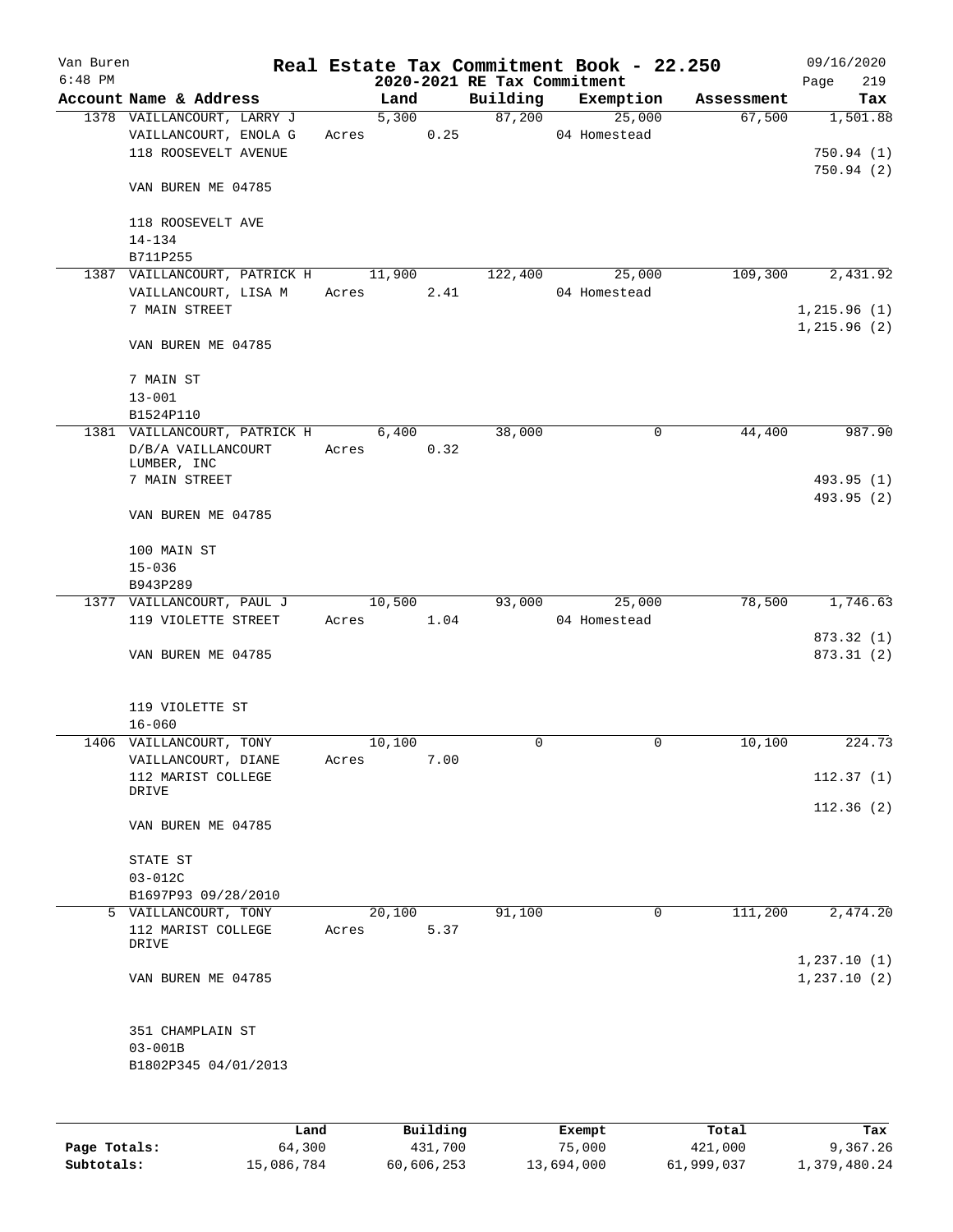| Van Buren                  |                                                  |                        |       |        |                         |                                         | Real Estate Tax Commitment Book - 22.250 |                         | 09/16/2020                    |
|----------------------------|--------------------------------------------------|------------------------|-------|--------|-------------------------|-----------------------------------------|------------------------------------------|-------------------------|-------------------------------|
| $6:48$ PM                  | Account Name & Address                           |                        |       | Land   |                         | 2020-2021 RE Tax Commitment<br>Building |                                          | Assessment              | 220<br>Page<br>Tax            |
|                            | 194 VAILLANCOURT, TONY                           |                        |       | 10,400 |                         | 157,900                                 | Exemption<br>25,000                      | 143,300                 | 3,188.43                      |
|                            | 112 MARIST COLLEGE<br>DRIVE                      |                        | Acres |        | 0.98                    |                                         | 04 Homestead                             |                         |                               |
|                            | VAN BUREN ME 04785                               |                        |       |        |                         |                                         |                                          |                         | 1,594.22(1)<br>1,594.21(2)    |
|                            | 112 MARIST COLLEGE DR<br>$12B - 004$             |                        |       |        |                         |                                         |                                          |                         |                               |
|                            | B1706P348 12/22/2010                             |                        |       |        |                         |                                         |                                          |                         |                               |
|                            | 135 VAILLANCOUT LIVING                           |                        |       | 3,500  |                         | $\mathbf 0$                             | 0                                        | 3,500                   | 77.88                         |
|                            | TRUST<br>VAILLANCOURT, GARY J & Acres<br>DIANE M |                        |       |        | 0.44                    |                                         |                                          |                         |                               |
|                            | PO BOX 10                                        |                        |       |        |                         |                                         |                                          |                         | 38.94(1)<br>38.94(2)          |
|                            | VAN BUREN ME 04785                               |                        |       |        |                         |                                         |                                          |                         |                               |
|                            | TRUMAN STREET<br>12A-042A                        |                        |       |        |                         |                                         |                                          |                         |                               |
|                            | B1763P15 05/17/2012 B1608P289 08/13/2008         |                        |       |        |                         |                                         |                                          |                         |                               |
|                            | 1388 VAN BUREN ATV CLUB<br>PO BOX 473            |                        |       | 0      |                         | 5,100                                   | 0                                        | 5,100                   | 113.48                        |
|                            |                                                  |                        |       |        |                         |                                         |                                          |                         | 56.74(1)                      |
|                            | VAN BUREN ME 04785                               |                        |       |        |                         |                                         |                                          |                         | 56.74(2)                      |
|                            | UPLAND RD                                        |                        |       |        |                         |                                         |                                          |                         |                               |
|                            | 13-024B-T1                                       |                        |       |        |                         |                                         |                                          |                         |                               |
|                            | 97 VAN BUREN ECONOMIC<br>DEVELOPMENT CORP        |                        |       | 5,000  |                         | 59,000                                  | 0                                        | 64,000                  | 1,424.00                      |
|                            | 51 MAIN STREET STE 101                           |                        | Acres |        | 0.25                    |                                         |                                          |                         | 712.00(1)                     |
|                            | VAN BUREN ME 04785                               |                        |       |        |                         |                                         |                                          |                         | 712.00(2)                     |
|                            | 66 MAIN ST                                       |                        |       |        |                         |                                         |                                          |                         |                               |
|                            | $15 - 097$                                       |                        |       |        |                         |                                         |                                          |                         |                               |
| 1362                       | B2073P327 09/04/2019<br>VAN BUREN HOUSING        |                        |       | 7,200  |                         | 286,400                                 | 0                                        | 293,600                 | 6,532.60                      |
|                            | <b>AUTHORITY</b>                                 |                        |       |        |                         |                                         |                                          |                         |                               |
|                            | 130 CHAMPLAIN STREET                             |                        | Acres |        | 0.47                    |                                         |                                          |                         |                               |
|                            | VAN BUREN ME 04785                               |                        |       |        |                         |                                         |                                          |                         | 3, 266.30(1)<br>3, 266.30 (2) |
|                            | 128 ROOSEVELT AVE                                |                        |       |        |                         |                                         |                                          |                         |                               |
|                            | $14 - 128$                                       |                        |       |        |                         |                                         |                                          |                         |                               |
|                            | B717P288                                         |                        |       |        |                         |                                         |                                          |                         |                               |
| 1200                       | VAN BUREN HYDROPONICS,<br>LLC                    |                        |       | 4,000  |                         | 23,600                                  | 25,000                                   | 2,600                   | 57.85                         |
|                            | 58 MAIN STREET STE 101                           |                        | Acres |        | 0.20                    |                                         | 04 Homestead                             |                         | 28.93(1)                      |
|                            | VAN BUREN ME 04785                               |                        |       |        |                         |                                         |                                          |                         | 28.92 (2)                     |
|                            | 58 MAIN ST                                       |                        |       |        |                         |                                         |                                          |                         |                               |
|                            | $15 - 101$                                       |                        |       |        |                         |                                         |                                          |                         |                               |
|                            | B1951P308 10/17/2016                             |                        |       |        |                         |                                         |                                          |                         |                               |
|                            |                                                  | Land                   |       |        | Building                |                                         | Exempt                                   | Total                   | Tax                           |
| Page Totals:<br>Subtotals: |                                                  | 30,100<br>15, 116, 884 |       |        | 532,000<br>61, 138, 253 |                                         | 50,000<br>13,744,000                     | 512,100<br>62, 511, 137 | 11,394.24<br>1,390,874.48     |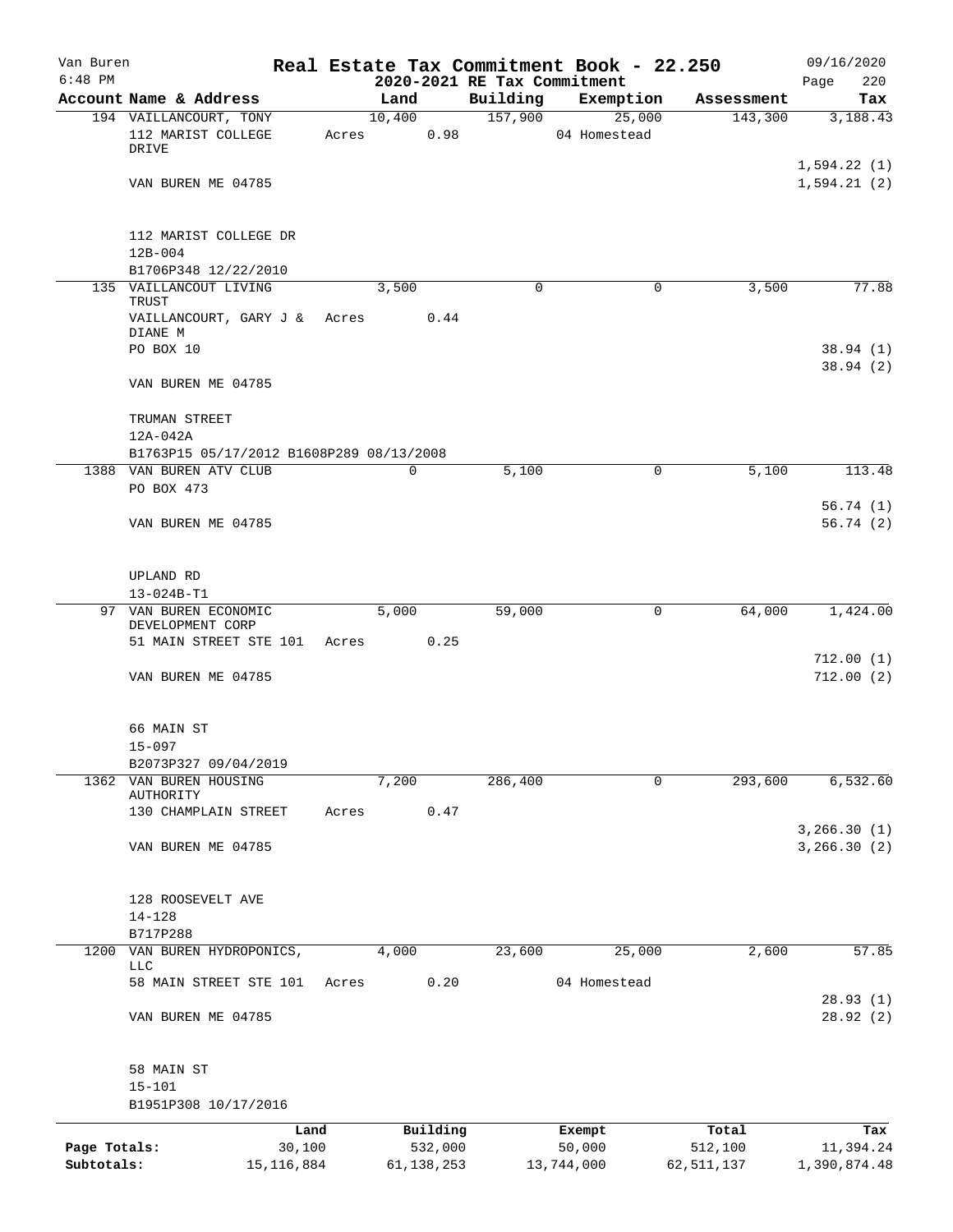| Van Buren<br>$6:48$ PM |                         |       |        |      |                                         | Real Estate Tax Commitment Book - 22.250 |            | 09/16/2020             |
|------------------------|-------------------------|-------|--------|------|-----------------------------------------|------------------------------------------|------------|------------------------|
|                        | Account Name & Address  |       | Land   |      | 2020-2021 RE Tax Commitment<br>Building | Exemption                                | Assessment | 221<br>Page<br>Tax     |
|                        | 1389 VARLEY, ELEANOR    |       | 3,000  |      | 44,400                                  | 25,000                                   | 22,400     | 498.40                 |
|                        | 68 MAIN STREET STE 101  | Acres |        | 0.15 |                                         | 04 Homestead                             |            |                        |
|                        |                         |       |        |      |                                         |                                          |            | 249.20(1)              |
|                        | VAN BUREN ME 04785      |       |        |      |                                         |                                          |            | 249.20(2)              |
|                        |                         |       |        |      |                                         |                                          |            |                        |
|                        |                         |       |        |      |                                         |                                          |            |                        |
|                        | 68 MAIN ST              |       |        |      |                                         |                                          |            |                        |
|                        | $15 - 096$              |       |        |      |                                         |                                          |            |                        |
|                        | B1533P140               |       |        |      |                                         |                                          |            |                        |
|                        | 1056 VENELLA, JEFFREY L |       | 5,900  |      | 58,000                                  | 0                                        | 63,900     | 1,421.78               |
|                        | 500 MAIN STREET         | Acres |        | 0.32 |                                         |                                          |            |                        |
|                        | VAN BUREN ME 04785      |       |        |      |                                         |                                          |            | 710.89(1)<br>710.89(2) |
|                        |                         |       |        |      |                                         |                                          |            |                        |
|                        |                         |       |        |      |                                         |                                          |            |                        |
|                        | 15 MAIN ST              |       |        |      |                                         |                                          |            |                        |
|                        | $13 - 004$              |       |        |      |                                         |                                          |            |                        |
|                        | B1906P194 09/01/2015    |       |        |      |                                         |                                          |            |                        |
|                        | 509 VENELLA, JEFFREY L  |       | 5,800  |      | 58,400                                  | 0                                        | 64,200     | 1,428.45               |
|                        | 500 MAIN STREET         | Acres |        | 0.30 |                                         |                                          |            |                        |
|                        |                         |       |        |      |                                         |                                          |            | 714.23(1)              |
|                        | VAN BUREN ME 04785      |       |        |      |                                         |                                          |            | 714.22(2)              |
|                        |                         |       |        |      |                                         |                                          |            |                        |
|                        | 500 MAIN ST             |       |        |      |                                         |                                          |            |                        |
|                        | $22 - 008$              |       |        |      |                                         |                                          |            |                        |
|                        | B2083P23 11/19/2019     |       |        |      |                                         |                                          |            |                        |
|                        | 1390 VICK, ARTHUR L     |       | 13,600 |      | 99,000                                  | 25,000                                   | 87,600     | 1,949.10               |
|                        | VICK, SANDRA J M        | Acres |        | 4.00 |                                         | 04 Homestead                             |            |                        |
|                        | 154 CASTONGUAY ROAD     |       |        |      |                                         |                                          |            | 974.55(1)              |
|                        |                         |       |        |      |                                         |                                          |            | 974.55(2)              |
|                        | VAN BUREN ME 04785      |       |        |      |                                         |                                          |            |                        |
|                        | 154 CASTONGUAY RD       |       |        |      |                                         |                                          |            |                        |
|                        | $03 - 038$              |       |        |      |                                         |                                          |            |                        |
|                        | B775P190                |       |        |      |                                         |                                          |            |                        |
|                        | 1392 VIEL, MILTON       |       | 4,500  |      | 65,800                                  | 25,000                                   | 45,300     | 1,007.93               |
|                        | VIEL, JEANNINE          | Acres |        | 0.18 |                                         | 04 Homestead                             |            |                        |
|                        | 116 VIOLETTE STREET     |       |        |      |                                         |                                          |            | 503.97(1)              |
|                        |                         |       |        |      |                                         |                                          |            | 503.96(2)              |
|                        | VAN BUREN ME 04785      |       |        |      |                                         |                                          |            |                        |
|                        |                         |       |        |      |                                         |                                          |            |                        |
|                        | 116 VIOLETTE ST         |       |        |      |                                         |                                          |            |                        |
|                        | $16 - 076$<br>B1137P88  |       |        |      |                                         |                                          |            |                        |
|                        | 1393 VIOLETTE, ALFRED   |       | 5,900  |      | 48,800                                  | 0                                        | 54,700     | 1,217.08               |
|                        | VIOLETTE, GARY          | Acres |        | 0.32 |                                         |                                          |            |                        |
|                        | 416 BIG CREEK RD        |       |        |      |                                         |                                          |            | 608.54(1)              |
|                        |                         |       |        |      |                                         |                                          |            | 608.54(2)              |
|                        | WILLOW PARK TX 76087    |       |        |      |                                         |                                          |            |                        |
|                        |                         |       |        |      |                                         |                                          |            |                        |
|                        | 335 MAIN ST             |       |        |      |                                         |                                          |            |                        |
|                        | $20 - 056$              |       |        |      |                                         |                                          |            |                        |
|                        |                         |       |        |      |                                         |                                          |            |                        |

|              | Land         | Building     | Exempt     | Total      | Tax          |
|--------------|--------------|--------------|------------|------------|--------------|
| Page Totals: | 38,700       | 374,400      | 75,000     | 338,100    | 7.522.74     |
| Subtotals:   | 15, 155, 584 | 61, 512, 653 | 13,819,000 | 62,849,237 | 1,398,397.22 |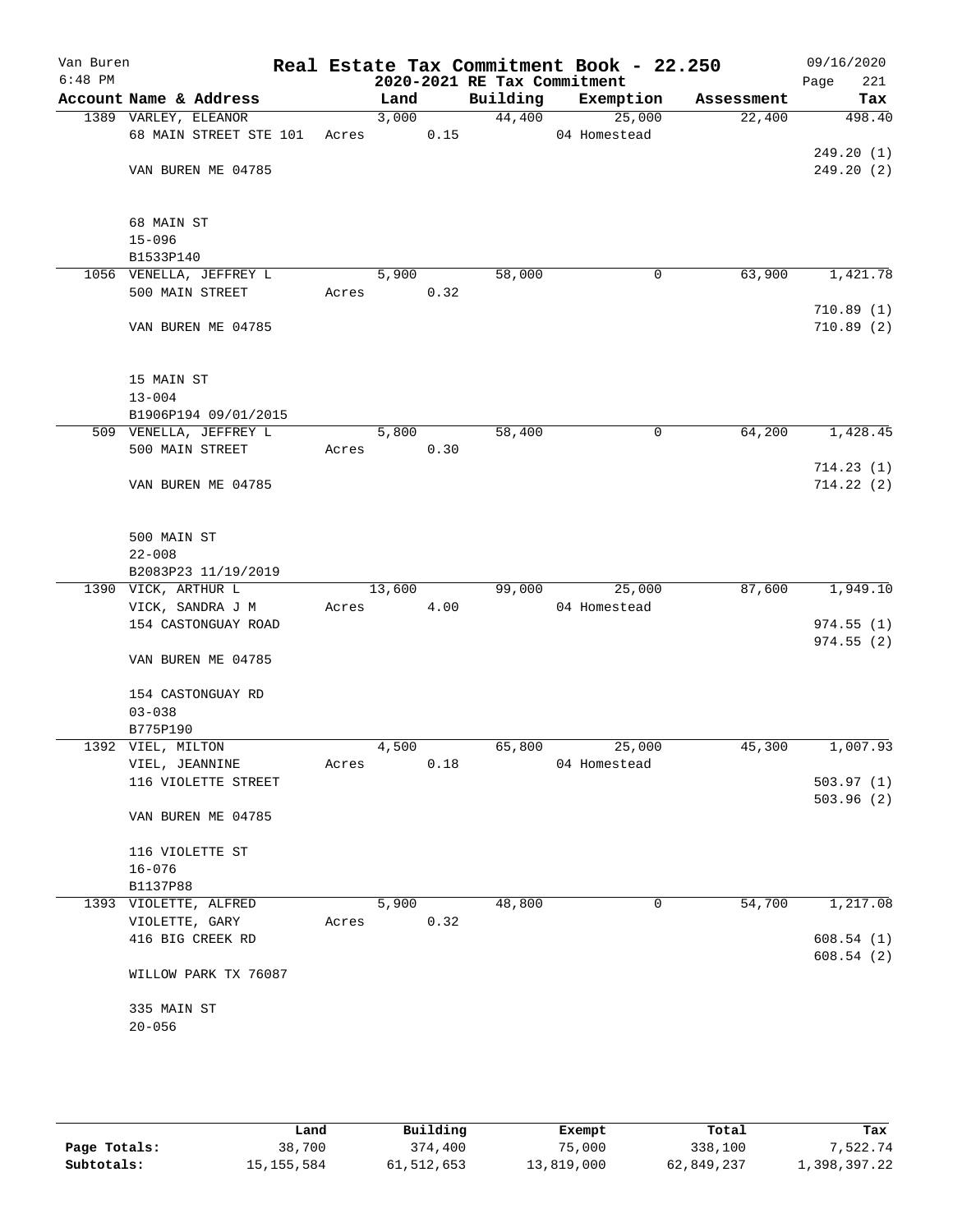| Van Buren<br>$6:48$ PM |                                |       |        |        | 2020-2021 RE Tax Commitment | Real Estate Tax Commitment Book - 22.250 |            | 09/16/2020<br>222<br>Page |
|------------------------|--------------------------------|-------|--------|--------|-----------------------------|------------------------------------------|------------|---------------------------|
|                        | Account Name & Address         |       | Land   |        | Building                    | Exemption                                | Assessment | Tax                       |
|                        | 1394 VIOLETTE, BRIAN           |       | 7,000  |        | 77,300                      | 25,000                                   | 59,300     | 1,319.43                  |
|                        | VIOLETTE, GRETCHEN             | Acres |        | 0.45   |                             | 04 Homestead                             |            |                           |
|                        | 124 HARRISON STREET            |       |        |        |                             |                                          |            | 659.72 (1)                |
|                        | VAN BUREN ME 04785             |       |        |        |                             |                                          |            | 659.71 (2)                |
|                        | 124 HARRISON ST                |       |        |        |                             |                                          |            |                           |
|                        | $18 - 014$<br>B1362P29         |       |        |        |                             |                                          |            |                           |
|                        | 1395 VIOLETTE, CLARENCE D      |       | 11,800 |        | 89,500                      | 25,000                                   | 76,300     | 1,697.68                  |
|                        | VIOLETTE, STELLA               | Acres |        | 2.25   |                             | 04 Homestead                             |            |                           |
|                        | PO BOX 136                     |       |        |        |                             |                                          |            | 848.84 (1)                |
|                        | VAN BUREN ME 04785             |       |        |        |                             |                                          |            | 848.84 (2)                |
|                        | 221 CHAMPLAIN ST<br>$19 - 054$ |       |        |        |                             |                                          |            |                           |
|                        | B565P315                       |       |        |        |                             |                                          |            |                           |
|                        | 1397 VIOLETTE, DANIEL R        |       | 6,000  |        | 78,900                      | 31,000                                   | 53,900     | 1,199.27                  |
|                        | VIOLETTE, ANNE MARIE           | Acres |        | 0.33   |                             | 04 Homestead                             |            |                           |
|                        | 145 STATE STREET               |       |        |        |                             | 02 Veteran                               |            | 599.64(1)                 |
|                        | VAN BUREN ME 04785             |       |        |        |                             |                                          |            | 599.63(2)                 |
|                        | 145 STATE ST                   |       |        |        |                             |                                          |            |                           |
|                        | $12A-003$                      |       |        |        |                             |                                          |            |                           |
|                        | B477P5                         |       |        |        |                             |                                          |            |                           |
|                        | 1398 VIOLETTE, DANIEL R        |       | 77,000 |        | 0                           | $\mathbf 0$                              | 77,000     | 1,713.25                  |
|                        | VIOLETTE, RODNEY D             | Acres |        | 262.00 |                             |                                          |            |                           |
|                        | 1937 ALEXANDRIA DRIVE          |       |        |        |                             |                                          |            | 856.63 (1)                |
|                        | LEXINGTON KY 40504             |       |        |        |                             |                                          |            | 856.62 (2)                |
|                        | MASSE RD                       |       |        |        |                             |                                          |            |                           |
|                        | $01 - 017$                     |       |        |        |                             |                                          |            |                           |
|                        | B1180P173 08/11/1999           |       |        |        |                             |                                          |            |                           |
|                        | 1399 VIOLETTE, DANIEL R        |       | 14,600 |        | 0                           | $\mathbf 0$                              | 14,600     | 324.85                    |
|                        | VIOLETTE, RODNEY D             | Acres |        | 114.00 |                             |                                          |            |                           |
|                        | 1937 ALEXANDRIA DRIVE          |       |        |        |                             |                                          |            | 162.43(1)                 |
|                        | LEXINGTON KY 40504             |       |        |        |                             |                                          |            | 162.42(2)                 |
|                        | OFF LAKE RD                    |       |        |        |                             |                                          |            |                           |
|                        | $04 - 026$                     |       |        |        |                             |                                          |            |                           |
|                        | B1180P173 08/11/1999           |       |        |        |                             |                                          |            |                           |
|                        | 96 VIOLETTE, DANIEL R          |       | 6,000  |        | 8,200                       | $\mathbf 0$                              | 14,200     | 315.95                    |
|                        | VIOLETTE, ANNE MARIE           | Acres |        | 0.33   |                             |                                          |            |                           |
|                        | 145 STATE STREET               |       |        |        |                             |                                          |            | 157.98 (1)                |
|                        | VAN BUREN ME 04785             |       |        |        |                             |                                          |            | 157.97(2)                 |
|                        | 149 STATE ST                   |       |        |        |                             |                                          |            |                           |
|                        | $12A-004$                      |       |        |        |                             |                                          |            |                           |
|                        | B1981P46 07/07/2017            |       |        |        |                             |                                          |            |                           |
|                        |                                |       |        |        |                             |                                          |            |                           |
|                        |                                |       |        |        |                             |                                          |            |                           |

|              | Land       | Building   | Exempt     | Total        | Tax          |
|--------------|------------|------------|------------|--------------|--------------|
| Page Totals: | 122,400    | 253,900    | 81,000     | 295,300      | 6,570.43     |
| Subtotals:   | 15,277,984 | 61,766,553 | 13,900,000 | 63, 144, 537 | 1,404,967.65 |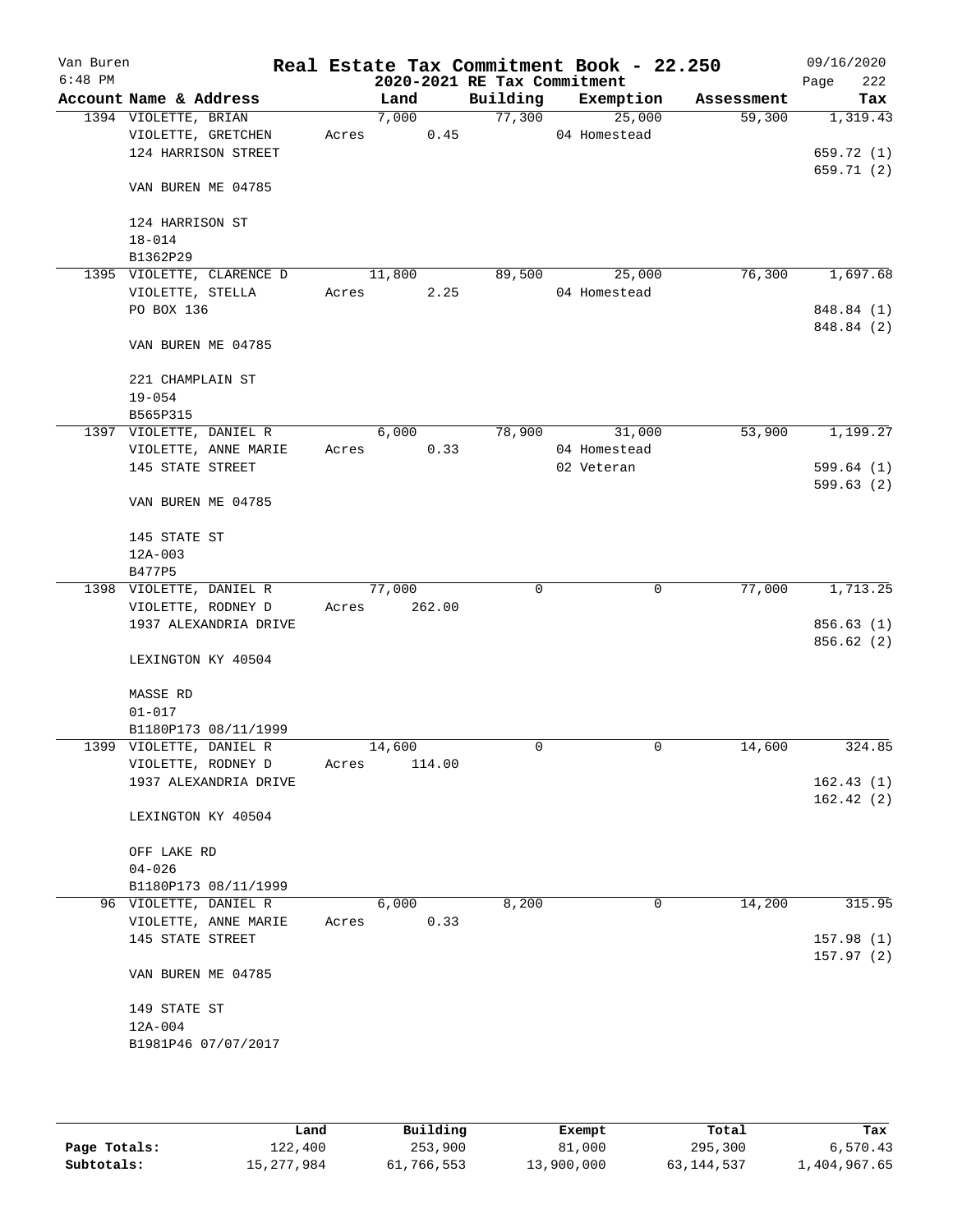| Van Buren<br>$6:48$ PM |                                     |       | 2020-2021 RE Tax Commitment |          | Real Estate Tax Commitment Book - 22.250 |            | 09/16/2020<br>223<br>Page |
|------------------------|-------------------------------------|-------|-----------------------------|----------|------------------------------------------|------------|---------------------------|
|                        | Account Name & Address              |       | Land                        | Building | Exemption                                | Assessment | Tax                       |
|                        | 1400 VIOLETTE, DAVID M              |       | 15,700                      | 28,100   | 25,000                                   | 18,800     | 418.30                    |
|                        | 119 FULTON STREET                   | Acres | 10.00                       |          | 04 Homestead                             |            |                           |
|                        |                                     |       |                             |          |                                          |            | 209.15(1)                 |
|                        | VAN BUREN ME 04785                  |       |                             |          |                                          |            | 209.15(2)                 |
|                        |                                     |       |                             |          |                                          |            |                           |
|                        |                                     |       |                             |          |                                          |            |                           |
|                        | 146 ST MARY'S BROOK RD              |       |                             |          |                                          |            |                           |
|                        | $02 - 051$                          |       |                             |          |                                          |            |                           |
|                        | B773P171<br>1401 VIOLETTE, DONALD R |       | 5,300                       | 200      | 0                                        | 5,500      | 122.38                    |
|                        | 139 CHAMPLAIN ST                    | Acres | 0.25                        |          |                                          |            |                           |
|                        | APT 101                             |       |                             |          |                                          |            | 61.19(1)                  |
|                        | VAN BUREN ME 04785                  |       |                             |          |                                          |            | 61.19(2)                  |
|                        |                                     |       |                             |          |                                          |            |                           |
|                        |                                     |       |                             |          |                                          |            |                           |
|                        | 108 PIERCE ST                       |       |                             |          |                                          |            |                           |
|                        | $20 - 089$                          |       |                             |          |                                          |            |                           |
|                        | B1716P20 03/31/2011                 |       |                             |          |                                          |            |                           |
|                        | 1402 VIOLETTE, DONALD R             |       | 28,400                      | 9,500    | 0                                        | 37,900     | 843.28                    |
|                        | 139 CHAMPLAIN ST                    | Acres | 49.70                       |          |                                          |            |                           |
|                        | APT 101<br>VAN BUREN ME 04785       |       |                             |          |                                          |            | 421.64(1)<br>421.64(2)    |
|                        |                                     |       |                             |          |                                          |            |                           |
|                        |                                     |       |                             |          |                                          |            |                           |
|                        | ST MARY'S BROOK RD                  |       |                             |          |                                          |            |                           |
|                        | $02 - 056$                          |       |                             |          |                                          |            |                           |
|                        | B1535P135                           |       |                             |          |                                          |            |                           |
|                        | 732 VIOLETTE, DORIA                 |       | 3,900                       | 54,300   | 25,000                                   | 33,200     | 738.70                    |
|                        | 260 MAIN STREET                     | Acres | 0.14                        |          | 04 Homestead                             |            |                           |
|                        |                                     |       |                             |          |                                          |            | 369.35(1)                 |
|                        | VAN BUREN ME 04785                  |       |                             |          |                                          |            | 369.35(2)                 |
|                        |                                     |       |                             |          |                                          |            |                           |
|                        | 260 MAIN ST                         |       |                             |          |                                          |            |                           |
|                        | $18 - 065$                          |       |                             |          |                                          |            |                           |
|                        | B1740P190 10/28/2011                |       |                             |          |                                          |            |                           |
|                        | 1412 VIOLETTE, GISELE T             |       | 5,700                       | 44,400   | 25,000                                   | 25,100     | 558.48                    |
|                        | PO BOX 141                          | Acres | 0.29                        |          | 04 Homestead                             |            |                           |
|                        |                                     |       |                             |          |                                          |            | 279.24 (1)                |
|                        | VAN BUREN ME 04785                  |       |                             |          |                                          |            | 279.24(2)                 |
|                        |                                     |       |                             |          |                                          |            |                           |
|                        | 119 FULTON ST                       |       |                             |          |                                          |            |                           |
|                        | $20 - 006$                          |       |                             |          |                                          |            |                           |
|                        | B1593P175 05/02/2008 B785P204       |       |                             |          |                                          |            |                           |
|                        | 1405 VIOLETTE, JOAN M               |       | 5,700                       | 58,200   | 31,000                                   | 32,900     | 732.03                    |
|                        | DUBE, CAROL ANN                     | Acres | 0.29                        |          | 04 Homestead                             |            |                           |
|                        | 111 MCBRIDE AVENUE                  |       |                             |          | 02 Veteran                               |            | 366.02(1)                 |
|                        |                                     |       |                             |          |                                          |            | 366.01(2)                 |
|                        | VAN BUREN ME 04785                  |       |                             |          |                                          |            |                           |
|                        | 111 MCBRIDE AVE                     |       |                             |          |                                          |            |                           |
|                        | $15 - 050$                          |       |                             |          |                                          |            |                           |
|                        | B2014P141 05/03/2018                |       |                             |          |                                          |            |                           |
|                        |                                     |       |                             |          |                                          |            |                           |
|                        |                                     |       |                             |          |                                          |            |                           |

|              | Land       | Building   | Exempt     | Total      | Tax          |
|--------------|------------|------------|------------|------------|--------------|
| Page Totals: | 64,700     | 194,700    | 106,000    | 153,400    | 3,413.17     |
| Subtotals:   | 15,342,684 | 61,961,253 | 14,006,000 | 63,297,937 | l,408,380.82 |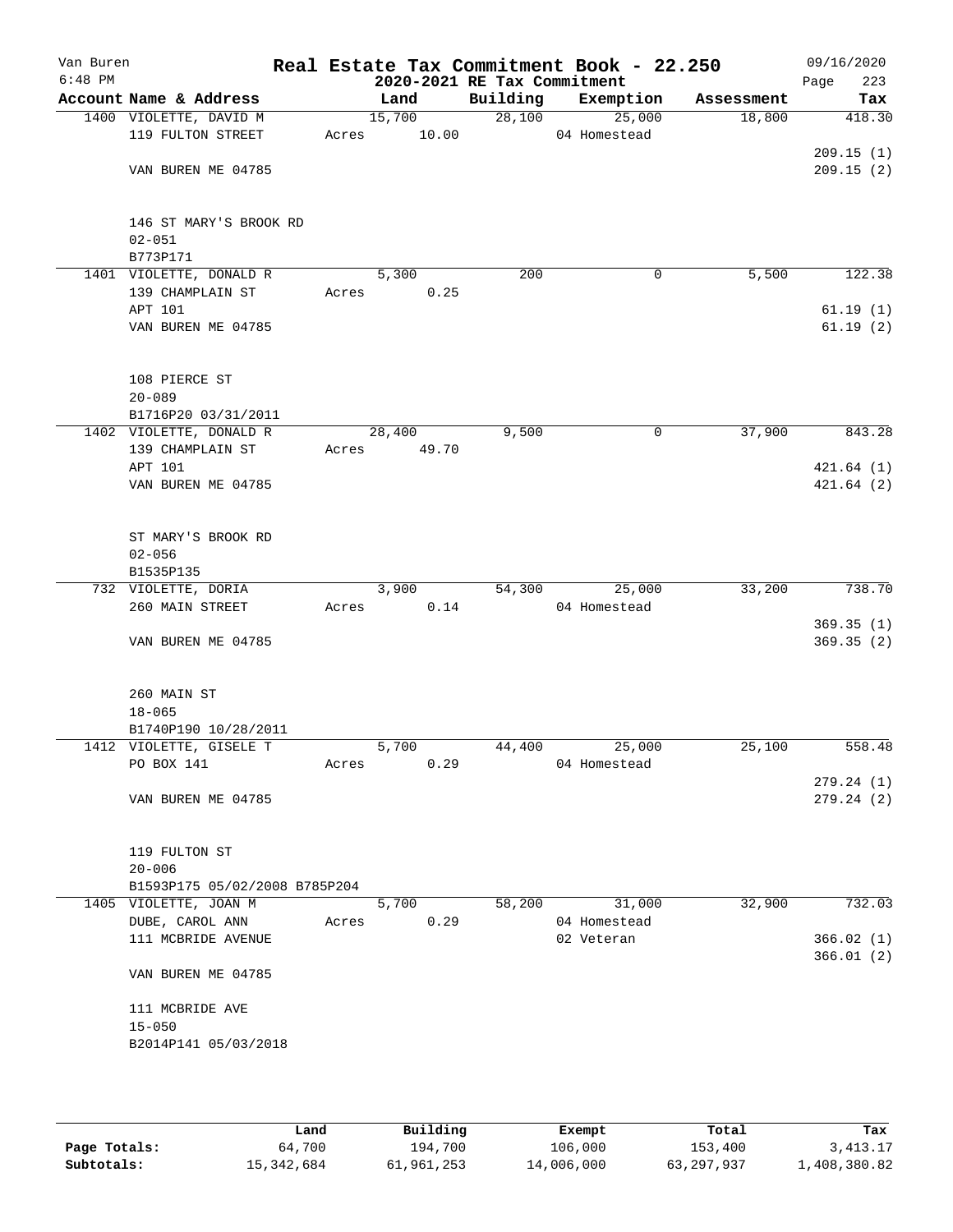| Van Buren<br>$6:48$ PM |                              |       |       |      | 2020-2021 RE Tax Commitment | Real Estate Tax Commitment Book - 22.250 |            | 09/16/2020<br>224<br>Page |
|------------------------|------------------------------|-------|-------|------|-----------------------------|------------------------------------------|------------|---------------------------|
|                        | Account Name & Address       |       | Land  |      | Building                    | Exemption                                | Assessment | Tax                       |
|                        | 1415 VIOLETTE, NORMAN J      |       | 8,100 |      | 65,000                      | 31,000                                   | 42,100     | 936.72                    |
|                        | 127 VIOLETTE STREET          | Acres |       | 0.59 |                             | 02 Veteran                               |            |                           |
|                        |                              |       |       |      |                             | 04 Homestead                             |            | 468.36(1)                 |
|                        | VAN BUREN ME 04785           |       |       |      |                             |                                          |            | 468.36(2)                 |
|                        |                              |       |       |      |                             |                                          |            |                           |
|                        |                              |       |       |      |                             |                                          |            |                           |
|                        | 127 VIOLETTE ST              |       |       |      |                             |                                          |            |                           |
|                        | $16 - 061$                   |       |       |      |                             |                                          |            |                           |
|                        | B1812P8 06/05/2013           |       |       |      |                             |                                          |            |                           |
|                        | 308 VIOLETTE, PAUL C         |       | 5,800 |      | 59,800                      | 25,000                                   | 40,600     | 903.35                    |
|                        | 102 CYR AVENUE               | Acres |       | 0.30 |                             | 04 Homestead                             |            |                           |
|                        |                              |       |       |      |                             |                                          |            | 451.68(1)                 |
|                        | VAN BUREN ME 04785           |       |       |      |                             |                                          |            | 451.67(2)                 |
|                        |                              |       |       |      |                             |                                          |            |                           |
|                        | 102 CYR AVE                  |       |       |      |                             |                                          |            |                           |
|                        | $18 - 123$                   |       |       |      |                             |                                          |            |                           |
|                        | B2044P160 01/02/2019         |       |       |      |                             |                                          |            |                           |
|                        | 1410 VIOLETTE, PRISCILLA M   |       | 5,100 |      | 51,500                      | 25,000                                   | 31,600     | 703.10                    |
|                        | HINKLEY, GAIL &              | Acres |       | 0.24 |                             | 04 Homestead                             |            |                           |
|                        | VIOLETTE TIMOTHY             |       |       |      |                             |                                          |            |                           |
|                        | 130 HIGH STREET              |       |       |      |                             |                                          |            | 351.55(1)                 |
|                        |                              |       |       |      |                             |                                          |            | 351.55(2)                 |
|                        | VAN BUREN ME 04785           |       |       |      |                             |                                          |            |                           |
|                        |                              |       |       |      |                             |                                          |            |                           |
|                        | 130 HIGH ST                  |       |       |      |                             |                                          |            |                           |
|                        | $14 - 112$                   |       |       |      |                             |                                          |            |                           |
|                        | B1614P255 09/23/2008 B824P92 |       |       |      |                             |                                          |            |                           |
|                        | 1411 VIOLETTE, RAYMOND       |       | 3,800 |      | 64,600                      | 0                                        | 68,400     | 1,521.90                  |
|                        | C/O SONIA RUEST              | Acres |       | 0.13 |                             |                                          |            |                           |
|                        | 115 CHURCH STREET            |       |       |      |                             |                                          |            | 760.95(1)                 |
|                        | VAN BUREN ME 04785           |       |       |      |                             |                                          |            | 760.95(2)                 |
|                        |                              |       |       |      |                             |                                          |            |                           |
|                        | 115 CHURCH ST                |       |       |      |                             |                                          |            |                           |
|                        | $23 - 101$                   |       |       |      |                             |                                          |            |                           |
|                        | B1196P179                    |       |       |      |                             |                                          |            |                           |
|                        | 1413 VIOLETTE, RAYMOND J     |       | 3,600 |      | 36,500                      | 0                                        | 40,100     | 892.22                    |
|                        | VIOLETTE, STEVEN L           | Acres |       | 0.12 |                             |                                          |            |                           |
|                        | 270 BUTTS BRIDGE ROAD        |       |       |      |                             |                                          |            | 446.11 (1)                |
|                        |                              |       |       |      |                             |                                          |            | 446.11(2)                 |
|                        | CANTERBURY CT 06331          |       |       |      |                             |                                          |            |                           |
|                        |                              |       |       |      |                             |                                          |            |                           |
|                        | 109 ST JOHN AVE              |       |       |      |                             |                                          |            |                           |
|                        | $15 - 075$                   |       |       |      |                             |                                          |            |                           |
|                        | B1140P132                    |       |       |      |                             |                                          |            |                           |
|                        | 1414 VIOLETTE, RICHARD       |       | 2,500 |      | 0                           | 0                                        | 2,500      | 55.63                     |
|                        | PO BOX 76                    | Acres |       | 0.10 |                             |                                          |            |                           |
|                        |                              |       |       |      |                             |                                          |            | 27.82(1)                  |
|                        | VAN BUREN ME 04785           |       |       |      |                             |                                          |            | 27.81(2)                  |
|                        |                              |       |       |      |                             |                                          |            |                           |
|                        |                              |       |       |      |                             |                                          |            |                           |
|                        | RR 1                         |       |       |      |                             |                                          |            |                           |
|                        | $08 - 028$                   |       |       |      |                             |                                          |            |                           |
|                        | B1044P314                    |       |       |      |                             |                                          |            |                           |
|                        |                              |       |       |      |                             |                                          |            |                           |
|                        |                              |       |       |      |                             |                                          |            |                           |

|              | Land         | Building     | Exempt     | Total      | Tax             |
|--------------|--------------|--------------|------------|------------|-----------------|
| Page Totals: | 28,900       | 277,400      | 81,000     | 225,300    | 5,012.92        |
| Subtotals:   | 15, 371, 584 | 62, 238, 653 | 14,087,000 | 63,523,237 | 1, 413, 393. 74 |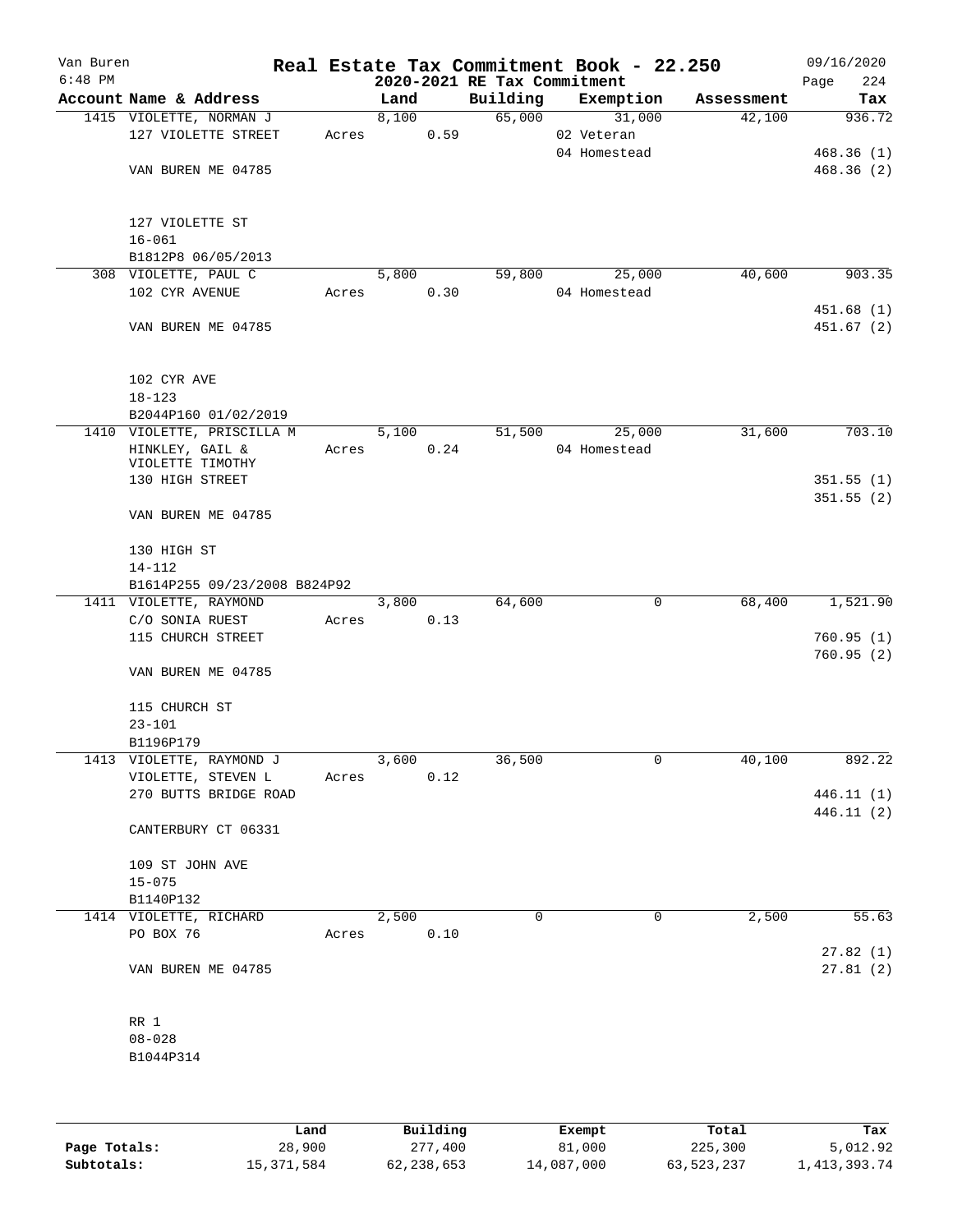| Van Buren<br>$6:48$ PM |                                           |       | 2020-2021 RE Tax Commitment |          | Real Estate Tax Commitment Book - 22.250 |            | 09/16/2020<br>225<br>Page |
|------------------------|-------------------------------------------|-------|-----------------------------|----------|------------------------------------------|------------|---------------------------|
|                        | Account Name & Address                    |       | Land                        | Building | Exemption                                | Assessment | Tax                       |
|                        | 64 VIOLETTE, RONALD J                     |       | 4,800                       |          | 45,200<br>31,000                         | 19,000     | 422.75                    |
|                        | 108 NOTRE DAME STREET                     | Acres | 0.21                        |          | 02 Veteran                               |            |                           |
|                        |                                           |       |                             |          | 04 Homestead                             |            | 211.38(1)                 |
|                        | VAN BUREN ME 04785                        |       |                             |          |                                          |            | 211.37(2)                 |
|                        |                                           |       |                             |          |                                          |            |                           |
|                        |                                           |       |                             |          |                                          |            |                           |
|                        | 108 NOTRE DAME ST                         |       |                             |          |                                          |            |                           |
|                        | $17 - 033$                                |       |                             |          |                                          |            |                           |
|                        | B1715P171 03/24/2011 B1628P27 01/23/2009  |       |                             |          |                                          |            |                           |
|                        | 1227 VIOLETTE, RONALD J                   |       | 4,800                       | $\Omega$ | 0                                        | 4,800      | 106.80                    |
|                        | 108 NOTRE DAME STREET                     | Acres | 0.21                        |          |                                          |            | 53.40(1)                  |
|                        | VAN BUREN ME 04785                        |       |                             |          |                                          |            | 53.40(2)                  |
|                        |                                           |       |                             |          |                                          |            |                           |
|                        |                                           |       |                             |          |                                          |            |                           |
|                        | BIRCH AVE                                 |       |                             |          |                                          |            |                           |
|                        | $17 - 037$                                |       |                             |          |                                          |            |                           |
|                        | B1856P10 05/27/2014                       |       |                             |          |                                          |            |                           |
|                        | 1396 VIOLETTE, TABITHA L                  |       | 5,600                       | 60,600   | 25,000                                   | 41,200     | 916.70                    |
|                        | 112 BROOK AVENUE                          | Acres | 0.28                        |          | 04 Homestead                             |            |                           |
|                        |                                           |       |                             |          |                                          |            | 458.35(1)                 |
|                        | VAN BUREN ME 04785                        |       |                             |          |                                          |            | 458.35 (2)                |
|                        |                                           |       |                             |          |                                          |            |                           |
|                        |                                           |       |                             |          |                                          |            |                           |
|                        | 112 BROOK AVE<br>$17 - 062$               |       |                             |          |                                          |            |                           |
|                        | B1323P117 08/11/2008                      |       |                             |          |                                          |            |                           |
|                        | 416 VIOLETTE, TRUSTEE OF                  |       | 13,200                      | 39,900   | 31,000                                   | 22,100     | 491.73                    |
|                        | ANN'S TRUST                               |       |                             |          |                                          |            |                           |
|                        | 489 MAIN STREET                           | Acres | 12.00                       |          | 04 Homestead                             |            |                           |
|                        |                                           |       |                             |          | 02 Veteran                               |            | 245.87(1)                 |
|                        | VAN BUREN ME 04785                        |       |                             |          |                                          |            | 245.86 (2)                |
|                        |                                           |       |                             |          |                                          |            |                           |
|                        | 489 MAIN ST                               |       |                             |          |                                          |            |                           |
|                        | $06 - 026$                                |       |                             |          |                                          |            |                           |
|                        | B2038P267 11/08/2018                      |       |                             |          |                                          |            |                           |
|                        | 1041 VOTER, DENNIS                        |       | 9,300                       | 78,300   | 25,000                                   | 62,600     | 1,392.85                  |
|                        | VOTER, MINDY                              | Acres | 0.79                        |          | 04 Homestead                             |            |                           |
|                        | 341 MAIN STREET                           |       |                             |          |                                          |            | 696.43(1)                 |
|                        |                                           |       |                             |          |                                          |            | 696.42 (2)                |
|                        | VAN BUREN ME 04785                        |       |                             |          |                                          |            |                           |
|                        |                                           |       |                             |          |                                          |            |                           |
|                        | 341 MAIN ST                               |       |                             |          |                                          |            |                           |
|                        | $20 - 057$                                |       |                             |          |                                          |            |                           |
|                        | B1927P102 03/23/2016<br>146 WARD, JAMES E |       | 5,800                       | 53,700   | 25,000                                   | 34,500     | 767.63                    |
|                        | WARD, LORRIE A                            | Acres | 0.31                        |          | 04 Homestead                             |            |                           |
|                        | 198 LYNNE STREET                          |       |                             |          |                                          |            | 383.82 (1)                |
|                        |                                           |       |                             |          |                                          |            | 383.81(2)                 |
|                        | VAN BUREN ME 04785                        |       |                             |          |                                          |            |                           |
|                        |                                           |       |                             |          |                                          |            |                           |
|                        | 198 LYNNE ST                              |       |                             |          |                                          |            |                           |
|                        | $19 - 082$                                |       |                             |          |                                          |            |                           |
|                        | B1958P215 12/09/2016                      |       |                             |          |                                          |            |                           |
|                        |                                           |       |                             |          |                                          |            |                           |
|                        |                                           |       |                             |          |                                          |            |                           |

|              | Land       | Building   | Exempt     | Total      | Tax          |
|--------------|------------|------------|------------|------------|--------------|
| Page Totals: | 43,500     | 277,700    | 137,000    | 184,200    | 4,098.46     |
| Subtotals:   | 15,415,084 | 62,516,353 | 14,224,000 | 63,707,437 | 1,417,492.20 |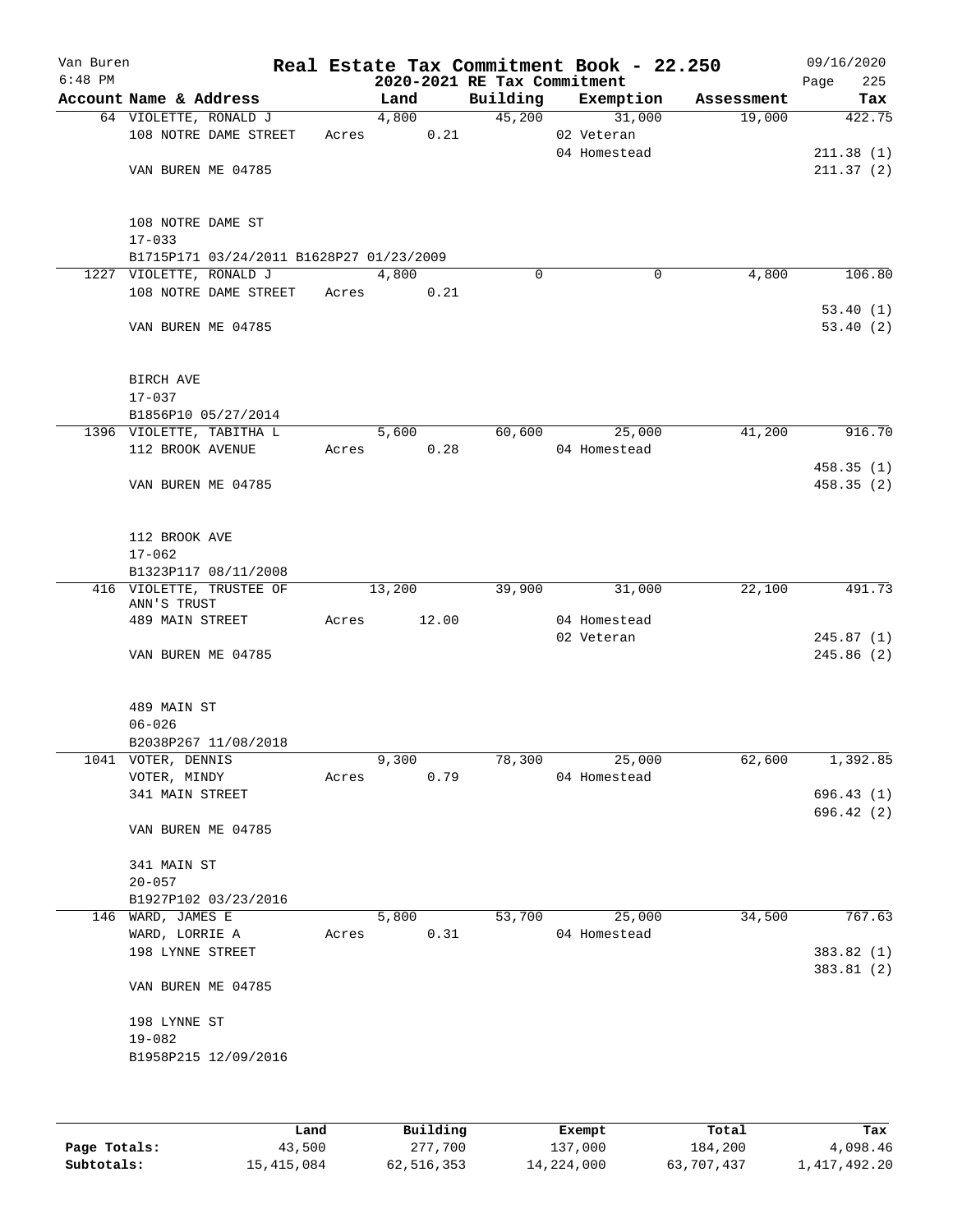| Van Buren<br>$6:48$ PM |                                             |       |        | 2020-2021 RE Tax Commitment | Real Estate Tax Commitment Book - 22.250 |            | 09/16/2020<br>226<br>Page |
|------------------------|---------------------------------------------|-------|--------|-----------------------------|------------------------------------------|------------|---------------------------|
|                        | Account Name & Address                      |       | Land   | Building                    | Exemption                                | Assessment | Tax                       |
|                        | 309 WATSON, BOBBY                           |       | 12,500 | 27,300                      | $\mathbf 0$                              | 39,800     | 885.55                    |
|                        | WATSON, DEBRIA                              | Acres | 1.00   |                             |                                          |            |                           |
|                        | 12335 W. LEWIS AVENUE                       |       |        |                             |                                          |            | 442.78 (1)                |
|                        |                                             |       |        |                             |                                          |            | 442.77 (2)                |
|                        | AVONDALE AZ 85392                           |       |        |                             |                                          |            |                           |
|                        | 110 ST MARY'S BROOK RD                      |       |        |                             |                                          |            |                           |
|                        | $02 - 039$                                  |       |        |                             |                                          |            |                           |
|                        | B2034P313 10/12/2018                        |       |        |                             |                                          |            |                           |
|                        | 1145 WEATHERSPOON, FITZROY P                |       | 5,300  | $\Omega$                    | 0                                        | 5,300      | 117.93                    |
|                        | 690 SOUTH MAIN ST                           | Acres | 0.25   |                             |                                          |            |                           |
|                        |                                             |       |        |                             |                                          |            | 58.97(1)                  |
|                        | PHILLIPSBURG NJ 08865                       |       |        |                             |                                          |            | 58.96(2)                  |
|                        | WILSON ST                                   |       |        |                             |                                          |            |                           |
|                        | $23 - 042$                                  |       |        |                             |                                          |            |                           |
|                        | B1992P278 10/10/2017                        |       |        |                             |                                          |            |                           |
|                        | 1420 WHITENER, BETTY J<br>(REVOCABLE LIVING |       | 53,100 | 0                           | $\mathbf 0$                              | 53,100     | 1,181.47                  |
|                        | TRUST)                                      |       |        |                             |                                          |            |                           |
|                        | WHITENER FAMILY TRUST                       | Acres | 165.00 |                             |                                          |            |                           |
|                        | 676 HIGH SHOALS DRIVE                       |       |        |                             |                                          |            | 590.74 (1)                |
|                        | DALLAS GA 30132                             |       |        |                             |                                          |            | 590.73 (2)                |
|                        | SETTLEMENT RD.                              |       |        |                             |                                          |            |                           |
|                        | $02 - 002$                                  |       |        |                             |                                          |            |                           |
|                        | B1789P257 10/31/2012                        |       |        |                             |                                          |            |                           |
|                        | 282 WHITTLE, BRANDY R                       |       | 4,500  | 98,100                      | $\mathbf 0$                              | 102,600    | 2,282.85                  |
|                        | WHITTLE, KYLE D                             | Acres | 0.18   |                             |                                          |            |                           |
|                        | 112 VIOLETTE STREET                         |       |        |                             |                                          |            | 1, 141.43(1)              |
|                        |                                             |       |        |                             |                                          |            | 1, 141.42(2)              |
|                        | VAN BUREN ME 04785                          |       |        |                             |                                          |            |                           |
|                        | 112 VIOLETTE ST                             |       |        |                             |                                          |            |                           |
|                        | $16 - 077$                                  |       |        |                             |                                          |            |                           |
|                        | B2061P34 04/15/2020                         |       |        |                             |                                          |            |                           |
|                        | 562 WILSON, ASHLIE                          |       | 6,600  | 2,500                       | 0                                        | 9,100      | 202.48                    |
|                        | 20 RIVERVIEW DRIVE                          | Acres | 0.40   |                             |                                          |            |                           |
|                        |                                             |       |        |                             |                                          |            | 101.24(1)                 |
|                        | HAMLIN ME 04785                             |       |        |                             |                                          |            | 101.24(2)                 |
|                        |                                             |       |        |                             |                                          |            |                           |
|                        | 138 CHAMPLAIN ST                            |       |        |                             |                                          |            |                           |
|                        | $20 - 041$                                  |       |        |                             |                                          |            |                           |
|                        | B1955P66 11/09/2016                         |       |        |                             |                                          |            |                           |
|                        | 629 WJV HOLDINGS, LLC                       |       | 5,100  | 38,500                      | 0                                        | 43,600     | 970.10                    |
|                        | CAITY J. HOLDINGS, LLC                      | Acres | 0.24   |                             |                                          |            |                           |
|                        | <b>40 EASTON ROAD</b>                       |       |        |                             |                                          |            | 485.05(1)                 |
|                        |                                             |       |        |                             |                                          |            | 485.05 (2)                |
|                        | WESTFIELD ME 04787                          |       |        |                             |                                          |            |                           |
|                        | 108 HARRISON ST                             |       |        |                             |                                          |            |                           |
|                        | $18 - 018$                                  |       |        |                             |                                          |            |                           |
|                        |                                             |       |        |                             |                                          |            |                           |
|                        |                                             |       |        |                             |                                          |            |                           |
|                        |                                             |       |        |                             |                                          |            |                           |

|              | Land       | Building   | Exempt     | Total      | Tax          |
|--------------|------------|------------|------------|------------|--------------|
| Page Totals: | 87,100     | 166,400    |            | 253,500    | 5,640.38     |
| Subtotals:   | 15,502,184 | 62,682,753 | 14,224,000 | 63,960,937 | 1,423,132.58 |